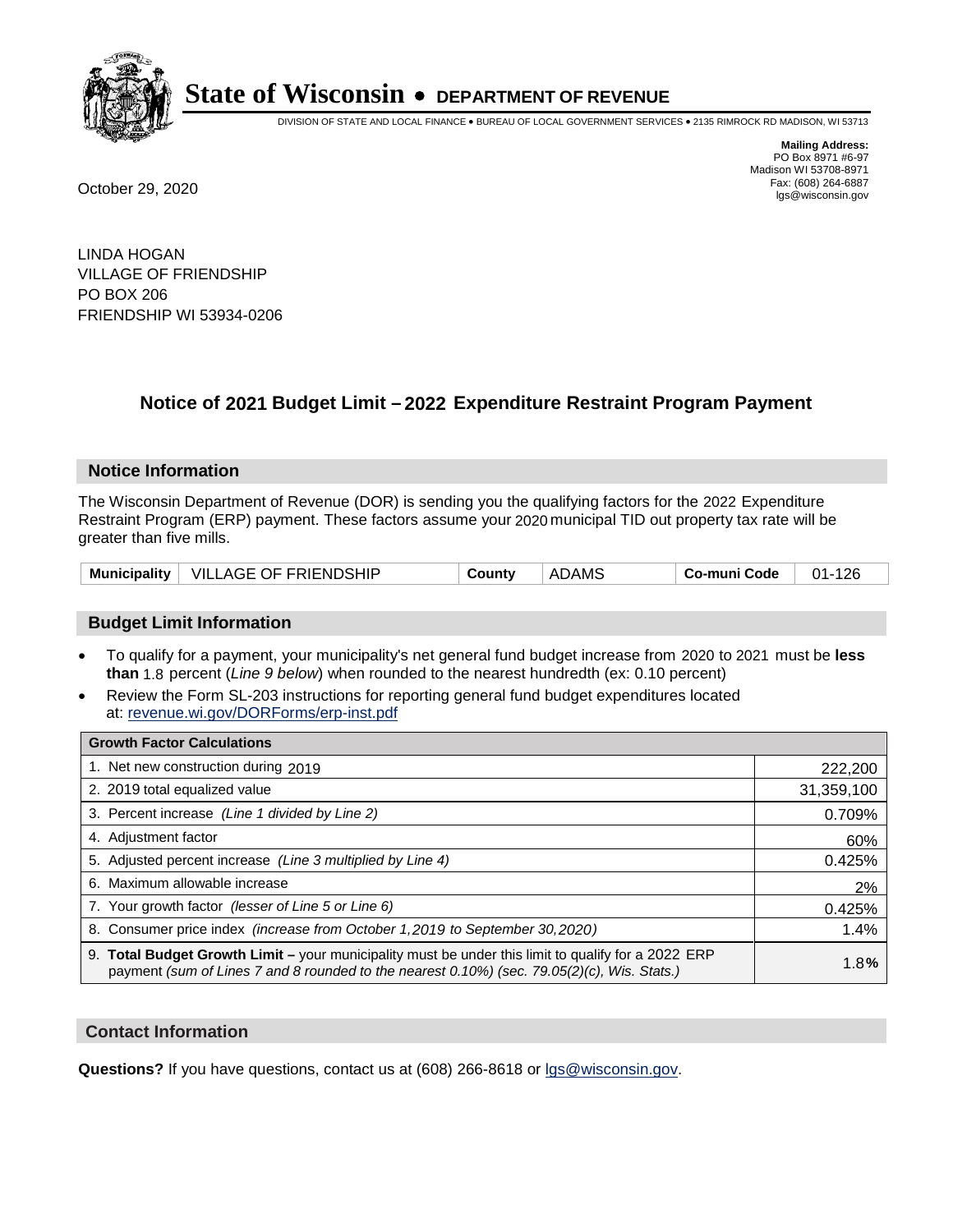

DIVISION OF STATE AND LOCAL FINANCE • BUREAU OF LOCAL GOVERNMENT SERVICES • 2135 RIMROCK RD MADISON, WI 53713

**Mailing Address:** PO Box 8971 #6-97 Madison WI 53708-8971<br>Fax: (608) 264-6887 Fax: (608) 264-6887 October 29, 2020 lgs@wisconsin.gov

JANET WINTERS CITY OF ADAMS PO BOX 1009 ADAMS WI 53910-1009

# **Notice of 2021 Budget Limit - 2022 Expenditure Restraint Program Payment**

## **Notice Information**

The Wisconsin Department of Revenue (DOR) is sending you the qualifying factors for the 2022 Expenditure Restraint Program (ERP) payment. These factors assume your 2020 municipal TID out property tax rate will be greater than five mills.

| <b>Municipality</b><br>CITY OF ADAMS | County | <b>ADAMS</b> | Co-muni Code | $01 - 201$ |
|--------------------------------------|--------|--------------|--------------|------------|
|--------------------------------------|--------|--------------|--------------|------------|

# **Budget Limit Information**

- To qualify for a payment, your municipality's net general fund budget increase from 2020 to 2021 must be less **than** 1.5 percent (*Line 9 below*) when rounded to the nearest hundredth (ex: 0.10 percent)
- Review the Form SL-203 instructions for reporting general fund budget expenditures located at: revenue.wi.gov/DORForms/erp-inst.pdf

| <b>Growth Factor Calculations</b>                                                                                                                                                                      |            |
|--------------------------------------------------------------------------------------------------------------------------------------------------------------------------------------------------------|------------|
| 1. Net new construction during 2019                                                                                                                                                                    | 190,100    |
| 2. 2019 total equalized value                                                                                                                                                                          | 80,799,500 |
| 3. Percent increase (Line 1 divided by Line 2)                                                                                                                                                         | 0.235%     |
| 4. Adjustment factor                                                                                                                                                                                   | 60%        |
| 5. Adjusted percent increase (Line 3 multiplied by Line 4)                                                                                                                                             | 0.141%     |
| 6. Maximum allowable increase                                                                                                                                                                          | 2%         |
| 7. Your growth factor (lesser of Line 5 or Line 6)                                                                                                                                                     | 0.141%     |
| 8. Consumer price index (increase from October 1, 2019 to September 30, 2020)                                                                                                                          | 1.4%       |
| 9. Total Budget Growth Limit - your municipality must be under this limit to qualify for a 2022 ERP<br>payment (sum of Lines 7 and 8 rounded to the nearest $0.10\%$ ) (sec. 79.05(2)(c), Wis. Stats.) | 1.5%       |

## **Contact Information**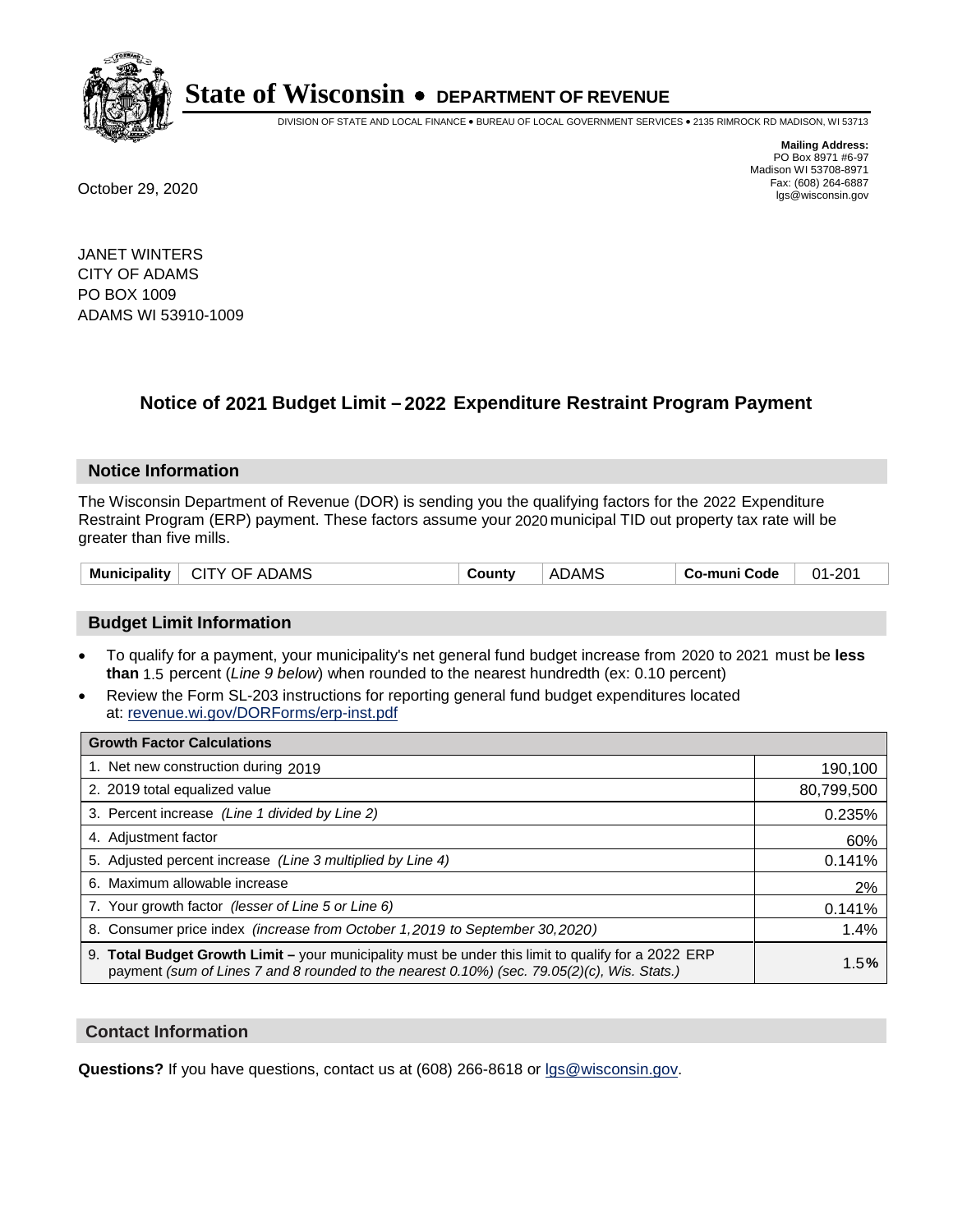

DIVISION OF STATE AND LOCAL FINANCE • BUREAU OF LOCAL GOVERNMENT SERVICES • 2135 RIMROCK RD MADISON, WI 53713

**Mailing Address:** PO Box 8971 #6-97 Madison WI 53708-8971<br>Fax: (608) 264-6887 Fax: (608) 264-6887 October 29, 2020 lgs@wisconsin.gov

KATHLEEN BAY TOWN OF JACOBS PO BOX 184 GLIDDEN WI 54527-0184

# **Notice of 2021 Budget Limit - 2022 Expenditure Restraint Program Payment**

## **Notice Information**

The Wisconsin Department of Revenue (DOR) is sending you the qualifying factors for the 2022 Expenditure Restraint Program (ERP) payment. These factors assume your 2020 municipal TID out property tax rate will be greater than five mills.

| Municipality   TOWN OF JACOBS | County | <b>ASHLAND</b> | Co-muni Code | $02 - 012$ |
|-------------------------------|--------|----------------|--------------|------------|
|-------------------------------|--------|----------------|--------------|------------|

# **Budget Limit Information**

- To qualify for a payment, your municipality's net general fund budget increase from 2020 to 2021 must be less **than** 1.6 percent (*Line 9 below*) when rounded to the nearest hundredth (ex: 0.10 percent)
- Review the Form SL-203 instructions for reporting general fund budget expenditures located at: revenue.wi.gov/DORForms/erp-inst.pdf

| <b>Growth Factor Calculations</b>                                                                                                                                                                      |            |
|--------------------------------------------------------------------------------------------------------------------------------------------------------------------------------------------------------|------------|
| 1. Net new construction during 2019                                                                                                                                                                    | 111,500    |
| 2. 2019 total equalized value                                                                                                                                                                          | 36,160,200 |
| 3. Percent increase (Line 1 divided by Line 2)                                                                                                                                                         | 0.308%     |
| 4. Adjustment factor                                                                                                                                                                                   | 60%        |
| 5. Adjusted percent increase (Line 3 multiplied by Line 4)                                                                                                                                             | 0.185%     |
| 6. Maximum allowable increase                                                                                                                                                                          | 2%         |
| 7. Your growth factor (lesser of Line 5 or Line 6)                                                                                                                                                     | 0.185%     |
| 8. Consumer price index (increase from October 1, 2019 to September 30, 2020)                                                                                                                          | 1.4%       |
| 9. Total Budget Growth Limit - your municipality must be under this limit to qualify for a 2022 ERP<br>payment (sum of Lines 7 and 8 rounded to the nearest $0.10\%$ ) (sec. 79.05(2)(c), Wis. Stats.) | 1.6%       |

## **Contact Information**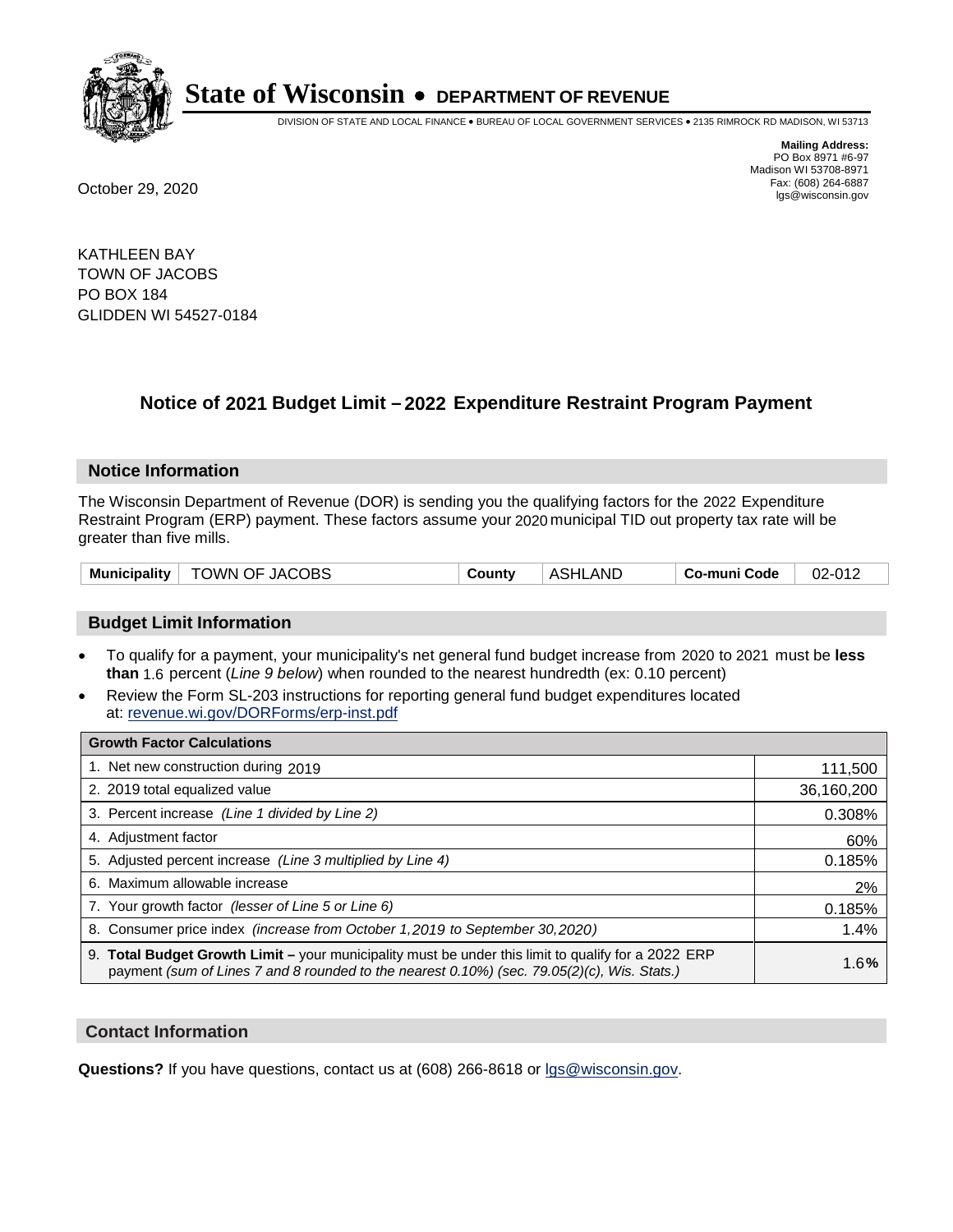

DIVISION OF STATE AND LOCAL FINANCE • BUREAU OF LOCAL GOVERNMENT SERVICES • 2135 RIMROCK RD MADISON, WI 53713

**Mailing Address:** PO Box 8971 #6-97 Madison WI 53708-8971<br>Fax: (608) 264-6887 Fax: (608) 264-6887 October 29, 2020 lgs@wisconsin.gov

MICAELA MONTAGNE TOWN OF LA POINTE PO BOX 270 LA POINTE WI 54850-0270

# **Notice of 2021 Budget Limit - 2022 Expenditure Restraint Program Payment**

#### **Notice Information**

The Wisconsin Department of Revenue (DOR) is sending you the qualifying factors for the 2022 Expenditure Restraint Program (ERP) payment. These factors assume your 2020 municipal TID out property tax rate will be greater than five mills.

| Municipality   TOWN OF LA POINTE | County | <b>ASHLAND</b> | Co-muni Code | $02 - 014$ |
|----------------------------------|--------|----------------|--------------|------------|
|----------------------------------|--------|----------------|--------------|------------|

## **Budget Limit Information**

- To qualify for a payment, your municipality's net general fund budget increase from 2020 to 2021 must be less **than** 1.4 percent (*Line 9 below*) when rounded to the nearest hundredth (ex: 0.10 percent)
- Review the Form SL-203 instructions for reporting general fund budget expenditures located at: revenue.wi.gov/DORForms/erp-inst.pdf

| <b>Growth Factor Calculations</b>                                                                                                                                                                  |             |
|----------------------------------------------------------------------------------------------------------------------------------------------------------------------------------------------------|-------------|
| 1. Net new construction during 2019                                                                                                                                                                | 156,500     |
| 2. 2019 total equalized value                                                                                                                                                                      | 261,850,100 |
| 3. Percent increase (Line 1 divided by Line 2)                                                                                                                                                     | 0.060%      |
| 4. Adiustment factor                                                                                                                                                                               | 60%         |
| 5. Adjusted percent increase (Line 3 multiplied by Line 4)                                                                                                                                         | 0.036%      |
| Maximum allowable increase<br>6.                                                                                                                                                                   | 2%          |
| 7. Your growth factor (lesser of Line 5 or Line 6)                                                                                                                                                 | 0.036%      |
| 8. Consumer price index (increase from October 1,2019 to September 30,2020)                                                                                                                        | 1.4%        |
| 9. Total Budget Growth Limit - your municipality must be under this limit to qualify for a 2022 ERP<br>payment (sum of Lines 7 and 8 rounded to the nearest 0.10%) (sec. 79.05(2)(c), Wis. Stats.) | 1.4%        |

## **Contact Information**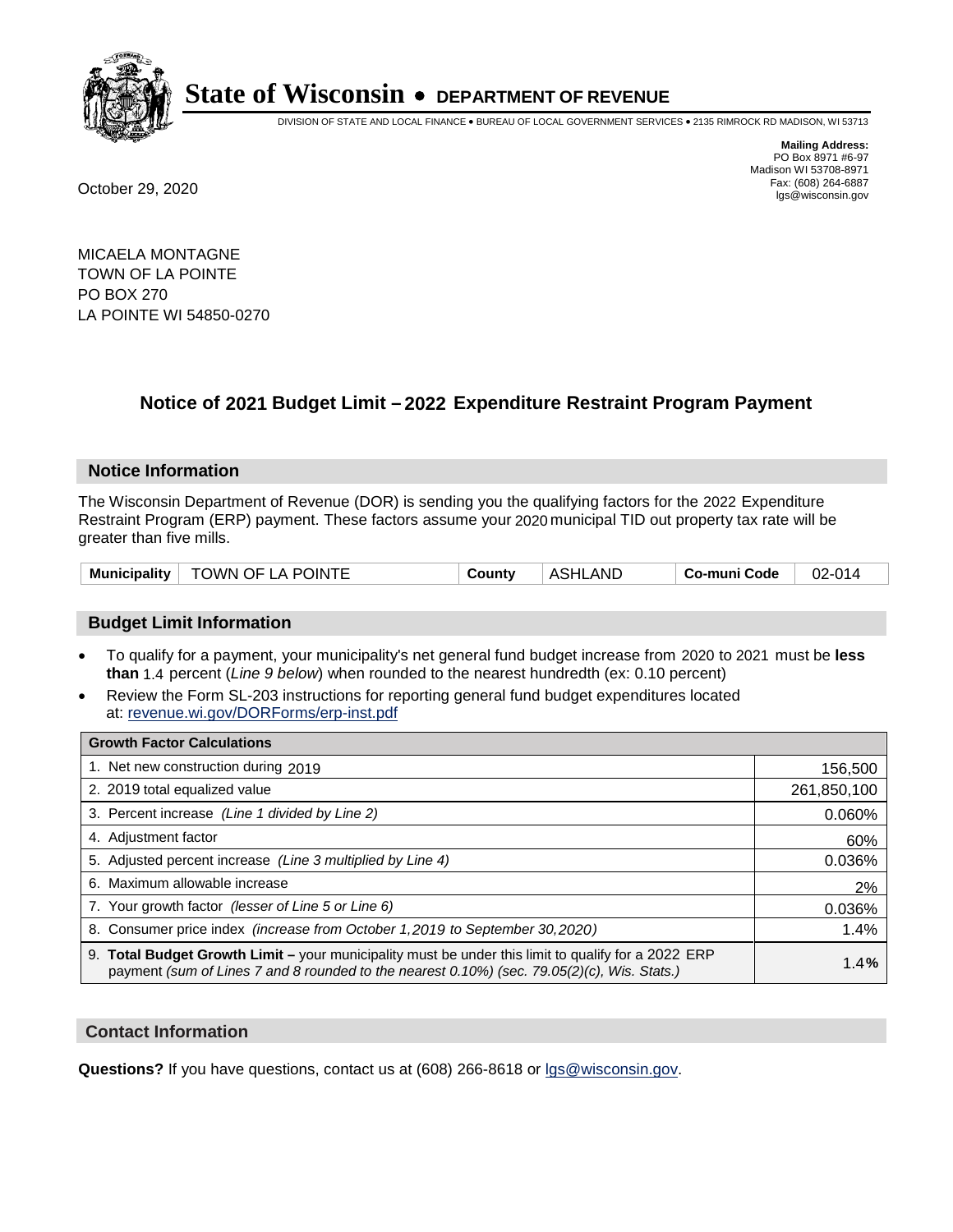

DIVISION OF STATE AND LOCAL FINANCE • BUREAU OF LOCAL GOVERNMENT SERVICES • 2135 RIMROCK RD MADISON, WI 53713

**Mailing Address:** PO Box 8971 #6-97 Madison WI 53708-8971<br>Fax: (608) 264-6887 Fax: (608) 264-6887 October 29, 2020 lgs@wisconsin.gov

PATRICIA CEBERY TOWN OF PEEKSVILLE 79242 SINKHOLE ROAD GLIDDEN WI 54527-9762

# **Notice of 2021 Budget Limit - 2022 Expenditure Restraint Program Payment**

## **Notice Information**

The Wisconsin Department of Revenue (DOR) is sending you the qualifying factors for the 2022 Expenditure Restraint Program (ERP) payment. These factors assume your 2020 municipal TID out property tax rate will be greater than five mills.

|  | Municipality   TOWN OF PEEKSVILLE | County | <b>ASHLAND</b> | Co-muni Code | 02-020 |
|--|-----------------------------------|--------|----------------|--------------|--------|
|--|-----------------------------------|--------|----------------|--------------|--------|

# **Budget Limit Information**

- To qualify for a payment, your municipality's net general fund budget increase from 2020 to 2021 must be less **than** 1.5 percent (*Line 9 below*) when rounded to the nearest hundredth (ex: 0.10 percent)
- Review the Form SL-203 instructions for reporting general fund budget expenditures located at: revenue.wi.gov/DORForms/erp-inst.pdf

| <b>Growth Factor Calculations</b>                                                                                                                                                                      |            |
|--------------------------------------------------------------------------------------------------------------------------------------------------------------------------------------------------------|------------|
| 1. Net new construction during 2019                                                                                                                                                                    | 42,900     |
| 2. 2019 total equalized value                                                                                                                                                                          | 17,448,400 |
| 3. Percent increase (Line 1 divided by Line 2)                                                                                                                                                         | 0.246%     |
| 4. Adjustment factor                                                                                                                                                                                   | 60%        |
| 5. Adjusted percent increase (Line 3 multiplied by Line 4)                                                                                                                                             | 0.148%     |
| 6. Maximum allowable increase                                                                                                                                                                          | 2%         |
| 7. Your growth factor (lesser of Line 5 or Line 6)                                                                                                                                                     | 0.148%     |
| 8. Consumer price index (increase from October 1, 2019 to September 30, 2020)                                                                                                                          | 1.4%       |
| 9. Total Budget Growth Limit - your municipality must be under this limit to qualify for a 2022 ERP<br>payment (sum of Lines 7 and 8 rounded to the nearest $0.10\%$ ) (sec. 79.05(2)(c), Wis. Stats.) | 1.5%       |

## **Contact Information**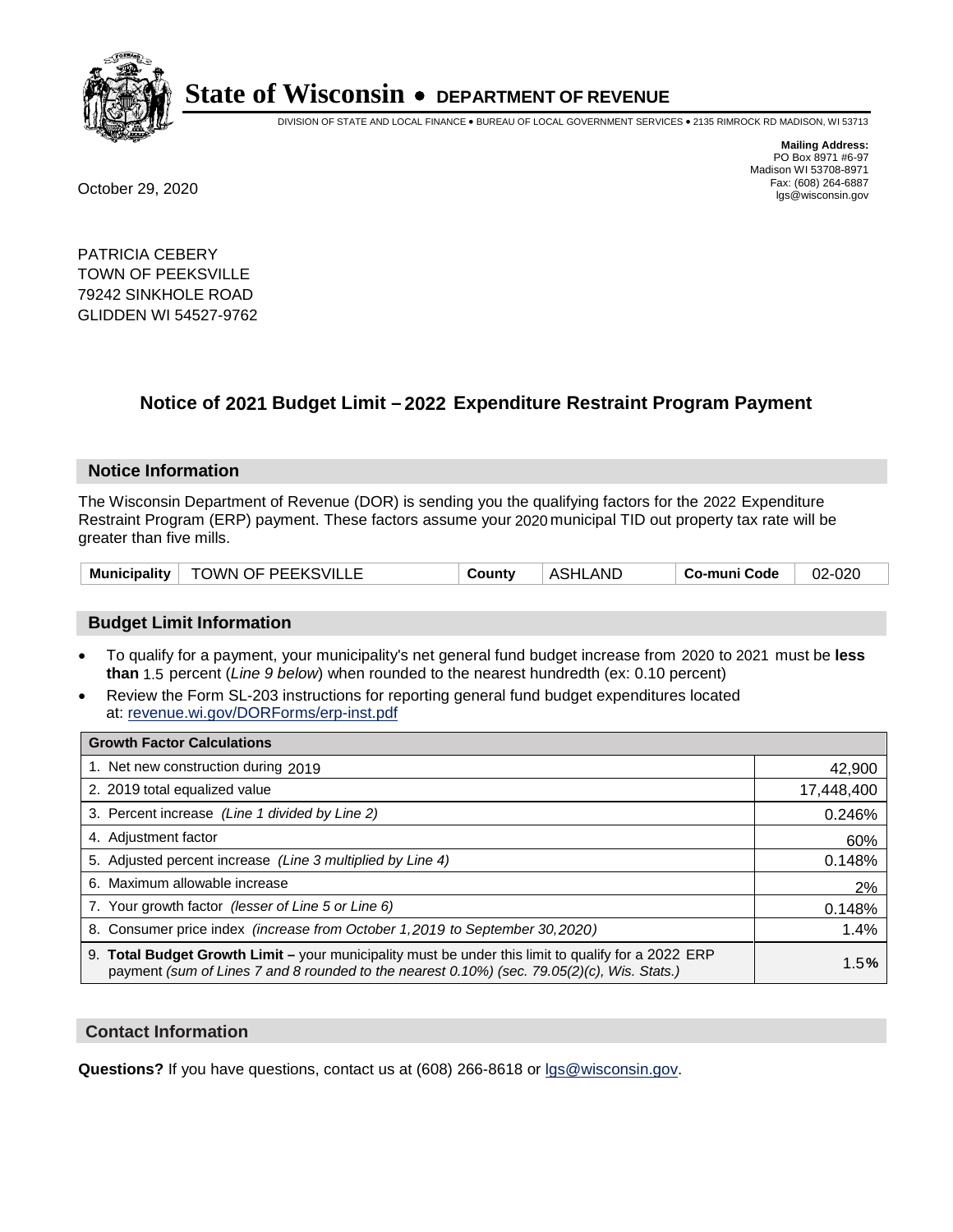

DIVISION OF STATE AND LOCAL FINANCE • BUREAU OF LOCAL GOVERNMENT SERVICES • 2135 RIMROCK RD MADISON, WI 53713

**Mailing Address:** PO Box 8971 #6-97 Madison WI 53708-8971<br>Fax: (608) 264-6887 Fax: (608) 264-6887 October 29, 2020 lgs@wisconsin.gov

JAMIE WEAVER TOWN OF SANBORN PO BOX 1021 ASHLAND WI 54806-1021

# **Notice of 2021 Budget Limit - 2022 Expenditure Restraint Program Payment**

#### **Notice Information**

The Wisconsin Department of Revenue (DOR) is sending you the qualifying factors for the 2022 Expenditure Restraint Program (ERP) payment. These factors assume your 2020 municipal TID out property tax rate will be greater than five mills.

|  | Municipality   TOWN OF SANBORN | County | <b>ASHLAND</b> | Co-muni Code | 02-022 |
|--|--------------------------------|--------|----------------|--------------|--------|
|--|--------------------------------|--------|----------------|--------------|--------|

## **Budget Limit Information**

- To qualify for a payment, your municipality's net general fund budget increase from 2020 to 2021 must be less **than** 1.6 percent (*Line 9 below*) when rounded to the nearest hundredth (ex: 0.10 percent)
- Review the Form SL-203 instructions for reporting general fund budget expenditures located at: revenue.wi.gov/DORForms/erp-inst.pdf

| <b>Growth Factor Calculations</b>                                                                                                                                                                      |            |
|--------------------------------------------------------------------------------------------------------------------------------------------------------------------------------------------------------|------------|
| 1. Net new construction during 2019                                                                                                                                                                    | 86,500     |
| 2. 2019 total equalized value                                                                                                                                                                          | 32,629,100 |
| 3. Percent increase (Line 1 divided by Line 2)                                                                                                                                                         | 0.265%     |
| 4. Adjustment factor                                                                                                                                                                                   | 60%        |
| 5. Adjusted percent increase (Line 3 multiplied by Line 4)                                                                                                                                             | 0.159%     |
| 6. Maximum allowable increase                                                                                                                                                                          | 2%         |
| 7. Your growth factor (lesser of Line 5 or Line 6)                                                                                                                                                     | 0.159%     |
| 8. Consumer price index (increase from October 1, 2019 to September 30, 2020)                                                                                                                          | 1.4%       |
| 9. Total Budget Growth Limit - your municipality must be under this limit to qualify for a 2022 ERP<br>payment (sum of Lines 7 and 8 rounded to the nearest $0.10\%$ ) (sec. 79.05(2)(c), Wis. Stats.) | 1.6%       |

## **Contact Information**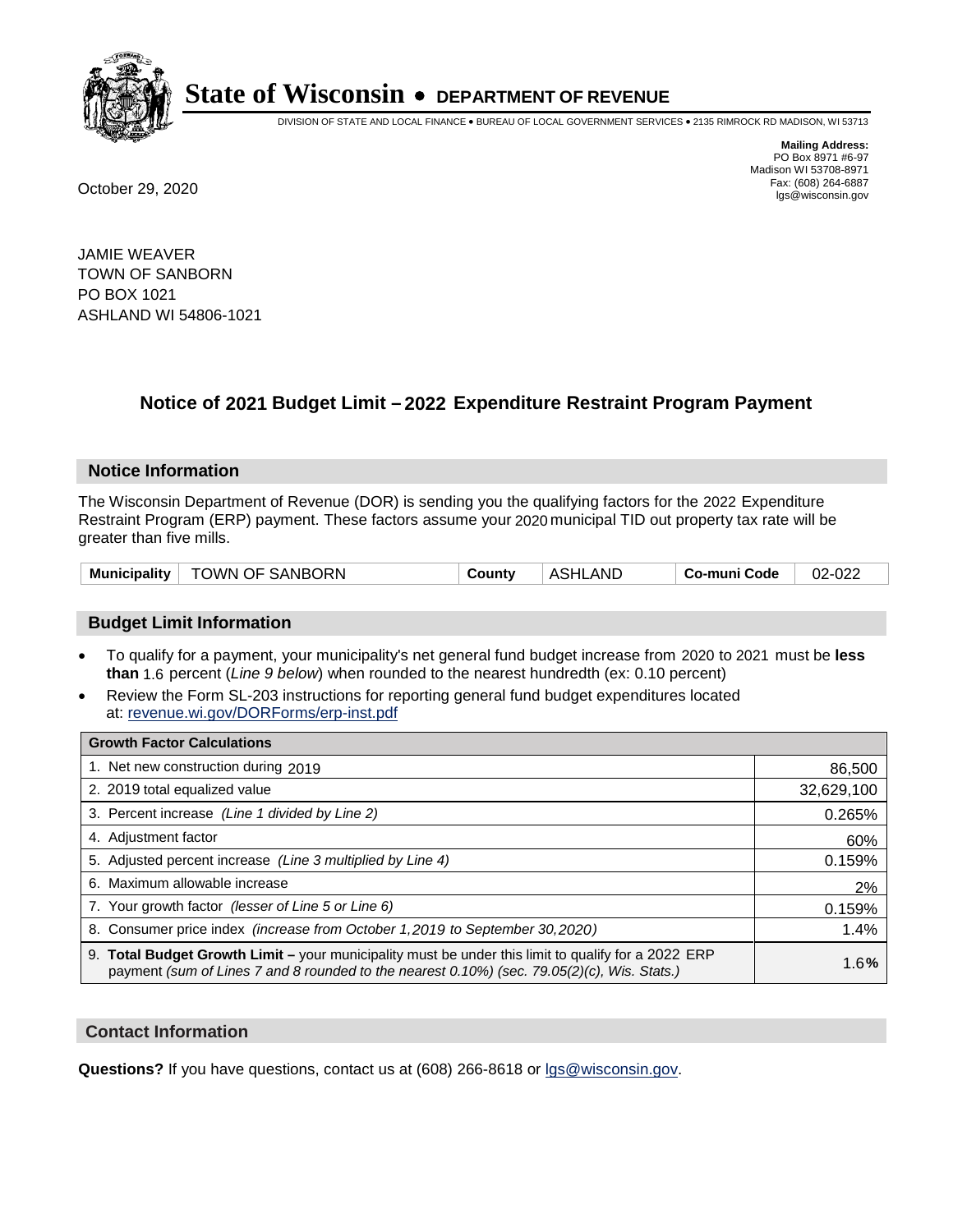

DIVISION OF STATE AND LOCAL FINANCE • BUREAU OF LOCAL GOVERNMENT SERVICES • 2135 RIMROCK RD MADISON, WI 53713

**Mailing Address:** PO Box 8971 #6-97 Madison WI 53708-8971<br>Fax: (608) 264-6887 Fax: (608) 264-6887 October 29, 2020 lgs@wisconsin.gov

CINDY PRITZL VILLAGE OF BUTTERNUT PO BOX 276 BUTTERNUT WI 54514-0104

# **Notice of 2021 Budget Limit - 2022 Expenditure Restraint Program Payment**

## **Notice Information**

The Wisconsin Department of Revenue (DOR) is sending you the qualifying factors for the 2022 Expenditure Restraint Program (ERP) payment. These factors assume your 2020 municipal TID out property tax rate will be greater than five mills.

|  | Municipality   VILLAGE OF BUTTERNUT | Countv | ASHLAND | Co-muni Code | 02-106 |
|--|-------------------------------------|--------|---------|--------------|--------|
|--|-------------------------------------|--------|---------|--------------|--------|

# **Budget Limit Information**

- To qualify for a payment, your municipality's net general fund budget increase from 2020 to 2021 must be less **than** 1.4 percent (*Line 9 below*) when rounded to the nearest hundredth (ex: 0.10 percent)
- Review the Form SL-203 instructions for reporting general fund budget expenditures located at: revenue.wi.gov/DORForms/erp-inst.pdf

| <b>Growth Factor Calculations</b>                                                                                                                                                                      |           |
|--------------------------------------------------------------------------------------------------------------------------------------------------------------------------------------------------------|-----------|
| 1. Net new construction during 2019                                                                                                                                                                    | $-7,000$  |
| 2. 2019 total equalized value                                                                                                                                                                          | 9,945,400 |
| 3. Percent increase (Line 1 divided by Line 2)                                                                                                                                                         | $-0.070%$ |
| 4. Adjustment factor                                                                                                                                                                                   | 60%       |
| 5. Adjusted percent increase (Line 3 multiplied by Line 4)                                                                                                                                             | $-0.042%$ |
| 6. Maximum allowable increase                                                                                                                                                                          | 2%        |
| 7. Your growth factor (lesser of Line 5 or Line 6)                                                                                                                                                     | 0.000%    |
| 8. Consumer price index (increase from October 1, 2019 to September 30, 2020)                                                                                                                          | 1.4%      |
| 9. Total Budget Growth Limit - your municipality must be under this limit to qualify for a 2022 ERP<br>payment (sum of Lines 7 and 8 rounded to the nearest $0.10\%$ ) (sec. 79.05(2)(c), Wis. Stats.) | 1.4%      |

## **Contact Information**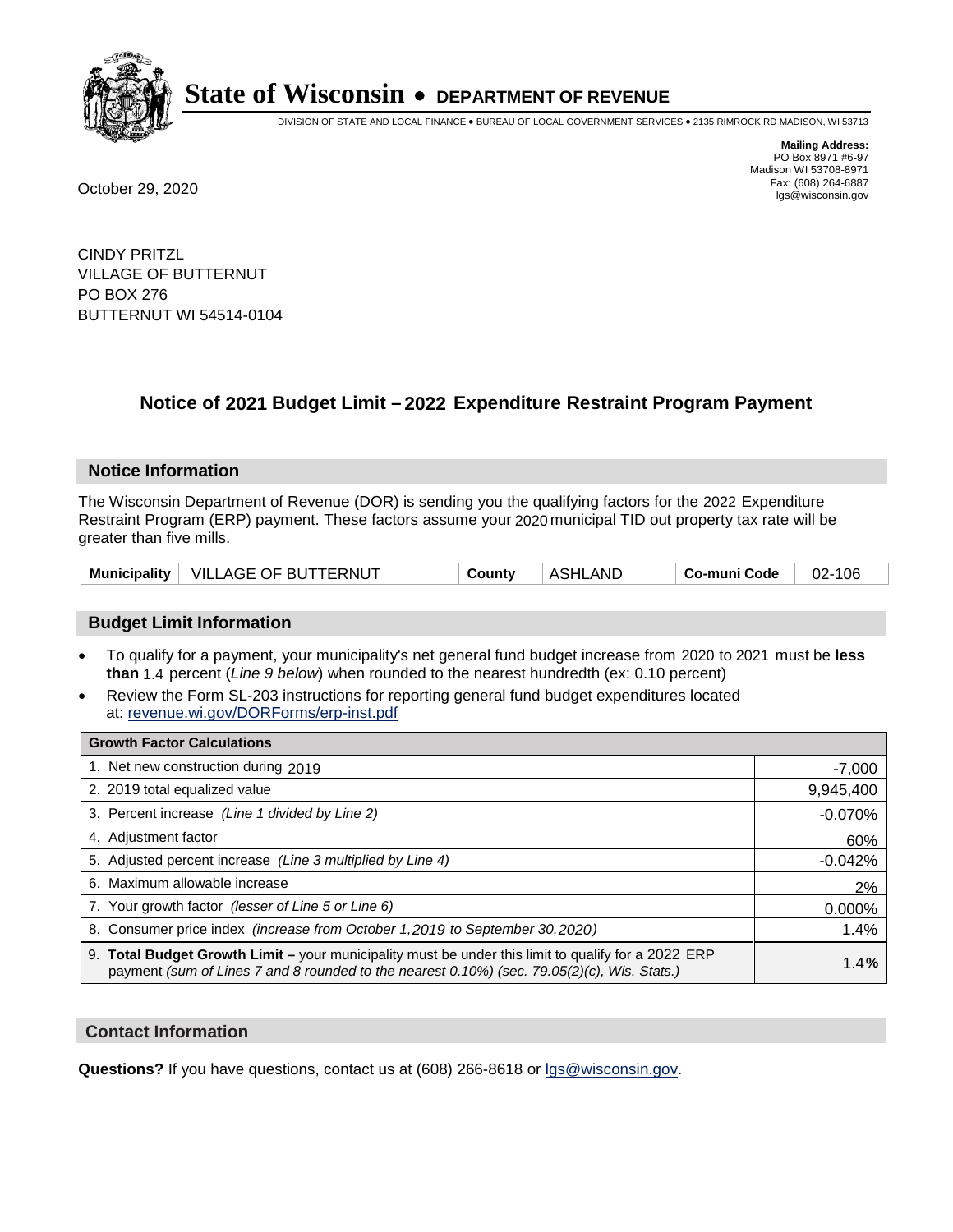

DIVISION OF STATE AND LOCAL FINANCE • BUREAU OF LOCAL GOVERNMENT SERVICES • 2135 RIMROCK RD MADISON, WI 53713

**Mailing Address:** PO Box 8971 #6-97 Madison WI 53708-8971<br>Fax: (608) 264-6887 Fax: (608) 264-6887 October 29, 2020 lgs@wisconsin.gov

DENISE OLIPHANT CITY OF ASHLAND 601 W MAIN ST ASHLAND WI 54806-1537

# **Notice of 2021 Budget Limit - 2022 Expenditure Restraint Program Payment**

## **Notice Information**

The Wisconsin Department of Revenue (DOR) is sending you the qualifying factors for the 2022 Expenditure Restraint Program (ERP) payment. These factors assume your 2020 municipal TID out property tax rate will be greater than five mills.

| Municipality   CITY OF ASHLAND | County | ASHLAND | ∣ Co-muni Code | 02-201 |
|--------------------------------|--------|---------|----------------|--------|
|--------------------------------|--------|---------|----------------|--------|

# **Budget Limit Information**

- To qualify for a payment, your municipality's net general fund budget increase from 2020 to 2021 must be less **than** 1.5 percent (*Line 9 below*) when rounded to the nearest hundredth (ex: 0.10 percent)
- Review the Form SL-203 instructions for reporting general fund budget expenditures located at: revenue.wi.gov/DORForms/erp-inst.pdf

| <b>Growth Factor Calculations</b>                                                                                                                                                                  |             |
|----------------------------------------------------------------------------------------------------------------------------------------------------------------------------------------------------|-------------|
| 1. Net new construction during 2019                                                                                                                                                                | 815,300     |
| 2. 2019 total equalized value                                                                                                                                                                      | 476,018,800 |
| 3. Percent increase (Line 1 divided by Line 2)                                                                                                                                                     | 0.171%      |
| 4. Adjustment factor                                                                                                                                                                               | 60%         |
| 5. Adjusted percent increase (Line 3 multiplied by Line 4)                                                                                                                                         | 0.103%      |
| 6. Maximum allowable increase                                                                                                                                                                      | 2%          |
| 7. Your growth factor (lesser of Line 5 or Line 6)                                                                                                                                                 | 0.103%      |
| 8. Consumer price index (increase from October 1, 2019 to September 30, 2020)                                                                                                                      | 1.4%        |
| 9. Total Budget Growth Limit - your municipality must be under this limit to qualify for a 2022 ERP<br>payment (sum of Lines 7 and 8 rounded to the nearest 0.10%) (sec. 79.05(2)(c), Wis. Stats.) | 1.5%        |

## **Contact Information**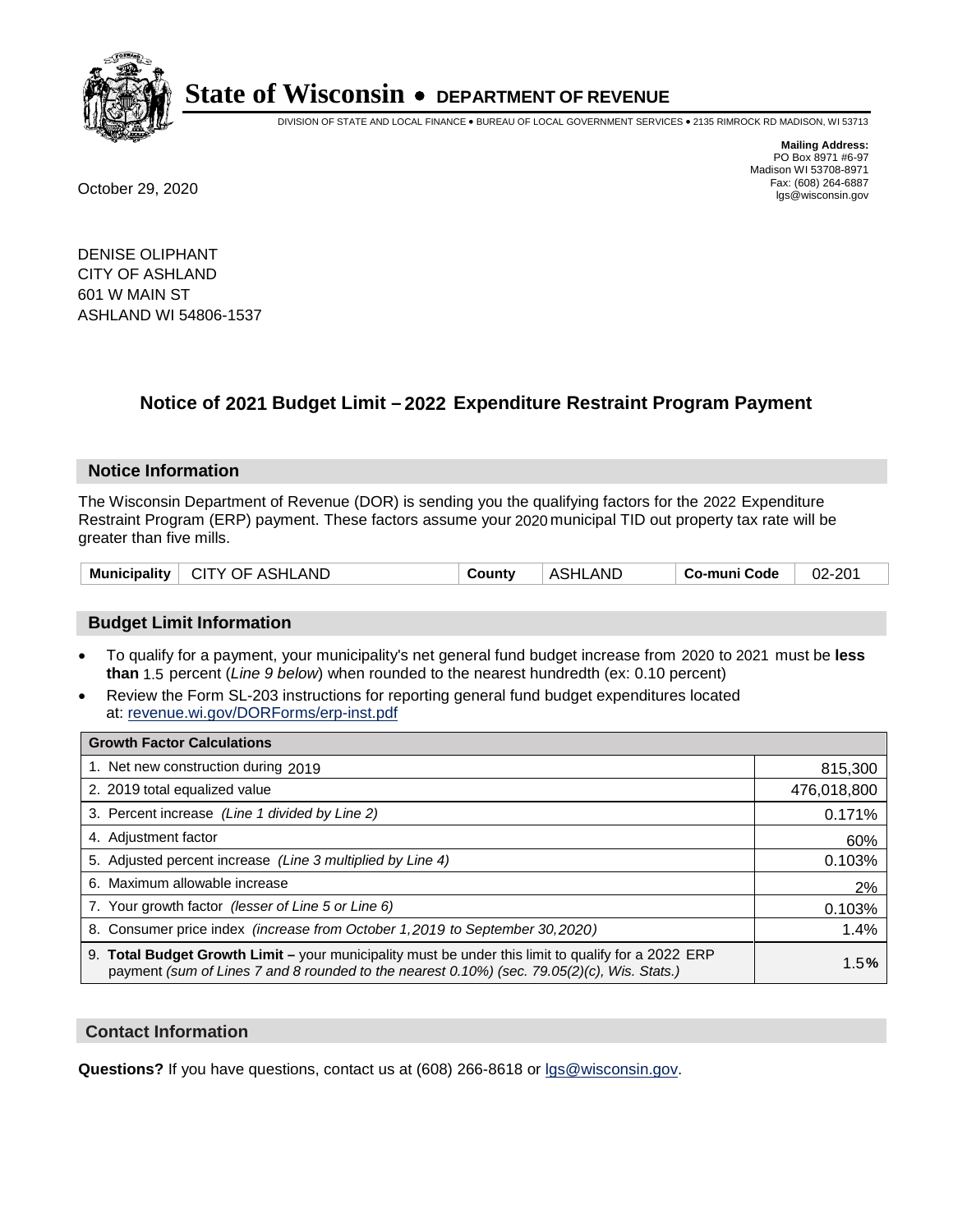

DIVISION OF STATE AND LOCAL FINANCE • BUREAU OF LOCAL GOVERNMENT SERVICES • 2135 RIMROCK RD MADISON, WI 53713

**Mailing Address:** PO Box 8971 #6-97 Madison WI 53708-8971<br>Fax: (608) 264-6887 Fax: (608) 264-6887 October 29, 2020 lgs@wisconsin.gov

GWEN WATSON CITY OF MELLEN PO BOX 708 MELLEN WI 54546-0708

# **Notice of 2021 Budget Limit - 2022 Expenditure Restraint Program Payment**

## **Notice Information**

The Wisconsin Department of Revenue (DOR) is sending you the qualifying factors for the 2022 Expenditure Restraint Program (ERP) payment. These factors assume your 2020 municipal TID out property tax rate will be greater than five mills.

| Municipality  <br>∣ CITY OF MELLEN | County | ASHLAND | Co-muni Code | 02-251 |
|------------------------------------|--------|---------|--------------|--------|
|------------------------------------|--------|---------|--------------|--------|

# **Budget Limit Information**

- To qualify for a payment, your municipality's net general fund budget increase from 2020 to 2021 must be less **than** 2.1 percent (*Line 9 below*) when rounded to the nearest hundredth (ex: 0.10 percent)
- Review the Form SL-203 instructions for reporting general fund budget expenditures located at: revenue.wi.gov/DORForms/erp-inst.pdf

| <b>Growth Factor Calculations</b>                                                                                                                                                                  |            |
|----------------------------------------------------------------------------------------------------------------------------------------------------------------------------------------------------|------------|
| 1. Net new construction during 2019                                                                                                                                                                | 266,500    |
| 2. 2019 total equalized value                                                                                                                                                                      | 24,418,800 |
| 3. Percent increase (Line 1 divided by Line 2)                                                                                                                                                     | 1.091%     |
| 4. Adjustment factor                                                                                                                                                                               | 60%        |
| 5. Adjusted percent increase (Line 3 multiplied by Line 4)                                                                                                                                         | 0.655%     |
| 6. Maximum allowable increase                                                                                                                                                                      | 2%         |
| 7. Your growth factor (lesser of Line 5 or Line 6)                                                                                                                                                 | 0.655%     |
| 8. Consumer price index (increase from October 1, 2019 to September 30, 2020)                                                                                                                      | 1.4%       |
| 9. Total Budget Growth Limit - your municipality must be under this limit to qualify for a 2022 ERP<br>payment (sum of Lines 7 and 8 rounded to the nearest 0.10%) (sec. 79.05(2)(c), Wis. Stats.) | 2.1%       |

## **Contact Information**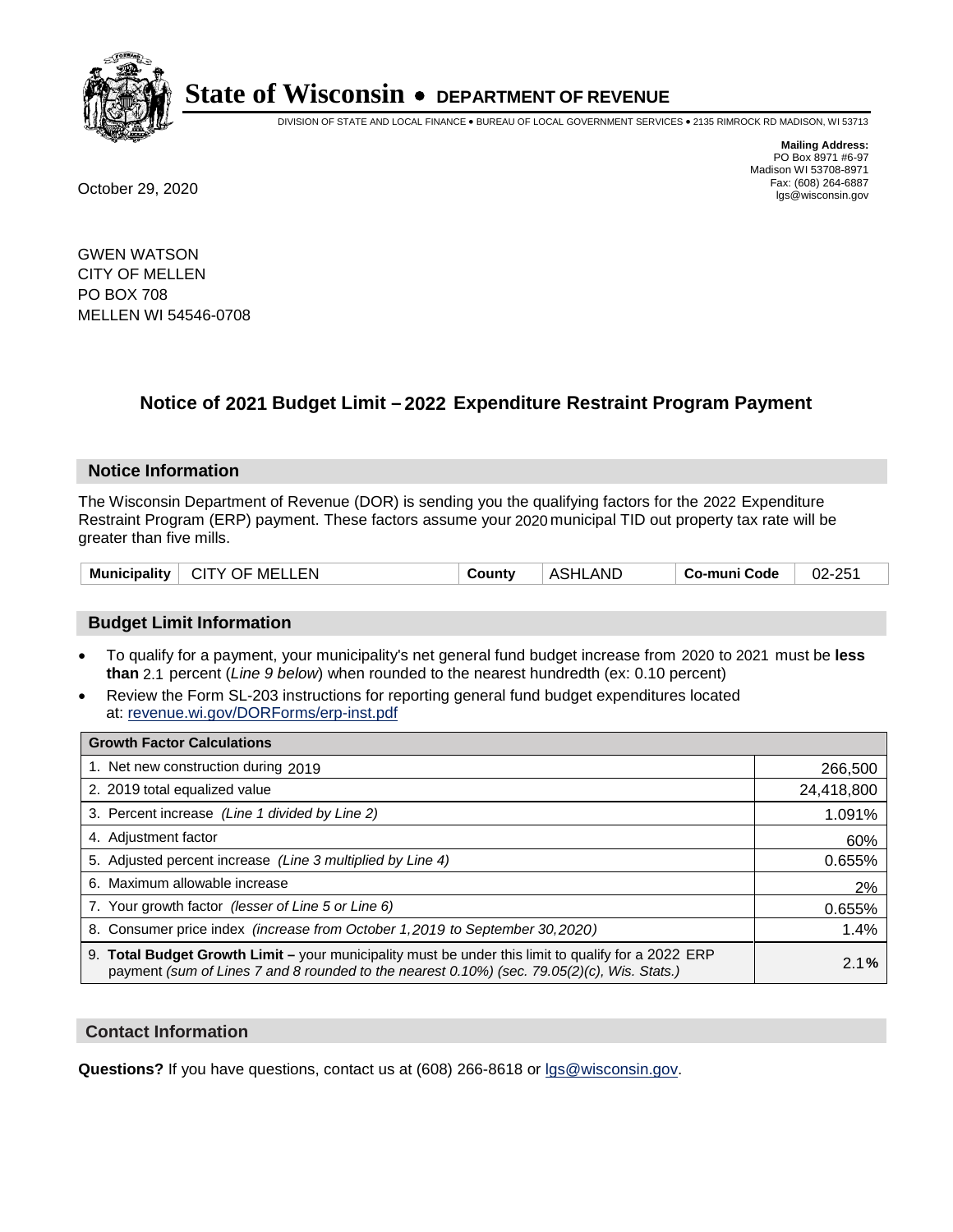

DIVISION OF STATE AND LOCAL FINANCE • BUREAU OF LOCAL GOVERNMENT SERVICES • 2135 RIMROCK RD MADISON, WI 53713

**Mailing Address:** PO Box 8971 #6-97 Madison WI 53708-8971<br>Fax: (608) 264-6887 Fax: (608) 264-6887 October 29, 2020 lgs@wisconsin.gov

JILL SADTLER TOWN OF BARRON 1307 18TH STREET BARRON WI 54812

# **Notice of 2021 Budget Limit - 2022 Expenditure Restraint Program Payment**

#### **Notice Information**

The Wisconsin Department of Revenue (DOR) is sending you the qualifying factors for the 2022 Expenditure Restraint Program (ERP) payment. These factors assume your 2020 municipal TID out property tax rate will be greater than five mills.

## **Budget Limit Information**

- To qualify for a payment, your municipality's net general fund budget increase from 2020 to 2021 must be less **than** 1.9 percent (*Line 9 below*) when rounded to the nearest hundredth (ex: 0.10 percent)
- Review the Form SL-203 instructions for reporting general fund budget expenditures located at: revenue.wi.gov/DORForms/erp-inst.pdf

| <b>Growth Factor Calculations</b>                                                                                                                                                                  |            |
|----------------------------------------------------------------------------------------------------------------------------------------------------------------------------------------------------|------------|
| 1. Net new construction during 2019                                                                                                                                                                | 494,300    |
| 2. 2019 total equalized value                                                                                                                                                                      | 58,648,500 |
| 3. Percent increase (Line 1 divided by Line 2)                                                                                                                                                     | 0.843%     |
| 4. Adjustment factor                                                                                                                                                                               | 60%        |
| 5. Adjusted percent increase (Line 3 multiplied by Line 4)                                                                                                                                         | 0.506%     |
| 6. Maximum allowable increase                                                                                                                                                                      | 2%         |
| 7. Your growth factor (lesser of Line 5 or Line 6)                                                                                                                                                 | 0.506%     |
| 8. Consumer price index (increase from October 1, 2019 to September 30, 2020)                                                                                                                      | 1.4%       |
| 9. Total Budget Growth Limit - your municipality must be under this limit to qualify for a 2022 ERP<br>payment (sum of Lines 7 and 8 rounded to the nearest 0.10%) (sec. 79.05(2)(c), Wis. Stats.) | 1.9%       |

## **Contact Information**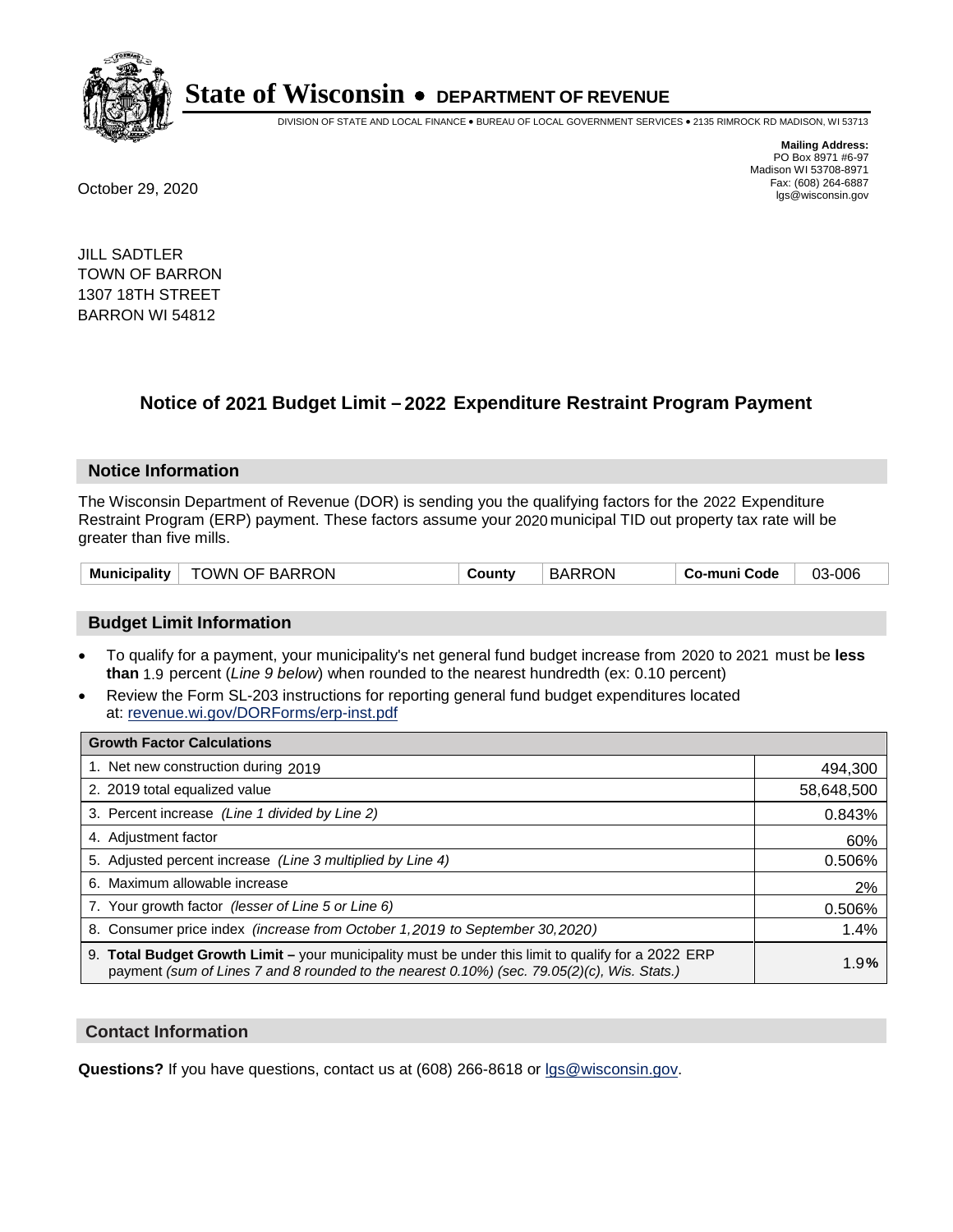

DIVISION OF STATE AND LOCAL FINANCE • BUREAU OF LOCAL GOVERNMENT SERVICES • 2135 RIMROCK RD MADISON, WI 53713

**Mailing Address:** PO Box 8971 #6-97 Madison WI 53708-8971<br>Fax: (608) 264-6887 Fax: (608) 264-6887 October 29, 2020 lgs@wisconsin.gov

VICKI BUCK TOWN OF PRAIRIE FARM 624 1ST AVE PRAIRIE FARM WI 54762-9406

# **Notice of 2021 Budget Limit - 2022 Expenditure Restraint Program Payment**

## **Notice Information**

The Wisconsin Department of Revenue (DOR) is sending you the qualifying factors for the 2022 Expenditure Restraint Program (ERP) payment. These factors assume your 2020 municipal TID out property tax rate will be greater than five mills.

| TOWN OF PRAIRIE FARM<br><b>Municipality</b> | County | <b>BARRON</b> | Co-muni Code | 03-034 |
|---------------------------------------------|--------|---------------|--------------|--------|
|---------------------------------------------|--------|---------------|--------------|--------|

# **Budget Limit Information**

- To qualify for a payment, your municipality's net general fund budget increase from 2020 to 2021 must be less **than** 2.7 percent (*Line 9 below*) when rounded to the nearest hundredth (ex: 0.10 percent)
- Review the Form SL-203 instructions for reporting general fund budget expenditures located at: revenue.wi.gov/DORForms/erp-inst.pdf

| <b>Growth Factor Calculations</b>                                                                                                                                                                      |            |
|--------------------------------------------------------------------------------------------------------------------------------------------------------------------------------------------------------|------------|
| 1. Net new construction during 2019                                                                                                                                                                    | 865,700    |
| 2. 2019 total equalized value                                                                                                                                                                          | 38,982,700 |
| 3. Percent increase (Line 1 divided by Line 2)                                                                                                                                                         | 2.221%     |
| 4. Adjustment factor                                                                                                                                                                                   | 60%        |
| 5. Adjusted percent increase (Line 3 multiplied by Line 4)                                                                                                                                             | 1.333%     |
| 6. Maximum allowable increase                                                                                                                                                                          | 2%         |
| 7. Your growth factor (lesser of Line 5 or Line 6)                                                                                                                                                     | 1.333%     |
| 8. Consumer price index (increase from October 1, 2019 to September 30, 2020)                                                                                                                          | 1.4%       |
| 9. Total Budget Growth Limit - your municipality must be under this limit to qualify for a 2022 ERP<br>payment (sum of Lines 7 and 8 rounded to the nearest $0.10\%$ ) (sec. 79.05(2)(c), Wis. Stats.) | 2.7%       |

## **Contact Information**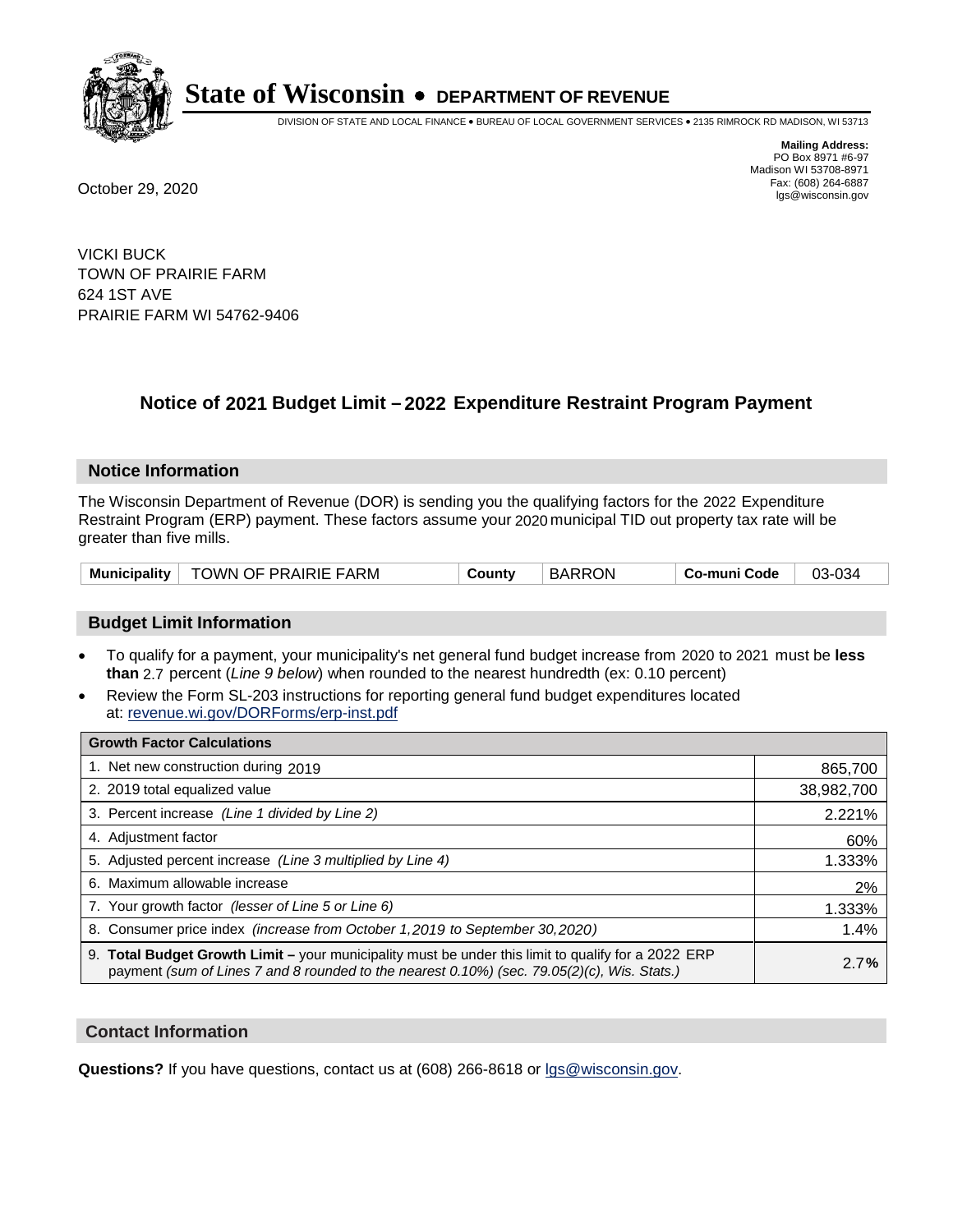

DIVISION OF STATE AND LOCAL FINANCE • BUREAU OF LOCAL GOVERNMENT SERVICES • 2135 RIMROCK RD MADISON, WI 53713

**Mailing Address:** PO Box 8971 #6-97 Madison WI 53708-8971<br>Fax: (608) 264-6887 Fax: (608) 264-6887 October 29, 2020 lgs@wisconsin.gov

GLENNIS LYNCH TOWN OF VANCE CREEK 319 1ST AVE CLAYTON WI 54004-8933

# **Notice of 2021 Budget Limit - 2022 Expenditure Restraint Program Payment**

#### **Notice Information**

The Wisconsin Department of Revenue (DOR) is sending you the qualifying factors for the 2022 Expenditure Restraint Program (ERP) payment. These factors assume your 2020 municipal TID out property tax rate will be greater than five mills.

|  | Municipality   TOWN OF VANCE CREEK | County | <b>BARRON</b> | Co-muni Code | 03-050 |
|--|------------------------------------|--------|---------------|--------------|--------|
|--|------------------------------------|--------|---------------|--------------|--------|

# **Budget Limit Information**

- To qualify for a payment, your municipality's net general fund budget increase from 2020 to 2021 must be less **than** 1.6 percent (*Line 9 below*) when rounded to the nearest hundredth (ex: 0.10 percent)
- Review the Form SL-203 instructions for reporting general fund budget expenditures located at: revenue.wi.gov/DORForms/erp-inst.pdf

| <b>Growth Factor Calculations</b>                                                                                                                                                                      |            |
|--------------------------------------------------------------------------------------------------------------------------------------------------------------------------------------------------------|------------|
| 1. Net new construction during 2019                                                                                                                                                                    | 109,900    |
| 2. 2019 total equalized value                                                                                                                                                                          | 42,883,000 |
| 3. Percent increase (Line 1 divided by Line 2)                                                                                                                                                         | 0.256%     |
| 4. Adjustment factor                                                                                                                                                                                   | 60%        |
| 5. Adjusted percent increase (Line 3 multiplied by Line 4)                                                                                                                                             | 0.154%     |
| 6. Maximum allowable increase                                                                                                                                                                          | 2%         |
| 7. Your growth factor (lesser of Line 5 or Line 6)                                                                                                                                                     | 0.154%     |
| 8. Consumer price index (increase from October 1, 2019 to September 30, 2020)                                                                                                                          | 1.4%       |
| 9. Total Budget Growth Limit - your municipality must be under this limit to qualify for a 2022 ERP<br>payment (sum of Lines 7 and 8 rounded to the nearest $0.10\%$ ) (sec. 79.05(2)(c), Wis. Stats.) | 1.6%       |

## **Contact Information**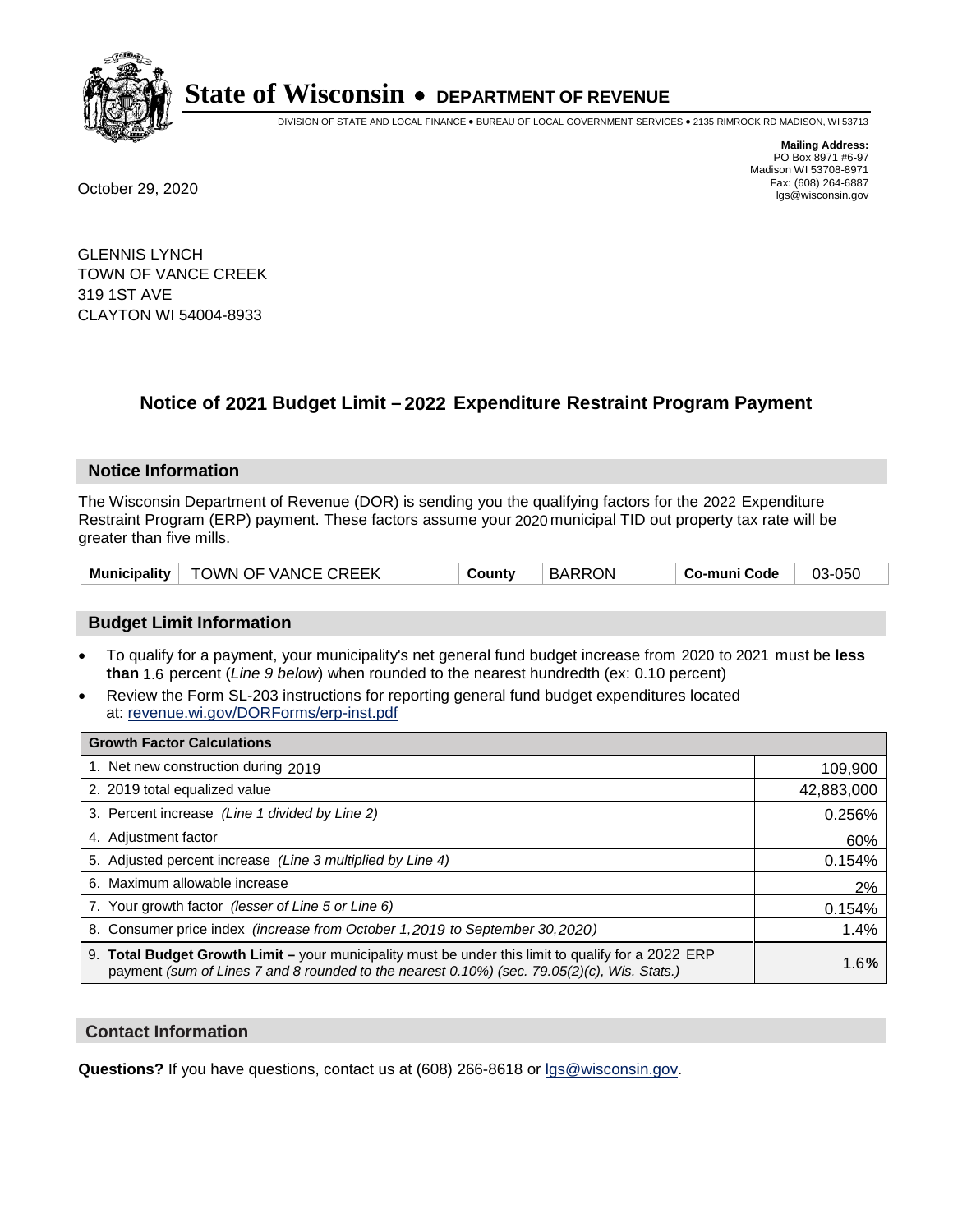

DIVISION OF STATE AND LOCAL FINANCE • BUREAU OF LOCAL GOVERNMENT SERVICES • 2135 RIMROCK RD MADISON, WI 53713

**Mailing Address:** PO Box 8971 #6-97 Madison WI 53708-8971<br>Fax: (608) 264-6887 Fax: (608) 264-6887 October 29, 2020 lgs@wisconsin.gov

ROGER OLSON VILLAGE OF CAMERON PO BOX 387 CAMERON WI 54822-0387

# **Notice of 2021 Budget Limit - 2022 Expenditure Restraint Program Payment**

#### **Notice Information**

The Wisconsin Department of Revenue (DOR) is sending you the qualifying factors for the 2022 Expenditure Restraint Program (ERP) payment. These factors assume your 2020 municipal TID out property tax rate will be greater than five mills.

| VILLAGE OF CAMERON<br><b>Municipality</b> | County | <b>BARRON</b> | Co-muni Code | $03 - 111$ |
|-------------------------------------------|--------|---------------|--------------|------------|
|-------------------------------------------|--------|---------------|--------------|------------|

# **Budget Limit Information**

- To qualify for a payment, your municipality's net general fund budget increase from 2020 to 2021 must be less **than** 3.2 percent (*Line 9 below*) when rounded to the nearest hundredth (ex: 0.10 percent)
- Review the Form SL-203 instructions for reporting general fund budget expenditures located at: revenue.wi.gov/DORForms/erp-inst.pdf

| <b>Growth Factor Calculations</b>                                                                                                                                                                      |             |
|--------------------------------------------------------------------------------------------------------------------------------------------------------------------------------------------------------|-------------|
| 1. Net new construction during 2019                                                                                                                                                                    | 3,339,900   |
| 2. 2019 total equalized value                                                                                                                                                                          | 110,219,100 |
| 3. Percent increase (Line 1 divided by Line 2)                                                                                                                                                         | 3.030%      |
| 4. Adjustment factor                                                                                                                                                                                   | 60%         |
| 5. Adjusted percent increase (Line 3 multiplied by Line 4)                                                                                                                                             | 1.818%      |
| 6. Maximum allowable increase                                                                                                                                                                          | 2%          |
| 7. Your growth factor (lesser of Line 5 or Line 6)                                                                                                                                                     | 1.818%      |
| 8. Consumer price index (increase from October 1, 2019 to September 30, 2020)                                                                                                                          | 1.4%        |
| 9. Total Budget Growth Limit - your municipality must be under this limit to qualify for a 2022 ERP<br>payment (sum of Lines 7 and 8 rounded to the nearest $0.10\%$ ) (sec. 79.05(2)(c), Wis. Stats.) | 3.2%        |

## **Contact Information**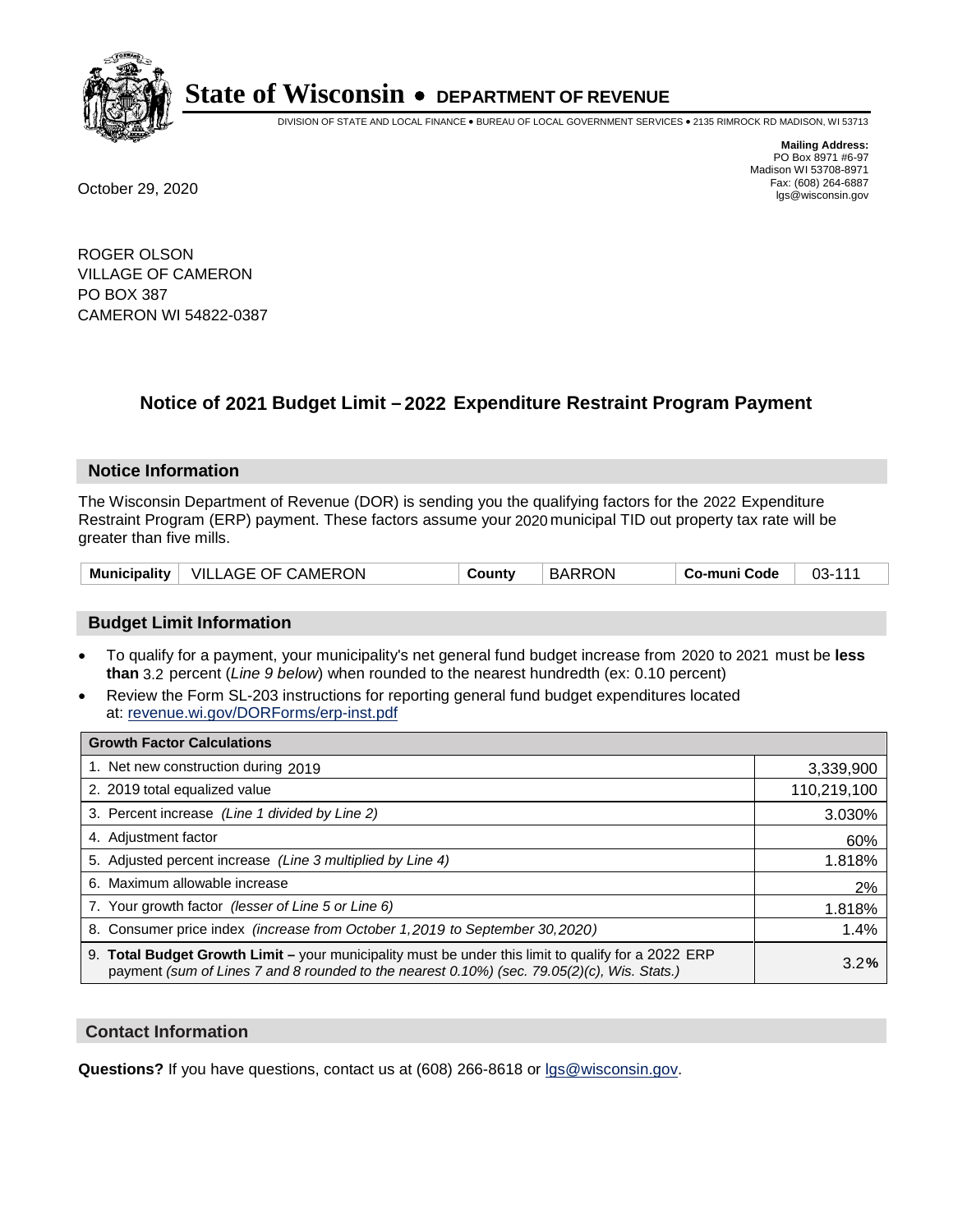

DIVISION OF STATE AND LOCAL FINANCE • BUREAU OF LOCAL GOVERNMENT SERVICES • 2135 RIMROCK RD MADISON, WI 53713

**Mailing Address:** PO Box 8971 #6-97 Madison WI 53708-8971<br>Fax: (608) 264-6887 Fax: (608) 264-6887 October 29, 2020 lgs@wisconsin.gov

ARDITH STORY VILLAGE OF TURTLE LAKE 114 MARTIN AVE E, PO BOX 11 TURTLE LAKE WI 54889-0011

# **Notice of 2021 Budget Limit - 2022 Expenditure Restraint Program Payment**

#### **Notice Information**

The Wisconsin Department of Revenue (DOR) is sending you the qualifying factors for the 2022 Expenditure Restraint Program (ERP) payment. These factors assume your 2020 municipal TID out property tax rate will be greater than five mills.

## **Budget Limit Information**

- To qualify for a payment, your municipality's net general fund budget increase from 2020 to 2021 must be less **than** 1.8 percent (*Line 9 below*) when rounded to the nearest hundredth (ex: 0.10 percent)
- Review the Form SL-203 instructions for reporting general fund budget expenditures located at: revenue.wi.gov/DORForms/erp-inst.pdf

| <b>Growth Factor Calculations</b>                                                                                                                                                                      |            |
|--------------------------------------------------------------------------------------------------------------------------------------------------------------------------------------------------------|------------|
| 1. Net new construction during 2019                                                                                                                                                                    | 637,700    |
| 2. 2019 total equalized value                                                                                                                                                                          | 98,295,500 |
| 3. Percent increase (Line 1 divided by Line 2)                                                                                                                                                         | 0.649%     |
| 4. Adiustment factor                                                                                                                                                                                   | 60%        |
| 5. Adjusted percent increase (Line 3 multiplied by Line 4)                                                                                                                                             | 0.389%     |
| 6. Maximum allowable increase                                                                                                                                                                          | 2%         |
| 7. Your growth factor (lesser of Line 5 or Line 6)                                                                                                                                                     | 0.389%     |
| 8. Consumer price index (increase from October 1,2019 to September 30,2020)                                                                                                                            | 1.4%       |
| 9. Total Budget Growth Limit - your municipality must be under this limit to qualify for a 2022 ERP<br>payment (sum of Lines 7 and 8 rounded to the nearest $0.10\%$ ) (sec. 79.05(2)(c), Wis. Stats.) | 1.8%       |

## **Contact Information**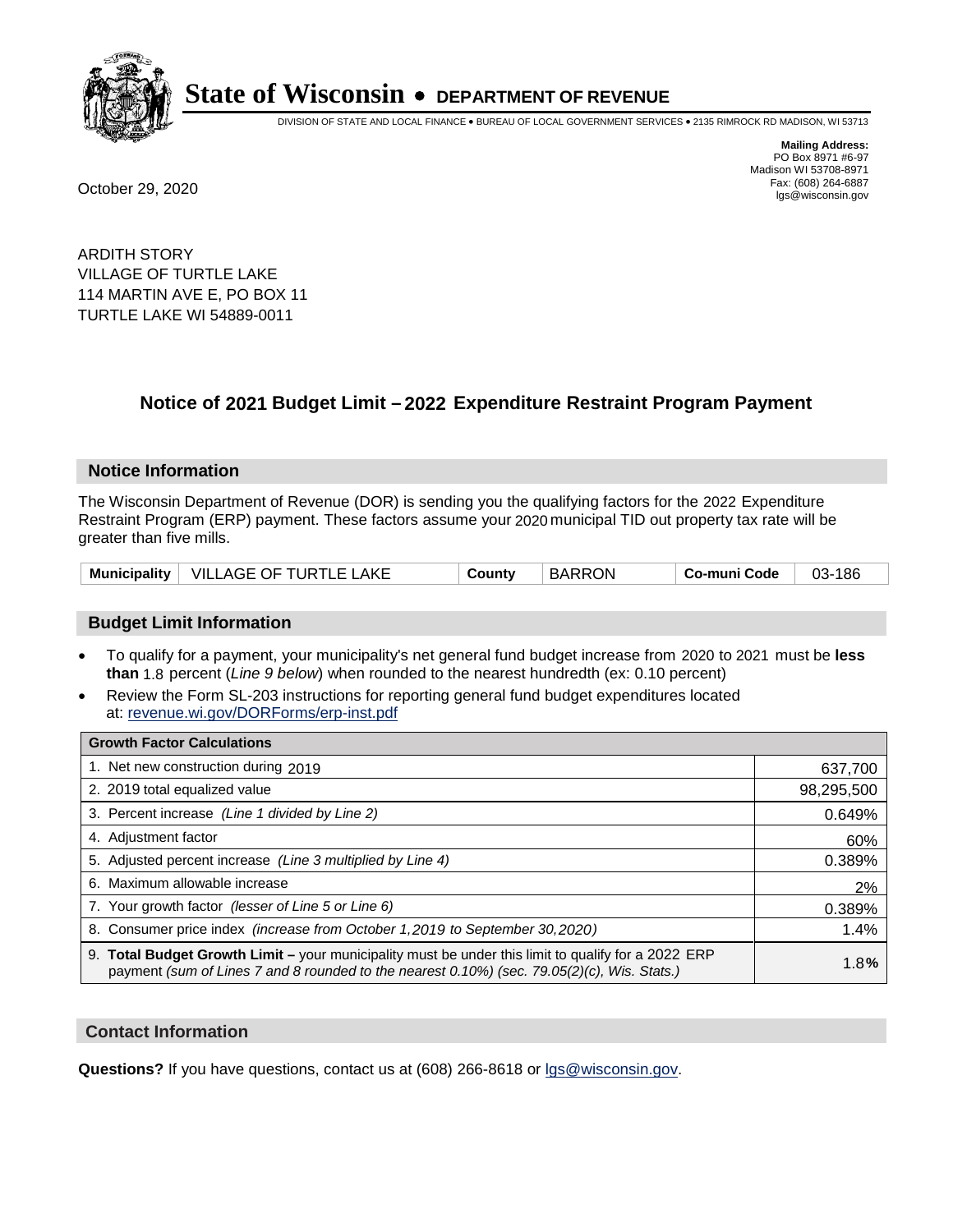

DIVISION OF STATE AND LOCAL FINANCE • BUREAU OF LOCAL GOVERNMENT SERVICES • 2135 RIMROCK RD MADISON, WI 53713

**Mailing Address:** PO Box 8971 #6-97 Madison WI 53708-8971<br>Fax: (608) 264-6887 Fax: (608) 264-6887 October 29, 2020 lgs@wisconsin.gov

KELLI RASMUSSEN CITY OF BARRON PO BOX 156 BARRON WI 54812-0156

# **Notice of 2021 Budget Limit - 2022 Expenditure Restraint Program Payment**

#### **Notice Information**

The Wisconsin Department of Revenue (DOR) is sending you the qualifying factors for the 2022 Expenditure Restraint Program (ERP) payment. These factors assume your 2020 municipal TID out property tax rate will be greater than five mills.

| Municipality   CITY OF BARRON | County | <b>BARRON</b> | Co-muni Code | 03-206 |
|-------------------------------|--------|---------------|--------------|--------|
|-------------------------------|--------|---------------|--------------|--------|

# **Budget Limit Information**

- To qualify for a payment, your municipality's net general fund budget increase from 2020 to 2021 must be less **than** 1.6 percent (*Line 9 below*) when rounded to the nearest hundredth (ex: 0.10 percent)
- Review the Form SL-203 instructions for reporting general fund budget expenditures located at: revenue.wi.gov/DORForms/erp-inst.pdf

| <b>Growth Factor Calculations</b>                                                                                                                                                                      |             |
|--------------------------------------------------------------------------------------------------------------------------------------------------------------------------------------------------------|-------------|
| 1. Net new construction during 2019                                                                                                                                                                    | 473,900     |
| 2. 2019 total equalized value                                                                                                                                                                          | 139,456,600 |
| 3. Percent increase (Line 1 divided by Line 2)                                                                                                                                                         | 0.340%      |
| 4. Adiustment factor                                                                                                                                                                                   | 60%         |
| 5. Adjusted percent increase (Line 3 multiplied by Line 4)                                                                                                                                             | 0.204%      |
| 6. Maximum allowable increase                                                                                                                                                                          | 2%          |
| 7. Your growth factor (lesser of Line 5 or Line 6)                                                                                                                                                     | 0.204%      |
| 8. Consumer price index (increase from October 1,2019 to September 30,2020)                                                                                                                            | 1.4%        |
| 9. Total Budget Growth Limit - your municipality must be under this limit to qualify for a 2022 ERP<br>payment (sum of Lines 7 and 8 rounded to the nearest $0.10\%$ ) (sec. 79.05(2)(c), Wis. Stats.) | 1.6%        |

## **Contact Information**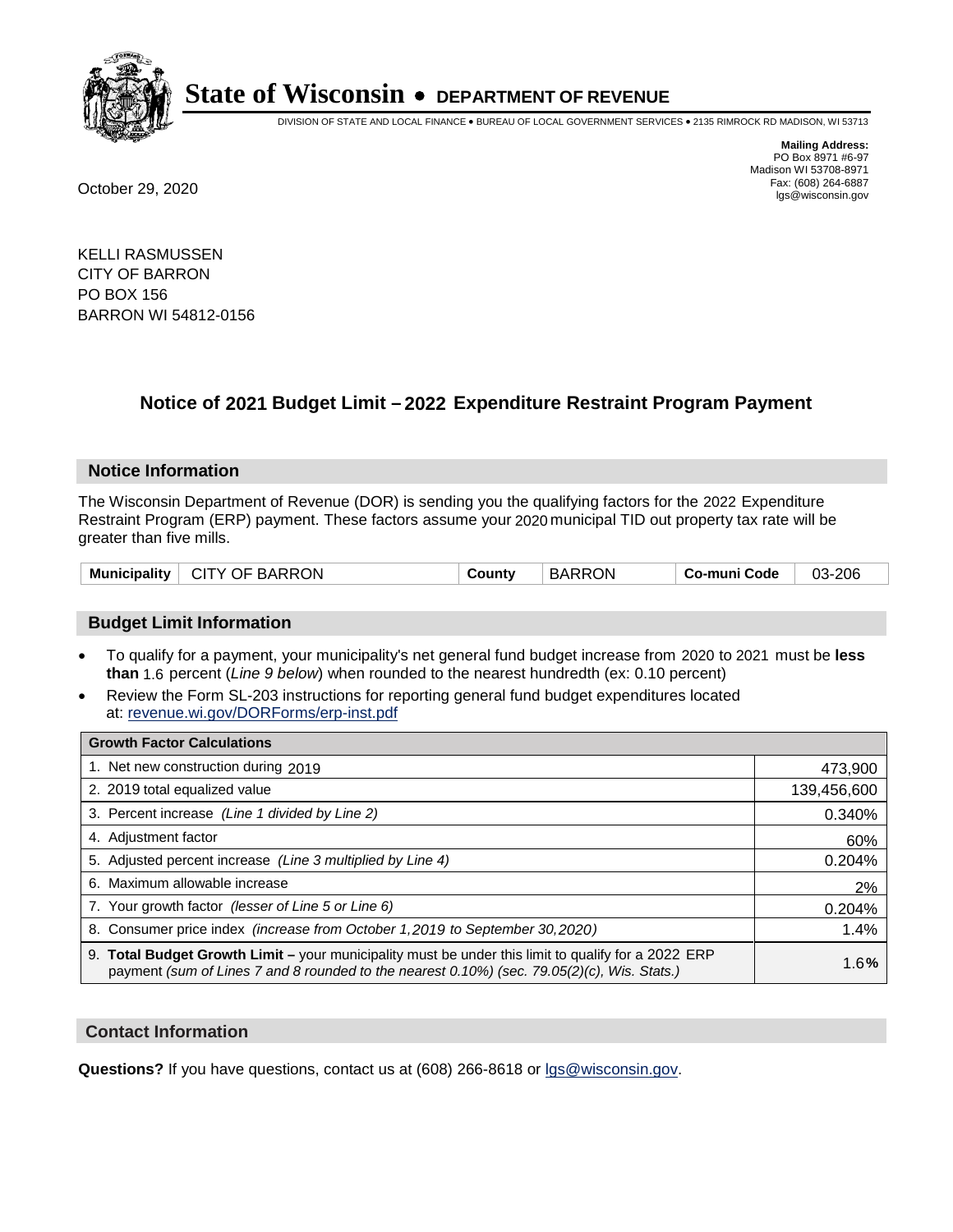

DIVISION OF STATE AND LOCAL FINANCE • BUREAU OF LOCAL GOVERNMENT SERVICES • 2135 RIMROCK RD MADISON, WI 53713

**Mailing Address:** PO Box 8971 #6-97 Madison WI 53708-8971<br>Fax: (608) 264-6887 Fax: (608) 264-6887 October 29, 2020 lgs@wisconsin.gov

CARMEN NEWMAN CITY OF CHETEK PO BOX 194 CHETEK WI 54728-0194

# **Notice of 2021 Budget Limit - 2022 Expenditure Restraint Program Payment**

## **Notice Information**

The Wisconsin Department of Revenue (DOR) is sending you the qualifying factors for the 2022 Expenditure Restraint Program (ERP) payment. These factors assume your 2020 municipal TID out property tax rate will be greater than five mills.

| <b>CITY OF CHETEK</b><br>Municipality | County | <b>BARRON</b> | Co-muni Code | $03 - 211$ |
|---------------------------------------|--------|---------------|--------------|------------|
|---------------------------------------|--------|---------------|--------------|------------|

# **Budget Limit Information**

- To qualify for a payment, your municipality's net general fund budget increase from 2020 to 2021 must be less **than** 1.7 percent (*Line 9 below*) when rounded to the nearest hundredth (ex: 0.10 percent)
- Review the Form SL-203 instructions for reporting general fund budget expenditures located at: revenue.wi.gov/DORForms/erp-inst.pdf

| <b>Growth Factor Calculations</b>                                                                                                                                                                      |             |
|--------------------------------------------------------------------------------------------------------------------------------------------------------------------------------------------------------|-------------|
| 1. Net new construction during 2019                                                                                                                                                                    | 940,100     |
| 2. 2019 total equalized value                                                                                                                                                                          | 164,973,600 |
| 3. Percent increase (Line 1 divided by Line 2)                                                                                                                                                         | 0.570%      |
| 4. Adjustment factor                                                                                                                                                                                   | 60%         |
| 5. Adjusted percent increase (Line 3 multiplied by Line 4)                                                                                                                                             | 0.342%      |
| 6. Maximum allowable increase                                                                                                                                                                          | 2%          |
| 7. Your growth factor (lesser of Line 5 or Line 6)                                                                                                                                                     | 0.342%      |
| 8. Consumer price index (increase from October 1, 2019 to September 30, 2020)                                                                                                                          | 1.4%        |
| 9. Total Budget Growth Limit - your municipality must be under this limit to qualify for a 2022 ERP<br>payment (sum of Lines 7 and 8 rounded to the nearest $0.10\%$ ) (sec. 79.05(2)(c), Wis. Stats.) | 1.7%        |

## **Contact Information**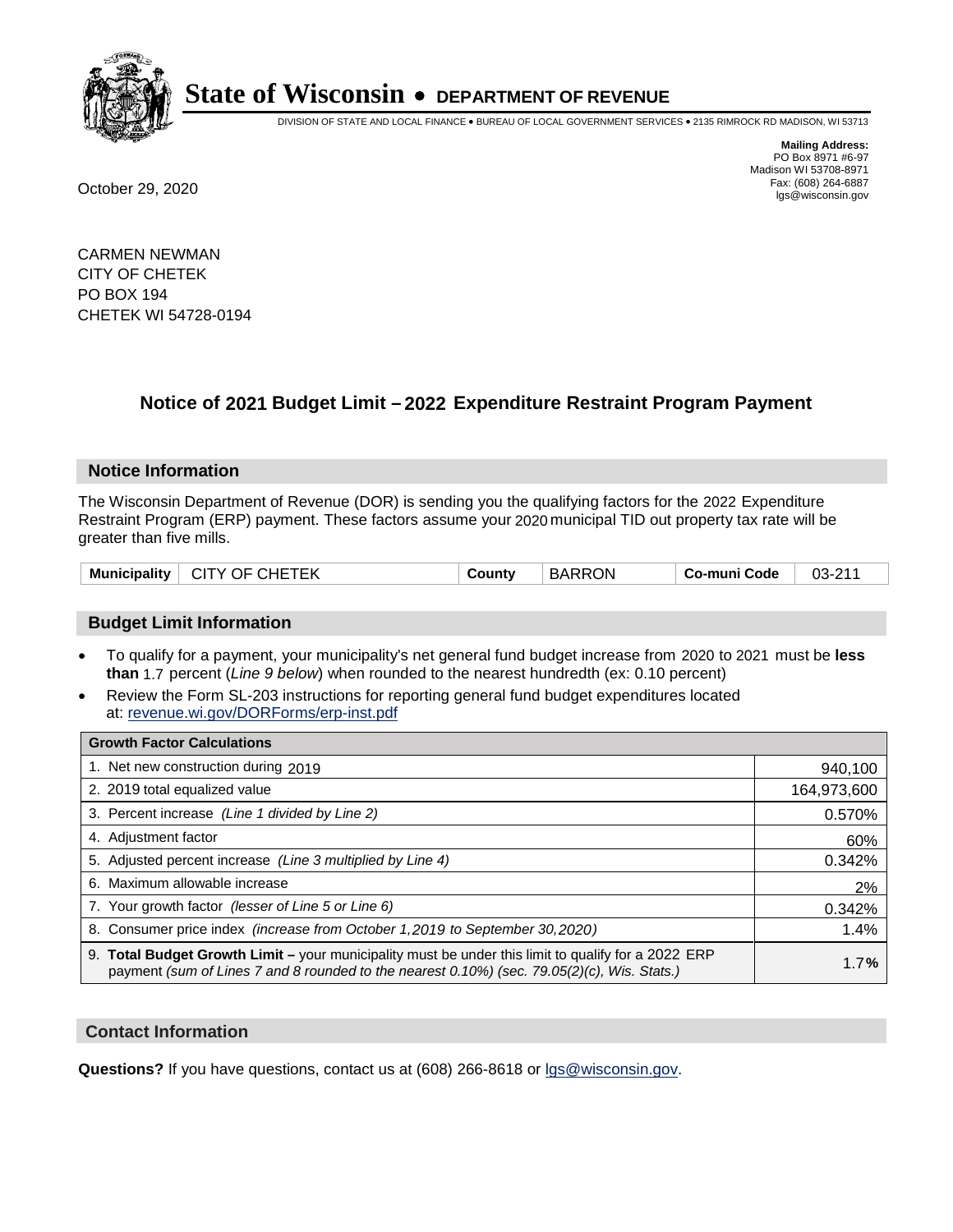

DIVISION OF STATE AND LOCAL FINANCE • BUREAU OF LOCAL GOVERNMENT SERVICES • 2135 RIMROCK RD MADISON, WI 53713

**Mailing Address:** PO Box 8971 #6-97 Madison WI 53708-8971<br>Fax: (608) 264-6887 Fax: (608) 264-6887 October 29, 2020 lgs@wisconsin.gov

JULIE KESSLER CITY OF CUMBERLAND 950 1ST AVENUE CUMBERLAND WI 54829

# **Notice of 2021 Budget Limit - 2022 Expenditure Restraint Program Payment**

#### **Notice Information**

The Wisconsin Department of Revenue (DOR) is sending you the qualifying factors for the 2022 Expenditure Restraint Program (ERP) payment. These factors assume your 2020 municipal TID out property tax rate will be greater than five mills.

| <b>Municipality</b> | CITY OF CUMBERLAND | County | <b>BARRON</b> | Co-muni Code | 03-212 |
|---------------------|--------------------|--------|---------------|--------------|--------|
|---------------------|--------------------|--------|---------------|--------------|--------|

# **Budget Limit Information**

- To qualify for a payment, your municipality's net general fund budget increase from 2020 to 2021 must be less **than** 2.4 percent (*Line 9 below*) when rounded to the nearest hundredth (ex: 0.10 percent)
- Review the Form SL-203 instructions for reporting general fund budget expenditures located at: revenue.wi.gov/DORForms/erp-inst.pdf

| <b>Growth Factor Calculations</b>                                                                                                                                                                      |             |
|--------------------------------------------------------------------------------------------------------------------------------------------------------------------------------------------------------|-------------|
| 1. Net new construction during 2019                                                                                                                                                                    | 2,901,000   |
| 2. 2019 total equalized value                                                                                                                                                                          | 178,253,200 |
| 3. Percent increase (Line 1 divided by Line 2)                                                                                                                                                         | 1.627%      |
| 4. Adjustment factor                                                                                                                                                                                   | 60%         |
| 5. Adjusted percent increase (Line 3 multiplied by Line 4)                                                                                                                                             | 0.976%      |
| 6. Maximum allowable increase                                                                                                                                                                          | 2%          |
| 7. Your growth factor (lesser of Line 5 or Line 6)                                                                                                                                                     | 0.976%      |
| 8. Consumer price index (increase from October 1, 2019 to September 30, 2020)                                                                                                                          | 1.4%        |
| 9. Total Budget Growth Limit - your municipality must be under this limit to qualify for a 2022 ERP<br>payment (sum of Lines 7 and 8 rounded to the nearest $0.10\%$ ) (sec. 79.05(2)(c), Wis. Stats.) | 2.4%        |

## **Contact Information**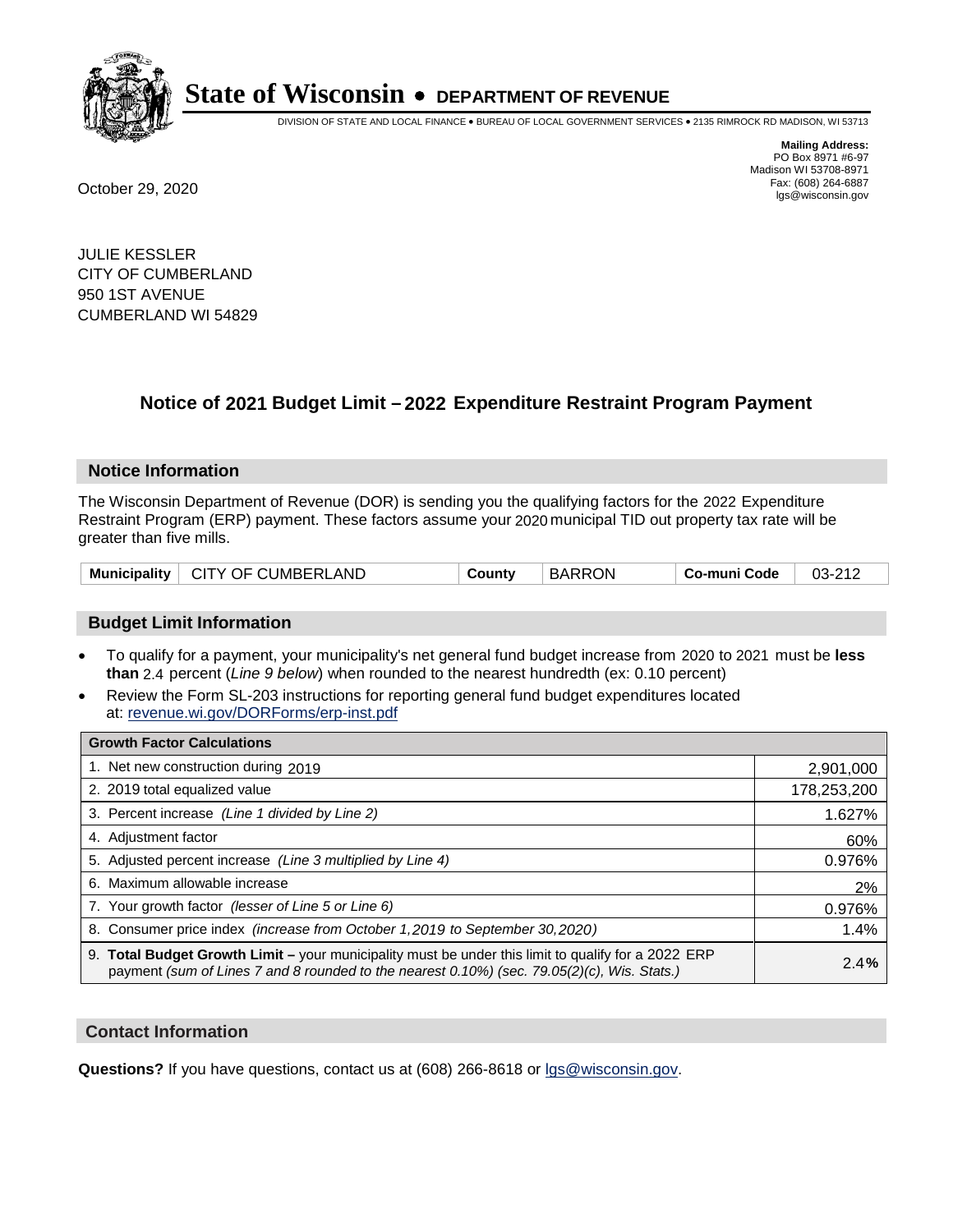

DIVISION OF STATE AND LOCAL FINANCE • BUREAU OF LOCAL GOVERNMENT SERVICES • 2135 RIMROCK RD MADISON, WI 53713

**Mailing Address:** PO Box 8971 #6-97 Madison WI 53708-8971<br>Fax: (608) 264-6887 Fax: (608) 264-6887 October 29, 2020 lgs@wisconsin.gov

KATHLEEN MORSE CITY OF RICE LAKE 30 E EAU CLAIRE ST RICE LAKE WI 54868

# **Notice of 2021 Budget Limit - 2022 Expenditure Restraint Program Payment**

## **Notice Information**

The Wisconsin Department of Revenue (DOR) is sending you the qualifying factors for the 2022 Expenditure Restraint Program (ERP) payment. These factors assume your 2020 municipal TID out property tax rate will be greater than five mills.

| Municipality   CITY OF RICE LAKE | County | <b>BARRON</b> | Co-muni Code | 03-276 |
|----------------------------------|--------|---------------|--------------|--------|
|----------------------------------|--------|---------------|--------------|--------|

# **Budget Limit Information**

- To qualify for a payment, your municipality's net general fund budget increase from 2020 to 2021 must be less **than** 2.1 percent (*Line 9 below*) when rounded to the nearest hundredth (ex: 0.10 percent)
- Review the Form SL-203 instructions for reporting general fund budget expenditures located at: revenue.wi.gov/DORForms/erp-inst.pdf

| <b>Growth Factor Calculations</b>                                                                                                                                                                      |             |
|--------------------------------------------------------------------------------------------------------------------------------------------------------------------------------------------------------|-------------|
| 1. Net new construction during 2019                                                                                                                                                                    | 9,253,300   |
| 2. 2019 total equalized value                                                                                                                                                                          | 744,475,900 |
| 3. Percent increase (Line 1 divided by Line 2)                                                                                                                                                         | 1.243%      |
| 4. Adiustment factor                                                                                                                                                                                   | 60%         |
| 5. Adjusted percent increase (Line 3 multiplied by Line 4)                                                                                                                                             | 0.746%      |
| 6. Maximum allowable increase                                                                                                                                                                          | 2%          |
| 7. Your growth factor (lesser of Line 5 or Line 6)                                                                                                                                                     | 0.746%      |
| 8. Consumer price index (increase from October 1,2019 to September 30,2020)                                                                                                                            | 1.4%        |
| 9. Total Budget Growth Limit - your municipality must be under this limit to qualify for a 2022 ERP<br>payment (sum of Lines 7 and 8 rounded to the nearest $0.10\%$ ) (sec. 79.05(2)(c), Wis. Stats.) | 2.1%        |

## **Contact Information**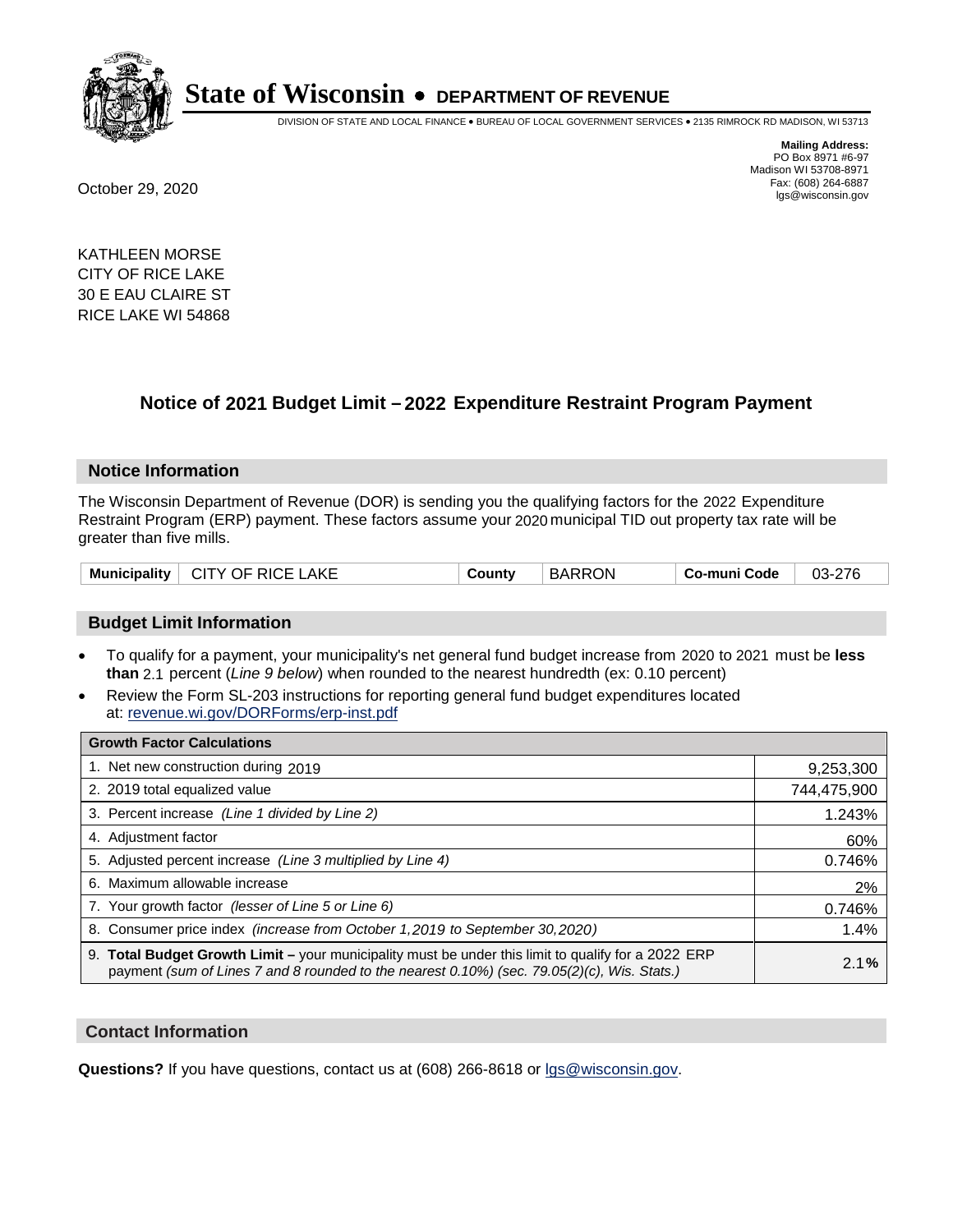

DIVISION OF STATE AND LOCAL FINANCE • BUREAU OF LOCAL GOVERNMENT SERVICES • 2135 RIMROCK RD MADISON, WI 53713

**Mailing Address:** PO Box 8971 #6-97 Madison WI 53708-8971<br>Fax: (608) 264-6887 Fax: (608) 264-6887 October 29, 2020 lgs@wisconsin.gov

CAROL MORAVCHIK TOWN OF KEYSTONE 64350 WASHNIESKI RD MASON WI 54856

# **Notice of 2021 Budget Limit - 2022 Expenditure Restraint Program Payment**

## **Notice Information**

The Wisconsin Department of Revenue (DOR) is sending you the qualifying factors for the 2022 Expenditure Restraint Program (ERP) payment. These factors assume your 2020 municipal TID out property tax rate will be greater than five mills.

| <b>Municipality</b> | TOWN OF KEYSTONE | County | <b>BAYFIELD</b> | Co-muni Code | 04-028 |
|---------------------|------------------|--------|-----------------|--------------|--------|
|---------------------|------------------|--------|-----------------|--------------|--------|

# **Budget Limit Information**

- To qualify for a payment, your municipality's net general fund budget increase from 2020 to 2021 must be less **than** 1.9 percent (*Line 9 below*) when rounded to the nearest hundredth (ex: 0.10 percent)
- Review the Form SL-203 instructions for reporting general fund budget expenditures located at: revenue.wi.gov/DORForms/erp-inst.pdf

| <b>Growth Factor Calculations</b>                                                                                                                                                                      |            |
|--------------------------------------------------------------------------------------------------------------------------------------------------------------------------------------------------------|------------|
| 1. Net new construction during 2019                                                                                                                                                                    | 214,100    |
| 2. 2019 total equalized value                                                                                                                                                                          | 27,641,700 |
| 3. Percent increase (Line 1 divided by Line 2)                                                                                                                                                         | 0.775%     |
| 4. Adjustment factor                                                                                                                                                                                   | 60%        |
| 5. Adjusted percent increase (Line 3 multiplied by Line 4)                                                                                                                                             | 0.465%     |
| 6. Maximum allowable increase                                                                                                                                                                          | 2%         |
| 7. Your growth factor (lesser of Line 5 or Line 6)                                                                                                                                                     | 0.465%     |
| 8. Consumer price index (increase from October 1, 2019 to September 30, 2020)                                                                                                                          | 1.4%       |
| 9. Total Budget Growth Limit - your municipality must be under this limit to qualify for a 2022 ERP<br>payment (sum of Lines 7 and 8 rounded to the nearest $0.10\%$ ) (sec. 79.05(2)(c), Wis. Stats.) | 1.9%       |

## **Contact Information**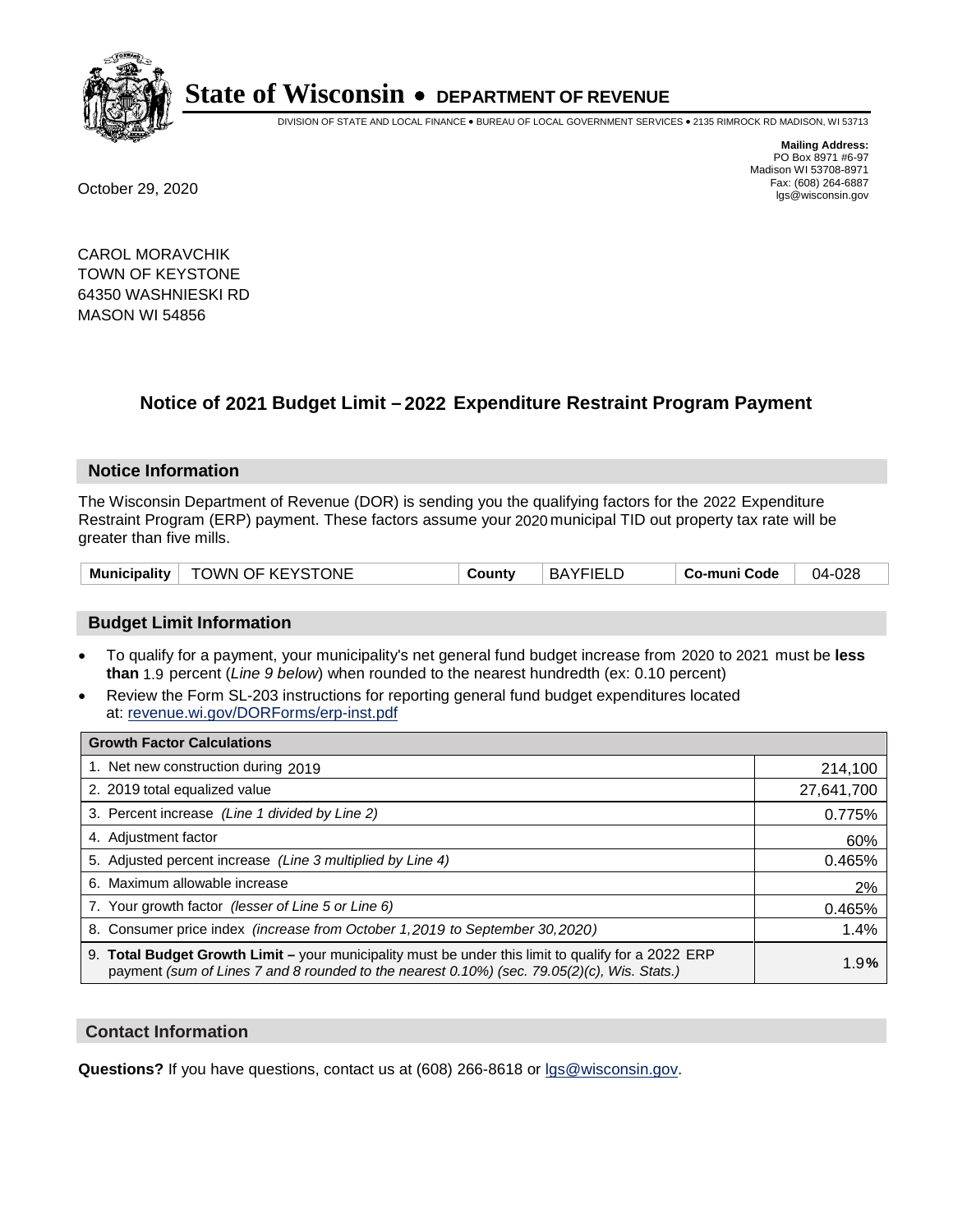

DIVISION OF STATE AND LOCAL FINANCE • BUREAU OF LOCAL GOVERNMENT SERVICES • 2135 RIMROCK RD MADISON, WI 53713

**Mailing Address:** PO Box 8971 #6-97 Madison WI 53708-8971<br>Fax: (608) 264-6887 Fax: (608) 264-6887 October 29, 2020 lgs@wisconsin.gov

SUSAN HIATT TOWN OF MASON 60020 HANSON RD MASON WI 54856

# **Notice of 2021 Budget Limit - 2022 Expenditure Restraint Program Payment**

## **Notice Information**

The Wisconsin Department of Revenue (DOR) is sending you the qualifying factors for the 2022 Expenditure Restraint Program (ERP) payment. These factors assume your 2020 municipal TID out property tax rate will be greater than five mills.

# **Budget Limit Information**

- To qualify for a payment, your municipality's net general fund budget increase from 2020 to 2021 must be less **than** 1.7 percent (*Line 9 below*) when rounded to the nearest hundredth (ex: 0.10 percent)
- Review the Form SL-203 instructions for reporting general fund budget expenditures located at: revenue.wi.gov/DORForms/erp-inst.pdf

| <b>Growth Factor Calculations</b>                                                                                                                                                                      |            |
|--------------------------------------------------------------------------------------------------------------------------------------------------------------------------------------------------------|------------|
| 1. Net new construction during 2019                                                                                                                                                                    | 117,800    |
| 2. 2019 total equalized value                                                                                                                                                                          | 21,940,100 |
| 3. Percent increase (Line 1 divided by Line 2)                                                                                                                                                         | 0.537%     |
| 4. Adjustment factor                                                                                                                                                                                   | 60%        |
| 5. Adjusted percent increase (Line 3 multiplied by Line 4)                                                                                                                                             | 0.322%     |
| 6. Maximum allowable increase                                                                                                                                                                          | 2%         |
| 7. Your growth factor (lesser of Line 5 or Line 6)                                                                                                                                                     | 0.322%     |
| 8. Consumer price index (increase from October 1, 2019 to September 30, 2020)                                                                                                                          | 1.4%       |
| 9. Total Budget Growth Limit - your municipality must be under this limit to qualify for a 2022 ERP<br>payment (sum of Lines 7 and 8 rounded to the nearest $0.10\%$ ) (sec. 79.05(2)(c), Wis. Stats.) | 1.7%       |

## **Contact Information**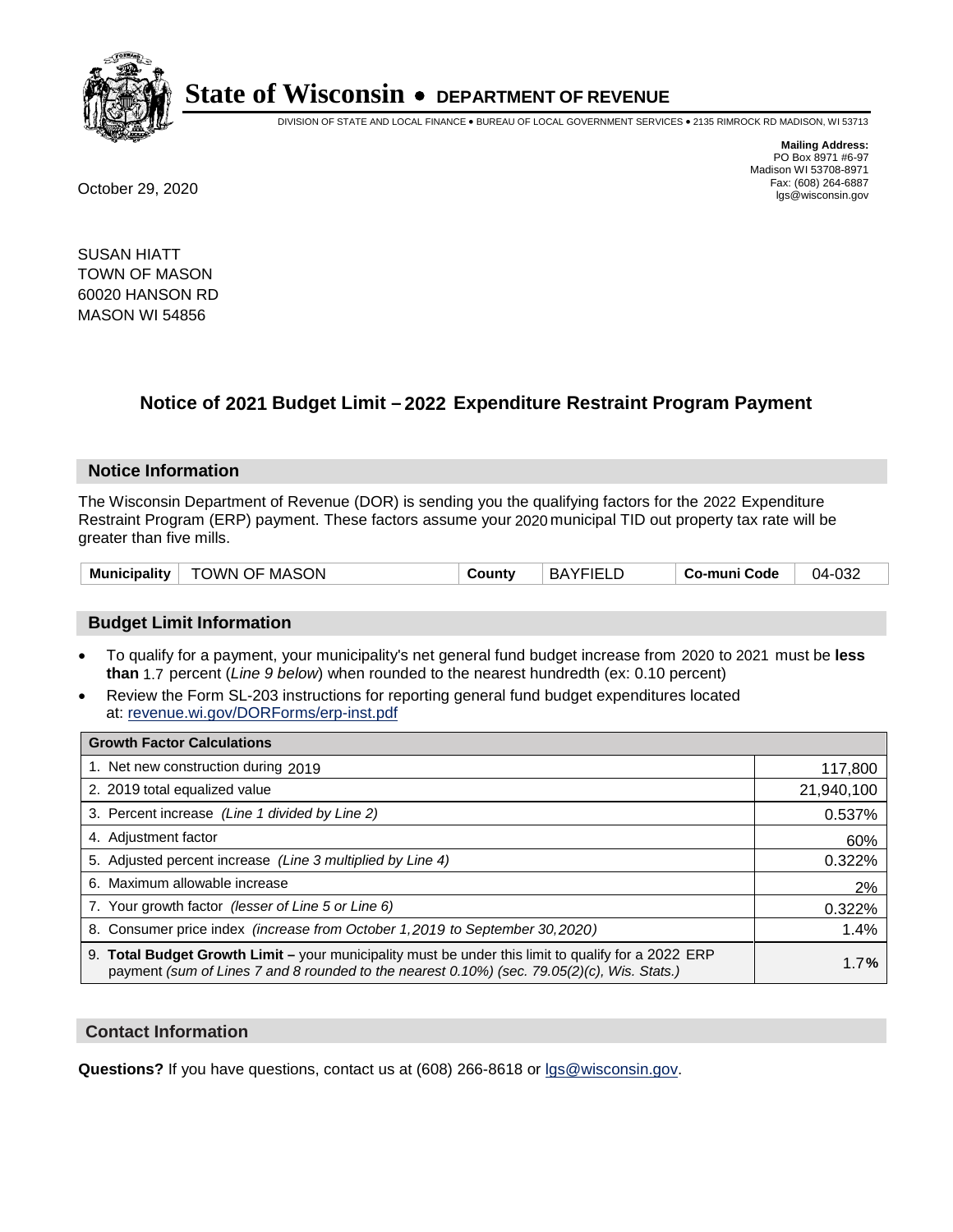

DIVISION OF STATE AND LOCAL FINANCE • BUREAU OF LOCAL GOVERNMENT SERVICES • 2135 RIMROCK RD MADISON, WI 53713

**Mailing Address:** PO Box 8971 #6-97 Madison WI 53708-8971<br>Fax: (608) 264-6887 Fax: (608) 264-6887 October 29, 2020 lgs@wisconsin.gov

BILLIE HOOPMAN CITY OF BAYFIELD PO BOX 1170, 125 S. 1ST ST. BAYFIELD WI 54814-1170

# **Notice of 2021 Budget Limit - 2022 Expenditure Restraint Program Payment**

## **Notice Information**

The Wisconsin Department of Revenue (DOR) is sending you the qualifying factors for the 2022 Expenditure Restraint Program (ERP) payment. These factors assume your 2020 municipal TID out property tax rate will be greater than five mills.

| Municipality<br><b>CITY OF BAYFIELD</b> | County | <b>BAYFIELD</b> | Co-muni Code | $-206$<br>04-i |
|-----------------------------------------|--------|-----------------|--------------|----------------|
|-----------------------------------------|--------|-----------------|--------------|----------------|

# **Budget Limit Information**

- To qualify for a payment, your municipality's net general fund budget increase from 2020 to 2021 must be less **than** 1.6 percent (*Line 9 below*) when rounded to the nearest hundredth (ex: 0.10 percent)
- Review the Form SL-203 instructions for reporting general fund budget expenditures located at: revenue.wi.gov/DORForms/erp-inst.pdf

| <b>Growth Factor Calculations</b>                                                                                                                                                                      |             |
|--------------------------------------------------------------------------------------------------------------------------------------------------------------------------------------------------------|-------------|
| 1. Net new construction during 2019                                                                                                                                                                    | 310,400     |
| 2. 2019 total equalized value                                                                                                                                                                          | 111,673,200 |
| 3. Percent increase (Line 1 divided by Line 2)                                                                                                                                                         | 0.278%      |
| 4. Adjustment factor                                                                                                                                                                                   | 60%         |
| 5. Adjusted percent increase (Line 3 multiplied by Line 4)                                                                                                                                             | 0.167%      |
| 6. Maximum allowable increase                                                                                                                                                                          | 2%          |
| 7. Your growth factor (lesser of Line 5 or Line 6)                                                                                                                                                     | 0.167%      |
| 8. Consumer price index (increase from October 1, 2019 to September 30, 2020)                                                                                                                          | 1.4%        |
| 9. Total Budget Growth Limit - your municipality must be under this limit to qualify for a 2022 ERP<br>payment (sum of Lines 7 and 8 rounded to the nearest $0.10\%$ ) (sec. 79.05(2)(c), Wis. Stats.) | 1.6%        |

## **Contact Information**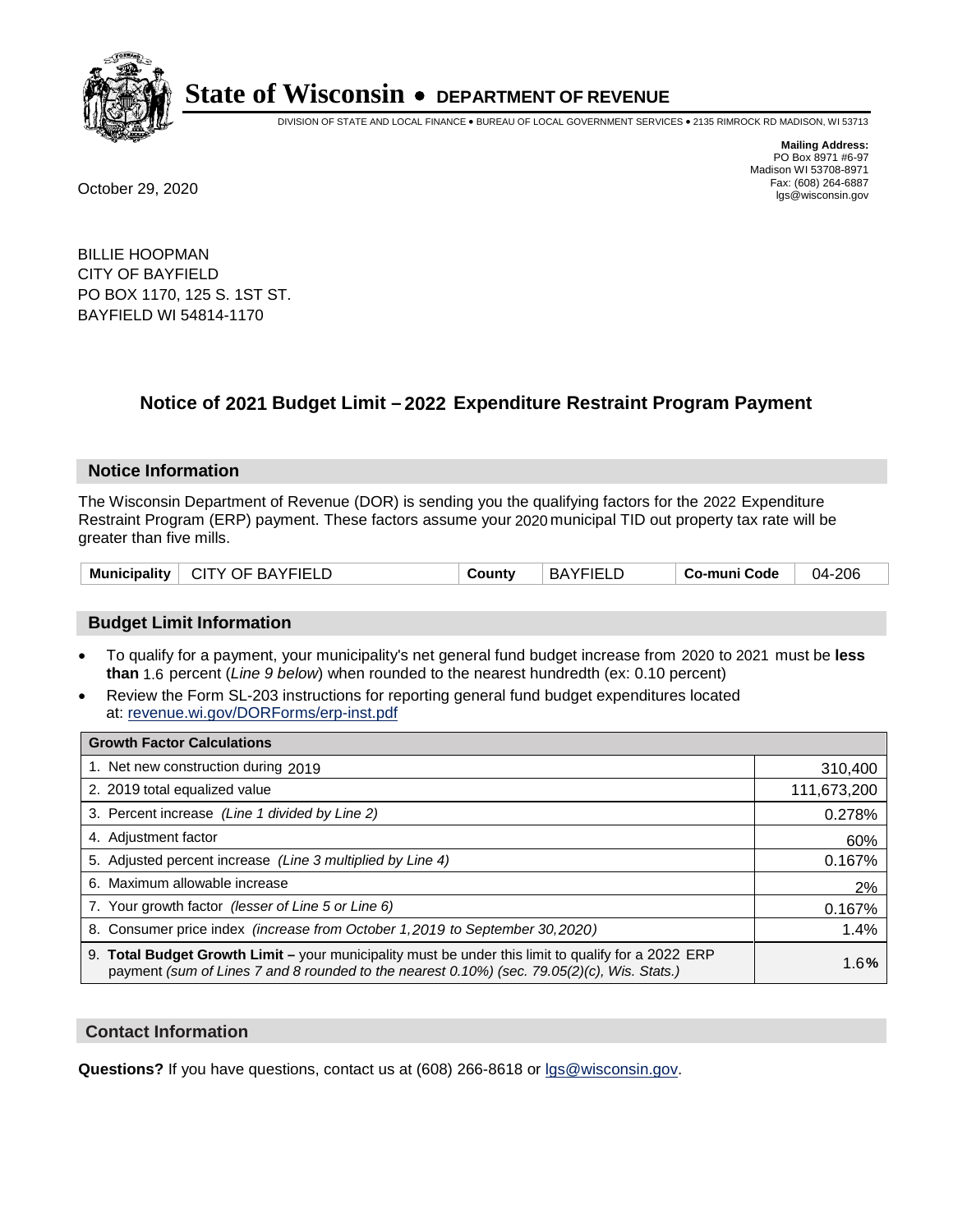

DIVISION OF STATE AND LOCAL FINANCE • BUREAU OF LOCAL GOVERNMENT SERVICES • 2135 RIMROCK RD MADISON, WI 53713

**Mailing Address:** PO Box 8971 #6-97 Madison WI 53708-8971<br>Fax: (608) 264-6887 Fax: (608) 264-6887 October 29, 2020 lgs@wisconsin.gov

SCOTT KLUVER CITY OF WASHBURN PO BOX 638 WASHBURN WI 54891-0638

# **Notice of 2021 Budget Limit - 2022 Expenditure Restraint Program Payment**

## **Notice Information**

The Wisconsin Department of Revenue (DOR) is sending you the qualifying factors for the 2022 Expenditure Restraint Program (ERP) payment. These factors assume your 2020 municipal TID out property tax rate will be greater than five mills.

| <b>Municipality</b> | <b>□ CITY OF WASHBURN</b> | County | <b>BAYFIELD</b> | Co-muni Code | 04-291 |
|---------------------|---------------------------|--------|-----------------|--------------|--------|
|---------------------|---------------------------|--------|-----------------|--------------|--------|

# **Budget Limit Information**

- To qualify for a payment, your municipality's net general fund budget increase from 2020 to 2021 must be less **than** 1.8 percent (*Line 9 below*) when rounded to the nearest hundredth (ex: 0.10 percent)
- Review the Form SL-203 instructions for reporting general fund budget expenditures located at: revenue.wi.gov/DORForms/erp-inst.pdf

| <b>Growth Factor Calculations</b>                                                                                                                                                                      |             |
|--------------------------------------------------------------------------------------------------------------------------------------------------------------------------------------------------------|-------------|
| 1. Net new construction during 2019                                                                                                                                                                    | 822,500     |
| 2. 2019 total equalized value                                                                                                                                                                          | 132,071,800 |
| 3. Percent increase (Line 1 divided by Line 2)                                                                                                                                                         | 0.623%      |
| 4. Adjustment factor                                                                                                                                                                                   | 60%         |
| 5. Adjusted percent increase (Line 3 multiplied by Line 4)                                                                                                                                             | 0.374%      |
| 6. Maximum allowable increase                                                                                                                                                                          | 2%          |
| 7. Your growth factor (lesser of Line 5 or Line 6)                                                                                                                                                     | 0.374%      |
| 8. Consumer price index (increase from October 1, 2019 to September 30, 2020)                                                                                                                          | 1.4%        |
| 9. Total Budget Growth Limit - your municipality must be under this limit to qualify for a 2022 ERP<br>payment (sum of Lines 7 and 8 rounded to the nearest $0.10\%$ ) (sec. 79.05(2)(c), Wis. Stats.) | 1.8%        |

## **Contact Information**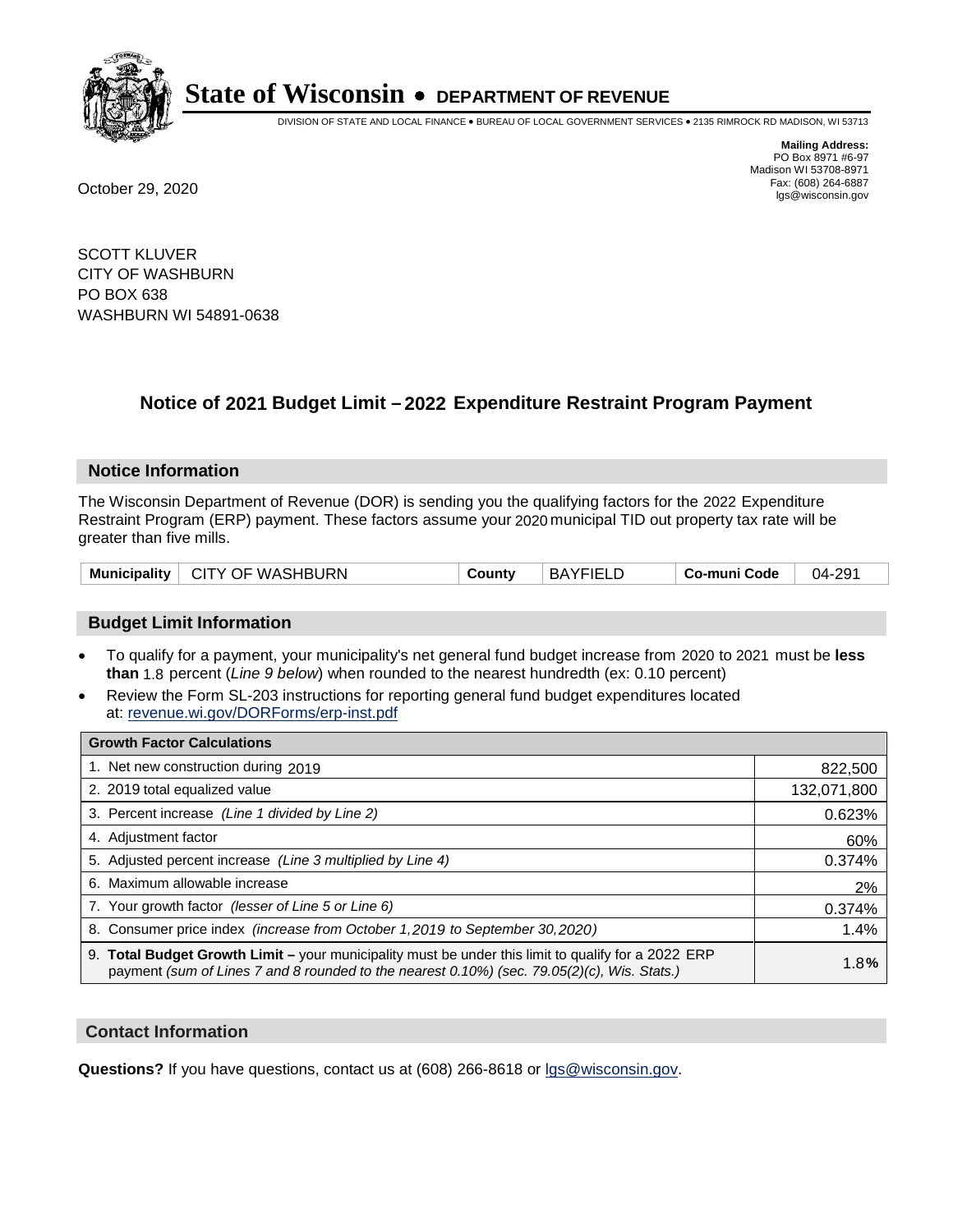

DIVISION OF STATE AND LOCAL FINANCE • BUREAU OF LOCAL GOVERNMENT SERVICES • 2135 RIMROCK RD MADISON, WI 53713

**Mailing Address:** PO Box 8971 #6-97 Madison WI 53708-8971<br>Fax: (608) 264-6887 Fax: (608) 264-6887 October 29, 2020 lgs@wisconsin.gov

DEBBIE BAENEN VILLAGE OF ALLOUEZ 1900 LIBAL ST GREEN BAY WI 54301-2453

# **Notice of 2021 Budget Limit - 2022 Expenditure Restraint Program Payment**

#### **Notice Information**

The Wisconsin Department of Revenue (DOR) is sending you the qualifying factors for the 2022 Expenditure Restraint Program (ERP) payment. These factors assume your 2020 municipal TID out property tax rate will be greater than five mills.

| VILLAGE OF ALLOUEZ<br><b>Municipality</b> | County | <b>BROWN</b> | Co-muni Code | 05-102 |
|-------------------------------------------|--------|--------------|--------------|--------|
|-------------------------------------------|--------|--------------|--------------|--------|

# **Budget Limit Information**

- To qualify for a payment, your municipality's net general fund budget increase from 2020 to 2021 must be less **than** 1.8 percent (*Line 9 below*) when rounded to the nearest hundredth (ex: 0.10 percent)
- Review the Form SL-203 instructions for reporting general fund budget expenditures located at: revenue.wi.gov/DORForms/erp-inst.pdf

| <b>Growth Factor Calculations</b>                                                                                                                                                                  |               |
|----------------------------------------------------------------------------------------------------------------------------------------------------------------------------------------------------|---------------|
| 1. Net new construction during 2019                                                                                                                                                                | 6,850,800     |
| 2. 2019 total equalized value                                                                                                                                                                      | 1,057,335,000 |
| 3. Percent increase (Line 1 divided by Line 2)                                                                                                                                                     | 0.648%        |
| 4. Adjustment factor                                                                                                                                                                               | 60%           |
| 5. Adjusted percent increase (Line 3 multiplied by Line 4)                                                                                                                                         | 0.389%        |
| Maximum allowable increase<br>6.                                                                                                                                                                   | 2%            |
| 7. Your growth factor (lesser of Line 5 or Line 6)                                                                                                                                                 | 0.389%        |
| 8. Consumer price index (increase from October 1, 2019 to September 30, 2020)                                                                                                                      | 1.4%          |
| 9. Total Budget Growth Limit - your municipality must be under this limit to qualify for a 2022 ERP<br>payment (sum of Lines 7 and 8 rounded to the nearest 0.10%) (sec. 79.05(2)(c), Wis. Stats.) | 1.8%          |

## **Contact Information**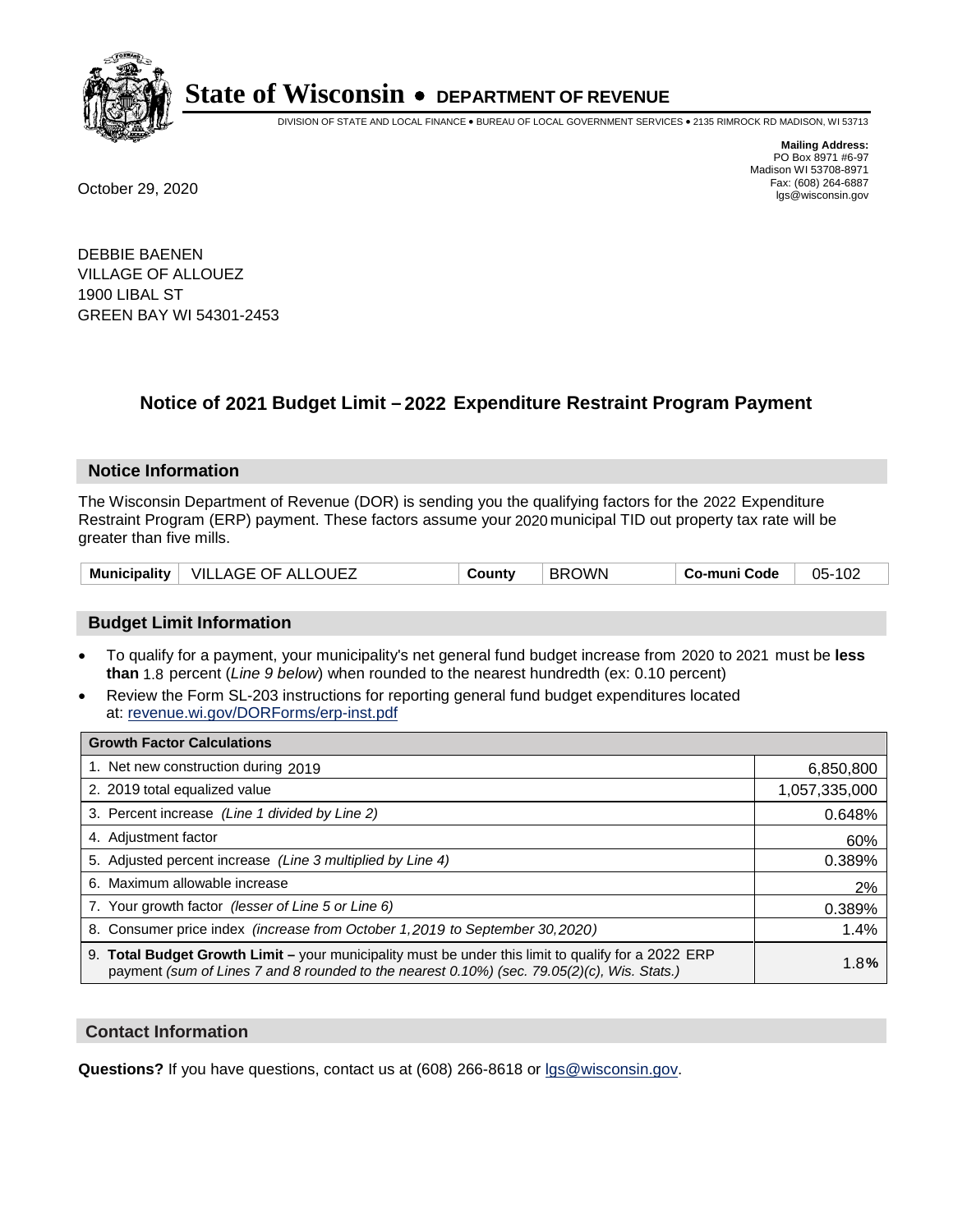

DIVISION OF STATE AND LOCAL FINANCE • BUREAU OF LOCAL GOVERNMENT SERVICES • 2135 RIMROCK RD MADISON, WI 53713

**Mailing Address:** PO Box 8971 #6-97 Madison WI 53708-8971<br>Fax: (608) 264-6887 Fax: (608) 264-6887 October 29, 2020 lgs@wisconsin.gov

PATRICK MOYNIHAN VILLAGE OF ASHWAUBENON 2155 HOLMGREN WAY ASHWAUBENON WI 54304-4605

# **Notice of 2021 Budget Limit - 2022 Expenditure Restraint Program Payment**

#### **Notice Information**

The Wisconsin Department of Revenue (DOR) is sending you the qualifying factors for the 2022 Expenditure Restraint Program (ERP) payment. These factors assume your 2020 municipal TID out property tax rate will be greater than five mills.

|  | Municipality   VILLAGE OF ASHWAUBENON | County | <b>BROWN</b> | Co-muni Code | 05-104 |
|--|---------------------------------------|--------|--------------|--------------|--------|
|--|---------------------------------------|--------|--------------|--------------|--------|

# **Budget Limit Information**

- To qualify for a payment, your municipality's net general fund budget increase from 2020 to 2021 must be less **than** 2.1 percent (*Line 9 below*) when rounded to the nearest hundredth (ex: 0.10 percent)
- Review the Form SL-203 instructions for reporting general fund budget expenditures located at: revenue.wi.gov/DORForms/erp-inst.pdf

| <b>Growth Factor Calculations</b>                                                                                                                                                                      |               |
|--------------------------------------------------------------------------------------------------------------------------------------------------------------------------------------------------------|---------------|
| 1. Net new construction during 2019                                                                                                                                                                    | 31,564,100    |
| 2. 2019 total equalized value                                                                                                                                                                          | 2,586,600,100 |
| 3. Percent increase (Line 1 divided by Line 2)                                                                                                                                                         | 1.220%        |
| 4. Adjustment factor                                                                                                                                                                                   | 60%           |
| 5. Adjusted percent increase (Line 3 multiplied by Line 4)                                                                                                                                             | 0.732%        |
| 6. Maximum allowable increase                                                                                                                                                                          | 2%            |
| 7. Your growth factor (lesser of Line 5 or Line 6)                                                                                                                                                     | 0.732%        |
| 8. Consumer price index (increase from October 1,2019 to September 30,2020)                                                                                                                            | 1.4%          |
| 9. Total Budget Growth Limit - your municipality must be under this limit to qualify for a 2022 ERP<br>payment (sum of Lines 7 and 8 rounded to the nearest $0.10\%$ ) (sec. 79.05(2)(c), Wis. Stats.) | 2.1%          |

## **Contact Information**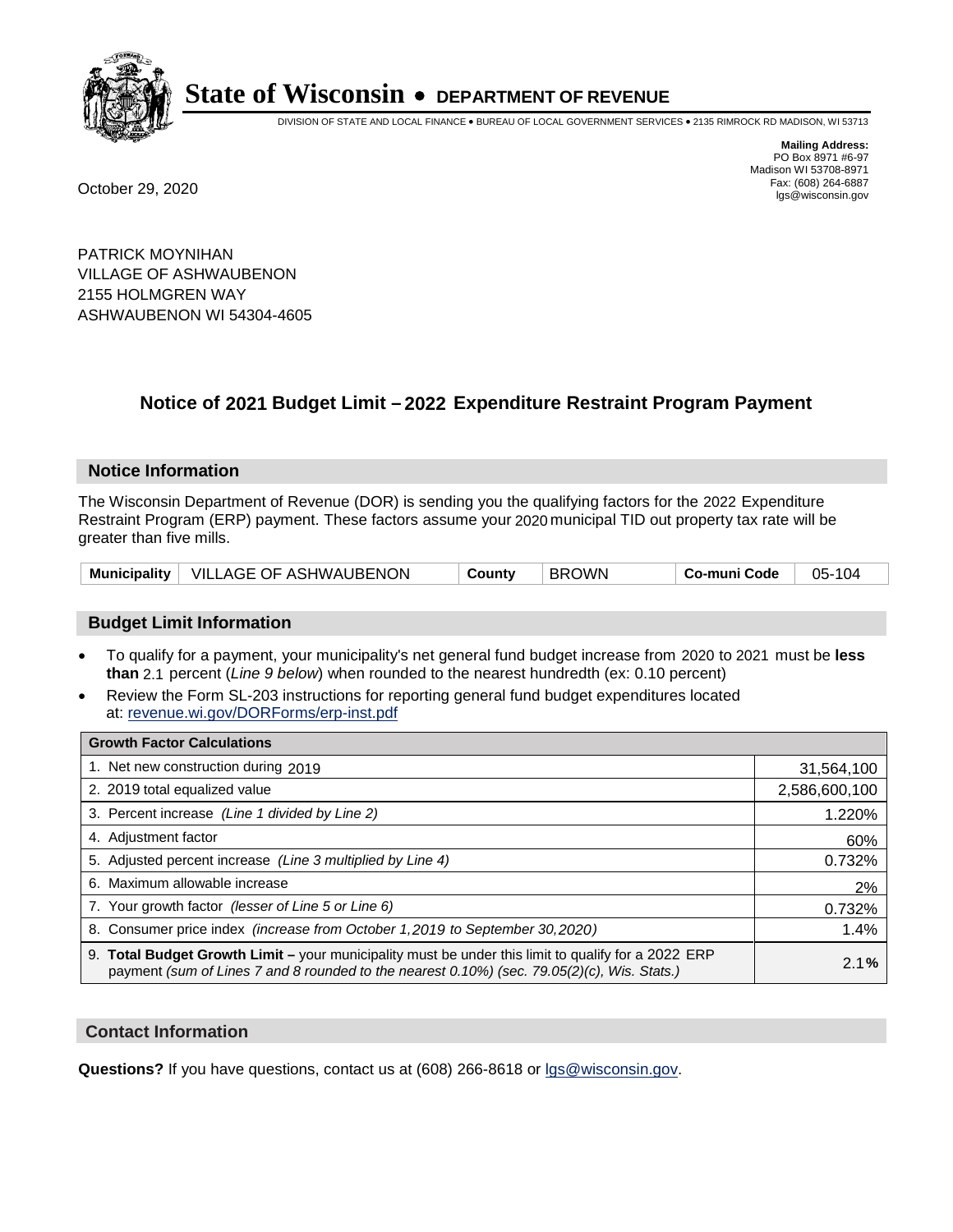

DIVISION OF STATE AND LOCAL FINANCE • BUREAU OF LOCAL GOVERNMENT SERVICES • 2135 RIMROCK RD MADISON, WI 53713

**Mailing Address:** PO Box 8971 #6-97 Madison WI 53708-8971<br>Fax: (608) 264-6887 Fax: (608) 264-6887 October 29, 2020 lgs@wisconsin.gov

KAREN OSTROWSKI VILLAGE OF PULASKI PO BOX 320 PULASKI WI 54162-0320

# **Notice of 2021 Budget Limit - 2022 Expenditure Restraint Program Payment**

## **Notice Information**

The Wisconsin Department of Revenue (DOR) is sending you the qualifying factors for the 2022 Expenditure Restraint Program (ERP) payment. These factors assume your 2020 municipal TID out property tax rate will be greater than five mills.

| <b>Municipality</b> | VILLAGE OF PULASKI | County | <b>BROWN</b> | Co-muni Code | 05-171 |
|---------------------|--------------------|--------|--------------|--------------|--------|
|---------------------|--------------------|--------|--------------|--------------|--------|

# **Budget Limit Information**

- To qualify for a payment, your municipality's net general fund budget increase from 2020 to 2021 must be less **than** 3.4 percent (*Line 9 below*) when rounded to the nearest hundredth (ex: 0.10 percent)
- Review the Form SL-203 instructions for reporting general fund budget expenditures located at: revenue.wi.gov/DORForms/erp-inst.pdf

| <b>Growth Factor Calculations</b>                                                                                                                                                                  |             |
|----------------------------------------------------------------------------------------------------------------------------------------------------------------------------------------------------|-------------|
| 1. Net new construction during 2019                                                                                                                                                                | 10,388,800  |
| 2. 2019 total equalized value                                                                                                                                                                      | 236,223,900 |
| 3. Percent increase (Line 1 divided by Line 2)                                                                                                                                                     | 4.398%      |
| 4. Adjustment factor                                                                                                                                                                               | 60%         |
| 5. Adjusted percent increase (Line 3 multiplied by Line 4)                                                                                                                                         | 2.639%      |
| 6. Maximum allowable increase                                                                                                                                                                      | 2%          |
| 7. Your growth factor (lesser of Line 5 or Line 6)                                                                                                                                                 | 2.000%      |
| 8. Consumer price index (increase from October 1, 2019 to September 30, 2020)                                                                                                                      | 1.4%        |
| 9. Total Budget Growth Limit - your municipality must be under this limit to qualify for a 2022 ERP<br>payment (sum of Lines 7 and 8 rounded to the nearest 0.10%) (sec. 79.05(2)(c), Wis. Stats.) | 3.4%        |

## **Contact Information**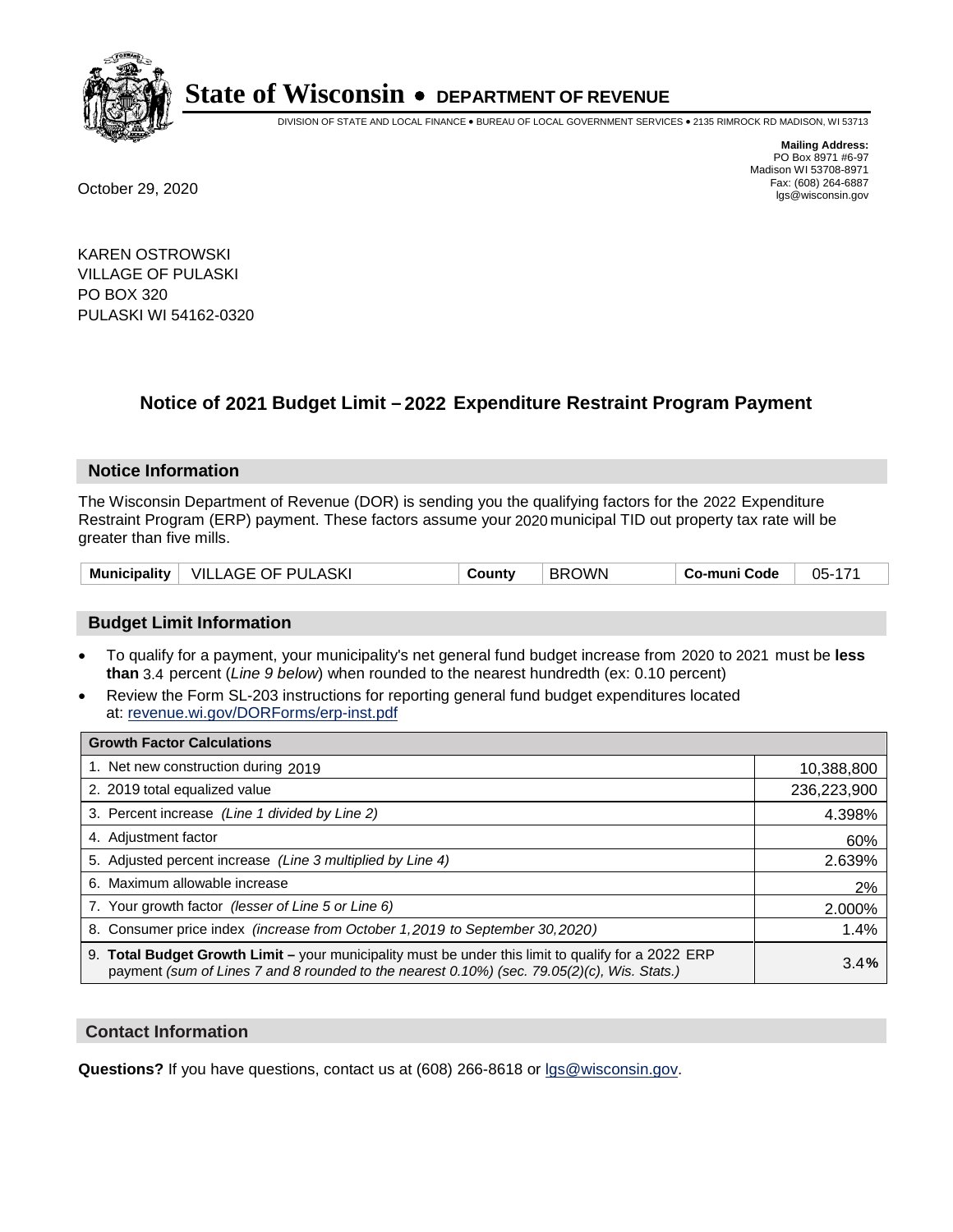

DIVISION OF STATE AND LOCAL FINANCE • BUREAU OF LOCAL GOVERNMENT SERVICES • 2135 RIMROCK RD MADISON, WI 53713

**Mailing Address:** PO Box 8971 #6-97 Madison WI 53708-8971<br>Fax: (608) 264-6887 Fax: (608) 264-6887 October 29, 2020 lgs@wisconsin.gov

MICHELLE SEIDL VILLAGE OF WRIGHTSTOWN 352 HIGH STREET WRIGHTSTOWN WI 54180-1130

# **Notice of 2021 Budget Limit - 2022 Expenditure Restraint Program Payment**

## **Notice Information**

The Wisconsin Department of Revenue (DOR) is sending you the qualifying factors for the 2022 Expenditure Restraint Program (ERP) payment. These factors assume your 2020 municipal TID out property tax rate will be greater than five mills.

|  | Municipality   VILLAGE OF WRIGHTSTOWN | County | <b>BROWN</b> | Co-muni Code | 05-191 |
|--|---------------------------------------|--------|--------------|--------------|--------|
|--|---------------------------------------|--------|--------------|--------------|--------|

# **Budget Limit Information**

- To qualify for a payment, your municipality's net general fund budget increase from 2020 to 2021 must be less **than** 3.4 percent (*Line 9 below*) when rounded to the nearest hundredth (ex: 0.10 percent)
- Review the Form SL-203 instructions for reporting general fund budget expenditures located at: revenue.wi.gov/DORForms/erp-inst.pdf

| <b>Growth Factor Calculations</b>                                                                                                                                                                  |             |
|----------------------------------------------------------------------------------------------------------------------------------------------------------------------------------------------------|-------------|
| 1. Net new construction during 2019                                                                                                                                                                | 13,403,600  |
| 2. 2019 total equalized value                                                                                                                                                                      | 294,181,900 |
| 3. Percent increase (Line 1 divided by Line 2)                                                                                                                                                     | 4.556%      |
| 4. Adjustment factor                                                                                                                                                                               | 60%         |
| 5. Adjusted percent increase (Line 3 multiplied by Line 4)                                                                                                                                         | 2.734%      |
| 6. Maximum allowable increase                                                                                                                                                                      | 2%          |
| 7. Your growth factor (lesser of Line 5 or Line 6)                                                                                                                                                 | 2.000%      |
| 8. Consumer price index (increase from October 1,2019 to September 30,2020)                                                                                                                        | 1.4%        |
| 9. Total Budget Growth Limit - your municipality must be under this limit to qualify for a 2022 ERP<br>payment (sum of Lines 7 and 8 rounded to the nearest 0.10%) (sec. 79.05(2)(c), Wis. Stats.) | 3.4%        |

## **Contact Information**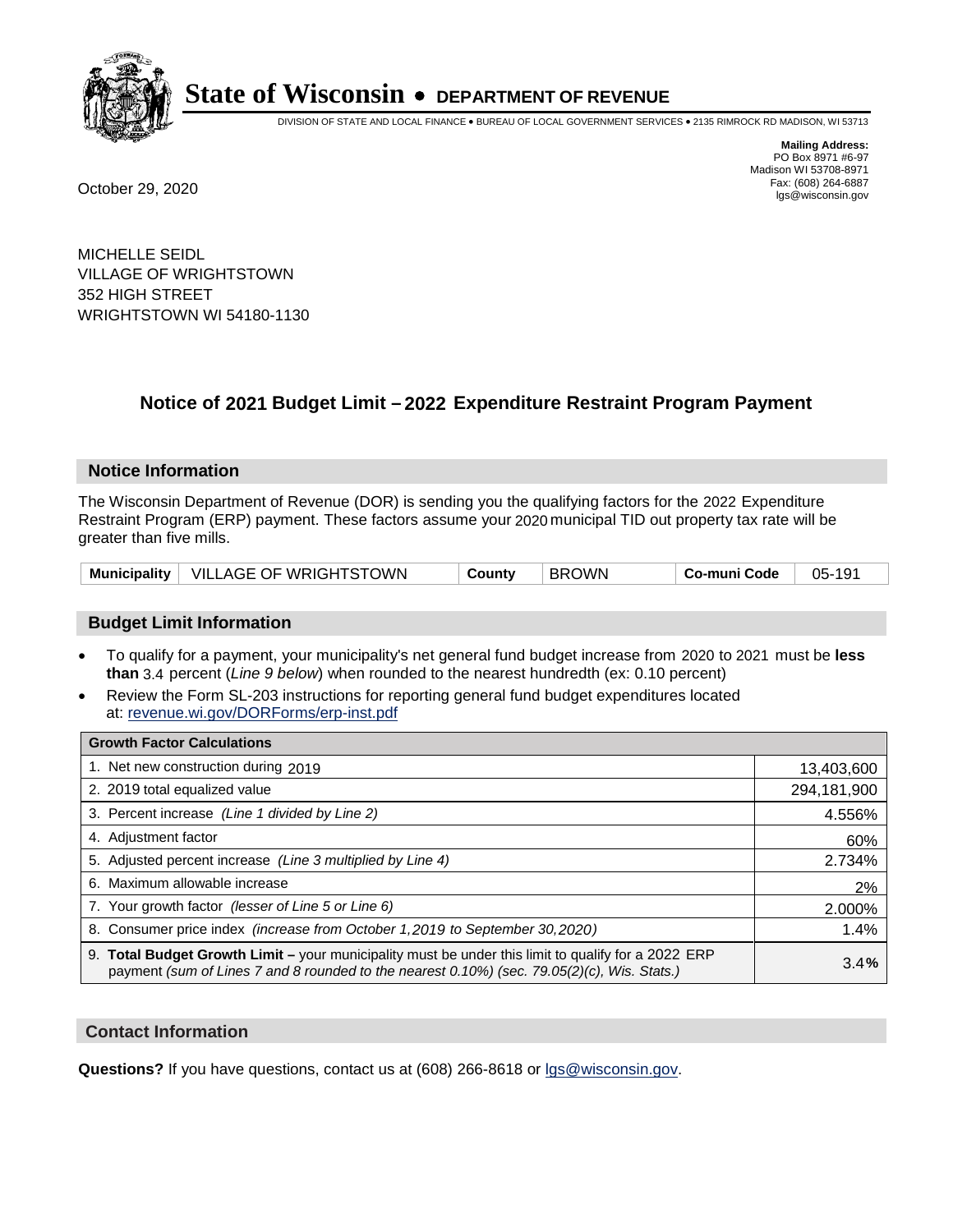

DIVISION OF STATE AND LOCAL FINANCE • BUREAU OF LOCAL GOVERNMENT SERVICES • 2135 RIMROCK RD MADISON, WI 53713

**Mailing Address:** PO Box 8971 #6-97 Madison WI 53708-8971<br>Fax: (608) 264-6887 Fax: (608) 264-6887 October 29, 2020 lgs@wisconsin.gov

CAREY DANEN CITY OF DE PERE 335 S BROADWAY ST DE PERE WI 54115

# **Notice of 2021 Budget Limit - 2022 Expenditure Restraint Program Payment**

## **Notice Information**

The Wisconsin Department of Revenue (DOR) is sending you the qualifying factors for the 2022 Expenditure Restraint Program (ERP) payment. These factors assume your 2020 municipal TID out property tax rate will be greater than five mills.

| Municipality | CITY OF DE PERE | County | <b>BROWN</b> | Co-muni Code | 05-216 |
|--------------|-----------------|--------|--------------|--------------|--------|
|--------------|-----------------|--------|--------------|--------------|--------|

# **Budget Limit Information**

- To qualify for a payment, your municipality's net general fund budget increase from 2020 to 2021 must be less **than** 2.0 percent (*Line 9 below*) when rounded to the nearest hundredth (ex: 0.10 percent)
- Review the Form SL-203 instructions for reporting general fund budget expenditures located at: revenue.wi.gov/DORForms/erp-inst.pdf

| <b>Growth Factor Calculations</b>                                                                                                                                                                  |               |
|----------------------------------------------------------------------------------------------------------------------------------------------------------------------------------------------------|---------------|
| 1. Net new construction during 2019                                                                                                                                                                | 23,205,500    |
| 2. 2019 total equalized value                                                                                                                                                                      | 2,209,815,400 |
| 3. Percent increase (Line 1 divided by Line 2)                                                                                                                                                     | 1.050%        |
| 4. Adjustment factor                                                                                                                                                                               | 60%           |
| 5. Adjusted percent increase (Line 3 multiplied by Line 4)                                                                                                                                         | 0.630%        |
| 6. Maximum allowable increase                                                                                                                                                                      | 2%            |
| 7. Your growth factor (lesser of Line 5 or Line 6)                                                                                                                                                 | 0.630%        |
| 8. Consumer price index (increase from October 1,2019 to September 30,2020)                                                                                                                        | 1.4%          |
| 9. Total Budget Growth Limit - your municipality must be under this limit to qualify for a 2022 ERP<br>payment (sum of Lines 7 and 8 rounded to the nearest 0.10%) (sec. 79.05(2)(c), Wis. Stats.) | 2.0%          |

## **Contact Information**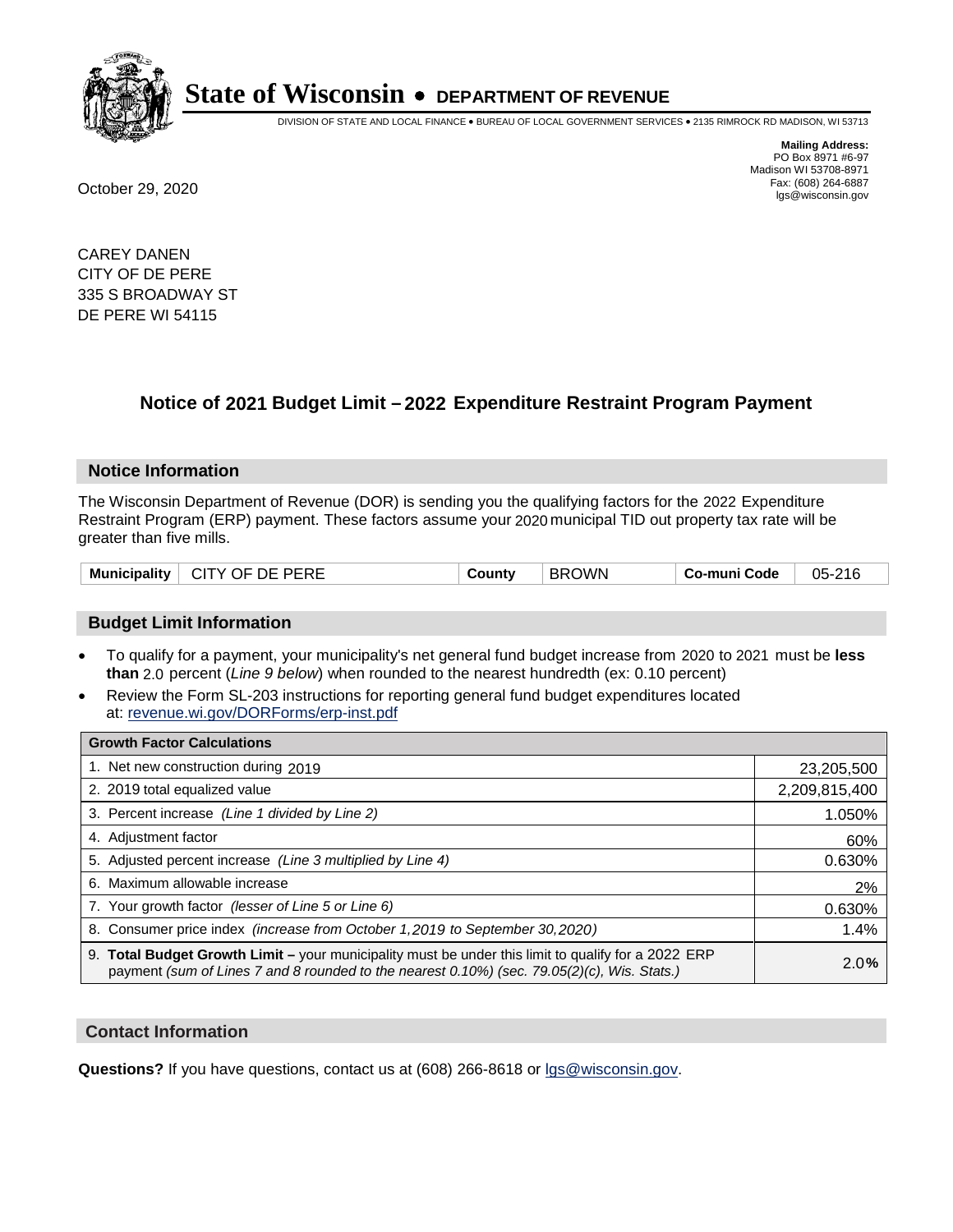

DIVISION OF STATE AND LOCAL FINANCE • BUREAU OF LOCAL GOVERNMENT SERVICES • 2135 RIMROCK RD MADISON, WI 53713

**Mailing Address:** PO Box 8971 #6-97 Madison WI 53708-8971<br>Fax: (608) 264-6887 Fax: (608) 264-6887 October 29, 2020 lgs@wisconsin.gov

KRIS TESKE CITY OF GREEN BAY 100 N JEFFERSON ST #106 GREEN BAY WI 54301-5006

# **Notice of 2021 Budget Limit - 2022 Expenditure Restraint Program Payment**

#### **Notice Information**

The Wisconsin Department of Revenue (DOR) is sending you the qualifying factors for the 2022 Expenditure Restraint Program (ERP) payment. These factors assume your 2020 municipal TID out property tax rate will be greater than five mills.

## **Budget Limit Information**

- To qualify for a payment, your municipality's net general fund budget increase from 2020 to 2021 must be less **than** 2.3 percent (*Line 9 below*) when rounded to the nearest hundredth (ex: 0.10 percent)
- Review the Form SL-203 instructions for reporting general fund budget expenditures located at: revenue.wi.gov/DORForms/erp-inst.pdf

| <b>Growth Factor Calculations</b>                                                                                                                                                                  |               |
|----------------------------------------------------------------------------------------------------------------------------------------------------------------------------------------------------|---------------|
| 1. Net new construction during 2019                                                                                                                                                                | 107,692,800   |
| 2. 2019 total equalized value                                                                                                                                                                      | 6,966,932,800 |
| 3. Percent increase (Line 1 divided by Line 2)                                                                                                                                                     | 1.546%        |
| 4. Adjustment factor                                                                                                                                                                               | 60%           |
| 5. Adjusted percent increase (Line 3 multiplied by Line 4)                                                                                                                                         | 0.928%        |
| 6. Maximum allowable increase                                                                                                                                                                      | 2%            |
| 7. Your growth factor (lesser of Line 5 or Line 6)                                                                                                                                                 | 0.928%        |
| 8. Consumer price index (increase from October 1, 2019 to September 30, 2020)                                                                                                                      | 1.4%          |
| 9. Total Budget Growth Limit - your municipality must be under this limit to qualify for a 2022 ERP<br>payment (sum of Lines 7 and 8 rounded to the nearest 0.10%) (sec. 79.05(2)(c), Wis. Stats.) | 2.3%          |

## **Contact Information**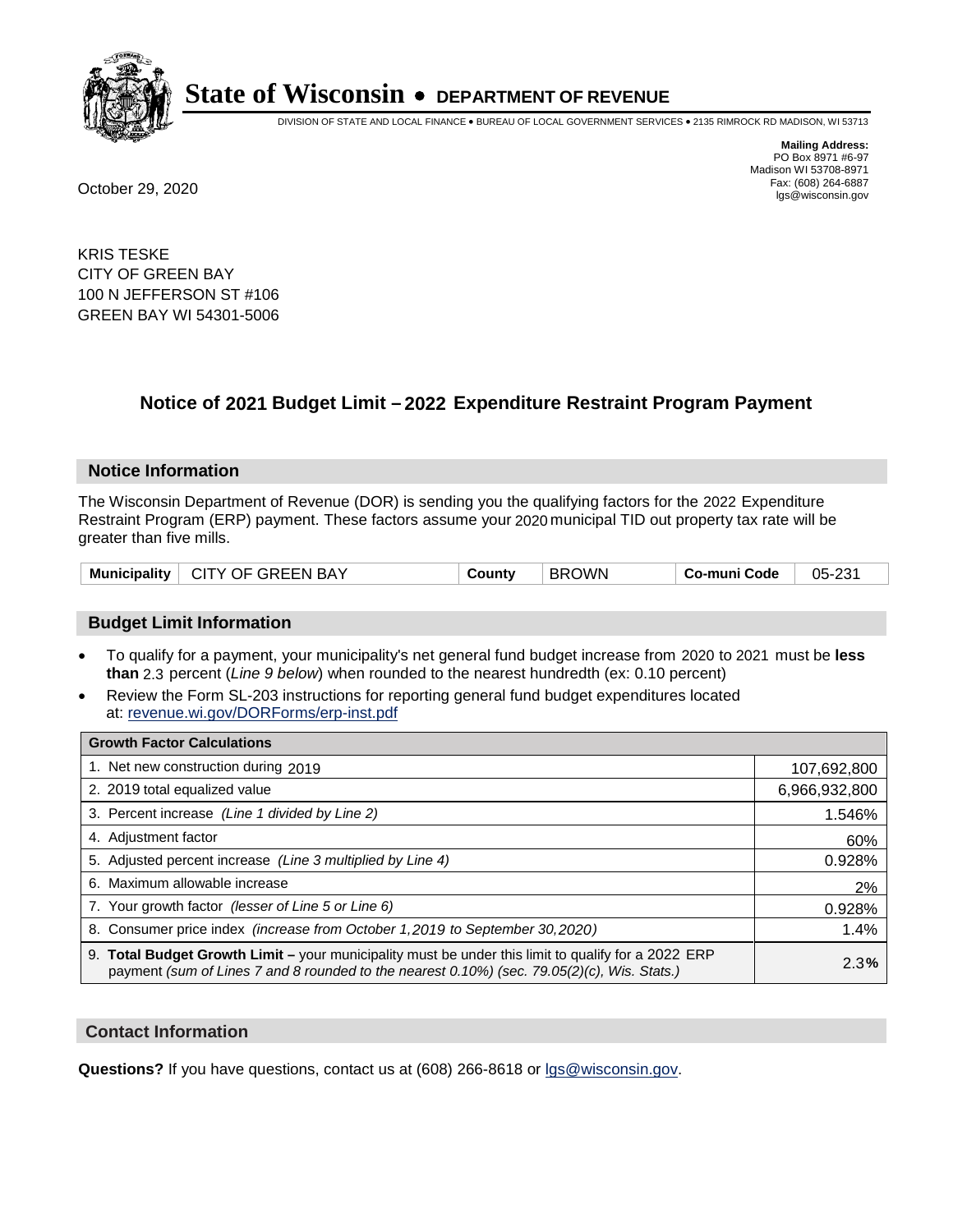

DIVISION OF STATE AND LOCAL FINANCE • BUREAU OF LOCAL GOVERNMENT SERVICES • 2135 RIMROCK RD MADISON, WI 53713

**Mailing Address:** PO Box 8971 #6-97 Madison WI 53708-8971<br>Fax: (608) 264-6887 Fax: (608) 264-6887 October 29, 2020 lgs@wisconsin.gov

CARRIE VENNER TOWN OF CROSS S3173 COUNTY ROAD M FOUNTAIN CITY WI 54629

# **Notice of 2021 Budget Limit - 2022 Expenditure Restraint Program Payment**

## **Notice Information**

The Wisconsin Department of Revenue (DOR) is sending you the qualifying factors for the 2022 Expenditure Restraint Program (ERP) payment. These factors assume your 2020 municipal TID out property tax rate will be greater than five mills.

| TOWN OF CROSS<br><b>Municipality</b> | County | <b>BUFFALO</b> | Co-muni Code | 06-010 |
|--------------------------------------|--------|----------------|--------------|--------|
|--------------------------------------|--------|----------------|--------------|--------|

# **Budget Limit Information**

- To qualify for a payment, your municipality's net general fund budget increase from 2020 to 2021 must be less **than** 2.1 percent (*Line 9 below*) when rounded to the nearest hundredth (ex: 0.10 percent)
- Review the Form SL-203 instructions for reporting general fund budget expenditures located at: revenue.wi.gov/DORForms/erp-inst.pdf

| <b>Growth Factor Calculations</b>                                                                                                                                                                      |            |
|--------------------------------------------------------------------------------------------------------------------------------------------------------------------------------------------------------|------------|
| 1. Net new construction during 2019                                                                                                                                                                    | 510,900    |
| 2. 2019 total equalized value                                                                                                                                                                          | 43,557,400 |
| 3. Percent increase (Line 1 divided by Line 2)                                                                                                                                                         | 1.173%     |
| 4. Adjustment factor                                                                                                                                                                                   | 60%        |
| 5. Adjusted percent increase (Line 3 multiplied by Line 4)                                                                                                                                             | 0.704%     |
| 6. Maximum allowable increase                                                                                                                                                                          | 2%         |
| 7. Your growth factor (lesser of Line 5 or Line 6)                                                                                                                                                     | 0.704%     |
| 8. Consumer price index (increase from October 1,2019 to September 30,2020)                                                                                                                            | 1.4%       |
| 9. Total Budget Growth Limit - your municipality must be under this limit to qualify for a 2022 ERP<br>payment (sum of Lines 7 and 8 rounded to the nearest $0.10\%$ ) (sec. 79.05(2)(c), Wis. Stats.) | 2.1%       |

## **Contact Information**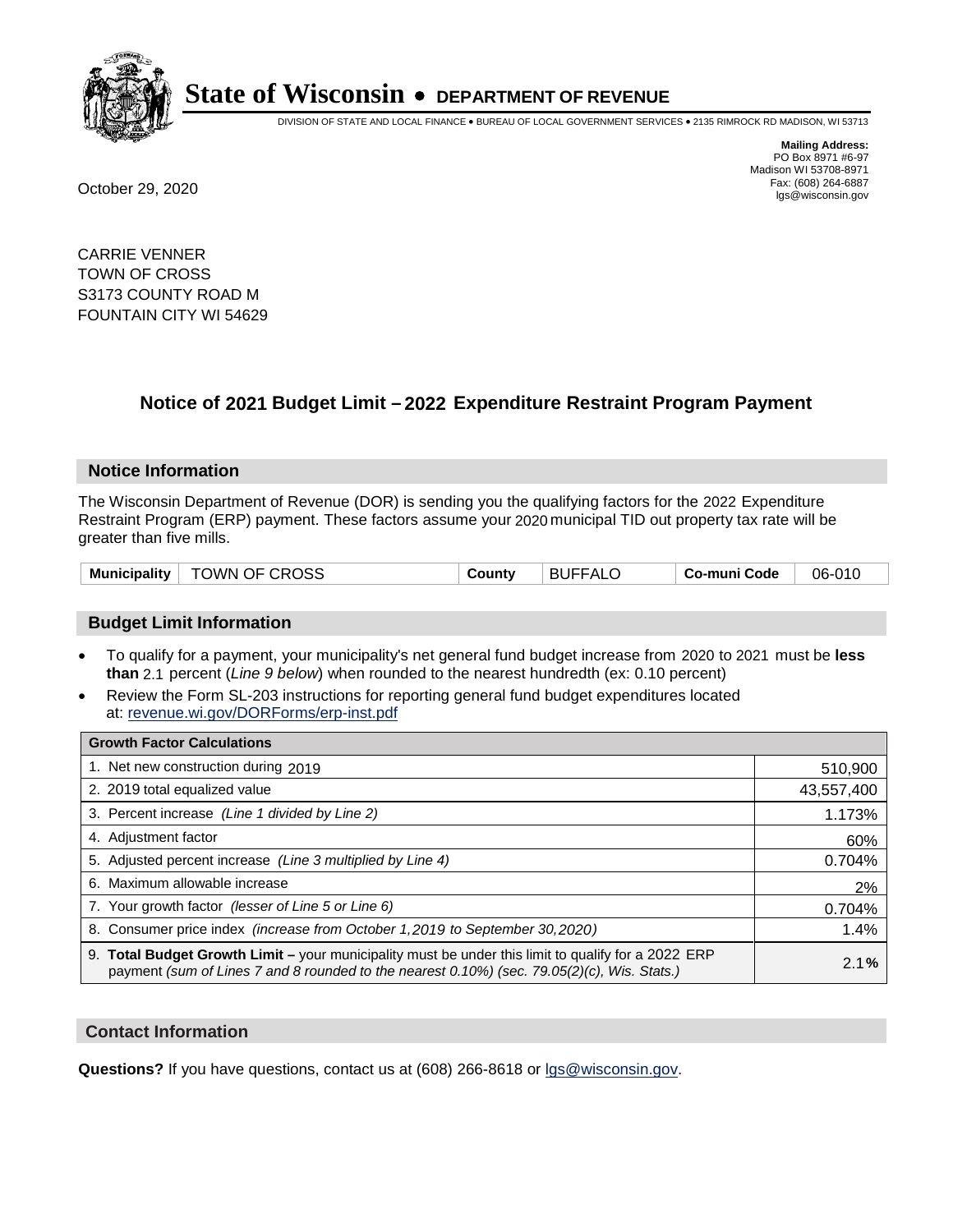

DIVISION OF STATE AND LOCAL FINANCE • BUREAU OF LOCAL GOVERNMENT SERVICES • 2135 RIMROCK RD MADISON, WI 53713

**Mailing Address:** PO Box 8971 #6-97 Madison WI 53708-8971<br>Fax: (608) 264-6887 Fax: (608) 264-6887 October 29, 2020 lgs@wisconsin.gov

CINDY HANSON VILLAGE OF NELSON S616 STATE HWY 35 S NELSON WI 54756

# **Notice of 2021 Budget Limit - 2022 Expenditure Restraint Program Payment**

#### **Notice Information**

The Wisconsin Department of Revenue (DOR) is sending you the qualifying factors for the 2022 Expenditure Restraint Program (ERP) payment. These factors assume your 2020 municipal TID out property tax rate will be greater than five mills.

| Municipality   VILLAGE OF NELSON | Countv | <b>BUFFALO</b> | Co-muni Code | 06-154 |
|----------------------------------|--------|----------------|--------------|--------|
|----------------------------------|--------|----------------|--------------|--------|

## **Budget Limit Information**

- To qualify for a payment, your municipality's net general fund budget increase from 2020 to 2021 must be less **than** 1.6 percent (*Line 9 below*) when rounded to the nearest hundredth (ex: 0.10 percent)
- Review the Form SL-203 instructions for reporting general fund budget expenditures located at: revenue.wi.gov/DORForms/erp-inst.pdf

| <b>Growth Factor Calculations</b>                                                                                                                                                                  |            |
|----------------------------------------------------------------------------------------------------------------------------------------------------------------------------------------------------|------------|
| 1. Net new construction during 2019                                                                                                                                                                | 74,800     |
| 2. 2019 total equalized value                                                                                                                                                                      | 18,966,100 |
| 3. Percent increase (Line 1 divided by Line 2)                                                                                                                                                     | 0.394%     |
| 4. Adjustment factor                                                                                                                                                                               | 60%        |
| 5. Adjusted percent increase (Line 3 multiplied by Line 4)                                                                                                                                         | 0.236%     |
| 6. Maximum allowable increase                                                                                                                                                                      | 2%         |
| 7. Your growth factor (lesser of Line 5 or Line 6)                                                                                                                                                 | 0.236%     |
| 8. Consumer price index (increase from October 1, 2019 to September 30, 2020)                                                                                                                      | 1.4%       |
| 9. Total Budget Growth Limit - your municipality must be under this limit to qualify for a 2022 ERP<br>payment (sum of Lines 7 and 8 rounded to the nearest 0.10%) (sec. 79.05(2)(c), Wis. Stats.) | 1.6%       |

## **Contact Information**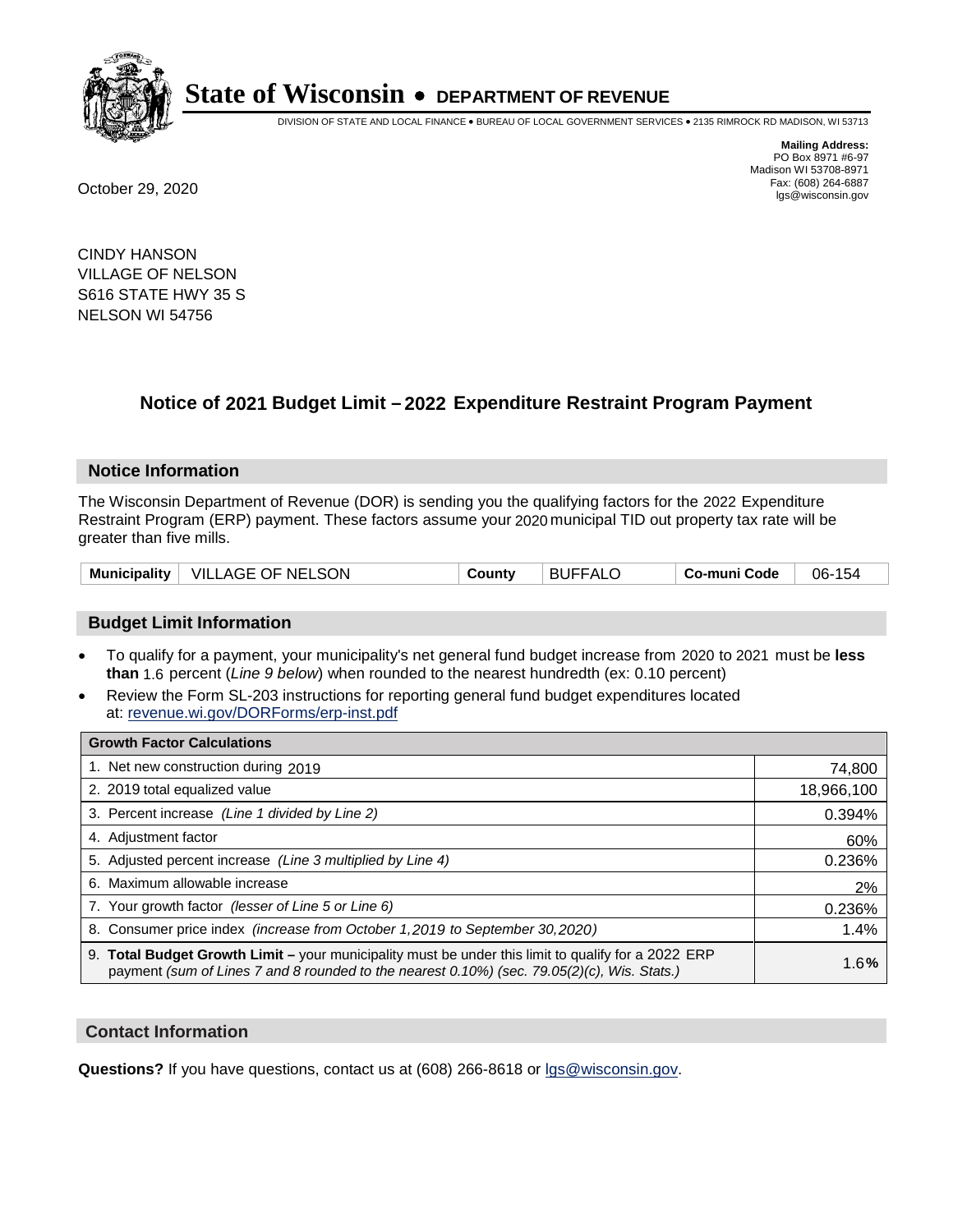

DIVISION OF STATE AND LOCAL FINANCE • BUREAU OF LOCAL GOVERNMENT SERVICES • 2135 RIMROCK RD MADISON, WI 53713

**Mailing Address:** PO Box 8971 #6-97 Madison WI 53708-8971<br>Fax: (608) 264-6887 Fax: (608) 264-6887 October 29, 2020 lgs@wisconsin.gov

LINDA TORGERSON CITY OF ALMA PO BOX 277 ALMA WI 54610-0277

# **Notice of 2021 Budget Limit - 2022 Expenditure Restraint Program Payment**

## **Notice Information**

The Wisconsin Department of Revenue (DOR) is sending you the qualifying factors for the 2022 Expenditure Restraint Program (ERP) payment. These factors assume your 2020 municipal TID out property tax rate will be greater than five mills.

| Municipality  <br><b>CITY OF ALMA</b><br>County | <b>BUFFALC</b> | Co-muni Code | 06-201 |
|-------------------------------------------------|----------------|--------------|--------|
|-------------------------------------------------|----------------|--------------|--------|

# **Budget Limit Information**

- To qualify for a payment, your municipality's net general fund budget increase from 2020 to 2021 must be less **than** 1.6 percent (*Line 9 below*) when rounded to the nearest hundredth (ex: 0.10 percent)
- Review the Form SL-203 instructions for reporting general fund budget expenditures located at: revenue.wi.gov/DORForms/erp-inst.pdf

| <b>Growth Factor Calculations</b>                                                                                                                                                                  |            |
|----------------------------------------------------------------------------------------------------------------------------------------------------------------------------------------------------|------------|
| 1. Net new construction during 2019                                                                                                                                                                | 182,600    |
| 2. 2019 total equalized value                                                                                                                                                                      | 57,196,900 |
| 3. Percent increase (Line 1 divided by Line 2)                                                                                                                                                     | 0.319%     |
| 4. Adjustment factor                                                                                                                                                                               | 60%        |
| 5. Adjusted percent increase (Line 3 multiplied by Line 4)                                                                                                                                         | 0.191%     |
| 6. Maximum allowable increase                                                                                                                                                                      | 2%         |
| 7. Your growth factor (lesser of Line 5 or Line 6)                                                                                                                                                 | 0.191%     |
| 8. Consumer price index (increase from October 1, 2019 to September 30, 2020)                                                                                                                      | 1.4%       |
| 9. Total Budget Growth Limit – your municipality must be under this limit to qualify for a 2022 ERP<br>payment (sum of Lines 7 and 8 rounded to the nearest 0.10%) (sec. 79.05(2)(c), Wis. Stats.) | 1.6%       |

## **Contact Information**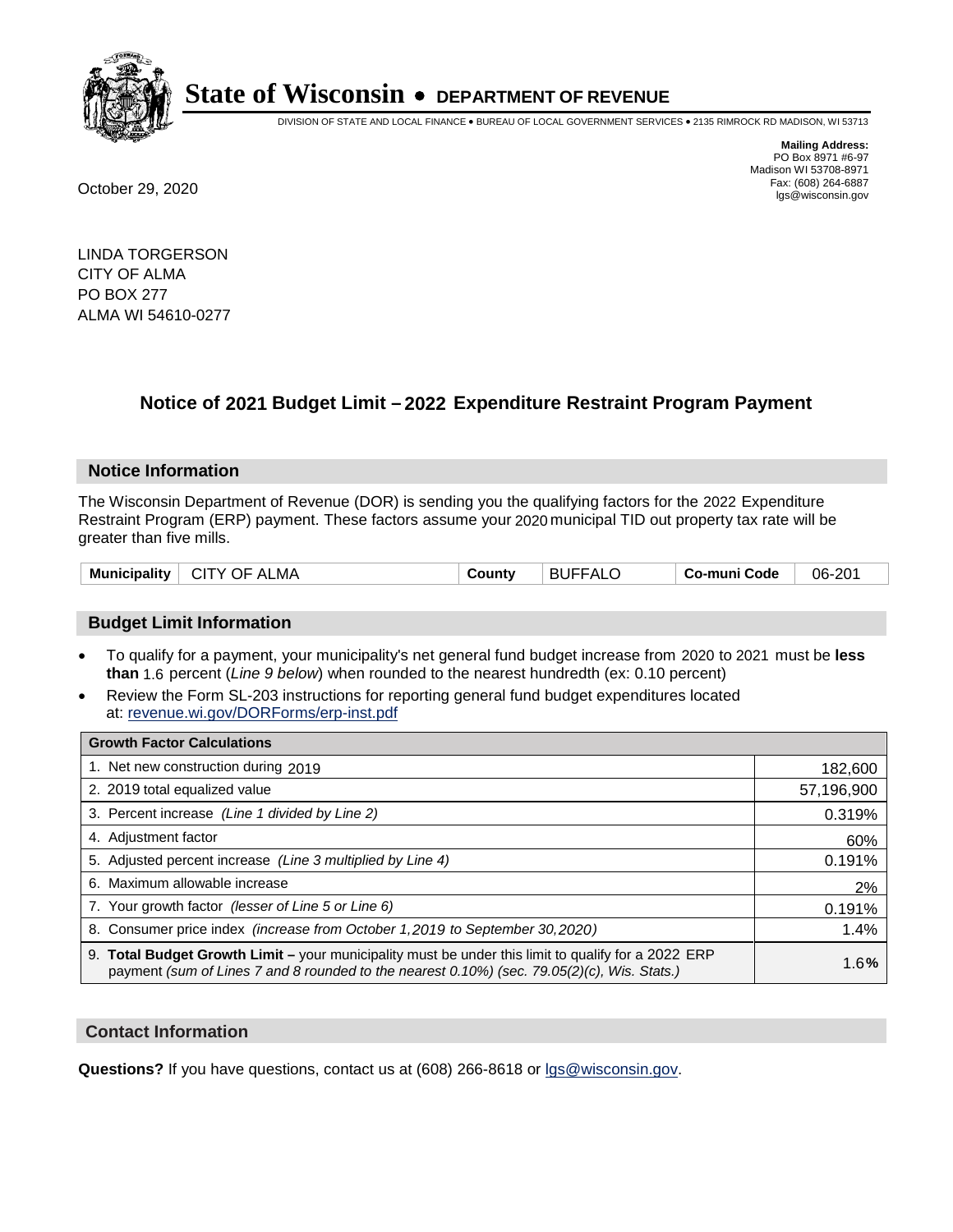

DIVISION OF STATE AND LOCAL FINANCE • BUREAU OF LOCAL GOVERNMENT SERVICES • 2135 RIMROCK RD MADISON, WI 53713

**Mailing Address:** PO Box 8971 #6-97 Madison WI 53708-8971<br>Fax: (608) 264-6887 Fax: (608) 264-6887 October 29, 2020 lgs@wisconsin.gov

BRADLEY HANSON CITY OF MONDOVI 156 S FRANKLIN ST MONDOVI WI 54755-1514

# **Notice of 2021 Budget Limit - 2022 Expenditure Restraint Program Payment**

## **Notice Information**

The Wisconsin Department of Revenue (DOR) is sending you the qualifying factors for the 2022 Expenditure Restraint Program (ERP) payment. These factors assume your 2020 municipal TID out property tax rate will be greater than five mills.

| CITY OF MONDOVI<br><b>Municipality</b> | County | <b>BUFFALO</b> | Co-muni Code | 06-251 |
|----------------------------------------|--------|----------------|--------------|--------|
|----------------------------------------|--------|----------------|--------------|--------|

## **Budget Limit Information**

- To qualify for a payment, your municipality's net general fund budget increase from 2020 to 2021 must be less **than** 1.9 percent (*Line 9 below*) when rounded to the nearest hundredth (ex: 0.10 percent)
- Review the Form SL-203 instructions for reporting general fund budget expenditures located at: revenue.wi.gov/DORForms/erp-inst.pdf

| <b>Growth Factor Calculations</b>                                                                                                                                                                      |             |
|--------------------------------------------------------------------------------------------------------------------------------------------------------------------------------------------------------|-------------|
| 1. Net new construction during 2019                                                                                                                                                                    | 1,412,600   |
| 2. 2019 total equalized value                                                                                                                                                                          | 172,663,000 |
| 3. Percent increase (Line 1 divided by Line 2)                                                                                                                                                         | 0.818%      |
| 4. Adjustment factor                                                                                                                                                                                   | 60%         |
| 5. Adjusted percent increase (Line 3 multiplied by Line 4)                                                                                                                                             | 0.491%      |
| 6. Maximum allowable increase                                                                                                                                                                          | 2%          |
| 7. Your growth factor (lesser of Line 5 or Line 6)                                                                                                                                                     | 0.491%      |
| 8. Consumer price index (increase from October 1, 2019 to September 30, 2020)                                                                                                                          | 1.4%        |
| 9. Total Budget Growth Limit - your municipality must be under this limit to qualify for a 2022 ERP<br>payment (sum of Lines 7 and 8 rounded to the nearest $0.10\%$ ) (sec. 79.05(2)(c), Wis. Stats.) | 1.9%        |

## **Contact Information**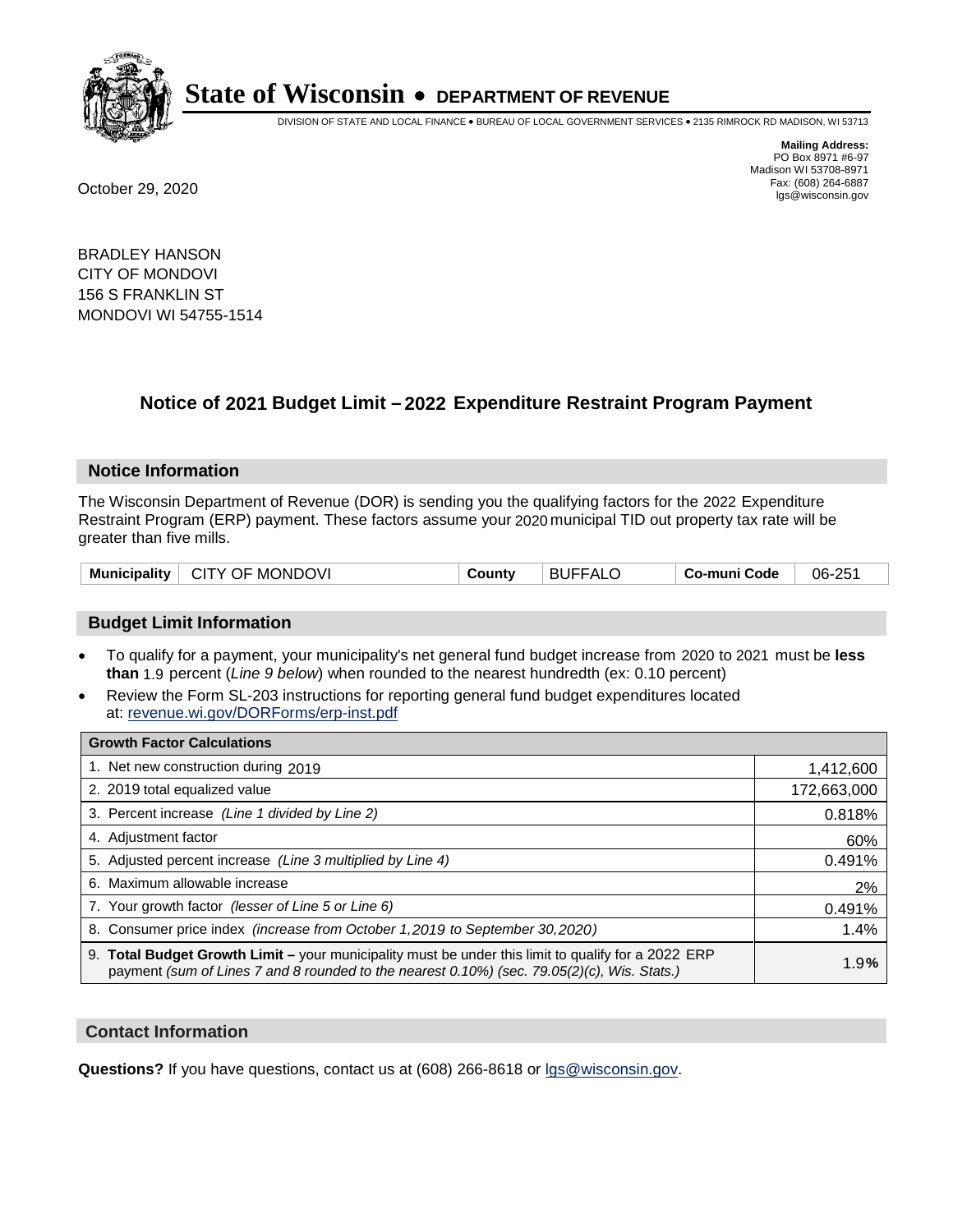

DIVISION OF STATE AND LOCAL FINANCE • BUREAU OF LOCAL GOVERNMENT SERVICES • 2135 RIMROCK RD MADISON, WI 53713

**Mailing Address:** PO Box 8971 #6-97 Madison WI 53708-8971<br>Fax: (608) 264-6887 Fax: (608) 264-6887 October 29, 2020 lgs@wisconsin.gov

SHEILA MEYER VILLAGE OF GRANTSBURG 316 BRAD STREET SOUTH GRANTSBURG WI 54840

# **Notice of 2021 Budget Limit - 2022 Expenditure Restraint Program Payment**

## **Notice Information**

The Wisconsin Department of Revenue (DOR) is sending you the qualifying factors for the 2022 Expenditure Restraint Program (ERP) payment. These factors assume your 2020 municipal TID out property tax rate will be greater than five mills.

|  | Municipality   VILLAGE OF GRANTSBURG | County | <b>BURNETT</b> | Co-muni Code | 07-131 |
|--|--------------------------------------|--------|----------------|--------------|--------|
|--|--------------------------------------|--------|----------------|--------------|--------|

# **Budget Limit Information**

- To qualify for a payment, your municipality's net general fund budget increase from 2020 to 2021 must be less **than** 1.7 percent (*Line 9 below*) when rounded to the nearest hundredth (ex: 0.10 percent)
- Review the Form SL-203 instructions for reporting general fund budget expenditures located at: revenue.wi.gov/DORForms/erp-inst.pdf

| <b>Growth Factor Calculations</b>                                                                                                                                                                  |            |
|----------------------------------------------------------------------------------------------------------------------------------------------------------------------------------------------------|------------|
| 1. Net new construction during 2019                                                                                                                                                                | 313,800    |
| 2. 2019 total equalized value                                                                                                                                                                      | 71,964,300 |
| 3. Percent increase (Line 1 divided by Line 2)                                                                                                                                                     | 0.436%     |
| 4. Adjustment factor                                                                                                                                                                               | 60%        |
| 5. Adjusted percent increase (Line 3 multiplied by Line 4)                                                                                                                                         | 0.262%     |
| 6. Maximum allowable increase                                                                                                                                                                      | 2%         |
| 7. Your growth factor (lesser of Line 5 or Line 6)                                                                                                                                                 | 0.262%     |
| 8. Consumer price index (increase from October 1,2019 to September 30,2020)                                                                                                                        | 1.4%       |
| 9. Total Budget Growth Limit - your municipality must be under this limit to qualify for a 2022 ERP<br>payment (sum of Lines 7 and 8 rounded to the nearest 0.10%) (sec. 79.05(2)(c), Wis. Stats.) | 1.7%       |

## **Contact Information**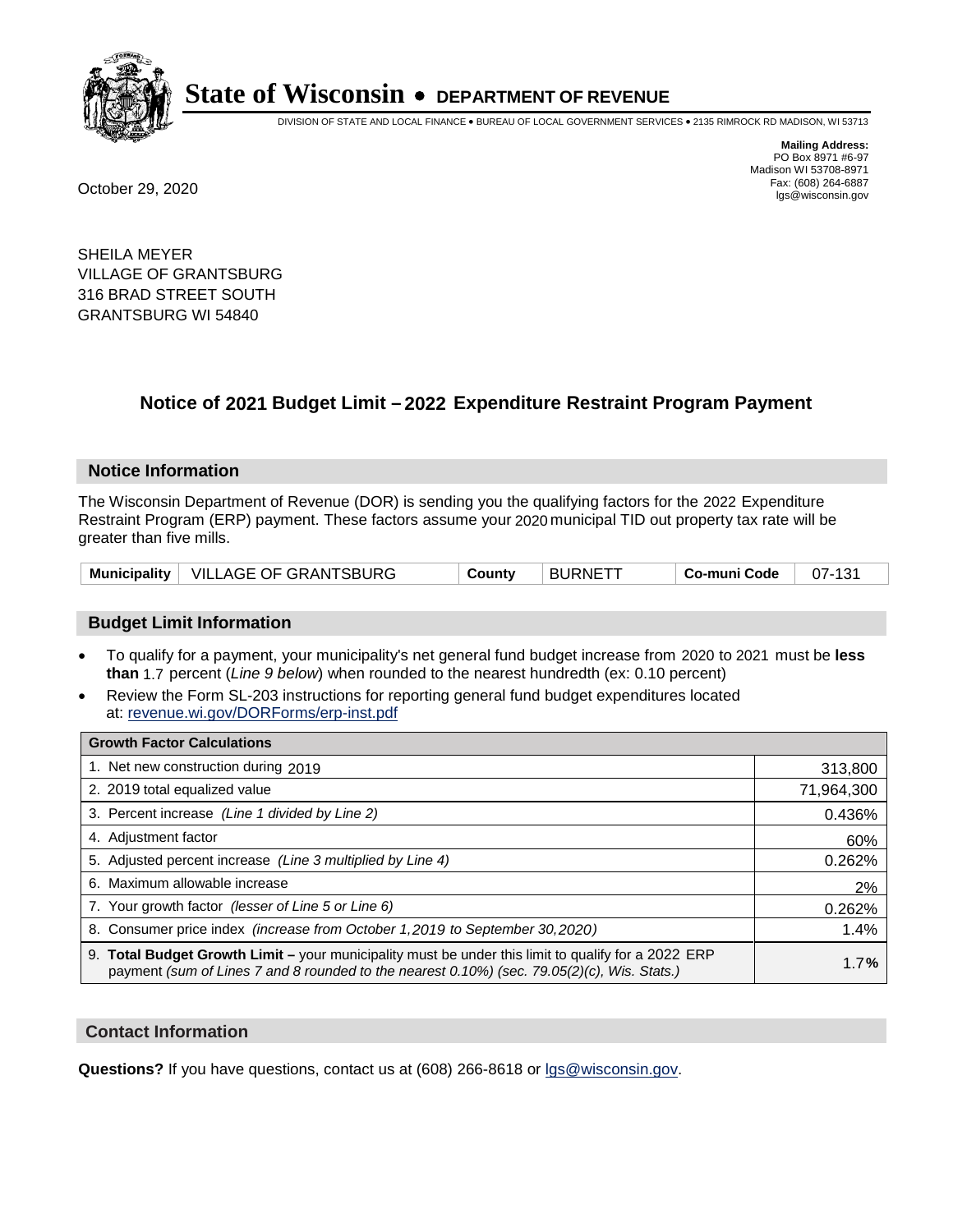

DIVISION OF STATE AND LOCAL FINANCE • BUREAU OF LOCAL GOVERNMENT SERVICES • 2135 RIMROCK RD MADISON, WI 53713

**Mailing Address:** PO Box 8971 #6-97 Madison WI 53708-8971<br>Fax: (608) 264-6887 Fax: (608) 264-6887 October 29, 2020 lgs@wisconsin.gov

ANN PETERSON VILLAGE OF SIREN PO BOX 23 SIREN WI 54872-0023

# **Notice of 2021 Budget Limit - 2022 Expenditure Restraint Program Payment**

## **Notice Information**

The Wisconsin Department of Revenue (DOR) is sending you the qualifying factors for the 2022 Expenditure Restraint Program (ERP) payment. These factors assume your 2020 municipal TID out property tax rate will be greater than five mills.

| <b>VILLAGE OF SIREN</b><br>Municipality | County | ⊤ BURNETT | <b>Co-muni Code</b> | 07-181 |
|-----------------------------------------|--------|-----------|---------------------|--------|
|-----------------------------------------|--------|-----------|---------------------|--------|

# **Budget Limit Information**

- To qualify for a payment, your municipality's net general fund budget increase from 2020 to 2021 must be less **than** 1.6 percent (*Line 9 below*) when rounded to the nearest hundredth (ex: 0.10 percent)
- Review the Form SL-203 instructions for reporting general fund budget expenditures located at: revenue.wi.gov/DORForms/erp-inst.pdf

| <b>Growth Factor Calculations</b>                                                                                                                                                                  |            |
|----------------------------------------------------------------------------------------------------------------------------------------------------------------------------------------------------|------------|
| 1. Net new construction during 2019                                                                                                                                                                | 220,100    |
| 2. 2019 total equalized value                                                                                                                                                                      | 74,796,000 |
| 3. Percent increase (Line 1 divided by Line 2)                                                                                                                                                     | 0.294%     |
| 4. Adjustment factor                                                                                                                                                                               | 60%        |
| 5. Adjusted percent increase (Line 3 multiplied by Line 4)                                                                                                                                         | 0.176%     |
| 6. Maximum allowable increase                                                                                                                                                                      | 2%         |
| 7. Your growth factor (lesser of Line 5 or Line 6)                                                                                                                                                 | 0.176%     |
| 8. Consumer price index (increase from October 1, 2019 to September 30, 2020)                                                                                                                      | 1.4%       |
| 9. Total Budget Growth Limit - your municipality must be under this limit to qualify for a 2022 ERP<br>payment (sum of Lines 7 and 8 rounded to the nearest 0.10%) (sec. 79.05(2)(c), Wis. Stats.) | 1.6%       |

## **Contact Information**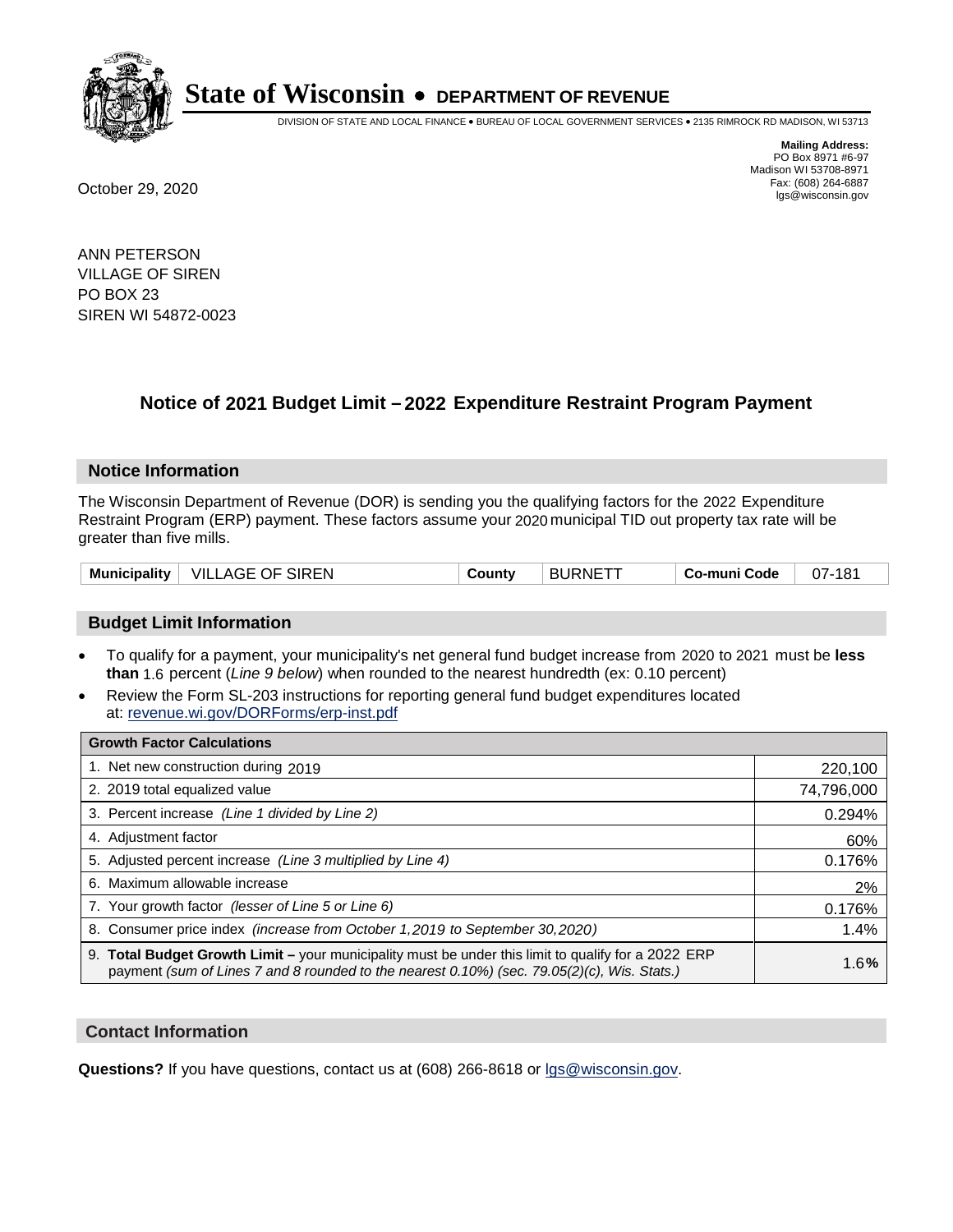

DIVISION OF STATE AND LOCAL FINANCE • BUREAU OF LOCAL GOVERNMENT SERVICES • 2135 RIMROCK RD MADISON, WI 53713

**Mailing Address:** PO Box 8971 #6-97 Madison WI 53708-8971<br>Fax: (608) 264-6887 Fax: (608) 264-6887 October 29, 2020 lgs@wisconsin.gov

DEBRA DORIOTT-KUHNLY VILLAGE OF WEBSTER PO BOX 25 WEBSTER WI 54893-0025

# **Notice of 2021 Budget Limit - 2022 Expenditure Restraint Program Payment**

## **Notice Information**

The Wisconsin Department of Revenue (DOR) is sending you the qualifying factors for the 2022 Expenditure Restraint Program (ERP) payment. These factors assume your 2020 municipal TID out property tax rate will be greater than five mills.

| <b>VILLAGE OF WEBSTER</b><br><b>Municipality</b> | County | ⊤ BURNETT | Co-muni Code | $07 -$ |
|--------------------------------------------------|--------|-----------|--------------|--------|
|--------------------------------------------------|--------|-----------|--------------|--------|

# **Budget Limit Information**

- To qualify for a payment, your municipality's net general fund budget increase from 2020 to 2021 must be less **than** 1.7 percent (*Line 9 below*) when rounded to the nearest hundredth (ex: 0.10 percent)
- Review the Form SL-203 instructions for reporting general fund budget expenditures located at: revenue.wi.gov/DORForms/erp-inst.pdf

| <b>Growth Factor Calculations</b>                                                                                                                                                                      |            |
|--------------------------------------------------------------------------------------------------------------------------------------------------------------------------------------------------------|------------|
| 1. Net new construction during 2019                                                                                                                                                                    | 143,300    |
| 2. 2019 total equalized value                                                                                                                                                                          | 32,420,300 |
| 3. Percent increase (Line 1 divided by Line 2)                                                                                                                                                         | 0.442%     |
| 4. Adjustment factor                                                                                                                                                                                   | 60%        |
| 5. Adjusted percent increase (Line 3 multiplied by Line 4)                                                                                                                                             | 0.265%     |
| 6. Maximum allowable increase                                                                                                                                                                          | 2%         |
| 7. Your growth factor (lesser of Line 5 or Line 6)                                                                                                                                                     | 0.265%     |
| 8. Consumer price index (increase from October 1,2019 to September 30,2020)                                                                                                                            | 1.4%       |
| 9. Total Budget Growth Limit - your municipality must be under this limit to qualify for a 2022 ERP<br>payment (sum of Lines 7 and 8 rounded to the nearest $0.10\%$ ) (sec. 79.05(2)(c), Wis. Stats.) | 1.7%       |

## **Contact Information**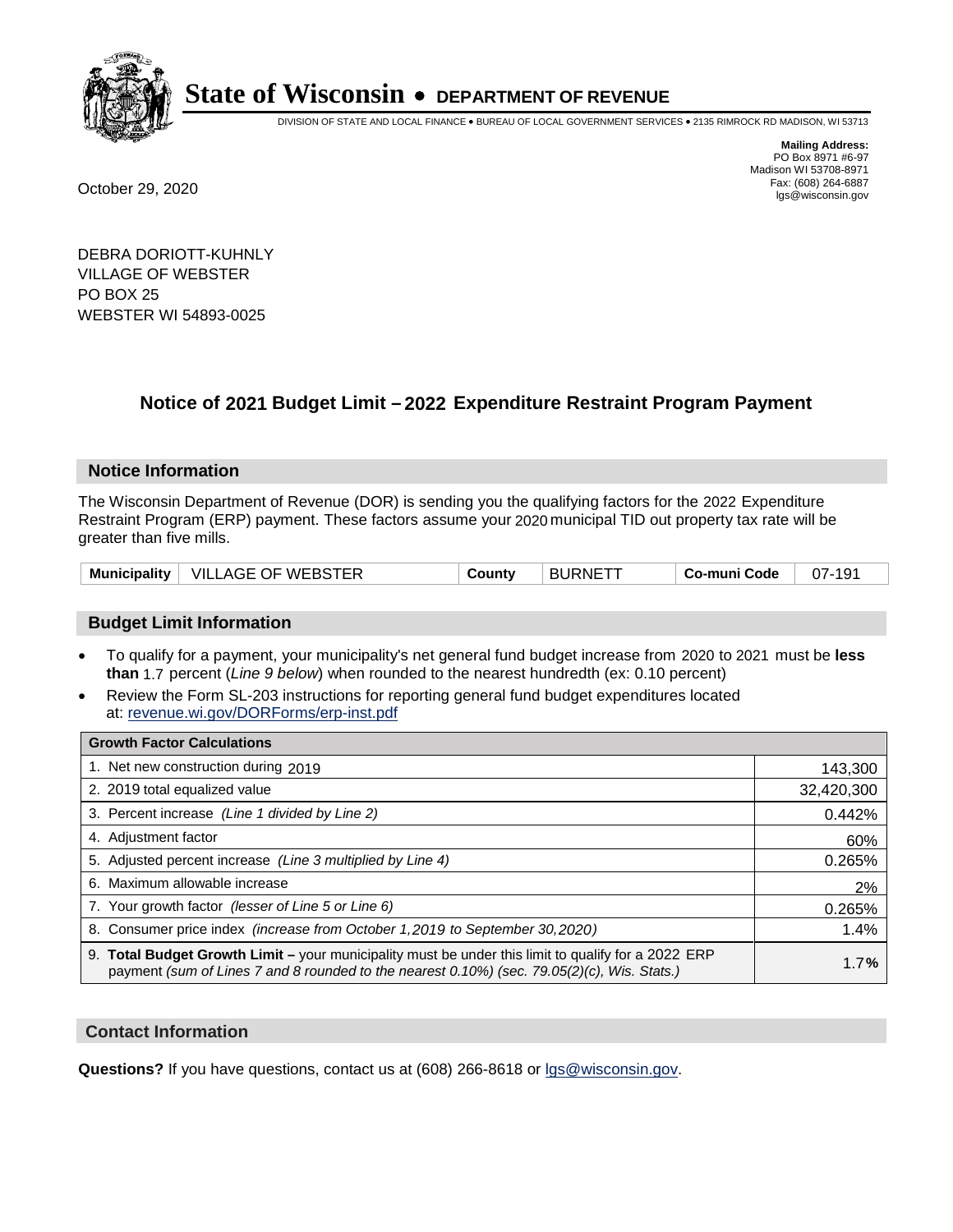

DIVISION OF STATE AND LOCAL FINANCE • BUREAU OF LOCAL GOVERNMENT SERVICES • 2135 RIMROCK RD MADISON, WI 53713

**Mailing Address:** PO Box 8971 #6-97 Madison WI 53708-8971<br>Fax: (608) 264-6887 Fax: (608) 264-6887 October 29, 2020 lgs@wisconsin.gov

DENNIS DUPREY VILLAGE OF HILBERT PO BOX 266 HILBERT WI 54129-0266

# **Notice of 2021 Budget Limit - 2022 Expenditure Restraint Program Payment**

#### **Notice Information**

The Wisconsin Department of Revenue (DOR) is sending you the qualifying factors for the 2022 Expenditure Restraint Program (ERP) payment. These factors assume your 2020 municipal TID out property tax rate will be greater than five mills.

| Municipality | VILLAGE OF HILBERT | County | CALUME <sup>-</sup> | Co-muni Code | 136<br>08- |
|--------------|--------------------|--------|---------------------|--------------|------------|
|--------------|--------------------|--------|---------------------|--------------|------------|

# **Budget Limit Information**

- To qualify for a payment, your municipality's net general fund budget increase from 2020 to 2021 must be less **than** 2.1 percent (*Line 9 below*) when rounded to the nearest hundredth (ex: 0.10 percent)
- Review the Form SL-203 instructions for reporting general fund budget expenditures located at: revenue.wi.gov/DORForms/erp-inst.pdf

| <b>Growth Factor Calculations</b>                                                                                                                                                                      |            |
|--------------------------------------------------------------------------------------------------------------------------------------------------------------------------------------------------------|------------|
| 1. Net new construction during 2019                                                                                                                                                                    | 969,400    |
| 2. 2019 total equalized value                                                                                                                                                                          | 81,704,700 |
| 3. Percent increase (Line 1 divided by Line 2)                                                                                                                                                         | 1.186%     |
| 4. Adjustment factor                                                                                                                                                                                   | 60%        |
| 5. Adjusted percent increase (Line 3 multiplied by Line 4)                                                                                                                                             | 0.712%     |
| 6. Maximum allowable increase                                                                                                                                                                          | 2%         |
| 7. Your growth factor (lesser of Line 5 or Line 6)                                                                                                                                                     | 0.712%     |
| 8. Consumer price index (increase from October 1,2019 to September 30,2020)                                                                                                                            | 1.4%       |
| 9. Total Budget Growth Limit - your municipality must be under this limit to qualify for a 2022 ERP<br>payment (sum of Lines 7 and 8 rounded to the nearest $0.10\%$ ) (sec. 79.05(2)(c), Wis. Stats.) | 2.1%       |

## **Contact Information**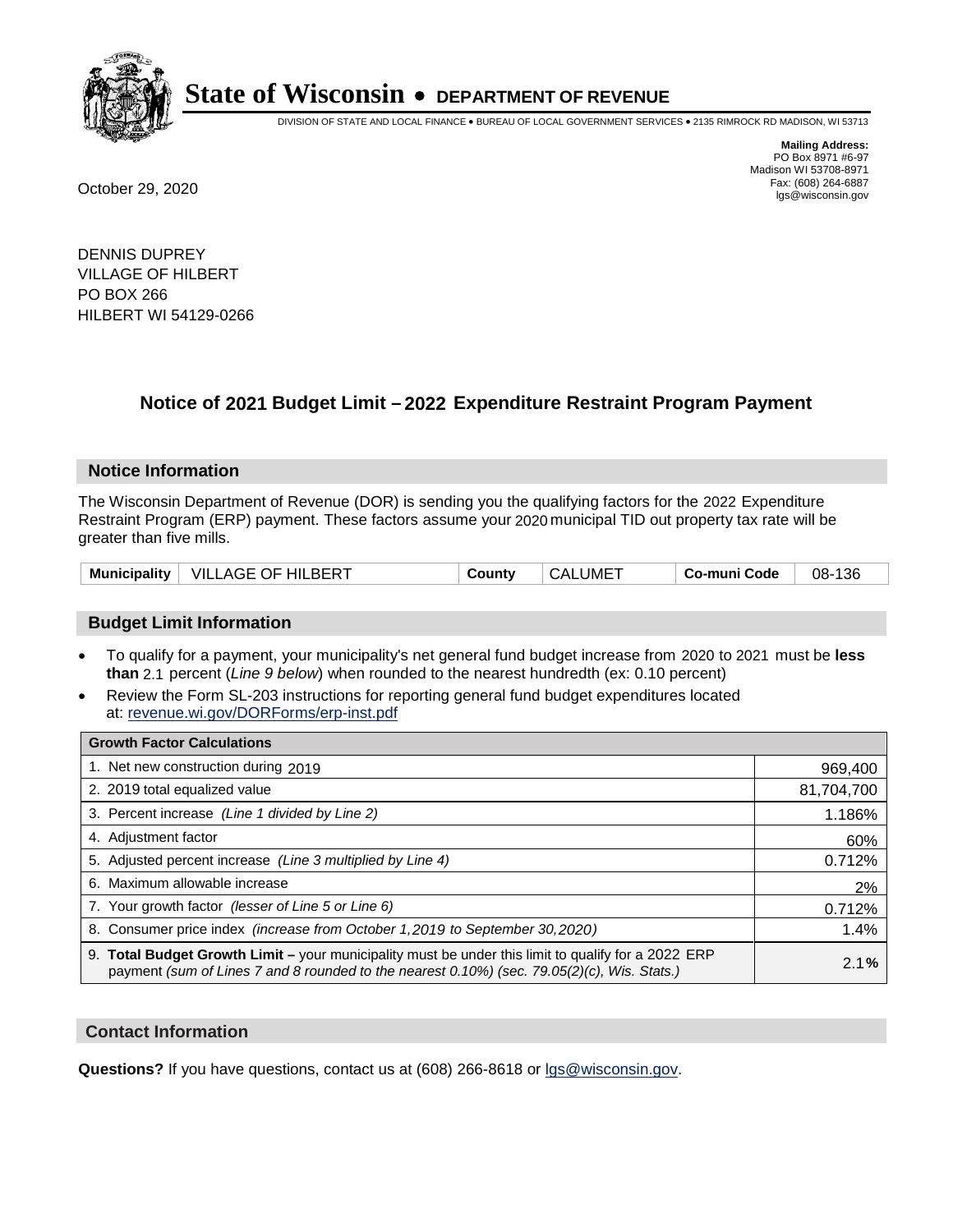

DIVISION OF STATE AND LOCAL FINANCE • BUREAU OF LOCAL GOVERNMENT SERVICES • 2135 RIMROCK RD MADISON, WI 53713

**Mailing Address:** PO Box 8971 #6-97 Madison WI 53708-8971<br>Fax: (608) 264-6887 Fax: (608) 264-6887 October 29, 2020 lgs@wisconsin.gov

LORI GOSZ CITY OF BRILLION 201 N MAIN ST BRILLION WI 54110

# **Notice of 2021 Budget Limit - 2022 Expenditure Restraint Program Payment**

## **Notice Information**

The Wisconsin Department of Revenue (DOR) is sending you the qualifying factors for the 2022 Expenditure Restraint Program (ERP) payment. These factors assume your 2020 municipal TID out property tax rate will be greater than five mills.

| <b>CITY OF BRILLION</b><br><b>Municipality</b> | County | ⊤ CALUME <sup>T</sup> | Co-muni Code | 08-206 |
|------------------------------------------------|--------|-----------------------|--------------|--------|
|------------------------------------------------|--------|-----------------------|--------------|--------|

# **Budget Limit Information**

- To qualify for a payment, your municipality's net general fund budget increase from 2020 to 2021 must be less **than** 1.4 percent (*Line 9 below*) when rounded to the nearest hundredth (ex: 0.10 percent)
- Review the Form SL-203 instructions for reporting general fund budget expenditures located at: revenue.wi.gov/DORForms/erp-inst.pdf

| <b>Growth Factor Calculations</b>                                                                                                                                                                  |             |
|----------------------------------------------------------------------------------------------------------------------------------------------------------------------------------------------------|-------------|
| 1. Net new construction during 2019                                                                                                                                                                | $-322,600$  |
| 2. 2019 total equalized value                                                                                                                                                                      | 227,650,100 |
| 3. Percent increase (Line 1 divided by Line 2)                                                                                                                                                     | $-0.142%$   |
| 4. Adjustment factor                                                                                                                                                                               | 60%         |
| 5. Adjusted percent increase (Line 3 multiplied by Line 4)                                                                                                                                         | $-0.085%$   |
| 6. Maximum allowable increase                                                                                                                                                                      | 2%          |
| 7. Your growth factor (lesser of Line 5 or Line 6)                                                                                                                                                 | 0.000%      |
| 8. Consumer price index (increase from October 1, 2019 to September 30, 2020)                                                                                                                      | 1.4%        |
| 9. Total Budget Growth Limit – your municipality must be under this limit to qualify for a 2022 ERP<br>payment (sum of Lines 7 and 8 rounded to the nearest 0.10%) (sec. 79.05(2)(c), Wis. Stats.) | 1.4%        |

## **Contact Information**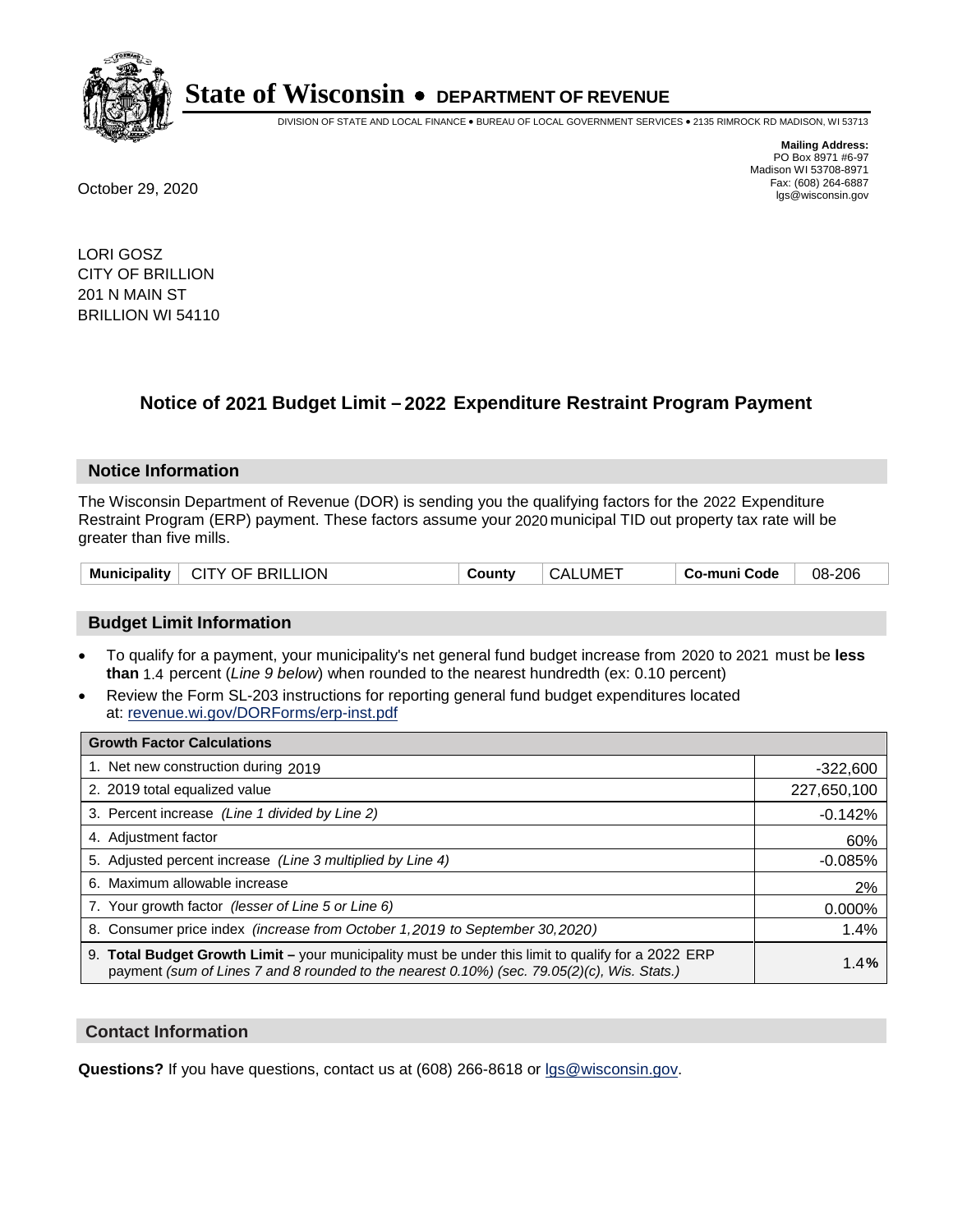

DIVISION OF STATE AND LOCAL FINANCE • BUREAU OF LOCAL GOVERNMENT SERVICES • 2135 RIMROCK RD MADISON, WI 53713

**Mailing Address:** PO Box 8971 #6-97 Madison WI 53708-8971<br>Fax: (608) 264-6887 Fax: (608) 264-6887 October 29, 2020 lgs@wisconsin.gov

CASSANDRA LANGENFELD CITY OF NEW HOLSTEIN 2110 WASHINGTON ST NEW HOLSTEIN WI 53061-1045

# **Notice of 2021 Budget Limit - 2022 Expenditure Restraint Program Payment**

## **Notice Information**

The Wisconsin Department of Revenue (DOR) is sending you the qualifying factors for the 2022 Expenditure Restraint Program (ERP) payment. These factors assume your 2020 municipal TID out property tax rate will be greater than five mills.

# **Budget Limit Information**

- To qualify for a payment, your municipality's net general fund budget increase from 2020 to 2021 must be less **than** 2.1 percent (*Line 9 below*) when rounded to the nearest hundredth (ex: 0.10 percent)
- Review the Form SL-203 instructions for reporting general fund budget expenditures located at: revenue.wi.gov/DORForms/erp-inst.pdf

| <b>Growth Factor Calculations</b>                                                                                                                                                                  |             |
|----------------------------------------------------------------------------------------------------------------------------------------------------------------------------------------------------|-------------|
| 1. Net new construction during 2019                                                                                                                                                                | 2,345,600   |
| 2. 2019 total equalized value                                                                                                                                                                      | 191,794,000 |
| 3. Percent increase (Line 1 divided by Line 2)                                                                                                                                                     | 1.223%      |
| 4. Adiustment factor                                                                                                                                                                               | 60%         |
| 5. Adjusted percent increase (Line 3 multiplied by Line 4)                                                                                                                                         | 0.734%      |
| 6. Maximum allowable increase                                                                                                                                                                      | 2%          |
| 7. Your growth factor (lesser of Line 5 or Line 6)                                                                                                                                                 | 0.734%      |
| 8. Consumer price index (increase from October 1,2019 to September 30,2020)                                                                                                                        | 1.4%        |
| 9. Total Budget Growth Limit - your municipality must be under this limit to qualify for a 2022 ERP<br>payment (sum of Lines 7 and 8 rounded to the nearest 0.10%) (sec. 79.05(2)(c), Wis. Stats.) | 2.1%        |

## **Contact Information**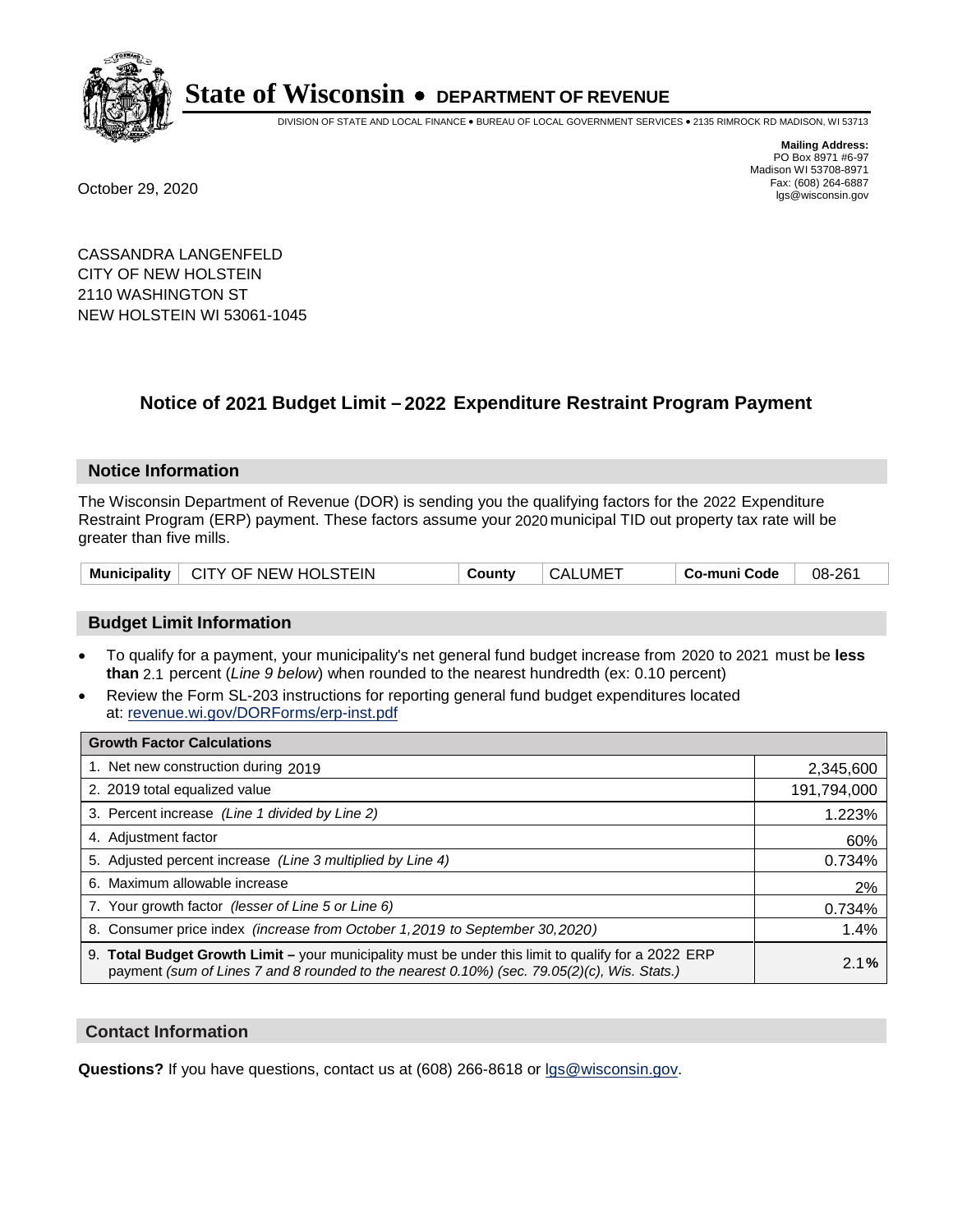

DIVISION OF STATE AND LOCAL FINANCE • BUREAU OF LOCAL GOVERNMENT SERVICES • 2135 RIMROCK RD MADISON, WI 53713

**Mailing Address:** PO Box 8971 #6-97 Madison WI 53708-8971<br>Fax: (608) 264-6887 Fax: (608) 264-6887 October 29, 2020 lgs@wisconsin.gov

SANDRA ISAACS VILLAGE OF BOYD 705 E MURRAY ST BOYD WI 54726-0008

# **Notice of 2021 Budget Limit - 2022 Expenditure Restraint Program Payment**

## **Notice Information**

The Wisconsin Department of Revenue (DOR) is sending you the qualifying factors for the 2022 Expenditure Restraint Program (ERP) payment. These factors assume your 2020 municipal TID out property tax rate will be greater than five mills.

| Municipality   VILLAGE OF BOYD | County | <b>CHIPPEWA</b> | Co-muni Code | 09-106 |
|--------------------------------|--------|-----------------|--------------|--------|
|--------------------------------|--------|-----------------|--------------|--------|

# **Budget Limit Information**

- To qualify for a payment, your municipality's net general fund budget increase from 2020 to 2021 must be less **than** 2.2 percent (*Line 9 below*) when rounded to the nearest hundredth (ex: 0.10 percent)
- Review the Form SL-203 instructions for reporting general fund budget expenditures located at: revenue.wi.gov/DORForms/erp-inst.pdf

| <b>Growth Factor Calculations</b>                                                                                                                                                                      |            |
|--------------------------------------------------------------------------------------------------------------------------------------------------------------------------------------------------------|------------|
| 1. Net new construction during 2019                                                                                                                                                                    | 371,400    |
| 2. 2019 total equalized value                                                                                                                                                                          | 27,565,600 |
| 3. Percent increase (Line 1 divided by Line 2)                                                                                                                                                         | 1.347%     |
| 4. Adjustment factor                                                                                                                                                                                   | 60%        |
| 5. Adjusted percent increase (Line 3 multiplied by Line 4)                                                                                                                                             | 0.808%     |
| 6. Maximum allowable increase                                                                                                                                                                          | 2%         |
| 7. Your growth factor (lesser of Line 5 or Line 6)                                                                                                                                                     | 0.808%     |
| 8. Consumer price index (increase from October 1,2019 to September 30,2020)                                                                                                                            | 1.4%       |
| 9. Total Budget Growth Limit - your municipality must be under this limit to qualify for a 2022 ERP<br>payment (sum of Lines 7 and 8 rounded to the nearest $0.10\%$ ) (sec. 79.05(2)(c), Wis. Stats.) | 2.2%       |

## **Contact Information**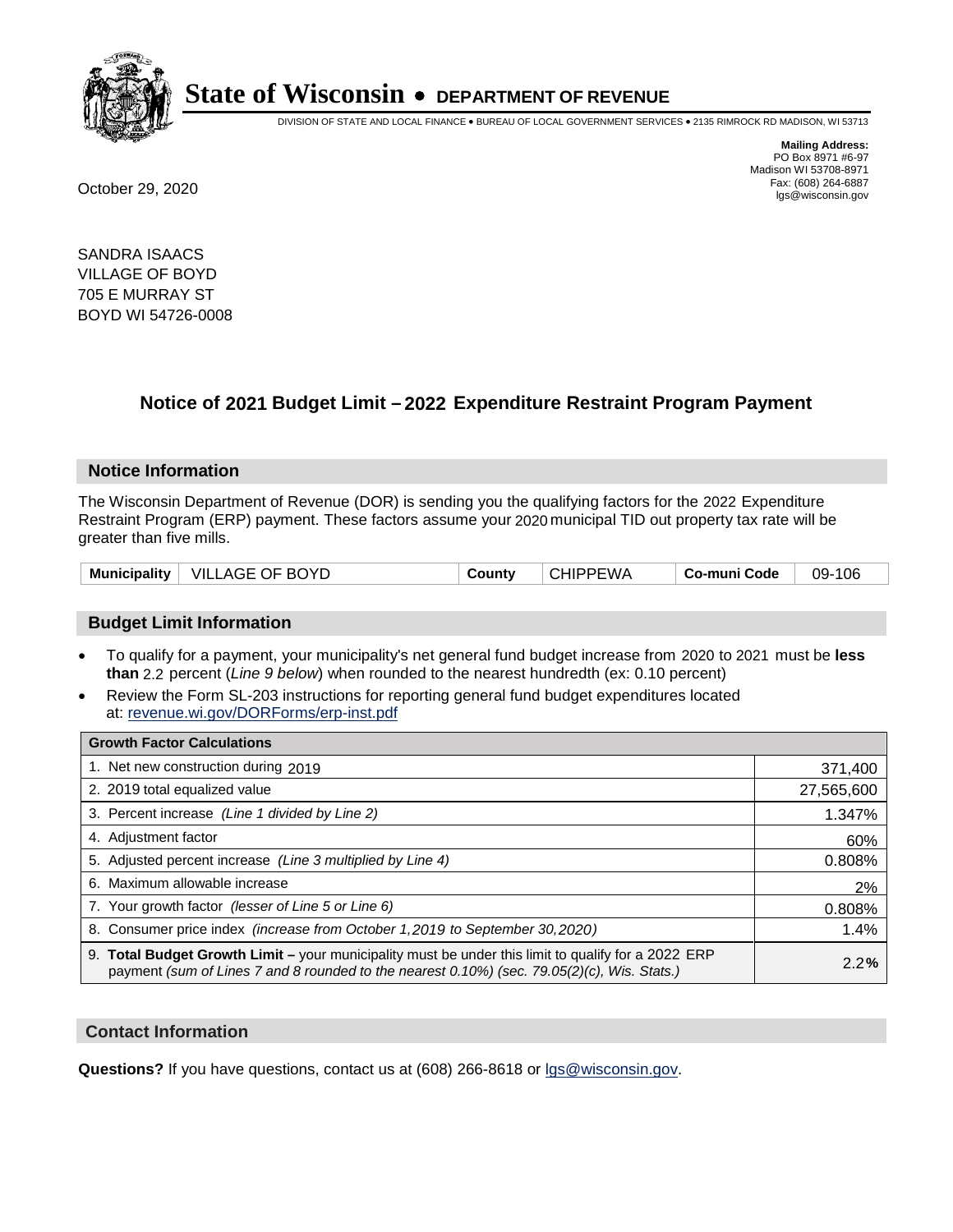

DIVISION OF STATE AND LOCAL FINANCE • BUREAU OF LOCAL GOVERNMENT SERVICES • 2135 RIMROCK RD MADISON, WI 53713

**Mailing Address:** PO Box 8971 #6-97 Madison WI 53708-8971<br>Fax: (608) 264-6887 Fax: (608) 264-6887 October 29, 2020 lgs@wisconsin.gov

SANDRA BUETOW VILLAGE OF CADOTT PO BOX 40 CADOTT WI 54727-0040

# **Notice of 2021 Budget Limit - 2022 Expenditure Restraint Program Payment**

## **Notice Information**

The Wisconsin Department of Revenue (DOR) is sending you the qualifying factors for the 2022 Expenditure Restraint Program (ERP) payment. These factors assume your 2020 municipal TID out property tax rate will be greater than five mills.

|  | Municipality   VILLAGE OF CADOTT | Countv | <b>CHIPPEWA</b> | Co-muni Code | 09-111 |
|--|----------------------------------|--------|-----------------|--------------|--------|
|--|----------------------------------|--------|-----------------|--------------|--------|

# **Budget Limit Information**

- To qualify for a payment, your municipality's net general fund budget increase from 2020 to 2021 must be less **than** 1.4 percent (*Line 9 below*) when rounded to the nearest hundredth (ex: 0.10 percent)
- Review the Form SL-203 instructions for reporting general fund budget expenditures located at: revenue.wi.gov/DORForms/erp-inst.pdf

| <b>Growth Factor Calculations</b>                                                                                                                                                                      |            |
|--------------------------------------------------------------------------------------------------------------------------------------------------------------------------------------------------------|------------|
| 1. Net new construction during 2019                                                                                                                                                                    | $-377,700$ |
| 2. 2019 total equalized value                                                                                                                                                                          | 87,427,300 |
| 3. Percent increase (Line 1 divided by Line 2)                                                                                                                                                         | $-0.432%$  |
| 4. Adjustment factor                                                                                                                                                                                   | 60%        |
| 5. Adjusted percent increase (Line 3 multiplied by Line 4)                                                                                                                                             | $-0.259%$  |
| 6. Maximum allowable increase                                                                                                                                                                          | 2%         |
| 7. Your growth factor (lesser of Line 5 or Line 6)                                                                                                                                                     | 0.000%     |
| 8. Consumer price index (increase from October 1,2019 to September 30,2020)                                                                                                                            | 1.4%       |
| 9. Total Budget Growth Limit - your municipality must be under this limit to qualify for a 2022 ERP<br>payment (sum of Lines 7 and 8 rounded to the nearest $0.10\%$ ) (sec. 79.05(2)(c), Wis. Stats.) | 1.4%       |

## **Contact Information**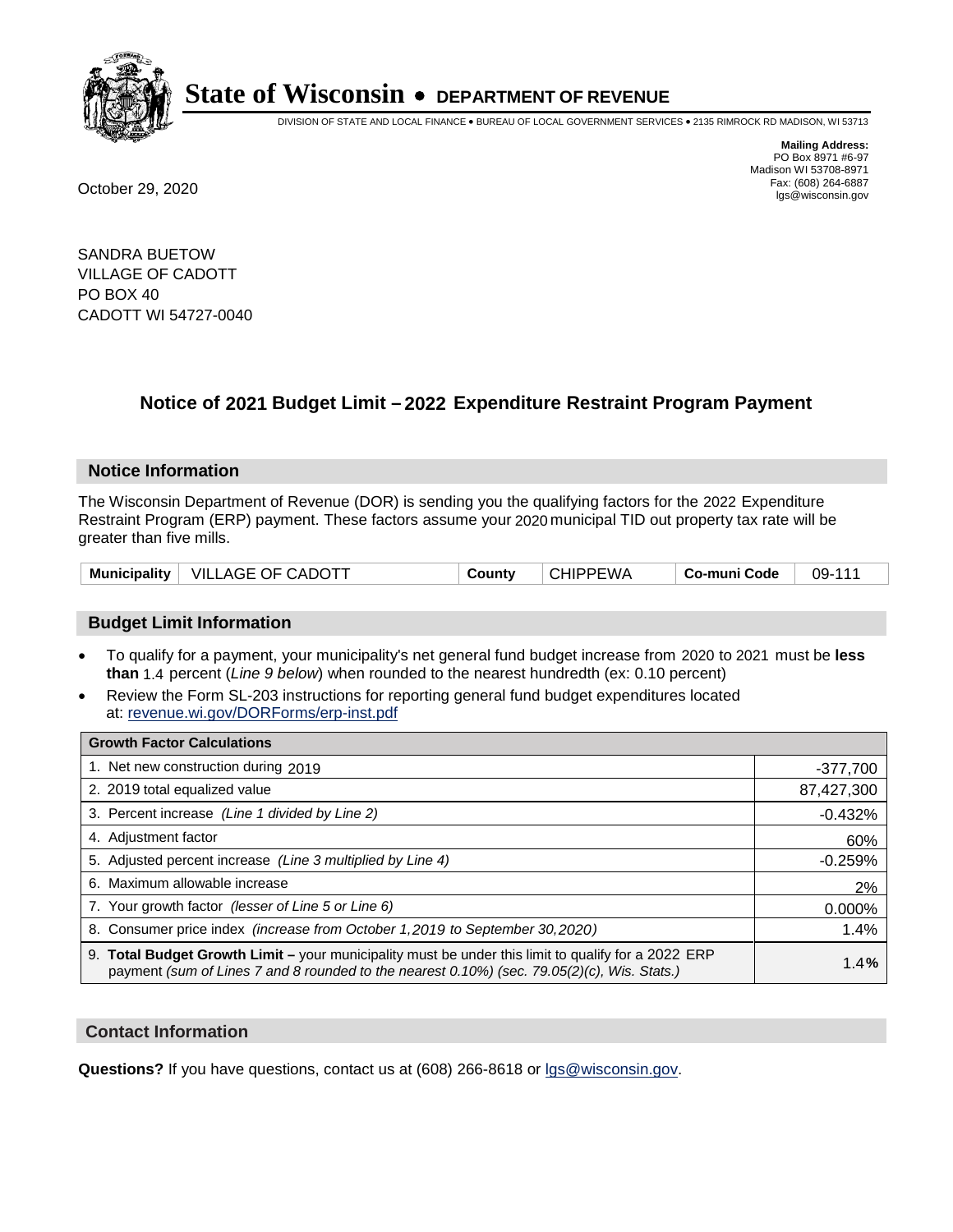

DIVISION OF STATE AND LOCAL FINANCE • BUREAU OF LOCAL GOVERNMENT SERVICES • 2135 RIMROCK RD MADISON, WI 53713

**Mailing Address:** PO Box 8971 #6-97 Madison WI 53708-8971<br>Fax: (608) 264-6887 Fax: (608) 264-6887 October 29, 2020 lgs@wisconsin.gov

BRIDGET GIVENS CITY OF CHIPPEWA FALLS 30 W CENTRAL ST CHIPPEWA FALLS WI 54729-2448

# **Notice of 2021 Budget Limit - 2022 Expenditure Restraint Program Payment**

### **Notice Information**

The Wisconsin Department of Revenue (DOR) is sending you the qualifying factors for the 2022 Expenditure Restraint Program (ERP) payment. These factors assume your 2020 municipal TID out property tax rate will be greater than five mills.

|  | Municipality   CITY OF CHIPPEWA FALLS | County | CHIPPEWA | Co-muni Code | 09-211 |
|--|---------------------------------------|--------|----------|--------------|--------|
|--|---------------------------------------|--------|----------|--------------|--------|

# **Budget Limit Information**

- To qualify for a payment, your municipality's net general fund budget increase from 2020 to 2021 must be less **than** 3.4 percent (*Line 9 below*) when rounded to the nearest hundredth (ex: 0.10 percent)
- Review the Form SL-203 instructions for reporting general fund budget expenditures located at: revenue.wi.gov/DORForms/erp-inst.pdf

| <b>Growth Factor Calculations</b>                                                                                                                                                                  |               |
|----------------------------------------------------------------------------------------------------------------------------------------------------------------------------------------------------|---------------|
| 1. Net new construction during 2019                                                                                                                                                                | 39,597,200    |
| 2. 2019 total equalized value                                                                                                                                                                      | 1,116,087,900 |
| 3. Percent increase (Line 1 divided by Line 2)                                                                                                                                                     | 3.548%        |
| 4. Adjustment factor                                                                                                                                                                               | 60%           |
| 5. Adjusted percent increase (Line 3 multiplied by Line 4)                                                                                                                                         | 2.129%        |
| 6. Maximum allowable increase                                                                                                                                                                      | 2%            |
| 7. Your growth factor (lesser of Line 5 or Line 6)                                                                                                                                                 | 2.000%        |
| 8. Consumer price index (increase from October 1,2019 to September 30,2020)                                                                                                                        | 1.4%          |
| 9. Total Budget Growth Limit - your municipality must be under this limit to qualify for a 2022 ERP<br>payment (sum of Lines 7 and 8 rounded to the nearest 0.10%) (sec. 79.05(2)(c), Wis. Stats.) | 3.4%          |

## **Contact Information**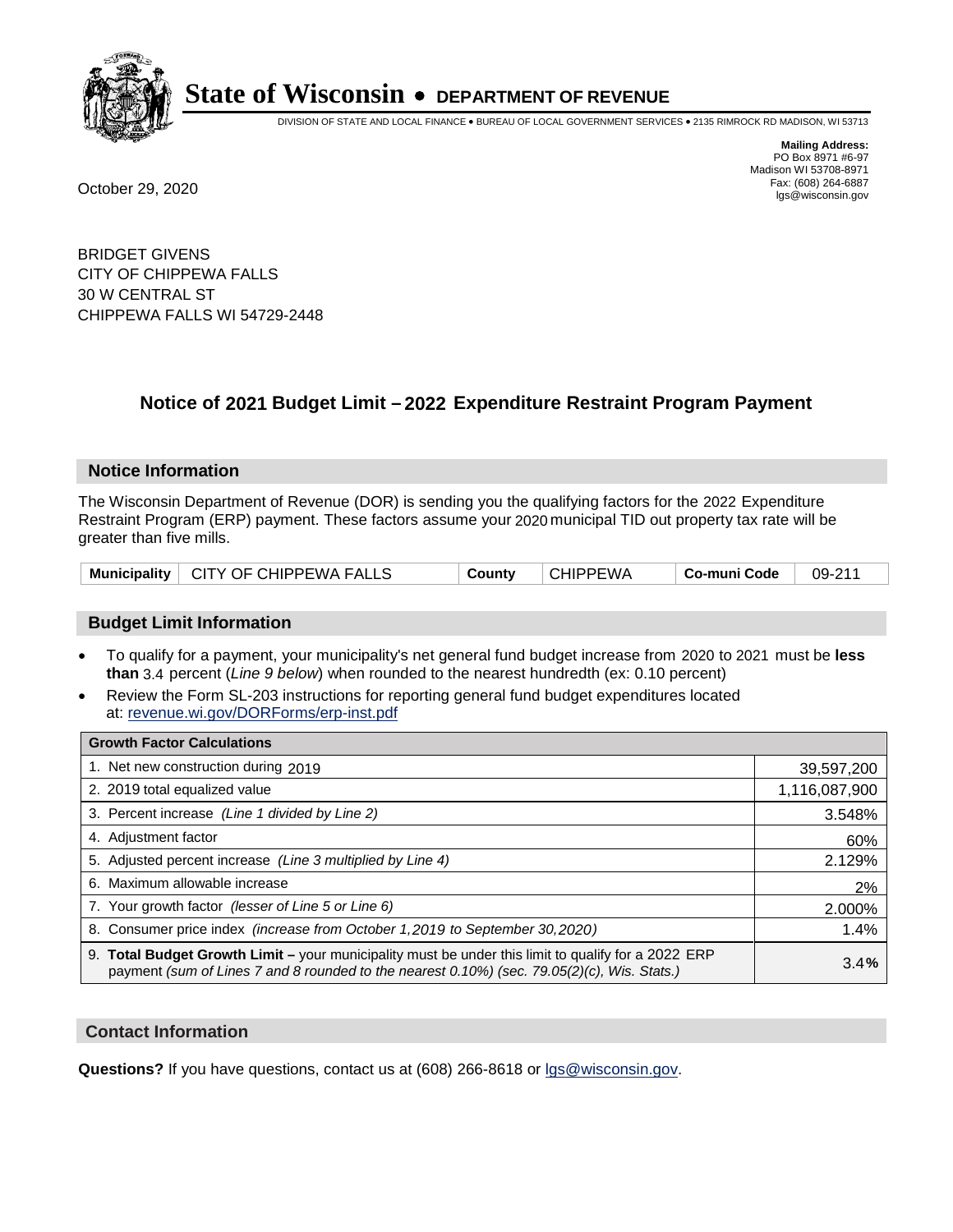

DIVISION OF STATE AND LOCAL FINANCE • BUREAU OF LOCAL GOVERNMENT SERVICES • 2135 RIMROCK RD MADISON, WI 53713

**Mailing Address:** PO Box 8971 #6-97 Madison WI 53708-8971<br>Fax: (608) 264-6887 Fax: (608) 264-6887 October 29, 2020 lgs@wisconsin.gov

DAVID DEJONGH CITY OF CORNELL PO BOX 796 CORNELL WI 54732-0796

# **Notice of 2021 Budget Limit - 2022 Expenditure Restraint Program Payment**

## **Notice Information**

The Wisconsin Department of Revenue (DOR) is sending you the qualifying factors for the 2022 Expenditure Restraint Program (ERP) payment. These factors assume your 2020 municipal TID out property tax rate will be greater than five mills.

| Municipality   CITY OF CORNELL | County | <b>CHIPPEWA</b> | ⊩ Co-muni Code | 09-213 |
|--------------------------------|--------|-----------------|----------------|--------|
|--------------------------------|--------|-----------------|----------------|--------|

# **Budget Limit Information**

- To qualify for a payment, your municipality's net general fund budget increase from 2020 to 2021 must be less **than** 2.0 percent (*Line 9 below*) when rounded to the nearest hundredth (ex: 0.10 percent)
- Review the Form SL-203 instructions for reporting general fund budget expenditures located at: revenue.wi.gov/DORForms/erp-inst.pdf

| <b>Growth Factor Calculations</b>                                                                                                                                                                      |            |
|--------------------------------------------------------------------------------------------------------------------------------------------------------------------------------------------------------|------------|
| 1. Net new construction during 2019                                                                                                                                                                    | 722,000    |
| 2. 2019 total equalized value                                                                                                                                                                          | 73,746,300 |
| 3. Percent increase (Line 1 divided by Line 2)                                                                                                                                                         | 0.979%     |
| 4. Adjustment factor                                                                                                                                                                                   | 60%        |
| 5. Adjusted percent increase (Line 3 multiplied by Line 4)                                                                                                                                             | 0.587%     |
| 6. Maximum allowable increase                                                                                                                                                                          | 2%         |
| 7. Your growth factor (lesser of Line 5 or Line 6)                                                                                                                                                     | 0.587%     |
| 8. Consumer price index (increase from October 1,2019 to September 30,2020)                                                                                                                            | 1.4%       |
| 9. Total Budget Growth Limit - your municipality must be under this limit to qualify for a 2022 ERP<br>payment (sum of Lines 7 and 8 rounded to the nearest $0.10\%$ ) (sec. 79.05(2)(c), Wis. Stats.) | 2.0%       |

## **Contact Information**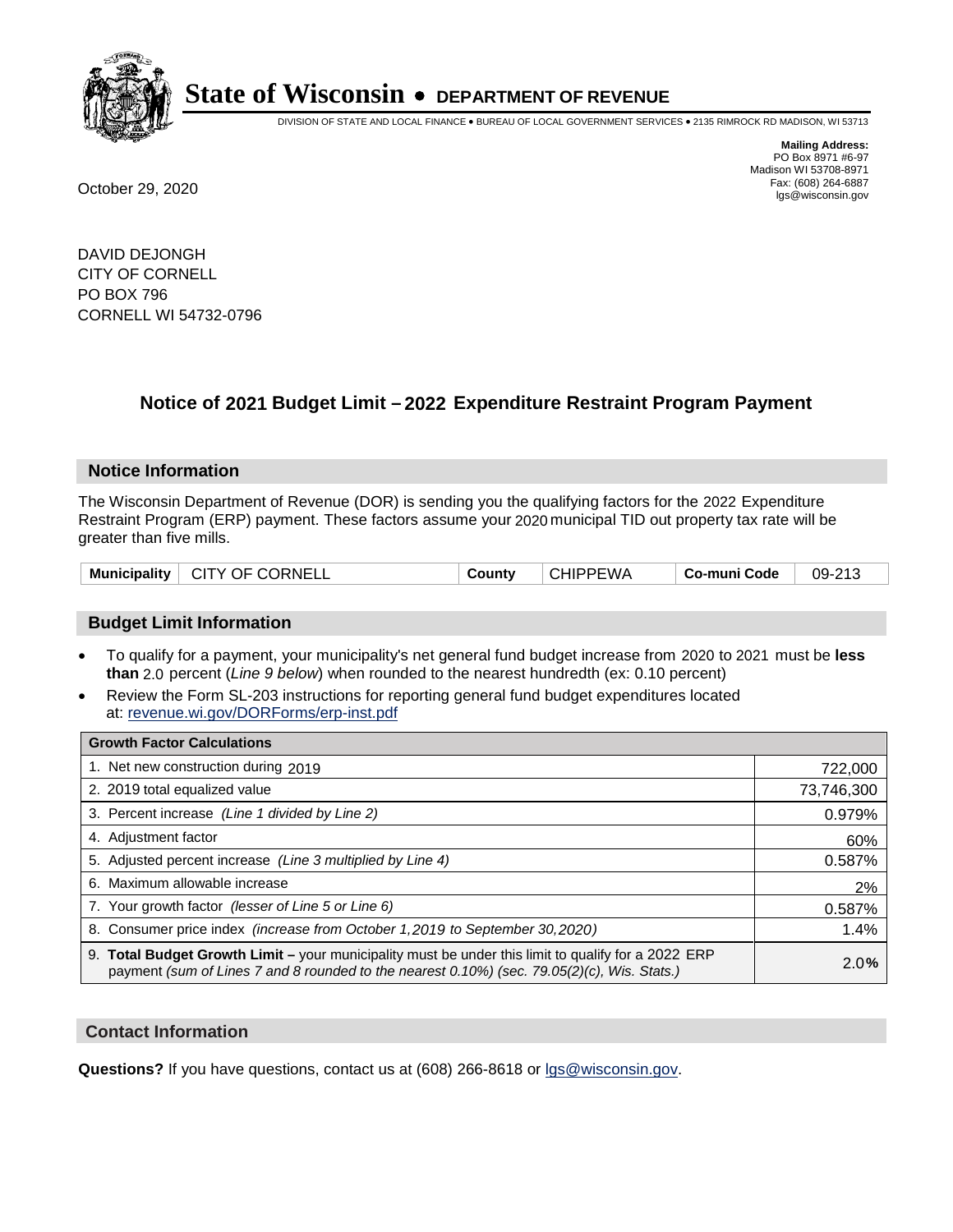

DIVISION OF STATE AND LOCAL FINANCE • BUREAU OF LOCAL GOVERNMENT SERVICES • 2135 RIMROCK RD MADISON, WI 53713

**Mailing Address:** PO Box 8971 #6-97 Madison WI 53708-8971<br>Fax: (608) 264-6887 Fax: (608) 264-6887 October 29, 2020 lgs@wisconsin.gov

MICHELLE DUNN VILLAGE OF DORCHESTER 250 PARKSIDE DRIVE DORCHESTER WI 54425

# **Notice of 2021 Budget Limit - 2022 Expenditure Restraint Program Payment**

## **Notice Information**

The Wisconsin Department of Revenue (DOR) is sending you the qualifying factors for the 2022 Expenditure Restraint Program (ERP) payment. These factors assume your 2020 municipal TID out property tax rate will be greater than five mills.

|  | Municipality   VILLAGE OF DORCHESTER | County |  | Co-muni Code | 10-116 |
|--|--------------------------------------|--------|--|--------------|--------|
|--|--------------------------------------|--------|--|--------------|--------|

# **Budget Limit Information**

- To qualify for a payment, your municipality's net general fund budget increase from 2020 to 2021 must be less **than** 1.9 percent (*Line 9 below*) when rounded to the nearest hundredth (ex: 0.10 percent)
- Review the Form SL-203 instructions for reporting general fund budget expenditures located at: revenue.wi.gov/DORForms/erp-inst.pdf

| <b>Growth Factor Calculations</b>                                                                                                                                                                  |            |
|----------------------------------------------------------------------------------------------------------------------------------------------------------------------------------------------------|------------|
| 1. Net new construction during 2019                                                                                                                                                                | 395,500    |
| 2. 2019 total equalized value                                                                                                                                                                      | 50,506,800 |
| 3. Percent increase (Line 1 divided by Line 2)                                                                                                                                                     | 0.783%     |
| 4. Adiustment factor                                                                                                                                                                               | 60%        |
| 5. Adjusted percent increase (Line 3 multiplied by Line 4)                                                                                                                                         | 0.470%     |
| 6. Maximum allowable increase                                                                                                                                                                      | 2%         |
| 7. Your growth factor (lesser of Line 5 or Line 6)                                                                                                                                                 | 0.470%     |
| 8. Consumer price index (increase from October 1,2019 to September 30,2020)                                                                                                                        | 1.4%       |
| 9. Total Budget Growth Limit - your municipality must be under this limit to qualify for a 2022 ERP<br>payment (sum of Lines 7 and 8 rounded to the nearest 0.10%) (sec. 79.05(2)(c), Wis. Stats.) | 1.9%       |

## **Contact Information**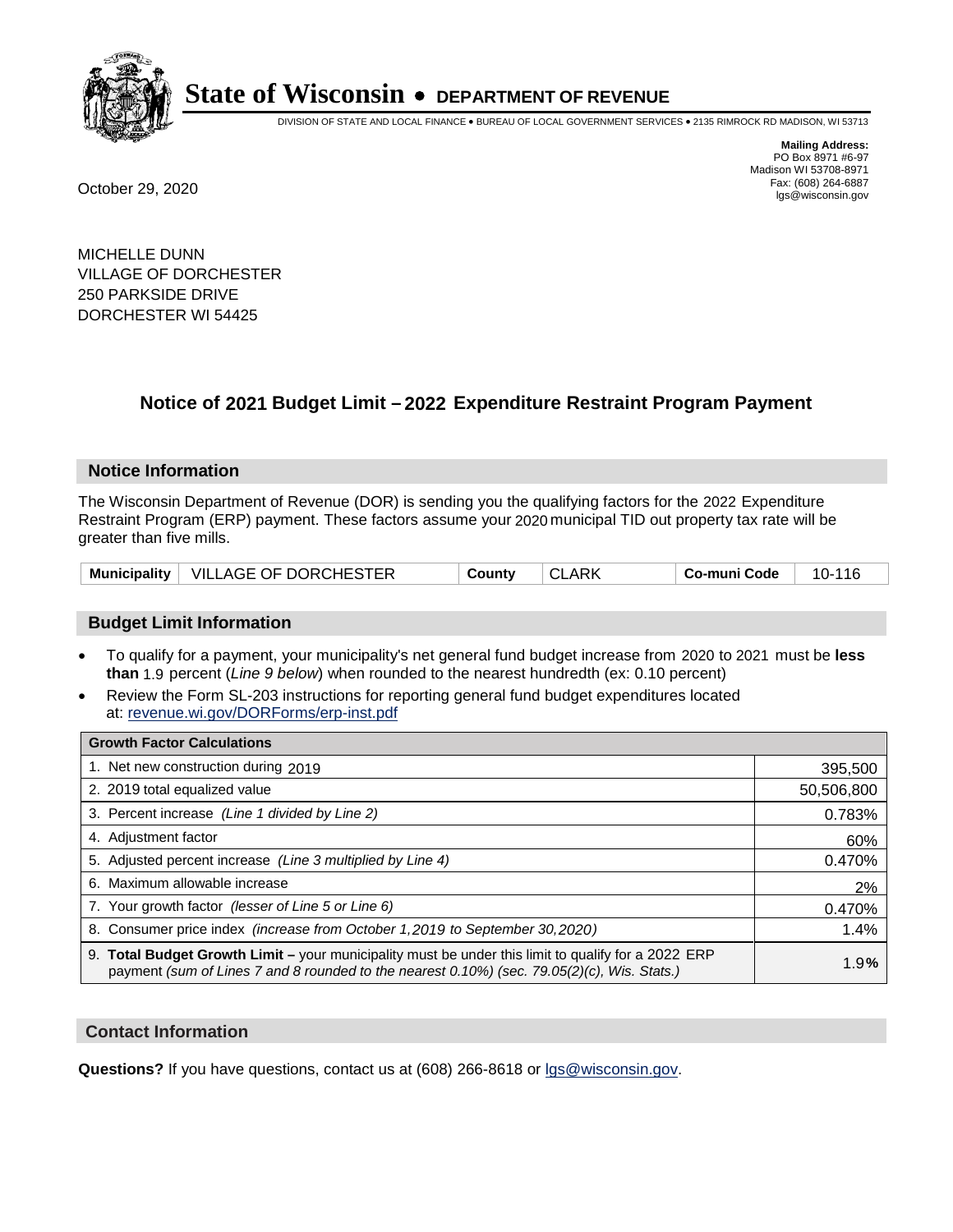

DIVISION OF STATE AND LOCAL FINANCE • BUREAU OF LOCAL GOVERNMENT SERVICES • 2135 RIMROCK RD MADISON, WI 53713

**Mailing Address:** PO Box 8971 #6-97 Madison WI 53708-8971<br>Fax: (608) 264-6887 Fax: (608) 264-6887 October 29, 2020 lgs@wisconsin.gov

JOYE EICHTEN VILLAGE OF GRANTON 210 MAPLE STREET BOX 69 GRANTON WI 54436

# **Notice of 2021 Budget Limit - 2022 Expenditure Restraint Program Payment**

### **Notice Information**

The Wisconsin Department of Revenue (DOR) is sending you the qualifying factors for the 2022 Expenditure Restraint Program (ERP) payment. These factors assume your 2020 municipal TID out property tax rate will be greater than five mills.

# **Budget Limit Information**

- To qualify for a payment, your municipality's net general fund budget increase from 2020 to 2021 must be less **than** 1.4 percent (*Line 9 below*) when rounded to the nearest hundredth (ex: 0.10 percent)
- Review the Form SL-203 instructions for reporting general fund budget expenditures located at: revenue.wi.gov/DORForms/erp-inst.pdf

| <b>Growth Factor Calculations</b>                                                                                                                                                                  |            |
|----------------------------------------------------------------------------------------------------------------------------------------------------------------------------------------------------|------------|
| 1. Net new construction during 2019                                                                                                                                                                | $-500$     |
| 2. 2019 total equalized value                                                                                                                                                                      | 13,011,000 |
| 3. Percent increase (Line 1 divided by Line 2)                                                                                                                                                     | $-0.004%$  |
| 4. Adjustment factor                                                                                                                                                                               | 60%        |
| 5. Adjusted percent increase (Line 3 multiplied by Line 4)                                                                                                                                         | $-0.002%$  |
| 6. Maximum allowable increase                                                                                                                                                                      | 2%         |
| 7. Your growth factor (lesser of Line 5 or Line 6)                                                                                                                                                 | 0.000%     |
| 8. Consumer price index (increase from October 1, 2019 to September 30, 2020)                                                                                                                      | 1.4%       |
| 9. Total Budget Growth Limit - your municipality must be under this limit to qualify for a 2022 ERP<br>payment (sum of Lines 7 and 8 rounded to the nearest 0.10%) (sec. 79.05(2)(c), Wis. Stats.) | 1.4%       |

## **Contact Information**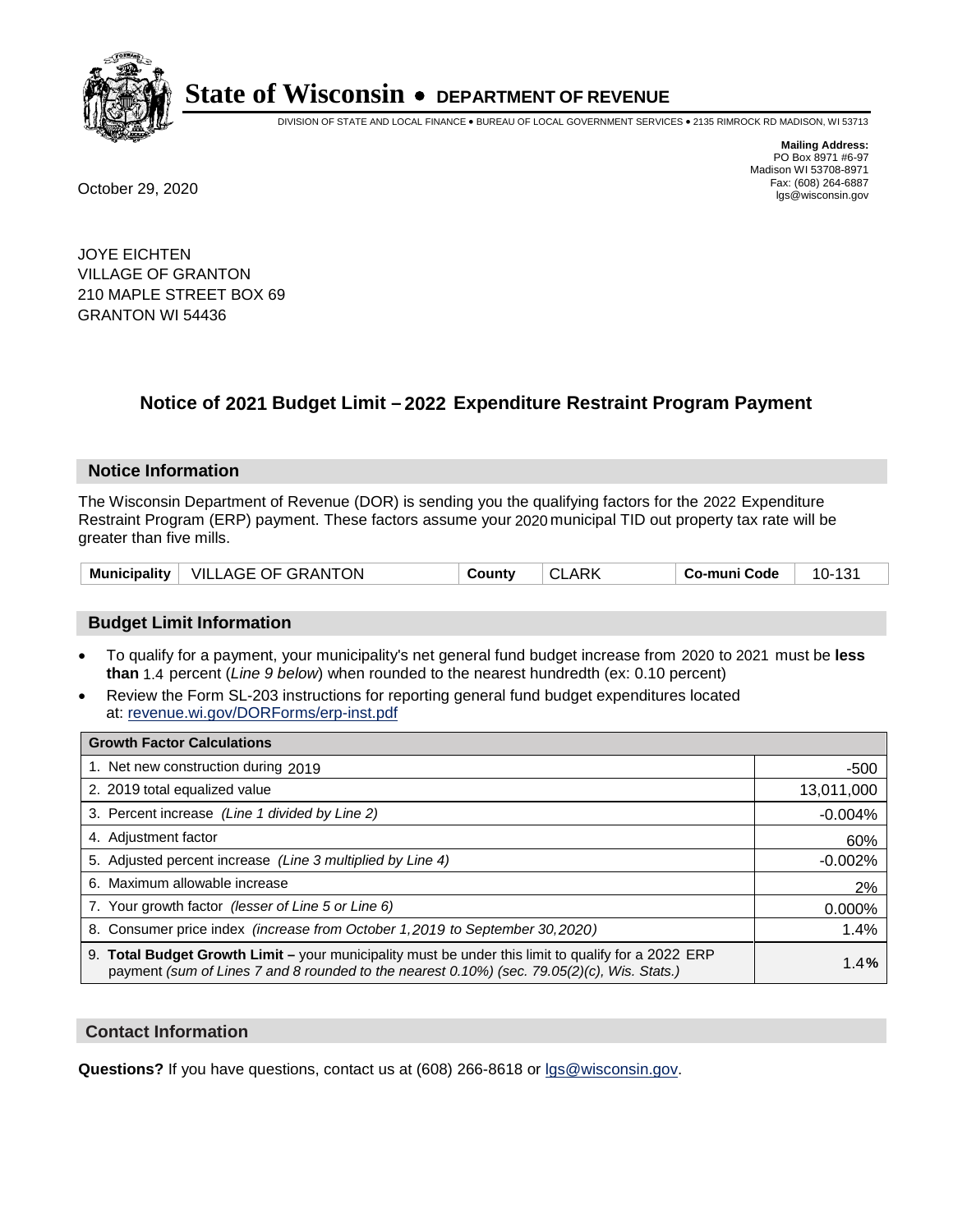

DIVISION OF STATE AND LOCAL FINANCE • BUREAU OF LOCAL GOVERNMENT SERVICES • 2135 RIMROCK RD MADISON, WI 53713

**Mailing Address:** PO Box 8971 #6-97 Madison WI 53708-8971<br>Fax: (608) 264-6887 Fax: (608) 264-6887 October 29, 2020 lgs@wisconsin.gov

ELLEN NIEMI VILLAGE OF WITHEE PO BOX A WITHEE WI 54498-0901

# **Notice of 2021 Budget Limit - 2022 Expenditure Restraint Program Payment**

## **Notice Information**

The Wisconsin Department of Revenue (DOR) is sending you the qualifying factors for the 2022 Expenditure Restraint Program (ERP) payment. These factors assume your 2020 municipal TID out property tax rate will be greater than five mills.

| Municipality | VILLAGE OF WITHEE | County | $\sim$<br>ARK<br>₩L | o-muni Codeٽ | 10- |
|--------------|-------------------|--------|---------------------|--------------|-----|
|--------------|-------------------|--------|---------------------|--------------|-----|

# **Budget Limit Information**

- To qualify for a payment, your municipality's net general fund budget increase from 2020 to 2021 must be less **than** 1.5 percent (*Line 9 below*) when rounded to the nearest hundredth (ex: 0.10 percent)
- Review the Form SL-203 instructions for reporting general fund budget expenditures located at: revenue.wi.gov/DORForms/erp-inst.pdf

| <b>Growth Factor Calculations</b>                                                                                                                                                                      |            |
|--------------------------------------------------------------------------------------------------------------------------------------------------------------------------------------------------------|------------|
| 1. Net new construction during 2019                                                                                                                                                                    | 53,100     |
| 2. 2019 total equalized value                                                                                                                                                                          | 22,596,100 |
| 3. Percent increase (Line 1 divided by Line 2)                                                                                                                                                         | 0.235%     |
| 4. Adjustment factor                                                                                                                                                                                   | 60%        |
| 5. Adjusted percent increase (Line 3 multiplied by Line 4)                                                                                                                                             | 0.141%     |
| 6. Maximum allowable increase                                                                                                                                                                          | 2%         |
| 7. Your growth factor (lesser of Line 5 or Line 6)                                                                                                                                                     | 0.141%     |
| 8. Consumer price index (increase from October 1,2019 to September 30,2020)                                                                                                                            | 1.4%       |
| 9. Total Budget Growth Limit - your municipality must be under this limit to qualify for a 2022 ERP<br>payment (sum of Lines 7 and 8 rounded to the nearest $0.10\%$ ) (sec. 79.05(2)(c), Wis. Stats.) | 1.5%       |

## **Contact Information**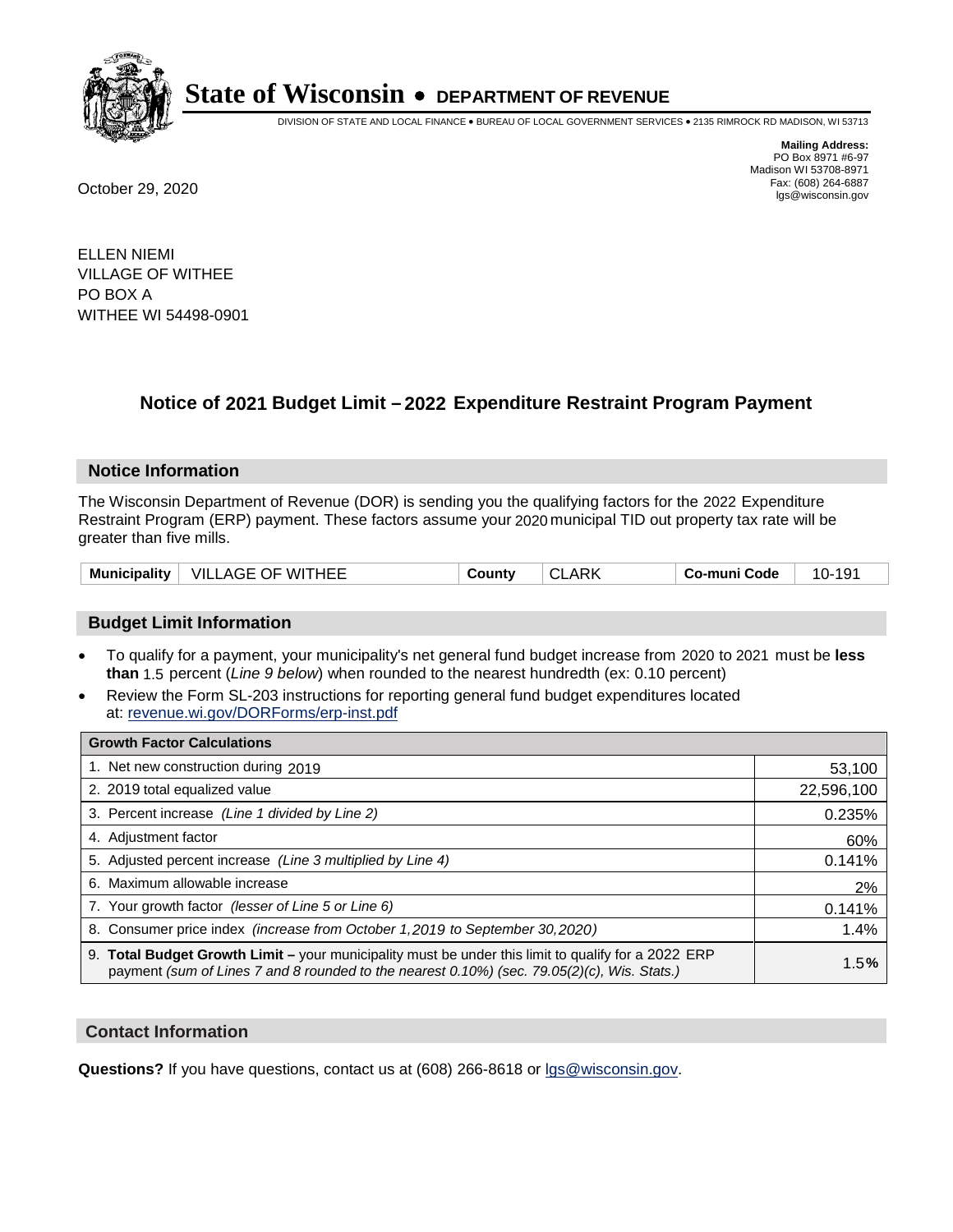

DIVISION OF STATE AND LOCAL FINANCE • BUREAU OF LOCAL GOVERNMENT SERVICES • 2135 RIMROCK RD MADISON, WI 53713

**Mailing Address:** PO Box 8971 #6-97 Madison WI 53708-8971<br>Fax: (608) 264-6887 Fax: (608) 264-6887 October 29, 2020 lgs@wisconsin.gov

DAN GRADY CITY OF ABBOTSFORD 203 N FIRST ST, PO BOX 589 ABBOTSFORD WI 54405-0589

# **Notice of 2021 Budget Limit - 2022 Expenditure Restraint Program Payment**

### **Notice Information**

The Wisconsin Department of Revenue (DOR) is sending you the qualifying factors for the 2022 Expenditure Restraint Program (ERP) payment. These factors assume your 2020 municipal TID out property tax rate will be greater than five mills.

# **Budget Limit Information**

- To qualify for a payment, your municipality's net general fund budget increase from 2020 to 2021 must be less **than** 3.4 percent (*Line 9 below*) when rounded to the nearest hundredth (ex: 0.10 percent)
- Review the Form SL-203 instructions for reporting general fund budget expenditures located at: revenue.wi.gov/DORForms/erp-inst.pdf

| <b>Growth Factor Calculations</b>                                                                                                                                                                  |             |
|----------------------------------------------------------------------------------------------------------------------------------------------------------------------------------------------------|-------------|
| 1. Net new construction during 2019                                                                                                                                                                | 12,050,700  |
| 2. 2019 total equalized value                                                                                                                                                                      | 138,804,000 |
| 3. Percent increase (Line 1 divided by Line 2)                                                                                                                                                     | 8.682%      |
| 4. Adjustment factor                                                                                                                                                                               | 60%         |
| 5. Adjusted percent increase (Line 3 multiplied by Line 4)                                                                                                                                         | 5.209%      |
| 6. Maximum allowable increase                                                                                                                                                                      | 2%          |
| 7. Your growth factor (lesser of Line 5 or Line 6)                                                                                                                                                 | 2.000%      |
| 8. Consumer price index (increase from October 1,2019 to September 30,2020)                                                                                                                        | 1.4%        |
| 9. Total Budget Growth Limit - your municipality must be under this limit to qualify for a 2022 ERP<br>payment (sum of Lines 7 and 8 rounded to the nearest 0.10%) (sec. 79.05(2)(c), Wis. Stats.) | 3.4%        |

## **Contact Information**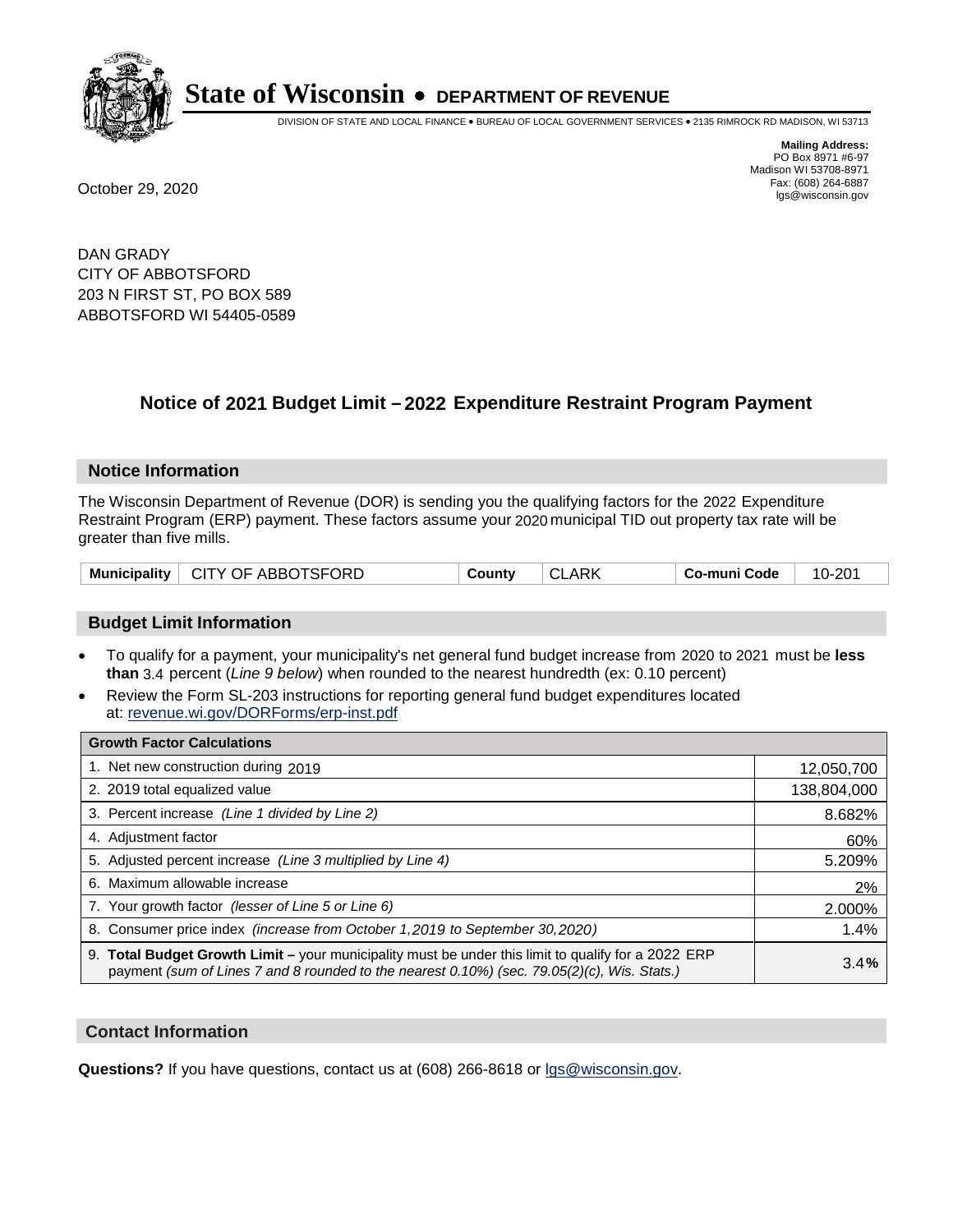

DIVISION OF STATE AND LOCAL FINANCE • BUREAU OF LOCAL GOVERNMENT SERVICES • 2135 RIMROCK RD MADISON, WI 53713

**Mailing Address:** PO Box 8971 #6-97 Madison WI 53708-8971<br>Fax: (608) 264-6887 Fax: (608) 264-6887 October 29, 2020 lgs@wisconsin.gov

CONNIE GURTNER CITY OF COLBY PO BOX 236 COLBY WI 54421-0236

# **Notice of 2021 Budget Limit - 2022 Expenditure Restraint Program Payment**

## **Notice Information**

The Wisconsin Department of Revenue (DOR) is sending you the qualifying factors for the 2022 Expenditure Restraint Program (ERP) payment. These factors assume your 2020 municipal TID out property tax rate will be greater than five mills.

| <b>Municipality</b> | CITY OF COLBY | Countv | <b>CLARK</b> | Co-muni Code | 10-211 |
|---------------------|---------------|--------|--------------|--------------|--------|
|---------------------|---------------|--------|--------------|--------------|--------|

# **Budget Limit Information**

- To qualify for a payment, your municipality's net general fund budget increase from 2020 to 2021 must be less **than** 2.1 percent (*Line 9 below*) when rounded to the nearest hundredth (ex: 0.10 percent)
- Review the Form SL-203 instructions for reporting general fund budget expenditures located at: revenue.wi.gov/DORForms/erp-inst.pdf

| <b>Growth Factor Calculations</b>                                                                                                                                                                      |            |
|--------------------------------------------------------------------------------------------------------------------------------------------------------------------------------------------------------|------------|
| 1. Net new construction during 2019                                                                                                                                                                    | 972,700    |
| 2. 2019 total equalized value                                                                                                                                                                          | 85,414,600 |
| 3. Percent increase (Line 1 divided by Line 2)                                                                                                                                                         | 1.139%     |
| 4. Adiustment factor                                                                                                                                                                                   | 60%        |
| 5. Adjusted percent increase (Line 3 multiplied by Line 4)                                                                                                                                             | 0.683%     |
| 6. Maximum allowable increase                                                                                                                                                                          | 2%         |
| 7. Your growth factor (lesser of Line 5 or Line 6)                                                                                                                                                     | 0.683%     |
| 8. Consumer price index (increase from October 1,2019 to September 30,2020)                                                                                                                            | 1.4%       |
| 9. Total Budget Growth Limit - your municipality must be under this limit to qualify for a 2022 ERP<br>payment (sum of Lines 7 and 8 rounded to the nearest $0.10\%$ ) (sec. 79.05(2)(c), Wis. Stats.) | 2.1%       |

## **Contact Information**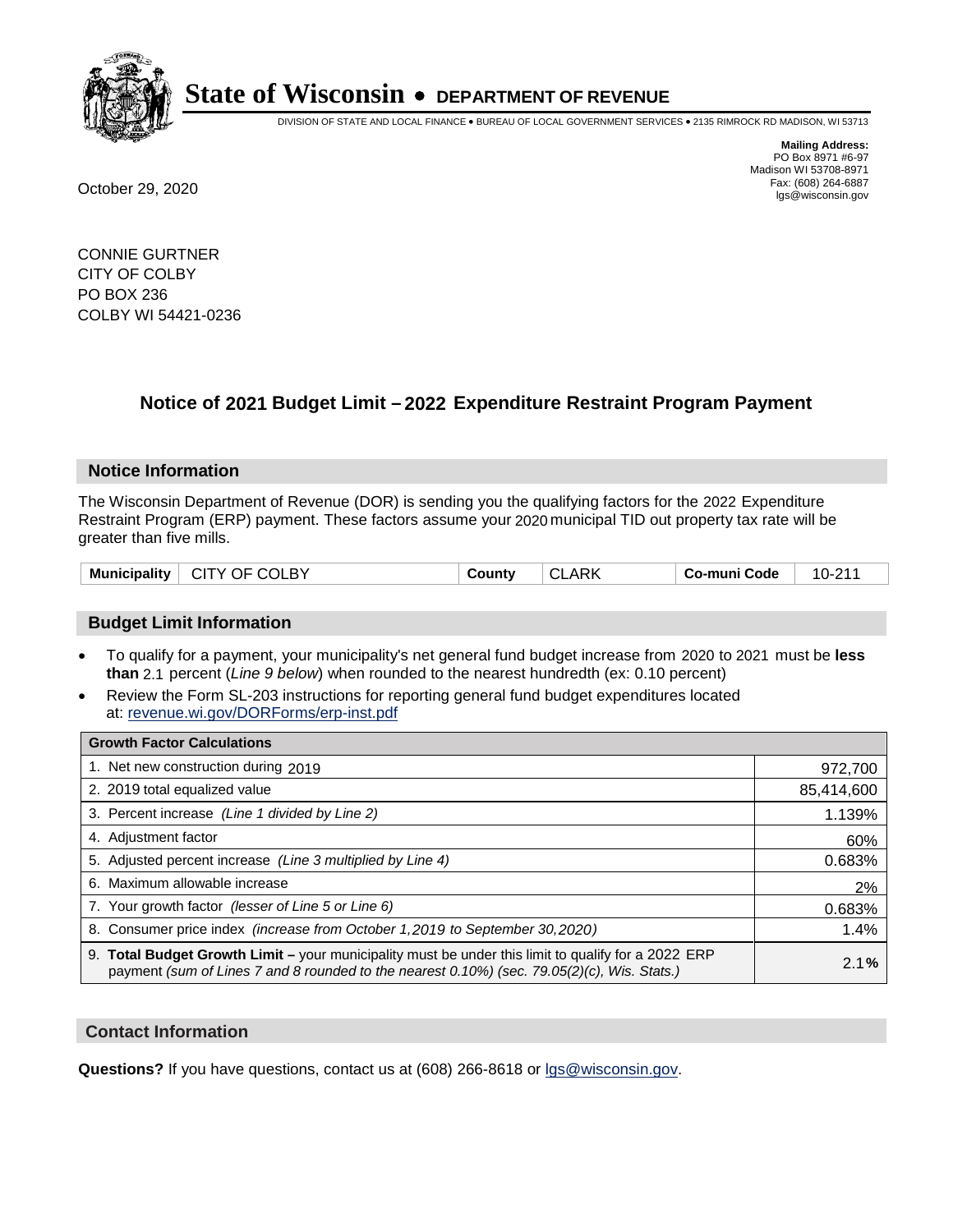

DIVISION OF STATE AND LOCAL FINANCE • BUREAU OF LOCAL GOVERNMENT SERVICES • 2135 RIMROCK RD MADISON, WI 53713

**Mailing Address:** PO Box 8971 #6-97 Madison WI 53708-8971<br>Fax: (608) 264-6887 Fax: (608) 264-6887 October 29, 2020 lgs@wisconsin.gov

KAYLA SCHAR CITY OF GREENWOOD PO BOX D, 102 N MAIN ST GREENWOOD WI 54437

# **Notice of 2021 Budget Limit - 2022 Expenditure Restraint Program Payment**

### **Notice Information**

The Wisconsin Department of Revenue (DOR) is sending you the qualifying factors for the 2022 Expenditure Restraint Program (ERP) payment. These factors assume your 2020 municipal TID out property tax rate will be greater than five mills.

| Municipality   CITY OF GREENWOOD | County | <b>CLARK</b> | Co-muni Code | 10-231 |
|----------------------------------|--------|--------------|--------------|--------|
|----------------------------------|--------|--------------|--------------|--------|

# **Budget Limit Information**

- To qualify for a payment, your municipality's net general fund budget increase from 2020 to 2021 must be less **than** 2.1 percent (*Line 9 below*) when rounded to the nearest hundredth (ex: 0.10 percent)
- Review the Form SL-203 instructions for reporting general fund budget expenditures located at: revenue.wi.gov/DORForms/erp-inst.pdf

| <b>Growth Factor Calculations</b>                                                                                                                                                                  |            |
|----------------------------------------------------------------------------------------------------------------------------------------------------------------------------------------------------|------------|
| 1. Net new construction during 2019                                                                                                                                                                | 485,000    |
| 2. 2019 total equalized value                                                                                                                                                                      | 44,258,700 |
| 3. Percent increase (Line 1 divided by Line 2)                                                                                                                                                     | 1.096%     |
| 4. Adiustment factor                                                                                                                                                                               | 60%        |
| 5. Adjusted percent increase (Line 3 multiplied by Line 4)                                                                                                                                         | 0.658%     |
| Maximum allowable increase<br>6.                                                                                                                                                                   | 2%         |
| 7. Your growth factor (lesser of Line 5 or Line 6)                                                                                                                                                 | 0.658%     |
| 8. Consumer price index (increase from October 1,2019 to September 30,2020)                                                                                                                        | 1.4%       |
| 9. Total Budget Growth Limit - your municipality must be under this limit to qualify for a 2022 ERP<br>payment (sum of Lines 7 and 8 rounded to the nearest 0.10%) (sec. 79.05(2)(c), Wis. Stats.) | 2.1%       |

## **Contact Information**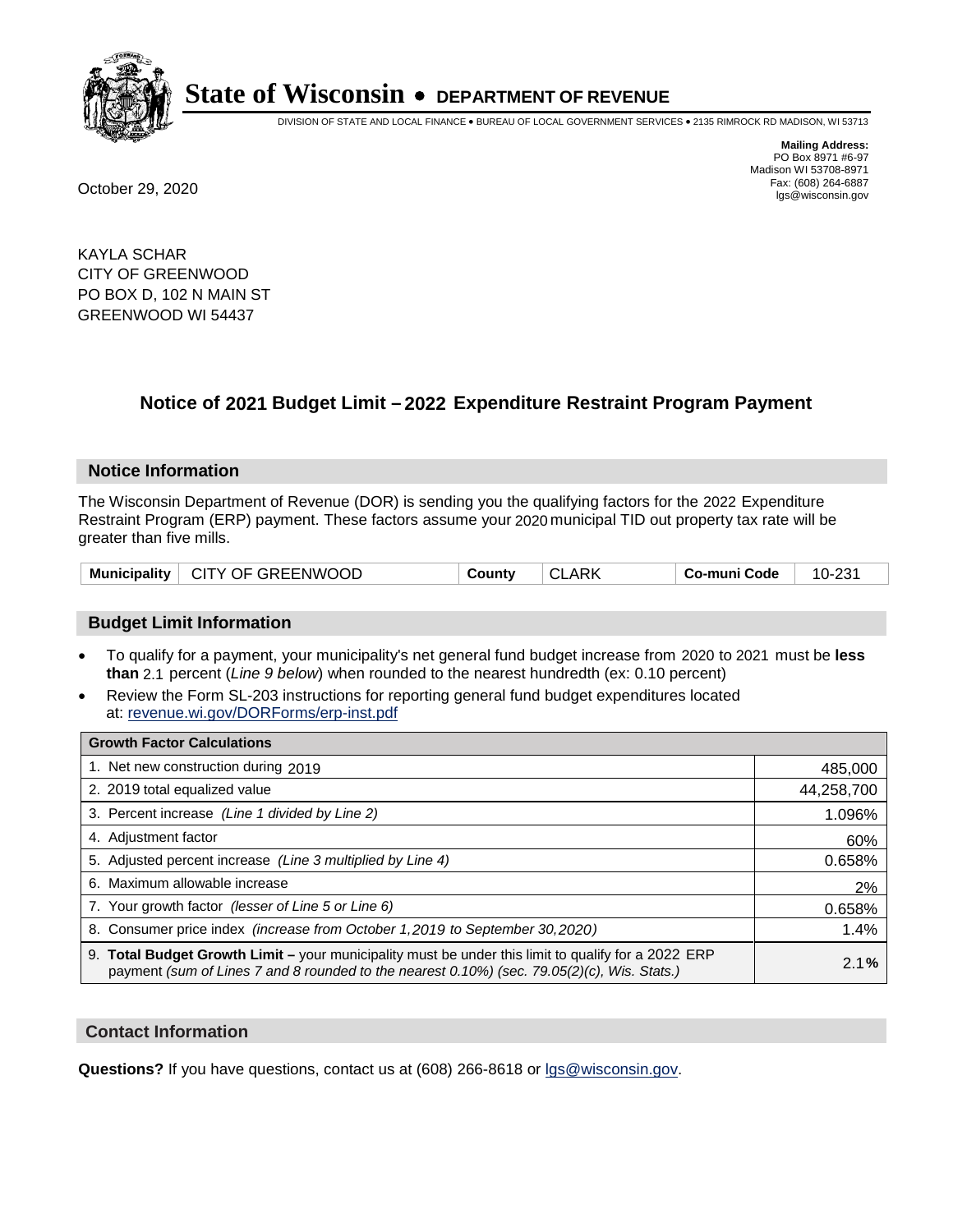

DIVISION OF STATE AND LOCAL FINANCE • BUREAU OF LOCAL GOVERNMENT SERVICES • 2135 RIMROCK RD MADISON, WI 53713

**Mailing Address:** PO Box 8971 #6-97 Madison WI 53708-8971<br>Fax: (608) 264-6887 Fax: (608) 264-6887 October 29, 2020 lgs@wisconsin.gov

SHANNON TOUFAR CITY OF LOYAL PO BOX 9 LOYAL WI 54446-0009

# **Notice of 2021 Budget Limit - 2022 Expenditure Restraint Program Payment**

## **Notice Information**

The Wisconsin Department of Revenue (DOR) is sending you the qualifying factors for the 2022 Expenditure Restraint Program (ERP) payment. These factors assume your 2020 municipal TID out property tax rate will be greater than five mills.

| <b>Municipality</b><br>$\vdash$ CITY OF LOYAL<br>County | <b>CLARK</b> | Co-muni Code | 10-246 |
|---------------------------------------------------------|--------------|--------------|--------|
|---------------------------------------------------------|--------------|--------------|--------|

# **Budget Limit Information**

- To qualify for a payment, your municipality's net general fund budget increase from 2020 to 2021 must be less **than** 3.1 percent (*Line 9 below*) when rounded to the nearest hundredth (ex: 0.10 percent)
- Review the Form SL-203 instructions for reporting general fund budget expenditures located at: revenue.wi.gov/DORForms/erp-inst.pdf

| <b>Growth Factor Calculations</b>                                                                                                                                                                  |            |
|----------------------------------------------------------------------------------------------------------------------------------------------------------------------------------------------------|------------|
| 1. Net new construction during 2019                                                                                                                                                                | 1,632,800  |
| 2. 2019 total equalized value                                                                                                                                                                      | 59,023,100 |
| 3. Percent increase (Line 1 divided by Line 2)                                                                                                                                                     | 2.766%     |
| 4. Adiustment factor                                                                                                                                                                               | 60%        |
| 5. Adjusted percent increase (Line 3 multiplied by Line 4)                                                                                                                                         | 1.660%     |
| 6. Maximum allowable increase                                                                                                                                                                      | 2%         |
| 7. Your growth factor (lesser of Line 5 or Line 6)                                                                                                                                                 | 1.660%     |
| 8. Consumer price index (increase from October 1,2019 to September 30,2020)                                                                                                                        | 1.4%       |
| 9. Total Budget Growth Limit - your municipality must be under this limit to qualify for a 2022 ERP<br>payment (sum of Lines 7 and 8 rounded to the nearest 0.10%) (sec. 79.05(2)(c), Wis. Stats.) | 3.1%       |

## **Contact Information**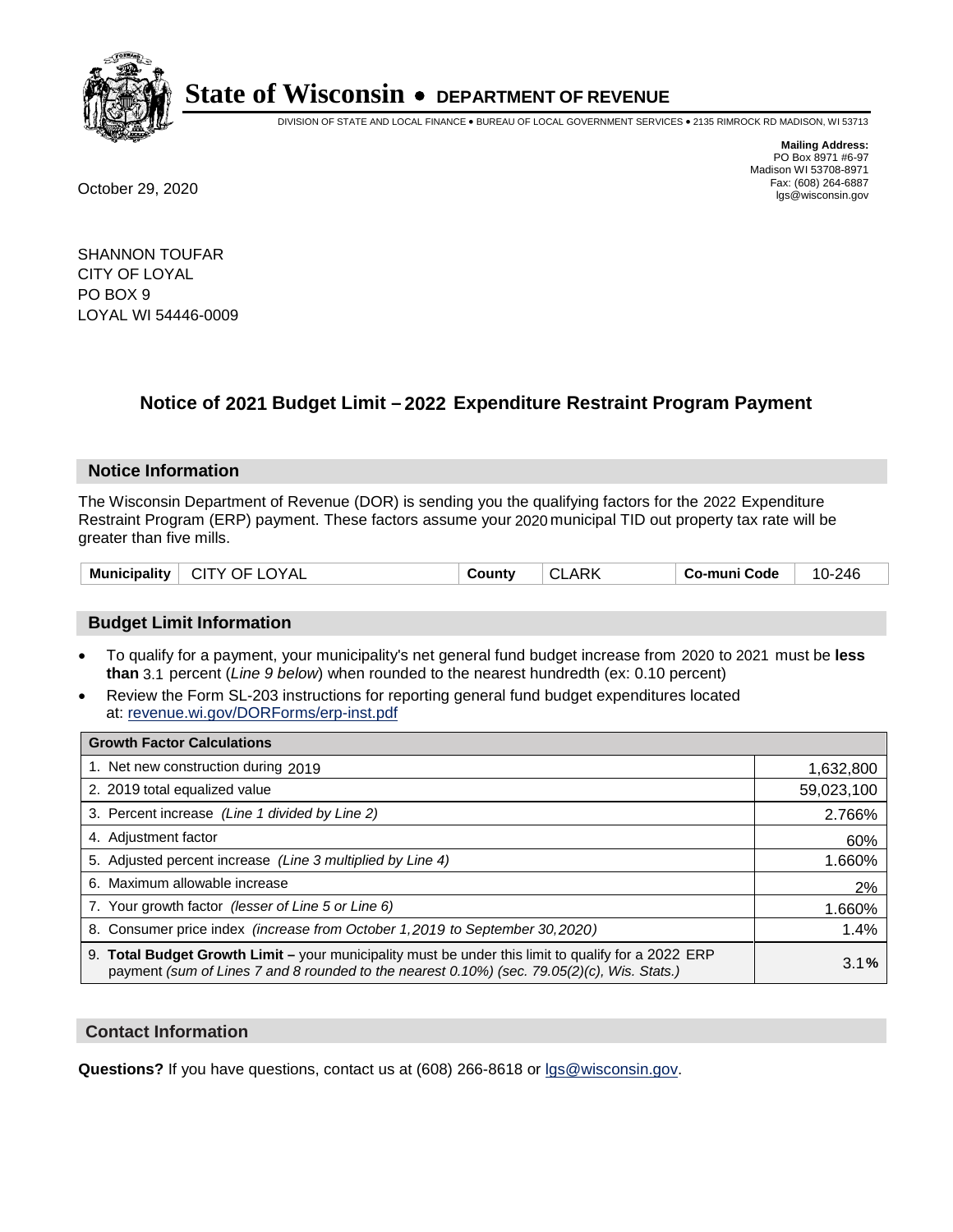

DIVISION OF STATE AND LOCAL FINANCE • BUREAU OF LOCAL GOVERNMENT SERVICES • 2135 RIMROCK RD MADISON, WI 53713

**Mailing Address:** PO Box 8971 #6-97 Madison WI 53708-8971<br>Fax: (608) 264-6887 Fax: (608) 264-6887 October 29, 2020 lgs@wisconsin.gov

REX ROEHL CITY OF NEILLSVILLE 118 W 5TH ST NEILLSVILLE WI 54456-1999

# **Notice of 2021 Budget Limit - 2022 Expenditure Restraint Program Payment**

### **Notice Information**

The Wisconsin Department of Revenue (DOR) is sending you the qualifying factors for the 2022 Expenditure Restraint Program (ERP) payment. These factors assume your 2020 municipal TID out property tax rate will be greater than five mills.

| Municipality   CITY OF NEILLSVILLE | County | <b>CLARK</b> | Co-muni Code | 10-261 |
|------------------------------------|--------|--------------|--------------|--------|
|------------------------------------|--------|--------------|--------------|--------|

# **Budget Limit Information**

- To qualify for a payment, your municipality's net general fund budget increase from 2020 to 2021 must be less **than** 1.4 percent (*Line 9 below*) when rounded to the nearest hundredth (ex: 0.10 percent)
- Review the Form SL-203 instructions for reporting general fund budget expenditures located at: revenue.wi.gov/DORForms/erp-inst.pdf

| <b>Growth Factor Calculations</b>                                                                                                                                                                      |             |
|--------------------------------------------------------------------------------------------------------------------------------------------------------------------------------------------------------|-------------|
| 1. Net new construction during 2019                                                                                                                                                                    | $-29,200$   |
| 2. 2019 total equalized value                                                                                                                                                                          | 134,244,700 |
| 3. Percent increase (Line 1 divided by Line 2)                                                                                                                                                         | $-0.022%$   |
| 4. Adjustment factor                                                                                                                                                                                   | 60%         |
| 5. Adjusted percent increase (Line 3 multiplied by Line 4)                                                                                                                                             | $-0.013%$   |
| 6. Maximum allowable increase                                                                                                                                                                          | 2%          |
| 7. Your growth factor (lesser of Line 5 or Line 6)                                                                                                                                                     | 0.000%      |
| 8. Consumer price index (increase from October 1,2019 to September 30,2020)                                                                                                                            | 1.4%        |
| 9. Total Budget Growth Limit - your municipality must be under this limit to qualify for a 2022 ERP<br>payment (sum of Lines 7 and 8 rounded to the nearest $0.10\%$ ) (sec. 79.05(2)(c), Wis. Stats.) | 1.4%        |

## **Contact Information**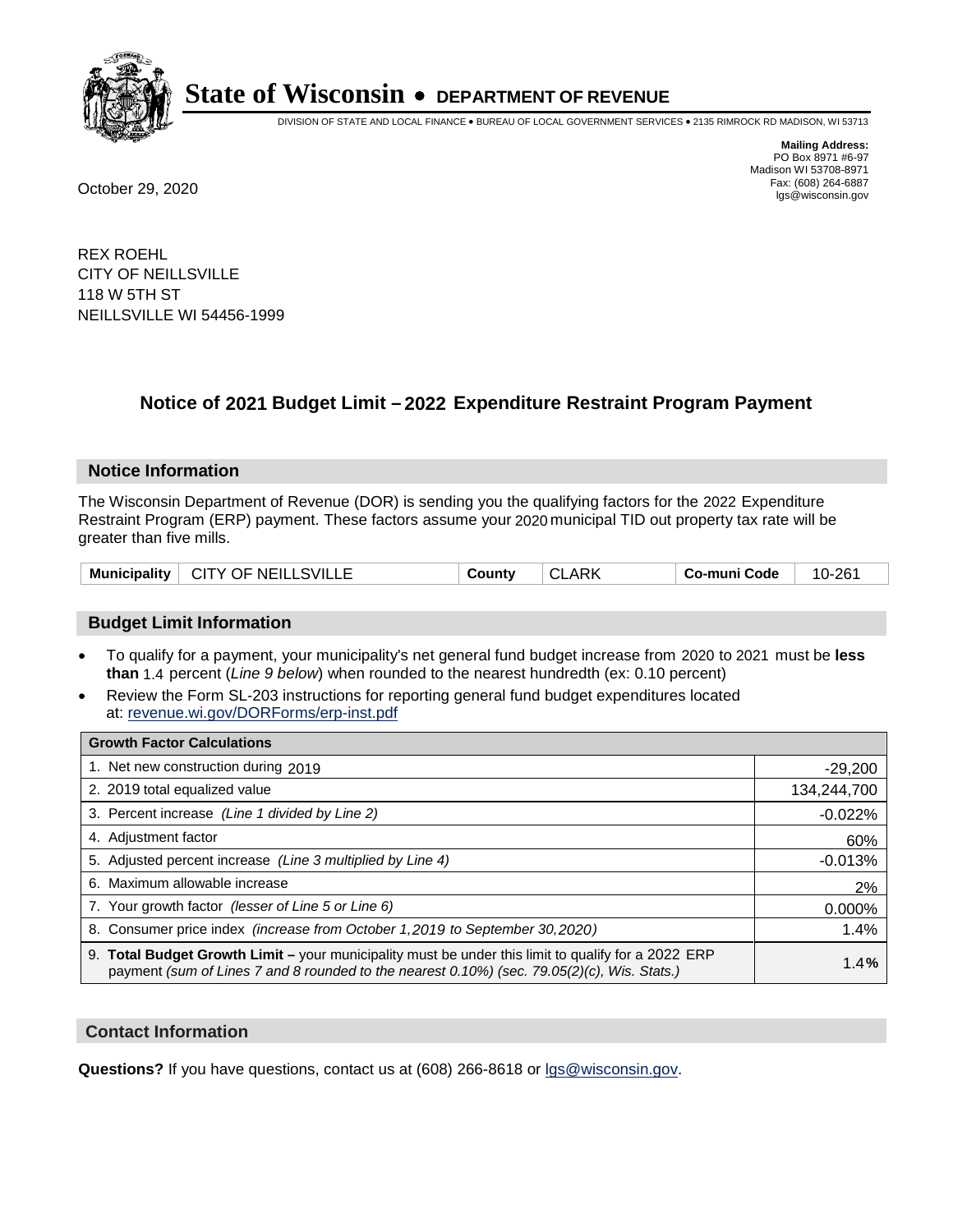

DIVISION OF STATE AND LOCAL FINANCE • BUREAU OF LOCAL GOVERNMENT SERVICES • 2135 RIMROCK RD MADISON, WI 53713

**Mailing Address:** PO Box 8971 #6-97 Madison WI 53708-8971<br>Fax: (608) 264-6887 Fax: (608) 264-6887 October 29, 2020 lgs@wisconsin.gov

MICHELLE KIND CITY OF OWEN PO BOX 67 OWEN WI 54460-0067

# **Notice of 2021 Budget Limit - 2022 Expenditure Restraint Program Payment**

## **Notice Information**

The Wisconsin Department of Revenue (DOR) is sending you the qualifying factors for the 2022 Expenditure Restraint Program (ERP) payment. These factors assume your 2020 municipal TID out property tax rate will be greater than five mills.

| $^{\circ}$ CITY OF OWEN<br><b>Municipality</b><br><b>CLARK</b><br>Co-muni Code<br>County | 10-265 |
|------------------------------------------------------------------------------------------|--------|
|------------------------------------------------------------------------------------------|--------|

# **Budget Limit Information**

- To qualify for a payment, your municipality's net general fund budget increase from 2020 to 2021 must be less **than** 1.8 percent (*Line 9 below*) when rounded to the nearest hundredth (ex: 0.10 percent)
- Review the Form SL-203 instructions for reporting general fund budget expenditures located at: revenue.wi.gov/DORForms/erp-inst.pdf

| <b>Growth Factor Calculations</b>                                                                                                                                                                  |            |
|----------------------------------------------------------------------------------------------------------------------------------------------------------------------------------------------------|------------|
| 1. Net new construction during 2019                                                                                                                                                                | 317,700    |
| 2. 2019 total equalized value                                                                                                                                                                      | 54,290,300 |
| 3. Percent increase (Line 1 divided by Line 2)                                                                                                                                                     | 0.585%     |
| 4. Adjustment factor                                                                                                                                                                               | 60%        |
| 5. Adjusted percent increase (Line 3 multiplied by Line 4)                                                                                                                                         | 0.351%     |
| 6. Maximum allowable increase                                                                                                                                                                      | 2%         |
| 7. Your growth factor (lesser of Line 5 or Line 6)                                                                                                                                                 | 0.351%     |
| 8. Consumer price index (increase from October 1,2019 to September 30,2020)                                                                                                                        | 1.4%       |
| 9. Total Budget Growth Limit - your municipality must be under this limit to qualify for a 2022 ERP<br>payment (sum of Lines 7 and 8 rounded to the nearest 0.10%) (sec. 79.05(2)(c), Wis. Stats.) | 1.8%       |

## **Contact Information**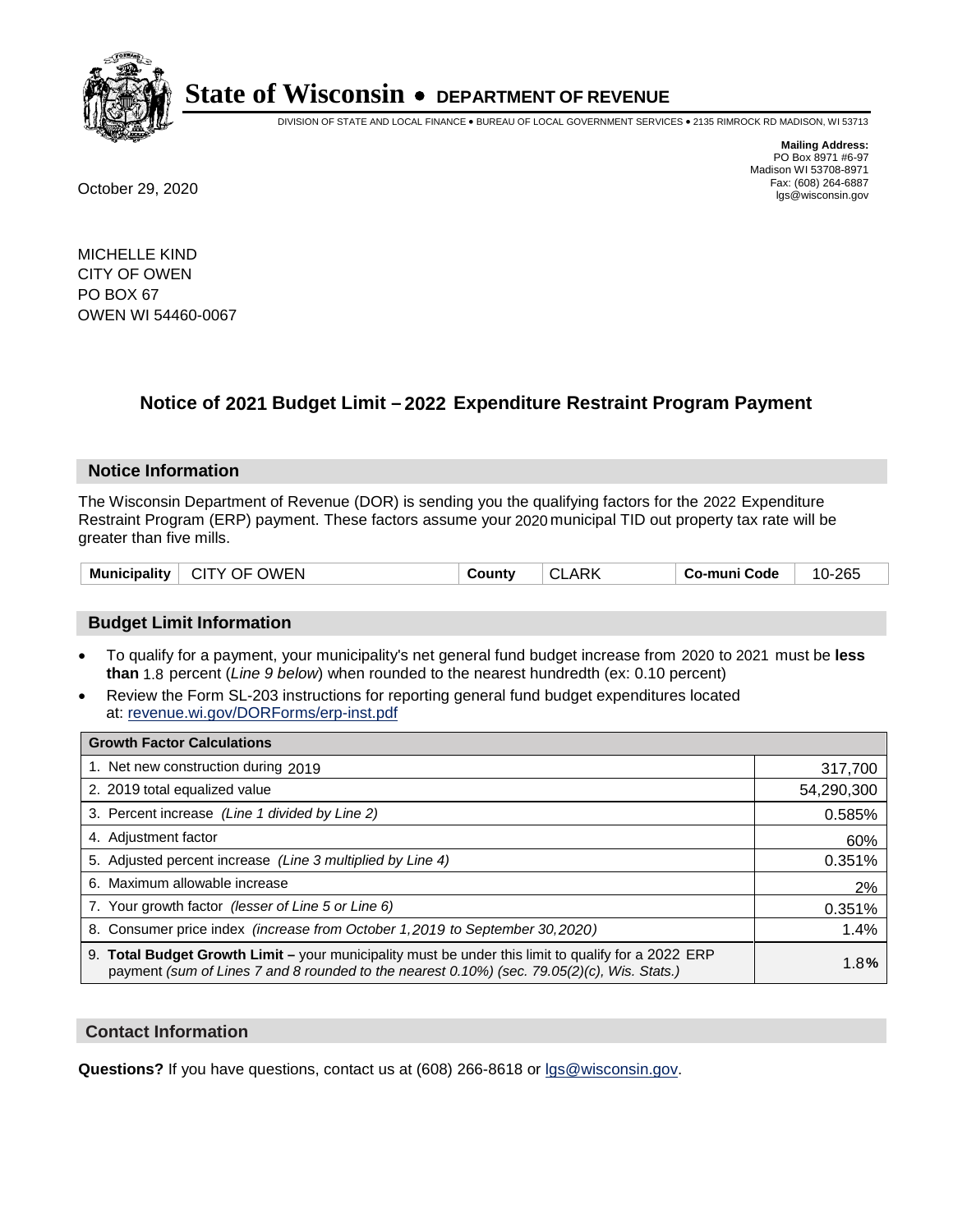

DIVISION OF STATE AND LOCAL FINANCE • BUREAU OF LOCAL GOVERNMENT SERVICES • 2135 RIMROCK RD MADISON, WI 53713

**Mailing Address:** PO Box 8971 #6-97 Madison WI 53708-8971<br>Fax: (608) 264-6887 Fax: (608) 264-6887 October 29, 2020 lgs@wisconsin.gov

MICHELE POGODZINSKI CITY OF THORP PO BOX 334 THORP WI 54771-0334

# **Notice of 2021 Budget Limit - 2022 Expenditure Restraint Program Payment**

## **Notice Information**

The Wisconsin Department of Revenue (DOR) is sending you the qualifying factors for the 2022 Expenditure Restraint Program (ERP) payment. These factors assume your 2020 municipal TID out property tax rate will be greater than five mills.

| Municipality | . CITY .<br>THORP<br>OF. | ∵ountٽ | <b>^'</b> | $\rightarrow$<br>Code<br>-mun<br>CO. | 286<br>$10 -$ |
|--------------|--------------------------|--------|-----------|--------------------------------------|---------------|
|--------------|--------------------------|--------|-----------|--------------------------------------|---------------|

# **Budget Limit Information**

- To qualify for a payment, your municipality's net general fund budget increase from 2020 to 2021 must be less **than** 1.8 percent (*Line 9 below*) when rounded to the nearest hundredth (ex: 0.10 percent)
- Review the Form SL-203 instructions for reporting general fund budget expenditures located at: revenue.wi.gov/DORForms/erp-inst.pdf

| <b>Growth Factor Calculations</b>                                                                                                                                                                      |            |
|--------------------------------------------------------------------------------------------------------------------------------------------------------------------------------------------------------|------------|
| 1. Net new construction during 2019                                                                                                                                                                    | 678,800    |
| 2. 2019 total equalized value                                                                                                                                                                          | 99,041,400 |
| 3. Percent increase (Line 1 divided by Line 2)                                                                                                                                                         | 0.685%     |
| 4. Adjustment factor                                                                                                                                                                                   | 60%        |
| 5. Adjusted percent increase (Line 3 multiplied by Line 4)                                                                                                                                             | 0.411%     |
| 6. Maximum allowable increase                                                                                                                                                                          | 2%         |
| 7. Your growth factor (lesser of Line 5 or Line 6)                                                                                                                                                     | 0.411%     |
| 8. Consumer price index (increase from October 1,2019 to September 30,2020)                                                                                                                            | 1.4%       |
| 9. Total Budget Growth Limit - your municipality must be under this limit to qualify for a 2022 ERP<br>payment (sum of Lines 7 and 8 rounded to the nearest $0.10\%$ ) (sec. 79.05(2)(c), Wis. Stats.) | 1.8%       |

## **Contact Information**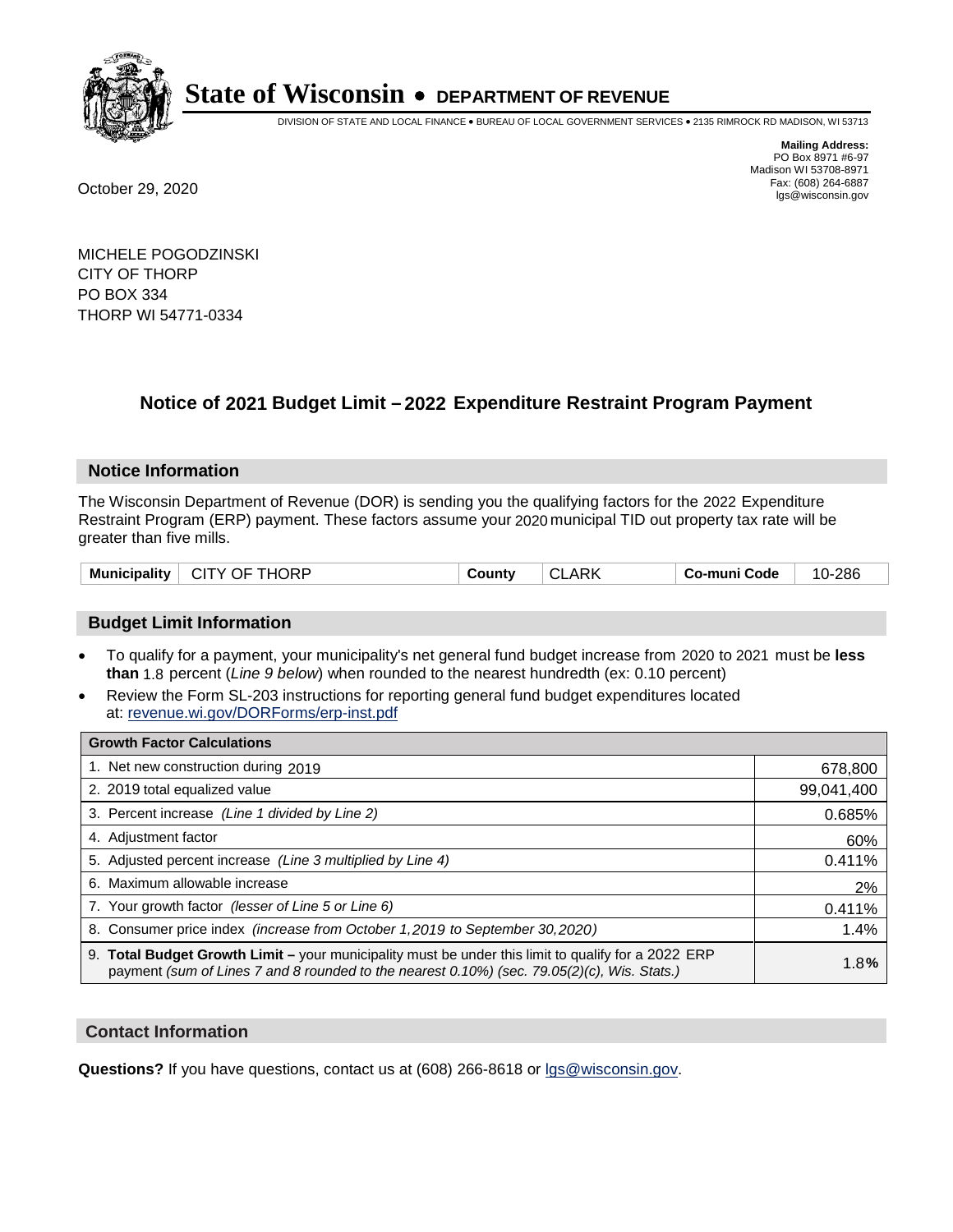

DIVISION OF STATE AND LOCAL FINANCE • BUREAU OF LOCAL GOVERNMENT SERVICES • 2135 RIMROCK RD MADISON, WI 53713

**Mailing Address:** PO Box 8971 #6-97 Madison WI 53708-8971<br>Fax: (608) 264-6887 Fax: (608) 264-6887 October 29, 2020 lgs@wisconsin.gov

PJ MONSON VILLAGE OF ARLINGTON PO BOX 207 ARLINGTON WI 53911-0207

# **Notice of 2021 Budget Limit - 2022 Expenditure Restraint Program Payment**

## **Notice Information**

The Wisconsin Department of Revenue (DOR) is sending you the qualifying factors for the 2022 Expenditure Restraint Program (ERP) payment. These factors assume your 2020 municipal TID out property tax rate will be greater than five mills.

|  | Municipality   VILLAGE OF ARLINGTON | County | <b>COLUMBIA</b> | Co-muni Code |  |
|--|-------------------------------------|--------|-----------------|--------------|--|
|--|-------------------------------------|--------|-----------------|--------------|--|

# **Budget Limit Information**

- To qualify for a payment, your municipality's net general fund budget increase from 2020 to 2021 must be less **than** 3.2 percent (*Line 9 below*) when rounded to the nearest hundredth (ex: 0.10 percent)
- Review the Form SL-203 instructions for reporting general fund budget expenditures located at: revenue.wi.gov/DORForms/erp-inst.pdf

| <b>Growth Factor Calculations</b>                                                                                                                                                                  |            |
|----------------------------------------------------------------------------------------------------------------------------------------------------------------------------------------------------|------------|
| 1. Net new construction during 2019                                                                                                                                                                | 2,524,100  |
| 2. 2019 total equalized value                                                                                                                                                                      | 82,994,300 |
| 3. Percent increase (Line 1 divided by Line 2)                                                                                                                                                     | 3.041%     |
| 4. Adjustment factor                                                                                                                                                                               | 60%        |
| 5. Adjusted percent increase (Line 3 multiplied by Line 4)                                                                                                                                         | 1.825%     |
| 6. Maximum allowable increase                                                                                                                                                                      | 2%         |
| 7. Your growth factor (lesser of Line 5 or Line 6)                                                                                                                                                 | 1.825%     |
| 8. Consumer price index (increase from October 1, 2019 to September 30, 2020)                                                                                                                      | 1.4%       |
| 9. Total Budget Growth Limit - your municipality must be under this limit to qualify for a 2022 ERP<br>payment (sum of Lines 7 and 8 rounded to the nearest 0.10%) (sec. 79.05(2)(c), Wis. Stats.) | 3.2%       |

## **Contact Information**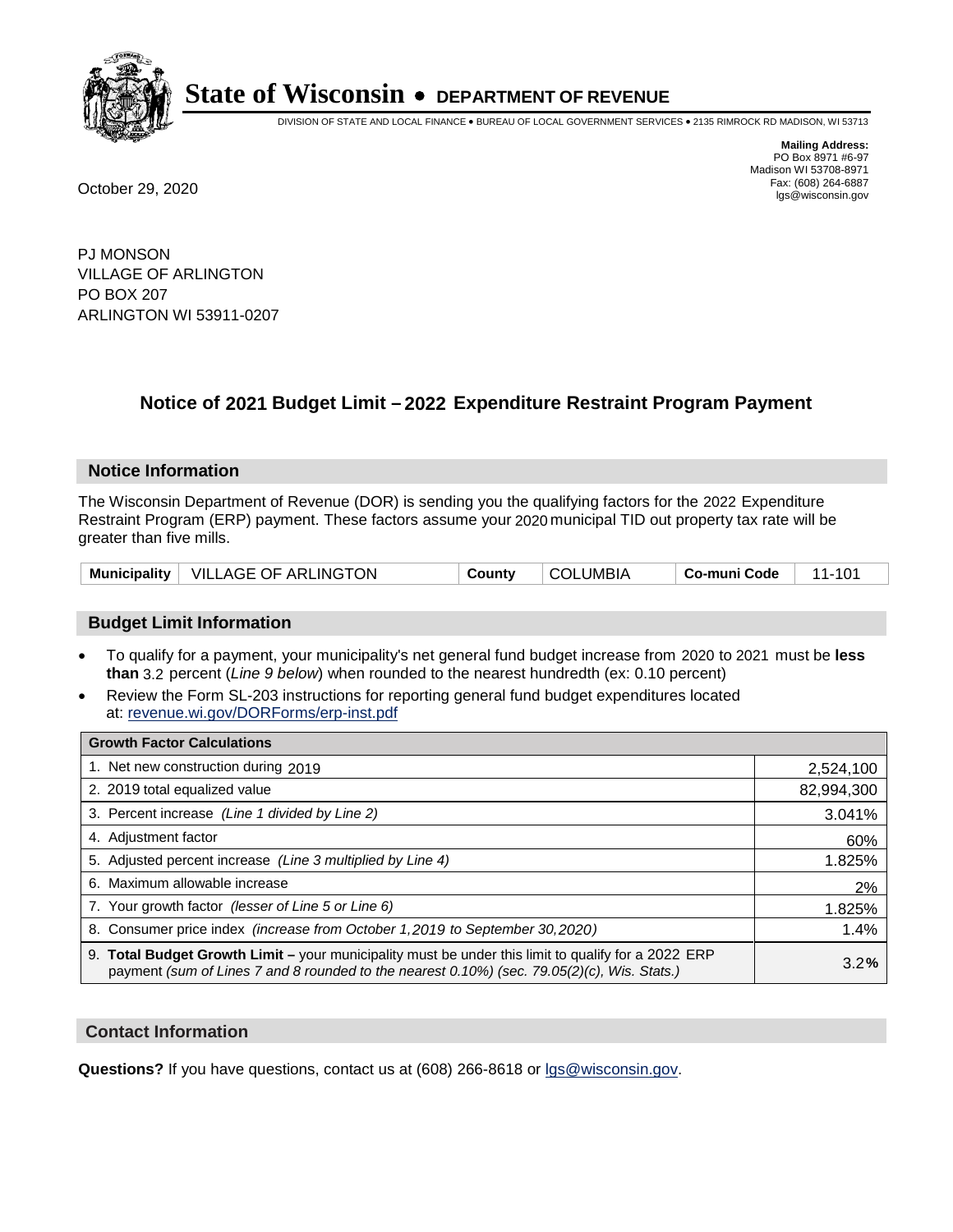

DIVISION OF STATE AND LOCAL FINANCE • BUREAU OF LOCAL GOVERNMENT SERVICES • 2135 RIMROCK RD MADISON, WI 53713

**Mailing Address:** PO Box 8971 #6-97 Madison WI 53708-8971<br>Fax: (608) 264-6887 Fax: (608) 264-6887 October 29, 2020 lgs@wisconsin.gov

LOIS FRANK VILLAGE OF CAMBRIA PO BOX 295 CAMBRIA WI 53923-0295

# **Notice of 2021 Budget Limit - 2022 Expenditure Restraint Program Payment**

### **Notice Information**

The Wisconsin Department of Revenue (DOR) is sending you the qualifying factors for the 2022 Expenditure Restraint Program (ERP) payment. These factors assume your 2020 municipal TID out property tax rate will be greater than five mills.

| <b>Municipality</b> | VILLAGE OF CAMBRIA | Countv | ∠LUMBIA<br>COL. | Co-muni Code |  |
|---------------------|--------------------|--------|-----------------|--------------|--|
|---------------------|--------------------|--------|-----------------|--------------|--|

# **Budget Limit Information**

- To qualify for a payment, your municipality's net general fund budget increase from 2020 to 2021 must be less **than** 3.4 percent (*Line 9 below*) when rounded to the nearest hundredth (ex: 0.10 percent)
- Review the Form SL-203 instructions for reporting general fund budget expenditures located at: revenue.wi.gov/DORForms/erp-inst.pdf

| <b>Growth Factor Calculations</b>                                                                                                                                                                  |            |
|----------------------------------------------------------------------------------------------------------------------------------------------------------------------------------------------------|------------|
| 1. Net new construction during 2019                                                                                                                                                                | 2,759,800  |
| 2. 2019 total equalized value                                                                                                                                                                      | 47,209,400 |
| 3. Percent increase (Line 1 divided by Line 2)                                                                                                                                                     | 5.846%     |
| 4. Adiustment factor                                                                                                                                                                               | 60%        |
| 5. Adjusted percent increase (Line 3 multiplied by Line 4)                                                                                                                                         | 3.508%     |
| 6. Maximum allowable increase                                                                                                                                                                      | 2%         |
| 7. Your growth factor (lesser of Line 5 or Line 6)                                                                                                                                                 | 2.000%     |
| 8. Consumer price index (increase from October 1,2019 to September 30,2020)                                                                                                                        | 1.4%       |
| 9. Total Budget Growth Limit - your municipality must be under this limit to qualify for a 2022 ERP<br>payment (sum of Lines 7 and 8 rounded to the nearest 0.10%) (sec. 79.05(2)(c), Wis. Stats.) | 3.4%       |

## **Contact Information**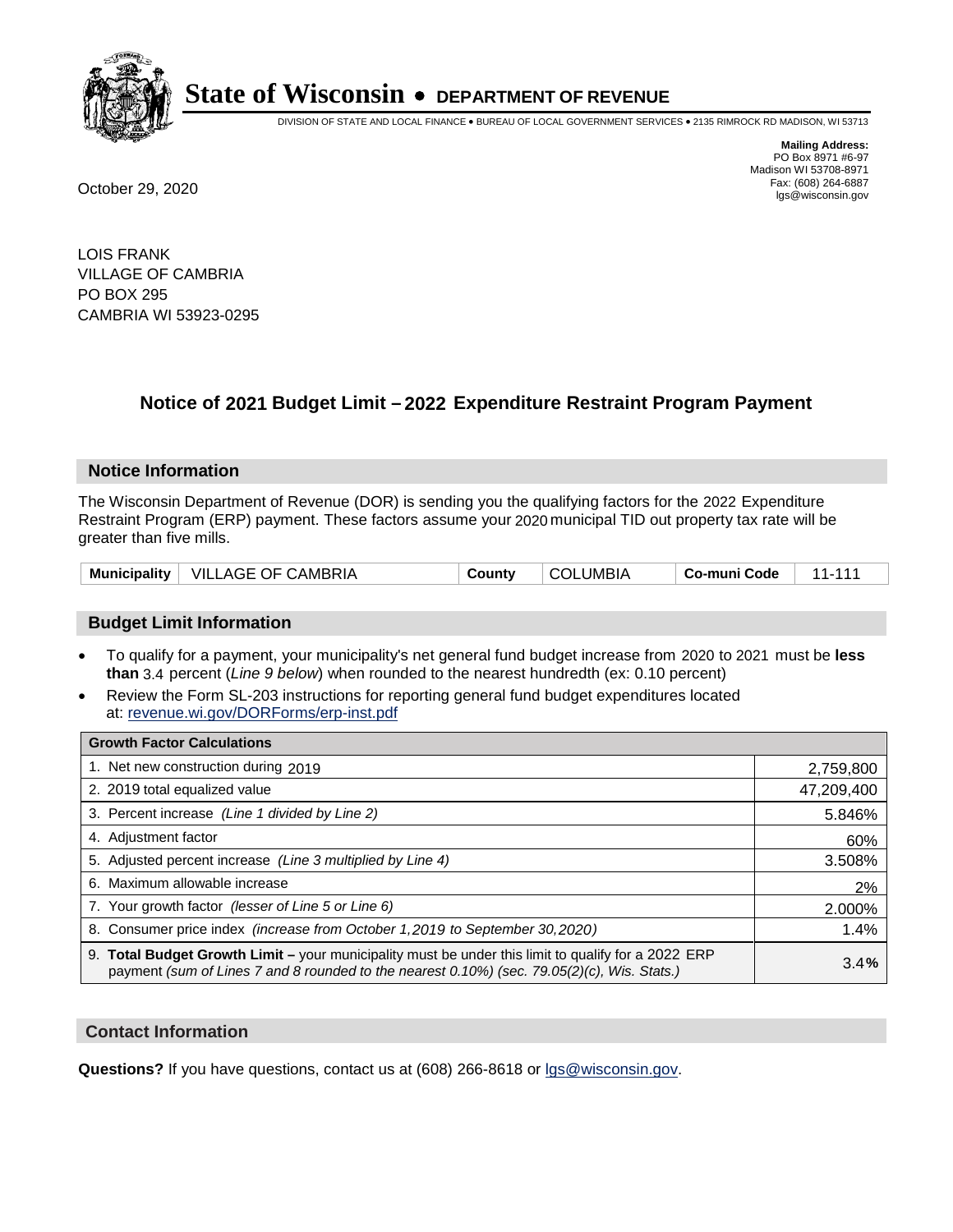

DIVISION OF STATE AND LOCAL FINANCE • BUREAU OF LOCAL GOVERNMENT SERVICES • 2135 RIMROCK RD MADISON, WI 53713

**Mailing Address:** PO Box 8971 #6-97 Madison WI 53708-8971<br>Fax: (608) 264-6887 Fax: (608) 264-6887 October 29, 2020 lgs@wisconsin.gov

NATALIE MEGOW VILLAGE OF POYNETTE P.O. BOX 95, 106 SOUTH MAIN ST POYNETTE WI 53955-0095

# **Notice of 2021 Budget Limit - 2022 Expenditure Restraint Program Payment**

### **Notice Information**

The Wisconsin Department of Revenue (DOR) is sending you the qualifying factors for the 2022 Expenditure Restraint Program (ERP) payment. These factors assume your 2020 municipal TID out property tax rate will be greater than five mills.

| VILLAGE OF POYNETTE<br><b>Municipality</b> | County | <b>COLUMBIA</b> | Co-muni Code |  |
|--------------------------------------------|--------|-----------------|--------------|--|
|--------------------------------------------|--------|-----------------|--------------|--|

# **Budget Limit Information**

- To qualify for a payment, your municipality's net general fund budget increase from 2020 to 2021 must be less **than** 2.6 percent (*Line 9 below*) when rounded to the nearest hundredth (ex: 0.10 percent)
- Review the Form SL-203 instructions for reporting general fund budget expenditures located at: revenue.wi.gov/DORForms/erp-inst.pdf

| <b>Growth Factor Calculations</b>                                                                                                                                                                  |             |
|----------------------------------------------------------------------------------------------------------------------------------------------------------------------------------------------------|-------------|
| 1. Net new construction during 2019                                                                                                                                                                | 3,860,500   |
| 2. 2019 total equalized value                                                                                                                                                                      | 186,991,100 |
| 3. Percent increase (Line 1 divided by Line 2)                                                                                                                                                     | 2.065%      |
| 4. Adjustment factor                                                                                                                                                                               | 60%         |
| 5. Adjusted percent increase (Line 3 multiplied by Line 4)                                                                                                                                         | 1.239%      |
| 6. Maximum allowable increase                                                                                                                                                                      | 2%          |
| 7. Your growth factor (lesser of Line 5 or Line 6)                                                                                                                                                 | 1.239%      |
| 8. Consumer price index (increase from October 1, 2019 to September 30, 2020)                                                                                                                      | 1.4%        |
| 9. Total Budget Growth Limit - your municipality must be under this limit to qualify for a 2022 ERP<br>payment (sum of Lines 7 and 8 rounded to the nearest 0.10%) (sec. 79.05(2)(c), Wis. Stats.) | 2.6%        |

## **Contact Information**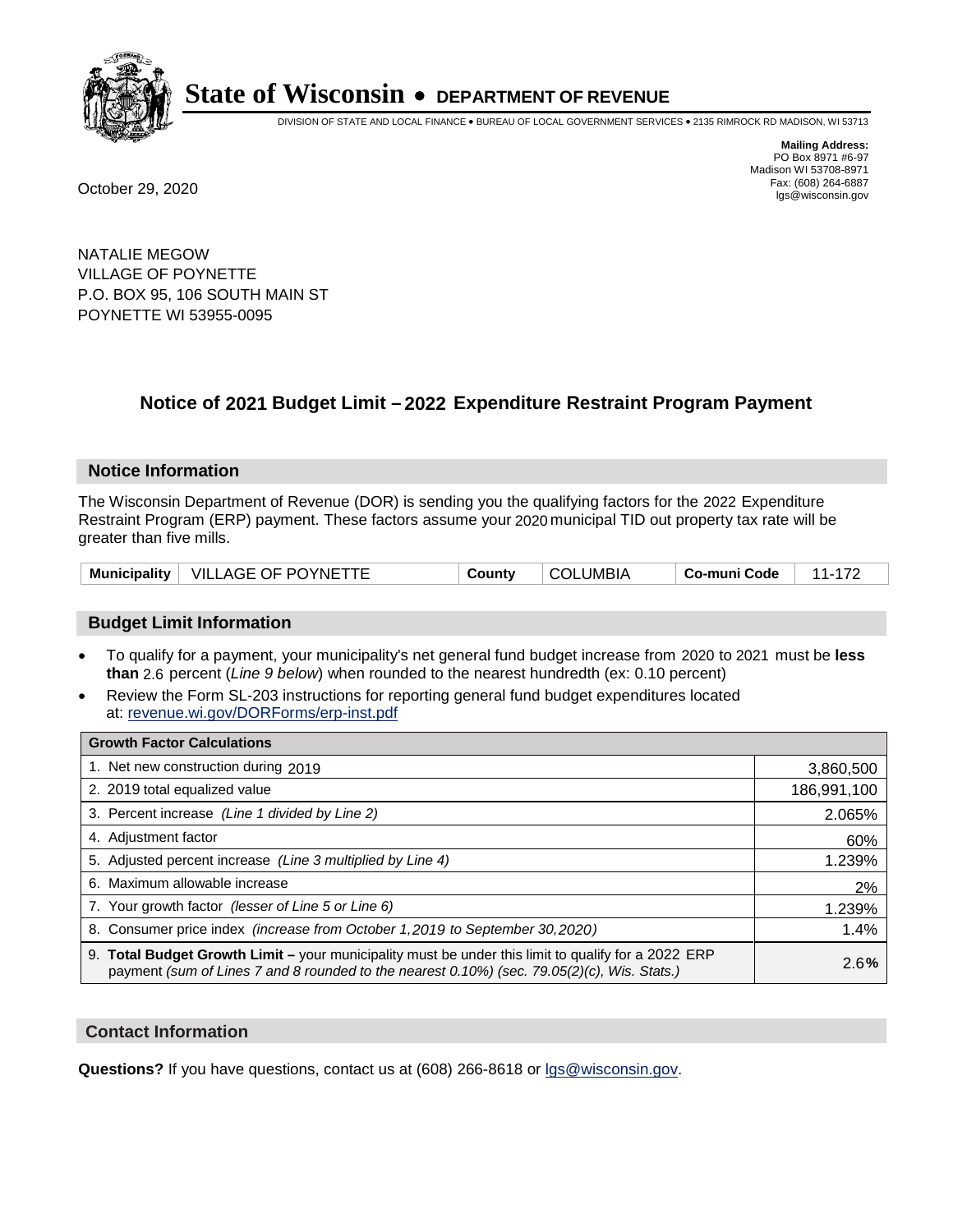

DIVISION OF STATE AND LOCAL FINANCE • BUREAU OF LOCAL GOVERNMENT SERVICES • 2135 RIMROCK RD MADISON, WI 53713

**Mailing Address:** PO Box 8971 #6-97 Madison WI 53708-8971<br>Fax: (608) 264-6887 Fax: (608) 264-6887 October 29, 2020 lgs@wisconsin.gov

AMY STONE VILLAGE OF RIO PO BOX 276 RIO WI 53960-0276

# **Notice of 2021 Budget Limit - 2022 Expenditure Restraint Program Payment**

## **Notice Information**

The Wisconsin Department of Revenue (DOR) is sending you the qualifying factors for the 2022 Expenditure Restraint Program (ERP) payment. These factors assume your 2020 municipal TID out property tax rate will be greater than five mills.

| $\mid$ VILLAGE OF RIO<br><b>Municipality</b> | County | <b>COLUMBIA</b> | Co-muni Code |  |
|----------------------------------------------|--------|-----------------|--------------|--|
|----------------------------------------------|--------|-----------------|--------------|--|

# **Budget Limit Information**

- To qualify for a payment, your municipality's net general fund budget increase from 2020 to 2021 must be less **than** 2.4 percent (*Line 9 below*) when rounded to the nearest hundredth (ex: 0.10 percent)
- Review the Form SL-203 instructions for reporting general fund budget expenditures located at: revenue.wi.gov/DORForms/erp-inst.pdf

| <b>Growth Factor Calculations</b>                                                                                                                                                                      |            |
|--------------------------------------------------------------------------------------------------------------------------------------------------------------------------------------------------------|------------|
| 1. Net new construction during 2019                                                                                                                                                                    | 1,128,900  |
| 2. 2019 total equalized value                                                                                                                                                                          | 68,429,200 |
| 3. Percent increase (Line 1 divided by Line 2)                                                                                                                                                         | 1.650%     |
| 4. Adjustment factor                                                                                                                                                                                   | 60%        |
| 5. Adjusted percent increase (Line 3 multiplied by Line 4)                                                                                                                                             | 0.990%     |
| 6. Maximum allowable increase                                                                                                                                                                          | 2%         |
| 7. Your growth factor (lesser of Line 5 or Line 6)                                                                                                                                                     | 0.990%     |
| 8. Consumer price index (increase from October 1, 2019 to September 30, 2020)                                                                                                                          | 1.4%       |
| 9. Total Budget Growth Limit - your municipality must be under this limit to qualify for a 2022 ERP<br>payment (sum of Lines 7 and 8 rounded to the nearest $0.10\%$ ) (sec. 79.05(2)(c), Wis. Stats.) | 2.4%       |

## **Contact Information**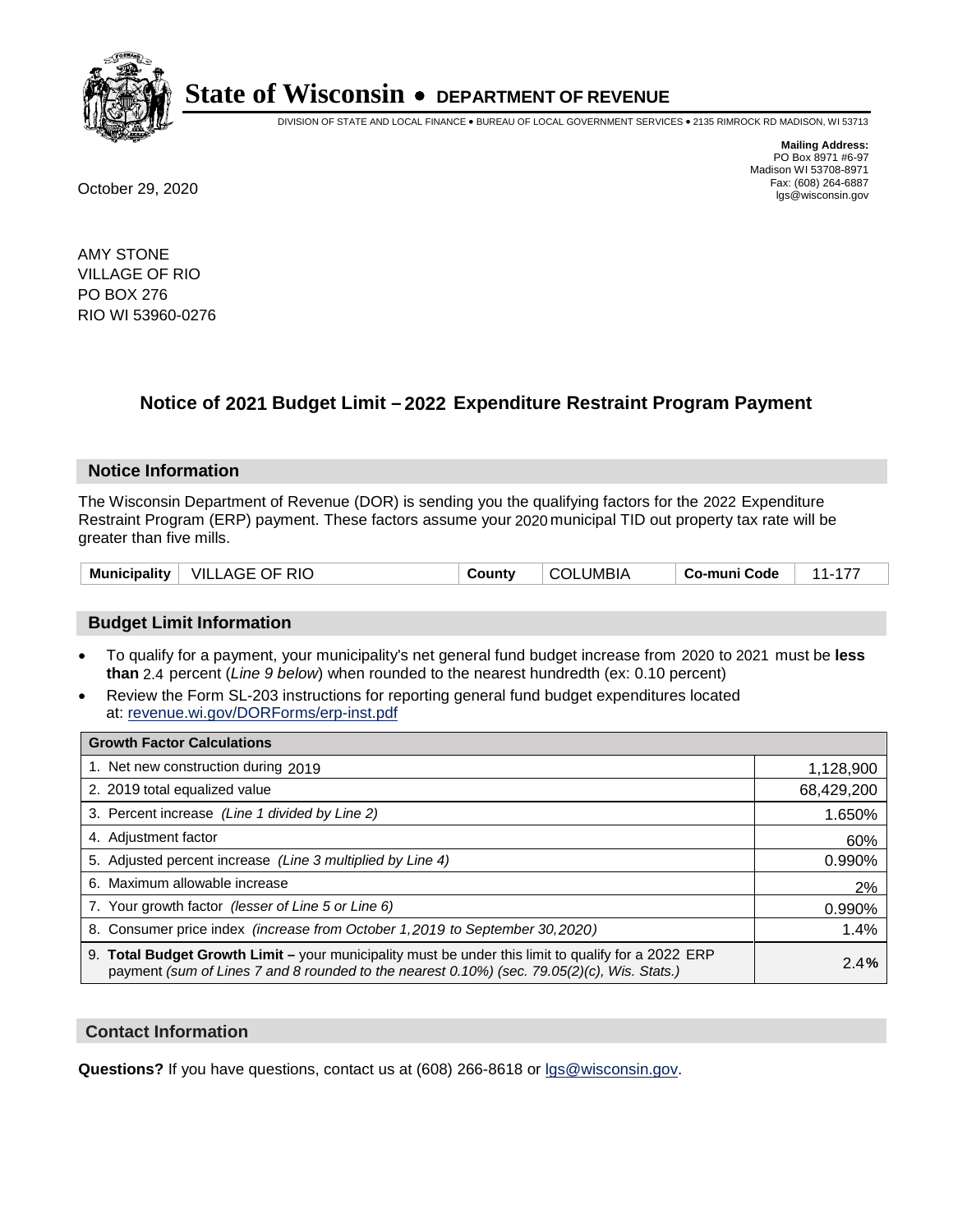

DIVISION OF STATE AND LOCAL FINANCE • BUREAU OF LOCAL GOVERNMENT SERVICES • 2135 RIMROCK RD MADISON, WI 53713

**Mailing Address:** PO Box 8971 #6-97 Madison WI 53708-8971<br>Fax: (608) 264-6887 Fax: (608) 264-6887 October 29, 2020 lgs@wisconsin.gov

LORI KRATKY VILLAGE OF WYOCENA PO BOX 913 WYOCENA WI 53969-0913

# **Notice of 2021 Budget Limit - 2022 Expenditure Restraint Program Payment**

## **Notice Information**

The Wisconsin Department of Revenue (DOR) is sending you the qualifying factors for the 2022 Expenditure Restraint Program (ERP) payment. These factors assume your 2020 municipal TID out property tax rate will be greater than five mills.

|  | Municipality   VILLAGE OF WYOCENA | County | <b>COLUMBIA</b> | Co-muni Code |  |
|--|-----------------------------------|--------|-----------------|--------------|--|
|--|-----------------------------------|--------|-----------------|--------------|--|

# **Budget Limit Information**

- To qualify for a payment, your municipality's net general fund budget increase from 2020 to 2021 must be less **than** 1.4 percent (*Line 9 below*) when rounded to the nearest hundredth (ex: 0.10 percent)
- Review the Form SL-203 instructions for reporting general fund budget expenditures located at: revenue.wi.gov/DORForms/erp-inst.pdf

| <b>Growth Factor Calculations</b>                                                                                                                                                                      |            |
|--------------------------------------------------------------------------------------------------------------------------------------------------------------------------------------------------------|------------|
| 1. Net new construction during 2019                                                                                                                                                                    | $-25,300$  |
| 2. 2019 total equalized value                                                                                                                                                                          | 42,937,300 |
| 3. Percent increase (Line 1 divided by Line 2)                                                                                                                                                         | $-0.059%$  |
| 4. Adjustment factor                                                                                                                                                                                   | 60%        |
| 5. Adjusted percent increase (Line 3 multiplied by Line 4)                                                                                                                                             | $-0.035%$  |
| 6. Maximum allowable increase                                                                                                                                                                          | 2%         |
| 7. Your growth factor (lesser of Line 5 or Line 6)                                                                                                                                                     | 0.000%     |
| 8. Consumer price index (increase from October 1,2019 to September 30,2020)                                                                                                                            | 1.4%       |
| 9. Total Budget Growth Limit - your municipality must be under this limit to qualify for a 2022 ERP<br>payment (sum of Lines 7 and 8 rounded to the nearest $0.10\%$ ) (sec. 79.05(2)(c), Wis. Stats.) | 1.4%       |

## **Contact Information**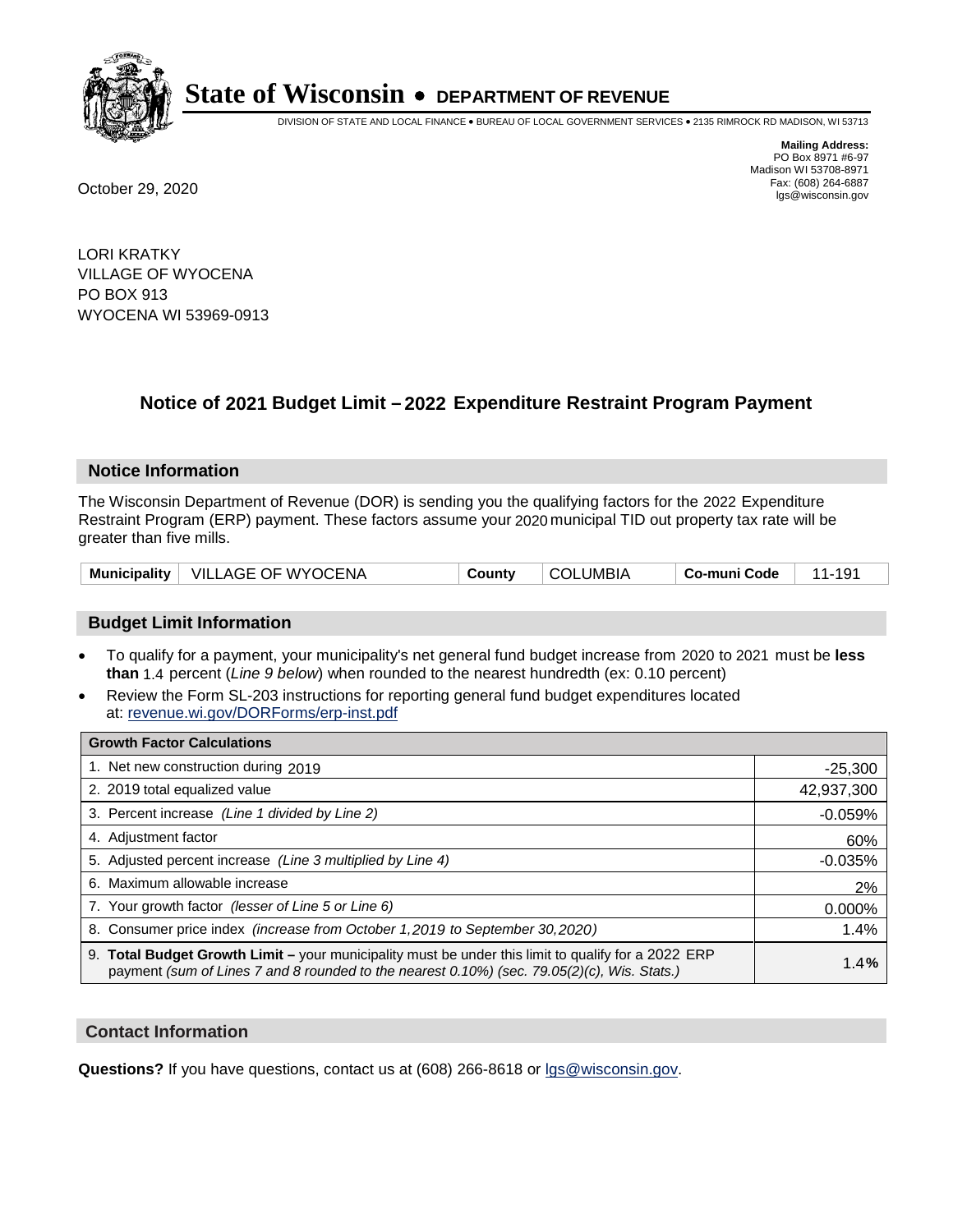

DIVISION OF STATE AND LOCAL FINANCE • BUREAU OF LOCAL GOVERNMENT SERVICES • 2135 RIMROCK RD MADISON, WI 53713

**Mailing Address:** PO Box 8971 #6-97 Madison WI 53708-8971<br>Fax: (608) 264-6887 Fax: (608) 264-6887 October 29, 2020 lgs@wisconsin.gov

PATRICIA GOEBEL CITY OF COLUMBUS 105 N DICKASON BLVD COLUMBUS WI 53925-1565

# **Notice of 2021 Budget Limit - 2022 Expenditure Restraint Program Payment**

## **Notice Information**

The Wisconsin Department of Revenue (DOR) is sending you the qualifying factors for the 2022 Expenditure Restraint Program (ERP) payment. These factors assume your 2020 municipal TID out property tax rate will be greater than five mills.

| Municipality   CITY OF COLUMBUS | County | <b>COLUMBIA</b> | Co-muni Code | $\frac{1}{2}$ 11.011 |
|---------------------------------|--------|-----------------|--------------|----------------------|
|---------------------------------|--------|-----------------|--------------|----------------------|

# **Budget Limit Information**

- To qualify for a payment, your municipality's net general fund budget increase from 2020 to 2021 must be less **than** 2.3 percent (*Line 9 below*) when rounded to the nearest hundredth (ex: 0.10 percent)
- Review the Form SL-203 instructions for reporting general fund budget expenditures located at: revenue.wi.gov/DORForms/erp-inst.pdf

| <b>Growth Factor Calculations</b>                                                                                                                                                                      |             |
|--------------------------------------------------------------------------------------------------------------------------------------------------------------------------------------------------------|-------------|
| 1. Net new construction during 2019                                                                                                                                                                    | 7,216,200   |
| 2. 2019 total equalized value                                                                                                                                                                          | 475,533,400 |
| 3. Percent increase (Line 1 divided by Line 2)                                                                                                                                                         | 1.517%      |
| 4. Adjustment factor                                                                                                                                                                                   | 60%         |
| 5. Adjusted percent increase (Line 3 multiplied by Line 4)                                                                                                                                             | 0.910%      |
| 6. Maximum allowable increase                                                                                                                                                                          | 2%          |
| 7. Your growth factor (lesser of Line 5 or Line 6)                                                                                                                                                     | 0.910%      |
| 8. Consumer price index (increase from October 1, 2019 to September 30, 2020)                                                                                                                          | 1.4%        |
| 9. Total Budget Growth Limit - your municipality must be under this limit to qualify for a 2022 ERP<br>payment (sum of Lines 7 and 8 rounded to the nearest $0.10\%$ ) (sec. 79.05(2)(c), Wis. Stats.) | 2.3%        |

## **Contact Information**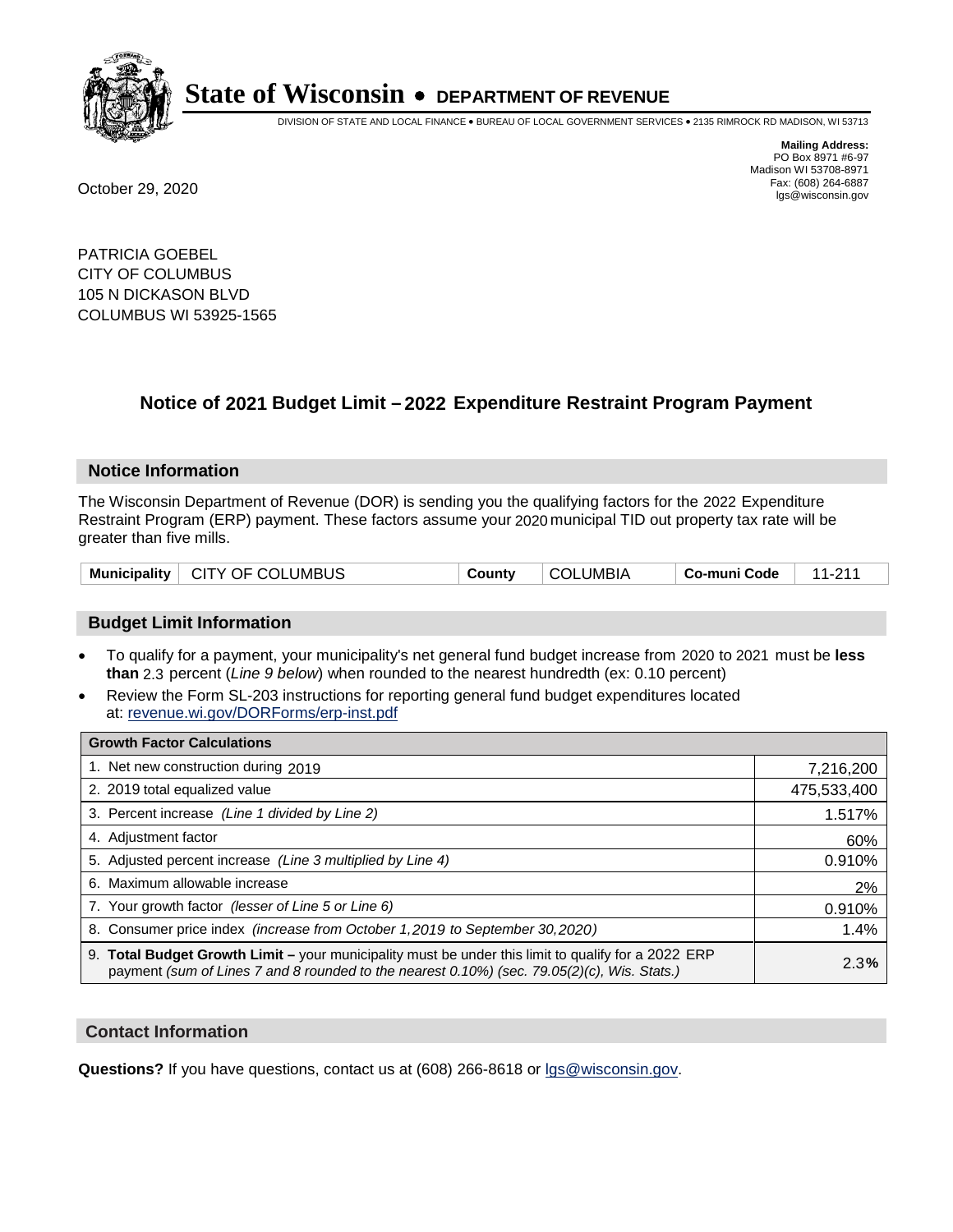

DIVISION OF STATE AND LOCAL FINANCE • BUREAU OF LOCAL GOVERNMENT SERVICES • 2135 RIMROCK RD MADISON, WI 53713

**Mailing Address:** PO Box 8971 #6-97 Madison WI 53708-8971<br>Fax: (608) 264-6887 Fax: (608) 264-6887 October 29, 2020 lgs@wisconsin.gov

BRENDA AYERS CITY OF LODI 130 S MAIN ST LODI WI 53555-1120

# **Notice of 2021 Budget Limit - 2022 Expenditure Restraint Program Payment**

### **Notice Information**

The Wisconsin Department of Revenue (DOR) is sending you the qualifying factors for the 2022 Expenditure Restraint Program (ERP) payment. These factors assume your 2020 municipal TID out property tax rate will be greater than five mills.

| Municipality | .ODI<br>OF.<br>-CITY | `ountv | UMBIA.<br>COL | co-muni Code، | 246<br>- 1 |
|--------------|----------------------|--------|---------------|---------------|------------|
|--------------|----------------------|--------|---------------|---------------|------------|

## **Budget Limit Information**

- To qualify for a payment, your municipality's net general fund budget increase from 2020 to 2021 must be less **than** 2.4 percent (*Line 9 below*) when rounded to the nearest hundredth (ex: 0.10 percent)
- Review the Form SL-203 instructions for reporting general fund budget expenditures located at: revenue.wi.gov/DORForms/erp-inst.pdf

| <b>Growth Factor Calculations</b>                                                                                                                                                                  |             |
|----------------------------------------------------------------------------------------------------------------------------------------------------------------------------------------------------|-------------|
| 1. Net new construction during 2019                                                                                                                                                                | 4,855,500   |
| 2. 2019 total equalized value                                                                                                                                                                      | 279,991,900 |
| 3. Percent increase (Line 1 divided by Line 2)                                                                                                                                                     | 1.734%      |
| 4. Adjustment factor                                                                                                                                                                               | 60%         |
| 5. Adjusted percent increase (Line 3 multiplied by Line 4)                                                                                                                                         | 1.040%      |
| 6. Maximum allowable increase                                                                                                                                                                      | 2%          |
| 7. Your growth factor (lesser of Line 5 or Line 6)                                                                                                                                                 | 1.040%      |
| 8. Consumer price index (increase from October 1, 2019 to September 30, 2020)                                                                                                                      | 1.4%        |
| 9. Total Budget Growth Limit - your municipality must be under this limit to qualify for a 2022 ERP<br>payment (sum of Lines 7 and 8 rounded to the nearest 0.10%) (sec. 79.05(2)(c), Wis. Stats.) | 2.4%        |

## **Contact Information**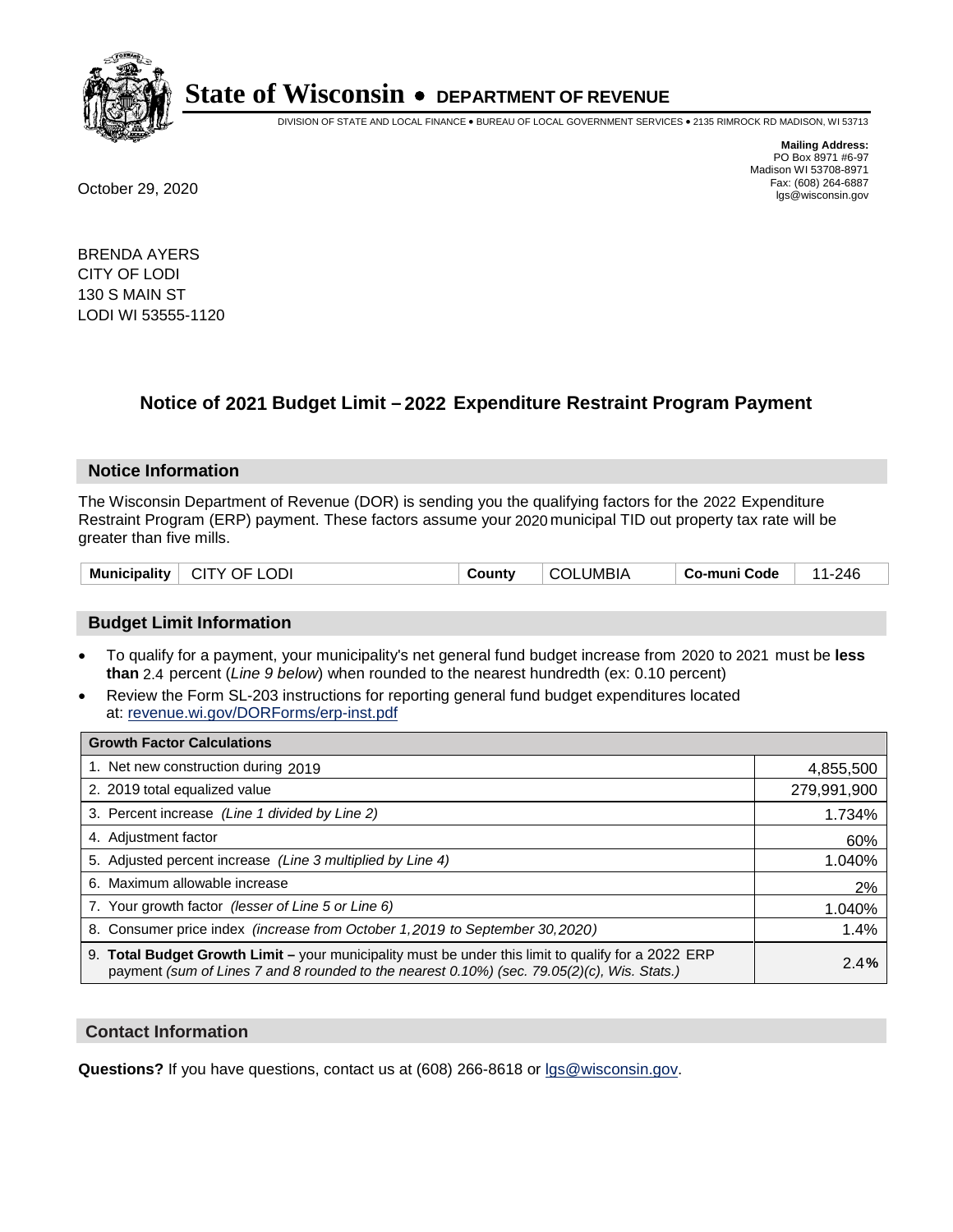

DIVISION OF STATE AND LOCAL FINANCE • BUREAU OF LOCAL GOVERNMENT SERVICES • 2135 RIMROCK RD MADISON, WI 53713

**Mailing Address:** PO Box 8971 #6-97 Madison WI 53708-8971<br>Fax: (608) 264-6887 Fax: (608) 264-6887 October 29, 2020 lgs@wisconsin.gov

MARIE MOE CITY OF PORTAGE 115 W PLEASANT ST PORTAGE WI 53901-1742

# **Notice of 2021 Budget Limit - 2022 Expenditure Restraint Program Payment**

### **Notice Information**

The Wisconsin Department of Revenue (DOR) is sending you the qualifying factors for the 2022 Expenditure Restraint Program (ERP) payment. These factors assume your 2020 municipal TID out property tax rate will be greater than five mills.

| Municipality   CITY OF PORTAGE | County | <b>COLUMBIA</b> | $\,$ Co-muni Code $\,$   11-271 |  |
|--------------------------------|--------|-----------------|---------------------------------|--|
|--------------------------------|--------|-----------------|---------------------------------|--|

## **Budget Limit Information**

- To qualify for a payment, your municipality's net general fund budget increase from 2020 to 2021 must be less **than** 2.0 percent (*Line 9 below*) when rounded to the nearest hundredth (ex: 0.10 percent)
- Review the Form SL-203 instructions for reporting general fund budget expenditures located at: revenue.wi.gov/DORForms/erp-inst.pdf

| <b>Growth Factor Calculations</b>                                                                                                                                                                  |             |
|----------------------------------------------------------------------------------------------------------------------------------------------------------------------------------------------------|-------------|
| 1. Net new construction during 2019                                                                                                                                                                | 6,494,900   |
| 2. 2019 total equalized value                                                                                                                                                                      | 680,563,500 |
| 3. Percent increase (Line 1 divided by Line 2)                                                                                                                                                     | 0.954%      |
| 4. Adjustment factor                                                                                                                                                                               | 60%         |
| 5. Adjusted percent increase (Line 3 multiplied by Line 4)                                                                                                                                         | 0.572%      |
| 6. Maximum allowable increase                                                                                                                                                                      | 2%          |
| 7. Your growth factor (lesser of Line 5 or Line 6)                                                                                                                                                 | 0.572%      |
| 8. Consumer price index (increase from October 1, 2019 to September 30, 2020)                                                                                                                      | 1.4%        |
| 9. Total Budget Growth Limit - your municipality must be under this limit to qualify for a 2022 ERP<br>payment (sum of Lines 7 and 8 rounded to the nearest 0.10%) (sec. 79.05(2)(c), Wis. Stats.) | 2.0%        |

## **Contact Information**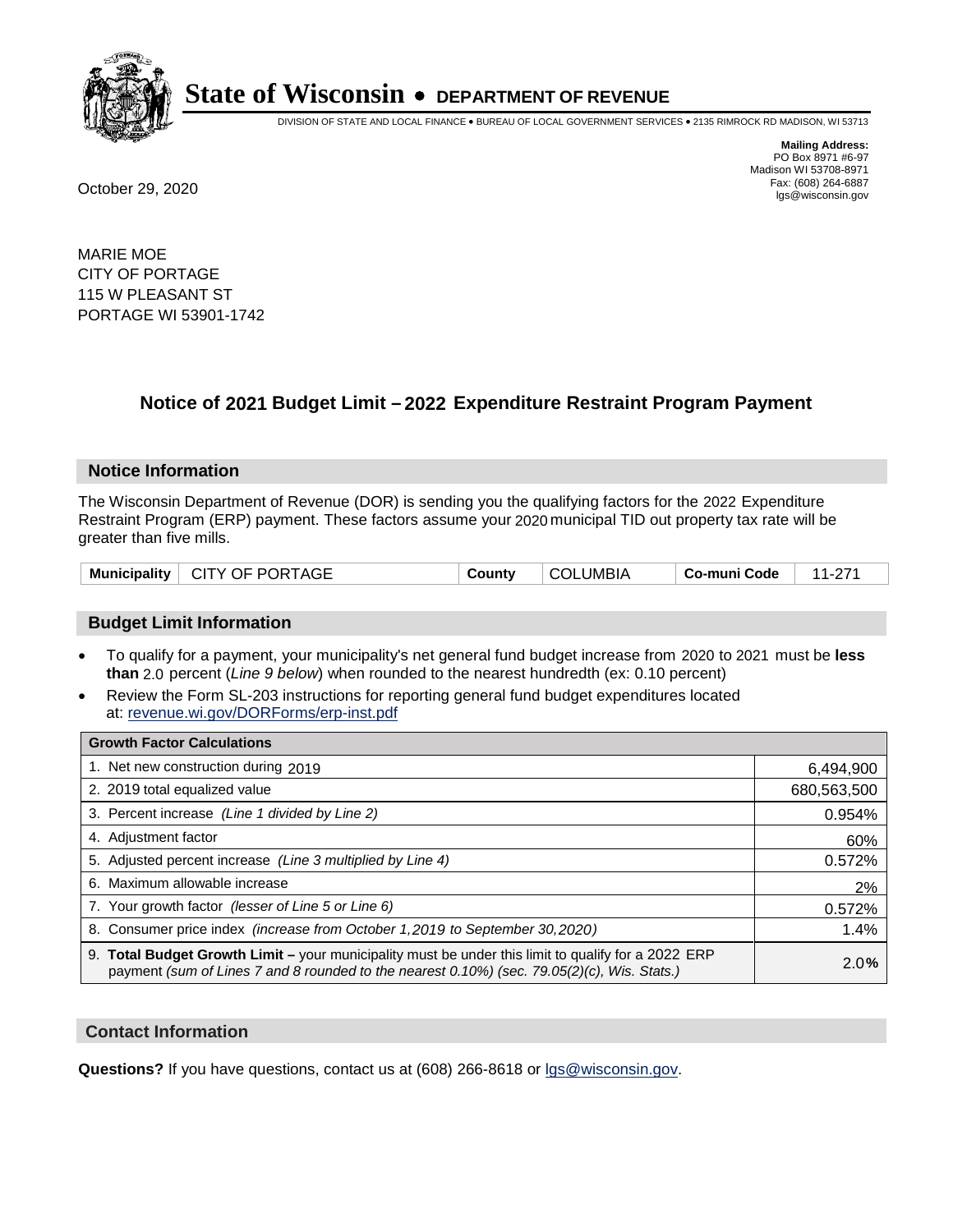

DIVISION OF STATE AND LOCAL FINANCE • BUREAU OF LOCAL GOVERNMENT SERVICES • 2135 RIMROCK RD MADISON, WI 53713

**Mailing Address:** PO Box 8971 #6-97 Madison WI 53708-8971<br>Fax: (608) 264-6887 Fax: (608) 264-6887 October 29, 2020 lgs@wisconsin.gov

NANCY HOLZEM CITY OF WISCONSIN DELLS 300 LA CROSSE ST WISCONSIN DELLS WI 53965-1568

# **Notice of 2021 Budget Limit - 2022 Expenditure Restraint Program Payment**

## **Notice Information**

The Wisconsin Department of Revenue (DOR) is sending you the qualifying factors for the 2022 Expenditure Restraint Program (ERP) payment. These factors assume your 2020 municipal TID out property tax rate will be greater than five mills.

|  | Municipality   CITY OF WISCONSIN DELLS | County | <b>COLUMBIA</b> | <b>∣ Co-muni Code</b> ⊣ | 11-291 |
|--|----------------------------------------|--------|-----------------|-------------------------|--------|
|--|----------------------------------------|--------|-----------------|-------------------------|--------|

# **Budget Limit Information**

- To qualify for a payment, your municipality's net general fund budget increase from 2020 to 2021 must be less **than** 1.6 percent (*Line 9 below*) when rounded to the nearest hundredth (ex: 0.10 percent)
- Review the Form SL-203 instructions for reporting general fund budget expenditures located at: revenue.wi.gov/DORForms/erp-inst.pdf

| <b>Growth Factor Calculations</b>                                                                                                                                                                      |             |
|--------------------------------------------------------------------------------------------------------------------------------------------------------------------------------------------------------|-------------|
| 1. Net new construction during 2019                                                                                                                                                                    | 1,400,100   |
| 2. 2019 total equalized value                                                                                                                                                                          | 448,998,500 |
| 3. Percent increase (Line 1 divided by Line 2)                                                                                                                                                         | 0.312%      |
| 4. Adjustment factor                                                                                                                                                                                   | 60%         |
| 5. Adjusted percent increase (Line 3 multiplied by Line 4)                                                                                                                                             | 0.187%      |
| 6. Maximum allowable increase                                                                                                                                                                          | 2%          |
| 7. Your growth factor (lesser of Line 5 or Line 6)                                                                                                                                                     | 0.187%      |
| 8. Consumer price index (increase from October 1, 2019 to September 30, 2020)                                                                                                                          | 1.4%        |
| 9. Total Budget Growth Limit - your municipality must be under this limit to qualify for a 2022 ERP<br>payment (sum of Lines 7 and 8 rounded to the nearest $0.10\%$ ) (sec. 79.05(2)(c), Wis. Stats.) | 1.6%        |

## **Contact Information**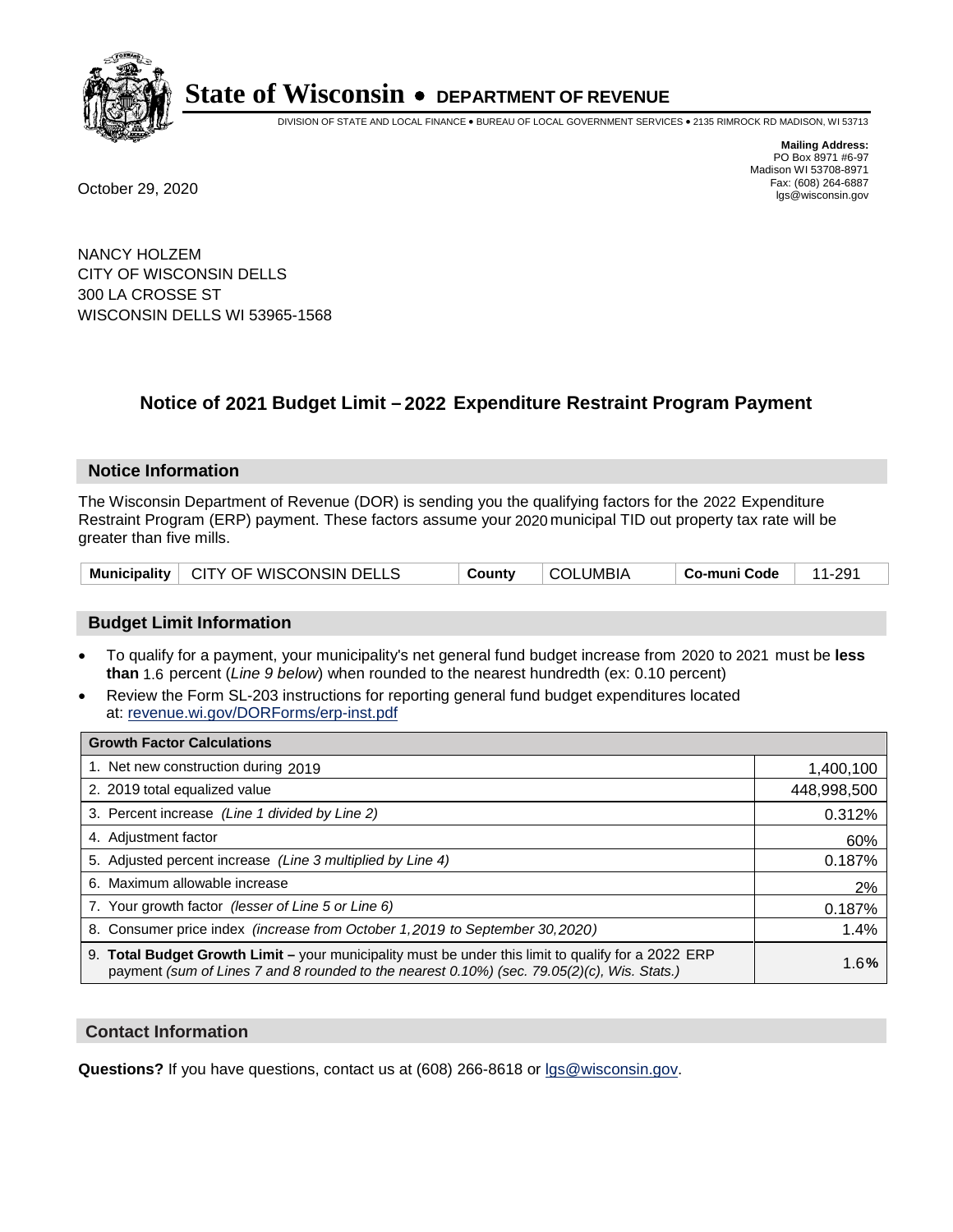

DIVISION OF STATE AND LOCAL FINANCE • BUREAU OF LOCAL GOVERNMENT SERVICES • 2135 RIMROCK RD MADISON, WI 53713

**Mailing Address:** PO Box 8971 #6-97 Madison WI 53708-8971<br>Fax: (608) 264-6887 Fax: (608) 264-6887 October 29, 2020 lgs@wisconsin.gov

JENNIFER BYL TOWN OF CLAYTON 14255 COUNTY ROAD H SOLDIERS GROVE WI 54655

# **Notice of 2021 Budget Limit - 2022 Expenditure Restraint Program Payment**

## **Notice Information**

The Wisconsin Department of Revenue (DOR) is sending you the qualifying factors for the 2022 Expenditure Restraint Program (ERP) payment. These factors assume your 2020 municipal TID out property tax rate will be greater than five mills.

| Municipality   TOWN OF CLAYTON |  | County | CRAWFORD | ∣ Co-muni Code | 12-004 |
|--------------------------------|--|--------|----------|----------------|--------|
|--------------------------------|--|--------|----------|----------------|--------|

# **Budget Limit Information**

- To qualify for a payment, your municipality's net general fund budget increase from 2020 to 2021 must be less **than** 1.8 percent (*Line 9 below*) when rounded to the nearest hundredth (ex: 0.10 percent)
- Review the Form SL-203 instructions for reporting general fund budget expenditures located at: revenue.wi.gov/DORForms/erp-inst.pdf

| <b>Growth Factor Calculations</b>                                                                                                                                                                      |            |
|--------------------------------------------------------------------------------------------------------------------------------------------------------------------------------------------------------|------------|
| 1. Net new construction during 2019                                                                                                                                                                    | 582,700    |
| 2. 2019 total equalized value                                                                                                                                                                          | 80,924,200 |
| 3. Percent increase (Line 1 divided by Line 2)                                                                                                                                                         | 0.720%     |
| 4. Adjustment factor                                                                                                                                                                                   | 60%        |
| 5. Adjusted percent increase (Line 3 multiplied by Line 4)                                                                                                                                             | 0.432%     |
| 6. Maximum allowable increase                                                                                                                                                                          | 2%         |
| 7. Your growth factor (lesser of Line 5 or Line 6)                                                                                                                                                     | 0.432%     |
| 8. Consumer price index (increase from October 1,2019 to September 30,2020)                                                                                                                            | 1.4%       |
| 9. Total Budget Growth Limit - your municipality must be under this limit to qualify for a 2022 ERP<br>payment (sum of Lines 7 and 8 rounded to the nearest $0.10\%$ ) (sec. 79.05(2)(c), Wis. Stats.) | 1.8%       |

## **Contact Information**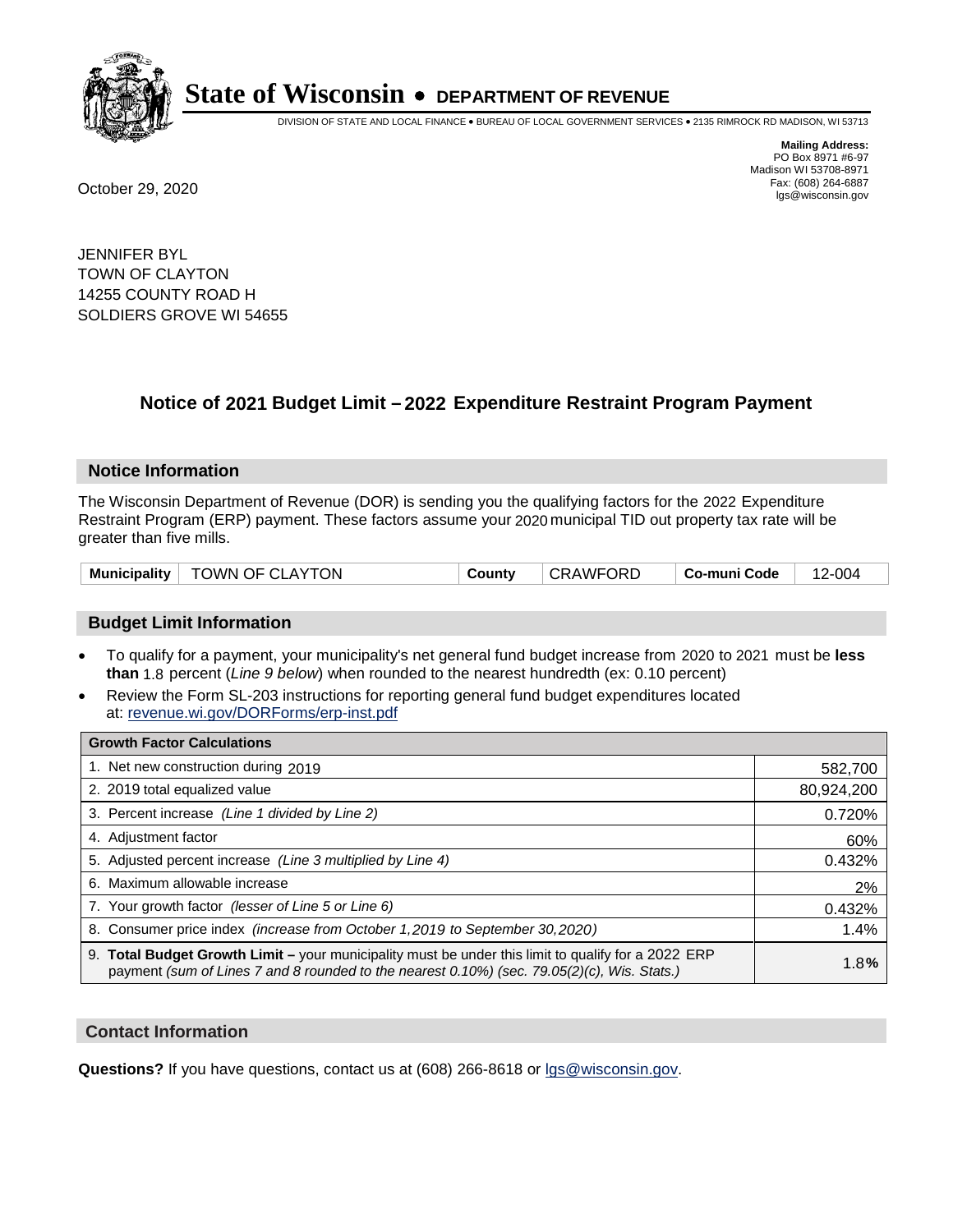

DIVISION OF STATE AND LOCAL FINANCE • BUREAU OF LOCAL GOVERNMENT SERVICES • 2135 RIMROCK RD MADISON, WI 53713

**Mailing Address:** PO Box 8971 #6-97 Madison WI 53708-8971<br>Fax: (608) 264-6887 Fax: (608) 264-6887 October 29, 2020 lgs@wisconsin.gov

TERI LAVENDER VILLAGE OF EASTMAN PO BOX 42 EASTMAN WI 54626-0042

# **Notice of 2021 Budget Limit - 2022 Expenditure Restraint Program Payment**

### **Notice Information**

The Wisconsin Department of Revenue (DOR) is sending you the qualifying factors for the 2022 Expenditure Restraint Program (ERP) payment. These factors assume your 2020 municipal TID out property tax rate will be greater than five mills.

| Municipality   VILLAGE OF EASTMAN | Countv | CRAWFORD | ∣ Co-muni Code | 12-121 |
|-----------------------------------|--------|----------|----------------|--------|
|-----------------------------------|--------|----------|----------------|--------|

# **Budget Limit Information**

- To qualify for a payment, your municipality's net general fund budget increase from 2020 to 2021 must be less **than** 2.1 percent (*Line 9 below*) when rounded to the nearest hundredth (ex: 0.10 percent)
- Review the Form SL-203 instructions for reporting general fund budget expenditures located at: revenue.wi.gov/DORForms/erp-inst.pdf

| <b>Growth Factor Calculations</b>                                                                                                                                                                      |            |
|--------------------------------------------------------------------------------------------------------------------------------------------------------------------------------------------------------|------------|
| 1. Net new construction during 2019                                                                                                                                                                    | 198,300    |
| 2. 2019 total equalized value                                                                                                                                                                          | 17,554,500 |
| 3. Percent increase (Line 1 divided by Line 2)                                                                                                                                                         | 1.130%     |
| 4. Adjustment factor                                                                                                                                                                                   | 60%        |
| 5. Adjusted percent increase (Line 3 multiplied by Line 4)                                                                                                                                             | 0.678%     |
| 6. Maximum allowable increase                                                                                                                                                                          | 2%         |
| 7. Your growth factor (lesser of Line 5 or Line 6)                                                                                                                                                     | 0.678%     |
| 8. Consumer price index (increase from October 1,2019 to September 30,2020)                                                                                                                            | 1.4%       |
| 9. Total Budget Growth Limit - your municipality must be under this limit to qualify for a 2022 ERP<br>payment (sum of Lines 7 and 8 rounded to the nearest $0.10\%$ ) (sec. 79.05(2)(c), Wis. Stats.) | 2.1%       |

## **Contact Information**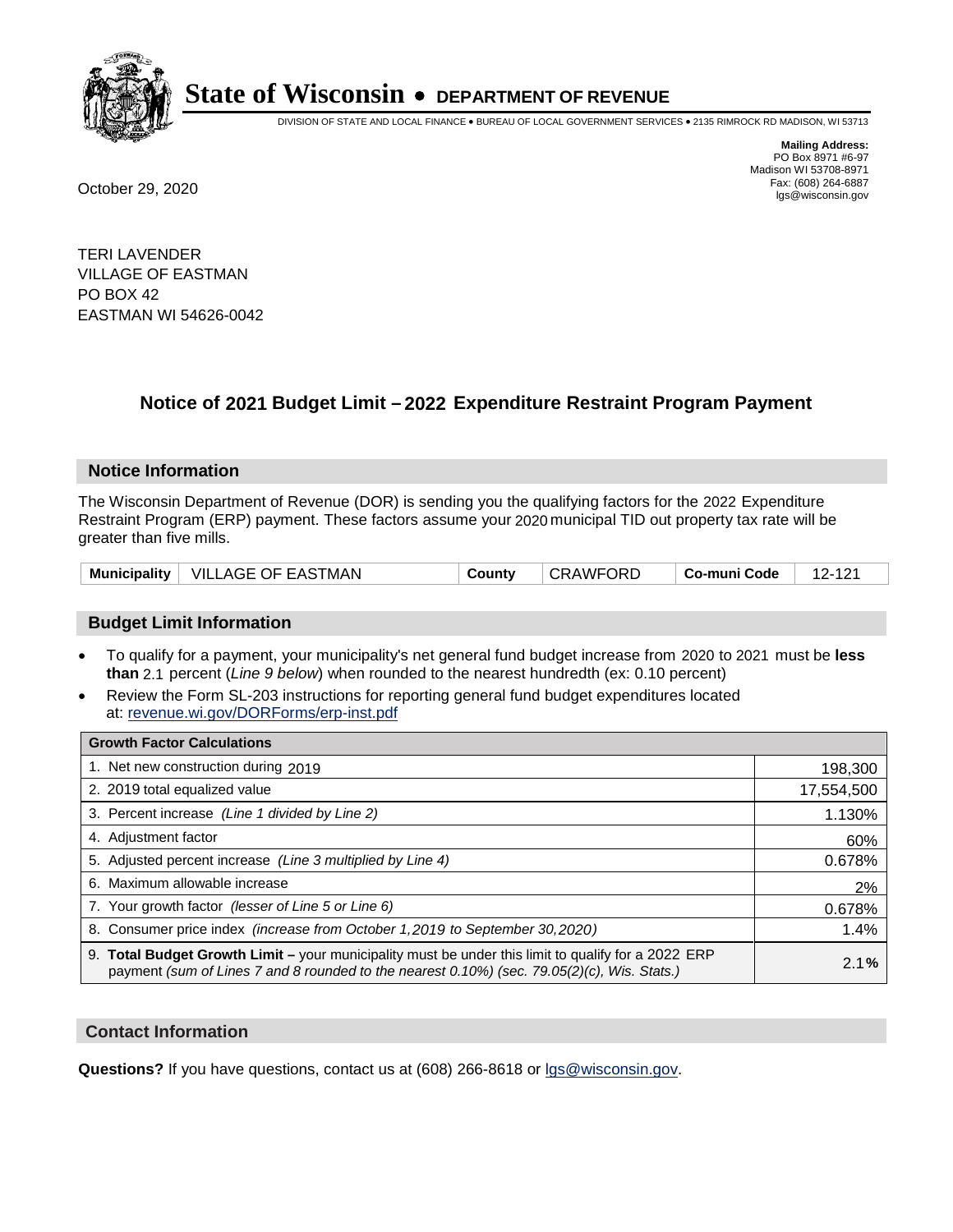

DIVISION OF STATE AND LOCAL FINANCE • BUREAU OF LOCAL GOVERNMENT SERVICES • 2135 RIMROCK RD MADISON, WI 53713

**Mailing Address:** PO Box 8971 #6-97 Madison WI 53708-8971<br>Fax: (608) 264-6887 Fax: (608) 264-6887 October 29, 2020 lgs@wisconsin.gov

DAWN MCCANN VILLAGE OF GAYS MILLS 16381 STATE HWY 131 STE 1 GAYS MILLS WI 54631

# **Notice of 2021 Budget Limit - 2022 Expenditure Restraint Program Payment**

## **Notice Information**

The Wisconsin Department of Revenue (DOR) is sending you the qualifying factors for the 2022 Expenditure Restraint Program (ERP) payment. These factors assume your 2020 municipal TID out property tax rate will be greater than five mills.

|  | Municipality   VILLAGE OF GAYS MILLS | County | <b>CRAWFORD</b> | ∣ Co-muni Code | 12-131 |
|--|--------------------------------------|--------|-----------------|----------------|--------|
|--|--------------------------------------|--------|-----------------|----------------|--------|

# **Budget Limit Information**

- To qualify for a payment, your municipality's net general fund budget increase from 2020 to 2021 must be less **than** 1.9 percent (*Line 9 below*) when rounded to the nearest hundredth (ex: 0.10 percent)
- Review the Form SL-203 instructions for reporting general fund budget expenditures located at: revenue.wi.gov/DORForms/erp-inst.pdf

| <b>Growth Factor Calculations</b>                                                                                                                                                                      |            |
|--------------------------------------------------------------------------------------------------------------------------------------------------------------------------------------------------------|------------|
| 1. Net new construction during 2019                                                                                                                                                                    | 223,000    |
| 2. 2019 total equalized value                                                                                                                                                                          | 26,320,100 |
| 3. Percent increase (Line 1 divided by Line 2)                                                                                                                                                         | 0.847%     |
| 4. Adjustment factor                                                                                                                                                                                   | 60%        |
| 5. Adjusted percent increase (Line 3 multiplied by Line 4)                                                                                                                                             | 0.508%     |
| 6. Maximum allowable increase                                                                                                                                                                          | 2%         |
| 7. Your growth factor (lesser of Line 5 or Line 6)                                                                                                                                                     | 0.508%     |
| 8. Consumer price index (increase from October 1,2019 to September 30,2020)                                                                                                                            | 1.4%       |
| 9. Total Budget Growth Limit - your municipality must be under this limit to qualify for a 2022 ERP<br>payment (sum of Lines 7 and 8 rounded to the nearest $0.10\%$ ) (sec. 79.05(2)(c), Wis. Stats.) | 1.9%       |

## **Contact Information**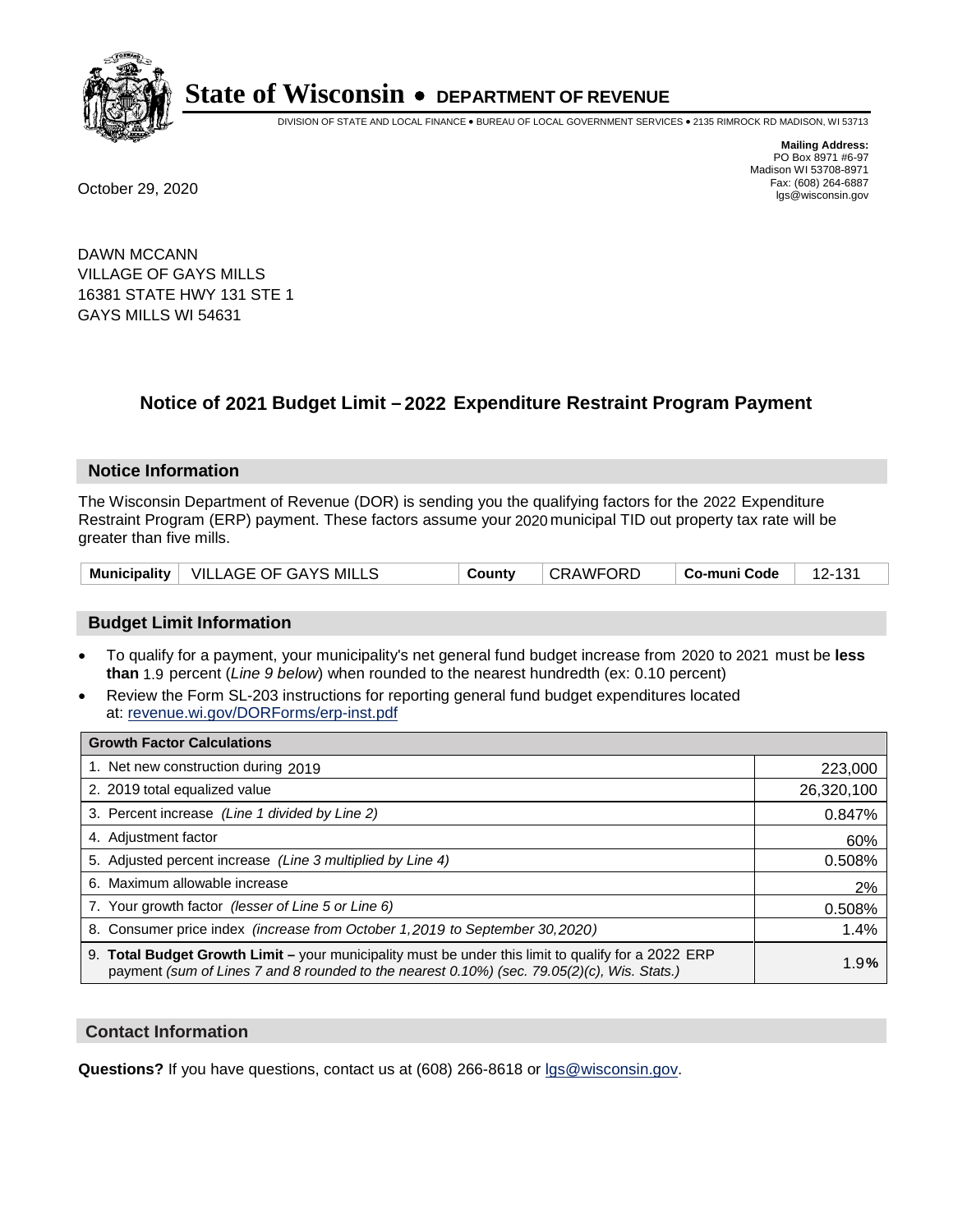

DIVISION OF STATE AND LOCAL FINANCE • BUREAU OF LOCAL GOVERNMENT SERVICES • 2135 RIMROCK RD MADISON, WI 53713

**Mailing Address:** PO Box 8971 #6-97 Madison WI 53708-8971<br>Fax: (608) 264-6887 Fax: (608) 264-6887 October 29, 2020 lgs@wisconsin.gov

JOLINDA BUNDERS VILLAGE OF STEUBEN P O BOX 7 STEUBEN WI 54657-0007

# **Notice of 2021 Budget Limit - 2022 Expenditure Restraint Program Payment**

## **Notice Information**

The Wisconsin Department of Revenue (DOR) is sending you the qualifying factors for the 2022 Expenditure Restraint Program (ERP) payment. These factors assume your 2020 municipal TID out property tax rate will be greater than five mills.

|  | Municipality   VILLAGE OF STEUBEN | County | CRAWFORD | ∣ Co-muni Code | 12-182 |
|--|-----------------------------------|--------|----------|----------------|--------|
|--|-----------------------------------|--------|----------|----------------|--------|

# **Budget Limit Information**

- To qualify for a payment, your municipality's net general fund budget increase from 2020 to 2021 must be less **than** 1.6 percent (*Line 9 below*) when rounded to the nearest hundredth (ex: 0.10 percent)
- Review the Form SL-203 instructions for reporting general fund budget expenditures located at: revenue.wi.gov/DORForms/erp-inst.pdf

| <b>Growth Factor Calculations</b>                                                                                                                                                                      |           |
|--------------------------------------------------------------------------------------------------------------------------------------------------------------------------------------------------------|-----------|
| 1. Net new construction during 2019                                                                                                                                                                    | 13,000    |
| 2. 2019 total equalized value                                                                                                                                                                          | 4,993,100 |
| 3. Percent increase (Line 1 divided by Line 2)                                                                                                                                                         | 0.260%    |
| 4. Adjustment factor                                                                                                                                                                                   | 60%       |
| 5. Adjusted percent increase (Line 3 multiplied by Line 4)                                                                                                                                             | 0.156%    |
| 6. Maximum allowable increase                                                                                                                                                                          | 2%        |
| 7. Your growth factor (lesser of Line 5 or Line 6)                                                                                                                                                     | 0.156%    |
| 8. Consumer price index (increase from October 1, 2019 to September 30, 2020)                                                                                                                          | 1.4%      |
| 9. Total Budget Growth Limit - your municipality must be under this limit to qualify for a 2022 ERP<br>payment (sum of Lines 7 and 8 rounded to the nearest $0.10\%$ ) (sec. 79.05(2)(c), Wis. Stats.) | 1.6%      |

## **Contact Information**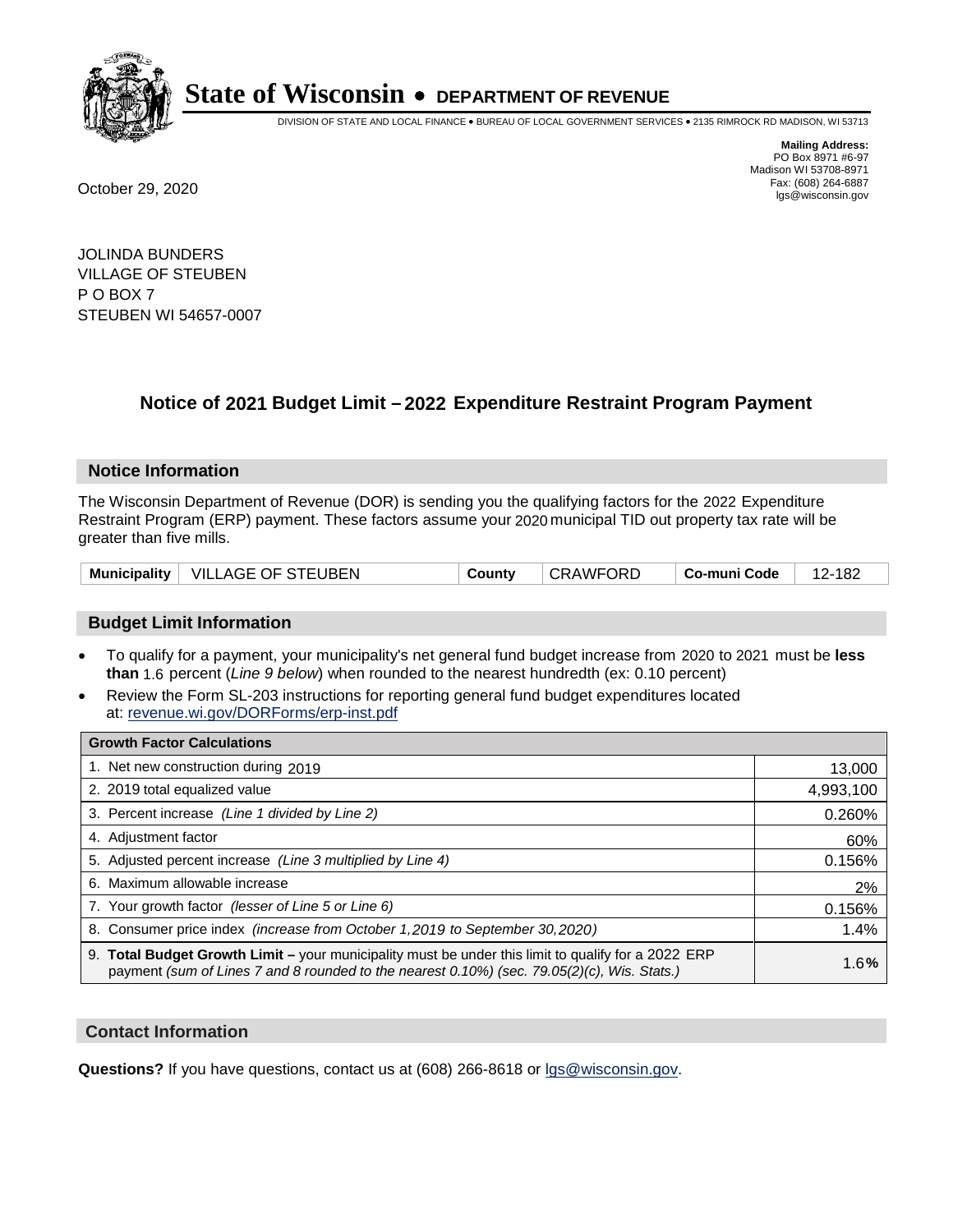

DIVISION OF STATE AND LOCAL FINANCE • BUREAU OF LOCAL GOVERNMENT SERVICES • 2135 RIMROCK RD MADISON, WI 53713

**Mailing Address:** PO Box 8971 #6-97 Madison WI 53708-8971<br>Fax: (608) 264-6887 Fax: (608) 264-6887 October 29, 2020 lgs@wisconsin.gov

PHYLLIS GROOM VILLAGE OF WAUZEKA PO BOX 344,213B E FRONT ST WAUZEKA WI 53826-0344

# **Notice of 2021 Budget Limit - 2022 Expenditure Restraint Program Payment**

### **Notice Information**

The Wisconsin Department of Revenue (DOR) is sending you the qualifying factors for the 2022 Expenditure Restraint Program (ERP) payment. These factors assume your 2020 municipal TID out property tax rate will be greater than five mills.

| <b>Municipality</b> | ∣ VILLAGE OF WAUZEKA | County | <b>CRAWFC</b><br>ORD. | Co-muni Code |  |
|---------------------|----------------------|--------|-----------------------|--------------|--|
|---------------------|----------------------|--------|-----------------------|--------------|--|

# **Budget Limit Information**

- To qualify for a payment, your municipality's net general fund budget increase from 2020 to 2021 must be less **than** 2.0 percent (*Line 9 below*) when rounded to the nearest hundredth (ex: 0.10 percent)
- Review the Form SL-203 instructions for reporting general fund budget expenditures located at: revenue.wi.gov/DORForms/erp-inst.pdf

| <b>Growth Factor Calculations</b>                                                                                                                                                                  |            |
|----------------------------------------------------------------------------------------------------------------------------------------------------------------------------------------------------|------------|
| 1. Net new construction during 2019                                                                                                                                                                | 240,100    |
| 2. 2019 total equalized value                                                                                                                                                                      | 22,225,900 |
| 3. Percent increase (Line 1 divided by Line 2)                                                                                                                                                     | 1.080%     |
| 4. Adjustment factor                                                                                                                                                                               | 60%        |
| 5. Adjusted percent increase (Line 3 multiplied by Line 4)                                                                                                                                         | 0.648%     |
| Maximum allowable increase<br>6.                                                                                                                                                                   | 2%         |
| 7. Your growth factor (lesser of Line 5 or Line 6)                                                                                                                                                 | 0.648%     |
| 8. Consumer price index (increase from October 1, 2019 to September 30, 2020)                                                                                                                      | 1.4%       |
| 9. Total Budget Growth Limit - your municipality must be under this limit to qualify for a 2022 ERP<br>payment (sum of Lines 7 and 8 rounded to the nearest 0.10%) (sec. 79.05(2)(c), Wis. Stats.) | 2.0%       |

## **Contact Information**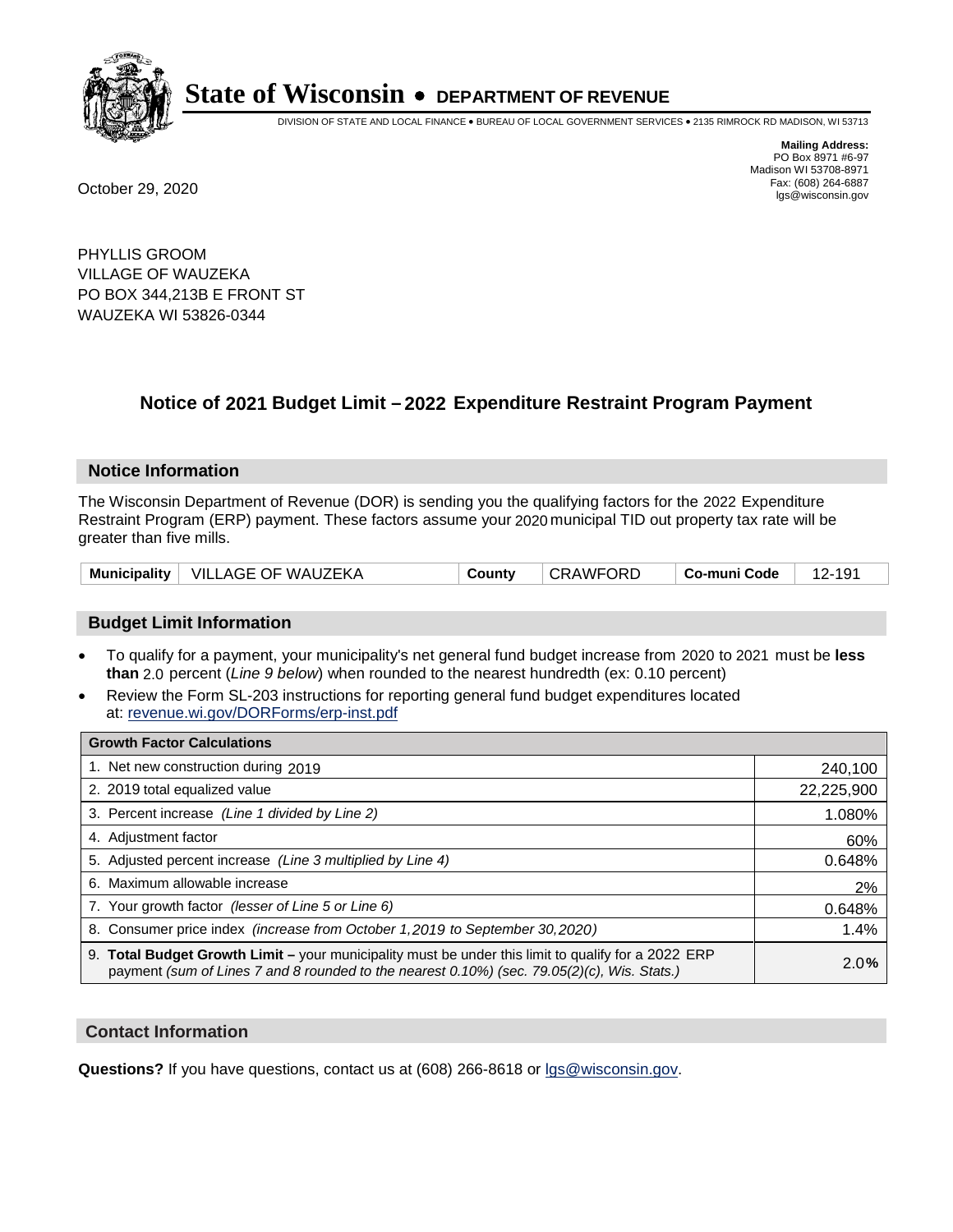

DIVISION OF STATE AND LOCAL FINANCE • BUREAU OF LOCAL GOVERNMENT SERVICES • 2135 RIMROCK RD MADISON, WI 53713

**Mailing Address:** PO Box 8971 #6-97 Madison WI 53708-8971<br>Fax: (608) 264-6887 Fax: (608) 264-6887 October 29, 2020 lgs@wisconsin.gov

TINA FULLER CITY OF PRAIRIE DU CHIEN PO BOX 324 PRAIRIE DU CHIEN WI 53821-0324

# **Notice of 2021 Budget Limit - 2022 Expenditure Restraint Program Payment**

## **Notice Information**

The Wisconsin Department of Revenue (DOR) is sending you the qualifying factors for the 2022 Expenditure Restraint Program (ERP) payment. These factors assume your 2020 municipal TID out property tax rate will be greater than five mills.

|  | Municipality   CITY OF PRAIRIE DU CHIEN | County | ∣ CRAWFORD | ∣ Co-muni Code ⊣ | 12-271 |
|--|-----------------------------------------|--------|------------|------------------|--------|
|--|-----------------------------------------|--------|------------|------------------|--------|

# **Budget Limit Information**

- To qualify for a payment, your municipality's net general fund budget increase from 2020 to 2021 must be less **than** 2.1 percent (*Line 9 below*) when rounded to the nearest hundredth (ex: 0.10 percent)
- Review the Form SL-203 instructions for reporting general fund budget expenditures located at: revenue.wi.gov/DORForms/erp-inst.pdf

| <b>Growth Factor Calculations</b>                                                                                                                                                                  |             |
|----------------------------------------------------------------------------------------------------------------------------------------------------------------------------------------------------|-------------|
| 1. Net new construction during 2019                                                                                                                                                                | 4,698,300   |
| 2. 2019 total equalized value                                                                                                                                                                      | 379,296,900 |
| 3. Percent increase (Line 1 divided by Line 2)                                                                                                                                                     | 1.239%      |
| 4. Adjustment factor                                                                                                                                                                               | 60%         |
| 5. Adjusted percent increase (Line 3 multiplied by Line 4)                                                                                                                                         | 0.743%      |
| 6. Maximum allowable increase                                                                                                                                                                      | 2%          |
| 7. Your growth factor (lesser of Line 5 or Line 6)                                                                                                                                                 | 0.743%      |
| 8. Consumer price index (increase from October 1, 2019 to September 30, 2020)                                                                                                                      | 1.4%        |
| 9. Total Budget Growth Limit - your municipality must be under this limit to qualify for a 2022 ERP<br>payment (sum of Lines 7 and 8 rounded to the nearest 0.10%) (sec. 79.05(2)(c), Wis. Stats.) | 2.1%        |

## **Contact Information**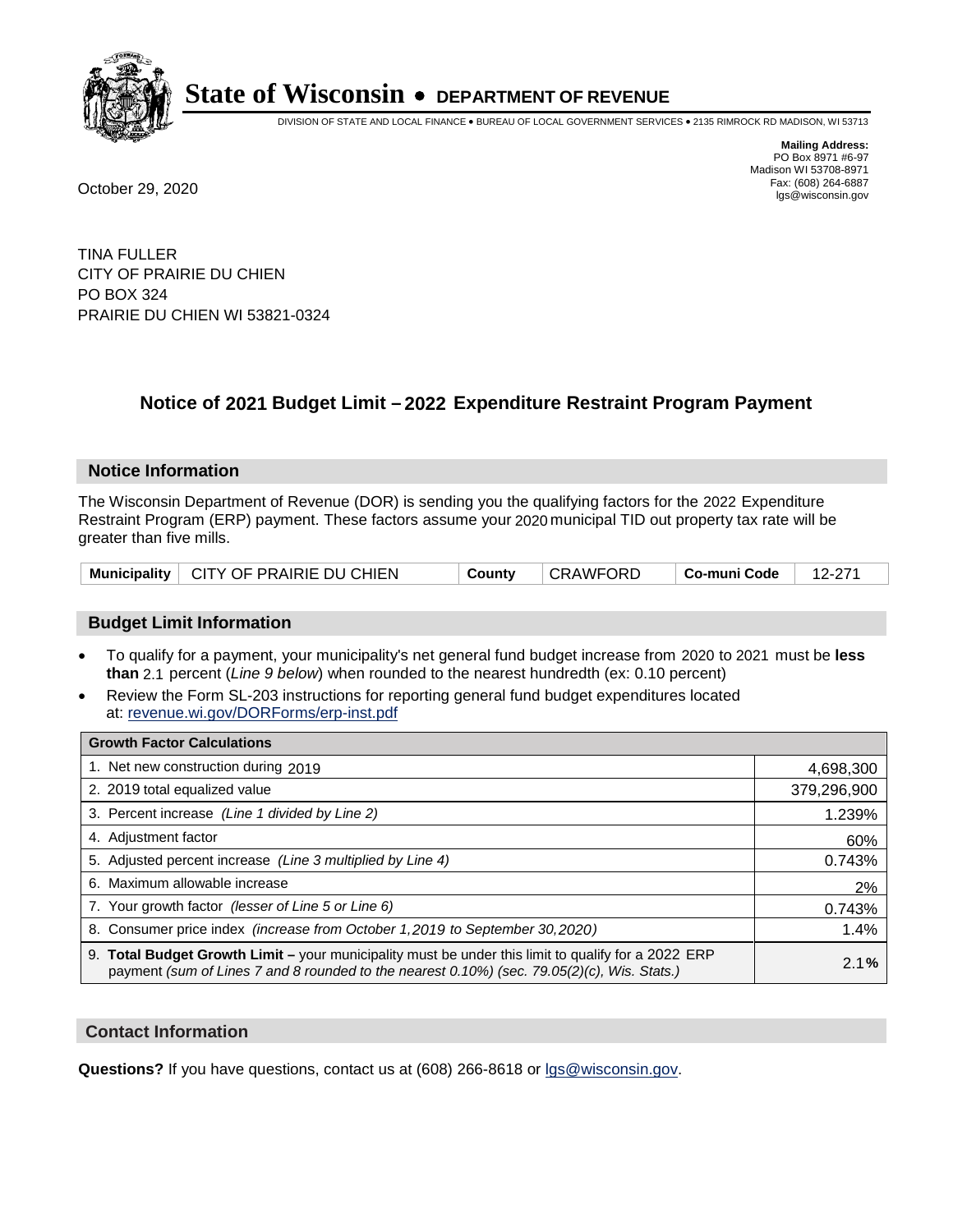

DIVISION OF STATE AND LOCAL FINANCE • BUREAU OF LOCAL GOVERNMENT SERVICES • 2135 RIMROCK RD MADISON, WI 53713

**Mailing Address:** PO Box 8971 #6-97 Madison WI 53708-8971<br>Fax: (608) 264-6887 Fax: (608) 264-6887 October 29, 2020 lgs@wisconsin.gov

RENEE SCHWASS TOWN OF MADISON 2120 FISH HATCHERY RD MADISON WI 53713

# **Notice of 2021 Budget Limit - 2022 Expenditure Restraint Program Payment**

## **Notice Information**

The Wisconsin Department of Revenue (DOR) is sending you the qualifying factors for the 2022 Expenditure Restraint Program (ERP) payment. These factors assume your 2020 municipal TID out property tax rate will be greater than five mills.

| TOWN OF MADISON | <b>DANE</b> | 13-032       |
|-----------------|-------------|--------------|
| Municipality    | County      | Co-muni Code |

# **Budget Limit Information**

- To qualify for a payment, your municipality's net general fund budget increase from 2020 to 2021 must be less **than** 1.4 percent (*Line 9 below*) when rounded to the nearest hundredth (ex: 0.10 percent)
- Review the Form SL-203 instructions for reporting general fund budget expenditures located at: revenue.wi.gov/DORForms/erp-inst.pdf

| <b>Growth Factor Calculations</b>                                                                                                                                                                  |              |
|----------------------------------------------------------------------------------------------------------------------------------------------------------------------------------------------------|--------------|
| 1. Net new construction during 2019                                                                                                                                                                | $-1,097,600$ |
| 2. 2019 total equalized value                                                                                                                                                                      | 471,858,200  |
| 3. Percent increase (Line 1 divided by Line 2)                                                                                                                                                     | $-0.233%$    |
| 4. Adjustment factor                                                                                                                                                                               | 60%          |
| 5. Adjusted percent increase (Line 3 multiplied by Line 4)                                                                                                                                         | $-0.140%$    |
| 6. Maximum allowable increase                                                                                                                                                                      | 2%           |
| 7. Your growth factor (lesser of Line 5 or Line 6)                                                                                                                                                 | 0.000%       |
| 8. Consumer price index (increase from October 1,2019 to September 30,2020)                                                                                                                        | 1.4%         |
| 9. Total Budget Growth Limit - your municipality must be under this limit to qualify for a 2022 ERP<br>payment (sum of Lines 7 and 8 rounded to the nearest 0.10%) (sec. 79.05(2)(c), Wis. Stats.) | 1.4%         |

## **Contact Information**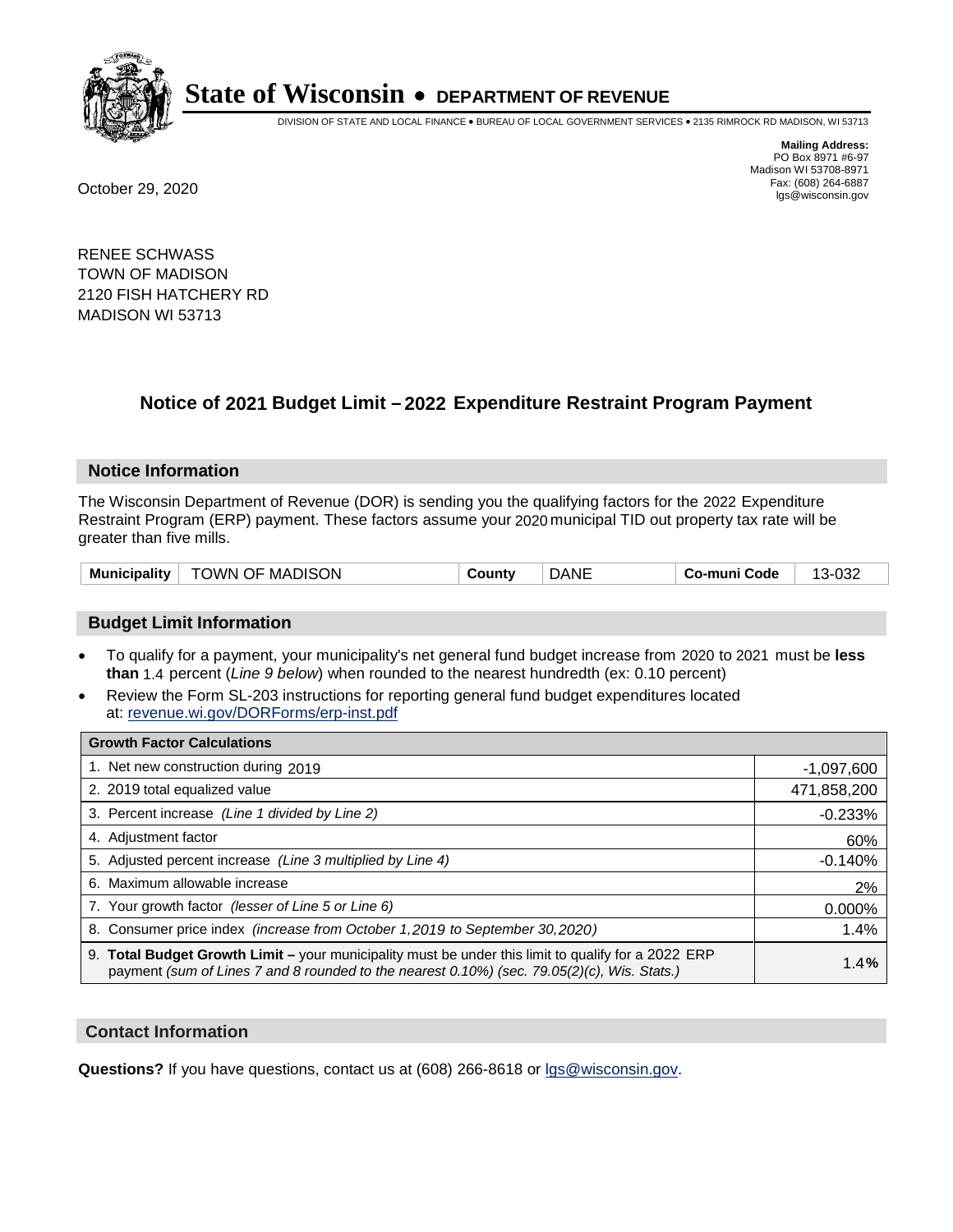

DIVISION OF STATE AND LOCAL FINANCE • BUREAU OF LOCAL GOVERNMENT SERVICES • 2135 RIMROCK RD MADISON, WI 53713

**Mailing Address:** PO Box 8971 #6-97 Madison WI 53708-8971<br>Fax: (608) 264-6887 Fax: (608) 264-6887 October 29, 2020 lgs@wisconsin.gov

BRIAN WILSON VILLAGE OF BELLEVILLE PO BOX 79 BELLEVILLE WI 53508-0079

# **Notice of 2021 Budget Limit - 2022 Expenditure Restraint Program Payment**

### **Notice Information**

The Wisconsin Department of Revenue (DOR) is sending you the qualifying factors for the 2022 Expenditure Restraint Program (ERP) payment. These factors assume your 2020 municipal TID out property tax rate will be greater than five mills.

| <b>Municipality</b> | VILLAGE OF BELLEVILLE | <b>Count</b> ∨ | DANE | Co-muni Code | 106<br>$\sim$<br>՝ |
|---------------------|-----------------------|----------------|------|--------------|--------------------|
|---------------------|-----------------------|----------------|------|--------------|--------------------|

# **Budget Limit Information**

- To qualify for a payment, your municipality's net general fund budget increase from 2020 to 2021 must be less **than** 3.4 percent (*Line 9 below*) when rounded to the nearest hundredth (ex: 0.10 percent)
- Review the Form SL-203 instructions for reporting general fund budget expenditures located at: revenue.wi.gov/DORForms/erp-inst.pdf

| <b>Growth Factor Calculations</b>                                                                                                                                                                      |             |
|--------------------------------------------------------------------------------------------------------------------------------------------------------------------------------------------------------|-------------|
| 1. Net new construction during 2019                                                                                                                                                                    | 9,272,600   |
| 2. 2019 total equalized value                                                                                                                                                                          | 234,814,700 |
| 3. Percent increase (Line 1 divided by Line 2)                                                                                                                                                         | 3.949%      |
| 4. Adjustment factor                                                                                                                                                                                   | 60%         |
| 5. Adjusted percent increase (Line 3 multiplied by Line 4)                                                                                                                                             | 2.369%      |
| 6. Maximum allowable increase                                                                                                                                                                          | 2%          |
| 7. Your growth factor (lesser of Line 5 or Line 6)                                                                                                                                                     | 2.000%      |
| 8. Consumer price index (increase from October 1, 2019 to September 30, 2020)                                                                                                                          | 1.4%        |
| 9. Total Budget Growth Limit - your municipality must be under this limit to qualify for a 2022 ERP<br>payment (sum of Lines 7 and 8 rounded to the nearest $0.10\%$ ) (sec. 79.05(2)(c), Wis. Stats.) | 3.4%        |

## **Contact Information**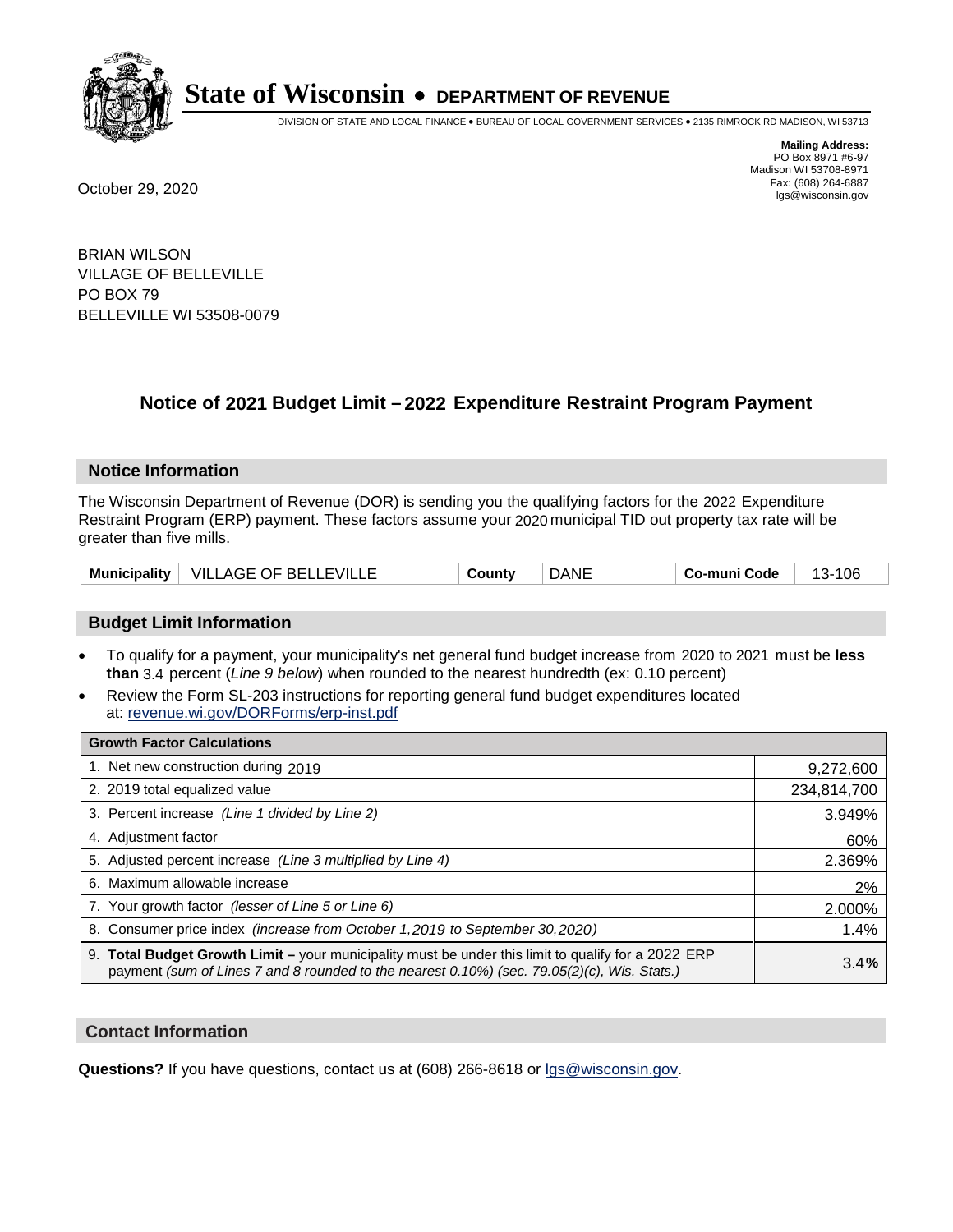

DIVISION OF STATE AND LOCAL FINANCE • BUREAU OF LOCAL GOVERNMENT SERVICES • 2135 RIMROCK RD MADISON, WI 53713

**Mailing Address:** PO Box 8971 #6-97 Madison WI 53708-8971<br>Fax: (608) 264-6887 Fax: (608) 264-6887 October 29, 2020 lgs@wisconsin.gov

SHELLIE BENISH VILLAGE OF BLACK EARTH 1210 MILLS STREET BLACK EARTH WI 53515-0347

# **Notice of 2021 Budget Limit - 2022 Expenditure Restraint Program Payment**

## **Notice Information**

The Wisconsin Department of Revenue (DOR) is sending you the qualifying factors for the 2022 Expenditure Restraint Program (ERP) payment. These factors assume your 2020 municipal TID out property tax rate will be greater than five mills.

|  | Municipality   VILLAGE OF BLACK EARTH | County | <b>DANE</b> | Co-muni Code |  |
|--|---------------------------------------|--------|-------------|--------------|--|
|--|---------------------------------------|--------|-------------|--------------|--|

# **Budget Limit Information**

- To qualify for a payment, your municipality's net general fund budget increase from 2020 to 2021 must be less **than** 2.4 percent (*Line 9 below*) when rounded to the nearest hundredth (ex: 0.10 percent)
- Review the Form SL-203 instructions for reporting general fund budget expenditures located at: revenue.wi.gov/DORForms/erp-inst.pdf

| <b>Growth Factor Calculations</b>                                                                                                                                                                  |             |
|----------------------------------------------------------------------------------------------------------------------------------------------------------------------------------------------------|-------------|
| 1. Net new construction during 2019                                                                                                                                                                | 2,294,500   |
| 2. 2019 total equalized value                                                                                                                                                                      | 131,306,600 |
| 3. Percent increase (Line 1 divided by Line 2)                                                                                                                                                     | 1.747%      |
| 4. Adjustment factor                                                                                                                                                                               | 60%         |
| 5. Adjusted percent increase (Line 3 multiplied by Line 4)                                                                                                                                         | 1.048%      |
| 6. Maximum allowable increase                                                                                                                                                                      | 2%          |
| 7. Your growth factor (lesser of Line 5 or Line 6)                                                                                                                                                 | 1.048%      |
| 8. Consumer price index (increase from October 1, 2019 to September 30, 2020)                                                                                                                      | 1.4%        |
| 9. Total Budget Growth Limit - your municipality must be under this limit to qualify for a 2022 ERP<br>payment (sum of Lines 7 and 8 rounded to the nearest 0.10%) (sec. 79.05(2)(c), Wis. Stats.) | 2.4%        |

## **Contact Information**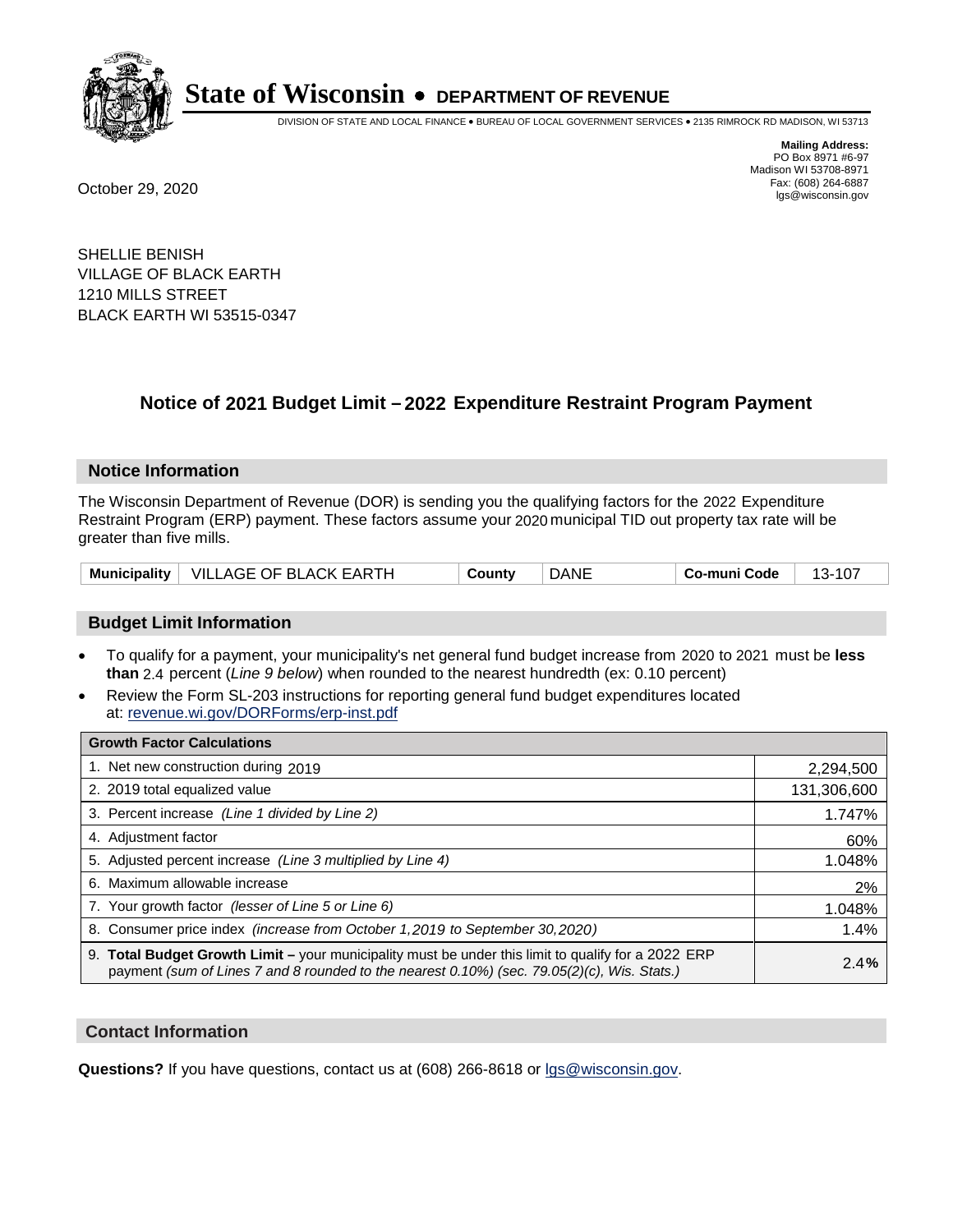

DIVISION OF STATE AND LOCAL FINANCE • BUREAU OF LOCAL GOVERNMENT SERVICES • 2135 RIMROCK RD MADISON, WI 53713

**Mailing Address:** PO Box 8971 #6-97 Madison WI 53708-8971<br>Fax: (608) 264-6887 Fax: (608) 264-6887 October 29, 2020 lgs@wisconsin.gov

MARY JO MICHEK VILLAGE OF BLUE MOUNDS PO BOX 189 BLUE MOUNDS WI 53517-0189

# **Notice of 2021 Budget Limit - 2022 Expenditure Restraint Program Payment**

## **Notice Information**

The Wisconsin Department of Revenue (DOR) is sending you the qualifying factors for the 2022 Expenditure Restraint Program (ERP) payment. These factors assume your 2020 municipal TID out property tax rate will be greater than five mills.

|  | Municipality   VILLAGE OF BLUE MOUNDS | County | <b>DANE</b> | Co-muni Code | 108<br>-13 |
|--|---------------------------------------|--------|-------------|--------------|------------|
|--|---------------------------------------|--------|-------------|--------------|------------|

# **Budget Limit Information**

- To qualify for a payment, your municipality's net general fund budget increase from 2020 to 2021 must be less **than** 2.1 percent (*Line 9 below*) when rounded to the nearest hundredth (ex: 0.10 percent)
- Review the Form SL-203 instructions for reporting general fund budget expenditures located at: revenue.wi.gov/DORForms/erp-inst.pdf

| <b>Growth Factor Calculations</b>                                                                                                                                                                      |            |
|--------------------------------------------------------------------------------------------------------------------------------------------------------------------------------------------------------|------------|
| 1. Net new construction during 2019                                                                                                                                                                    | 905,700    |
| 2. 2019 total equalized value                                                                                                                                                                          | 83,155,400 |
| 3. Percent increase (Line 1 divided by Line 2)                                                                                                                                                         | 1.089%     |
| 4. Adjustment factor                                                                                                                                                                                   | 60%        |
| 5. Adjusted percent increase (Line 3 multiplied by Line 4)                                                                                                                                             | 0.653%     |
| 6. Maximum allowable increase                                                                                                                                                                          | 2%         |
| 7. Your growth factor (lesser of Line 5 or Line 6)                                                                                                                                                     | 0.653%     |
| 8. Consumer price index (increase from October 1, 2019 to September 30, 2020)                                                                                                                          | 1.4%       |
| 9. Total Budget Growth Limit - your municipality must be under this limit to qualify for a 2022 ERP<br>payment (sum of Lines 7 and 8 rounded to the nearest $0.10\%$ ) (sec. 79.05(2)(c), Wis. Stats.) | 2.1%       |

## **Contact Information**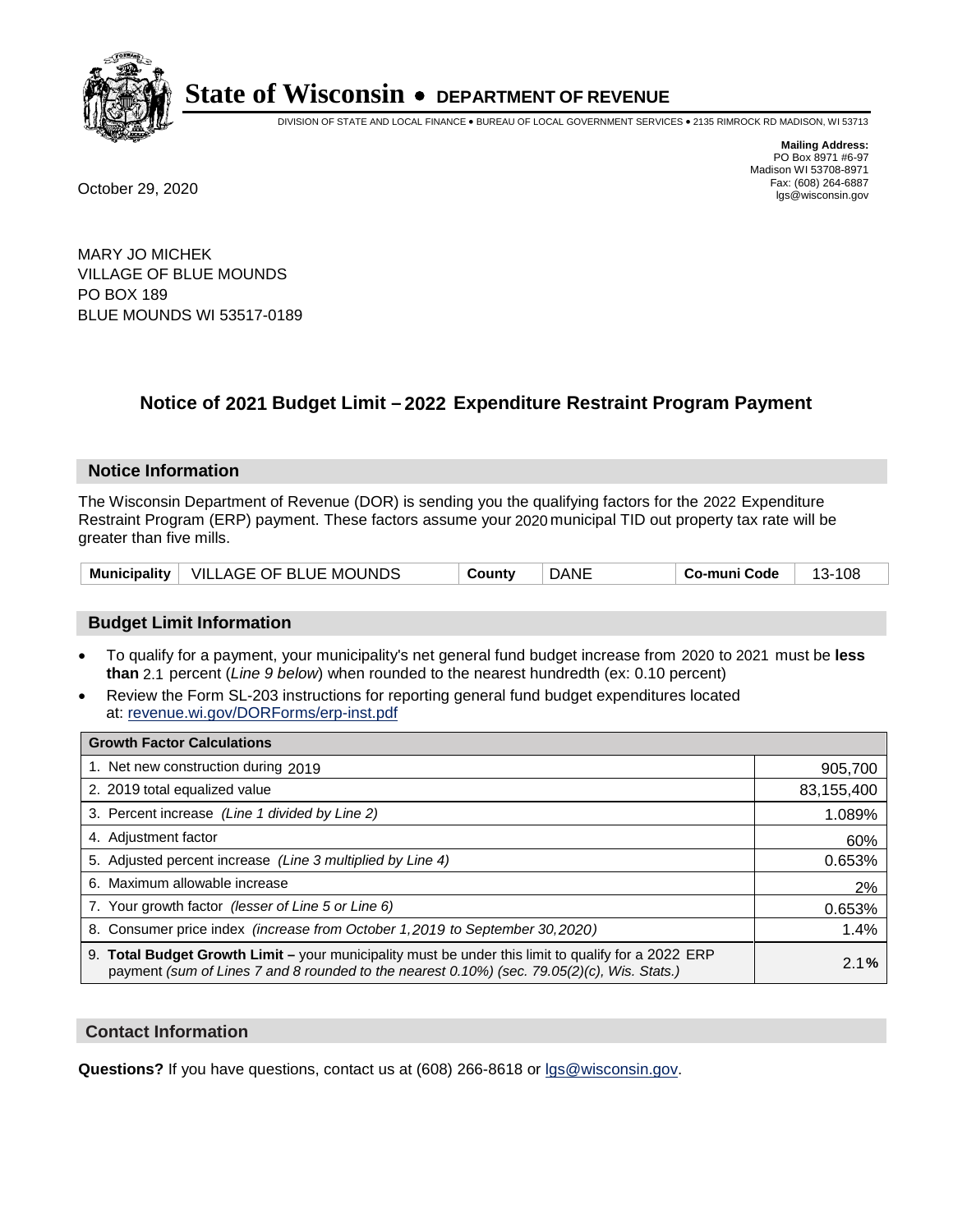

DIVISION OF STATE AND LOCAL FINANCE • BUREAU OF LOCAL GOVERNMENT SERVICES • 2135 RIMROCK RD MADISON, WI 53713

**Mailing Address:** PO Box 8971 #6-97 Madison WI 53708-8971<br>Fax: (608) 264-6887 Fax: (608) 264-6887 October 29, 2020 lgs@wisconsin.gov

LISA MOEN VILLAGE OF CAMBRIDGE PO BOX 99 CAMBRIDGE WI 53523-0099

# **Notice of 2021 Budget Limit - 2022 Expenditure Restraint Program Payment**

## **Notice Information**

The Wisconsin Department of Revenue (DOR) is sending you the qualifying factors for the 2022 Expenditure Restraint Program (ERP) payment. These factors assume your 2020 municipal TID out property tax rate will be greater than five mills.

| Municipality | VILLAGE OF CAMBRIDGE | ountvٽ | DANE | Co-muni Code |  |
|--------------|----------------------|--------|------|--------------|--|
|--------------|----------------------|--------|------|--------------|--|

# **Budget Limit Information**

- To qualify for a payment, your municipality's net general fund budget increase from 2020 to 2021 must be less **than** 3.4 percent (*Line 9 below*) when rounded to the nearest hundredth (ex: 0.10 percent)
- Review the Form SL-203 instructions for reporting general fund budget expenditures located at: revenue.wi.gov/DORForms/erp-inst.pdf

| <b>Growth Factor Calculations</b>                                                                                                                                                                      |             |
|--------------------------------------------------------------------------------------------------------------------------------------------------------------------------------------------------------|-------------|
| 1. Net new construction during 2019                                                                                                                                                                    | 7,462,800   |
| 2. 2019 total equalized value                                                                                                                                                                          | 173,297,900 |
| 3. Percent increase (Line 1 divided by Line 2)                                                                                                                                                         | 4.306%      |
| 4. Adjustment factor                                                                                                                                                                                   | 60%         |
| 5. Adjusted percent increase (Line 3 multiplied by Line 4)                                                                                                                                             | 2.584%      |
| 6. Maximum allowable increase                                                                                                                                                                          | 2%          |
| 7. Your growth factor (lesser of Line 5 or Line 6)                                                                                                                                                     | 2.000%      |
| 8. Consumer price index (increase from October 1, 2019 to September 30, 2020)                                                                                                                          | 1.4%        |
| 9. Total Budget Growth Limit - your municipality must be under this limit to qualify for a 2022 ERP<br>payment (sum of Lines 7 and 8 rounded to the nearest $0.10\%$ ) (sec. 79.05(2)(c), Wis. Stats.) | 3.4%        |

## **Contact Information**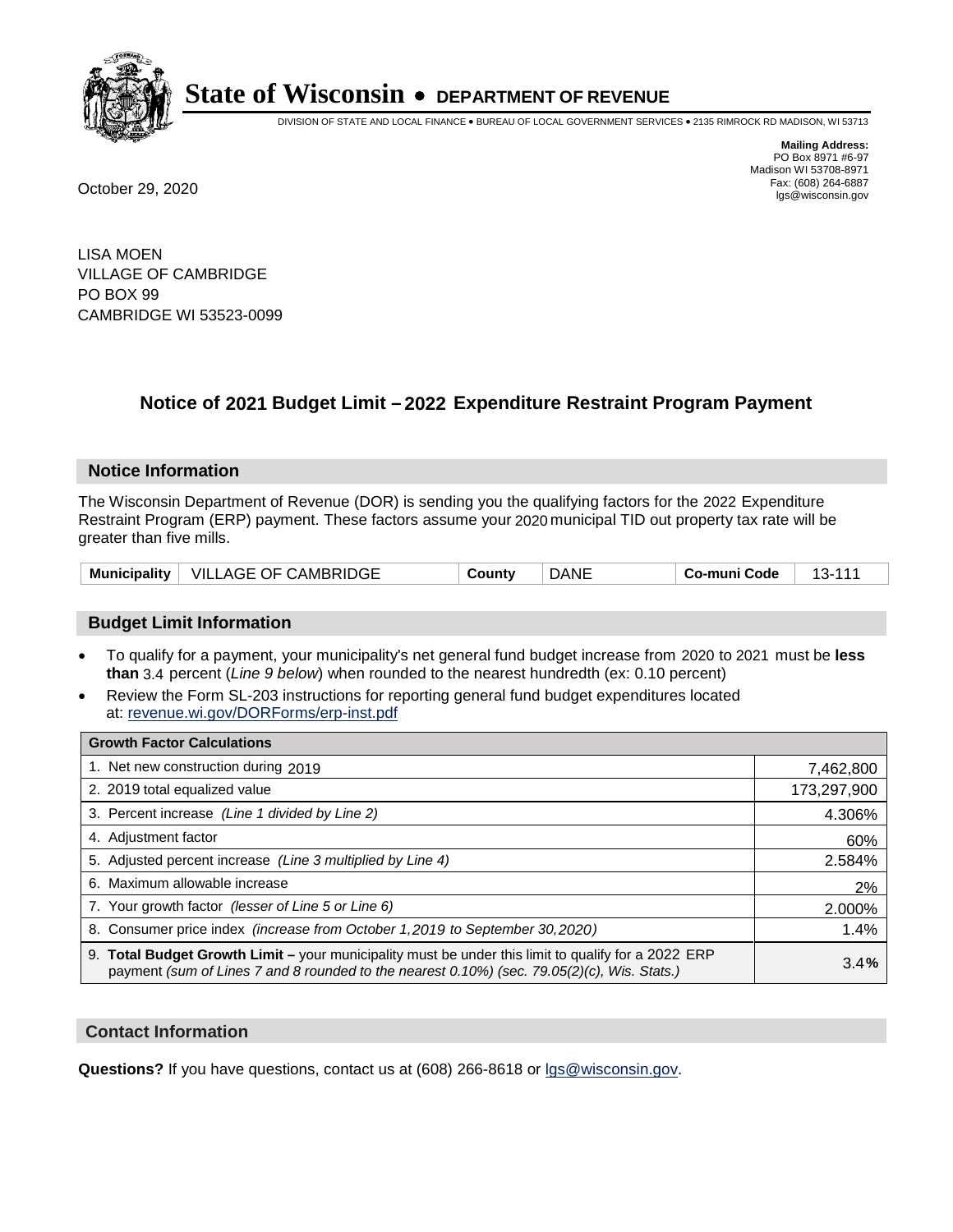

DIVISION OF STATE AND LOCAL FINANCE • BUREAU OF LOCAL GOVERNMENT SERVICES • 2135 RIMROCK RD MADISON, WI 53713

**Mailing Address:** PO Box 8971 #6-97 Madison WI 53708-8971<br>Fax: (608) 264-6887 Fax: (608) 264-6887 October 29, 2020 lgs@wisconsin.gov

LISA KALATA VILLAGE OF COTTAGE GROVE 221 E COTTAGE GROVE ROAD COTTAGE GROVE WI 53527

# **Notice of 2021 Budget Limit - 2022 Expenditure Restraint Program Payment**

## **Notice Information**

The Wisconsin Department of Revenue (DOR) is sending you the qualifying factors for the 2022 Expenditure Restraint Program (ERP) payment. These factors assume your 2020 municipal TID out property tax rate will be greater than five mills.

|  | Municipality   VILLAGE OF COTTAGE GROVE | County | <b>DANE</b> | Co-muni Code | 13-112 |
|--|-----------------------------------------|--------|-------------|--------------|--------|
|--|-----------------------------------------|--------|-------------|--------------|--------|

## **Budget Limit Information**

- To qualify for a payment, your municipality's net general fund budget increase from 2020 to 2021 must be less **than** 3.3 percent (*Line 9 below*) when rounded to the nearest hundredth (ex: 0.10 percent)
- Review the Form SL-203 instructions for reporting general fund budget expenditures located at: revenue.wi.gov/DORForms/erp-inst.pdf

| <b>Growth Factor Calculations</b>                                                                                                                                                                  |             |
|----------------------------------------------------------------------------------------------------------------------------------------------------------------------------------------------------|-------------|
| 1. Net new construction during 2019                                                                                                                                                                | 25,834,600  |
| 2. 2019 total equalized value                                                                                                                                                                      | 798,718,600 |
| 3. Percent increase (Line 1 divided by Line 2)                                                                                                                                                     | 3.235%      |
| 4. Adjustment factor                                                                                                                                                                               | 60%         |
| 5. Adjusted percent increase (Line 3 multiplied by Line 4)                                                                                                                                         | 1.941%      |
| 6. Maximum allowable increase                                                                                                                                                                      | 2%          |
| 7. Your growth factor (lesser of Line 5 or Line 6)                                                                                                                                                 | 1.941%      |
| 8. Consumer price index (increase from October 1, 2019 to September 30, 2020)                                                                                                                      | 1.4%        |
| 9. Total Budget Growth Limit - your municipality must be under this limit to qualify for a 2022 ERP<br>payment (sum of Lines 7 and 8 rounded to the nearest 0.10%) (sec. 79.05(2)(c), Wis. Stats.) | 3.3%        |

## **Contact Information**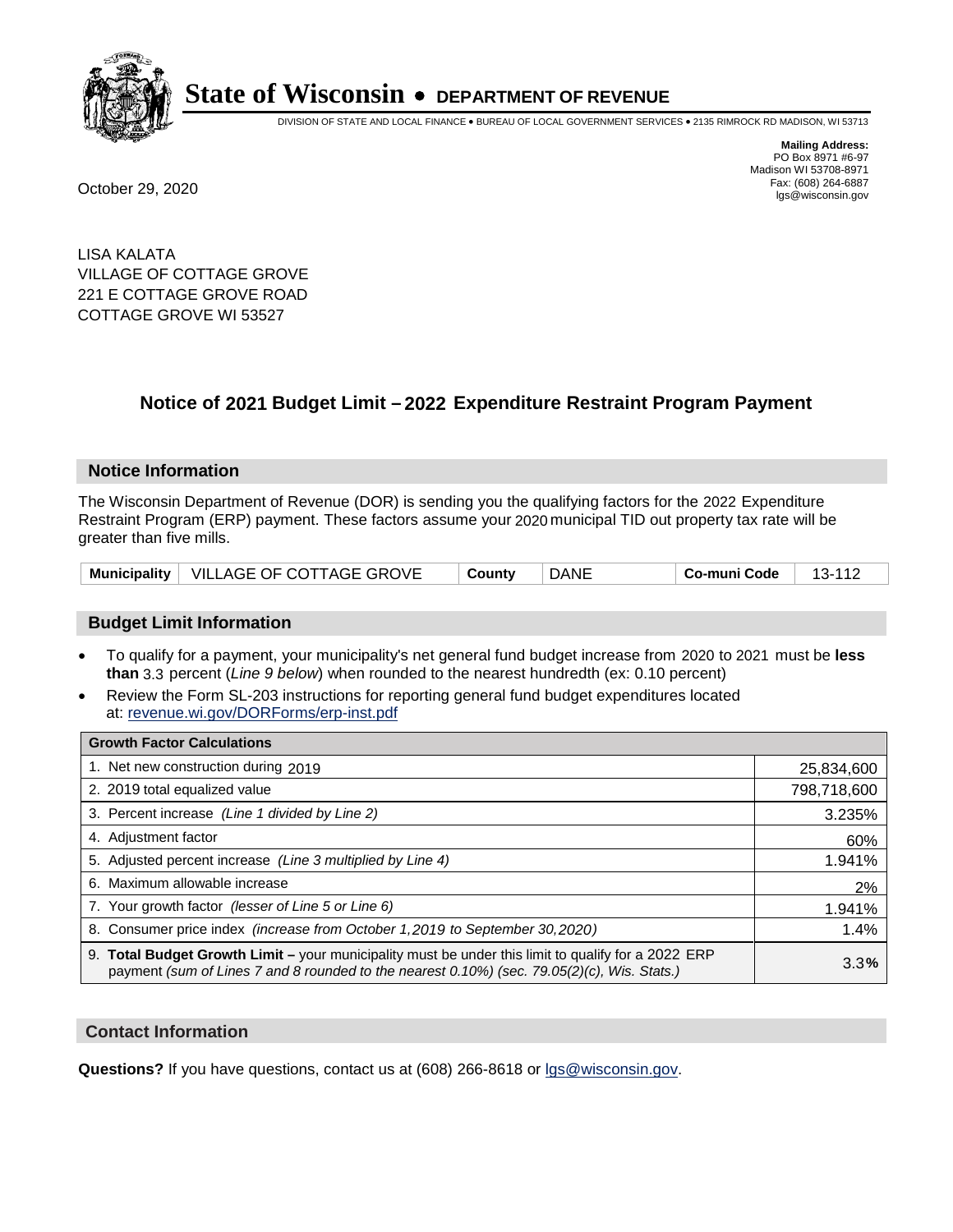

DIVISION OF STATE AND LOCAL FINANCE • BUREAU OF LOCAL GOVERNMENT SERVICES • 2135 RIMROCK RD MADISON, WI 53713

**Mailing Address:** PO Box 8971 #6-97 Madison WI 53708-8971<br>Fax: (608) 264-6887 Fax: (608) 264-6887 October 29, 2020 lgs@wisconsin.gov

BILL CHANG VILLAGE OF CROSS PLAINS 2417 BREWERY ROAD PO BOX 97 CROSS PLAINS WI 53528

# **Notice of 2021 Budget Limit - 2022 Expenditure Restraint Program Payment**

#### **Notice Information**

The Wisconsin Department of Revenue (DOR) is sending you the qualifying factors for the 2022 Expenditure Restraint Program (ERP) payment. These factors assume your 2020 municipal TID out property tax rate will be greater than five mills.

|  | Municipality   VILLAGE OF CROSS PLAINS | County | DANE | Co-muni Code | 13-113 |
|--|----------------------------------------|--------|------|--------------|--------|
|--|----------------------------------------|--------|------|--------------|--------|

## **Budget Limit Information**

- To qualify for a payment, your municipality's net general fund budget increase from 2020 to 2021 must be less **than** 1.5 percent (*Line 9 below*) when rounded to the nearest hundredth (ex: 0.10 percent)
- Review the Form SL-203 instructions for reporting general fund budget expenditures located at: revenue.wi.gov/DORForms/erp-inst.pdf

| <b>Growth Factor Calculations</b>                                                                                                                                                                  |             |
|----------------------------------------------------------------------------------------------------------------------------------------------------------------------------------------------------|-------------|
| 1. Net new construction during 2019                                                                                                                                                                | 873,600     |
| 2. 2019 total equalized value                                                                                                                                                                      | 423,233,600 |
| 3. Percent increase (Line 1 divided by Line 2)                                                                                                                                                     | 0.206%      |
| 4. Adjustment factor                                                                                                                                                                               | 60%         |
| 5. Adjusted percent increase (Line 3 multiplied by Line 4)                                                                                                                                         | 0.124%      |
| Maximum allowable increase<br>6.                                                                                                                                                                   | 2%          |
| 7. Your growth factor (lesser of Line 5 or Line 6)                                                                                                                                                 | 0.124%      |
| 8. Consumer price index (increase from October 1, 2019 to September 30, 2020)                                                                                                                      | 1.4%        |
| 9. Total Budget Growth Limit - your municipality must be under this limit to qualify for a 2022 ERP<br>payment (sum of Lines 7 and 8 rounded to the nearest 0.10%) (sec. 79.05(2)(c), Wis. Stats.) | 1.5%        |

## **Contact Information**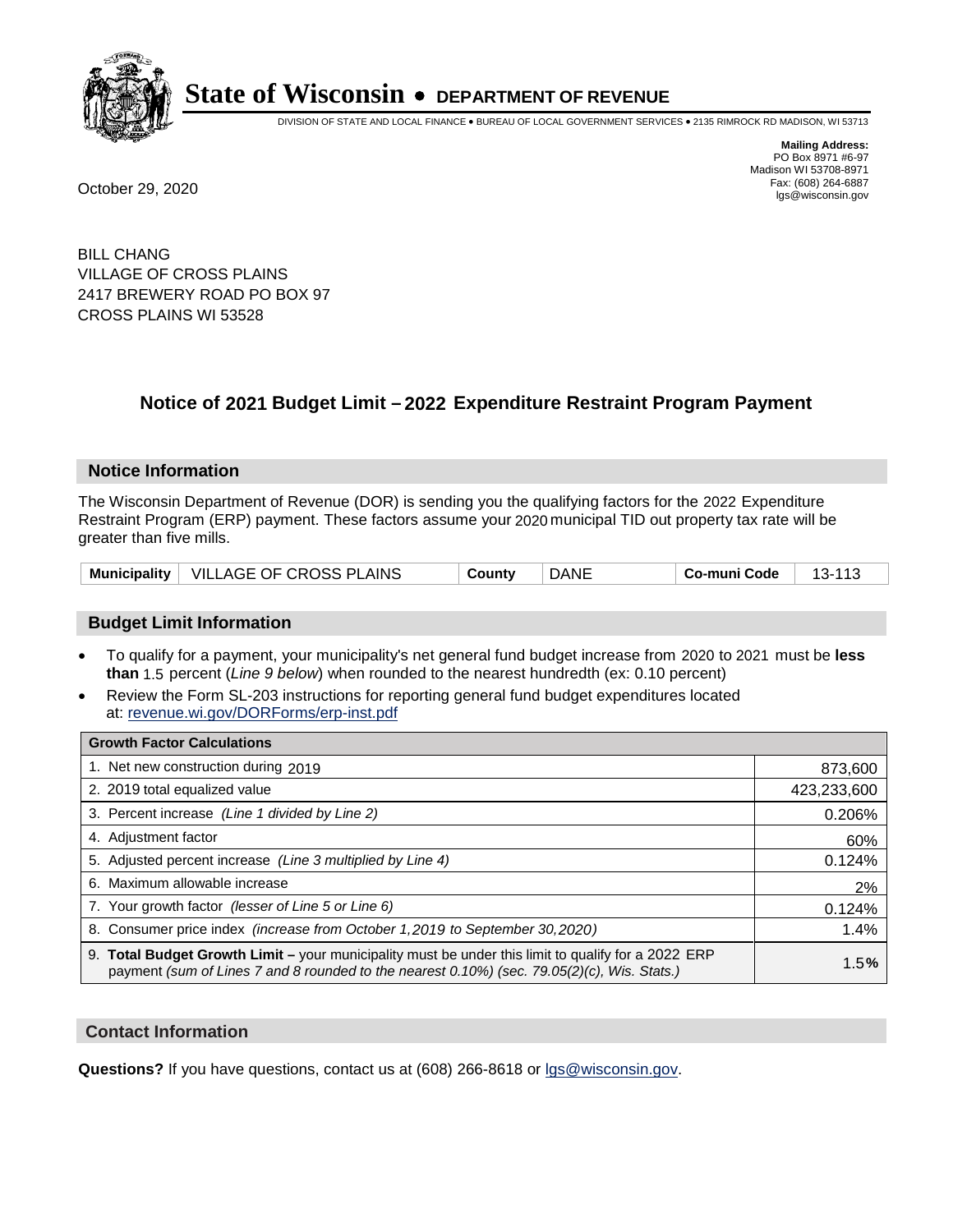

DIVISION OF STATE AND LOCAL FINANCE • BUREAU OF LOCAL GOVERNMENT SERVICES • 2135 RIMROCK RD MADISON, WI 53713

**Mailing Address:** PO Box 8971 #6-97 Madison WI 53708-8971<br>Fax: (608) 264-6887 Fax: (608) 264-6887 October 29, 2020 lgs@wisconsin.gov

TERESA HUGHEY GROVES VILLAGE OF DANE PO BOX 168 DANE WI 53529-0168

# **Notice of 2021 Budget Limit - 2022 Expenditure Restraint Program Payment**

## **Notice Information**

The Wisconsin Department of Revenue (DOR) is sending you the qualifying factors for the 2022 Expenditure Restraint Program (ERP) payment. These factors assume your 2020 municipal TID out property tax rate will be greater than five mills.

| Municipality | DANE<br>- VILL<br>. OF.<br>AGE | ∵ountٽ | )ANE | Code<br>-mun | 14 G<br>~-<br>. . |
|--------------|--------------------------------|--------|------|--------------|-------------------|
|--------------|--------------------------------|--------|------|--------------|-------------------|

# **Budget Limit Information**

- To qualify for a payment, your municipality's net general fund budget increase from 2020 to 2021 must be less **than** 1.8 percent (*Line 9 below*) when rounded to the nearest hundredth (ex: 0.10 percent)
- Review the Form SL-203 instructions for reporting general fund budget expenditures located at: revenue.wi.gov/DORForms/erp-inst.pdf

| <b>Growth Factor Calculations</b>                                                                                                                                                                      |             |
|--------------------------------------------------------------------------------------------------------------------------------------------------------------------------------------------------------|-------------|
| 1. Net new construction during 2019                                                                                                                                                                    | 681,200     |
| 2. 2019 total equalized value                                                                                                                                                                          | 104,206,100 |
| 3. Percent increase (Line 1 divided by Line 2)                                                                                                                                                         | 0.654%      |
| 4. Adiustment factor                                                                                                                                                                                   | 60%         |
| 5. Adjusted percent increase (Line 3 multiplied by Line 4)                                                                                                                                             | 0.392%      |
| 6. Maximum allowable increase                                                                                                                                                                          | 2%          |
| 7. Your growth factor (lesser of Line 5 or Line 6)                                                                                                                                                     | 0.392%      |
| 8. Consumer price index (increase from October 1,2019 to September 30,2020)                                                                                                                            | 1.4%        |
| 9. Total Budget Growth Limit - your municipality must be under this limit to qualify for a 2022 ERP<br>payment (sum of Lines 7 and 8 rounded to the nearest $0.10\%$ ) (sec. 79.05(2)(c), Wis. Stats.) | 1.8%        |

## **Contact Information**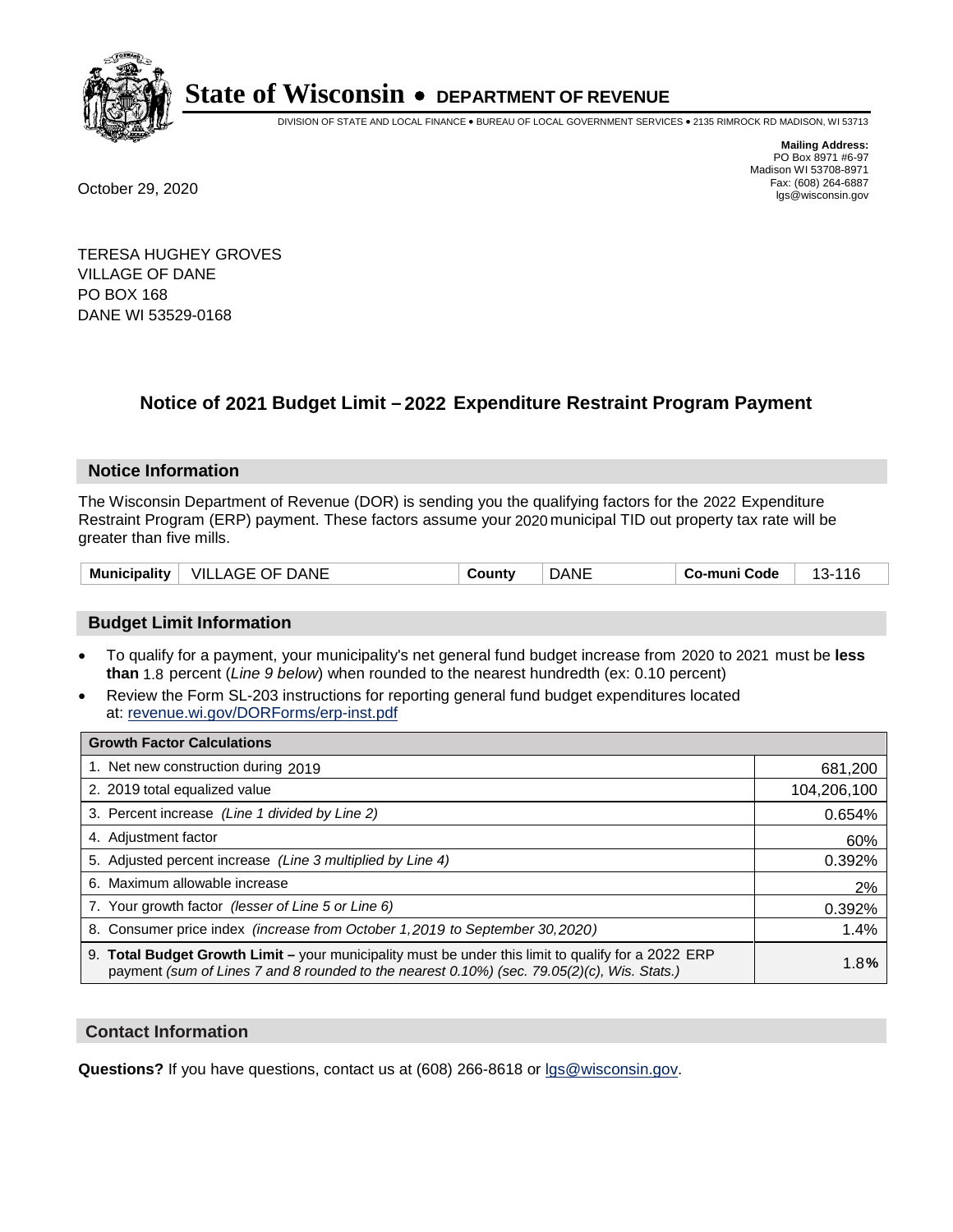

DIVISION OF STATE AND LOCAL FINANCE • BUREAU OF LOCAL GOVERNMENT SERVICES • 2135 RIMROCK RD MADISON, WI 53713

**Mailing Address:** PO Box 8971 #6-97 Madison WI 53708-8971<br>Fax: (608) 264-6887 Fax: (608) 264-6887 October 29, 2020 lgs@wisconsin.gov

ELIZABETH MCCREDIE VILLAGE OF DEERFIELD PO BOX 66 DEERFIELD WI 53531-0066

# **Notice of 2021 Budget Limit - 2022 Expenditure Restraint Program Payment**

## **Notice Information**

The Wisconsin Department of Revenue (DOR) is sending you the qualifying factors for the 2022 Expenditure Restraint Program (ERP) payment. These factors assume your 2020 municipal TID out property tax rate will be greater than five mills.

| <b>Municipality</b> | VILLAGE OF DEERFIELD | `ountv | DANE | Co-muni Code |  |
|---------------------|----------------------|--------|------|--------------|--|
|---------------------|----------------------|--------|------|--------------|--|

## **Budget Limit Information**

- To qualify for a payment, your municipality's net general fund budget increase from 2020 to 2021 must be less **than** 2.1 percent (*Line 9 below*) when rounded to the nearest hundredth (ex: 0.10 percent)
- Review the Form SL-203 instructions for reporting general fund budget expenditures located at: revenue.wi.gov/DORForms/erp-inst.pdf

| <b>Growth Factor Calculations</b>                                                                                                                                                                      |             |
|--------------------------------------------------------------------------------------------------------------------------------------------------------------------------------------------------------|-------------|
| 1. Net new construction during 2019                                                                                                                                                                    | 2,932,500   |
| 2. 2019 total equalized value                                                                                                                                                                          | 241,325,500 |
| 3. Percent increase (Line 1 divided by Line 2)                                                                                                                                                         | 1.215%      |
| 4. Adjustment factor                                                                                                                                                                                   | 60%         |
| 5. Adjusted percent increase (Line 3 multiplied by Line 4)                                                                                                                                             | 0.729%      |
| 6. Maximum allowable increase                                                                                                                                                                          | 2%          |
| 7. Your growth factor (lesser of Line 5 or Line 6)                                                                                                                                                     | 0.729%      |
| 8. Consumer price index (increase from October 1, 2019 to September 30, 2020)                                                                                                                          | 1.4%        |
| 9. Total Budget Growth Limit - your municipality must be under this limit to qualify for a 2022 ERP<br>payment (sum of Lines 7 and 8 rounded to the nearest $0.10\%$ ) (sec. 79.05(2)(c), Wis. Stats.) | 2.1%        |

## **Contact Information**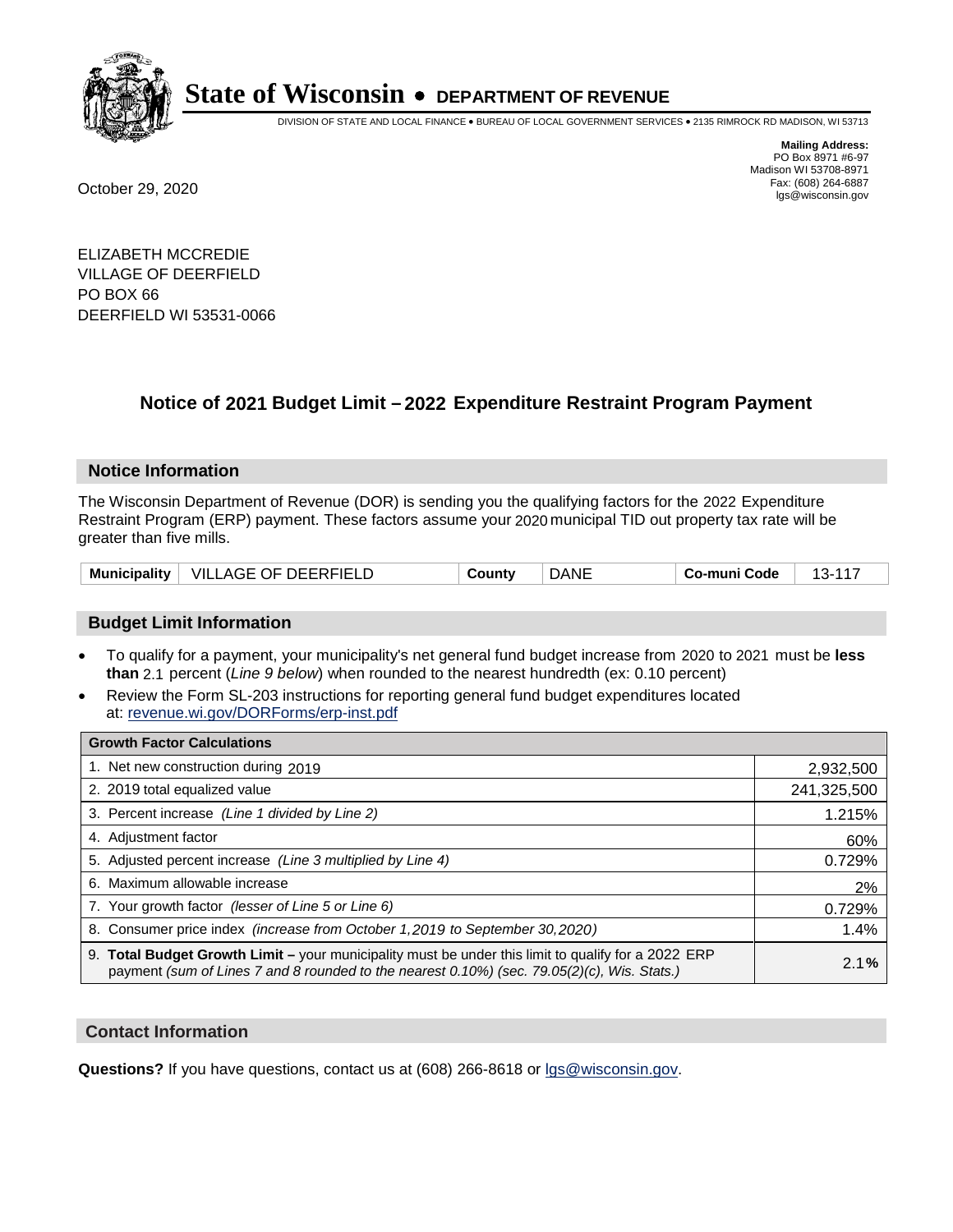

DIVISION OF STATE AND LOCAL FINANCE • BUREAU OF LOCAL GOVERNMENT SERVICES • 2135 RIMROCK RD MADISON, WI 53713

**Mailing Address:** PO Box 8971 #6-97 Madison WI 53708-8971<br>Fax: (608) 264-6887 Fax: (608) 264-6887 October 29, 2020 lgs@wisconsin.gov

LU ANN LEGGETT VILLAGE OF DEFOREST 120 S STEVENSON ST. DEFOREST WI 53532

# **Notice of 2021 Budget Limit - 2022 Expenditure Restraint Program Payment**

## **Notice Information**

The Wisconsin Department of Revenue (DOR) is sending you the qualifying factors for the 2022 Expenditure Restraint Program (ERP) payment. These factors assume your 2020 municipal TID out property tax rate will be greater than five mills.

|  | Municipality   VILLAGE OF DEFOREST | County | DANE | Co-muni Code | 44 C<br>$13-$ |
|--|------------------------------------|--------|------|--------------|---------------|
|--|------------------------------------|--------|------|--------------|---------------|

## **Budget Limit Information**

- To qualify for a payment, your municipality's net general fund budget increase from 2020 to 2021 must be less **than** 3.4 percent (*Line 9 below*) when rounded to the nearest hundredth (ex: 0.10 percent)
- Review the Form SL-203 instructions for reporting general fund budget expenditures located at: revenue.wi.gov/DORForms/erp-inst.pdf

| <b>Growth Factor Calculations</b>                                                                                                                                                                  |               |
|----------------------------------------------------------------------------------------------------------------------------------------------------------------------------------------------------|---------------|
| 1. Net new construction during 2019                                                                                                                                                                | 64,285,700    |
| 2. 2019 total equalized value                                                                                                                                                                      | 1,336,023,100 |
| 3. Percent increase (Line 1 divided by Line 2)                                                                                                                                                     | 4.812%        |
| 4. Adjustment factor                                                                                                                                                                               | 60%           |
| 5. Adjusted percent increase (Line 3 multiplied by Line 4)                                                                                                                                         | 2.887%        |
| 6. Maximum allowable increase                                                                                                                                                                      | 2%            |
| 7. Your growth factor (lesser of Line 5 or Line 6)                                                                                                                                                 | 2.000%        |
| 8. Consumer price index (increase from October 1, 2019 to September 30, 2020)                                                                                                                      | 1.4%          |
| 9. Total Budget Growth Limit - your municipality must be under this limit to qualify for a 2022 ERP<br>payment (sum of Lines 7 and 8 rounded to the nearest 0.10%) (sec. 79.05(2)(c), Wis. Stats.) | 3.4%          |

## **Contact Information**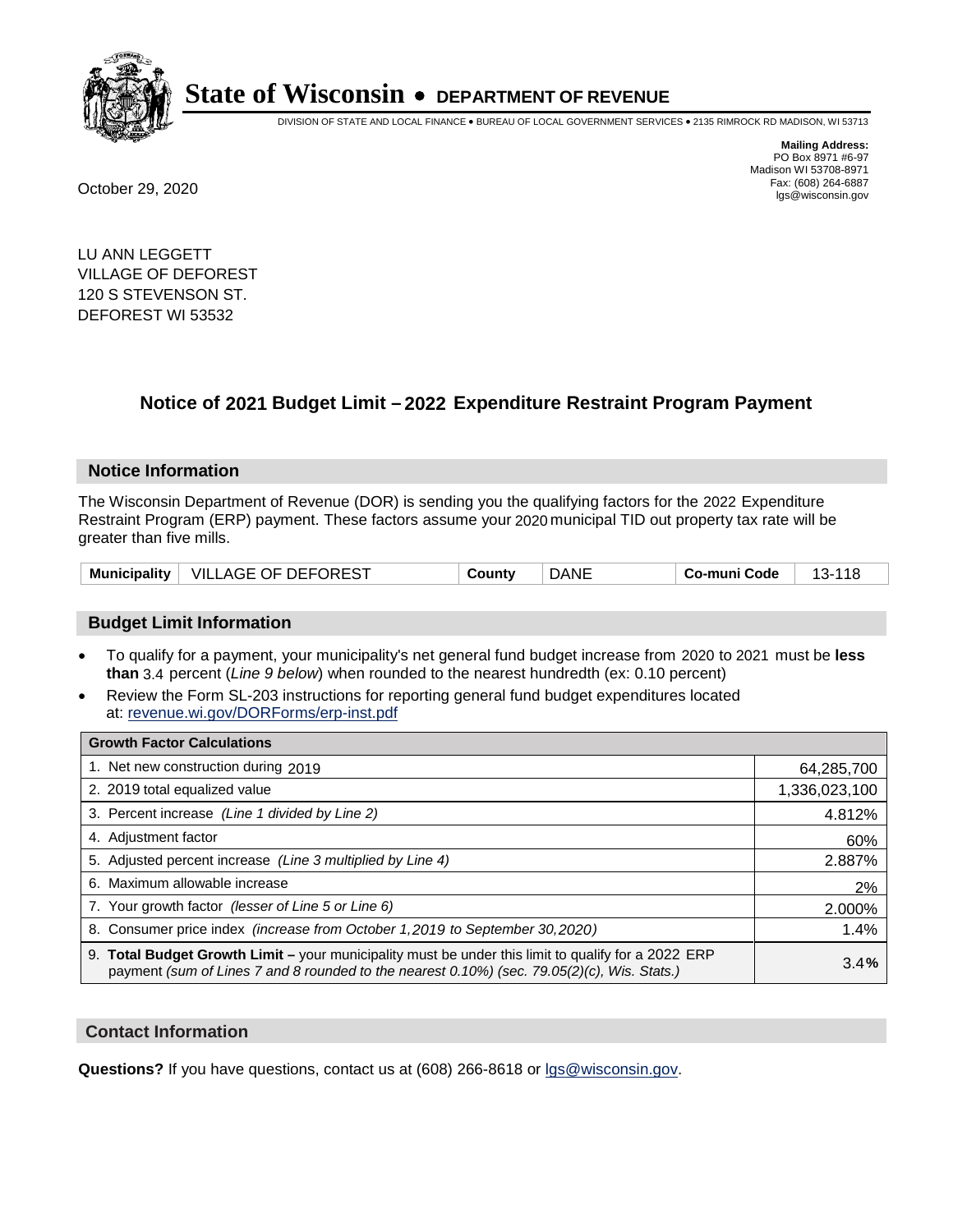

DIVISION OF STATE AND LOCAL FINANCE • BUREAU OF LOCAL GOVERNMENT SERVICES • 2135 RIMROCK RD MADISON, WI 53713

**Mailing Address:** PO Box 8971 #6-97 Madison WI 53708-8971<br>Fax: (608) 264-6887 Fax: (608) 264-6887 October 29, 2020 lgs@wisconsin.gov

SARAH DANZ VILLAGE OF MAPLE BLUFF 18 OXFORD PLACE MADISON WI 53704-5955

# **Notice of 2021 Budget Limit - 2022 Expenditure Restraint Program Payment**

## **Notice Information**

The Wisconsin Department of Revenue (DOR) is sending you the qualifying factors for the 2022 Expenditure Restraint Program (ERP) payment. These factors assume your 2020 municipal TID out property tax rate will be greater than five mills.

| Municipality | VILLAGE OF MAPLE BLUFF | ان Countv | DANE | Co-muni Code |  |
|--------------|------------------------|-----------|------|--------------|--|
|--------------|------------------------|-----------|------|--------------|--|

## **Budget Limit Information**

- To qualify for a payment, your municipality's net general fund budget increase from 2020 to 2021 must be less **than** 2.3 percent (*Line 9 below*) when rounded to the nearest hundredth (ex: 0.10 percent)
- Review the Form SL-203 instructions for reporting general fund budget expenditures located at: revenue.wi.gov/DORForms/erp-inst.pdf

| <b>Growth Factor Calculations</b>                                                                                                                                                                  |             |
|----------------------------------------------------------------------------------------------------------------------------------------------------------------------------------------------------|-------------|
| 1. Net new construction during 2019                                                                                                                                                                | 7,246,400   |
| 2. 2019 total equalized value                                                                                                                                                                      | 470,074,600 |
| 3. Percent increase (Line 1 divided by Line 2)                                                                                                                                                     | 1.542%      |
| 4. Adiustment factor                                                                                                                                                                               | 60%         |
| 5. Adjusted percent increase (Line 3 multiplied by Line 4)                                                                                                                                         | 0.925%      |
| 6. Maximum allowable increase                                                                                                                                                                      | 2%          |
| 7. Your growth factor (lesser of Line 5 or Line 6)                                                                                                                                                 | 0.925%      |
| 8. Consumer price index (increase from October 1,2019 to September 30,2020)                                                                                                                        | 1.4%        |
| 9. Total Budget Growth Limit - your municipality must be under this limit to qualify for a 2022 ERP<br>payment (sum of Lines 7 and 8 rounded to the nearest 0.10%) (sec. 79.05(2)(c), Wis. Stats.) | 2.3%        |

## **Contact Information**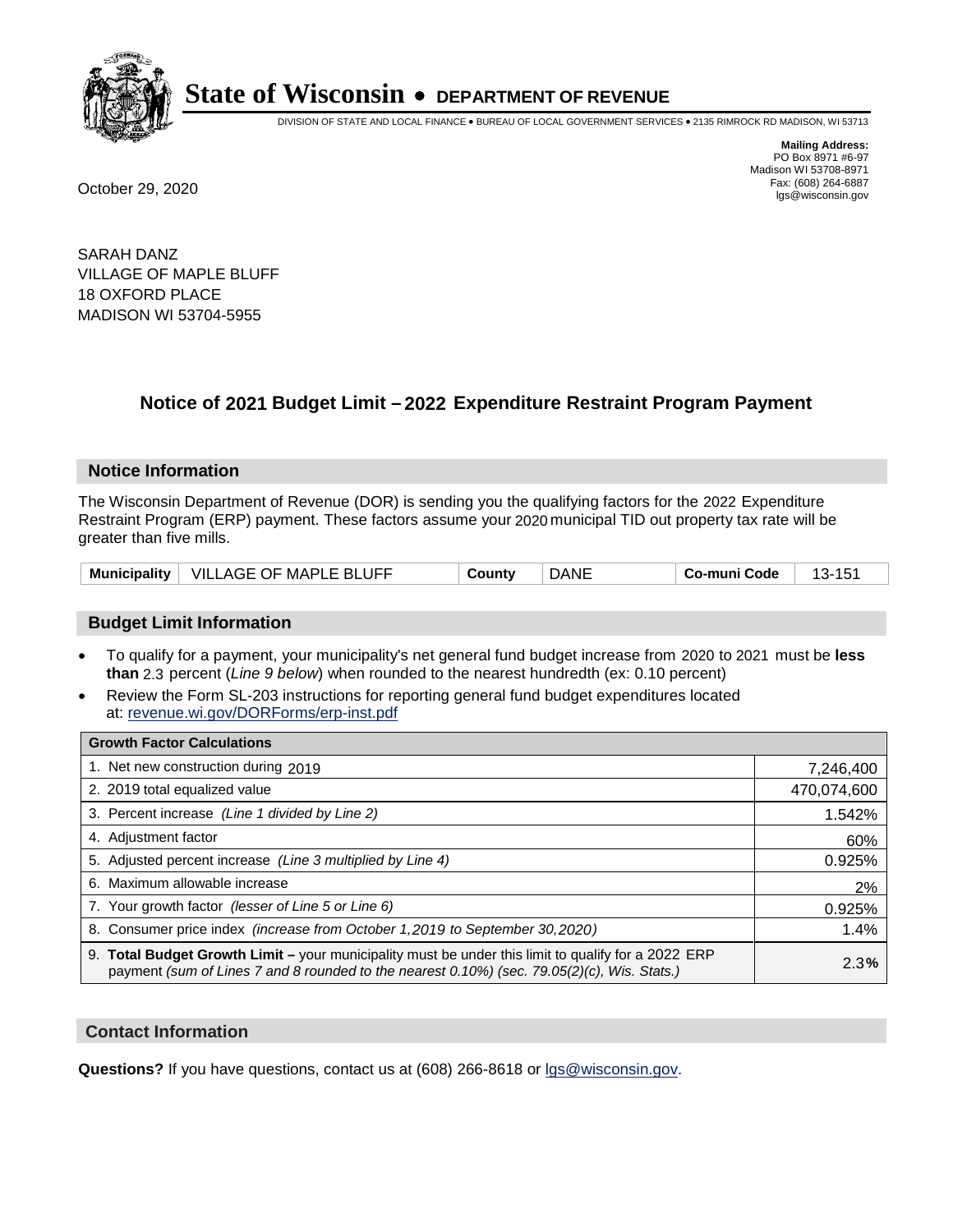

DIVISION OF STATE AND LOCAL FINANCE • BUREAU OF LOCAL GOVERNMENT SERVICES • 2135 RIMROCK RD MADISON, WI 53713

**Mailing Address:** PO Box 8971 #6-97 Madison WI 53708-8971<br>Fax: (608) 264-6887 Fax: (608) 264-6887 October 29, 2020 lgs@wisconsin.gov

LINDSEY JOHNSON VILLAGE OF MARSHALL 130 S PARDEE ST, PO BOX 45 MARSH WI 53559-0045

# **Notice of 2021 Budget Limit - 2022 Expenditure Restraint Program Payment**

#### **Notice Information**

The Wisconsin Department of Revenue (DOR) is sending you the qualifying factors for the 2022 Expenditure Restraint Program (ERP) payment. These factors assume your 2020 municipal TID out property tax rate will be greater than five mills.

| Municipality | VILLAGE OF MARSHALL | `ountv | DANE | Co-muni Code | ے ت<br>. . |
|--------------|---------------------|--------|------|--------------|------------|
|--------------|---------------------|--------|------|--------------|------------|

## **Budget Limit Information**

- To qualify for a payment, your municipality's net general fund budget increase from 2020 to 2021 must be less **than** 2.7 percent (*Line 9 below*) when rounded to the nearest hundredth (ex: 0.10 percent)
- Review the Form SL-203 instructions for reporting general fund budget expenditures located at: revenue.wi.gov/DORForms/erp-inst.pdf

| <b>Growth Factor Calculations</b>                                                                                                                                                                      |             |
|--------------------------------------------------------------------------------------------------------------------------------------------------------------------------------------------------------|-------------|
| 1. Net new construction during 2019                                                                                                                                                                    | 5,067,400   |
| 2. 2019 total equalized value                                                                                                                                                                          | 234,843,900 |
| 3. Percent increase (Line 1 divided by Line 2)                                                                                                                                                         | 2.158%      |
| 4. Adiustment factor                                                                                                                                                                                   | 60%         |
| 5. Adjusted percent increase (Line 3 multiplied by Line 4)                                                                                                                                             | 1.295%      |
| 6. Maximum allowable increase                                                                                                                                                                          | 2%          |
| 7. Your growth factor (lesser of Line 5 or Line 6)                                                                                                                                                     | 1.295%      |
| 8. Consumer price index (increase from October 1,2019 to September 30,2020)                                                                                                                            | 1.4%        |
| 9. Total Budget Growth Limit - your municipality must be under this limit to qualify for a 2022 ERP<br>payment (sum of Lines 7 and 8 rounded to the nearest $0.10\%$ ) (sec. 79.05(2)(c), Wis. Stats.) | 2.7%        |

## **Contact Information**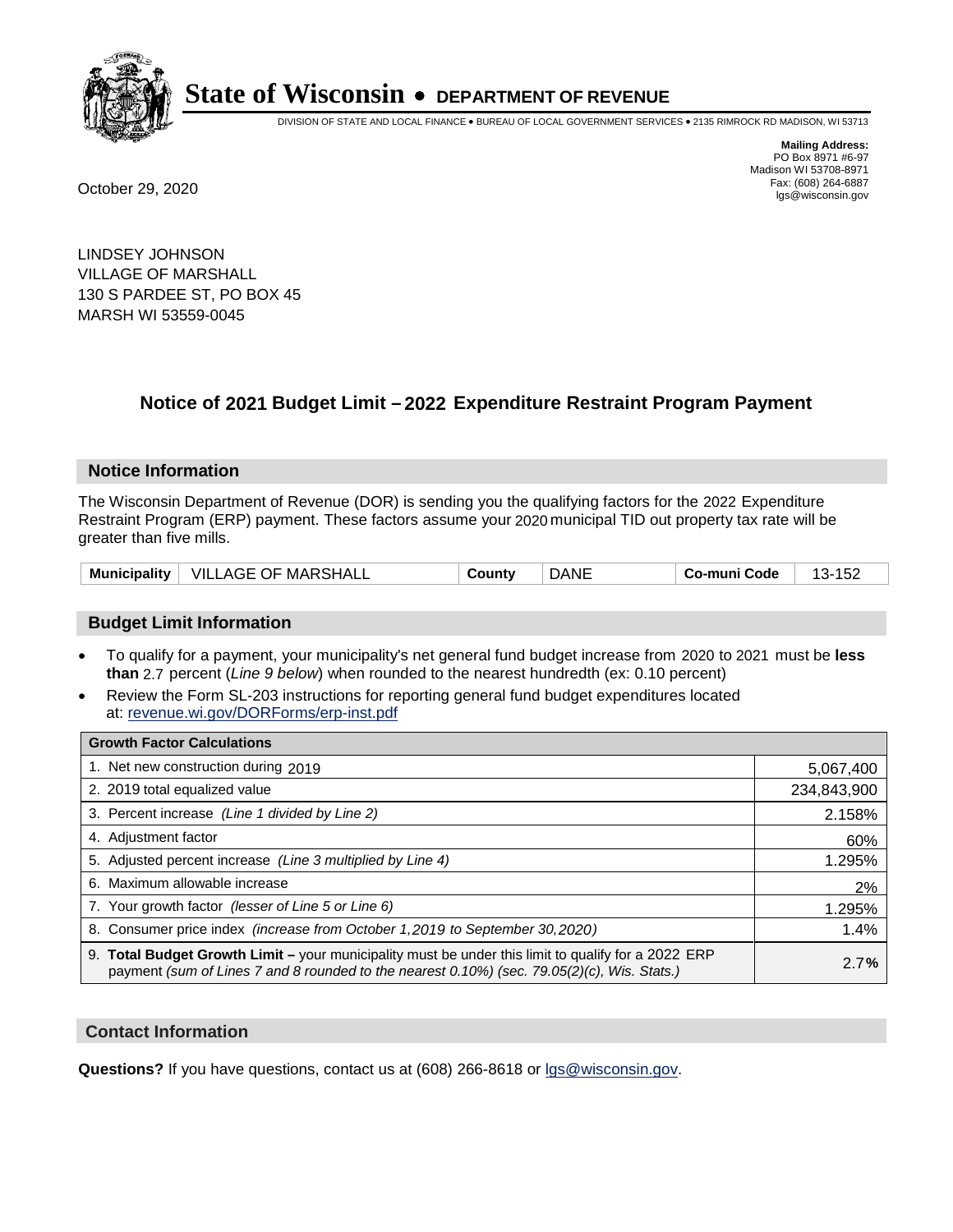

DIVISION OF STATE AND LOCAL FINANCE • BUREAU OF LOCAL GOVERNMENT SERVICES • 2135 RIMROCK RD MADISON, WI 53713

**Mailing Address:** PO Box 8971 #6-97 Madison WI 53708-8971<br>Fax: (608) 264-6887 Fax: (608) 264-6887 October 29, 2020 lgs@wisconsin.gov

SUSAN DIETZEN VILLAGE OF MAZOMANIE PO BOX 26 MAZOMANIE WI 53560-0026

# **Notice of 2021 Budget Limit - 2022 Expenditure Restraint Program Payment**

## **Notice Information**

The Wisconsin Department of Revenue (DOR) is sending you the qualifying factors for the 2022 Expenditure Restraint Program (ERP) payment. These factors assume your 2020 municipal TID out property tax rate will be greater than five mills.

| <b>Municipality</b> | <b>VILLAGE OF MAZOMANIE</b> | ountvٽ | DANE | Co-muni Code | ט ו<br>⊶ |
|---------------------|-----------------------------|--------|------|--------------|----------|
|---------------------|-----------------------------|--------|------|--------------|----------|

## **Budget Limit Information**

- To qualify for a payment, your municipality's net general fund budget increase from 2020 to 2021 must be less **than** 2.1 percent (*Line 9 below*) when rounded to the nearest hundredth (ex: 0.10 percent)
- Review the Form SL-203 instructions for reporting general fund budget expenditures located at: revenue.wi.gov/DORForms/erp-inst.pdf

| <b>Growth Factor Calculations</b>                                                                                                                                                                      |             |
|--------------------------------------------------------------------------------------------------------------------------------------------------------------------------------------------------------|-------------|
| 1. Net new construction during 2019                                                                                                                                                                    | 2,109,200   |
| 2. 2019 total equalized value                                                                                                                                                                          | 173,152,400 |
| 3. Percent increase (Line 1 divided by Line 2)                                                                                                                                                         | 1.218%      |
| 4. Adjustment factor                                                                                                                                                                                   | 60%         |
| 5. Adjusted percent increase (Line 3 multiplied by Line 4)                                                                                                                                             | 0.731%      |
| 6. Maximum allowable increase                                                                                                                                                                          | 2%          |
| 7. Your growth factor (lesser of Line 5 or Line 6)                                                                                                                                                     | 0.731%      |
| 8. Consumer price index (increase from October 1, 2019 to September 30, 2020)                                                                                                                          | 1.4%        |
| 9. Total Budget Growth Limit - your municipality must be under this limit to qualify for a 2022 ERP<br>payment (sum of Lines 7 and 8 rounded to the nearest $0.10\%$ ) (sec. 79.05(2)(c), Wis. Stats.) | 2.1%        |

## **Contact Information**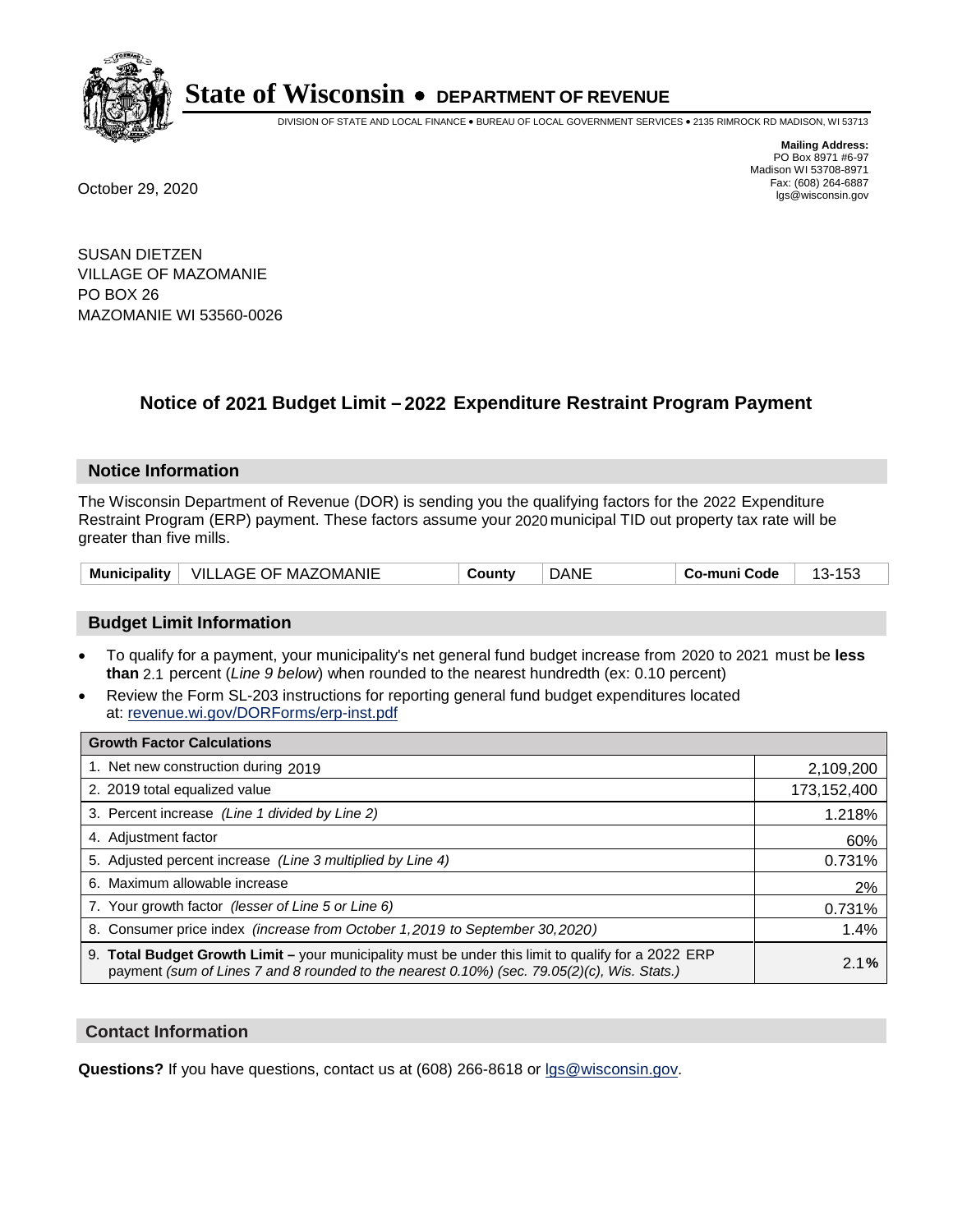

DIVISION OF STATE AND LOCAL FINANCE • BUREAU OF LOCAL GOVERNMENT SERVICES • 2135 RIMROCK RD MADISON, WI 53713

**Mailing Address:** PO Box 8971 #6-97 Madison WI 53708-8971<br>Fax: (608) 264-6887 Fax: (608) 264-6887 October 29, 2020 lgs@wisconsin.gov

CASSANDRA SUETTINGER VILLAGE OF MCFARLAND PO BOX 110 MC FARLAND WI 53558-0110

# **Notice of 2021 Budget Limit - 2022 Expenditure Restraint Program Payment**

## **Notice Information**

The Wisconsin Department of Revenue (DOR) is sending you the qualifying factors for the 2022 Expenditure Restraint Program (ERP) payment. These factors assume your 2020 municipal TID out property tax rate will be greater than five mills.

| <b>Municipality</b> | <b>VILLAGE OF MCFARLAND</b> | `ountv | DANE | Co-muni Code |  |
|---------------------|-----------------------------|--------|------|--------------|--|
|---------------------|-----------------------------|--------|------|--------------|--|

## **Budget Limit Information**

- To qualify for a payment, your municipality's net general fund budget increase from 2020 to 2021 must be less **than** 3.2 percent (*Line 9 below*) when rounded to the nearest hundredth (ex: 0.10 percent)
- Review the Form SL-203 instructions for reporting general fund budget expenditures located at: revenue.wi.gov/DORForms/erp-inst.pdf

| <b>Growth Factor Calculations</b>                                                                                                                                                                  |               |
|----------------------------------------------------------------------------------------------------------------------------------------------------------------------------------------------------|---------------|
| 1. Net new construction during 2019                                                                                                                                                                | 30,984,400    |
| 2. 2019 total equalized value                                                                                                                                                                      | 1,056,153,600 |
| 3. Percent increase (Line 1 divided by Line 2)                                                                                                                                                     | 2.934%        |
| 4. Adjustment factor                                                                                                                                                                               | 60%           |
| 5. Adjusted percent increase (Line 3 multiplied by Line 4)                                                                                                                                         | 1.760%        |
| 6. Maximum allowable increase                                                                                                                                                                      | 2%            |
| 7. Your growth factor (lesser of Line 5 or Line 6)                                                                                                                                                 | 1.760%        |
| 8. Consumer price index (increase from October 1, 2019 to September 30, 2020)                                                                                                                      | 1.4%          |
| 9. Total Budget Growth Limit - your municipality must be under this limit to qualify for a 2022 ERP<br>payment (sum of Lines 7 and 8 rounded to the nearest 0.10%) (sec. 79.05(2)(c), Wis. Stats.) | 3.2%          |

## **Contact Information**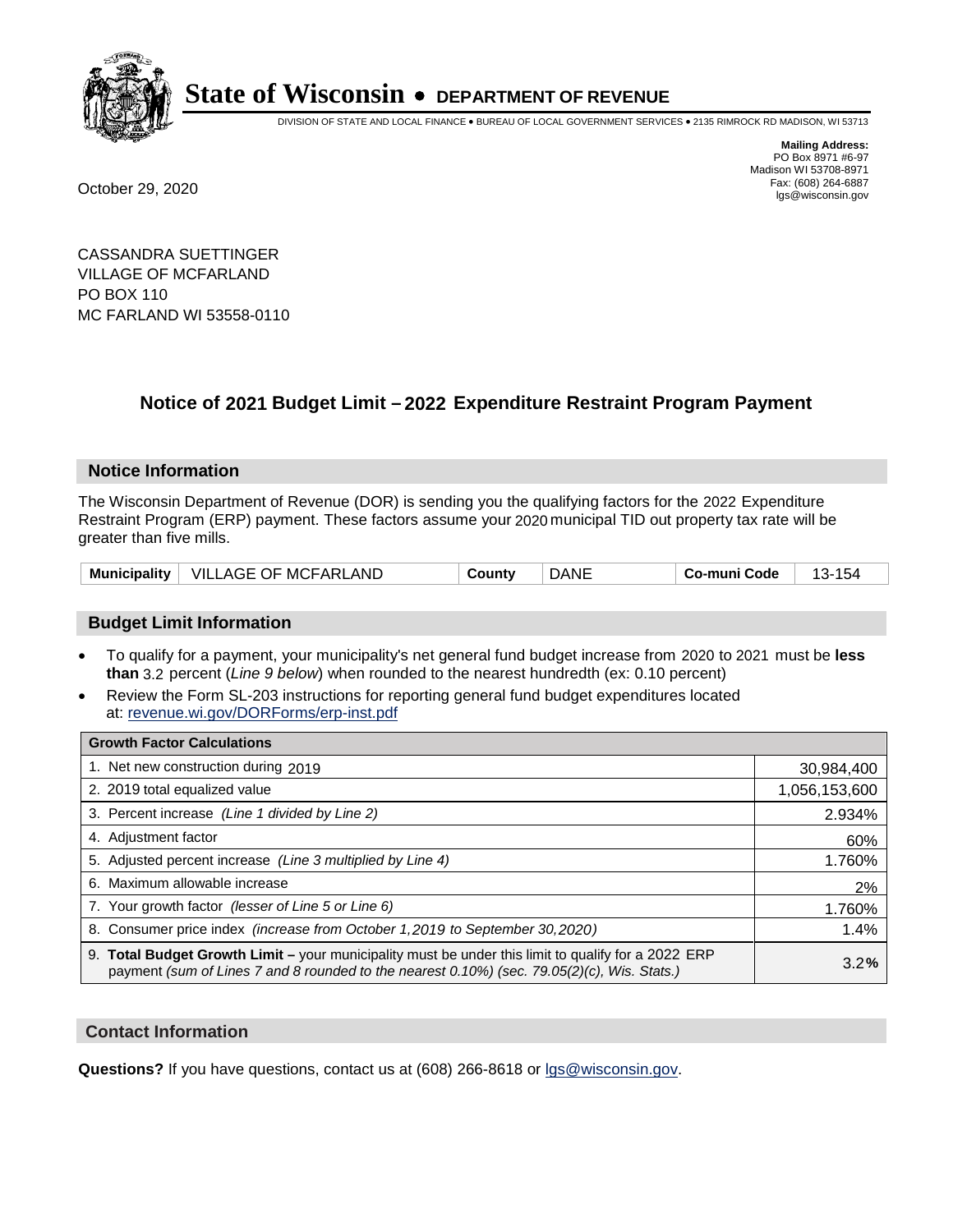

DIVISION OF STATE AND LOCAL FINANCE • BUREAU OF LOCAL GOVERNMENT SERVICES • 2135 RIMROCK RD MADISON, WI 53713

**Mailing Address:** PO Box 8971 #6-97 Madison WI 53708-8971<br>Fax: (608) 264-6887 Fax: (608) 264-6887 October 29, 2020 lgs@wisconsin.gov

ALYSSA GROSS VILLAGE OF MOUNT HOREB 138 E MAIN ST MOUNT HOREB WI 53572

# **Notice of 2021 Budget Limit - 2022 Expenditure Restraint Program Payment**

## **Notice Information**

The Wisconsin Department of Revenue (DOR) is sending you the qualifying factors for the 2022 Expenditure Restraint Program (ERP) payment. These factors assume your 2020 municipal TID out property tax rate will be greater than five mills.

|  | Municipality   VILLAGE OF MOUNT HOREB | County | DANE | Co-muni Code |  |
|--|---------------------------------------|--------|------|--------------|--|
|--|---------------------------------------|--------|------|--------------|--|

## **Budget Limit Information**

- To qualify for a payment, your municipality's net general fund budget increase from 2020 to 2021 must be less **than** 2.4 percent (*Line 9 below*) when rounded to the nearest hundredth (ex: 0.10 percent)
- Review the Form SL-203 instructions for reporting general fund budget expenditures located at: revenue.wi.gov/DORForms/erp-inst.pdf

| <b>Growth Factor Calculations</b>                                                                                                                                                                  |             |
|----------------------------------------------------------------------------------------------------------------------------------------------------------------------------------------------------|-------------|
| 1. Net new construction during 2019                                                                                                                                                                | 13,383,600  |
| 2. 2019 total equalized value                                                                                                                                                                      | 793,824,100 |
| 3. Percent increase (Line 1 divided by Line 2)                                                                                                                                                     | 1.686%      |
| 4. Adjustment factor                                                                                                                                                                               | 60%         |
| 5. Adjusted percent increase (Line 3 multiplied by Line 4)                                                                                                                                         | 1.012%      |
| 6. Maximum allowable increase                                                                                                                                                                      | 2%          |
| 7. Your growth factor (lesser of Line 5 or Line 6)                                                                                                                                                 | 1.012%      |
| 8. Consumer price index (increase from October 1, 2019 to September 30, 2020)                                                                                                                      | 1.4%        |
| 9. Total Budget Growth Limit - your municipality must be under this limit to qualify for a 2022 ERP<br>payment (sum of Lines 7 and 8 rounded to the nearest 0.10%) (sec. 79.05(2)(c), Wis. Stats.) | 2.4%        |

## **Contact Information**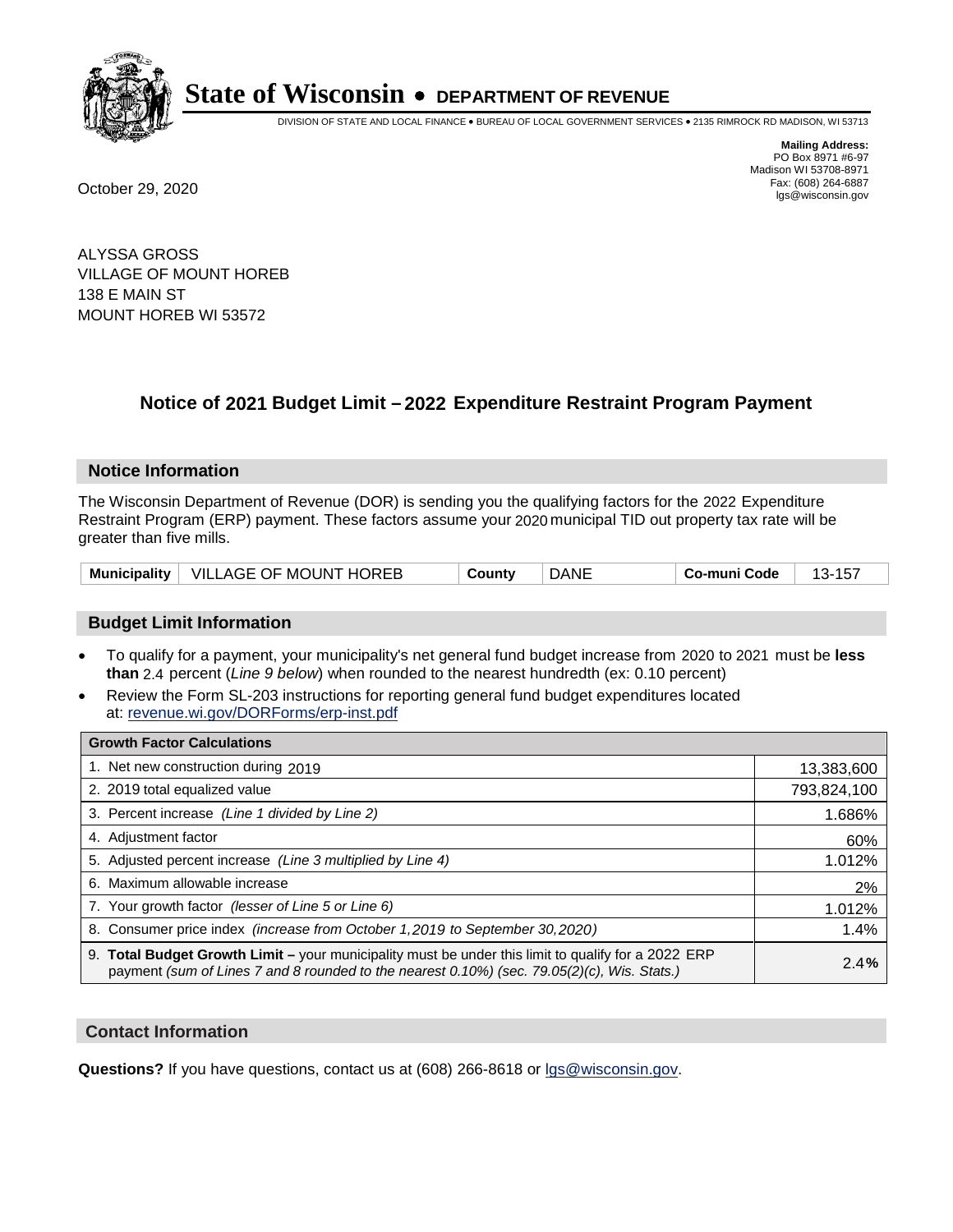

DIVISION OF STATE AND LOCAL FINANCE • BUREAU OF LOCAL GOVERNMENT SERVICES • 2135 RIMROCK RD MADISON, WI 53713

**Mailing Address:** PO Box 8971 #6-97 Madison WI 53708-8971<br>Fax: (608) 264-6887 Fax: (608) 264-6887 October 29, 2020 lgs@wisconsin.gov

PEGGY HAAG VILLAGE OF OREGON 117 SPRING ST OREGON WI 53575-1494

# **Notice of 2021 Budget Limit - 2022 Expenditure Restraint Program Payment**

## **Notice Information**

The Wisconsin Department of Revenue (DOR) is sending you the qualifying factors for the 2022 Expenditure Restraint Program (ERP) payment. These factors assume your 2020 municipal TID out property tax rate will be greater than five mills.

## **Budget Limit Information**

- To qualify for a payment, your municipality's net general fund budget increase from 2020 to 2021 must be less **than** 2.7 percent (*Line 9 below*) when rounded to the nearest hundredth (ex: 0.10 percent)
- Review the Form SL-203 instructions for reporting general fund budget expenditures located at: revenue.wi.gov/DORForms/erp-inst.pdf

| <b>Growth Factor Calculations</b>                                                                                                                                                                  |               |
|----------------------------------------------------------------------------------------------------------------------------------------------------------------------------------------------------|---------------|
| 1. Net new construction during 2019                                                                                                                                                                | 25,846,500    |
| 2. 2019 total equalized value                                                                                                                                                                      | 1,232,395,400 |
| 3. Percent increase (Line 1 divided by Line 2)                                                                                                                                                     | 2.097%        |
| 4. Adjustment factor                                                                                                                                                                               | 60%           |
| 5. Adjusted percent increase (Line 3 multiplied by Line 4)                                                                                                                                         | 1.258%        |
| Maximum allowable increase<br>6.                                                                                                                                                                   | 2%            |
| 7. Your growth factor (lesser of Line 5 or Line 6)                                                                                                                                                 | 1.258%        |
| 8. Consumer price index (increase from October 1, 2019 to September 30, 2020)                                                                                                                      | 1.4%          |
| 9. Total Budget Growth Limit - your municipality must be under this limit to qualify for a 2022 ERP<br>payment (sum of Lines 7 and 8 rounded to the nearest 0.10%) (sec. 79.05(2)(c), Wis. Stats.) | 2.7%          |

## **Contact Information**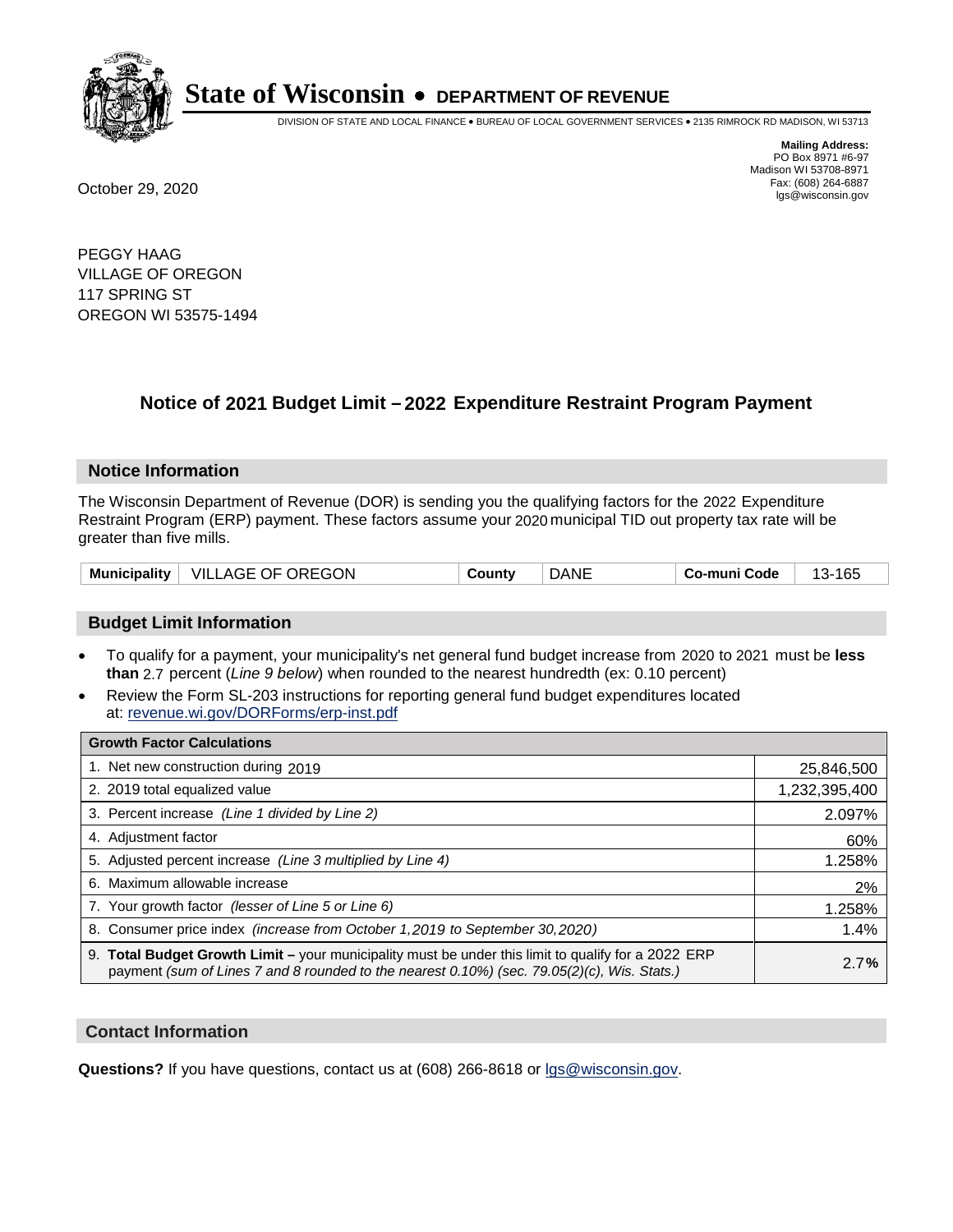

DIVISION OF STATE AND LOCAL FINANCE • BUREAU OF LOCAL GOVERNMENT SERVICES • 2135 RIMROCK RD MADISON, WI 53713

**Mailing Address:** PO Box 8971 #6-97 Madison WI 53708-8971<br>Fax: (608) 264-6887 Fax: (608) 264-6887 October 29, 2020 lgs@wisconsin.gov

KARLA ENDRES VILLAGE OF SHOREWOOD HILLS 810 SHOREWOOD BLVD MADISON WI 53705-2115

# **Notice of 2021 Budget Limit - 2022 Expenditure Restraint Program Payment**

## **Notice Information**

The Wisconsin Department of Revenue (DOR) is sending you the qualifying factors for the 2022 Expenditure Restraint Program (ERP) payment. These factors assume your 2020 municipal TID out property tax rate will be greater than five mills.

| Municipality   VILLAGE OF SHOREWOOD HILLS   County |  | DANE | Co-muni Code | - 13-181 |
|----------------------------------------------------|--|------|--------------|----------|
|----------------------------------------------------|--|------|--------------|----------|

## **Budget Limit Information**

- To qualify for a payment, your municipality's net general fund budget increase from 2020 to 2021 must be less **than** 2.1 percent (*Line 9 below*) when rounded to the nearest hundredth (ex: 0.10 percent)
- Review the Form SL-203 instructions for reporting general fund budget expenditures located at: revenue.wi.gov/DORForms/erp-inst.pdf

| <b>Growth Factor Calculations</b>                                                                                                                                                                  |             |
|----------------------------------------------------------------------------------------------------------------------------------------------------------------------------------------------------|-------------|
| 1. Net new construction during 2019                                                                                                                                                                | 7,526,800   |
| 2. 2019 total equalized value                                                                                                                                                                      | 635,370,300 |
| 3. Percent increase (Line 1 divided by Line 2)                                                                                                                                                     | 1.185%      |
| 4. Adjustment factor                                                                                                                                                                               | 60%         |
| 5. Adjusted percent increase (Line 3 multiplied by Line 4)                                                                                                                                         | 0.711%      |
| 6. Maximum allowable increase                                                                                                                                                                      | 2%          |
| 7. Your growth factor (lesser of Line 5 or Line 6)                                                                                                                                                 | 0.711%      |
| 8. Consumer price index (increase from October 1, 2019 to September 30, 2020)                                                                                                                      | 1.4%        |
| 9. Total Budget Growth Limit - your municipality must be under this limit to qualify for a 2022 ERP<br>payment (sum of Lines 7 and 8 rounded to the nearest 0.10%) (sec. 79.05(2)(c), Wis. Stats.) | 2.1%        |

## **Contact Information**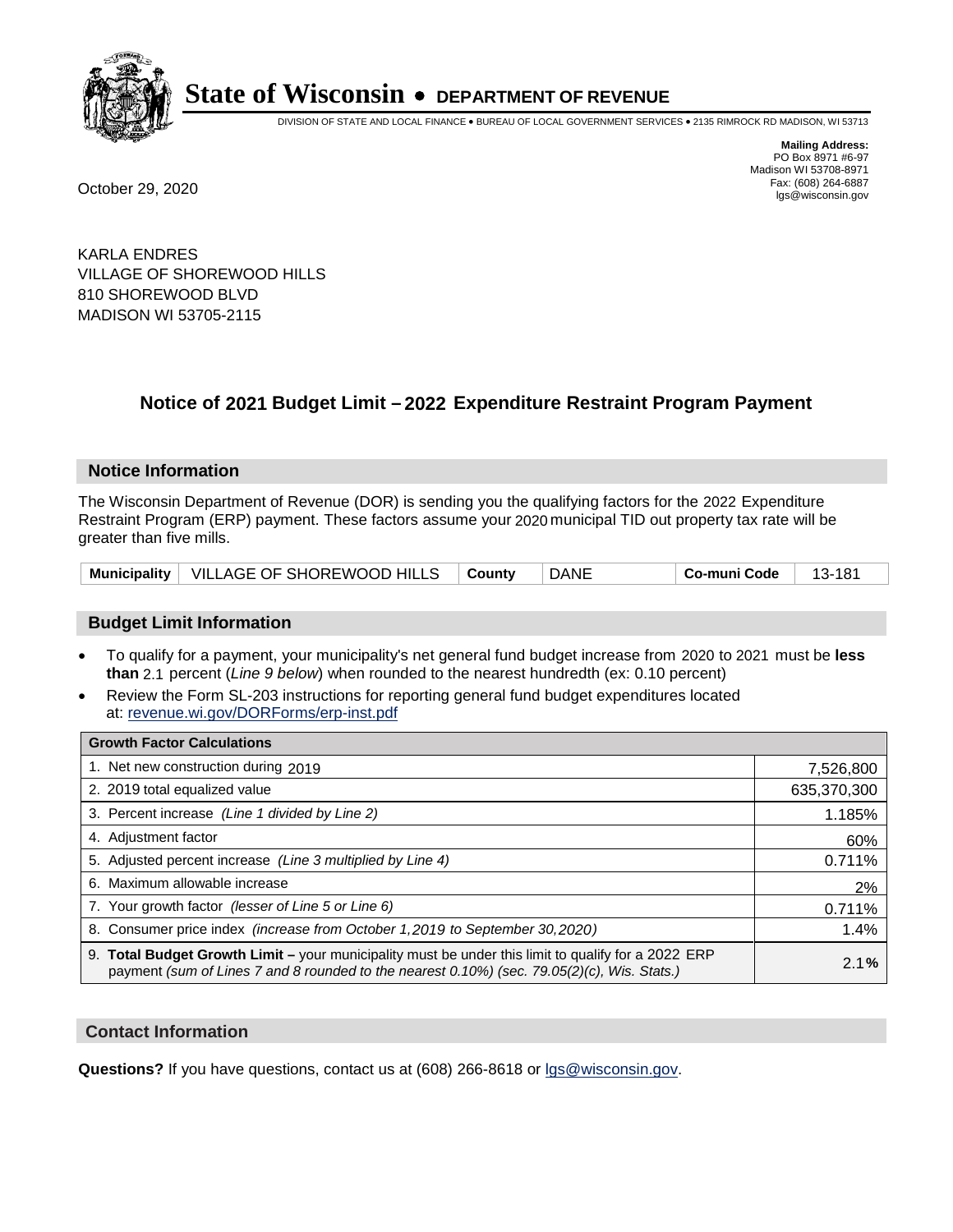

DIVISION OF STATE AND LOCAL FINANCE • BUREAU OF LOCAL GOVERNMENT SERVICES • 2135 RIMROCK RD MADISON, WI 53713

**Mailing Address:** PO Box 8971 #6-97 Madison WI 53708-8971<br>Fax: (608) 264-6887 Fax: (608) 264-6887 October 29, 2020 lgs@wisconsin.gov

CAITLIN STENE VILLAGE OF WAUNAKEE PO BOX 100 WAUNAKEE WI 53597-0100

# **Notice of 2021 Budget Limit - 2022 Expenditure Restraint Program Payment**

#### **Notice Information**

The Wisconsin Department of Revenue (DOR) is sending you the qualifying factors for the 2022 Expenditure Restraint Program (ERP) payment. These factors assume your 2020 municipal TID out property tax rate will be greater than five mills.

| <b>Municipality</b> | VILLAGE OF WAUNAKEE | ∵ountٽ | DANE | -muni Code<br>Co- | $\sim$<br>. . |
|---------------------|---------------------|--------|------|-------------------|---------------|
|---------------------|---------------------|--------|------|-------------------|---------------|

## **Budget Limit Information**

- To qualify for a payment, your municipality's net general fund budget increase from 2020 to 2021 must be less **than** 3.0 percent (*Line 9 below*) when rounded to the nearest hundredth (ex: 0.10 percent)
- Review the Form SL-203 instructions for reporting general fund budget expenditures located at: revenue.wi.gov/DORForms/erp-inst.pdf

| <b>Growth Factor Calculations</b>                                                                                                                                                                  |               |
|----------------------------------------------------------------------------------------------------------------------------------------------------------------------------------------------------|---------------|
| 1. Net new construction during 2019                                                                                                                                                                | 55,307,500    |
| 2. 2019 total equalized value                                                                                                                                                                      | 2,070,712,600 |
| 3. Percent increase (Line 1 divided by Line 2)                                                                                                                                                     | 2.671%        |
| 4. Adjustment factor                                                                                                                                                                               | 60%           |
| 5. Adjusted percent increase (Line 3 multiplied by Line 4)                                                                                                                                         | 1.603%        |
| 6. Maximum allowable increase                                                                                                                                                                      | 2%            |
| 7. Your growth factor (lesser of Line 5 or Line 6)                                                                                                                                                 | 1.603%        |
| 8. Consumer price index (increase from October 1, 2019 to September 30, 2020)                                                                                                                      | 1.4%          |
| 9. Total Budget Growth Limit - your municipality must be under this limit to qualify for a 2022 ERP<br>payment (sum of Lines 7 and 8 rounded to the nearest 0.10%) (sec. 79.05(2)(c), Wis. Stats.) | 3.0%          |

## **Contact Information**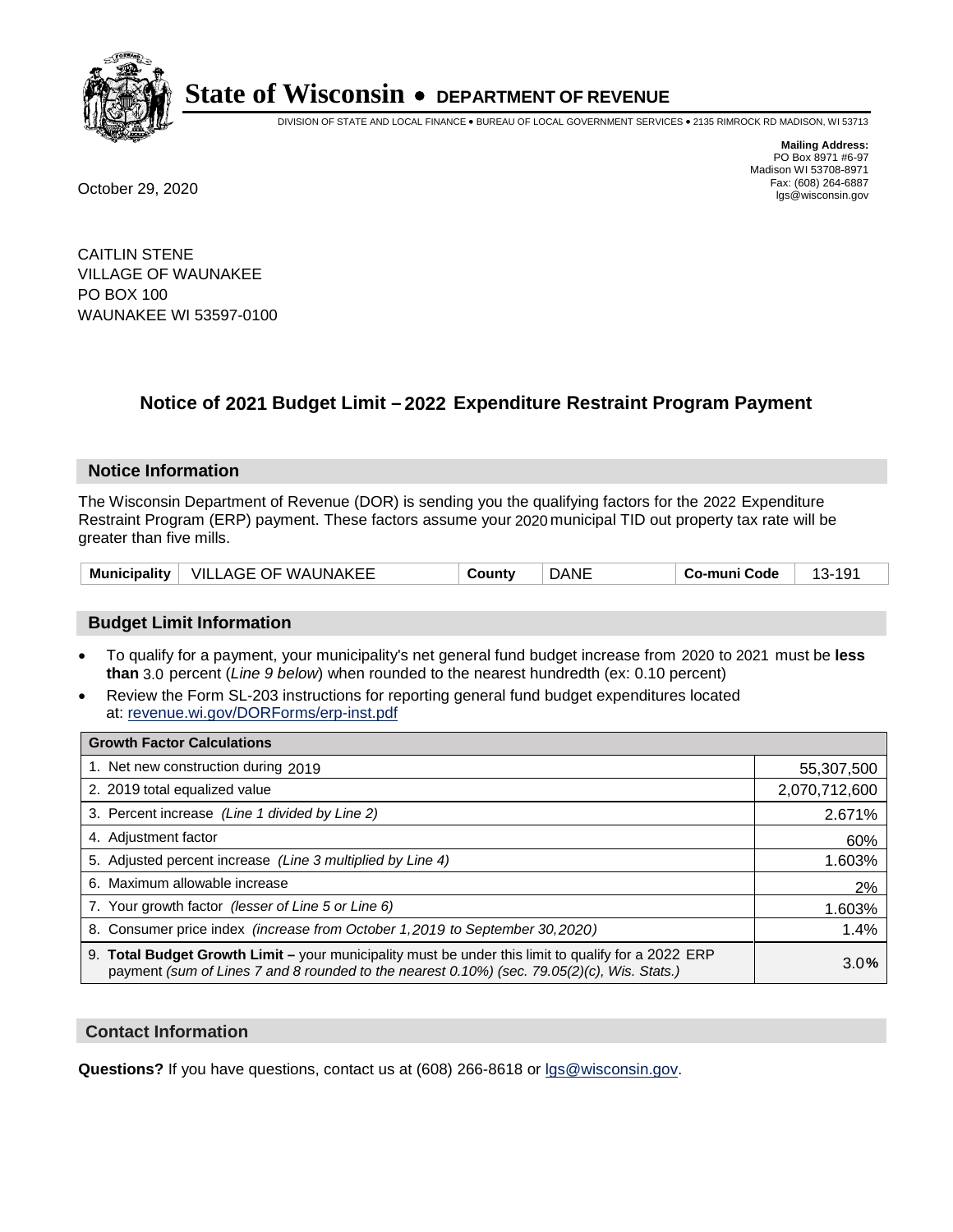

DIVISION OF STATE AND LOCAL FINANCE • BUREAU OF LOCAL GOVERNMENT SERVICES • 2135 RIMROCK RD MADISON, WI 53713

**Mailing Address:** PO Box 8971 #6-97 Madison WI 53708-8971<br>Fax: (608) 264-6887 Fax: (608) 264-6887 October 29, 2020 lgs@wisconsin.gov

TRACY OLDENBURG CITY OF FITCHBURG 5520 LACY RD FITCHBURG WI 53711-5318

# **Notice of 2021 Budget Limit - 2022 Expenditure Restraint Program Payment**

## **Notice Information**

The Wisconsin Department of Revenue (DOR) is sending you the qualifying factors for the 2022 Expenditure Restraint Program (ERP) payment. These factors assume your 2020 municipal TID out property tax rate will be greater than five mills.

| CITY OF FITCHBURG<br><b>Municipality</b> | County | <b>DANE</b> | Co-muni Code | 12.225<br>13-225 |
|------------------------------------------|--------|-------------|--------------|------------------|
|------------------------------------------|--------|-------------|--------------|------------------|

## **Budget Limit Information**

- To qualify for a payment, your municipality's net general fund budget increase from 2020 to 2021 must be less **than** 3.4 percent (*Line 9 below*) when rounded to the nearest hundredth (ex: 0.10 percent)
- Review the Form SL-203 instructions for reporting general fund budget expenditures located at: revenue.wi.gov/DORForms/erp-inst.pdf

| <b>Growth Factor Calculations</b>                                                                                                                                                                      |               |
|--------------------------------------------------------------------------------------------------------------------------------------------------------------------------------------------------------|---------------|
| 1. Net new construction during 2019                                                                                                                                                                    | 167,048,400   |
| 2. 2019 total equalized value                                                                                                                                                                          | 3,419,112,900 |
| 3. Percent increase (Line 1 divided by Line 2)                                                                                                                                                         | 4.886%        |
| 4. Adjustment factor                                                                                                                                                                                   | 60%           |
| 5. Adjusted percent increase (Line 3 multiplied by Line 4)                                                                                                                                             | 2.932%        |
| 6. Maximum allowable increase                                                                                                                                                                          | 2%            |
| 7. Your growth factor (lesser of Line 5 or Line 6)                                                                                                                                                     | 2.000%        |
| 8. Consumer price index (increase from October 1, 2019 to September 30, 2020)                                                                                                                          | 1.4%          |
| 9. Total Budget Growth Limit - your municipality must be under this limit to qualify for a 2022 ERP<br>payment (sum of Lines 7 and 8 rounded to the nearest $0.10\%$ ) (sec. 79.05(2)(c), Wis. Stats.) | 3.4%          |

## **Contact Information**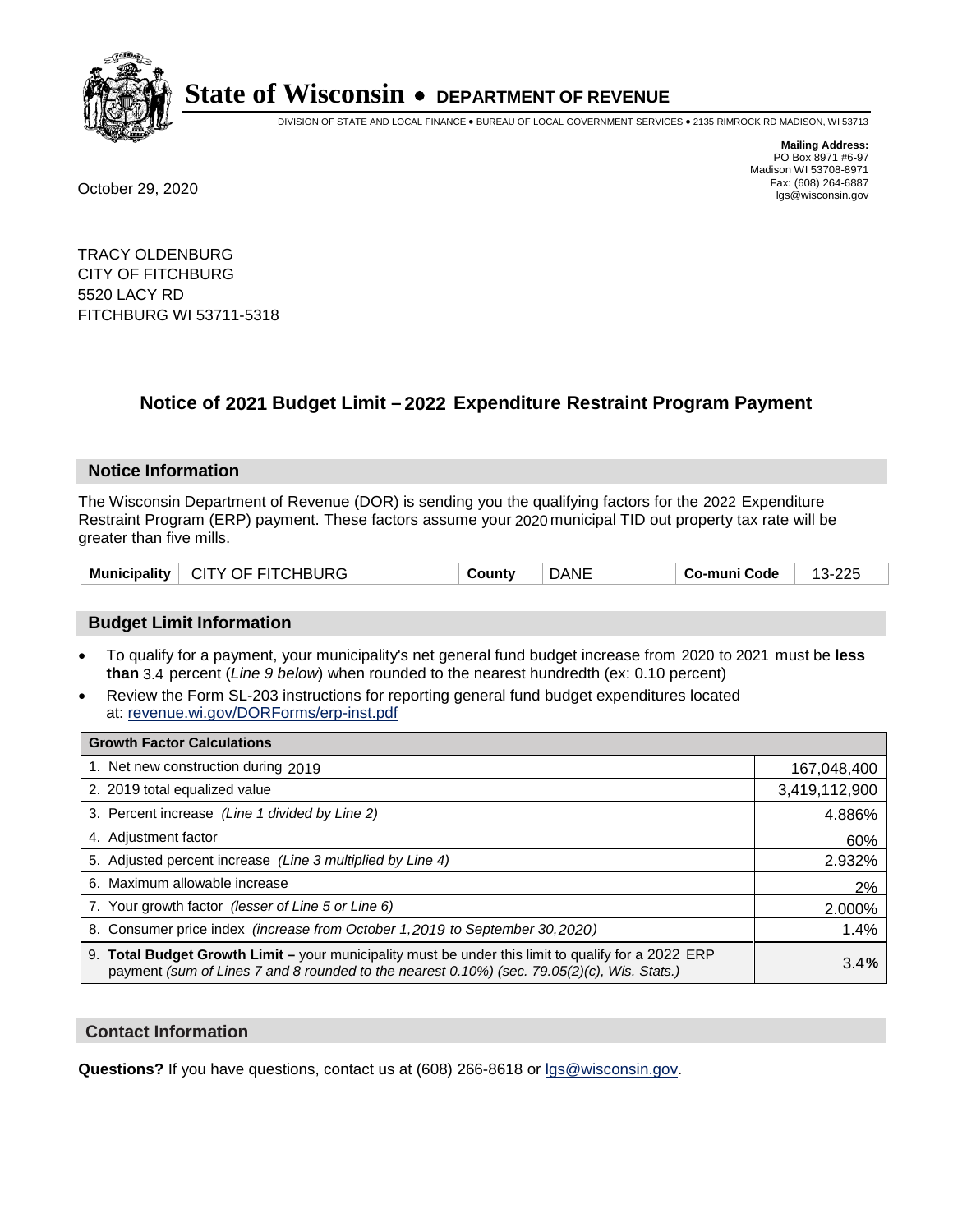

DIVISION OF STATE AND LOCAL FINANCE • BUREAU OF LOCAL GOVERNMENT SERVICES • 2135 RIMROCK RD MADISON, WI 53713

**Mailing Address:** PO Box 8971 #6-97 Madison WI 53708-8971<br>Fax: (608) 264-6887 Fax: (608) 264-6887 October 29, 2020 lgs@wisconsin.gov

MARIBETH WITZEL-BEHL CITY OF MADISON 210 M L K JR BLVD RM 103 MADISON WI 53703-3345

# **Notice of 2021 Budget Limit - 2022 Expenditure Restraint Program Payment**

## **Notice Information**

The Wisconsin Department of Revenue (DOR) is sending you the qualifying factors for the 2022 Expenditure Restraint Program (ERP) payment. These factors assume your 2020 municipal TID out property tax rate will be greater than five mills.

| $\vdash$ CITY OF MADISON $\vdash$<br><b>Municipality</b> | County | <b>DANE</b> | ⊺ Co-muni Code | 13-251 |
|----------------------------------------------------------|--------|-------------|----------------|--------|
|----------------------------------------------------------|--------|-------------|----------------|--------|

## **Budget Limit Information**

- To qualify for a payment, your municipality's net general fund budget increase from 2020 to 2021 must be less **than** 2.6 percent (*Line 9 below*) when rounded to the nearest hundredth (ex: 0.10 percent)
- Review the Form SL-203 instructions for reporting general fund budget expenditures located at: revenue.wi.gov/DORForms/erp-inst.pdf

| <b>Growth Factor Calculations</b>                                                                                                                                                                      |                |
|--------------------------------------------------------------------------------------------------------------------------------------------------------------------------------------------------------|----------------|
| 1. Net new construction during 2019                                                                                                                                                                    | 614,695,800    |
| 2. 2019 total equalized value                                                                                                                                                                          | 30,910,698,000 |
| 3. Percent increase (Line 1 divided by Line 2)                                                                                                                                                         | 1.989%         |
| 4. Adjustment factor                                                                                                                                                                                   | 60%            |
| 5. Adjusted percent increase (Line 3 multiplied by Line 4)                                                                                                                                             | 1.193%         |
| 6. Maximum allowable increase                                                                                                                                                                          | 2%             |
| 7. Your growth factor (lesser of Line 5 or Line 6)                                                                                                                                                     | 1.193%         |
| 8. Consumer price index (increase from October 1, 2019 to September 30, 2020)                                                                                                                          | 1.4%           |
| 9. Total Budget Growth Limit - your municipality must be under this limit to qualify for a 2022 ERP<br>payment (sum of Lines 7 and 8 rounded to the nearest $0.10\%$ ) (sec. 79.05(2)(c), Wis. Stats.) | 2.6%           |

## **Contact Information**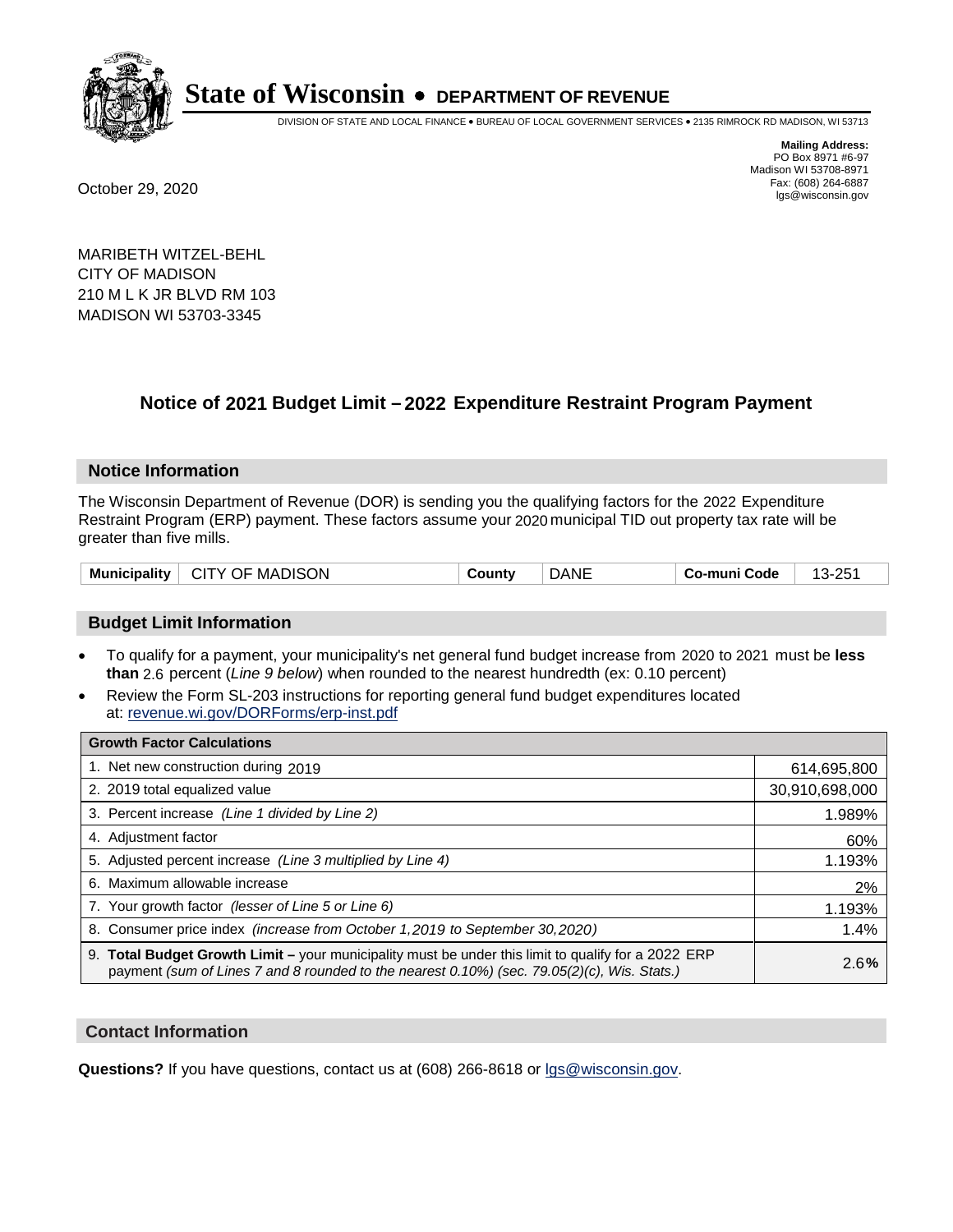

DIVISION OF STATE AND LOCAL FINANCE • BUREAU OF LOCAL GOVERNMENT SERVICES • 2135 RIMROCK RD MADISON, WI 53713

**Mailing Address:** PO Box 8971 #6-97 Madison WI 53708-8971<br>Fax: (608) 264-6887 Fax: (608) 264-6887 October 29, 2020 lgs@wisconsin.gov

LORIE BURNS CITY OF MIDDLETON 7426 HUBBARD AVE MIDDLETON WI 53562

# **Notice of 2021 Budget Limit - 2022 Expenditure Restraint Program Payment**

## **Notice Information**

The Wisconsin Department of Revenue (DOR) is sending you the qualifying factors for the 2022 Expenditure Restraint Program (ERP) payment. These factors assume your 2020 municipal TID out property tax rate will be greater than five mills.

| Municipality   CITY OF MIDDLETON | County | <b>DANE</b> | Co-muni Code | 13-255 |
|----------------------------------|--------|-------------|--------------|--------|
|----------------------------------|--------|-------------|--------------|--------|

## **Budget Limit Information**

- To qualify for a payment, your municipality's net general fund budget increase from 2020 to 2021 must be less **than** 3.0 percent (*Line 9 below*) when rounded to the nearest hundredth (ex: 0.10 percent)
- Review the Form SL-203 instructions for reporting general fund budget expenditures located at: revenue.wi.gov/DORForms/erp-inst.pdf

| <b>Growth Factor Calculations</b>                                                                                                                                                                  |               |
|----------------------------------------------------------------------------------------------------------------------------------------------------------------------------------------------------|---------------|
| 1. Net new construction during 2019                                                                                                                                                                | 102,399,700   |
| 2. 2019 total equalized value                                                                                                                                                                      | 3,829,510,100 |
| 3. Percent increase (Line 1 divided by Line 2)                                                                                                                                                     | 2.674%        |
| 4. Adjustment factor                                                                                                                                                                               | 60%           |
| 5. Adjusted percent increase (Line 3 multiplied by Line 4)                                                                                                                                         | 1.604%        |
| 6. Maximum allowable increase                                                                                                                                                                      | 2%            |
| 7. Your growth factor (lesser of Line 5 or Line 6)                                                                                                                                                 | 1.604%        |
| 8. Consumer price index (increase from October 1, 2019 to September 30, 2020)                                                                                                                      | 1.4%          |
| 9. Total Budget Growth Limit - your municipality must be under this limit to qualify for a 2022 ERP<br>payment (sum of Lines 7 and 8 rounded to the nearest 0.10%) (sec. 79.05(2)(c), Wis. Stats.) | 3.0%          |

## **Contact Information**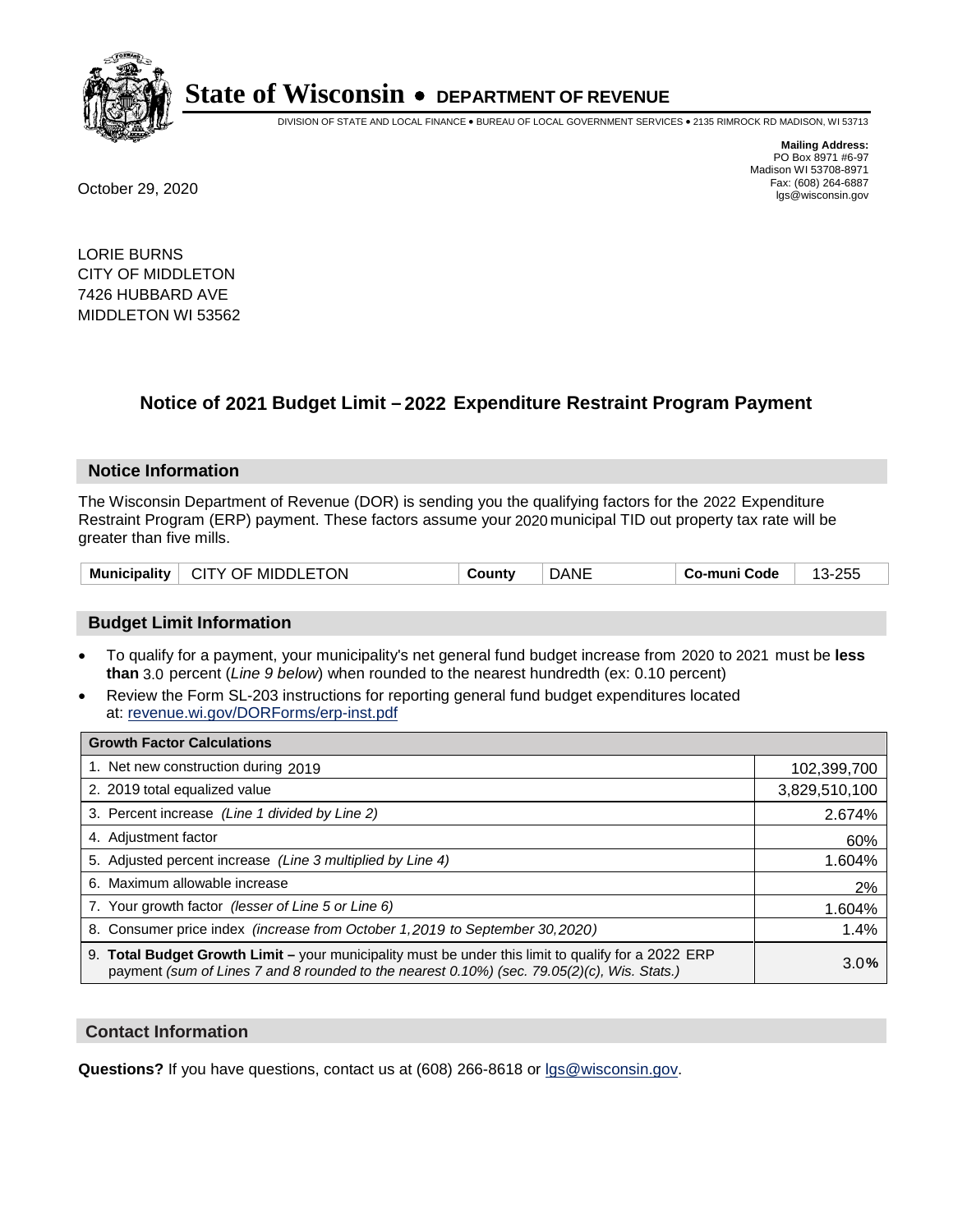

DIVISION OF STATE AND LOCAL FINANCE • BUREAU OF LOCAL GOVERNMENT SERVICES • 2135 RIMROCK RD MADISON, WI 53713

**Mailing Address:** PO Box 8971 #6-97 Madison WI 53708-8971<br>Fax: (608) 264-6887 Fax: (608) 264-6887 October 29, 2020 lgs@wisconsin.gov

JOAN ANDRUSZ CITY OF MONONA 5211 SCHLUTER RD MONONA WI 53716-2598

# **Notice of 2021 Budget Limit - 2022 Expenditure Restraint Program Payment**

## **Notice Information**

The Wisconsin Department of Revenue (DOR) is sending you the qualifying factors for the 2022 Expenditure Restraint Program (ERP) payment. These factors assume your 2020 municipal TID out property tax rate will be greater than five mills.

| <b>Municipality</b> | <b>MONONA</b><br>CITY OF | ∵ountٽ | )ANE | Code<br>-mun<br>Co. | $-258$<br>$\sim$<br><u>`</u> |
|---------------------|--------------------------|--------|------|---------------------|------------------------------|
|---------------------|--------------------------|--------|------|---------------------|------------------------------|

## **Budget Limit Information**

- To qualify for a payment, your municipality's net general fund budget increase from 2020 to 2021 must be less **than** 2.5 percent (*Line 9 below*) when rounded to the nearest hundredth (ex: 0.10 percent)
- Review the Form SL-203 instructions for reporting general fund budget expenditures located at: revenue.wi.gov/DORForms/erp-inst.pdf

| <b>Growth Factor Calculations</b>                                                                                                                                                                  |               |
|----------------------------------------------------------------------------------------------------------------------------------------------------------------------------------------------------|---------------|
| 1. Net new construction during 2019                                                                                                                                                                | 24,814,200    |
| 2. 2019 total equalized value                                                                                                                                                                      | 1,386,302,300 |
| 3. Percent increase (Line 1 divided by Line 2)                                                                                                                                                     | 1.790%        |
| 4. Adjustment factor                                                                                                                                                                               | 60%           |
| 5. Adjusted percent increase (Line 3 multiplied by Line 4)                                                                                                                                         | 1.074%        |
| 6. Maximum allowable increase                                                                                                                                                                      | 2%            |
| 7. Your growth factor (lesser of Line 5 or Line 6)                                                                                                                                                 | 1.074%        |
| 8. Consumer price index (increase from October 1,2019 to September 30,2020)                                                                                                                        | 1.4%          |
| 9. Total Budget Growth Limit - your municipality must be under this limit to qualify for a 2022 ERP<br>payment (sum of Lines 7 and 8 rounded to the nearest 0.10%) (sec. 79.05(2)(c), Wis. Stats.) | 2.5%          |

## **Contact Information**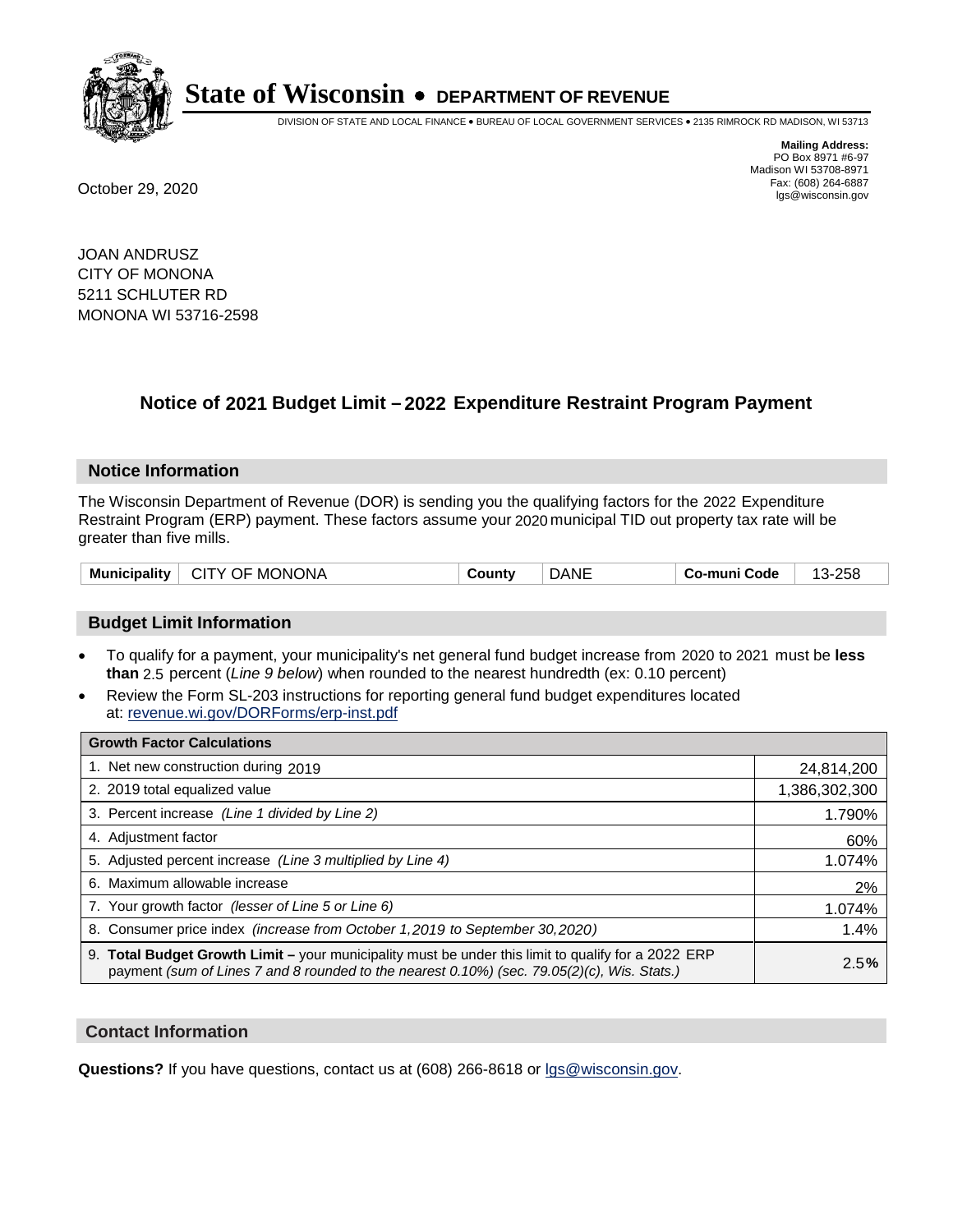

DIVISION OF STATE AND LOCAL FINANCE • BUREAU OF LOCAL GOVERNMENT SERVICES • 2135 RIMROCK RD MADISON, WI 53713

**Mailing Address:** PO Box 8971 #6-97 Madison WI 53708-8971<br>Fax: (608) 264-6887 Fax: (608) 264-6887 October 29, 2020 lgs@wisconsin.gov

HOLLY LICHT CITY OF STOUGHTON 207 SOUTH FORREST ST. STOUGHTON WI 53589-1724

# **Notice of 2021 Budget Limit - 2022 Expenditure Restraint Program Payment**

## **Notice Information**

The Wisconsin Department of Revenue (DOR) is sending you the qualifying factors for the 2022 Expenditure Restraint Program (ERP) payment. These factors assume your 2020 municipal TID out property tax rate will be greater than five mills.

| Municipality   CITY OF STOUGHTON | County | <b>DANE</b> | Co-muni Code | 13-281 |
|----------------------------------|--------|-------------|--------------|--------|
|----------------------------------|--------|-------------|--------------|--------|

## **Budget Limit Information**

- To qualify for a payment, your municipality's net general fund budget increase from 2020 to 2021 must be less **than** 2.5 percent (*Line 9 below*) when rounded to the nearest hundredth (ex: 0.10 percent)
- Review the Form SL-203 instructions for reporting general fund budget expenditures located at: revenue.wi.gov/DORForms/erp-inst.pdf

| <b>Growth Factor Calculations</b>                                                                                                                                                                  |               |
|----------------------------------------------------------------------------------------------------------------------------------------------------------------------------------------------------|---------------|
| 1. Net new construction during 2019                                                                                                                                                                | 22,658,900    |
| 2. 2019 total equalized value                                                                                                                                                                      | 1,233,724,300 |
| 3. Percent increase (Line 1 divided by Line 2)                                                                                                                                                     | 1.837%        |
| 4. Adjustment factor                                                                                                                                                                               | 60%           |
| 5. Adjusted percent increase (Line 3 multiplied by Line 4)                                                                                                                                         | 1.102%        |
| 6. Maximum allowable increase                                                                                                                                                                      | 2%            |
| 7. Your growth factor (lesser of Line 5 or Line 6)                                                                                                                                                 | 1.102%        |
| 8. Consumer price index (increase from October 1,2019 to September 30,2020)                                                                                                                        | 1.4%          |
| 9. Total Budget Growth Limit - your municipality must be under this limit to qualify for a 2022 ERP<br>payment (sum of Lines 7 and 8 rounded to the nearest 0.10%) (sec. 79.05(2)(c), Wis. Stats.) | 2.5%          |

## **Contact Information**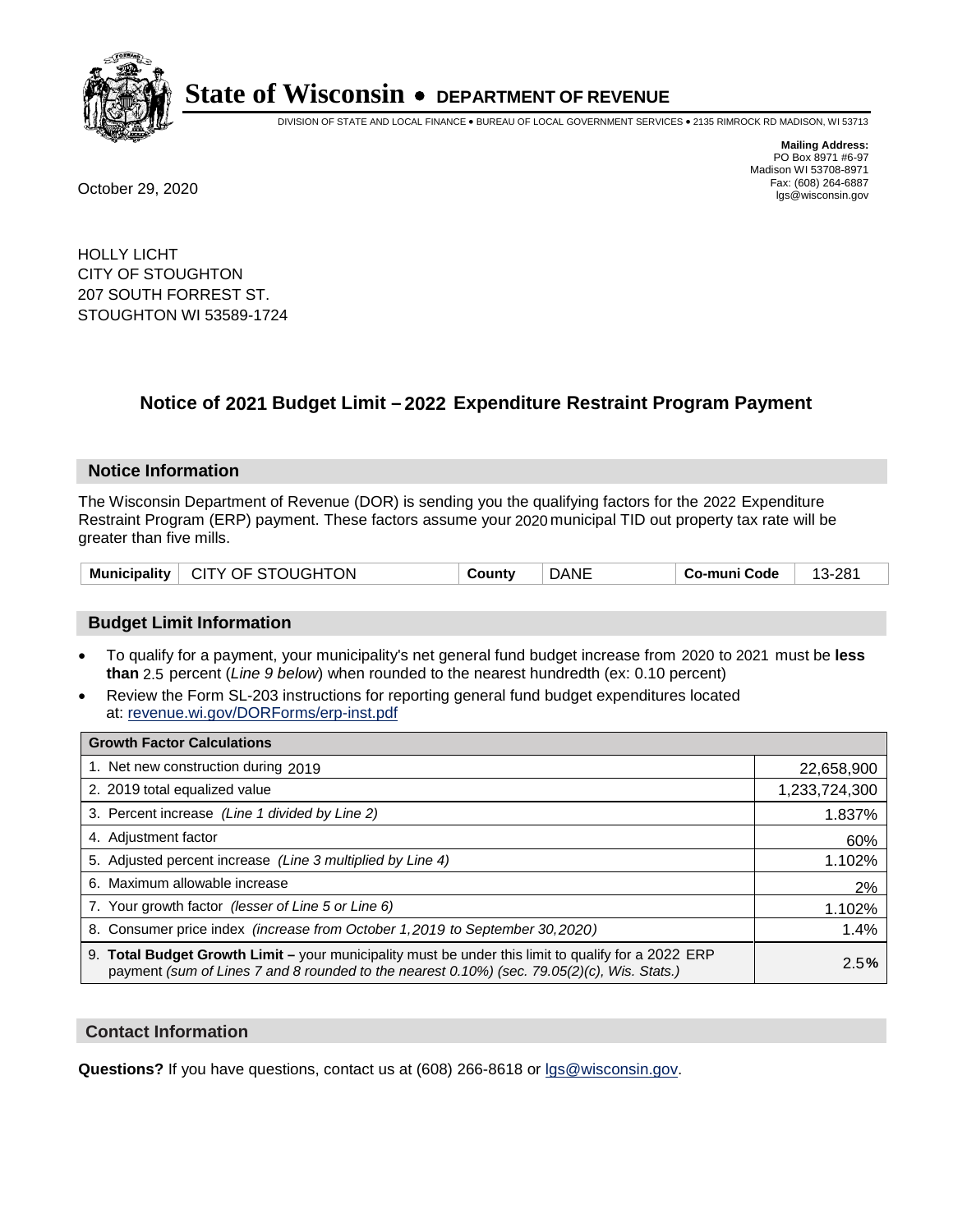

DIVISION OF STATE AND LOCAL FINANCE • BUREAU OF LOCAL GOVERNMENT SERVICES • 2135 RIMROCK RD MADISON, WI 53713

**Mailing Address:** PO Box 8971 #6-97 Madison WI 53708-8971<br>Fax: (608) 264-6887 Fax: (608) 264-6887 October 29, 2020 lgs@wisconsin.gov

ELENA HILBY CITY OF SUN PRAIRIE 300 E MAIN ST SUN PRAIRIE WI 53590-2227

# **Notice of 2021 Budget Limit - 2022 Expenditure Restraint Program Payment**

#### **Notice Information**

The Wisconsin Department of Revenue (DOR) is sending you the qualifying factors for the 2022 Expenditure Restraint Program (ERP) payment. These factors assume your 2020 municipal TID out property tax rate will be greater than five mills.

| Municipality   CITY OF SUN PRAIRIE | County | <b>DANE</b> | Co-muni Code | 13-282 |
|------------------------------------|--------|-------------|--------------|--------|
|------------------------------------|--------|-------------|--------------|--------|

## **Budget Limit Information**

- To qualify for a payment, your municipality's net general fund budget increase from 2020 to 2021 must be less **than** 2.3 percent (*Line 9 below*) when rounded to the nearest hundredth (ex: 0.10 percent)
- Review the Form SL-203 instructions for reporting general fund budget expenditures located at: revenue.wi.gov/DORForms/erp-inst.pdf

| <b>Growth Factor Calculations</b>                                                                                                                                                                  |               |
|----------------------------------------------------------------------------------------------------------------------------------------------------------------------------------------------------|---------------|
| 1. Net new construction during 2019                                                                                                                                                                | 52,562,200    |
| 2. 2019 total equalized value                                                                                                                                                                      | 3,634,094,300 |
| 3. Percent increase (Line 1 divided by Line 2)                                                                                                                                                     | 1.446%        |
| 4. Adjustment factor                                                                                                                                                                               | 60%           |
| 5. Adjusted percent increase (Line 3 multiplied by Line 4)                                                                                                                                         | 0.868%        |
| 6. Maximum allowable increase                                                                                                                                                                      | 2%            |
| 7. Your growth factor (lesser of Line 5 or Line 6)                                                                                                                                                 | 0.868%        |
| 8. Consumer price index (increase from October 1,2019 to September 30,2020)                                                                                                                        | 1.4%          |
| 9. Total Budget Growth Limit - your municipality must be under this limit to qualify for a 2022 ERP<br>payment (sum of Lines 7 and 8 rounded to the nearest 0.10%) (sec. 79.05(2)(c), Wis. Stats.) | 2.3%          |

## **Contact Information**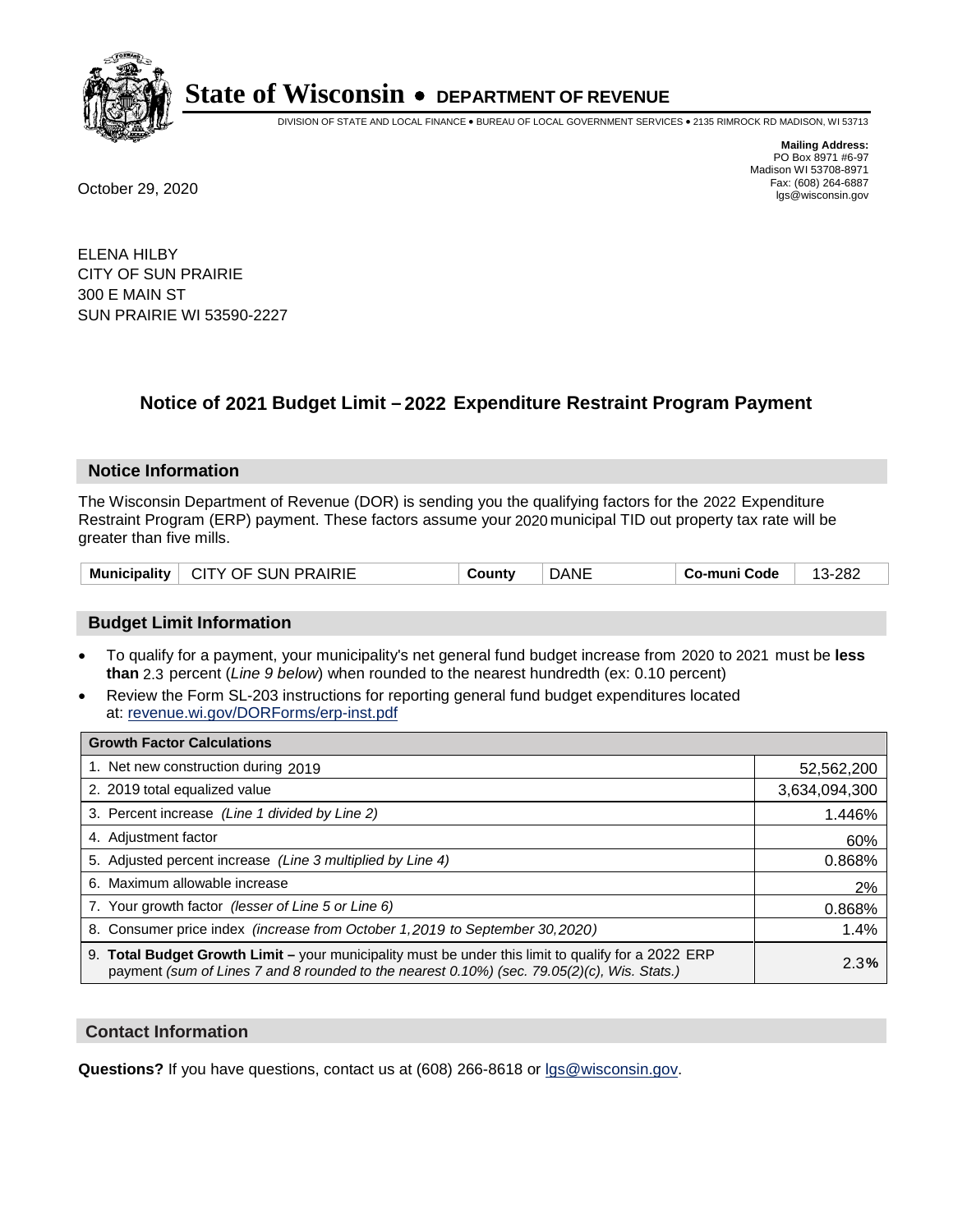

DIVISION OF STATE AND LOCAL FINANCE • BUREAU OF LOCAL GOVERNMENT SERVICES • 2135 RIMROCK RD MADISON, WI 53713

**Mailing Address:** PO Box 8971 #6-97 Madison WI 53708-8971<br>Fax: (608) 264-6887 Fax: (608) 264-6887 October 29, 2020 lgs@wisconsin.gov

CONNIE KREITZMAN VILLAGE OF CLYMAN PO BOX 129 CLYMAN WI 53016-0129

# **Notice of 2021 Budget Limit - 2022 Expenditure Restraint Program Payment**

## **Notice Information**

The Wisconsin Department of Revenue (DOR) is sending you the qualifying factors for the 2022 Expenditure Restraint Program (ERP) payment. These factors assume your 2020 municipal TID out property tax rate will be greater than five mills.

| <b>Municipality</b> | VILLAGE OF CLYMAN | County | <b>DODGE</b> | Co-muni Code | 14- |
|---------------------|-------------------|--------|--------------|--------------|-----|
|---------------------|-------------------|--------|--------------|--------------|-----|

## **Budget Limit Information**

- To qualify for a payment, your municipality's net general fund budget increase from 2020 to 2021 must be less **than** 1.6 percent (*Line 9 below*) when rounded to the nearest hundredth (ex: 0.10 percent)
- Review the Form SL-203 instructions for reporting general fund budget expenditures located at: revenue.wi.gov/DORForms/erp-inst.pdf

| <b>Growth Factor Calculations</b>                                                                                                                                                                  |            |
|----------------------------------------------------------------------------------------------------------------------------------------------------------------------------------------------------|------------|
| 1. Net new construction during 2019                                                                                                                                                                | 60,000     |
| 2. 2019 total equalized value                                                                                                                                                                      | 21,069,000 |
| 3. Percent increase (Line 1 divided by Line 2)                                                                                                                                                     | 0.285%     |
| 4. Adjustment factor                                                                                                                                                                               | 60%        |
| 5. Adjusted percent increase (Line 3 multiplied by Line 4)                                                                                                                                         | 0.171%     |
| 6. Maximum allowable increase                                                                                                                                                                      | 2%         |
| 7. Your growth factor (lesser of Line 5 or Line 6)                                                                                                                                                 | 0.171%     |
| 8. Consumer price index (increase from October 1, 2019 to September 30, 2020)                                                                                                                      | 1.4%       |
| 9. Total Budget Growth Limit – your municipality must be under this limit to qualify for a 2022 ERP<br>payment (sum of Lines 7 and 8 rounded to the nearest 0.10%) (sec. 79.05(2)(c), Wis. Stats.) | 1.6%       |

## **Contact Information**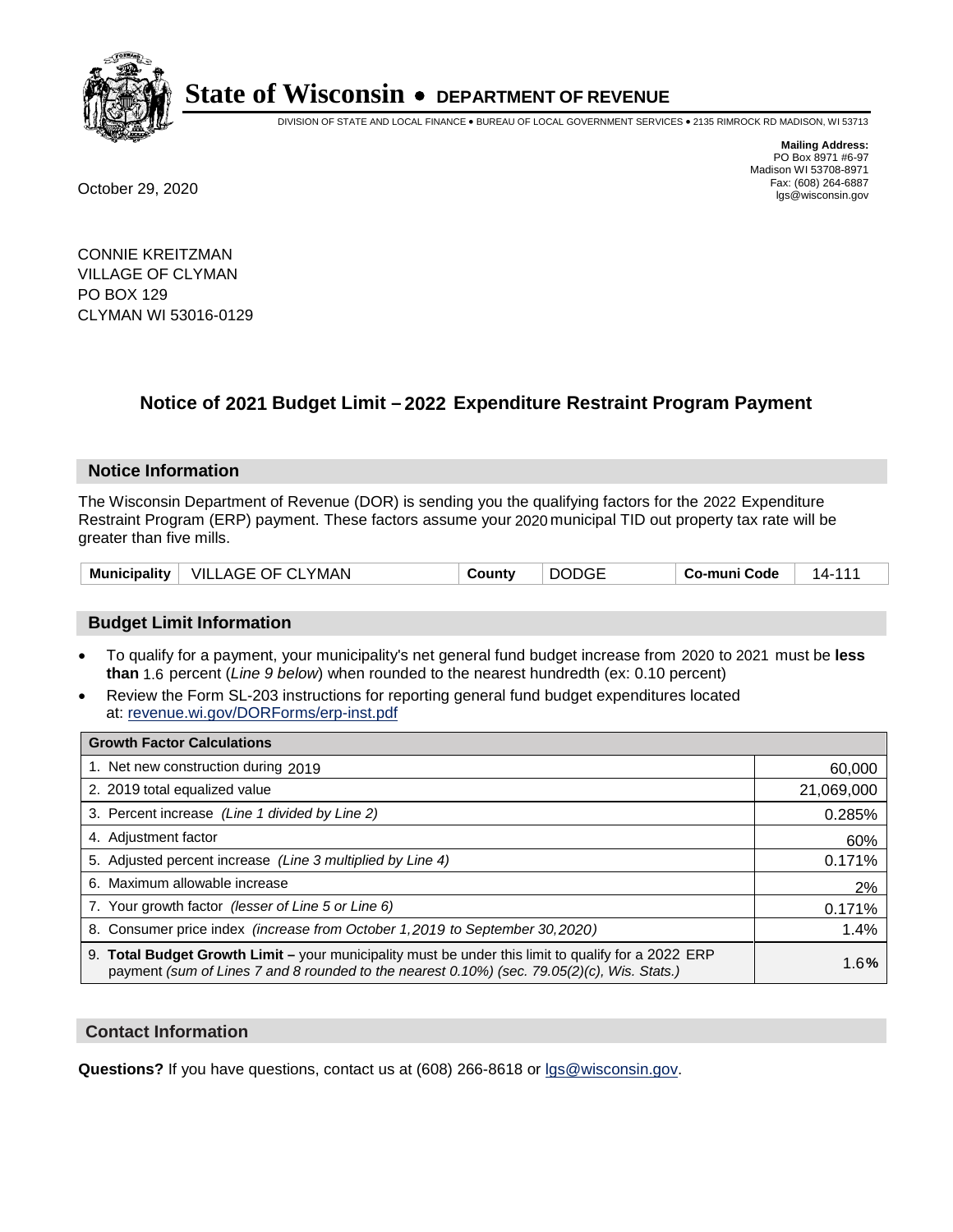

DIVISION OF STATE AND LOCAL FINANCE • BUREAU OF LOCAL GOVERNMENT SERVICES • 2135 RIMROCK RD MADISON, WI 53713

**Mailing Address:** PO Box 8971 #6-97 Madison WI 53708-8971<br>Fax: (608) 264-6887 Fax: (608) 264-6887 October 29, 2020 lgs@wisconsin.gov

KIM HOPFINGER VILLAGE OF HUSTISFORD PO BOX 345 HUSTISFORD WI 53034-0345

# **Notice of 2021 Budget Limit - 2022 Expenditure Restraint Program Payment**

## **Notice Information**

The Wisconsin Department of Revenue (DOR) is sending you the qualifying factors for the 2022 Expenditure Restraint Program (ERP) payment. These factors assume your 2020 municipal TID out property tax rate will be greater than five mills.

|  | Municipality   VILLAGE OF HUSTISFORD | County | <b>DODGE</b> | Co-muni Code | 14-136 |
|--|--------------------------------------|--------|--------------|--------------|--------|
|--|--------------------------------------|--------|--------------|--------------|--------|

## **Budget Limit Information**

- To qualify for a payment, your municipality's net general fund budget increase from 2020 to 2021 must be less **than** 1.6 percent (*Line 9 below*) when rounded to the nearest hundredth (ex: 0.10 percent)
- Review the Form SL-203 instructions for reporting general fund budget expenditures located at: revenue.wi.gov/DORForms/erp-inst.pdf

| <b>Growth Factor Calculations</b>                                                                                                                                                                      |            |
|--------------------------------------------------------------------------------------------------------------------------------------------------------------------------------------------------------|------------|
| 1. Net new construction during 2019                                                                                                                                                                    | 212,000    |
| 2. 2019 total equalized value                                                                                                                                                                          | 78,117,400 |
| 3. Percent increase (Line 1 divided by Line 2)                                                                                                                                                         | 0.271%     |
| 4. Adjustment factor                                                                                                                                                                                   | 60%        |
| 5. Adjusted percent increase (Line 3 multiplied by Line 4)                                                                                                                                             | 0.163%     |
| 6. Maximum allowable increase                                                                                                                                                                          | 2%         |
| 7. Your growth factor (lesser of Line 5 or Line 6)                                                                                                                                                     | 0.163%     |
| 8. Consumer price index (increase from October 1, 2019 to September 30, 2020)                                                                                                                          | 1.4%       |
| 9. Total Budget Growth Limit - your municipality must be under this limit to qualify for a 2022 ERP<br>payment (sum of Lines 7 and 8 rounded to the nearest $0.10\%$ ) (sec. 79.05(2)(c), Wis. Stats.) | 1.6%       |

## **Contact Information**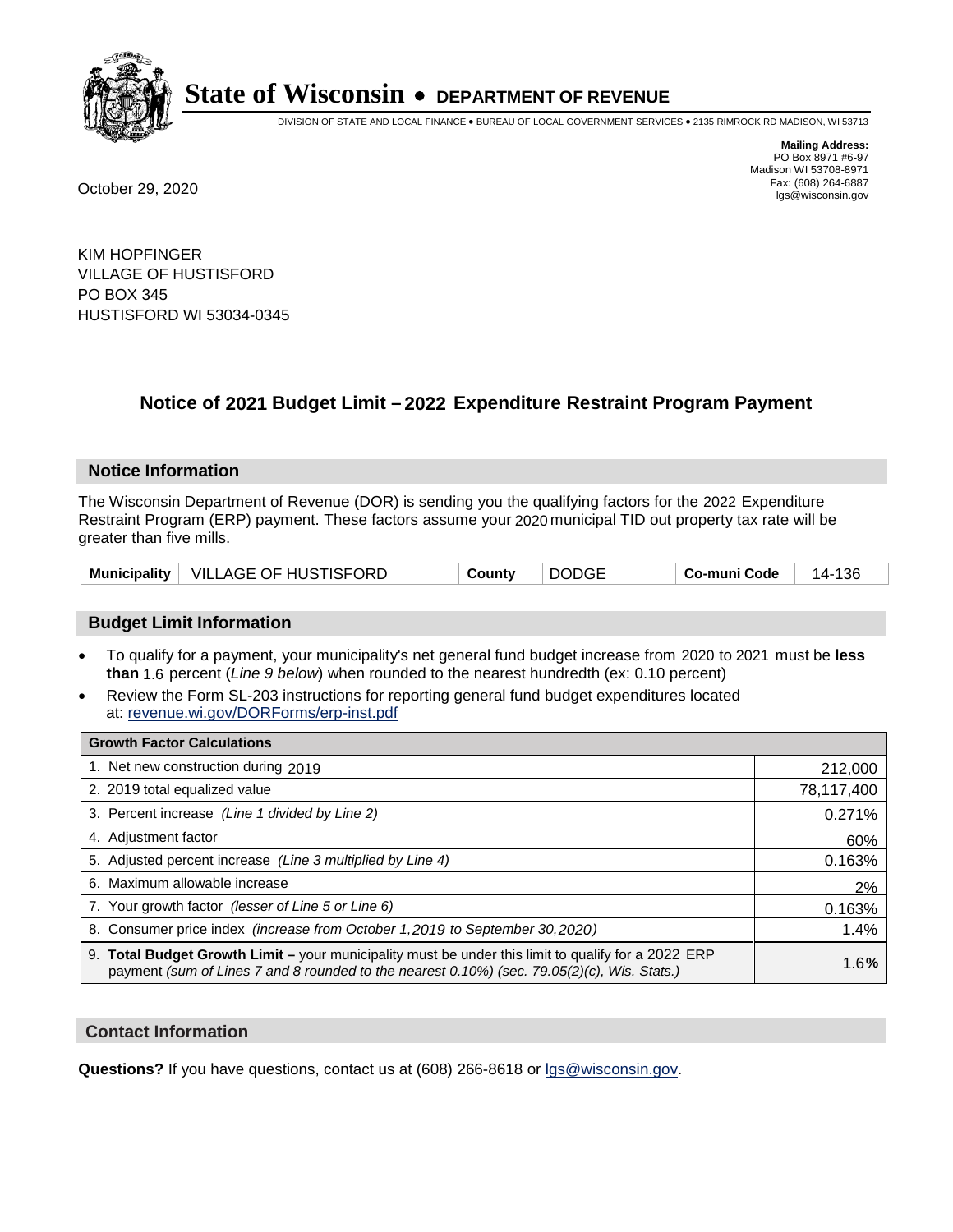

DIVISION OF STATE AND LOCAL FINANCE • BUREAU OF LOCAL GOVERNMENT SERVICES • 2135 RIMROCK RD MADISON, WI 53713

**Mailing Address:** PO Box 8971 #6-97 Madison WI 53708-8971<br>Fax: (608) 264-6887 Fax: (608) 264-6887 October 29, 2020 lgs@wisconsin.gov

ARLETTE LINDERT VILLAGE OF IRON RIDGE P.O. BOX 247 IRON RIDGE WI 53035-0247

# **Notice of 2021 Budget Limit - 2022 Expenditure Restraint Program Payment**

## **Notice Information**

The Wisconsin Department of Revenue (DOR) is sending you the qualifying factors for the 2022 Expenditure Restraint Program (ERP) payment. These factors assume your 2020 municipal TID out property tax rate will be greater than five mills.

|  | Municipality   VILLAGE OF IRON RIDGE | County | <b>DODGE</b> | Co-muni Code | 14- . |
|--|--------------------------------------|--------|--------------|--------------|-------|
|--|--------------------------------------|--------|--------------|--------------|-------|

## **Budget Limit Information**

- To qualify for a payment, your municipality's net general fund budget increase from 2020 to 2021 must be less **than** 1.6 percent (*Line 9 below*) when rounded to the nearest hundredth (ex: 0.10 percent)
- Review the Form SL-203 instructions for reporting general fund budget expenditures located at: revenue.wi.gov/DORForms/erp-inst.pdf

| <b>Growth Factor Calculations</b>                                                                                                                                                                      |            |
|--------------------------------------------------------------------------------------------------------------------------------------------------------------------------------------------------------|------------|
| 1. Net new construction during 2019                                                                                                                                                                    | 211,500    |
| 2. 2019 total equalized value                                                                                                                                                                          | 55,497,500 |
| 3. Percent increase (Line 1 divided by Line 2)                                                                                                                                                         | 0.381%     |
| 4. Adjustment factor                                                                                                                                                                                   | 60%        |
| 5. Adjusted percent increase (Line 3 multiplied by Line 4)                                                                                                                                             | 0.229%     |
| 6. Maximum allowable increase                                                                                                                                                                          | 2%         |
| 7. Your growth factor (lesser of Line 5 or Line 6)                                                                                                                                                     | 0.229%     |
| 8. Consumer price index (increase from October 1,2019 to September 30,2020)                                                                                                                            | 1.4%       |
| 9. Total Budget Growth Limit - your municipality must be under this limit to qualify for a 2022 ERP<br>payment (sum of Lines 7 and 8 rounded to the nearest $0.10\%$ ) (sec. 79.05(2)(c), Wis. Stats.) | 1.6%       |

## **Contact Information**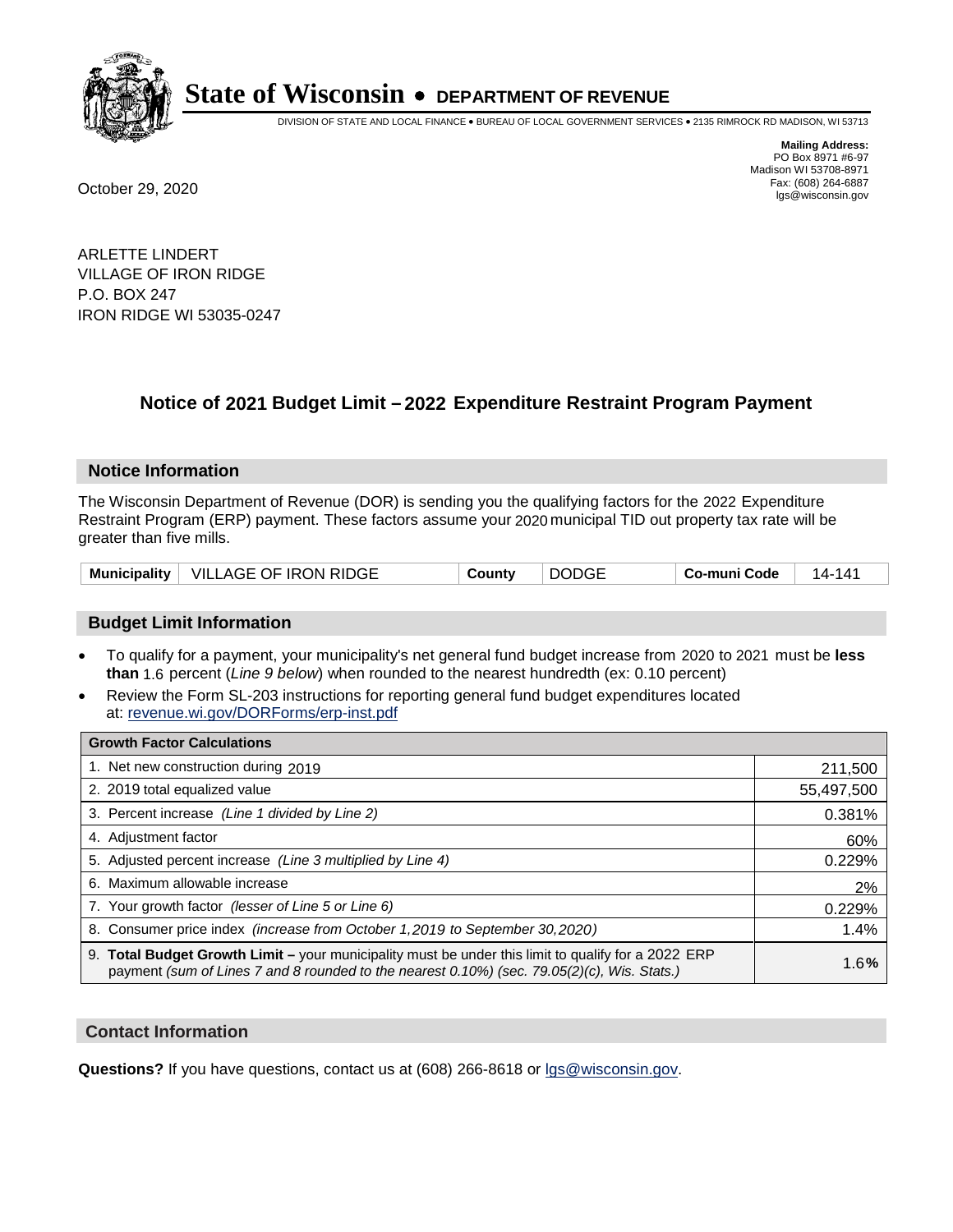

DIVISION OF STATE AND LOCAL FINANCE • BUREAU OF LOCAL GOVERNMENT SERVICES • 2135 RIMROCK RD MADISON, WI 53713

**Mailing Address:** PO Box 8971 #6-97 Madison WI 53708-8971<br>Fax: (608) 264-6887 Fax: (608) 264-6887 October 29, 2020 lgs@wisconsin.gov

JENNA RHEIN VILLAGE OF LOMIRA 425 WATER ST LOMIRA WI 53048-9530

# **Notice of 2021 Budget Limit - 2022 Expenditure Restraint Program Payment**

## **Notice Information**

The Wisconsin Department of Revenue (DOR) is sending you the qualifying factors for the 2022 Expenditure Restraint Program (ERP) payment. These factors assume your 2020 municipal TID out property tax rate will be greater than five mills.

## **Budget Limit Information**

- To qualify for a payment, your municipality's net general fund budget increase from 2020 to 2021 must be less **than** 1.9 percent (*Line 9 below*) when rounded to the nearest hundredth (ex: 0.10 percent)
- Review the Form SL-203 instructions for reporting general fund budget expenditures located at: revenue.wi.gov/DORForms/erp-inst.pdf

| <b>Growth Factor Calculations</b>                                                                                                                                                                  |             |
|----------------------------------------------------------------------------------------------------------------------------------------------------------------------------------------------------|-------------|
| 1. Net new construction during 2019                                                                                                                                                                | 1,415,700   |
| 2. 2019 total equalized value                                                                                                                                                                      | 176,246,400 |
| 3. Percent increase (Line 1 divided by Line 2)                                                                                                                                                     | 0.803%      |
| 4. Adjustment factor                                                                                                                                                                               | 60%         |
| 5. Adjusted percent increase (Line 3 multiplied by Line 4)                                                                                                                                         | 0.482%      |
| Maximum allowable increase<br>6.                                                                                                                                                                   | 2%          |
| 7. Your growth factor (lesser of Line 5 or Line 6)                                                                                                                                                 | 0.482%      |
| 8. Consumer price index (increase from October 1, 2019 to September 30, 2020)                                                                                                                      | 1.4%        |
| 9. Total Budget Growth Limit - your municipality must be under this limit to qualify for a 2022 ERP<br>payment (sum of Lines 7 and 8 rounded to the nearest 0.10%) (sec. 79.05(2)(c), Wis. Stats.) | 1.9%        |

## **Contact Information**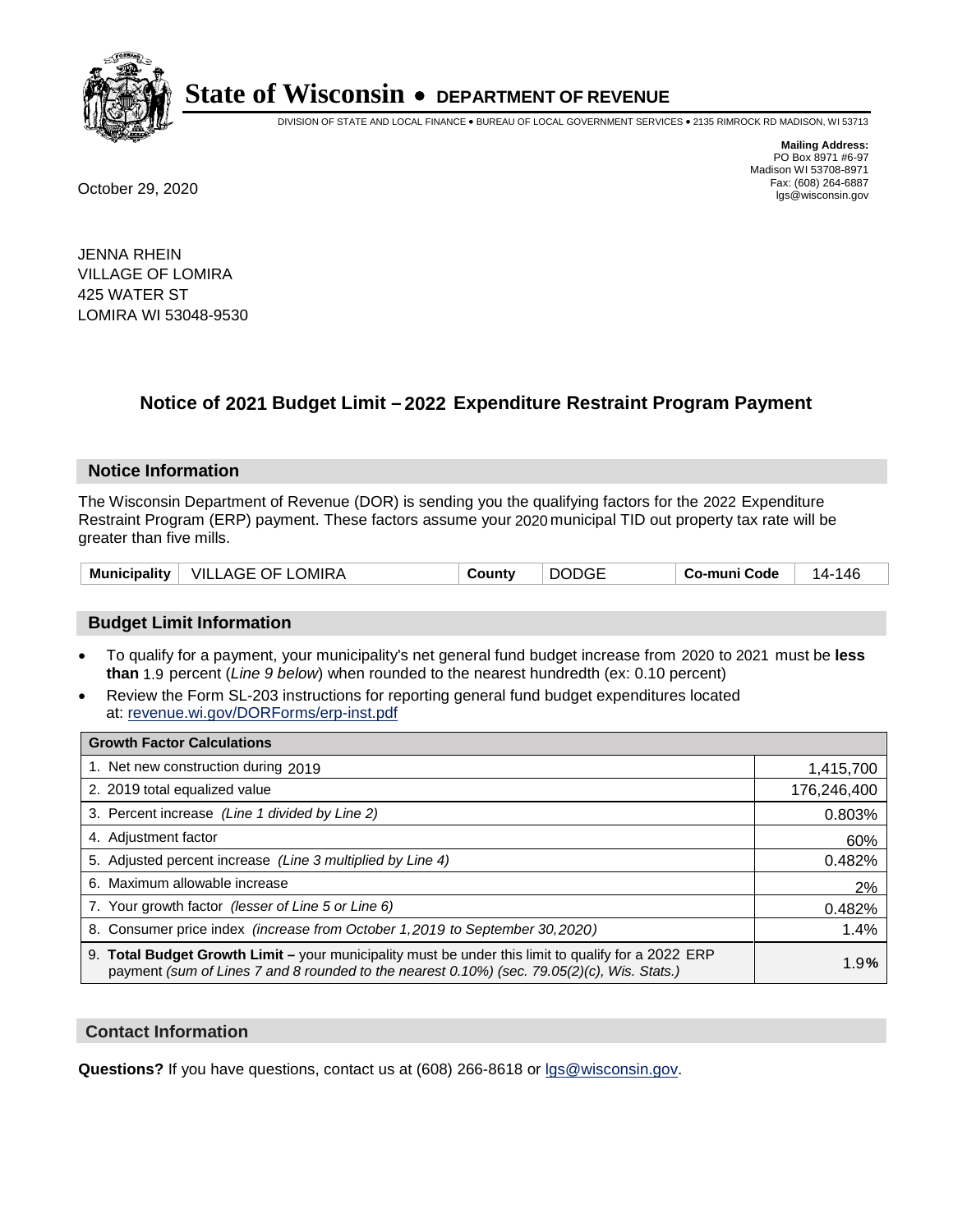

DIVISION OF STATE AND LOCAL FINANCE • BUREAU OF LOCAL GOVERNMENT SERVICES • 2135 RIMROCK RD MADISON, WI 53713

**Mailing Address:** PO Box 8971 #6-97 Madison WI 53708-8971<br>Fax: (608) 264-6887 Fax: (608) 264-6887 October 29, 2020 lgs@wisconsin.gov

SANDY POCIUS VILLAGE OF LOWELL PO BOX 397 LOWELL WI 53557-0397

# **Notice of 2021 Budget Limit - 2022 Expenditure Restraint Program Payment**

## **Notice Information**

The Wisconsin Department of Revenue (DOR) is sending you the qualifying factors for the 2022 Expenditure Restraint Program (ERP) payment. These factors assume your 2020 municipal TID out property tax rate will be greater than five mills.

| Municipality | VILLAGE OF LOWELL | County | <b>DODGE</b> | Co-muni Code | 147<br>14- |
|--------------|-------------------|--------|--------------|--------------|------------|
|--------------|-------------------|--------|--------------|--------------|------------|

## **Budget Limit Information**

- To qualify for a payment, your municipality's net general fund budget increase from 2020 to 2021 must be less **than** 1.8 percent (*Line 9 below*) when rounded to the nearest hundredth (ex: 0.10 percent)
- Review the Form SL-203 instructions for reporting general fund budget expenditures located at: revenue.wi.gov/DORForms/erp-inst.pdf

| <b>Growth Factor Calculations</b>                                                                                                                                                                  |            |
|----------------------------------------------------------------------------------------------------------------------------------------------------------------------------------------------------|------------|
| 1. Net new construction during 2019                                                                                                                                                                | 100,500    |
| 2. 2019 total equalized value                                                                                                                                                                      | 13,884,400 |
| 3. Percent increase (Line 1 divided by Line 2)                                                                                                                                                     | 0.724%     |
| 4. Adjustment factor                                                                                                                                                                               | 60%        |
| 5. Adjusted percent increase (Line 3 multiplied by Line 4)                                                                                                                                         | 0.434%     |
| 6. Maximum allowable increase                                                                                                                                                                      | 2%         |
| 7. Your growth factor (lesser of Line 5 or Line 6)                                                                                                                                                 | 0.434%     |
| 8. Consumer price index (increase from October 1,2019 to September 30,2020)                                                                                                                        | 1.4%       |
| 9. Total Budget Growth Limit - your municipality must be under this limit to qualify for a 2022 ERP<br>payment (sum of Lines 7 and 8 rounded to the nearest 0.10%) (sec. 79.05(2)(c), Wis. Stats.) | 1.8%       |

## **Contact Information**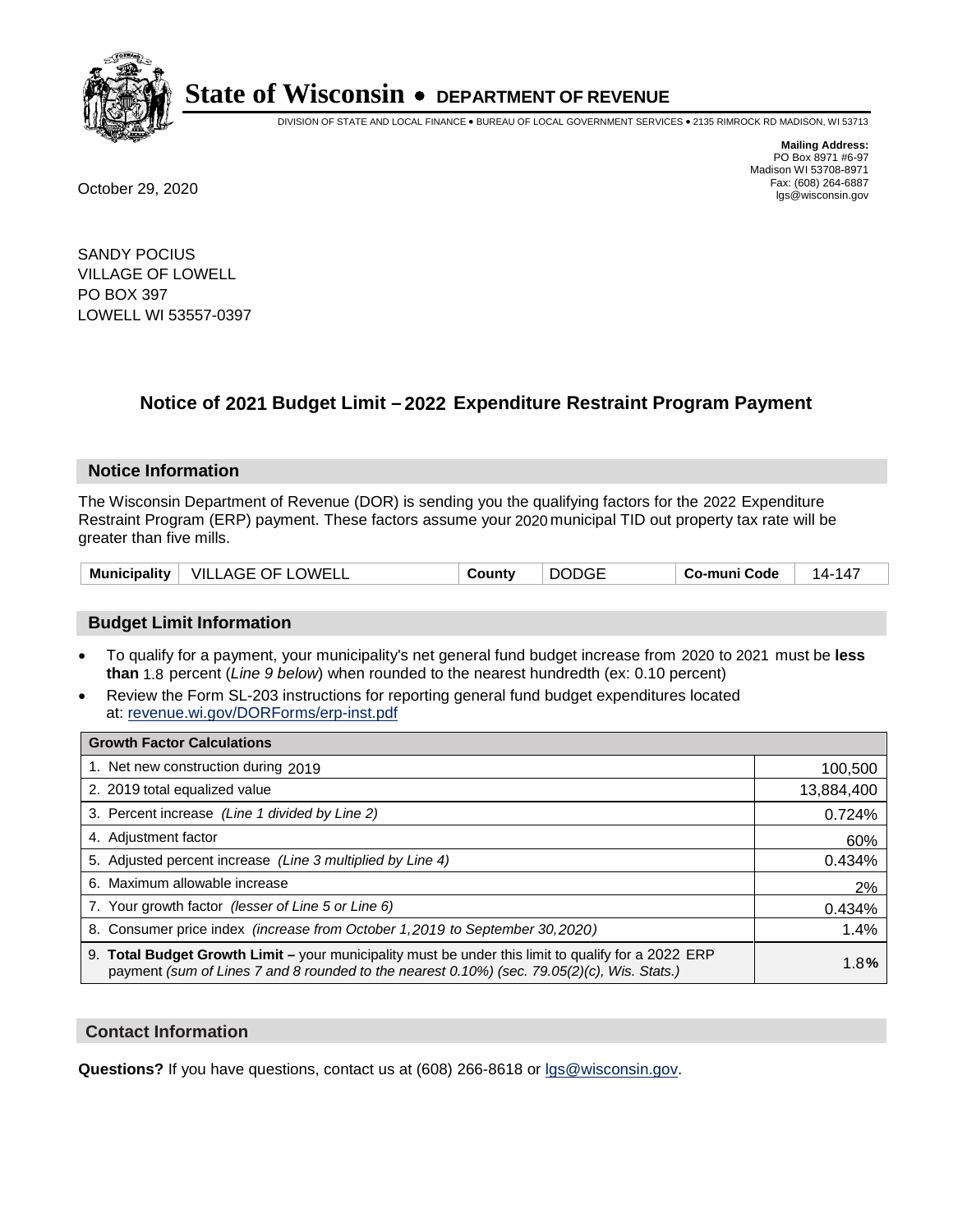

DIVISION OF STATE AND LOCAL FINANCE • BUREAU OF LOCAL GOVERNMENT SERVICES • 2135 RIMROCK RD MADISON, WI 53713

**Mailing Address:** PO Box 8971 #6-97 Madison WI 53708-8971<br>Fax: (608) 264-6887 Fax: (608) 264-6887 October 29, 2020 lgs@wisconsin.gov

JODI WADE VILLAGE OF RANDOLPH 248 W STROUD ST RANDOLPH WI 53956-1272

# **Notice of 2021 Budget Limit - 2022 Expenditure Restraint Program Payment**

#### **Notice Information**

The Wisconsin Department of Revenue (DOR) is sending you the qualifying factors for the 2022 Expenditure Restraint Program (ERP) payment. These factors assume your 2020 municipal TID out property tax rate will be greater than five mills.

| Municipality   VILLAGE OF RANDOLPH | County | <b>DODGE</b> | Co-muni Code | 14-176 |
|------------------------------------|--------|--------------|--------------|--------|
|------------------------------------|--------|--------------|--------------|--------|

## **Budget Limit Information**

- To qualify for a payment, your municipality's net general fund budget increase from 2020 to 2021 must be less **than** 1.9 percent (*Line 9 below*) when rounded to the nearest hundredth (ex: 0.10 percent)
- Review the Form SL-203 instructions for reporting general fund budget expenditures located at: revenue.wi.gov/DORForms/erp-inst.pdf

| <b>Growth Factor Calculations</b>                                                                                                                                                                      |             |
|--------------------------------------------------------------------------------------------------------------------------------------------------------------------------------------------------------|-------------|
| 1. Net new construction during 2019                                                                                                                                                                    | 928,700     |
| 2. 2019 total equalized value                                                                                                                                                                          | 103,694,900 |
| 3. Percent increase (Line 1 divided by Line 2)                                                                                                                                                         | 0.896%      |
| 4. Adjustment factor                                                                                                                                                                                   | 60%         |
| 5. Adjusted percent increase (Line 3 multiplied by Line 4)                                                                                                                                             | 0.538%      |
| 6. Maximum allowable increase                                                                                                                                                                          | 2%          |
| 7. Your growth factor (lesser of Line 5 or Line 6)                                                                                                                                                     | 0.538%      |
| 8. Consumer price index (increase from October 1,2019 to September 30,2020)                                                                                                                            | 1.4%        |
| 9. Total Budget Growth Limit - your municipality must be under this limit to qualify for a 2022 ERP<br>payment (sum of Lines 7 and 8 rounded to the nearest $0.10\%$ ) (sec. 79.05(2)(c), Wis. Stats.) | 1.9%        |

## **Contact Information**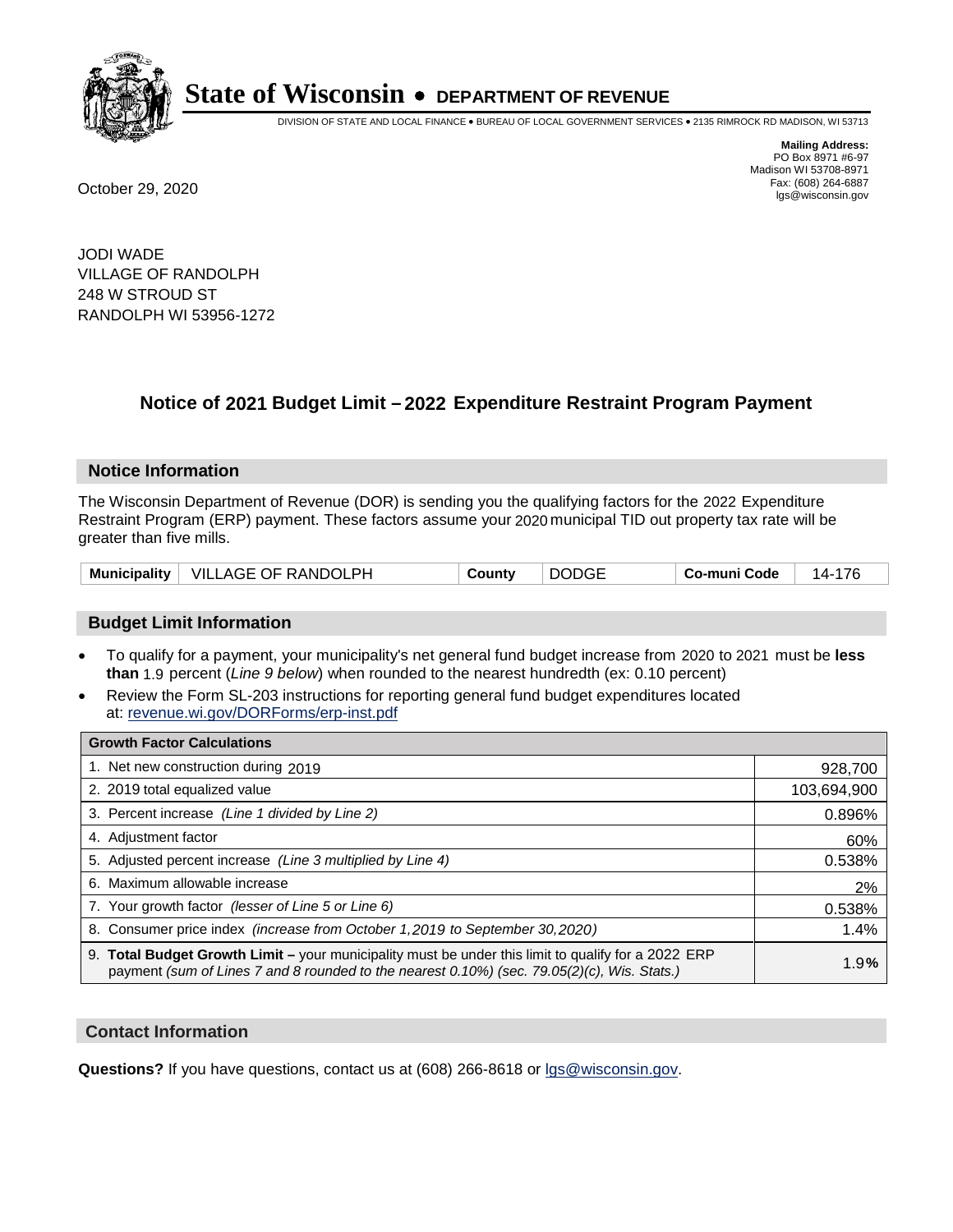

DIVISION OF STATE AND LOCAL FINANCE • BUREAU OF LOCAL GOVERNMENT SERVICES • 2135 RIMROCK RD MADISON, WI 53713

**Mailing Address:** PO Box 8971 #6-97 Madison WI 53708-8971<br>Fax: (608) 264-6887 Fax: (608) 264-6887 October 29, 2020 lgs@wisconsin.gov

ZACHARY BLOOM CITY OF BEAVER DAM 205 S LINCOLN AVE BEAVER DAM WI 53916-2323

# **Notice of 2021 Budget Limit - 2022 Expenditure Restraint Program Payment**

## **Notice Information**

The Wisconsin Department of Revenue (DOR) is sending you the qualifying factors for the 2022 Expenditure Restraint Program (ERP) payment. These factors assume your 2020 municipal TID out property tax rate will be greater than five mills.

## **Budget Limit Information**

- To qualify for a payment, your municipality's net general fund budget increase from 2020 to 2021 must be less **than** 2.7 percent (*Line 9 below*) when rounded to the nearest hundredth (ex: 0.10 percent)
- Review the Form SL-203 instructions for reporting general fund budget expenditures located at: revenue.wi.gov/DORForms/erp-inst.pdf

| <b>Growth Factor Calculations</b>                                                                                                                                                                      |               |
|--------------------------------------------------------------------------------------------------------------------------------------------------------------------------------------------------------|---------------|
| 1. Net new construction during 2019                                                                                                                                                                    | 26,128,500    |
| 2. 2019 total equalized value                                                                                                                                                                          | 1,233,748,100 |
| 3. Percent increase (Line 1 divided by Line 2)                                                                                                                                                         | 2.118%        |
| 4. Adjustment factor                                                                                                                                                                                   | 60%           |
| 5. Adjusted percent increase (Line 3 multiplied by Line 4)                                                                                                                                             | 1.271%        |
| 6. Maximum allowable increase                                                                                                                                                                          | 2%            |
| 7. Your growth factor (lesser of Line 5 or Line 6)                                                                                                                                                     | 1.271%        |
| 8. Consumer price index (increase from October 1,2019 to September 30,2020)                                                                                                                            | 1.4%          |
| 9. Total Budget Growth Limit - your municipality must be under this limit to qualify for a 2022 ERP<br>payment (sum of Lines 7 and 8 rounded to the nearest $0.10\%$ ) (sec. 79.05(2)(c), Wis. Stats.) | 2.7%          |

## **Contact Information**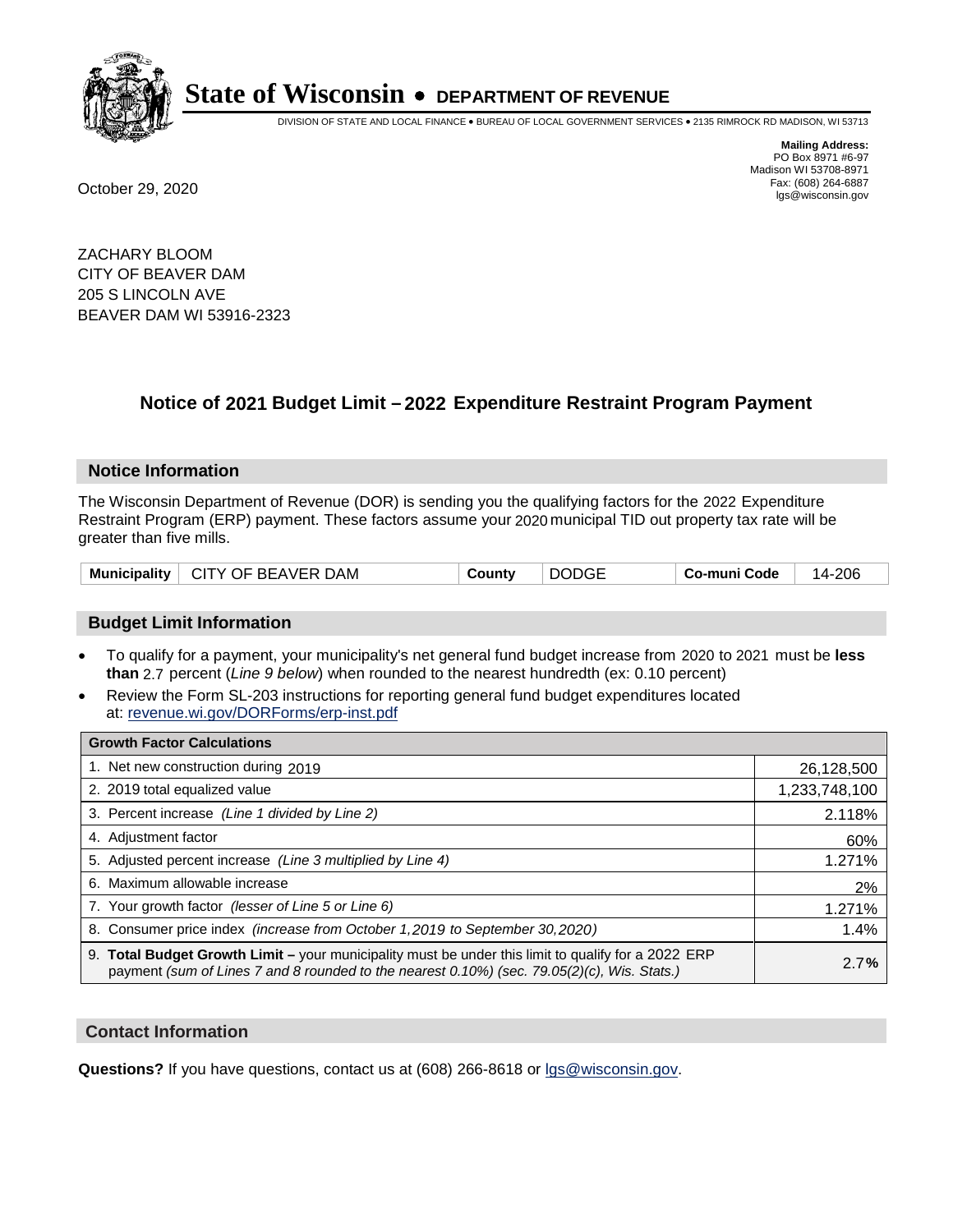

DIVISION OF STATE AND LOCAL FINANCE • BUREAU OF LOCAL GOVERNMENT SERVICES • 2135 RIMROCK RD MADISON, WI 53713

**Mailing Address:** PO Box 8971 #6-97 Madison WI 53708-8971<br>Fax: (608) 264-6887 Fax: (608) 264-6887 October 29, 2020 lgs@wisconsin.gov

JENNY QUIRK CITY OF FOX LAKE PO BOX 105 FOX LAKE WI 53933-0105

# **Notice of 2021 Budget Limit - 2022 Expenditure Restraint Program Payment**

## **Notice Information**

The Wisconsin Department of Revenue (DOR) is sending you the qualifying factors for the 2022 Expenditure Restraint Program (ERP) payment. These factors assume your 2020 municipal TID out property tax rate will be greater than five mills.

| <b>CITY OF FOX LAKE</b><br><b>Municipality</b> | County | <b>DODGE</b> | Co-muni Code | 14-226 |
|------------------------------------------------|--------|--------------|--------------|--------|
|------------------------------------------------|--------|--------------|--------------|--------|

## **Budget Limit Information**

- To qualify for a payment, your municipality's net general fund budget increase from 2020 to 2021 must be less **than** 3.4 percent (*Line 9 below*) when rounded to the nearest hundredth (ex: 0.10 percent)
- Review the Form SL-203 instructions for reporting general fund budget expenditures located at: revenue.wi.gov/DORForms/erp-inst.pdf

| <b>Growth Factor Calculations</b>                                                                                                                                                                  |            |
|----------------------------------------------------------------------------------------------------------------------------------------------------------------------------------------------------|------------|
| 1. Net new construction during 2019                                                                                                                                                                | 3,715,600  |
| 2. 2019 total equalized value                                                                                                                                                                      | 89,624,800 |
| 3. Percent increase (Line 1 divided by Line 2)                                                                                                                                                     | 4.146%     |
| 4. Adjustment factor                                                                                                                                                                               | 60%        |
| 5. Adjusted percent increase (Line 3 multiplied by Line 4)                                                                                                                                         | 2.488%     |
| 6. Maximum allowable increase                                                                                                                                                                      | 2%         |
| 7. Your growth factor (lesser of Line 5 or Line 6)                                                                                                                                                 | 2.000%     |
| 8. Consumer price index (increase from October 1, 2019 to September 30, 2020)                                                                                                                      | 1.4%       |
| 9. Total Budget Growth Limit - your municipality must be under this limit to qualify for a 2022 ERP<br>payment (sum of Lines 7 and 8 rounded to the nearest 0.10%) (sec. 79.05(2)(c), Wis. Stats.) | 3.4%       |

## **Contact Information**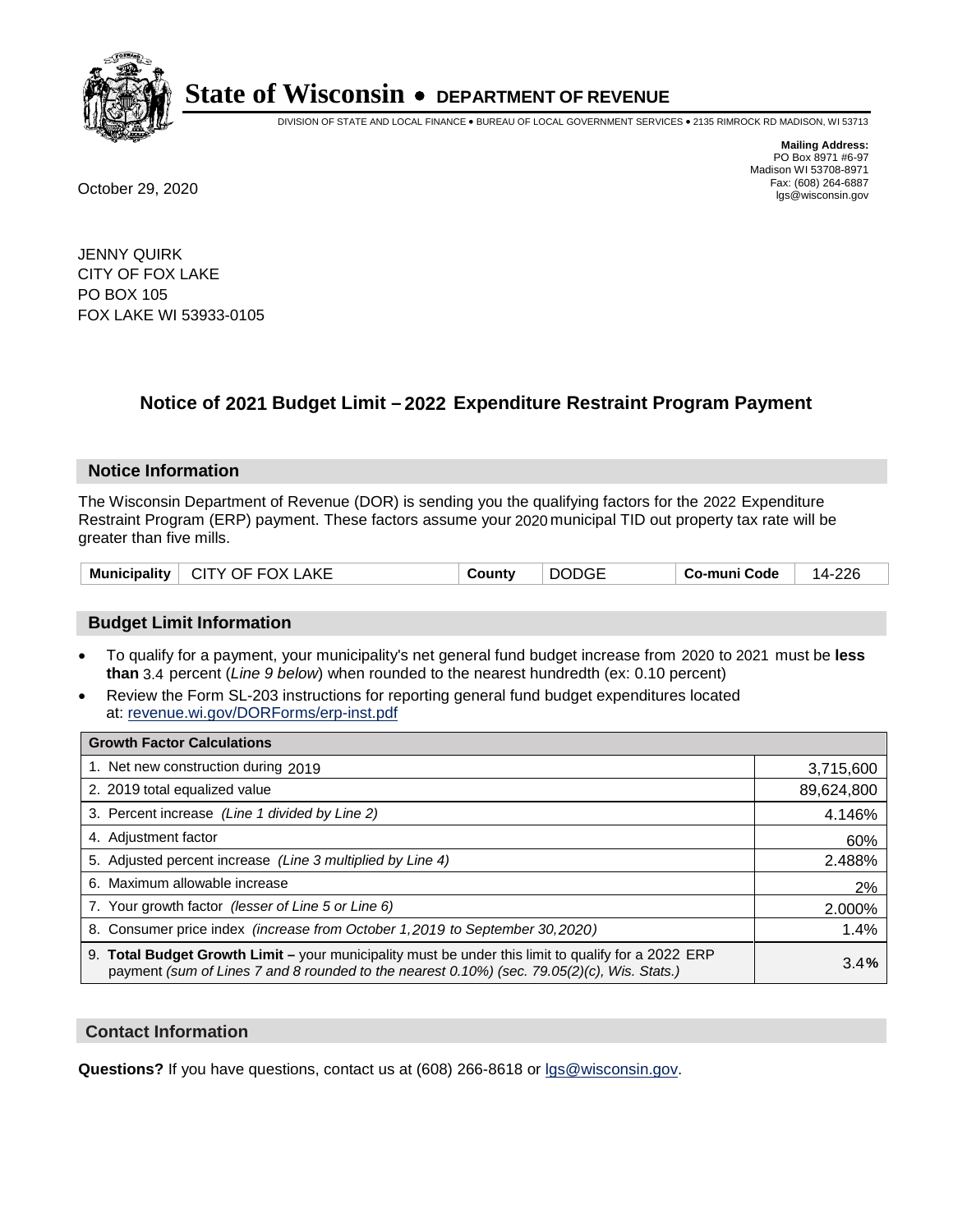

DIVISION OF STATE AND LOCAL FINANCE • BUREAU OF LOCAL GOVERNMENT SERVICES • 2135 RIMROCK RD MADISON, WI 53713

**Mailing Address:** PO Box 8971 #6-97 Madison WI 53708-8971<br>Fax: (608) 264-6887 Fax: (608) 264-6887 October 29, 2020 lgs@wisconsin.gov

KRISTEN JACOBSON CITY OF HORICON 404 E LAKE ST HORICON WI 53032-1245

# **Notice of 2021 Budget Limit - 2022 Expenditure Restraint Program Payment**

#### **Notice Information**

The Wisconsin Department of Revenue (DOR) is sending you the qualifying factors for the 2022 Expenditure Restraint Program (ERP) payment. These factors assume your 2020 municipal TID out property tax rate will be greater than five mills.

| Municipality   CITY OF HORICON | County | <b>DODGE</b> | Co-muni Code | 14-236 |
|--------------------------------|--------|--------------|--------------|--------|
|--------------------------------|--------|--------------|--------------|--------|

## **Budget Limit Information**

- To qualify for a payment, your municipality's net general fund budget increase from 2020 to 2021 must be less **than** 2.3 percent (*Line 9 below*) when rounded to the nearest hundredth (ex: 0.10 percent)
- Review the Form SL-203 instructions for reporting general fund budget expenditures located at: revenue.wi.gov/DORForms/erp-inst.pdf

| <b>Growth Factor Calculations</b>                                                                                                                                                                  |             |
|----------------------------------------------------------------------------------------------------------------------------------------------------------------------------------------------------|-------------|
| 1. Net new construction during 2019                                                                                                                                                                | 3,999,900   |
| 2. 2019 total equalized value                                                                                                                                                                      | 269,420,700 |
| 3. Percent increase (Line 1 divided by Line 2)                                                                                                                                                     | 1.485%      |
| 4. Adjustment factor                                                                                                                                                                               | 60%         |
| 5. Adjusted percent increase (Line 3 multiplied by Line 4)                                                                                                                                         | 0.891%      |
| 6. Maximum allowable increase                                                                                                                                                                      | 2%          |
| 7. Your growth factor (lesser of Line 5 or Line 6)                                                                                                                                                 | 0.891%      |
| 8. Consumer price index (increase from October 1,2019 to September 30,2020)                                                                                                                        | 1.4%        |
| 9. Total Budget Growth Limit - your municipality must be under this limit to qualify for a 2022 ERP<br>payment (sum of Lines 7 and 8 rounded to the nearest 0.10%) (sec. 79.05(2)(c), Wis. Stats.) | 2.3%        |

## **Contact Information**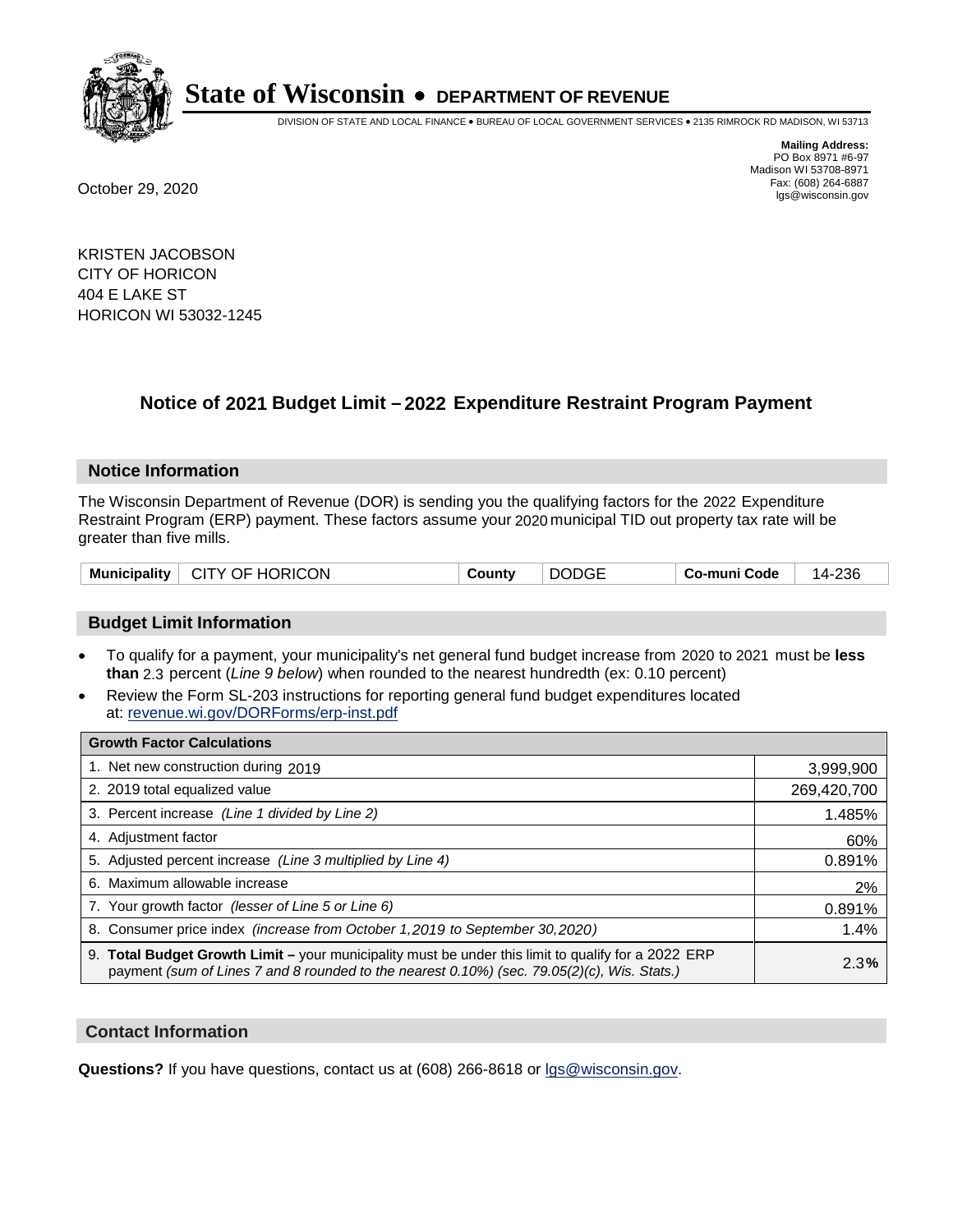

DIVISION OF STATE AND LOCAL FINANCE • BUREAU OF LOCAL GOVERNMENT SERVICES • 2135 RIMROCK RD MADISON, WI 53713

**Mailing Address:** PO Box 8971 #6-97 Madison WI 53708-8971<br>Fax: (608) 264-6887 Fax: (608) 264-6887 October 29, 2020 lgs@wisconsin.gov

SHAWN HART CITY OF JUNEAU PO BOX 163 JUNEAU WI 53039-0163

# **Notice of 2021 Budget Limit - 2022 Expenditure Restraint Program Payment**

## **Notice Information**

The Wisconsin Department of Revenue (DOR) is sending you the qualifying factors for the 2022 Expenditure Restraint Program (ERP) payment. These factors assume your 2020 municipal TID out property tax rate will be greater than five mills.

| <b>Municipality</b><br>∣ CITY OF JUNEAU | County | <b>DODGE</b> | Co-muni Code | 14-241 |
|-----------------------------------------|--------|--------------|--------------|--------|
|-----------------------------------------|--------|--------------|--------------|--------|

## **Budget Limit Information**

- To qualify for a payment, your municipality's net general fund budget increase from 2020 to 2021 must be less **than** 1.7 percent (*Line 9 below*) when rounded to the nearest hundredth (ex: 0.10 percent)
- Review the Form SL-203 instructions for reporting general fund budget expenditures located at: revenue.wi.gov/DORForms/erp-inst.pdf

| <b>Growth Factor Calculations</b>                                                                                                                                                                  |             |
|----------------------------------------------------------------------------------------------------------------------------------------------------------------------------------------------------|-------------|
| 1. Net new construction during 2019                                                                                                                                                                | 673,500     |
| 2. 2019 total equalized value                                                                                                                                                                      | 115,802,500 |
| 3. Percent increase (Line 1 divided by Line 2)                                                                                                                                                     | 0.582%      |
| 4. Adjustment factor                                                                                                                                                                               | 60%         |
| 5. Adjusted percent increase (Line 3 multiplied by Line 4)                                                                                                                                         | 0.349%      |
| 6. Maximum allowable increase                                                                                                                                                                      | 2%          |
| 7. Your growth factor (lesser of Line 5 or Line 6)                                                                                                                                                 | 0.349%      |
| 8. Consumer price index (increase from October 1,2019 to September 30,2020)                                                                                                                        | 1.4%        |
| 9. Total Budget Growth Limit - your municipality must be under this limit to qualify for a 2022 ERP<br>payment (sum of Lines 7 and 8 rounded to the nearest 0.10%) (sec. 79.05(2)(c), Wis. Stats.) | 1.7%        |

## **Contact Information**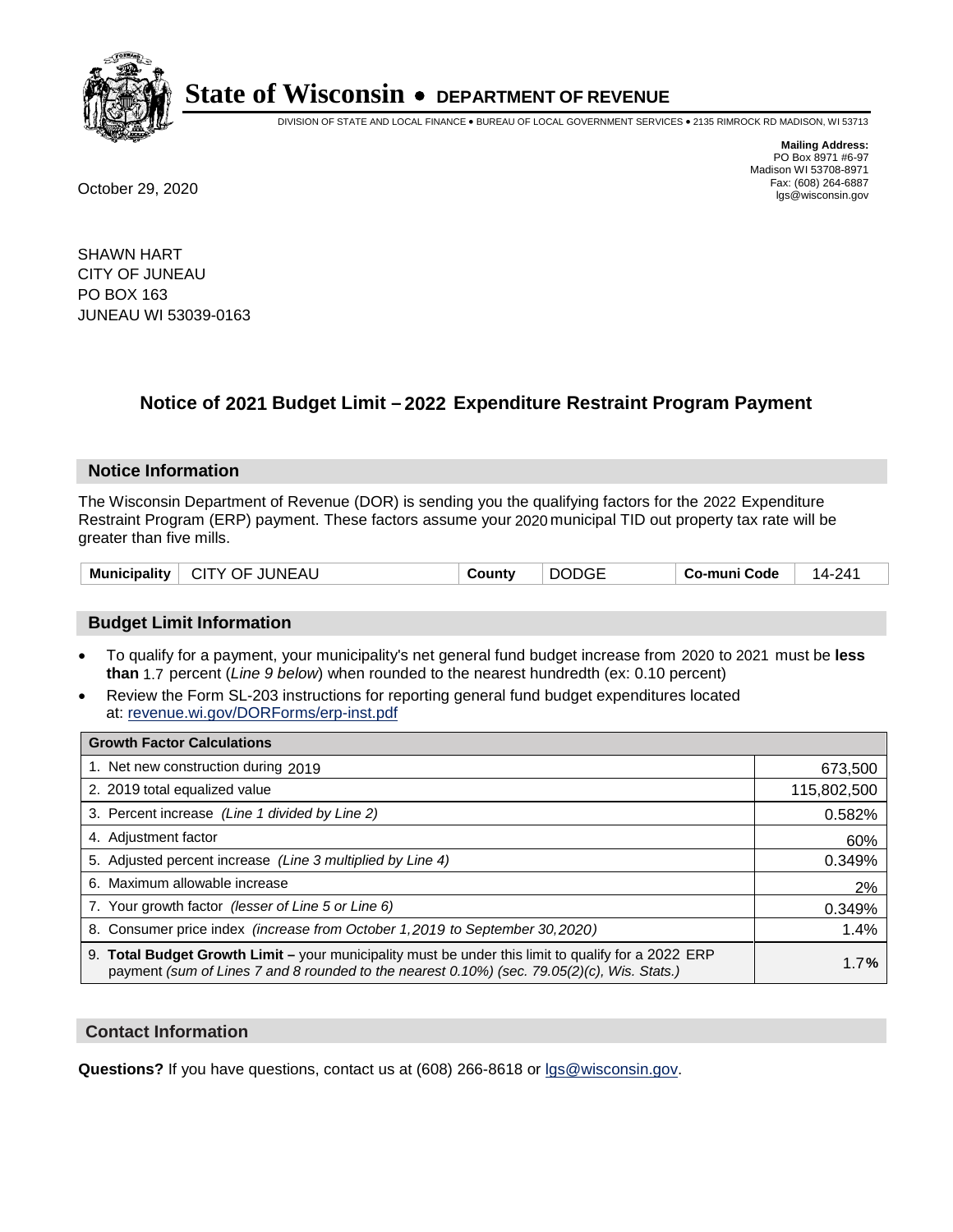

DIVISION OF STATE AND LOCAL FINANCE • BUREAU OF LOCAL GOVERNMENT SERVICES • 2135 RIMROCK RD MADISON, WI 53713

**Mailing Address:** PO Box 8971 #6-97 Madison WI 53708-8971<br>Fax: (608) 264-6887 Fax: (608) 264-6887 October 29, 2020 lgs@wisconsin.gov

SARA DECKER CITY OF MAYVILLE PO BOX 273 MAYVILLE WI 53050-0273

# **Notice of 2021 Budget Limit - 2022 Expenditure Restraint Program Payment**

#### **Notice Information**

The Wisconsin Department of Revenue (DOR) is sending you the qualifying factors for the 2022 Expenditure Restraint Program (ERP) payment. These factors assume your 2020 municipal TID out property tax rate will be greater than five mills.

| <b>Municipality</b> | <b>CITY OF MAYVILLE</b> | `ountv | DODGE | Co-muni Code | つにっ<br>14.7 |
|---------------------|-------------------------|--------|-------|--------------|-------------|
|                     |                         |        |       |              |             |

## **Budget Limit Information**

- To qualify for a payment, your municipality's net general fund budget increase from 2020 to 2021 must be less **than** 1.7 percent (*Line 9 below*) when rounded to the nearest hundredth (ex: 0.10 percent)
- Review the Form SL-203 instructions for reporting general fund budget expenditures located at: revenue.wi.gov/DORForms/erp-inst.pdf

| <b>Growth Factor Calculations</b>                                                                                                                                                                      |             |
|--------------------------------------------------------------------------------------------------------------------------------------------------------------------------------------------------------|-------------|
| 1. Net new construction during 2019                                                                                                                                                                    | 1,783,200   |
| 2. 2019 total equalized value                                                                                                                                                                          | 375,715,200 |
| 3. Percent increase (Line 1 divided by Line 2)                                                                                                                                                         | 0.475%      |
| 4. Adjustment factor                                                                                                                                                                                   | 60%         |
| 5. Adjusted percent increase (Line 3 multiplied by Line 4)                                                                                                                                             | 0.285%      |
| 6. Maximum allowable increase                                                                                                                                                                          | 2%          |
| 7. Your growth factor (lesser of Line 5 or Line 6)                                                                                                                                                     | 0.285%      |
| 8. Consumer price index (increase from October 1, 2019 to September 30, 2020)                                                                                                                          | 1.4%        |
| 9. Total Budget Growth Limit - your municipality must be under this limit to qualify for a 2022 ERP<br>payment (sum of Lines 7 and 8 rounded to the nearest $0.10\%$ ) (sec. 79.05(2)(c), Wis. Stats.) | 1.7%        |

## **Contact Information**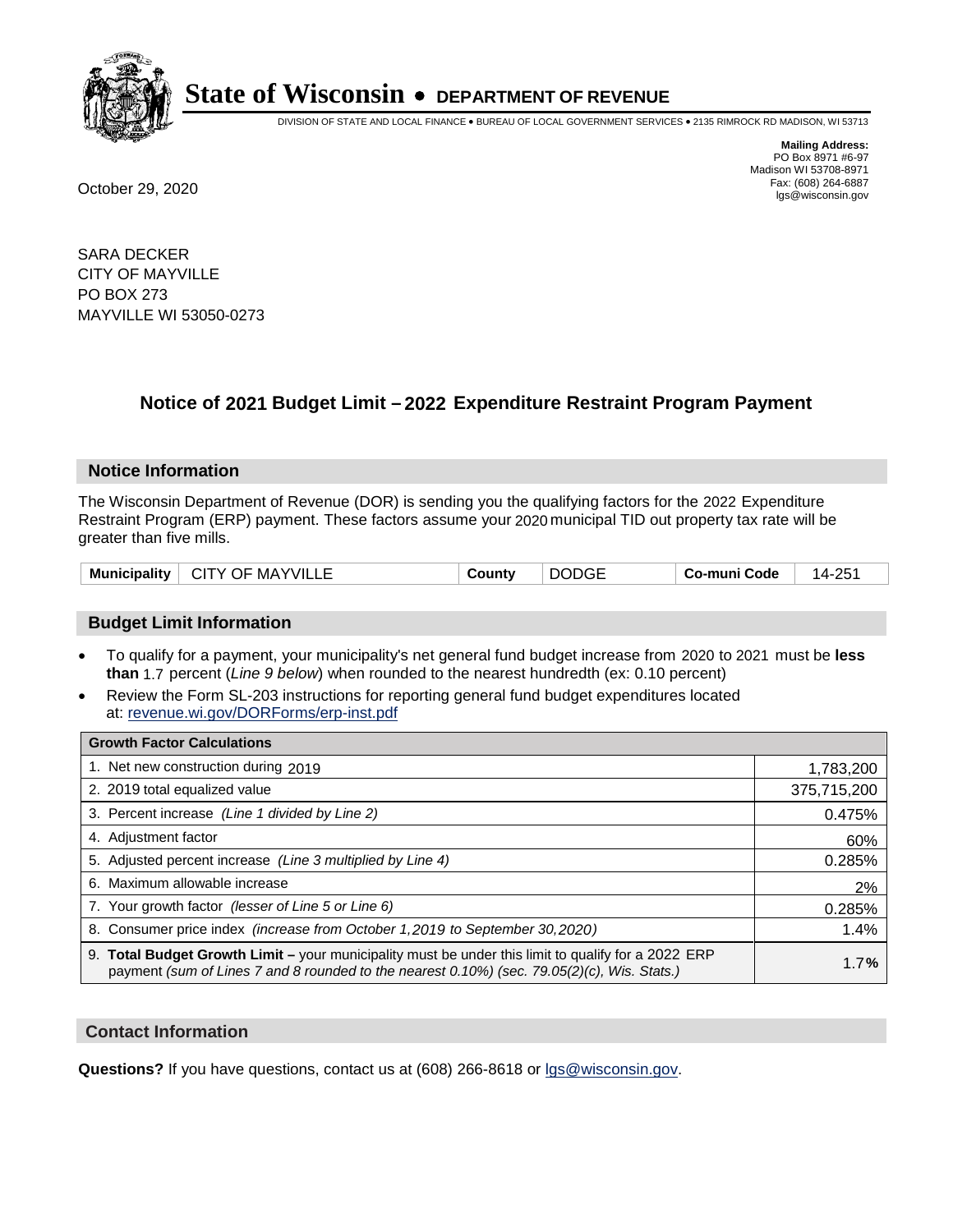

DIVISION OF STATE AND LOCAL FINANCE • BUREAU OF LOCAL GOVERNMENT SERVICES • 2135 RIMROCK RD MADISON, WI 53713

**Mailing Address:** PO Box 8971 #6-97 Madison WI 53708-8971<br>Fax: (608) 264-6887 Fax: (608) 264-6887 October 29, 2020 lgs@wisconsin.gov

ANGELA HULL CITY OF WAUPUN 201 E MAIN ST WAUPUN WI 53963-2019

# **Notice of 2021 Budget Limit - 2022 Expenditure Restraint Program Payment**

## **Notice Information**

The Wisconsin Department of Revenue (DOR) is sending you the qualifying factors for the 2022 Expenditure Restraint Program (ERP) payment. These factors assume your 2020 municipal TID out property tax rate will be greater than five mills.

| Municipality   CITY OF WAUPUN | <b>DODGE</b><br>County | 14-292<br>⊤ Co-muni Code |
|-------------------------------|------------------------|--------------------------|
|-------------------------------|------------------------|--------------------------|

## **Budget Limit Information**

- To qualify for a payment, your municipality's net general fund budget increase from 2020 to 2021 must be less **than** 2.3 percent (*Line 9 below*) when rounded to the nearest hundredth (ex: 0.10 percent)
- Review the Form SL-203 instructions for reporting general fund budget expenditures located at: revenue.wi.gov/DORForms/erp-inst.pdf

| <b>Growth Factor Calculations</b>                                                                                                                                                                  |             |
|----------------------------------------------------------------------------------------------------------------------------------------------------------------------------------------------------|-------------|
| 1. Net new construction during 2019                                                                                                                                                                | 6,814,000   |
| 2. 2019 total equalized value                                                                                                                                                                      | 475,520,800 |
| 3. Percent increase (Line 1 divided by Line 2)                                                                                                                                                     | 1.433%      |
| 4. Adjustment factor                                                                                                                                                                               | 60%         |
| 5. Adjusted percent increase (Line 3 multiplied by Line 4)                                                                                                                                         | 0.860%      |
| 6. Maximum allowable increase                                                                                                                                                                      | 2%          |
| 7. Your growth factor (lesser of Line 5 or Line 6)                                                                                                                                                 | 0.860%      |
| 8. Consumer price index (increase from October 1, 2019 to September 30, 2020)                                                                                                                      | 1.4%        |
| 9. Total Budget Growth Limit - your municipality must be under this limit to qualify for a 2022 ERP<br>payment (sum of Lines 7 and 8 rounded to the nearest 0.10%) (sec. 79.05(2)(c), Wis. Stats.) | 2.3%        |

## **Contact Information**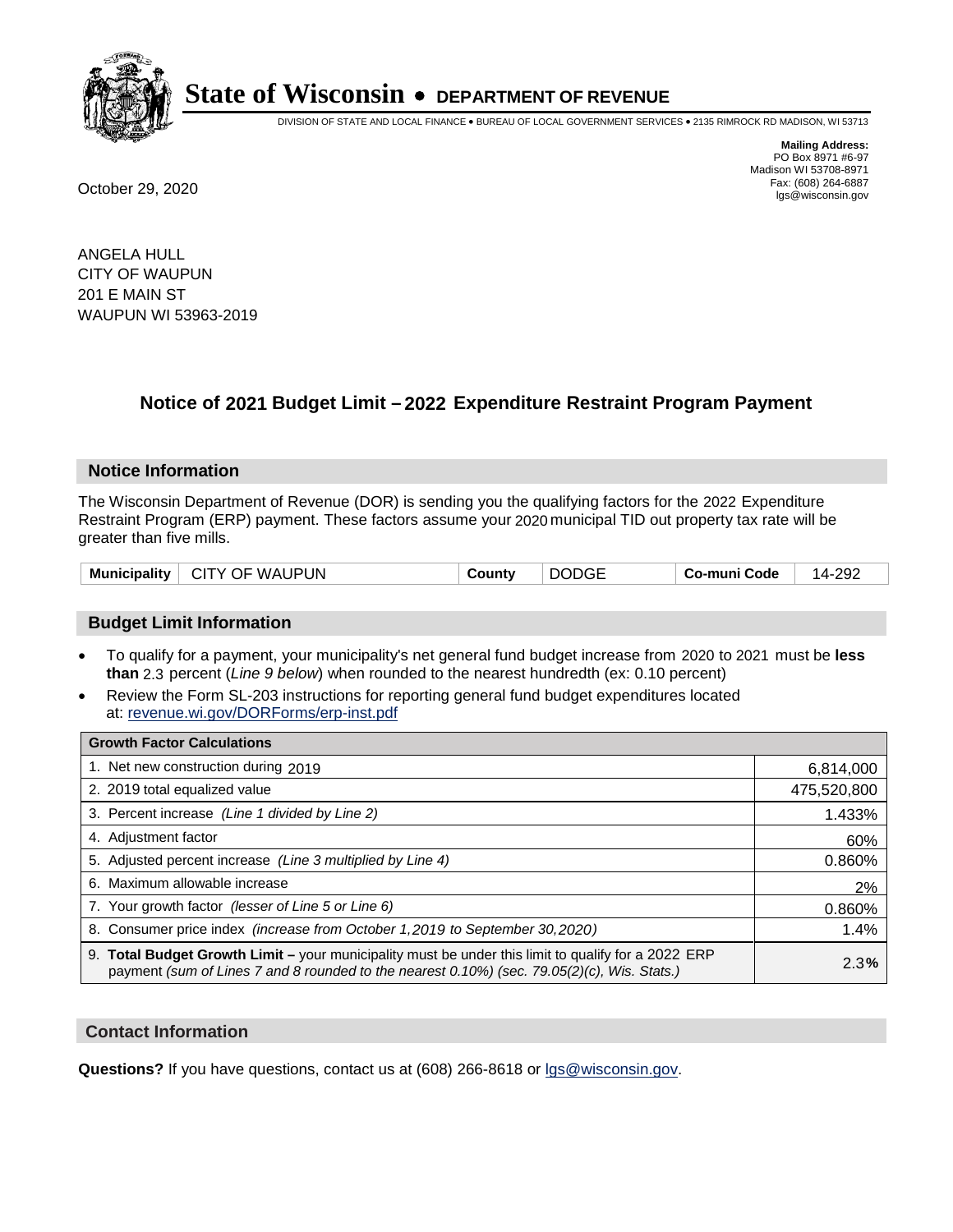

DIVISION OF STATE AND LOCAL FINANCE • BUREAU OF LOCAL GOVERNMENT SERVICES • 2135 RIMROCK RD MADISON, WI 53713

**Mailing Address:** PO Box 8971 #6-97 Madison WI 53708-8971<br>Fax: (608) 264-6887 Fax: (608) 264-6887 October 29, 2020 lgs@wisconsin.gov

HEIDI TEICH VILLAGE OF SISTER BAY PO BOX 769 SISTER BAY WI 54234-0769

# **Notice of 2021 Budget Limit - 2022 Expenditure Restraint Program Payment**

## **Notice Information**

The Wisconsin Department of Revenue (DOR) is sending you the qualifying factors for the 2022 Expenditure Restraint Program (ERP) payment. These factors assume your 2020 municipal TID out property tax rate will be greater than five mills.

|  | Municipality   VILLAGE OF SISTER BAY | County | <b>DOOR</b> | Co-muni Code | 15-181 |
|--|--------------------------------------|--------|-------------|--------------|--------|
|--|--------------------------------------|--------|-------------|--------------|--------|

## **Budget Limit Information**

- To qualify for a payment, your municipality's net general fund budget increase from 2020 to 2021 must be less **than** 2.1 percent (*Line 9 below*) when rounded to the nearest hundredth (ex: 0.10 percent)
- Review the Form SL-203 instructions for reporting general fund budget expenditures located at: revenue.wi.gov/DORForms/erp-inst.pdf

| <b>Growth Factor Calculations</b>                                                                                                                                                                  |             |
|----------------------------------------------------------------------------------------------------------------------------------------------------------------------------------------------------|-------------|
| 1. Net new construction during 2019                                                                                                                                                                | 4,863,700   |
| 2. 2019 total equalized value                                                                                                                                                                      | 435,970,000 |
| 3. Percent increase (Line 1 divided by Line 2)                                                                                                                                                     | 1.116%      |
| 4. Adjustment factor                                                                                                                                                                               | 60%         |
| 5. Adjusted percent increase (Line 3 multiplied by Line 4)                                                                                                                                         | 0.670%      |
| 6. Maximum allowable increase                                                                                                                                                                      | 2%          |
| 7. Your growth factor (lesser of Line 5 or Line 6)                                                                                                                                                 | 0.670%      |
| 8. Consumer price index (increase from October 1, 2019 to September 30, 2020)                                                                                                                      | 1.4%        |
| 9. Total Budget Growth Limit - your municipality must be under this limit to qualify for a 2022 ERP<br>payment (sum of Lines 7 and 8 rounded to the nearest 0.10%) (sec. 79.05(2)(c), Wis. Stats.) | 2.1%        |

## **Contact Information**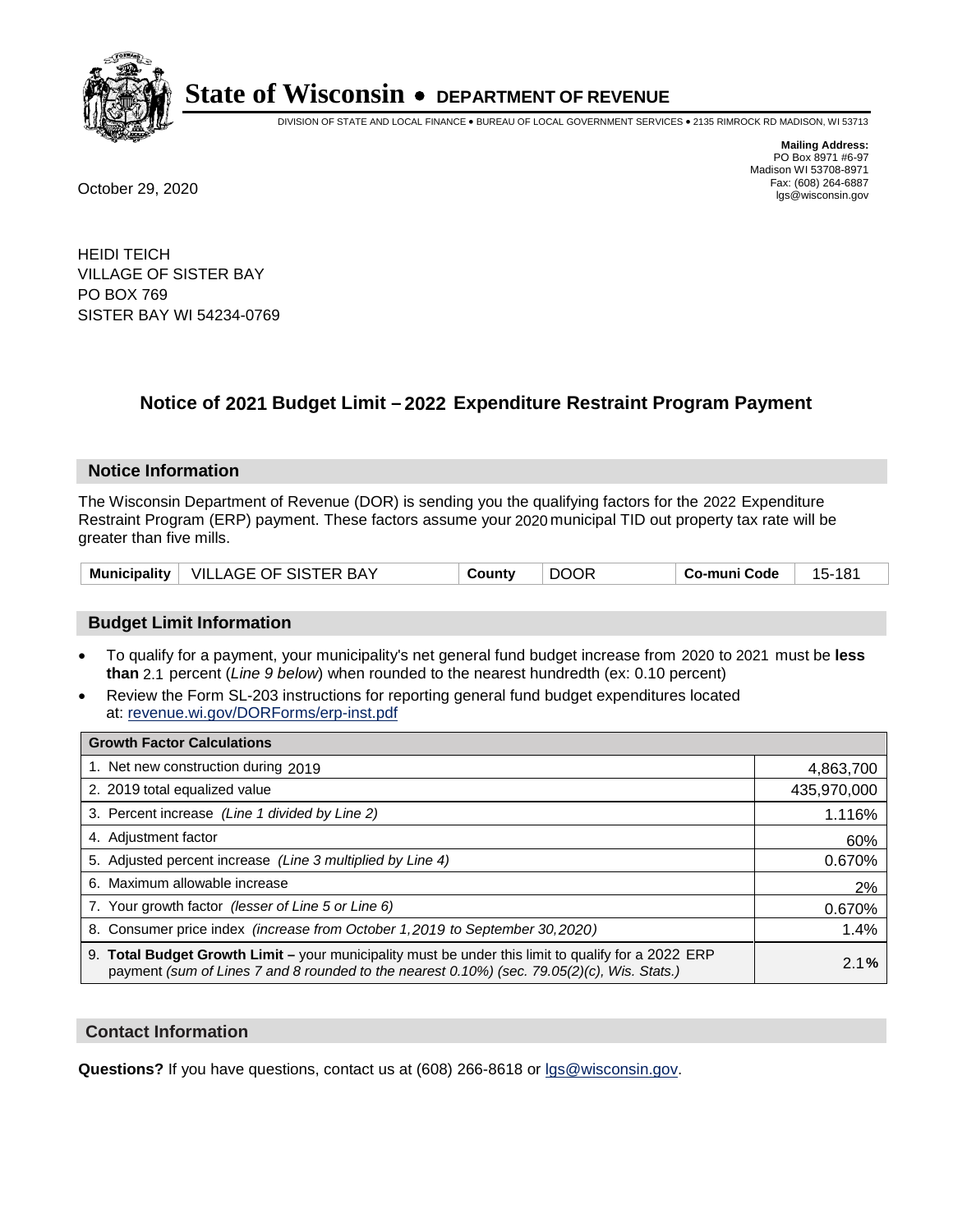

DIVISION OF STATE AND LOCAL FINANCE • BUREAU OF LOCAL GOVERNMENT SERVICES • 2135 RIMROCK RD MADISON, WI 53713

**Mailing Address:** PO Box 8971 #6-97 Madison WI 53708-8971<br>Fax: (608) 264-6887 Fax: (608) 264-6887 October 29, 2020 lgs@wisconsin.gov

STEPHANIE REINHARDT CITY OF STURGEON BAY 421 MICHIGAN ST STURGEON BAY WI 54235

# **Notice of 2021 Budget Limit - 2022 Expenditure Restraint Program Payment**

#### **Notice Information**

The Wisconsin Department of Revenue (DOR) is sending you the qualifying factors for the 2022 Expenditure Restraint Program (ERP) payment. These factors assume your 2020 municipal TID out property tax rate will be greater than five mills.

|  | Municipality   CITY OF STURGEON BAY | County |  | Co-muni Code | 15-281 |
|--|-------------------------------------|--------|--|--------------|--------|
|--|-------------------------------------|--------|--|--------------|--------|

## **Budget Limit Information**

- To qualify for a payment, your municipality's net general fund budget increase from 2020 to 2021 must be less **than** 1.9 percent (*Line 9 below*) when rounded to the nearest hundredth (ex: 0.10 percent)
- Review the Form SL-203 instructions for reporting general fund budget expenditures located at: revenue.wi.gov/DORForms/erp-inst.pdf

| <b>Growth Factor Calculations</b>                                                                                                                                                                  |             |
|----------------------------------------------------------------------------------------------------------------------------------------------------------------------------------------------------|-------------|
| 1. Net new construction during 2019                                                                                                                                                                | 8,517,400   |
| 2. 2019 total equalized value                                                                                                                                                                      | 957,729,900 |
| 3. Percent increase (Line 1 divided by Line 2)                                                                                                                                                     | 0.889%      |
| 4. Adjustment factor                                                                                                                                                                               | 60%         |
| 5. Adjusted percent increase (Line 3 multiplied by Line 4)                                                                                                                                         | 0.533%      |
| 6. Maximum allowable increase                                                                                                                                                                      | 2%          |
| 7. Your growth factor (lesser of Line 5 or Line 6)                                                                                                                                                 | 0.533%      |
| 8. Consumer price index (increase from October 1, 2019 to September 30, 2020)                                                                                                                      | 1.4%        |
| 9. Total Budget Growth Limit - your municipality must be under this limit to qualify for a 2022 ERP<br>payment (sum of Lines 7 and 8 rounded to the nearest 0.10%) (sec. 79.05(2)(c), Wis. Stats.) | 1.9%        |

## **Contact Information**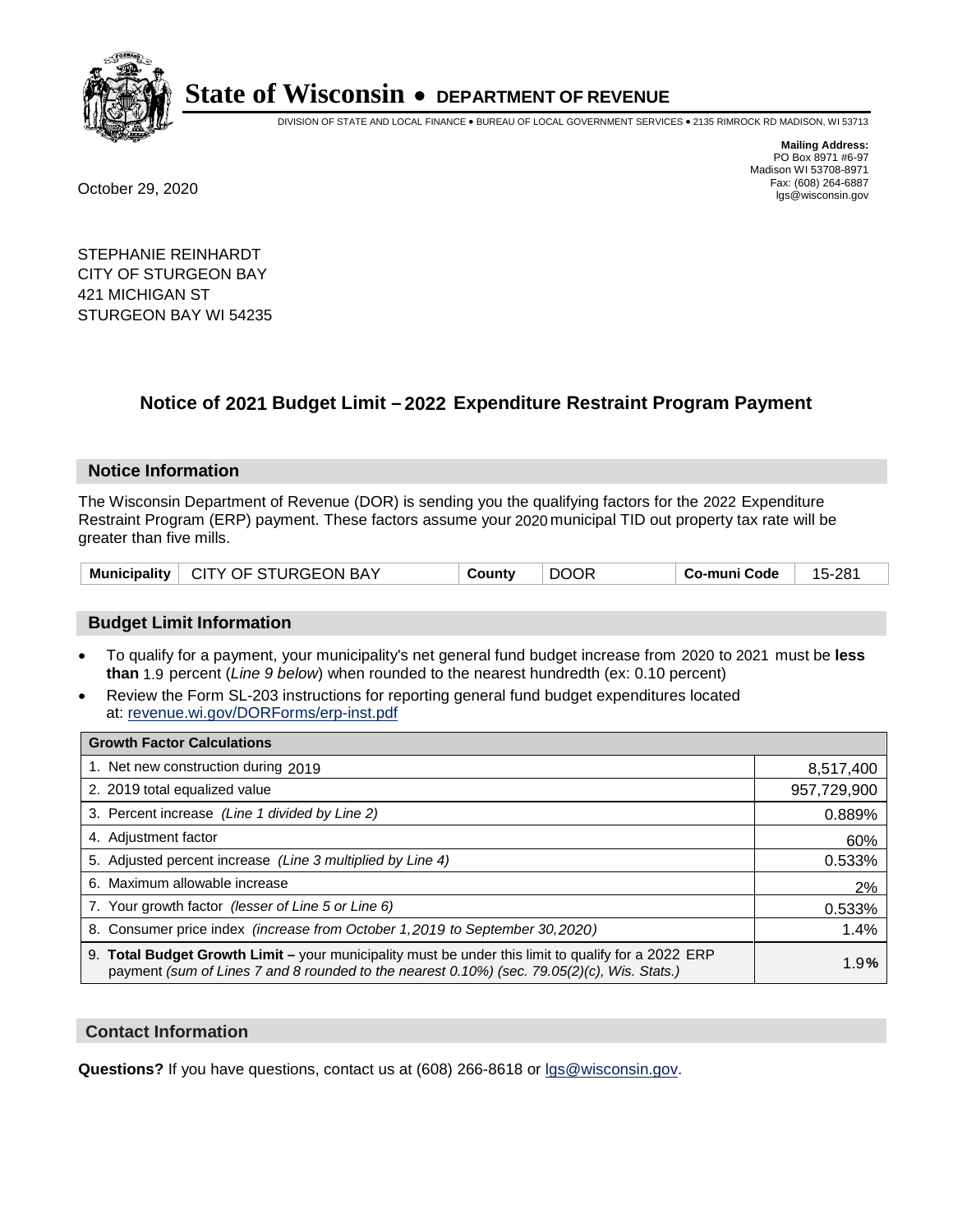

DIVISION OF STATE AND LOCAL FINANCE • BUREAU OF LOCAL GOVERNMENT SERVICES • 2135 RIMROCK RD MADISON, WI 53713

**Mailing Address:** PO Box 8971 #6-97 Madison WI 53708-8971<br>Fax: (608) 264-6887 Fax: (608) 264-6887 October 29, 2020 lgs@wisconsin.gov

KATHY BURGER VILLAGE OF SOLON SPRINGS PO BOX 273 SOLON SPRINGS WI 54873-0273

# **Notice of 2021 Budget Limit - 2022 Expenditure Restraint Program Payment**

## **Notice Information**

The Wisconsin Department of Revenue (DOR) is sending you the qualifying factors for the 2022 Expenditure Restraint Program (ERP) payment. These factors assume your 2020 municipal TID out property tax rate will be greater than five mills.

| Municipality   VILLAGE OF SOLON SPRINGS | ็ County | DOUGLAS | ∣ Co-muni Code | 16-181 |
|-----------------------------------------|----------|---------|----------------|--------|
|-----------------------------------------|----------|---------|----------------|--------|

## **Budget Limit Information**

- To qualify for a payment, your municipality's net general fund budget increase from 2020 to 2021 must be less **than** 2.8 percent (*Line 9 below*) when rounded to the nearest hundredth (ex: 0.10 percent)
- Review the Form SL-203 instructions for reporting general fund budget expenditures located at: revenue.wi.gov/DORForms/erp-inst.pdf

| <b>Growth Factor Calculations</b>                                                                                                                                                                  |            |
|----------------------------------------------------------------------------------------------------------------------------------------------------------------------------------------------------|------------|
| 1. Net new construction during 2019                                                                                                                                                                | 1,122,100  |
| 2. 2019 total equalized value                                                                                                                                                                      | 49,151,700 |
| 3. Percent increase (Line 1 divided by Line 2)                                                                                                                                                     | 2.283%     |
| 4. Adjustment factor                                                                                                                                                                               | 60%        |
| 5. Adjusted percent increase (Line 3 multiplied by Line 4)                                                                                                                                         | 1.370%     |
| 6. Maximum allowable increase                                                                                                                                                                      | 2%         |
| 7. Your growth factor (lesser of Line 5 or Line 6)                                                                                                                                                 | 1.370%     |
| 8. Consumer price index (increase from October 1, 2019 to September 30, 2020)                                                                                                                      | 1.4%       |
| 9. Total Budget Growth Limit - your municipality must be under this limit to qualify for a 2022 ERP<br>payment (sum of Lines 7 and 8 rounded to the nearest 0.10%) (sec. 79.05(2)(c), Wis. Stats.) | 2.8%       |

## **Contact Information**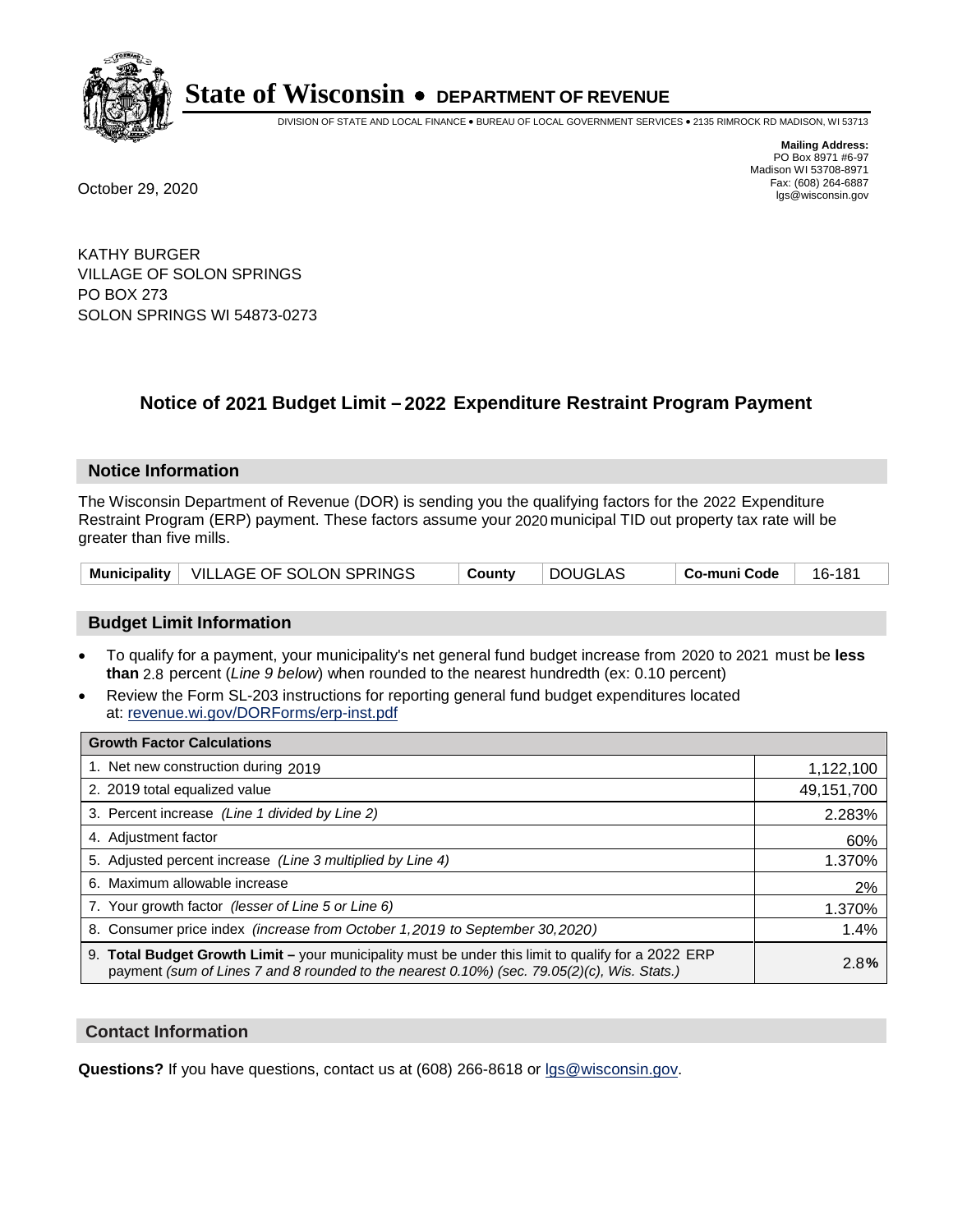

DIVISION OF STATE AND LOCAL FINANCE • BUREAU OF LOCAL GOVERNMENT SERVICES • 2135 RIMROCK RD MADISON, WI 53713

**Mailing Address:** PO Box 8971 #6-97 Madison WI 53708-8971<br>Fax: (608) 264-6887 Fax: (608) 264-6887 October 29, 2020 lgs@wisconsin.gov

TERRI KALAN CITY OF SUPERIOR 1316 N 14TH ST, RM 200 SUPERIOR WI 54880

# **Notice of 2021 Budget Limit - 2022 Expenditure Restraint Program Payment**

## **Notice Information**

The Wisconsin Department of Revenue (DOR) is sending you the qualifying factors for the 2022 Expenditure Restraint Program (ERP) payment. These factors assume your 2020 municipal TID out property tax rate will be greater than five mills.

| Municipality   CITY OF SUPERIOR | Countv | DOUGLAS | Co-muni Code | 16-281 |
|---------------------------------|--------|---------|--------------|--------|
|---------------------------------|--------|---------|--------------|--------|

## **Budget Limit Information**

- To qualify for a payment, your municipality's net general fund budget increase from 2020 to 2021 must be less **than** 2.5 percent (*Line 9 below*) when rounded to the nearest hundredth (ex: 0.10 percent)
- Review the Form SL-203 instructions for reporting general fund budget expenditures located at: revenue.wi.gov/DORForms/erp-inst.pdf

| <b>Growth Factor Calculations</b>                                                                                                                                                                  |               |
|----------------------------------------------------------------------------------------------------------------------------------------------------------------------------------------------------|---------------|
| 1. Net new construction during 2019                                                                                                                                                                | 32,299,800    |
| 2. 2019 total equalized value                                                                                                                                                                      | 1,769,188,200 |
| 3. Percent increase (Line 1 divided by Line 2)                                                                                                                                                     | 1.826%        |
| 4. Adjustment factor                                                                                                                                                                               | 60%           |
| 5. Adjusted percent increase (Line 3 multiplied by Line 4)                                                                                                                                         | 1.096%        |
| 6. Maximum allowable increase                                                                                                                                                                      | 2%            |
| 7. Your growth factor (lesser of Line 5 or Line 6)                                                                                                                                                 | 1.096%        |
| 8. Consumer price index (increase from October 1, 2019 to September 30, 2020)                                                                                                                      | 1.4%          |
| 9. Total Budget Growth Limit - your municipality must be under this limit to qualify for a 2022 ERP<br>payment (sum of Lines 7 and 8 rounded to the nearest 0.10%) (sec. 79.05(2)(c), Wis. Stats.) | 2.5%          |

## **Contact Information**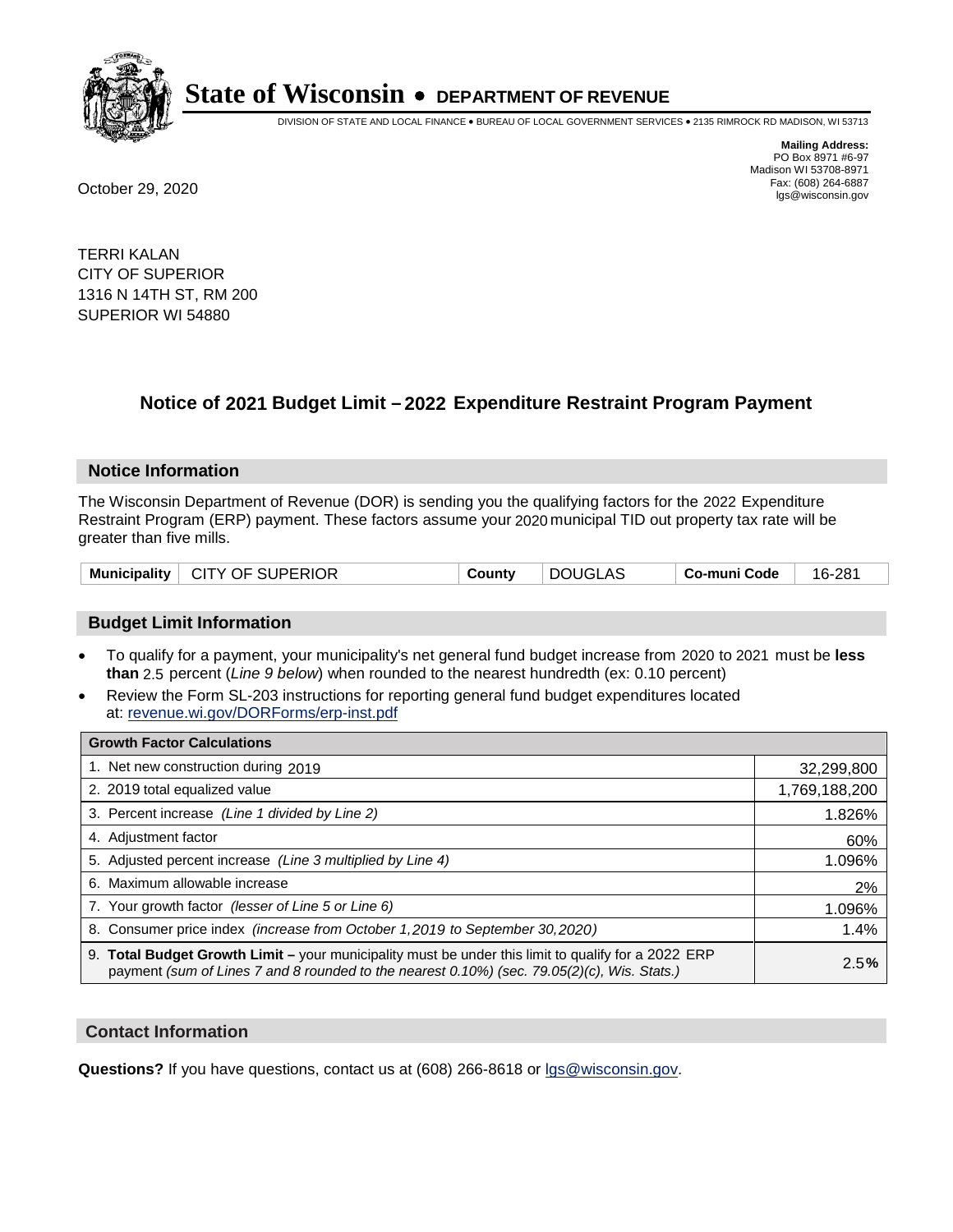

DIVISION OF STATE AND LOCAL FINANCE • BUREAU OF LOCAL GOVERNMENT SERVICES • 2135 RIMROCK RD MADISON, WI 53713

**Mailing Address:** PO Box 8971 #6-97 Madison WI 53708-8971<br>Fax: (608) 264-6887 Fax: (608) 264-6887 October 29, 2020 lgs@wisconsin.gov

BECKY SEGEBRECHT TOWN OF NEW HAVEN PO BOX 111 PRAIRIE FARM WI 54762

# **Notice of 2021 Budget Limit - 2022 Expenditure Restraint Program Payment**

## **Notice Information**

The Wisconsin Department of Revenue (DOR) is sending you the qualifying factors for the 2022 Expenditure Restraint Program (ERP) payment. These factors assume your 2020 municipal TID out property tax rate will be greater than five mills.

| <b>Municipality</b> | TOWN OF NEW HAVEN | Σountv<br>. | <b>DUNN</b> | Co-muni Code | 7-018 |
|---------------------|-------------------|-------------|-------------|--------------|-------|
|---------------------|-------------------|-------------|-------------|--------------|-------|

## **Budget Limit Information**

- To qualify for a payment, your municipality's net general fund budget increase from 2020 to 2021 must be less **than** 1.4 percent (*Line 9 below*) when rounded to the nearest hundredth (ex: 0.10 percent)
- Review the Form SL-203 instructions for reporting general fund budget expenditures located at: revenue.wi.gov/DORForms/erp-inst.pdf

| <b>Growth Factor Calculations</b>                                                                                                                                                                  |            |
|----------------------------------------------------------------------------------------------------------------------------------------------------------------------------------------------------|------------|
| 1. Net new construction during 2019                                                                                                                                                                | 30,000     |
| 2. 2019 total equalized value                                                                                                                                                                      | 47,288,100 |
| 3. Percent increase (Line 1 divided by Line 2)                                                                                                                                                     | 0.063%     |
| 4. Adjustment factor                                                                                                                                                                               | 60%        |
| 5. Adjusted percent increase (Line 3 multiplied by Line 4)                                                                                                                                         | 0.038%     |
| 6. Maximum allowable increase                                                                                                                                                                      | 2%         |
| 7. Your growth factor (lesser of Line 5 or Line 6)                                                                                                                                                 | 0.038%     |
| 8. Consumer price index (increase from October 1, 2019 to September 30, 2020)                                                                                                                      | 1.4%       |
| 9. Total Budget Growth Limit – your municipality must be under this limit to qualify for a 2022 ERP<br>payment (sum of Lines 7 and 8 rounded to the nearest 0.10%) (sec. 79.05(2)(c), Wis. Stats.) | 1.4%       |

## **Contact Information**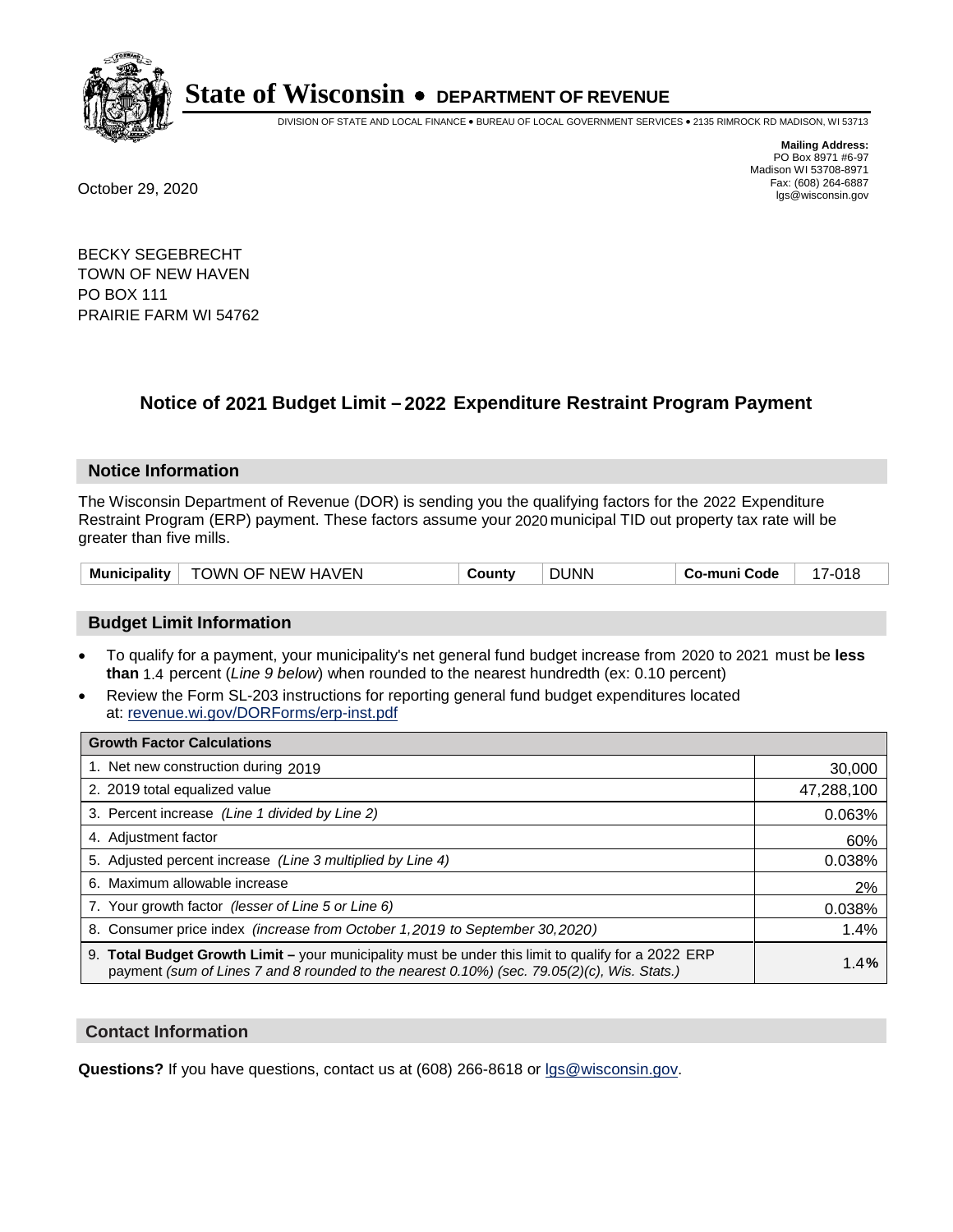

DIVISION OF STATE AND LOCAL FINANCE • BUREAU OF LOCAL GOVERNMENT SERVICES • 2135 RIMROCK RD MADISON, WI 53713

**Mailing Address:** PO Box 8971 #6-97 Madison WI 53708-8971<br>Fax: (608) 264-6887 Fax: (608) 264-6887 October 29, 2020 lgs@wisconsin.gov

KATIE MOLL TOWN OF TIFFANY N12045 COUNTY ROAD Q DOWNING WI 54734

# **Notice of 2021 Budget Limit - 2022 Expenditure Restraint Program Payment**

## **Notice Information**

The Wisconsin Department of Revenue (DOR) is sending you the qualifying factors for the 2022 Expenditure Restraint Program (ERP) payment. These factors assume your 2020 municipal TID out property tax rate will be greater than five mills.

| <b>TOWN OF TIFFANY</b><br>Municipality | County | <b>DUNN</b> | Co-muni Code | 040-' |
|----------------------------------------|--------|-------------|--------------|-------|
|----------------------------------------|--------|-------------|--------------|-------|

# **Budget Limit Information**

- To qualify for a payment, your municipality's net general fund budget increase from 2020 to 2021 must be less **than** 2.1 percent (*Line 9 below*) when rounded to the nearest hundredth (ex: 0.10 percent)
- Review the Form SL-203 instructions for reporting general fund budget expenditures located at: revenue.wi.gov/DORForms/erp-inst.pdf

| <b>Growth Factor Calculations</b>                                                                                                                                                                  |            |
|----------------------------------------------------------------------------------------------------------------------------------------------------------------------------------------------------|------------|
| 1. Net new construction during 2019                                                                                                                                                                | 510,400    |
| 2. 2019 total equalized value                                                                                                                                                                      | 45,235,900 |
| 3. Percent increase (Line 1 divided by Line 2)                                                                                                                                                     | 1.128%     |
| 4. Adiustment factor                                                                                                                                                                               | 60%        |
| 5. Adjusted percent increase (Line 3 multiplied by Line 4)                                                                                                                                         | 0.677%     |
| 6. Maximum allowable increase                                                                                                                                                                      | 2%         |
| 7. Your growth factor (lesser of Line 5 or Line 6)                                                                                                                                                 | 0.677%     |
| 8. Consumer price index (increase from October 1,2019 to September 30,2020)                                                                                                                        | 1.4%       |
| 9. Total Budget Growth Limit - your municipality must be under this limit to qualify for a 2022 ERP<br>payment (sum of Lines 7 and 8 rounded to the nearest 0.10%) (sec. 79.05(2)(c), Wis. Stats.) | 2.1%       |

## **Contact Information**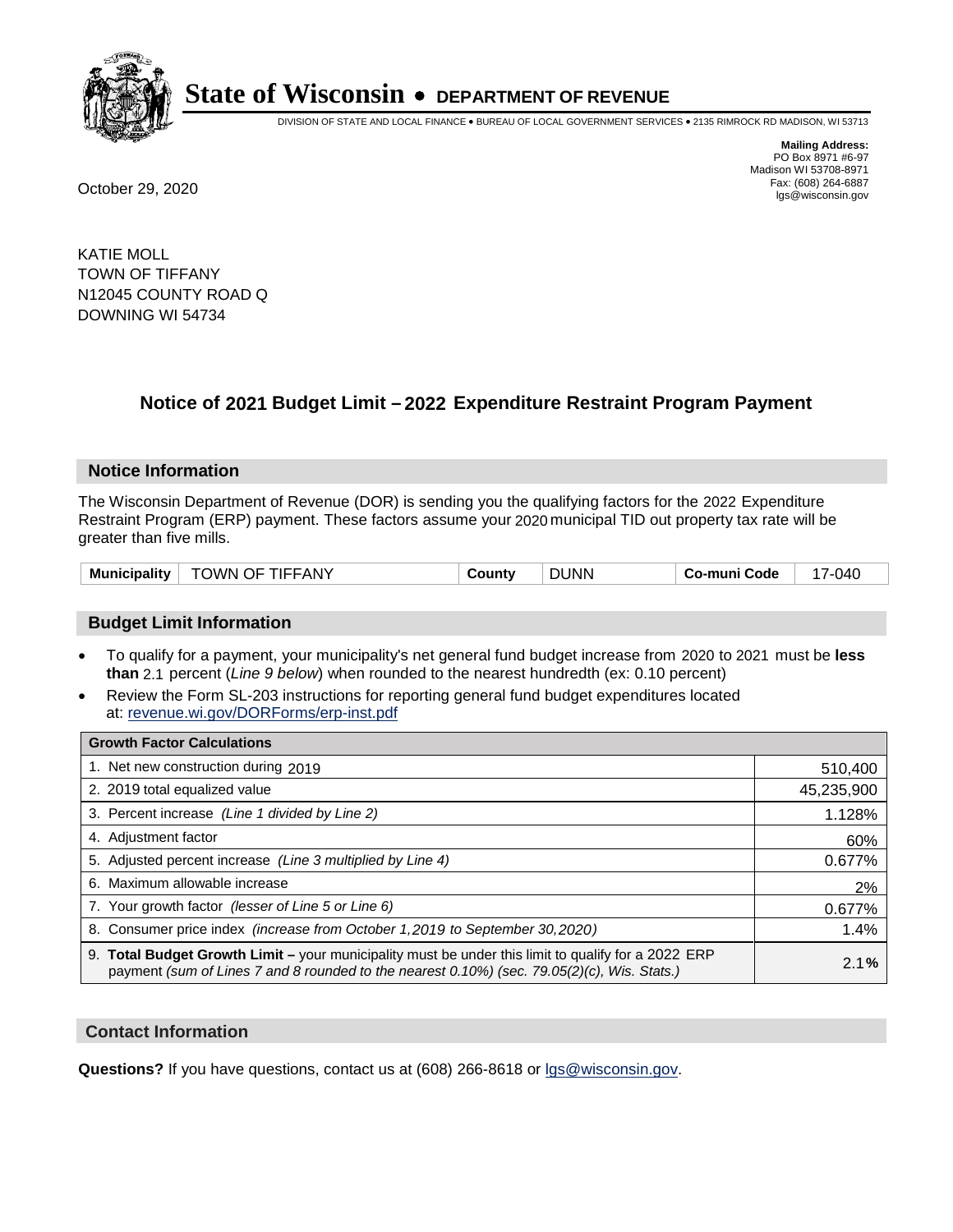

DIVISION OF STATE AND LOCAL FINANCE • BUREAU OF LOCAL GOVERNMENT SERVICES • 2135 RIMROCK RD MADISON, WI 53713

**Mailing Address:** PO Box 8971 #6-97 Madison WI 53708-8971<br>Fax: (608) 264-6887 Fax: (608) 264-6887 October 29, 2020 lgs@wisconsin.gov

LYNN NIGGEMANN VILLAGE OF COLFAX PO BOX 417 COLFAX WI 54730-0417

# **Notice of 2021 Budget Limit - 2022 Expenditure Restraint Program Payment**

## **Notice Information**

The Wisconsin Department of Revenue (DOR) is sending you the qualifying factors for the 2022 Expenditure Restraint Program (ERP) payment. These factors assume your 2020 municipal TID out property tax rate will be greater than five mills.

| <b>Municipality</b> | VILLAGE OF COLFAX | County | <b>DUNN</b> | Co-muni Code |  |
|---------------------|-------------------|--------|-------------|--------------|--|
|---------------------|-------------------|--------|-------------|--------------|--|

# **Budget Limit Information**

- To qualify for a payment, your municipality's net general fund budget increase from 2020 to 2021 must be less **than** 2.3 percent (*Line 9 below*) when rounded to the nearest hundredth (ex: 0.10 percent)
- Review the Form SL-203 instructions for reporting general fund budget expenditures located at: revenue.wi.gov/DORForms/erp-inst.pdf

| <b>Growth Factor Calculations</b>                                                                                                                                                                      |            |
|--------------------------------------------------------------------------------------------------------------------------------------------------------------------------------------------------------|------------|
| 1. Net new construction during 2019                                                                                                                                                                    | 783,400    |
| 2. 2019 total equalized value                                                                                                                                                                          | 54,690,900 |
| 3. Percent increase (Line 1 divided by Line 2)                                                                                                                                                         | 1.432%     |
| 4. Adiustment factor                                                                                                                                                                                   | 60%        |
| 5. Adjusted percent increase (Line 3 multiplied by Line 4)                                                                                                                                             | 0.859%     |
| 6. Maximum allowable increase                                                                                                                                                                          | 2%         |
| 7. Your growth factor (lesser of Line 5 or Line 6)                                                                                                                                                     | 0.859%     |
| 8. Consumer price index (increase from October 1,2019 to September 30,2020)                                                                                                                            | 1.4%       |
| 9. Total Budget Growth Limit - your municipality must be under this limit to qualify for a 2022 ERP<br>payment (sum of Lines 7 and 8 rounded to the nearest $0.10\%$ ) (sec. 79.05(2)(c), Wis. Stats.) | 2.3%       |

## **Contact Information**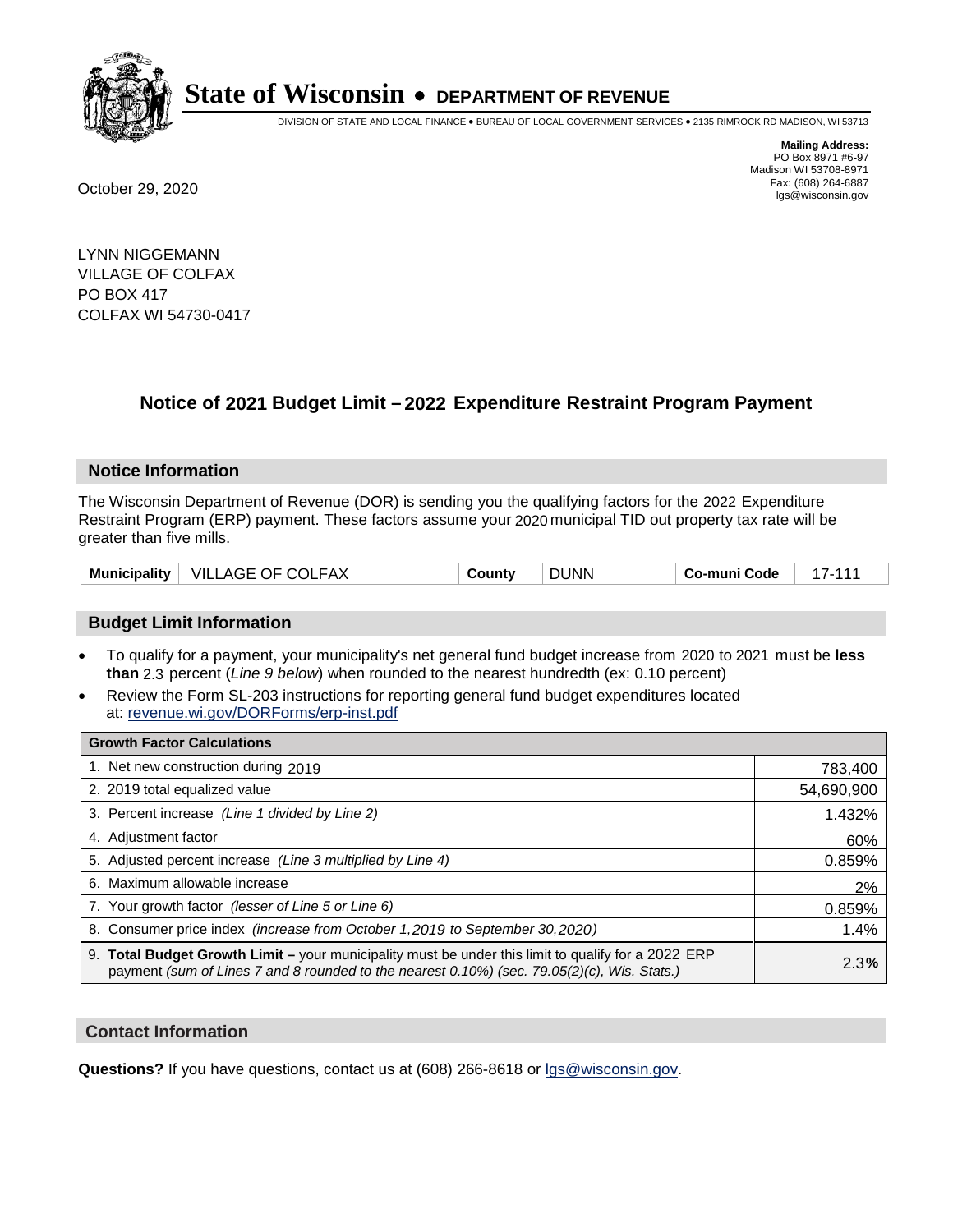

DIVISION OF STATE AND LOCAL FINANCE • BUREAU OF LOCAL GOVERNMENT SERVICES • 2135 RIMROCK RD MADISON, WI 53713

**Mailing Address:** PO Box 8971 #6-97 Madison WI 53708-8971<br>Fax: (608) 264-6887 Fax: (608) 264-6887 October 29, 2020 lgs@wisconsin.gov

PATRICIA HAHN VILLAGE OF ELK MOUND PO BOX 188 ELK MOUND WI 54739-0188

# **Notice of 2021 Budget Limit - 2022 Expenditure Restraint Program Payment**

## **Notice Information**

The Wisconsin Department of Revenue (DOR) is sending you the qualifying factors for the 2022 Expenditure Restraint Program (ERP) payment. These factors assume your 2020 municipal TID out property tax rate will be greater than five mills.

|  | Municipality   VILLAGE OF ELK MOUND | County | <b>DUNN</b> | Co-muni Code |  |
|--|-------------------------------------|--------|-------------|--------------|--|
|--|-------------------------------------|--------|-------------|--------------|--|

# **Budget Limit Information**

- To qualify for a payment, your municipality's net general fund budget increase from 2020 to 2021 must be less **than** 2.1 percent (*Line 9 below*) when rounded to the nearest hundredth (ex: 0.10 percent)
- Review the Form SL-203 instructions for reporting general fund budget expenditures located at: revenue.wi.gov/DORForms/erp-inst.pdf

| <b>Growth Factor Calculations</b>                                                                                                                                                                      |            |
|--------------------------------------------------------------------------------------------------------------------------------------------------------------------------------------------------------|------------|
| 1. Net new construction during 2019                                                                                                                                                                    | 466,300    |
| 2. 2019 total equalized value                                                                                                                                                                          | 39,891,500 |
| 3. Percent increase (Line 1 divided by Line 2)                                                                                                                                                         | 1.169%     |
| 4. Adjustment factor                                                                                                                                                                                   | 60%        |
| 5. Adjusted percent increase (Line 3 multiplied by Line 4)                                                                                                                                             | 0.701%     |
| 6. Maximum allowable increase                                                                                                                                                                          | 2%         |
| 7. Your growth factor (lesser of Line 5 or Line 6)                                                                                                                                                     | 0.701%     |
| 8. Consumer price index (increase from October 1, 2019 to September 30, 2020)                                                                                                                          | 1.4%       |
| 9. Total Budget Growth Limit - your municipality must be under this limit to qualify for a 2022 ERP<br>payment (sum of Lines 7 and 8 rounded to the nearest $0.10\%$ ) (sec. 79.05(2)(c), Wis. Stats.) | 2.1%       |

## **Contact Information**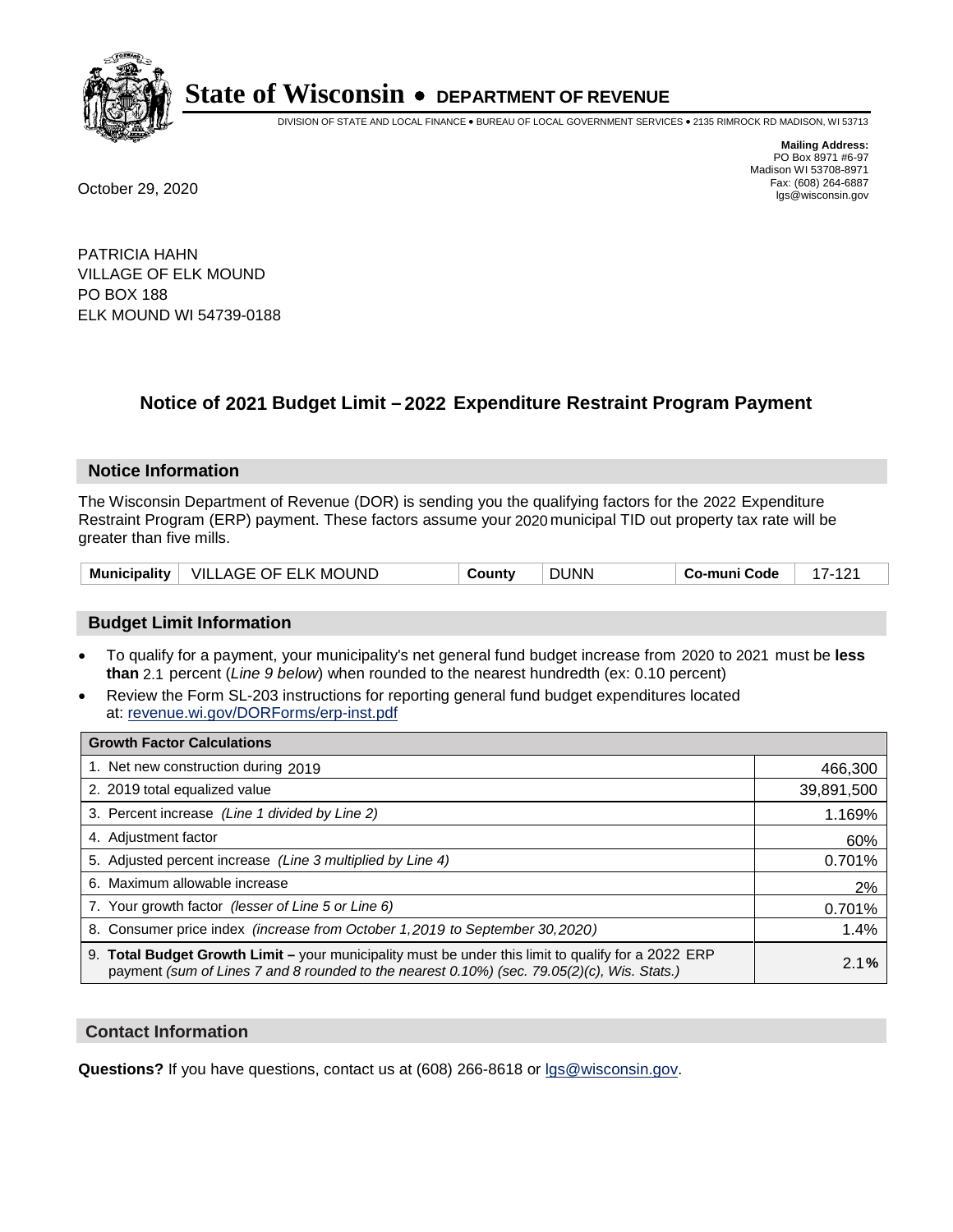

DIVISION OF STATE AND LOCAL FINANCE • BUREAU OF LOCAL GOVERNMENT SERVICES • 2135 RIMROCK RD MADISON, WI 53713

**Mailing Address:** PO Box 8971 #6-97 Madison WI 53708-8971<br>Fax: (608) 264-6887 Fax: (608) 264-6887 October 29, 2020 lgs@wisconsin.gov

ROBIN GOODELL VILLAGE OF WHEELER PO BOX 16 WHEELER WI 54772-0016

# **Notice of 2021 Budget Limit - 2022 Expenditure Restraint Program Payment**

#### **Notice Information**

The Wisconsin Department of Revenue (DOR) is sending you the qualifying factors for the 2022 Expenditure Restraint Program (ERP) payment. These factors assume your 2020 municipal TID out property tax rate will be greater than five mills.

# **Budget Limit Information**

- To qualify for a payment, your municipality's net general fund budget increase from 2020 to 2021 must be less **than** 1.5 percent (*Line 9 below*) when rounded to the nearest hundredth (ex: 0.10 percent)
- Review the Form SL-203 instructions for reporting general fund budget expenditures located at: revenue.wi.gov/DORForms/erp-inst.pdf

| <b>Growth Factor Calculations</b>                                                                                                                                                                      |            |
|--------------------------------------------------------------------------------------------------------------------------------------------------------------------------------------------------------|------------|
| 1. Net new construction during 2019                                                                                                                                                                    | 9,000      |
| 2. 2019 total equalized value                                                                                                                                                                          | 10,057,700 |
| 3. Percent increase (Line 1 divided by Line 2)                                                                                                                                                         | 0.089%     |
| 4. Adjustment factor                                                                                                                                                                                   | 60%        |
| 5. Adjusted percent increase (Line 3 multiplied by Line 4)                                                                                                                                             | 0.053%     |
| 6. Maximum allowable increase                                                                                                                                                                          | 2%         |
| 7. Your growth factor (lesser of Line 5 or Line 6)                                                                                                                                                     | 0.053%     |
| 8. Consumer price index (increase from October 1,2019 to September 30,2020)                                                                                                                            | 1.4%       |
| 9. Total Budget Growth Limit - your municipality must be under this limit to qualify for a 2022 ERP<br>payment (sum of Lines 7 and 8 rounded to the nearest $0.10\%$ ) (sec. 79.05(2)(c), Wis. Stats.) | 1.5%       |

## **Contact Information**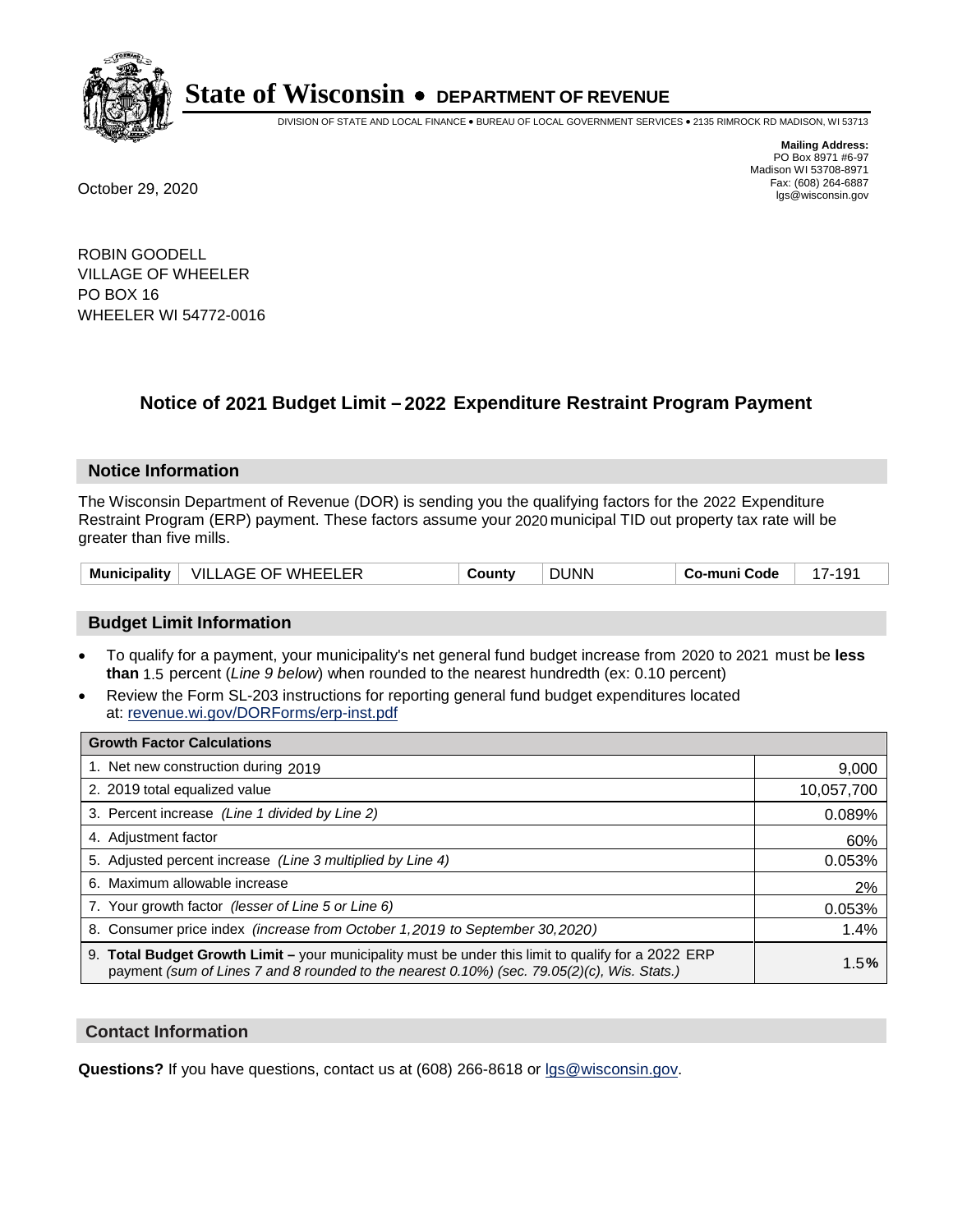

DIVISION OF STATE AND LOCAL FINANCE • BUREAU OF LOCAL GOVERNMENT SERVICES • 2135 RIMROCK RD MADISON, WI 53713

**Mailing Address:** PO Box 8971 #6-97 Madison WI 53708-8971<br>Fax: (608) 264-6887 Fax: (608) 264-6887 October 29, 2020 lgs@wisconsin.gov

CALLY LAUERSDORF CITY OF MENOMONIE 800 WILSON AVE, 3RD FL MENOMONIE WI 54751-2734

# **Notice of 2021 Budget Limit - 2022 Expenditure Restraint Program Payment**

## **Notice Information**

The Wisconsin Department of Revenue (DOR) is sending you the qualifying factors for the 2022 Expenditure Restraint Program (ERP) payment. These factors assume your 2020 municipal TID out property tax rate will be greater than five mills.

| Municipality | <b>CITY OF MENOMONIE</b> | ountvٽ | <b>DUNN</b> | Co-muni Code | OE. |
|--------------|--------------------------|--------|-------------|--------------|-----|
|--------------|--------------------------|--------|-------------|--------------|-----|

# **Budget Limit Information**

- To qualify for a payment, your municipality's net general fund budget increase from 2020 to 2021 must be less **than** 1.8 percent (*Line 9 below*) when rounded to the nearest hundredth (ex: 0.10 percent)
- Review the Form SL-203 instructions for reporting general fund budget expenditures located at: revenue.wi.gov/DORForms/erp-inst.pdf

| <b>Growth Factor Calculations</b>                                                                                                                                                                      |               |
|--------------------------------------------------------------------------------------------------------------------------------------------------------------------------------------------------------|---------------|
| 1. Net new construction during 2019                                                                                                                                                                    | 8,218,300     |
| 2. 2019 total equalized value                                                                                                                                                                          | 1,132,393,200 |
| 3. Percent increase (Line 1 divided by Line 2)                                                                                                                                                         | 0.726%        |
| 4. Adjustment factor                                                                                                                                                                                   | 60%           |
| 5. Adjusted percent increase (Line 3 multiplied by Line 4)                                                                                                                                             | 0.436%        |
| 6. Maximum allowable increase                                                                                                                                                                          | 2%            |
| 7. Your growth factor (lesser of Line 5 or Line 6)                                                                                                                                                     | 0.436%        |
| 8. Consumer price index (increase from October 1, 2019 to September 30, 2020)                                                                                                                          | 1.4%          |
| 9. Total Budget Growth Limit - your municipality must be under this limit to qualify for a 2022 ERP<br>payment (sum of Lines 7 and 8 rounded to the nearest $0.10\%$ ) (sec. 79.05(2)(c), Wis. Stats.) | 1.8%          |

## **Contact Information**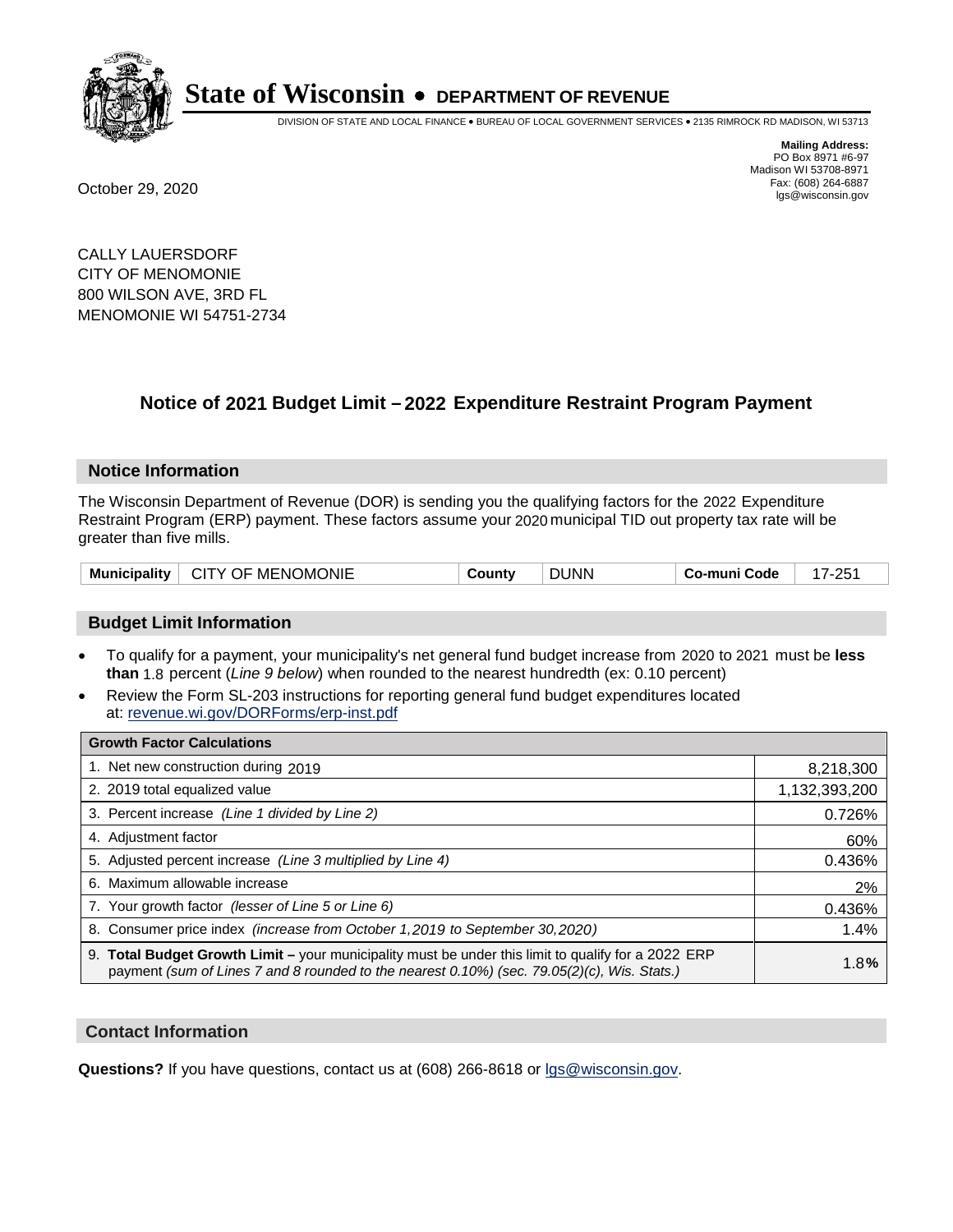

DIVISION OF STATE AND LOCAL FINANCE • BUREAU OF LOCAL GOVERNMENT SERVICES • 2135 RIMROCK RD MADISON, WI 53713

**Mailing Address:** PO Box 8971 #6-97 Madison WI 53708-8971<br>Fax: (608) 264-6887 Fax: (608) 264-6887 October 29, 2020 lgs@wisconsin.gov

BILLIE WAUGH VILLAGE OF FAIRCHILD 331 OAK ST. FAIRCHILD WI 54741

# **Notice of 2021 Budget Limit - 2022 Expenditure Restraint Program Payment**

## **Notice Information**

The Wisconsin Department of Revenue (DOR) is sending you the qualifying factors for the 2022 Expenditure Restraint Program (ERP) payment. These factors assume your 2020 municipal TID out property tax rate will be greater than five mills.

|  | Municipality   VILLAGE OF FAIRCHILD | Countv | <b>EAU CLAIRE</b> | ∣ Co-muni Code | 18-126 |
|--|-------------------------------------|--------|-------------------|----------------|--------|
|--|-------------------------------------|--------|-------------------|----------------|--------|

# **Budget Limit Information**

- To qualify for a payment, your municipality's net general fund budget increase from 2020 to 2021 must be less **than** 1.4 percent (*Line 9 below*) when rounded to the nearest hundredth (ex: 0.10 percent)
- Review the Form SL-203 instructions for reporting general fund budget expenditures located at: revenue.wi.gov/DORForms/erp-inst.pdf

| <b>Growth Factor Calculations</b>                                                                                                                                                                  |            |
|----------------------------------------------------------------------------------------------------------------------------------------------------------------------------------------------------|------------|
| 1. Net new construction during 2019                                                                                                                                                                | $-18,200$  |
| 2. 2019 total equalized value                                                                                                                                                                      | 13,592,300 |
| 3. Percent increase (Line 1 divided by Line 2)                                                                                                                                                     | $-0.134%$  |
| 4. Adjustment factor                                                                                                                                                                               | 60%        |
| 5. Adjusted percent increase (Line 3 multiplied by Line 4)                                                                                                                                         | $-0.080%$  |
| 6. Maximum allowable increase                                                                                                                                                                      | 2%         |
| 7. Your growth factor (lesser of Line 5 or Line 6)                                                                                                                                                 | 0.000%     |
| 8. Consumer price index (increase from October 1,2019 to September 30,2020)                                                                                                                        | 1.4%       |
| 9. Total Budget Growth Limit - your municipality must be under this limit to qualify for a 2022 ERP<br>payment (sum of Lines 7 and 8 rounded to the nearest 0.10%) (sec. 79.05(2)(c), Wis. Stats.) | 1.4%       |

## **Contact Information**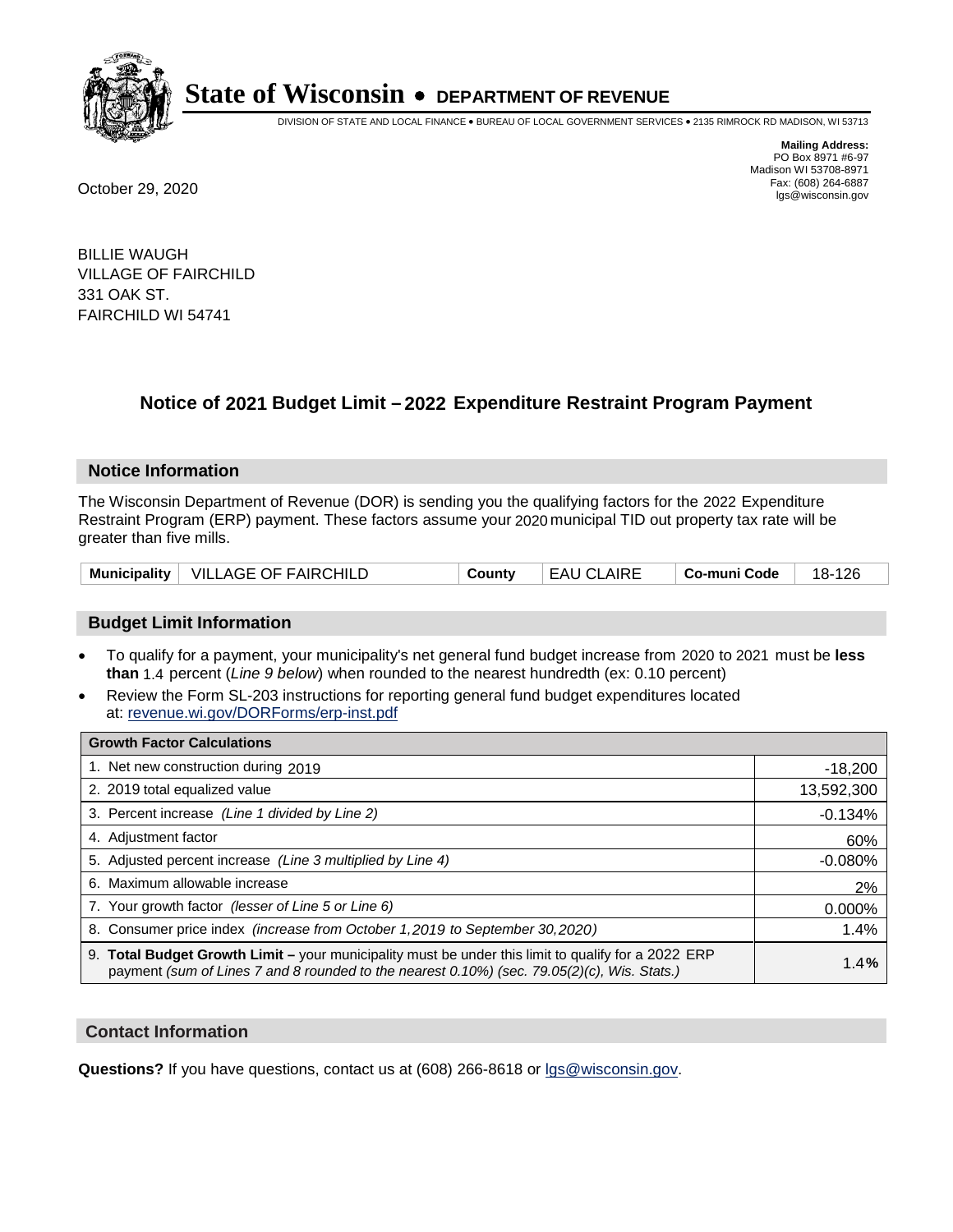

DIVISION OF STATE AND LOCAL FINANCE • BUREAU OF LOCAL GOVERNMENT SERVICES • 2135 RIMROCK RD MADISON, WI 53713

**Mailing Address:** PO Box 8971 #6-97 Madison WI 53708-8971<br>Fax: (608) 264-6887 Fax: (608) 264-6887 October 29, 2020 lgs@wisconsin.gov

RENEE ROEMHILD VILLAGE OF FALL CREEK PO BOX 156 FALL CREEK WI 54742-0156

# **Notice of 2021 Budget Limit - 2022 Expenditure Restraint Program Payment**

## **Notice Information**

The Wisconsin Department of Revenue (DOR) is sending you the qualifying factors for the 2022 Expenditure Restraint Program (ERP) payment. These factors assume your 2020 municipal TID out property tax rate will be greater than five mills.

|  | Municipality   VILLAGE OF FALL CREEK | County | ' EAU CLAIRE | ∣ Co-muni Code | 18-127 |
|--|--------------------------------------|--------|--------------|----------------|--------|
|--|--------------------------------------|--------|--------------|----------------|--------|

# **Budget Limit Information**

- To qualify for a payment, your municipality's net general fund budget increase from 2020 to 2021 must be less **than** 1.9 percent (*Line 9 below*) when rounded to the nearest hundredth (ex: 0.10 percent)
- Review the Form SL-203 instructions for reporting general fund budget expenditures located at: revenue.wi.gov/DORForms/erp-inst.pdf

| <b>Growth Factor Calculations</b>                                                                                                                                                                      |            |
|--------------------------------------------------------------------------------------------------------------------------------------------------------------------------------------------------------|------------|
| 1. Net new construction during 2019                                                                                                                                                                    | 693,500    |
| 2. 2019 total equalized value                                                                                                                                                                          | 86,516,000 |
| 3. Percent increase (Line 1 divided by Line 2)                                                                                                                                                         | 0.802%     |
| 4. Adjustment factor                                                                                                                                                                                   | 60%        |
| 5. Adjusted percent increase (Line 3 multiplied by Line 4)                                                                                                                                             | 0.481%     |
| 6. Maximum allowable increase                                                                                                                                                                          | 2%         |
| 7. Your growth factor (lesser of Line 5 or Line 6)                                                                                                                                                     | 0.481%     |
| 8. Consumer price index (increase from October 1,2019 to September 30,2020)                                                                                                                            | 1.4%       |
| 9. Total Budget Growth Limit - your municipality must be under this limit to qualify for a 2022 ERP<br>payment (sum of Lines 7 and 8 rounded to the nearest $0.10\%$ ) (sec. 79.05(2)(c), Wis. Stats.) | 1.9%       |

## **Contact Information**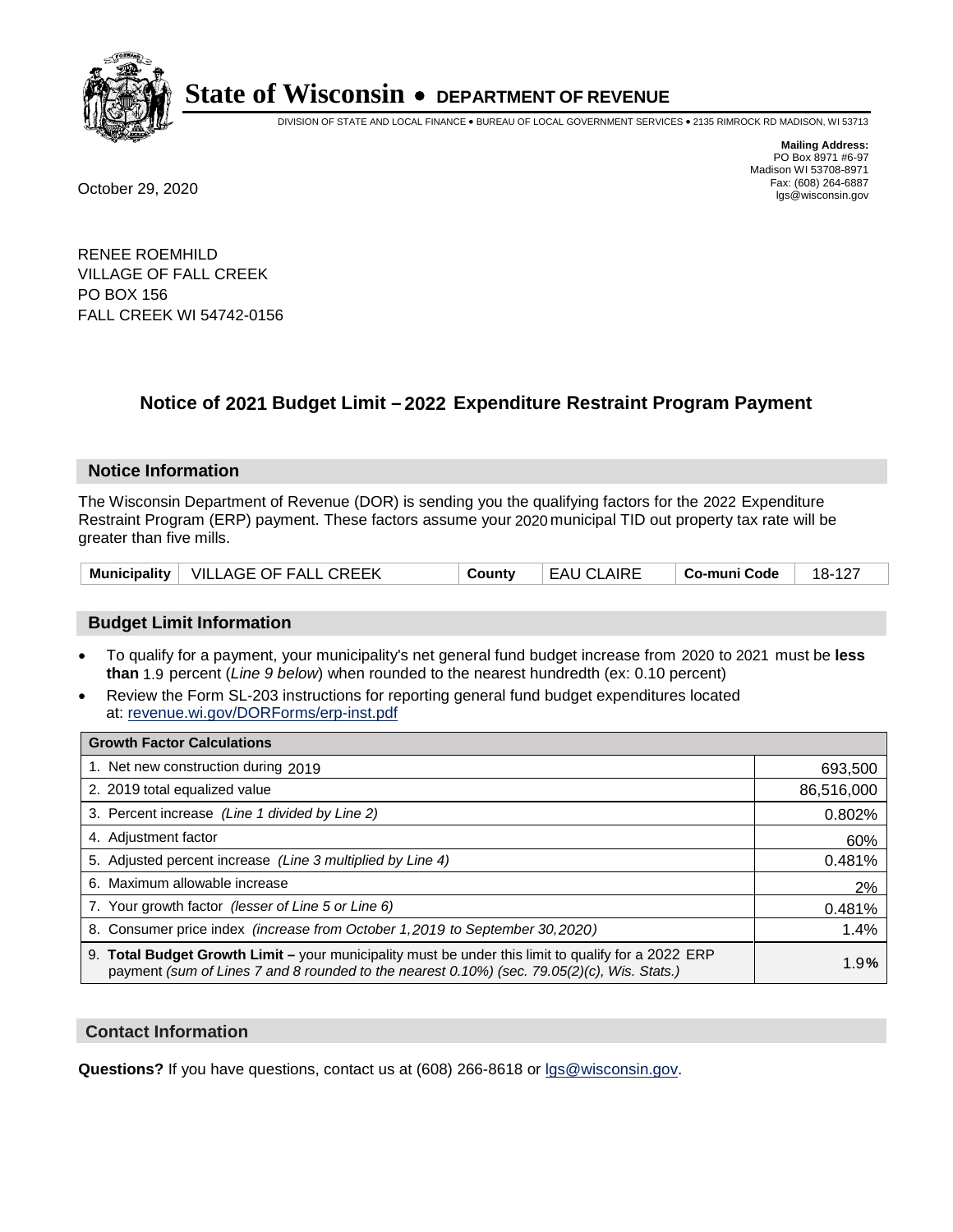

DIVISION OF STATE AND LOCAL FINANCE • BUREAU OF LOCAL GOVERNMENT SERVICES • 2135 RIMROCK RD MADISON, WI 53713

**Mailing Address:** PO Box 8971 #6-97 Madison WI 53708-8971<br>Fax: (608) 264-6887 Fax: (608) 264-6887 October 29, 2020 lgs@wisconsin.gov

CYNTHIA BAUER CITY OF ALTOONA 1303 LYNN AVE ALTOONA WI 54720-0008

# **Notice of 2021 Budget Limit - 2022 Expenditure Restraint Program Payment**

## **Notice Information**

The Wisconsin Department of Revenue (DOR) is sending you the qualifying factors for the 2022 Expenditure Restraint Program (ERP) payment. These factors assume your 2020 municipal TID out property tax rate will be greater than five mills.

| Municipality   CITY OF ALTOONA | County | <b>EAU CLAIRE</b> | $\vert$ Co-muni Code $\vert$ 18-201 |  |
|--------------------------------|--------|-------------------|-------------------------------------|--|
|--------------------------------|--------|-------------------|-------------------------------------|--|

# **Budget Limit Information**

- To qualify for a payment, your municipality's net general fund budget increase from 2020 to 2021 must be less **than** 3.4 percent (*Line 9 below*) when rounded to the nearest hundredth (ex: 0.10 percent)
- Review the Form SL-203 instructions for reporting general fund budget expenditures located at: revenue.wi.gov/DORForms/erp-inst.pdf

| <b>Growth Factor Calculations</b>                                                                                                                                                                      |             |
|--------------------------------------------------------------------------------------------------------------------------------------------------------------------------------------------------------|-------------|
| 1. Net new construction during 2019                                                                                                                                                                    | 39,392,100  |
| 2. 2019 total equalized value                                                                                                                                                                          | 741,668,900 |
| 3. Percent increase (Line 1 divided by Line 2)                                                                                                                                                         | 5.311%      |
| 4. Adjustment factor                                                                                                                                                                                   | 60%         |
| 5. Adjusted percent increase (Line 3 multiplied by Line 4)                                                                                                                                             | 3.187%      |
| 6. Maximum allowable increase                                                                                                                                                                          | 2%          |
| 7. Your growth factor (lesser of Line 5 or Line 6)                                                                                                                                                     | 2.000%      |
| 8. Consumer price index (increase from October 1,2019 to September 30,2020)                                                                                                                            | 1.4%        |
| 9. Total Budget Growth Limit - your municipality must be under this limit to qualify for a 2022 ERP<br>payment (sum of Lines 7 and 8 rounded to the nearest $0.10\%$ ) (sec. 79.05(2)(c), Wis. Stats.) | 3.4%        |

## **Contact Information**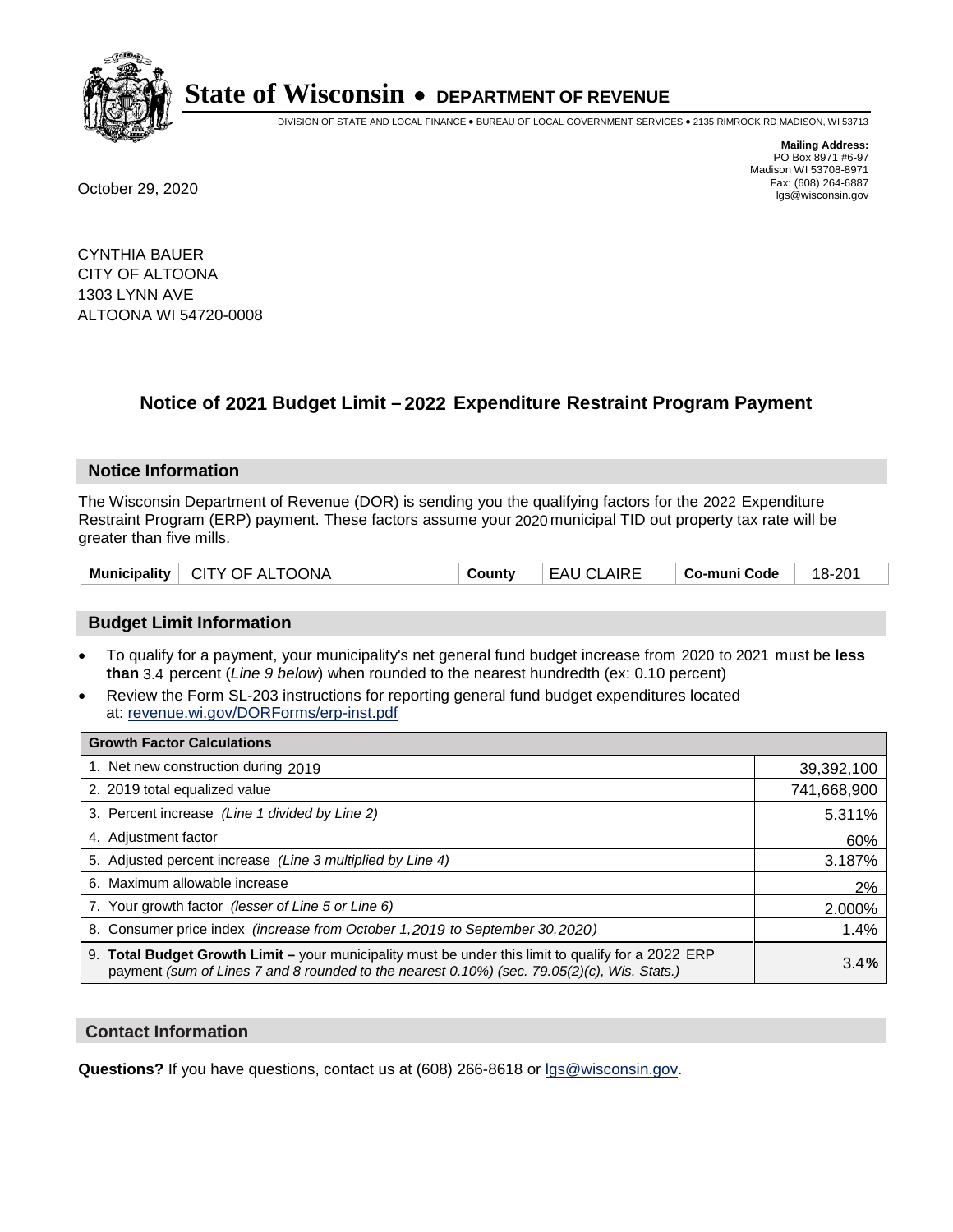

DIVISION OF STATE AND LOCAL FINANCE • BUREAU OF LOCAL GOVERNMENT SERVICES • 2135 RIMROCK RD MADISON, WI 53713

**Mailing Address:** PO Box 8971 #6-97 Madison WI 53708-8971<br>Fax: (608) 264-6887 Fax: (608) 264-6887 October 29, 2020 lgs@wisconsin.gov

CYNTHIA ANDEREGG CITY OF AUGUSTA P.O. BOX 475 AUGUSTA WI 54722-0475

# **Notice of 2021 Budget Limit - 2022 Expenditure Restraint Program Payment**

## **Notice Information**

The Wisconsin Department of Revenue (DOR) is sending you the qualifying factors for the 2022 Expenditure Restraint Program (ERP) payment. These factors assume your 2020 municipal TID out property tax rate will be greater than five mills.

|  | Municipality   CITY OF AUGUSTA | County | EAU CLAIRE | ∣ Co-muni Code ∣ | 18-202 |
|--|--------------------------------|--------|------------|------------------|--------|
|--|--------------------------------|--------|------------|------------------|--------|

# **Budget Limit Information**

- To qualify for a payment, your municipality's net general fund budget increase from 2020 to 2021 must be less **than** 1.7 percent (*Line 9 below*) when rounded to the nearest hundredth (ex: 0.10 percent)
- Review the Form SL-203 instructions for reporting general fund budget expenditures located at: revenue.wi.gov/DORForms/erp-inst.pdf

| <b>Growth Factor Calculations</b>                                                                                                                                                                      |            |
|--------------------------------------------------------------------------------------------------------------------------------------------------------------------------------------------------------|------------|
| 1. Net new construction during 2019                                                                                                                                                                    | 521,900    |
| 2. 2019 total equalized value                                                                                                                                                                          | 94,624,600 |
| 3. Percent increase (Line 1 divided by Line 2)                                                                                                                                                         | 0.552%     |
| 4. Adjustment factor                                                                                                                                                                                   | 60%        |
| 5. Adjusted percent increase (Line 3 multiplied by Line 4)                                                                                                                                             | 0.331%     |
| 6. Maximum allowable increase                                                                                                                                                                          | 2%         |
| 7. Your growth factor (lesser of Line 5 or Line 6)                                                                                                                                                     | 0.331%     |
| 8. Consumer price index (increase from October 1,2019 to September 30,2020)                                                                                                                            | 1.4%       |
| 9. Total Budget Growth Limit - your municipality must be under this limit to qualify for a 2022 ERP<br>payment (sum of Lines 7 and 8 rounded to the nearest $0.10\%$ ) (sec. 79.05(2)(c), Wis. Stats.) | 1.7%       |

## **Contact Information**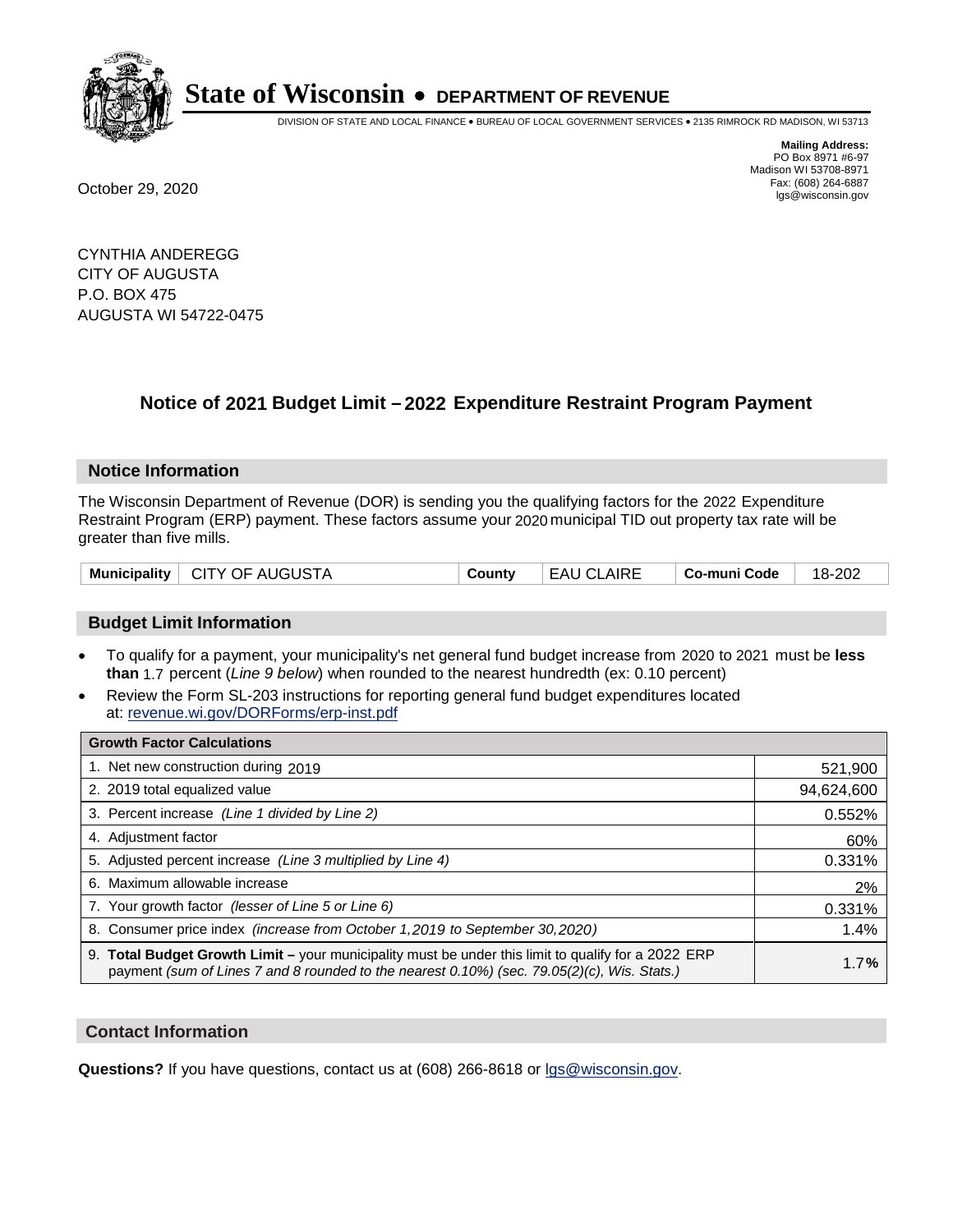

DIVISION OF STATE AND LOCAL FINANCE • BUREAU OF LOCAL GOVERNMENT SERVICES • 2135 RIMROCK RD MADISON, WI 53713

**Mailing Address:** PO Box 8971 #6-97 Madison WI 53708-8971<br>Fax: (608) 264-6887 Fax: (608) 264-6887 October 29, 2020 lgs@wisconsin.gov

CARRIE RIEPL CITY OF EAU CLAIRE 203 S FARWELL ST EAU CLAIRE WI 54702-3718

# **Notice of 2021 Budget Limit - 2022 Expenditure Restraint Program Payment**

#### **Notice Information**

The Wisconsin Department of Revenue (DOR) is sending you the qualifying factors for the 2022 Expenditure Restraint Program (ERP) payment. These factors assume your 2020 municipal TID out property tax rate will be greater than five mills.

| Municipality   CITY OF EAU CLAIRE | County | EAU CLAIRE | Co-muni Code | 18-221 |
|-----------------------------------|--------|------------|--------------|--------|
|-----------------------------------|--------|------------|--------------|--------|

# **Budget Limit Information**

- To qualify for a payment, your municipality's net general fund budget increase from 2020 to 2021 must be less **than** 2.6 percent (*Line 9 below*) when rounded to the nearest hundredth (ex: 0.10 percent)
- Review the Form SL-203 instructions for reporting general fund budget expenditures located at: revenue.wi.gov/DORForms/erp-inst.pdf

| <b>Growth Factor Calculations</b>                                                                                                                                                                  |               |
|----------------------------------------------------------------------------------------------------------------------------------------------------------------------------------------------------|---------------|
| 1. Net new construction during 2019                                                                                                                                                                | 109,809,600   |
| 2. 2019 total equalized value                                                                                                                                                                      | 5,724,551,200 |
| 3. Percent increase (Line 1 divided by Line 2)                                                                                                                                                     | 1.918%        |
| 4. Adjustment factor                                                                                                                                                                               | 60%           |
| 5. Adjusted percent increase (Line 3 multiplied by Line 4)                                                                                                                                         | 1.151%        |
| 6. Maximum allowable increase                                                                                                                                                                      | 2%            |
| 7. Your growth factor (lesser of Line 5 or Line 6)                                                                                                                                                 | 1.151%        |
| 8. Consumer price index (increase from October 1, 2019 to September 30, 2020)                                                                                                                      | 1.4%          |
| 9. Total Budget Growth Limit - your municipality must be under this limit to qualify for a 2022 ERP<br>payment (sum of Lines 7 and 8 rounded to the nearest 0.10%) (sec. 79.05(2)(c), Wis. Stats.) | 2.6%          |

## **Contact Information**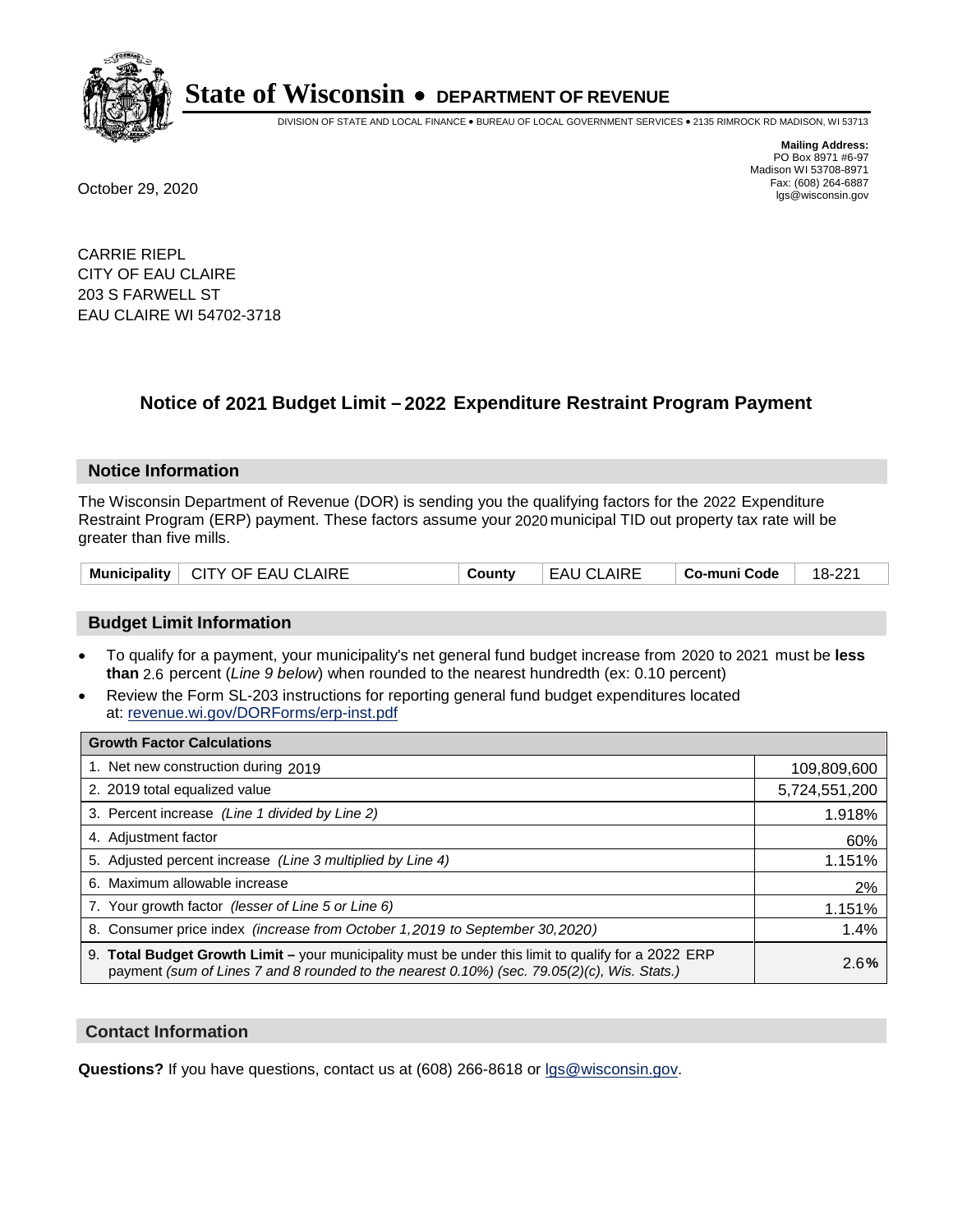

DIVISION OF STATE AND LOCAL FINANCE • BUREAU OF LOCAL GOVERNMENT SERVICES • 2135 RIMROCK RD MADISON, WI 53713

**Mailing Address:** PO Box 8971 #6-97 Madison WI 53708-8971<br>Fax: (608) 264-6887 Fax: (608) 264-6887 October 29, 2020 lgs@wisconsin.gov

CORINNE VANDE ZANDE VILLAGE OF BRANDON PO BOX 385 BRANDON WI 53919-0385

# **Notice of 2021 Budget Limit - 2022 Expenditure Restraint Program Payment**

## **Notice Information**

The Wisconsin Department of Revenue (DOR) is sending you the qualifying factors for the 2022 Expenditure Restraint Program (ERP) payment. These factors assume your 2020 municipal TID out property tax rate will be greater than five mills.

|  | Municipality   VILLAGE OF BRANDON | County | FOND DU LAC   Co-muni Code |  | 20-106 |
|--|-----------------------------------|--------|----------------------------|--|--------|
|--|-----------------------------------|--------|----------------------------|--|--------|

# **Budget Limit Information**

- To qualify for a payment, your municipality's net general fund budget increase from 2020 to 2021 must be less **than** 2.0 percent (*Line 9 below*) when rounded to the nearest hundredth (ex: 0.10 percent)
- Review the Form SL-203 instructions for reporting general fund budget expenditures located at: revenue.wi.gov/DORForms/erp-inst.pdf

| <b>Growth Factor Calculations</b>                                                                                                                                                                      |            |
|--------------------------------------------------------------------------------------------------------------------------------------------------------------------------------------------------------|------------|
| 1. Net new construction during 2019                                                                                                                                                                    | 495,000    |
| 2. 2019 total equalized value                                                                                                                                                                          | 45,818,500 |
| 3. Percent increase (Line 1 divided by Line 2)                                                                                                                                                         | 1.080%     |
| 4. Adiustment factor                                                                                                                                                                                   | 60%        |
| 5. Adjusted percent increase (Line 3 multiplied by Line 4)                                                                                                                                             | 0.648%     |
| 6. Maximum allowable increase                                                                                                                                                                          | 2%         |
| 7. Your growth factor (lesser of Line 5 or Line 6)                                                                                                                                                     | 0.648%     |
| 8. Consumer price index (increase from October 1,2019 to September 30,2020)                                                                                                                            | 1.4%       |
| 9. Total Budget Growth Limit - your municipality must be under this limit to qualify for a 2022 ERP<br>payment (sum of Lines 7 and 8 rounded to the nearest $0.10\%$ ) (sec. 79.05(2)(c), Wis. Stats.) | 2.0%       |

## **Contact Information**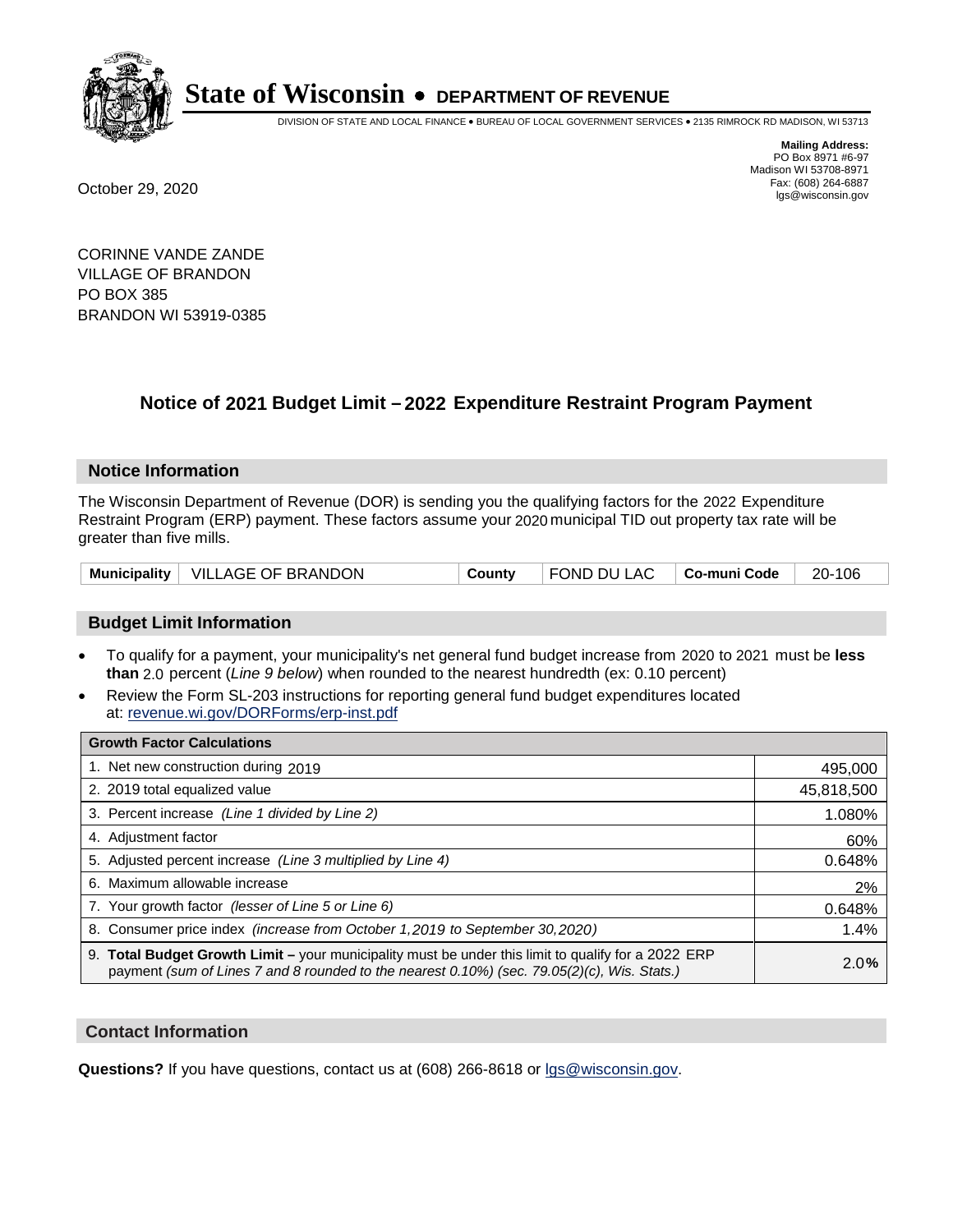

DIVISION OF STATE AND LOCAL FINANCE • BUREAU OF LOCAL GOVERNMENT SERVICES • 2135 RIMROCK RD MADISON, WI 53713

**Mailing Address:** PO Box 8971 #6-97 Madison WI 53708-8971<br>Fax: (608) 264-6887 Fax: (608) 264-6887 October 29, 2020 lgs@wisconsin.gov

SHELBY SARAURER VILLAGE OF CAMPBELLSPORT 470 GRANDVIEW AVENUE CAMPBELLSPORT WI 53010-0709

# **Notice of 2021 Budget Limit - 2022 Expenditure Restraint Program Payment**

#### **Notice Information**

The Wisconsin Department of Revenue (DOR) is sending you the qualifying factors for the 2022 Expenditure Restraint Program (ERP) payment. These factors assume your 2020 municipal TID out property tax rate will be greater than five mills.

|  | Municipality   VILLAGE OF CAMPBELLSPORT | ∣ County | $\vert$ FOND DU LAC $\vert$ Co-muni Code $\vert$ 20-111 |  |  |
|--|-----------------------------------------|----------|---------------------------------------------------------|--|--|
|--|-----------------------------------------|----------|---------------------------------------------------------|--|--|

## **Budget Limit Information**

- To qualify for a payment, your municipality's net general fund budget increase from 2020 to 2021 must be less **than** 1.9 percent (*Line 9 below*) when rounded to the nearest hundredth (ex: 0.10 percent)
- Review the Form SL-203 instructions for reporting general fund budget expenditures located at: revenue.wi.gov/DORForms/erp-inst.pdf

| <b>Growth Factor Calculations</b>                                                                                                                                                                      |             |
|--------------------------------------------------------------------------------------------------------------------------------------------------------------------------------------------------------|-------------|
| 1. Net new construction during 2019                                                                                                                                                                    | 910,200     |
| 2. 2019 total equalized value                                                                                                                                                                          | 117,997,900 |
| 3. Percent increase (Line 1 divided by Line 2)                                                                                                                                                         | 0.771%      |
| 4. Adjustment factor                                                                                                                                                                                   | 60%         |
| 5. Adjusted percent increase (Line 3 multiplied by Line 4)                                                                                                                                             | 0.463%      |
| 6. Maximum allowable increase                                                                                                                                                                          | 2%          |
| 7. Your growth factor (lesser of Line 5 or Line 6)                                                                                                                                                     | 0.463%      |
| 8. Consumer price index (increase from October 1,2019 to September 30,2020)                                                                                                                            | 1.4%        |
| 9. Total Budget Growth Limit - your municipality must be under this limit to qualify for a 2022 ERP<br>payment (sum of Lines 7 and 8 rounded to the nearest $0.10\%$ ) (sec. 79.05(2)(c), Wis. Stats.) | 1.9%        |

## **Contact Information**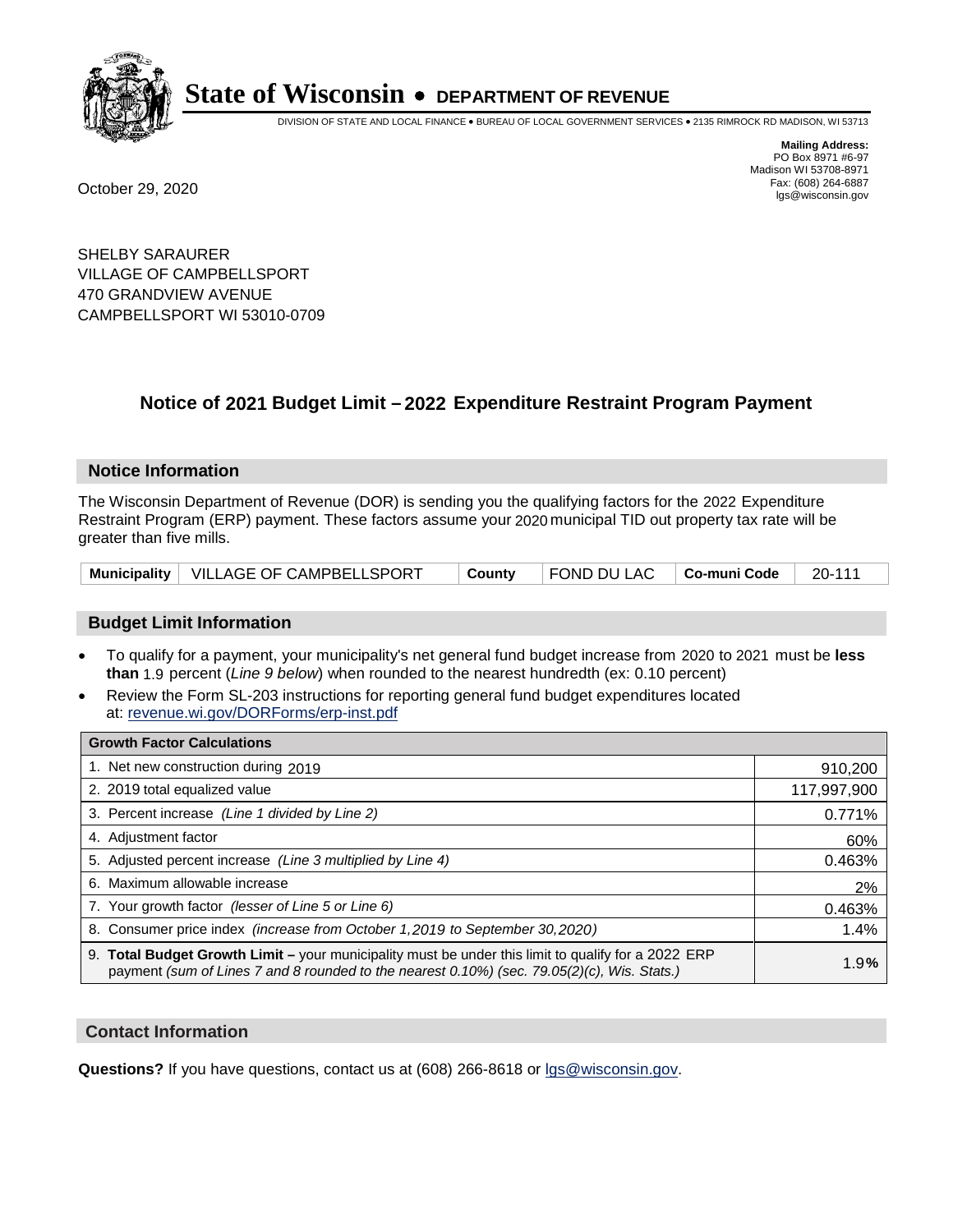

DIVISION OF STATE AND LOCAL FINANCE • BUREAU OF LOCAL GOVERNMENT SERVICES • 2135 RIMROCK RD MADISON, WI 53713

**Mailing Address:** PO Box 8971 #6-97 Madison WI 53708-8971<br>Fax: (608) 264-6887 Fax: (608) 264-6887 October 29, 2020 lgs@wisconsin.gov

KAREN SMIT VILLAGE OF FAIRWATER PO BOX 15 FAIRWATER WI 53931-0015

# **Notice of 2021 Budget Limit - 2022 Expenditure Restraint Program Payment**

#### **Notice Information**

The Wisconsin Department of Revenue (DOR) is sending you the qualifying factors for the 2022 Expenditure Restraint Program (ERP) payment. These factors assume your 2020 municipal TID out property tax rate will be greater than five mills.

|  | Municipality   VILLAGE OF FAIRWATER | County | FOND DU LAC   Co-muni Code |  | 20-126 |
|--|-------------------------------------|--------|----------------------------|--|--------|
|--|-------------------------------------|--------|----------------------------|--|--------|

## **Budget Limit Information**

- To qualify for a payment, your municipality's net general fund budget increase from 2020 to 2021 must be less **than** 1.5 percent (*Line 9 below*) when rounded to the nearest hundredth (ex: 0.10 percent)
- Review the Form SL-203 instructions for reporting general fund budget expenditures located at: revenue.wi.gov/DORForms/erp-inst.pdf

| <b>Growth Factor Calculations</b>                                                                                                                                                                      |            |
|--------------------------------------------------------------------------------------------------------------------------------------------------------------------------------------------------------|------------|
| 1. Net new construction during 2019                                                                                                                                                                    | 51,300     |
| 2. 2019 total equalized value                                                                                                                                                                          | 21,953,400 |
| 3. Percent increase (Line 1 divided by Line 2)                                                                                                                                                         | 0.234%     |
| 4. Adjustment factor                                                                                                                                                                                   | 60%        |
| 5. Adjusted percent increase (Line 3 multiplied by Line 4)                                                                                                                                             | 0.140%     |
| 6. Maximum allowable increase                                                                                                                                                                          | 2%         |
| 7. Your growth factor (lesser of Line 5 or Line 6)                                                                                                                                                     | 0.140%     |
| 8. Consumer price index (increase from October 1,2019 to September 30,2020)                                                                                                                            | 1.4%       |
| 9. Total Budget Growth Limit - your municipality must be under this limit to qualify for a 2022 ERP<br>payment (sum of Lines 7 and 8 rounded to the nearest $0.10\%$ ) (sec. 79.05(2)(c), Wis. Stats.) | 1.5%       |

## **Contact Information**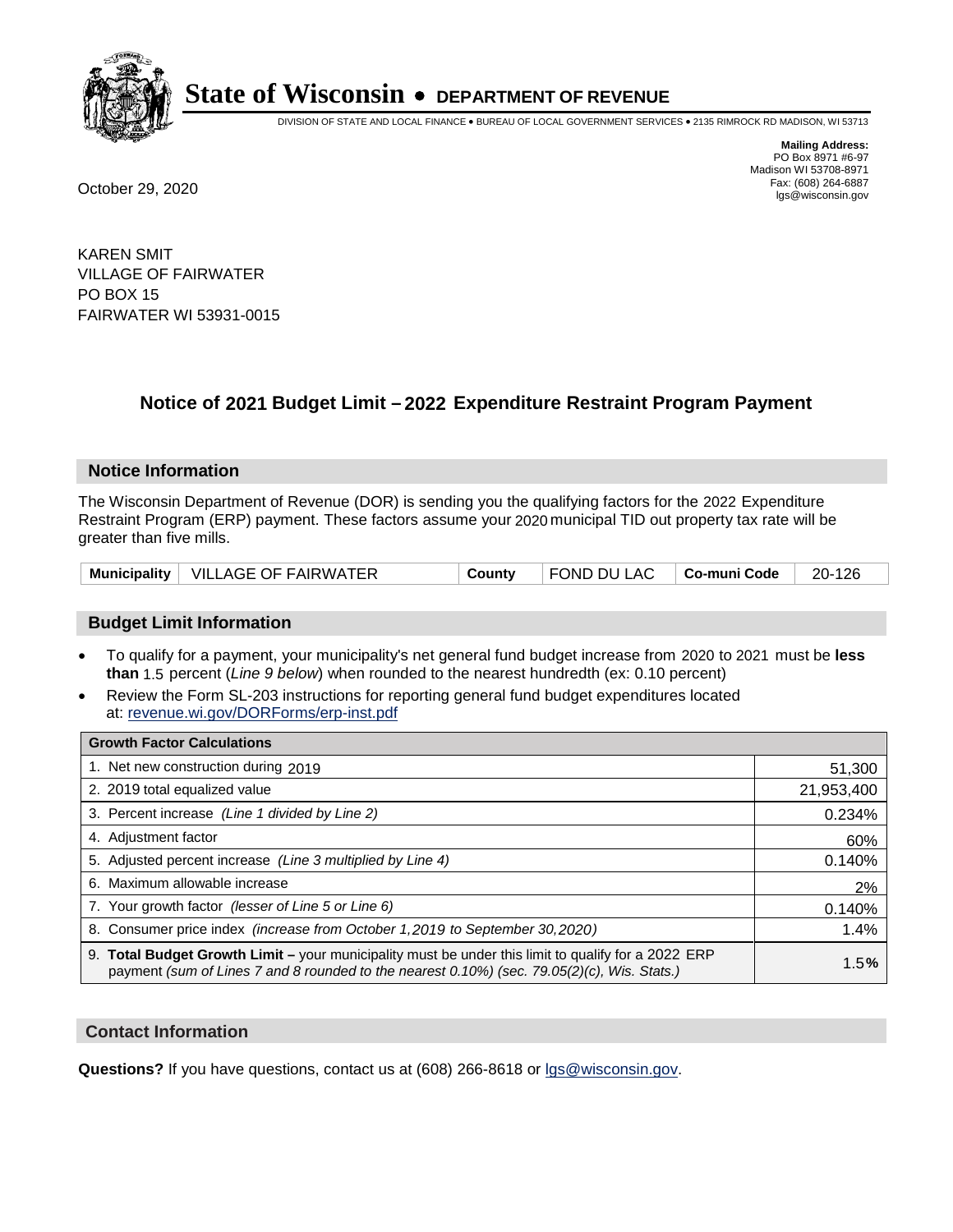

DIVISION OF STATE AND LOCAL FINANCE • BUREAU OF LOCAL GOVERNMENT SERVICES • 2135 RIMROCK RD MADISON, WI 53713

**Mailing Address:** PO Box 8971 #6-97 Madison WI 53708-8971<br>Fax: (608) 264-6887 Fax: (608) 264-6887 October 29, 2020 lgs@wisconsin.gov

NICK LEONARD VILLAGE OF NORTH FOND DU LAC 16 GARFIELD ST NORTH FOND DU LAC WI 54937-1399

# **Notice of 2021 Budget Limit - 2022 Expenditure Restraint Program Payment**

## **Notice Information**

The Wisconsin Department of Revenue (DOR) is sending you the qualifying factors for the 2022 Expenditure Restraint Program (ERP) payment. These factors assume your 2020 municipal TID out property tax rate will be greater than five mills.

| Municipality   VILLAGE OF NORTH FOND DU LAC   County   FOND DU LAC   Co-muni Code   20-161 |  |  |  |  |
|--------------------------------------------------------------------------------------------|--|--|--|--|
|--------------------------------------------------------------------------------------------|--|--|--|--|

## **Budget Limit Information**

- To qualify for a payment, your municipality's net general fund budget increase from 2020 to 2021 must be less **than** 1.9 percent (*Line 9 below*) when rounded to the nearest hundredth (ex: 0.10 percent)
- Review the Form SL-203 instructions for reporting general fund budget expenditures located at: revenue.wi.gov/DORForms/erp-inst.pdf

| <b>Growth Factor Calculations</b>                                                                                                                                                                      |             |
|--------------------------------------------------------------------------------------------------------------------------------------------------------------------------------------------------------|-------------|
| 1. Net new construction during 2019                                                                                                                                                                    | 1,698,700   |
| 2. 2019 total equalized value                                                                                                                                                                          | 209,862,000 |
| 3. Percent increase (Line 1 divided by Line 2)                                                                                                                                                         | 0.809%      |
| 4. Adjustment factor                                                                                                                                                                                   | 60%         |
| 5. Adjusted percent increase (Line 3 multiplied by Line 4)                                                                                                                                             | 0.485%      |
| 6. Maximum allowable increase                                                                                                                                                                          | 2%          |
| 7. Your growth factor (lesser of Line 5 or Line 6)                                                                                                                                                     | 0.485%      |
| 8. Consumer price index (increase from October 1, 2019 to September 30, 2020)                                                                                                                          | 1.4%        |
| 9. Total Budget Growth Limit - your municipality must be under this limit to qualify for a 2022 ERP<br>payment (sum of Lines 7 and 8 rounded to the nearest $0.10\%$ ) (sec. 79.05(2)(c), Wis. Stats.) | 1.9%        |

## **Contact Information**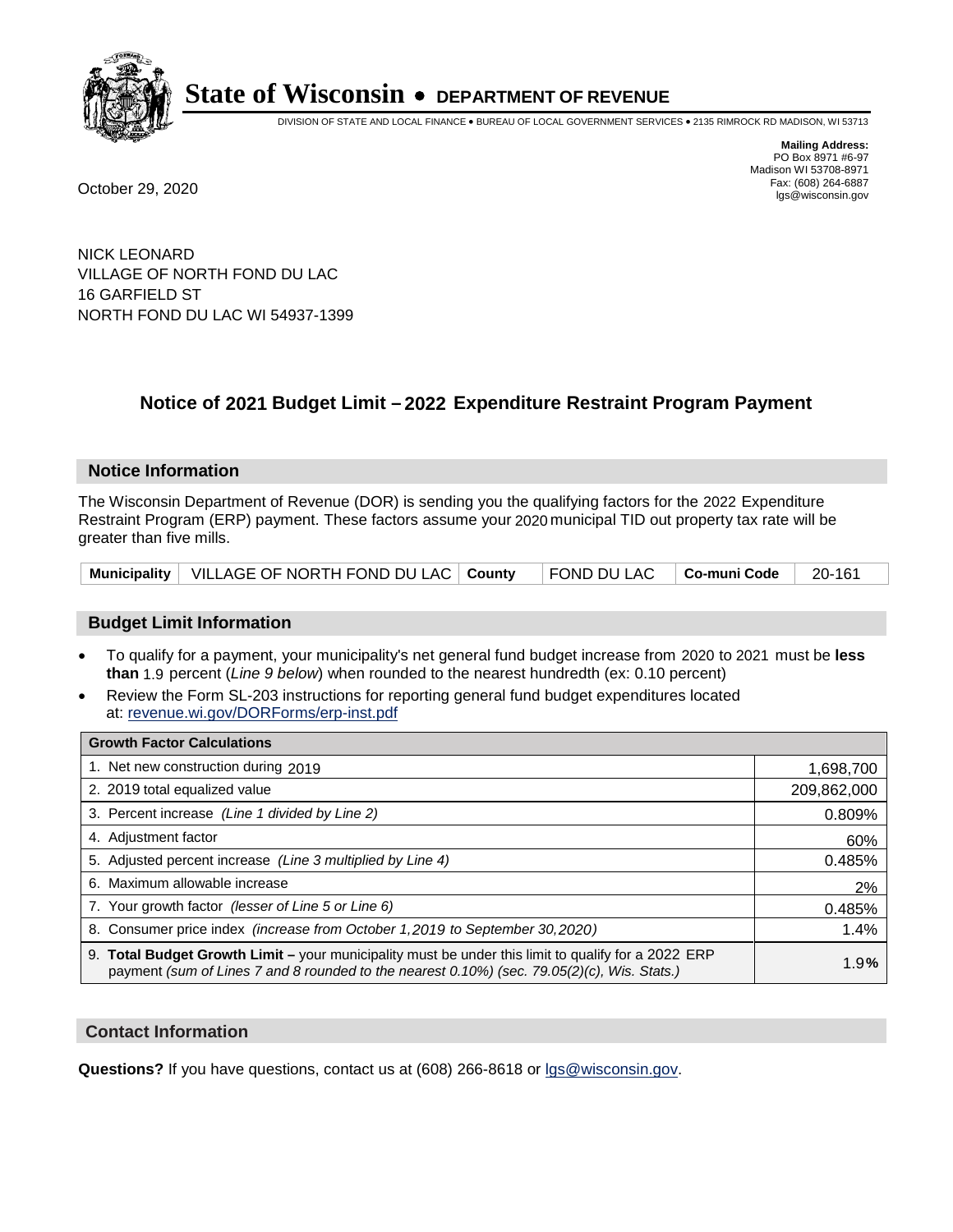

DIVISION OF STATE AND LOCAL FINANCE • BUREAU OF LOCAL GOVERNMENT SERVICES • 2135 RIMROCK RD MADISON, WI 53713

**Mailing Address:** PO Box 8971 #6-97 Madison WI 53708-8971<br>Fax: (608) 264-6887 Fax: (608) 264-6887 October 29, 2020 lgs@wisconsin.gov

MIRIAM THOMAS VILLAGE OF OAKFIELD 130 N MAIN ST OAKFIELD WI 53065-0098

# **Notice of 2021 Budget Limit - 2022 Expenditure Restraint Program Payment**

#### **Notice Information**

The Wisconsin Department of Revenue (DOR) is sending you the qualifying factors for the 2022 Expenditure Restraint Program (ERP) payment. These factors assume your 2020 municipal TID out property tax rate will be greater than five mills.

|  | Municipality   VILLAGE OF OAKFIELD | County | FOND DU LAC   Co-muni Code |  | 20-165 |
|--|------------------------------------|--------|----------------------------|--|--------|
|--|------------------------------------|--------|----------------------------|--|--------|

# **Budget Limit Information**

- To qualify for a payment, your municipality's net general fund budget increase from 2020 to 2021 must be less **than** 2.4 percent (*Line 9 below*) when rounded to the nearest hundredth (ex: 0.10 percent)
- Review the Form SL-203 instructions for reporting general fund budget expenditures located at: revenue.wi.gov/DORForms/erp-inst.pdf

| <b>Growth Factor Calculations</b>                                                                                                                                                                  |            |
|----------------------------------------------------------------------------------------------------------------------------------------------------------------------------------------------------|------------|
| 1. Net new construction during 2019                                                                                                                                                                | 1,132,000  |
| 2. 2019 total equalized value                                                                                                                                                                      | 65,258,800 |
| 3. Percent increase (Line 1 divided by Line 2)                                                                                                                                                     | 1.735%     |
| 4. Adjustment factor                                                                                                                                                                               | 60%        |
| 5. Adjusted percent increase (Line 3 multiplied by Line 4)                                                                                                                                         | 1.041%     |
| 6. Maximum allowable increase                                                                                                                                                                      | 2%         |
| 7. Your growth factor (lesser of Line 5 or Line 6)                                                                                                                                                 | 1.041%     |
| 8. Consumer price index (increase from October 1, 2019 to September 30, 2020)                                                                                                                      | 1.4%       |
| 9. Total Budget Growth Limit - your municipality must be under this limit to qualify for a 2022 ERP<br>payment (sum of Lines 7 and 8 rounded to the nearest 0.10%) (sec. 79.05(2)(c), Wis. Stats.) | 2.4%       |

## **Contact Information**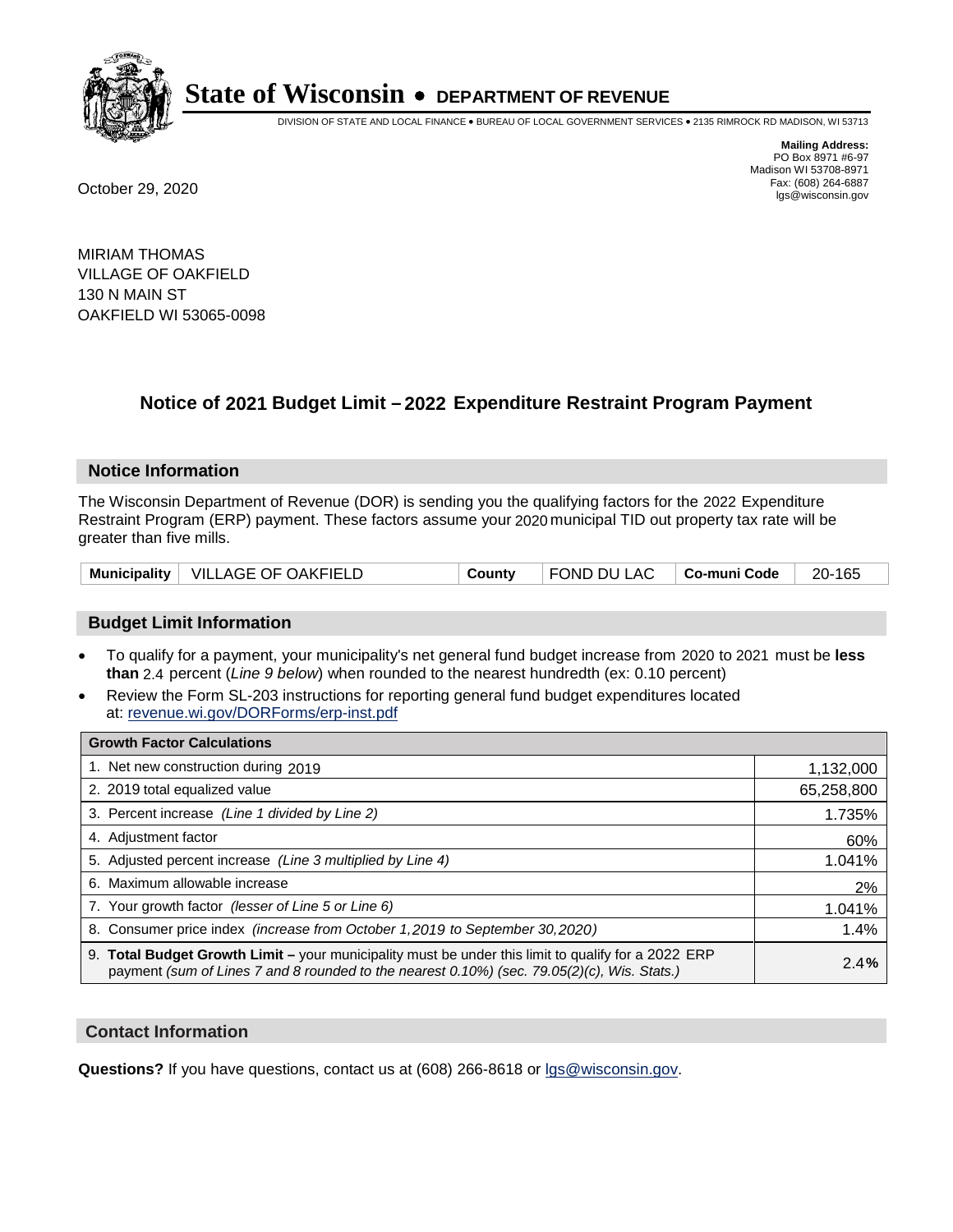

DIVISION OF STATE AND LOCAL FINANCE • BUREAU OF LOCAL GOVERNMENT SERVICES • 2135 RIMROCK RD MADISON, WI 53713

**Mailing Address:** PO Box 8971 #6-97 Madison WI 53708-8971<br>Fax: (608) 264-6887 Fax: (608) 264-6887 October 29, 2020 lgs@wisconsin.gov

MARGARET HEFTER CITY OF FOND DU LAC PO BOX 150 FOND DU LAC WI 54936-0150

# **Notice of 2021 Budget Limit - 2022 Expenditure Restraint Program Payment**

## **Notice Information**

The Wisconsin Department of Revenue (DOR) is sending you the qualifying factors for the 2022 Expenditure Restraint Program (ERP) payment. These factors assume your 2020 municipal TID out property tax rate will be greater than five mills.

# **Budget Limit Information**

- To qualify for a payment, your municipality's net general fund budget increase from 2020 to 2021 must be less **than** 2.4 percent (*Line 9 below*) when rounded to the nearest hundredth (ex: 0.10 percent)
- Review the Form SL-203 instructions for reporting general fund budget expenditures located at: revenue.wi.gov/DORForms/erp-inst.pdf

| <b>Growth Factor Calculations</b>                                                                                                                                                                  |               |
|----------------------------------------------------------------------------------------------------------------------------------------------------------------------------------------------------|---------------|
| 1. Net new construction during 2019                                                                                                                                                                | 49,337,600    |
| 2. 2019 total equalized value                                                                                                                                                                      | 3,003,275,800 |
| 3. Percent increase (Line 1 divided by Line 2)                                                                                                                                                     | 1.643%        |
| 4. Adjustment factor                                                                                                                                                                               | 60%           |
| 5. Adjusted percent increase (Line 3 multiplied by Line 4)                                                                                                                                         | 0.986%        |
| Maximum allowable increase<br>6.                                                                                                                                                                   | 2%            |
| 7. Your growth factor (lesser of Line 5 or Line 6)                                                                                                                                                 | 0.986%        |
| 8. Consumer price index (increase from October 1, 2019 to September 30, 2020)                                                                                                                      | 1.4%          |
| 9. Total Budget Growth Limit - your municipality must be under this limit to qualify for a 2022 ERP<br>payment (sum of Lines 7 and 8 rounded to the nearest 0.10%) (sec. 79.05(2)(c), Wis. Stats.) | 2.4%          |

## **Contact Information**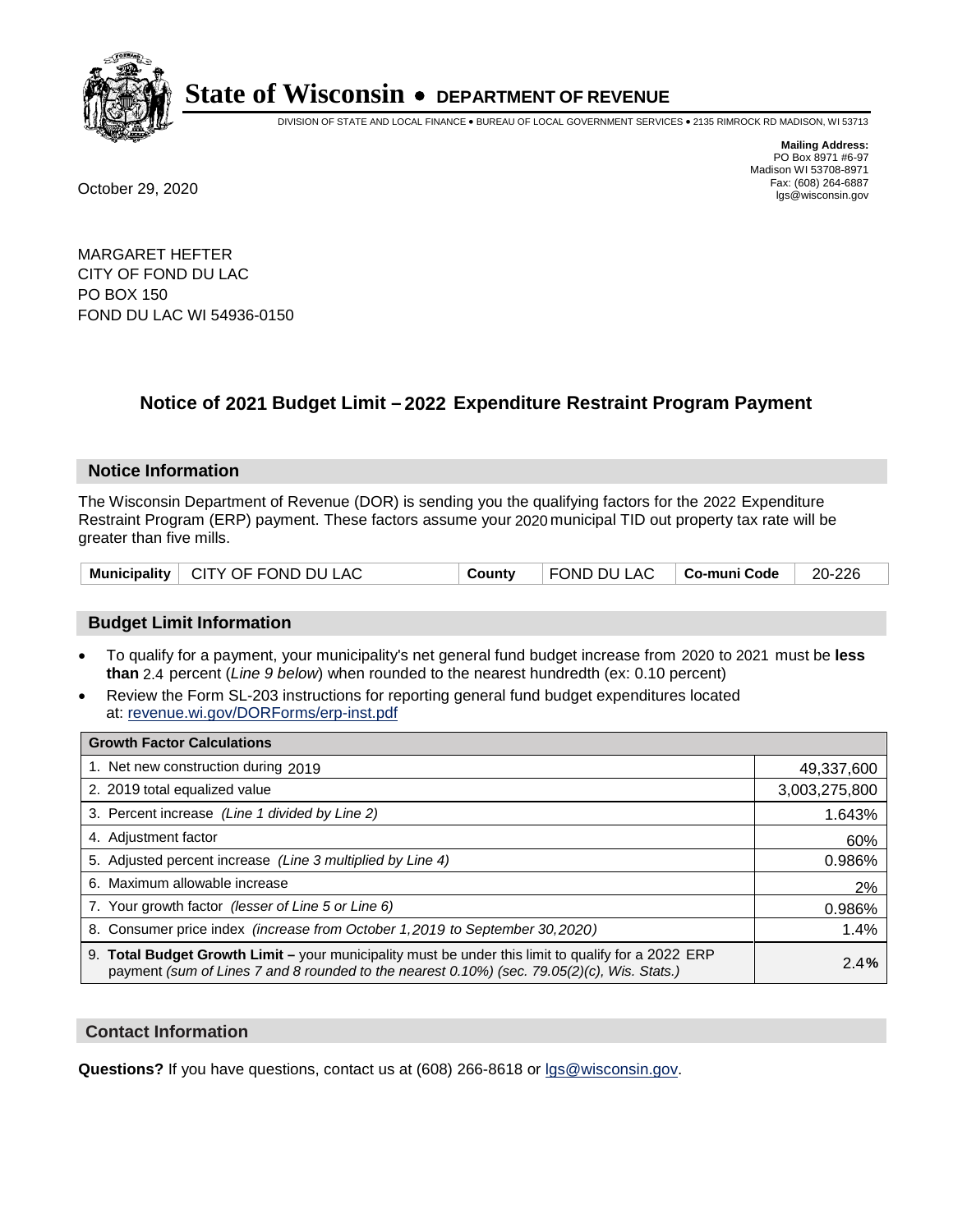

DIVISION OF STATE AND LOCAL FINANCE • BUREAU OF LOCAL GOVERNMENT SERVICES • 2135 RIMROCK RD MADISON, WI 53713

**Mailing Address:** PO Box 8971 #6-97 Madison WI 53708-8971<br>Fax: (608) 264-6887 Fax: (608) 264-6887 October 29, 2020 lgs@wisconsin.gov

ANN SCHOMMER CITY OF RIPON 100 JACKSON ST RIPON WI 54971-1312

# **Notice of 2021 Budget Limit - 2022 Expenditure Restraint Program Payment**

## **Notice Information**

The Wisconsin Department of Revenue (DOR) is sending you the qualifying factors for the 2022 Expenditure Restraint Program (ERP) payment. These factors assume your 2020 municipal TID out property tax rate will be greater than five mills.

| Municipality | CITY OF RIPON | County | FOND DU LAC | Co-muni Code | 20-276 |
|--------------|---------------|--------|-------------|--------------|--------|
|--------------|---------------|--------|-------------|--------------|--------|

# **Budget Limit Information**

- To qualify for a payment, your municipality's net general fund budget increase from 2020 to 2021 must be less **than** 1.7 percent (*Line 9 below*) when rounded to the nearest hundredth (ex: 0.10 percent)
- Review the Form SL-203 instructions for reporting general fund budget expenditures located at: revenue.wi.gov/DORForms/erp-inst.pdf

| <b>Growth Factor Calculations</b>                                                                                                                                                                  |             |
|----------------------------------------------------------------------------------------------------------------------------------------------------------------------------------------------------|-------------|
| 1. Net new construction during 2019                                                                                                                                                                | 2,643,700   |
| 2. 2019 total equalized value                                                                                                                                                                      | 482,358,000 |
| 3. Percent increase (Line 1 divided by Line 2)                                                                                                                                                     | 0.548%      |
| 4. Adjustment factor                                                                                                                                                                               | 60%         |
| 5. Adjusted percent increase (Line 3 multiplied by Line 4)                                                                                                                                         | 0.329%      |
| Maximum allowable increase<br>6.                                                                                                                                                                   | 2%          |
| 7. Your growth factor (lesser of Line 5 or Line 6)                                                                                                                                                 | 0.329%      |
| 8. Consumer price index (increase from October 1, 2019 to September 30, 2020)                                                                                                                      | 1.4%        |
| 9. Total Budget Growth Limit - your municipality must be under this limit to qualify for a 2022 ERP<br>payment (sum of Lines 7 and 8 rounded to the nearest 0.10%) (sec. 79.05(2)(c), Wis. Stats.) | 1.7%        |

## **Contact Information**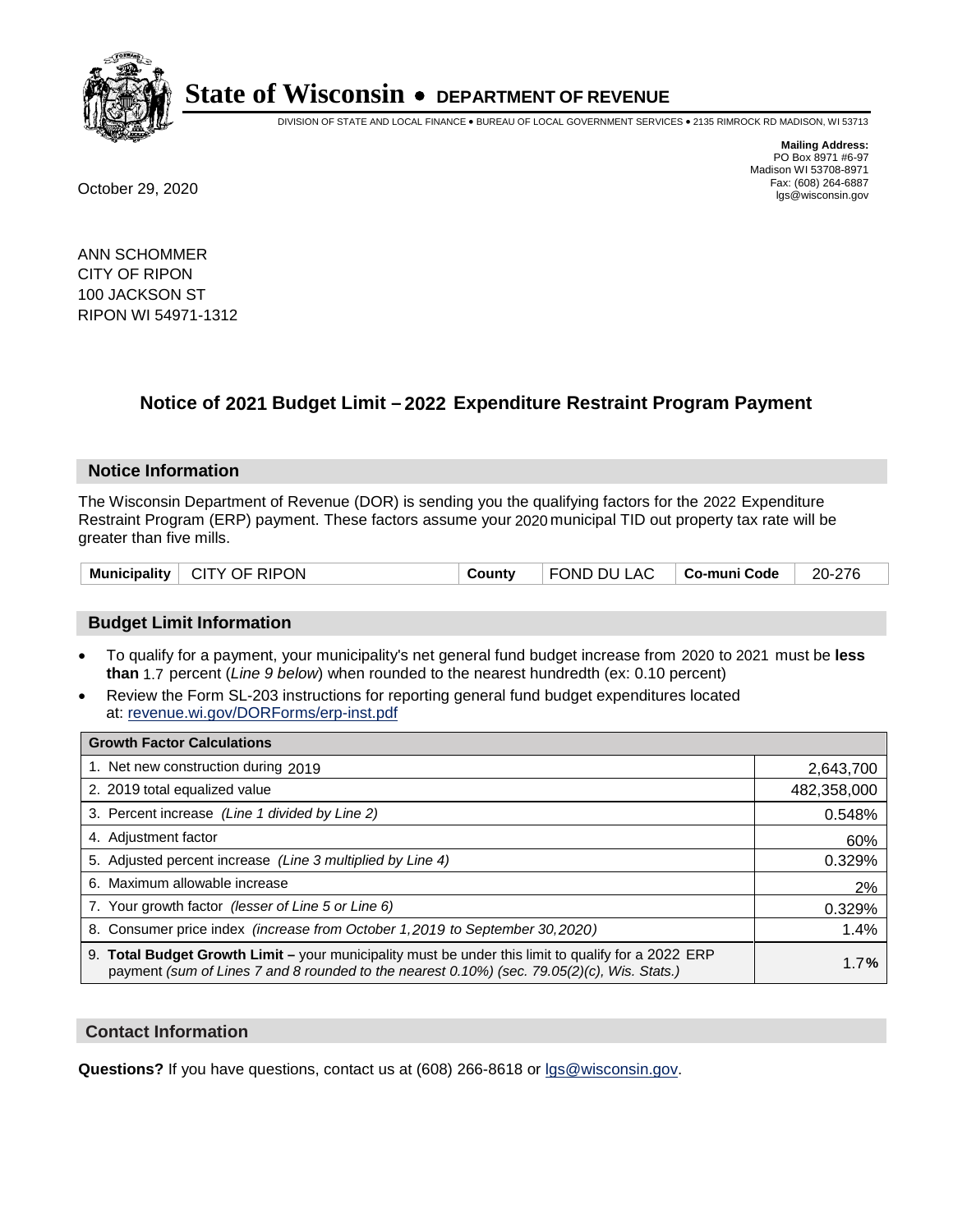

DIVISION OF STATE AND LOCAL FINANCE • BUREAU OF LOCAL GOVERNMENT SERVICES • 2135 RIMROCK RD MADISON, WI 53713

**Mailing Address:** PO Box 8971 #6-97 Madison WI 53708-8971<br>Fax: (608) 264-6887 Fax: (608) 264-6887 October 29, 2020 lgs@wisconsin.gov

CINDY BRADLEY CITY OF CRANDON PO BOX 335 CRANDON WI 54520-0335

# **Notice of 2021 Budget Limit - 2022 Expenditure Restraint Program Payment**

## **Notice Information**

The Wisconsin Department of Revenue (DOR) is sending you the qualifying factors for the 2022 Expenditure Restraint Program (ERP) payment. These factors assume your 2020 municipal TID out property tax rate will be greater than five mills.

| Municipality   CITY OF CRANDON | Countv | <b>FOREST</b> | ∣ Co-muni Code | 21-211 |
|--------------------------------|--------|---------------|----------------|--------|
|--------------------------------|--------|---------------|----------------|--------|

# **Budget Limit Information**

- To qualify for a payment, your municipality's net general fund budget increase from 2020 to 2021 must be less **than** 1.9 percent (*Line 9 below*) when rounded to the nearest hundredth (ex: 0.10 percent)
- Review the Form SL-203 instructions for reporting general fund budget expenditures located at: revenue.wi.gov/DORForms/erp-inst.pdf

| <b>Growth Factor Calculations</b>                                                                                                                                                                  |             |
|----------------------------------------------------------------------------------------------------------------------------------------------------------------------------------------------------|-------------|
| 1. Net new construction during 2019                                                                                                                                                                | 910,800     |
| 2. 2019 total equalized value                                                                                                                                                                      | 104,782,700 |
| 3. Percent increase (Line 1 divided by Line 2)                                                                                                                                                     | 0.869%      |
| 4. Adjustment factor                                                                                                                                                                               | 60%         |
| 5. Adjusted percent increase (Line 3 multiplied by Line 4)                                                                                                                                         | 0.521%      |
| 6. Maximum allowable increase                                                                                                                                                                      | 2%          |
| 7. Your growth factor (lesser of Line 5 or Line 6)                                                                                                                                                 | 0.521%      |
| 8. Consumer price index (increase from October 1,2019 to September 30,2020)                                                                                                                        | 1.4%        |
| 9. Total Budget Growth Limit - your municipality must be under this limit to qualify for a 2022 ERP<br>payment (sum of Lines 7 and 8 rounded to the nearest 0.10%) (sec. 79.05(2)(c), Wis. Stats.) | 1.9%        |

## **Contact Information**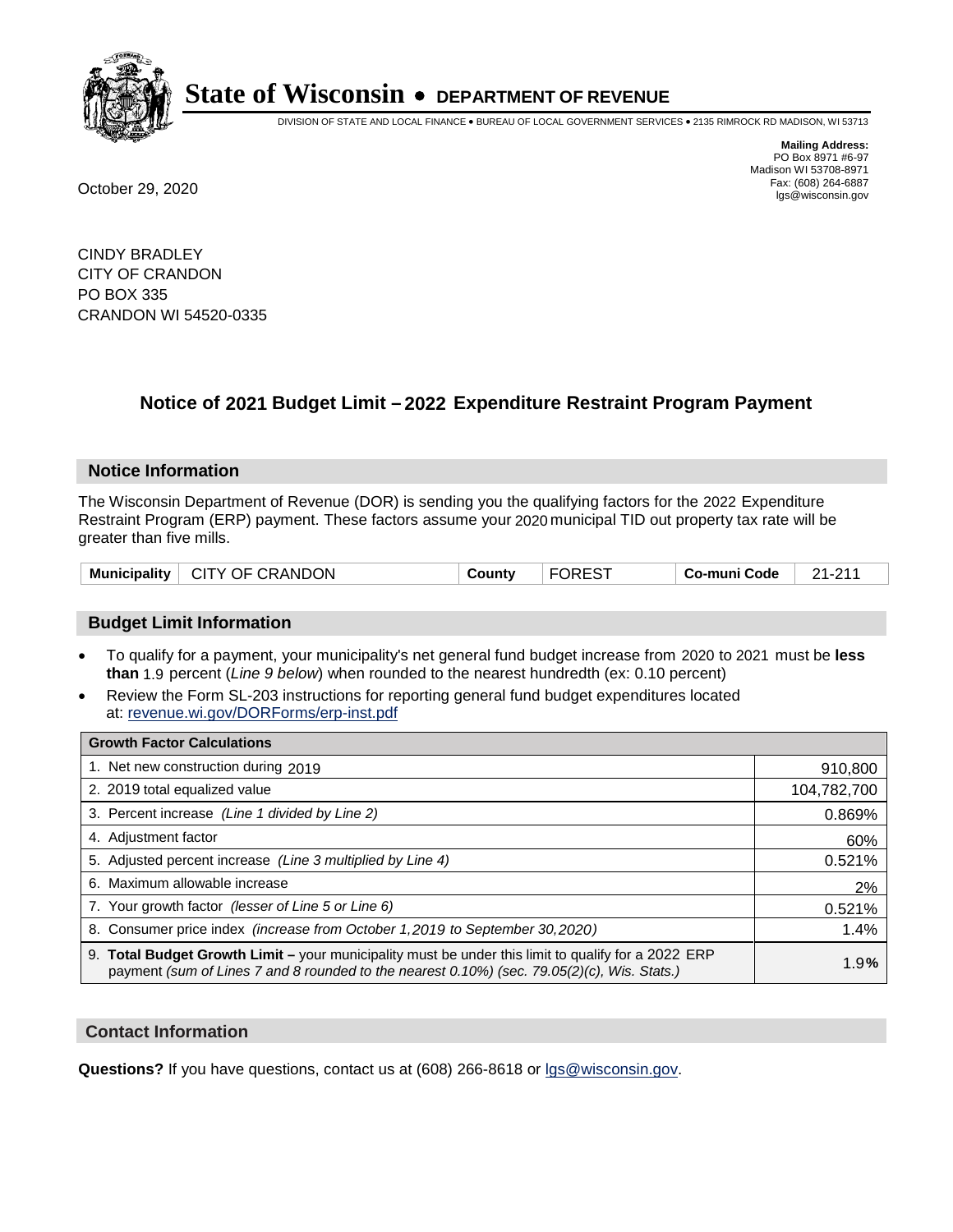

DIVISION OF STATE AND LOCAL FINANCE • BUREAU OF LOCAL GOVERNMENT SERVICES • 2135 RIMROCK RD MADISON, WI 53713

**Mailing Address:** PO Box 8971 #6-97 Madison WI 53708-8971<br>Fax: (608) 264-6887 Fax: (608) 264-6887 October 29, 2020 lgs@wisconsin.gov

SHARON BONTREGER TOWN OF BEETOWN 9719 STATE ROAD 81 CASSVILLE WI 53806

# **Notice of 2021 Budget Limit - 2022 Expenditure Restraint Program Payment**

## **Notice Information**

The Wisconsin Department of Revenue (DOR) is sending you the qualifying factors for the 2022 Expenditure Restraint Program (ERP) payment. These factors assume your 2020 municipal TID out property tax rate will be greater than five mills.

| TOWN OF BEETOWN<br><b>Municipality</b> | County | ⊦GRAN <sup>-</sup> | Co-muni Code | 22-002 |
|----------------------------------------|--------|--------------------|--------------|--------|
|----------------------------------------|--------|--------------------|--------------|--------|

# **Budget Limit Information**

- To qualify for a payment, your municipality's net general fund budget increase from 2020 to 2021 must be less **than** 1.4 percent (*Line 9 below*) when rounded to the nearest hundredth (ex: 0.10 percent)
- Review the Form SL-203 instructions for reporting general fund budget expenditures located at: revenue.wi.gov/DORForms/erp-inst.pdf

| <b>Growth Factor Calculations</b>                                                                                                                                                                  |            |
|----------------------------------------------------------------------------------------------------------------------------------------------------------------------------------------------------|------------|
| 1. Net new construction during 2019                                                                                                                                                                | $-1,100$   |
| 2. 2019 total equalized value                                                                                                                                                                      | 55,618,800 |
| 3. Percent increase (Line 1 divided by Line 2)                                                                                                                                                     | $-0.002%$  |
| 4. Adiustment factor                                                                                                                                                                               | 60%        |
| 5. Adjusted percent increase (Line 3 multiplied by Line 4)                                                                                                                                         | $-0.001%$  |
| 6. Maximum allowable increase                                                                                                                                                                      | 2%         |
| 7. Your growth factor (lesser of Line 5 or Line 6)                                                                                                                                                 | 0.000%     |
| 8. Consumer price index (increase from October 1, 2019 to September 30, 2020)                                                                                                                      | 1.4%       |
| 9. Total Budget Growth Limit – your municipality must be under this limit to qualify for a 2022 ERP<br>payment (sum of Lines 7 and 8 rounded to the nearest 0.10%) (sec. 79.05(2)(c), Wis. Stats.) | 1.4%       |

## **Contact Information**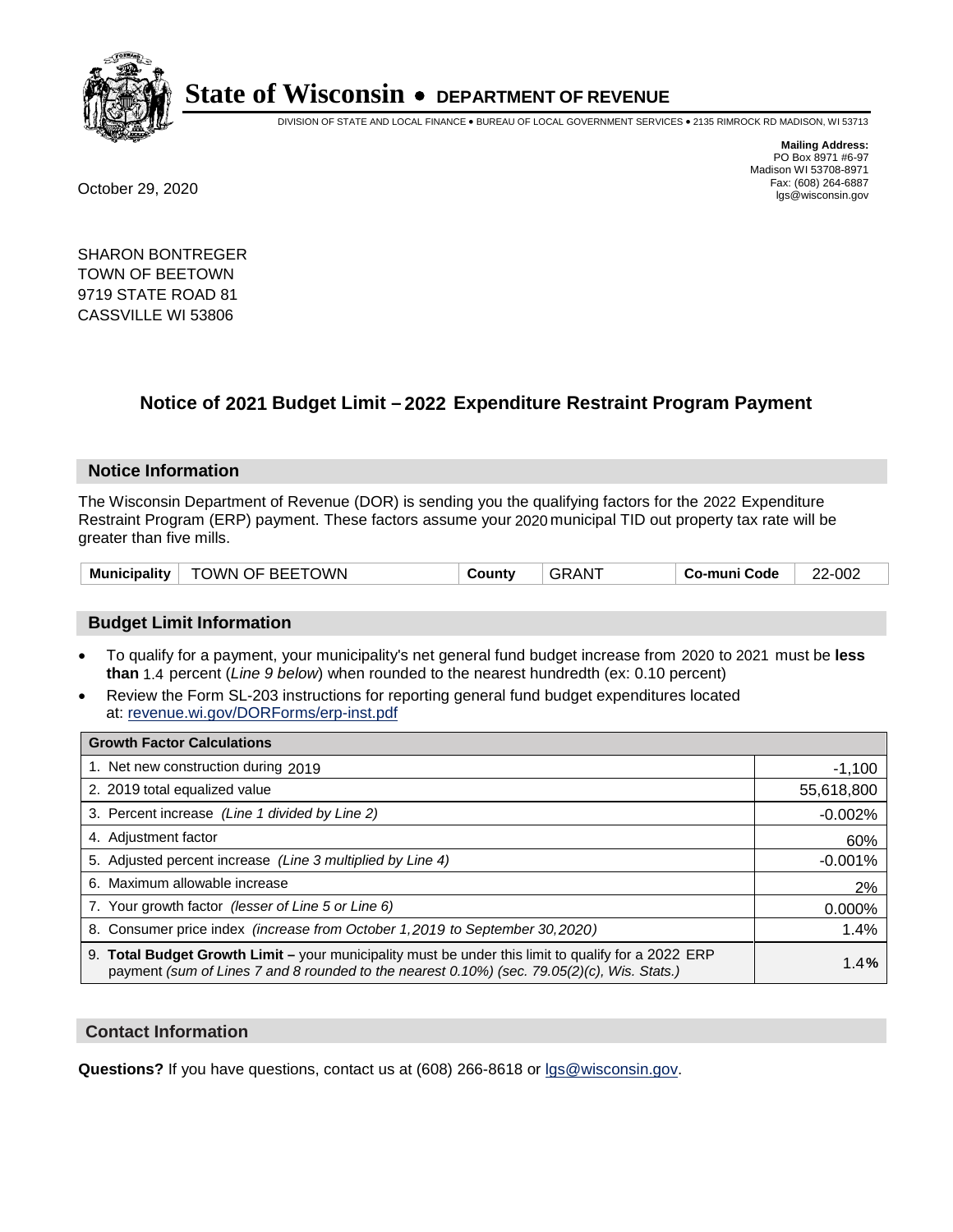

DIVISION OF STATE AND LOCAL FINANCE • BUREAU OF LOCAL GOVERNMENT SERVICES • 2135 RIMROCK RD MADISON, WI 53713

**Mailing Address:** PO Box 8971 #6-97 Madison WI 53708-8971<br>Fax: (608) 264-6887 Fax: (608) 264-6887 October 29, 2020 lgs@wisconsin.gov

JANE PATTERSON TOWN OF BLOOMINGTON 10486 ASPEN ROAD BLOOMINGTON WI 53804-9704

# **Notice of 2021 Budget Limit - 2022 Expenditure Restraint Program Payment**

## **Notice Information**

The Wisconsin Department of Revenue (DOR) is sending you the qualifying factors for the 2022 Expenditure Restraint Program (ERP) payment. These factors assume your 2020 municipal TID out property tax rate will be greater than five mills.

| <b>Municipality</b> | <sup>↑</sup> TOWN OF BLOOMINGTON | County | . GRAN <sup>-</sup> | Co-muni Code | -004<br>ົ |
|---------------------|----------------------------------|--------|---------------------|--------------|-----------|
|---------------------|----------------------------------|--------|---------------------|--------------|-----------|

# **Budget Limit Information**

- To qualify for a payment, your municipality's net general fund budget increase from 2020 to 2021 must be less **than** 1.8 percent (*Line 9 below*) when rounded to the nearest hundredth (ex: 0.10 percent)
- Review the Form SL-203 instructions for reporting general fund budget expenditures located at: revenue.wi.gov/DORForms/erp-inst.pdf

| <b>Growth Factor Calculations</b>                                                                                                                                                                      |            |
|--------------------------------------------------------------------------------------------------------------------------------------------------------------------------------------------------------|------------|
| 1. Net new construction during 2019                                                                                                                                                                    | 237,000    |
| 2. 2019 total equalized value                                                                                                                                                                          | 33,528,500 |
| 3. Percent increase (Line 1 divided by Line 2)                                                                                                                                                         | 0.707%     |
| 4. Adjustment factor                                                                                                                                                                                   | 60%        |
| 5. Adjusted percent increase (Line 3 multiplied by Line 4)                                                                                                                                             | 0.424%     |
| 6. Maximum allowable increase                                                                                                                                                                          | 2%         |
| 7. Your growth factor (lesser of Line 5 or Line 6)                                                                                                                                                     | 0.424%     |
| 8. Consumer price index (increase from October 1, 2019 to September 30, 2020)                                                                                                                          | 1.4%       |
| 9. Total Budget Growth Limit - your municipality must be under this limit to qualify for a 2022 ERP<br>payment (sum of Lines 7 and 8 rounded to the nearest $0.10\%$ ) (sec. 79.05(2)(c), Wis. Stats.) | 1.8%       |

## **Contact Information**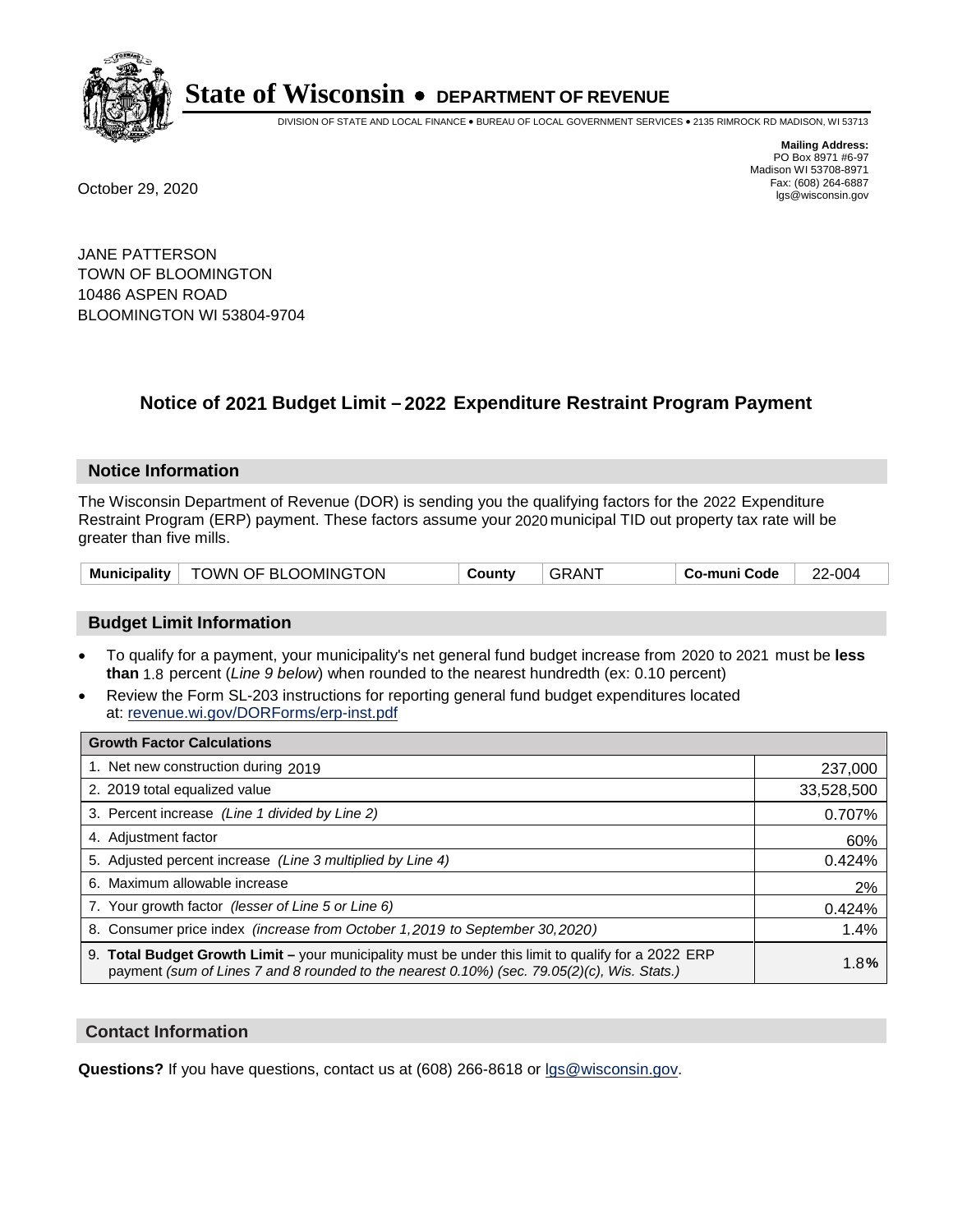

DIVISION OF STATE AND LOCAL FINANCE • BUREAU OF LOCAL GOVERNMENT SERVICES • 2135 RIMROCK RD MADISON, WI 53713

**Mailing Address:** PO Box 8971 #6-97 Madison WI 53708-8971<br>Fax: (608) 264-6887 Fax: (608) 264-6887 October 29, 2020 lgs@wisconsin.gov

LAVERN HRUBES TOWN OF CASTLE ROCK 2081 WITEK RD MUSCODA WI 53573-9455

# **Notice of 2021 Budget Limit - 2022 Expenditure Restraint Program Payment**

#### **Notice Information**

The Wisconsin Department of Revenue (DOR) is sending you the qualifying factors for the 2022 Expenditure Restraint Program (ERP) payment. These factors assume your 2020 municipal TID out property tax rate will be greater than five mills.

|  | Municipality   TOWN OF CASTLE ROCK | County | GRANT | Co-muni Code | 22-010 |
|--|------------------------------------|--------|-------|--------------|--------|
|--|------------------------------------|--------|-------|--------------|--------|

# **Budget Limit Information**

- To qualify for a payment, your municipality's net general fund budget increase from 2020 to 2021 must be less **than** 1.8 percent (*Line 9 below*) when rounded to the nearest hundredth (ex: 0.10 percent)
- Review the Form SL-203 instructions for reporting general fund budget expenditures located at: revenue.wi.gov/DORForms/erp-inst.pdf

| <b>Growth Factor Calculations</b>                                                                                                                                                                  |            |
|----------------------------------------------------------------------------------------------------------------------------------------------------------------------------------------------------|------------|
| 1. Net new construction during 2019                                                                                                                                                                | 117,800    |
| 2. 2019 total equalized value                                                                                                                                                                      | 20,027,200 |
| 3. Percent increase (Line 1 divided by Line 2)                                                                                                                                                     | 0.588%     |
| 4. Adjustment factor                                                                                                                                                                               | 60%        |
| 5. Adjusted percent increase (Line 3 multiplied by Line 4)                                                                                                                                         | 0.353%     |
| 6. Maximum allowable increase                                                                                                                                                                      | 2%         |
| 7. Your growth factor (lesser of Line 5 or Line 6)                                                                                                                                                 | 0.353%     |
| 8. Consumer price index (increase from October 1,2019 to September 30,2020)                                                                                                                        | 1.4%       |
| 9. Total Budget Growth Limit - your municipality must be under this limit to qualify for a 2022 ERP<br>payment (sum of Lines 7 and 8 rounded to the nearest 0.10%) (sec. 79.05(2)(c), Wis. Stats.) | 1.8%       |

## **Contact Information**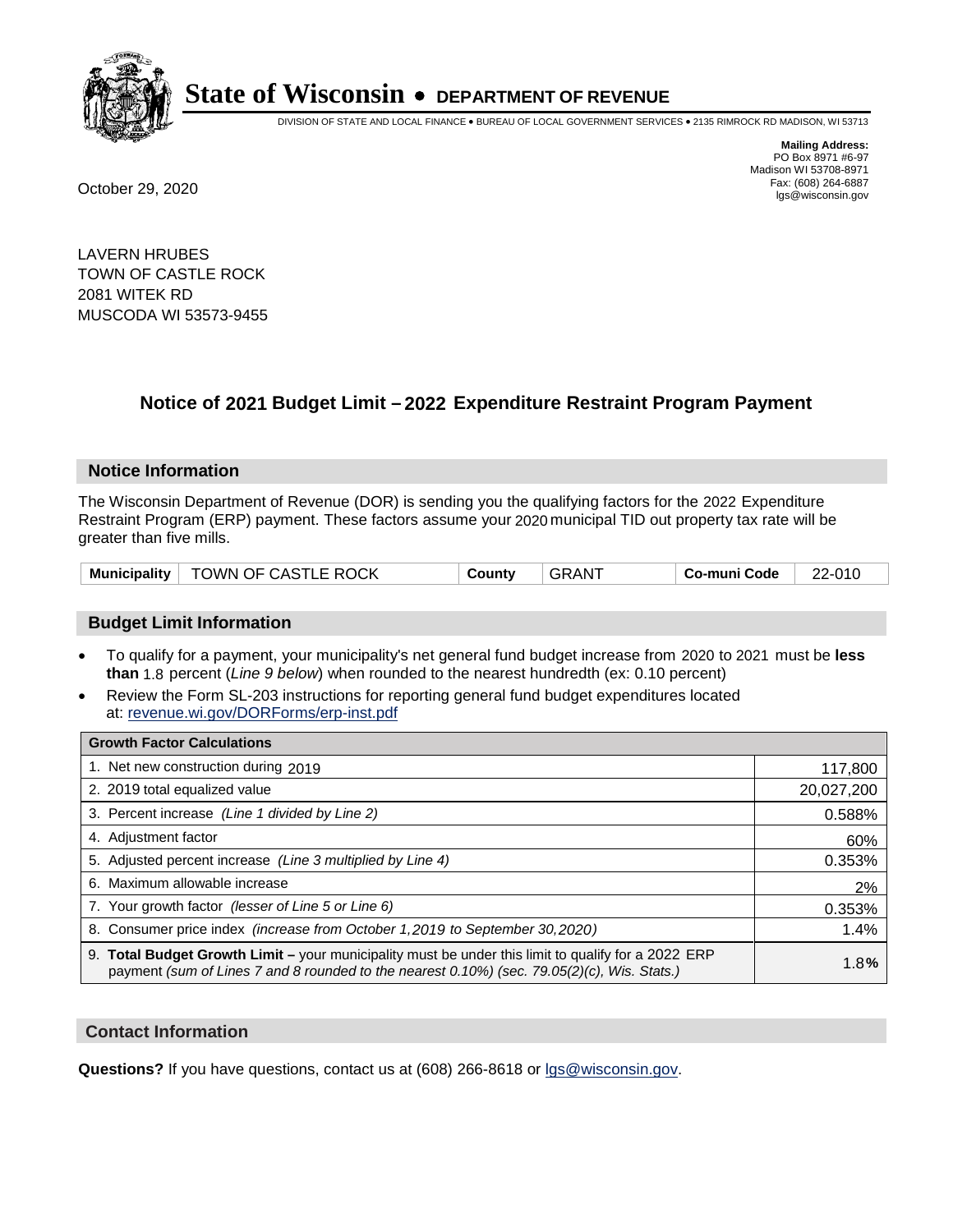

DIVISION OF STATE AND LOCAL FINANCE • BUREAU OF LOCAL GOVERNMENT SERVICES • 2135 RIMROCK RD MADISON, WI 53713

**Mailing Address:** PO Box 8971 #6-97 Madison WI 53708-8971<br>Fax: (608) 264-6887 Fax: (608) 264-6887 October 29, 2020 lgs@wisconsin.gov

SHELLY OSTERNDORFF TOWN OF CLIFTON 1528 NEW CALIFORNIA RD LIVINGSTON WI 53554-9718

# **Notice of 2021 Budget Limit - 2022 Expenditure Restraint Program Payment**

#### **Notice Information**

The Wisconsin Department of Revenue (DOR) is sending you the qualifying factors for the 2022 Expenditure Restraint Program (ERP) payment. These factors assume your 2020 municipal TID out property tax rate will be greater than five mills.

| $^{\circ}$ TOWN OF CLIFTON<br><b>Municipality</b> | County | GRAN <sup>T</sup> | Co-muni Code | 22-012 |
|---------------------------------------------------|--------|-------------------|--------------|--------|
|---------------------------------------------------|--------|-------------------|--------------|--------|

# **Budget Limit Information**

- To qualify for a payment, your municipality's net general fund budget increase from 2020 to 2021 must be less **than** 2.1 percent (*Line 9 below*) when rounded to the nearest hundredth (ex: 0.10 percent)
- Review the Form SL-203 instructions for reporting general fund budget expenditures located at: revenue.wi.gov/DORForms/erp-inst.pdf

| <b>Growth Factor Calculations</b>                                                                                                                                                                  |            |
|----------------------------------------------------------------------------------------------------------------------------------------------------------------------------------------------------|------------|
| 1. Net new construction during 2019                                                                                                                                                                | 437,400    |
| 2. 2019 total equalized value                                                                                                                                                                      | 35,792,200 |
| 3. Percent increase (Line 1 divided by Line 2)                                                                                                                                                     | 1.222%     |
| 4. Adiustment factor                                                                                                                                                                               | 60%        |
| 5. Adjusted percent increase (Line 3 multiplied by Line 4)                                                                                                                                         | 0.733%     |
| 6. Maximum allowable increase                                                                                                                                                                      | 2%         |
| 7. Your growth factor (lesser of Line 5 or Line 6)                                                                                                                                                 | 0.733%     |
| 8. Consumer price index (increase from October 1,2019 to September 30,2020)                                                                                                                        | 1.4%       |
| 9. Total Budget Growth Limit - your municipality must be under this limit to qualify for a 2022 ERP<br>payment (sum of Lines 7 and 8 rounded to the nearest 0.10%) (sec. 79.05(2)(c), Wis. Stats.) | 2.1%       |

## **Contact Information**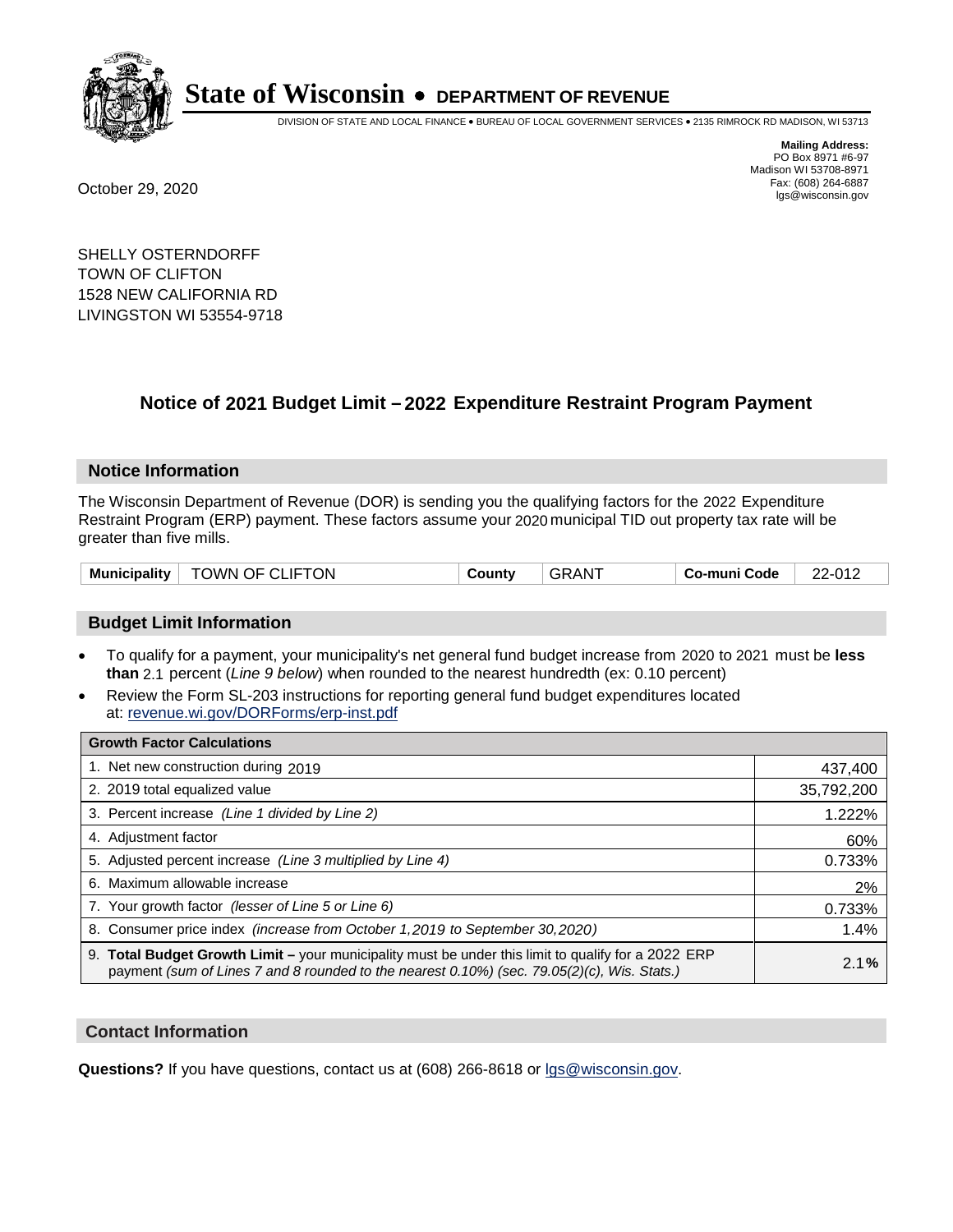

DIVISION OF STATE AND LOCAL FINANCE • BUREAU OF LOCAL GOVERNMENT SERVICES • 2135 RIMROCK RD MADISON, WI 53713

**Mailing Address:** PO Box 8971 #6-97 Madison WI 53708-8971<br>Fax: (608) 264-6887 Fax: (608) 264-6887 October 29, 2020 lgs@wisconsin.gov

BRIAN HEISZ TOWN OF FENNIMORE 13611 BARTOW ROAD FENNIMORE WI 53809

# **Notice of 2021 Budget Limit - 2022 Expenditure Restraint Program Payment**

#### **Notice Information**

The Wisconsin Department of Revenue (DOR) is sending you the qualifying factors for the 2022 Expenditure Restraint Program (ERP) payment. These factors assume your 2020 municipal TID out property tax rate will be greater than five mills.

| <b>Municipality</b> | <b>TOWN OF FENNIMORE</b> | <b>Count∨</b> | AN. | Co-muni Code | 22-016 |
|---------------------|--------------------------|---------------|-----|--------------|--------|
|---------------------|--------------------------|---------------|-----|--------------|--------|

# **Budget Limit Information**

- To qualify for a payment, your municipality's net general fund budget increase from 2020 to 2021 must be less **than** 1.6 percent (*Line 9 below*) when rounded to the nearest hundredth (ex: 0.10 percent)
- Review the Form SL-203 instructions for reporting general fund budget expenditures located at: revenue.wi.gov/DORForms/erp-inst.pdf

| <b>Growth Factor Calculations</b>                                                                                                                                                                      |            |
|--------------------------------------------------------------------------------------------------------------------------------------------------------------------------------------------------------|------------|
| 1. Net new construction during 2019                                                                                                                                                                    | 113,200    |
| 2. 2019 total equalized value                                                                                                                                                                          | 34,224,800 |
| 3. Percent increase (Line 1 divided by Line 2)                                                                                                                                                         | 0.331%     |
| 4. Adiustment factor                                                                                                                                                                                   | 60%        |
| 5. Adjusted percent increase (Line 3 multiplied by Line 4)                                                                                                                                             | 0.199%     |
| 6. Maximum allowable increase                                                                                                                                                                          | 2%         |
| 7. Your growth factor (lesser of Line 5 or Line 6)                                                                                                                                                     | 0.199%     |
| 8. Consumer price index (increase from October 1,2019 to September 30,2020)                                                                                                                            | 1.4%       |
| 9. Total Budget Growth Limit - your municipality must be under this limit to qualify for a 2022 ERP<br>payment (sum of Lines 7 and 8 rounded to the nearest $0.10\%$ ) (sec. 79.05(2)(c), Wis. Stats.) | 1.6%       |

## **Contact Information**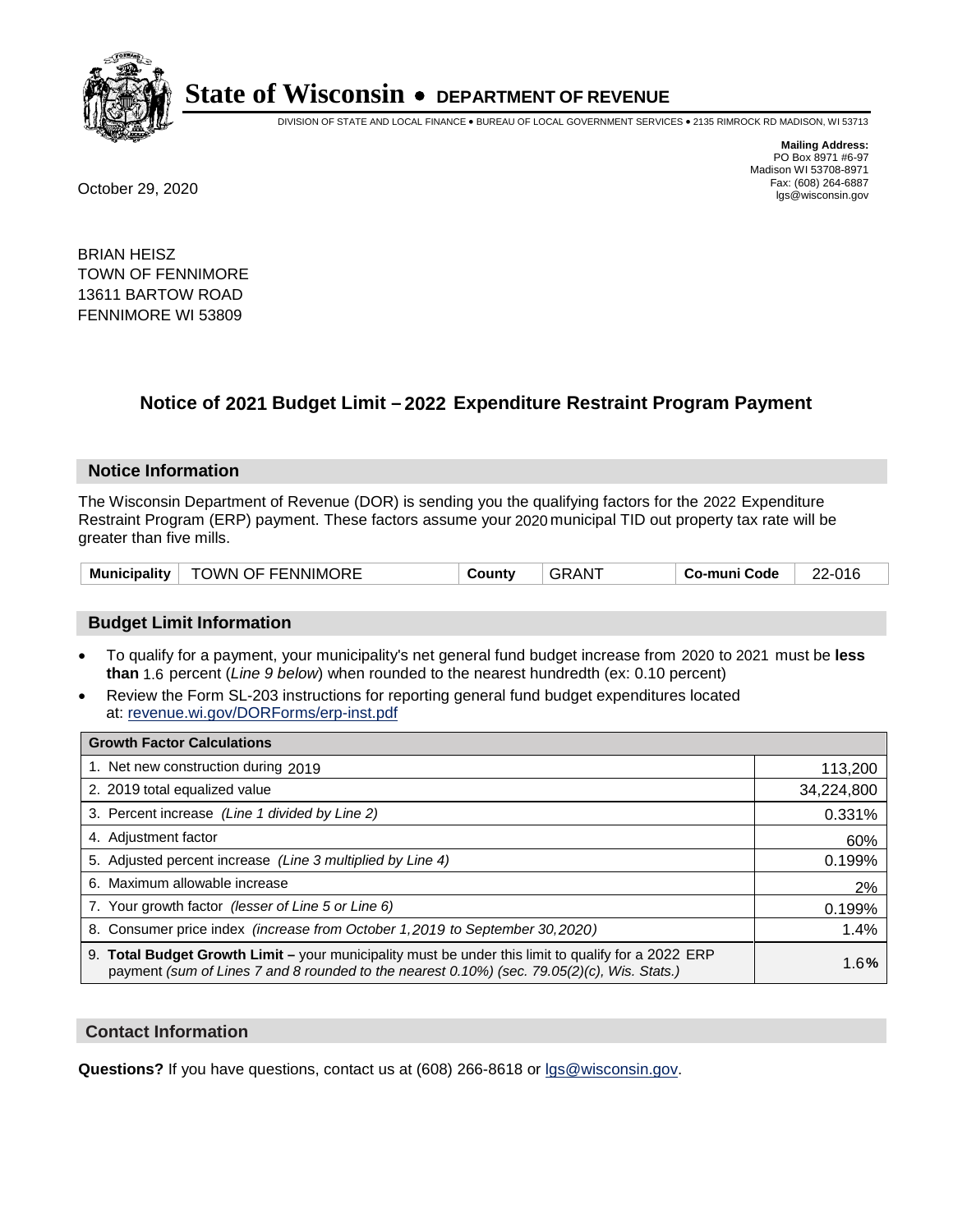

DIVISION OF STATE AND LOCAL FINANCE • BUREAU OF LOCAL GOVERNMENT SERVICES • 2135 RIMROCK RD MADISON, WI 53713

**Mailing Address:** PO Box 8971 #6-97 Madison WI 53708-8971<br>Fax: (608) 264-6887 Fax: (608) 264-6887 October 29, 2020 lgs@wisconsin.gov

LOIS NEMITZ TOWN OF GLEN HAVEN 11037 CANAL ST GLEN HAVEN WI 53810

# **Notice of 2021 Budget Limit - 2022 Expenditure Restraint Program Payment**

#### **Notice Information**

The Wisconsin Department of Revenue (DOR) is sending you the qualifying factors for the 2022 Expenditure Restraint Program (ERP) payment. These factors assume your 2020 municipal TID out property tax rate will be greater than five mills.

| <b>Municipality</b> | TOWN OF GLEN HAVEN | ∟ount∨ت | AN. | o-muni Codeٽ | ∠-01£<br>ົດ |
|---------------------|--------------------|---------|-----|--------------|-------------|
|---------------------|--------------------|---------|-----|--------------|-------------|

# **Budget Limit Information**

- To qualify for a payment, your municipality's net general fund budget increase from 2020 to 2021 must be less **than** 1.4 percent (*Line 9 below*) when rounded to the nearest hundredth (ex: 0.10 percent)
- Review the Form SL-203 instructions for reporting general fund budget expenditures located at: revenue.wi.gov/DORForms/erp-inst.pdf

| <b>Growth Factor Calculations</b>                                                                                                                                                                      |            |
|--------------------------------------------------------------------------------------------------------------------------------------------------------------------------------------------------------|------------|
| 1. Net new construction during 2019                                                                                                                                                                    | $-43,900$  |
| 2. 2019 total equalized value                                                                                                                                                                          | 27,760,000 |
| 3. Percent increase (Line 1 divided by Line 2)                                                                                                                                                         | $-0.158%$  |
| 4. Adjustment factor                                                                                                                                                                                   | 60%        |
| 5. Adjusted percent increase (Line 3 multiplied by Line 4)                                                                                                                                             | $-0.095%$  |
| 6. Maximum allowable increase                                                                                                                                                                          | 2%         |
| 7. Your growth factor (lesser of Line 5 or Line 6)                                                                                                                                                     | 0.000%     |
| 8. Consumer price index (increase from October 1,2019 to September 30,2020)                                                                                                                            | 1.4%       |
| 9. Total Budget Growth Limit - your municipality must be under this limit to qualify for a 2022 ERP<br>payment (sum of Lines 7 and 8 rounded to the nearest $0.10\%$ ) (sec. 79.05(2)(c), Wis. Stats.) | 1.4%       |

## **Contact Information**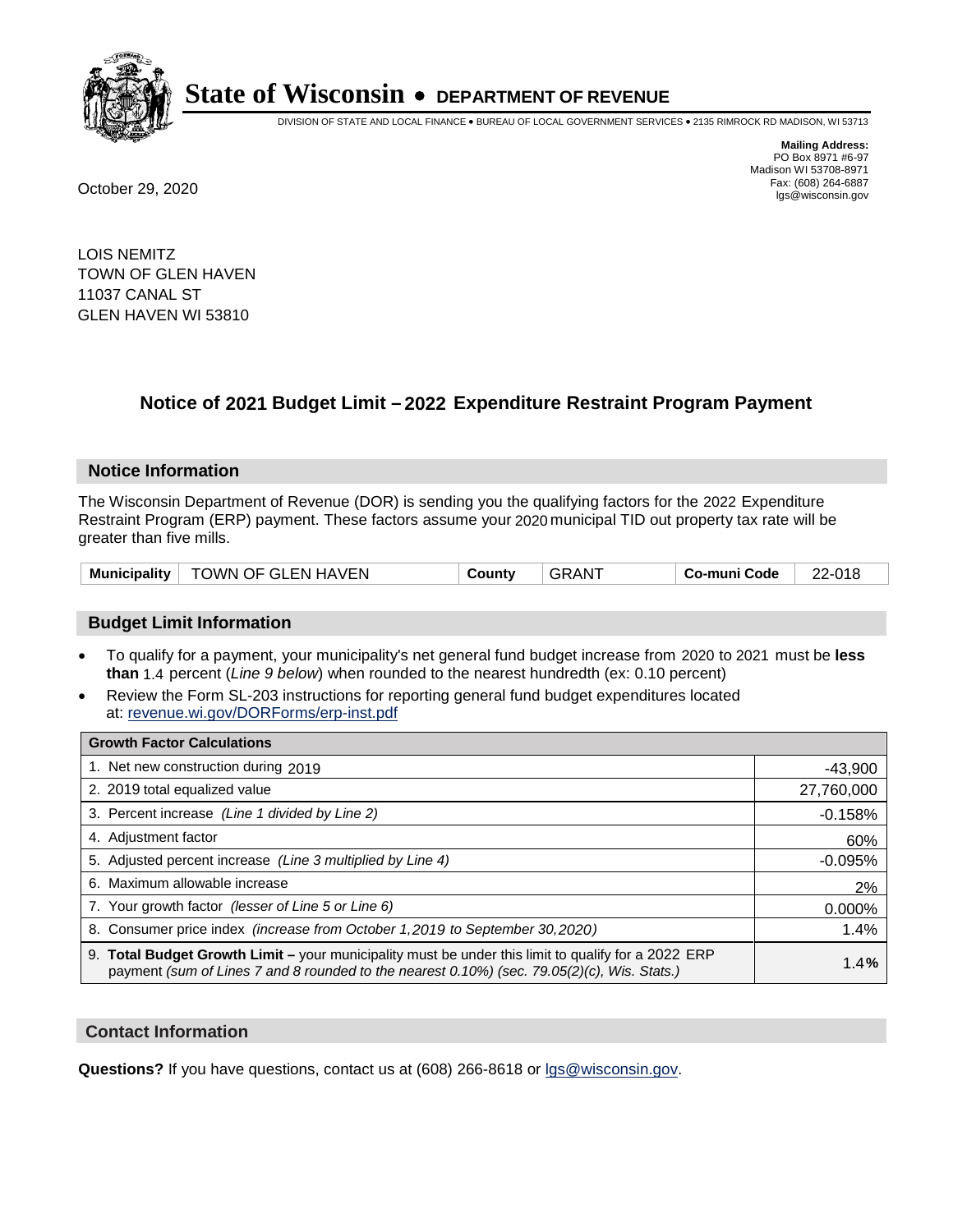

DIVISION OF STATE AND LOCAL FINANCE • BUREAU OF LOCAL GOVERNMENT SERVICES • 2135 RIMROCK RD MADISON, WI 53713

**Mailing Address:** PO Box 8971 #6-97 Madison WI 53708-8971<br>Fax: (608) 264-6887 Fax: (608) 264-6887 October 29, 2020 lgs@wisconsin.gov

GINA UDELHOFEN TOWN OF HARRISON 3911 BENNETT LN PLATTEVILLE WI 53818

# **Notice of 2021 Budget Limit - 2022 Expenditure Restraint Program Payment**

## **Notice Information**

The Wisconsin Department of Revenue (DOR) is sending you the qualifying factors for the 2022 Expenditure Restraint Program (ERP) payment. These factors assume your 2020 municipal TID out property tax rate will be greater than five mills.

| <b>Municipality</b> | TOWN OF HARRISON | County | , АN | Co-muni Code | 2-020<br>ົດດ |
|---------------------|------------------|--------|------|--------------|--------------|
|---------------------|------------------|--------|------|--------------|--------------|

# **Budget Limit Information**

- To qualify for a payment, your municipality's net general fund budget increase from 2020 to 2021 must be less **than** 2.0 percent (*Line 9 below*) when rounded to the nearest hundredth (ex: 0.10 percent)
- Review the Form SL-203 instructions for reporting general fund budget expenditures located at: revenue.wi.gov/DORForms/erp-inst.pdf

| <b>Growth Factor Calculations</b>                                                                                                                                                                      |            |
|--------------------------------------------------------------------------------------------------------------------------------------------------------------------------------------------------------|------------|
| 1. Net new construction during 2019                                                                                                                                                                    | 461,900    |
| 2. 2019 total equalized value                                                                                                                                                                          | 50,095,000 |
| 3. Percent increase (Line 1 divided by Line 2)                                                                                                                                                         | 0.922%     |
| 4. Adiustment factor                                                                                                                                                                                   | 60%        |
| 5. Adjusted percent increase (Line 3 multiplied by Line 4)                                                                                                                                             | 0.553%     |
| 6. Maximum allowable increase                                                                                                                                                                          | 2%         |
| 7. Your growth factor (lesser of Line 5 or Line 6)                                                                                                                                                     | 0.553%     |
| 8. Consumer price index (increase from October 1,2019 to September 30,2020)                                                                                                                            | 1.4%       |
| 9. Total Budget Growth Limit - your municipality must be under this limit to qualify for a 2022 ERP<br>payment (sum of Lines 7 and 8 rounded to the nearest $0.10\%$ ) (sec. 79.05(2)(c), Wis. Stats.) | 2.0%       |

## **Contact Information**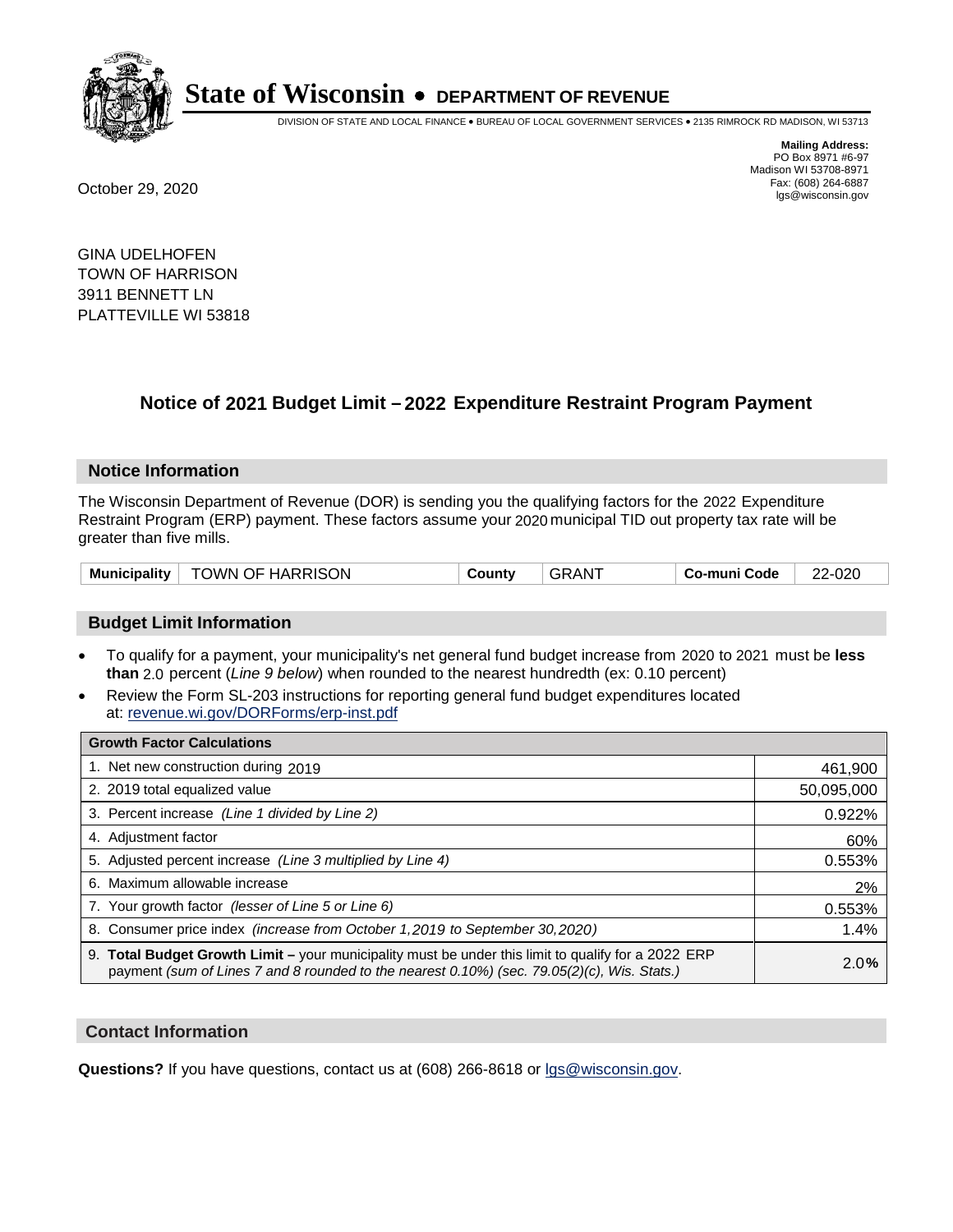

DIVISION OF STATE AND LOCAL FINANCE • BUREAU OF LOCAL GOVERNMENT SERVICES • 2135 RIMROCK RD MADISON, WI 53713

**Mailing Address:** PO Box 8971 #6-97 Madison WI 53708-8971<br>Fax: (608) 264-6887 Fax: (608) 264-6887 October 29, 2020 lgs@wisconsin.gov

ALLEN WESTER TOWN OF HICKORY GROVE 15292 DRY HOLLOW RD FENNIMORE WI 53809-9532

# **Notice of 2021 Budget Limit - 2022 Expenditure Restraint Program Payment**

## **Notice Information**

The Wisconsin Department of Revenue (DOR) is sending you the qualifying factors for the 2022 Expenditure Restraint Program (ERP) payment. These factors assume your 2020 municipal TID out property tax rate will be greater than five mills.

|  | Municipality   TOWN OF HICKORY GROVE | County | GRANT | Co-muni Code | 22-024 |
|--|--------------------------------------|--------|-------|--------------|--------|
|--|--------------------------------------|--------|-------|--------------|--------|

# **Budget Limit Information**

- To qualify for a payment, your municipality's net general fund budget increase from 2020 to 2021 must be less **than** 1.8 percent (*Line 9 below*) when rounded to the nearest hundredth (ex: 0.10 percent)
- Review the Form SL-203 instructions for reporting general fund budget expenditures located at: revenue.wi.gov/DORForms/erp-inst.pdf

| <b>Growth Factor Calculations</b>                                                                                                                                                                  |            |
|----------------------------------------------------------------------------------------------------------------------------------------------------------------------------------------------------|------------|
| 1. Net new construction during 2019                                                                                                                                                                | 252,700    |
| 2. 2019 total equalized value                                                                                                                                                                      | 34,900,600 |
| 3. Percent increase (Line 1 divided by Line 2)                                                                                                                                                     | 0.724%     |
| 4. Adjustment factor                                                                                                                                                                               | 60%        |
| 5. Adjusted percent increase (Line 3 multiplied by Line 4)                                                                                                                                         | 0.434%     |
| 6. Maximum allowable increase                                                                                                                                                                      | 2%         |
| 7. Your growth factor (lesser of Line 5 or Line 6)                                                                                                                                                 | 0.434%     |
| 8. Consumer price index (increase from October 1,2019 to September 30,2020)                                                                                                                        | 1.4%       |
| 9. Total Budget Growth Limit - your municipality must be under this limit to qualify for a 2022 ERP<br>payment (sum of Lines 7 and 8 rounded to the nearest 0.10%) (sec. 79.05(2)(c), Wis. Stats.) | 1.8%       |

## **Contact Information**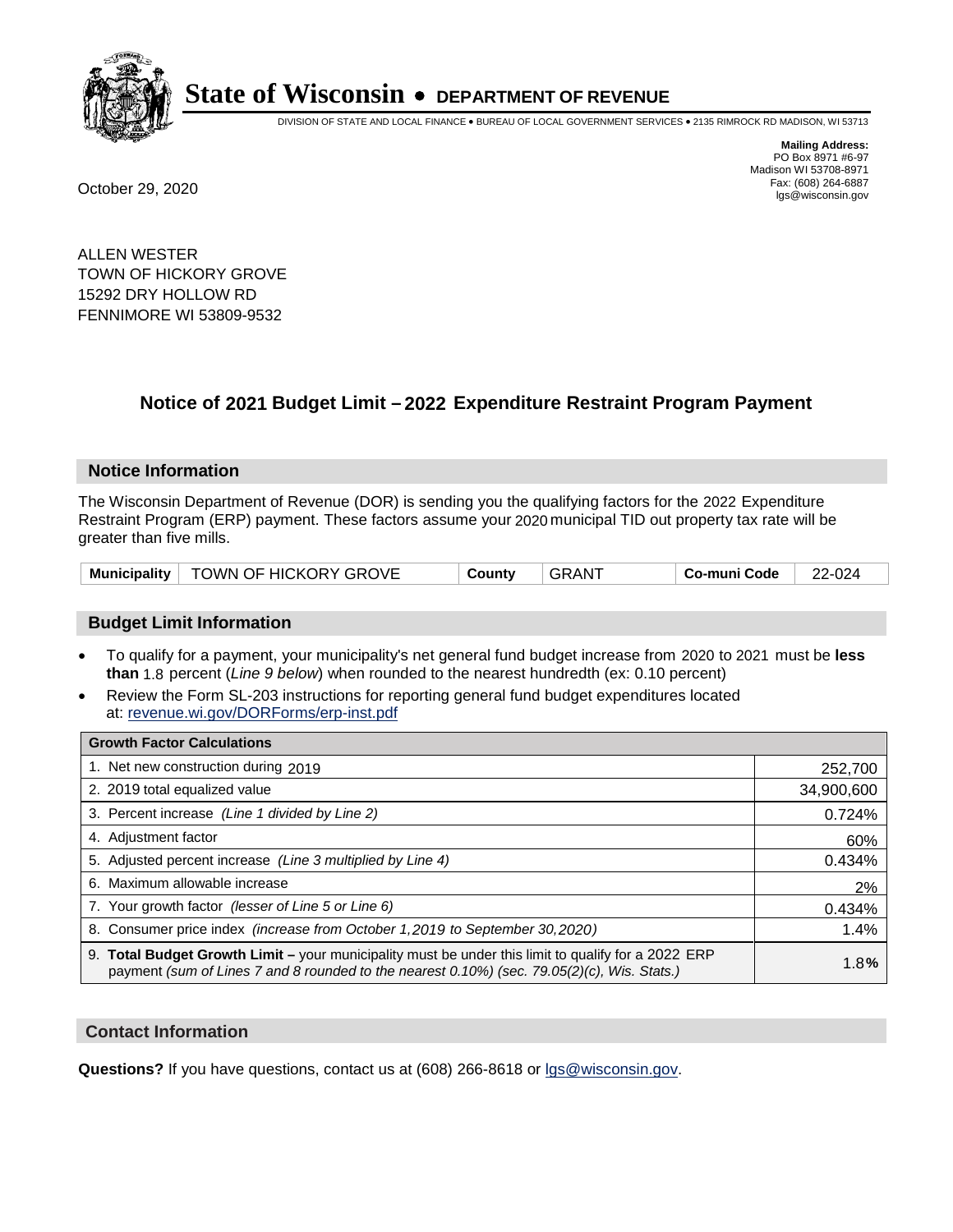

DIVISION OF STATE AND LOCAL FINANCE • BUREAU OF LOCAL GOVERNMENT SERVICES • 2135 RIMROCK RD MADISON, WI 53713

**Mailing Address:** PO Box 8971 #6-97 Madison WI 53708-8971<br>Fax: (608) 264-6887 Fax: (608) 264-6887 October 29, 2020 lgs@wisconsin.gov

KERRY LONG TOWN OF LIMA 7939 COUNTY D PLATTEVILLE WI 53818

# **Notice of 2021 Budget Limit - 2022 Expenditure Restraint Program Payment**

## **Notice Information**

The Wisconsin Department of Revenue (DOR) is sending you the qualifying factors for the 2022 Expenditure Restraint Program (ERP) payment. These factors assume your 2020 municipal TID out property tax rate will be greater than five mills.

| <b>GRANT</b><br>TOWN OF LIMA<br>Municipality<br>Co-muni Code<br>County | 22-030 |
|------------------------------------------------------------------------|--------|
|------------------------------------------------------------------------|--------|

# **Budget Limit Information**

- To qualify for a payment, your municipality's net general fund budget increase from 2020 to 2021 must be less **than** 1.8 percent (*Line 9 below*) when rounded to the nearest hundredth (ex: 0.10 percent)
- Review the Form SL-203 instructions for reporting general fund budget expenditures located at: revenue.wi.gov/DORForms/erp-inst.pdf

| <b>Growth Factor Calculations</b>                                                                                                                                                                      |            |
|--------------------------------------------------------------------------------------------------------------------------------------------------------------------------------------------------------|------------|
| 1. Net new construction during 2019                                                                                                                                                                    | 391,100    |
| 2. 2019 total equalized value                                                                                                                                                                          | 53,075,000 |
| 3. Percent increase (Line 1 divided by Line 2)                                                                                                                                                         | 0.737%     |
| 4. Adjustment factor                                                                                                                                                                                   | 60%        |
| 5. Adjusted percent increase (Line 3 multiplied by Line 4)                                                                                                                                             | 0.442%     |
| 6. Maximum allowable increase                                                                                                                                                                          | 2%         |
| 7. Your growth factor (lesser of Line 5 or Line 6)                                                                                                                                                     | 0.442%     |
| 8. Consumer price index (increase from October 1,2019 to September 30,2020)                                                                                                                            | 1.4%       |
| 9. Total Budget Growth Limit - your municipality must be under this limit to qualify for a 2022 ERP<br>payment (sum of Lines 7 and 8 rounded to the nearest $0.10\%$ ) (sec. 79.05(2)(c), Wis. Stats.) | 1.8%       |

## **Contact Information**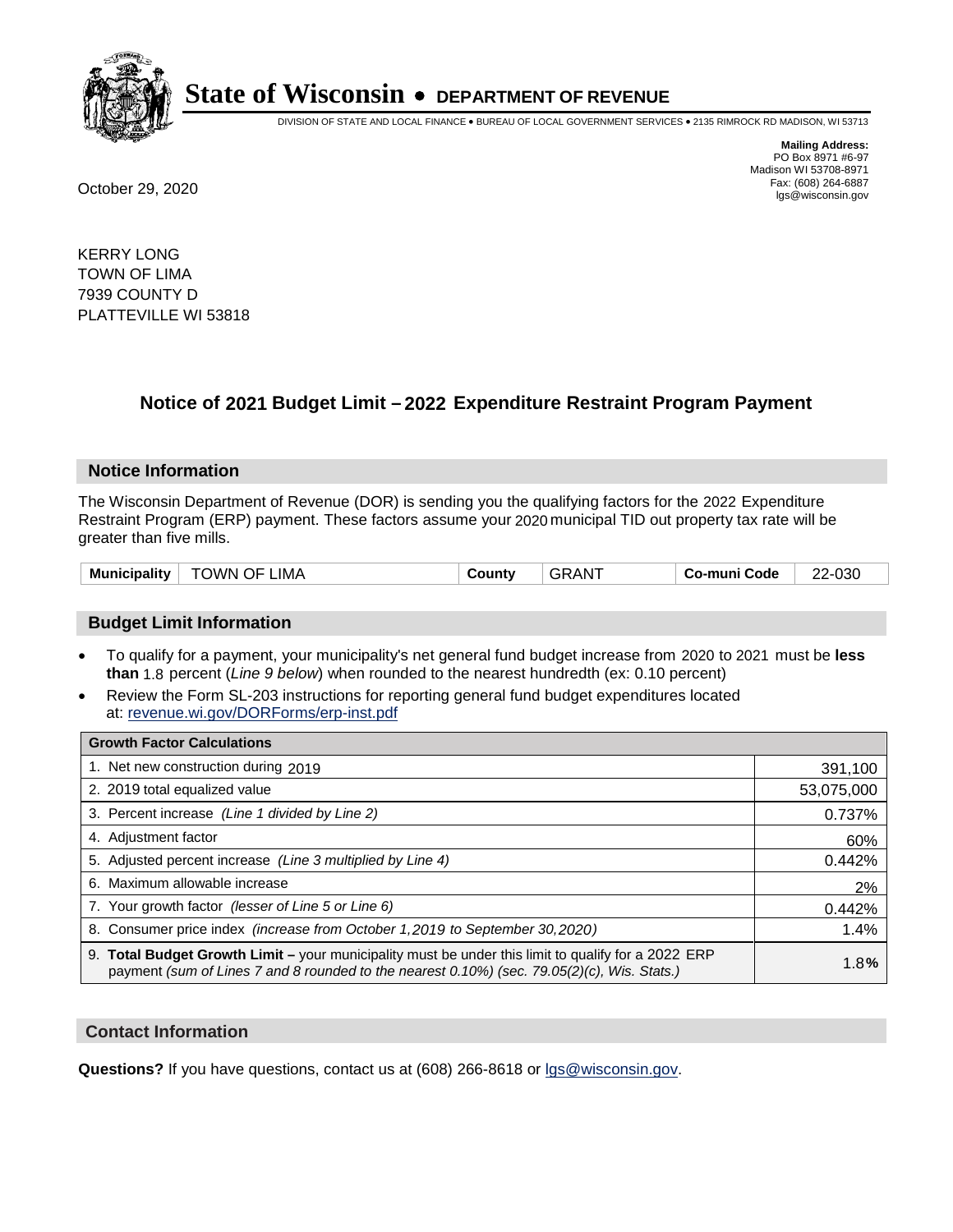

DIVISION OF STATE AND LOCAL FINANCE • BUREAU OF LOCAL GOVERNMENT SERVICES • 2135 RIMROCK RD MADISON, WI 53713

**Mailing Address:** PO Box 8971 #6-97 Madison WI 53708-8971<br>Fax: (608) 264-6887 Fax: (608) 264-6887 October 29, 2020 lgs@wisconsin.gov

ELAINE MUMM TOWN OF LITTLE GRANT 9862 UNIVERSITY FARM RD BLOOMINGTON WI 53804

# **Notice of 2021 Budget Limit - 2022 Expenditure Restraint Program Payment**

## **Notice Information**

The Wisconsin Department of Revenue (DOR) is sending you the qualifying factors for the 2022 Expenditure Restraint Program (ERP) payment. These factors assume your 2020 municipal TID out property tax rate will be greater than five mills.

|  | Municipality   TOWN OF LITTLE GRANT | County | <b>GRANT</b> | Co-muni Code | 22-032 |
|--|-------------------------------------|--------|--------------|--------------|--------|
|--|-------------------------------------|--------|--------------|--------------|--------|

# **Budget Limit Information**

- To qualify for a payment, your municipality's net general fund budget increase from 2020 to 2021 must be less **than** 1.9 percent (*Line 9 below*) when rounded to the nearest hundredth (ex: 0.10 percent)
- Review the Form SL-203 instructions for reporting general fund budget expenditures located at: revenue.wi.gov/DORForms/erp-inst.pdf

| <b>Growth Factor Calculations</b>                                                                                                                                                                      |            |
|--------------------------------------------------------------------------------------------------------------------------------------------------------------------------------------------------------|------------|
| 1. Net new construction during 2019                                                                                                                                                                    | 219,600    |
| 2. 2019 total equalized value                                                                                                                                                                          | 27,641,900 |
| 3. Percent increase (Line 1 divided by Line 2)                                                                                                                                                         | 0.794%     |
| 4. Adjustment factor                                                                                                                                                                                   | 60%        |
| 5. Adjusted percent increase (Line 3 multiplied by Line 4)                                                                                                                                             | 0.476%     |
| 6. Maximum allowable increase                                                                                                                                                                          | 2%         |
| 7. Your growth factor (lesser of Line 5 or Line 6)                                                                                                                                                     | 0.476%     |
| 8. Consumer price index (increase from October 1,2019 to September 30,2020)                                                                                                                            | 1.4%       |
| 9. Total Budget Growth Limit - your municipality must be under this limit to qualify for a 2022 ERP<br>payment (sum of Lines 7 and 8 rounded to the nearest $0.10\%$ ) (sec. 79.05(2)(c), Wis. Stats.) | 1.9%       |

## **Contact Information**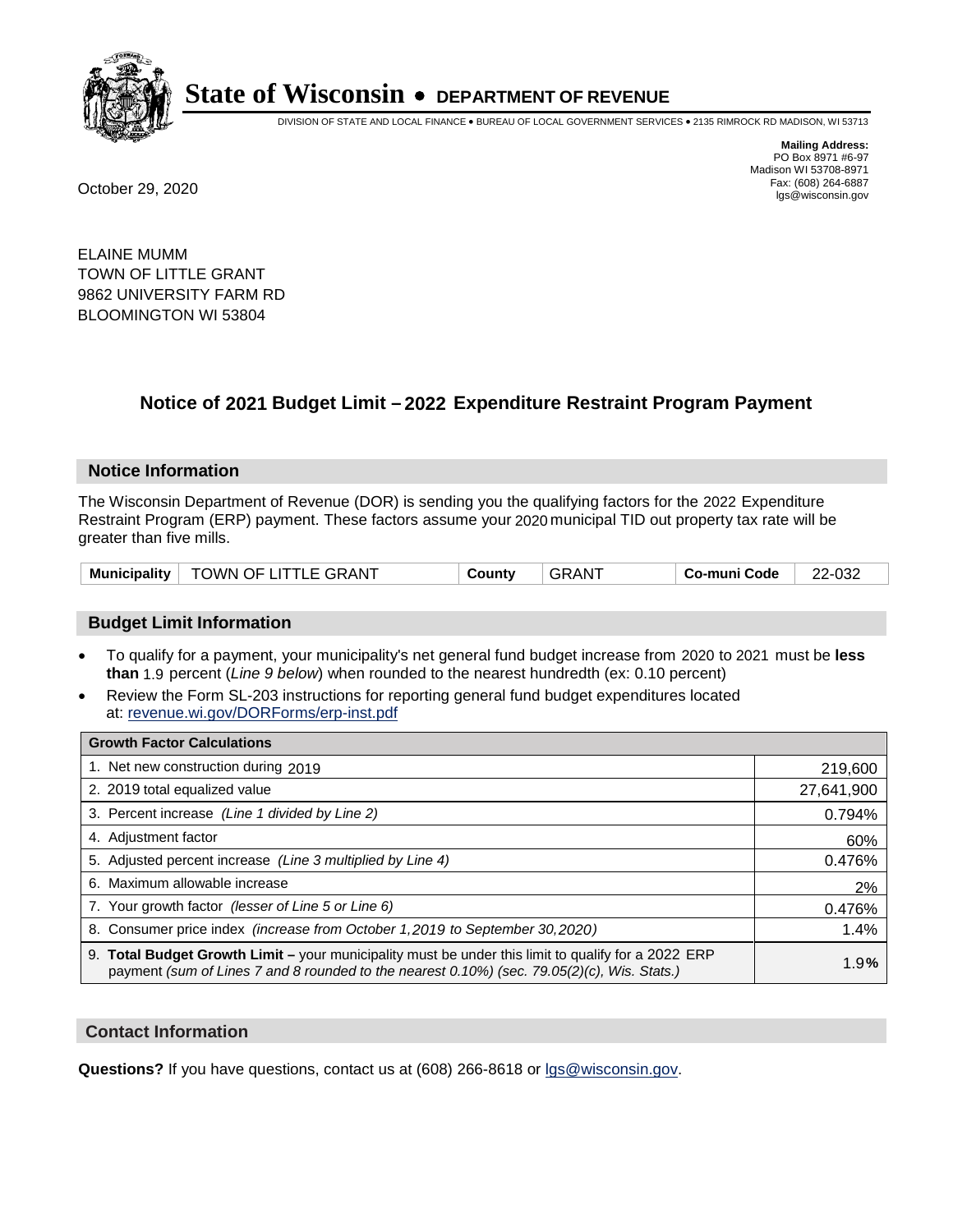

DIVISION OF STATE AND LOCAL FINANCE • BUREAU OF LOCAL GOVERNMENT SERVICES • 2135 RIMROCK RD MADISON, WI 53713

**Mailing Address:** PO Box 8971 #6-97 Madison WI 53708-8971<br>Fax: (608) 264-6887 Fax: (608) 264-6887 October 29, 2020 lgs@wisconsin.gov

JUDITH BOUGHTON TOWN OF MARION 16481 O SHADOW LANE BOSCOBEL WI 53805

# **Notice of 2021 Budget Limit - 2022 Expenditure Restraint Program Payment**

## **Notice Information**

The Wisconsin Department of Revenue (DOR) is sending you the qualifying factors for the 2022 Expenditure Restraint Program (ERP) payment. These factors assume your 2020 municipal TID out property tax rate will be greater than five mills.

| TOWN OF MARION<br><b>Municipality</b> | County | GRAN <sup>T</sup> | ⊦ Co-muni Code | 22-034 |
|---------------------------------------|--------|-------------------|----------------|--------|
|---------------------------------------|--------|-------------------|----------------|--------|

# **Budget Limit Information**

- To qualify for a payment, your municipality's net general fund budget increase from 2020 to 2021 must be less **than** 2.0 percent (*Line 9 below*) when rounded to the nearest hundredth (ex: 0.10 percent)
- Review the Form SL-203 instructions for reporting general fund budget expenditures located at: revenue.wi.gov/DORForms/erp-inst.pdf

| <b>Growth Factor Calculations</b>                                                                                                                                                                      |            |
|--------------------------------------------------------------------------------------------------------------------------------------------------------------------------------------------------------|------------|
| 1. Net new construction during 2019                                                                                                                                                                    | 373,500    |
| 2. 2019 total equalized value                                                                                                                                                                          | 35,232,300 |
| 3. Percent increase (Line 1 divided by Line 2)                                                                                                                                                         | 1.060%     |
| 4. Adiustment factor                                                                                                                                                                                   | 60%        |
| 5. Adjusted percent increase (Line 3 multiplied by Line 4)                                                                                                                                             | 0.636%     |
| 6. Maximum allowable increase                                                                                                                                                                          | 2%         |
| 7. Your growth factor (lesser of Line 5 or Line 6)                                                                                                                                                     | 0.636%     |
| 8. Consumer price index (increase from October 1,2019 to September 30,2020)                                                                                                                            | 1.4%       |
| 9. Total Budget Growth Limit - your municipality must be under this limit to qualify for a 2022 ERP<br>payment (sum of Lines 7 and 8 rounded to the nearest $0.10\%$ ) (sec. 79.05(2)(c), Wis. Stats.) | 2.0%       |

## **Contact Information**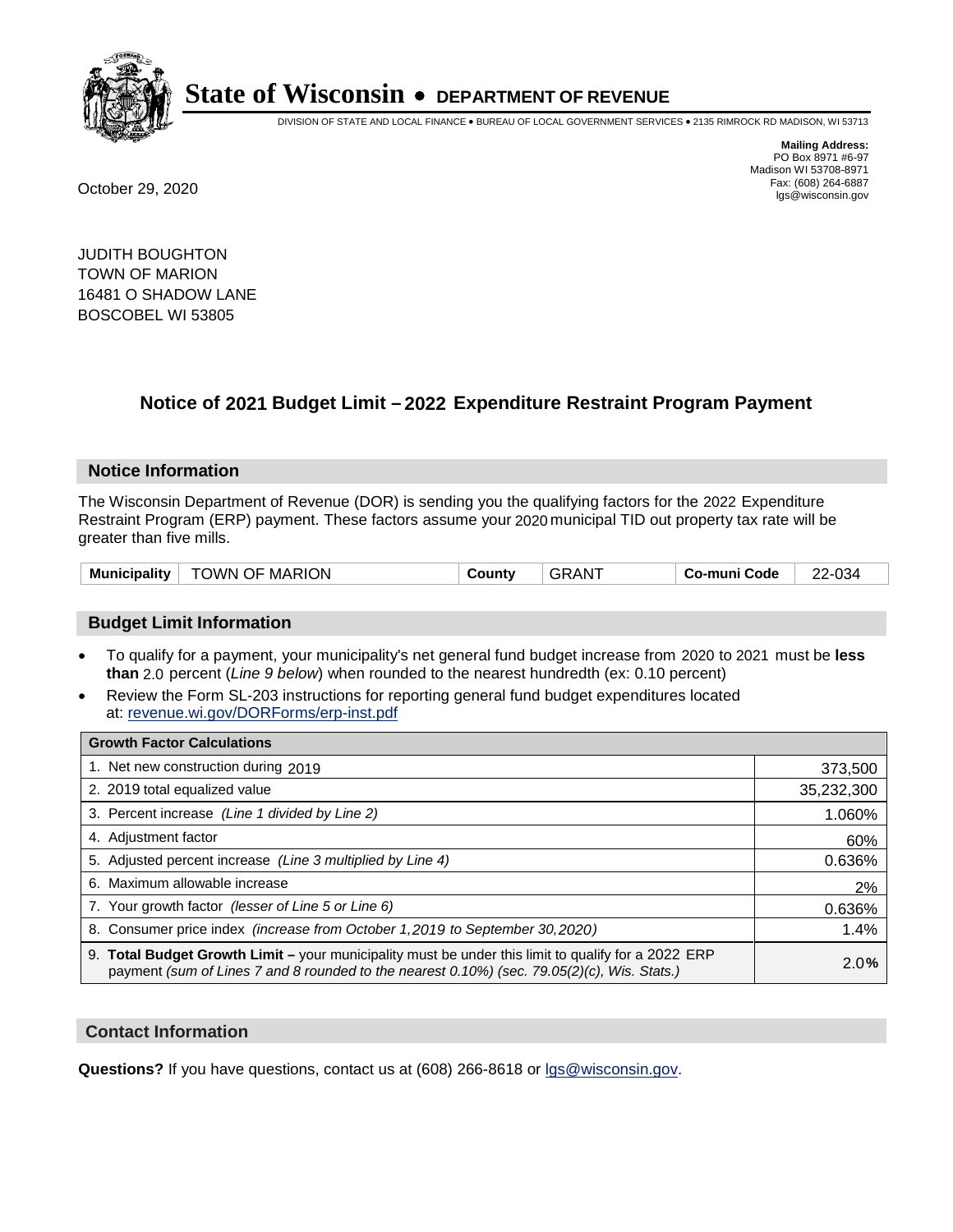

DIVISION OF STATE AND LOCAL FINANCE • BUREAU OF LOCAL GOVERNMENT SERVICES • 2135 RIMROCK RD MADISON, WI 53713

**Mailing Address:** PO Box 8971 #6-97 Madison WI 53708-8971<br>Fax: (608) 264-6887 Fax: (608) 264-6887 October 29, 2020 lgs@wisconsin.gov

WADE WINKERS TOWN OF PATCH GROVE 11120 BREUER RD BLOOMINGTON WI 53804

# **Notice of 2021 Budget Limit - 2022 Expenditure Restraint Program Payment**

#### **Notice Information**

The Wisconsin Department of Revenue (DOR) is sending you the qualifying factors for the 2022 Expenditure Restraint Program (ERP) payment. These factors assume your 2020 municipal TID out property tax rate will be greater than five mills.

|  | Municipality   TOWN OF PATCH GROVE | County | GRAN <sup>-</sup> | Co-muni Code | 22-048 |
|--|------------------------------------|--------|-------------------|--------------|--------|
|--|------------------------------------|--------|-------------------|--------------|--------|

## **Budget Limit Information**

- To qualify for a payment, your municipality's net general fund budget increase from 2020 to 2021 must be less **than** 1.7 percent (*Line 9 below*) when rounded to the nearest hundredth (ex: 0.10 percent)
- Review the Form SL-203 instructions for reporting general fund budget expenditures located at: revenue.wi.gov/DORForms/erp-inst.pdf

| <b>Growth Factor Calculations</b>                                                                                                                                                                      |            |
|--------------------------------------------------------------------------------------------------------------------------------------------------------------------------------------------------------|------------|
| 1. Net new construction during 2019                                                                                                                                                                    | 119,000    |
| 2. 2019 total equalized value                                                                                                                                                                          | 24,549,700 |
| 3. Percent increase (Line 1 divided by Line 2)                                                                                                                                                         | 0.485%     |
| 4. Adjustment factor                                                                                                                                                                                   | 60%        |
| 5. Adjusted percent increase (Line 3 multiplied by Line 4)                                                                                                                                             | 0.291%     |
| 6. Maximum allowable increase                                                                                                                                                                          | 2%         |
| 7. Your growth factor (lesser of Line 5 or Line 6)                                                                                                                                                     | 0.291%     |
| 8. Consumer price index (increase from October 1,2019 to September 30,2020)                                                                                                                            | 1.4%       |
| 9. Total Budget Growth Limit - your municipality must be under this limit to qualify for a 2022 ERP<br>payment (sum of Lines 7 and 8 rounded to the nearest $0.10\%$ ) (sec. 79.05(2)(c), Wis. Stats.) | 1.7%       |

## **Contact Information**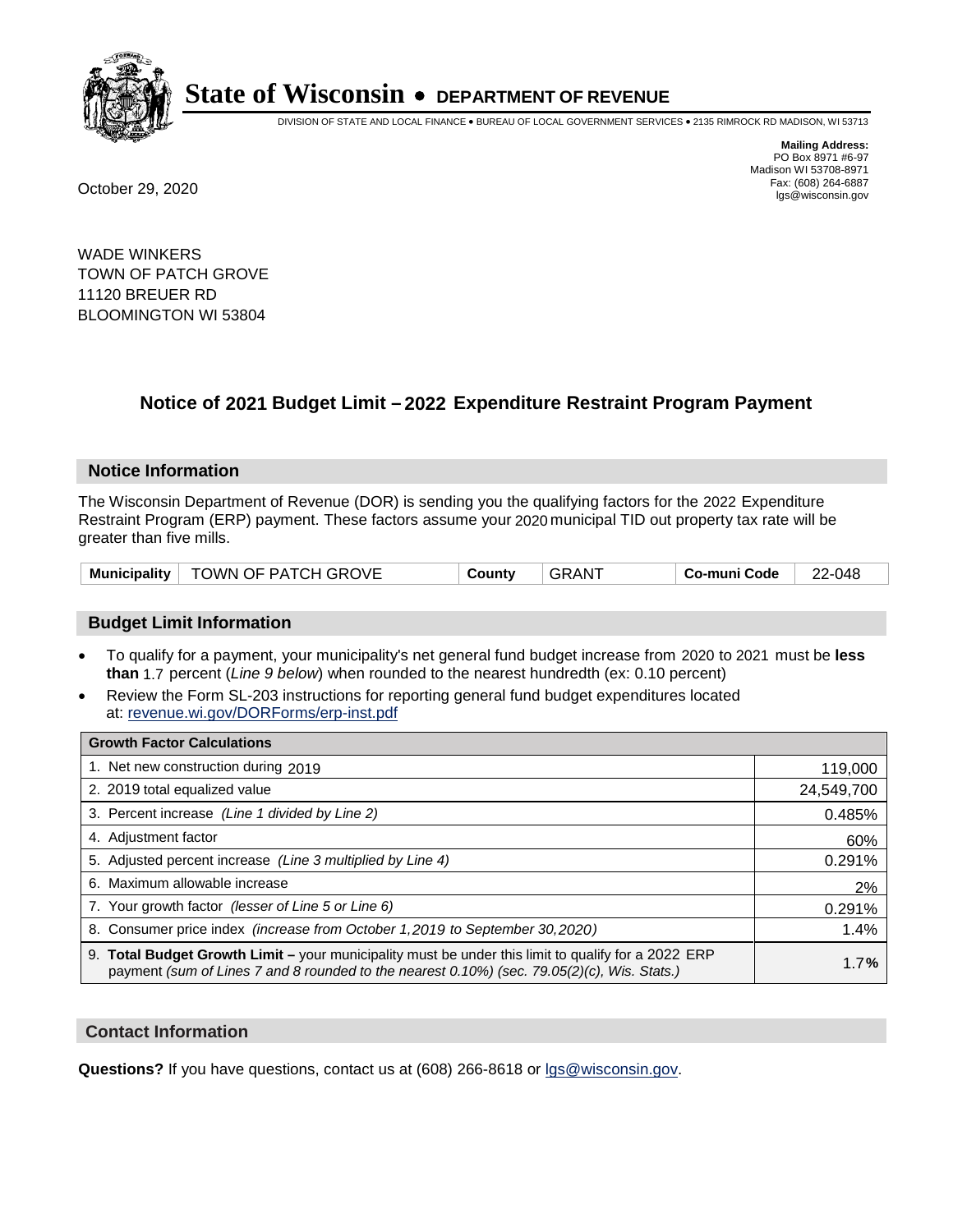

DIVISION OF STATE AND LOCAL FINANCE • BUREAU OF LOCAL GOVERNMENT SERVICES • 2135 RIMROCK RD MADISON, WI 53713

**Mailing Address:** PO Box 8971 #6-97 Madison WI 53708-8971<br>Fax: (608) 264-6887 Fax: (608) 264-6887 October 29, 2020 lgs@wisconsin.gov

MARLYS HELMICH TOWN OF WINGVILLE 392 RT 66 MONTFORT WI 53569-9714

# **Notice of 2021 Budget Limit - 2022 Expenditure Restraint Program Payment**

## **Notice Information**

The Wisconsin Department of Revenue (DOR) is sending you the qualifying factors for the 2022 Expenditure Restraint Program (ERP) payment. These factors assume your 2020 municipal TID out property tax rate will be greater than five mills.

| <b>Municipality</b> | <b>TOWN OF WINGVILLE</b> | County | ⊦GRAN <sup>-</sup> | Co-muni Code | 22-062 |
|---------------------|--------------------------|--------|--------------------|--------------|--------|
|---------------------|--------------------------|--------|--------------------|--------------|--------|

# **Budget Limit Information**

- To qualify for a payment, your municipality's net general fund budget increase from 2020 to 2021 must be less **than** 2.1 percent (*Line 9 below*) when rounded to the nearest hundredth (ex: 0.10 percent)
- Review the Form SL-203 instructions for reporting general fund budget expenditures located at: revenue.wi.gov/DORForms/erp-inst.pdf

| <b>Growth Factor Calculations</b>                                                                                                                                                                      |            |
|--------------------------------------------------------------------------------------------------------------------------------------------------------------------------------------------------------|------------|
| 1. Net new construction during 2019                                                                                                                                                                    | 348,700    |
| 2. 2019 total equalized value                                                                                                                                                                          | 30,880,100 |
| 3. Percent increase (Line 1 divided by Line 2)                                                                                                                                                         | 1.129%     |
| 4. Adjustment factor                                                                                                                                                                                   | 60%        |
| 5. Adjusted percent increase (Line 3 multiplied by Line 4)                                                                                                                                             | 0.677%     |
| 6. Maximum allowable increase                                                                                                                                                                          | 2%         |
| 7. Your growth factor (lesser of Line 5 or Line 6)                                                                                                                                                     | 0.677%     |
| 8. Consumer price index (increase from October 1, 2019 to September 30, 2020)                                                                                                                          | 1.4%       |
| 9. Total Budget Growth Limit - your municipality must be under this limit to qualify for a 2022 ERP<br>payment (sum of Lines 7 and 8 rounded to the nearest $0.10\%$ ) (sec. 79.05(2)(c), Wis. Stats.) | 2.1%       |

## **Contact Information**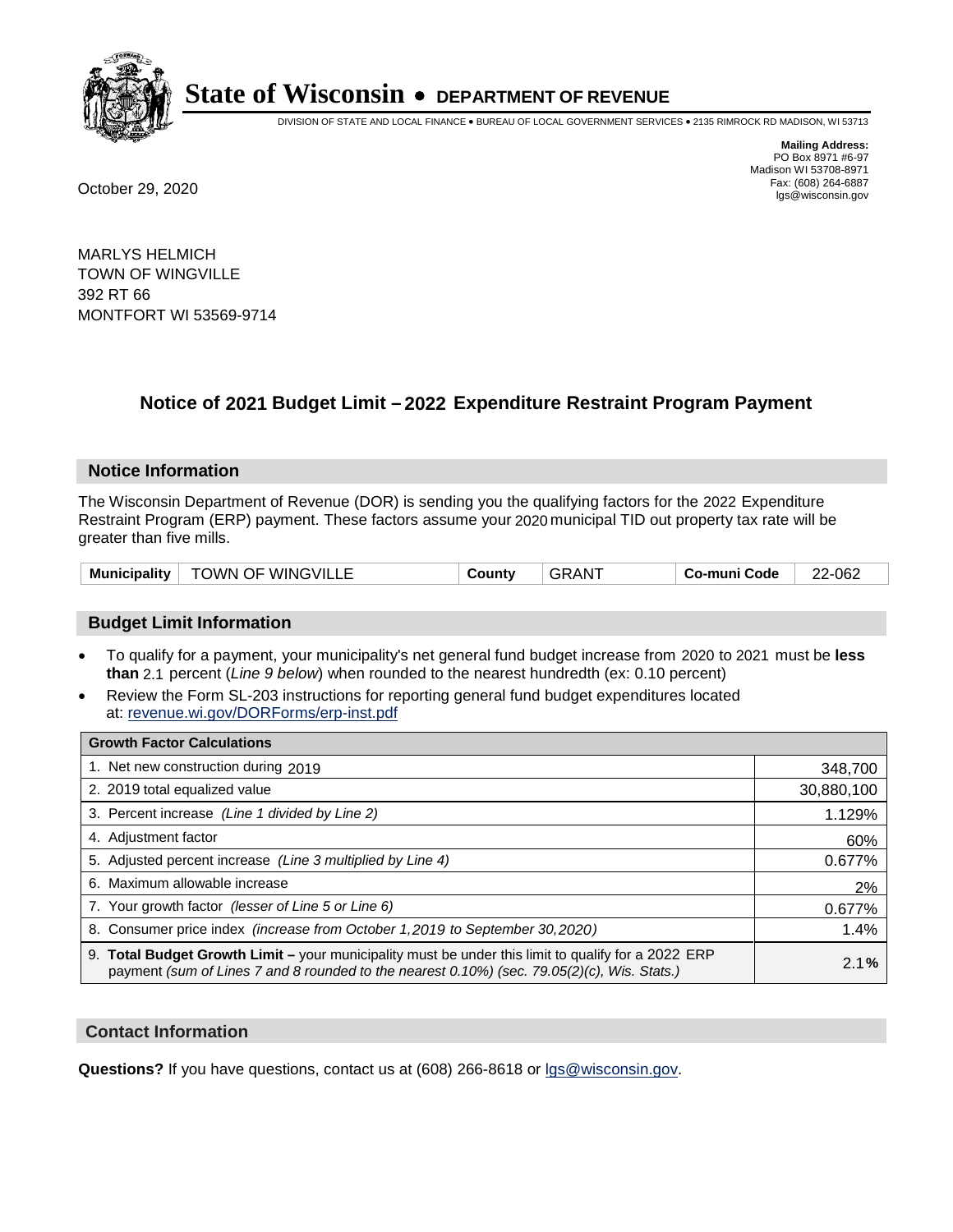

DIVISION OF STATE AND LOCAL FINANCE • BUREAU OF LOCAL GOVERNMENT SERVICES • 2135 RIMROCK RD MADISON, WI 53713

**Mailing Address:** PO Box 8971 #6-97 Madison WI 53708-8971<br>Fax: (608) 264-6887 Fax: (608) 264-6887 October 29, 2020 lgs@wisconsin.gov

DEBORAH KNOWLES TOWN OF WOODMAN 15247 COUNTY RD K WOODMAN WI 53827-9710

# **Notice of 2021 Budget Limit - 2022 Expenditure Restraint Program Payment**

## **Notice Information**

The Wisconsin Department of Revenue (DOR) is sending you the qualifying factors for the 2022 Expenditure Restraint Program (ERP) payment. These factors assume your 2020 municipal TID out property tax rate will be greater than five mills.

| <b>Municipality</b> | TOWN OF WOODMAN | Countv | GRAN | Co-muni Code | 22-064 |
|---------------------|-----------------|--------|------|--------------|--------|
|---------------------|-----------------|--------|------|--------------|--------|

# **Budget Limit Information**

- To qualify for a payment, your municipality's net general fund budget increase from 2020 to 2021 must be less **than** 2.2 percent (*Line 9 below*) when rounded to the nearest hundredth (ex: 0.10 percent)
- Review the Form SL-203 instructions for reporting general fund budget expenditures located at: revenue.wi.gov/DORForms/erp-inst.pdf

| <b>Growth Factor Calculations</b>                                                                                                                                                                      |            |
|--------------------------------------------------------------------------------------------------------------------------------------------------------------------------------------------------------|------------|
| 1. Net new construction during 2019                                                                                                                                                                    | 213,200    |
| 2. 2019 total equalized value                                                                                                                                                                          | 16,523,800 |
| 3. Percent increase (Line 1 divided by Line 2)                                                                                                                                                         | 1.290%     |
| 4. Adjustment factor                                                                                                                                                                                   | 60%        |
| 5. Adjusted percent increase (Line 3 multiplied by Line 4)                                                                                                                                             | 0.774%     |
| 6. Maximum allowable increase                                                                                                                                                                          | 2%         |
| 7. Your growth factor (lesser of Line 5 or Line 6)                                                                                                                                                     | 0.774%     |
| 8. Consumer price index (increase from October 1,2019 to September 30,2020)                                                                                                                            | 1.4%       |
| 9. Total Budget Growth Limit - your municipality must be under this limit to qualify for a 2022 ERP<br>payment (sum of Lines 7 and 8 rounded to the nearest $0.10\%$ ) (sec. 79.05(2)(c), Wis. Stats.) | 2.2%       |

## **Contact Information**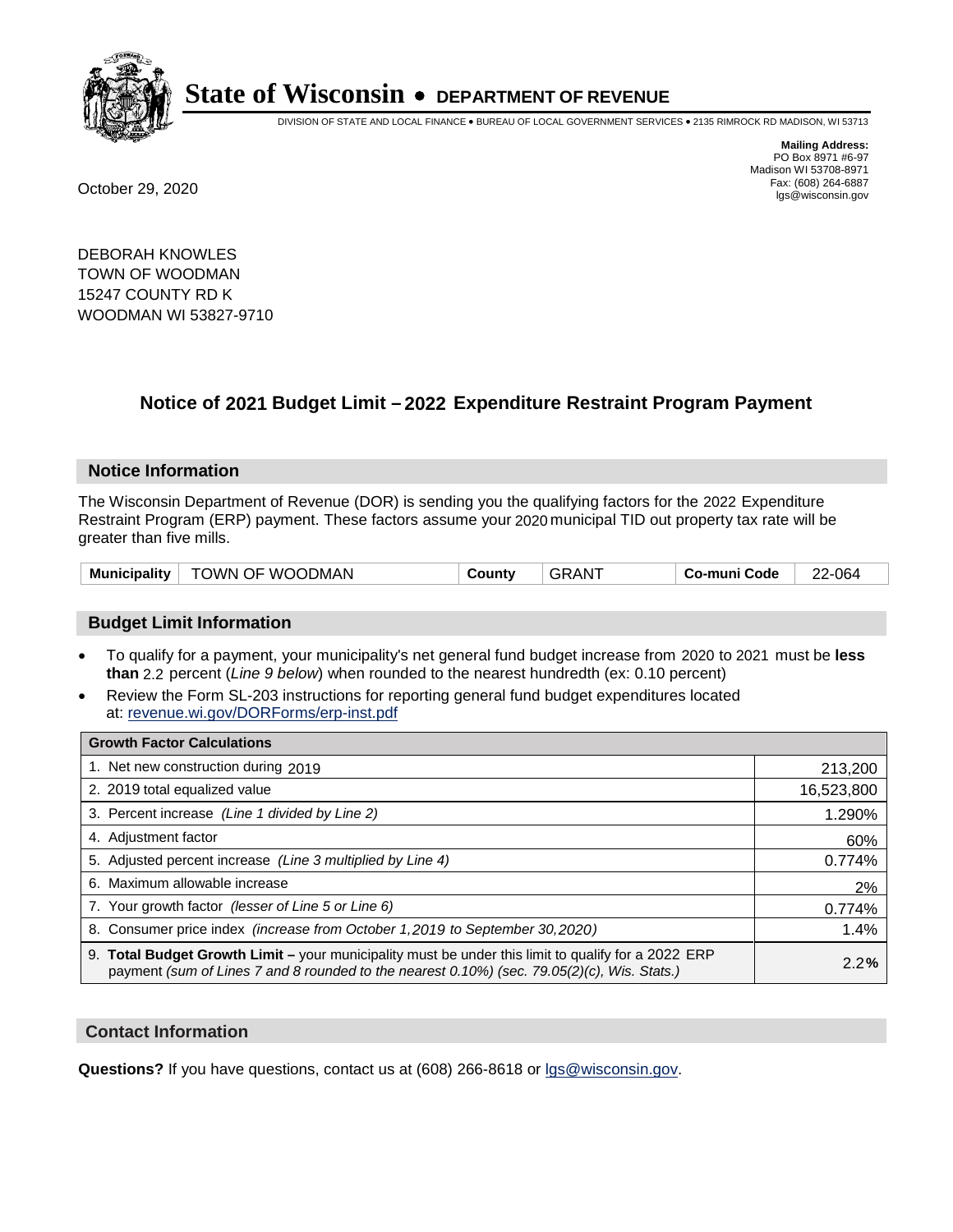

DIVISION OF STATE AND LOCAL FINANCE • BUREAU OF LOCAL GOVERNMENT SERVICES • 2135 RIMROCK RD MADISON, WI 53713

**Mailing Address:** PO Box 8971 #6-97 Madison WI 53708-8971<br>Fax: (608) 264-6887 Fax: (608) 264-6887 October 29, 2020 lgs@wisconsin.gov

MARY CULLIGAN VILLAGE OF BLOOMINGTON 453 CANAL ST., PO BOX 156 BLOOMINGTON WI 53804

# **Notice of 2021 Budget Limit - 2022 Expenditure Restraint Program Payment**

#### **Notice Information**

The Wisconsin Department of Revenue (DOR) is sending you the qualifying factors for the 2022 Expenditure Restraint Program (ERP) payment. These factors assume your 2020 municipal TID out property tax rate will be greater than five mills.

|  | Municipality   VILLAGE OF BLOOMINGTON | County | <b>GRANT</b> | Co-muni Code | 22-107 |
|--|---------------------------------------|--------|--------------|--------------|--------|
|--|---------------------------------------|--------|--------------|--------------|--------|

## **Budget Limit Information**

- To qualify for a payment, your municipality's net general fund budget increase from 2020 to 2021 must be less **than** 1.4 percent (*Line 9 below*) when rounded to the nearest hundredth (ex: 0.10 percent)
- Review the Form SL-203 instructions for reporting general fund budget expenditures located at: revenue.wi.gov/DORForms/erp-inst.pdf

| <b>Growth Factor Calculations</b>                                                                                                                                                                  |            |
|----------------------------------------------------------------------------------------------------------------------------------------------------------------------------------------------------|------------|
| 1. Net new construction during 2019                                                                                                                                                                | 16,000     |
| 2. 2019 total equalized value                                                                                                                                                                      | 30,489,900 |
| 3. Percent increase (Line 1 divided by Line 2)                                                                                                                                                     | 0.052%     |
| 4. Adjustment factor                                                                                                                                                                               | 60%        |
| 5. Adjusted percent increase (Line 3 multiplied by Line 4)                                                                                                                                         | 0.031%     |
| 6. Maximum allowable increase                                                                                                                                                                      | 2%         |
| 7. Your growth factor (lesser of Line 5 or Line 6)                                                                                                                                                 | 0.031%     |
| 8. Consumer price index (increase from October 1, 2019 to September 30, 2020)                                                                                                                      | 1.4%       |
| 9. Total Budget Growth Limit - your municipality must be under this limit to qualify for a 2022 ERP<br>payment (sum of Lines 7 and 8 rounded to the nearest 0.10%) (sec. 79.05(2)(c), Wis. Stats.) | 1.4%       |

## **Contact Information**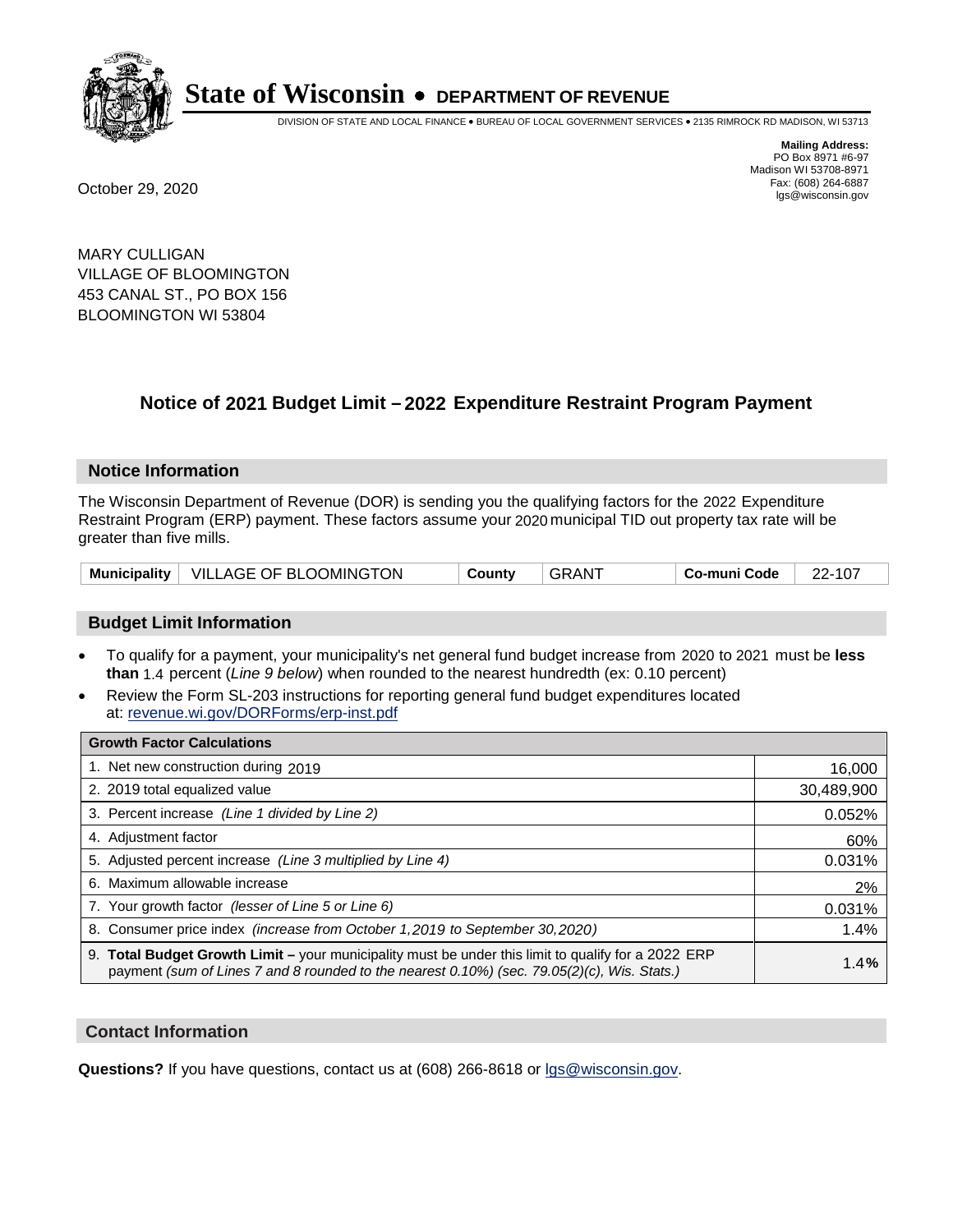

DIVISION OF STATE AND LOCAL FINANCE • BUREAU OF LOCAL GOVERNMENT SERVICES • 2135 RIMROCK RD MADISON, WI 53713

**Mailing Address:** PO Box 8971 #6-97 Madison WI 53708-8971<br>Fax: (608) 264-6887 Fax: (608) 264-6887 October 29, 2020 lgs@wisconsin.gov

SHEILA SPERRY VILLAGE OF BLUE RIVER 201 CLINTON ST BLUE RIVER WI 53518-9248

# **Notice of 2021 Budget Limit - 2022 Expenditure Restraint Program Payment**

#### **Notice Information**

The Wisconsin Department of Revenue (DOR) is sending you the qualifying factors for the 2022 Expenditure Restraint Program (ERP) payment. These factors assume your 2020 municipal TID out property tax rate will be greater than five mills.

| <b>Municipality</b> | $\perp$ VILLAGE OF BLUE RIVER | ountvٽ | RAN. | o-muni Codeٽ | 108<br>າາ |
|---------------------|-------------------------------|--------|------|--------------|-----------|
|---------------------|-------------------------------|--------|------|--------------|-----------|

# **Budget Limit Information**

- To qualify for a payment, your municipality's net general fund budget increase from 2020 to 2021 must be less **than** 1.5 percent (*Line 9 below*) when rounded to the nearest hundredth (ex: 0.10 percent)
- Review the Form SL-203 instructions for reporting general fund budget expenditures located at: revenue.wi.gov/DORForms/erp-inst.pdf

| <b>Growth Factor Calculations</b>                                                                                                                                                                      |            |
|--------------------------------------------------------------------------------------------------------------------------------------------------------------------------------------------------------|------------|
| 1. Net new construction during 2019                                                                                                                                                                    | 17,200     |
| 2. 2019 total equalized value                                                                                                                                                                          | 15,271,700 |
| 3. Percent increase (Line 1 divided by Line 2)                                                                                                                                                         | 0.113%     |
| 4. Adjustment factor                                                                                                                                                                                   | 60%        |
| 5. Adjusted percent increase (Line 3 multiplied by Line 4)                                                                                                                                             | 0.068%     |
| 6. Maximum allowable increase                                                                                                                                                                          | 2%         |
| 7. Your growth factor (lesser of Line 5 or Line 6)                                                                                                                                                     | 0.068%     |
| 8. Consumer price index (increase from October 1, 2019 to September 30, 2020)                                                                                                                          | 1.4%       |
| 9. Total Budget Growth Limit - your municipality must be under this limit to qualify for a 2022 ERP<br>payment (sum of Lines 7 and 8 rounded to the nearest $0.10\%$ ) (sec. 79.05(2)(c), Wis. Stats.) | 1.5%       |

## **Contact Information**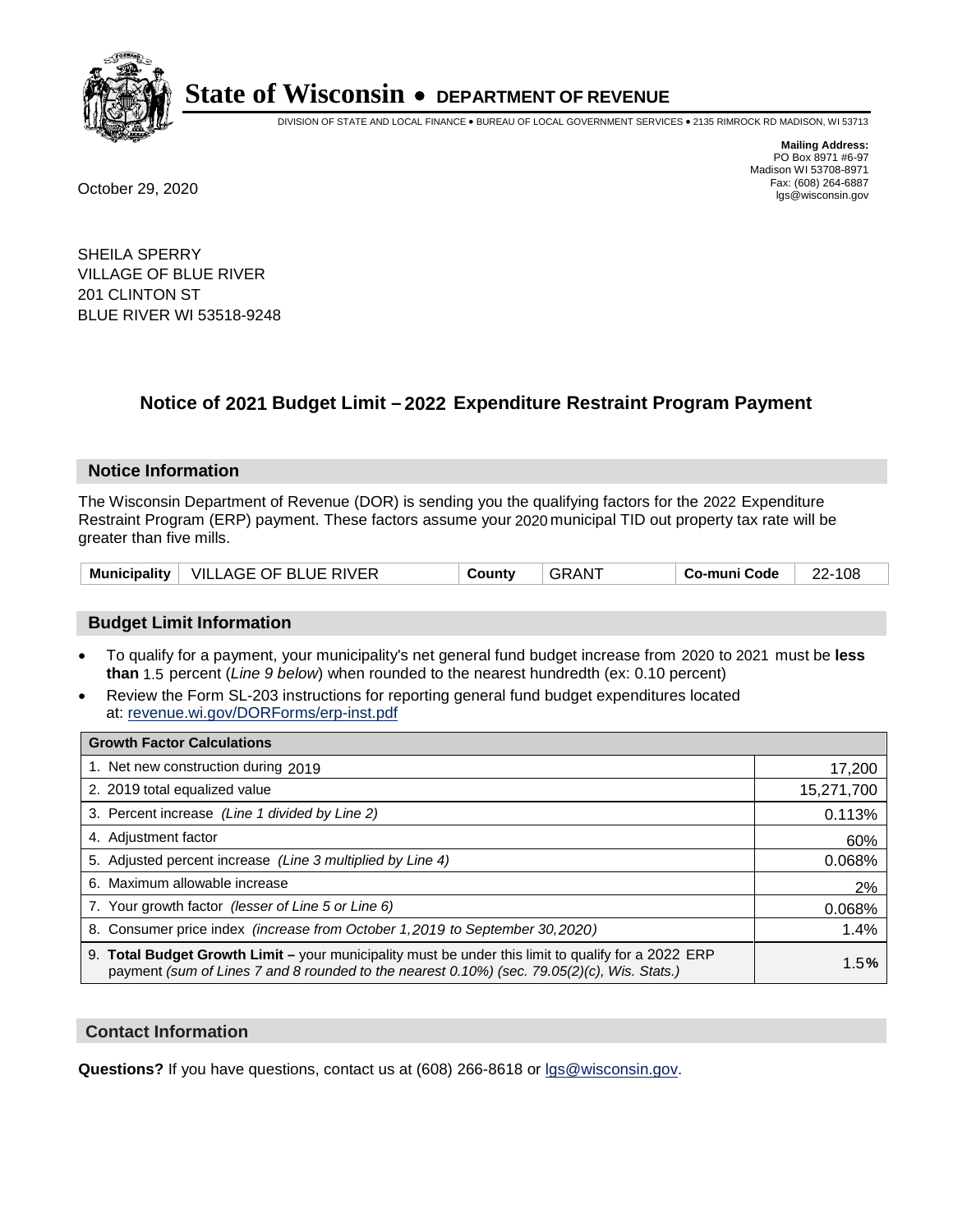

DIVISION OF STATE AND LOCAL FINANCE • BUREAU OF LOCAL GOVERNMENT SERVICES • 2135 RIMROCK RD MADISON, WI 53713

**Mailing Address:** PO Box 8971 #6-97 Madison WI 53708-8971<br>Fax: (608) 264-6887 Fax: (608) 264-6887 October 29, 2020 lgs@wisconsin.gov

JENNIFER SCHMITZ VILLAGE OF CASSVILLE PO BOX 171 CASSVILLE WI 53806

# **Notice of 2021 Budget Limit - 2022 Expenditure Restraint Program Payment**

## **Notice Information**

The Wisconsin Department of Revenue (DOR) is sending you the qualifying factors for the 2022 Expenditure Restraint Program (ERP) payment. These factors assume your 2020 municipal TID out property tax rate will be greater than five mills.

| Municipality $ $ | <b>VILLAGE OF CASSVILLE</b> | نountvٽ | <b>GRAN</b> | Co-muni Code |  |
|------------------|-----------------------------|---------|-------------|--------------|--|
|------------------|-----------------------------|---------|-------------|--------------|--|

# **Budget Limit Information**

- To qualify for a payment, your municipality's net general fund budget increase from 2020 to 2021 must be less **than** 1.4 percent (*Line 9 below*) when rounded to the nearest hundredth (ex: 0.10 percent)
- Review the Form SL-203 instructions for reporting general fund budget expenditures located at: revenue.wi.gov/DORForms/erp-inst.pdf

| <b>Growth Factor Calculations</b>                                                                                                                                                                  |            |
|----------------------------------------------------------------------------------------------------------------------------------------------------------------------------------------------------|------------|
| 1. Net new construction during 2019                                                                                                                                                                | $-226,300$ |
| 2. 2019 total equalized value                                                                                                                                                                      | 51,657,000 |
| 3. Percent increase (Line 1 divided by Line 2)                                                                                                                                                     | $-0.438%$  |
| 4. Adjustment factor                                                                                                                                                                               | 60%        |
| 5. Adjusted percent increase (Line 3 multiplied by Line 4)                                                                                                                                         | $-0.263%$  |
| 6. Maximum allowable increase                                                                                                                                                                      | 2%         |
| 7. Your growth factor (lesser of Line 5 or Line 6)                                                                                                                                                 | 0.000%     |
| 8. Consumer price index (increase from October 1, 2019 to September 30, 2020)                                                                                                                      | 1.4%       |
| 9. Total Budget Growth Limit - your municipality must be under this limit to qualify for a 2022 ERP<br>payment (sum of Lines 7 and 8 rounded to the nearest 0.10%) (sec. 79.05(2)(c), Wis. Stats.) | 1.4%       |

## **Contact Information**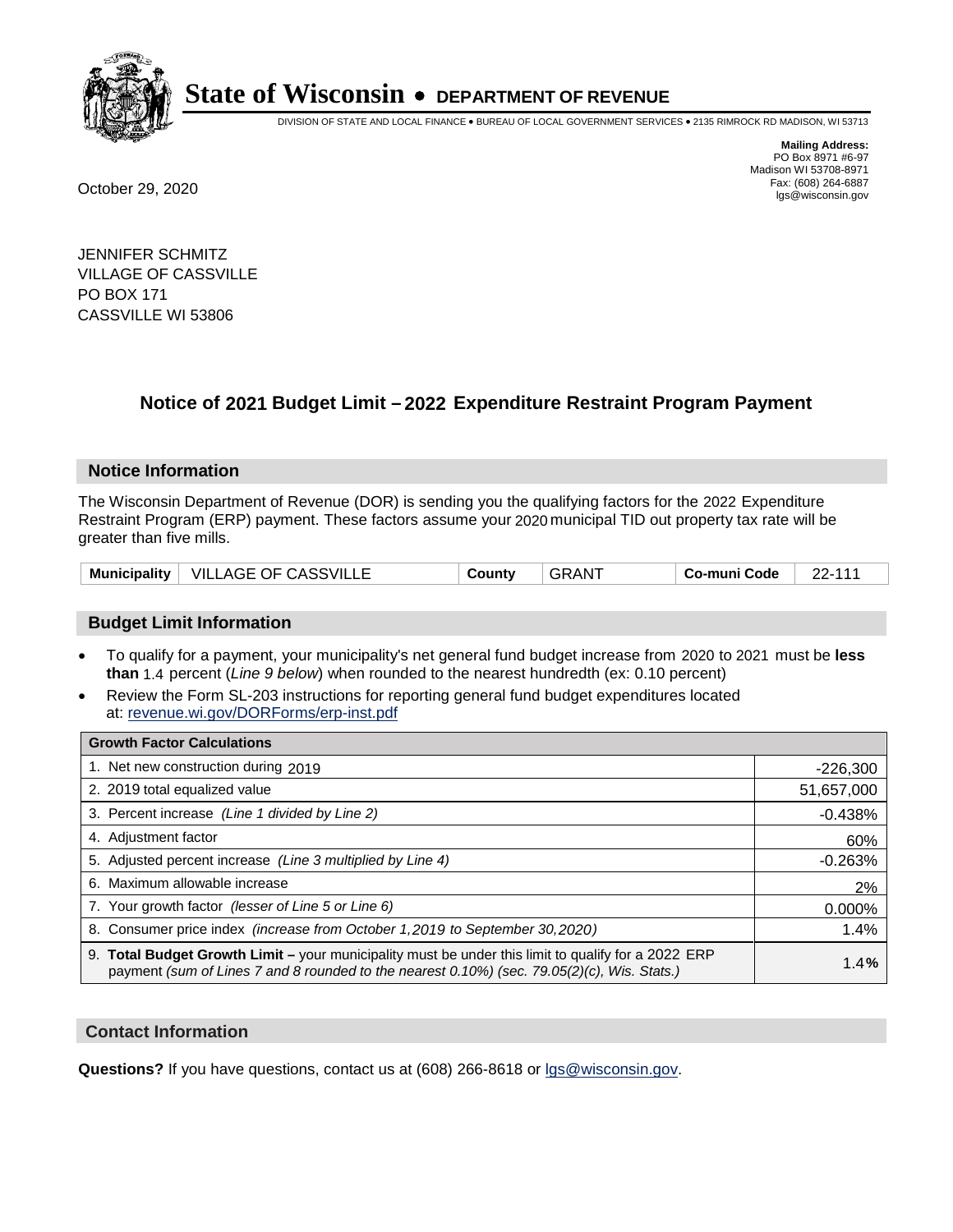

DIVISION OF STATE AND LOCAL FINANCE • BUREAU OF LOCAL GOVERNMENT SERVICES • 2135 RIMROCK RD MADISON, WI 53713

**Mailing Address:** PO Box 8971 #6-97 Madison WI 53708-8971<br>Fax: (608) 264-6887 Fax: (608) 264-6887 October 29, 2020 lgs@wisconsin.gov

DONNA TIMMERMAN VILLAGE OF DICKEYVILLE 500 EAST AVE, PO BOX 219 DICKEYVILLE WI 53808

# **Notice of 2021 Budget Limit - 2022 Expenditure Restraint Program Payment**

## **Notice Information**

The Wisconsin Department of Revenue (DOR) is sending you the qualifying factors for the 2022 Expenditure Restraint Program (ERP) payment. These factors assume your 2020 municipal TID out property tax rate will be greater than five mills.

| Municipality   VILLAGE OF DICKEYVILLE | County | ⊤GRAN <sup>≁</sup> | Co-muni Code | 22-116 |
|---------------------------------------|--------|--------------------|--------------|--------|
|---------------------------------------|--------|--------------------|--------------|--------|

# **Budget Limit Information**

- To qualify for a payment, your municipality's net general fund budget increase from 2020 to 2021 must be less **than** 2.2 percent (*Line 9 below*) when rounded to the nearest hundredth (ex: 0.10 percent)
- Review the Form SL-203 instructions for reporting general fund budget expenditures located at: revenue.wi.gov/DORForms/erp-inst.pdf

| <b>Growth Factor Calculations</b>                                                                                                                                                                      |            |
|--------------------------------------------------------------------------------------------------------------------------------------------------------------------------------------------------------|------------|
| 1. Net new construction during 2019                                                                                                                                                                    | 849,100    |
| 2. 2019 total equalized value                                                                                                                                                                          | 66,346,000 |
| 3. Percent increase (Line 1 divided by Line 2)                                                                                                                                                         | 1.280%     |
| 4. Adjustment factor                                                                                                                                                                                   | 60%        |
| 5. Adjusted percent increase (Line 3 multiplied by Line 4)                                                                                                                                             | 0.768%     |
| 6. Maximum allowable increase                                                                                                                                                                          | 2%         |
| 7. Your growth factor (lesser of Line 5 or Line 6)                                                                                                                                                     | 0.768%     |
| 8. Consumer price index (increase from October 1,2019 to September 30,2020)                                                                                                                            | 1.4%       |
| 9. Total Budget Growth Limit - your municipality must be under this limit to qualify for a 2022 ERP<br>payment (sum of Lines 7 and 8 rounded to the nearest $0.10\%$ ) (sec. 79.05(2)(c), Wis. Stats.) | 2.2%       |

## **Contact Information**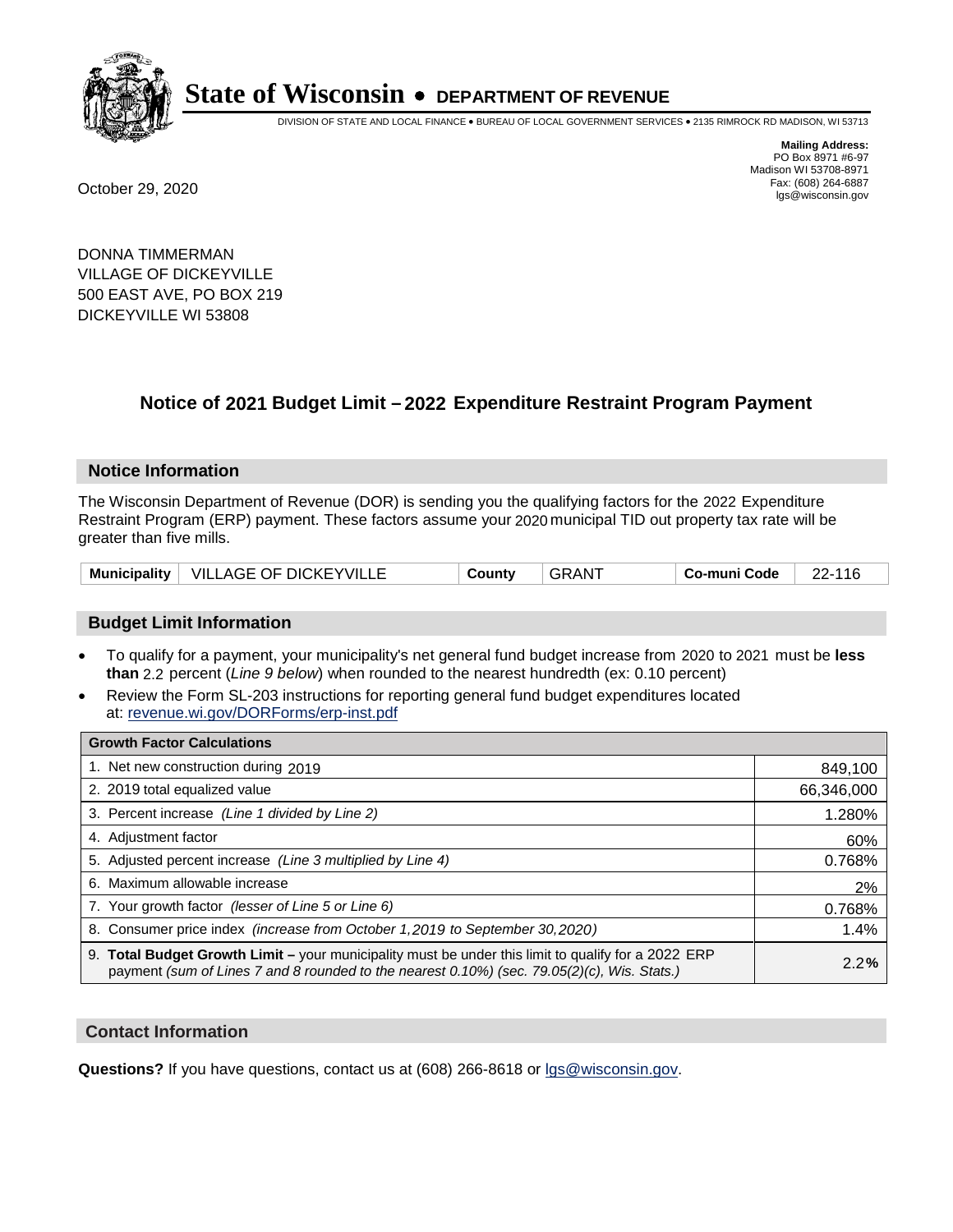

DIVISION OF STATE AND LOCAL FINANCE • BUREAU OF LOCAL GOVERNMENT SERVICES • 2135 RIMROCK RD MADISON, WI 53713

**Mailing Address:** PO Box 8971 #6-97 Madison WI 53708-8971<br>Fax: (608) 264-6887 Fax: (608) 264-6887 October 29, 2020 lgs@wisconsin.gov

SALLY BAUER VILLAGE OF HAZEL GREEN 1610 FAIRPLAY STREET HAZEL GREEN WI 53811-0367

### **Notice of 2021 Budget Limit - 2022 Expenditure Restraint Program Payment**

#### **Notice Information**

The Wisconsin Department of Revenue (DOR) is sending you the qualifying factors for the 2022 Expenditure Restraint Program (ERP) payment. These factors assume your 2020 municipal TID out property tax rate will be greater than five mills.

|  | Municipality   VILLAGE OF HAZEL GREEN | County | GRANT | Co-muni Code | 22-136 |
|--|---------------------------------------|--------|-------|--------------|--------|
|--|---------------------------------------|--------|-------|--------------|--------|

#### **Budget Limit Information**

- To qualify for a payment, your municipality's net general fund budget increase from 2020 to 2021 must be less **than** 2.2 percent (*Line 9 below*) when rounded to the nearest hundredth (ex: 0.10 percent)
- Review the Form SL-203 instructions for reporting general fund budget expenditures located at: revenue.wi.gov/DORForms/erp-inst.pdf

| <b>Growth Factor Calculations</b>                                                                                                                                                                      |            |
|--------------------------------------------------------------------------------------------------------------------------------------------------------------------------------------------------------|------------|
| 1. Net new construction during 2019                                                                                                                                                                    | 836,000    |
| 2. 2019 total equalized value                                                                                                                                                                          | 63,183,900 |
| 3. Percent increase (Line 1 divided by Line 2)                                                                                                                                                         | 1.323%     |
| 4. Adjustment factor                                                                                                                                                                                   | 60%        |
| 5. Adjusted percent increase (Line 3 multiplied by Line 4)                                                                                                                                             | 0.794%     |
| 6. Maximum allowable increase                                                                                                                                                                          | 2%         |
| 7. Your growth factor (lesser of Line 5 or Line 6)                                                                                                                                                     | 0.794%     |
| 8. Consumer price index (increase from October 1,2019 to September 30,2020)                                                                                                                            | 1.4%       |
| 9. Total Budget Growth Limit - your municipality must be under this limit to qualify for a 2022 ERP<br>payment (sum of Lines 7 and 8 rounded to the nearest $0.10\%$ ) (sec. 79.05(2)(c), Wis. Stats.) | 2.2%       |

#### **Contact Information**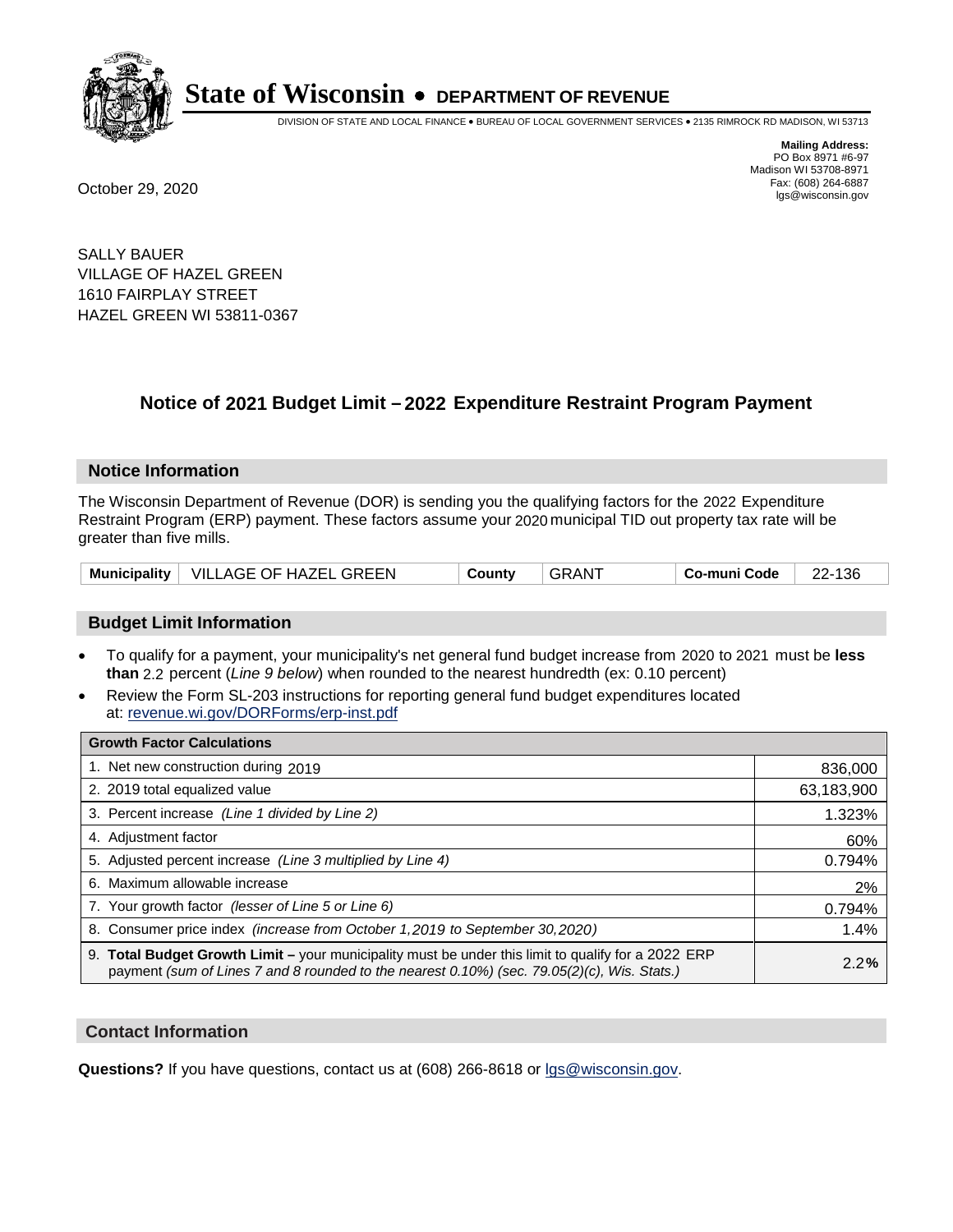

DIVISION OF STATE AND LOCAL FINANCE • BUREAU OF LOCAL GOVERNMENT SERVICES • 2135 RIMROCK RD MADISON, WI 53713

**Mailing Address:** PO Box 8971 #6-97 Madison WI 53708-8971<br>Fax: (608) 264-6887 Fax: (608) 264-6887 October 29, 2020 lgs@wisconsin.gov

CHRISTINA CHRISTIANSON VILLAGE OF LIVINGSTON 220 W BARBER ST LIVINGSTON WI 53554

## **Notice of 2021 Budget Limit - 2022 Expenditure Restraint Program Payment**

#### **Notice Information**

The Wisconsin Department of Revenue (DOR) is sending you the qualifying factors for the 2022 Expenditure Restraint Program (ERP) payment. These factors assume your 2020 municipal TID out property tax rate will be greater than five mills.

|  | Municipality   VILLAGE OF LIVINGSTON | County | <b>GRANT</b> | Co-muni Code | 22-147 |
|--|--------------------------------------|--------|--------------|--------------|--------|
|--|--------------------------------------|--------|--------------|--------------|--------|

#### **Budget Limit Information**

- To qualify for a payment, your municipality's net general fund budget increase from 2020 to 2021 must be less **than** 3.4 percent (*Line 9 below*) when rounded to the nearest hundredth (ex: 0.10 percent)
- Review the Form SL-203 instructions for reporting general fund budget expenditures located at: revenue.wi.gov/DORForms/erp-inst.pdf

| <b>Growth Factor Calculations</b>                                                                                                                                                                  |            |
|----------------------------------------------------------------------------------------------------------------------------------------------------------------------------------------------------|------------|
| 1. Net new construction during 2019                                                                                                                                                                | 1,272,500  |
| 2. 2019 total equalized value                                                                                                                                                                      | 31,908,700 |
| 3. Percent increase (Line 1 divided by Line 2)                                                                                                                                                     | 3.988%     |
| 4. Adjustment factor                                                                                                                                                                               | 60%        |
| 5. Adjusted percent increase (Line 3 multiplied by Line 4)                                                                                                                                         | 2.393%     |
| 6. Maximum allowable increase                                                                                                                                                                      | 2%         |
| 7. Your growth factor (lesser of Line 5 or Line 6)                                                                                                                                                 | 2.000%     |
| 8. Consumer price index (increase from October 1, 2019 to September 30, 2020)                                                                                                                      | 1.4%       |
| 9. Total Budget Growth Limit - your municipality must be under this limit to qualify for a 2022 ERP<br>payment (sum of Lines 7 and 8 rounded to the nearest 0.10%) (sec. 79.05(2)(c), Wis. Stats.) | 3.4%       |

#### **Contact Information**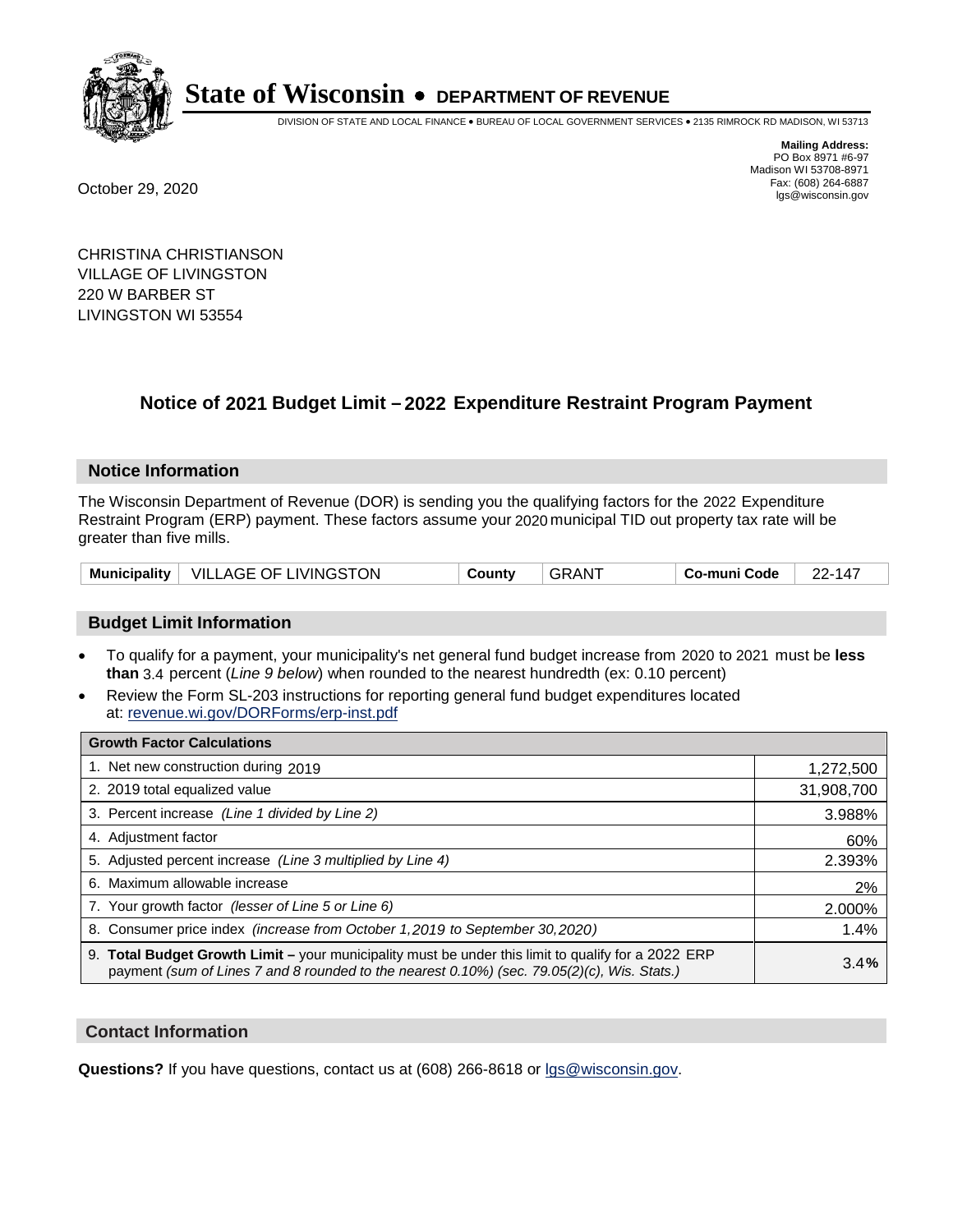

DIVISION OF STATE AND LOCAL FINANCE • BUREAU OF LOCAL GOVERNMENT SERVICES • 2135 RIMROCK RD MADISON, WI 53713

**Mailing Address:** PO Box 8971 #6-97 Madison WI 53708-8971<br>Fax: (608) 264-6887 Fax: (608) 264-6887 October 29, 2020 lgs@wisconsin.gov

SHELLY KAZDA VILLAGE OF MONTFORT PO BOX 157, 102 E PARK ST MONTFORT WI 53569

### **Notice of 2021 Budget Limit - 2022 Expenditure Restraint Program Payment**

#### **Notice Information**

The Wisconsin Department of Revenue (DOR) is sending you the qualifying factors for the 2022 Expenditure Restraint Program (ERP) payment. These factors assume your 2020 municipal TID out property tax rate will be greater than five mills.

|  | Municipality   VILLAGE OF MONTFORT | County | . GRANT | Co-muni Code | <b>00.45</b> |
|--|------------------------------------|--------|---------|--------------|--------------|
|--|------------------------------------|--------|---------|--------------|--------------|

#### **Budget Limit Information**

- To qualify for a payment, your municipality's net general fund budget increase from 2020 to 2021 must be less **than** 1.5 percent (*Line 9 below*) when rounded to the nearest hundredth (ex: 0.10 percent)
- Review the Form SL-203 instructions for reporting general fund budget expenditures located at: revenue.wi.gov/DORForms/erp-inst.pdf

| <b>Growth Factor Calculations</b>                                                                                                                                                                      |            |
|--------------------------------------------------------------------------------------------------------------------------------------------------------------------------------------------------------|------------|
| 1. Net new construction during 2019                                                                                                                                                                    | 86,900     |
| 2. 2019 total equalized value                                                                                                                                                                          | 38,246,300 |
| 3. Percent increase (Line 1 divided by Line 2)                                                                                                                                                         | 0.227%     |
| 4. Adjustment factor                                                                                                                                                                                   | 60%        |
| 5. Adjusted percent increase (Line 3 multiplied by Line 4)                                                                                                                                             | 0.136%     |
| 6. Maximum allowable increase                                                                                                                                                                          | 2%         |
| 7. Your growth factor (lesser of Line 5 or Line 6)                                                                                                                                                     | 0.136%     |
| 8. Consumer price index (increase from October 1, 2019 to September 30, 2020)                                                                                                                          | 1.4%       |
| 9. Total Budget Growth Limit - your municipality must be under this limit to qualify for a 2022 ERP<br>payment (sum of Lines 7 and 8 rounded to the nearest $0.10\%$ ) (sec. 79.05(2)(c), Wis. Stats.) | 1.5%       |

#### **Contact Information**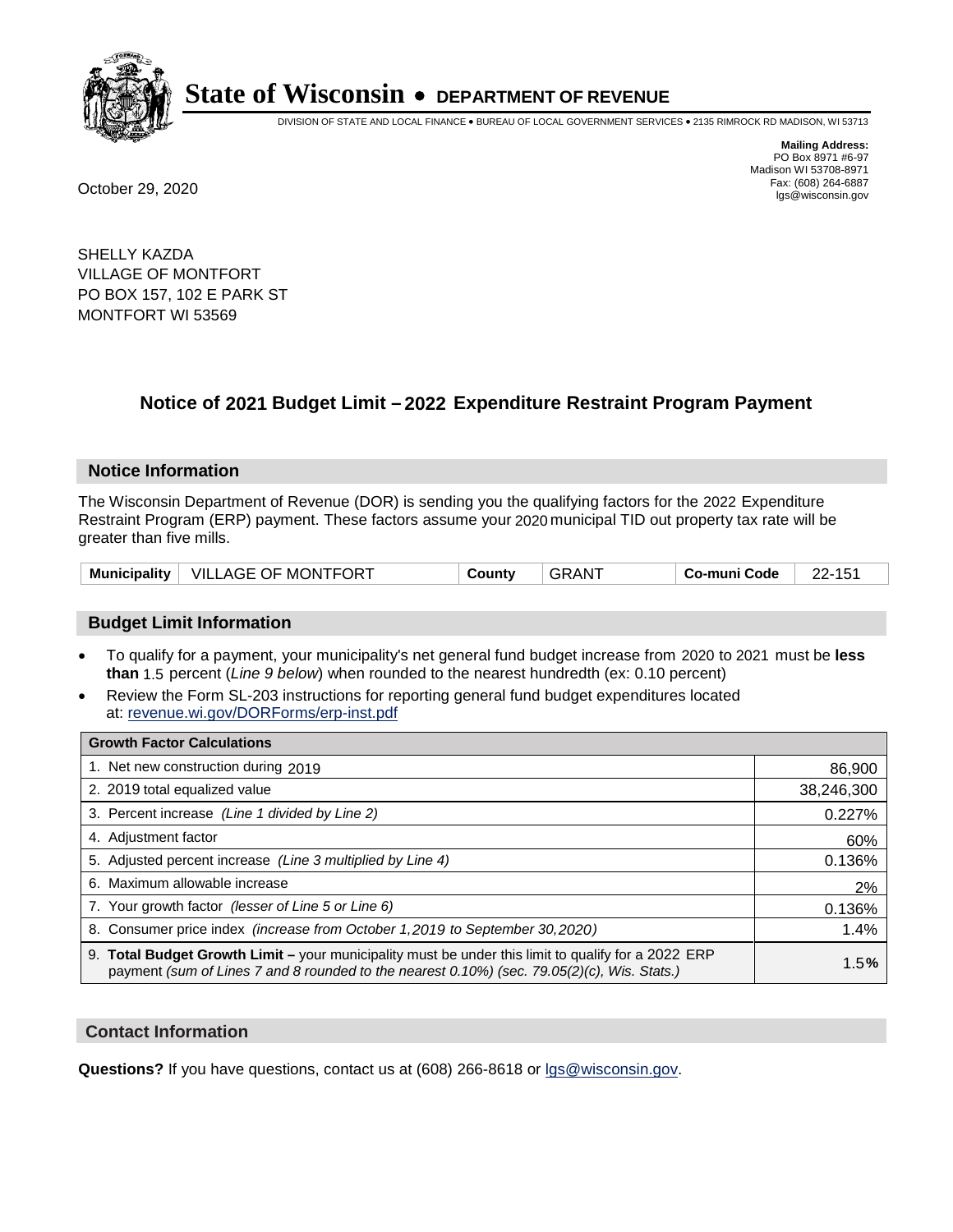

DIVISION OF STATE AND LOCAL FINANCE • BUREAU OF LOCAL GOVERNMENT SERVICES • 2135 RIMROCK RD MADISON, WI 53713

**Mailing Address:** PO Box 8971 #6-97 Madison WI 53708-8971<br>Fax: (608) 264-6887 Fax: (608) 264-6887 October 29, 2020 lgs@wisconsin.gov

CINDA JOHNSON VILLAGE OF MUSCODA 206 N WISCONSIN AVE MUSCODA WI 53573

## **Notice of 2021 Budget Limit - 2022 Expenditure Restraint Program Payment**

#### **Notice Information**

The Wisconsin Department of Revenue (DOR) is sending you the qualifying factors for the 2022 Expenditure Restraint Program (ERP) payment. These factors assume your 2020 municipal TID out property tax rate will be greater than five mills.

#### **Budget Limit Information**

- To qualify for a payment, your municipality's net general fund budget increase from 2020 to 2021 must be less **than** 3.4 percent (*Line 9 below*) when rounded to the nearest hundredth (ex: 0.10 percent)
- Review the Form SL-203 instructions for reporting general fund budget expenditures located at: revenue.wi.gov/DORForms/erp-inst.pdf

| <b>Growth Factor Calculations</b>                                                                                                                                                                      |            |
|--------------------------------------------------------------------------------------------------------------------------------------------------------------------------------------------------------|------------|
| 1. Net new construction during 2019                                                                                                                                                                    | 3,939,300  |
| 2. 2019 total equalized value                                                                                                                                                                          | 86,285,700 |
| 3. Percent increase (Line 1 divided by Line 2)                                                                                                                                                         | 4.565%     |
| 4. Adiustment factor                                                                                                                                                                                   | 60%        |
| 5. Adjusted percent increase (Line 3 multiplied by Line 4)                                                                                                                                             | 2.739%     |
| 6. Maximum allowable increase                                                                                                                                                                          | 2%         |
| 7. Your growth factor (lesser of Line 5 or Line 6)                                                                                                                                                     | 2.000%     |
| 8. Consumer price index (increase from October 1,2019 to September 30,2020)                                                                                                                            | 1.4%       |
| 9. Total Budget Growth Limit - your municipality must be under this limit to qualify for a 2022 ERP<br>payment (sum of Lines 7 and 8 rounded to the nearest $0.10\%$ ) (sec. 79.05(2)(c), Wis. Stats.) | 3.4%       |

#### **Contact Information**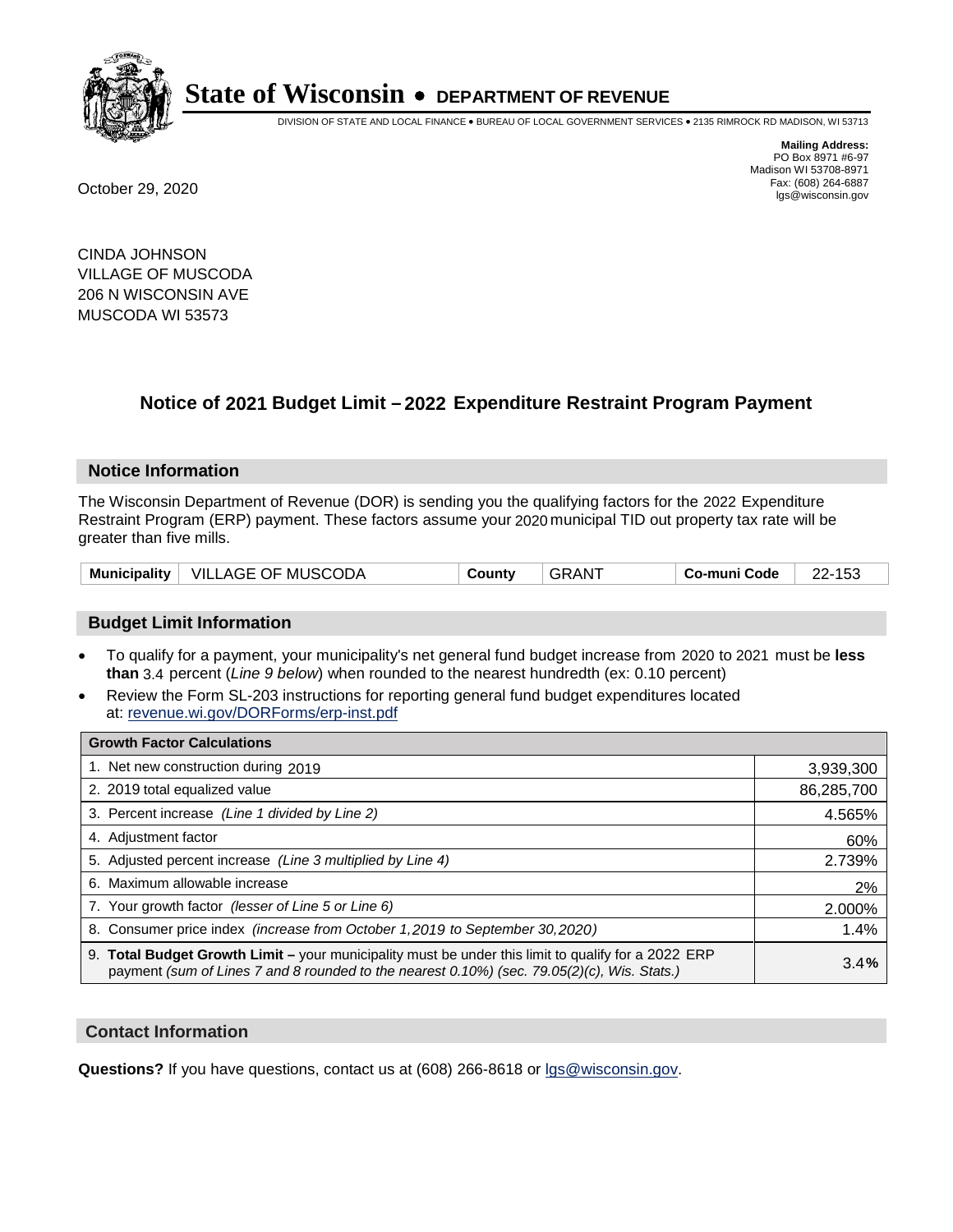

DIVISION OF STATE AND LOCAL FINANCE • BUREAU OF LOCAL GOVERNMENT SERVICES • 2135 RIMROCK RD MADISON, WI 53713

**Mailing Address:** PO Box 8971 #6-97 Madison WI 53708-8971<br>Fax: (608) 264-6887 Fax: (608) 264-6887 October 29, 2020 lgs@wisconsin.gov

MISTY MOLZOF CITY OF BOSCOBEL 1006 WISCONSIN AVE BOSCOBEL WI 53805-1532

## **Notice of 2021 Budget Limit - 2022 Expenditure Restraint Program Payment**

#### **Notice Information**

The Wisconsin Department of Revenue (DOR) is sending you the qualifying factors for the 2022 Expenditure Restraint Program (ERP) payment. These factors assume your 2020 municipal TID out property tax rate will be greater than five mills.

| <b>Municipality</b> | $\perp$ CITY OF BOSCOBEL | Countv | <b>GRAN</b> | Co-muni Code | -206<br>-22- |
|---------------------|--------------------------|--------|-------------|--------------|--------------|
|---------------------|--------------------------|--------|-------------|--------------|--------------|

#### **Budget Limit Information**

- To qualify for a payment, your municipality's net general fund budget increase from 2020 to 2021 must be less **than** 2.2 percent (*Line 9 below*) when rounded to the nearest hundredth (ex: 0.10 percent)
- Review the Form SL-203 instructions for reporting general fund budget expenditures located at: revenue.wi.gov/DORForms/erp-inst.pdf

| <b>Growth Factor Calculations</b>                                                                                                                                                                      |             |
|--------------------------------------------------------------------------------------------------------------------------------------------------------------------------------------------------------|-------------|
| 1. Net new construction during 2019                                                                                                                                                                    | 1,814,000   |
| 2. 2019 total equalized value                                                                                                                                                                          | 132,108,200 |
| 3. Percent increase (Line 1 divided by Line 2)                                                                                                                                                         | 1.373%      |
| 4. Adjustment factor                                                                                                                                                                                   | 60%         |
| 5. Adjusted percent increase (Line 3 multiplied by Line 4)                                                                                                                                             | 0.824%      |
| 6. Maximum allowable increase                                                                                                                                                                          | 2%          |
| 7. Your growth factor (lesser of Line 5 or Line 6)                                                                                                                                                     | 0.824%      |
| 8. Consumer price index (increase from October 1, 2019 to September 30, 2020)                                                                                                                          | 1.4%        |
| 9. Total Budget Growth Limit - your municipality must be under this limit to qualify for a 2022 ERP<br>payment (sum of Lines 7 and 8 rounded to the nearest $0.10\%$ ) (sec. 79.05(2)(c), Wis. Stats.) | 2.2%        |

#### **Contact Information**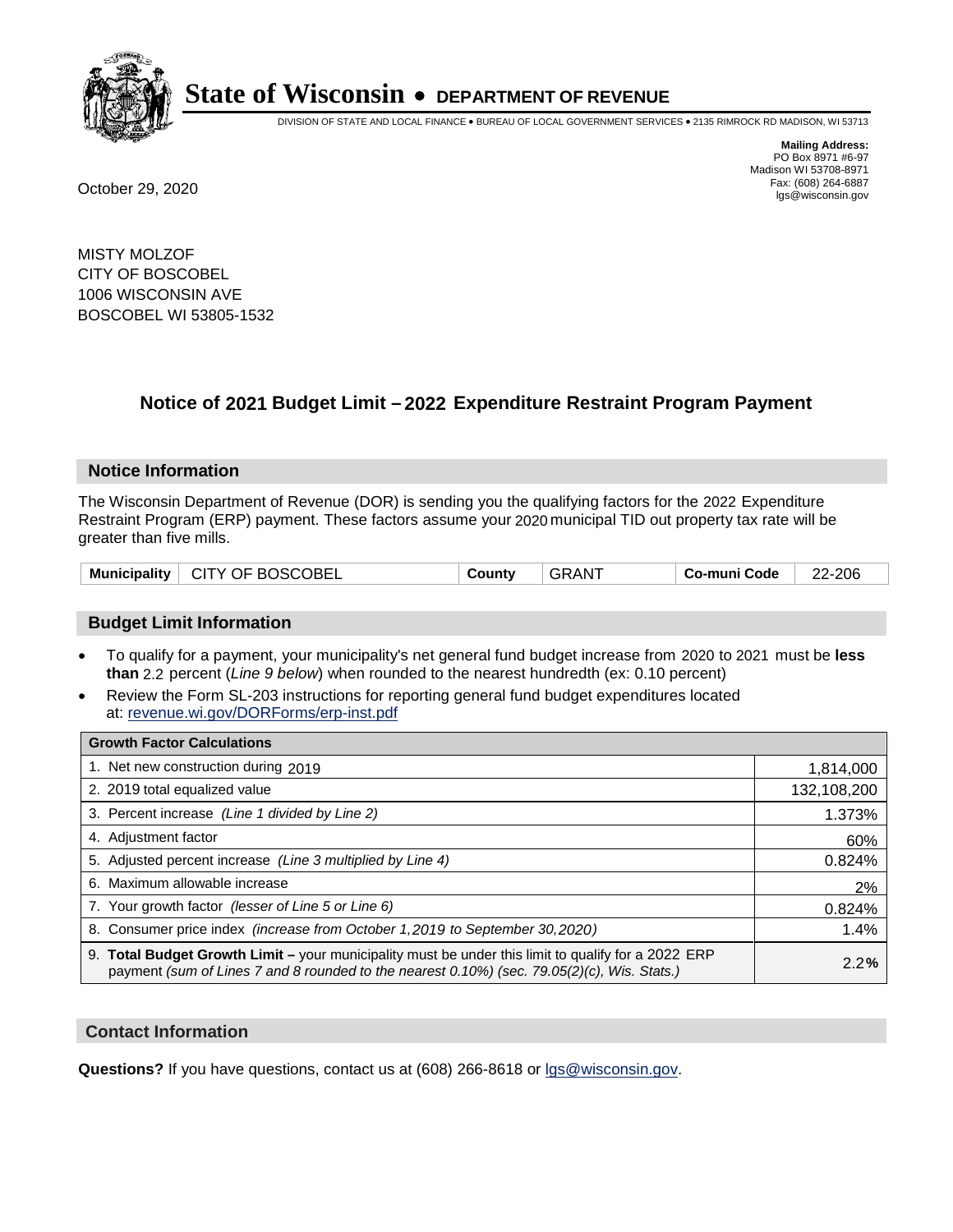

DIVISION OF STATE AND LOCAL FINANCE • BUREAU OF LOCAL GOVERNMENT SERVICES • 2135 RIMROCK RD MADISON, WI 53713

**Mailing Address:** PO Box 8971 #6-97 Madison WI 53708-8971<br>Fax: (608) 264-6887 Fax: (608) 264-6887 October 29, 2020 lgs@wisconsin.gov

JILL HILL CITY OF CUBA CITY 108 N MAIN ST CUBA CITY WI 53807-1538

### **Notice of 2021 Budget Limit - 2022 Expenditure Restraint Program Payment**

#### **Notice Information**

The Wisconsin Department of Revenue (DOR) is sending you the qualifying factors for the 2022 Expenditure Restraint Program (ERP) payment. These factors assume your 2020 municipal TID out property tax rate will be greater than five mills.

| Municipality | CUBA.<br>. CITY .<br>OE.<br>$\mathbf{U}$ | Jount∨<br>. | `AN . | Co-muni Code | $\sim$ $\sim$ $\sim$ |
|--------------|------------------------------------------|-------------|-------|--------------|----------------------|
|--------------|------------------------------------------|-------------|-------|--------------|----------------------|

#### **Budget Limit Information**

- To qualify for a payment, your municipality's net general fund budget increase from 2020 to 2021 must be less **than** 2.7 percent (*Line 9 below*) when rounded to the nearest hundredth (ex: 0.10 percent)
- Review the Form SL-203 instructions for reporting general fund budget expenditures located at: revenue.wi.gov/DORForms/erp-inst.pdf

| <b>Growth Factor Calculations</b>                                                                                                                                                                      |             |
|--------------------------------------------------------------------------------------------------------------------------------------------------------------------------------------------------------|-------------|
| 1. Net new construction during 2019                                                                                                                                                                    | 2,883,800   |
| 2. 2019 total equalized value                                                                                                                                                                          | 135,333,200 |
| 3. Percent increase (Line 1 divided by Line 2)                                                                                                                                                         | 2.131%      |
| 4. Adiustment factor                                                                                                                                                                                   | 60%         |
| 5. Adjusted percent increase (Line 3 multiplied by Line 4)                                                                                                                                             | 1.279%      |
| 6. Maximum allowable increase                                                                                                                                                                          | 2%          |
| 7. Your growth factor (lesser of Line 5 or Line 6)                                                                                                                                                     | 1.279%      |
| 8. Consumer price index (increase from October 1,2019 to September 30,2020)                                                                                                                            | 1.4%        |
| 9. Total Budget Growth Limit - your municipality must be under this limit to qualify for a 2022 ERP<br>payment (sum of Lines 7 and 8 rounded to the nearest $0.10\%$ ) (sec. 79.05(2)(c), Wis. Stats.) | 2.7%        |

#### **Contact Information**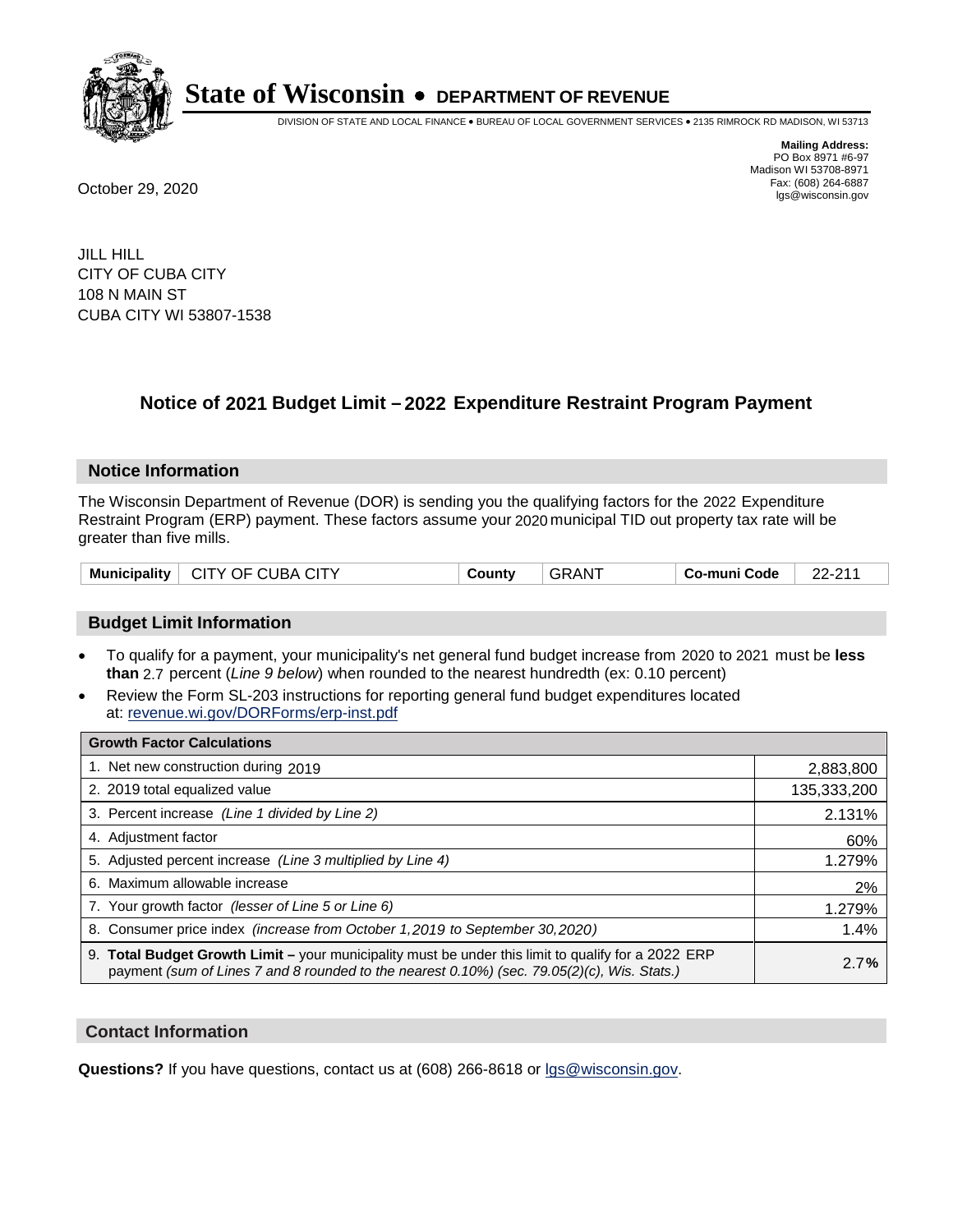

DIVISION OF STATE AND LOCAL FINANCE • BUREAU OF LOCAL GOVERNMENT SERVICES • 2135 RIMROCK RD MADISON, WI 53713

**Mailing Address:** PO Box 8971 #6-97 Madison WI 53708-8971<br>Fax: (608) 264-6887 Fax: (608) 264-6887 October 29, 2020 lgs@wisconsin.gov

DEBI HEISNER CITY OF FENNIMORE 860 LINCOLN AVE FENNIMORE WI 53809

## **Notice of 2021 Budget Limit - 2022 Expenditure Restraint Program Payment**

#### **Notice Information**

The Wisconsin Department of Revenue (DOR) is sending you the qualifying factors for the 2022 Expenditure Restraint Program (ERP) payment. These factors assume your 2020 municipal TID out property tax rate will be greater than five mills.

| Municipality   CITY OF FENNIMORE<br>County | ⊤GRAN <sup>≁</sup> | ⊦ Co-muni Code | 22-226 |
|--------------------------------------------|--------------------|----------------|--------|
|--------------------------------------------|--------------------|----------------|--------|

#### **Budget Limit Information**

- To qualify for a payment, your municipality's net general fund budget increase from 2020 to 2021 must be less **than** 1.4 percent (*Line 9 below*) when rounded to the nearest hundredth (ex: 0.10 percent)
- Review the Form SL-203 instructions for reporting general fund budget expenditures located at: revenue.wi.gov/DORForms/erp-inst.pdf

| <b>Growth Factor Calculations</b>                                                                                                                                                                      |             |
|--------------------------------------------------------------------------------------------------------------------------------------------------------------------------------------------------------|-------------|
| 1. Net new construction during 2019                                                                                                                                                                    | $-416,100$  |
| 2. 2019 total equalized value                                                                                                                                                                          | 126,693,300 |
| 3. Percent increase (Line 1 divided by Line 2)                                                                                                                                                         | $-0.328%$   |
| 4. Adiustment factor                                                                                                                                                                                   | 60%         |
| 5. Adjusted percent increase (Line 3 multiplied by Line 4)                                                                                                                                             | $-0.197%$   |
| 6. Maximum allowable increase                                                                                                                                                                          | 2%          |
| 7. Your growth factor (lesser of Line 5 or Line 6)                                                                                                                                                     | 0.000%      |
| 8. Consumer price index (increase from October 1,2019 to September 30,2020)                                                                                                                            | 1.4%        |
| 9. Total Budget Growth Limit - your municipality must be under this limit to qualify for a 2022 ERP<br>payment (sum of Lines 7 and 8 rounded to the nearest $0.10\%$ ) (sec. 79.05(2)(c), Wis. Stats.) | 1.4%        |

#### **Contact Information**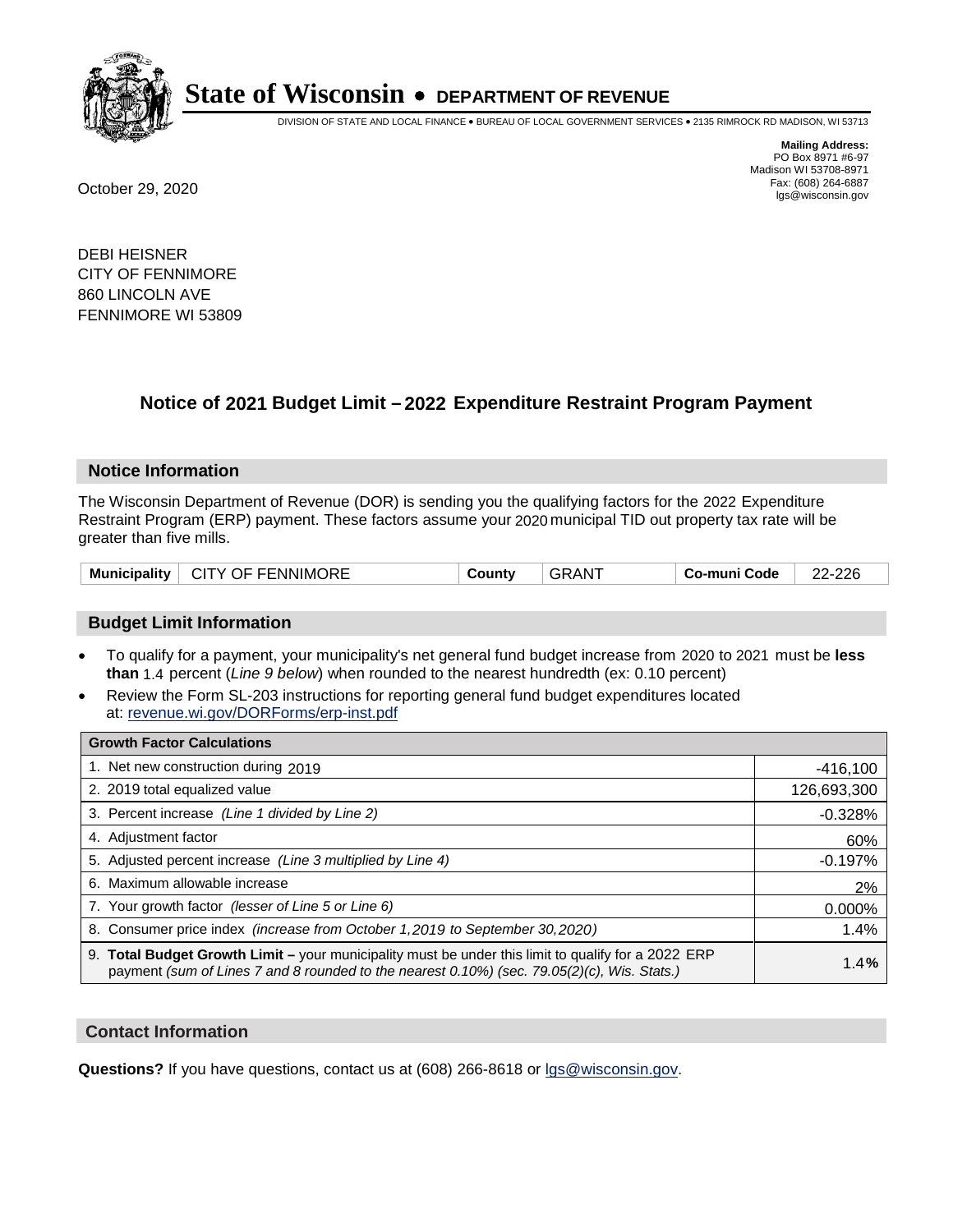

DIVISION OF STATE AND LOCAL FINANCE • BUREAU OF LOCAL GOVERNMENT SERVICES • 2135 RIMROCK RD MADISON, WI 53713

**Mailing Address:** PO Box 8971 #6-97 Madison WI 53708-8971<br>Fax: (608) 264-6887 Fax: (608) 264-6887 October 29, 2020 lgs@wisconsin.gov

DAVID KURIHARA CITY OF LANCASTER 206 S MADISON ST LANCASTER WI 53813-1762

### **Notice of 2021 Budget Limit - 2022 Expenditure Restraint Program Payment**

#### **Notice Information**

The Wisconsin Department of Revenue (DOR) is sending you the qualifying factors for the 2022 Expenditure Restraint Program (ERP) payment. These factors assume your 2020 municipal TID out property tax rate will be greater than five mills.

#### **Budget Limit Information**

- To qualify for a payment, your municipality's net general fund budget increase from 2020 to 2021 must be less **than** 2.3 percent (*Line 9 below*) when rounded to the nearest hundredth (ex: 0.10 percent)
- Review the Form SL-203 instructions for reporting general fund budget expenditures located at: revenue.wi.gov/DORForms/erp-inst.pdf

| <b>Growth Factor Calculations</b>                                                                                                                                                                  |             |
|----------------------------------------------------------------------------------------------------------------------------------------------------------------------------------------------------|-------------|
| 1. Net new construction during 2019                                                                                                                                                                | 3,691,700   |
| 2. 2019 total equalized value                                                                                                                                                                      | 248,510,900 |
| 3. Percent increase (Line 1 divided by Line 2)                                                                                                                                                     | 1.486%      |
| 4. Adjustment factor                                                                                                                                                                               | 60%         |
| 5. Adjusted percent increase (Line 3 multiplied by Line 4)                                                                                                                                         | 0.892%      |
| 6. Maximum allowable increase                                                                                                                                                                      | 2%          |
| 7. Your growth factor (lesser of Line 5 or Line 6)                                                                                                                                                 | 0.892%      |
| 8. Consumer price index (increase from October 1, 2019 to September 30, 2020)                                                                                                                      | 1.4%        |
| 9. Total Budget Growth Limit - your municipality must be under this limit to qualify for a 2022 ERP<br>payment (sum of Lines 7 and 8 rounded to the nearest 0.10%) (sec. 79.05(2)(c), Wis. Stats.) | 2.3%        |

#### **Contact Information**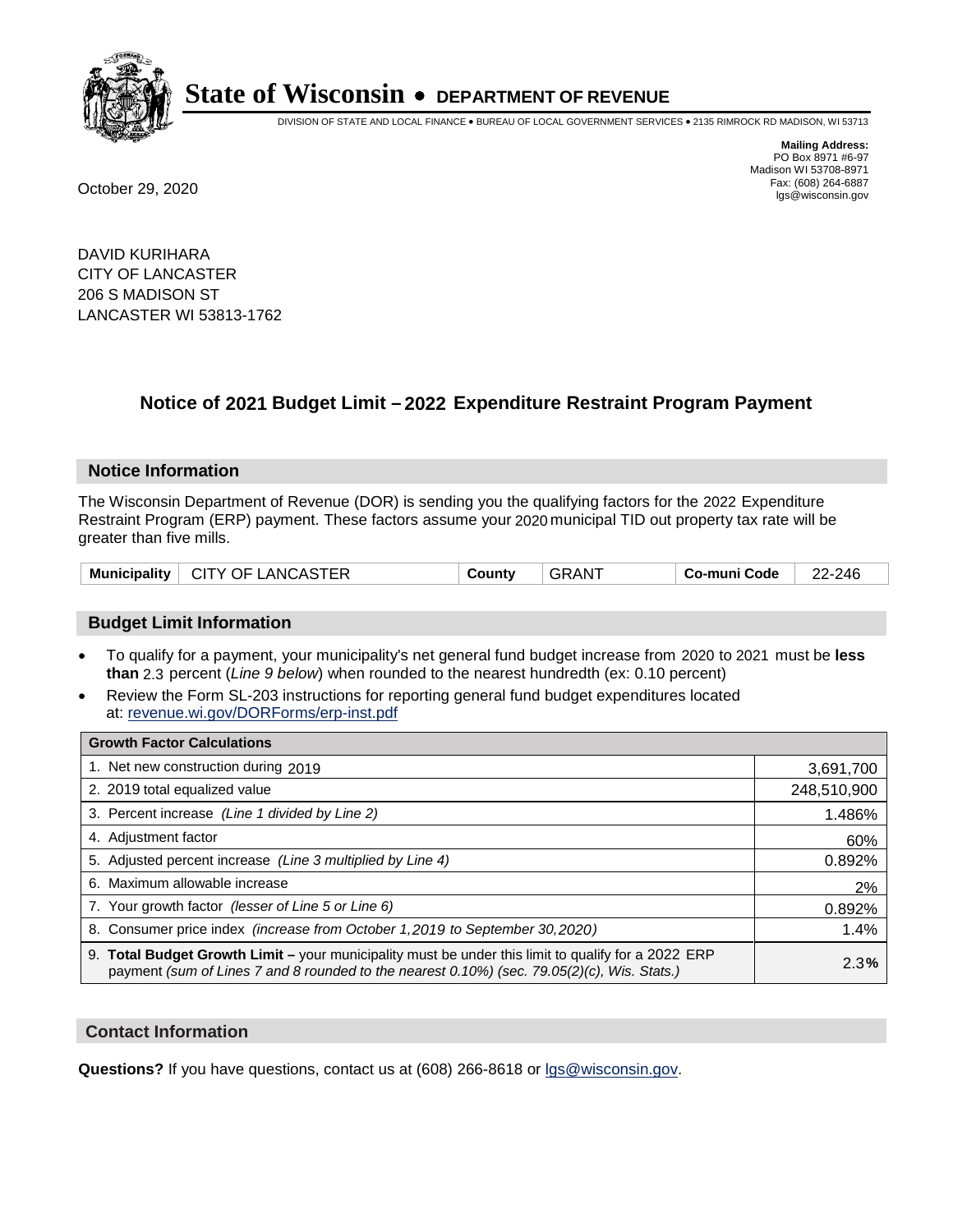

DIVISION OF STATE AND LOCAL FINANCE • BUREAU OF LOCAL GOVERNMENT SERVICES • 2135 RIMROCK RD MADISON, WI 53713

**Mailing Address:** PO Box 8971 #6-97 Madison WI 53708-8971<br>Fax: (608) 264-6887 Fax: (608) 264-6887 October 29, 2020 lgs@wisconsin.gov

CANDACE KLAAS CITY OF PLATTEVILLE 75 N BONSON ST PLATTEVILLE WI 53818-2502

## **Notice of 2021 Budget Limit - 2022 Expenditure Restraint Program Payment**

#### **Notice Information**

The Wisconsin Department of Revenue (DOR) is sending you the qualifying factors for the 2022 Expenditure Restraint Program (ERP) payment. These factors assume your 2020 municipal TID out property tax rate will be greater than five mills.

#### **Budget Limit Information**

- To qualify for a payment, your municipality's net general fund budget increase from 2020 to 2021 must be less **than** 1.5 percent (*Line 9 below*) when rounded to the nearest hundredth (ex: 0.10 percent)
- Review the Form SL-203 instructions for reporting general fund budget expenditures located at: revenue.wi.gov/DORForms/erp-inst.pdf

| <b>Growth Factor Calculations</b>                                                                                                                                                                  |             |
|----------------------------------------------------------------------------------------------------------------------------------------------------------------------------------------------------|-------------|
| 1. Net new construction during 2019                                                                                                                                                                | 1,650,600   |
| 2. 2019 total equalized value                                                                                                                                                                      | 707,891,400 |
| 3. Percent increase (Line 1 divided by Line 2)                                                                                                                                                     | 0.233%      |
| 4. Adiustment factor                                                                                                                                                                               | 60%         |
| 5. Adjusted percent increase (Line 3 multiplied by Line 4)                                                                                                                                         | 0.140%      |
| 6. Maximum allowable increase                                                                                                                                                                      | 2%          |
| 7. Your growth factor (lesser of Line 5 or Line 6)                                                                                                                                                 | 0.140%      |
| 8. Consumer price index (increase from October 1,2019 to September 30,2020)                                                                                                                        | 1.4%        |
| 9. Total Budget Growth Limit - your municipality must be under this limit to qualify for a 2022 ERP<br>payment (sum of Lines 7 and 8 rounded to the nearest 0.10%) (sec. 79.05(2)(c), Wis. Stats.) | 1.5%        |

#### **Contact Information**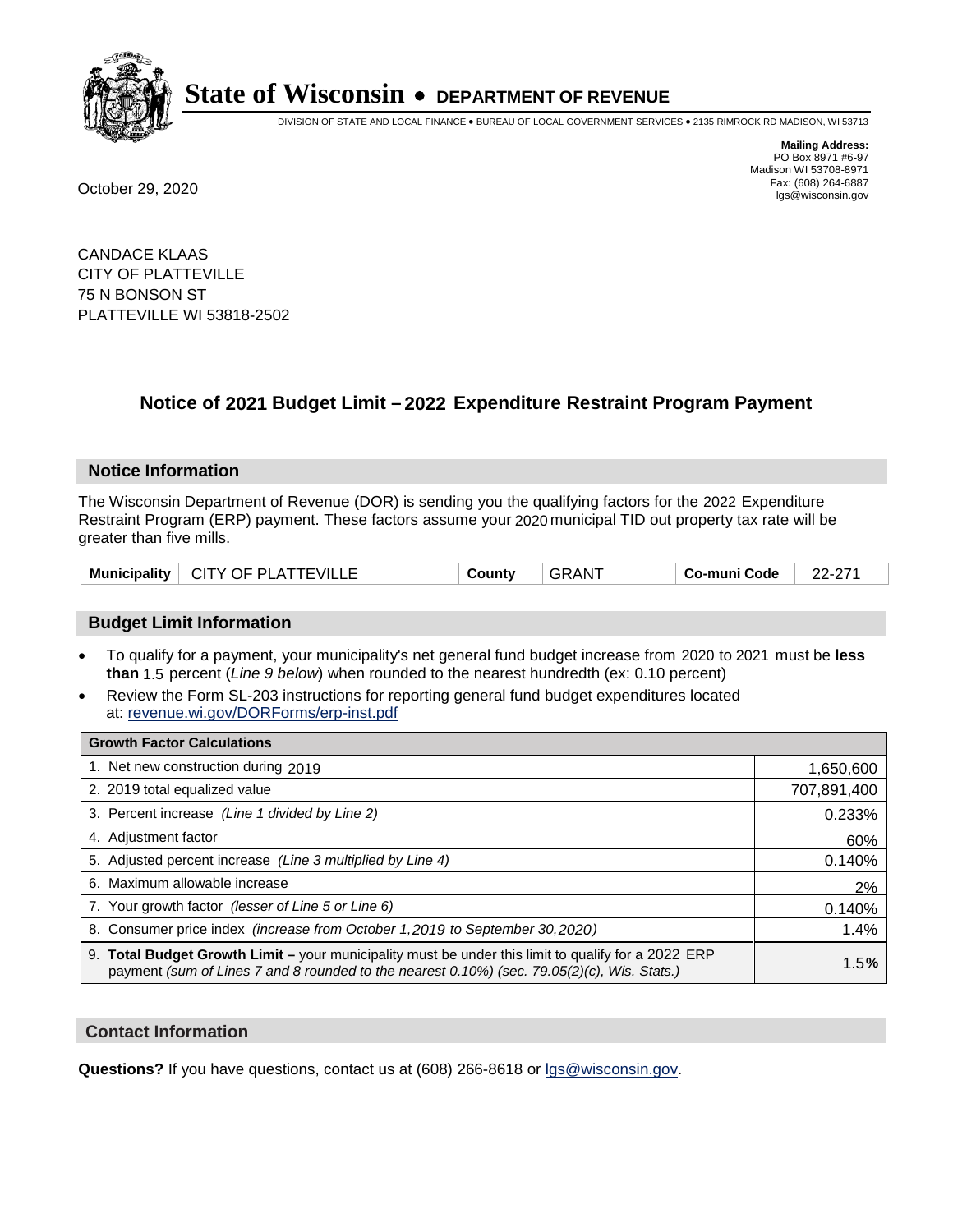

DIVISION OF STATE AND LOCAL FINANCE • BUREAU OF LOCAL GOVERNMENT SERVICES • 2135 RIMROCK RD MADISON, WI 53713

**Mailing Address:** PO Box 8971 #6-97 Madison WI 53708-8971<br>Fax: (608) 264-6887 Fax: (608) 264-6887 October 29, 2020 lgs@wisconsin.gov

LAURIE KEEPERS VILLAGE OF ALBANY 206 NORTH WATER STREET ALBANY WI 53502

### **Notice of 2021 Budget Limit - 2022 Expenditure Restraint Program Payment**

#### **Notice Information**

The Wisconsin Department of Revenue (DOR) is sending you the qualifying factors for the 2022 Expenditure Restraint Program (ERP) payment. These factors assume your 2020 municipal TID out property tax rate will be greater than five mills.

|  | Municipality   VILLAGE OF ALBANY | County | <b>GREEN</b> | Co-muni Code | 23-101 |
|--|----------------------------------|--------|--------------|--------------|--------|
|--|----------------------------------|--------|--------------|--------------|--------|

#### **Budget Limit Information**

- To qualify for a payment, your municipality's net general fund budget increase from 2020 to 2021 must be less **than** 2.1 percent (*Line 9 below*) when rounded to the nearest hundredth (ex: 0.10 percent)
- Review the Form SL-203 instructions for reporting general fund budget expenditures located at: revenue.wi.gov/DORForms/erp-inst.pdf

| <b>Growth Factor Calculations</b>                                                                                                                                                                      |            |
|--------------------------------------------------------------------------------------------------------------------------------------------------------------------------------------------------------|------------|
| 1. Net new construction during 2019                                                                                                                                                                    | 626,900    |
| 2. 2019 total equalized value                                                                                                                                                                          | 57,552,900 |
| 3. Percent increase (Line 1 divided by Line 2)                                                                                                                                                         | 1.089%     |
| 4. Adjustment factor                                                                                                                                                                                   | 60%        |
| 5. Adjusted percent increase (Line 3 multiplied by Line 4)                                                                                                                                             | 0.653%     |
| 6. Maximum allowable increase                                                                                                                                                                          | 2%         |
| 7. Your growth factor (lesser of Line 5 or Line 6)                                                                                                                                                     | 0.653%     |
| 8. Consumer price index (increase from October 1,2019 to September 30,2020)                                                                                                                            | 1.4%       |
| 9. Total Budget Growth Limit - your municipality must be under this limit to qualify for a 2022 ERP<br>payment (sum of Lines 7 and 8 rounded to the nearest $0.10\%$ ) (sec. 79.05(2)(c), Wis. Stats.) | 2.1%       |

#### **Contact Information**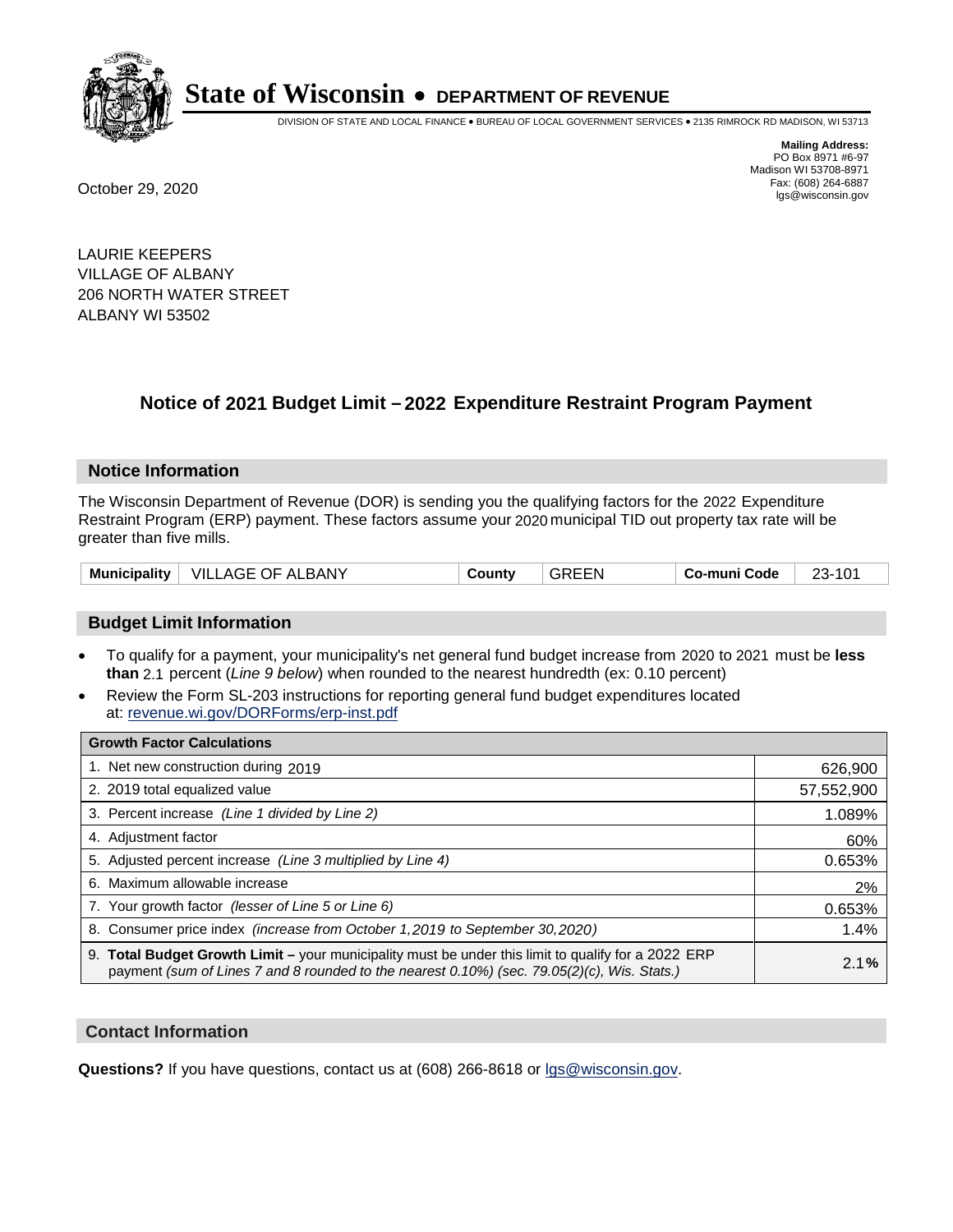

DIVISION OF STATE AND LOCAL FINANCE • BUREAU OF LOCAL GOVERNMENT SERVICES • 2135 RIMROCK RD MADISON, WI 53713

**Mailing Address:** PO Box 8971 #6-97 Madison WI 53708-8971<br>Fax: (608) 264-6887 Fax: (608) 264-6887 October 29, 2020 lgs@wisconsin.gov

LINDA KUHLMAN VILLAGE OF BROOKLYN PO BOX 189 BROOKLYN WI 53521-0189

### **Notice of 2021 Budget Limit - 2022 Expenditure Restraint Program Payment**

#### **Notice Information**

The Wisconsin Department of Revenue (DOR) is sending you the qualifying factors for the 2022 Expenditure Restraint Program (ERP) payment. These factors assume your 2020 municipal TID out property tax rate will be greater than five mills.

| Municipality   VILLAGE OF BROOKLYN | County | <b>GREEN</b> | Co-muni Code | 23-109 |
|------------------------------------|--------|--------------|--------------|--------|
|------------------------------------|--------|--------------|--------------|--------|

#### **Budget Limit Information**

- To qualify for a payment, your municipality's net general fund budget increase from 2020 to 2021 must be less **than** 2.5 percent (*Line 9 below*) when rounded to the nearest hundredth (ex: 0.10 percent)
- Review the Form SL-203 instructions for reporting general fund budget expenditures located at: revenue.wi.gov/DORForms/erp-inst.pdf

| <b>Growth Factor Calculations</b>                                                                                                                                                                  |             |
|----------------------------------------------------------------------------------------------------------------------------------------------------------------------------------------------------|-------------|
| 1. Net new construction during 2019                                                                                                                                                                | 2,113,300   |
| 2. 2019 total equalized value                                                                                                                                                                      | 110,752,000 |
| 3. Percent increase (Line 1 divided by Line 2)                                                                                                                                                     | 1.908%      |
| 4. Adjustment factor                                                                                                                                                                               | 60%         |
| 5. Adjusted percent increase (Line 3 multiplied by Line 4)                                                                                                                                         | 1.145%      |
| 6. Maximum allowable increase                                                                                                                                                                      | 2%          |
| 7. Your growth factor (lesser of Line 5 or Line 6)                                                                                                                                                 | 1.145%      |
| 8. Consumer price index (increase from October 1, 2019 to September 30, 2020)                                                                                                                      | 1.4%        |
| 9. Total Budget Growth Limit - your municipality must be under this limit to qualify for a 2022 ERP<br>payment (sum of Lines 7 and 8 rounded to the nearest 0.10%) (sec. 79.05(2)(c), Wis. Stats.) | 2.5%        |

#### **Contact Information**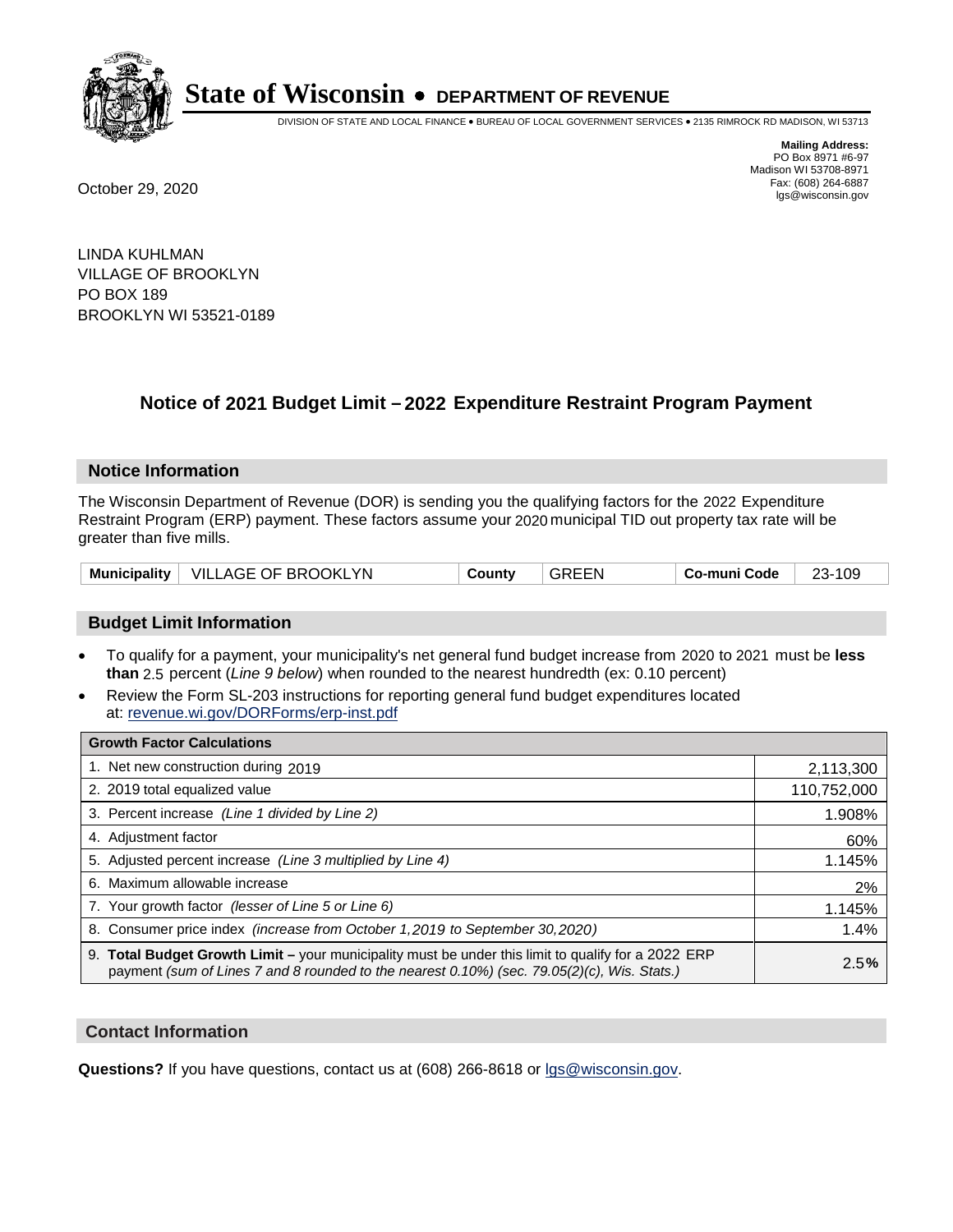

DIVISION OF STATE AND LOCAL FINANCE • BUREAU OF LOCAL GOVERNMENT SERVICES • 2135 RIMROCK RD MADISON, WI 53713

**Mailing Address:** PO Box 8971 #6-97 Madison WI 53708-8971<br>Fax: (608) 264-6887 Fax: (608) 264-6887 October 29, 2020 lgs@wisconsin.gov

DANEAN NAEGER VILLAGE OF MONTICELLO PO BOX 147 MONTICELLO WI 53570-0147

### **Notice of 2021 Budget Limit - 2022 Expenditure Restraint Program Payment**

#### **Notice Information**

The Wisconsin Department of Revenue (DOR) is sending you the qualifying factors for the 2022 Expenditure Restraint Program (ERP) payment. These factors assume your 2020 municipal TID out property tax rate will be greater than five mills.

|  | Municipality   VILLAGE OF MONTICELLO | County | <b>GREEN</b> | Co-muni Code |  |
|--|--------------------------------------|--------|--------------|--------------|--|
|--|--------------------------------------|--------|--------------|--------------|--|

#### **Budget Limit Information**

- To qualify for a payment, your municipality's net general fund budget increase from 2020 to 2021 must be less **than** 1.5 percent (*Line 9 below*) when rounded to the nearest hundredth (ex: 0.10 percent)
- Review the Form SL-203 instructions for reporting general fund budget expenditures located at: revenue.wi.gov/DORForms/erp-inst.pdf

| <b>Growth Factor Calculations</b>                                                                                                                                                                      |            |
|--------------------------------------------------------------------------------------------------------------------------------------------------------------------------------------------------------|------------|
| 1. Net new construction during 2019                                                                                                                                                                    | 124,700    |
| 2. 2019 total equalized value                                                                                                                                                                          | 89,230,100 |
| 3. Percent increase (Line 1 divided by Line 2)                                                                                                                                                         | 0.140%     |
| 4. Adjustment factor                                                                                                                                                                                   | 60%        |
| 5. Adjusted percent increase (Line 3 multiplied by Line 4)                                                                                                                                             | 0.084%     |
| 6. Maximum allowable increase                                                                                                                                                                          | 2%         |
| 7. Your growth factor (lesser of Line 5 or Line 6)                                                                                                                                                     | 0.084%     |
| 8. Consumer price index (increase from October 1,2019 to September 30,2020)                                                                                                                            | 1.4%       |
| 9. Total Budget Growth Limit - your municipality must be under this limit to qualify for a 2022 ERP<br>payment (sum of Lines 7 and 8 rounded to the nearest $0.10\%$ ) (sec. 79.05(2)(c), Wis. Stats.) | 1.5%       |

#### **Contact Information**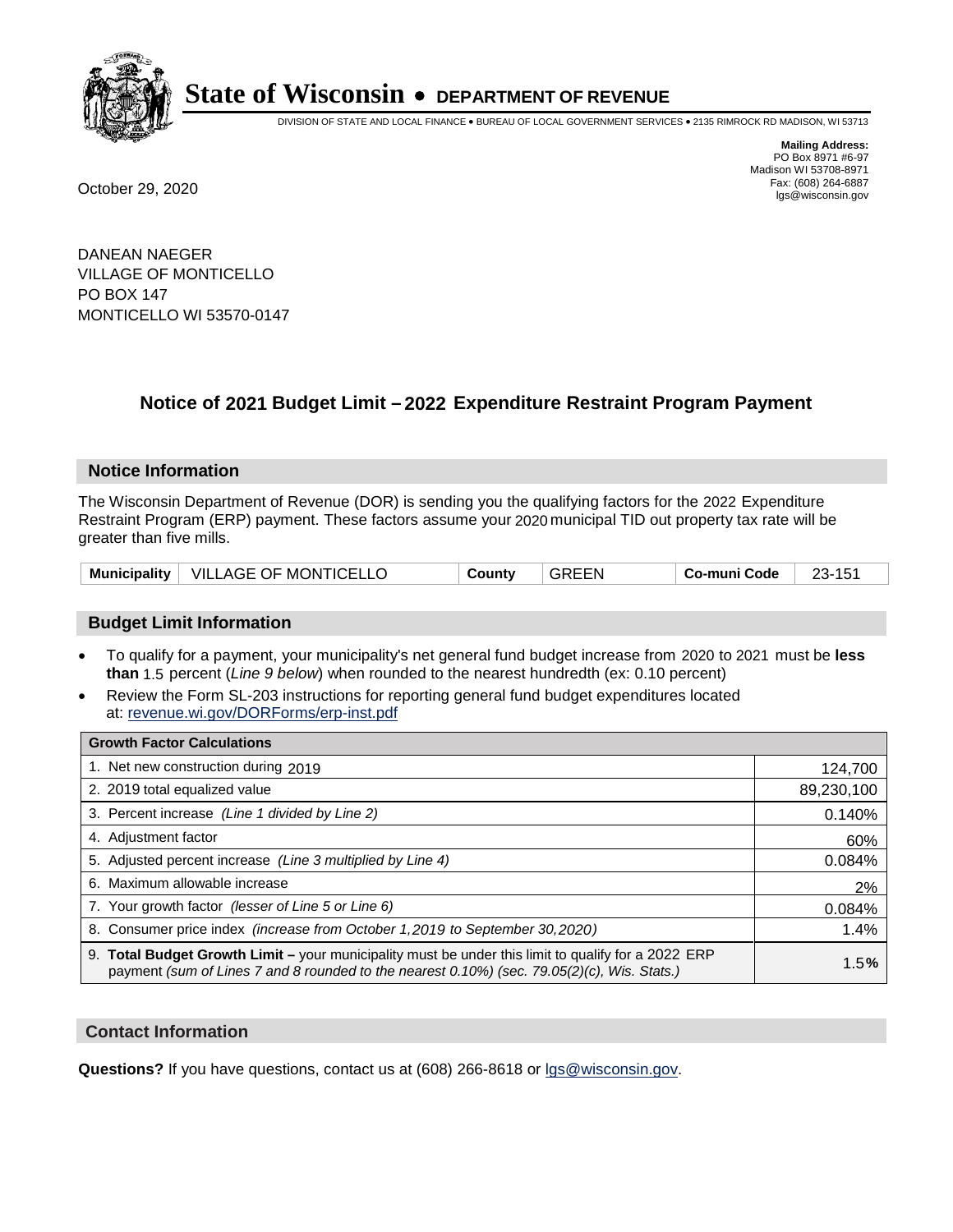

DIVISION OF STATE AND LOCAL FINANCE • BUREAU OF LOCAL GOVERNMENT SERVICES • 2135 RIMROCK RD MADISON, WI 53713

**Mailing Address:** PO Box 8971 #6-97 Madison WI 53708-8971<br>Fax: (608) 264-6887 Fax: (608) 264-6887 October 29, 2020 lgs@wisconsin.gov

LYNNE ERB VILLAGE OF NEW GLARUS PO BOX 399 NEW GLARUS WI 53574-0399

### **Notice of 2021 Budget Limit - 2022 Expenditure Restraint Program Payment**

#### **Notice Information**

The Wisconsin Department of Revenue (DOR) is sending you the qualifying factors for the 2022 Expenditure Restraint Program (ERP) payment. These factors assume your 2020 municipal TID out property tax rate will be greater than five mills.

|  | Municipality   VILLAGE OF NEW GLARUS | County | <b>GREEN</b> | Co-muni Code | 23-161 |
|--|--------------------------------------|--------|--------------|--------------|--------|
|--|--------------------------------------|--------|--------------|--------------|--------|

#### **Budget Limit Information**

- To qualify for a payment, your municipality's net general fund budget increase from 2020 to 2021 must be less **than** 1.7 percent (*Line 9 below*) when rounded to the nearest hundredth (ex: 0.10 percent)
- Review the Form SL-203 instructions for reporting general fund budget expenditures located at: revenue.wi.gov/DORForms/erp-inst.pdf

| <b>Growth Factor Calculations</b>                                                                                                                                                                  |             |
|----------------------------------------------------------------------------------------------------------------------------------------------------------------------------------------------------|-------------|
| 1. Net new construction during 2019                                                                                                                                                                | 1,072,600   |
| 2. 2019 total equalized value                                                                                                                                                                      | 206,538,000 |
| 3. Percent increase (Line 1 divided by Line 2)                                                                                                                                                     | 0.519%      |
| 4. Adjustment factor                                                                                                                                                                               | 60%         |
| 5. Adjusted percent increase (Line 3 multiplied by Line 4)                                                                                                                                         | 0.311%      |
| 6. Maximum allowable increase                                                                                                                                                                      | 2%          |
| 7. Your growth factor (lesser of Line 5 or Line 6)                                                                                                                                                 | 0.311%      |
| 8. Consumer price index (increase from October 1, 2019 to September 30, 2020)                                                                                                                      | 1.4%        |
| 9. Total Budget Growth Limit - your municipality must be under this limit to qualify for a 2022 ERP<br>payment (sum of Lines 7 and 8 rounded to the nearest 0.10%) (sec. 79.05(2)(c), Wis. Stats.) | 1.7%        |

#### **Contact Information**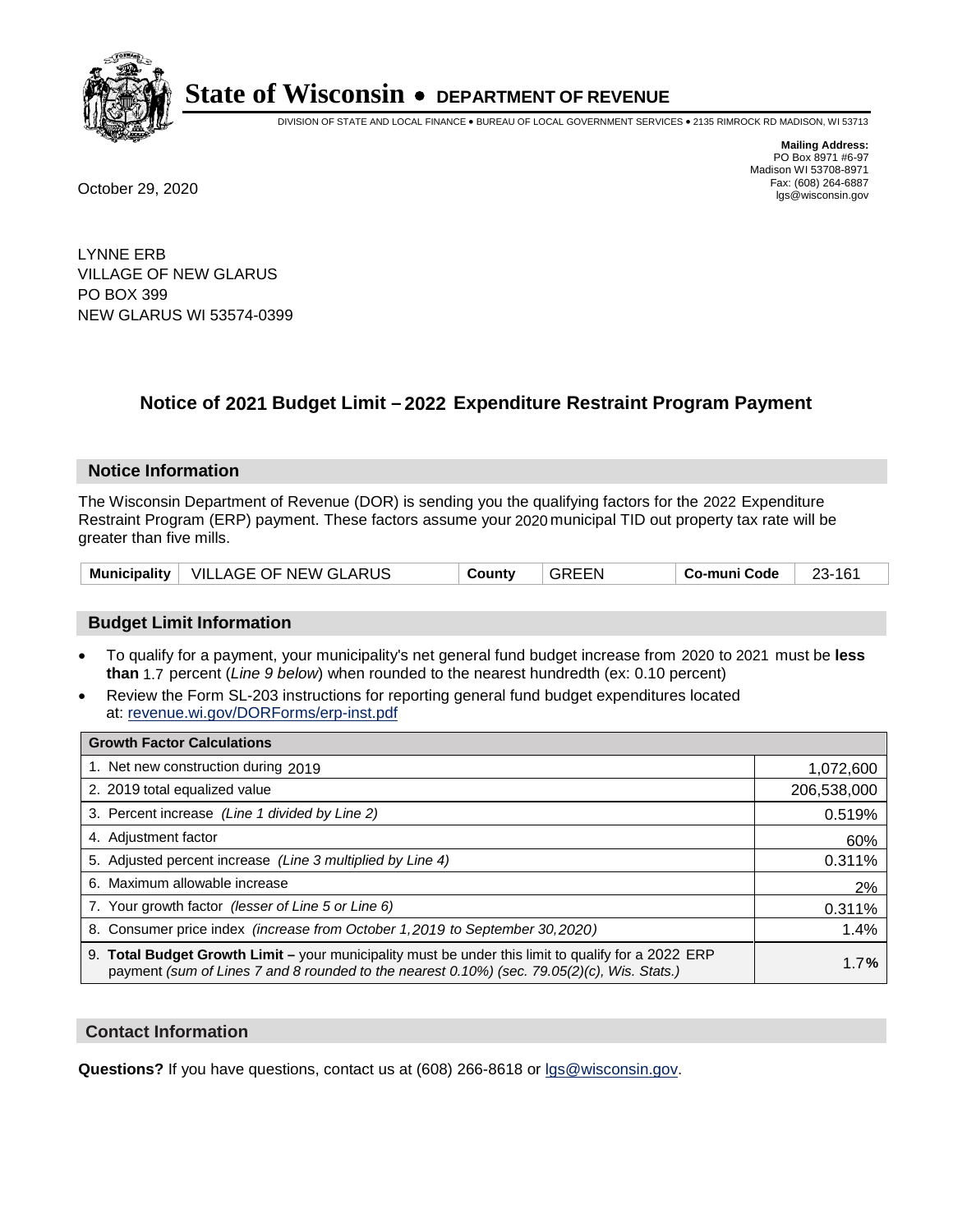

DIVISION OF STATE AND LOCAL FINANCE • BUREAU OF LOCAL GOVERNMENT SERVICES • 2135 RIMROCK RD MADISON, WI 53713

**Mailing Address:** PO Box 8971 #6-97 Madison WI 53708-8971<br>Fax: (608) 264-6887 Fax: (608) 264-6887 October 29, 2020 lgs@wisconsin.gov

NIKOLAI WAHL CITY OF BRODHEAD 1111 WEST 2ND AVE BRODHEAD WI 53520

### **Notice of 2021 Budget Limit - 2022 Expenditure Restraint Program Payment**

#### **Notice Information**

The Wisconsin Department of Revenue (DOR) is sending you the qualifying factors for the 2022 Expenditure Restraint Program (ERP) payment. These factors assume your 2020 municipal TID out property tax rate will be greater than five mills.

#### **Budget Limit Information**

- To qualify for a payment, your municipality's net general fund budget increase from 2020 to 2021 must be less **than** 1.5 percent (*Line 9 below*) when rounded to the nearest hundredth (ex: 0.10 percent)
- Review the Form SL-203 instructions for reporting general fund budget expenditures located at: revenue.wi.gov/DORForms/erp-inst.pdf

| <b>Growth Factor Calculations</b>                                                                                                                                                                  |             |
|----------------------------------------------------------------------------------------------------------------------------------------------------------------------------------------------------|-------------|
| 1. Net new construction during 2019                                                                                                                                                                | 328,100     |
| 2. 2019 total equalized value                                                                                                                                                                      | 190,921,900 |
| 3. Percent increase (Line 1 divided by Line 2)                                                                                                                                                     | 0.172%      |
| 4. Adjustment factor                                                                                                                                                                               | 60%         |
| 5. Adjusted percent increase (Line 3 multiplied by Line 4)                                                                                                                                         | 0.103%      |
| 6. Maximum allowable increase                                                                                                                                                                      | 2%          |
| 7. Your growth factor (lesser of Line 5 or Line 6)                                                                                                                                                 | 0.103%      |
| 8. Consumer price index (increase from October 1, 2019 to September 30, 2020)                                                                                                                      | 1.4%        |
| 9. Total Budget Growth Limit - your municipality must be under this limit to qualify for a 2022 ERP<br>payment (sum of Lines 7 and 8 rounded to the nearest 0.10%) (sec. 79.05(2)(c), Wis. Stats.) | 1.5%        |

#### **Contact Information**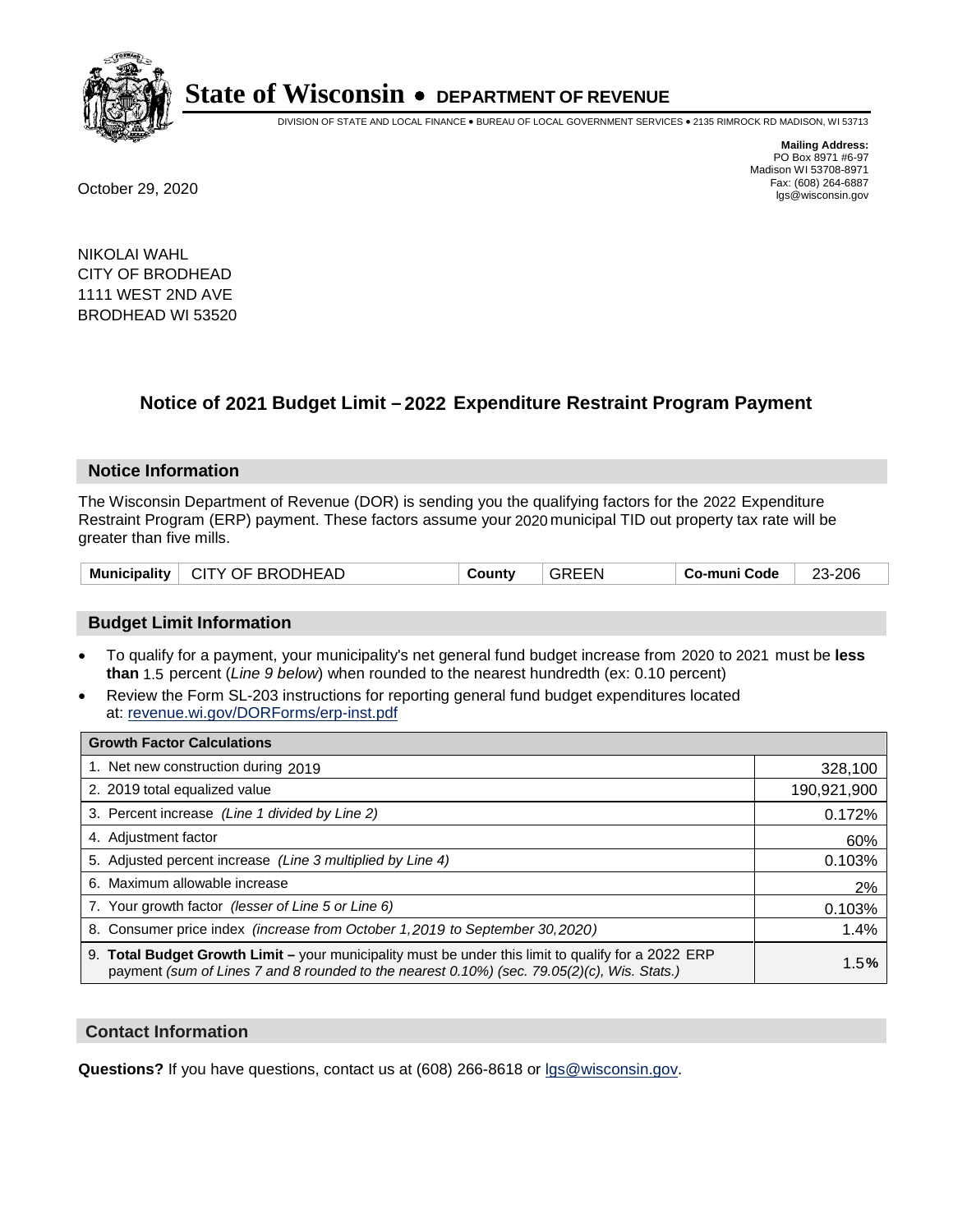

DIVISION OF STATE AND LOCAL FINANCE • BUREAU OF LOCAL GOVERNMENT SERVICES • 2135 RIMROCK RD MADISON, WI 53713

**Mailing Address:** PO Box 8971 #6-97 Madison WI 53708-8971<br>Fax: (608) 264-6887 Fax: (608) 264-6887 October 29, 2020 lgs@wisconsin.gov

BRITTNEY RINDY CITY OF MONROE 1110 18TH AVE MONROE WI 53556

### **Notice of 2021 Budget Limit - 2022 Expenditure Restraint Program Payment**

#### **Notice Information**

The Wisconsin Department of Revenue (DOR) is sending you the qualifying factors for the 2022 Expenditure Restraint Program (ERP) payment. These factors assume your 2020 municipal TID out property tax rate will be greater than five mills.

| ∣ CITY OF MONROE<br><b>Municipality</b> | County | <b>GREEN</b> | ⊤ Co-muni Code | 23-251 |
|-----------------------------------------|--------|--------------|----------------|--------|
|-----------------------------------------|--------|--------------|----------------|--------|

#### **Budget Limit Information**

- To qualify for a payment, your municipality's net general fund budget increase from 2020 to 2021 must be less **than** 2.4 percent (*Line 9 below*) when rounded to the nearest hundredth (ex: 0.10 percent)
- Review the Form SL-203 instructions for reporting general fund budget expenditures located at: revenue.wi.gov/DORForms/erp-inst.pdf

| <b>Growth Factor Calculations</b>                                                                                                                                                                      |             |
|--------------------------------------------------------------------------------------------------------------------------------------------------------------------------------------------------------|-------------|
| 1. Net new construction during 2019                                                                                                                                                                    | 12,829,800  |
| 2. 2019 total equalized value                                                                                                                                                                          | 793,283,200 |
| 3. Percent increase (Line 1 divided by Line 2)                                                                                                                                                         | 1.617%      |
| 4. Adjustment factor                                                                                                                                                                                   | 60%         |
| 5. Adjusted percent increase (Line 3 multiplied by Line 4)                                                                                                                                             | 0.970%      |
| 6. Maximum allowable increase                                                                                                                                                                          | 2%          |
| 7. Your growth factor (lesser of Line 5 or Line 6)                                                                                                                                                     | 0.970%      |
| 8. Consumer price index (increase from October 1,2019 to September 30,2020)                                                                                                                            | 1.4%        |
| 9. Total Budget Growth Limit - your municipality must be under this limit to qualify for a 2022 ERP<br>payment (sum of Lines 7 and 8 rounded to the nearest $0.10\%$ ) (sec. 79.05(2)(c), Wis. Stats.) | 2.4%        |

#### **Contact Information**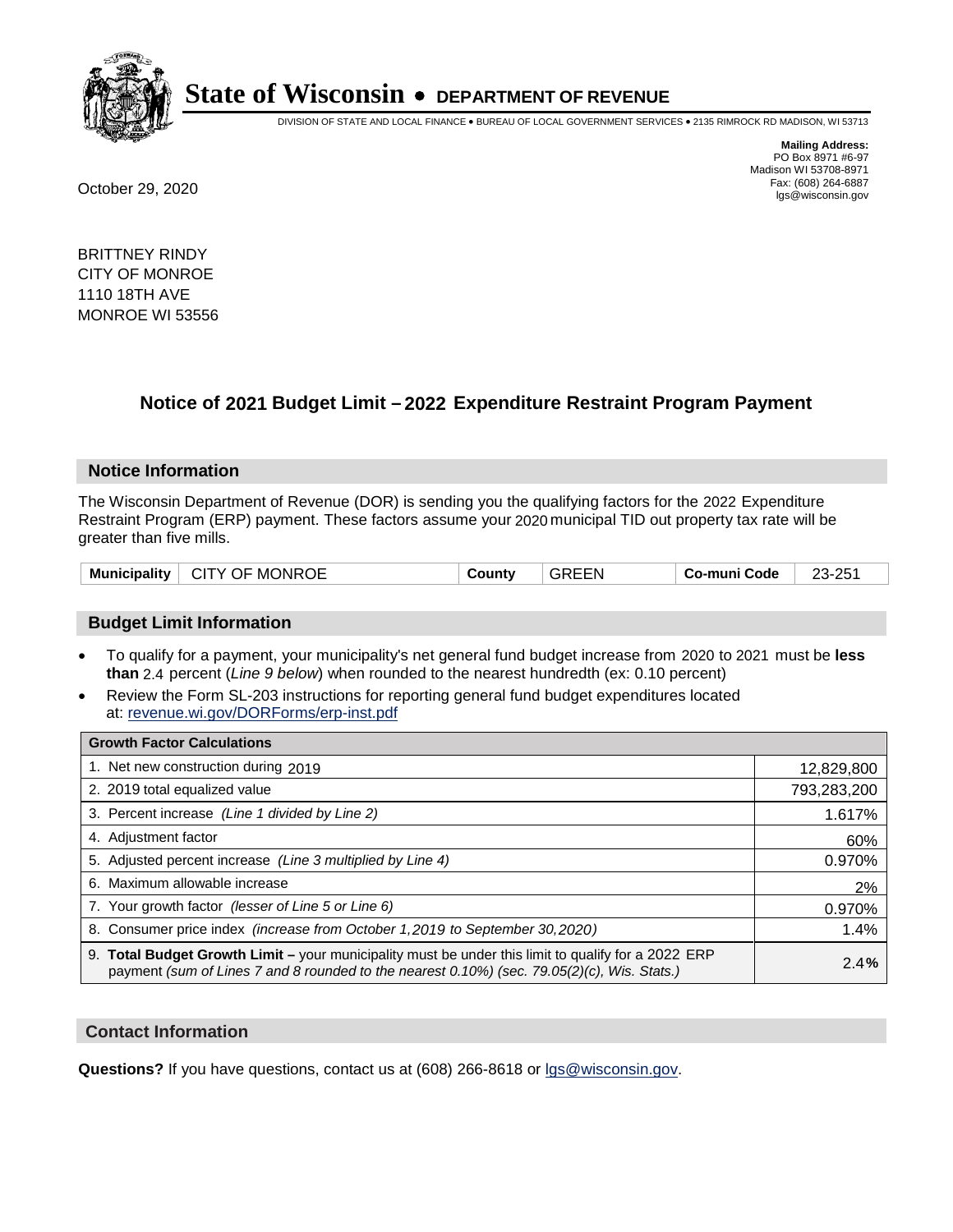

DIVISION OF STATE AND LOCAL FINANCE • BUREAU OF LOCAL GOVERNMENT SERVICES • 2135 RIMROCK RD MADISON, WI 53713

**Mailing Address:** PO Box 8971 #6-97 Madison WI 53708-8971<br>Fax: (608) 264-6887 Fax: (608) 264-6887 October 29, 2020 lgs@wisconsin.gov

KATHY JEROME VILLAGE OF KINGSTON PO BOX 193 KINGSTON WI 53939-0193

### **Notice of 2021 Budget Limit - 2022 Expenditure Restraint Program Payment**

#### **Notice Information**

The Wisconsin Department of Revenue (DOR) is sending you the qualifying factors for the 2022 Expenditure Restraint Program (ERP) payment. These factors assume your 2020 municipal TID out property tax rate will be greater than five mills.

|  | Municipality   VILLAGE OF KINGSTON | County | l GREEN LAKE | Co-muni Code | $124 - 141$ |
|--|------------------------------------|--------|--------------|--------------|-------------|
|--|------------------------------------|--------|--------------|--------------|-------------|

#### **Budget Limit Information**

- To qualify for a payment, your municipality's net general fund budget increase from 2020 to 2021 must be less **than** 1.8 percent (*Line 9 below*) when rounded to the nearest hundredth (ex: 0.10 percent)
- Review the Form SL-203 instructions for reporting general fund budget expenditures located at: revenue.wi.gov/DORForms/erp-inst.pdf

| <b>Growth Factor Calculations</b>                                                                                                                                                                  |            |
|----------------------------------------------------------------------------------------------------------------------------------------------------------------------------------------------------|------------|
| 1. Net new construction during 2019                                                                                                                                                                | 113,300    |
| 2. 2019 total equalized value                                                                                                                                                                      | 16,423,100 |
| 3. Percent increase (Line 1 divided by Line 2)                                                                                                                                                     | 0.690%     |
| 4. Adjustment factor                                                                                                                                                                               | 60%        |
| 5. Adjusted percent increase (Line 3 multiplied by Line 4)                                                                                                                                         | 0.414%     |
| 6. Maximum allowable increase                                                                                                                                                                      | 2%         |
| 7. Your growth factor (lesser of Line 5 or Line 6)                                                                                                                                                 | 0.414%     |
| 8. Consumer price index (increase from October 1,2019 to September 30,2020)                                                                                                                        | 1.4%       |
| 9. Total Budget Growth Limit - your municipality must be under this limit to qualify for a 2022 ERP<br>payment (sum of Lines 7 and 8 rounded to the nearest 0.10%) (sec. 79.05(2)(c), Wis. Stats.) | 1.8%       |

#### **Contact Information**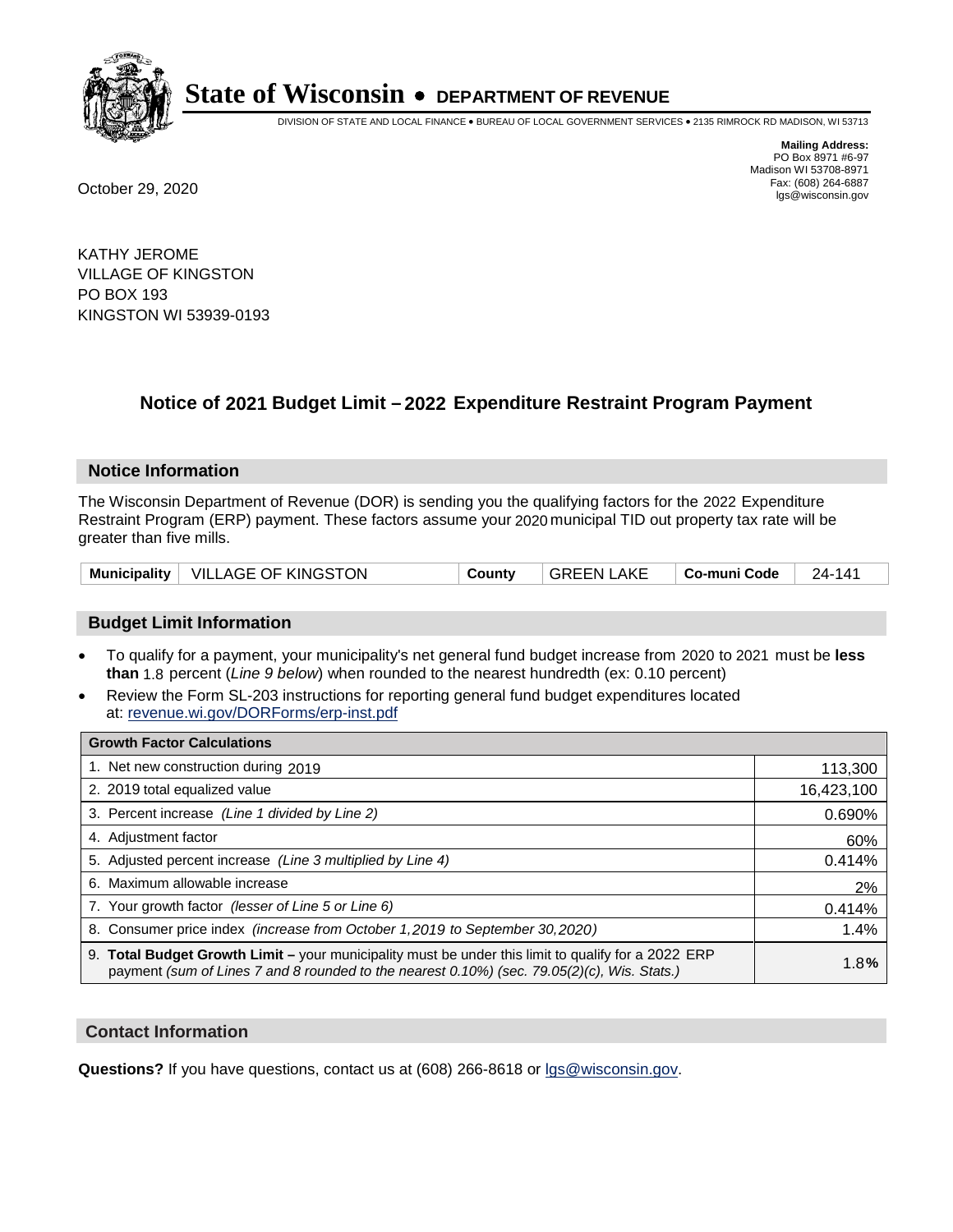

DIVISION OF STATE AND LOCAL FINANCE • BUREAU OF LOCAL GOVERNMENT SERVICES • 2135 RIMROCK RD MADISON, WI 53713

**Mailing Address:** PO Box 8971 #6-97 Madison WI 53708-8971<br>Fax: (608) 264-6887 Fax: (608) 264-6887 October 29, 2020 lgs@wisconsin.gov

JODIE OLSON CITY OF BERLIN PO BOX 272 BERLIN WI 54923-0272

### **Notice of 2021 Budget Limit - 2022 Expenditure Restraint Program Payment**

#### **Notice Information**

The Wisconsin Department of Revenue (DOR) is sending you the qualifying factors for the 2022 Expenditure Restraint Program (ERP) payment. These factors assume your 2020 municipal TID out property tax rate will be greater than five mills.

| Municipality   CITY OF BERLIN | County | <b>GREEN LAKE</b> | ∣ Co-muni Code | 24-206 |
|-------------------------------|--------|-------------------|----------------|--------|
|-------------------------------|--------|-------------------|----------------|--------|

#### **Budget Limit Information**

- To qualify for a payment, your municipality's net general fund budget increase from 2020 to 2021 must be less **than** 1.6 percent (*Line 9 below*) when rounded to the nearest hundredth (ex: 0.10 percent)
- Review the Form SL-203 instructions for reporting general fund budget expenditures located at: revenue.wi.gov/DORForms/erp-inst.pdf

| <b>Growth Factor Calculations</b>                                                                                                                                                                  |             |
|----------------------------------------------------------------------------------------------------------------------------------------------------------------------------------------------------|-------------|
| 1. Net new construction during 2019                                                                                                                                                                | 1,152,100   |
| 2. 2019 total equalized value                                                                                                                                                                      | 290,692,300 |
| 3. Percent increase (Line 1 divided by Line 2)                                                                                                                                                     | 0.396%      |
| 4. Adjustment factor                                                                                                                                                                               | 60%         |
| 5. Adjusted percent increase (Line 3 multiplied by Line 4)                                                                                                                                         | 0.238%      |
| 6. Maximum allowable increase                                                                                                                                                                      | 2%          |
| 7. Your growth factor (lesser of Line 5 or Line 6)                                                                                                                                                 | 0.238%      |
| 8. Consumer price index (increase from October 1, 2019 to September 30, 2020)                                                                                                                      | 1.4%        |
| 9. Total Budget Growth Limit - your municipality must be under this limit to qualify for a 2022 ERP<br>payment (sum of Lines 7 and 8 rounded to the nearest 0.10%) (sec. 79.05(2)(c), Wis. Stats.) | 1.6%        |

#### **Contact Information**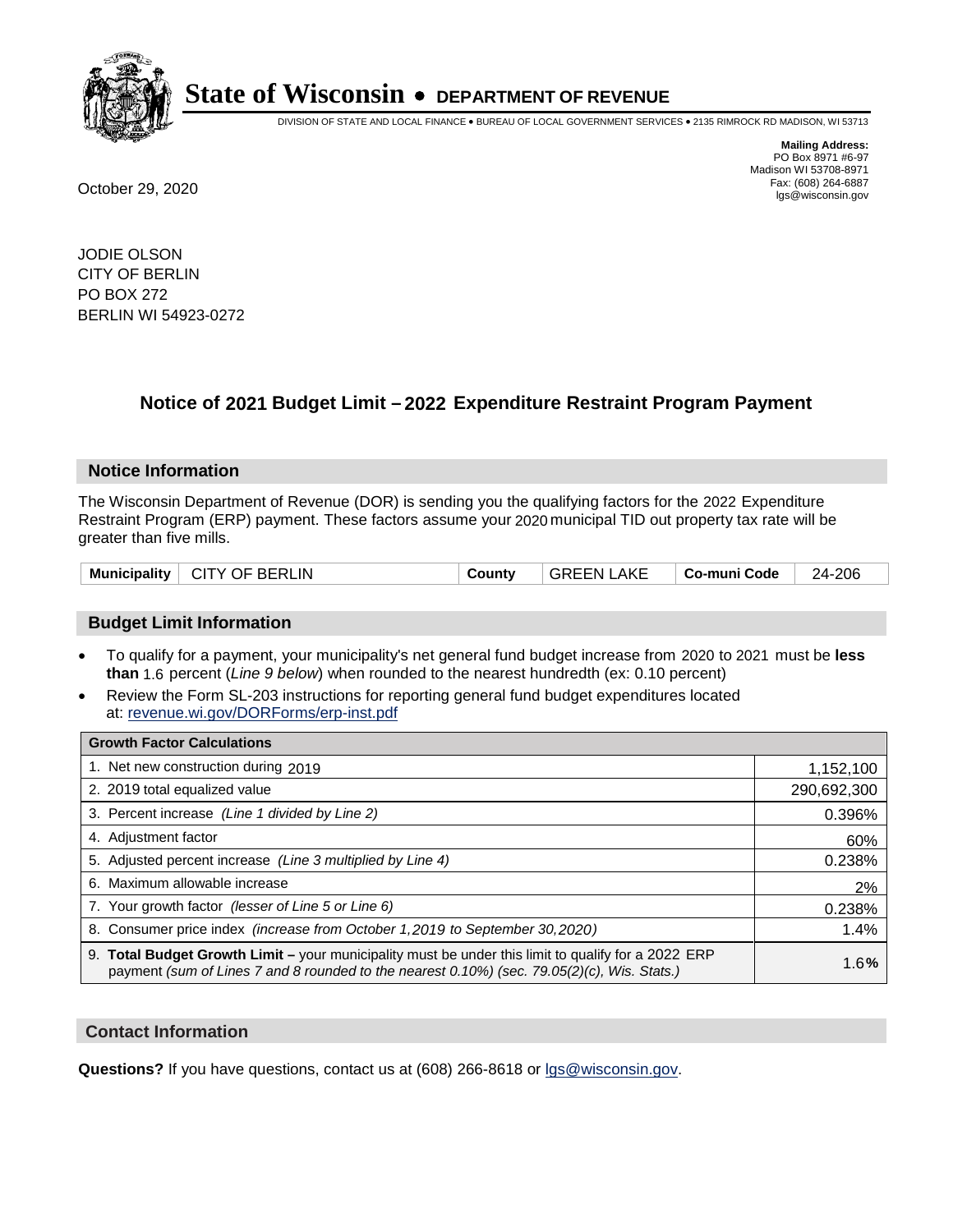

DIVISION OF STATE AND LOCAL FINANCE • BUREAU OF LOCAL GOVERNMENT SERVICES • 2135 RIMROCK RD MADISON, WI 53713

**Mailing Address:** PO Box 8971 #6-97 Madison WI 53708-8971<br>Fax: (608) 264-6887 Fax: (608) 264-6887 October 29, 2020 lgs@wisconsin.gov

BARBARA DUGENSKE CITY OF GREEN LAKE PO BOX 216 GREEN LAKE WI 54941-0216

### **Notice of 2021 Budget Limit - 2022 Expenditure Restraint Program Payment**

#### **Notice Information**

The Wisconsin Department of Revenue (DOR) is sending you the qualifying factors for the 2022 Expenditure Restraint Program (ERP) payment. These factors assume your 2020 municipal TID out property tax rate will be greater than five mills.

#### **Budget Limit Information**

- To qualify for a payment, your municipality's net general fund budget increase from 2020 to 2021 must be less **than** 1.7 percent (*Line 9 below*) when rounded to the nearest hundredth (ex: 0.10 percent)
- Review the Form SL-203 instructions for reporting general fund budget expenditures located at: revenue.wi.gov/DORForms/erp-inst.pdf

| <b>Growth Factor Calculations</b>                                                                                                                                                                  |             |
|----------------------------------------------------------------------------------------------------------------------------------------------------------------------------------------------------|-------------|
| 1. Net new construction during 2019                                                                                                                                                                | 1,109,300   |
| 2. 2019 total equalized value                                                                                                                                                                      | 248,937,000 |
| 3. Percent increase (Line 1 divided by Line 2)                                                                                                                                                     | 0.446%      |
| 4. Adjustment factor                                                                                                                                                                               | 60%         |
| 5. Adjusted percent increase (Line 3 multiplied by Line 4)                                                                                                                                         | 0.268%      |
| 6. Maximum allowable increase                                                                                                                                                                      | 2%          |
| 7. Your growth factor (lesser of Line 5 or Line 6)                                                                                                                                                 | 0.268%      |
| 8. Consumer price index (increase from October 1, 2019 to September 30, 2020)                                                                                                                      | 1.4%        |
| 9. Total Budget Growth Limit - your municipality must be under this limit to qualify for a 2022 ERP<br>payment (sum of Lines 7 and 8 rounded to the nearest 0.10%) (sec. 79.05(2)(c), Wis. Stats.) | 1.7%        |

#### **Contact Information**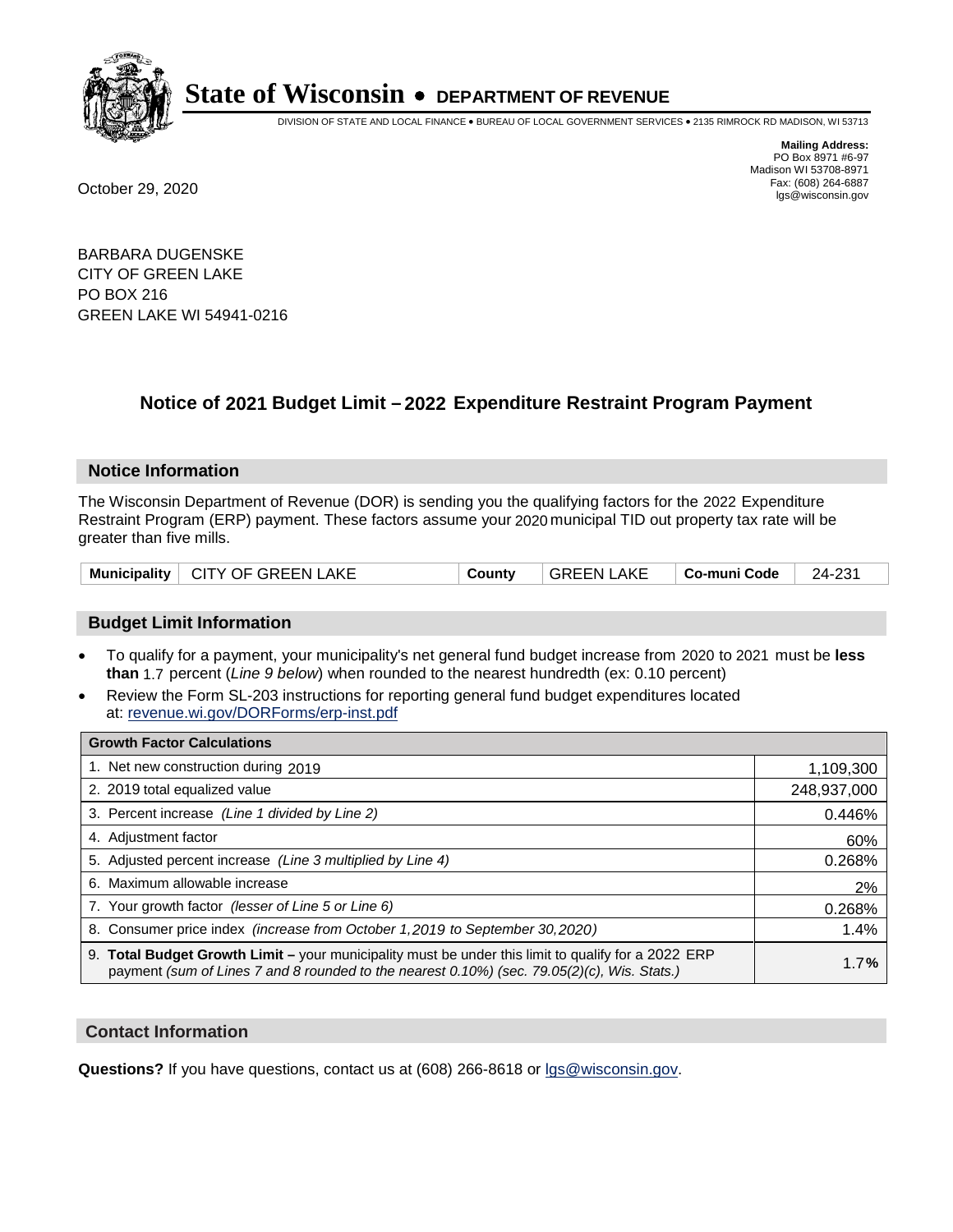

DIVISION OF STATE AND LOCAL FINANCE • BUREAU OF LOCAL GOVERNMENT SERVICES • 2135 RIMROCK RD MADISON, WI 53713

**Mailing Address:** PO Box 8971 #6-97 Madison WI 53708-8971<br>Fax: (608) 264-6887 Fax: (608) 264-6887 October 29, 2020 lgs@wisconsin.gov

ELIZABETH AMEND CITY OF MARKESAN PO BOX 352 MARKESAN WI 53946-0352

### **Notice of 2021 Budget Limit - 2022 Expenditure Restraint Program Payment**

#### **Notice Information**

The Wisconsin Department of Revenue (DOR) is sending you the qualifying factors for the 2022 Expenditure Restraint Program (ERP) payment. These factors assume your 2020 municipal TID out property tax rate will be greater than five mills.

|  | Municipality   CITY OF MARKESAN | County | <b>GREEN LAKE</b> | ∣ Co-muni Code | 24-251 |
|--|---------------------------------|--------|-------------------|----------------|--------|
|--|---------------------------------|--------|-------------------|----------------|--------|

#### **Budget Limit Information**

- To qualify for a payment, your municipality's net general fund budget increase from 2020 to 2021 must be less **than** 1.6 percent (*Line 9 below*) when rounded to the nearest hundredth (ex: 0.10 percent)
- Review the Form SL-203 instructions for reporting general fund budget expenditures located at: revenue.wi.gov/DORForms/erp-inst.pdf

| <b>Growth Factor Calculations</b>                                                                                                                                                                      |            |
|--------------------------------------------------------------------------------------------------------------------------------------------------------------------------------------------------------|------------|
| 1. Net new construction during 2019                                                                                                                                                                    | 208,700    |
| 2. 2019 total equalized value                                                                                                                                                                          | 71,301,900 |
| 3. Percent increase (Line 1 divided by Line 2)                                                                                                                                                         | 0.293%     |
| 4. Adjustment factor                                                                                                                                                                                   | 60%        |
| 5. Adjusted percent increase (Line 3 multiplied by Line 4)                                                                                                                                             | 0.176%     |
| 6. Maximum allowable increase                                                                                                                                                                          | 2%         |
| 7. Your growth factor (lesser of Line 5 or Line 6)                                                                                                                                                     | 0.176%     |
| 8. Consumer price index (increase from October 1, 2019 to September 30, 2020)                                                                                                                          | 1.4%       |
| 9. Total Budget Growth Limit - your municipality must be under this limit to qualify for a 2022 ERP<br>payment (sum of Lines 7 and 8 rounded to the nearest $0.10\%$ ) (sec. 79.05(2)(c), Wis. Stats.) | 1.6%       |

#### **Contact Information**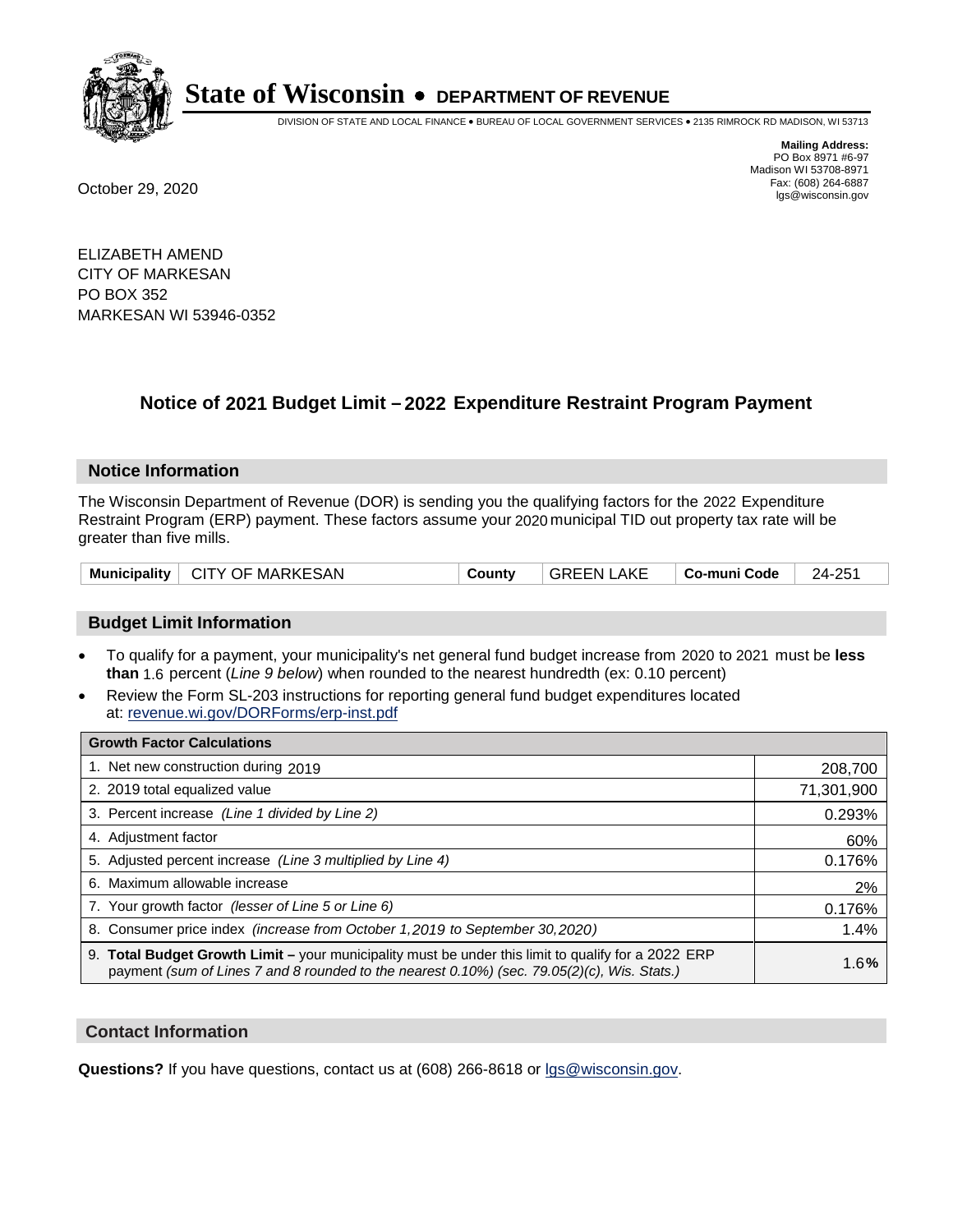

DIVISION OF STATE AND LOCAL FINANCE • BUREAU OF LOCAL GOVERNMENT SERVICES • 2135 RIMROCK RD MADISON, WI 53713

**Mailing Address:** PO Box 8971 #6-97 Madison WI 53708-8971<br>Fax: (608) 264-6887 Fax: (608) 264-6887 October 29, 2020 lgs@wisconsin.gov

MARY LOU NEUBAUER CITY OF PRINCETON 531 S FULTON ST PO BOX 53 PRINCETON WI 54968

### **Notice of 2021 Budget Limit - 2022 Expenditure Restraint Program Payment**

#### **Notice Information**

The Wisconsin Department of Revenue (DOR) is sending you the qualifying factors for the 2022 Expenditure Restraint Program (ERP) payment. These factors assume your 2020 municipal TID out property tax rate will be greater than five mills.

| Municipality   CITY OF PRINCETON | County | GREEN LAKE | ∣ Co-muni Code | 24-271 |
|----------------------------------|--------|------------|----------------|--------|
|----------------------------------|--------|------------|----------------|--------|

#### **Budget Limit Information**

- To qualify for a payment, your municipality's net general fund budget increase from 2020 to 2021 must be less **than** 2.3 percent (*Line 9 below*) when rounded to the nearest hundredth (ex: 0.10 percent)
- Review the Form SL-203 instructions for reporting general fund budget expenditures located at: revenue.wi.gov/DORForms/erp-inst.pdf

| <b>Growth Factor Calculations</b>                                                                                                                                                                      |            |
|--------------------------------------------------------------------------------------------------------------------------------------------------------------------------------------------------------|------------|
| 1. Net new construction during 2019                                                                                                                                                                    | 806,900    |
| 2. 2019 total equalized value                                                                                                                                                                          | 54,380,700 |
| 3. Percent increase (Line 1 divided by Line 2)                                                                                                                                                         | 1.484%     |
| 4. Adjustment factor                                                                                                                                                                                   | 60%        |
| 5. Adjusted percent increase (Line 3 multiplied by Line 4)                                                                                                                                             | 0.890%     |
| 6. Maximum allowable increase                                                                                                                                                                          | 2%         |
| 7. Your growth factor (lesser of Line 5 or Line 6)                                                                                                                                                     | 0.890%     |
| 8. Consumer price index (increase from October 1, 2019 to September 30, 2020)                                                                                                                          | 1.4%       |
| 9. Total Budget Growth Limit - your municipality must be under this limit to qualify for a 2022 ERP<br>payment (sum of Lines 7 and 8 rounded to the nearest $0.10\%$ ) (sec. 79.05(2)(c), Wis. Stats.) | 2.3%       |

#### **Contact Information**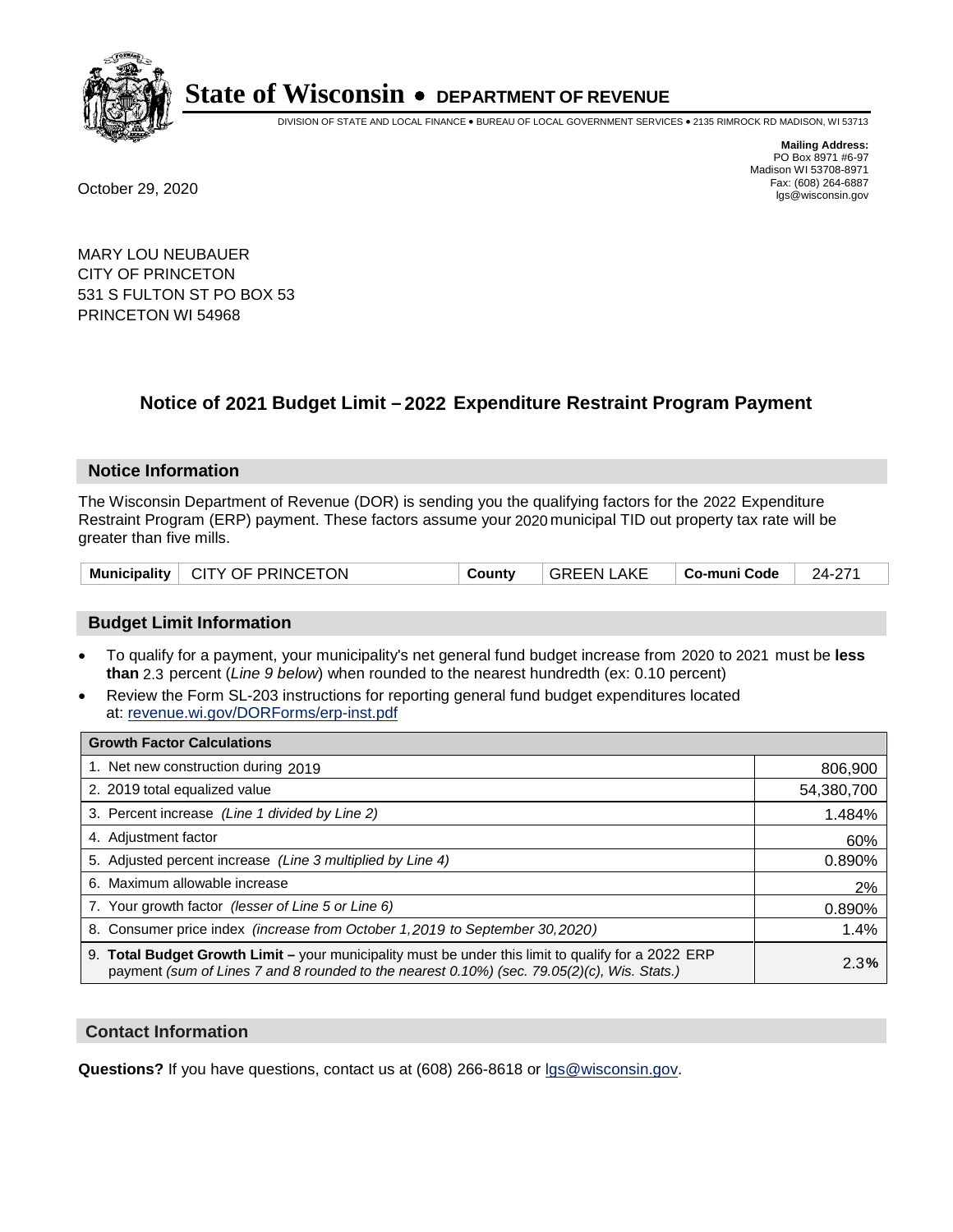

DIVISION OF STATE AND LOCAL FINANCE • BUREAU OF LOCAL GOVERNMENT SERVICES • 2135 RIMROCK RD MADISON, WI 53713

**Mailing Address:** PO Box 8971 #6-97 Madison WI 53708-8971<br>Fax: (608) 264-6887 Fax: (608) 264-6887 October 29, 2020 lgs@wisconsin.gov

TAMMY MCFALL TOWN OF MIFFLIN 1000 LOWER MIFFLIN RD REWEY WI 53580-9632

## **Notice of 2021 Budget Limit - 2022 Expenditure Restraint Program Payment**

#### **Notice Information**

The Wisconsin Department of Revenue (DOR) is sending you the qualifying factors for the 2022 Expenditure Restraint Program (ERP) payment. These factors assume your 2020 municipal TID out property tax rate will be greater than five mills.

| <b>Municipality</b> | TOWN OF MIFFLIN | County | <b>IOWA</b> | Co-muni Code | 25-016 |
|---------------------|-----------------|--------|-------------|--------------|--------|
|---------------------|-----------------|--------|-------------|--------------|--------|

#### **Budget Limit Information**

- To qualify for a payment, your municipality's net general fund budget increase from 2020 to 2021 must be less **than** 2.3 percent (*Line 9 below*) when rounded to the nearest hundredth (ex: 0.10 percent)
- Review the Form SL-203 instructions for reporting general fund budget expenditures located at: revenue.wi.gov/DORForms/erp-inst.pdf

| <b>Growth Factor Calculations</b>                                                                                                                                                                      |            |
|--------------------------------------------------------------------------------------------------------------------------------------------------------------------------------------------------------|------------|
| 1. Net new construction during 2019                                                                                                                                                                    | 612,500    |
| 2. 2019 total equalized value                                                                                                                                                                          | 40,997,100 |
| 3. Percent increase (Line 1 divided by Line 2)                                                                                                                                                         | 1.494%     |
| 4. Adjustment factor                                                                                                                                                                                   | 60%        |
| 5. Adjusted percent increase (Line 3 multiplied by Line 4)                                                                                                                                             | 0.896%     |
| 6. Maximum allowable increase                                                                                                                                                                          | 2%         |
| 7. Your growth factor (lesser of Line 5 or Line 6)                                                                                                                                                     | 0.896%     |
| 8. Consumer price index (increase from October 1, 2019 to September 30, 2020)                                                                                                                          | 1.4%       |
| 9. Total Budget Growth Limit - your municipality must be under this limit to qualify for a 2022 ERP<br>payment (sum of Lines 7 and 8 rounded to the nearest $0.10\%$ ) (sec. 79.05(2)(c), Wis. Stats.) | 2.3%       |

#### **Contact Information**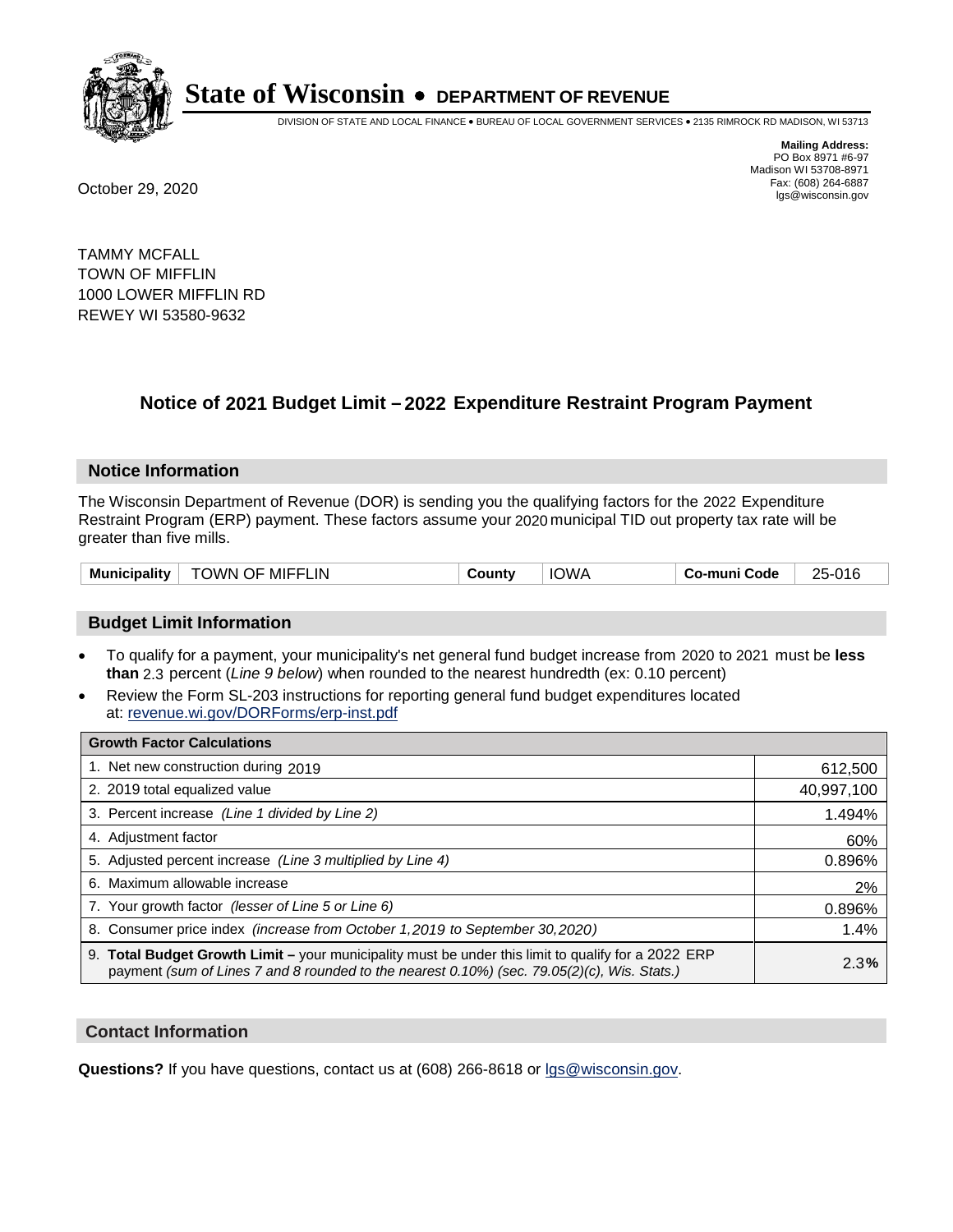

DIVISION OF STATE AND LOCAL FINANCE • BUREAU OF LOCAL GOVERNMENT SERVICES • 2135 RIMROCK RD MADISON, WI 53713

**Mailing Address:** PO Box 8971 #6-97 Madison WI 53708-8971<br>Fax: (608) 264-6887 Fax: (608) 264-6887 October 29, 2020 lgs@wisconsin.gov

MARY KOLB TOWN OF MOSCOW 7476 COUNTY HWY DD BLANCHARDVILLE WI 53516-9117

### **Notice of 2021 Budget Limit - 2022 Expenditure Restraint Program Payment**

#### **Notice Information**

The Wisconsin Department of Revenue (DOR) is sending you the qualifying factors for the 2022 Expenditure Restraint Program (ERP) payment. These factors assume your 2020 municipal TID out property tax rate will be greater than five mills.

| Municipality   TOWN OF MOSCOW | County | <b>IOWA</b> | Co-muni Code | 25-020 |
|-------------------------------|--------|-------------|--------------|--------|
|-------------------------------|--------|-------------|--------------|--------|

#### **Budget Limit Information**

- To qualify for a payment, your municipality's net general fund budget increase from 2020 to 2021 must be less **than** 3.0 percent (*Line 9 below*) when rounded to the nearest hundredth (ex: 0.10 percent)
- Review the Form SL-203 instructions for reporting general fund budget expenditures located at: revenue.wi.gov/DORForms/erp-inst.pdf

| <b>Growth Factor Calculations</b>                                                                                                                                                                  |            |
|----------------------------------------------------------------------------------------------------------------------------------------------------------------------------------------------------|------------|
| 1. Net new construction during 2019                                                                                                                                                                | 1,696,500  |
| 2. 2019 total equalized value                                                                                                                                                                      | 63,091,800 |
| 3. Percent increase (Line 1 divided by Line 2)                                                                                                                                                     | 2.689%     |
| 4. Adiustment factor                                                                                                                                                                               | 60%        |
| 5. Adjusted percent increase (Line 3 multiplied by Line 4)                                                                                                                                         | 1.613%     |
| 6. Maximum allowable increase                                                                                                                                                                      | 2%         |
| 7. Your growth factor (lesser of Line 5 or Line 6)                                                                                                                                                 | 1.613%     |
| 8. Consumer price index (increase from October 1,2019 to September 30,2020)                                                                                                                        | 1.4%       |
| 9. Total Budget Growth Limit - your municipality must be under this limit to qualify for a 2022 ERP<br>payment (sum of Lines 7 and 8 rounded to the nearest 0.10%) (sec. 79.05(2)(c), Wis. Stats.) | 3.0%       |

#### **Contact Information**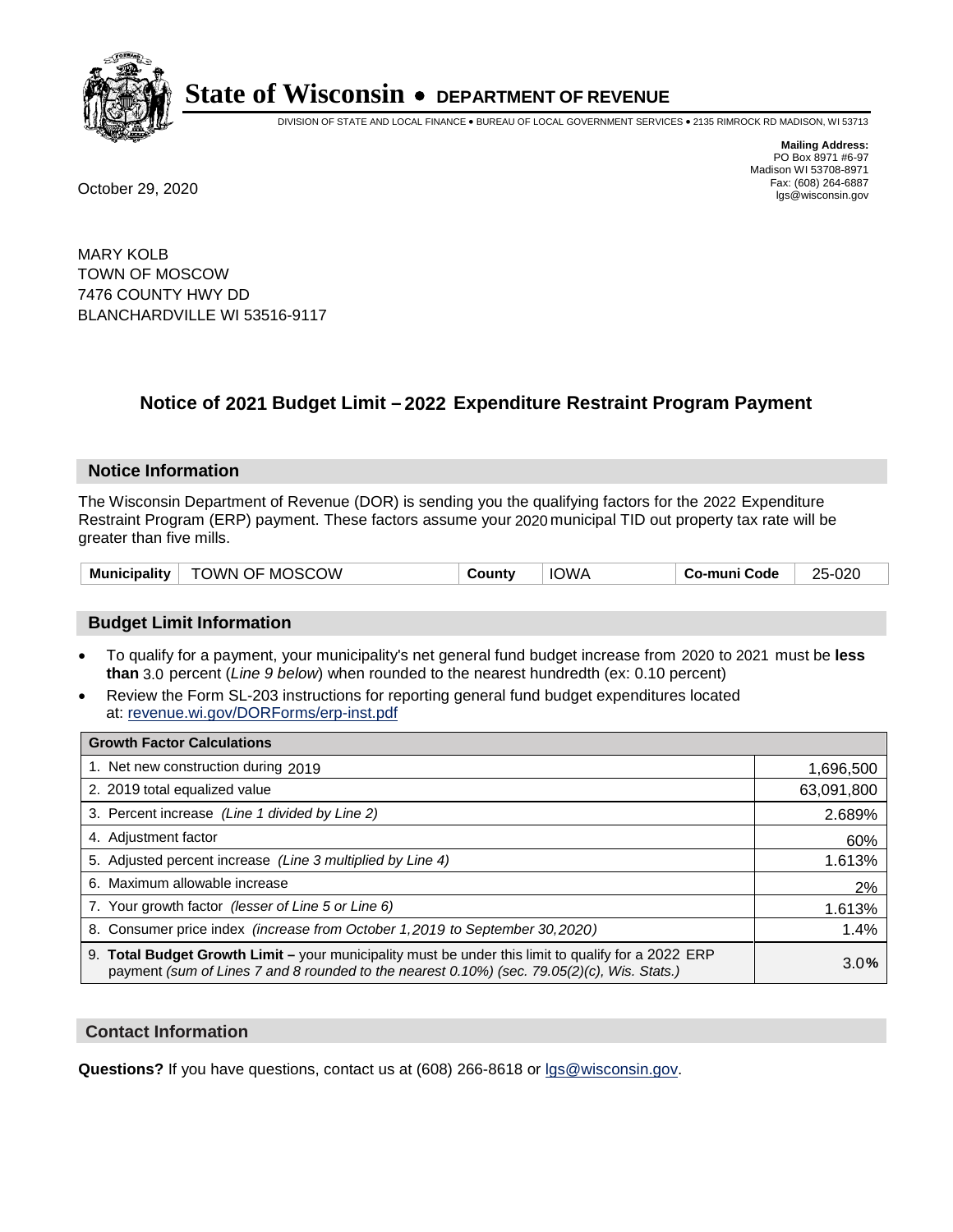

DIVISION OF STATE AND LOCAL FINANCE • BUREAU OF LOCAL GOVERNMENT SERVICES • 2135 RIMROCK RD MADISON, WI 53713

**Mailing Address:** PO Box 8971 #6-97 Madison WI 53708-8971<br>Fax: (608) 264-6887 Fax: (608) 264-6887 October 29, 2020 lgs@wisconsin.gov

DANEAN NAEGER VILLAGE OF ARENA 345 WEST ST ARENA WI 53503-9613

### **Notice of 2021 Budget Limit - 2022 Expenditure Restraint Program Payment**

#### **Notice Information**

The Wisconsin Department of Revenue (DOR) is sending you the qualifying factors for the 2022 Expenditure Restraint Program (ERP) payment. These factors assume your 2020 municipal TID out property tax rate will be greater than five mills.

| Municipality | <b>VILLAGE OF ARENA</b> | County | <b>IOWA</b> | Co-muni Code | $25-$ |
|--------------|-------------------------|--------|-------------|--------------|-------|
|--------------|-------------------------|--------|-------------|--------------|-------|

#### **Budget Limit Information**

- To qualify for a payment, your municipality's net general fund budget increase from 2020 to 2021 must be less **than** 3.1 percent (*Line 9 below*) when rounded to the nearest hundredth (ex: 0.10 percent)
- Review the Form SL-203 instructions for reporting general fund budget expenditures located at: revenue.wi.gov/DORForms/erp-inst.pdf

| <b>Growth Factor Calculations</b>                                                                                                                                                                      |            |
|--------------------------------------------------------------------------------------------------------------------------------------------------------------------------------------------------------|------------|
| 1. Net new construction during 2019                                                                                                                                                                    | 1,448,200  |
| 2. 2019 total equalized value                                                                                                                                                                          | 50,458,000 |
| 3. Percent increase (Line 1 divided by Line 2)                                                                                                                                                         | 2.870%     |
| 4. Adiustment factor                                                                                                                                                                                   | 60%        |
| 5. Adjusted percent increase (Line 3 multiplied by Line 4)                                                                                                                                             | 1.722%     |
| 6. Maximum allowable increase                                                                                                                                                                          | 2%         |
| 7. Your growth factor (lesser of Line 5 or Line 6)                                                                                                                                                     | 1.722%     |
| 8. Consumer price index (increase from October 1,2019 to September 30,2020)                                                                                                                            | 1.4%       |
| 9. Total Budget Growth Limit - your municipality must be under this limit to qualify for a 2022 ERP<br>payment (sum of Lines 7 and 8 rounded to the nearest $0.10\%$ ) (sec. 79.05(2)(c), Wis. Stats.) | 3.1%       |

#### **Contact Information**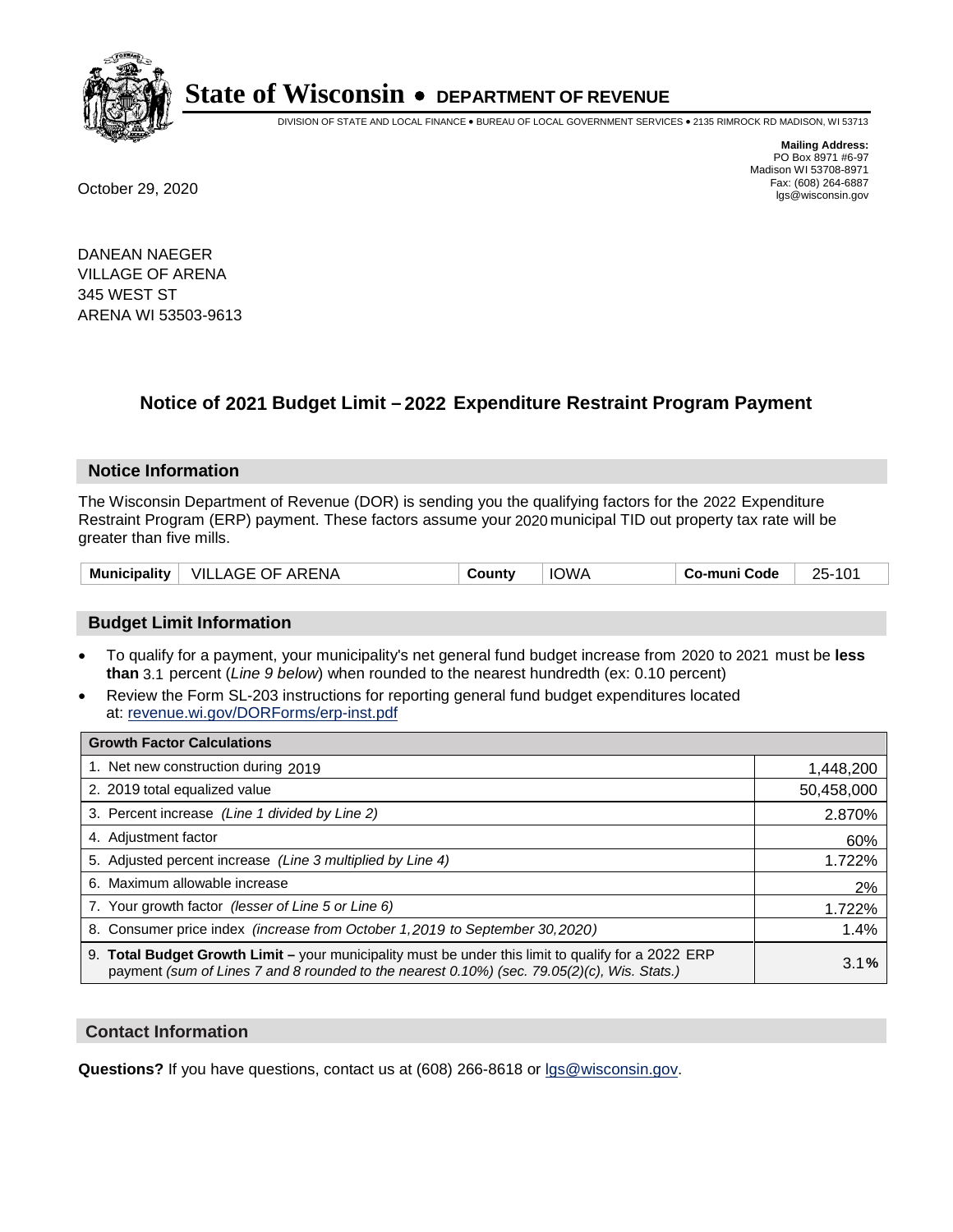

DIVISION OF STATE AND LOCAL FINANCE • BUREAU OF LOCAL GOVERNMENT SERVICES • 2135 RIMROCK RD MADISON, WI 53713

**Mailing Address:** PO Box 8971 #6-97 Madison WI 53708-8971<br>Fax: (608) 264-6887 Fax: (608) 264-6887 October 29, 2020 lgs@wisconsin.gov

SUSAN ZIEBARTH VILLAGE OF AVOCA 401 WISCONSIN ST AVOCA WI 53506-0188

### **Notice of 2021 Budget Limit - 2022 Expenditure Restraint Program Payment**

#### **Notice Information**

The Wisconsin Department of Revenue (DOR) is sending you the qualifying factors for the 2022 Expenditure Restraint Program (ERP) payment. These factors assume your 2020 municipal TID out property tax rate will be greater than five mills.

|  | Municipality   VILLAGE OF AVOCA | Countv | <b>IOWA</b> | Co-muni Code | 25-102 |
|--|---------------------------------|--------|-------------|--------------|--------|
|--|---------------------------------|--------|-------------|--------------|--------|

#### **Budget Limit Information**

- To qualify for a payment, your municipality's net general fund budget increase from 2020 to 2021 must be less **than** 2.2 percent (*Line 9 below*) when rounded to the nearest hundredth (ex: 0.10 percent)
- Review the Form SL-203 instructions for reporting general fund budget expenditures located at: revenue.wi.gov/DORForms/erp-inst.pdf

| <b>Growth Factor Calculations</b>                                                                                                                                                                  |            |
|----------------------------------------------------------------------------------------------------------------------------------------------------------------------------------------------------|------------|
| 1. Net new construction during 2019                                                                                                                                                                | 251,900    |
| 2. 2019 total equalized value                                                                                                                                                                      | 18,248,000 |
| 3. Percent increase (Line 1 divided by Line 2)                                                                                                                                                     | 1.380%     |
| 4. Adjustment factor                                                                                                                                                                               | 60%        |
| 5. Adjusted percent increase (Line 3 multiplied by Line 4)                                                                                                                                         | 0.828%     |
| 6. Maximum allowable increase                                                                                                                                                                      | 2%         |
| 7. Your growth factor (lesser of Line 5 or Line 6)                                                                                                                                                 | 0.828%     |
| 8. Consumer price index (increase from October 1, 2019 to September 30, 2020)                                                                                                                      | 1.4%       |
| 9. Total Budget Growth Limit - your municipality must be under this limit to qualify for a 2022 ERP<br>payment (sum of Lines 7 and 8 rounded to the nearest 0.10%) (sec. 79.05(2)(c), Wis. Stats.) | 2.2%       |

#### **Contact Information**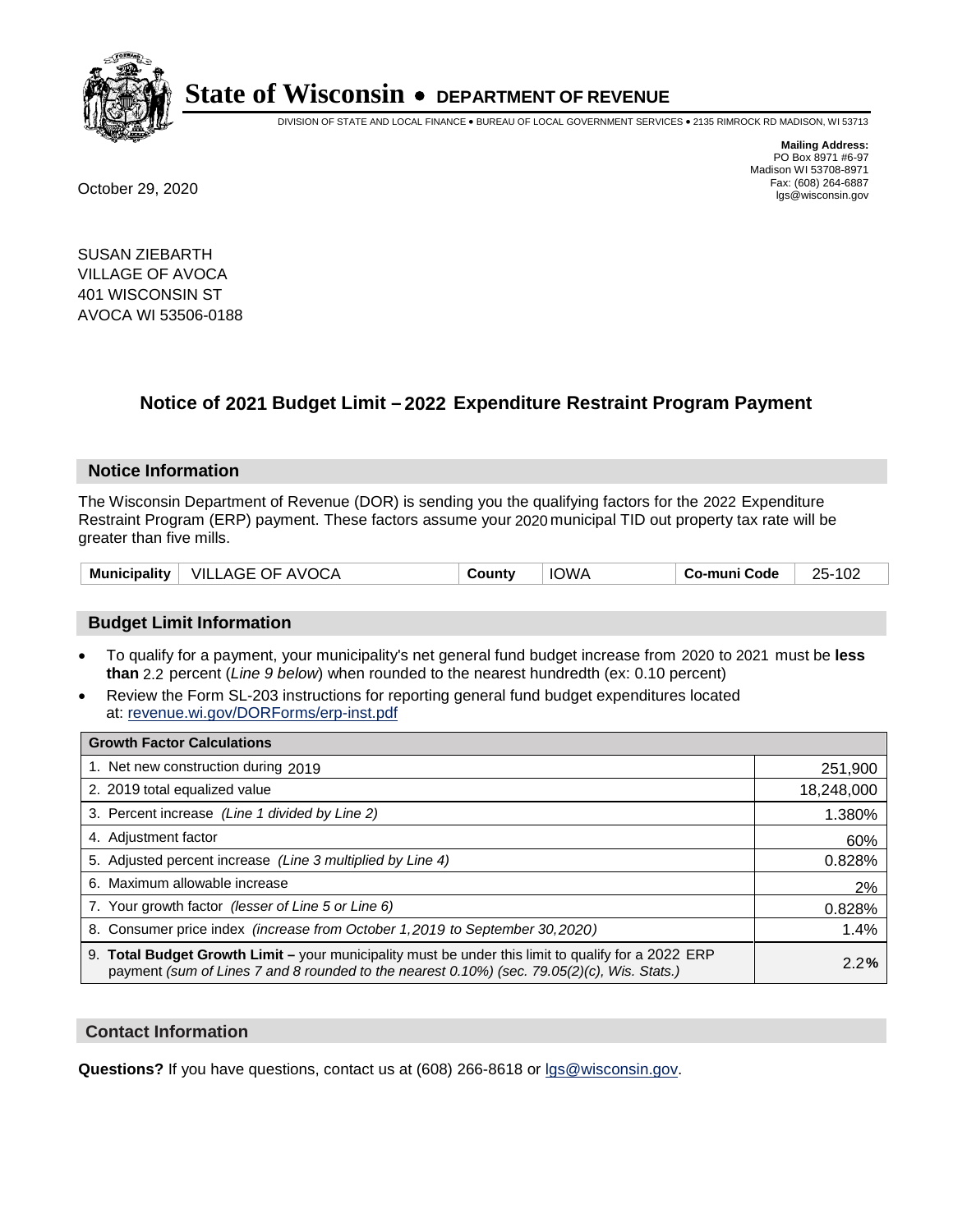

DIVISION OF STATE AND LOCAL FINANCE • BUREAU OF LOCAL GOVERNMENT SERVICES • 2135 RIMROCK RD MADISON, WI 53713

**Mailing Address:** PO Box 8971 #6-97 Madison WI 53708-8971<br>Fax: (608) 264-6887 Fax: (608) 264-6887 October 29, 2020 lgs@wisconsin.gov

MICHELLE WALKER VILLAGE OF BARNEVELD 403 E COUNTY RD ID BARNEVELD WI 53507-9752

### **Notice of 2021 Budget Limit - 2022 Expenditure Restraint Program Payment**

#### **Notice Information**

The Wisconsin Department of Revenue (DOR) is sending you the qualifying factors for the 2022 Expenditure Restraint Program (ERP) payment. These factors assume your 2020 municipal TID out property tax rate will be greater than five mills.

|  | Municipality   VILLAGE OF BARNEVELD | County | IOWA | Co-muni Code | 106<br>$25 -$ |
|--|-------------------------------------|--------|------|--------------|---------------|
|--|-------------------------------------|--------|------|--------------|---------------|

#### **Budget Limit Information**

- To qualify for a payment, your municipality's net general fund budget increase from 2020 to 2021 must be less **than** 1.9 percent (*Line 9 below*) when rounded to the nearest hundredth (ex: 0.10 percent)
- Review the Form SL-203 instructions for reporting general fund budget expenditures located at: revenue.wi.gov/DORForms/erp-inst.pdf

| <b>Growth Factor Calculations</b>                                                                                                                                                                      |             |
|--------------------------------------------------------------------------------------------------------------------------------------------------------------------------------------------------------|-------------|
| 1. Net new construction during 2019                                                                                                                                                                    | 1,248,900   |
| 2. 2019 total equalized value                                                                                                                                                                          | 147,073,100 |
| 3. Percent increase (Line 1 divided by Line 2)                                                                                                                                                         | 0.849%      |
| 4. Adjustment factor                                                                                                                                                                                   | 60%         |
| 5. Adjusted percent increase (Line 3 multiplied by Line 4)                                                                                                                                             | 0.509%      |
| 6. Maximum allowable increase                                                                                                                                                                          | 2%          |
| 7. Your growth factor (lesser of Line 5 or Line 6)                                                                                                                                                     | 0.509%      |
| 8. Consumer price index (increase from October 1, 2019 to September 30, 2020)                                                                                                                          | 1.4%        |
| 9. Total Budget Growth Limit - your municipality must be under this limit to qualify for a 2022 ERP<br>payment (sum of Lines 7 and 8 rounded to the nearest $0.10\%$ ) (sec. 79.05(2)(c), Wis. Stats.) | 1.9%        |

#### **Contact Information**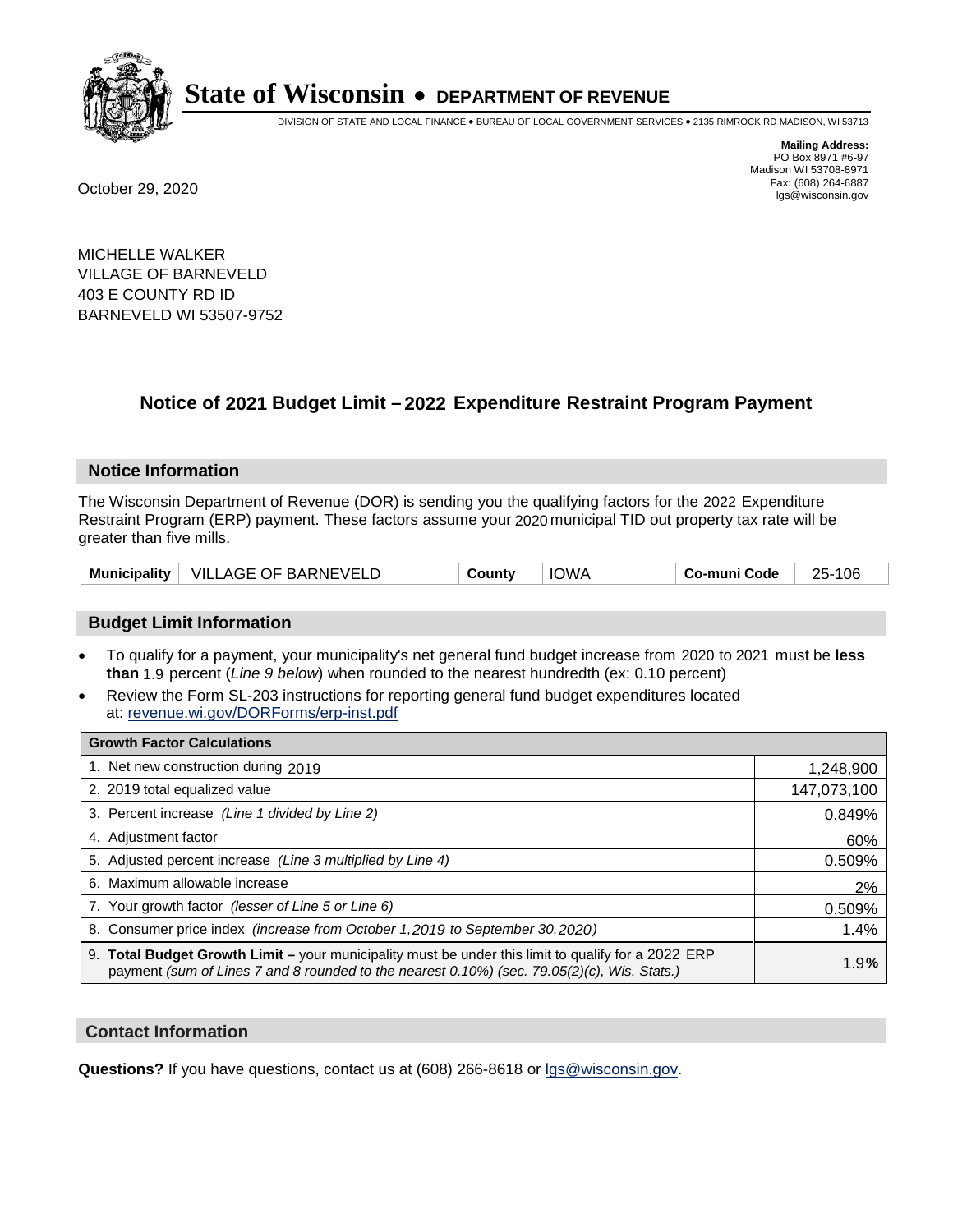

DIVISION OF STATE AND LOCAL FINANCE • BUREAU OF LOCAL GOVERNMENT SERVICES • 2135 RIMROCK RD MADISON, WI 53713

**Mailing Address:** PO Box 8971 #6-97 Madison WI 53708-8971<br>Fax: (608) 264-6887 Fax: (608) 264-6887 October 29, 2020 lgs@wisconsin.gov

LORI BREIWA VILLAGE OF COBB PO BOX 158 COBB WI 53526-0158

### **Notice of 2021 Budget Limit - 2022 Expenditure Restraint Program Payment**

#### **Notice Information**

The Wisconsin Department of Revenue (DOR) is sending you the qualifying factors for the 2022 Expenditure Restraint Program (ERP) payment. These factors assume your 2020 municipal TID out property tax rate will be greater than five mills.

| <b>Municipality</b> | $\mid$ VILLAGE OF COBB | County | <b>IOWA</b> | ⊤ Co-muni Code | 25-111 |
|---------------------|------------------------|--------|-------------|----------------|--------|
|---------------------|------------------------|--------|-------------|----------------|--------|

#### **Budget Limit Information**

- To qualify for a payment, your municipality's net general fund budget increase from 2020 to 2021 must be less **than** 1.4 percent (*Line 9 below*) when rounded to the nearest hundredth (ex: 0.10 percent)
- Review the Form SL-203 instructions for reporting general fund budget expenditures located at: revenue.wi.gov/DORForms/erp-inst.pdf

| <b>Growth Factor Calculations</b>                                                                                                                                                                      |            |
|--------------------------------------------------------------------------------------------------------------------------------------------------------------------------------------------------------|------------|
| 1. Net new construction during 2019                                                                                                                                                                    | 18,800     |
| 2. 2019 total equalized value                                                                                                                                                                          | 27,510,000 |
| 3. Percent increase (Line 1 divided by Line 2)                                                                                                                                                         | 0.068%     |
| 4. Adiustment factor                                                                                                                                                                                   | 60%        |
| 5. Adjusted percent increase (Line 3 multiplied by Line 4)                                                                                                                                             | 0.041%     |
| 6. Maximum allowable increase                                                                                                                                                                          | 2%         |
| 7. Your growth factor (lesser of Line 5 or Line 6)                                                                                                                                                     | 0.041%     |
| 8. Consumer price index (increase from October 1,2019 to September 30,2020)                                                                                                                            | 1.4%       |
| 9. Total Budget Growth Limit - your municipality must be under this limit to qualify for a 2022 ERP<br>payment (sum of Lines 7 and 8 rounded to the nearest $0.10\%$ ) (sec. 79.05(2)(c), Wis. Stats.) | 1.4%       |

#### **Contact Information**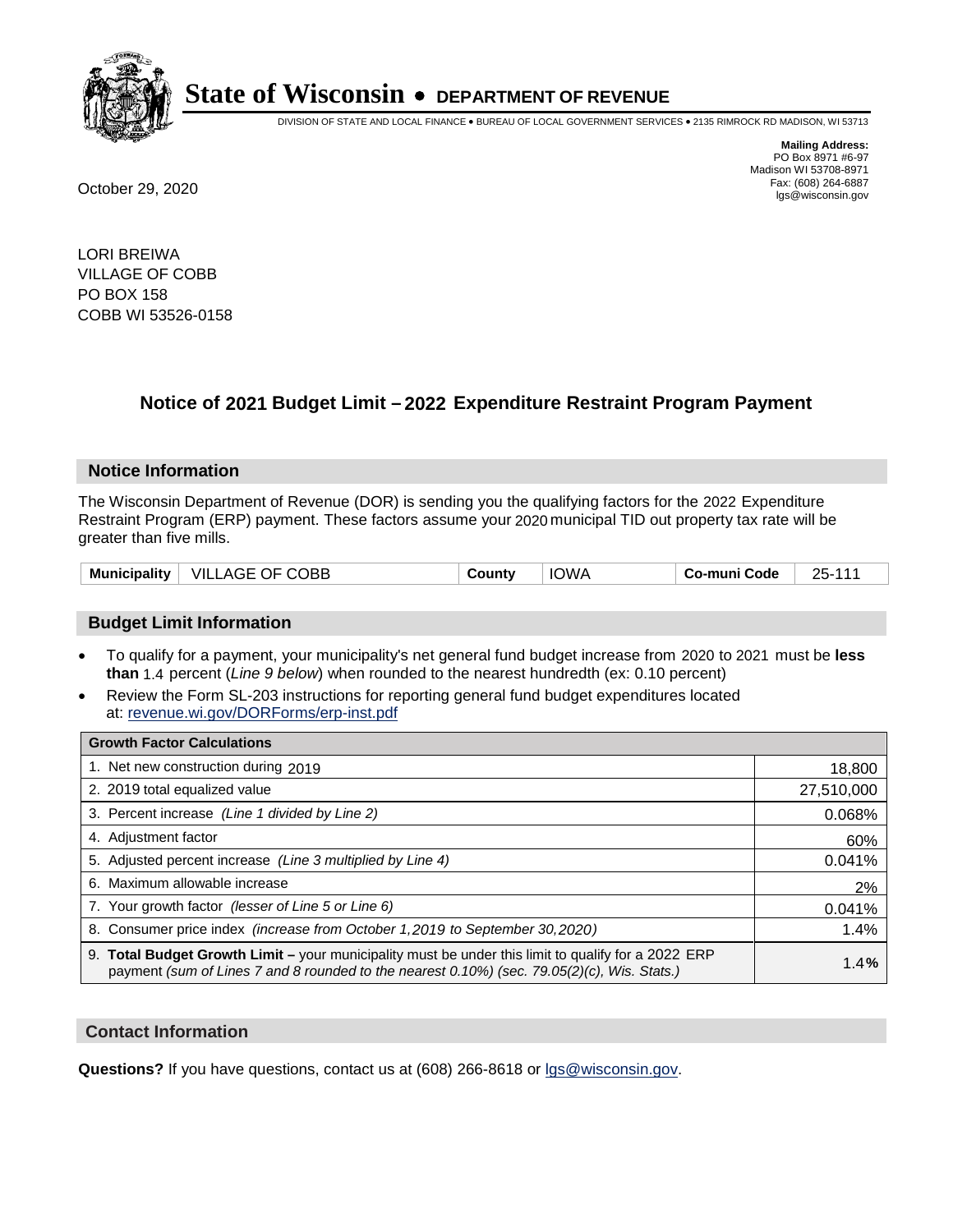

DIVISION OF STATE AND LOCAL FINANCE • BUREAU OF LOCAL GOVERNMENT SERVICES • 2135 RIMROCK RD MADISON, WI 53713

**Mailing Address:** PO Box 8971 #6-97 Madison WI 53708-8971<br>Fax: (608) 264-6887 Fax: (608) 264-6887 October 29, 2020 lgs@wisconsin.gov

HOLLY DEWITT VILLAGE OF HOLLANDALE 200 5TH AVE., PO BOX 55 HOLLANDALE WI 53544

### **Notice of 2021 Budget Limit - 2022 Expenditure Restraint Program Payment**

#### **Notice Information**

The Wisconsin Department of Revenue (DOR) is sending you the qualifying factors for the 2022 Expenditure Restraint Program (ERP) payment. These factors assume your 2020 municipal TID out property tax rate will be greater than five mills.

|  | Municipality   VILLAGE OF HOLLANDALE | County | IOWA | <b>Co-muni Code</b> | $\sim$<br>$25-1$<br>. د ۱ |
|--|--------------------------------------|--------|------|---------------------|---------------------------|
|--|--------------------------------------|--------|------|---------------------|---------------------------|

#### **Budget Limit Information**

- To qualify for a payment, your municipality's net general fund budget increase from 2020 to 2021 must be less **than** 1.9 percent (*Line 9 below*) when rounded to the nearest hundredth (ex: 0.10 percent)
- Review the Form SL-203 instructions for reporting general fund budget expenditures located at: revenue.wi.gov/DORForms/erp-inst.pdf

| <b>Growth Factor Calculations</b>                                                                                                                                                                      |            |
|--------------------------------------------------------------------------------------------------------------------------------------------------------------------------------------------------------|------------|
| 1. Net new construction during 2019                                                                                                                                                                    | 117,300    |
| 2. 2019 total equalized value                                                                                                                                                                          | 14,657,100 |
| 3. Percent increase (Line 1 divided by Line 2)                                                                                                                                                         | 0.800%     |
| 4. Adiustment factor                                                                                                                                                                                   | 60%        |
| 5. Adjusted percent increase (Line 3 multiplied by Line 4)                                                                                                                                             | 0.480%     |
| 6. Maximum allowable increase                                                                                                                                                                          | 2%         |
| 7. Your growth factor (lesser of Line 5 or Line 6)                                                                                                                                                     | 0.480%     |
| 8. Consumer price index (increase from October 1,2019 to September 30,2020)                                                                                                                            | 1.4%       |
| 9. Total Budget Growth Limit - your municipality must be under this limit to qualify for a 2022 ERP<br>payment (sum of Lines 7 and 8 rounded to the nearest $0.10\%$ ) (sec. 79.05(2)(c), Wis. Stats.) | 1.9%       |

#### **Contact Information**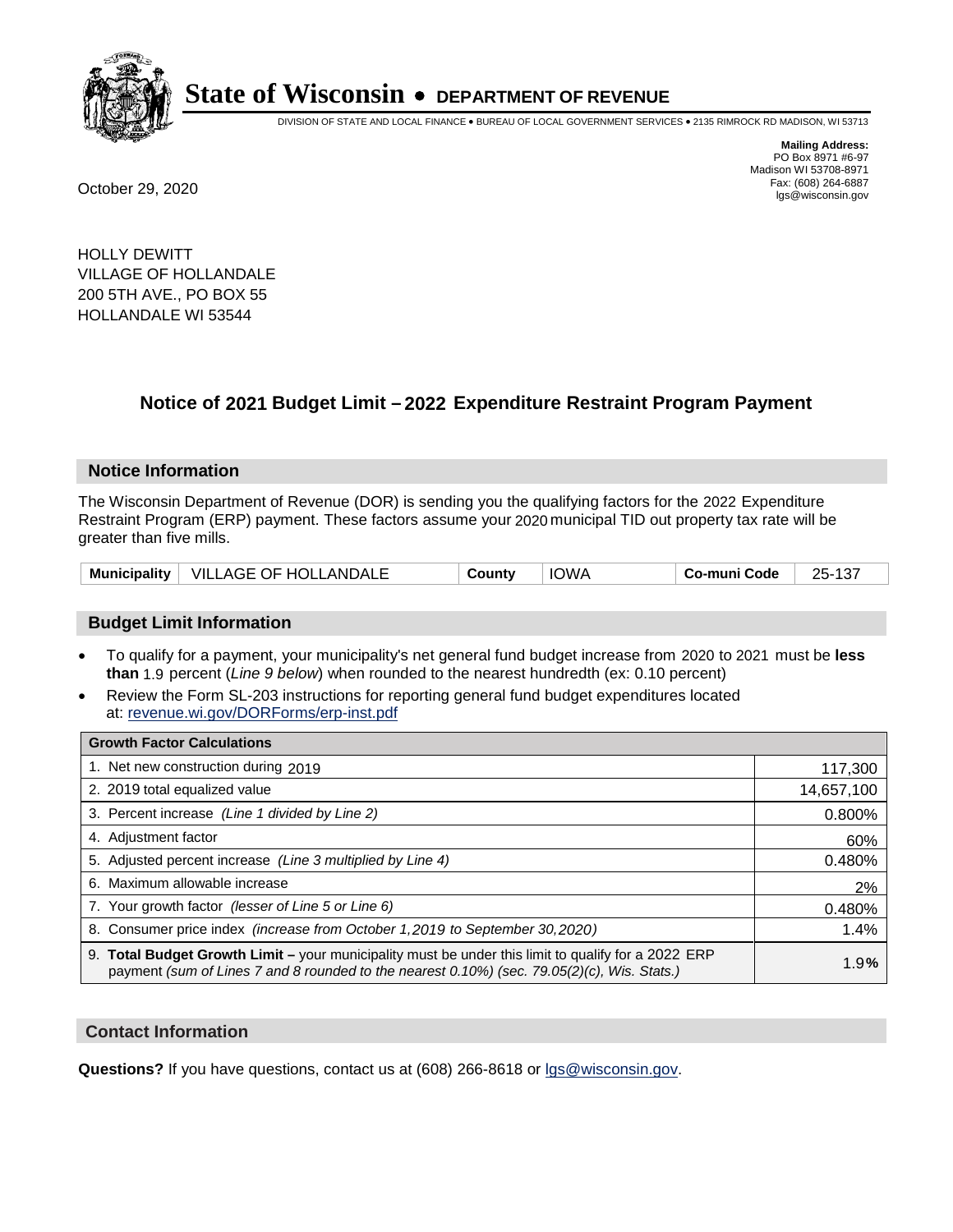

DIVISION OF STATE AND LOCAL FINANCE • BUREAU OF LOCAL GOVERNMENT SERVICES • 2135 RIMROCK RD MADISON, WI 53713

**Mailing Address:** PO Box 8971 #6-97 Madison WI 53708-8971<br>Fax: (608) 264-6887 Fax: (608) 264-6887 October 29, 2020 lgs@wisconsin.gov

COLLEEN INGWELL VILLAGE OF REWEY 218 WEST ST, PO BOX 33 REWEY WI 53580-0033

## **Notice of 2021 Budget Limit - 2022 Expenditure Restraint Program Payment**

#### **Notice Information**

The Wisconsin Department of Revenue (DOR) is sending you the qualifying factors for the 2022 Expenditure Restraint Program (ERP) payment. These factors assume your 2020 municipal TID out property tax rate will be greater than five mills.

| Municipality   VILLAGE OF REWEY |  | County | <b>IOWA</b> | Co-muni Code | 25-176 |
|---------------------------------|--|--------|-------------|--------------|--------|
|---------------------------------|--|--------|-------------|--------------|--------|

#### **Budget Limit Information**

- To qualify for a payment, your municipality's net general fund budget increase from 2020 to 2021 must be less **than** 1.6 percent (*Line 9 below*) when rounded to the nearest hundredth (ex: 0.10 percent)
- Review the Form SL-203 instructions for reporting general fund budget expenditures located at: revenue.wi.gov/DORForms/erp-inst.pdf

| <b>Growth Factor Calculations</b>                                                                                                                                                                  |           |
|----------------------------------------------------------------------------------------------------------------------------------------------------------------------------------------------------|-----------|
| 1. Net new construction during 2019                                                                                                                                                                | 32,200    |
| 2. 2019 total equalized value                                                                                                                                                                      | 9,047,600 |
| 3. Percent increase (Line 1 divided by Line 2)                                                                                                                                                     | 0.356%    |
| 4. Adiustment factor                                                                                                                                                                               | 60%       |
| 5. Adjusted percent increase (Line 3 multiplied by Line 4)                                                                                                                                         | 0.214%    |
| 6. Maximum allowable increase                                                                                                                                                                      | 2%        |
| 7. Your growth factor (lesser of Line 5 or Line 6)                                                                                                                                                 | 0.214%    |
| 8. Consumer price index (increase from October 1,2019 to September 30,2020)                                                                                                                        | 1.4%      |
| 9. Total Budget Growth Limit - your municipality must be under this limit to qualify for a 2022 ERP<br>payment (sum of Lines 7 and 8 rounded to the nearest 0.10%) (sec. 79.05(2)(c), Wis. Stats.) | 1.6%      |

#### **Contact Information**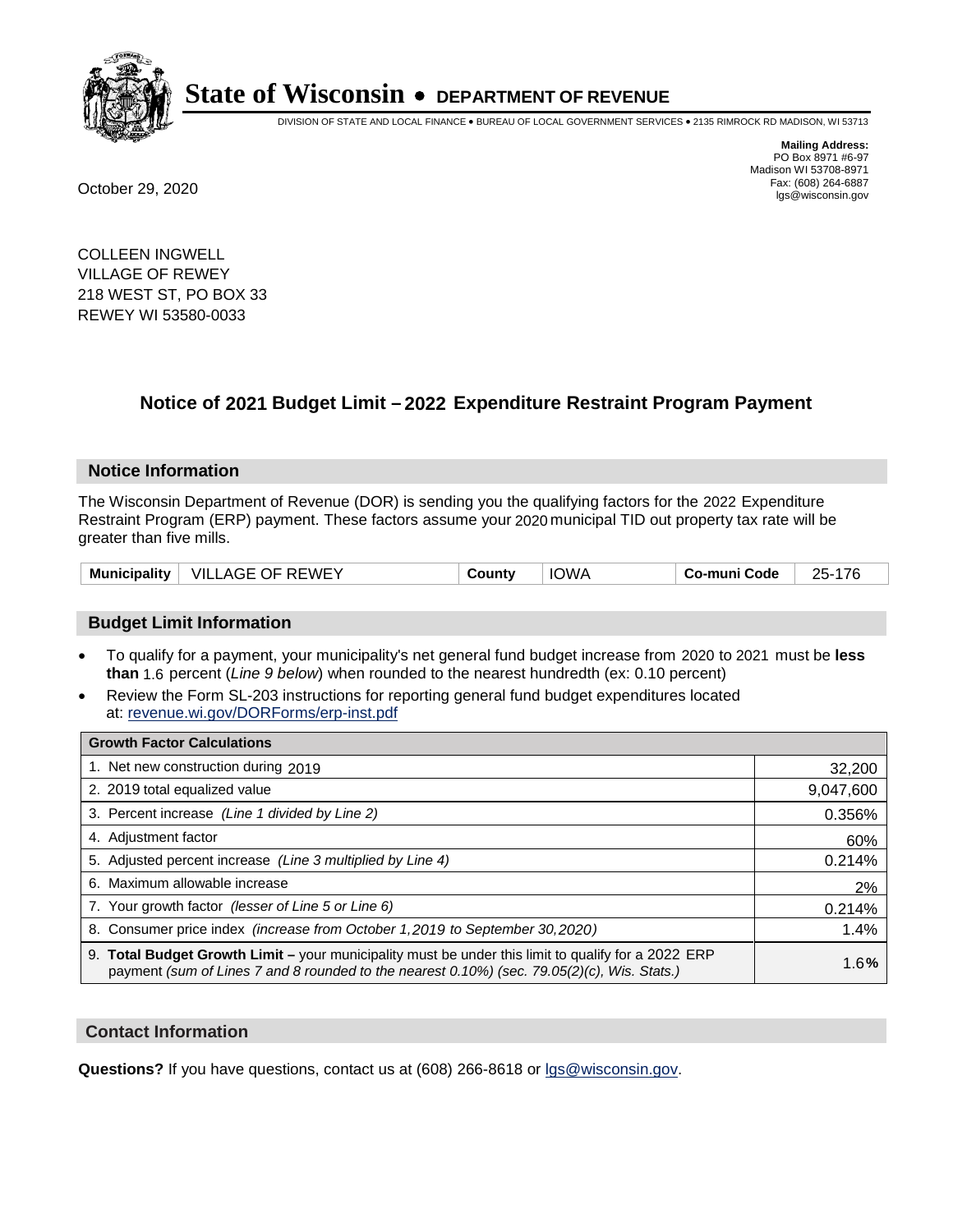

DIVISION OF STATE AND LOCAL FINANCE • BUREAU OF LOCAL GOVERNMENT SERVICES • 2135 RIMROCK RD MADISON, WI 53713

**Mailing Address:** PO Box 8971 #6-97 Madison WI 53708-8971<br>Fax: (608) 264-6887 Fax: (608) 264-6887 October 29, 2020 lgs@wisconsin.gov

LORI PHELAN VILLAGE OF RIDGEWAY 113 DOUGHERTY CT RIDGEWAY WI 53582-0128

### **Notice of 2021 Budget Limit - 2022 Expenditure Restraint Program Payment**

#### **Notice Information**

The Wisconsin Department of Revenue (DOR) is sending you the qualifying factors for the 2022 Expenditure Restraint Program (ERP) payment. These factors assume your 2020 municipal TID out property tax rate will be greater than five mills.

| VILLAGE OF RIDGEWAY<br><b>Municipality</b> | County | <b>IOWA</b> | Co-muni Code | 25-177 |
|--------------------------------------------|--------|-------------|--------------|--------|
|--------------------------------------------|--------|-------------|--------------|--------|

#### **Budget Limit Information**

- To qualify for a payment, your municipality's net general fund budget increase from 2020 to 2021 must be less **than** 3.4 percent (*Line 9 below*) when rounded to the nearest hundredth (ex: 0.10 percent)
- Review the Form SL-203 instructions for reporting general fund budget expenditures located at: revenue.wi.gov/DORForms/erp-inst.pdf

| <b>Growth Factor Calculations</b>                                                                                                                                                                      |            |
|--------------------------------------------------------------------------------------------------------------------------------------------------------------------------------------------------------|------------|
| 1. Net new construction during 2019                                                                                                                                                                    | 1,239,100  |
| 2. 2019 total equalized value                                                                                                                                                                          | 37,463,600 |
| 3. Percent increase (Line 1 divided by Line 2)                                                                                                                                                         | 3.307%     |
| 4. Adiustment factor                                                                                                                                                                                   | 60%        |
| 5. Adjusted percent increase (Line 3 multiplied by Line 4)                                                                                                                                             | 1.984%     |
| 6. Maximum allowable increase                                                                                                                                                                          | 2%         |
| 7. Your growth factor (lesser of Line 5 or Line 6)                                                                                                                                                     | 1.984%     |
| 8. Consumer price index (increase from October 1,2019 to September 30,2020)                                                                                                                            | 1.4%       |
| 9. Total Budget Growth Limit - your municipality must be under this limit to qualify for a 2022 ERP<br>payment (sum of Lines 7 and 8 rounded to the nearest $0.10\%$ ) (sec. 79.05(2)(c), Wis. Stats.) | 3.4%       |

#### **Contact Information**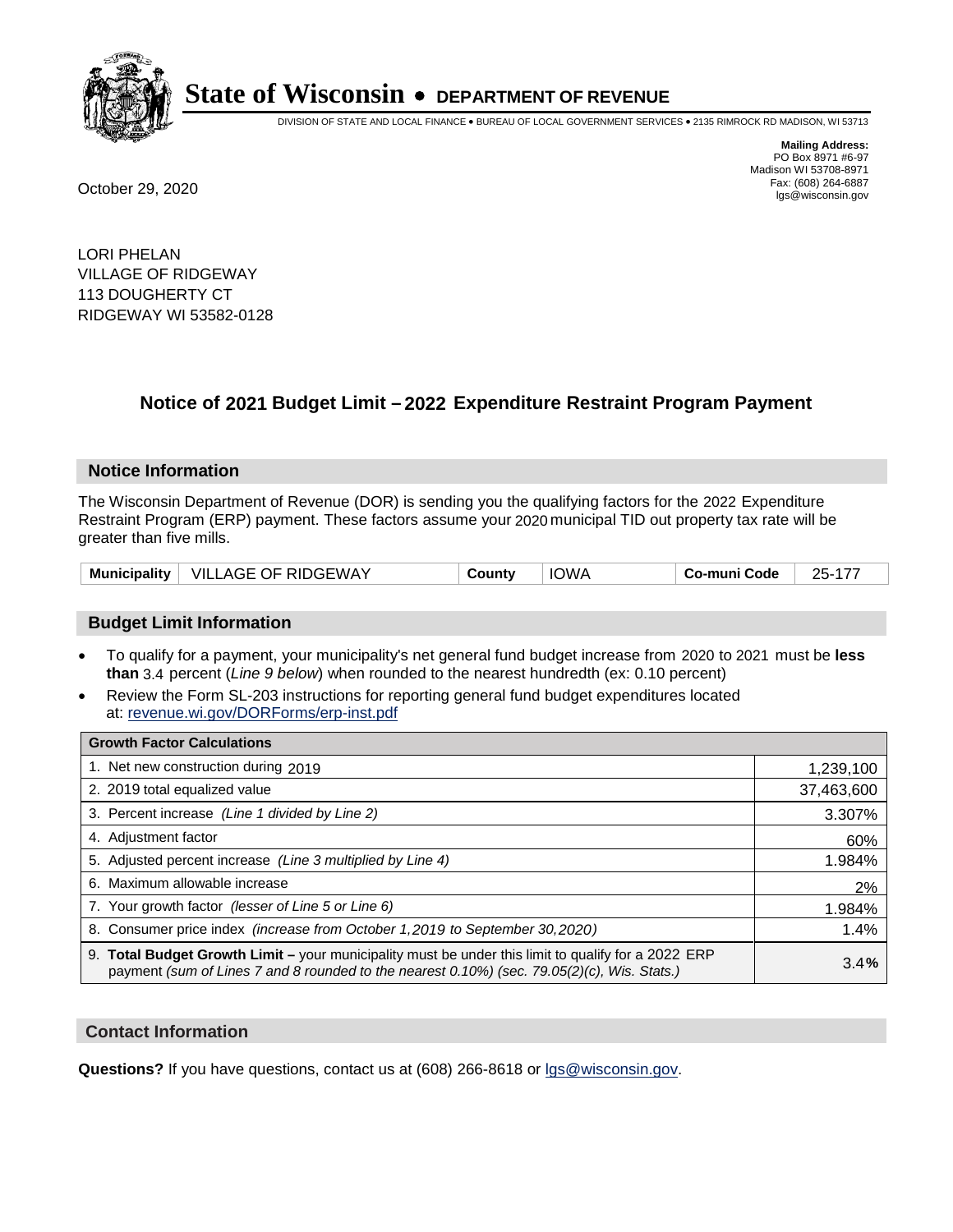

DIVISION OF STATE AND LOCAL FINANCE • BUREAU OF LOCAL GOVERNMENT SERVICES • 2135 RIMROCK RD MADISON, WI 53713

**Mailing Address:** PO Box 8971 #6-97 Madison WI 53708-8971<br>Fax: (608) 264-6887 Fax: (608) 264-6887 October 29, 2020 lgs@wisconsin.gov

LISA RILEY CITY OF DODGEVILLE 100 E FOUNTAIN ST DODGEVILLE WI 53533-1750

### **Notice of 2021 Budget Limit - 2022 Expenditure Restraint Program Payment**

#### **Notice Information**

The Wisconsin Department of Revenue (DOR) is sending you the qualifying factors for the 2022 Expenditure Restraint Program (ERP) payment. These factors assume your 2020 municipal TID out property tax rate will be greater than five mills.

#### **Budget Limit Information**

- To qualify for a payment, your municipality's net general fund budget increase from 2020 to 2021 must be less **than** 1.7 percent (*Line 9 below*) when rounded to the nearest hundredth (ex: 0.10 percent)
- Review the Form SL-203 instructions for reporting general fund budget expenditures located at: revenue.wi.gov/DORForms/erp-inst.pdf

| <b>Growth Factor Calculations</b>                                                                                                                                                                      |             |
|--------------------------------------------------------------------------------------------------------------------------------------------------------------------------------------------------------|-------------|
| 1. Net new construction during 2019                                                                                                                                                                    | 2,098,200   |
| 2. 2019 total equalized value                                                                                                                                                                          | 401,417,400 |
| 3. Percent increase (Line 1 divided by Line 2)                                                                                                                                                         | 0.523%      |
| 4. Adjustment factor                                                                                                                                                                                   | 60%         |
| 5. Adjusted percent increase (Line 3 multiplied by Line 4)                                                                                                                                             | 0.314%      |
| 6. Maximum allowable increase                                                                                                                                                                          | 2%          |
| 7. Your growth factor (lesser of Line 5 or Line 6)                                                                                                                                                     | 0.314%      |
| 8. Consumer price index (increase from October 1, 2019 to September 30, 2020)                                                                                                                          | 1.4%        |
| 9. Total Budget Growth Limit - your municipality must be under this limit to qualify for a 2022 ERP<br>payment (sum of Lines 7 and 8 rounded to the nearest $0.10\%$ ) (sec. 79.05(2)(c), Wis. Stats.) | 1.7%        |

#### **Contact Information**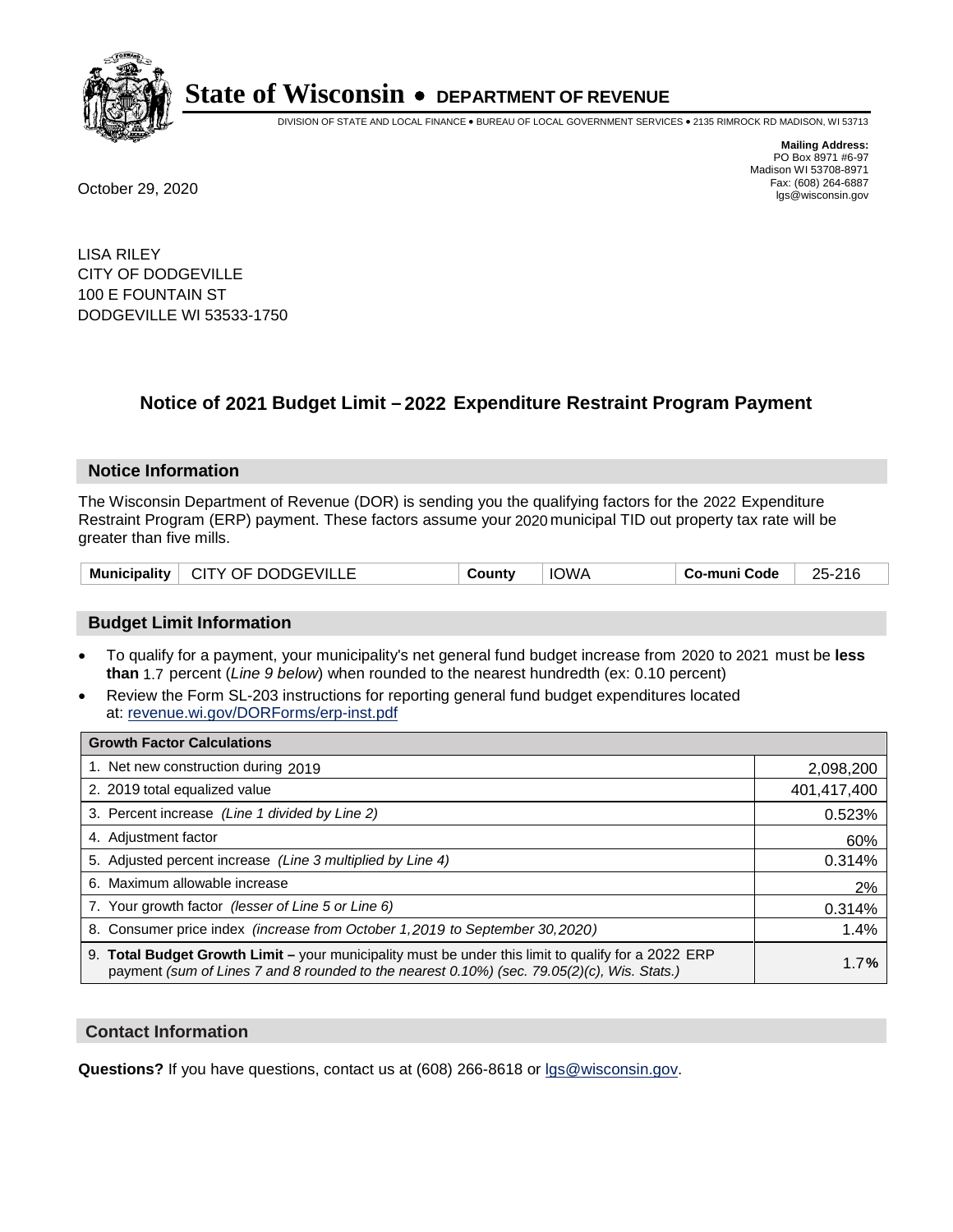

DIVISION OF STATE AND LOCAL FINANCE • BUREAU OF LOCAL GOVERNMENT SERVICES • 2135 RIMROCK RD MADISON, WI 53713

**Mailing Address:** PO Box 8971 #6-97 Madison WI 53708-8971<br>Fax: (608) 264-6887 Fax: (608) 264-6887 October 29, 2020 lgs@wisconsin.gov

CANDICE COUGHLIN CITY OF MINERAL POINT 137 HIGH ST SUITE 1 MINERAL POINT WI 53565-1387

### **Notice of 2021 Budget Limit - 2022 Expenditure Restraint Program Payment**

#### **Notice Information**

The Wisconsin Department of Revenue (DOR) is sending you the qualifying factors for the 2022 Expenditure Restraint Program (ERP) payment. These factors assume your 2020 municipal TID out property tax rate will be greater than five mills.

| <b>Municipality</b> | ↑ CITY OF MINERAL POINT | ountvٽ | <b>IOWA</b> | o-muni Codeٽ | 25-251 |
|---------------------|-------------------------|--------|-------------|--------------|--------|
|---------------------|-------------------------|--------|-------------|--------------|--------|

#### **Budget Limit Information**

- To qualify for a payment, your municipality's net general fund budget increase from 2020 to 2021 must be less **than** 1.8 percent (*Line 9 below*) when rounded to the nearest hundredth (ex: 0.10 percent)
- Review the Form SL-203 instructions for reporting general fund budget expenditures located at: revenue.wi.gov/DORForms/erp-inst.pdf

| <b>Growth Factor Calculations</b>                                                                                                                                                                      |             |
|--------------------------------------------------------------------------------------------------------------------------------------------------------------------------------------------------------|-------------|
| 1. Net new construction during 2019                                                                                                                                                                    | 1,273,000   |
| 2. 2019 total equalized value                                                                                                                                                                          | 217,484,200 |
| 3. Percent increase (Line 1 divided by Line 2)                                                                                                                                                         | 0.585%      |
| 4. Adjustment factor                                                                                                                                                                                   | 60%         |
| 5. Adjusted percent increase (Line 3 multiplied by Line 4)                                                                                                                                             | 0.351%      |
| 6. Maximum allowable increase                                                                                                                                                                          | 2%          |
| 7. Your growth factor (lesser of Line 5 or Line 6)                                                                                                                                                     | 0.351%      |
| 8. Consumer price index (increase from October 1, 2019 to September 30, 2020)                                                                                                                          | 1.4%        |
| 9. Total Budget Growth Limit - your municipality must be under this limit to qualify for a 2022 ERP<br>payment (sum of Lines 7 and 8 rounded to the nearest $0.10\%$ ) (sec. 79.05(2)(c), Wis. Stats.) | 1.8%        |

#### **Contact Information**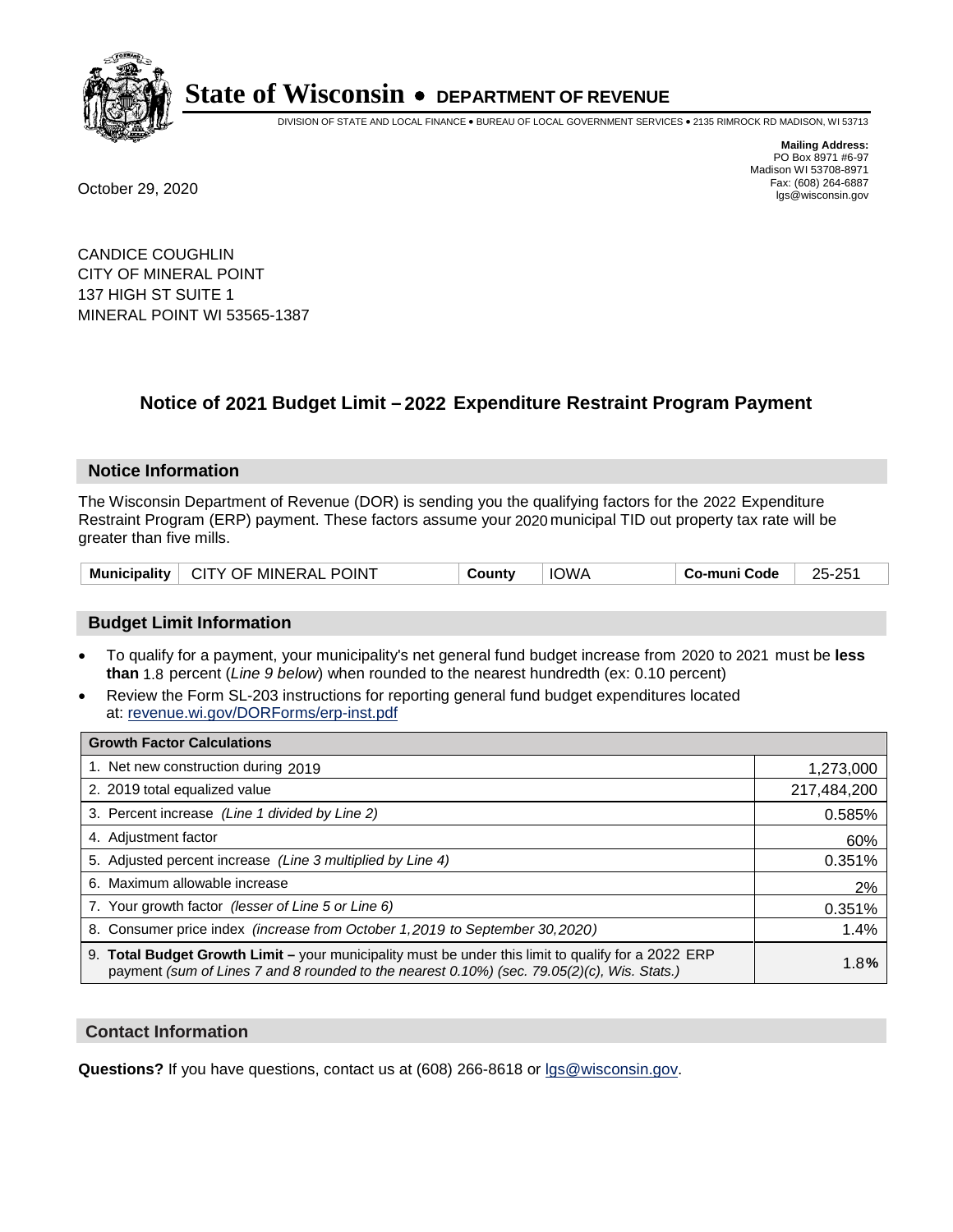

DIVISION OF STATE AND LOCAL FINANCE • BUREAU OF LOCAL GOVERNMENT SERVICES • 2135 RIMROCK RD MADISON, WI 53713

**Mailing Address:** PO Box 8971 #6-97 Madison WI 53708-8971<br>Fax: (608) 264-6887 Fax: (608) 264-6887 October 29, 2020 lgs@wisconsin.gov

KATHRYN BRAUER TOWN OF SAXON PO BOX 37 SAXON WI 54559-0037

## **Notice of 2021 Budget Limit - 2022 Expenditure Restraint Program Payment**

#### **Notice Information**

The Wisconsin Department of Revenue (DOR) is sending you the qualifying factors for the 2022 Expenditure Restraint Program (ERP) payment. These factors assume your 2020 municipal TID out property tax rate will be greater than five mills.

| <b>Municipality</b> | <b>SAXON</b><br>OWN-<br>OF. | ⊶ount∨ | <b>IRON</b> | Co-muni Code | 26-018 |
|---------------------|-----------------------------|--------|-------------|--------------|--------|
|---------------------|-----------------------------|--------|-------------|--------------|--------|

#### **Budget Limit Information**

- To qualify for a payment, your municipality's net general fund budget increase from 2020 to 2021 must be less **than** 1.8 percent (*Line 9 below*) when rounded to the nearest hundredth (ex: 0.10 percent)
- Review the Form SL-203 instructions for reporting general fund budget expenditures located at: revenue.wi.gov/DORForms/erp-inst.pdf

| <b>Growth Factor Calculations</b>                                                                                                                                                                  |            |
|----------------------------------------------------------------------------------------------------------------------------------------------------------------------------------------------------|------------|
| 1. Net new construction during 2019                                                                                                                                                                | 188,300    |
| 2. 2019 total equalized value                                                                                                                                                                      | 26,689,300 |
| 3. Percent increase (Line 1 divided by Line 2)                                                                                                                                                     | 0.706%     |
| 4. Adjustment factor                                                                                                                                                                               | 60%        |
| 5. Adjusted percent increase (Line 3 multiplied by Line 4)                                                                                                                                         | 0.424%     |
| 6. Maximum allowable increase                                                                                                                                                                      | 2%         |
| 7. Your growth factor (lesser of Line 5 or Line 6)                                                                                                                                                 | 0.424%     |
| 8. Consumer price index (increase from October 1, 2019 to September 30, 2020)                                                                                                                      | 1.4%       |
| 9. Total Budget Growth Limit - your municipality must be under this limit to qualify for a 2022 ERP<br>payment (sum of Lines 7 and 8 rounded to the nearest 0.10%) (sec. 79.05(2)(c), Wis. Stats.) | 1.8%       |

#### **Contact Information**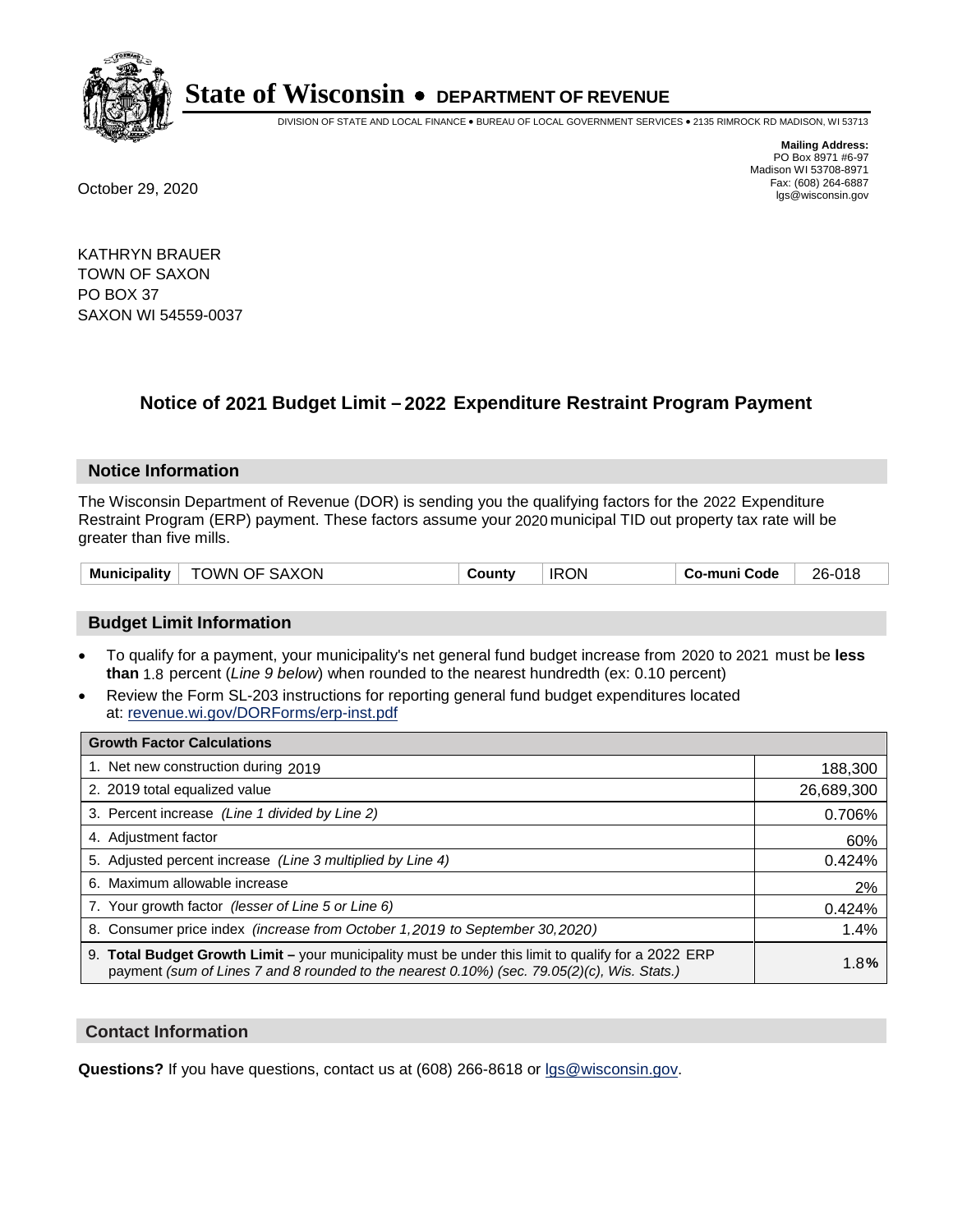

DIVISION OF STATE AND LOCAL FINANCE • BUREAU OF LOCAL GOVERNMENT SERVICES • 2135 RIMROCK RD MADISON, WI 53713

**Mailing Address:** PO Box 8971 #6-97 Madison WI 53708-8971<br>Fax: (608) 264-6887 Fax: (608) 264-6887 October 29, 2020 lgs@wisconsin.gov

STACEY WIERCINSKI CITY OF HURLEY 405 5TH AVE N HURLEY WI 54534-1178

### **Notice of 2021 Budget Limit - 2022 Expenditure Restraint Program Payment**

#### **Notice Information**

The Wisconsin Department of Revenue (DOR) is sending you the qualifying factors for the 2022 Expenditure Restraint Program (ERP) payment. These factors assume your 2020 municipal TID out property tax rate will be greater than five mills.

| <b>Municipality</b><br>CITY OF HURLEY | County | <b>IRON</b> | Co-muni Code | 26-236 |
|---------------------------------------|--------|-------------|--------------|--------|
|---------------------------------------|--------|-------------|--------------|--------|

#### **Budget Limit Information**

- To qualify for a payment, your municipality's net general fund budget increase from 2020 to 2021 must be less **than** 1.6 percent (*Line 9 below*) when rounded to the nearest hundredth (ex: 0.10 percent)
- Review the Form SL-203 instructions for reporting general fund budget expenditures located at: revenue.wi.gov/DORForms/erp-inst.pdf

| <b>Growth Factor Calculations</b>                                                                                                                                                                  |            |
|----------------------------------------------------------------------------------------------------------------------------------------------------------------------------------------------------|------------|
| 1. Net new construction during 2019                                                                                                                                                                | 168,500    |
| 2. 2019 total equalized value                                                                                                                                                                      | 65,203,500 |
| 3. Percent increase (Line 1 divided by Line 2)                                                                                                                                                     | 0.258%     |
| 4. Adiustment factor                                                                                                                                                                               | 60%        |
| 5. Adjusted percent increase (Line 3 multiplied by Line 4)                                                                                                                                         | 0.155%     |
| 6. Maximum allowable increase                                                                                                                                                                      | 2%         |
| 7. Your growth factor (lesser of Line 5 or Line 6)                                                                                                                                                 | 0.155%     |
| 8. Consumer price index (increase from October 1, 2019 to September 30, 2020)                                                                                                                      | 1.4%       |
| 9. Total Budget Growth Limit – your municipality must be under this limit to qualify for a 2022 ERP<br>payment (sum of Lines 7 and 8 rounded to the nearest 0.10%) (sec. 79.05(2)(c), Wis. Stats.) | 1.6%       |

#### **Contact Information**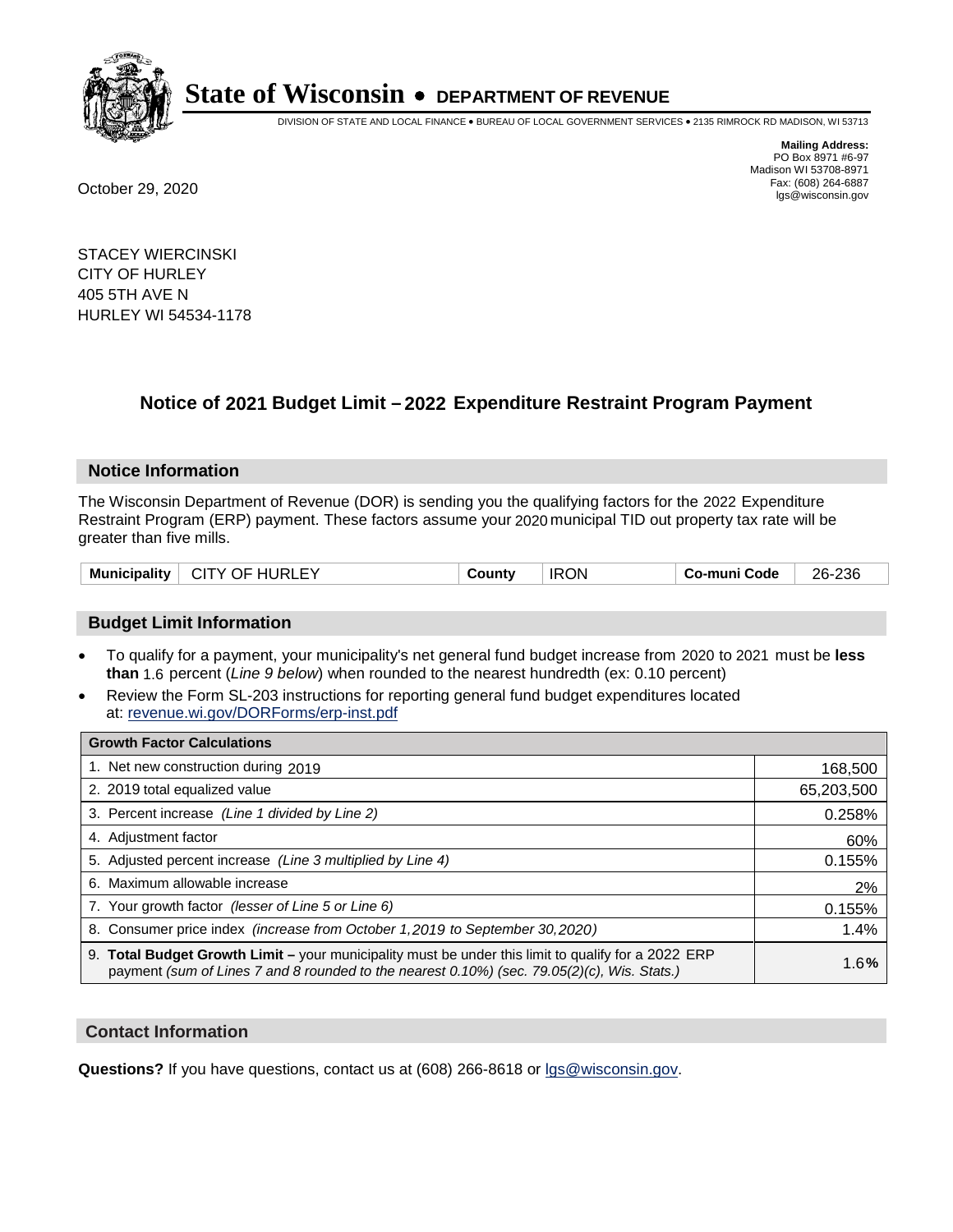

DIVISION OF STATE AND LOCAL FINANCE • BUREAU OF LOCAL GOVERNMENT SERVICES • 2135 RIMROCK RD MADISON, WI 53713

**Mailing Address:** PO Box 8971 #6-97 Madison WI 53708-8971<br>Fax: (608) 264-6887 Fax: (608) 264-6887 October 29, 2020 lgs@wisconsin.gov

WENDY BUE VILLAGE OF TAYLOR PO BOX 130 TAYLOR WI 54659-0130

### **Notice of 2021 Budget Limit - 2022 Expenditure Restraint Program Payment**

#### **Notice Information**

The Wisconsin Department of Revenue (DOR) is sending you the qualifying factors for the 2022 Expenditure Restraint Program (ERP) payment. These factors assume your 2020 municipal TID out property tax rate will be greater than five mills.

|  | Municipality   VILLAGE OF TAYLOR | County | <b>JACKSON</b> | Co-muni Code | 27-186 |
|--|----------------------------------|--------|----------------|--------------|--------|
|--|----------------------------------|--------|----------------|--------------|--------|

#### **Budget Limit Information**

- To qualify for a payment, your municipality's net general fund budget increase from 2020 to 2021 must be less **than** 2.2 percent (*Line 9 below*) when rounded to the nearest hundredth (ex: 0.10 percent)
- Review the Form SL-203 instructions for reporting general fund budget expenditures located at: revenue.wi.gov/DORForms/erp-inst.pdf

| <b>Growth Factor Calculations</b>                                                                                                                                                                  |            |
|----------------------------------------------------------------------------------------------------------------------------------------------------------------------------------------------------|------------|
| 1. Net new construction during 2019                                                                                                                                                                | 201,800    |
| 2. 2019 total equalized value                                                                                                                                                                      | 14,446,400 |
| 3. Percent increase (Line 1 divided by Line 2)                                                                                                                                                     | 1.397%     |
| 4. Adjustment factor                                                                                                                                                                               | 60%        |
| 5. Adjusted percent increase (Line 3 multiplied by Line 4)                                                                                                                                         | 0.838%     |
| 6. Maximum allowable increase                                                                                                                                                                      | 2%         |
| 7. Your growth factor (lesser of Line 5 or Line 6)                                                                                                                                                 | 0.838%     |
| 8. Consumer price index (increase from October 1, 2019 to September 30, 2020)                                                                                                                      | 1.4%       |
| 9. Total Budget Growth Limit - your municipality must be under this limit to qualify for a 2022 ERP<br>payment (sum of Lines 7 and 8 rounded to the nearest 0.10%) (sec. 79.05(2)(c), Wis. Stats.) | 2.2%       |

#### **Contact Information**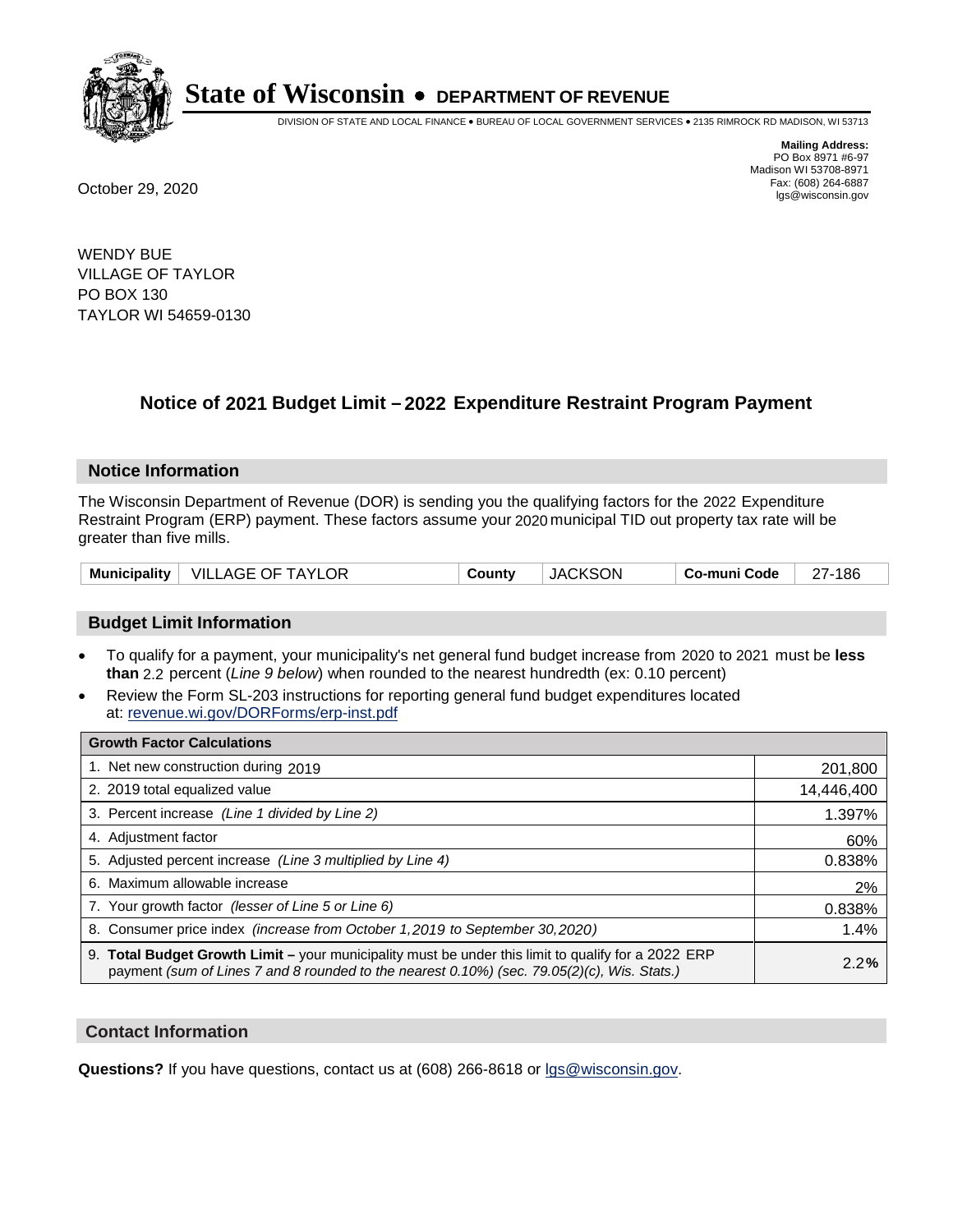

DIVISION OF STATE AND LOCAL FINANCE • BUREAU OF LOCAL GOVERNMENT SERVICES • 2135 RIMROCK RD MADISON, WI 53713

**Mailing Address:** PO Box 8971 #6-97 Madison WI 53708-8971<br>Fax: (608) 264-6887 Fax: (608) 264-6887 October 29, 2020 lgs@wisconsin.gov

BRAD CHOWN CITY OF BLACK RIVER FALLS 101 S 2ND ST BLACK RIVER FALLS WI 54615-1725

### **Notice of 2021 Budget Limit - 2022 Expenditure Restraint Program Payment**

#### **Notice Information**

The Wisconsin Department of Revenue (DOR) is sending you the qualifying factors for the 2022 Expenditure Restraint Program (ERP) payment. These factors assume your 2020 municipal TID out property tax rate will be greater than five mills.

#### **Budget Limit Information**

- To qualify for a payment, your municipality's net general fund budget increase from 2020 to 2021 must be less **than** 1.5 percent (*Line 9 below*) when rounded to the nearest hundredth (ex: 0.10 percent)
- Review the Form SL-203 instructions for reporting general fund budget expenditures located at: revenue.wi.gov/DORForms/erp-inst.pdf

| <b>Growth Factor Calculations</b>                                                                                                                                                                      |             |
|--------------------------------------------------------------------------------------------------------------------------------------------------------------------------------------------------------|-------------|
| 1. Net new construction during 2019                                                                                                                                                                    | 452,200     |
| 2. 2019 total equalized value                                                                                                                                                                          | 252,519,900 |
| 3. Percent increase (Line 1 divided by Line 2)                                                                                                                                                         | 0.179%      |
| 4. Adjustment factor                                                                                                                                                                                   | 60%         |
| 5. Adjusted percent increase (Line 3 multiplied by Line 4)                                                                                                                                             | 0.107%      |
| 6. Maximum allowable increase                                                                                                                                                                          | 2%          |
| 7. Your growth factor (lesser of Line 5 or Line 6)                                                                                                                                                     | 0.107%      |
| 8. Consumer price index (increase from October 1, 2019 to September 30, 2020)                                                                                                                          | 1.4%        |
| 9. Total Budget Growth Limit - your municipality must be under this limit to qualify for a 2022 ERP<br>payment (sum of Lines 7 and 8 rounded to the nearest $0.10\%$ ) (sec. 79.05(2)(c), Wis. Stats.) | 1.5%        |

#### **Contact Information**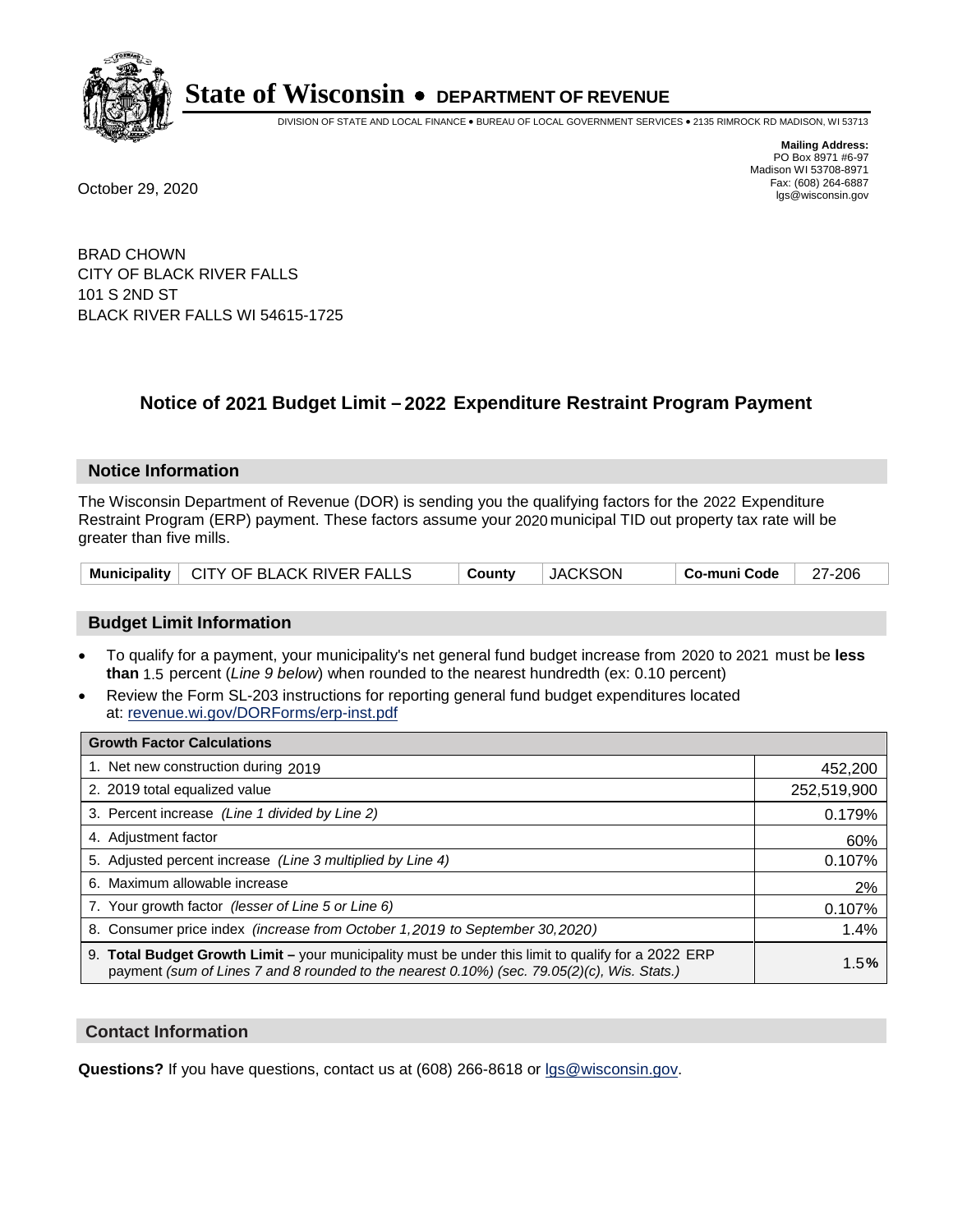

DIVISION OF STATE AND LOCAL FINANCE • BUREAU OF LOCAL GOVERNMENT SERVICES • 2135 RIMROCK RD MADISON, WI 53713

**Mailing Address:** PO Box 8971 #6-97 Madison WI 53708-8971<br>Fax: (608) 264-6887 Fax: (608) 264-6887 October 29, 2020 lgs@wisconsin.gov

SAM BELL VILLAGE OF JOHNSON CREEK PO BOX 238 JOHNSON CREEK WI 53038-0238

### **Notice of 2021 Budget Limit - 2022 Expenditure Restraint Program Payment**

#### **Notice Information**

The Wisconsin Department of Revenue (DOR) is sending you the qualifying factors for the 2022 Expenditure Restraint Program (ERP) payment. These factors assume your 2020 municipal TID out property tax rate will be greater than five mills.

| Municipality   VILLAGE OF JOHNSON CREEK<br>∣ County | <b>JEFFERSON</b><br>$\vert$ Co-muni Code $\vert$ 28-141 |  |
|-----------------------------------------------------|---------------------------------------------------------|--|
|-----------------------------------------------------|---------------------------------------------------------|--|

#### **Budget Limit Information**

- To qualify for a payment, your municipality's net general fund budget increase from 2020 to 2021 must be less **than** 3.0 percent (*Line 9 below*) when rounded to the nearest hundredth (ex: 0.10 percent)
- Review the Form SL-203 instructions for reporting general fund budget expenditures located at: revenue.wi.gov/DORForms/erp-inst.pdf

| <b>Growth Factor Calculations</b>                                                                                                                                                                  |             |
|----------------------------------------------------------------------------------------------------------------------------------------------------------------------------------------------------|-------------|
| 1. Net new construction during 2019                                                                                                                                                                | 9,941,300   |
| 2. 2019 total equalized value                                                                                                                                                                      | 372,706,900 |
| 3. Percent increase (Line 1 divided by Line 2)                                                                                                                                                     | 2.667%      |
| 4. Adjustment factor                                                                                                                                                                               | 60%         |
| 5. Adjusted percent increase (Line 3 multiplied by Line 4)                                                                                                                                         | 1.600%      |
| 6. Maximum allowable increase                                                                                                                                                                      | 2%          |
| 7. Your growth factor (lesser of Line 5 or Line 6)                                                                                                                                                 | 1.600%      |
| 8. Consumer price index (increase from October 1, 2019 to September 30, 2020)                                                                                                                      | 1.4%        |
| 9. Total Budget Growth Limit - your municipality must be under this limit to qualify for a 2022 ERP<br>payment (sum of Lines 7 and 8 rounded to the nearest 0.10%) (sec. 79.05(2)(c), Wis. Stats.) | 3.0%        |

#### **Contact Information**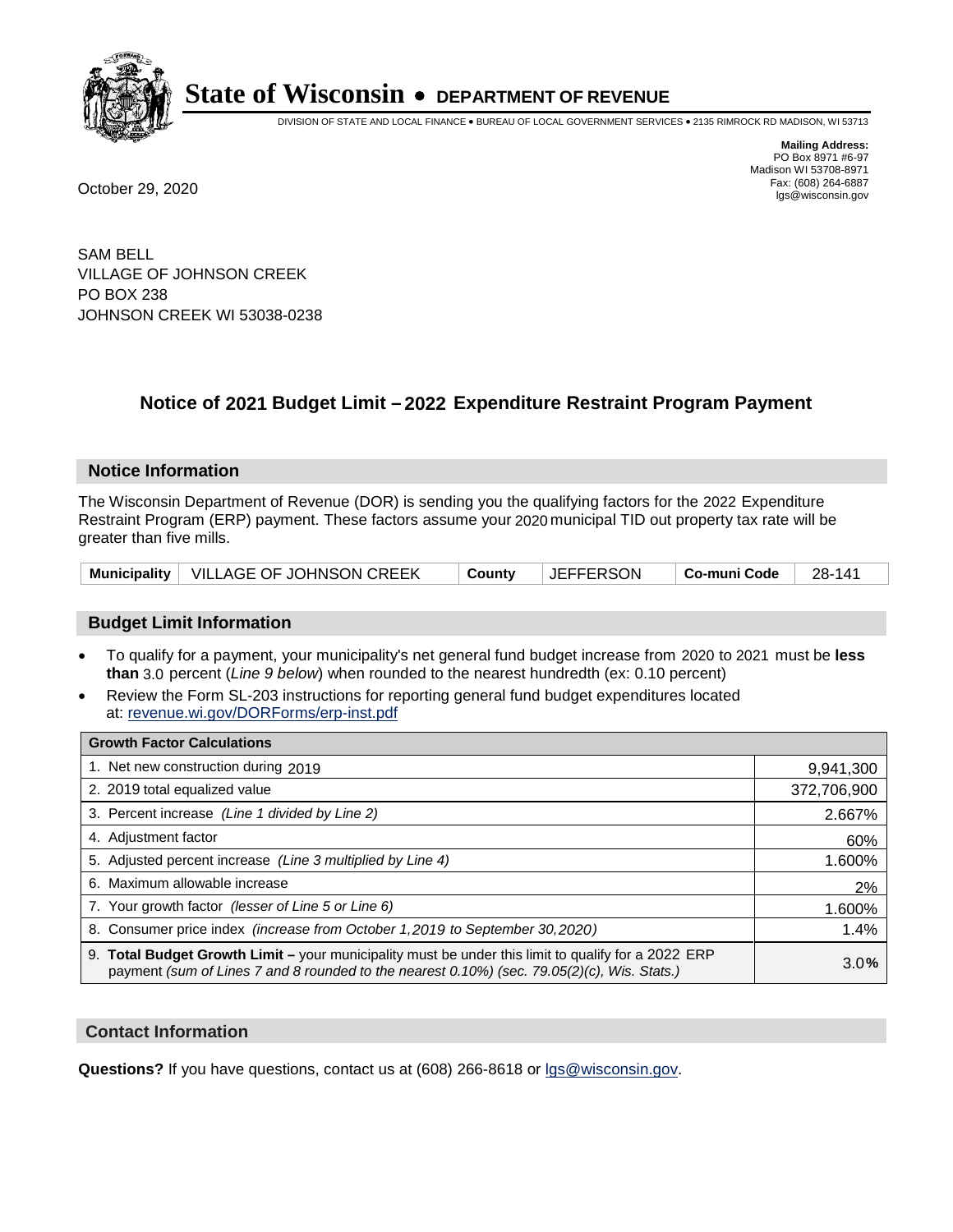

DIVISION OF STATE AND LOCAL FINANCE • BUREAU OF LOCAL GOVERNMENT SERVICES • 2135 RIMROCK RD MADISON, WI 53713

**Mailing Address:** PO Box 8971 #6-97 Madison WI 53708-8971<br>Fax: (608) 264-6887 Fax: (608) 264-6887 October 29, 2020 lgs@wisconsin.gov

LAURIE MUELLER VILLAGE OF PALMYRA 100 TAFT ST, PO BOX 380 PALMYRA WI 53156-0380

### **Notice of 2021 Budget Limit - 2022 Expenditure Restraint Program Payment**

#### **Notice Information**

The Wisconsin Department of Revenue (DOR) is sending you the qualifying factors for the 2022 Expenditure Restraint Program (ERP) payment. These factors assume your 2020 municipal TID out property tax rate will be greater than five mills.

|  | Municipality   VILLAGE OF PALMYRA | Countv | <b>JEFFERSON</b> | ∣ Co-muni Code | 28-171 |
|--|-----------------------------------|--------|------------------|----------------|--------|
|--|-----------------------------------|--------|------------------|----------------|--------|

#### **Budget Limit Information**

- To qualify for a payment, your municipality's net general fund budget increase from 2020 to 2021 must be less **than** 1.6 percent (*Line 9 below*) when rounded to the nearest hundredth (ex: 0.10 percent)
- Review the Form SL-203 instructions for reporting general fund budget expenditures located at: revenue.wi.gov/DORForms/erp-inst.pdf

| <b>Growth Factor Calculations</b>                                                                                                                                                                  |             |
|----------------------------------------------------------------------------------------------------------------------------------------------------------------------------------------------------|-------------|
| 1. Net new construction during 2019                                                                                                                                                                | 393,000     |
| 2. 2019 total equalized value                                                                                                                                                                      | 129,830,800 |
| 3. Percent increase (Line 1 divided by Line 2)                                                                                                                                                     | 0.303%      |
| 4. Adjustment factor                                                                                                                                                                               | 60%         |
| 5. Adjusted percent increase (Line 3 multiplied by Line 4)                                                                                                                                         | 0.182%      |
| 6. Maximum allowable increase                                                                                                                                                                      | 2%          |
| 7. Your growth factor (lesser of Line 5 or Line 6)                                                                                                                                                 | 0.182%      |
| 8. Consumer price index (increase from October 1,2019 to September 30,2020)                                                                                                                        | 1.4%        |
| 9. Total Budget Growth Limit - your municipality must be under this limit to qualify for a 2022 ERP<br>payment (sum of Lines 7 and 8 rounded to the nearest 0.10%) (sec. 79.05(2)(c), Wis. Stats.) | 1.6%        |

#### **Contact Information**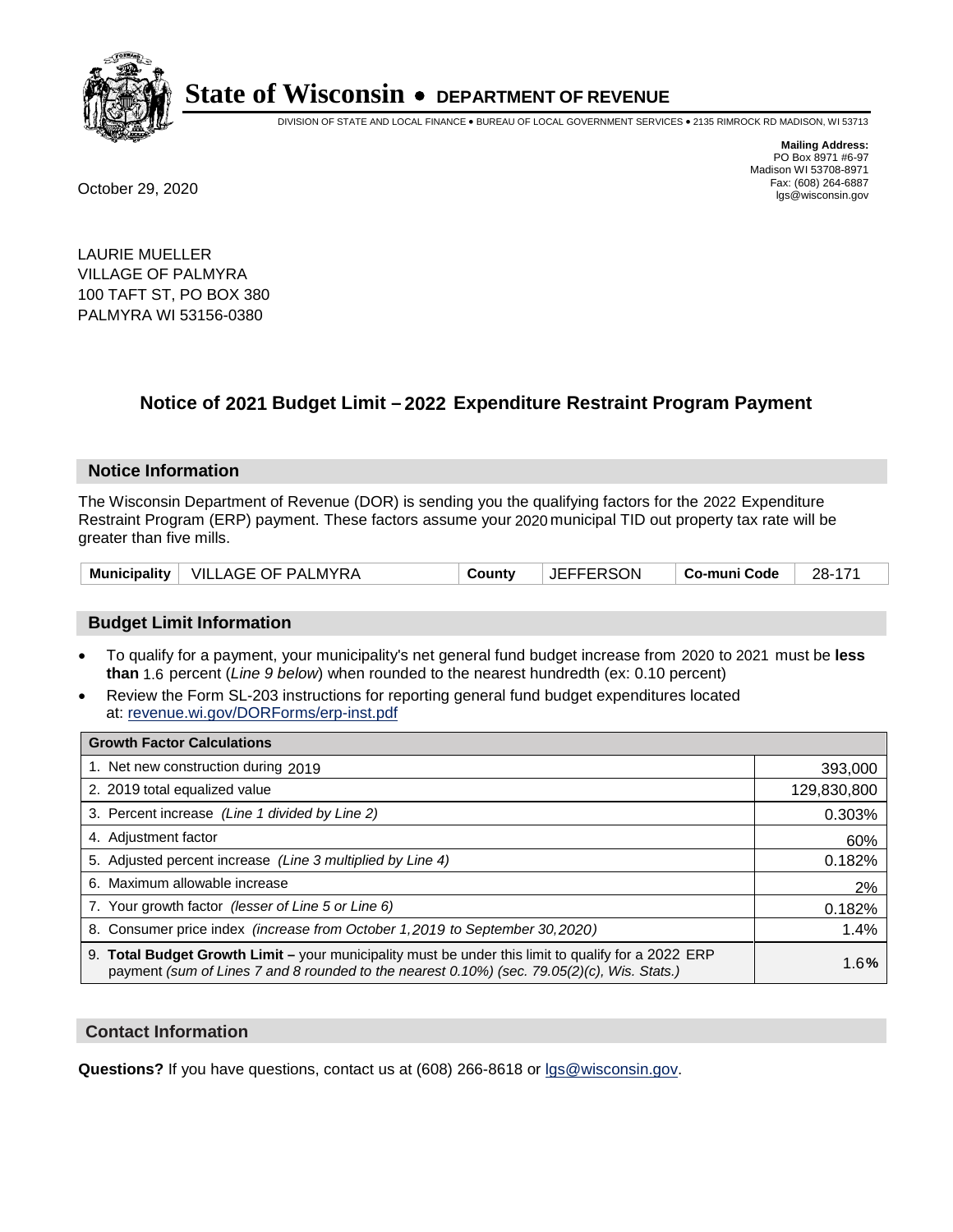

DIVISION OF STATE AND LOCAL FINANCE • BUREAU OF LOCAL GOVERNMENT SERVICES • 2135 RIMROCK RD MADISON, WI 53713

**Mailing Address:** PO Box 8971 #6-97 Madison WI 53708-8971<br>Fax: (608) 264-6887 Fax: (608) 264-6887 October 29, 2020 lgs@wisconsin.gov

HEATHER RUPNOW VILLAGE OF SULLIVAN PO BOX 6 SULLIVAN WI 53178-0006

### **Notice of 2021 Budget Limit - 2022 Expenditure Restraint Program Payment**

#### **Notice Information**

The Wisconsin Department of Revenue (DOR) is sending you the qualifying factors for the 2022 Expenditure Restraint Program (ERP) payment. These factors assume your 2020 municipal TID out property tax rate will be greater than five mills.

|  | Municipality   VILLAGE OF SULLIVAN | County | <b>JEFFERSON</b> | ∣ Co-muni Code | 28-181 |
|--|------------------------------------|--------|------------------|----------------|--------|
|--|------------------------------------|--------|------------------|----------------|--------|

#### **Budget Limit Information**

- To qualify for a payment, your municipality's net general fund budget increase from 2020 to 2021 must be less **than** 2.5 percent (*Line 9 below*) when rounded to the nearest hundredth (ex: 0.10 percent)
- Review the Form SL-203 instructions for reporting general fund budget expenditures located at: revenue.wi.gov/DORForms/erp-inst.pdf

| <b>Growth Factor Calculations</b>                                                                                                                                                                      |            |
|--------------------------------------------------------------------------------------------------------------------------------------------------------------------------------------------------------|------------|
| 1. Net new construction during 2019                                                                                                                                                                    | 903,100    |
| 2. 2019 total equalized value                                                                                                                                                                          | 49,843,500 |
| 3. Percent increase (Line 1 divided by Line 2)                                                                                                                                                         | 1.812%     |
| 4. Adjustment factor                                                                                                                                                                                   | 60%        |
| 5. Adjusted percent increase (Line 3 multiplied by Line 4)                                                                                                                                             | 1.087%     |
| 6. Maximum allowable increase                                                                                                                                                                          | 2%         |
| 7. Your growth factor (lesser of Line 5 or Line 6)                                                                                                                                                     | 1.087%     |
| 8. Consumer price index (increase from October 1,2019 to September 30,2020)                                                                                                                            | 1.4%       |
| 9. Total Budget Growth Limit - your municipality must be under this limit to qualify for a 2022 ERP<br>payment (sum of Lines 7 and 8 rounded to the nearest $0.10\%$ ) (sec. 79.05(2)(c), Wis. Stats.) | 2.5%       |

#### **Contact Information**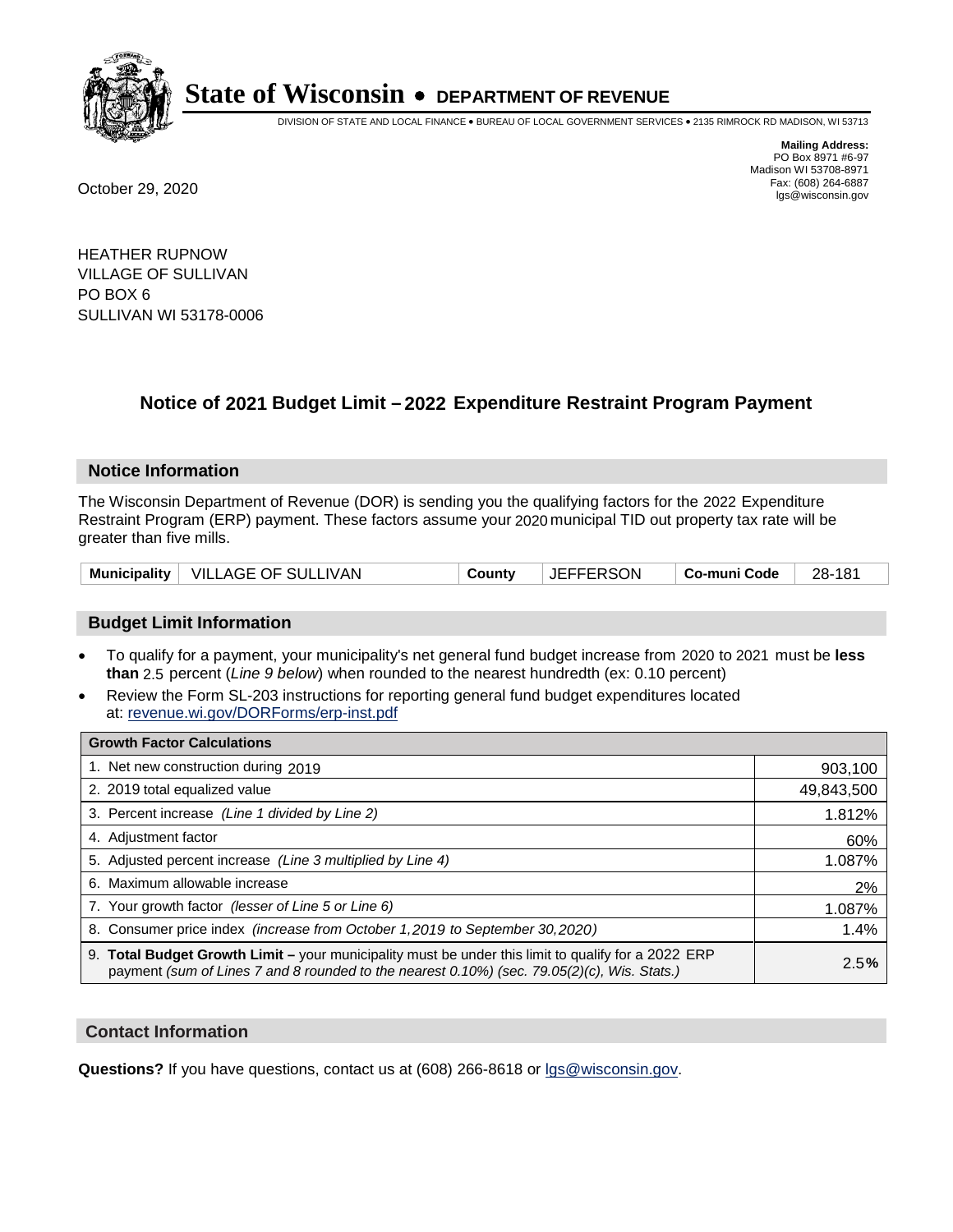

DIVISION OF STATE AND LOCAL FINANCE • BUREAU OF LOCAL GOVERNMENT SERVICES • 2135 RIMROCK RD MADISON, WI 53713

**Mailing Address:** PO Box 8971 #6-97 Madison WI 53708-8971<br>Fax: (608) 264-6887 Fax: (608) 264-6887 October 29, 2020 lgs@wisconsin.gov

MICHELLE EBBERT CITY OF FORT ATKINSON 101 N MAIN ST FORT ATKINSON WI 53538-1861

### **Notice of 2021 Budget Limit - 2022 Expenditure Restraint Program Payment**

#### **Notice Information**

The Wisconsin Department of Revenue (DOR) is sending you the qualifying factors for the 2022 Expenditure Restraint Program (ERP) payment. These factors assume your 2020 municipal TID out property tax rate will be greater than five mills.

|  | Municipality   CITY OF FORT ATKINSON | County | <b>JEFFERSON</b> | │ Co-muni Code │ | $\vert$ 28-226 |
|--|--------------------------------------|--------|------------------|------------------|----------------|
|--|--------------------------------------|--------|------------------|------------------|----------------|

#### **Budget Limit Information**

- To qualify for a payment, your municipality's net general fund budget increase from 2020 to 2021 must be less **than** 1.9 percent (*Line 9 below*) when rounded to the nearest hundredth (ex: 0.10 percent)
- Review the Form SL-203 instructions for reporting general fund budget expenditures located at: revenue.wi.gov/DORForms/erp-inst.pdf

| <b>Growth Factor Calculations</b>                                                                                                                                                                      |             |
|--------------------------------------------------------------------------------------------------------------------------------------------------------------------------------------------------------|-------------|
| 1. Net new construction during 2019                                                                                                                                                                    | 7,935,900   |
| 2. 2019 total equalized value                                                                                                                                                                          | 994,300,600 |
| 3. Percent increase (Line 1 divided by Line 2)                                                                                                                                                         | 0.798%      |
| 4. Adjustment factor                                                                                                                                                                                   | 60%         |
| 5. Adjusted percent increase (Line 3 multiplied by Line 4)                                                                                                                                             | 0.479%      |
| 6. Maximum allowable increase                                                                                                                                                                          | 2%          |
| 7. Your growth factor (lesser of Line 5 or Line 6)                                                                                                                                                     | 0.479%      |
| 8. Consumer price index (increase from October 1, 2019 to September 30, 2020)                                                                                                                          | 1.4%        |
| 9. Total Budget Growth Limit - your municipality must be under this limit to qualify for a 2022 ERP<br>payment (sum of Lines 7 and 8 rounded to the nearest $0.10\%$ ) (sec. 79.05(2)(c), Wis. Stats.) | 1.9%        |

#### **Contact Information**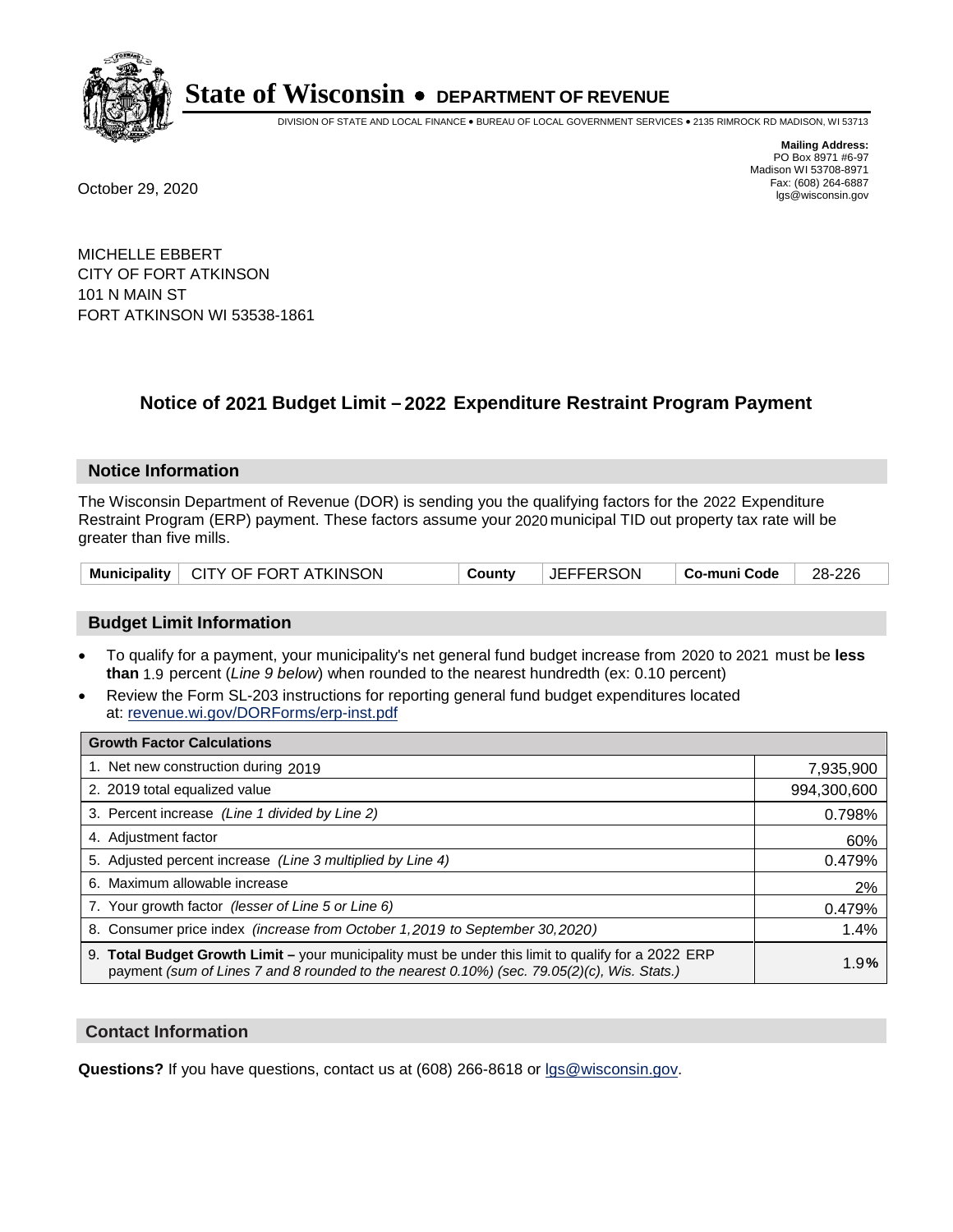

DIVISION OF STATE AND LOCAL FINANCE • BUREAU OF LOCAL GOVERNMENT SERVICES • 2135 RIMROCK RD MADISON, WI 53713

**Mailing Address:** PO Box 8971 #6-97 Madison WI 53708-8971<br>Fax: (608) 264-6887 Fax: (608) 264-6887 October 29, 2020 lgs@wisconsin.gov

SARAH COPSEY CITY OF JEFFERSON 317 S MAIN STREET JEFFERSON WI 53549

### **Notice of 2021 Budget Limit - 2022 Expenditure Restraint Program Payment**

#### **Notice Information**

The Wisconsin Department of Revenue (DOR) is sending you the qualifying factors for the 2022 Expenditure Restraint Program (ERP) payment. These factors assume your 2020 municipal TID out property tax rate will be greater than five mills.

#### **Budget Limit Information**

- To qualify for a payment, your municipality's net general fund budget increase from 2020 to 2021 must be less **than** 1.5 percent (*Line 9 below*) when rounded to the nearest hundredth (ex: 0.10 percent)
- Review the Form SL-203 instructions for reporting general fund budget expenditures located at: revenue.wi.gov/DORForms/erp-inst.pdf

| <b>Growth Factor Calculations</b>                                                                                                                                                                  |             |
|----------------------------------------------------------------------------------------------------------------------------------------------------------------------------------------------------|-------------|
| 1. Net new construction during 2019                                                                                                                                                                | 1,315,400   |
| 2. 2019 total equalized value                                                                                                                                                                      | 573,134,000 |
| 3. Percent increase (Line 1 divided by Line 2)                                                                                                                                                     | 0.230%      |
| 4. Adjustment factor                                                                                                                                                                               | 60%         |
| 5. Adjusted percent increase (Line 3 multiplied by Line 4)                                                                                                                                         | 0.138%      |
| 6. Maximum allowable increase                                                                                                                                                                      | 2%          |
| 7. Your growth factor (lesser of Line 5 or Line 6)                                                                                                                                                 | 0.138%      |
| 8. Consumer price index (increase from October 1, 2019 to September 30, 2020)                                                                                                                      | 1.4%        |
| 9. Total Budget Growth Limit - your municipality must be under this limit to qualify for a 2022 ERP<br>payment (sum of Lines 7 and 8 rounded to the nearest 0.10%) (sec. 79.05(2)(c), Wis. Stats.) | 1.5%        |

#### **Contact Information**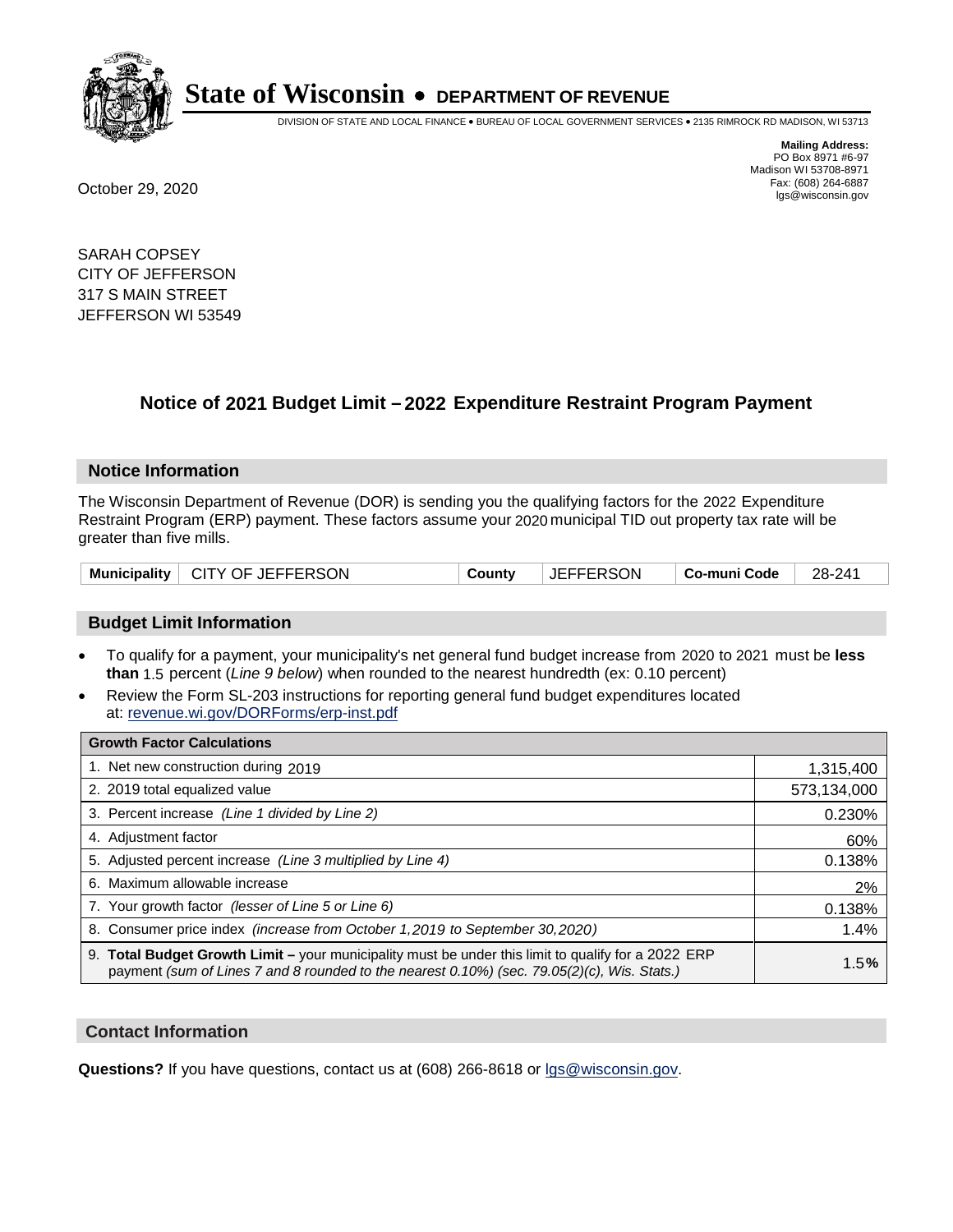

DIVISION OF STATE AND LOCAL FINANCE • BUREAU OF LOCAL GOVERNMENT SERVICES • 2135 RIMROCK RD MADISON, WI 53713

**Mailing Address:** PO Box 8971 #6-97 Madison WI 53708-8971<br>Fax: (608) 264-6887 Fax: (608) 264-6887 October 29, 2020 lgs@wisconsin.gov

MISTY QUEST CITY OF LAKE MILLS 200 D WATER STREET LAKE MILLS WI 53551

### **Notice of 2021 Budget Limit - 2022 Expenditure Restraint Program Payment**

#### **Notice Information**

The Wisconsin Department of Revenue (DOR) is sending you the qualifying factors for the 2022 Expenditure Restraint Program (ERP) payment. These factors assume your 2020 municipal TID out property tax rate will be greater than five mills.

| Municipality   CITY OF LAKE MILLS | County | <b>JEFFERSON</b> | ∣ Co-muni Code | 28-246 |
|-----------------------------------|--------|------------------|----------------|--------|
|-----------------------------------|--------|------------------|----------------|--------|

#### **Budget Limit Information**

- To qualify for a payment, your municipality's net general fund budget increase from 2020 to 2021 must be less **than** 2.5 percent (*Line 9 below*) when rounded to the nearest hundredth (ex: 0.10 percent)
- Review the Form SL-203 instructions for reporting general fund budget expenditures located at: revenue.wi.gov/DORForms/erp-inst.pdf

| <b>Growth Factor Calculations</b>                                                                                                                                                                  |             |
|----------------------------------------------------------------------------------------------------------------------------------------------------------------------------------------------------|-------------|
| 1. Net new construction during 2019                                                                                                                                                                | 11,226,500  |
| 2. 2019 total equalized value                                                                                                                                                                      | 600,718,700 |
| 3. Percent increase (Line 1 divided by Line 2)                                                                                                                                                     | 1.869%      |
| 4. Adjustment factor                                                                                                                                                                               | 60%         |
| 5. Adjusted percent increase (Line 3 multiplied by Line 4)                                                                                                                                         | 1.121%      |
| 6. Maximum allowable increase                                                                                                                                                                      | 2%          |
| 7. Your growth factor (lesser of Line 5 or Line 6)                                                                                                                                                 | 1.121%      |
| 8. Consumer price index (increase from October 1,2019 to September 30,2020)                                                                                                                        | 1.4%        |
| 9. Total Budget Growth Limit - your municipality must be under this limit to qualify for a 2022 ERP<br>payment (sum of Lines 7 and 8 rounded to the nearest 0.10%) (sec. 79.05(2)(c), Wis. Stats.) | 2.5%        |

#### **Contact Information**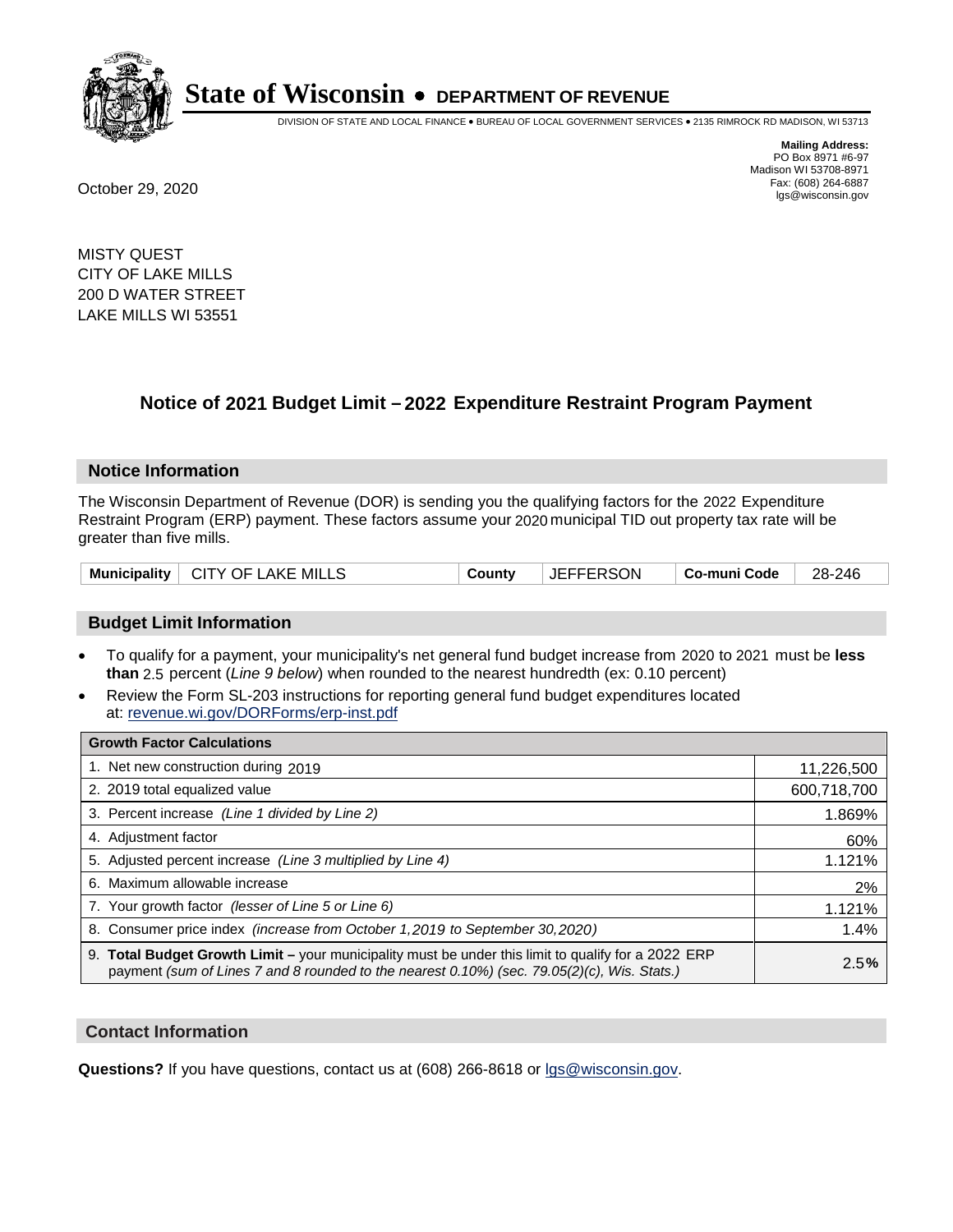

DIVISION OF STATE AND LOCAL FINANCE • BUREAU OF LOCAL GOVERNMENT SERVICES • 2135 RIMROCK RD MADISON, WI 53713

**Mailing Address:** PO Box 8971 #6-97 Madison WI 53708-8971<br>Fax: (608) 264-6887 Fax: (608) 264-6887 October 29, 2020 lgs@wisconsin.gov

MORTON HANSEN CITY OF WATERLOO 136 N MONROE ST WATERLOO WI 53594-1198

### **Notice of 2021 Budget Limit - 2022 Expenditure Restraint Program Payment**

#### **Notice Information**

The Wisconsin Department of Revenue (DOR) is sending you the qualifying factors for the 2022 Expenditure Restraint Program (ERP) payment. These factors assume your 2020 municipal TID out property tax rate will be greater than five mills.

| Municipality   CITY OF WATERLOO | County | <b>JEFFERSON</b> | Co-muni Code | 28-290 |
|---------------------------------|--------|------------------|--------------|--------|
|---------------------------------|--------|------------------|--------------|--------|

#### **Budget Limit Information**

- To qualify for a payment, your municipality's net general fund budget increase from 2020 to 2021 must be less **than** 2.1 percent (*Line 9 below*) when rounded to the nearest hundredth (ex: 0.10 percent)
- Review the Form SL-203 instructions for reporting general fund budget expenditures located at: revenue.wi.gov/DORForms/erp-inst.pdf

| <b>Growth Factor Calculations</b>                                                                                                                                                                  |             |
|----------------------------------------------------------------------------------------------------------------------------------------------------------------------------------------------------|-------------|
| 1. Net new construction during 2019                                                                                                                                                                | 2,866,000   |
| 2. 2019 total equalized value                                                                                                                                                                      | 234,179,200 |
| 3. Percent increase (Line 1 divided by Line 2)                                                                                                                                                     | 1.224%      |
| 4. Adjustment factor                                                                                                                                                                               | 60%         |
| 5. Adjusted percent increase (Line 3 multiplied by Line 4)                                                                                                                                         | 0.734%      |
| 6. Maximum allowable increase                                                                                                                                                                      | 2%          |
| 7. Your growth factor (lesser of Line 5 or Line 6)                                                                                                                                                 | 0.734%      |
| 8. Consumer price index (increase from October 1, 2019 to September 30, 2020)                                                                                                                      | 1.4%        |
| 9. Total Budget Growth Limit - your municipality must be under this limit to qualify for a 2022 ERP<br>payment (sum of Lines 7 and 8 rounded to the nearest 0.10%) (sec. 79.05(2)(c), Wis. Stats.) | 2.1%        |

#### **Contact Information**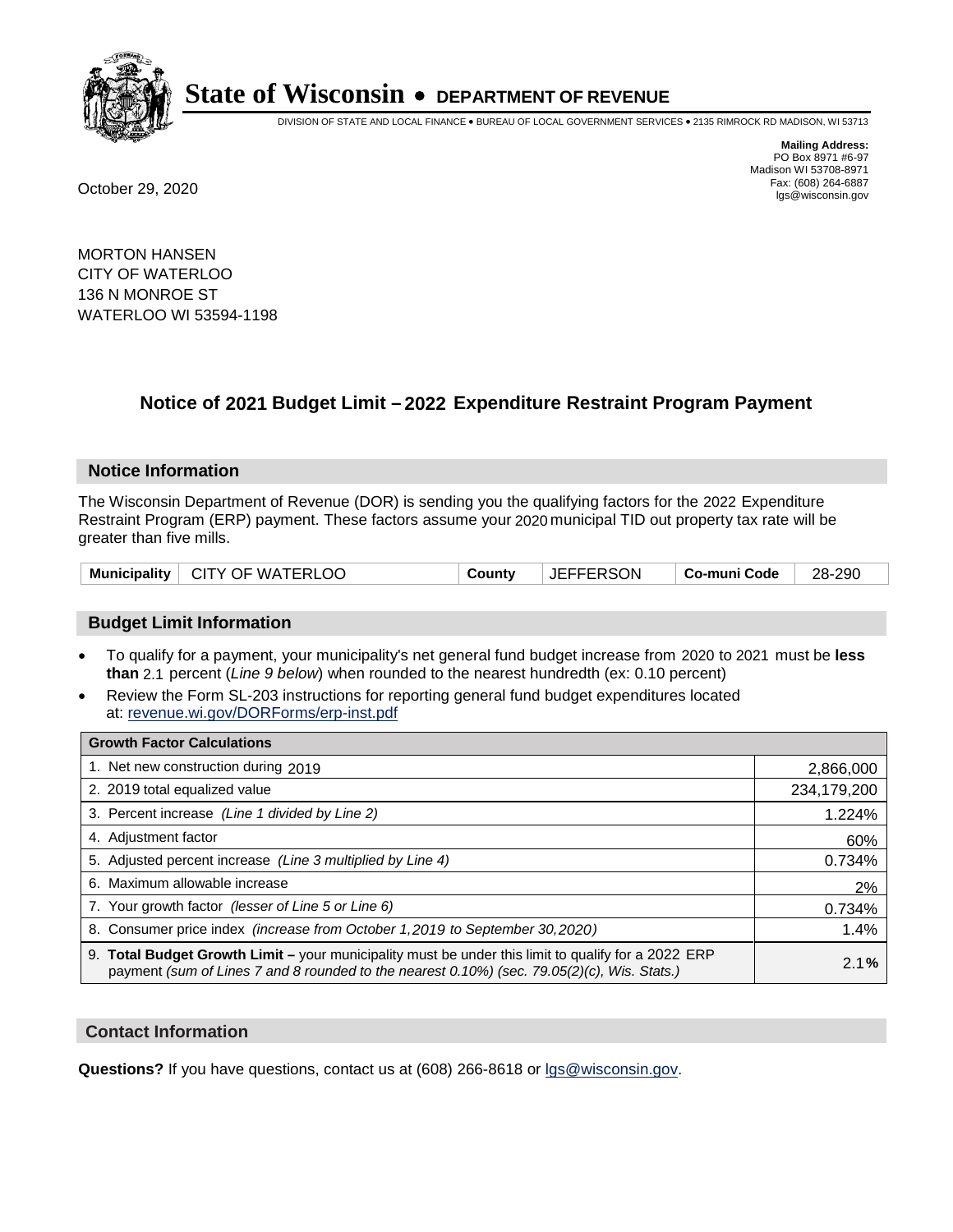

DIVISION OF STATE AND LOCAL FINANCE • BUREAU OF LOCAL GOVERNMENT SERVICES • 2135 RIMROCK RD MADISON, WI 53713

**Mailing Address:** PO Box 8971 #6-97 Madison WI 53708-8971<br>Fax: (608) 264-6887 Fax: (608) 264-6887 October 29, 2020 lgs@wisconsin.gov

ELISSA FRIEDL CITY OF WATERTOWN PO BOX 477 WATERTOWN WI 53094-0477

### **Notice of 2021 Budget Limit - 2022 Expenditure Restraint Program Payment**

#### **Notice Information**

The Wisconsin Department of Revenue (DOR) is sending you the qualifying factors for the 2022 Expenditure Restraint Program (ERP) payment. These factors assume your 2020 municipal TID out property tax rate will be greater than five mills.

#### **Budget Limit Information**

- To qualify for a payment, your municipality's net general fund budget increase from 2020 to 2021 must be less **than** 1.9 percent (*Line 9 below*) when rounded to the nearest hundredth (ex: 0.10 percent)
- Review the Form SL-203 instructions for reporting general fund budget expenditures located at: revenue.wi.gov/DORForms/erp-inst.pdf

| <b>Growth Factor Calculations</b>                                                                                                                                                                      |               |
|--------------------------------------------------------------------------------------------------------------------------------------------------------------------------------------------------------|---------------|
| 1. Net new construction during 2019                                                                                                                                                                    | 12,908,400    |
| 2. 2019 total equalized value                                                                                                                                                                          | 1,573,528,400 |
| 3. Percent increase (Line 1 divided by Line 2)                                                                                                                                                         | 0.820%        |
| 4. Adjustment factor                                                                                                                                                                                   | 60%           |
| 5. Adjusted percent increase (Line 3 multiplied by Line 4)                                                                                                                                             | 0.492%        |
| 6. Maximum allowable increase                                                                                                                                                                          | 2%            |
| 7. Your growth factor (lesser of Line 5 or Line 6)                                                                                                                                                     | 0.492%        |
| 8. Consumer price index (increase from October 1,2019 to September 30,2020)                                                                                                                            | 1.4%          |
| 9. Total Budget Growth Limit - your municipality must be under this limit to qualify for a 2022 ERP<br>payment (sum of Lines 7 and 8 rounded to the nearest $0.10\%$ ) (sec. 79.05(2)(c), Wis. Stats.) | 1.9%          |

#### **Contact Information**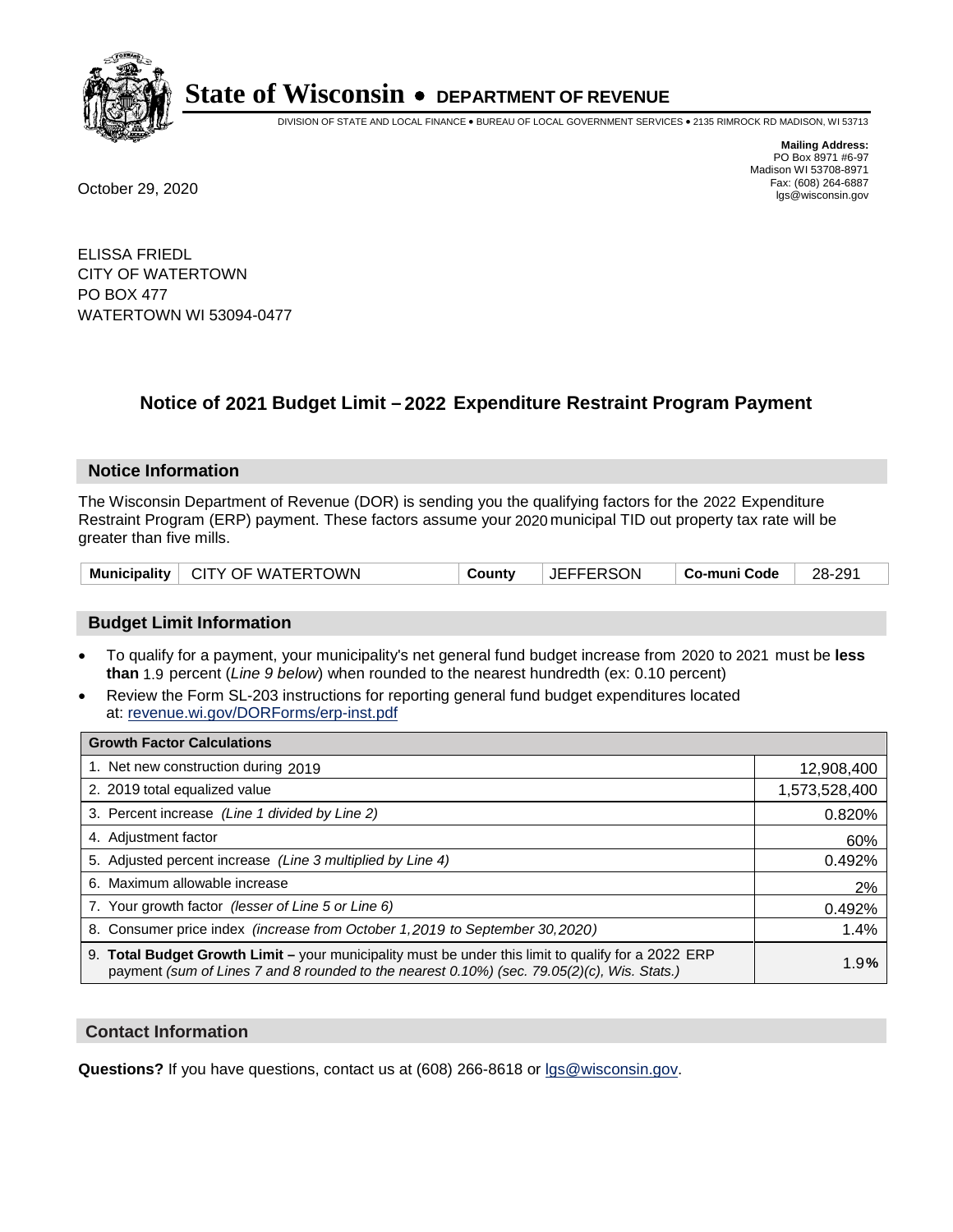

DIVISION OF STATE AND LOCAL FINANCE • BUREAU OF LOCAL GOVERNMENT SERVICES • 2135 RIMROCK RD MADISON, WI 53713

**Mailing Address:** PO Box 8971 #6-97 Madison WI 53708-8971<br>Fax: (608) 264-6887 Fax: (608) 264-6887 October 29, 2020 lgs@wisconsin.gov

ANNA VOLK TOWN OF SEVEN MILE CREEK N770 LA VALLE RD MAUSTON WI 53948

### **Notice of 2021 Budget Limit - 2022 Expenditure Restraint Program Payment**

#### **Notice Information**

The Wisconsin Department of Revenue (DOR) is sending you the qualifying factors for the 2022 Expenditure Restraint Program (ERP) payment. These factors assume your 2020 municipal TID out property tax rate will be greater than five mills.

|  | Municipality   TOWN OF SEVEN MILE CREEK | County | JUNEAL | Co-muni Code | 29-034 |
|--|-----------------------------------------|--------|--------|--------------|--------|
|--|-----------------------------------------|--------|--------|--------------|--------|

#### **Budget Limit Information**

- To qualify for a payment, your municipality's net general fund budget increase from 2020 to 2021 must be less **than** 2.3 percent (*Line 9 below*) when rounded to the nearest hundredth (ex: 0.10 percent)
- Review the Form SL-203 instructions for reporting general fund budget expenditures located at: revenue.wi.gov/DORForms/erp-inst.pdf

| <b>Growth Factor Calculations</b>                                                                                                                                                                  |            |
|----------------------------------------------------------------------------------------------------------------------------------------------------------------------------------------------------|------------|
| 1. Net new construction during 2019                                                                                                                                                                | 509,500    |
| 2. 2019 total equalized value                                                                                                                                                                      | 32,360,100 |
| 3. Percent increase (Line 1 divided by Line 2)                                                                                                                                                     | 1.574%     |
| 4. Adiustment factor                                                                                                                                                                               | 60%        |
| 5. Adjusted percent increase (Line 3 multiplied by Line 4)                                                                                                                                         | 0.944%     |
| 6. Maximum allowable increase                                                                                                                                                                      | 2%         |
| 7. Your growth factor (lesser of Line 5 or Line 6)                                                                                                                                                 | 0.944%     |
| 8. Consumer price index (increase from October 1,2019 to September 30,2020)                                                                                                                        | 1.4%       |
| 9. Total Budget Growth Limit - your municipality must be under this limit to qualify for a 2022 ERP<br>payment (sum of Lines 7 and 8 rounded to the nearest 0.10%) (sec. 79.05(2)(c), Wis. Stats.) | 2.3%       |

#### **Contact Information**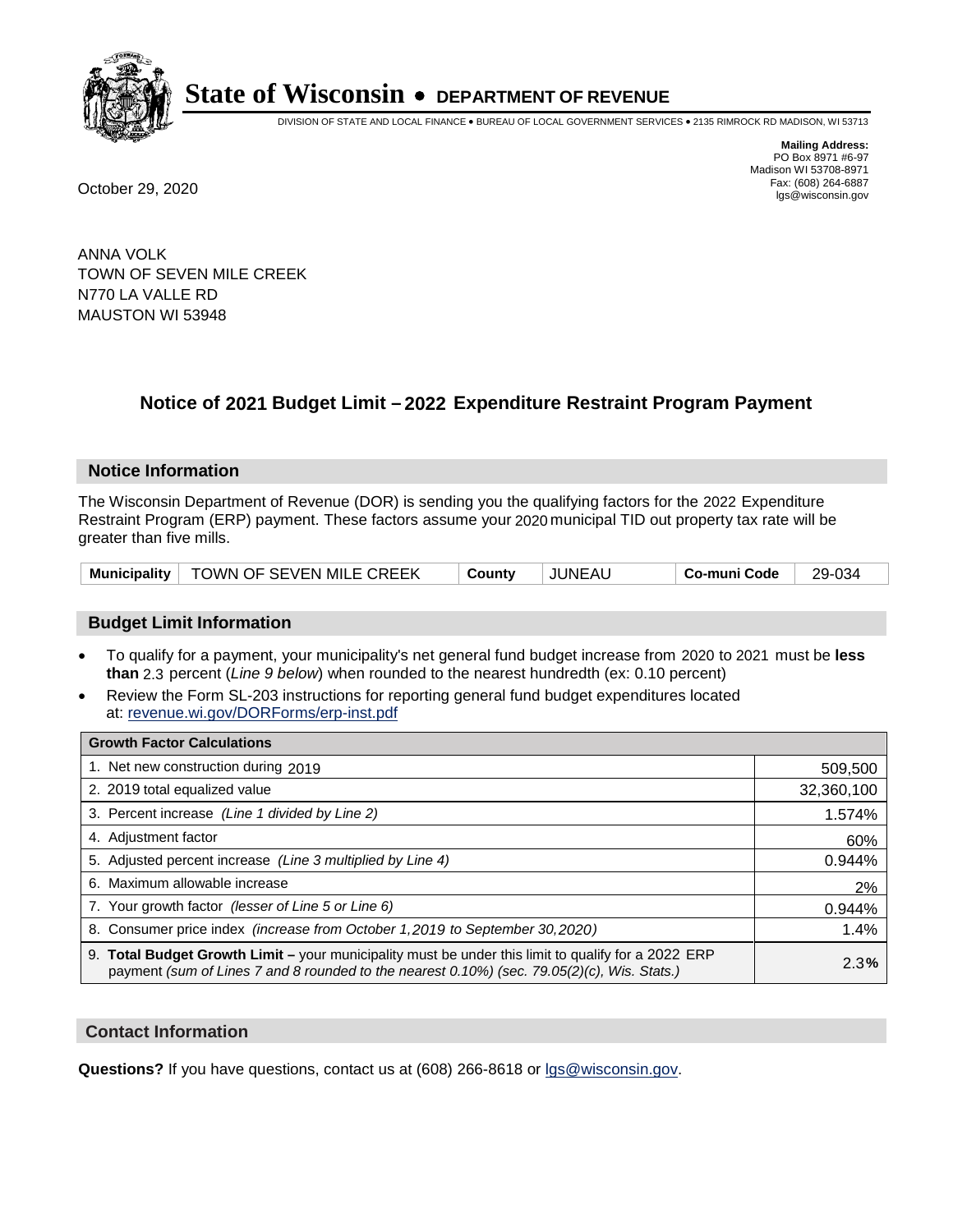

DIVISION OF STATE AND LOCAL FINANCE • BUREAU OF LOCAL GOVERNMENT SERVICES • 2135 RIMROCK RD MADISON, WI 53713

**Mailing Address:** PO Box 8971 #6-97 Madison WI 53708-8971<br>Fax: (608) 264-6887 Fax: (608) 264-6887 October 29, 2020 lgs@wisconsin.gov

TAMMI LANDOWSKI VILLAGE OF CAMP DOUGLAS PO BOX 200 CAMP DOUGLAS WI 54618

## **Notice of 2021 Budget Limit - 2022 Expenditure Restraint Program Payment**

#### **Notice Information**

The Wisconsin Department of Revenue (DOR) is sending you the qualifying factors for the 2022 Expenditure Restraint Program (ERP) payment. These factors assume your 2020 municipal TID out property tax rate will be greater than five mills.

|  | Municipality   VILLAGE OF CAMP DOUGLAS | County | JUNEAU | Co-muni Code | 29-111 |
|--|----------------------------------------|--------|--------|--------------|--------|
|--|----------------------------------------|--------|--------|--------------|--------|

#### **Budget Limit Information**

- To qualify for a payment, your municipality's net general fund budget increase from 2020 to 2021 must be less **than** 1.5 percent (*Line 9 below*) when rounded to the nearest hundredth (ex: 0.10 percent)
- Review the Form SL-203 instructions for reporting general fund budget expenditures located at: revenue.wi.gov/DORForms/erp-inst.pdf

| <b>Growth Factor Calculations</b>                                                                                                                                                                      |            |
|--------------------------------------------------------------------------------------------------------------------------------------------------------------------------------------------------------|------------|
| 1. Net new construction during 2019                                                                                                                                                                    | 32,600     |
| 2. 2019 total equalized value                                                                                                                                                                          | 23,798,000 |
| 3. Percent increase (Line 1 divided by Line 2)                                                                                                                                                         | 0.137%     |
| 4. Adjustment factor                                                                                                                                                                                   | 60%        |
| 5. Adjusted percent increase (Line 3 multiplied by Line 4)                                                                                                                                             | 0.082%     |
| 6. Maximum allowable increase                                                                                                                                                                          | 2%         |
| 7. Your growth factor (lesser of Line 5 or Line 6)                                                                                                                                                     | 0.082%     |
| 8. Consumer price index (increase from October 1, 2019 to September 30, 2020)                                                                                                                          | 1.4%       |
| 9. Total Budget Growth Limit - your municipality must be under this limit to qualify for a 2022 ERP<br>payment (sum of Lines 7 and 8 rounded to the nearest $0.10\%$ ) (sec. 79.05(2)(c), Wis. Stats.) | 1.5%       |

#### **Contact Information**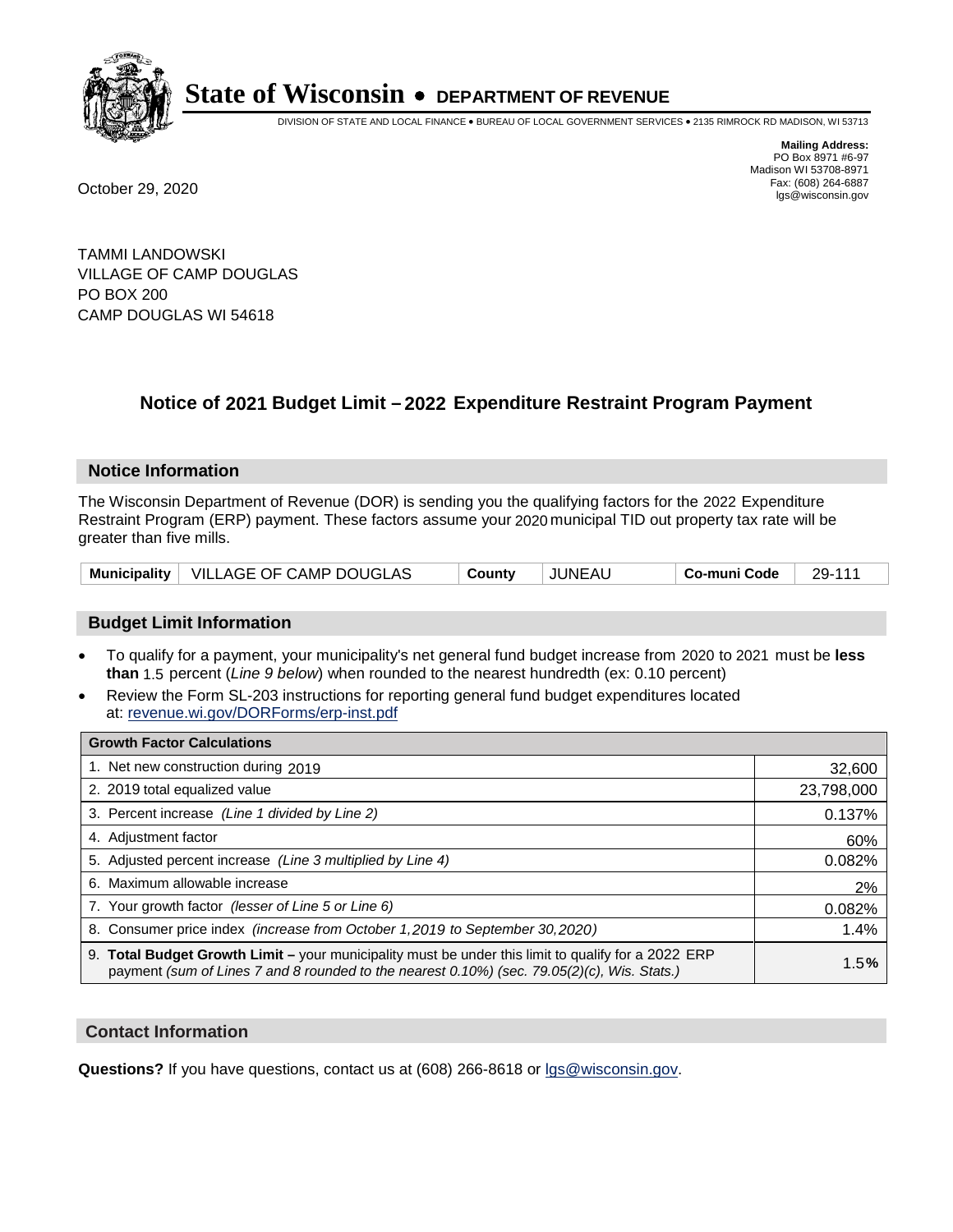

DIVISION OF STATE AND LOCAL FINANCE • BUREAU OF LOCAL GOVERNMENT SERVICES • 2135 RIMROCK RD MADISON, WI 53713

**Mailing Address:** PO Box 8971 #6-97 Madison WI 53708-8971<br>Fax: (608) 264-6887 Fax: (608) 264-6887 October 29, 2020 lgs@wisconsin.gov

ROGER HERRIED VILLAGE OF NECEDAH PO BOX 371 NECEDAH WI 54646-0371

### **Notice of 2021 Budget Limit - 2022 Expenditure Restraint Program Payment**

#### **Notice Information**

The Wisconsin Department of Revenue (DOR) is sending you the qualifying factors for the 2022 Expenditure Restraint Program (ERP) payment. These factors assume your 2020 municipal TID out property tax rate will be greater than five mills.

| <b>Municipality</b> | VILLAGE OF NECEDAH | County | JUNEAU | Co-muni Code | 29-161 |
|---------------------|--------------------|--------|--------|--------------|--------|
|---------------------|--------------------|--------|--------|--------------|--------|

#### **Budget Limit Information**

- To qualify for a payment, your municipality's net general fund budget increase from 2020 to 2021 must be less **than** 2.1 percent (*Line 9 below*) when rounded to the nearest hundredth (ex: 0.10 percent)
- Review the Form SL-203 instructions for reporting general fund budget expenditures located at: revenue.wi.gov/DORForms/erp-inst.pdf

| <b>Growth Factor Calculations</b>                                                                                                                                                                  |            |
|----------------------------------------------------------------------------------------------------------------------------------------------------------------------------------------------------|------------|
| 1. Net new construction during 2019                                                                                                                                                                | 512,500    |
| 2. 2019 total equalized value                                                                                                                                                                      | 44,169,100 |
| 3. Percent increase (Line 1 divided by Line 2)                                                                                                                                                     | 1.160%     |
| 4. Adjustment factor                                                                                                                                                                               | 60%        |
| 5. Adjusted percent increase (Line 3 multiplied by Line 4)                                                                                                                                         | 0.696%     |
| 6. Maximum allowable increase                                                                                                                                                                      | 2%         |
| 7. Your growth factor (lesser of Line 5 or Line 6)                                                                                                                                                 | 0.696%     |
| 8. Consumer price index (increase from October 1,2019 to September 30,2020)                                                                                                                        | 1.4%       |
| 9. Total Budget Growth Limit - your municipality must be under this limit to qualify for a 2022 ERP<br>payment (sum of Lines 7 and 8 rounded to the nearest 0.10%) (sec. 79.05(2)(c), Wis. Stats.) | 2.1%       |

#### **Contact Information**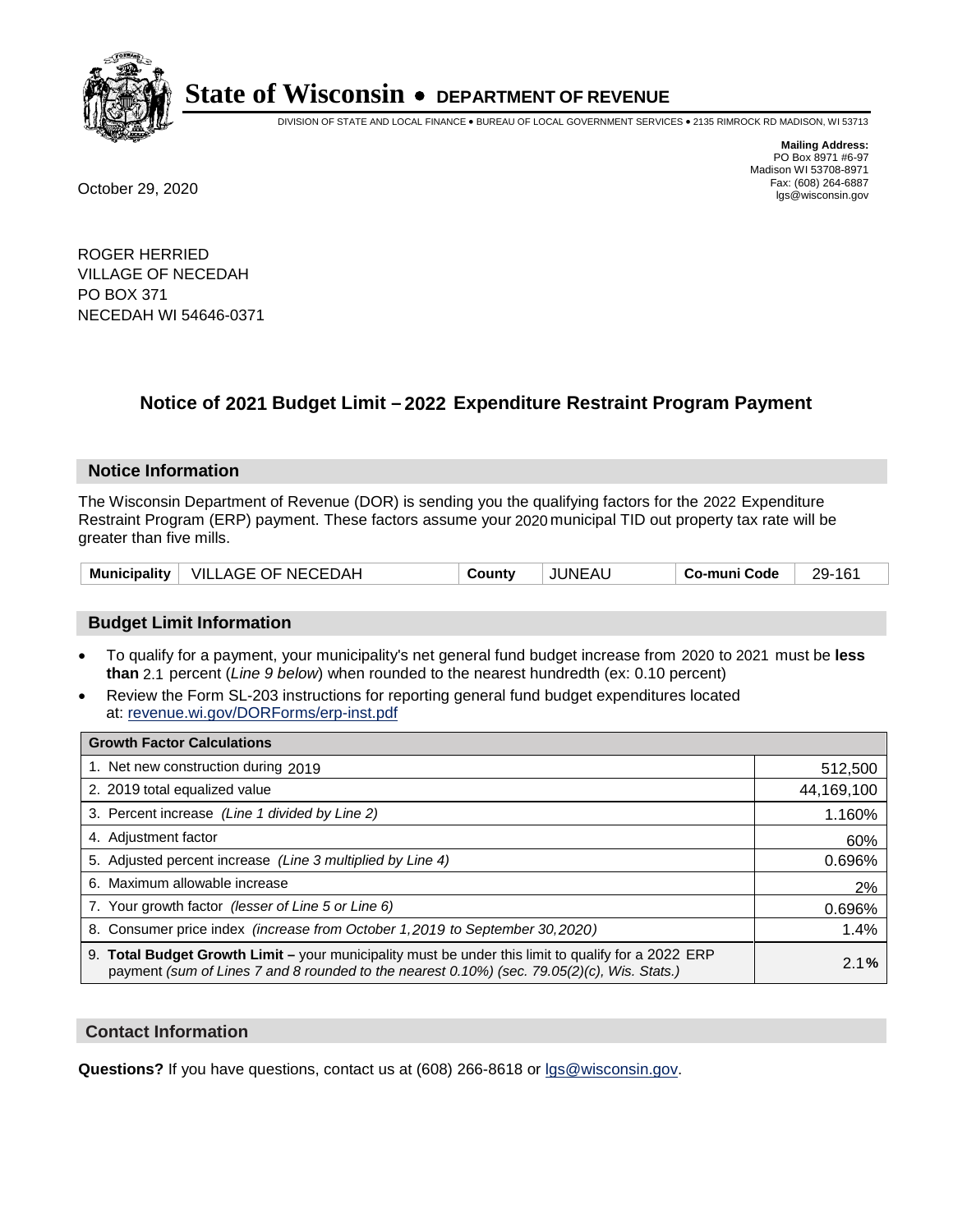

DIVISION OF STATE AND LOCAL FINANCE • BUREAU OF LOCAL GOVERNMENT SERVICES • 2135 RIMROCK RD MADISON, WI 53713

**Mailing Address:** PO Box 8971 #6-97 Madison WI 53708-8971<br>Fax: (608) 264-6887

Fax: (608) 264-6887 October 29, 2020 lgs@wisconsin.gov

ROBIN LAUBSCHER VILLAGE OF UNION CENTER PO BOX 96 UNION CENTER WI 53962-0096

### **Notice of 2021 Budget Limit - 2022 Expenditure Restraint Program Payment**

#### **Notice Information**

The Wisconsin Department of Revenue (DOR) is sending you the qualifying factors for the 2022 Expenditure Restraint Program (ERP) payment. These factors assume your 2020 municipal TID out property tax rate will be greater than five mills.

|  | Municipality   VILLAGE OF UNION CENTER | County | JUNEAU | Co-muni Code | 29-186 |
|--|----------------------------------------|--------|--------|--------------|--------|
|--|----------------------------------------|--------|--------|--------------|--------|

#### **Budget Limit Information**

- To qualify for a payment, your municipality's net general fund budget increase from 2020 to 2021 must be less **than** 1.8 percent (*Line 9 below*) when rounded to the nearest hundredth (ex: 0.10 percent)
- Review the Form SL-203 instructions for reporting general fund budget expenditures located at: revenue.wi.gov/DORForms/erp-inst.pdf

| <b>Growth Factor Calculations</b>                                                                                                                                                                      |            |
|--------------------------------------------------------------------------------------------------------------------------------------------------------------------------------------------------------|------------|
| 1. Net new construction during 2019                                                                                                                                                                    | 93,500     |
| 2. 2019 total equalized value                                                                                                                                                                          | 15,979,600 |
| 3. Percent increase (Line 1 divided by Line 2)                                                                                                                                                         | 0.585%     |
| 4. Adjustment factor                                                                                                                                                                                   | 60%        |
| 5. Adjusted percent increase (Line 3 multiplied by Line 4)                                                                                                                                             | 0.351%     |
| 6. Maximum allowable increase                                                                                                                                                                          | 2%         |
| 7. Your growth factor (lesser of Line 5 or Line 6)                                                                                                                                                     | 0.351%     |
| 8. Consumer price index (increase from October 1,2019 to September 30,2020)                                                                                                                            | 1.4%       |
| 9. Total Budget Growth Limit - your municipality must be under this limit to qualify for a 2022 ERP<br>payment (sum of Lines 7 and 8 rounded to the nearest $0.10\%$ ) (sec. 79.05(2)(c), Wis. Stats.) | 1.8%       |

#### **Contact Information**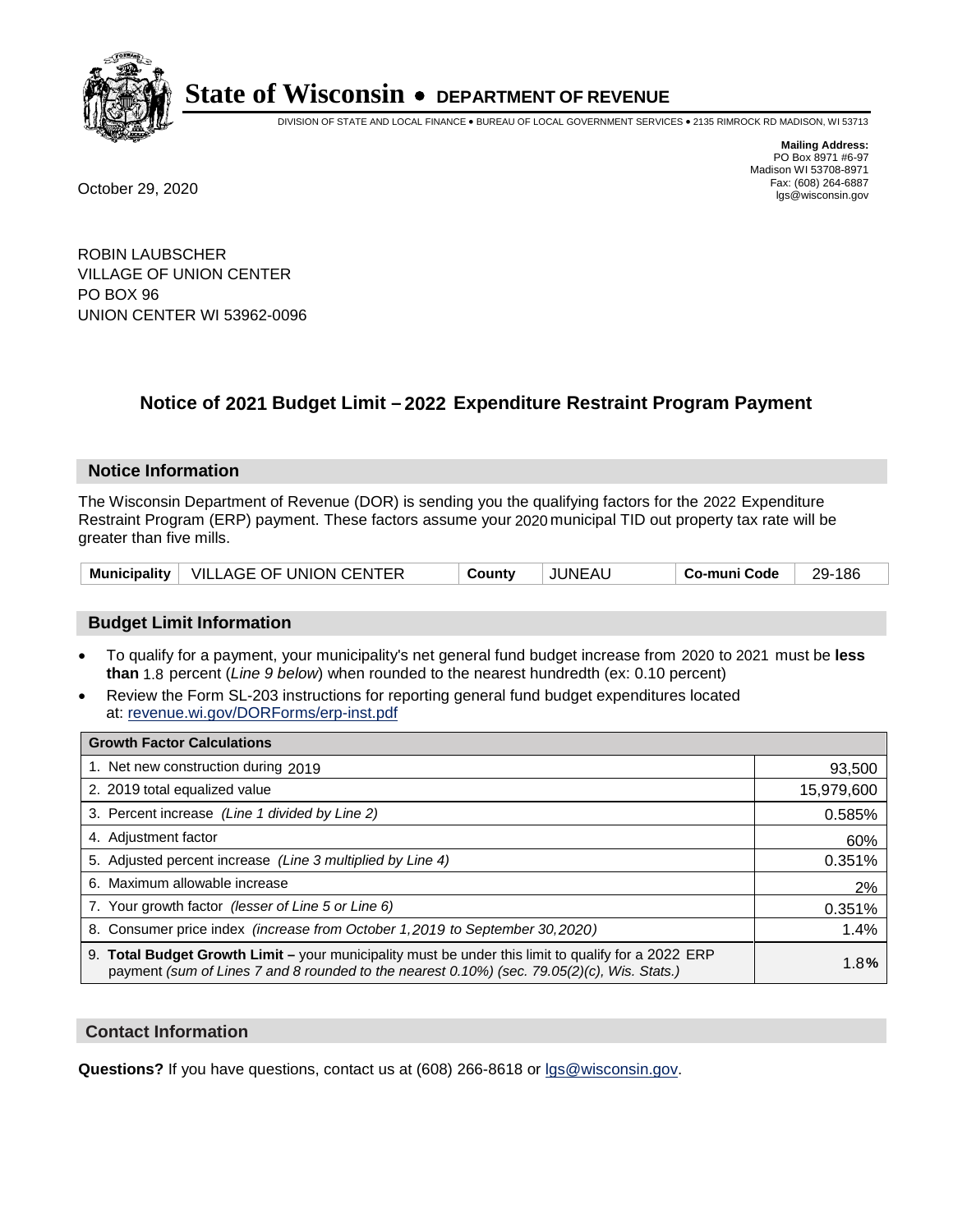

DIVISION OF STATE AND LOCAL FINANCE • BUREAU OF LOCAL GOVERNMENT SERVICES • 2135 RIMROCK RD MADISON, WI 53713

**Mailing Address:** PO Box 8971 #6-97 Madison WI 53708-8971<br>Fax: (608) 264-6887 Fax: (608) 264-6887 October 29, 2020 lgs@wisconsin.gov

LEE KUCHER VILLAGE OF WONEWOC 200 WEST STREET WONEWOC WI 53968

## **Notice of 2021 Budget Limit - 2022 Expenditure Restraint Program Payment**

#### **Notice Information**

The Wisconsin Department of Revenue (DOR) is sending you the qualifying factors for the 2022 Expenditure Restraint Program (ERP) payment. These factors assume your 2020 municipal TID out property tax rate will be greater than five mills.

| VILLAGE OF WONEWOC<br><b>Municipality</b> | County | <b>JUNEAU</b> | Co-muni Code | 29-191 |
|-------------------------------------------|--------|---------------|--------------|--------|
|-------------------------------------------|--------|---------------|--------------|--------|

#### **Budget Limit Information**

- To qualify for a payment, your municipality's net general fund budget increase from 2020 to 2021 must be less **than** 1.4 percent (*Line 9 below*) when rounded to the nearest hundredth (ex: 0.10 percent)
- Review the Form SL-203 instructions for reporting general fund budget expenditures located at: revenue.wi.gov/DORForms/erp-inst.pdf

| <b>Growth Factor Calculations</b>                                                                                                                                                                  |            |
|----------------------------------------------------------------------------------------------------------------------------------------------------------------------------------------------------|------------|
| 1. Net new construction during 2019                                                                                                                                                                |            |
| 2. 2019 total equalized value                                                                                                                                                                      | 25,679,100 |
| 3. Percent increase (Line 1 divided by Line 2)                                                                                                                                                     | 0.000%     |
| 4. Adiustment factor                                                                                                                                                                               | 60%        |
| 5. Adjusted percent increase (Line 3 multiplied by Line 4)                                                                                                                                         | 0.000%     |
| 6. Maximum allowable increase                                                                                                                                                                      | 2%         |
| 7. Your growth factor (lesser of Line 5 or Line 6)                                                                                                                                                 | 0.000%     |
| 8. Consumer price index (increase from October 1, 2019 to September 30, 2020)                                                                                                                      | 1.4%       |
| 9. Total Budget Growth Limit – your municipality must be under this limit to qualify for a 2022 ERP<br>payment (sum of Lines 7 and 8 rounded to the nearest 0.10%) (sec. 79.05(2)(c), Wis. Stats.) | 1.4%       |

#### **Contact Information**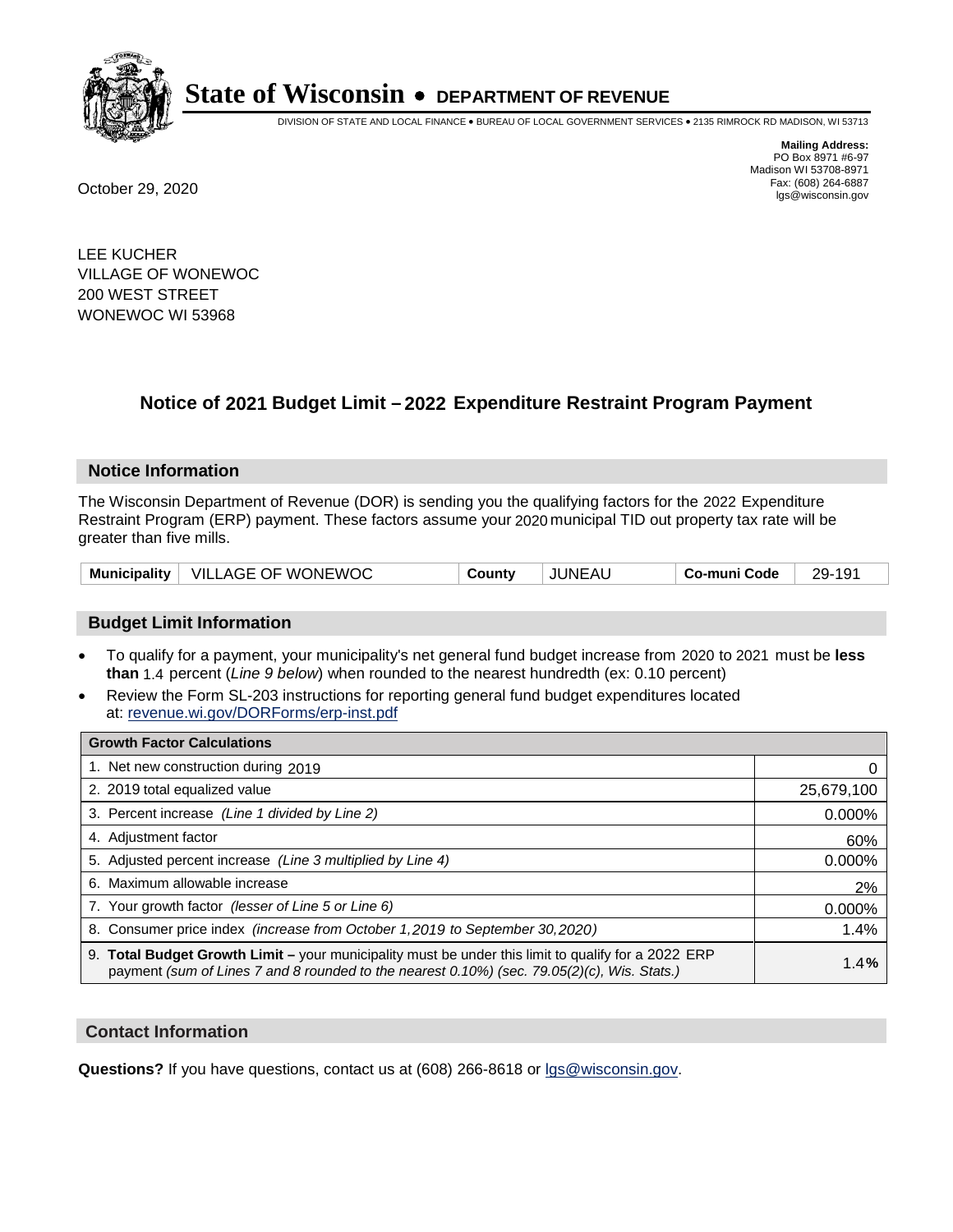

DIVISION OF STATE AND LOCAL FINANCE • BUREAU OF LOCAL GOVERNMENT SERVICES • 2135 RIMROCK RD MADISON, WI 53713

**Mailing Address:** PO Box 8971 #6-97 Madison WI 53708-8971<br>Fax: (608) 264-6887 Fax: (608) 264-6887 October 29, 2020 lgs@wisconsin.gov

LYNN THORSON CITY OF ELROY 1717 OMAHA STREET ELROY WI 53929-1251

### **Notice of 2021 Budget Limit - 2022 Expenditure Restraint Program Payment**

#### **Notice Information**

The Wisconsin Department of Revenue (DOR) is sending you the qualifying factors for the 2022 Expenditure Restraint Program (ERP) payment. These factors assume your 2020 municipal TID out property tax rate will be greater than five mills.

|  | Municipality | CITY OF ELROY | County | <b>JUNEAU</b> | Co-muni Code | 29-221 |
|--|--------------|---------------|--------|---------------|--------------|--------|
|--|--------------|---------------|--------|---------------|--------------|--------|

#### **Budget Limit Information**

- To qualify for a payment, your municipality's net general fund budget increase from 2020 to 2021 must be less **than** 1.4 percent (*Line 9 below*) when rounded to the nearest hundredth (ex: 0.10 percent)
- Review the Form SL-203 instructions for reporting general fund budget expenditures located at: revenue.wi.gov/DORForms/erp-inst.pdf

| <b>Growth Factor Calculations</b>                                                                                                                                                                  |            |
|----------------------------------------------------------------------------------------------------------------------------------------------------------------------------------------------------|------------|
| 1. Net new construction during 2019                                                                                                                                                                |            |
| 2. 2019 total equalized value                                                                                                                                                                      | 62,736,800 |
| 3. Percent increase (Line 1 divided by Line 2)                                                                                                                                                     | $0.000\%$  |
| 4. Adiustment factor                                                                                                                                                                               | 60%        |
| 5. Adjusted percent increase (Line 3 multiplied by Line 4)                                                                                                                                         | 0.000%     |
| 6. Maximum allowable increase                                                                                                                                                                      | 2%         |
| 7. Your growth factor (lesser of Line 5 or Line 6)                                                                                                                                                 | 0.000%     |
| 8. Consumer price index (increase from October 1, 2019 to September 30, 2020)                                                                                                                      | 1.4%       |
| 9. Total Budget Growth Limit – your municipality must be under this limit to qualify for a 2022 ERP<br>payment (sum of Lines 7 and 8 rounded to the nearest 0.10%) (sec. 79.05(2)(c), Wis. Stats.) | 1.4%       |

#### **Contact Information**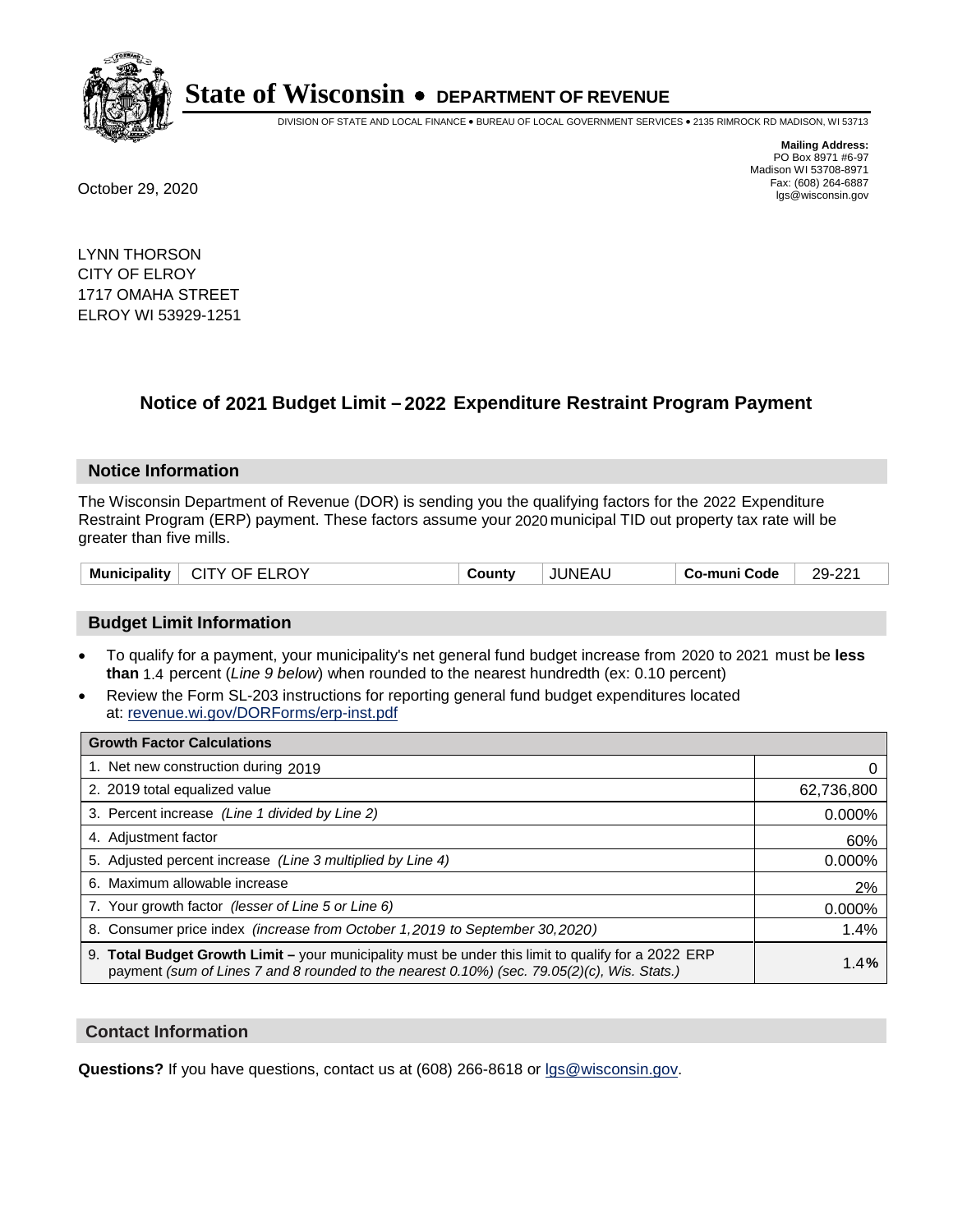

DIVISION OF STATE AND LOCAL FINANCE • BUREAU OF LOCAL GOVERNMENT SERVICES • 2135 RIMROCK RD MADISON, WI 53713

**Mailing Address:** PO Box 8971 #6-97 Madison WI 53708-8971<br>Fax: (608) 264-6887 Fax: (608) 264-6887 October 29, 2020 lgs@wisconsin.gov

RANDALL REEG CITY OF MAUSTON 303 MANSION ST MAUSTON WI 53948-1329

### **Notice of 2021 Budget Limit - 2022 Expenditure Restraint Program Payment**

#### **Notice Information**

The Wisconsin Department of Revenue (DOR) is sending you the qualifying factors for the 2022 Expenditure Restraint Program (ERP) payment. These factors assume your 2020 municipal TID out property tax rate will be greater than five mills.

| Municipality   CITY OF MAUSTON | County | <b>JUNEAU</b> | Co-muni Code | 29-251 |
|--------------------------------|--------|---------------|--------------|--------|
|--------------------------------|--------|---------------|--------------|--------|

#### **Budget Limit Information**

- To qualify for a payment, your municipality's net general fund budget increase from 2020 to 2021 must be less **than** 2.7 percent (*Line 9 below*) when rounded to the nearest hundredth (ex: 0.10 percent)
- Review the Form SL-203 instructions for reporting general fund budget expenditures located at: revenue.wi.gov/DORForms/erp-inst.pdf

| <b>Growth Factor Calculations</b>                                                                                                                                                                  |             |
|----------------------------------------------------------------------------------------------------------------------------------------------------------------------------------------------------|-------------|
| 1. Net new construction during 2019                                                                                                                                                                | 5,045,600   |
| 2. 2019 total equalized value                                                                                                                                                                      | 226,013,600 |
| 3. Percent increase (Line 1 divided by Line 2)                                                                                                                                                     | 2.232%      |
| 4. Adiustment factor                                                                                                                                                                               | 60%         |
| 5. Adjusted percent increase (Line 3 multiplied by Line 4)                                                                                                                                         | 1.339%      |
| 6. Maximum allowable increase                                                                                                                                                                      | 2%          |
| 7. Your growth factor (lesser of Line 5 or Line 6)                                                                                                                                                 | 1.339%      |
| 8. Consumer price index (increase from October 1,2019 to September 30,2020)                                                                                                                        | 1.4%        |
| 9. Total Budget Growth Limit - your municipality must be under this limit to qualify for a 2022 ERP<br>payment (sum of Lines 7 and 8 rounded to the nearest 0.10%) (sec. 79.05(2)(c), Wis. Stats.) | 2.7%        |

#### **Contact Information**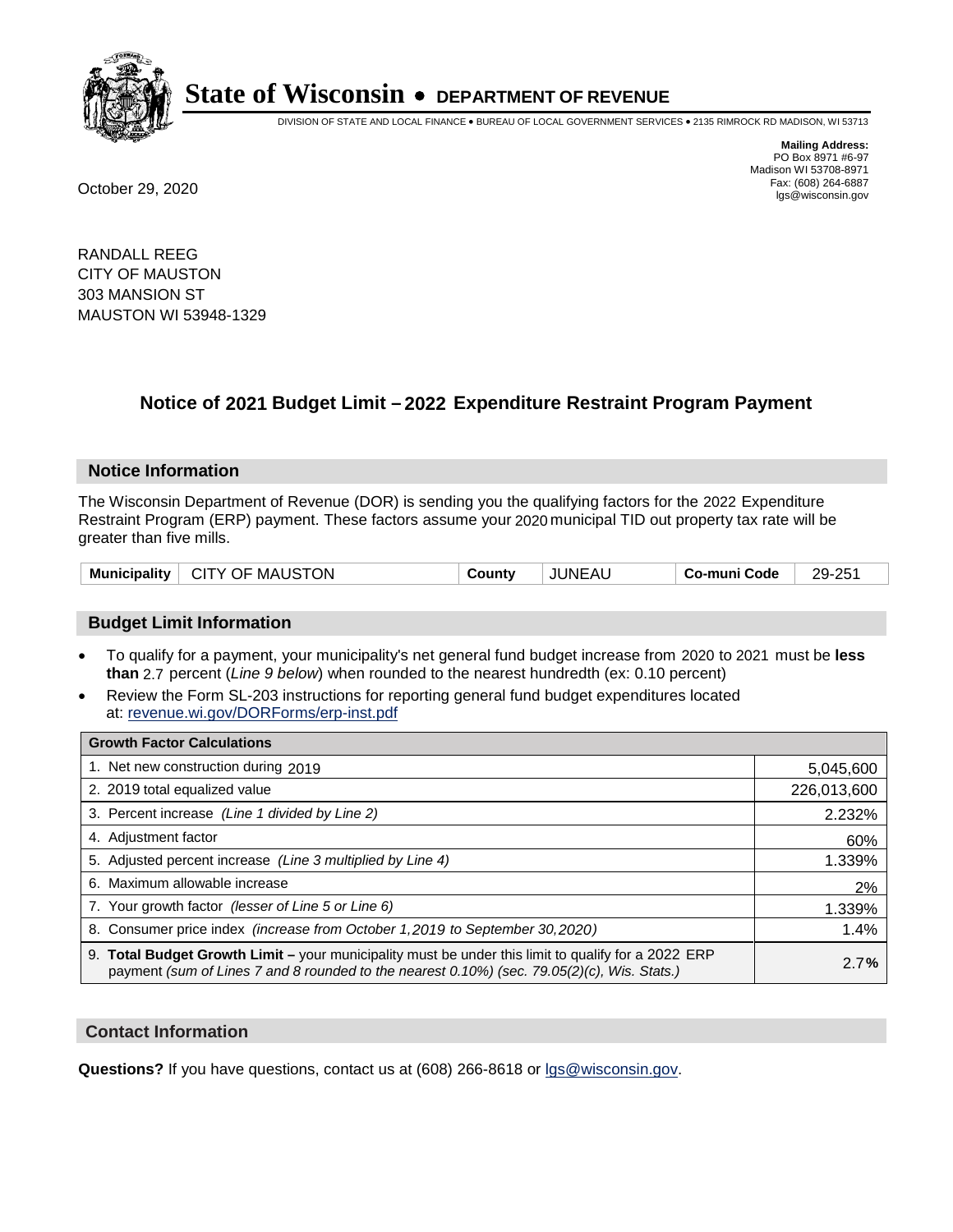

DIVISION OF STATE AND LOCAL FINANCE • BUREAU OF LOCAL GOVERNMENT SERVICES • 2135 RIMROCK RD MADISON, WI 53713

**Mailing Address:** PO Box 8971 #6-97 Madison WI 53708-8971<br>Fax: (608) 264-6887 Fax: (608) 264-6887 October 29, 2020 lgs@wisconsin.gov

LISA VINZ CITY OF NEW LISBON 232 W PLEASANT ST NEW LISBON WI 53950-1139

### **Notice of 2021 Budget Limit - 2022 Expenditure Restraint Program Payment**

#### **Notice Information**

The Wisconsin Department of Revenue (DOR) is sending you the qualifying factors for the 2022 Expenditure Restraint Program (ERP) payment. These factors assume your 2020 municipal TID out property tax rate will be greater than five mills.

#### **Budget Limit Information**

- To qualify for a payment, your municipality's net general fund budget increase from 2020 to 2021 must be less **than** 2.1 percent (*Line 9 below*) when rounded to the nearest hundredth (ex: 0.10 percent)
- Review the Form SL-203 instructions for reporting general fund budget expenditures located at: revenue.wi.gov/DORForms/erp-inst.pdf

| <b>Growth Factor Calculations</b>                                                                                                                                                                  |            |
|----------------------------------------------------------------------------------------------------------------------------------------------------------------------------------------------------|------------|
| 1. Net new construction during 2019                                                                                                                                                                | 1,004,900  |
| 2. 2019 total equalized value                                                                                                                                                                      | 86,297,400 |
| 3. Percent increase (Line 1 divided by Line 2)                                                                                                                                                     | 1.164%     |
| 4. Adiustment factor                                                                                                                                                                               | 60%        |
| 5. Adjusted percent increase (Line 3 multiplied by Line 4)                                                                                                                                         | 0.698%     |
| 6. Maximum allowable increase                                                                                                                                                                      | 2%         |
| 7. Your growth factor (lesser of Line 5 or Line 6)                                                                                                                                                 | 0.698%     |
| 8. Consumer price index (increase from October 1,2019 to September 30,2020)                                                                                                                        | 1.4%       |
| 9. Total Budget Growth Limit - your municipality must be under this limit to qualify for a 2022 ERP<br>payment (sum of Lines 7 and 8 rounded to the nearest 0.10%) (sec. 79.05(2)(c), Wis. Stats.) | 2.1%       |

#### **Contact Information**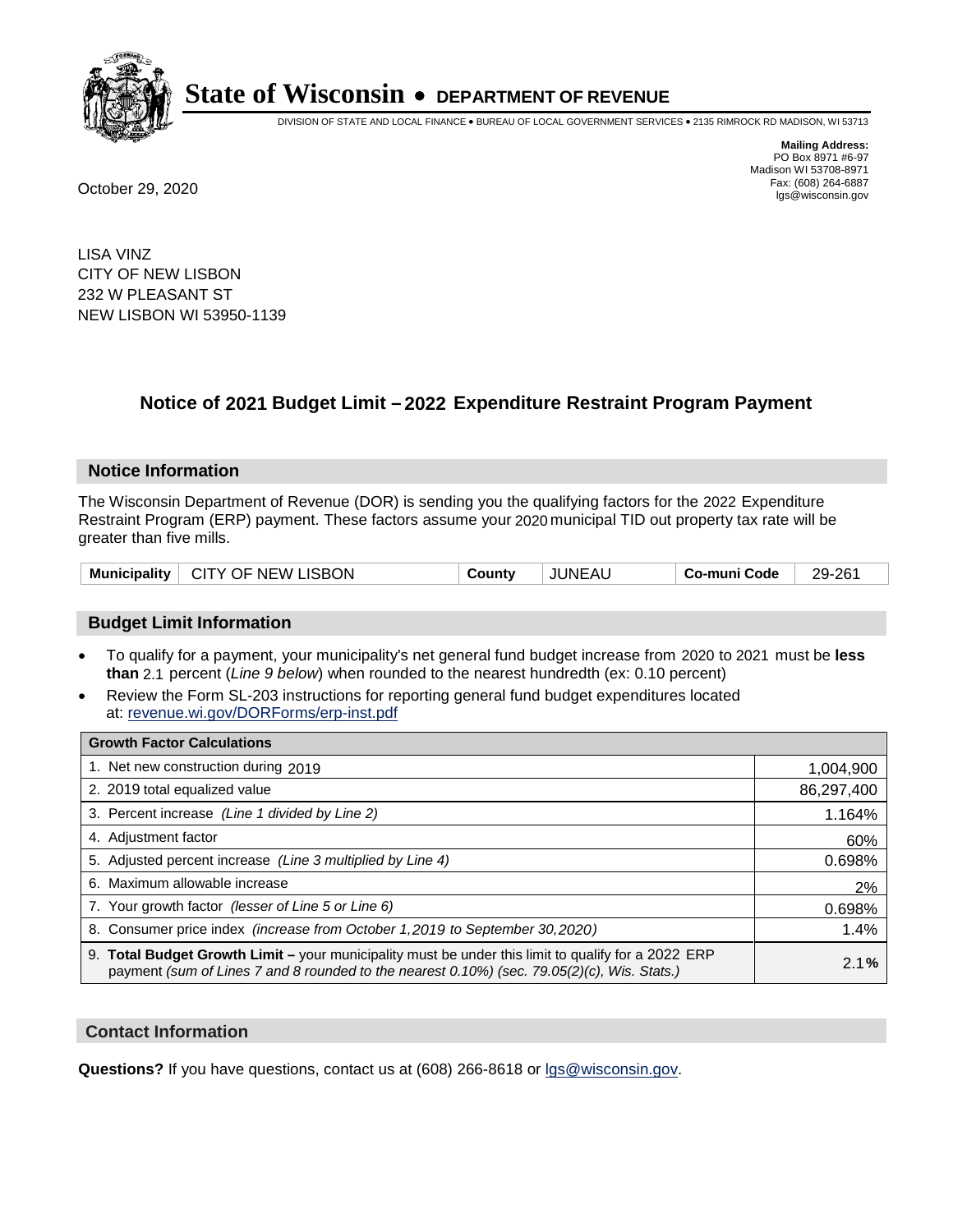

DIVISION OF STATE AND LOCAL FINANCE • BUREAU OF LOCAL GOVERNMENT SERVICES • 2135 RIMROCK RD MADISON, WI 53713

**Mailing Address:** PO Box 8971 #6-97 Madison WI 53708-8971<br>Fax: (608) 264-6887 Fax: (608) 264-6887 October 29, 2020 lgs@wisconsin.gov

TIMOTHY KITZMAN TOWN OF SOMERS PO BOX 197 SOMERS WI 53171-0197

### **Notice of 2021 Budget Limit - 2022 Expenditure Restraint Program Payment**

#### **Notice Information**

The Wisconsin Department of Revenue (DOR) is sending you the qualifying factors for the 2022 Expenditure Restraint Program (ERP) payment. These factors assume your 2020 municipal TID out property tax rate will be greater than five mills.

| Municipality   TOWN OF SOMERS | County | KENOSHA | Co-muni Code | 30-014 |
|-------------------------------|--------|---------|--------------|--------|
|-------------------------------|--------|---------|--------------|--------|

#### **Budget Limit Information**

- To qualify for a payment, your municipality's net general fund budget increase from 2020 to 2021 must be less **than** 1.4 percent (*Line 9 below*) when rounded to the nearest hundredth (ex: 0.10 percent)
- Review the Form SL-203 instructions for reporting general fund budget expenditures located at: revenue.wi.gov/DORForms/erp-inst.pdf

| <b>Growth Factor Calculations</b>                                                                                                                                                                  |            |
|----------------------------------------------------------------------------------------------------------------------------------------------------------------------------------------------------|------------|
| 1. Net new construction during 2019                                                                                                                                                                | $-220,200$ |
| 2. 2019 total equalized value                                                                                                                                                                      | 92,155,600 |
| 3. Percent increase (Line 1 divided by Line 2)                                                                                                                                                     | $-0.239%$  |
| 4. Adjustment factor                                                                                                                                                                               | 60%        |
| 5. Adjusted percent increase (Line 3 multiplied by Line 4)                                                                                                                                         | $-0.143%$  |
| 6. Maximum allowable increase                                                                                                                                                                      | 2%         |
| 7. Your growth factor (lesser of Line 5 or Line 6)                                                                                                                                                 | 0.000%     |
| 8. Consumer price index (increase from October 1,2019 to September 30,2020)                                                                                                                        | 1.4%       |
| 9. Total Budget Growth Limit - your municipality must be under this limit to qualify for a 2022 ERP<br>payment (sum of Lines 7 and 8 rounded to the nearest 0.10%) (sec. 79.05(2)(c), Wis. Stats.) | 1.4%       |

#### **Contact Information**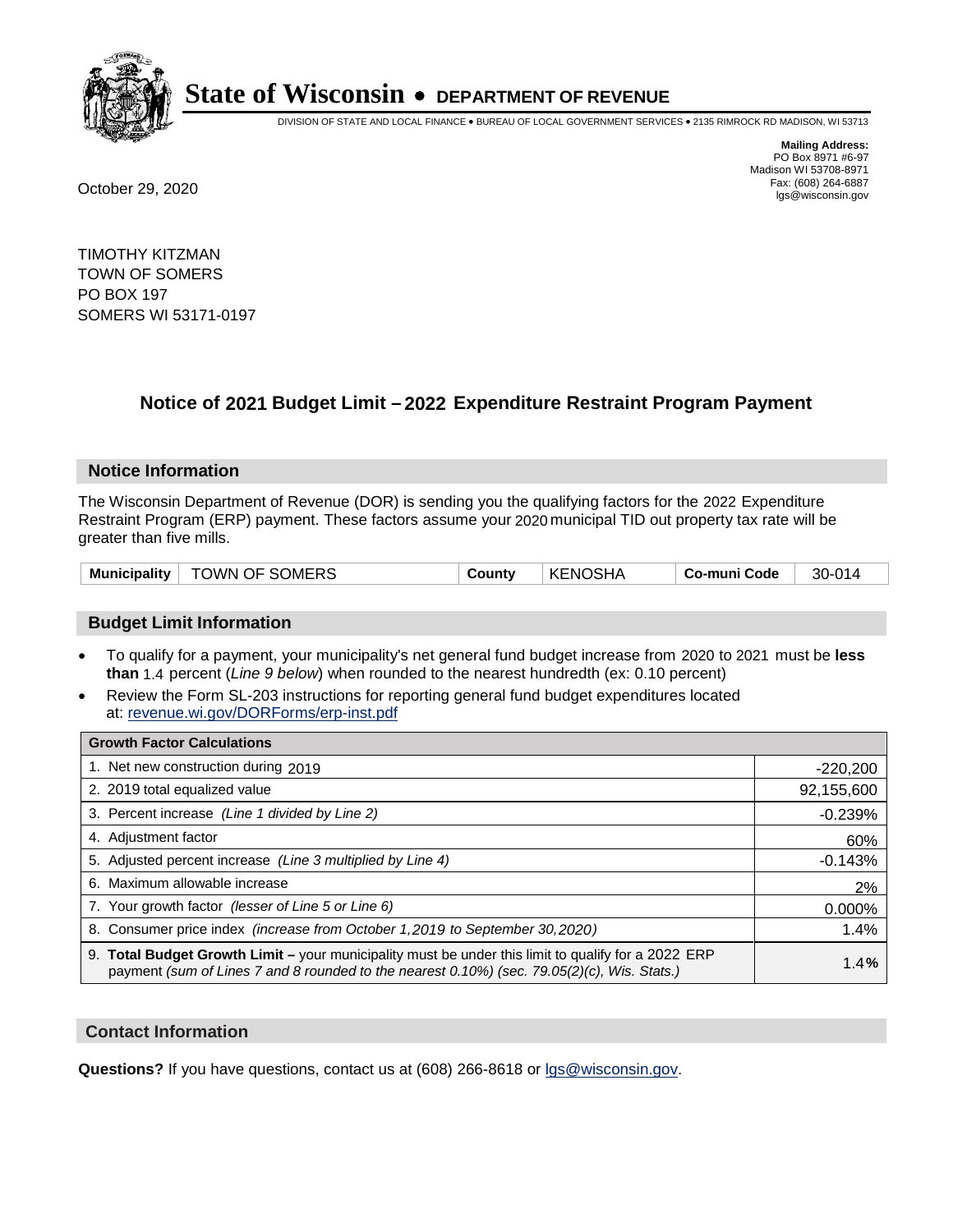

DIVISION OF STATE AND LOCAL FINANCE • BUREAU OF LOCAL GOVERNMENT SERVICES • 2135 RIMROCK RD MADISON, WI 53713

**Mailing Address:** PO Box 8971 #6-97 Madison WI 53708-8971<br>Fax: (608) 264-6887 Fax: (608) 264-6887 October 29, 2020 lgs@wisconsin.gov

MICHELLE SHRAMEK VILLAGE OF PADDOCK LAKE 6969 236TH AVE SALEM WI 53168-9624

## **Notice of 2021 Budget Limit - 2022 Expenditure Restraint Program Payment**

#### **Notice Information**

The Wisconsin Department of Revenue (DOR) is sending you the qualifying factors for the 2022 Expenditure Restraint Program (ERP) payment. These factors assume your 2020 municipal TID out property tax rate will be greater than five mills.

|  | Municipality   VILLAGE OF PADDOCK LAKE | County | KENOSHA | Co-muni Code | 30-171 |
|--|----------------------------------------|--------|---------|--------------|--------|
|--|----------------------------------------|--------|---------|--------------|--------|

#### **Budget Limit Information**

- To qualify for a payment, your municipality's net general fund budget increase from 2020 to 2021 must be less **than** 2.7 percent (*Line 9 below*) when rounded to the nearest hundredth (ex: 0.10 percent)
- Review the Form SL-203 instructions for reporting general fund budget expenditures located at: revenue.wi.gov/DORForms/erp-inst.pdf

| <b>Growth Factor Calculations</b>                                                                                                                                                                  |             |
|----------------------------------------------------------------------------------------------------------------------------------------------------------------------------------------------------|-------------|
| 1. Net new construction during 2019                                                                                                                                                                | 5,808,500   |
| 2. 2019 total equalized value                                                                                                                                                                      | 258,737,500 |
| 3. Percent increase (Line 1 divided by Line 2)                                                                                                                                                     | 2.245%      |
| 4. Adjustment factor                                                                                                                                                                               | 60%         |
| 5. Adjusted percent increase (Line 3 multiplied by Line 4)                                                                                                                                         | 1.347%      |
| 6. Maximum allowable increase                                                                                                                                                                      | 2%          |
| 7. Your growth factor (lesser of Line 5 or Line 6)                                                                                                                                                 | 1.347%      |
| 8. Consumer price index (increase from October 1, 2019 to September 30, 2020)                                                                                                                      | 1.4%        |
| 9. Total Budget Growth Limit - your municipality must be under this limit to qualify for a 2022 ERP<br>payment (sum of Lines 7 and 8 rounded to the nearest 0.10%) (sec. 79.05(2)(c), Wis. Stats.) | 2.7%        |

#### **Contact Information**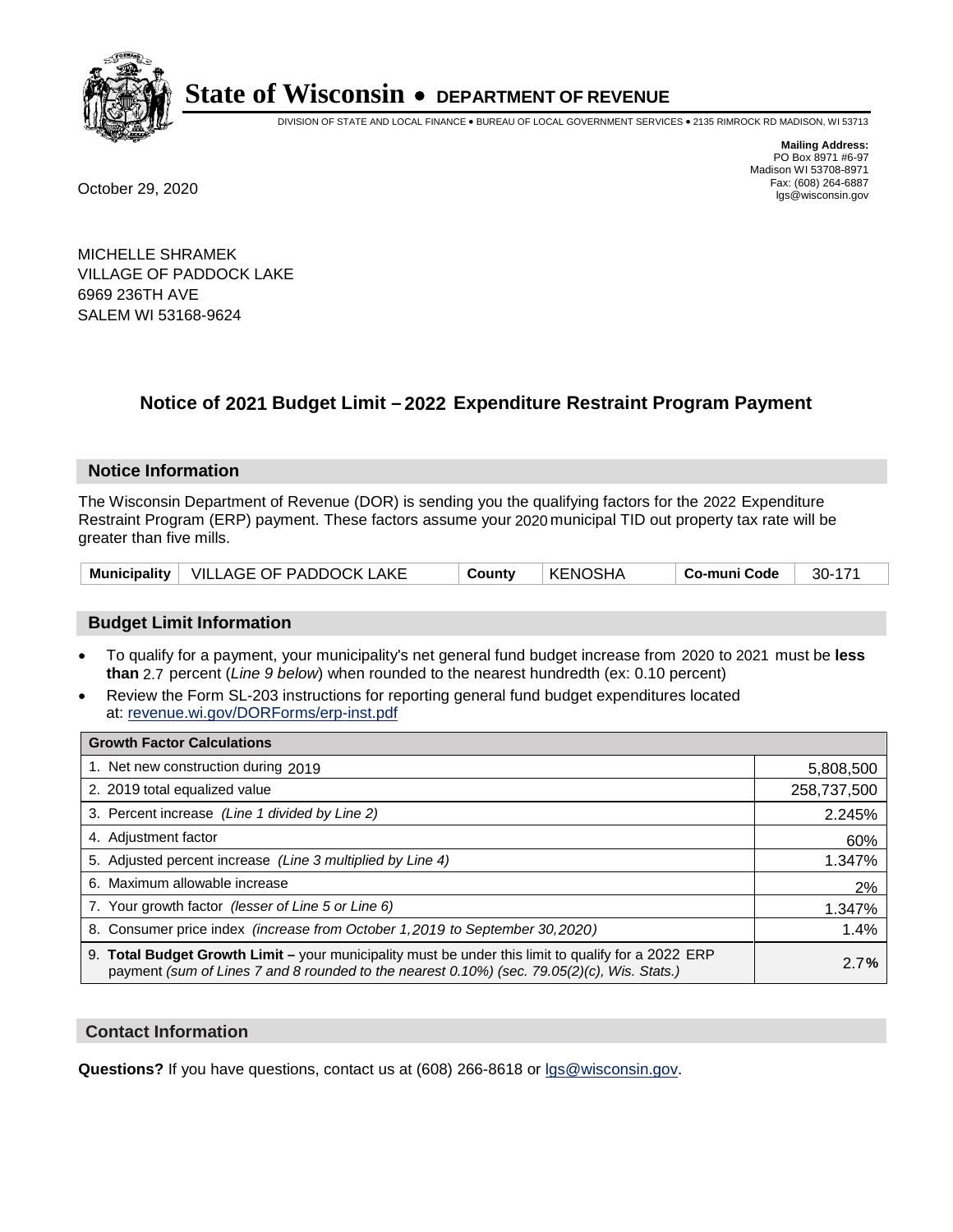

DIVISION OF STATE AND LOCAL FINANCE • BUREAU OF LOCAL GOVERNMENT SERVICES • 2135 RIMROCK RD MADISON, WI 53713

**Mailing Address:** PO Box 8971 #6-97 Madison WI 53708-8971<br>Fax: (608) 264-6887 Fax: (608) 264-6887 October 29, 2020 lgs@wisconsin.gov

TIMOTHY KITZMAN VILLAGE OF SOMERS PO BOX 197 SOMERS WI 53171

### **Notice of 2021 Budget Limit - 2022 Expenditure Restraint Program Payment**

#### **Notice Information**

The Wisconsin Department of Revenue (DOR) is sending you the qualifying factors for the 2022 Expenditure Restraint Program (ERP) payment. These factors assume your 2020 municipal TID out property tax rate will be greater than five mills.

| Municipality | <b>VILLAGE OF SOMERS</b> | County | <b>KENOSHA</b> | Co-muni Code | 182<br>30- |
|--------------|--------------------------|--------|----------------|--------------|------------|
|--------------|--------------------------|--------|----------------|--------------|------------|

#### **Budget Limit Information**

- To qualify for a payment, your municipality's net general fund budget increase from 2020 to 2021 must be less **than** 1.9 percent (*Line 9 below*) when rounded to the nearest hundredth (ex: 0.10 percent)
- Review the Form SL-203 instructions for reporting general fund budget expenditures located at: revenue.wi.gov/DORForms/erp-inst.pdf

| <b>Growth Factor Calculations</b>                                                                                                                                                                      |             |
|--------------------------------------------------------------------------------------------------------------------------------------------------------------------------------------------------------|-------------|
| 1. Net new construction during 2019                                                                                                                                                                    | 7,335,500   |
| 2. 2019 total equalized value                                                                                                                                                                          | 896,046,600 |
| 3. Percent increase (Line 1 divided by Line 2)                                                                                                                                                         | 0.819%      |
| 4. Adiustment factor                                                                                                                                                                                   | 60%         |
| 5. Adjusted percent increase (Line 3 multiplied by Line 4)                                                                                                                                             | 0.491%      |
| 6. Maximum allowable increase                                                                                                                                                                          | 2%          |
| 7. Your growth factor (lesser of Line 5 or Line 6)                                                                                                                                                     | 0.491%      |
| 8. Consumer price index (increase from October 1,2019 to September 30,2020)                                                                                                                            | 1.4%        |
| 9. Total Budget Growth Limit - your municipality must be under this limit to qualify for a 2022 ERP<br>payment (sum of Lines 7 and 8 rounded to the nearest $0.10\%$ ) (sec. 79.05(2)(c), Wis. Stats.) | 1.9%        |

#### **Contact Information**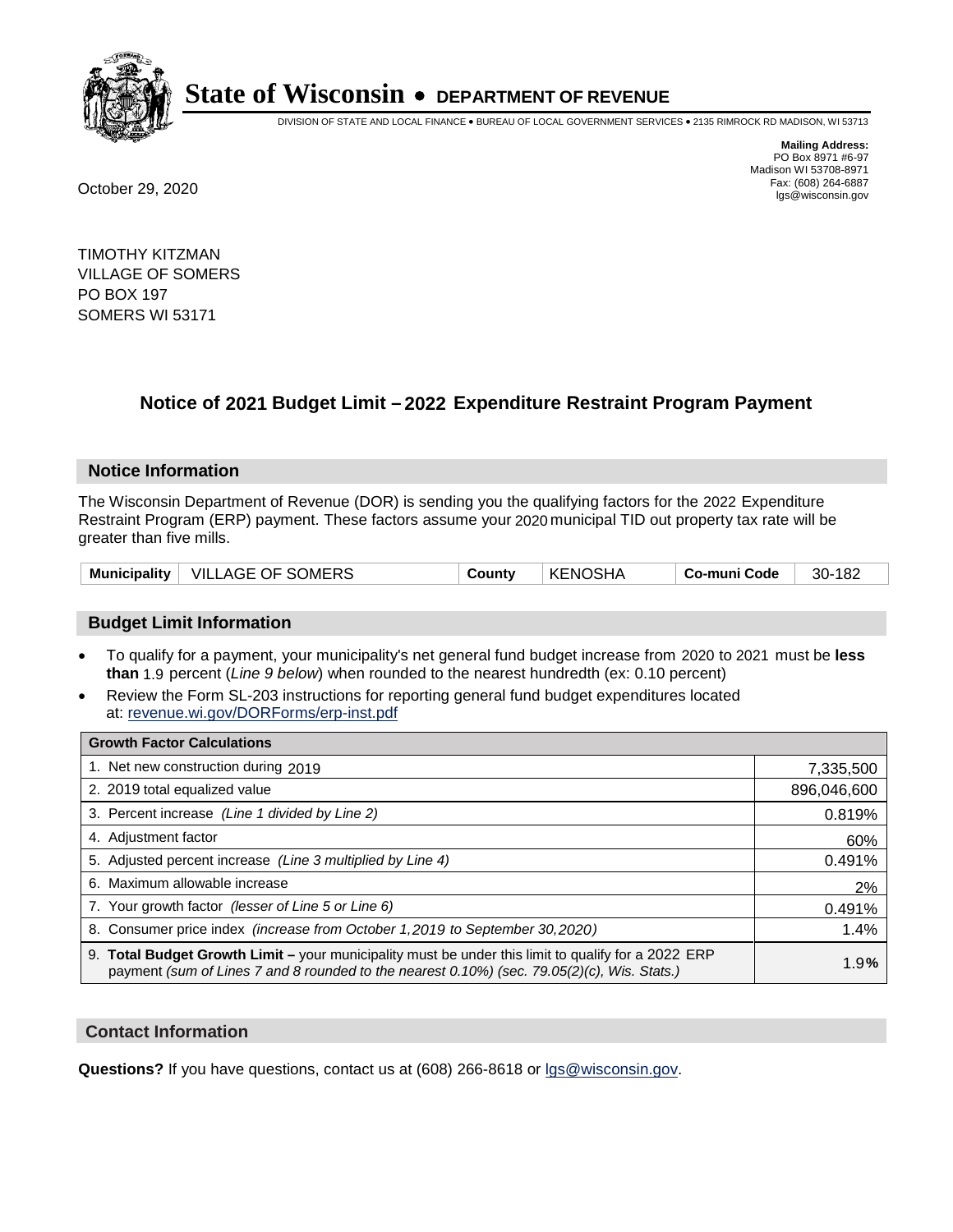

DIVISION OF STATE AND LOCAL FINANCE • BUREAU OF LOCAL GOVERNMENT SERVICES • 2135 RIMROCK RD MADISON, WI 53713

**Mailing Address:** PO Box 8971 #6-97 Madison WI 53708-8971<br>Fax: (608) 264-6887 Fax: (608) 264-6887 October 29, 2020 lgs@wisconsin.gov

KAREN ARGUST CITY OF KENOSHA 625 52ND ST, RM 105 KENOSHA WI 53140-3480

## **Notice of 2021 Budget Limit - 2022 Expenditure Restraint Program Payment**

#### **Notice Information**

The Wisconsin Department of Revenue (DOR) is sending you the qualifying factors for the 2022 Expenditure Restraint Program (ERP) payment. These factors assume your 2020 municipal TID out property tax rate will be greater than five mills.

|  |  | Municipality   CITY OF KENOSHA | County | ∣ KENOSHA | ∣ Co-muni Code | 30-241 |
|--|--|--------------------------------|--------|-----------|----------------|--------|
|--|--|--------------------------------|--------|-----------|----------------|--------|

#### **Budget Limit Information**

- To qualify for a payment, your municipality's net general fund budget increase from 2020 to 2021 must be less **than** 2.8 percent (*Line 9 below*) when rounded to the nearest hundredth (ex: 0.10 percent)
- Review the Form SL-203 instructions for reporting general fund budget expenditures located at: revenue.wi.gov/DORForms/erp-inst.pdf

| <b>Growth Factor Calculations</b>                                                                                                                                                                  |               |
|----------------------------------------------------------------------------------------------------------------------------------------------------------------------------------------------------|---------------|
| 1. Net new construction during 2019                                                                                                                                                                | 165,099,300   |
| 2. 2019 total equalized value                                                                                                                                                                      | 7,280,422,000 |
| 3. Percent increase (Line 1 divided by Line 2)                                                                                                                                                     | 2.268%        |
| 4. Adjustment factor                                                                                                                                                                               | 60%           |
| 5. Adjusted percent increase (Line 3 multiplied by Line 4)                                                                                                                                         | 1.361%        |
| 6. Maximum allowable increase                                                                                                                                                                      | 2%            |
| 7. Your growth factor (lesser of Line 5 or Line 6)                                                                                                                                                 | 1.361%        |
| 8. Consumer price index (increase from October 1, 2019 to September 30, 2020)                                                                                                                      | 1.4%          |
| 9. Total Budget Growth Limit - your municipality must be under this limit to qualify for a 2022 ERP<br>payment (sum of Lines 7 and 8 rounded to the nearest 0.10%) (sec. 79.05(2)(c), Wis. Stats.) | 2.8%          |

#### **Contact Information**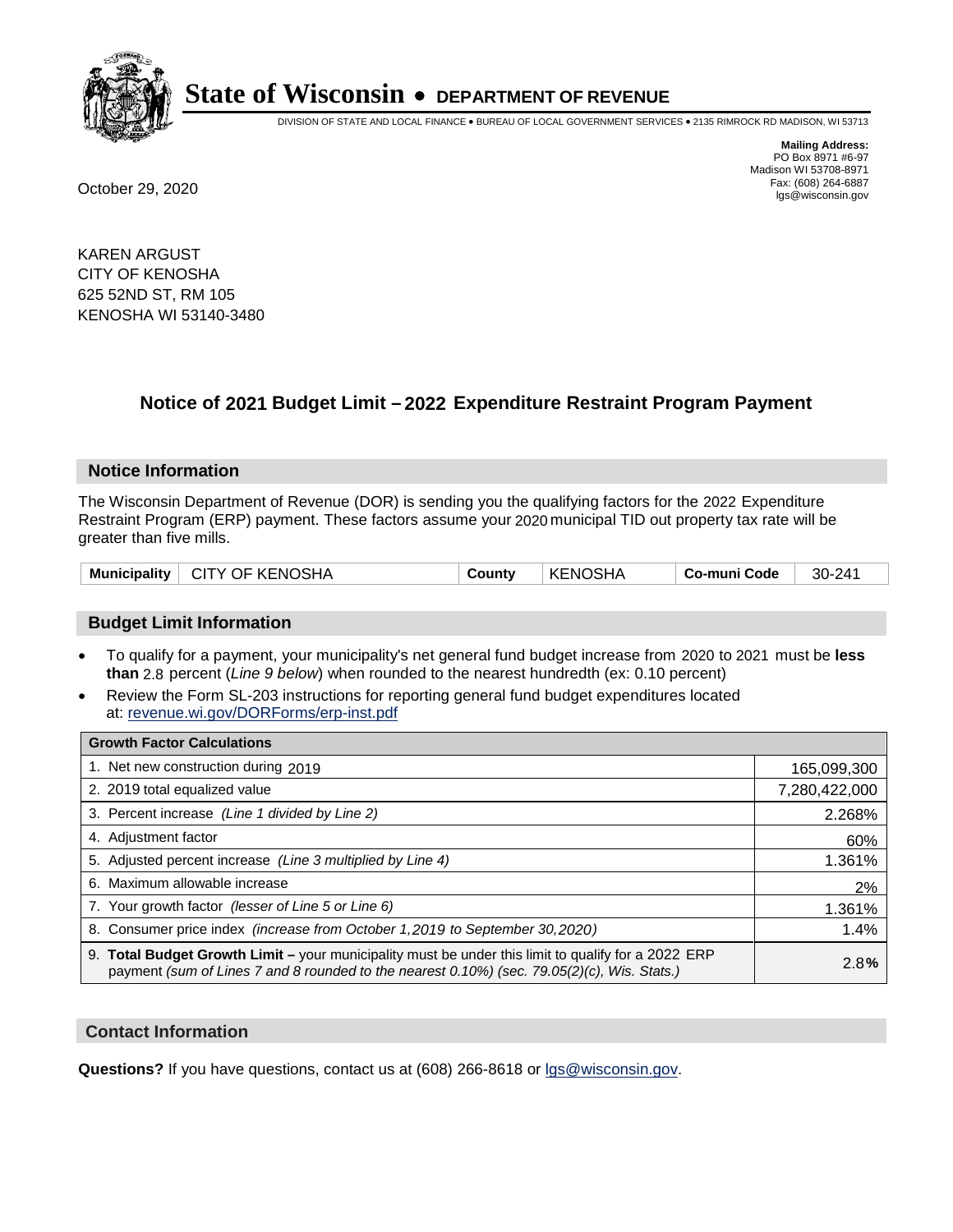

DIVISION OF STATE AND LOCAL FINANCE • BUREAU OF LOCAL GOVERNMENT SERVICES • 2135 RIMROCK RD MADISON, WI 53713

**Mailing Address:** PO Box 8971 #6-97 Madison WI 53708-8971<br>Fax: (608) 264-6887 Fax: (608) 264-6887 October 29, 2020 lgs@wisconsin.gov

JAMIE JACKSON CITY OF ALGOMA 416 FREMONT ST ALGOMA WI 54201-1353

## **Notice of 2021 Budget Limit - 2022 Expenditure Restraint Program Payment**

#### **Notice Information**

The Wisconsin Department of Revenue (DOR) is sending you the qualifying factors for the 2022 Expenditure Restraint Program (ERP) payment. These factors assume your 2020 municipal TID out property tax rate will be greater than five mills.

| Municipality   CITY OF ALGOMA | County | KEWAUNEE | Co-muni Code | 31-201 |
|-------------------------------|--------|----------|--------------|--------|
|-------------------------------|--------|----------|--------------|--------|

#### **Budget Limit Information**

- To qualify for a payment, your municipality's net general fund budget increase from 2020 to 2021 must be less **than** 1.9 percent (*Line 9 below*) when rounded to the nearest hundredth (ex: 0.10 percent)
- Review the Form SL-203 instructions for reporting general fund budget expenditures located at: revenue.wi.gov/DORForms/erp-inst.pdf

| <b>Growth Factor Calculations</b>                                                                                                                                                                  |             |
|----------------------------------------------------------------------------------------------------------------------------------------------------------------------------------------------------|-------------|
| 1. Net new construction during 2019                                                                                                                                                                | 1,576,500   |
| 2. 2019 total equalized value                                                                                                                                                                      | 184,012,800 |
| 3. Percent increase (Line 1 divided by Line 2)                                                                                                                                                     | 0.857%      |
| 4. Adjustment factor                                                                                                                                                                               | 60%         |
| 5. Adjusted percent increase (Line 3 multiplied by Line 4)                                                                                                                                         | 0.514%      |
| 6. Maximum allowable increase                                                                                                                                                                      | 2%          |
| 7. Your growth factor (lesser of Line 5 or Line 6)                                                                                                                                                 | 0.514%      |
| 8. Consumer price index (increase from October 1, 2019 to September 30, 2020)                                                                                                                      | 1.4%        |
| 9. Total Budget Growth Limit - your municipality must be under this limit to qualify for a 2022 ERP<br>payment (sum of Lines 7 and 8 rounded to the nearest 0.10%) (sec. 79.05(2)(c), Wis. Stats.) | 1.9%        |

#### **Contact Information**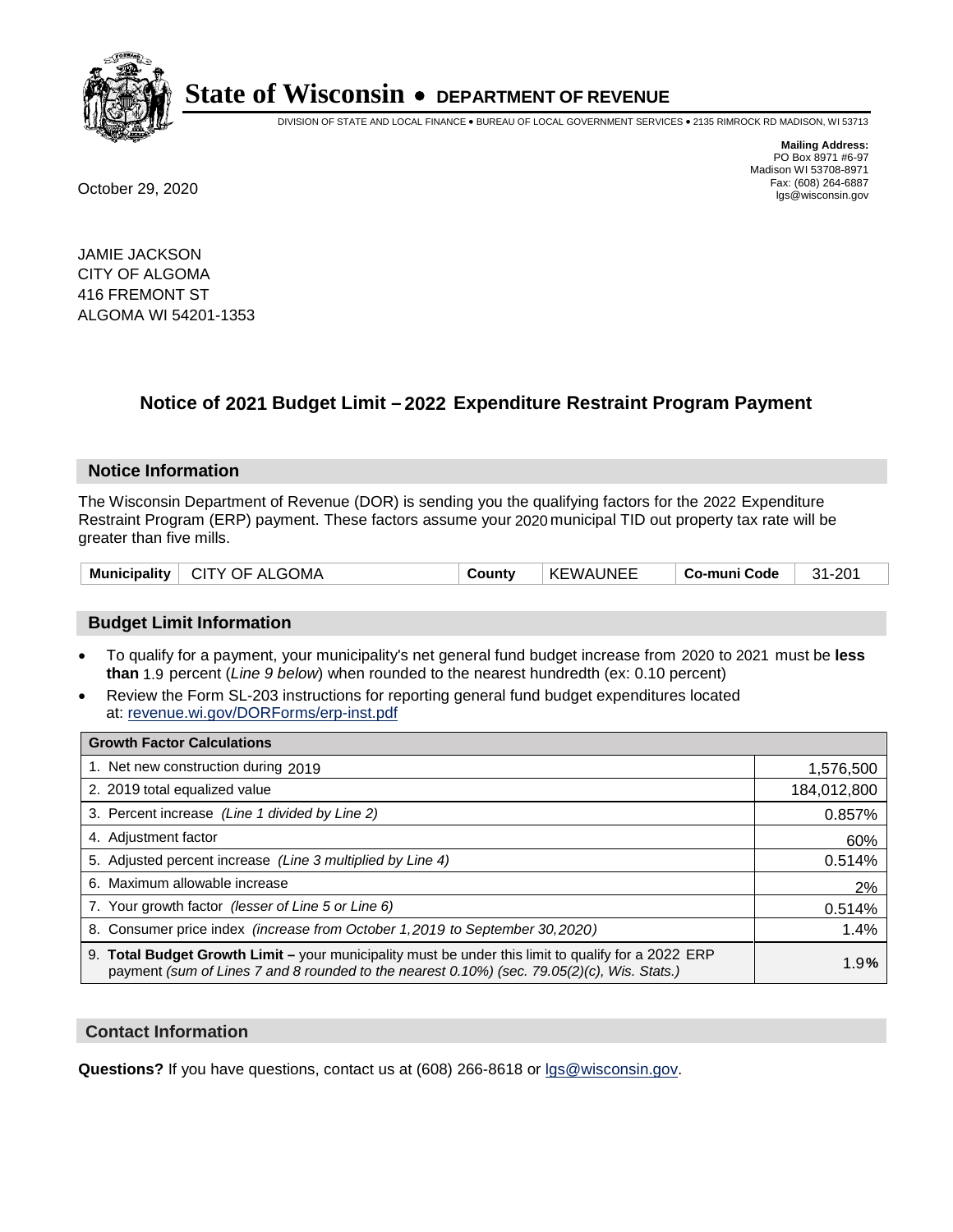

DIVISION OF STATE AND LOCAL FINANCE • BUREAU OF LOCAL GOVERNMENT SERVICES • 2135 RIMROCK RD MADISON, WI 53713

**Mailing Address:** PO Box 8971 #6-97 Madison WI 53708-8971<br>Fax: (608) 264-6887 Fax: (608) 264-6887 October 29, 2020 lgs@wisconsin.gov

TERRI DECUR CITY OF KEWAUNEE 401 FIFTH ST KEWAUNEE WI 54216-1023

### **Notice of 2021 Budget Limit - 2022 Expenditure Restraint Program Payment**

#### **Notice Information**

The Wisconsin Department of Revenue (DOR) is sending you the qualifying factors for the 2022 Expenditure Restraint Program (ERP) payment. These factors assume your 2020 municipal TID out property tax rate will be greater than five mills.

| Municipality   CITY OF KEWAUNEE | County | <b>KEWAUNEE</b> | Co-muni Code | $31 - 241$ |
|---------------------------------|--------|-----------------|--------------|------------|
|---------------------------------|--------|-----------------|--------------|------------|

#### **Budget Limit Information**

- To qualify for a payment, your municipality's net general fund budget increase from 2020 to 2021 must be less **than** 1.7 percent (*Line 9 below*) when rounded to the nearest hundredth (ex: 0.10 percent)
- Review the Form SL-203 instructions for reporting general fund budget expenditures located at: revenue.wi.gov/DORForms/erp-inst.pdf

| <b>Growth Factor Calculations</b>                                                                                                                                                                      |             |
|--------------------------------------------------------------------------------------------------------------------------------------------------------------------------------------------------------|-------------|
| 1. Net new construction during 2019                                                                                                                                                                    | 916,000     |
| 2. 2019 total equalized value                                                                                                                                                                          | 171,763,600 |
| 3. Percent increase (Line 1 divided by Line 2)                                                                                                                                                         | 0.533%      |
| 4. Adjustment factor                                                                                                                                                                                   | 60%         |
| 5. Adjusted percent increase (Line 3 multiplied by Line 4)                                                                                                                                             | 0.320%      |
| 6. Maximum allowable increase                                                                                                                                                                          | 2%          |
| 7. Your growth factor (lesser of Line 5 or Line 6)                                                                                                                                                     | 0.320%      |
| 8. Consumer price index (increase from October 1,2019 to September 30,2020)                                                                                                                            | 1.4%        |
| 9. Total Budget Growth Limit - your municipality must be under this limit to qualify for a 2022 ERP<br>payment (sum of Lines 7 and 8 rounded to the nearest $0.10\%$ ) (sec. 79.05(2)(c), Wis. Stats.) | 1.7%        |

#### **Contact Information**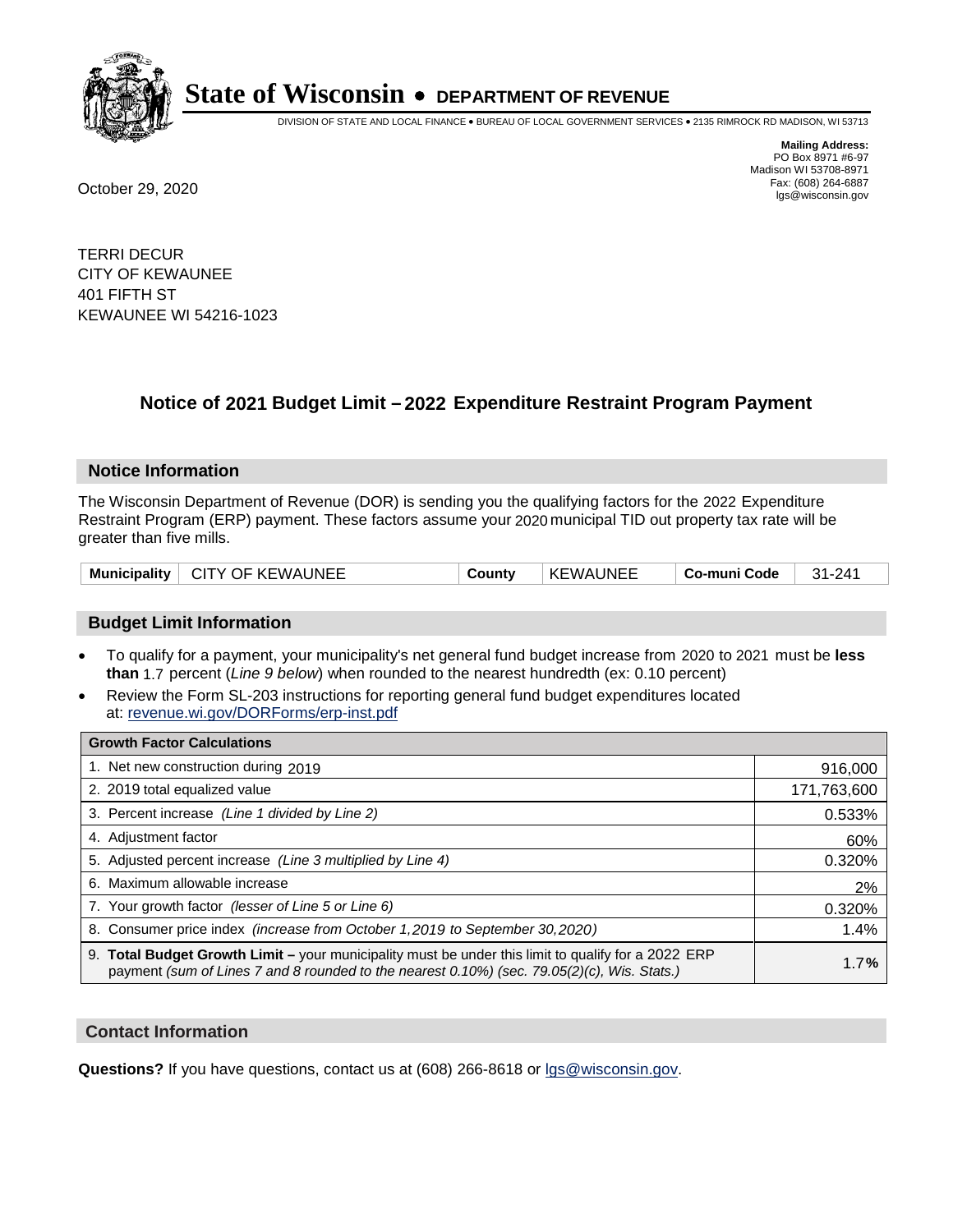

DIVISION OF STATE AND LOCAL FINANCE • BUREAU OF LOCAL GOVERNMENT SERVICES • 2135 RIMROCK RD MADISON, WI 53713

**Mailing Address:** PO Box 8971 #6-97 Madison WI 53708-8971<br>Fax: (608) 264-6887 Fax: (608) 264-6887 October 29, 2020 lgs@wisconsin.gov

JERI WITTMERSHAUS VILLAGE OF BANGOR PO BOX 220 BANGOR WI 54614-0220

## **Notice of 2021 Budget Limit - 2022 Expenditure Restraint Program Payment**

#### **Notice Information**

The Wisconsin Department of Revenue (DOR) is sending you the qualifying factors for the 2022 Expenditure Restraint Program (ERP) payment. These factors assume your 2020 municipal TID out property tax rate will be greater than five mills.

|  | Municipality   VILLAGE OF BANGOR | County | LA CROSSE | $\vert$ Co-muni Code $\vert$ 32-106 |  |
|--|----------------------------------|--------|-----------|-------------------------------------|--|
|--|----------------------------------|--------|-----------|-------------------------------------|--|

#### **Budget Limit Information**

- To qualify for a payment, your municipality's net general fund budget increase from 2020 to 2021 must be less **than** 1.4 percent (*Line 9 below*) when rounded to the nearest hundredth (ex: 0.10 percent)
- Review the Form SL-203 instructions for reporting general fund budget expenditures located at: revenue.wi.gov/DORForms/erp-inst.pdf

| <b>Growth Factor Calculations</b>                                                                                                                                                                      |            |
|--------------------------------------------------------------------------------------------------------------------------------------------------------------------------------------------------------|------------|
| 1. Net new construction during 2019                                                                                                                                                                    | 19,100     |
| 2. 2019 total equalized value                                                                                                                                                                          | 88,361,800 |
| 3. Percent increase (Line 1 divided by Line 2)                                                                                                                                                         | 0.022%     |
| 4. Adjustment factor                                                                                                                                                                                   | 60%        |
| 5. Adjusted percent increase (Line 3 multiplied by Line 4)                                                                                                                                             | 0.013%     |
| 6. Maximum allowable increase                                                                                                                                                                          | 2%         |
| 7. Your growth factor (lesser of Line 5 or Line 6)                                                                                                                                                     | 0.013%     |
| 8. Consumer price index (increase from October 1,2019 to September 30,2020)                                                                                                                            | 1.4%       |
| 9. Total Budget Growth Limit - your municipality must be under this limit to qualify for a 2022 ERP<br>payment (sum of Lines 7 and 8 rounded to the nearest $0.10\%$ ) (sec. 79.05(2)(c), Wis. Stats.) | 1.4%       |

#### **Contact Information**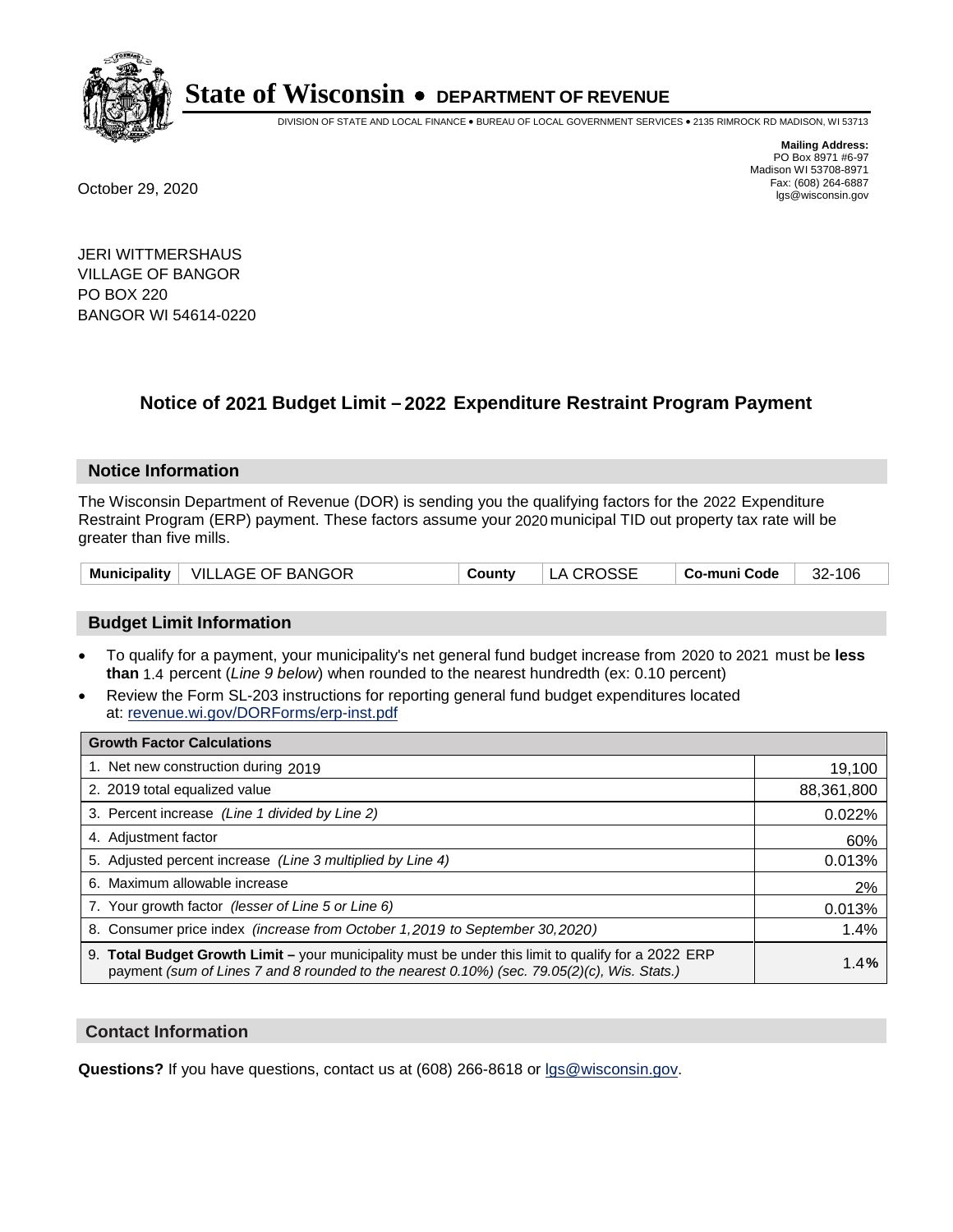

DIVISION OF STATE AND LOCAL FINANCE • BUREAU OF LOCAL GOVERNMENT SERVICES • 2135 RIMROCK RD MADISON, WI 53713

**Mailing Address:** PO Box 8971 #6-97 Madison WI 53708-8971<br>Fax: (608) 264-6887 Fax: (608) 264-6887 October 29, 2020 lgs@wisconsin.gov

ANGELA HORNBERG VILLAGE OF HOLMEN PO BOX 158 HOLMEN WI 54636-0158

### **Notice of 2021 Budget Limit - 2022 Expenditure Restraint Program Payment**

#### **Notice Information**

The Wisconsin Department of Revenue (DOR) is sending you the qualifying factors for the 2022 Expenditure Restraint Program (ERP) payment. These factors assume your 2020 municipal TID out property tax rate will be greater than five mills.

|  | Municipality   VILLAGE OF HOLMEN | County | LA CROSSE | Co-muni Code | 32-136 |
|--|----------------------------------|--------|-----------|--------------|--------|
|--|----------------------------------|--------|-----------|--------------|--------|

#### **Budget Limit Information**

- To qualify for a payment, your municipality's net general fund budget increase from 2020 to 2021 must be less **than** 3.4 percent (*Line 9 below*) when rounded to the nearest hundredth (ex: 0.10 percent)
- Review the Form SL-203 instructions for reporting general fund budget expenditures located at: revenue.wi.gov/DORForms/erp-inst.pdf

| <b>Growth Factor Calculations</b>                                                                                                                                                                      |             |
|--------------------------------------------------------------------------------------------------------------------------------------------------------------------------------------------------------|-------------|
| 1. Net new construction during 2019                                                                                                                                                                    | 37,489,200  |
| 2. 2019 total equalized value                                                                                                                                                                          | 771,084,100 |
| 3. Percent increase (Line 1 divided by Line 2)                                                                                                                                                         | 4.862%      |
| 4. Adjustment factor                                                                                                                                                                                   | 60%         |
| 5. Adjusted percent increase (Line 3 multiplied by Line 4)                                                                                                                                             | 2.917%      |
| 6. Maximum allowable increase                                                                                                                                                                          | 2%          |
| 7. Your growth factor (lesser of Line 5 or Line 6)                                                                                                                                                     | 2.000%      |
| 8. Consumer price index (increase from October 1,2019 to September 30,2020)                                                                                                                            | 1.4%        |
| 9. Total Budget Growth Limit - your municipality must be under this limit to qualify for a 2022 ERP<br>payment (sum of Lines 7 and 8 rounded to the nearest $0.10\%$ ) (sec. 79.05(2)(c), Wis. Stats.) | 3.4%        |

#### **Contact Information**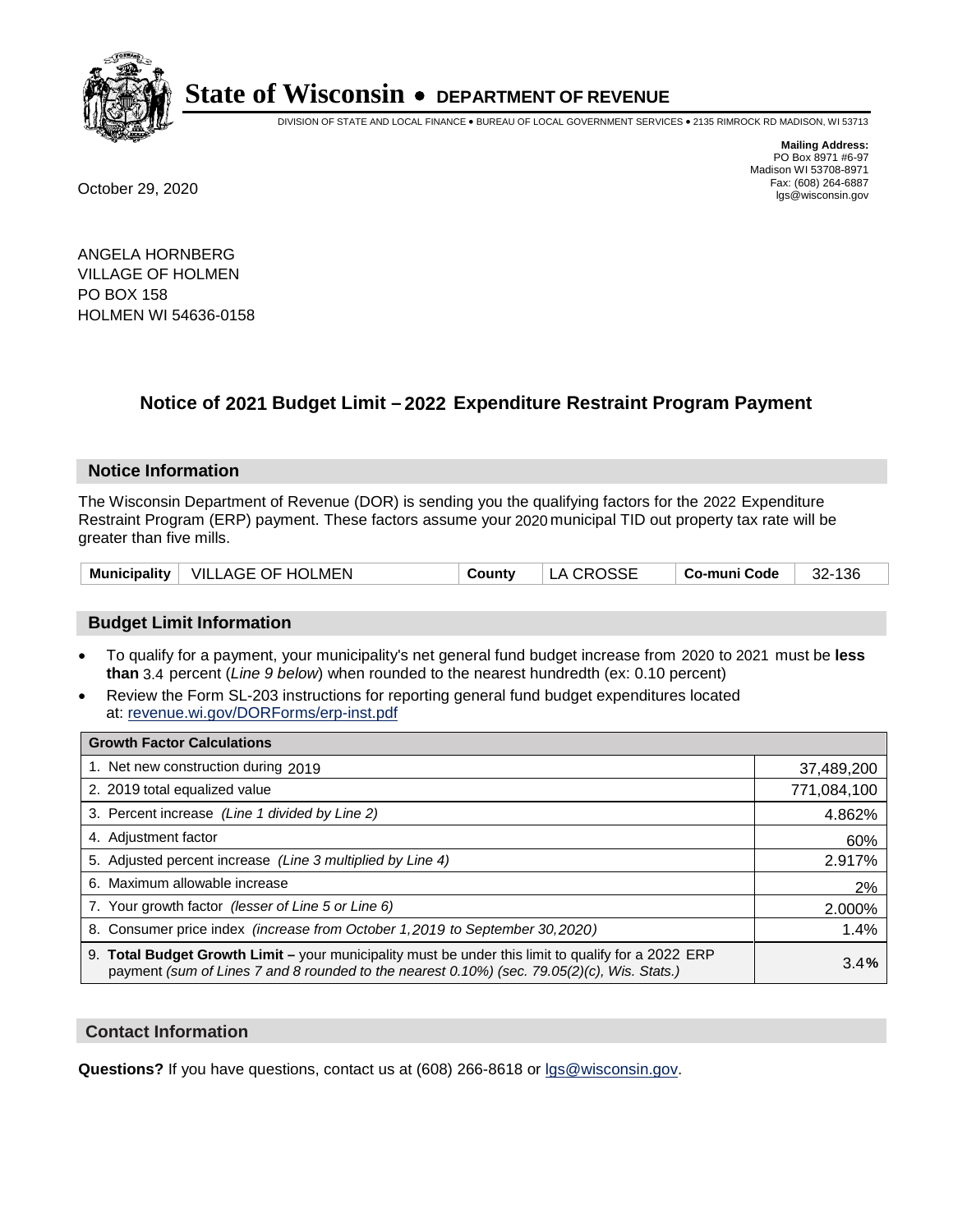

DIVISION OF STATE AND LOCAL FINANCE • BUREAU OF LOCAL GOVERNMENT SERVICES • 2135 RIMROCK RD MADISON, WI 53713

**Mailing Address:** PO Box 8971 #6-97 Madison WI 53708-8971<br>Fax: (608) 264-6887 Fax: (608) 264-6887 October 29, 2020 lgs@wisconsin.gov

TERI LEHRKE CITY OF LA CROSSE 400 LA CROSSE ST LA CROSSE WI 54601-3396

### **Notice of 2021 Budget Limit - 2022 Expenditure Restraint Program Payment**

#### **Notice Information**

The Wisconsin Department of Revenue (DOR) is sending you the qualifying factors for the 2022 Expenditure Restraint Program (ERP) payment. These factors assume your 2020 municipal TID out property tax rate will be greater than five mills.

| Municipality   CITY OF LA CROSSE |  | County   LA CROSSE | $\vert$ Co-muni Code $\vert$ 32-246 |  |
|----------------------------------|--|--------------------|-------------------------------------|--|
|----------------------------------|--|--------------------|-------------------------------------|--|

#### **Budget Limit Information**

- To qualify for a payment, your municipality's net general fund budget increase from 2020 to 2021 must be less **than** 2.4 percent (*Line 9 below*) when rounded to the nearest hundredth (ex: 0.10 percent)
- Review the Form SL-203 instructions for reporting general fund budget expenditures located at: revenue.wi.gov/DORForms/erp-inst.pdf

| <b>Growth Factor Calculations</b>                                                                                                                                                                  |               |
|----------------------------------------------------------------------------------------------------------------------------------------------------------------------------------------------------|---------------|
| 1. Net new construction during 2019                                                                                                                                                                | 66,328,800    |
| 2. 2019 total equalized value                                                                                                                                                                      | 4,022,713,300 |
| 3. Percent increase (Line 1 divided by Line 2)                                                                                                                                                     | 1.649%        |
| 4. Adjustment factor                                                                                                                                                                               | 60%           |
| 5. Adjusted percent increase (Line 3 multiplied by Line 4)                                                                                                                                         | 0.989%        |
| 6. Maximum allowable increase                                                                                                                                                                      | 2%            |
| 7. Your growth factor (lesser of Line 5 or Line 6)                                                                                                                                                 | 0.989%        |
| 8. Consumer price index (increase from October 1,2019 to September 30,2020)                                                                                                                        | 1.4%          |
| 9. Total Budget Growth Limit - your municipality must be under this limit to qualify for a 2022 ERP<br>payment (sum of Lines 7 and 8 rounded to the nearest 0.10%) (sec. 79.05(2)(c), Wis. Stats.) | 2.4%          |

#### **Contact Information**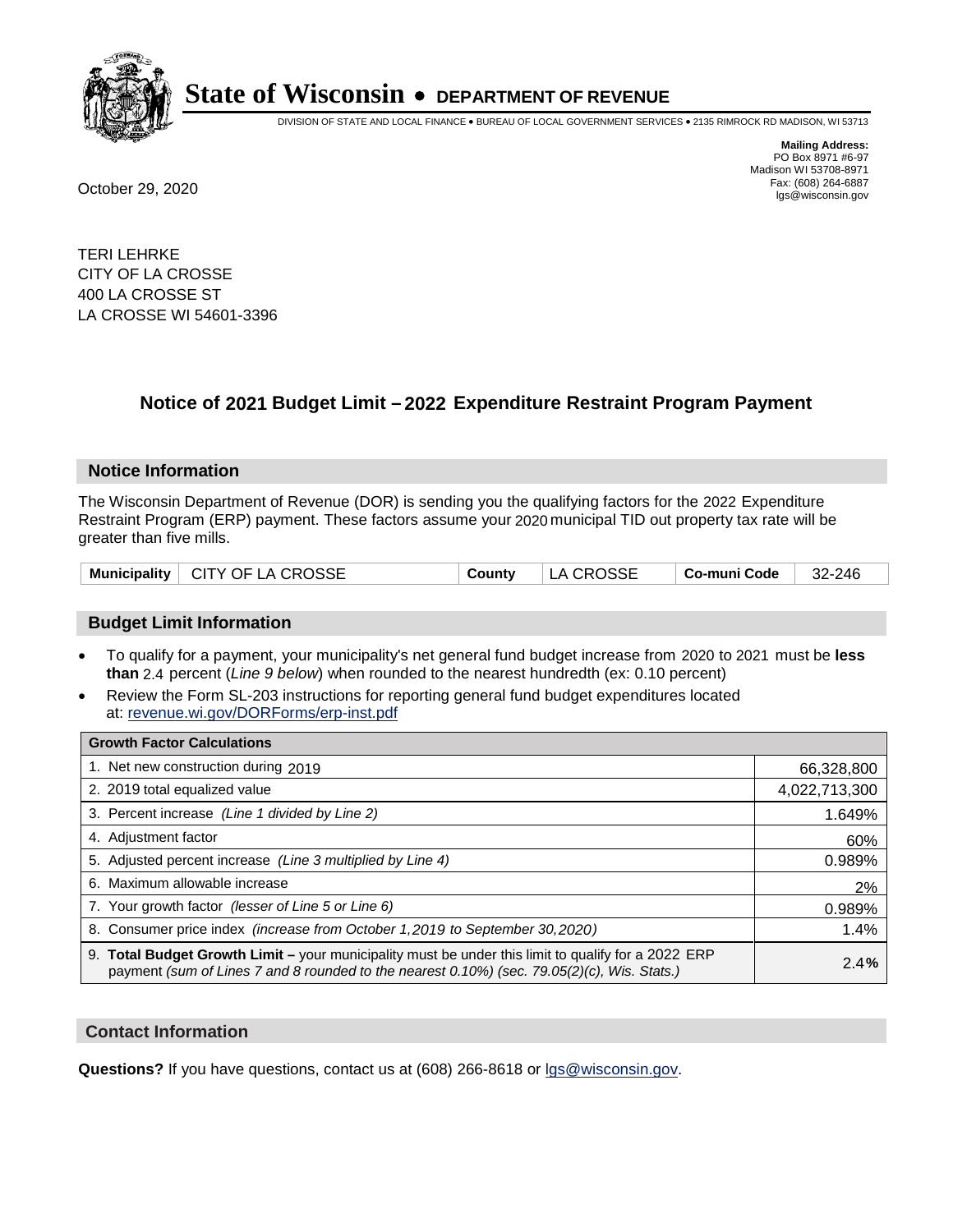

DIVISION OF STATE AND LOCAL FINANCE • BUREAU OF LOCAL GOVERNMENT SERVICES • 2135 RIMROCK RD MADISON, WI 53713

**Mailing Address:** PO Box 8971 #6-97 Madison WI 53708-8971<br>Fax: (608) 264-6887 Fax: (608) 264-6887 October 29, 2020 lgs@wisconsin.gov

JOANN MARCON CITY OF ONALASKA 415 MAIN ST ONALASKA WI 54650-2953

### **Notice of 2021 Budget Limit - 2022 Expenditure Restraint Program Payment**

#### **Notice Information**

The Wisconsin Department of Revenue (DOR) is sending you the qualifying factors for the 2022 Expenditure Restraint Program (ERP) payment. These factors assume your 2020 municipal TID out property tax rate will be greater than five mills.

| Municipality   CITY OF ONALASKA | County | LA CROSSE | $\vert$ Co-muni Code $\vert$ 32-265 |  |
|---------------------------------|--------|-----------|-------------------------------------|--|
|---------------------------------|--------|-----------|-------------------------------------|--|

#### **Budget Limit Information**

- To qualify for a payment, your municipality's net general fund budget increase from 2020 to 2021 must be less **than** 2.2 percent (*Line 9 below*) when rounded to the nearest hundredth (ex: 0.10 percent)
- Review the Form SL-203 instructions for reporting general fund budget expenditures located at: revenue.wi.gov/DORForms/erp-inst.pdf

| <b>Growth Factor Calculations</b>                                                                                                                                                                  |               |
|----------------------------------------------------------------------------------------------------------------------------------------------------------------------------------------------------|---------------|
| 1. Net new construction during 2019                                                                                                                                                                | 26,766,300    |
| 2. 2019 total equalized value                                                                                                                                                                      | 2,098,305,900 |
| 3. Percent increase (Line 1 divided by Line 2)                                                                                                                                                     | 1.276%        |
| 4. Adjustment factor                                                                                                                                                                               | 60%           |
| 5. Adjusted percent increase (Line 3 multiplied by Line 4)                                                                                                                                         | 0.766%        |
| 6. Maximum allowable increase                                                                                                                                                                      | 2%            |
| 7. Your growth factor (lesser of Line 5 or Line 6)                                                                                                                                                 | 0.766%        |
| 8. Consumer price index (increase from October 1, 2019 to September 30, 2020)                                                                                                                      | 1.4%          |
| 9. Total Budget Growth Limit - your municipality must be under this limit to qualify for a 2022 ERP<br>payment (sum of Lines 7 and 8 rounded to the nearest 0.10%) (sec. 79.05(2)(c), Wis. Stats.) | 2.2%          |

#### **Contact Information**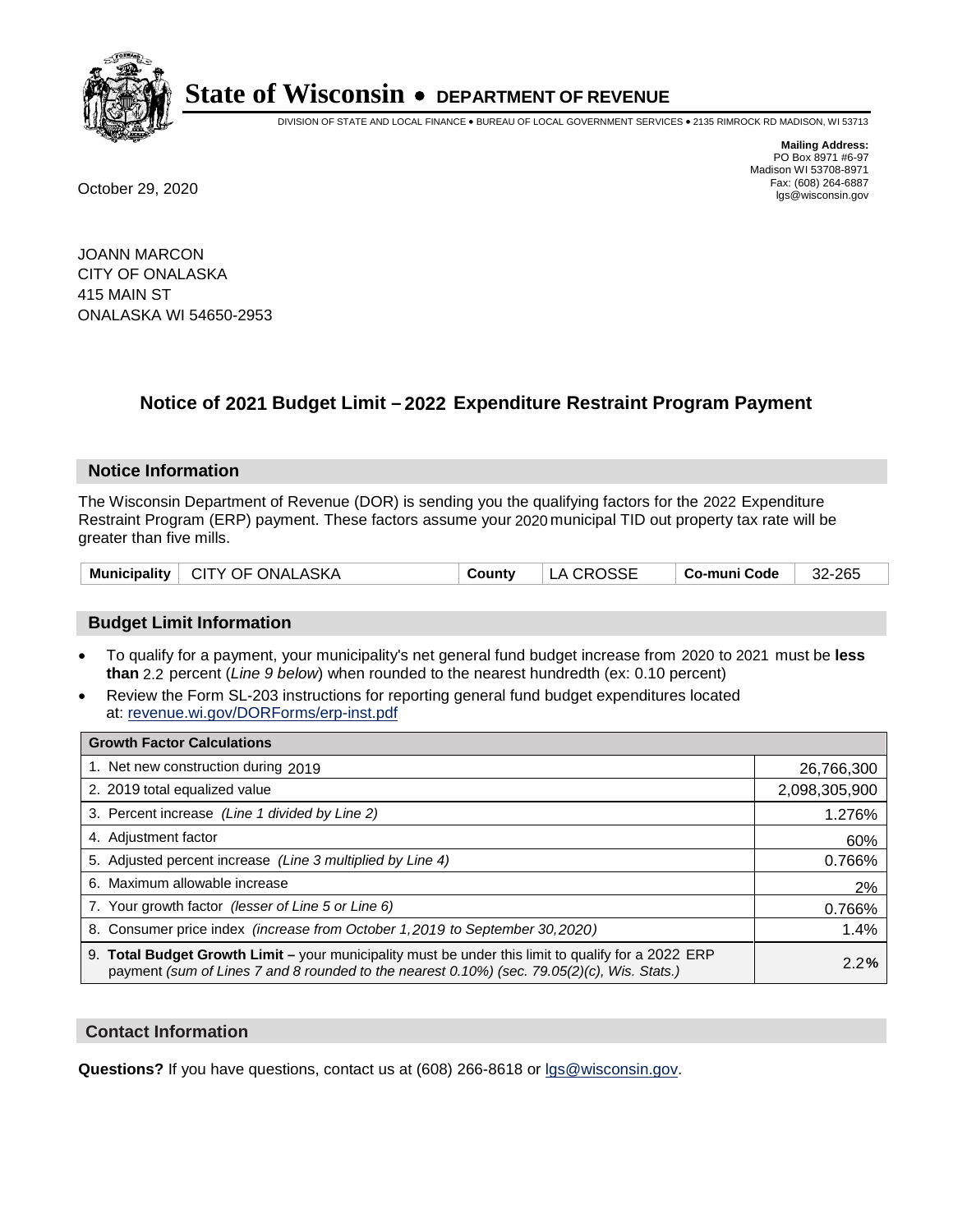

DIVISION OF STATE AND LOCAL FINANCE • BUREAU OF LOCAL GOVERNMENT SERVICES • 2135 RIMROCK RD MADISON, WI 53713

**Mailing Address:** PO Box 8971 #6-97 Madison WI 53708-8971<br>Fax: (608) 264-6887 Fax: (608) 264-6887 October 29, 2020 lgs@wisconsin.gov

PHILLIP CARROLL TOWN OF GRATIOT 5885 STATE RD 78 GRATIOT WI 53541-9793

## **Notice of 2021 Budget Limit - 2022 Expenditure Restraint Program Payment**

#### **Notice Information**

The Wisconsin Department of Revenue (DOR) is sending you the qualifying factors for the 2022 Expenditure Restraint Program (ERP) payment. These factors assume your 2020 municipal TID out property tax rate will be greater than five mills.

| <b>Municipality</b> | TOWN OF GRATIOT | County | LAFAYETTE | . Co-muni Code | 33-016 |
|---------------------|-----------------|--------|-----------|----------------|--------|
|---------------------|-----------------|--------|-----------|----------------|--------|

#### **Budget Limit Information**

- To qualify for a payment, your municipality's net general fund budget increase from 2020 to 2021 must be less **than** 1.6 percent (*Line 9 below*) when rounded to the nearest hundredth (ex: 0.10 percent)
- Review the Form SL-203 instructions for reporting general fund budget expenditures located at: revenue.wi.gov/DORForms/erp-inst.pdf

| <b>Growth Factor Calculations</b>                                                                                                                                                                  |            |
|----------------------------------------------------------------------------------------------------------------------------------------------------------------------------------------------------|------------|
| 1. Net new construction during 2019                                                                                                                                                                | 167,900    |
| 2. 2019 total equalized value                                                                                                                                                                      | 47,958,900 |
| 3. Percent increase (Line 1 divided by Line 2)                                                                                                                                                     | 0.350%     |
| 4. Adjustment factor                                                                                                                                                                               | 60%        |
| 5. Adjusted percent increase (Line 3 multiplied by Line 4)                                                                                                                                         | 0.210%     |
| 6. Maximum allowable increase                                                                                                                                                                      | 2%         |
| 7. Your growth factor (lesser of Line 5 or Line 6)                                                                                                                                                 | 0.210%     |
| 8. Consumer price index (increase from October 1, 2019 to September 30, 2020)                                                                                                                      | 1.4%       |
| 9. Total Budget Growth Limit - your municipality must be under this limit to qualify for a 2022 ERP<br>payment (sum of Lines 7 and 8 rounded to the nearest 0.10%) (sec. 79.05(2)(c), Wis. Stats.) | 1.6%       |

#### **Contact Information**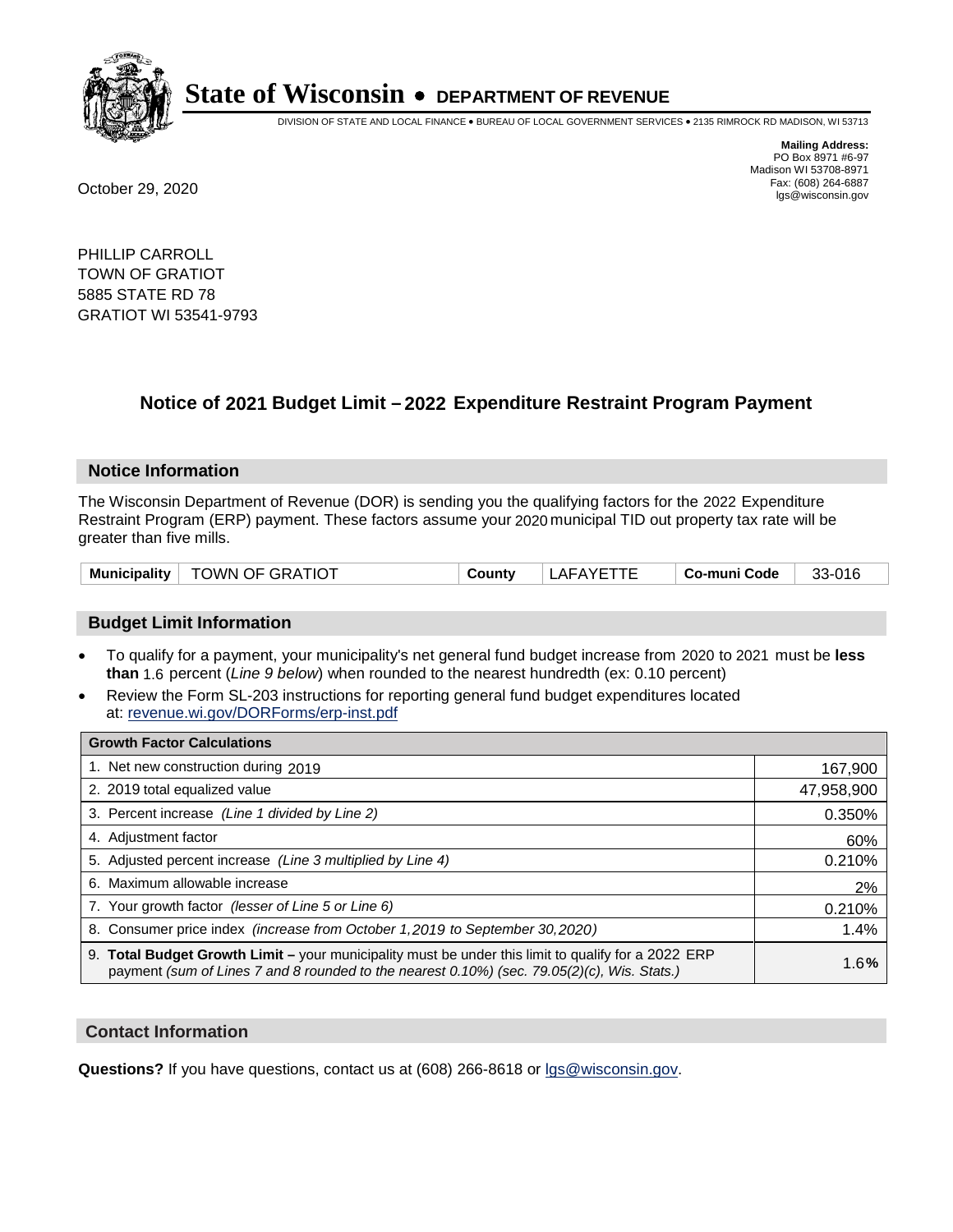

DIVISION OF STATE AND LOCAL FINANCE • BUREAU OF LOCAL GOVERNMENT SERVICES • 2135 RIMROCK RD MADISON, WI 53713

**Mailing Address:** PO Box 8971 #6-97 Madison WI 53708-8971<br>Fax: (608) 264-6887 Fax: (608) 264-6887 October 29, 2020 lgs@wisconsin.gov

LISA CAYA TOWN OF KENDALL 15548 COUNTY ROAD O DARLINGTON WI 53530

### **Notice of 2021 Budget Limit - 2022 Expenditure Restraint Program Payment**

#### **Notice Information**

The Wisconsin Department of Revenue (DOR) is sending you the qualifying factors for the 2022 Expenditure Restraint Program (ERP) payment. These factors assume your 2020 municipal TID out property tax rate will be greater than five mills.

| Municipality | <b>TOWN OF KENDALL</b> | Countv | LAFAYE. | Co-muni Code | $33-018$ |
|--------------|------------------------|--------|---------|--------------|----------|
|--------------|------------------------|--------|---------|--------------|----------|

#### **Budget Limit Information**

- To qualify for a payment, your municipality's net general fund budget increase from 2020 to 2021 must be less **than** 1.8 percent (*Line 9 below*) when rounded to the nearest hundredth (ex: 0.10 percent)
- Review the Form SL-203 instructions for reporting general fund budget expenditures located at: revenue.wi.gov/DORForms/erp-inst.pdf

| <b>Growth Factor Calculations</b>                                                                                                                                                                      |            |
|--------------------------------------------------------------------------------------------------------------------------------------------------------------------------------------------------------|------------|
| 1. Net new construction during 2019                                                                                                                                                                    | 274,300    |
| 2. 2019 total equalized value                                                                                                                                                                          | 37,118,000 |
| 3. Percent increase (Line 1 divided by Line 2)                                                                                                                                                         | 0.739%     |
| 4. Adjustment factor                                                                                                                                                                                   | 60%        |
| 5. Adjusted percent increase (Line 3 multiplied by Line 4)                                                                                                                                             | 0.443%     |
| 6. Maximum allowable increase                                                                                                                                                                          | 2%         |
| 7. Your growth factor (lesser of Line 5 or Line 6)                                                                                                                                                     | 0.443%     |
| 8. Consumer price index (increase from October 1, 2019 to September 30, 2020)                                                                                                                          | 1.4%       |
| 9. Total Budget Growth Limit - your municipality must be under this limit to qualify for a 2022 ERP<br>payment (sum of Lines 7 and 8 rounded to the nearest $0.10\%$ ) (sec. 79.05(2)(c), Wis. Stats.) | 1.8%       |

#### **Contact Information**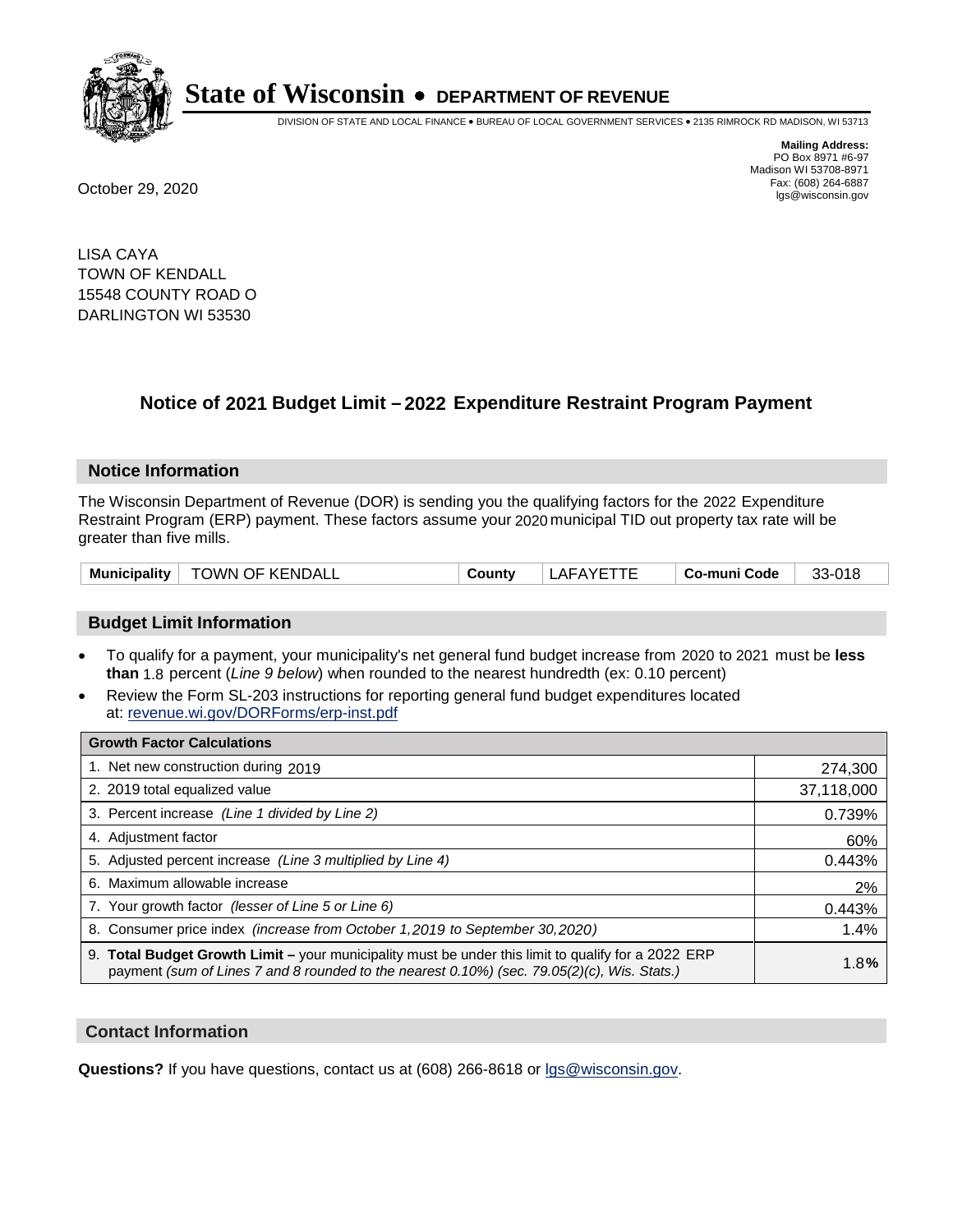

DIVISION OF STATE AND LOCAL FINANCE • BUREAU OF LOCAL GOVERNMENT SERVICES • 2135 RIMROCK RD MADISON, WI 53713

**Mailing Address:** PO Box 8971 #6-97 Madison WI 53708-8971<br>Fax: (608) 264-6887 Fax: (608) 264-6887 October 29, 2020 lgs@wisconsin.gov

LORI DOUGLAS TOWN OF LAMONT 14303 CENTER LAMONT RD DARLINGTON WI 53530

### **Notice of 2021 Budget Limit - 2022 Expenditure Restraint Program Payment**

#### **Notice Information**

The Wisconsin Department of Revenue (DOR) is sending you the qualifying factors for the 2022 Expenditure Restraint Program (ERP) payment. These factors assume your 2020 municipal TID out property tax rate will be greater than five mills.

| <b>TOWN OF LAMONT</b><br>Municipality | Countv | <b>LAFAYFTTF</b> | ⊦ Co-muni Code | 33-020 |
|---------------------------------------|--------|------------------|----------------|--------|
|---------------------------------------|--------|------------------|----------------|--------|

#### **Budget Limit Information**

- To qualify for a payment, your municipality's net general fund budget increase from 2020 to 2021 must be less **than** 1.9 percent (*Line 9 below*) when rounded to the nearest hundredth (ex: 0.10 percent)
- Review the Form SL-203 instructions for reporting general fund budget expenditures located at: revenue.wi.gov/DORForms/erp-inst.pdf

| <b>Growth Factor Calculations</b>                                                                                                                                                                  |            |
|----------------------------------------------------------------------------------------------------------------------------------------------------------------------------------------------------|------------|
| 1. Net new construction during 2019                                                                                                                                                                | 183,500    |
| 2. 2019 total equalized value                                                                                                                                                                      | 22,086,400 |
| 3. Percent increase (Line 1 divided by Line 2)                                                                                                                                                     | 0.831%     |
| 4. Adiustment factor                                                                                                                                                                               | 60%        |
| 5. Adjusted percent increase (Line 3 multiplied by Line 4)                                                                                                                                         | 0.499%     |
| Maximum allowable increase<br>6.                                                                                                                                                                   | 2%         |
| 7. Your growth factor (lesser of Line 5 or Line 6)                                                                                                                                                 | 0.499%     |
| 8. Consumer price index (increase from October 1,2019 to September 30,2020)                                                                                                                        | 1.4%       |
| 9. Total Budget Growth Limit - your municipality must be under this limit to qualify for a 2022 ERP<br>payment (sum of Lines 7 and 8 rounded to the nearest 0.10%) (sec. 79.05(2)(c), Wis. Stats.) | 1.9%       |

#### **Contact Information**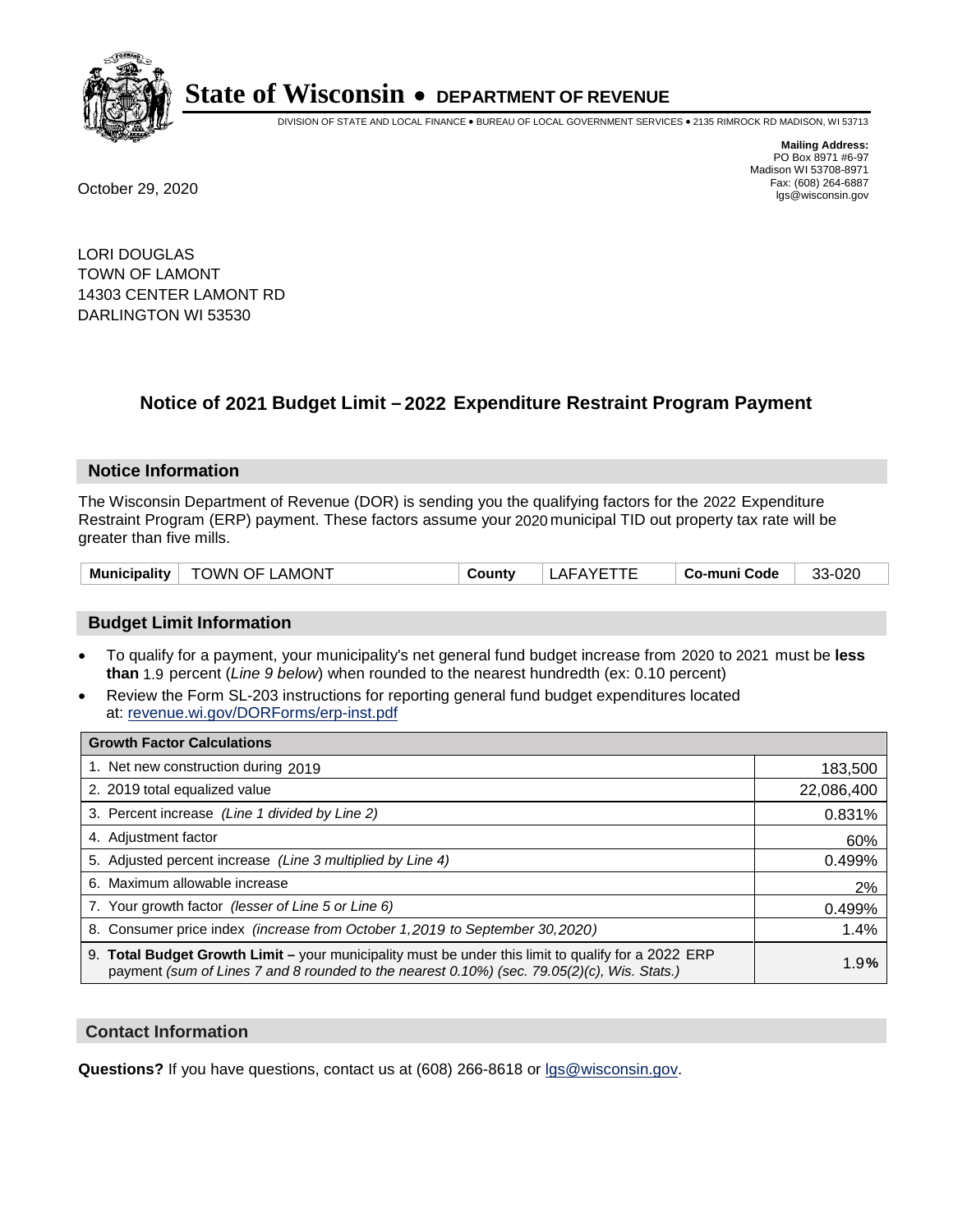

DIVISION OF STATE AND LOCAL FINANCE • BUREAU OF LOCAL GOVERNMENT SERVICES • 2135 RIMROCK RD MADISON, WI 53713

PO Box 8971 #6-97 Madison WI 53708-8971<br>Fax: (608) 264-6887

**Mailing Address:**

Fax: (608) 264-6887 October 29, 2020 lgs@wisconsin.gov

THERESA BURGESS TOWN OF MONTICELLO 2150 THOMPSON LANE SCHULLSBURG WI 53586

## **Notice of 2021 Budget Limit - 2022 Expenditure Restraint Program Payment**

#### **Notice Information**

The Wisconsin Department of Revenue (DOR) is sending you the qualifying factors for the 2022 Expenditure Restraint Program (ERP) payment. These factors assume your 2020 municipal TID out property tax rate will be greater than five mills.

| <b>TOWN OF MONTICELLO</b><br><b>Municipality</b> | County | LAFAYETTE | Co-muni Code | 33-022 |
|--------------------------------------------------|--------|-----------|--------------|--------|
|--------------------------------------------------|--------|-----------|--------------|--------|

#### **Budget Limit Information**

- To qualify for a payment, your municipality's net general fund budget increase from 2020 to 2021 must be less **than** 2.3 percent (*Line 9 below*) when rounded to the nearest hundredth (ex: 0.10 percent)
- Review the Form SL-203 instructions for reporting general fund budget expenditures located at: revenue.wi.gov/DORForms/erp-inst.pdf

| <b>Growth Factor Calculations</b>                                                                                                                                                                      |            |
|--------------------------------------------------------------------------------------------------------------------------------------------------------------------------------------------------------|------------|
| 1. Net new construction during 2019                                                                                                                                                                    | 209,200    |
| 2. 2019 total equalized value                                                                                                                                                                          | 13,297,400 |
| 3. Percent increase (Line 1 divided by Line 2)                                                                                                                                                         | 1.573%     |
| 4. Adjustment factor                                                                                                                                                                                   | 60%        |
| 5. Adjusted percent increase (Line 3 multiplied by Line 4)                                                                                                                                             | 0.944%     |
| 6. Maximum allowable increase                                                                                                                                                                          | 2%         |
| 7. Your growth factor (lesser of Line 5 or Line 6)                                                                                                                                                     | 0.944%     |
| 8. Consumer price index (increase from October 1,2019 to September 30,2020)                                                                                                                            | 1.4%       |
| 9. Total Budget Growth Limit - your municipality must be under this limit to qualify for a 2022 ERP<br>payment (sum of Lines 7 and 8 rounded to the nearest $0.10\%$ ) (sec. 79.05(2)(c), Wis. Stats.) | 2.3%       |

#### **Contact Information**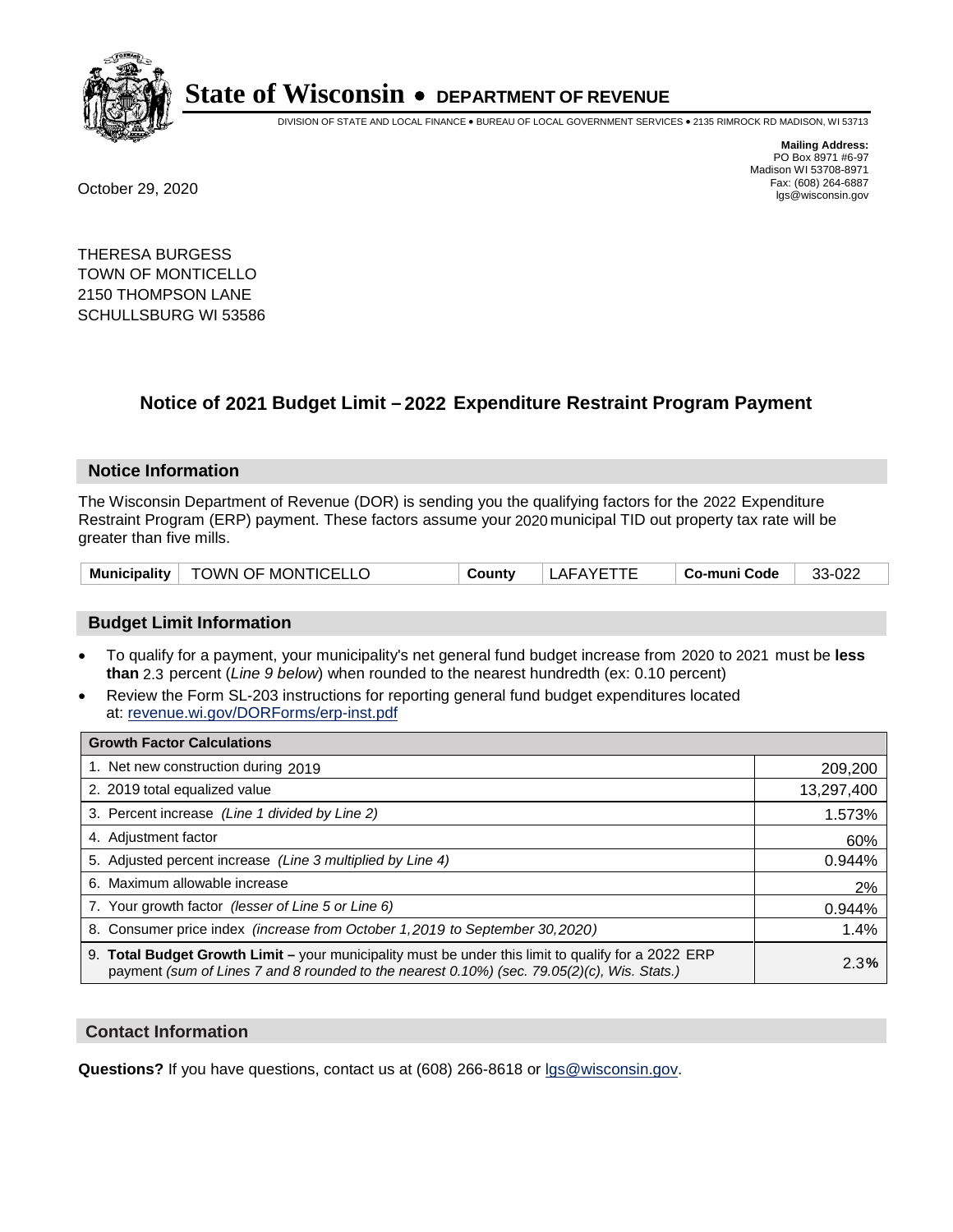

DIVISION OF STATE AND LOCAL FINANCE • BUREAU OF LOCAL GOVERNMENT SERVICES • 2135 RIMROCK RD MADISON, WI 53713

**Mailing Address:** PO Box 8971 #6-97 Madison WI 53708-8971<br>Fax: (608) 264-6887 Fax: (608) 264-6887 October 29, 2020 lgs@wisconsin.gov

DIANA KREBS TOWN OF WAYNE 1311 COUNTY ROAD B BROWNTOWN WI 53522

## **Notice of 2021 Budget Limit - 2022 Expenditure Restraint Program Payment**

#### **Notice Information**

The Wisconsin Department of Revenue (DOR) is sending you the qualifying factors for the 2022 Expenditure Restraint Program (ERP) payment. These factors assume your 2020 municipal TID out property tax rate will be greater than five mills.

#### **Budget Limit Information**

- To qualify for a payment, your municipality's net general fund budget increase from 2020 to 2021 must be less **than** 2.0 percent (*Line 9 below*) when rounded to the nearest hundredth (ex: 0.10 percent)
- Review the Form SL-203 instructions for reporting general fund budget expenditures located at: revenue.wi.gov/DORForms/erp-inst.pdf

| <b>Growth Factor Calculations</b>                                                                                                                                                                      |            |
|--------------------------------------------------------------------------------------------------------------------------------------------------------------------------------------------------------|------------|
| 1. Net new construction during 2019                                                                                                                                                                    | 380,100    |
| 2. 2019 total equalized value                                                                                                                                                                          | 38,700,400 |
| 3. Percent increase (Line 1 divided by Line 2)                                                                                                                                                         | 0.982%     |
| 4. Adiustment factor                                                                                                                                                                                   | 60%        |
| 5. Adjusted percent increase (Line 3 multiplied by Line 4)                                                                                                                                             | 0.589%     |
| 6. Maximum allowable increase                                                                                                                                                                          | 2%         |
| 7. Your growth factor (lesser of Line 5 or Line 6)                                                                                                                                                     | 0.589%     |
| 8. Consumer price index (increase from October 1,2019 to September 30,2020)                                                                                                                            | 1.4%       |
| 9. Total Budget Growth Limit - your municipality must be under this limit to qualify for a 2022 ERP<br>payment (sum of Lines 7 and 8 rounded to the nearest $0.10\%$ ) (sec. 79.05(2)(c), Wis. Stats.) | 2.0%       |

#### **Contact Information**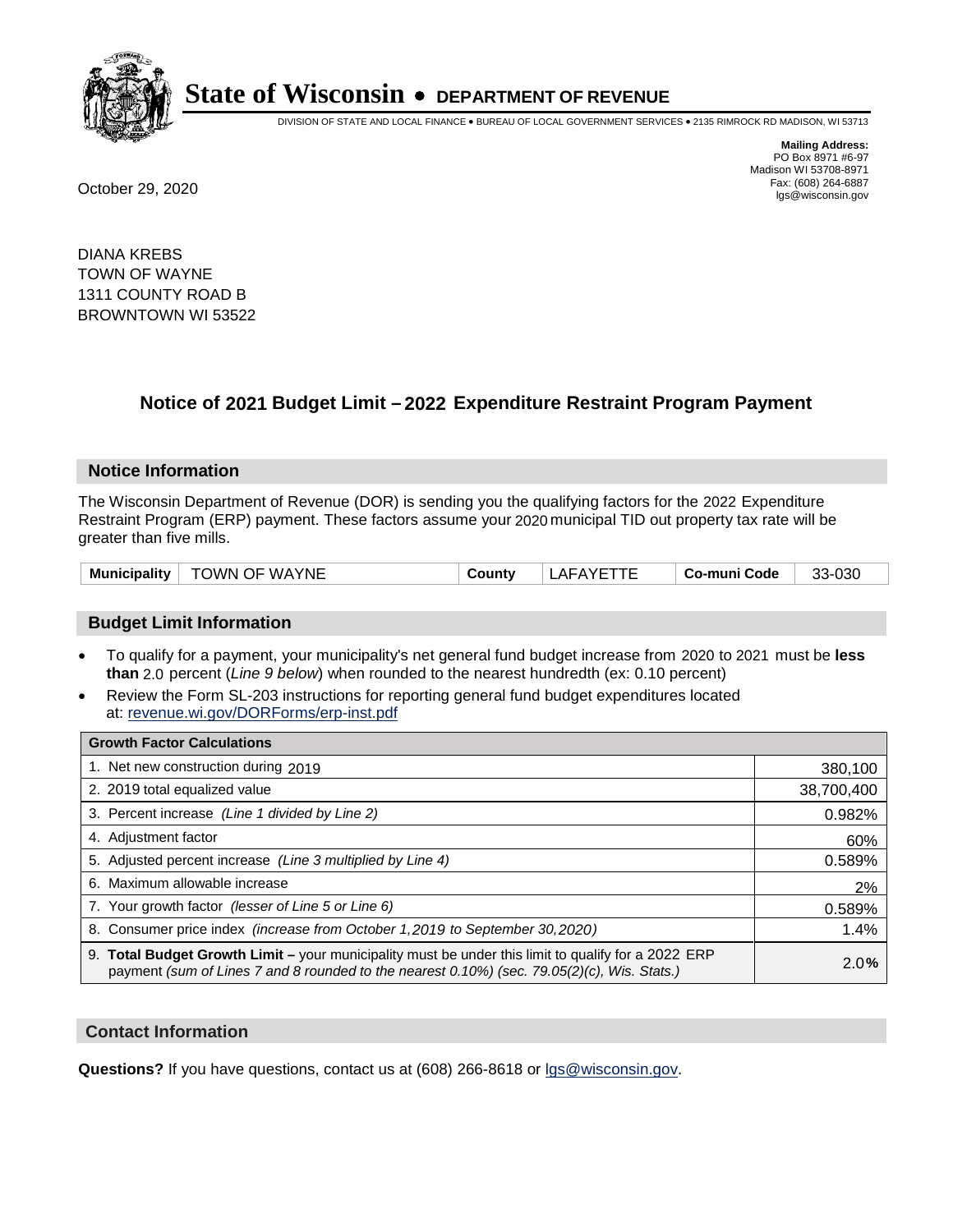

DIVISION OF STATE AND LOCAL FINANCE • BUREAU OF LOCAL GOVERNMENT SERVICES • 2135 RIMROCK RD MADISON, WI 53713

**Mailing Address:** PO Box 8971 #6-97 Madison WI 53708-8971<br>Fax: (608) 264-6887 Fax: (608) 264-6887 October 29, 2020 lgs@wisconsin.gov

SANDRA FLANNERY VILLAGE OF ARGYLE 401 EAST MILWAUKEE ST. ARGYLE WI 53504

### **Notice of 2021 Budget Limit - 2022 Expenditure Restraint Program Payment**

#### **Notice Information**

The Wisconsin Department of Revenue (DOR) is sending you the qualifying factors for the 2022 Expenditure Restraint Program (ERP) payment. These factors assume your 2020 municipal TID out property tax rate will be greater than five mills.

|  | Municipality   VILLAGE OF ARGYLE | County | LAFAYETTE | ⊦ Co-muni Code | 33-101 |
|--|----------------------------------|--------|-----------|----------------|--------|
|--|----------------------------------|--------|-----------|----------------|--------|

#### **Budget Limit Information**

- To qualify for a payment, your municipality's net general fund budget increase from 2020 to 2021 must be less **than** 1.7 percent (*Line 9 below*) when rounded to the nearest hundredth (ex: 0.10 percent)
- Review the Form SL-203 instructions for reporting general fund budget expenditures located at: revenue.wi.gov/DORForms/erp-inst.pdf

| <b>Growth Factor Calculations</b>                                                                                                                                                                  |            |
|----------------------------------------------------------------------------------------------------------------------------------------------------------------------------------------------------|------------|
| 1. Net new construction during 2019                                                                                                                                                                | 215,500    |
| 2. 2019 total equalized value                                                                                                                                                                      | 39,068,200 |
| 3. Percent increase (Line 1 divided by Line 2)                                                                                                                                                     | 0.552%     |
| 4. Adiustment factor                                                                                                                                                                               | 60%        |
| 5. Adjusted percent increase (Line 3 multiplied by Line 4)                                                                                                                                         | 0.331%     |
| 6. Maximum allowable increase                                                                                                                                                                      | 2%         |
| 7. Your growth factor (lesser of Line 5 or Line 6)                                                                                                                                                 | 0.331%     |
| 8. Consumer price index (increase from October 1,2019 to September 30,2020)                                                                                                                        | 1.4%       |
| 9. Total Budget Growth Limit - your municipality must be under this limit to qualify for a 2022 ERP<br>payment (sum of Lines 7 and 8 rounded to the nearest 0.10%) (sec. 79.05(2)(c), Wis. Stats.) | 1.7%       |

#### **Contact Information**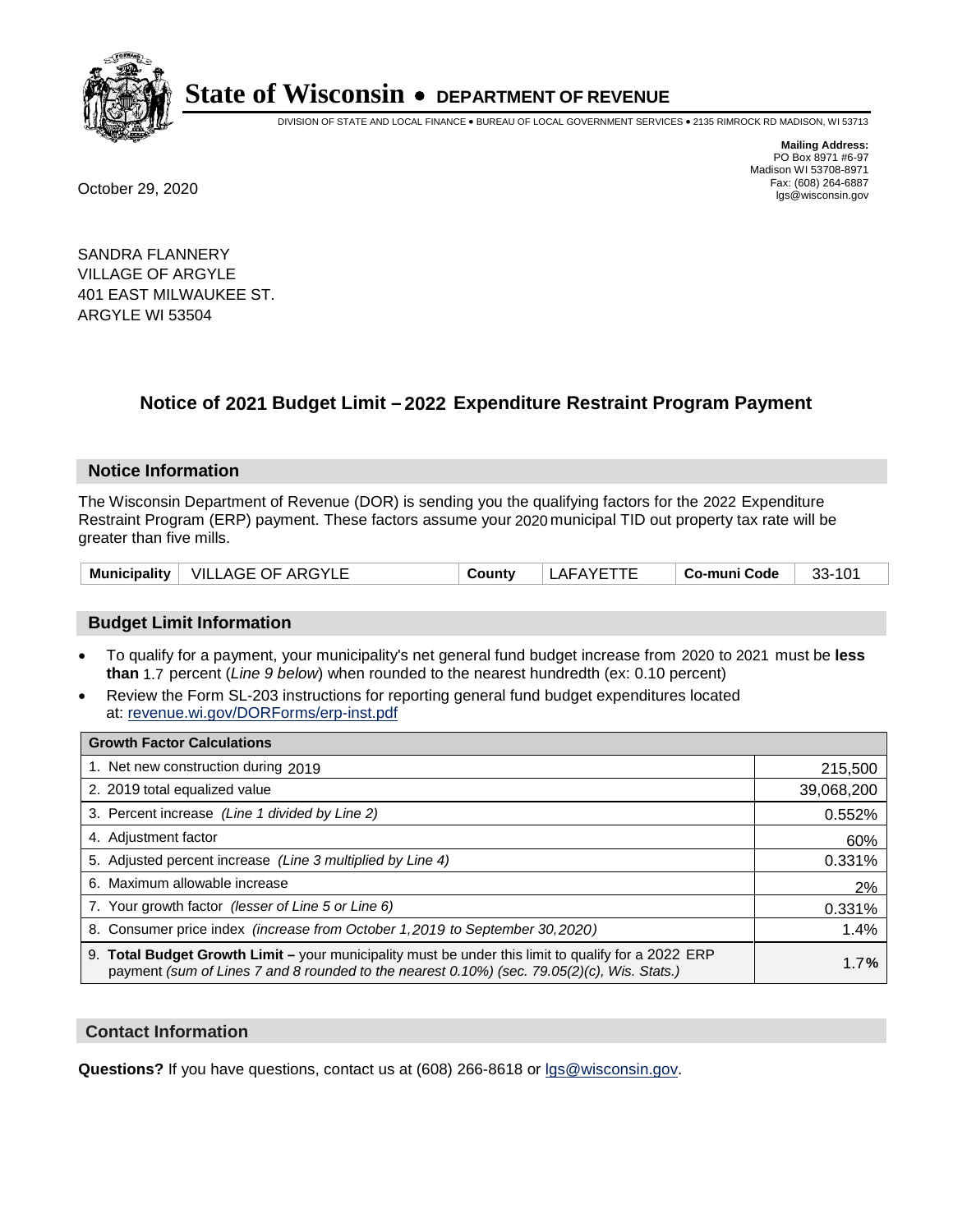

DIVISION OF STATE AND LOCAL FINANCE • BUREAU OF LOCAL GOVERNMENT SERVICES • 2135 RIMROCK RD MADISON, WI 53713

**Mailing Address:** PO Box 8971 #6-97 Madison WI 53708-8971<br>Fax: (608) 264-6887 Fax: (608) 264-6887 October 29, 2020 lgs@wisconsin.gov

AMY BARNES VILLAGE OF BLANCHARDVILLE PO BOX 9 BLANCHARDVILLE WI 53516-0009

### **Notice of 2021 Budget Limit - 2022 Expenditure Restraint Program Payment**

#### **Notice Information**

The Wisconsin Department of Revenue (DOR) is sending you the qualifying factors for the 2022 Expenditure Restraint Program (ERP) payment. These factors assume your 2020 municipal TID out property tax rate will be greater than five mills.

|  | Municipality   VILLAGE OF BLANCHARDVILLE | <sup>⊥</sup> Countv | LAFAYETTE | ∣ Co-muni Code | 33-108 |
|--|------------------------------------------|---------------------|-----------|----------------|--------|
|--|------------------------------------------|---------------------|-----------|----------------|--------|

#### **Budget Limit Information**

- To qualify for a payment, your municipality's net general fund budget increase from 2020 to 2021 must be less **than** 1.7 percent (*Line 9 below*) when rounded to the nearest hundredth (ex: 0.10 percent)
- Review the Form SL-203 instructions for reporting general fund budget expenditures located at: revenue.wi.gov/DORForms/erp-inst.pdf

| <b>Growth Factor Calculations</b>                                                                                                                                                                      |            |
|--------------------------------------------------------------------------------------------------------------------------------------------------------------------------------------------------------|------------|
| 1. Net new construction during 2019                                                                                                                                                                    | 183,300    |
| 2. 2019 total equalized value                                                                                                                                                                          | 41,658,400 |
| 3. Percent increase (Line 1 divided by Line 2)                                                                                                                                                         | 0.440%     |
| 4. Adjustment factor                                                                                                                                                                                   | 60%        |
| 5. Adjusted percent increase (Line 3 multiplied by Line 4)                                                                                                                                             | 0.264%     |
| 6. Maximum allowable increase                                                                                                                                                                          | 2%         |
| 7. Your growth factor (lesser of Line 5 or Line 6)                                                                                                                                                     | 0.264%     |
| 8. Consumer price index (increase from October 1,2019 to September 30,2020)                                                                                                                            | 1.4%       |
| 9. Total Budget Growth Limit - your municipality must be under this limit to qualify for a 2022 ERP<br>payment (sum of Lines 7 and 8 rounded to the nearest $0.10\%$ ) (sec. 79.05(2)(c), Wis. Stats.) | 1.7%       |

#### **Contact Information**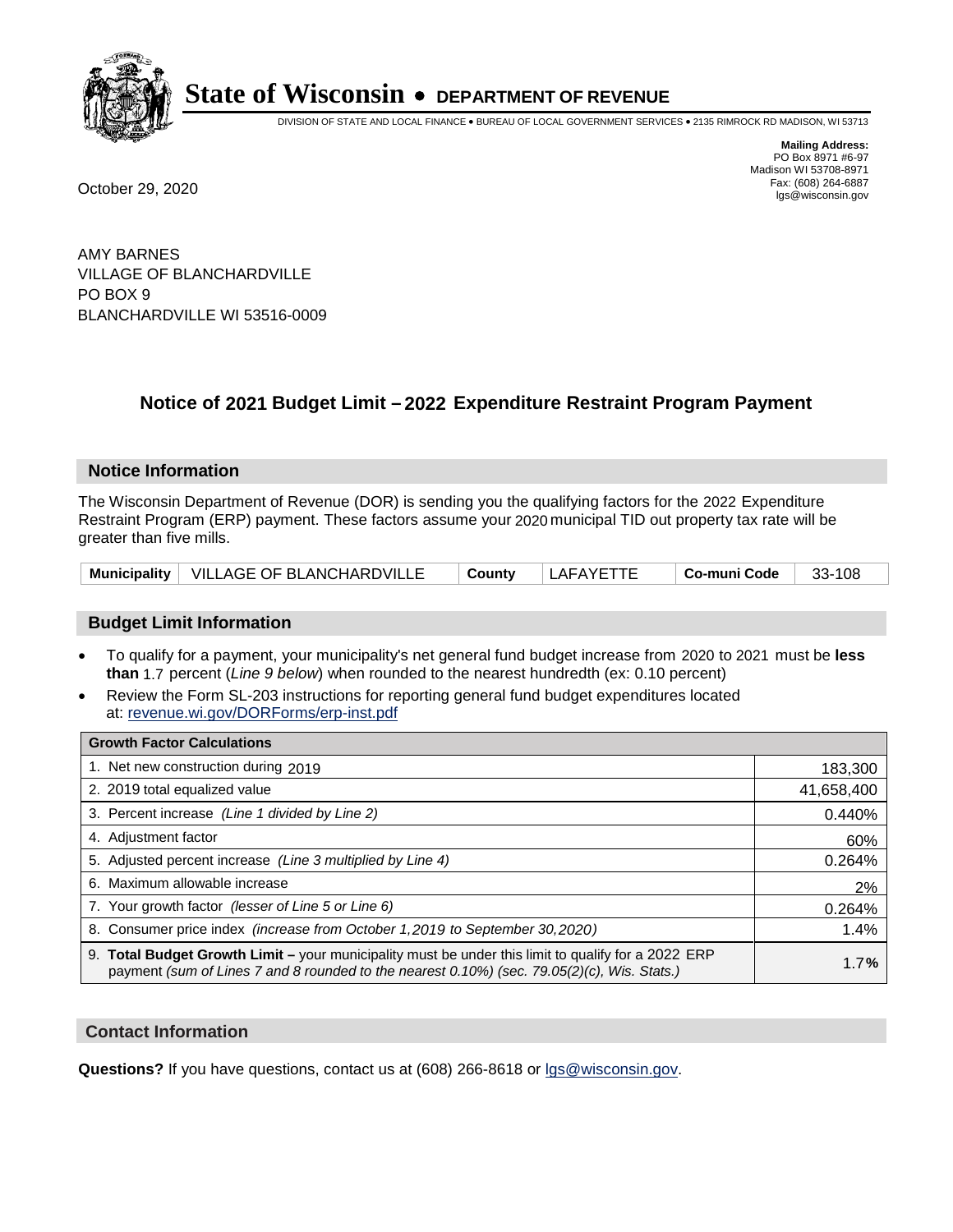

DIVISION OF STATE AND LOCAL FINANCE • BUREAU OF LOCAL GOVERNMENT SERVICES • 2135 RIMROCK RD MADISON, WI 53713

**Mailing Address:** PO Box 8971 #6-97 Madison WI 53708-8971<br>Fax: (608) 264-6887 Fax: (608) 264-6887 October 29, 2020 lgs@wisconsin.gov

TRAVIS SIGNER VILLAGE OF GRATIOT 5630 MAIN STREET GRATIOT WI 53541

## **Notice of 2021 Budget Limit - 2022 Expenditure Restraint Program Payment**

#### **Notice Information**

The Wisconsin Department of Revenue (DOR) is sending you the qualifying factors for the 2022 Expenditure Restraint Program (ERP) payment. These factors assume your 2020 municipal TID out property tax rate will be greater than five mills.

| Municipality | <b>VILLAGE OF GRATIOT</b> | ີດuntv | LAFAYETTE | . Co-muni Code | 33-131 |
|--------------|---------------------------|--------|-----------|----------------|--------|
|--------------|---------------------------|--------|-----------|----------------|--------|

#### **Budget Limit Information**

- To qualify for a payment, your municipality's net general fund budget increase from 2020 to 2021 must be less **than** 1.9 percent (*Line 9 below*) when rounded to the nearest hundredth (ex: 0.10 percent)
- Review the Form SL-203 instructions for reporting general fund budget expenditures located at: revenue.wi.gov/DORForms/erp-inst.pdf

| <b>Growth Factor Calculations</b>                                                                                                                                                                  |           |
|----------------------------------------------------------------------------------------------------------------------------------------------------------------------------------------------------|-----------|
| 1. Net new construction during 2019                                                                                                                                                                | 60,000    |
| 2. 2019 total equalized value                                                                                                                                                                      | 7,870,400 |
| 3. Percent increase (Line 1 divided by Line 2)                                                                                                                                                     | 0.762%    |
| 4. Adjustment factor                                                                                                                                                                               | 60%       |
| 5. Adjusted percent increase (Line 3 multiplied by Line 4)                                                                                                                                         | 0.457%    |
| 6. Maximum allowable increase                                                                                                                                                                      | 2%        |
| 7. Your growth factor (lesser of Line 5 or Line 6)                                                                                                                                                 | 0.457%    |
| 8. Consumer price index (increase from October 1, 2019 to September 30, 2020)                                                                                                                      | 1.4%      |
| 9. Total Budget Growth Limit – your municipality must be under this limit to qualify for a 2022 ERP<br>payment (sum of Lines 7 and 8 rounded to the nearest 0.10%) (sec. 79.05(2)(c), Wis. Stats.) | 1.9%      |

#### **Contact Information**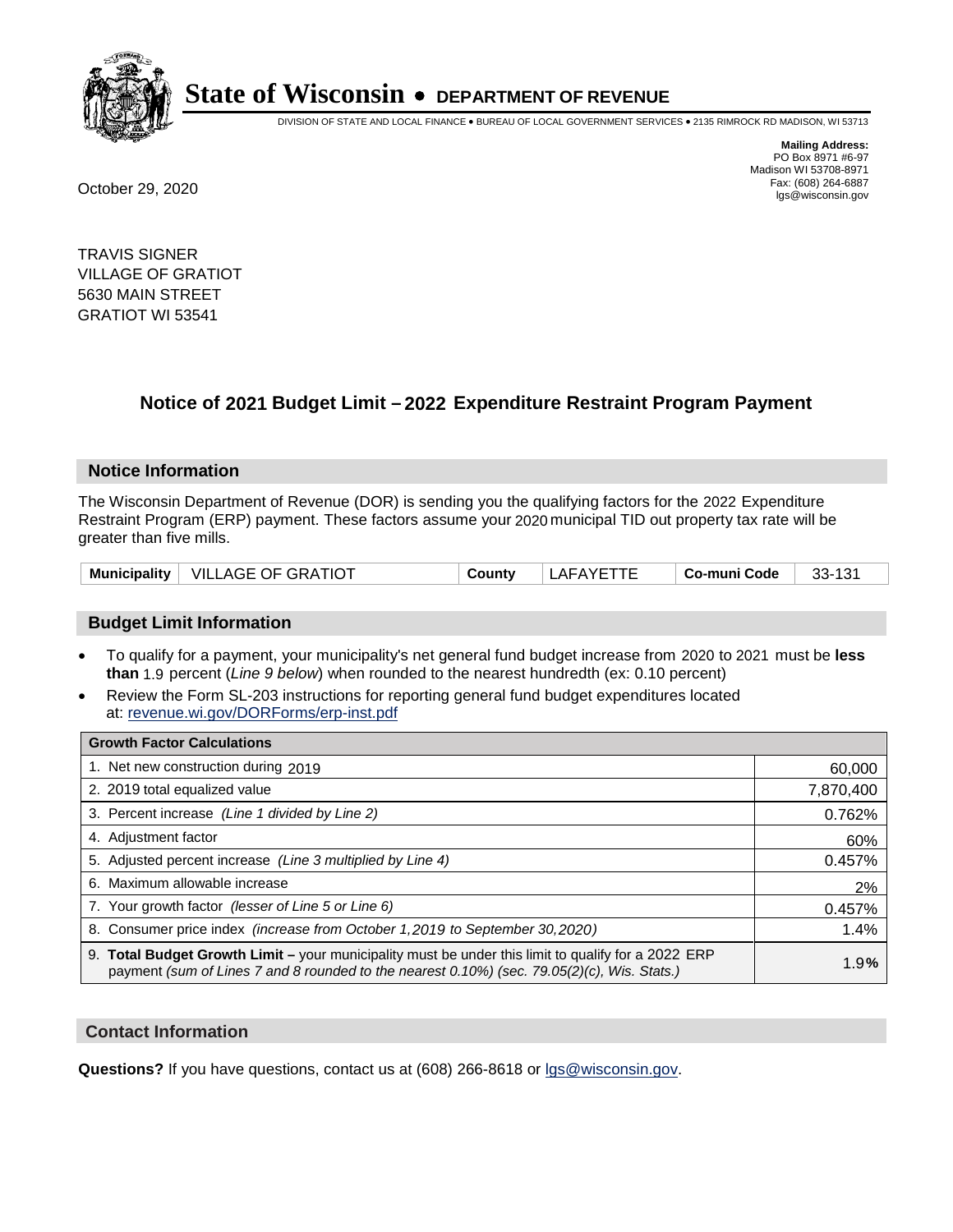

DIVISION OF STATE AND LOCAL FINANCE • BUREAU OF LOCAL GOVERNMENT SERVICES • 2135 RIMROCK RD MADISON, WI 53713

**Mailing Address:** PO Box 8971 #6-97 Madison WI 53708-8971<br>Fax: (608) 264-6887 Fax: (608) 264-6887 October 29, 2020 lgs@wisconsin.gov

PHIL CARROLL VILLAGE OF SOUTH WAYNE 107 EAST CENTER SOUTH WAYNE WI 53587

## **Notice of 2021 Budget Limit - 2022 Expenditure Restraint Program Payment**

#### **Notice Information**

The Wisconsin Department of Revenue (DOR) is sending you the qualifying factors for the 2022 Expenditure Restraint Program (ERP) payment. These factors assume your 2020 municipal TID out property tax rate will be greater than five mills.

|  | Municipality   VILLAGE OF SOUTH WAYNE | County | LAFAYETTE | ⊤ Co-muni Code | 181<br>33- |
|--|---------------------------------------|--------|-----------|----------------|------------|
|--|---------------------------------------|--------|-----------|----------------|------------|

#### **Budget Limit Information**

- To qualify for a payment, your municipality's net general fund budget increase from 2020 to 2021 must be less **than** 1.5 percent (*Line 9 below*) when rounded to the nearest hundredth (ex: 0.10 percent)
- Review the Form SL-203 instructions for reporting general fund budget expenditures located at: revenue.wi.gov/DORForms/erp-inst.pdf

| <b>Growth Factor Calculations</b>                                                                                                                                                                      |            |
|--------------------------------------------------------------------------------------------------------------------------------------------------------------------------------------------------------|------------|
| 1. Net new construction during 2019                                                                                                                                                                    | 47,600     |
| 2. 2019 total equalized value                                                                                                                                                                          | 19,737,300 |
| 3. Percent increase (Line 1 divided by Line 2)                                                                                                                                                         | 0.241%     |
| 4. Adjustment factor                                                                                                                                                                                   | 60%        |
| 5. Adjusted percent increase (Line 3 multiplied by Line 4)                                                                                                                                             | 0.145%     |
| 6. Maximum allowable increase                                                                                                                                                                          | 2%         |
| 7. Your growth factor (lesser of Line 5 or Line 6)                                                                                                                                                     | 0.145%     |
| 8. Consumer price index (increase from October 1, 2019 to September 30, 2020)                                                                                                                          | 1.4%       |
| 9. Total Budget Growth Limit - your municipality must be under this limit to qualify for a 2022 ERP<br>payment (sum of Lines 7 and 8 rounded to the nearest $0.10\%$ ) (sec. 79.05(2)(c), Wis. Stats.) | 1.5%       |

#### **Contact Information**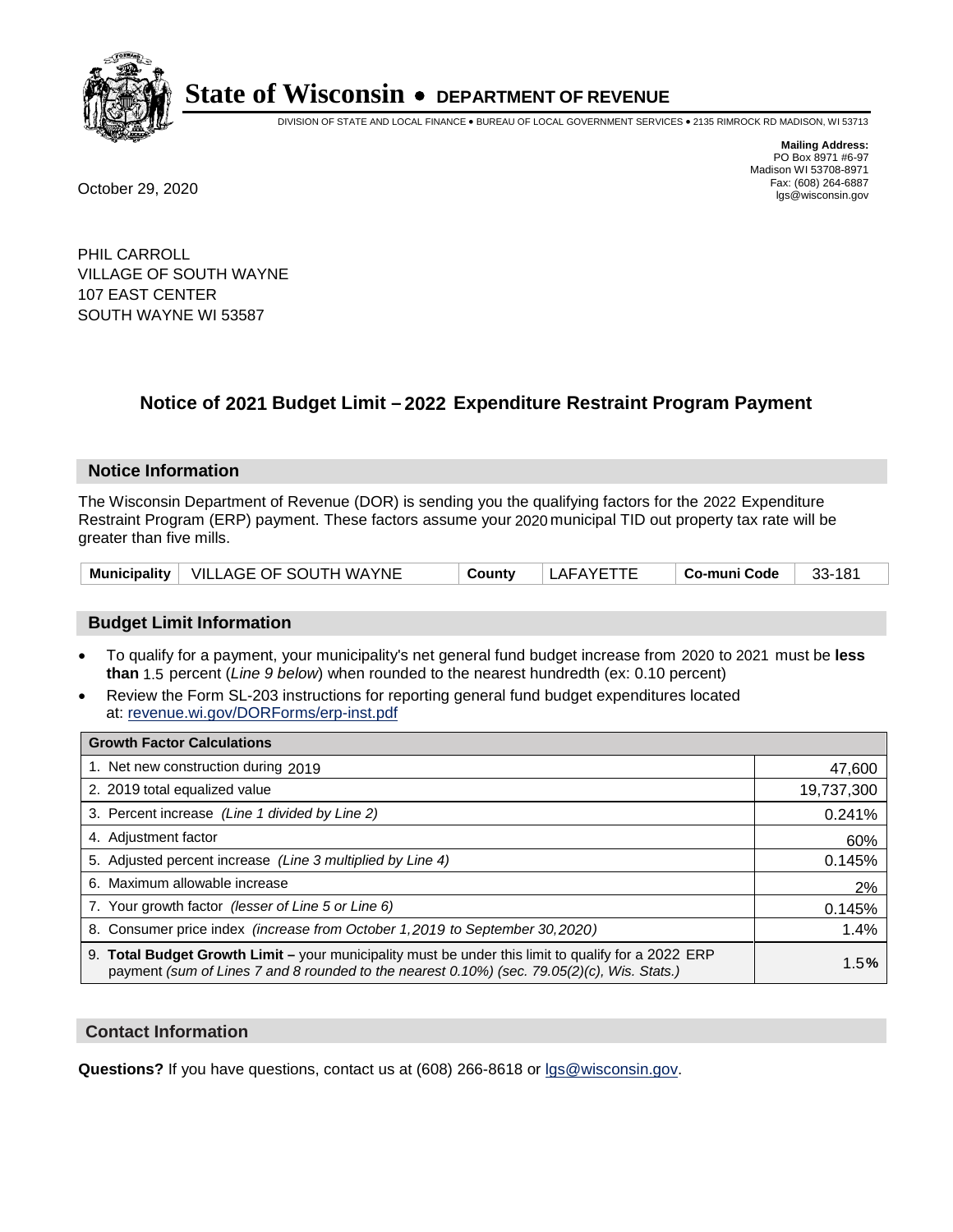

DIVISION OF STATE AND LOCAL FINANCE • BUREAU OF LOCAL GOVERNMENT SERVICES • 2135 RIMROCK RD MADISON, WI 53713

**Mailing Address:** PO Box 8971 #6-97 Madison WI 53708-8971<br>Fax: (608) 264-6887 Fax: (608) 264-6887 October 29, 2020 lgs@wisconsin.gov

PHILIP RISSEEUW CITY OF DARLINGTON PO BOX 207 DARLINGTON WI 53530-0207

### **Notice of 2021 Budget Limit - 2022 Expenditure Restraint Program Payment**

#### **Notice Information**

The Wisconsin Department of Revenue (DOR) is sending you the qualifying factors for the 2022 Expenditure Restraint Program (ERP) payment. These factors assume your 2020 municipal TID out property tax rate will be greater than five mills.

|  | Municipality   CITY OF DARLINGTON | County | LAFAYETTE | Co-muni Code | 33-216 |
|--|-----------------------------------|--------|-----------|--------------|--------|
|--|-----------------------------------|--------|-----------|--------------|--------|

#### **Budget Limit Information**

- To qualify for a payment, your municipality's net general fund budget increase from 2020 to 2021 must be less **than** 1.5 percent (*Line 9 below*) when rounded to the nearest hundredth (ex: 0.10 percent)
- Review the Form SL-203 instructions for reporting general fund budget expenditures located at: revenue.wi.gov/DORForms/erp-inst.pdf

| <b>Growth Factor Calculations</b>                                                                                                                                                                      |             |
|--------------------------------------------------------------------------------------------------------------------------------------------------------------------------------------------------------|-------------|
| 1. Net new construction during 2019                                                                                                                                                                    | 260,100     |
| 2. 2019 total equalized value                                                                                                                                                                          | 134,846,400 |
| 3. Percent increase (Line 1 divided by Line 2)                                                                                                                                                         | 0.193%      |
| 4. Adjustment factor                                                                                                                                                                                   | 60%         |
| 5. Adjusted percent increase (Line 3 multiplied by Line 4)                                                                                                                                             | 0.116%      |
| 6. Maximum allowable increase                                                                                                                                                                          | 2%          |
| 7. Your growth factor (lesser of Line 5 or Line 6)                                                                                                                                                     | 0.116%      |
| 8. Consumer price index (increase from October 1,2019 to September 30,2020)                                                                                                                            | 1.4%        |
| 9. Total Budget Growth Limit - your municipality must be under this limit to qualify for a 2022 ERP<br>payment (sum of Lines 7 and 8 rounded to the nearest $0.10\%$ ) (sec. 79.05(2)(c), Wis. Stats.) | 1.5%        |

#### **Contact Information**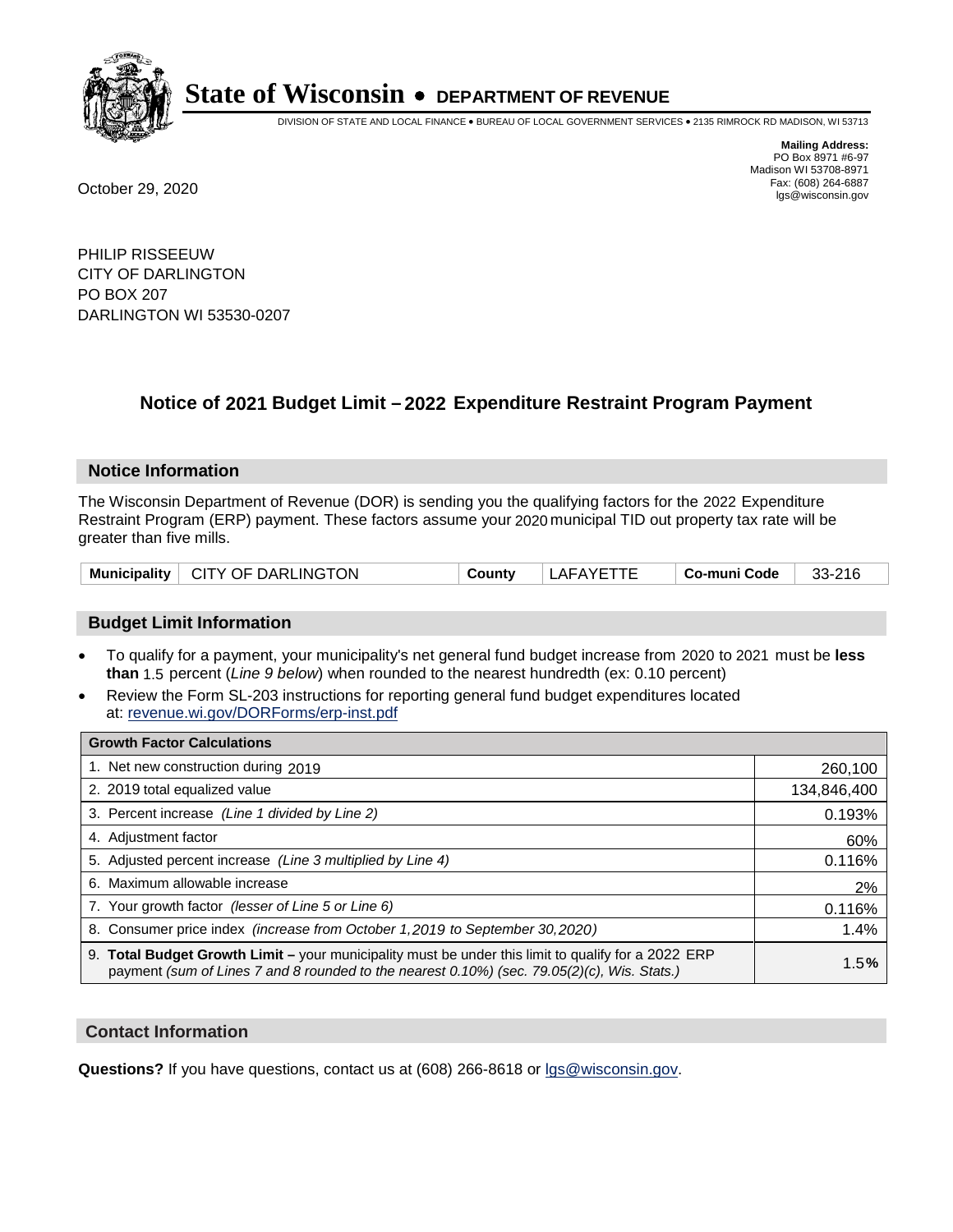

DIVISION OF STATE AND LOCAL FINANCE • BUREAU OF LOCAL GOVERNMENT SERVICES • 2135 RIMROCK RD MADISON, WI 53713

**Mailing Address:** PO Box 8971 #6-97 Madison WI 53708-8971<br>Fax: (608) 264-6887 Fax: (608) 264-6887 October 29, 2020 lgs@wisconsin.gov

MARSHA EINSWEILER CITY OF SHULLSBURG PO BOX 580 SHULLSBURG WI 53586-0580

### **Notice of 2021 Budget Limit - 2022 Expenditure Restraint Program Payment**

#### **Notice Information**

The Wisconsin Department of Revenue (DOR) is sending you the qualifying factors for the 2022 Expenditure Restraint Program (ERP) payment. These factors assume your 2020 municipal TID out property tax rate will be greater than five mills.

|  | Municipality   CITY OF SHULLSBURG | County | LAFAYETTE | Co-muni Code | 33-281 |
|--|-----------------------------------|--------|-----------|--------------|--------|
|--|-----------------------------------|--------|-----------|--------------|--------|

#### **Budget Limit Information**

- To qualify for a payment, your municipality's net general fund budget increase from 2020 to 2021 must be less **than** 2.1 percent (*Line 9 below*) when rounded to the nearest hundredth (ex: 0.10 percent)
- Review the Form SL-203 instructions for reporting general fund budget expenditures located at: revenue.wi.gov/DORForms/erp-inst.pdf

| <b>Growth Factor Calculations</b>                                                                                                                                                                      |            |
|--------------------------------------------------------------------------------------------------------------------------------------------------------------------------------------------------------|------------|
| 1. Net new construction during 2019                                                                                                                                                                    | 695,500    |
| 2. 2019 total equalized value                                                                                                                                                                          | 63,245,700 |
| 3. Percent increase (Line 1 divided by Line 2)                                                                                                                                                         | 1.100%     |
| 4. Adjustment factor                                                                                                                                                                                   | 60%        |
| 5. Adjusted percent increase (Line 3 multiplied by Line 4)                                                                                                                                             | 0.660%     |
| 6. Maximum allowable increase                                                                                                                                                                          | 2%         |
| 7. Your growth factor (lesser of Line 5 or Line 6)                                                                                                                                                     | 0.660%     |
| 8. Consumer price index (increase from October 1, 2019 to September 30, 2020)                                                                                                                          | 1.4%       |
| 9. Total Budget Growth Limit - your municipality must be under this limit to qualify for a 2022 ERP<br>payment (sum of Lines 7 and 8 rounded to the nearest $0.10\%$ ) (sec. 79.05(2)(c), Wis. Stats.) | 2.1%       |

#### **Contact Information**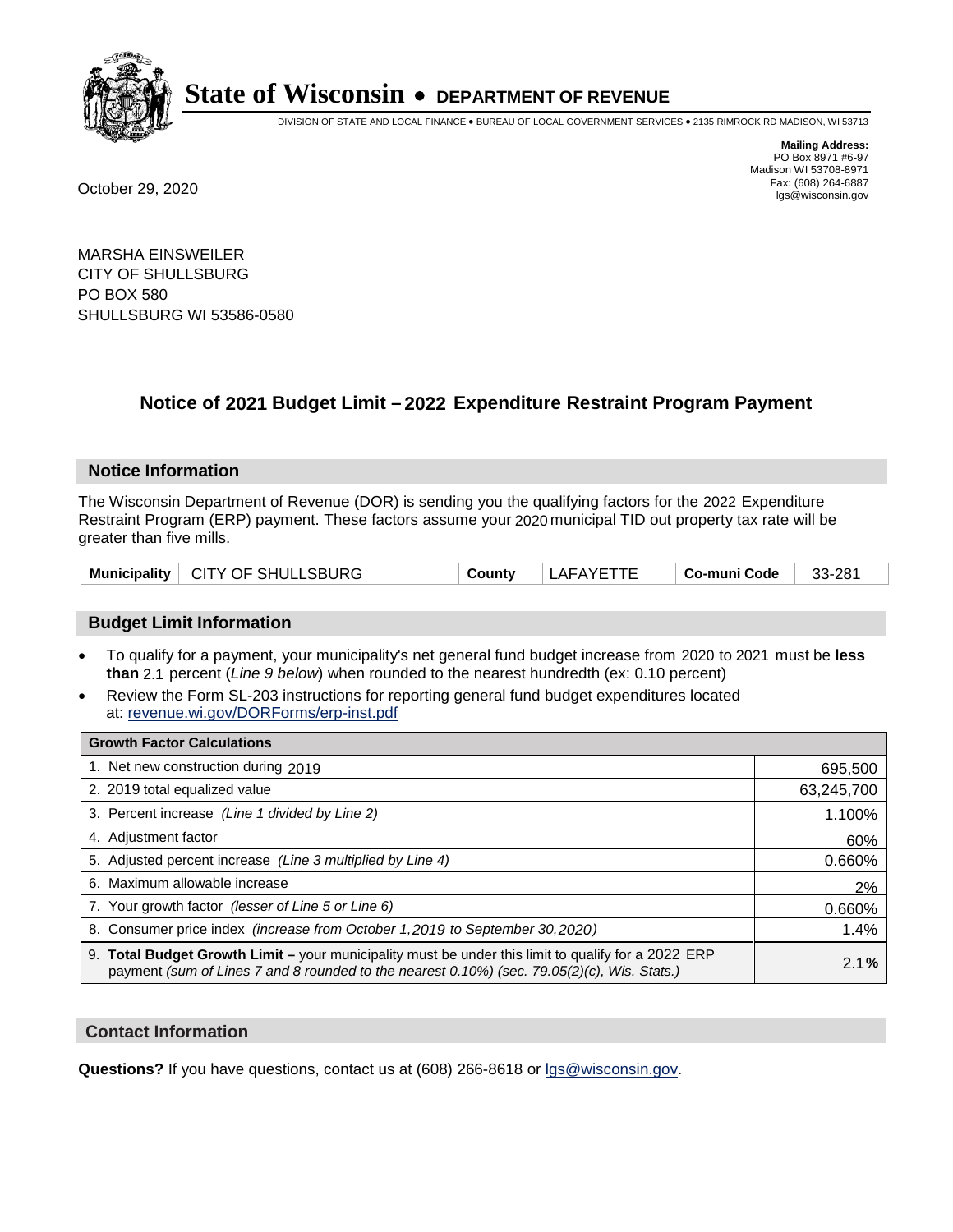

DIVISION OF STATE AND LOCAL FINANCE • BUREAU OF LOCAL GOVERNMENT SERVICES • 2135 RIMROCK RD MADISON, WI 53713

**Mailing Address:** PO Box 8971 #6-97 Madison WI 53708-8971<br>Fax: (608) 264-6887 Fax: (608) 264-6887 October 29, 2020 lgs@wisconsin.gov

CAROL BLAWAT VILLAGE OF WHITE LAKE PO BOX 8615 SCHOOL ST WHITE LAKE WI 54491-0008

# **Notice of 2021 Budget Limit - 2022 Expenditure Restraint Program Payment**

#### **Notice Information**

The Wisconsin Department of Revenue (DOR) is sending you the qualifying factors for the 2022 Expenditure Restraint Program (ERP) payment. These factors assume your 2020 municipal TID out property tax rate will be greater than five mills.

|  | Municipality   VILLAGE OF WHITE LAKE | Countv | LANGLADE | Co-muni Code | $34 - 191$ |
|--|--------------------------------------|--------|----------|--------------|------------|
|--|--------------------------------------|--------|----------|--------------|------------|

# **Budget Limit Information**

- To qualify for a payment, your municipality's net general fund budget increase from 2020 to 2021 must be less **than** 1.4 percent (*Line 9 below*) when rounded to the nearest hundredth (ex: 0.10 percent)
- Review the Form SL-203 instructions for reporting general fund budget expenditures located at: revenue.wi.gov/DORForms/erp-inst.pdf

| <b>Growth Factor Calculations</b>                                                                                                                                                                  |            |
|----------------------------------------------------------------------------------------------------------------------------------------------------------------------------------------------------|------------|
| 1. Net new construction during 2019                                                                                                                                                                | $-87,700$  |
| 2. 2019 total equalized value                                                                                                                                                                      | 19,805,800 |
| 3. Percent increase (Line 1 divided by Line 2)                                                                                                                                                     | $-0.443%$  |
| 4. Adiustment factor                                                                                                                                                                               | 60%        |
| 5. Adjusted percent increase (Line 3 multiplied by Line 4)                                                                                                                                         | $-0.266%$  |
| Maximum allowable increase<br>6.                                                                                                                                                                   | 2%         |
| 7. Your growth factor (lesser of Line 5 or Line 6)                                                                                                                                                 | 0.000%     |
| 8. Consumer price index (increase from October 1,2019 to September 30,2020)                                                                                                                        | 1.4%       |
| 9. Total Budget Growth Limit - your municipality must be under this limit to qualify for a 2022 ERP<br>payment (sum of Lines 7 and 8 rounded to the nearest 0.10%) (sec. 79.05(2)(c), Wis. Stats.) | 1.4%       |

## **Contact Information**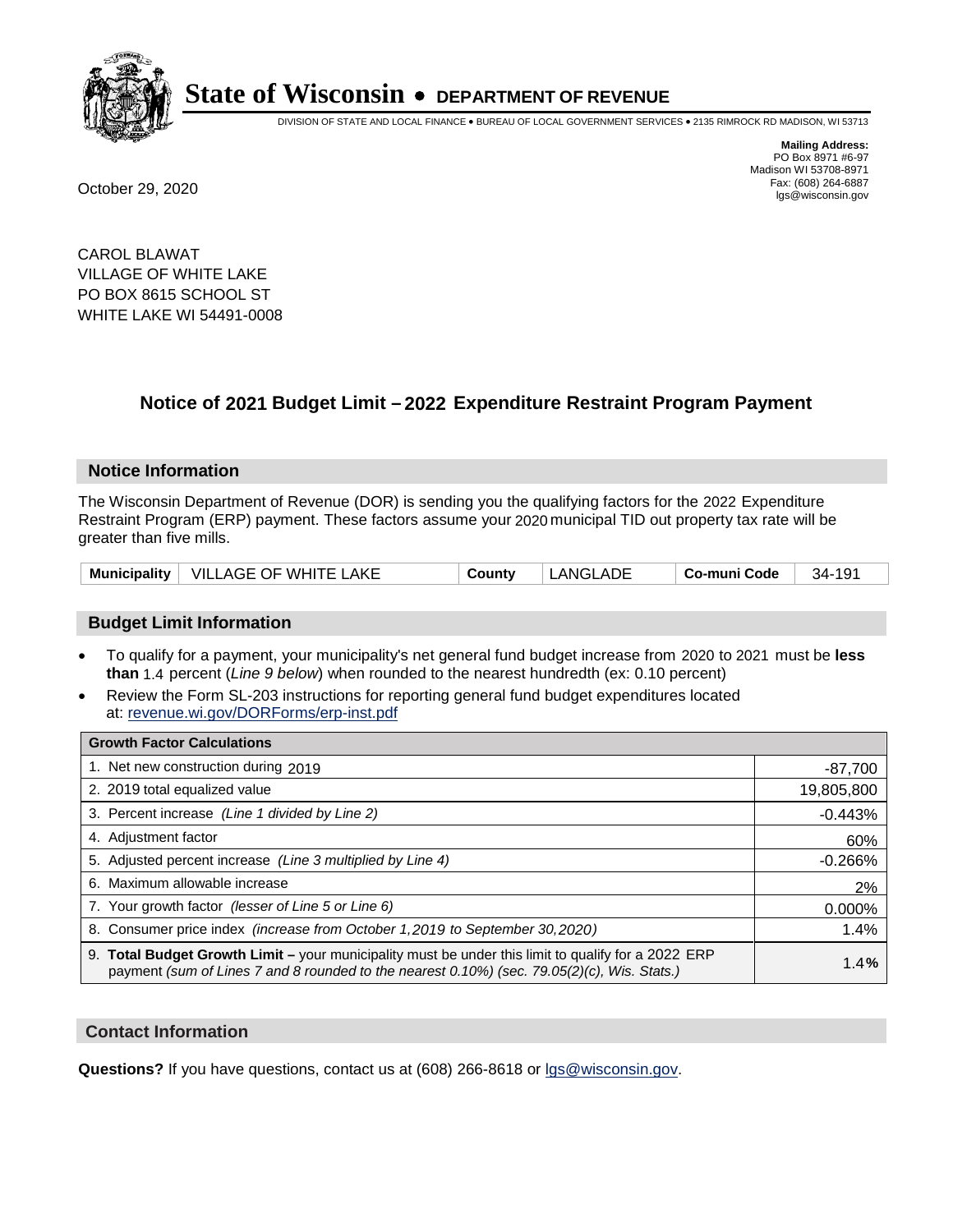

DIVISION OF STATE AND LOCAL FINANCE • BUREAU OF LOCAL GOVERNMENT SERVICES • 2135 RIMROCK RD MADISON, WI 53713

**Mailing Address:** PO Box 8971 #6-97 Madison WI 53708-8971<br>Fax: (608) 264-6887 Fax: (608) 264-6887 October 29, 2020 lgs@wisconsin.gov

KAYE MATUCHESKI CITY OF ANTIGO 700 EDISON ST ANTIGO WI 54409-1955

# **Notice of 2021 Budget Limit - 2022 Expenditure Restraint Program Payment**

## **Notice Information**

The Wisconsin Department of Revenue (DOR) is sending you the qualifying factors for the 2022 Expenditure Restraint Program (ERP) payment. These factors assume your 2020 municipal TID out property tax rate will be greater than five mills.

| Municipality   CITY OF ANTIGO | County | LANGLADE | Co-muni Code | 34-201 |
|-------------------------------|--------|----------|--------------|--------|
|-------------------------------|--------|----------|--------------|--------|

# **Budget Limit Information**

- To qualify for a payment, your municipality's net general fund budget increase from 2020 to 2021 must be less **than** 2.1 percent (*Line 9 below*) when rounded to the nearest hundredth (ex: 0.10 percent)
- Review the Form SL-203 instructions for reporting general fund budget expenditures located at: revenue.wi.gov/DORForms/erp-inst.pdf

| <b>Growth Factor Calculations</b>                                                                                                                                                                      |             |
|--------------------------------------------------------------------------------------------------------------------------------------------------------------------------------------------------------|-------------|
| 1. Net new construction during 2019                                                                                                                                                                    | 4,829,300   |
| 2. 2019 total equalized value                                                                                                                                                                          | 397,798,800 |
| 3. Percent increase (Line 1 divided by Line 2)                                                                                                                                                         | 1.214%      |
| 4. Adiustment factor                                                                                                                                                                                   | 60%         |
| 5. Adjusted percent increase (Line 3 multiplied by Line 4)                                                                                                                                             | 0.728%      |
| 6. Maximum allowable increase                                                                                                                                                                          | 2%          |
| 7. Your growth factor (lesser of Line 5 or Line 6)                                                                                                                                                     | 0.728%      |
| 8. Consumer price index (increase from October 1,2019 to September 30,2020)                                                                                                                            | 1.4%        |
| 9. Total Budget Growth Limit - your municipality must be under this limit to qualify for a 2022 ERP<br>payment (sum of Lines 7 and 8 rounded to the nearest $0.10\%$ ) (sec. 79.05(2)(c), Wis. Stats.) | 2.1%        |

## **Contact Information**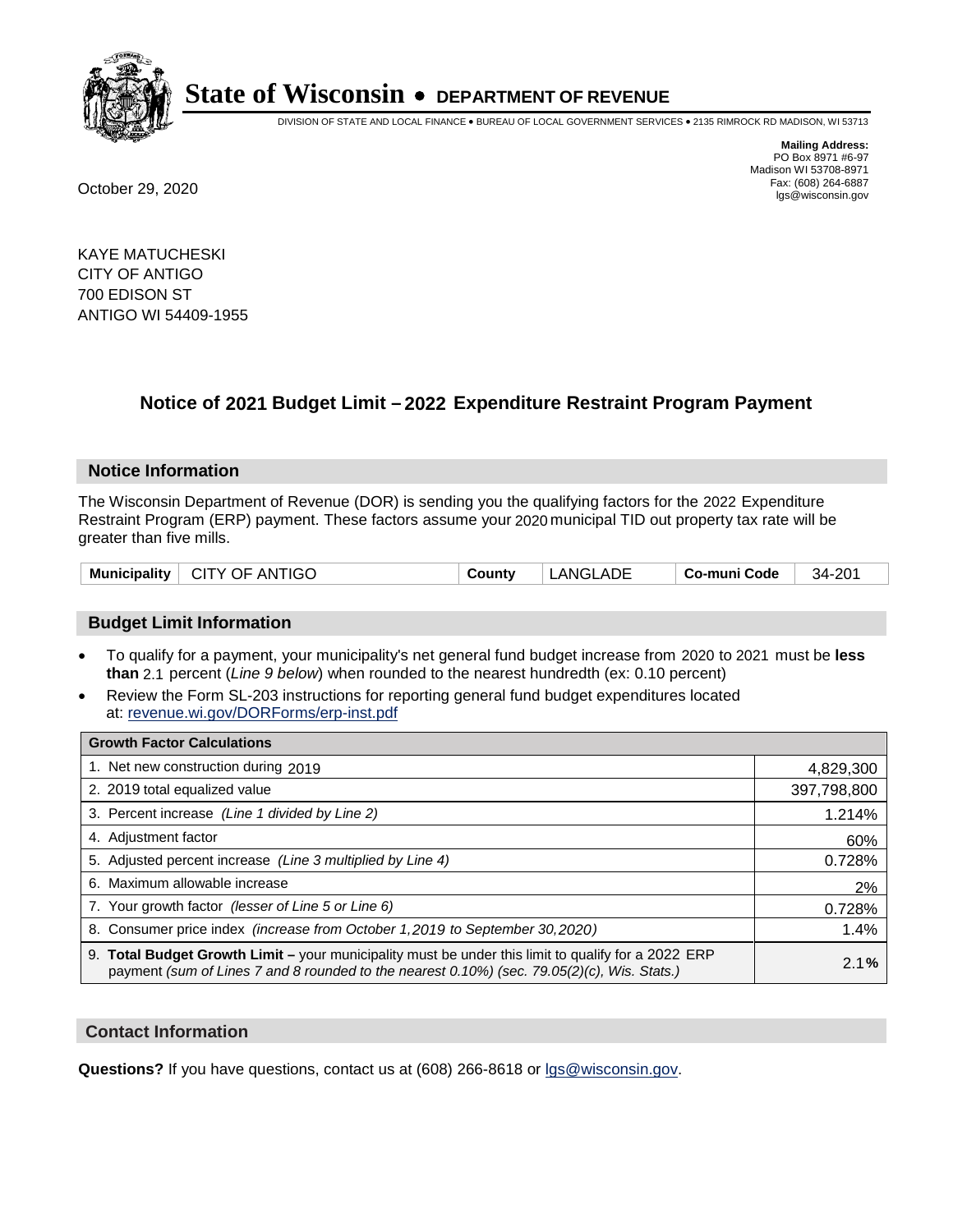

DIVISION OF STATE AND LOCAL FINANCE • BUREAU OF LOCAL GOVERNMENT SERVICES • 2135 RIMROCK RD MADISON, WI 53713

**Mailing Address:** PO Box 8971 #6-97 Madison WI 53708-8971<br>Fax: (608) 264-6887 Fax: (608) 264-6887 October 29, 2020 lgs@wisconsin.gov

WILLIAM HEIDEMAN CITY OF MERRILL 1004 E FIRST ST MERRILL WI 54452-2560

# **Notice of 2021 Budget Limit - 2022 Expenditure Restraint Program Payment**

## **Notice Information**

The Wisconsin Department of Revenue (DOR) is sending you the qualifying factors for the 2022 Expenditure Restraint Program (ERP) payment. These factors assume your 2020 municipal TID out property tax rate will be greater than five mills.

| Municipality<br><sup>1</sup> CITY OF MERRILL | County | <b>LINCOLN</b> | <b>Co-muni Code</b> | 35-251 |
|----------------------------------------------|--------|----------------|---------------------|--------|
|----------------------------------------------|--------|----------------|---------------------|--------|

# **Budget Limit Information**

- To qualify for a payment, your municipality's net general fund budget increase from 2020 to 2021 must be less **than** 2.0 percent (*Line 9 below*) when rounded to the nearest hundredth (ex: 0.10 percent)
- Review the Form SL-203 instructions for reporting general fund budget expenditures located at: revenue.wi.gov/DORForms/erp-inst.pdf

| <b>Growth Factor Calculations</b>                                                                                                                                                                  |             |
|----------------------------------------------------------------------------------------------------------------------------------------------------------------------------------------------------|-------------|
| 1. Net new construction during 2019                                                                                                                                                                | 4,463,200   |
| 2. 2019 total equalized value                                                                                                                                                                      | 445,884,400 |
| 3. Percent increase (Line 1 divided by Line 2)                                                                                                                                                     | 1.001%      |
| 4. Adjustment factor                                                                                                                                                                               | 60%         |
| 5. Adjusted percent increase (Line 3 multiplied by Line 4)                                                                                                                                         | 0.601%      |
| 6. Maximum allowable increase                                                                                                                                                                      | 2%          |
| 7. Your growth factor (lesser of Line 5 or Line 6)                                                                                                                                                 | 0.601%      |
| 8. Consumer price index (increase from October 1, 2019 to September 30, 2020)                                                                                                                      | 1.4%        |
| 9. Total Budget Growth Limit - your municipality must be under this limit to qualify for a 2022 ERP<br>payment (sum of Lines 7 and 8 rounded to the nearest 0.10%) (sec. 79.05(2)(c), Wis. Stats.) | 2.0%        |

## **Contact Information**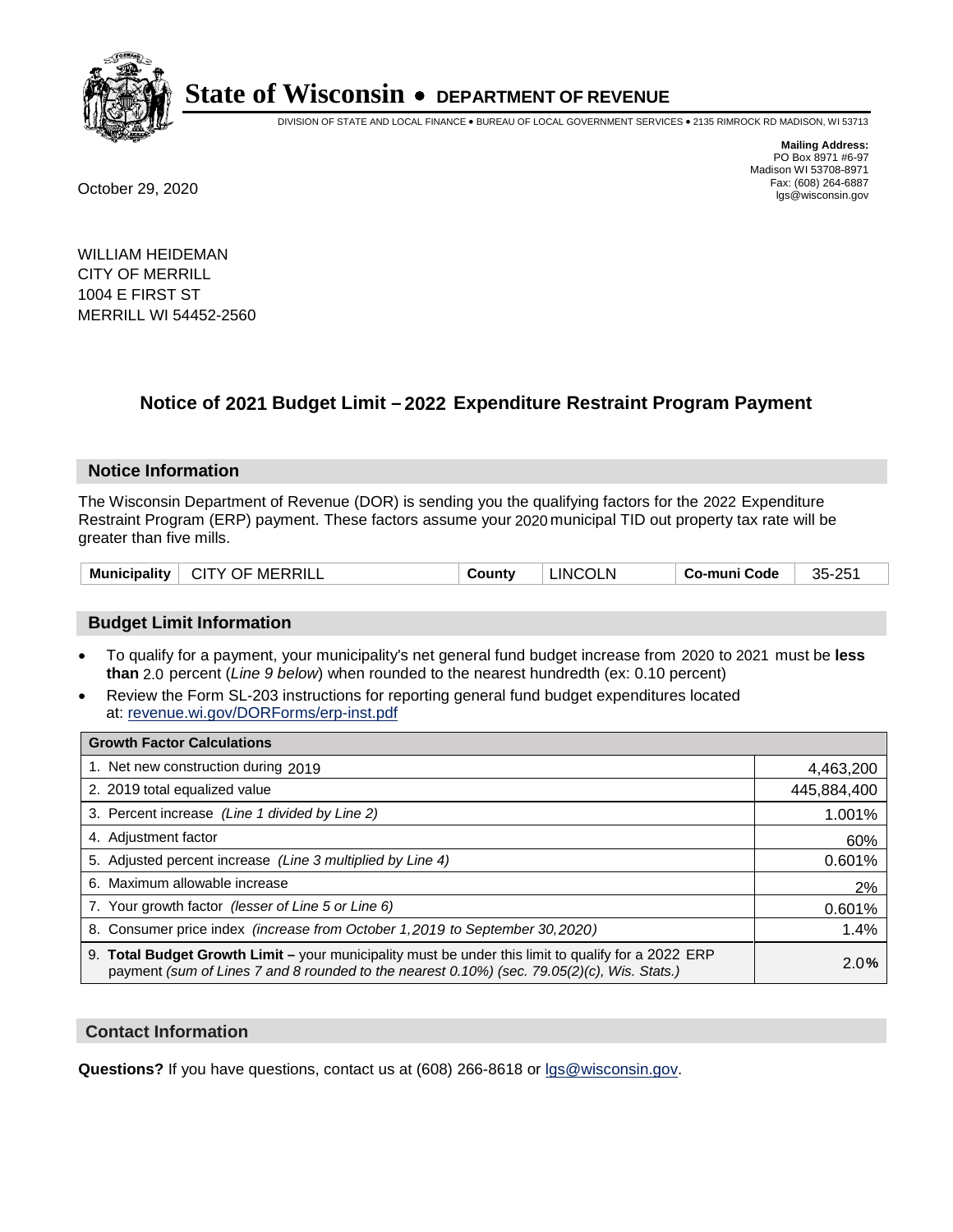

DIVISION OF STATE AND LOCAL FINANCE • BUREAU OF LOCAL GOVERNMENT SERVICES • 2135 RIMROCK RD MADISON, WI 53713

**Mailing Address:** PO Box 8971 #6-97 Madison WI 53708-8971<br>Fax: (608) 264-6887 Fax: (608) 264-6887 October 29, 2020 lgs@wisconsin.gov

AMANDA BARTZ CITY OF TOMAHAWK PO BOX 469 TOMAHAWK WI 54487-0469

# **Notice of 2021 Budget Limit - 2022 Expenditure Restraint Program Payment**

#### **Notice Information**

The Wisconsin Department of Revenue (DOR) is sending you the qualifying factors for the 2022 Expenditure Restraint Program (ERP) payment. These factors assume your 2020 municipal TID out property tax rate will be greater than five mills.

| Municipality   CITY OF TOMAHAWK | County | <b>LINCOLN</b> | Co-muni Code | 35-286 |
|---------------------------------|--------|----------------|--------------|--------|
|---------------------------------|--------|----------------|--------------|--------|

# **Budget Limit Information**

- To qualify for a payment, your municipality's net general fund budget increase from 2020 to 2021 must be less **than** 1.8 percent (*Line 9 below*) when rounded to the nearest hundredth (ex: 0.10 percent)
- Review the Form SL-203 instructions for reporting general fund budget expenditures located at: revenue.wi.gov/DORForms/erp-inst.pdf

| <b>Growth Factor Calculations</b>                                                                                                                                                                  |             |
|----------------------------------------------------------------------------------------------------------------------------------------------------------------------------------------------------|-------------|
| 1. Net new construction during 2019                                                                                                                                                                | 1,727,500   |
| 2. 2019 total equalized value                                                                                                                                                                      | 232,009,300 |
| 3. Percent increase (Line 1 divided by Line 2)                                                                                                                                                     | 0.745%      |
| 4. Adjustment factor                                                                                                                                                                               | 60%         |
| 5. Adjusted percent increase (Line 3 multiplied by Line 4)                                                                                                                                         | 0.447%      |
| 6. Maximum allowable increase                                                                                                                                                                      | 2%          |
| 7. Your growth factor (lesser of Line 5 or Line 6)                                                                                                                                                 | 0.447%      |
| 8. Consumer price index (increase from October 1, 2019 to September 30, 2020)                                                                                                                      | 1.4%        |
| 9. Total Budget Growth Limit - your municipality must be under this limit to qualify for a 2022 ERP<br>payment (sum of Lines 7 and 8 rounded to the nearest 0.10%) (sec. 79.05(2)(c), Wis. Stats.) | 1.8%        |

## **Contact Information**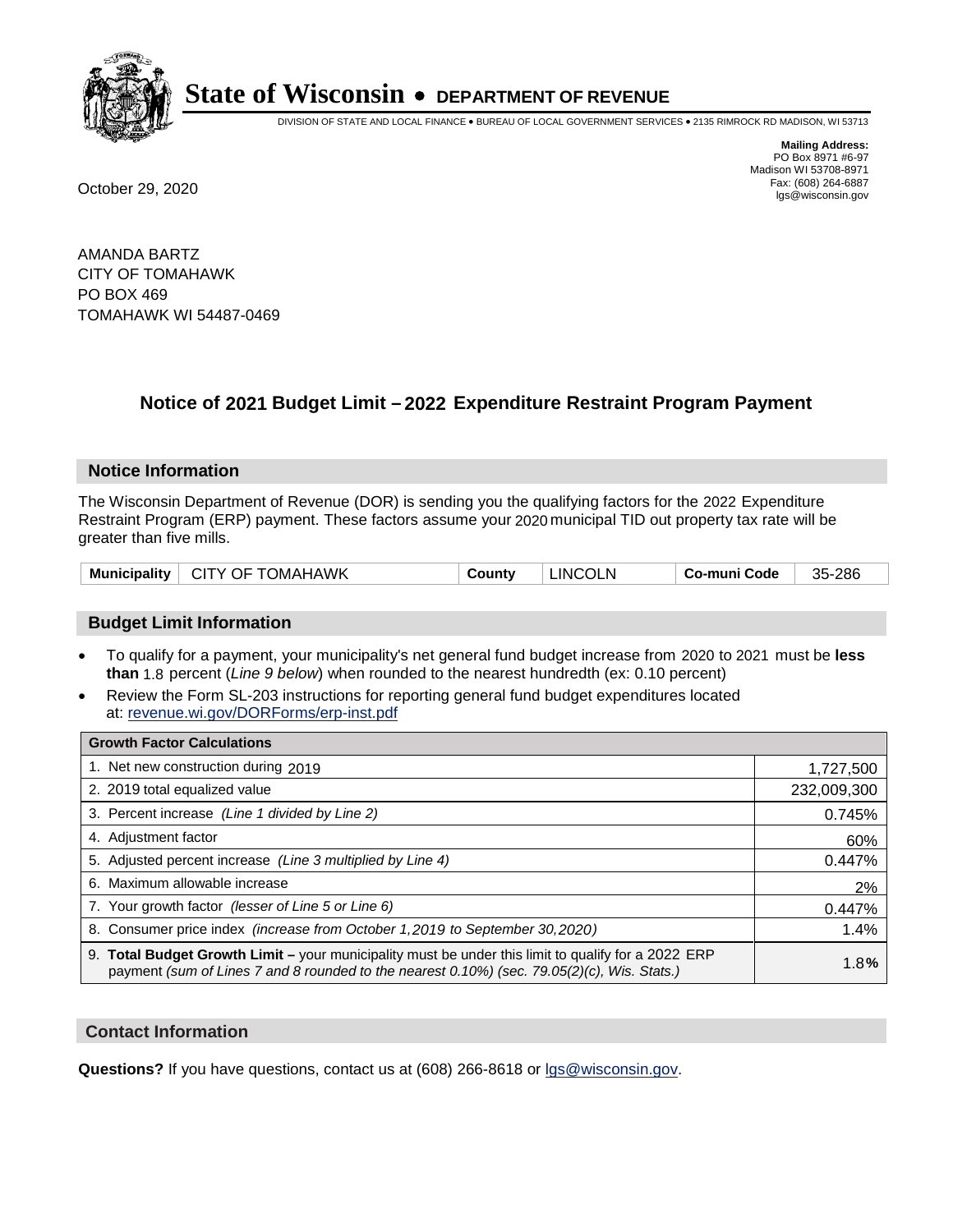

DIVISION OF STATE AND LOCAL FINANCE • BUREAU OF LOCAL GOVERNMENT SERVICES • 2135 RIMROCK RD MADISON, WI 53713

**Mailing Address:** PO Box 8971 #6-97 Madison WI 53708-8971<br>Fax: (608) 264-6887 Fax: (608) 264-6887 October 29, 2020 lgs@wisconsin.gov

STACY GRUNWALD VILLAGE OF CLEVELAND PO BOX 87 CLEVELAND WI 53015-0087

# **Notice of 2021 Budget Limit - 2022 Expenditure Restraint Program Payment**

## **Notice Information**

The Wisconsin Department of Revenue (DOR) is sending you the qualifying factors for the 2022 Expenditure Restraint Program (ERP) payment. These factors assume your 2020 municipal TID out property tax rate will be greater than five mills.

|  | Municipality   VILLAGE OF CLEVELAND | County | <b>MANITOWOC</b> | Co-muni Code | 36-112 |
|--|-------------------------------------|--------|------------------|--------------|--------|
|--|-------------------------------------|--------|------------------|--------------|--------|

# **Budget Limit Information**

- To qualify for a payment, your municipality's net general fund budget increase from 2020 to 2021 must be less **than** 1.8 percent (*Line 9 below*) when rounded to the nearest hundredth (ex: 0.10 percent)
- Review the Form SL-203 instructions for reporting general fund budget expenditures located at: revenue.wi.gov/DORForms/erp-inst.pdf

| <b>Growth Factor Calculations</b>                                                                                                                                                                      |             |
|--------------------------------------------------------------------------------------------------------------------------------------------------------------------------------------------------------|-------------|
| 1. Net new construction during 2019                                                                                                                                                                    | 677,400     |
| 2. 2019 total equalized value                                                                                                                                                                          | 101,825,200 |
| 3. Percent increase (Line 1 divided by Line 2)                                                                                                                                                         | 0.665%      |
| 4. Adjustment factor                                                                                                                                                                                   | 60%         |
| 5. Adjusted percent increase (Line 3 multiplied by Line 4)                                                                                                                                             | 0.399%      |
| 6. Maximum allowable increase                                                                                                                                                                          | 2%          |
| 7. Your growth factor (lesser of Line 5 or Line 6)                                                                                                                                                     | 0.399%      |
| 8. Consumer price index (increase from October 1, 2019 to September 30, 2020)                                                                                                                          | 1.4%        |
| 9. Total Budget Growth Limit - your municipality must be under this limit to qualify for a 2022 ERP<br>payment (sum of Lines 7 and 8 rounded to the nearest $0.10\%$ ) (sec. 79.05(2)(c), Wis. Stats.) | 1.8%        |

## **Contact Information**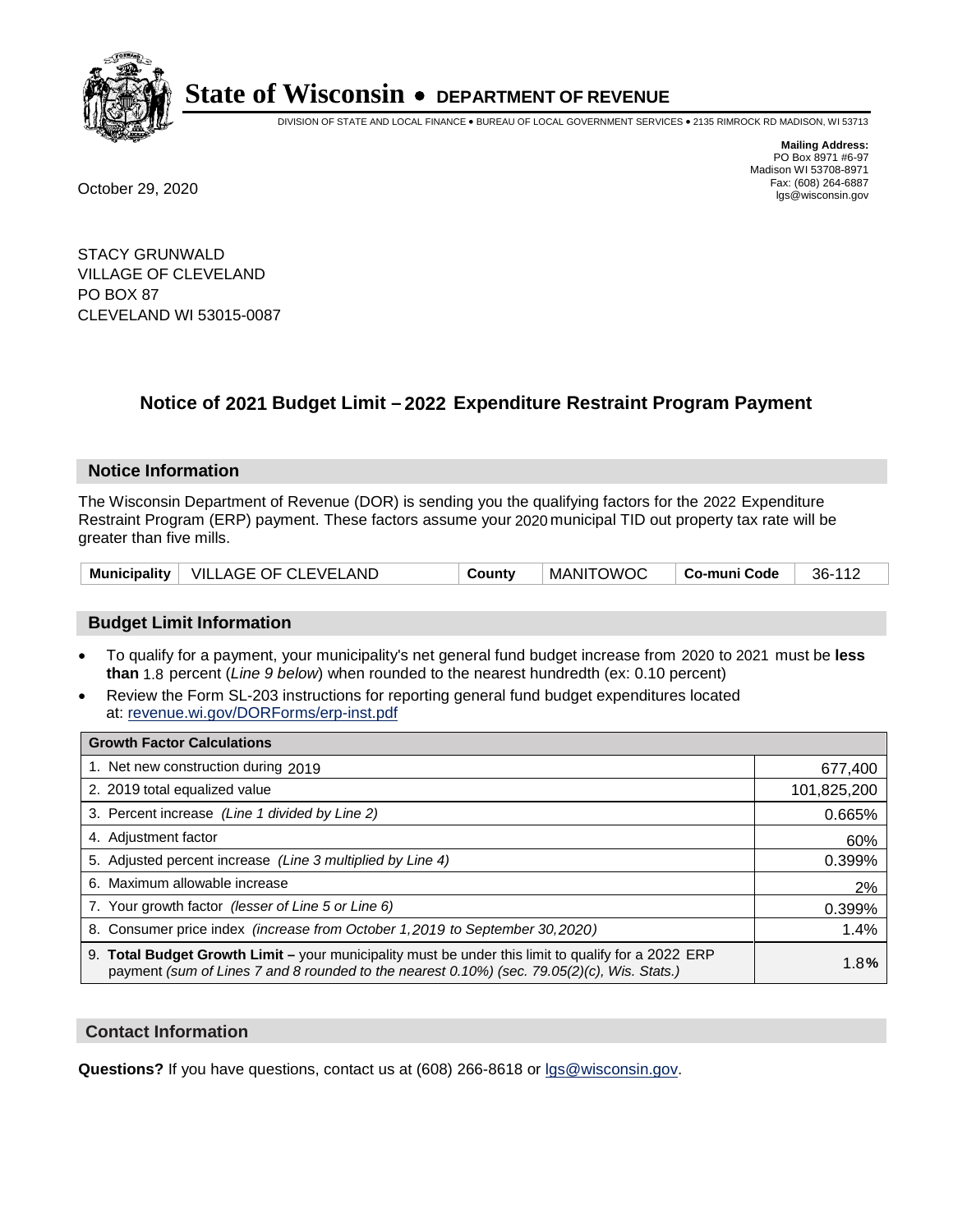

DIVISION OF STATE AND LOCAL FINANCE • BUREAU OF LOCAL GOVERNMENT SERVICES • 2135 RIMROCK RD MADISON, WI 53713

**Mailing Address:** PO Box 8971 #6-97 Madison WI 53708-8971<br>Fax: (608) 264-6887 Fax: (608) 264-6887 October 29, 2020 lgs@wisconsin.gov

CAROL PAIDER VILLAGE OF MISHICOT PO BOX 385 MISHICOT WI 54228-0385

# **Notice of 2021 Budget Limit - 2022 Expenditure Restraint Program Payment**

#### **Notice Information**

The Wisconsin Department of Revenue (DOR) is sending you the qualifying factors for the 2022 Expenditure Restraint Program (ERP) payment. These factors assume your 2020 municipal TID out property tax rate will be greater than five mills.

|  | Municipality   VILLAGE OF MISHICOT | County | <b>MANITOWOC</b> | Co-muni Code | 36-151 |
|--|------------------------------------|--------|------------------|--------------|--------|
|--|------------------------------------|--------|------------------|--------------|--------|

# **Budget Limit Information**

- To qualify for a payment, your municipality's net general fund budget increase from 2020 to 2021 must be less **than** 2.1 percent (*Line 9 below*) when rounded to the nearest hundredth (ex: 0.10 percent)
- Review the Form SL-203 instructions for reporting general fund budget expenditures located at: revenue.wi.gov/DORForms/erp-inst.pdf

| <b>Growth Factor Calculations</b>                                                                                                                                                                      |            |
|--------------------------------------------------------------------------------------------------------------------------------------------------------------------------------------------------------|------------|
| 1. Net new construction during 2019                                                                                                                                                                    | 934,300    |
| 2. 2019 total equalized value                                                                                                                                                                          | 83,871,900 |
| 3. Percent increase (Line 1 divided by Line 2)                                                                                                                                                         | 1.114%     |
| 4. Adjustment factor                                                                                                                                                                                   | 60%        |
| 5. Adjusted percent increase (Line 3 multiplied by Line 4)                                                                                                                                             | 0.668%     |
| 6. Maximum allowable increase                                                                                                                                                                          | 2%         |
| 7. Your growth factor (lesser of Line 5 or Line 6)                                                                                                                                                     | 0.668%     |
| 8. Consumer price index (increase from October 1, 2019 to September 30, 2020)                                                                                                                          | 1.4%       |
| 9. Total Budget Growth Limit - your municipality must be under this limit to qualify for a 2022 ERP<br>payment (sum of Lines 7 and 8 rounded to the nearest $0.10\%$ ) (sec. 79.05(2)(c), Wis. Stats.) | 2.1%       |

## **Contact Information**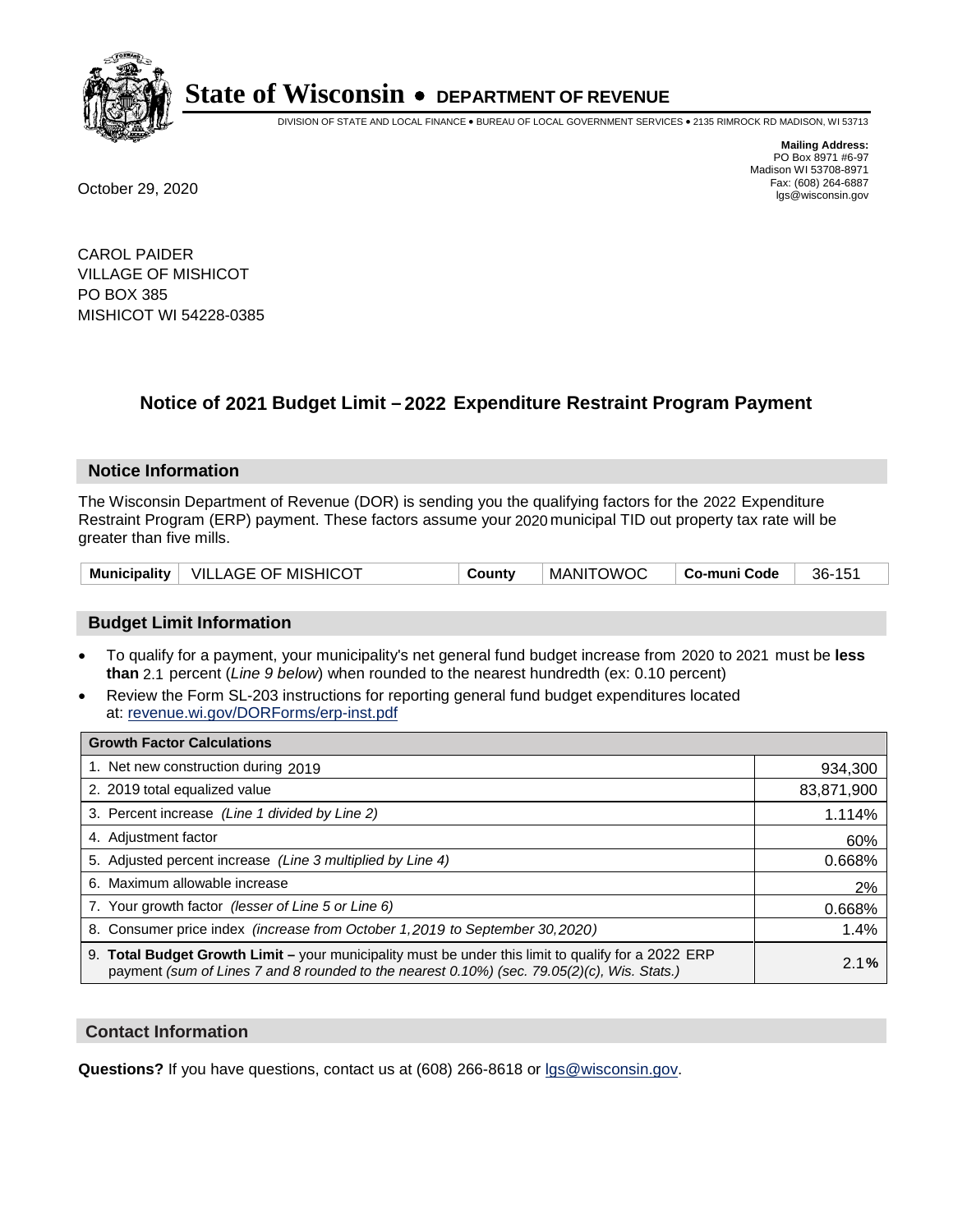

DIVISION OF STATE AND LOCAL FINANCE • BUREAU OF LOCAL GOVERNMENT SERVICES • 2135 RIMROCK RD MADISON, WI 53713

**Mailing Address:** PO Box 8971 #6-97 Madison WI 53708-8971<br>Fax: (608) 264-6887 Fax: (608) 264-6887 October 29, 2020 lgs@wisconsin.gov

MARY JO KRAHN VILLAGE OF REEDSVILLE 217 MENASHA ST REEDSVILLE WI 54230-8597

# **Notice of 2021 Budget Limit - 2022 Expenditure Restraint Program Payment**

#### **Notice Information**

The Wisconsin Department of Revenue (DOR) is sending you the qualifying factors for the 2022 Expenditure Restraint Program (ERP) payment. These factors assume your 2020 municipal TID out property tax rate will be greater than five mills.

|  | Municipality   VILLAGE OF REEDSVILLE | County | <b>MANITOWOC</b> | Co-muni Code | 36-176 |
|--|--------------------------------------|--------|------------------|--------------|--------|
|--|--------------------------------------|--------|------------------|--------------|--------|

# **Budget Limit Information**

- To qualify for a payment, your municipality's net general fund budget increase from 2020 to 2021 must be less **than** 1.7 percent (*Line 9 below*) when rounded to the nearest hundredth (ex: 0.10 percent)
- Review the Form SL-203 instructions for reporting general fund budget expenditures located at: revenue.wi.gov/DORForms/erp-inst.pdf

| <b>Growth Factor Calculations</b>                                                                                                                                                                      |            |
|--------------------------------------------------------------------------------------------------------------------------------------------------------------------------------------------------------|------------|
| 1. Net new construction during 2019                                                                                                                                                                    | 254,600    |
| 2. 2019 total equalized value                                                                                                                                                                          | 53,103,800 |
| 3. Percent increase (Line 1 divided by Line 2)                                                                                                                                                         | 0.479%     |
| 4. Adjustment factor                                                                                                                                                                                   | 60%        |
| 5. Adjusted percent increase (Line 3 multiplied by Line 4)                                                                                                                                             | 0.287%     |
| 6. Maximum allowable increase                                                                                                                                                                          | 2%         |
| 7. Your growth factor (lesser of Line 5 or Line 6)                                                                                                                                                     | 0.287%     |
| 8. Consumer price index (increase from October 1, 2019 to September 30, 2020)                                                                                                                          | 1.4%       |
| 9. Total Budget Growth Limit - your municipality must be under this limit to qualify for a 2022 ERP<br>payment (sum of Lines 7 and 8 rounded to the nearest $0.10\%$ ) (sec. 79.05(2)(c), Wis. Stats.) | 1.7%       |

## **Contact Information**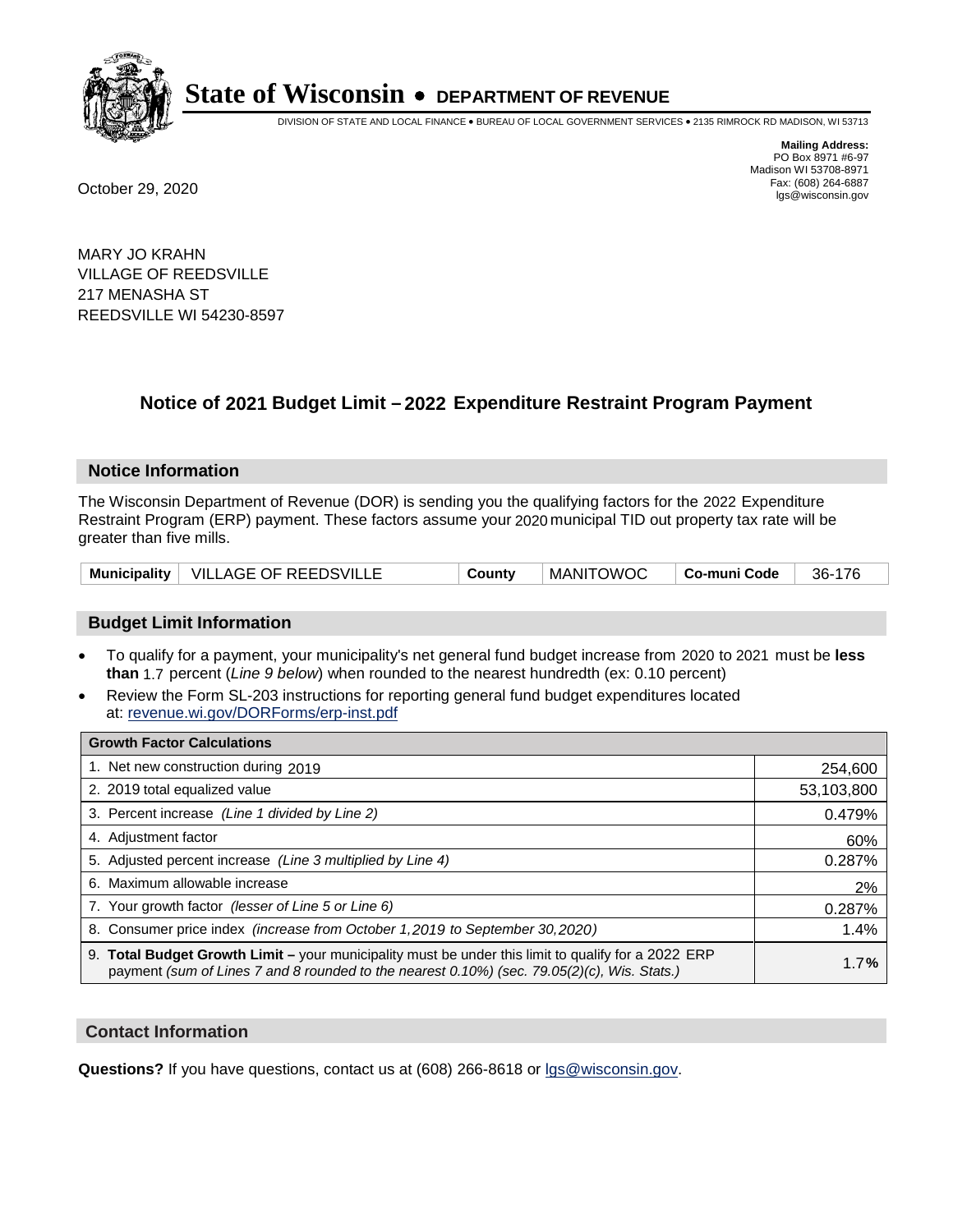

DIVISION OF STATE AND LOCAL FINANCE • BUREAU OF LOCAL GOVERNMENT SERVICES • 2135 RIMROCK RD MADISON, WI 53713

**Mailing Address:** PO Box 8971 #6-97 Madison WI 53708-8971<br>Fax: (608) 264-6887 Fax: (608) 264-6887 October 29, 2020 lgs@wisconsin.gov

KAY MUELLER VILLAGE OF SAINT NAZIANZ PO BOX 302 ST NAZIANZ WI 54232-0302

# **Notice of 2021 Budget Limit - 2022 Expenditure Restraint Program Payment**

## **Notice Information**

The Wisconsin Department of Revenue (DOR) is sending you the qualifying factors for the 2022 Expenditure Restraint Program (ERP) payment. These factors assume your 2020 municipal TID out property tax rate will be greater than five mills.

| Municipality | $\vdash$ VILLAGE OF SAINT NAZIANZ | _ount∨ت | <b>MANITOWOC</b> | Co-muni Code | 181<br>36- |
|--------------|-----------------------------------|---------|------------------|--------------|------------|
|--------------|-----------------------------------|---------|------------------|--------------|------------|

# **Budget Limit Information**

- To qualify for a payment, your municipality's net general fund budget increase from 2020 to 2021 must be less **than** 2.1 percent (*Line 9 below*) when rounded to the nearest hundredth (ex: 0.10 percent)
- Review the Form SL-203 instructions for reporting general fund budget expenditures located at: revenue.wi.gov/DORForms/erp-inst.pdf

| <b>Growth Factor Calculations</b>                                                                                                                                                                      |            |
|--------------------------------------------------------------------------------------------------------------------------------------------------------------------------------------------------------|------------|
| 1. Net new construction during 2019                                                                                                                                                                    | 455,900    |
| 2. 2019 total equalized value                                                                                                                                                                          | 38,315,000 |
| 3. Percent increase (Line 1 divided by Line 2)                                                                                                                                                         | 1.190%     |
| 4. Adjustment factor                                                                                                                                                                                   | 60%        |
| 5. Adjusted percent increase (Line 3 multiplied by Line 4)                                                                                                                                             | 0.714%     |
| 6. Maximum allowable increase                                                                                                                                                                          | 2%         |
| 7. Your growth factor (lesser of Line 5 or Line 6)                                                                                                                                                     | 0.714%     |
| 8. Consumer price index (increase from October 1, 2019 to September 30, 2020)                                                                                                                          | 1.4%       |
| 9. Total Budget Growth Limit - your municipality must be under this limit to qualify for a 2022 ERP<br>payment (sum of Lines 7 and 8 rounded to the nearest $0.10\%$ ) (sec. 79.05(2)(c), Wis. Stats.) | 2.1%       |

## **Contact Information**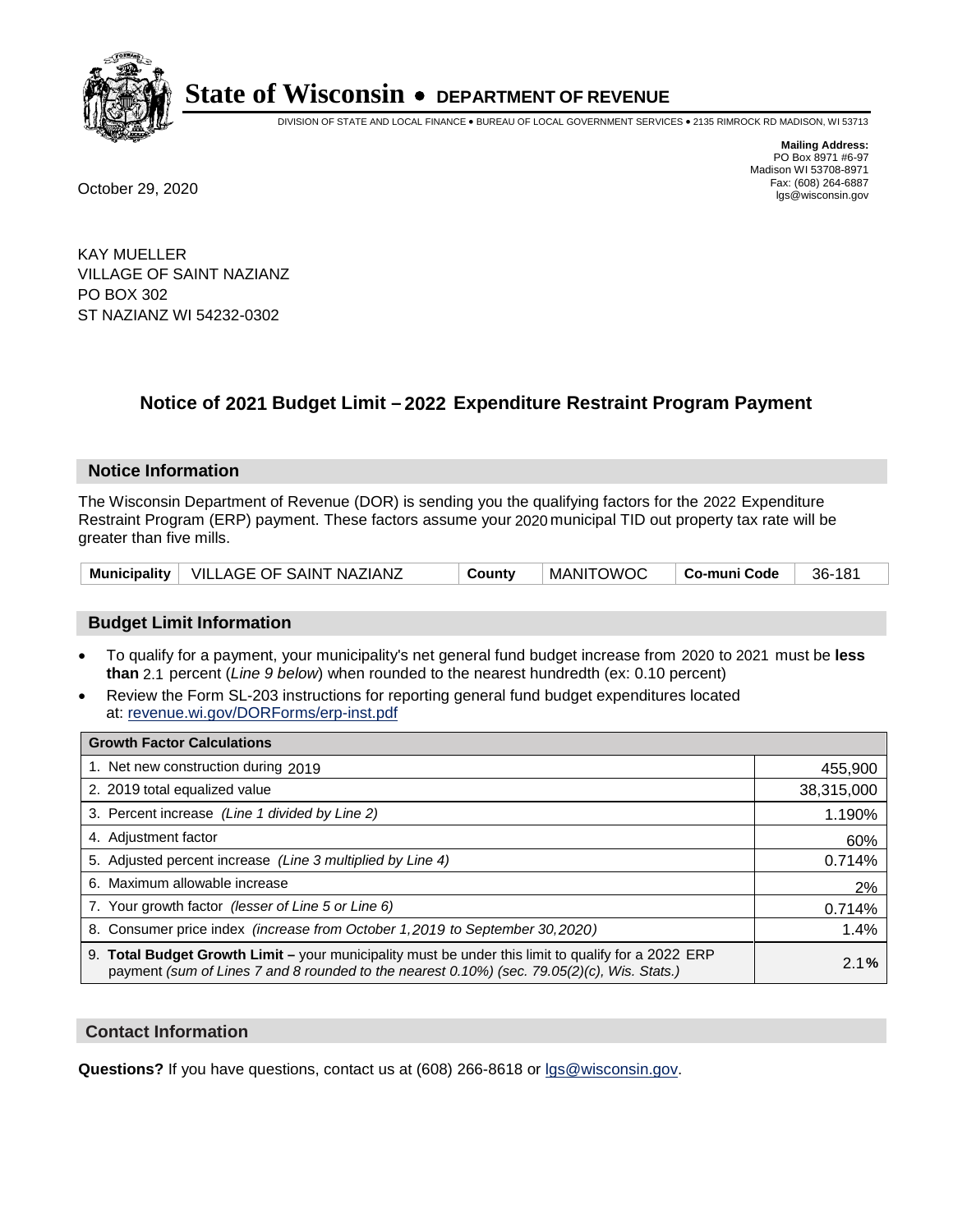

DIVISION OF STATE AND LOCAL FINANCE • BUREAU OF LOCAL GOVERNMENT SERVICES • 2135 RIMROCK RD MADISON, WI 53713

**Mailing Address:** PO Box 8971 #6-97 Madison WI 53708-8971<br>Fax: (608) 264-6887 Fax: (608) 264-6887 October 29, 2020 lgs@wisconsin.gov

LORI BRUCKNER VILLAGE OF VALDERS PO BOX 459 VALDERS WI 54245-0459

# **Notice of 2021 Budget Limit - 2022 Expenditure Restraint Program Payment**

## **Notice Information**

The Wisconsin Department of Revenue (DOR) is sending you the qualifying factors for the 2022 Expenditure Restraint Program (ERP) payment. These factors assume your 2020 municipal TID out property tax rate will be greater than five mills.

| Municipality   VILLAGE OF VALDERS | County | MANITOWOC | ∣ Co-muni Code | 36-186 |
|-----------------------------------|--------|-----------|----------------|--------|
|-----------------------------------|--------|-----------|----------------|--------|

# **Budget Limit Information**

- To qualify for a payment, your municipality's net general fund budget increase from 2020 to 2021 must be less **than** 1.6 percent (*Line 9 below*) when rounded to the nearest hundredth (ex: 0.10 percent)
- Review the Form SL-203 instructions for reporting general fund budget expenditures located at: revenue.wi.gov/DORForms/erp-inst.pdf

| <b>Growth Factor Calculations</b>                                                                                                                                                                      |            |
|--------------------------------------------------------------------------------------------------------------------------------------------------------------------------------------------------------|------------|
| 1. Net new construction during 2019                                                                                                                                                                    | 178,500    |
| 2. 2019 total equalized value                                                                                                                                                                          | 57,534,200 |
| 3. Percent increase (Line 1 divided by Line 2)                                                                                                                                                         | 0.310%     |
| 4. Adjustment factor                                                                                                                                                                                   | 60%        |
| 5. Adjusted percent increase (Line 3 multiplied by Line 4)                                                                                                                                             | 0.186%     |
| 6. Maximum allowable increase                                                                                                                                                                          | 2%         |
| 7. Your growth factor (lesser of Line 5 or Line 6)                                                                                                                                                     | 0.186%     |
| 8. Consumer price index (increase from October 1, 2019 to September 30, 2020)                                                                                                                          | 1.4%       |
| 9. Total Budget Growth Limit - your municipality must be under this limit to qualify for a 2022 ERP<br>payment (sum of Lines 7 and 8 rounded to the nearest $0.10\%$ ) (sec. 79.05(2)(c), Wis. Stats.) | 1.6%       |

## **Contact Information**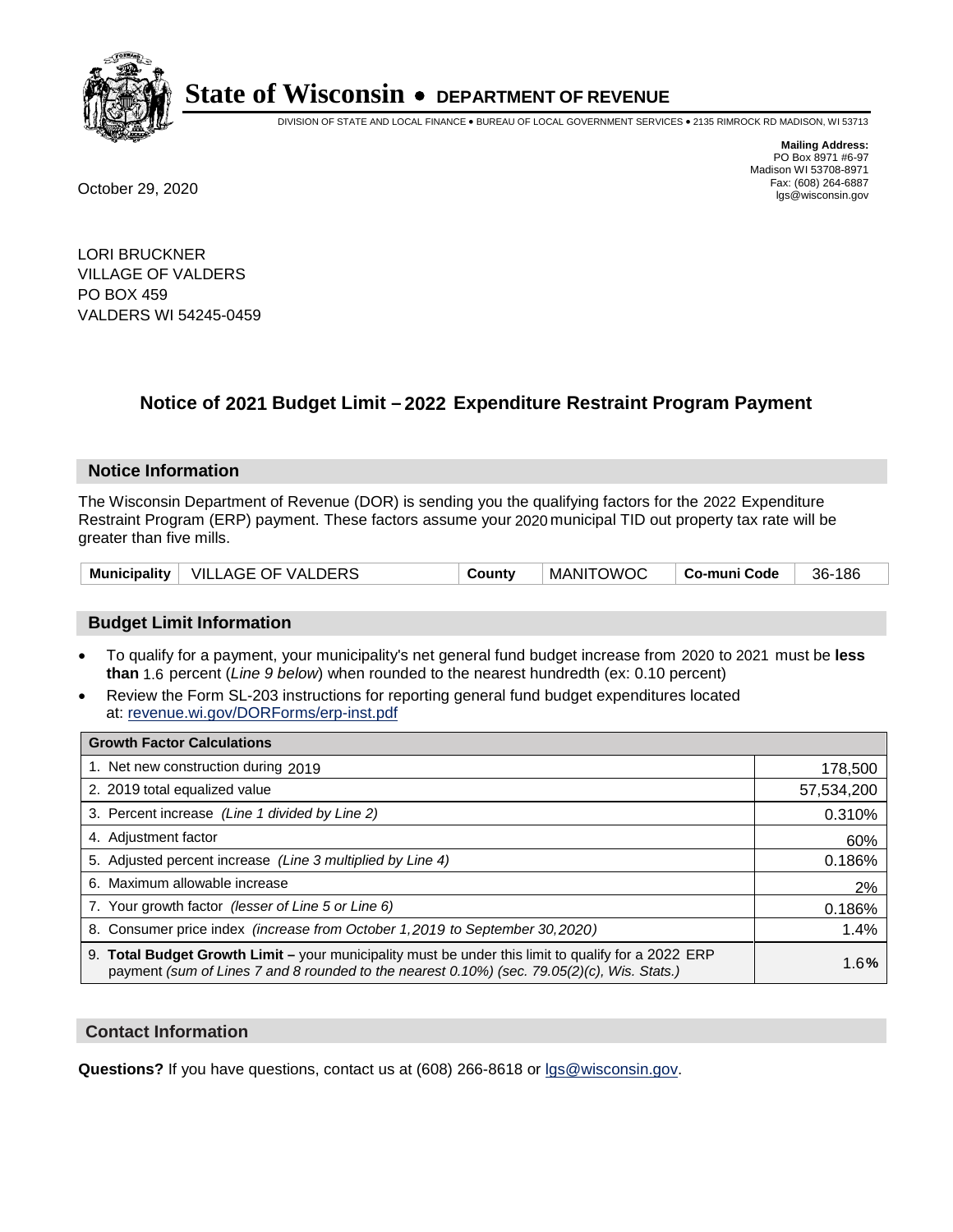

DIVISION OF STATE AND LOCAL FINANCE • BUREAU OF LOCAL GOVERNMENT SERVICES • 2135 RIMROCK RD MADISON, WI 53713

**Mailing Address:** PO Box 8971 #6-97 Madison WI 53708-8971<br>Fax: (608) 264-6887 Fax: (608) 264-6887 October 29, 2020 lgs@wisconsin.gov

DEBORAH NEUSER CITY OF MANITOWOC 900 QUAY ST MANITOWOC WI 54220-4543

# **Notice of 2021 Budget Limit - 2022 Expenditure Restraint Program Payment**

## **Notice Information**

The Wisconsin Department of Revenue (DOR) is sending you the qualifying factors for the 2022 Expenditure Restraint Program (ERP) payment. These factors assume your 2020 municipal TID out property tax rate will be greater than five mills.

|  | Municipality   CITY OF MANITOWOC | County | <b>MANITOWOC</b> | Co-muni Code | 36-251 |
|--|----------------------------------|--------|------------------|--------------|--------|
|--|----------------------------------|--------|------------------|--------------|--------|

# **Budget Limit Information**

- To qualify for a payment, your municipality's net general fund budget increase from 2020 to 2021 must be less **than** 2.4 percent (*Line 9 below*) when rounded to the nearest hundredth (ex: 0.10 percent)
- Review the Form SL-203 instructions for reporting general fund budget expenditures located at: revenue.wi.gov/DORForms/erp-inst.pdf

| <b>Growth Factor Calculations</b>                                                                                                                                                                  |               |
|----------------------------------------------------------------------------------------------------------------------------------------------------------------------------------------------------|---------------|
| 1. Net new construction during 2019                                                                                                                                                                | 33,443,800    |
| 2. 2019 total equalized value                                                                                                                                                                      | 2,032,365,000 |
| 3. Percent increase (Line 1 divided by Line 2)                                                                                                                                                     | 1.646%        |
| 4. Adjustment factor                                                                                                                                                                               | 60%           |
| 5. Adjusted percent increase (Line 3 multiplied by Line 4)                                                                                                                                         | 0.988%        |
| 6. Maximum allowable increase                                                                                                                                                                      | 2%            |
| 7. Your growth factor (lesser of Line 5 or Line 6)                                                                                                                                                 | 0.988%        |
| 8. Consumer price index (increase from October 1, 2019 to September 30, 2020)                                                                                                                      | 1.4%          |
| 9. Total Budget Growth Limit - your municipality must be under this limit to qualify for a 2022 ERP<br>payment (sum of Lines 7 and 8 rounded to the nearest 0.10%) (sec. 79.05(2)(c), Wis. Stats.) | 2.4%          |

## **Contact Information**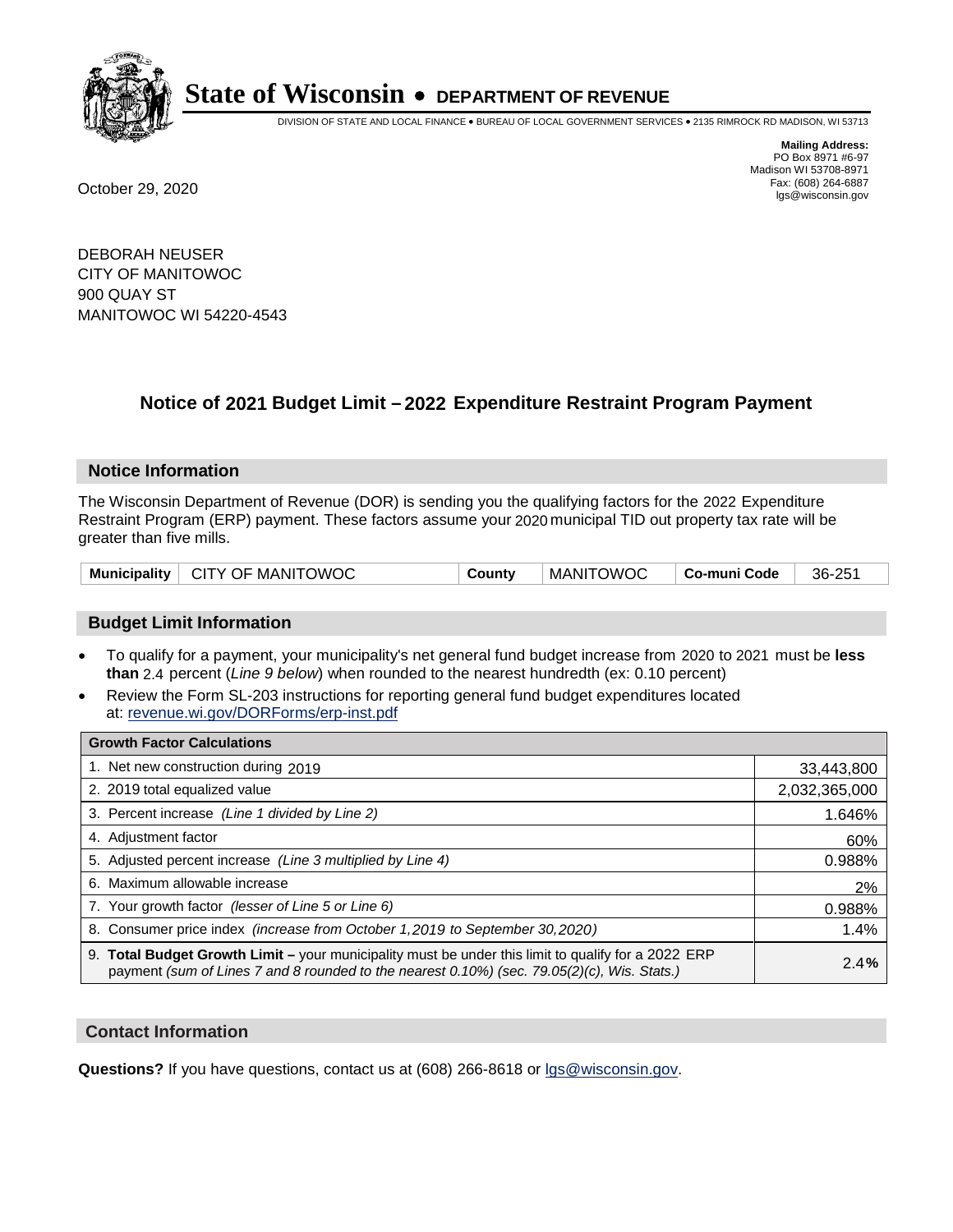

DIVISION OF STATE AND LOCAL FINANCE • BUREAU OF LOCAL GOVERNMENT SERVICES • 2135 RIMROCK RD MADISON, WI 53713

**Mailing Address:** PO Box 8971 #6-97 Madison WI 53708-8971<br>Fax: (608) 264-6887 Fax: (608) 264-6887 October 29, 2020 lgs@wisconsin.gov

KIM GRAVES CITY OF TWO RIVERS PO BOX 87 TWO RIVERS WI 54241-0087

# **Notice of 2021 Budget Limit - 2022 Expenditure Restraint Program Payment**

## **Notice Information**

The Wisconsin Department of Revenue (DOR) is sending you the qualifying factors for the 2022 Expenditure Restraint Program (ERP) payment. These factors assume your 2020 municipal TID out property tax rate will be greater than five mills.

| Municipality   CITY OF TWO RIVERS | County | MANITOWOC | ∣ Co-muni Code | 36-286 |
|-----------------------------------|--------|-----------|----------------|--------|
|-----------------------------------|--------|-----------|----------------|--------|

# **Budget Limit Information**

- To qualify for a payment, your municipality's net general fund budget increase from 2020 to 2021 must be less **than** 1.9 percent (*Line 9 below*) when rounded to the nearest hundredth (ex: 0.10 percent)
- Review the Form SL-203 instructions for reporting general fund budget expenditures located at: revenue.wi.gov/DORForms/erp-inst.pdf

| <b>Growth Factor Calculations</b>                                                                                                                                                                      |             |
|--------------------------------------------------------------------------------------------------------------------------------------------------------------------------------------------------------|-------------|
| 1. Net new construction during 2019                                                                                                                                                                    | 4,425,700   |
| 2. 2019 total equalized value                                                                                                                                                                          | 525,096,800 |
| 3. Percent increase (Line 1 divided by Line 2)                                                                                                                                                         | 0.843%      |
| 4. Adjustment factor                                                                                                                                                                                   | 60%         |
| 5. Adjusted percent increase (Line 3 multiplied by Line 4)                                                                                                                                             | 0.506%      |
| 6. Maximum allowable increase                                                                                                                                                                          | 2%          |
| 7. Your growth factor (lesser of Line 5 or Line 6)                                                                                                                                                     | 0.506%      |
| 8. Consumer price index (increase from October 1, 2019 to September 30, 2020)                                                                                                                          | 1.4%        |
| 9. Total Budget Growth Limit - your municipality must be under this limit to qualify for a 2022 ERP<br>payment (sum of Lines 7 and 8 rounded to the nearest $0.10\%$ ) (sec. 79.05(2)(c), Wis. Stats.) | 1.9%        |

## **Contact Information**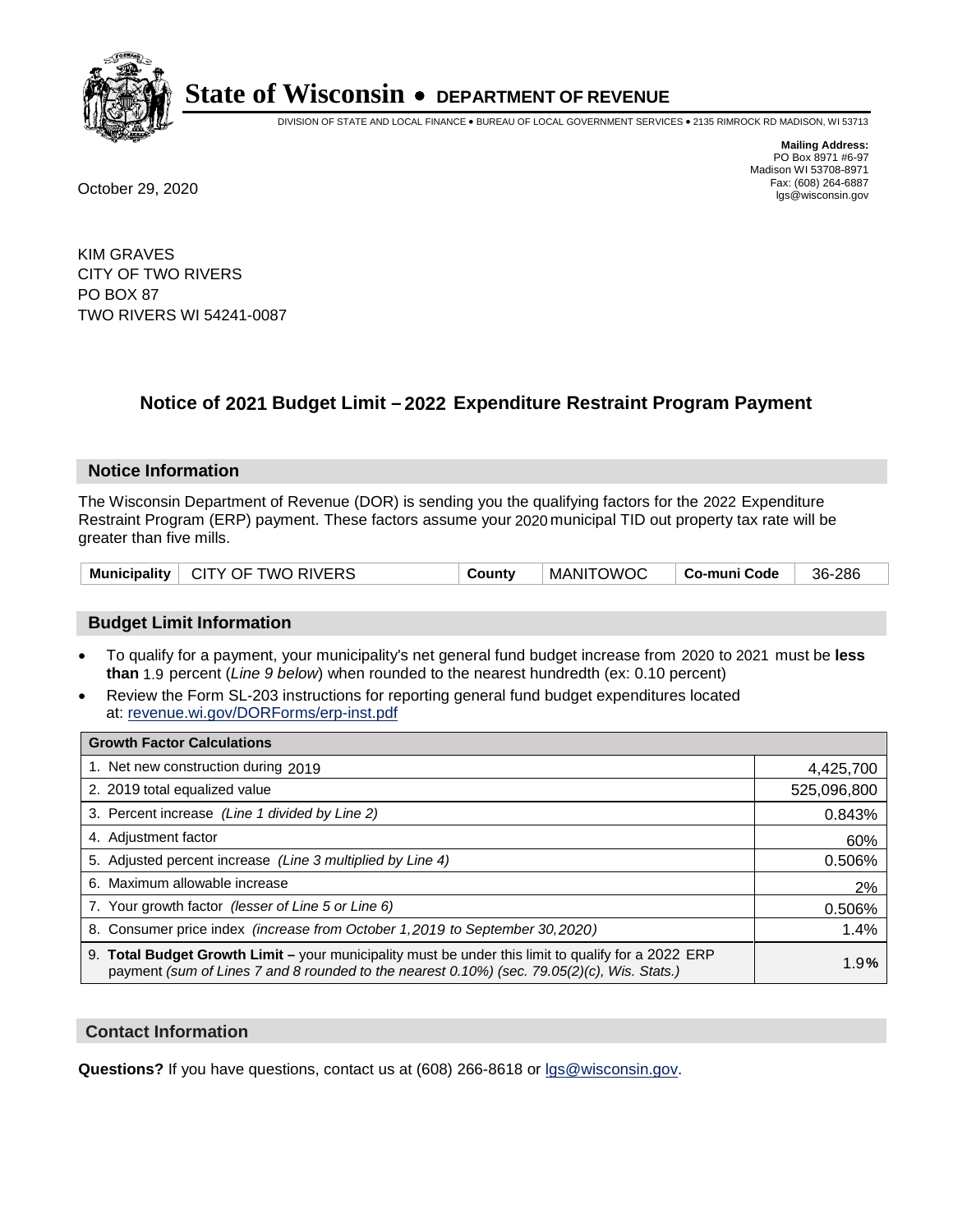

DIVISION OF STATE AND LOCAL FINANCE • BUREAU OF LOCAL GOVERNMENT SERVICES • 2135 RIMROCK RD MADISON, WI 53713

**Mailing Address:** PO Box 8971 #6-97 Madison WI 53708-8971<br>Fax: (608) 264-6887 Fax: (608) 264-6887 October 29, 2020 lgs@wisconsin.gov

LISA CZECH VILLAGE OF ATHENS PO BOX 220 ATHENS WI 54411-0220

# **Notice of 2021 Budget Limit - 2022 Expenditure Restraint Program Payment**

## **Notice Information**

The Wisconsin Department of Revenue (DOR) is sending you the qualifying factors for the 2022 Expenditure Restraint Program (ERP) payment. These factors assume your 2020 municipal TID out property tax rate will be greater than five mills.

|  | Municipality   VILLAGE OF ATHENS | County | MARATHON | ⊢Co-muni Code | 37-102 |
|--|----------------------------------|--------|----------|---------------|--------|
|--|----------------------------------|--------|----------|---------------|--------|

## **Budget Limit Information**

- To qualify for a payment, your municipality's net general fund budget increase from 2020 to 2021 must be less **than** 2.4 percent (*Line 9 below*) when rounded to the nearest hundredth (ex: 0.10 percent)
- Review the Form SL-203 instructions for reporting general fund budget expenditures located at: revenue.wi.gov/DORForms/erp-inst.pdf

| <b>Growth Factor Calculations</b>                                                                                                                                                                  |            |
|----------------------------------------------------------------------------------------------------------------------------------------------------------------------------------------------------|------------|
| 1. Net new construction during 2019                                                                                                                                                                | 950,800    |
| 2. 2019 total equalized value                                                                                                                                                                      | 59,588,000 |
| 3. Percent increase (Line 1 divided by Line 2)                                                                                                                                                     | 1.596%     |
| 4. Adjustment factor                                                                                                                                                                               | 60%        |
| 5. Adjusted percent increase (Line 3 multiplied by Line 4)                                                                                                                                         | 0.958%     |
| 6. Maximum allowable increase                                                                                                                                                                      | 2%         |
| 7. Your growth factor (lesser of Line 5 or Line 6)                                                                                                                                                 | 0.958%     |
| 8. Consumer price index (increase from October 1, 2019 to September 30, 2020)                                                                                                                      | 1.4%       |
| 9. Total Budget Growth Limit - your municipality must be under this limit to qualify for a 2022 ERP<br>payment (sum of Lines 7 and 8 rounded to the nearest 0.10%) (sec. 79.05(2)(c), Wis. Stats.) | 2.4%       |

## **Contact Information**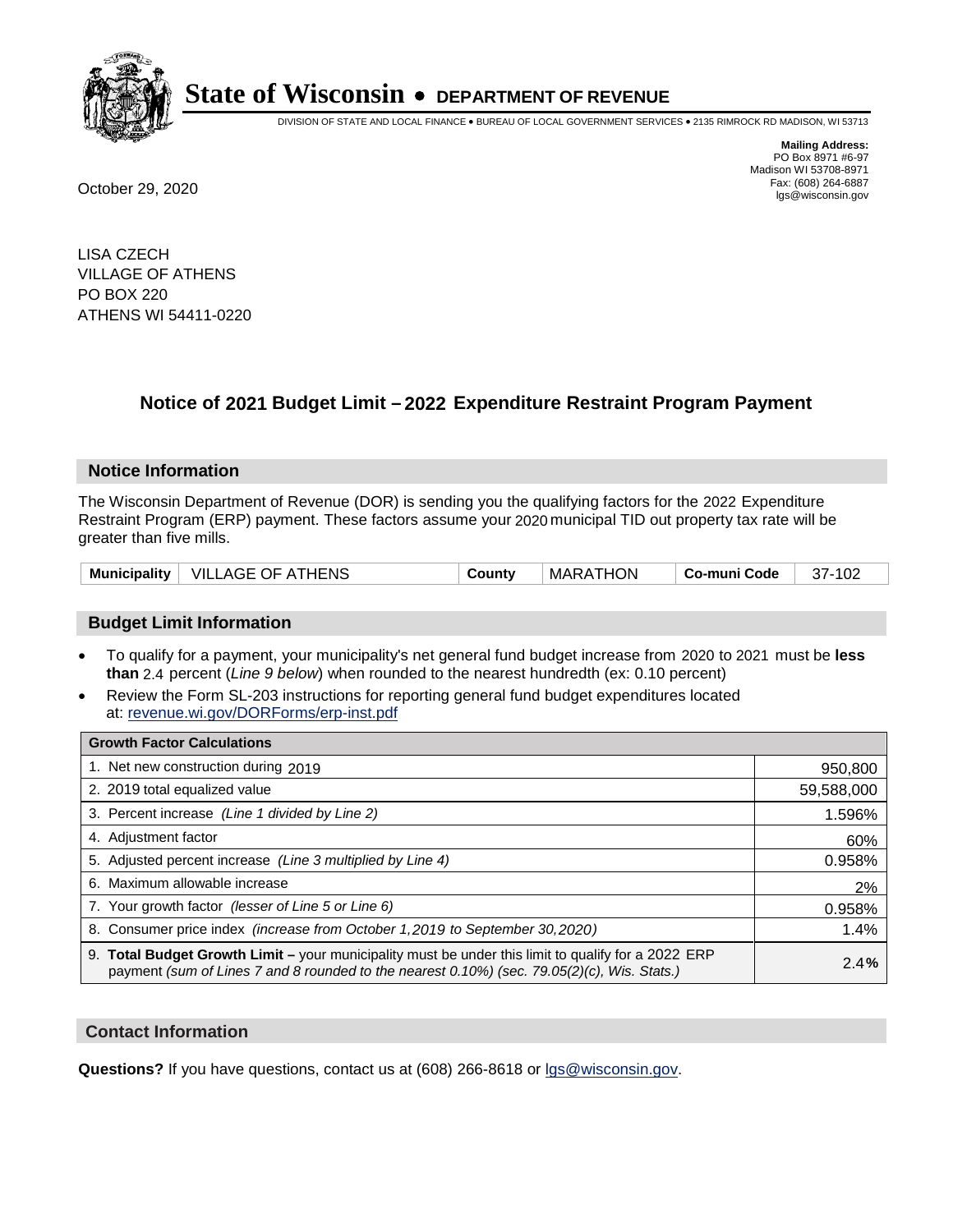

DIVISION OF STATE AND LOCAL FINANCE • BUREAU OF LOCAL GOVERNMENT SERVICES • 2135 RIMROCK RD MADISON, WI 53713

**Mailing Address:** PO Box 8971 #6-97 Madison WI 53708-8971<br>Fax: (608) 264-6887 Fax: (608) 264-6887 October 29, 2020 lgs@wisconsin.gov

JENNIFER LOPEZ VILLAGE OF EDGAR PO BOX 67 EDGAR WI 54426-0067

# **Notice of 2021 Budget Limit - 2022 Expenditure Restraint Program Payment**

## **Notice Information**

The Wisconsin Department of Revenue (DOR) is sending you the qualifying factors for the 2022 Expenditure Restraint Program (ERP) payment. These factors assume your 2020 municipal TID out property tax rate will be greater than five mills.

|  | Municipality   VILLAGE OF EDGAR | County | MARATHON | ∣ Co-muni Code | 37-121 |
|--|---------------------------------|--------|----------|----------------|--------|
|--|---------------------------------|--------|----------|----------------|--------|

# **Budget Limit Information**

- To qualify for a payment, your municipality's net general fund budget increase from 2020 to 2021 must be less **than** 2.3 percent (*Line 9 below*) when rounded to the nearest hundredth (ex: 0.10 percent)
- Review the Form SL-203 instructions for reporting general fund budget expenditures located at: revenue.wi.gov/DORForms/erp-inst.pdf

| <b>Growth Factor Calculations</b>                                                                                                                                                                      |            |
|--------------------------------------------------------------------------------------------------------------------------------------------------------------------------------------------------------|------------|
| 1. Net new construction during 2019                                                                                                                                                                    | 1,168,600  |
| 2. 2019 total equalized value                                                                                                                                                                          | 80,440,700 |
| 3. Percent increase (Line 1 divided by Line 2)                                                                                                                                                         | 1.453%     |
| 4. Adjustment factor                                                                                                                                                                                   | 60%        |
| 5. Adjusted percent increase (Line 3 multiplied by Line 4)                                                                                                                                             | 0.872%     |
| 6. Maximum allowable increase                                                                                                                                                                          | 2%         |
| 7. Your growth factor (lesser of Line 5 or Line 6)                                                                                                                                                     | 0.872%     |
| 8. Consumer price index (increase from October 1, 2019 to September 30, 2020)                                                                                                                          | 1.4%       |
| 9. Total Budget Growth Limit - your municipality must be under this limit to qualify for a 2022 ERP<br>payment (sum of Lines 7 and 8 rounded to the nearest $0.10\%$ ) (sec. 79.05(2)(c), Wis. Stats.) | 2.3%       |

## **Contact Information**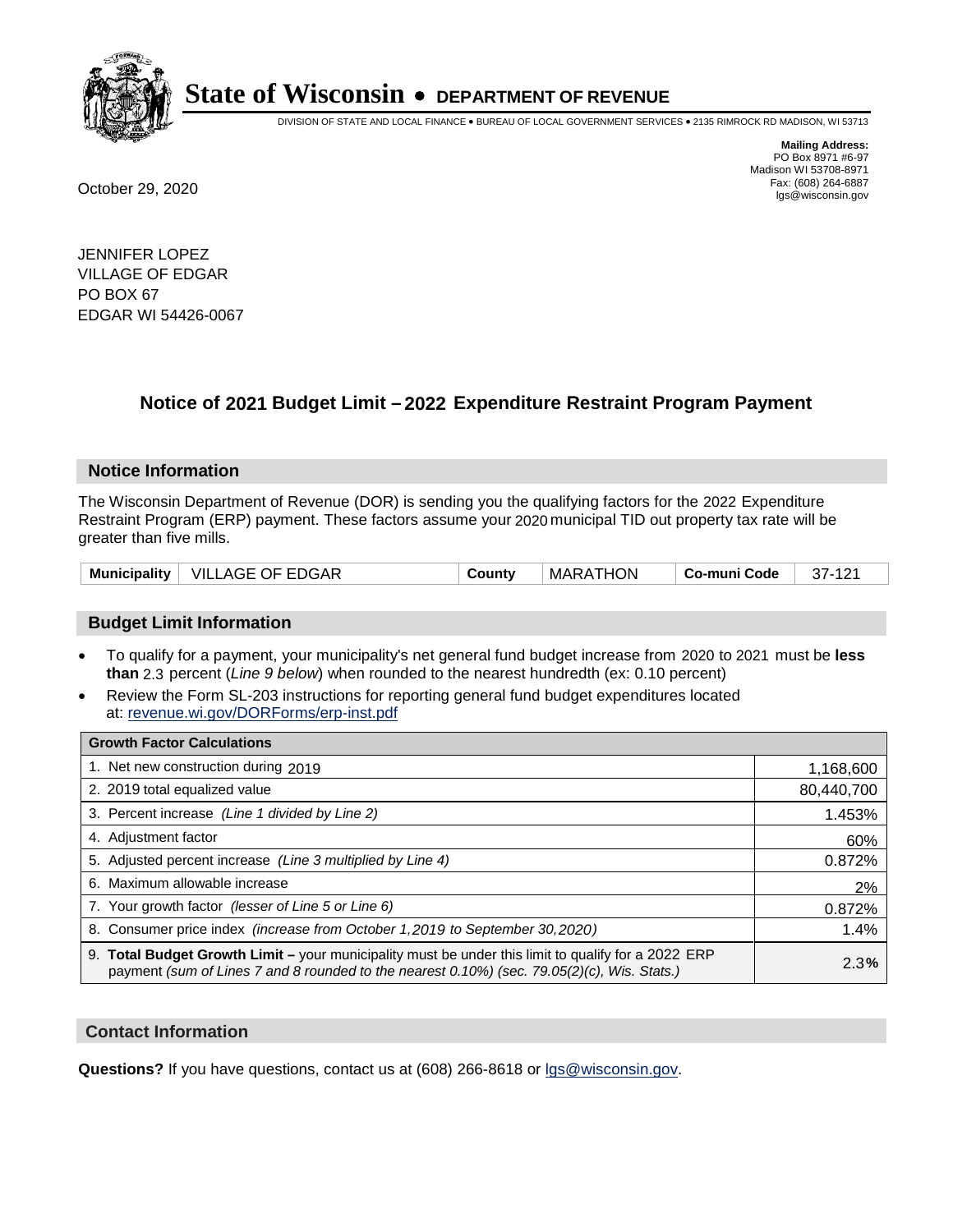

DIVISION OF STATE AND LOCAL FINANCE • BUREAU OF LOCAL GOVERNMENT SERVICES • 2135 RIMROCK RD MADISON, WI 53713

**Mailing Address:** PO Box 8971 #6-97 Madison WI 53708-8971<br>Fax: (608) 264-6887 Fax: (608) 264-6887 October 29, 2020 lgs@wisconsin.gov

ANDREW KURTZ VILLAGE OF MARATHON PO BOX 487 MARATHON WI 54448-0487

# **Notice of 2021 Budget Limit - 2022 Expenditure Restraint Program Payment**

## **Notice Information**

The Wisconsin Department of Revenue (DOR) is sending you the qualifying factors for the 2022 Expenditure Restraint Program (ERP) payment. These factors assume your 2020 municipal TID out property tax rate will be greater than five mills.

|  | Municipality   VILLAGE OF MARATHON | County | MARATHON | Co-muni Code | 37-151 |
|--|------------------------------------|--------|----------|--------------|--------|
|--|------------------------------------|--------|----------|--------------|--------|

# **Budget Limit Information**

- To qualify for a payment, your municipality's net general fund budget increase from 2020 to 2021 must be less **than** 2.4 percent (*Line 9 below*) when rounded to the nearest hundredth (ex: 0.10 percent)
- Review the Form SL-203 instructions for reporting general fund budget expenditures located at: revenue.wi.gov/DORForms/erp-inst.pdf

| <b>Growth Factor Calculations</b>                                                                                                                                                                      |             |
|--------------------------------------------------------------------------------------------------------------------------------------------------------------------------------------------------------|-------------|
| 1. Net new construction during 2019                                                                                                                                                                    | 2,497,700   |
| 2. 2019 total equalized value                                                                                                                                                                          | 156,845,900 |
| 3. Percent increase (Line 1 divided by Line 2)                                                                                                                                                         | 1.592%      |
| 4. Adjustment factor                                                                                                                                                                                   | 60%         |
| 5. Adjusted percent increase (Line 3 multiplied by Line 4)                                                                                                                                             | 0.955%      |
| 6. Maximum allowable increase                                                                                                                                                                          | 2%          |
| 7. Your growth factor (lesser of Line 5 or Line 6)                                                                                                                                                     | 0.955%      |
| 8. Consumer price index (increase from October 1, 2019 to September 30, 2020)                                                                                                                          | 1.4%        |
| 9. Total Budget Growth Limit - your municipality must be under this limit to qualify for a 2022 ERP<br>payment (sum of Lines 7 and 8 rounded to the nearest $0.10\%$ ) (sec. 79.05(2)(c), Wis. Stats.) | 2.4%        |

## **Contact Information**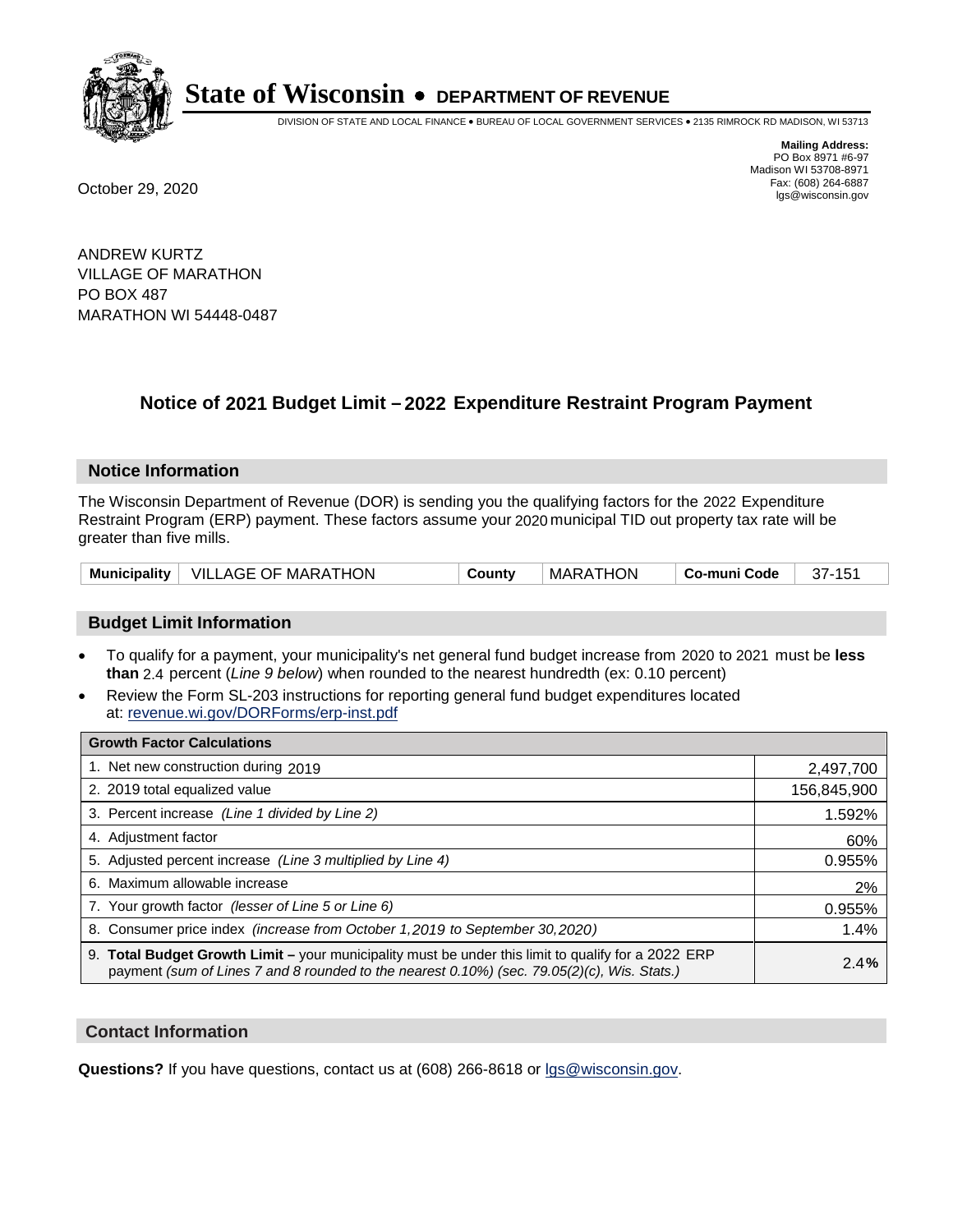

DIVISION OF STATE AND LOCAL FINANCE • BUREAU OF LOCAL GOVERNMENT SERVICES • 2135 RIMROCK RD MADISON, WI 53713

**Mailing Address:** PO Box 8971 #6-97 Madison WI 53708-8971<br>Fax: (608) 264-6887 Fax: (608) 264-6887 October 29, 2020 lgs@wisconsin.gov

ELIZABETH FELKNER VILLAGE OF ROTHSCHILD 211 GRAND AVE ROTHSCHILD WI 54474

# **Notice of 2021 Budget Limit - 2022 Expenditure Restraint Program Payment**

#### **Notice Information**

The Wisconsin Department of Revenue (DOR) is sending you the qualifying factors for the 2022 Expenditure Restraint Program (ERP) payment. These factors assume your 2020 municipal TID out property tax rate will be greater than five mills.

|  | Municipality   VILLAGE OF ROTHSCHILD | County | MARATHON | Co-muni Code | 37-176 |
|--|--------------------------------------|--------|----------|--------------|--------|
|--|--------------------------------------|--------|----------|--------------|--------|

## **Budget Limit Information**

- To qualify for a payment, your municipality's net general fund budget increase from 2020 to 2021 must be less **than** 2.0 percent (*Line 9 below*) when rounded to the nearest hundredth (ex: 0.10 percent)
- Review the Form SL-203 instructions for reporting general fund budget expenditures located at: revenue.wi.gov/DORForms/erp-inst.pdf

| <b>Growth Factor Calculations</b>                                                                                                                                                                  |             |
|----------------------------------------------------------------------------------------------------------------------------------------------------------------------------------------------------|-------------|
| 1. Net new construction during 2019                                                                                                                                                                | 5,082,700   |
| 2. 2019 total equalized value                                                                                                                                                                      | 495,672,700 |
| 3. Percent increase (Line 1 divided by Line 2)                                                                                                                                                     | 1.025%      |
| 4. Adjustment factor                                                                                                                                                                               | 60%         |
| 5. Adjusted percent increase (Line 3 multiplied by Line 4)                                                                                                                                         | 0.615%      |
| 6. Maximum allowable increase                                                                                                                                                                      | 2%          |
| 7. Your growth factor (lesser of Line 5 or Line 6)                                                                                                                                                 | 0.615%      |
| 8. Consumer price index (increase from October 1, 2019 to September 30, 2020)                                                                                                                      | 1.4%        |
| 9. Total Budget Growth Limit - your municipality must be under this limit to qualify for a 2022 ERP<br>payment (sum of Lines 7 and 8 rounded to the nearest 0.10%) (sec. 79.05(2)(c), Wis. Stats.) | 2.0%        |

## **Contact Information**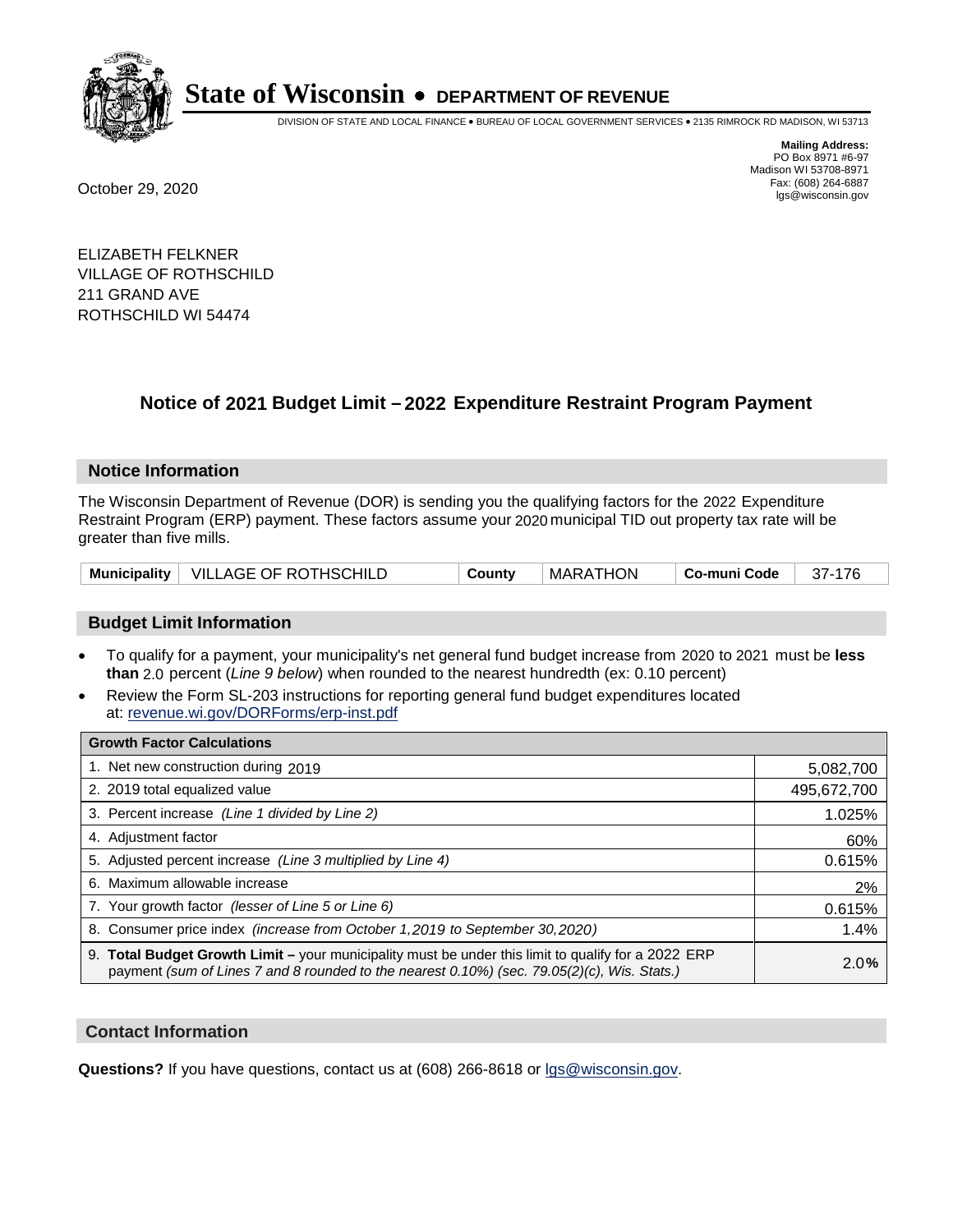

DIVISION OF STATE AND LOCAL FINANCE • BUREAU OF LOCAL GOVERNMENT SERVICES • 2135 RIMROCK RD MADISON, WI 53713

**Mailing Address:** PO Box 8971 #6-97 Madison WI 53708-8971<br>Fax: (608) 264-6887 Fax: (608) 264-6887 October 29, 2020 lgs@wisconsin.gov

PAUL HENSCH VILLAGE OF SPENCER PO BOX 360 SPENCER WI 54479-0360

# **Notice of 2021 Budget Limit - 2022 Expenditure Restraint Program Payment**

## **Notice Information**

The Wisconsin Department of Revenue (DOR) is sending you the qualifying factors for the 2022 Expenditure Restraint Program (ERP) payment. These factors assume your 2020 municipal TID out property tax rate will be greater than five mills.

| <b>Municipality</b> | $\mid$ VILLAGE OF SPENCER | County | MARATHON | Co-muni Code | 37-181 |
|---------------------|---------------------------|--------|----------|--------------|--------|
|---------------------|---------------------------|--------|----------|--------------|--------|

# **Budget Limit Information**

- To qualify for a payment, your municipality's net general fund budget increase from 2020 to 2021 must be less **than** 1.6 percent (*Line 9 below*) when rounded to the nearest hundredth (ex: 0.10 percent)
- Review the Form SL-203 instructions for reporting general fund budget expenditures located at: revenue.wi.gov/DORForms/erp-inst.pdf

| <b>Growth Factor Calculations</b>                                                                                                                                                                      |             |
|--------------------------------------------------------------------------------------------------------------------------------------------------------------------------------------------------------|-------------|
| 1. Net new construction during 2019                                                                                                                                                                    | 416,700     |
| 2. 2019 total equalized value                                                                                                                                                                          | 107,773,800 |
| 3. Percent increase (Line 1 divided by Line 2)                                                                                                                                                         | 0.387%      |
| 4. Adjustment factor                                                                                                                                                                                   | 60%         |
| 5. Adjusted percent increase (Line 3 multiplied by Line 4)                                                                                                                                             | 0.232%      |
| 6. Maximum allowable increase                                                                                                                                                                          | 2%          |
| 7. Your growth factor (lesser of Line 5 or Line 6)                                                                                                                                                     | 0.232%      |
| 8. Consumer price index (increase from October 1, 2019 to September 30, 2020)                                                                                                                          | 1.4%        |
| 9. Total Budget Growth Limit - your municipality must be under this limit to qualify for a 2022 ERP<br>payment (sum of Lines 7 and 8 rounded to the nearest $0.10\%$ ) (sec. 79.05(2)(c), Wis. Stats.) | 1.6%        |

## **Contact Information**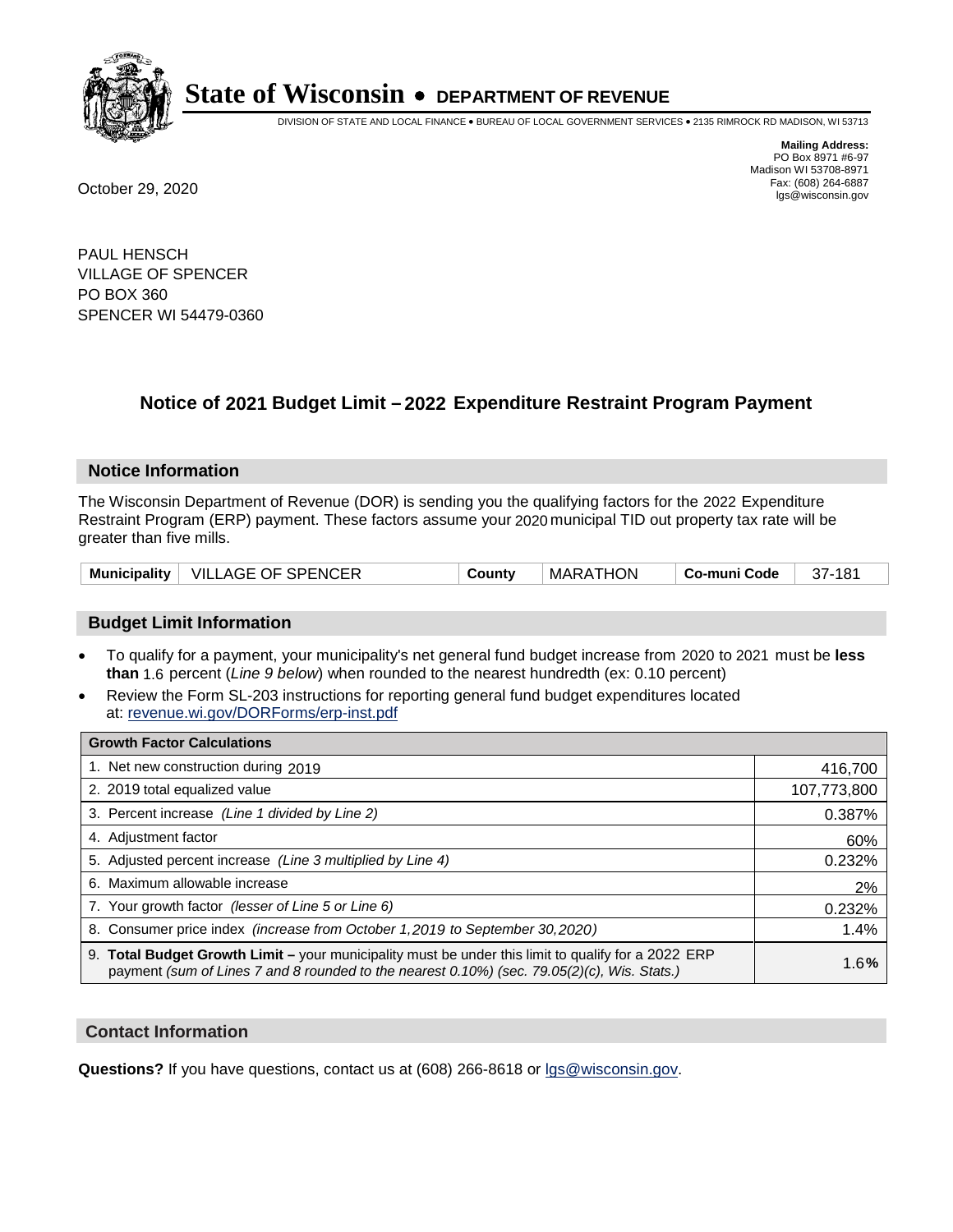

DIVISION OF STATE AND LOCAL FINANCE • BUREAU OF LOCAL GOVERNMENT SERVICES • 2135 RIMROCK RD MADISON, WI 53713

**Mailing Address:** PO Box 8971 #6-97 Madison WI 53708-8971<br>Fax: (608) 264-6887 Fax: (608) 264-6887 October 29, 2020 lgs@wisconsin.gov

TERRI WIERSMA VILLAGE OF STRATFORD 213060 LEGION ST., P.O. BOX 12 STRATFORD WI 54484-0012

# **Notice of 2021 Budget Limit - 2022 Expenditure Restraint Program Payment**

#### **Notice Information**

The Wisconsin Department of Revenue (DOR) is sending you the qualifying factors for the 2022 Expenditure Restraint Program (ERP) payment. These factors assume your 2020 municipal TID out property tax rate will be greater than five mills.

|  | Municipality   VILLAGE OF STRATFORD | County | MARATHON | ∣ Co-muni Code | 37-182 |
|--|-------------------------------------|--------|----------|----------------|--------|
|--|-------------------------------------|--------|----------|----------------|--------|

# **Budget Limit Information**

- To qualify for a payment, your municipality's net general fund budget increase from 2020 to 2021 must be less **than** 2.1 percent (*Line 9 below*) when rounded to the nearest hundredth (ex: 0.10 percent)
- Review the Form SL-203 instructions for reporting general fund budget expenditures located at: revenue.wi.gov/DORForms/erp-inst.pdf

| <b>Growth Factor Calculations</b>                                                                                                                                                                  |             |
|----------------------------------------------------------------------------------------------------------------------------------------------------------------------------------------------------|-------------|
| 1. Net new construction during 2019                                                                                                                                                                | 1,315,600   |
| 2. 2019 total equalized value                                                                                                                                                                      | 116,130,000 |
| 3. Percent increase (Line 1 divided by Line 2)                                                                                                                                                     | 1.133%      |
| 4. Adjustment factor                                                                                                                                                                               | 60%         |
| 5. Adjusted percent increase (Line 3 multiplied by Line 4)                                                                                                                                         | 0.680%      |
| 6. Maximum allowable increase                                                                                                                                                                      | 2%          |
| 7. Your growth factor (lesser of Line 5 or Line 6)                                                                                                                                                 | 0.680%      |
| 8. Consumer price index (increase from October 1, 2019 to September 30, 2020)                                                                                                                      | 1.4%        |
| 9. Total Budget Growth Limit - your municipality must be under this limit to qualify for a 2022 ERP<br>payment (sum of Lines 7 and 8 rounded to the nearest 0.10%) (sec. 79.05(2)(c), Wis. Stats.) | 2.1%        |

## **Contact Information**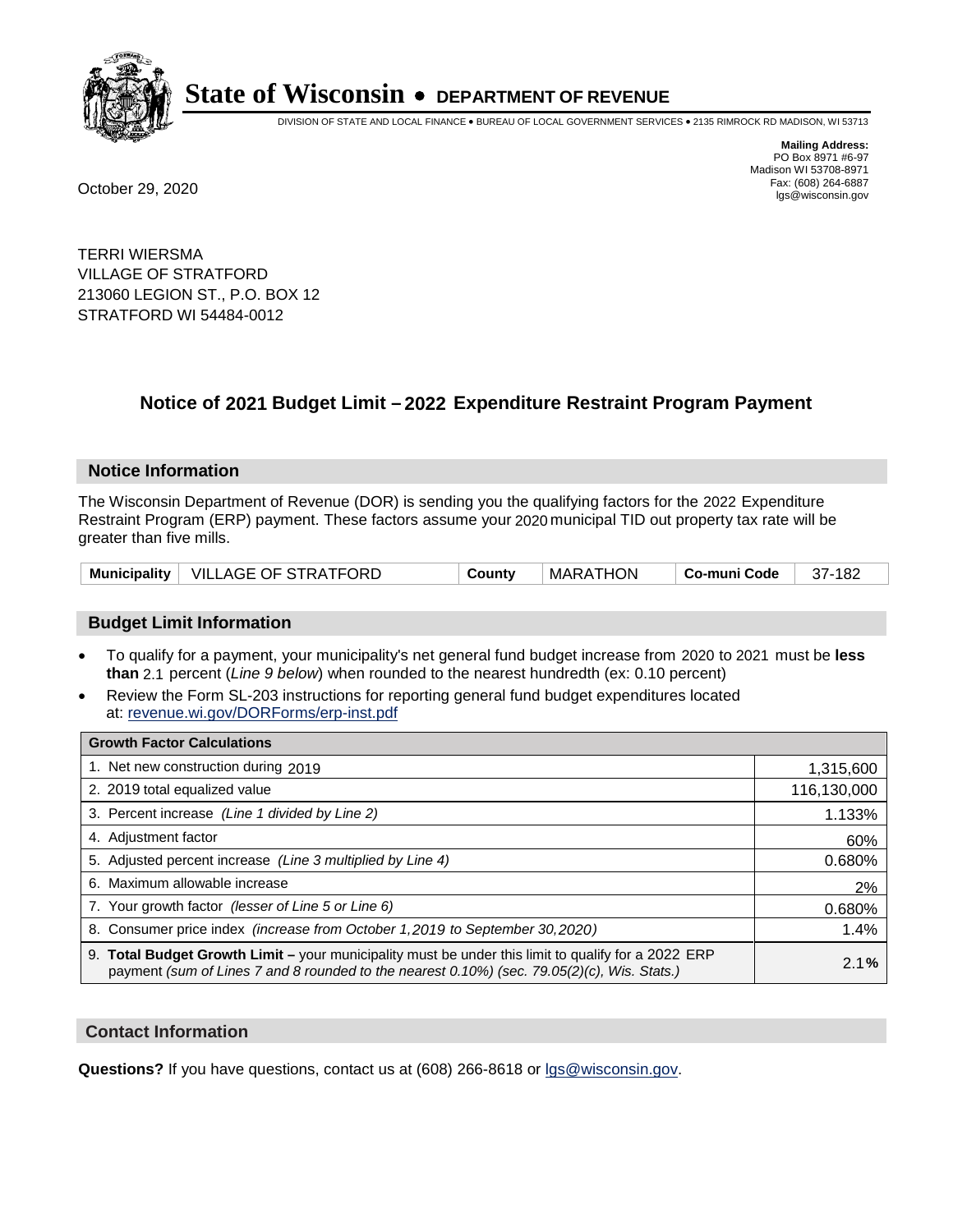

DIVISION OF STATE AND LOCAL FINANCE • BUREAU OF LOCAL GOVERNMENT SERVICES • 2135 RIMROCK RD MADISON, WI 53713

**Mailing Address:** PO Box 8971 #6-97 Madison WI 53708-8971<br>Fax: (608) 264-6887 Fax: (608) 264-6887 October 29, 2020 lgs@wisconsin.gov

SHERRY WEINKAUF VILLAGE OF WESTON 5500 SCHOFIELD AVE WESTON WI 54476

# **Notice of 2021 Budget Limit - 2022 Expenditure Restraint Program Payment**

#### **Notice Information**

The Wisconsin Department of Revenue (DOR) is sending you the qualifying factors for the 2022 Expenditure Restraint Program (ERP) payment. These factors assume your 2020 municipal TID out property tax rate will be greater than five mills.

| Municipality | VILLAGE OF WESTON | County | <b>MARATHON</b> | Co-muni Code | 192<br>37- |
|--------------|-------------------|--------|-----------------|--------------|------------|
|--------------|-------------------|--------|-----------------|--------------|------------|

## **Budget Limit Information**

- To qualify for a payment, your municipality's net general fund budget increase from 2020 to 2021 must be less **than** 2.3 percent (*Line 9 below*) when rounded to the nearest hundredth (ex: 0.10 percent)
- Review the Form SL-203 instructions for reporting general fund budget expenditures located at: revenue.wi.gov/DORForms/erp-inst.pdf

| <b>Growth Factor Calculations</b>                                                                                                                                                                  |               |
|----------------------------------------------------------------------------------------------------------------------------------------------------------------------------------------------------|---------------|
| 1. Net new construction during 2019                                                                                                                                                                | 18,792,000    |
| 2. 2019 total equalized value                                                                                                                                                                      | 1,276,454,100 |
| 3. Percent increase (Line 1 divided by Line 2)                                                                                                                                                     | 1.472%        |
| 4. Adjustment factor                                                                                                                                                                               | 60%           |
| 5. Adjusted percent increase (Line 3 multiplied by Line 4)                                                                                                                                         | 0.883%        |
| Maximum allowable increase<br>6.                                                                                                                                                                   | 2%            |
| 7. Your growth factor (lesser of Line 5 or Line 6)                                                                                                                                                 | 0.883%        |
| 8. Consumer price index (increase from October 1, 2019 to September 30, 2020)                                                                                                                      | 1.4%          |
| 9. Total Budget Growth Limit - your municipality must be under this limit to qualify for a 2022 ERP<br>payment (sum of Lines 7 and 8 rounded to the nearest 0.10%) (sec. 79.05(2)(c), Wis. Stats.) | 2.3%          |

## **Contact Information**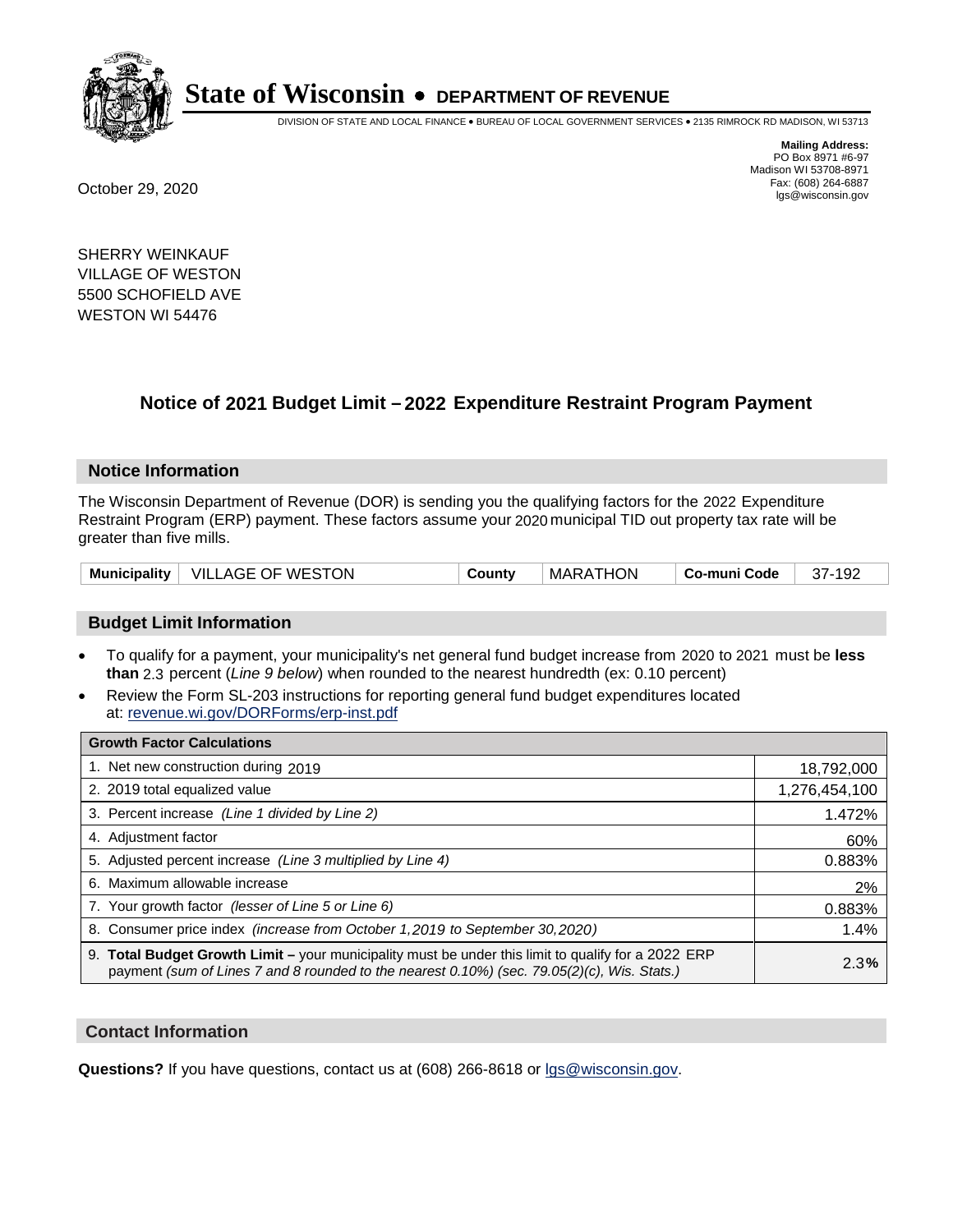

DIVISION OF STATE AND LOCAL FINANCE • BUREAU OF LOCAL GOVERNMENT SERVICES • 2135 RIMROCK RD MADISON, WI 53713

**Mailing Address:** PO Box 8971 #6-97 Madison WI 53708-8971<br>Fax: (608) 264-6887 Fax: (608) 264-6887 October 29, 2020 lgs@wisconsin.gov

BRUCE JAMROZ CITY OF MOSINEE 225 MAIN ST MOSINEE WI 54555-1443

# **Notice of 2021 Budget Limit - 2022 Expenditure Restraint Program Payment**

#### **Notice Information**

The Wisconsin Department of Revenue (DOR) is sending you the qualifying factors for the 2022 Expenditure Restraint Program (ERP) payment. These factors assume your 2020 municipal TID out property tax rate will be greater than five mills.

| Municipality   CITY OF MOSINEE | County | MARATHON | ∣ Co-muni Code | 37-251 |
|--------------------------------|--------|----------|----------------|--------|
|--------------------------------|--------|----------|----------------|--------|

## **Budget Limit Information**

- To qualify for a payment, your municipality's net general fund budget increase from 2020 to 2021 must be less **than** 3.3 percent (*Line 9 below*) when rounded to the nearest hundredth (ex: 0.10 percent)
- Review the Form SL-203 instructions for reporting general fund budget expenditures located at: revenue.wi.gov/DORForms/erp-inst.pdf

| <b>Growth Factor Calculations</b>                                                                                                                                                                  |             |
|----------------------------------------------------------------------------------------------------------------------------------------------------------------------------------------------------|-------------|
| 1. Net new construction during 2019                                                                                                                                                                | 10,125,700  |
| 2. 2019 total equalized value                                                                                                                                                                      | 314,550,000 |
| 3. Percent increase (Line 1 divided by Line 2)                                                                                                                                                     | 3.219%      |
| 4. Adjustment factor                                                                                                                                                                               | 60%         |
| 5. Adjusted percent increase (Line 3 multiplied by Line 4)                                                                                                                                         | 1.931%      |
| 6. Maximum allowable increase                                                                                                                                                                      | 2%          |
| 7. Your growth factor (lesser of Line 5 or Line 6)                                                                                                                                                 | 1.931%      |
| 8. Consumer price index (increase from October 1, 2019 to September 30, 2020)                                                                                                                      | 1.4%        |
| 9. Total Budget Growth Limit - your municipality must be under this limit to qualify for a 2022 ERP<br>payment (sum of Lines 7 and 8 rounded to the nearest 0.10%) (sec. 79.05(2)(c), Wis. Stats.) | 3.3%        |

## **Contact Information**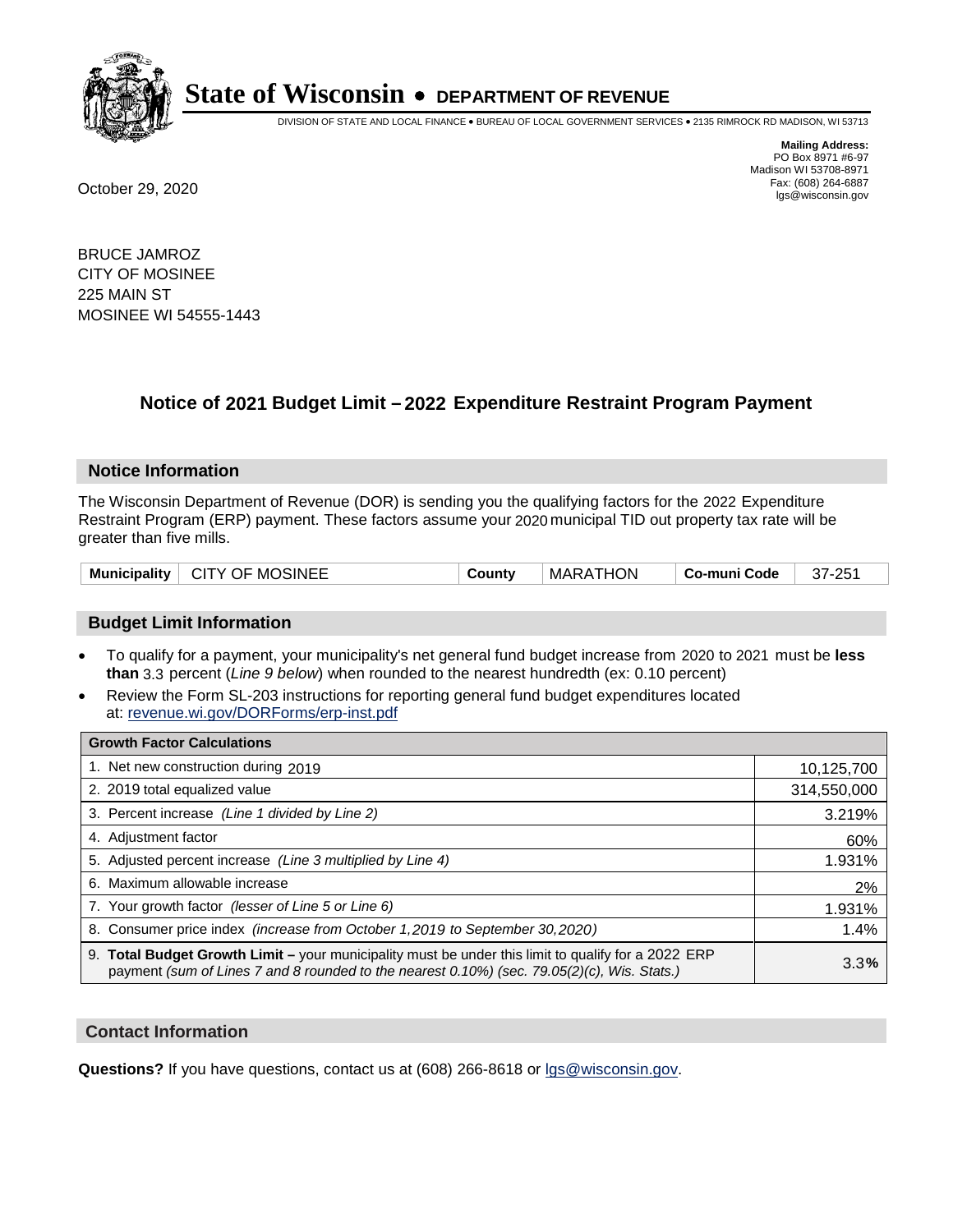

DIVISION OF STATE AND LOCAL FINANCE • BUREAU OF LOCAL GOVERNMENT SERVICES • 2135 RIMROCK RD MADISON, WI 53713

**Mailing Address:** PO Box 8971 #6-97 Madison WI 53708-8971<br>Fax: (608) 264-6887 Fax: (608) 264-6887 October 29, 2020 lgs@wisconsin.gov

LISA QUINN CITY OF SCHOFIELD 200 PARK ST SCHOFIELD WI 54476-1164

# **Notice of 2021 Budget Limit - 2022 Expenditure Restraint Program Payment**

#### **Notice Information**

The Wisconsin Department of Revenue (DOR) is sending you the qualifying factors for the 2022 Expenditure Restraint Program (ERP) payment. These factors assume your 2020 municipal TID out property tax rate will be greater than five mills.

# **Budget Limit Information**

- To qualify for a payment, your municipality's net general fund budget increase from 2020 to 2021 must be less **than** 2.0 percent (*Line 9 below*) when rounded to the nearest hundredth (ex: 0.10 percent)
- Review the Form SL-203 instructions for reporting general fund budget expenditures located at: revenue.wi.gov/DORForms/erp-inst.pdf

| <b>Growth Factor Calculations</b>                                                                                                                                                                  |             |
|----------------------------------------------------------------------------------------------------------------------------------------------------------------------------------------------------|-------------|
| 1. Net new construction during 2019                                                                                                                                                                | 2,673,800   |
| 2. 2019 total equalized value                                                                                                                                                                      | 248,834,500 |
| 3. Percent increase (Line 1 divided by Line 2)                                                                                                                                                     | 1.075%      |
| 4. Adjustment factor                                                                                                                                                                               | 60%         |
| 5. Adjusted percent increase (Line 3 multiplied by Line 4)                                                                                                                                         | 0.645%      |
| 6. Maximum allowable increase                                                                                                                                                                      | 2%          |
| 7. Your growth factor (lesser of Line 5 or Line 6)                                                                                                                                                 | 0.645%      |
| 8. Consumer price index (increase from October 1, 2019 to September 30, 2020)                                                                                                                      | 1.4%        |
| 9. Total Budget Growth Limit - your municipality must be under this limit to qualify for a 2022 ERP<br>payment (sum of Lines 7 and 8 rounded to the nearest 0.10%) (sec. 79.05(2)(c), Wis. Stats.) | 2.0%        |

## **Contact Information**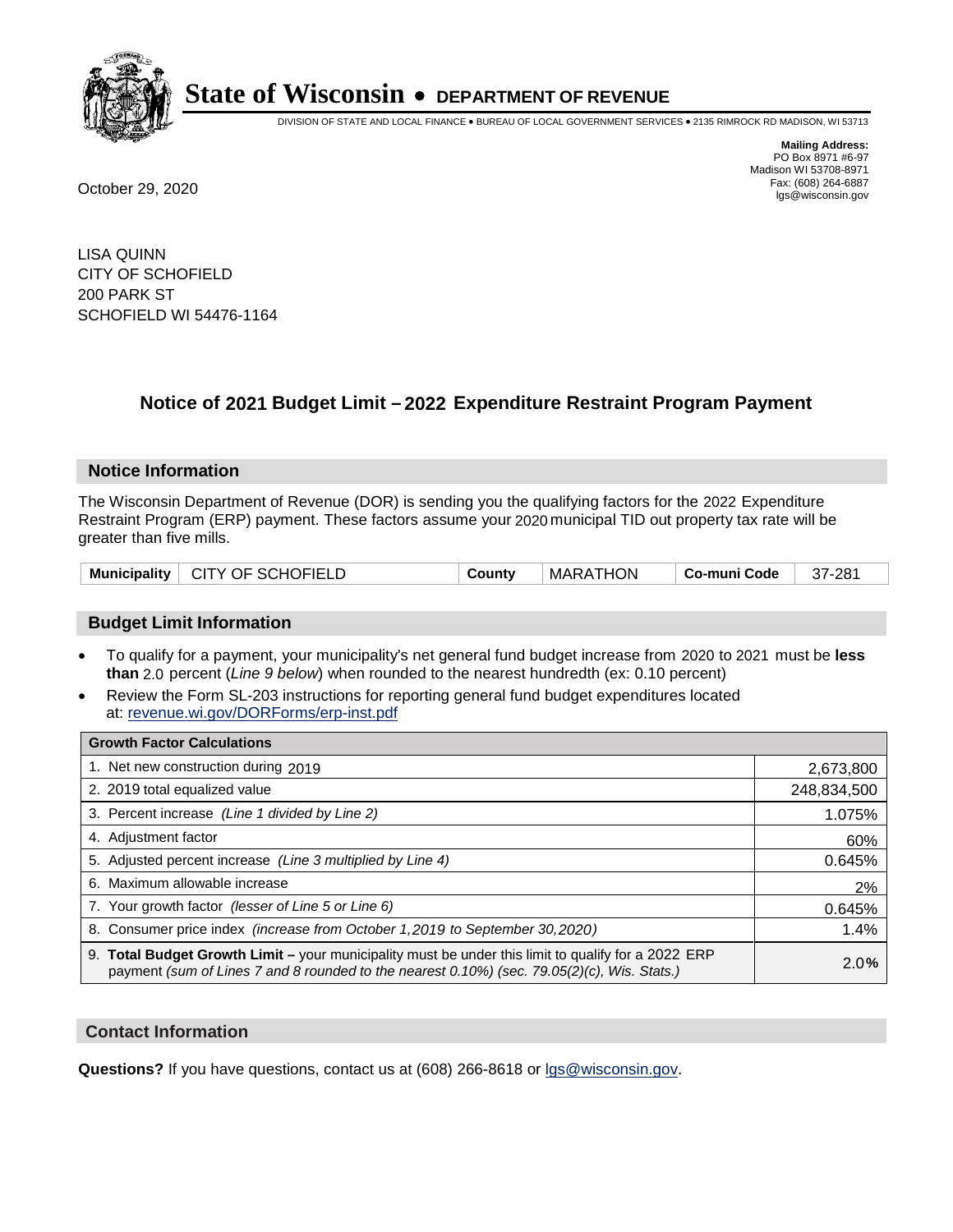

DIVISION OF STATE AND LOCAL FINANCE • BUREAU OF LOCAL GOVERNMENT SERVICES • 2135 RIMROCK RD MADISON, WI 53713

**Mailing Address:** PO Box 8971 #6-97 Madison WI 53708-8971<br>Fax: (608) 264-6887 Fax: (608) 264-6887 October 29, 2020 lgs@wisconsin.gov

LESLIE KREMER CITY OF WAUSAU 407 GRANT ST WAUSAU WI 54403

# **Notice of 2021 Budget Limit - 2022 Expenditure Restraint Program Payment**

## **Notice Information**

The Wisconsin Department of Revenue (DOR) is sending you the qualifying factors for the 2022 Expenditure Restraint Program (ERP) payment. These factors assume your 2020 municipal TID out property tax rate will be greater than five mills.

| Municipality   CITY OF WAUSAU | County | MARATHON | ∣ Co-muni Code ∣ | 37-291 |
|-------------------------------|--------|----------|------------------|--------|
|-------------------------------|--------|----------|------------------|--------|

# **Budget Limit Information**

- To qualify for a payment, your municipality's net general fund budget increase from 2020 to 2021 must be less **than** 3.4 percent (*Line 9 below*) when rounded to the nearest hundredth (ex: 0.10 percent)
- Review the Form SL-203 instructions for reporting general fund budget expenditures located at: revenue.wi.gov/DORForms/erp-inst.pdf

| <b>Growth Factor Calculations</b>                                                                                                                                                                      |               |
|--------------------------------------------------------------------------------------------------------------------------------------------------------------------------------------------------------|---------------|
| 1. Net new construction during 2019                                                                                                                                                                    | 100,946,900   |
| 2. 2019 total equalized value                                                                                                                                                                          | 3,075,863,100 |
| 3. Percent increase (Line 1 divided by Line 2)                                                                                                                                                         | 3.282%        |
| 4. Adjustment factor                                                                                                                                                                                   | 60%           |
| 5. Adjusted percent increase (Line 3 multiplied by Line 4)                                                                                                                                             | 1.969%        |
| 6. Maximum allowable increase                                                                                                                                                                          | 2%            |
| 7. Your growth factor (lesser of Line 5 or Line 6)                                                                                                                                                     | 1.969%        |
| 8. Consumer price index (increase from October 1,2019 to September 30,2020)                                                                                                                            | 1.4%          |
| 9. Total Budget Growth Limit - your municipality must be under this limit to qualify for a 2022 ERP<br>payment (sum of Lines 7 and 8 rounded to the nearest $0.10\%$ ) (sec. 79.05(2)(c), Wis. Stats.) | 3.4%          |

## **Contact Information**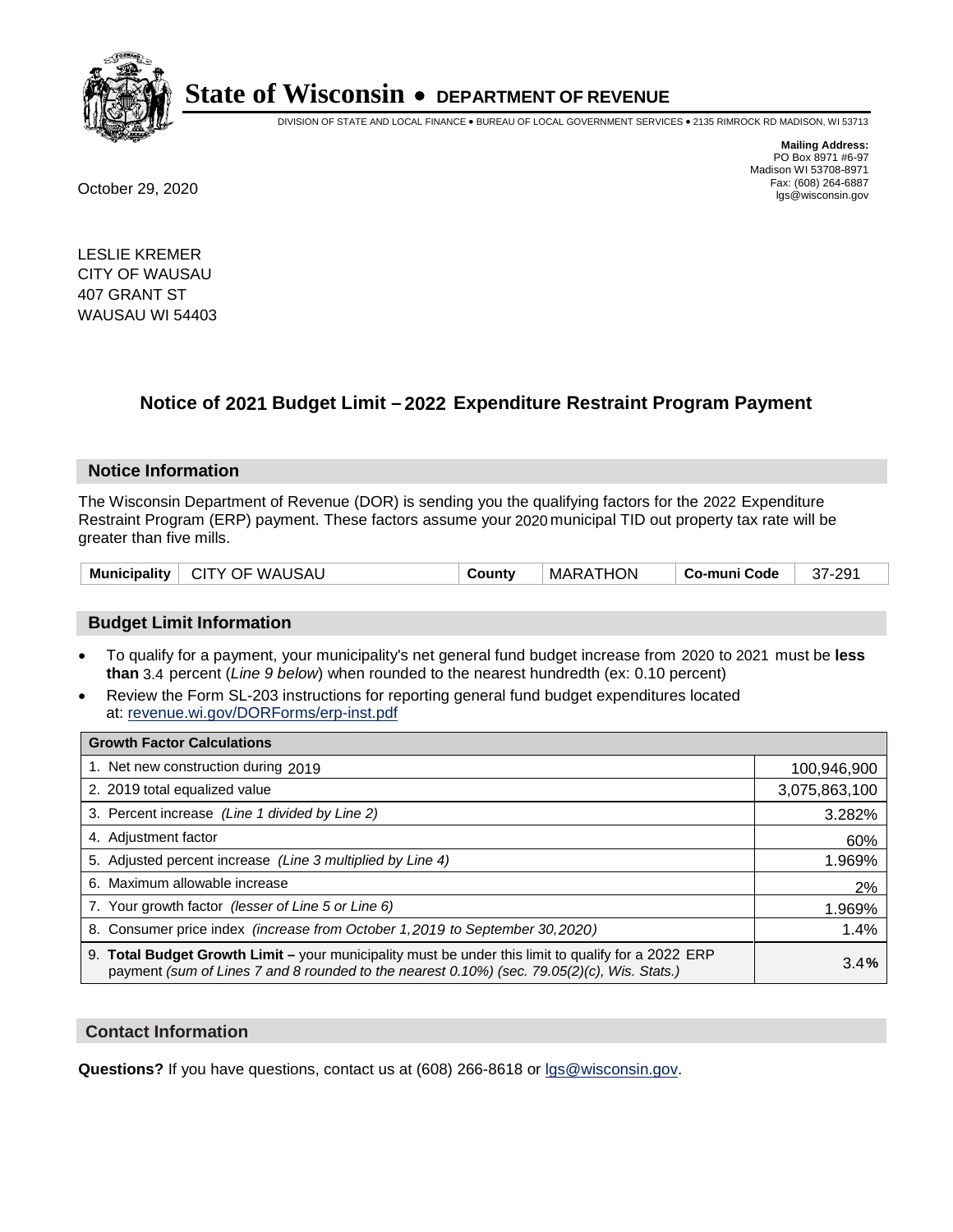

DIVISION OF STATE AND LOCAL FINANCE • BUREAU OF LOCAL GOVERNMENT SERVICES • 2135 RIMROCK RD MADISON, WI 53713

**Mailing Address:** PO Box 8971 #6-97 Madison WI 53708-8971<br>Fax: (608) 264-6887 Fax: (608) 264-6887 October 29, 2020 lgs@wisconsin.gov

LORI GROSS VILLAGE OF COLEMAN 202 E MAIN ST, PO BOX 52 COLEMAN WI 54112-0052

# **Notice of 2021 Budget Limit - 2022 Expenditure Restraint Program Payment**

## **Notice Information**

The Wisconsin Department of Revenue (DOR) is sending you the qualifying factors for the 2022 Expenditure Restraint Program (ERP) payment. These factors assume your 2020 municipal TID out property tax rate will be greater than five mills.

| Municipality | VILLAGE OF COLEMAN | County | <b>MARINETTE</b> | Co-muni Code | 38-111 |
|--------------|--------------------|--------|------------------|--------------|--------|
|--------------|--------------------|--------|------------------|--------------|--------|

# **Budget Limit Information**

- To qualify for a payment, your municipality's net general fund budget increase from 2020 to 2021 must be less **than** 2.2 percent (*Line 9 below*) when rounded to the nearest hundredth (ex: 0.10 percent)
- Review the Form SL-203 instructions for reporting general fund budget expenditures located at: revenue.wi.gov/DORForms/erp-inst.pdf

| <b>Growth Factor Calculations</b>                                                                                                                                                                      |            |
|--------------------------------------------------------------------------------------------------------------------------------------------------------------------------------------------------------|------------|
| 1. Net new construction during 2019                                                                                                                                                                    | 609,400    |
| 2. 2019 total equalized value                                                                                                                                                                          | 44,390,100 |
| 3. Percent increase (Line 1 divided by Line 2)                                                                                                                                                         | 1.373%     |
| 4. Adjustment factor                                                                                                                                                                                   | 60%        |
| 5. Adjusted percent increase (Line 3 multiplied by Line 4)                                                                                                                                             | 0.824%     |
| 6. Maximum allowable increase                                                                                                                                                                          | 2%         |
| 7. Your growth factor (lesser of Line 5 or Line 6)                                                                                                                                                     | 0.824%     |
| 8. Consumer price index (increase from October 1, 2019 to September 30, 2020)                                                                                                                          | 1.4%       |
| 9. Total Budget Growth Limit - your municipality must be under this limit to qualify for a 2022 ERP<br>payment (sum of Lines 7 and 8 rounded to the nearest $0.10\%$ ) (sec. 79.05(2)(c), Wis. Stats.) | 2.2%       |

## **Contact Information**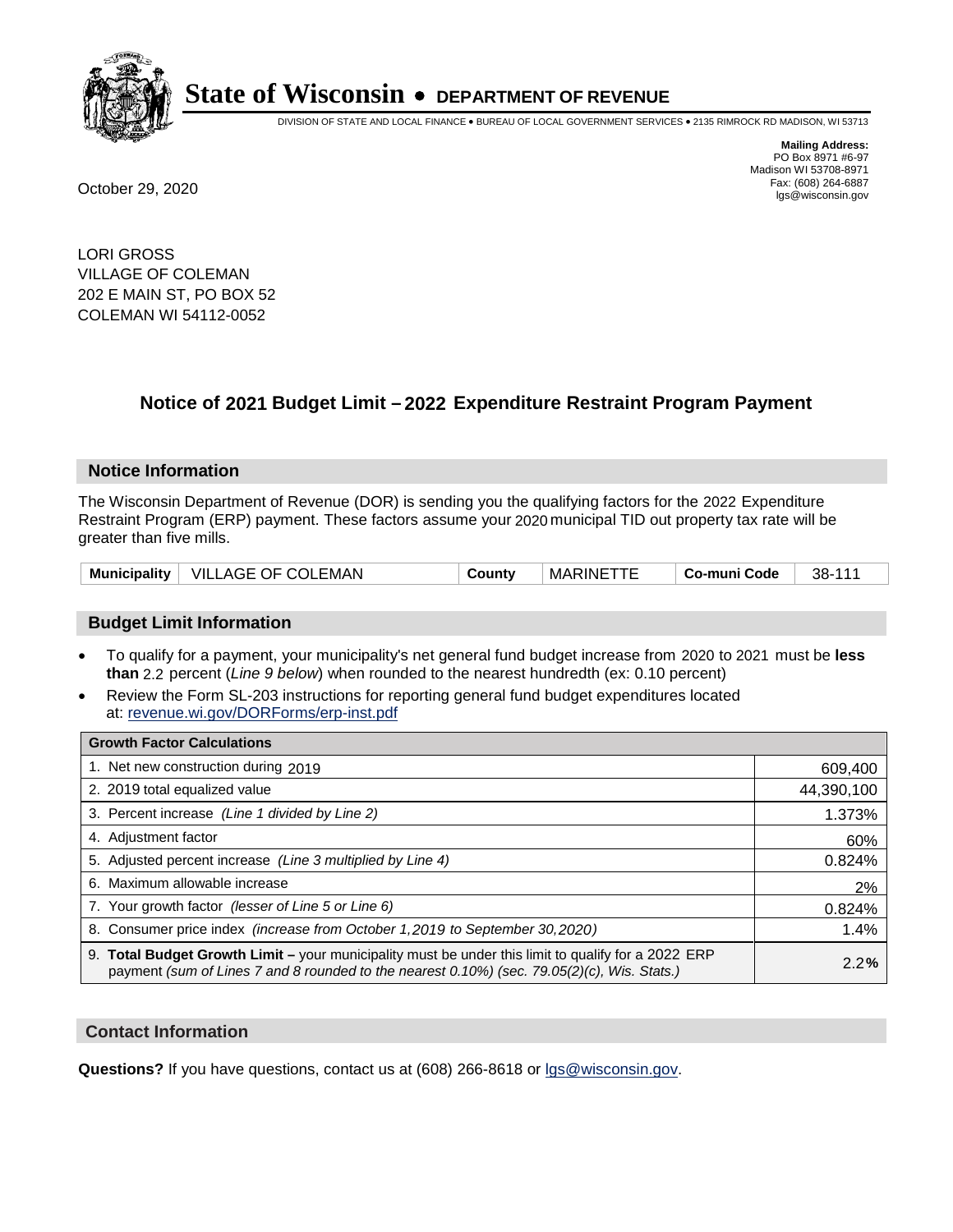

DIVISION OF STATE AND LOCAL FINANCE • BUREAU OF LOCAL GOVERNMENT SERVICES • 2135 RIMROCK RD MADISON, WI 53713

**Mailing Address:** PO Box 8971 #6-97 Madison WI 53708-8971<br>Fax: (608) 264-6887 Fax: (608) 264-6887 October 29, 2020 lgs@wisconsin.gov

MARILYN PADGETT VILLAGE OF CRIVITZ PO BOX 727 CRIVITZ WI 54114-0727

# **Notice of 2021 Budget Limit - 2022 Expenditure Restraint Program Payment**

## **Notice Information**

The Wisconsin Department of Revenue (DOR) is sending you the qualifying factors for the 2022 Expenditure Restraint Program (ERP) payment. These factors assume your 2020 municipal TID out property tax rate will be greater than five mills.

| Municipality $\vert$ | <b>VILLAGE OF CRIVITZ</b> | こountv | <b>MARINE</b> | Co-muni Code | 38-<br>101<br>14 L |
|----------------------|---------------------------|--------|---------------|--------------|--------------------|
|----------------------|---------------------------|--------|---------------|--------------|--------------------|

# **Budget Limit Information**

- To qualify for a payment, your municipality's net general fund budget increase from 2020 to 2021 must be less **than** 2.4 percent (*Line 9 below*) when rounded to the nearest hundredth (ex: 0.10 percent)
- Review the Form SL-203 instructions for reporting general fund budget expenditures located at: revenue.wi.gov/DORForms/erp-inst.pdf

| <b>Growth Factor Calculations</b>                                                                                                                                                                      |            |
|--------------------------------------------------------------------------------------------------------------------------------------------------------------------------------------------------------|------------|
| 1. Net new construction during 2019                                                                                                                                                                    | 1,268,600  |
| 2. 2019 total equalized value                                                                                                                                                                          | 79,187,300 |
| 3. Percent increase (Line 1 divided by Line 2)                                                                                                                                                         | 1.602%     |
| 4. Adjustment factor                                                                                                                                                                                   | 60%        |
| 5. Adjusted percent increase (Line 3 multiplied by Line 4)                                                                                                                                             | 0.961%     |
| 6. Maximum allowable increase                                                                                                                                                                          | 2%         |
| 7. Your growth factor (lesser of Line 5 or Line 6)                                                                                                                                                     | 0.961%     |
| 8. Consumer price index (increase from October 1, 2019 to September 30, 2020)                                                                                                                          | 1.4%       |
| 9. Total Budget Growth Limit - your municipality must be under this limit to qualify for a 2022 ERP<br>payment (sum of Lines 7 and 8 rounded to the nearest $0.10\%$ ) (sec. 79.05(2)(c), Wis. Stats.) | 2.4%       |

## **Contact Information**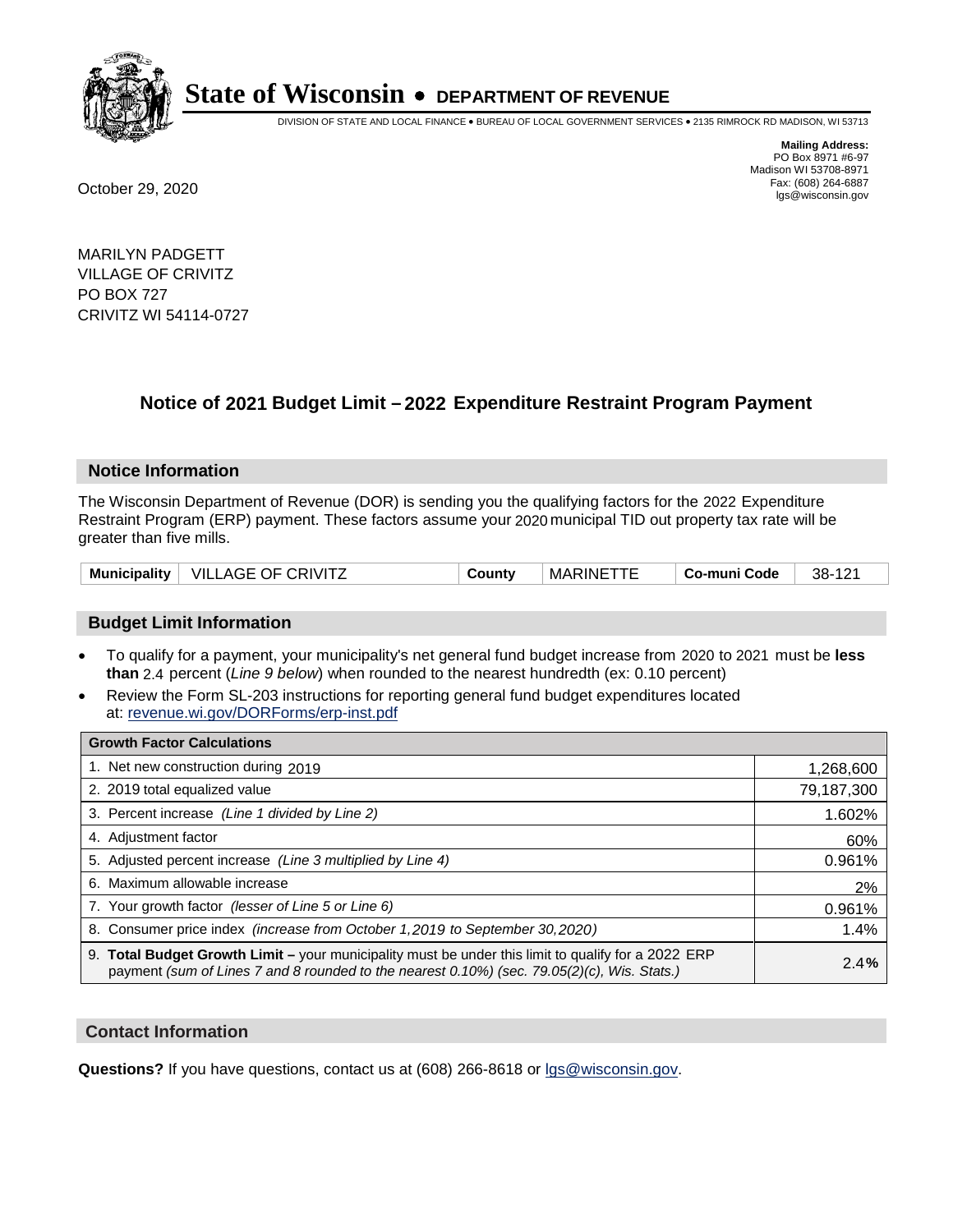

DIVISION OF STATE AND LOCAL FINANCE • BUREAU OF LOCAL GOVERNMENT SERVICES • 2135 RIMROCK RD MADISON, WI 53713

**Mailing Address:** PO Box 8971 #6-97 Madison WI 53708-8971<br>Fax: (608) 264-6887 Fax: (608) 264-6887 October 29, 2020 lgs@wisconsin.gov

DIANE PATZ VILLAGE OF POUND 2002 COUNTY Q POUND WI 54161-0127

# **Notice of 2021 Budget Limit - 2022 Expenditure Restraint Program Payment**

## **Notice Information**

The Wisconsin Department of Revenue (DOR) is sending you the qualifying factors for the 2022 Expenditure Restraint Program (ERP) payment. These factors assume your 2020 municipal TID out property tax rate will be greater than five mills.

| <b>VILLAGE OF POUND</b><br><b>Municipality</b> |  | County | <b>MARINE</b> | Co-muni Code | 38- |
|------------------------------------------------|--|--------|---------------|--------------|-----|
|------------------------------------------------|--|--------|---------------|--------------|-----|

# **Budget Limit Information**

- To qualify for a payment, your municipality's net general fund budget increase from 2020 to 2021 must be less **than** 1.6 percent (*Line 9 below*) when rounded to the nearest hundredth (ex: 0.10 percent)
- Review the Form SL-203 instructions for reporting general fund budget expenditures located at: revenue.wi.gov/DORForms/erp-inst.pdf

| <b>Growth Factor Calculations</b>                                                                                                                                                                  |            |
|----------------------------------------------------------------------------------------------------------------------------------------------------------------------------------------------------|------------|
| 1. Net new construction during 2019                                                                                                                                                                | 42,500     |
| 2. 2019 total equalized value                                                                                                                                                                      | 14,319,500 |
| 3. Percent increase (Line 1 divided by Line 2)                                                                                                                                                     | 0.297%     |
| 4. Adjustment factor                                                                                                                                                                               | 60%        |
| 5. Adjusted percent increase (Line 3 multiplied by Line 4)                                                                                                                                         | 0.178%     |
| 6. Maximum allowable increase                                                                                                                                                                      | 2%         |
| 7. Your growth factor (lesser of Line 5 or Line 6)                                                                                                                                                 | 0.178%     |
| 8. Consumer price index (increase from October 1, 2019 to September 30, 2020)                                                                                                                      | 1.4%       |
| 9. Total Budget Growth Limit – your municipality must be under this limit to qualify for a 2022 ERP<br>payment (sum of Lines 7 and 8 rounded to the nearest 0.10%) (sec. 79.05(2)(c), Wis. Stats.) | 1.6%       |

## **Contact Information**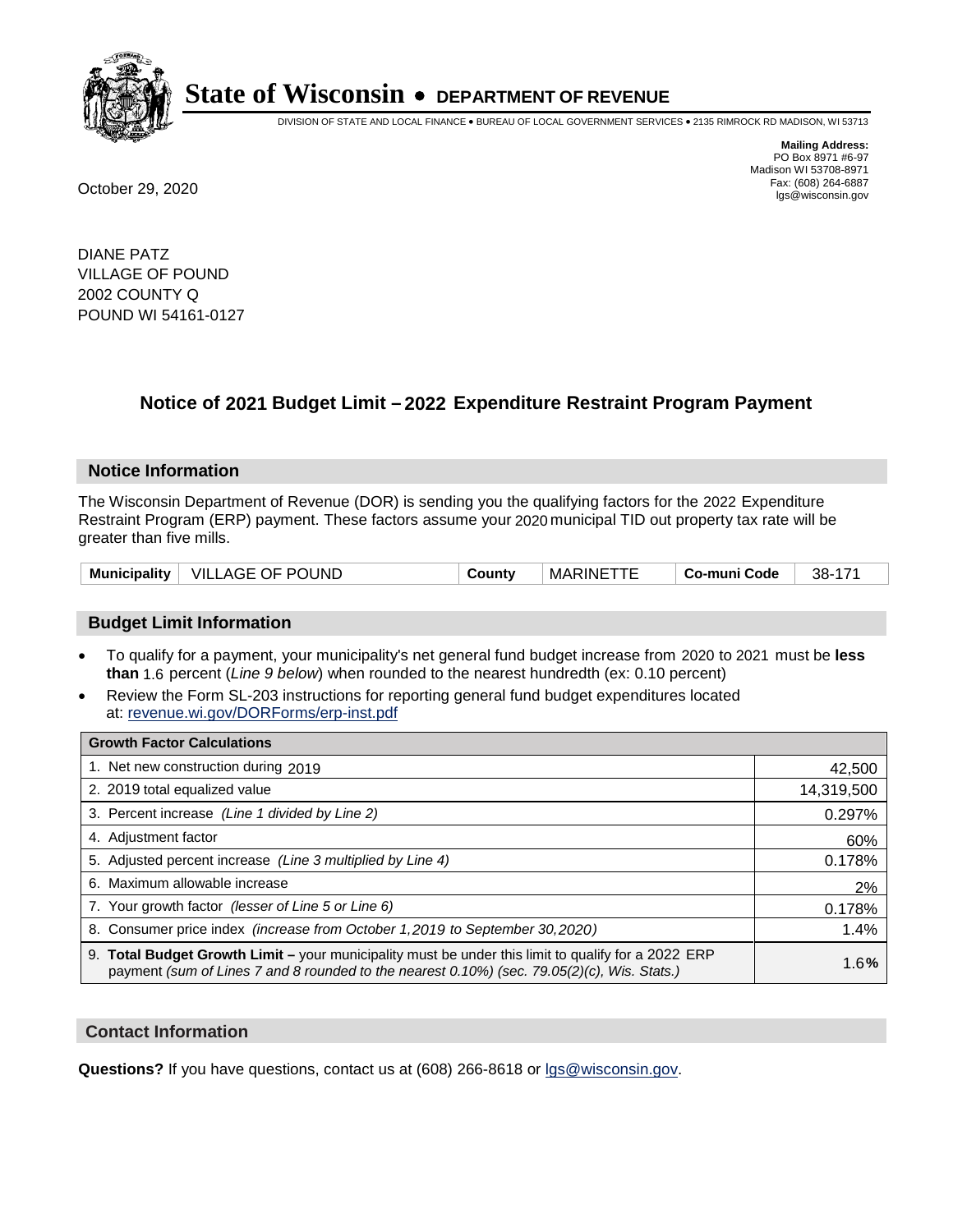

DIVISION OF STATE AND LOCAL FINANCE • BUREAU OF LOCAL GOVERNMENT SERVICES • 2135 RIMROCK RD MADISON, WI 53713

**Mailing Address:** PO Box 8971 #6-97 Madison WI 53708-8971<br>Fax: (608) 264-6887 Fax: (608) 264-6887 October 29, 2020 lgs@wisconsin.gov

SARA PULLEN VILLAGE OF WAUSAUKEE PO BOX 475 WAUSAUKEE WI 54177-0475

# **Notice of 2021 Budget Limit - 2022 Expenditure Restraint Program Payment**

## **Notice Information**

The Wisconsin Department of Revenue (DOR) is sending you the qualifying factors for the 2022 Expenditure Restraint Program (ERP) payment. These factors assume your 2020 municipal TID out property tax rate will be greater than five mills.

|  | Municipality   VILLAGE OF WAUSAUKEE | County | <b>MARINETTE</b> | Co-muni Code | 38-191 |
|--|-------------------------------------|--------|------------------|--------------|--------|
|--|-------------------------------------|--------|------------------|--------------|--------|

# **Budget Limit Information**

- To qualify for a payment, your municipality's net general fund budget increase from 2020 to 2021 must be less **than** 1.7 percent (*Line 9 below*) when rounded to the nearest hundredth (ex: 0.10 percent)
- Review the Form SL-203 instructions for reporting general fund budget expenditures located at: revenue.wi.gov/DORForms/erp-inst.pdf

| <b>Growth Factor Calculations</b>                                                                                                                                                                  |            |
|----------------------------------------------------------------------------------------------------------------------------------------------------------------------------------------------------|------------|
| 1. Net new construction during 2019                                                                                                                                                                | 125,400    |
| 2. 2019 total equalized value                                                                                                                                                                      | 26,724,400 |
| 3. Percent increase (Line 1 divided by Line 2)                                                                                                                                                     | 0.469%     |
| 4. Adjustment factor                                                                                                                                                                               | 60%        |
| 5. Adjusted percent increase (Line 3 multiplied by Line 4)                                                                                                                                         | 0.281%     |
| 6. Maximum allowable increase                                                                                                                                                                      | 2%         |
| 7. Your growth factor (lesser of Line 5 or Line 6)                                                                                                                                                 | 0.281%     |
| 8. Consumer price index (increase from October 1, 2019 to September 30, 2020)                                                                                                                      | 1.4%       |
| 9. Total Budget Growth Limit - your municipality must be under this limit to qualify for a 2022 ERP<br>payment (sum of Lines 7 and 8 rounded to the nearest 0.10%) (sec. 79.05(2)(c), Wis. Stats.) | 1.7%       |

## **Contact Information**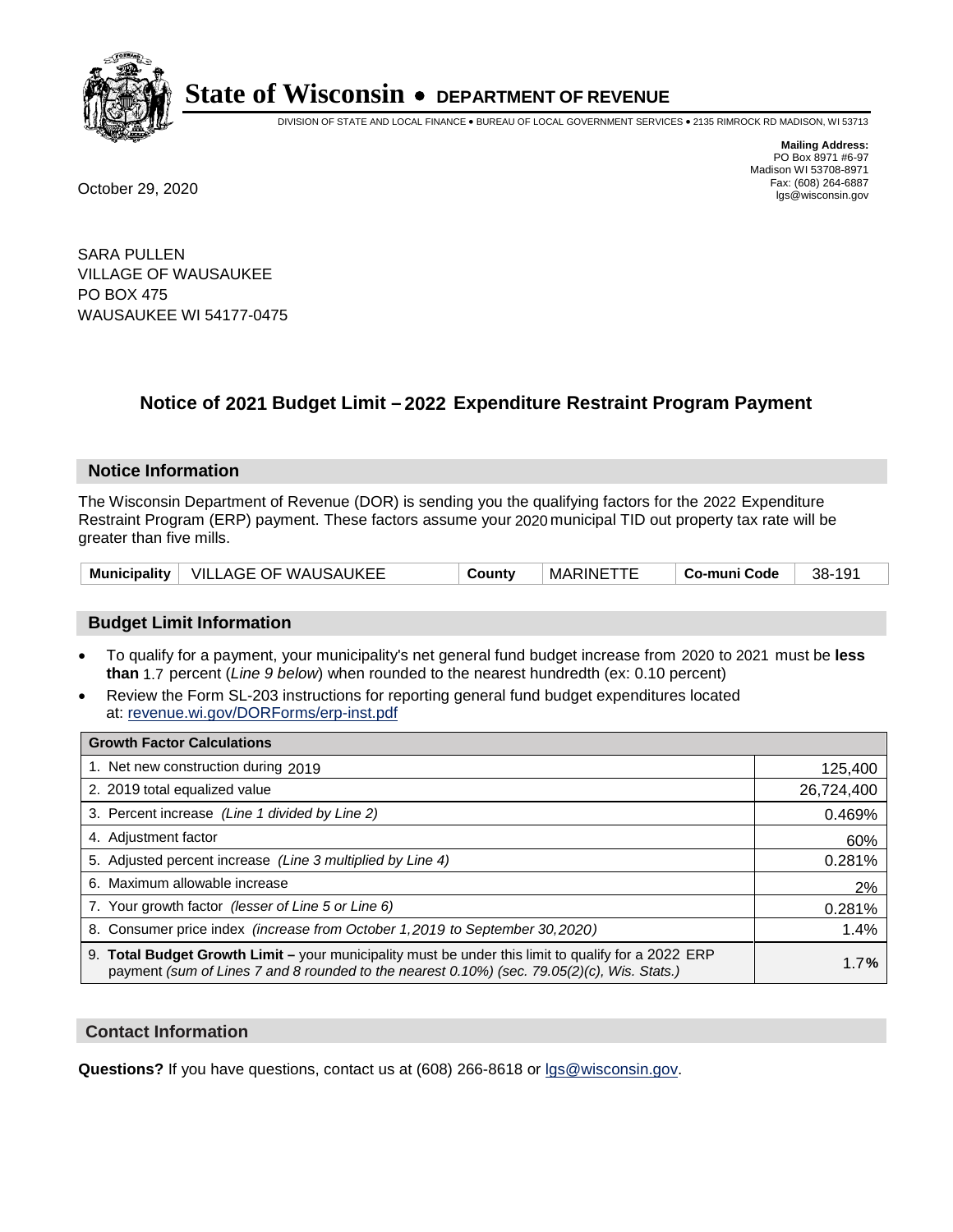

DIVISION OF STATE AND LOCAL FINANCE • BUREAU OF LOCAL GOVERNMENT SERVICES • 2135 RIMROCK RD MADISON, WI 53713

**Mailing Address:** PO Box 8971 #6-97 Madison WI 53708-8971<br>Fax: (608) 264-6887 Fax: (608) 264-6887 October 29, 2020 lgs@wisconsin.gov

LANA BERO CITY OF MARINETTE 1905 HALL AVE MARINETTE WI 54143

# **Notice of 2021 Budget Limit - 2022 Expenditure Restraint Program Payment**

#### **Notice Information**

The Wisconsin Department of Revenue (DOR) is sending you the qualifying factors for the 2022 Expenditure Restraint Program (ERP) payment. These factors assume your 2020 municipal TID out property tax rate will be greater than five mills.

| <b>Municipality</b> | <b>CITY OF MARINETTF</b> | Countv | <b>MARINE</b> | Co-muni Code | 38-251 |
|---------------------|--------------------------|--------|---------------|--------------|--------|
|---------------------|--------------------------|--------|---------------|--------------|--------|

# **Budget Limit Information**

- To qualify for a payment, your municipality's net general fund budget increase from 2020 to 2021 must be less **than** 1.7 percent (*Line 9 below*) when rounded to the nearest hundredth (ex: 0.10 percent)
- Review the Form SL-203 instructions for reporting general fund budget expenditures located at: revenue.wi.gov/DORForms/erp-inst.pdf

| <b>Growth Factor Calculations</b>                                                                                                                                                                      |             |
|--------------------------------------------------------------------------------------------------------------------------------------------------------------------------------------------------------|-------------|
| 1. Net new construction during 2019                                                                                                                                                                    | 4,214,100   |
| 2. 2019 total equalized value                                                                                                                                                                          | 756,179,800 |
| 3. Percent increase (Line 1 divided by Line 2)                                                                                                                                                         | 0.557%      |
| 4. Adjustment factor                                                                                                                                                                                   | 60%         |
| 5. Adjusted percent increase (Line 3 multiplied by Line 4)                                                                                                                                             | 0.334%      |
| 6. Maximum allowable increase                                                                                                                                                                          | 2%          |
| 7. Your growth factor (lesser of Line 5 or Line 6)                                                                                                                                                     | 0.334%      |
| 8. Consumer price index (increase from October 1, 2019 to September 30, 2020)                                                                                                                          | 1.4%        |
| 9. Total Budget Growth Limit - your municipality must be under this limit to qualify for a 2022 ERP<br>payment (sum of Lines 7 and 8 rounded to the nearest $0.10\%$ ) (sec. 79.05(2)(c), Wis. Stats.) | 1.7%        |

## **Contact Information**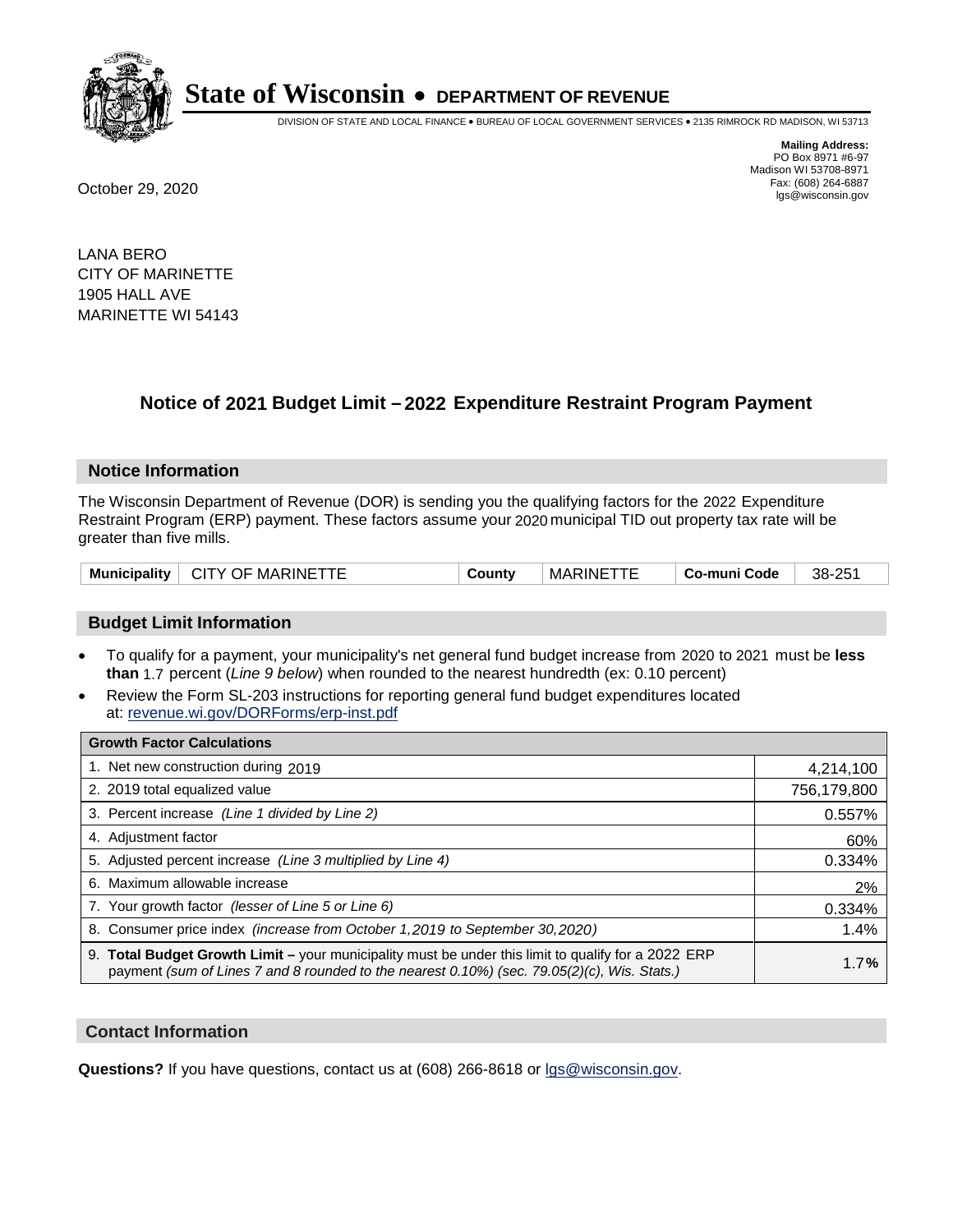

DIVISION OF STATE AND LOCAL FINANCE • BUREAU OF LOCAL GOVERNMENT SERVICES • 2135 RIMROCK RD MADISON, WI 53713

**Mailing Address:** PO Box 8971 #6-97 Madison WI 53708-8971<br>Fax: (608) 264-6887 Fax: (608) 264-6887 October 29, 2020 lgs@wisconsin.gov

AUDREY FREDRICK CITY OF NIAGARA PO BOX 24 NIAGARA WI 54151-0024

# **Notice of 2021 Budget Limit - 2022 Expenditure Restraint Program Payment**

## **Notice Information**

The Wisconsin Department of Revenue (DOR) is sending you the qualifying factors for the 2022 Expenditure Restraint Program (ERP) payment. These factors assume your 2020 municipal TID out property tax rate will be greater than five mills.

| <b>CITY OF NIAGARA</b><br><b>Municipality</b> | Jount∨ | <b>MARINE</b> | Co-muni Code | 38-261 |
|-----------------------------------------------|--------|---------------|--------------|--------|
|-----------------------------------------------|--------|---------------|--------------|--------|

## **Budget Limit Information**

- To qualify for a payment, your municipality's net general fund budget increase from 2020 to 2021 must be less **than** 1.5 percent (*Line 9 below*) when rounded to the nearest hundredth (ex: 0.10 percent)
- Review the Form SL-203 instructions for reporting general fund budget expenditures located at: revenue.wi.gov/DORForms/erp-inst.pdf

| <b>Growth Factor Calculations</b>                                                                                                                                                                      |            |
|--------------------------------------------------------------------------------------------------------------------------------------------------------------------------------------------------------|------------|
| 1. Net new construction during 2019                                                                                                                                                                    | 75,000     |
| 2. 2019 total equalized value                                                                                                                                                                          | 70,594,000 |
| 3. Percent increase (Line 1 divided by Line 2)                                                                                                                                                         | 0.106%     |
| 4. Adjustment factor                                                                                                                                                                                   | 60%        |
| 5. Adjusted percent increase (Line 3 multiplied by Line 4)                                                                                                                                             | 0.064%     |
| 6. Maximum allowable increase                                                                                                                                                                          | 2%         |
| 7. Your growth factor (lesser of Line 5 or Line 6)                                                                                                                                                     | 0.064%     |
| 8. Consumer price index (increase from October 1,2019 to September 30,2020)                                                                                                                            | 1.4%       |
| 9. Total Budget Growth Limit - your municipality must be under this limit to qualify for a 2022 ERP<br>payment (sum of Lines 7 and 8 rounded to the nearest $0.10\%$ ) (sec. 79.05(2)(c), Wis. Stats.) | 1.5%       |

## **Contact Information**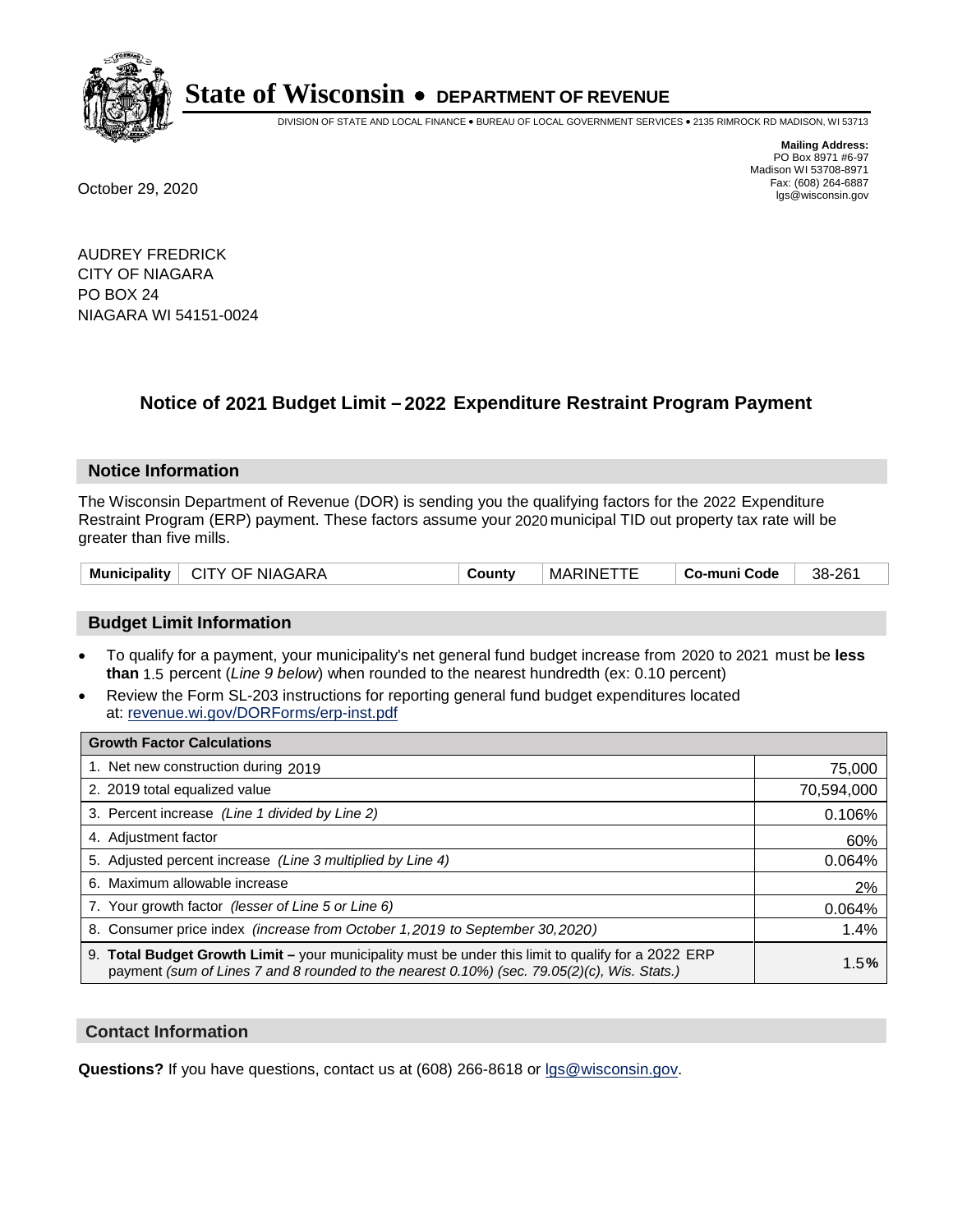

DIVISION OF STATE AND LOCAL FINANCE • BUREAU OF LOCAL GOVERNMENT SERVICES • 2135 RIMROCK RD MADISON, WI 53713

**Mailing Address:** PO Box 8971 #6-97 Madison WI 53708-8971<br>Fax: (608) 264-6887 Fax: (608) 264-6887 October 29, 2020 lgs@wisconsin.gov

CHERYL SELBACH VILLAGE OF ENDEAVOR P.O. BOX 228 ENDEAVOR WI 53930

# **Notice of 2021 Budget Limit - 2022 Expenditure Restraint Program Payment**

## **Notice Information**

The Wisconsin Department of Revenue (DOR) is sending you the qualifying factors for the 2022 Expenditure Restraint Program (ERP) payment. These factors assume your 2020 municipal TID out property tax rate will be greater than five mills.

|  | Municipality   VILLAGE OF ENDEAVOR | County | MARQUETTE | ∣ Co-muni Code | 39-121 |
|--|------------------------------------|--------|-----------|----------------|--------|
|--|------------------------------------|--------|-----------|----------------|--------|

# **Budget Limit Information**

- To qualify for a payment, your municipality's net general fund budget increase from 2020 to 2021 must be less **than** 1.5 percent (*Line 9 below*) when rounded to the nearest hundredth (ex: 0.10 percent)
- Review the Form SL-203 instructions for reporting general fund budget expenditures located at: revenue.wi.gov/DORForms/erp-inst.pdf

| <b>Growth Factor Calculations</b>                                                                                                                                                                      |            |
|--------------------------------------------------------------------------------------------------------------------------------------------------------------------------------------------------------|------------|
| 1. Net new construction during 2019                                                                                                                                                                    | 37,700     |
| 2. 2019 total equalized value                                                                                                                                                                          | 19,351,900 |
| 3. Percent increase (Line 1 divided by Line 2)                                                                                                                                                         | 0.195%     |
| 4. Adjustment factor                                                                                                                                                                                   | 60%        |
| 5. Adjusted percent increase (Line 3 multiplied by Line 4)                                                                                                                                             | 0.117%     |
| 6. Maximum allowable increase                                                                                                                                                                          | 2%         |
| 7. Your growth factor (lesser of Line 5 or Line 6)                                                                                                                                                     | 0.117%     |
| 8. Consumer price index (increase from October 1,2019 to September 30,2020)                                                                                                                            | 1.4%       |
| 9. Total Budget Growth Limit - your municipality must be under this limit to qualify for a 2022 ERP<br>payment (sum of Lines 7 and 8 rounded to the nearest $0.10\%$ ) (sec. 79.05(2)(c), Wis. Stats.) | 1.5%       |

## **Contact Information**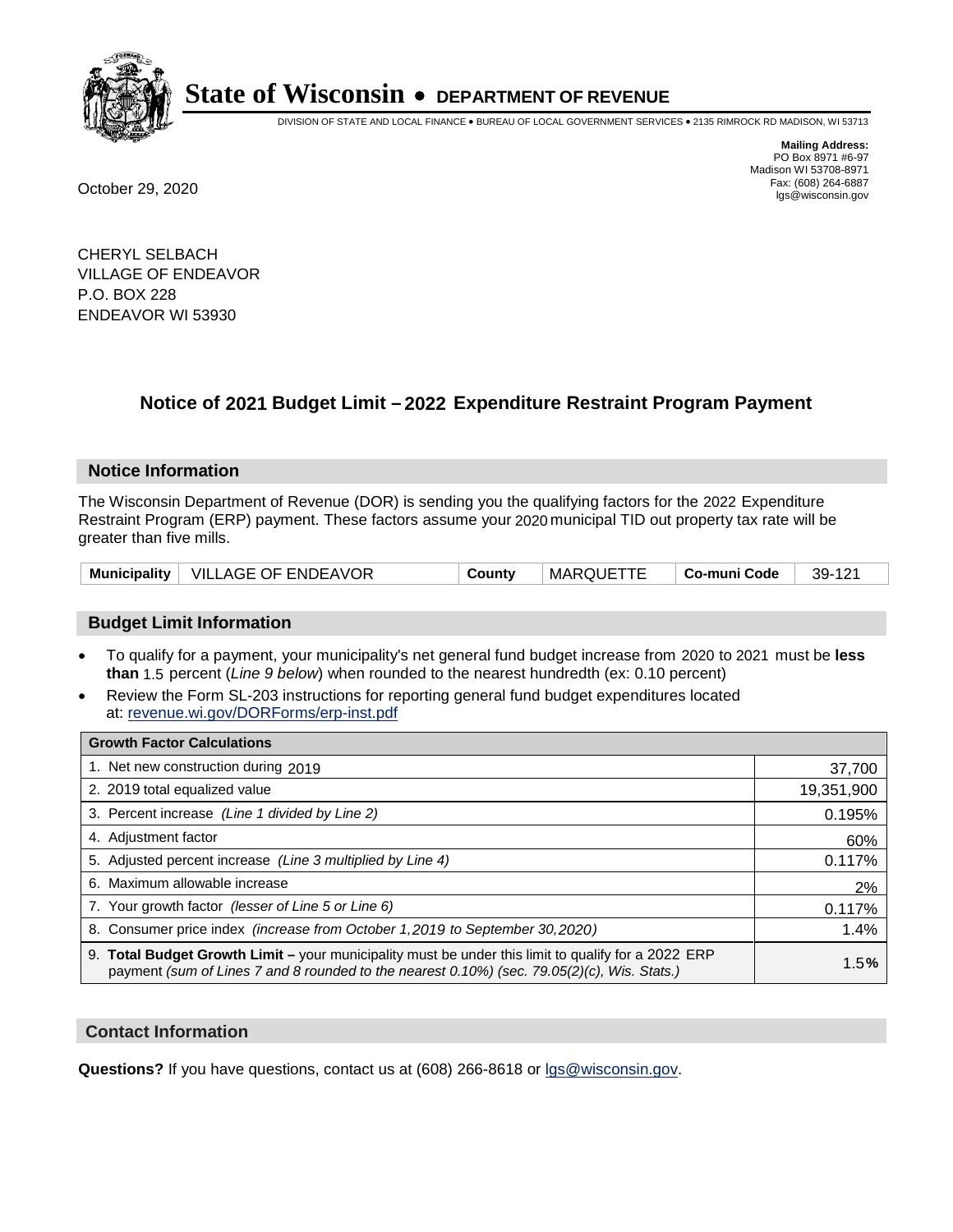

DIVISION OF STATE AND LOCAL FINANCE • BUREAU OF LOCAL GOVERNMENT SERVICES • 2135 RIMROCK RD MADISON, WI 53713

**Mailing Address:** PO Box 8971 #6-97 Madison WI 53708-8971<br>Fax: (608) 264-6887 Fax: (608) 264-6887 October 29, 2020 lgs@wisconsin.gov

LYNN GOHLKE VILLAGE OF NESHKORO PO BOX 265 NESHKORO WI 54960-0265

# **Notice of 2021 Budget Limit - 2022 Expenditure Restraint Program Payment**

#### **Notice Information**

The Wisconsin Department of Revenue (DOR) is sending you the qualifying factors for the 2022 Expenditure Restraint Program (ERP) payment. These factors assume your 2020 municipal TID out property tax rate will be greater than five mills.

| Municipality   VILLAGE OF NESHKORO | County | ' MARQUETTE | Co-muni Code | 39-161 |
|------------------------------------|--------|-------------|--------------|--------|
|------------------------------------|--------|-------------|--------------|--------|

## **Budget Limit Information**

- To qualify for a payment, your municipality's net general fund budget increase from 2020 to 2021 must be less **than** 1.5 percent (*Line 9 below*) when rounded to the nearest hundredth (ex: 0.10 percent)
- Review the Form SL-203 instructions for reporting general fund budget expenditures located at: revenue.wi.gov/DORForms/erp-inst.pdf

| <b>Growth Factor Calculations</b>                                                                                                                                                                      |            |
|--------------------------------------------------------------------------------------------------------------------------------------------------------------------------------------------------------|------------|
| 1. Net new construction during 2019                                                                                                                                                                    | 29,500     |
| 2. 2019 total equalized value                                                                                                                                                                          | 22,888,400 |
| 3. Percent increase (Line 1 divided by Line 2)                                                                                                                                                         | 0.129%     |
| 4. Adjustment factor                                                                                                                                                                                   | 60%        |
| 5. Adjusted percent increase (Line 3 multiplied by Line 4)                                                                                                                                             | 0.077%     |
| 6. Maximum allowable increase                                                                                                                                                                          | 2%         |
| 7. Your growth factor (lesser of Line 5 or Line 6)                                                                                                                                                     | 0.077%     |
| 8. Consumer price index (increase from October 1,2019 to September 30,2020)                                                                                                                            | 1.4%       |
| 9. Total Budget Growth Limit - your municipality must be under this limit to qualify for a 2022 ERP<br>payment (sum of Lines 7 and 8 rounded to the nearest $0.10\%$ ) (sec. 79.05(2)(c), Wis. Stats.) | 1.5%       |

## **Contact Information**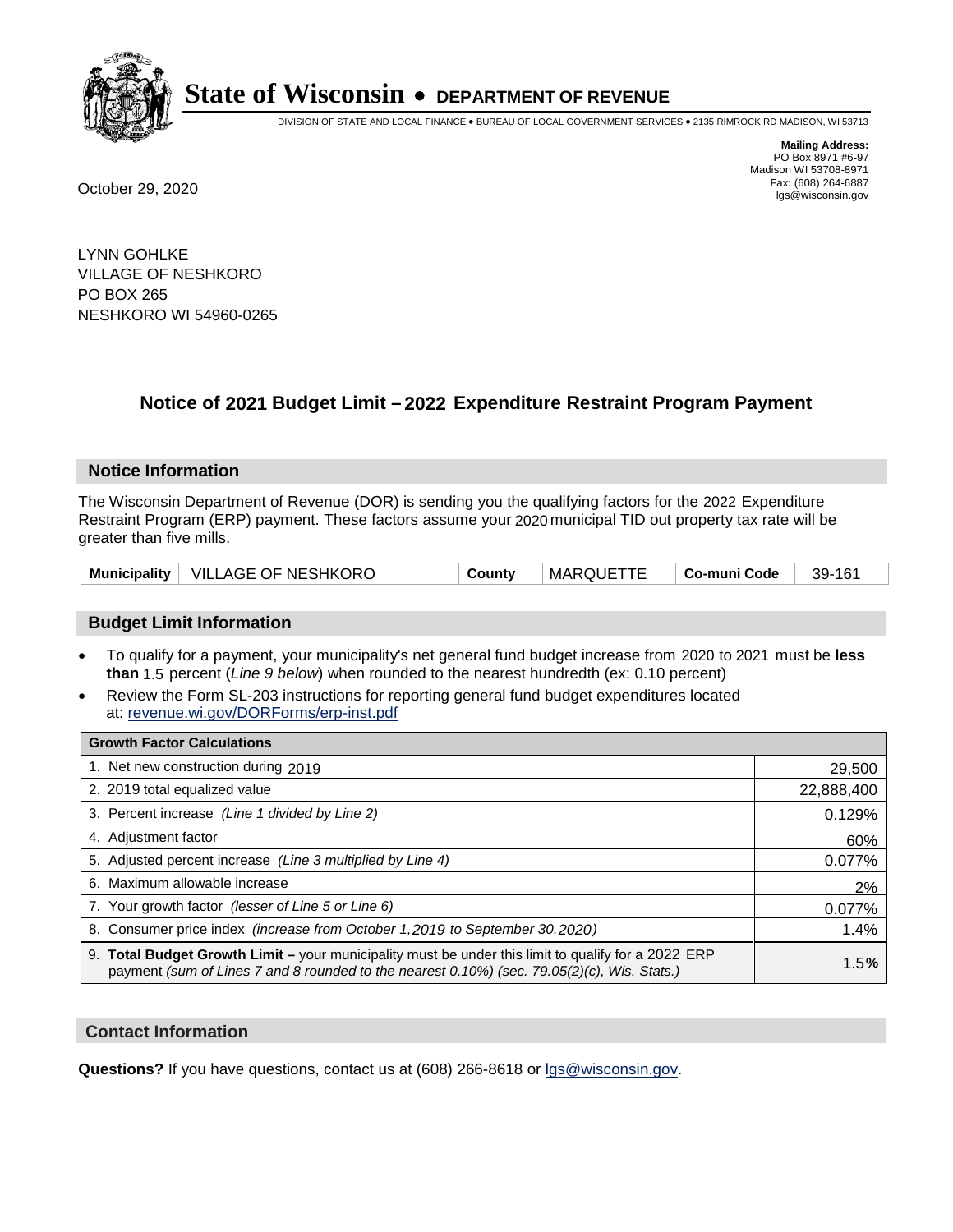

DIVISION OF STATE AND LOCAL FINANCE • BUREAU OF LOCAL GOVERNMENT SERVICES • 2135 RIMROCK RD MADISON, WI 53713

**Mailing Address:** PO Box 8971 #6-97 Madison WI 53708-8971<br>Fax: (608) 264-6887 Fax: (608) 264-6887 October 29, 2020 lgs@wisconsin.gov

SHANNON MCMULLIN VILLAGE OF OXFORD PO BOX 122 OXFORD WI 53952-0122

# **Notice of 2021 Budget Limit - 2022 Expenditure Restraint Program Payment**

## **Notice Information**

The Wisconsin Department of Revenue (DOR) is sending you the qualifying factors for the 2022 Expenditure Restraint Program (ERP) payment. These factors assume your 2020 municipal TID out property tax rate will be greater than five mills.

|  | Municipality   VILLAGE OF OXFORD | County | MARQUETTE | ∣ Co-muni Code | 39-165 |
|--|----------------------------------|--------|-----------|----------------|--------|
|--|----------------------------------|--------|-----------|----------------|--------|

# **Budget Limit Information**

- To qualify for a payment, your municipality's net general fund budget increase from 2020 to 2021 must be less **than** 1.8 percent (*Line 9 below*) when rounded to the nearest hundredth (ex: 0.10 percent)
- Review the Form SL-203 instructions for reporting general fund budget expenditures located at: revenue.wi.gov/DORForms/erp-inst.pdf

| <b>Growth Factor Calculations</b>                                                                                                                                                                      |            |
|--------------------------------------------------------------------------------------------------------------------------------------------------------------------------------------------------------|------------|
| 1. Net new construction during 2019                                                                                                                                                                    | 196,500    |
| 2. 2019 total equalized value                                                                                                                                                                          | 27,437,500 |
| 3. Percent increase (Line 1 divided by Line 2)                                                                                                                                                         | 0.716%     |
| 4. Adjustment factor                                                                                                                                                                                   | 60%        |
| 5. Adjusted percent increase (Line 3 multiplied by Line 4)                                                                                                                                             | 0.430%     |
| 6. Maximum allowable increase                                                                                                                                                                          | 2%         |
| 7. Your growth factor (lesser of Line 5 or Line 6)                                                                                                                                                     | 0.430%     |
| 8. Consumer price index (increase from October 1,2019 to September 30,2020)                                                                                                                            | 1.4%       |
| 9. Total Budget Growth Limit - your municipality must be under this limit to qualify for a 2022 ERP<br>payment (sum of Lines 7 and 8 rounded to the nearest $0.10\%$ ) (sec. 79.05(2)(c), Wis. Stats.) | 1.8%       |

## **Contact Information**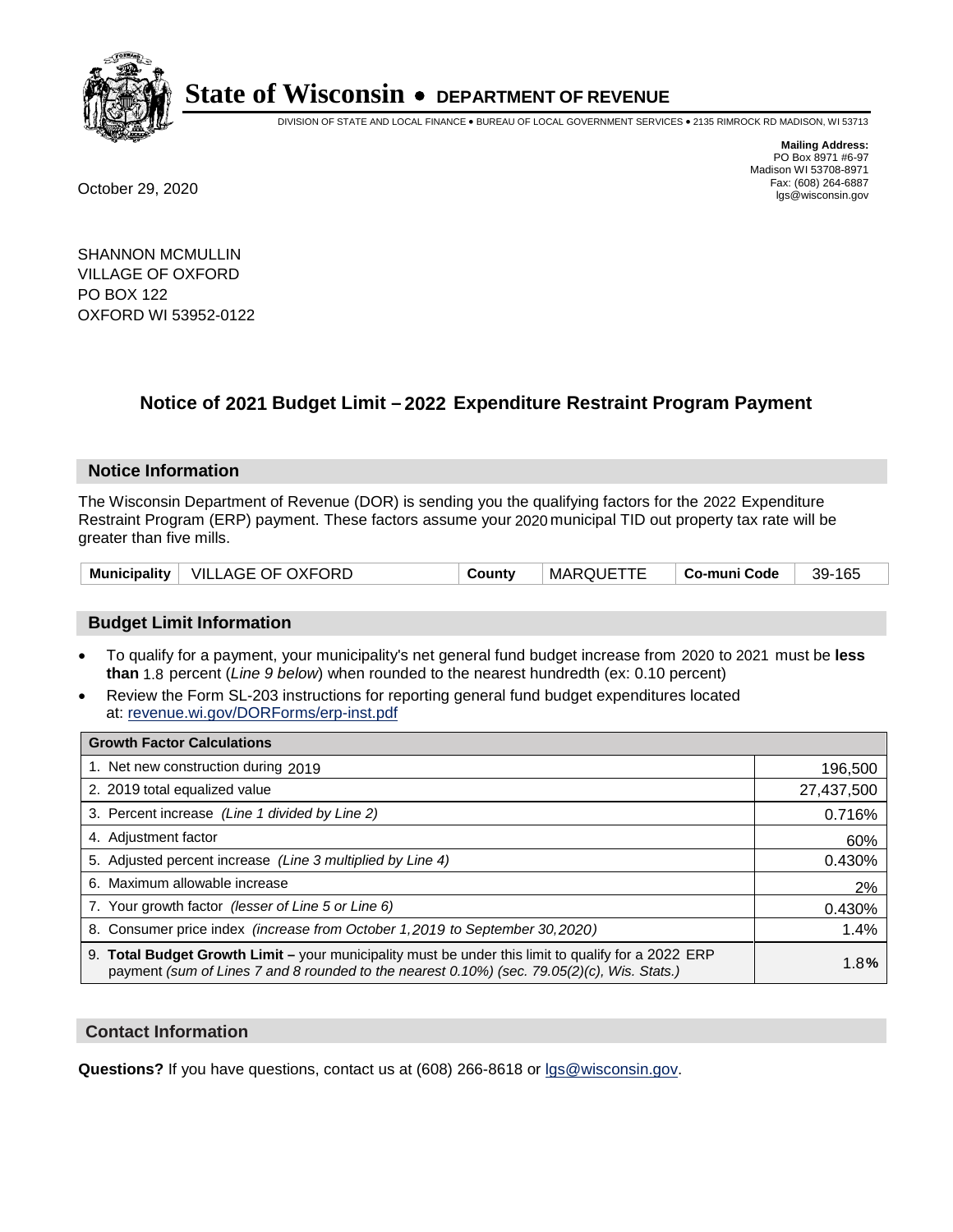

DIVISION OF STATE AND LOCAL FINANCE • BUREAU OF LOCAL GOVERNMENT SERVICES • 2135 RIMROCK RD MADISON, WI 53713

**Mailing Address:** PO Box 8971 #6-97 Madison WI 53708-8971<br>Fax: (608) 264-6887 Fax: (608) 264-6887 October 29, 2020 lgs@wisconsin.gov

LINDA QUINN VILLAGE OF WESTFIELD PO BOX 250 WESTFIELD WI 53964-0265

# **Notice of 2021 Budget Limit - 2022 Expenditure Restraint Program Payment**

## **Notice Information**

The Wisconsin Department of Revenue (DOR) is sending you the qualifying factors for the 2022 Expenditure Restraint Program (ERP) payment. These factors assume your 2020 municipal TID out property tax rate will be greater than five mills.

|  | Municipality   VILLAGE OF WESTFIELD | County | <b>MARQUETTE</b> | └ Co-muni Code | 39-191 |
|--|-------------------------------------|--------|------------------|----------------|--------|
|--|-------------------------------------|--------|------------------|----------------|--------|

# **Budget Limit Information**

- To qualify for a payment, your municipality's net general fund budget increase from 2020 to 2021 must be less **than** 1.9 percent (*Line 9 below*) when rounded to the nearest hundredth (ex: 0.10 percent)
- Review the Form SL-203 instructions for reporting general fund budget expenditures located at: revenue.wi.gov/DORForms/erp-inst.pdf

| <b>Growth Factor Calculations</b>                                                                                                                                                                      |            |
|--------------------------------------------------------------------------------------------------------------------------------------------------------------------------------------------------------|------------|
| 1. Net new construction during 2019                                                                                                                                                                    | 521,500    |
| 2. 2019 total equalized value                                                                                                                                                                          | 60,612,900 |
| 3. Percent increase (Line 1 divided by Line 2)                                                                                                                                                         | 0.860%     |
| 4. Adjustment factor                                                                                                                                                                                   | 60%        |
| 5. Adjusted percent increase (Line 3 multiplied by Line 4)                                                                                                                                             | 0.516%     |
| 6. Maximum allowable increase                                                                                                                                                                          | 2%         |
| 7. Your growth factor (lesser of Line 5 or Line 6)                                                                                                                                                     | 0.516%     |
| 8. Consumer price index (increase from October 1,2019 to September 30,2020)                                                                                                                            | 1.4%       |
| 9. Total Budget Growth Limit - your municipality must be under this limit to qualify for a 2022 ERP<br>payment (sum of Lines 7 and 8 rounded to the nearest $0.10\%$ ) (sec. 79.05(2)(c), Wis. Stats.) | 1.9%       |

## **Contact Information**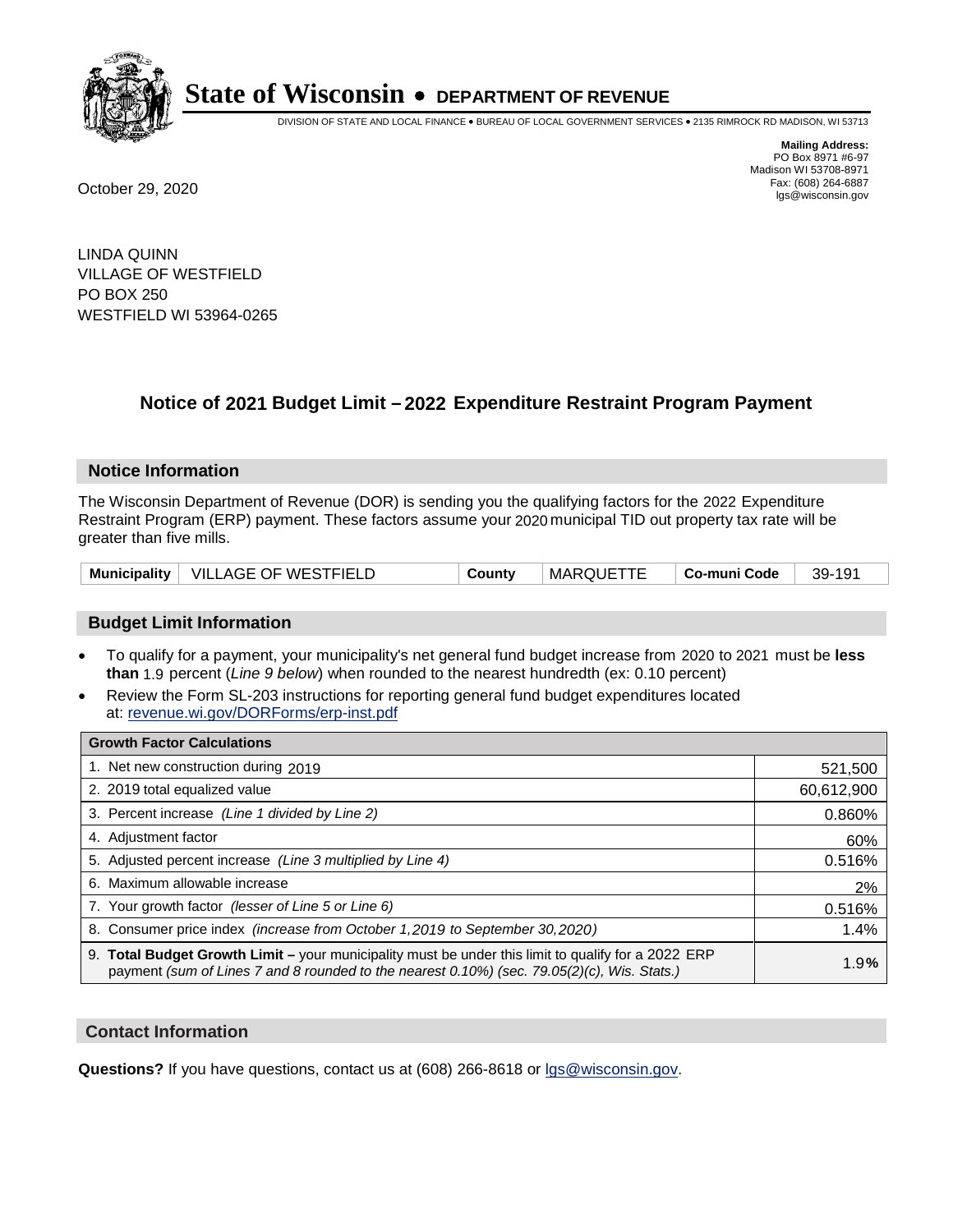

DIVISION OF STATE AND LOCAL FINANCE • BUREAU OF LOCAL GOVERNMENT SERVICES • 2135 RIMROCK RD MADISON, WI 53713

**Mailing Address:** PO Box 8971 #6-97 Madison WI 53708-8971<br>Fax: (608) 264-6887 Fax: (608) 264-6887 October 29, 2020 lgs@wisconsin.gov

DAWN CALNIN CITY OF MONTELLO PO BOX 39 MONTELLO WI 53949-0039

# **Notice of 2021 Budget Limit - 2022 Expenditure Restraint Program Payment**

#### **Notice Information**

The Wisconsin Department of Revenue (DOR) is sending you the qualifying factors for the 2022 Expenditure Restraint Program (ERP) payment. These factors assume your 2020 municipal TID out property tax rate will be greater than five mills.

| Municipality   CITY OF MONTELLO | County | MARQUETTE | ∣ Co-muni Code | 39-251 |
|---------------------------------|--------|-----------|----------------|--------|
|---------------------------------|--------|-----------|----------------|--------|

# **Budget Limit Information**

- To qualify for a payment, your municipality's net general fund budget increase from 2020 to 2021 must be less **than** 1.6 percent (*Line 9 below*) when rounded to the nearest hundredth (ex: 0.10 percent)
- Review the Form SL-203 instructions for reporting general fund budget expenditures located at: revenue.wi.gov/DORForms/erp-inst.pdf

| <b>Growth Factor Calculations</b>                                                                                                                                                                      |            |
|--------------------------------------------------------------------------------------------------------------------------------------------------------------------------------------------------------|------------|
| 1. Net new construction during 2019                                                                                                                                                                    | 313,900    |
| 2. 2019 total equalized value                                                                                                                                                                          | 88,524,200 |
| 3. Percent increase (Line 1 divided by Line 2)                                                                                                                                                         | 0.355%     |
| 4. Adjustment factor                                                                                                                                                                                   | 60%        |
| 5. Adjusted percent increase (Line 3 multiplied by Line 4)                                                                                                                                             | 0.213%     |
| 6. Maximum allowable increase                                                                                                                                                                          | 2%         |
| 7. Your growth factor (lesser of Line 5 or Line 6)                                                                                                                                                     | 0.213%     |
| 8. Consumer price index (increase from October 1, 2019 to September 30, 2020)                                                                                                                          | 1.4%       |
| 9. Total Budget Growth Limit - your municipality must be under this limit to qualify for a 2022 ERP<br>payment (sum of Lines 7 and 8 rounded to the nearest $0.10\%$ ) (sec. 79.05(2)(c), Wis. Stats.) | 1.6%       |

## **Contact Information**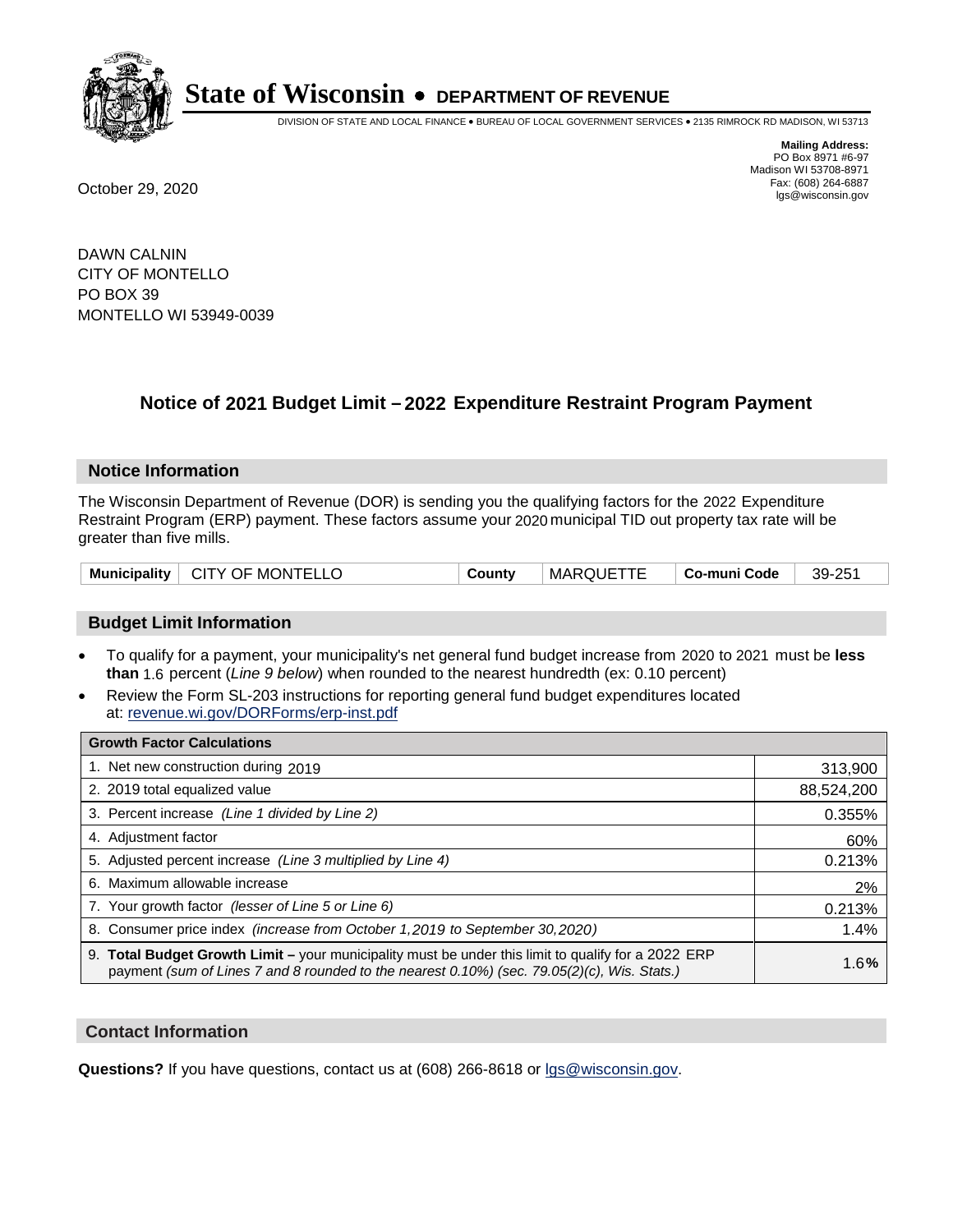

DIVISION OF STATE AND LOCAL FINANCE • BUREAU OF LOCAL GOVERNMENT SERVICES • 2135 RIMROCK RD MADISON, WI 53713

**Mailing Address:** PO Box 8971 #6-97 Madison WI 53708-8971<br>Fax: (608) 264-6887 Fax: (608) 264-6887 October 29, 2020 lgs@wisconsin.gov

LYNN GALYARDT VILLAGE OF BAYSIDE 9075 N REGENT RD BAYSIDE WI 53217-1802

# **Notice of 2021 Budget Limit - 2022 Expenditure Restraint Program Payment**

## **Notice Information**

The Wisconsin Department of Revenue (DOR) is sending you the qualifying factors for the 2022 Expenditure Restraint Program (ERP) payment. These factors assume your 2020 municipal TID out property tax rate will be greater than five mills.

|  | Municipality   VILLAGE OF BAYSIDE | County | MILWAUKEE | Co-muni Code | 40-106 |
|--|-----------------------------------|--------|-----------|--------------|--------|
|--|-----------------------------------|--------|-----------|--------------|--------|

# **Budget Limit Information**

- To qualify for a payment, your municipality's net general fund budget increase from 2020 to 2021 must be less **than** 1.4 percent (*Line 9 below*) when rounded to the nearest hundredth (ex: 0.10 percent)
- Review the Form SL-203 instructions for reporting general fund budget expenditures located at: revenue.wi.gov/DORForms/erp-inst.pdf

| <b>Growth Factor Calculations</b>                                                                                                                                                                      |              |
|--------------------------------------------------------------------------------------------------------------------------------------------------------------------------------------------------------|--------------|
| 1. Net new construction during 2019                                                                                                                                                                    | $-4,176,300$ |
| 2. 2019 total equalized value                                                                                                                                                                          | 674,530,100  |
| 3. Percent increase (Line 1 divided by Line 2)                                                                                                                                                         | $-0.619%$    |
| 4. Adjustment factor                                                                                                                                                                                   | 60%          |
| 5. Adjusted percent increase (Line 3 multiplied by Line 4)                                                                                                                                             | $-0.371%$    |
| 6. Maximum allowable increase                                                                                                                                                                          | 2%           |
| 7. Your growth factor (lesser of Line 5 or Line 6)                                                                                                                                                     | 0.000%       |
| 8. Consumer price index (increase from October 1,2019 to September 30,2020)                                                                                                                            | 1.4%         |
| 9. Total Budget Growth Limit - your municipality must be under this limit to qualify for a 2022 ERP<br>payment (sum of Lines 7 and 8 rounded to the nearest $0.10\%$ ) (sec. 79.05(2)(c), Wis. Stats.) | 1.4%         |

## **Contact Information**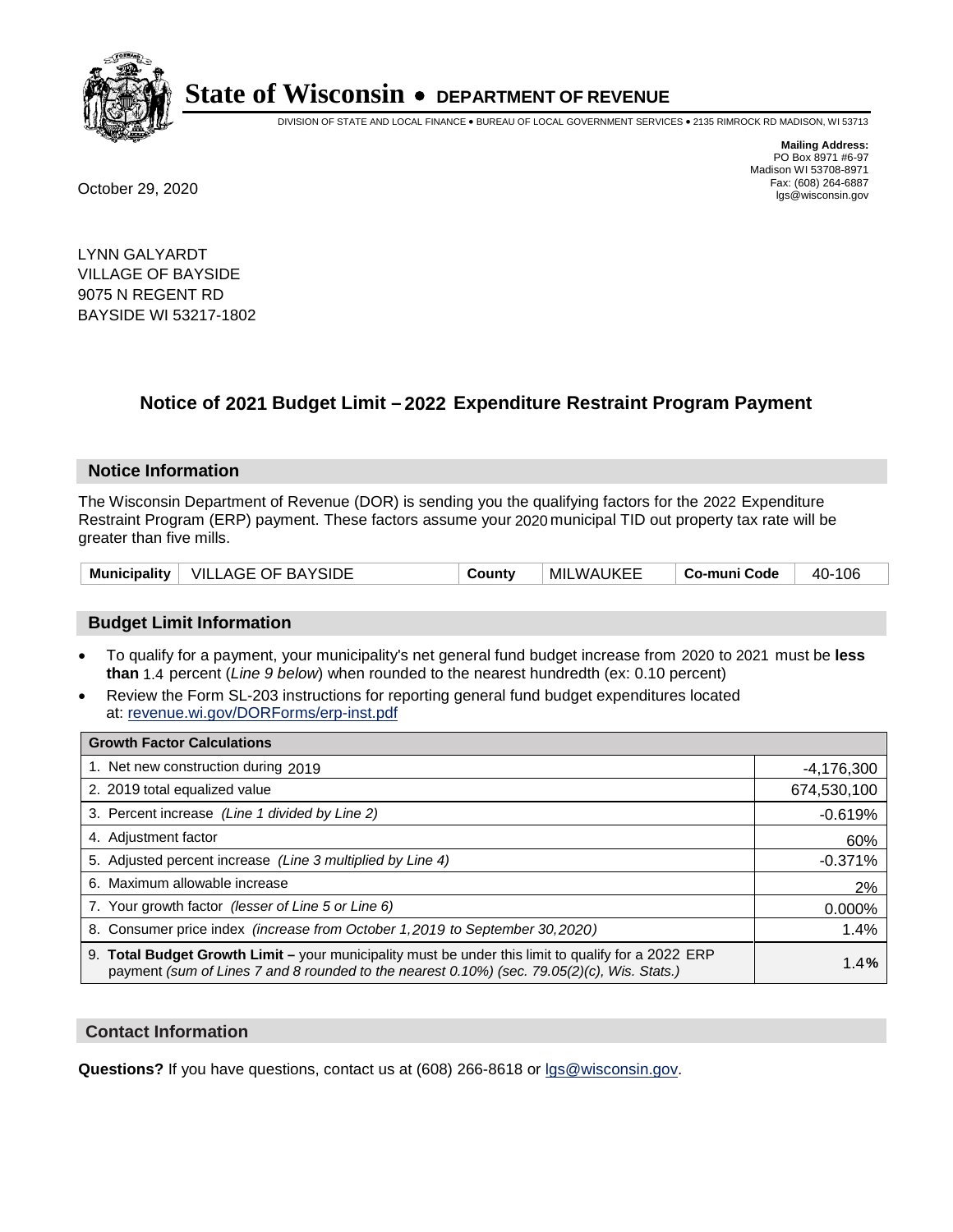

DIVISION OF STATE AND LOCAL FINANCE • BUREAU OF LOCAL GOVERNMENT SERVICES • 2135 RIMROCK RD MADISON, WI 53713

**Mailing Address:** PO Box 8971 #6-97 Madison WI 53708-8971<br>Fax: (608) 264-6887 Fax: (608) 264-6887 October 29, 2020 lgs@wisconsin.gov

JILL KENDA-LUBETSKI VILLAGE OF BROWN DEER 4800 W GREEN BROOK DR BROWN DEER WI 53223-2492

# **Notice of 2021 Budget Limit - 2022 Expenditure Restraint Program Payment**

#### **Notice Information**

The Wisconsin Department of Revenue (DOR) is sending you the qualifying factors for the 2022 Expenditure Restraint Program (ERP) payment. These factors assume your 2020 municipal TID out property tax rate will be greater than five mills.

|  | Municipality   VILLAGE OF BROWN DEER | County | MILWAUKEE | Co-muni Code | 40-107 |
|--|--------------------------------------|--------|-----------|--------------|--------|
|--|--------------------------------------|--------|-----------|--------------|--------|

## **Budget Limit Information**

- To qualify for a payment, your municipality's net general fund budget increase from 2020 to 2021 must be less **than** 1.4 percent (*Line 9 below*) when rounded to the nearest hundredth (ex: 0.10 percent)
- Review the Form SL-203 instructions for reporting general fund budget expenditures located at: revenue.wi.gov/DORForms/erp-inst.pdf

| <b>Growth Factor Calculations</b>                                                                                                                                                                      |               |
|--------------------------------------------------------------------------------------------------------------------------------------------------------------------------------------------------------|---------------|
| 1. Net new construction during 2019                                                                                                                                                                    | $-865,200$    |
| 2. 2019 total equalized value                                                                                                                                                                          | 1,005,880,400 |
| 3. Percent increase (Line 1 divided by Line 2)                                                                                                                                                         | $-0.086%$     |
| 4. Adiustment factor                                                                                                                                                                                   | 60%           |
| 5. Adjusted percent increase (Line 3 multiplied by Line 4)                                                                                                                                             | $-0.052%$     |
| 6. Maximum allowable increase                                                                                                                                                                          | 2%            |
| 7. Your growth factor (lesser of Line 5 or Line 6)                                                                                                                                                     | 0.000%        |
| 8. Consumer price index (increase from October 1,2019 to September 30,2020)                                                                                                                            | 1.4%          |
| 9. Total Budget Growth Limit - your municipality must be under this limit to qualify for a 2022 ERP<br>payment (sum of Lines 7 and 8 rounded to the nearest $0.10\%$ ) (sec. 79.05(2)(c), Wis. Stats.) | 1.4%          |

## **Contact Information**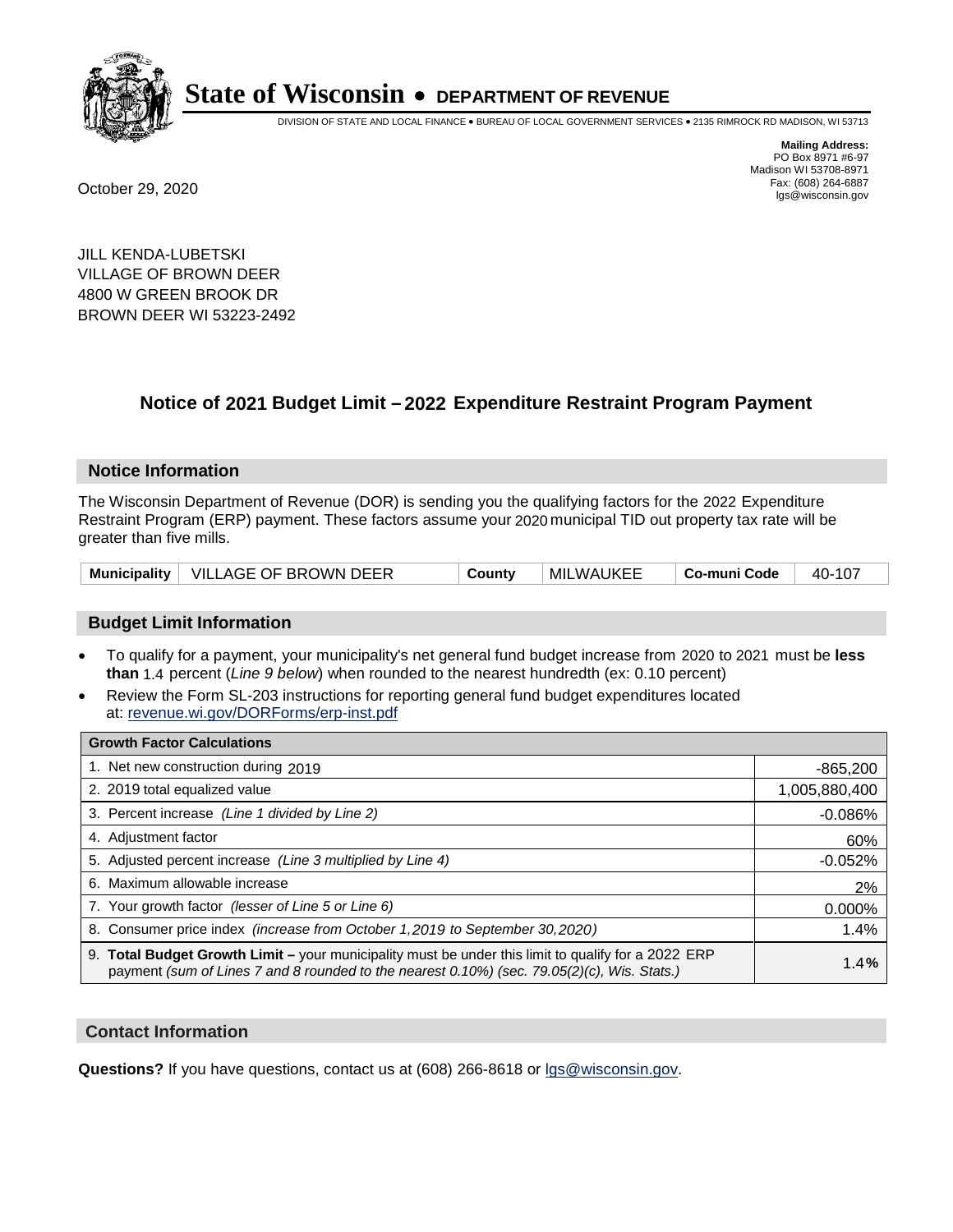

DIVISION OF STATE AND LOCAL FINANCE • BUREAU OF LOCAL GOVERNMENT SERVICES • 2135 RIMROCK RD MADISON, WI 53713

**Mailing Address:** PO Box 8971 #6-97 Madison WI 53708-8971<br>Fax: (608) 264-6887 Fax: (608) 264-6887 October 29, 2020 lgs@wisconsin.gov

KELLY MEYER VILLAGE OF FOX POINT 7200 N SANTA MONICA BLVD FOX POINT WI 53217

# **Notice of 2021 Budget Limit - 2022 Expenditure Restraint Program Payment**

## **Notice Information**

The Wisconsin Department of Revenue (DOR) is sending you the qualifying factors for the 2022 Expenditure Restraint Program (ERP) payment. These factors assume your 2020 municipal TID out property tax rate will be greater than five mills.

|  | Municipality   VILLAGE OF FOX POINT | County | MILWAUKEE | Co-muni Code | 40-126 |
|--|-------------------------------------|--------|-----------|--------------|--------|
|--|-------------------------------------|--------|-----------|--------------|--------|

# **Budget Limit Information**

- To qualify for a payment, your municipality's net general fund budget increase from 2020 to 2021 must be less **than** 2.0 percent (*Line 9 below*) when rounded to the nearest hundredth (ex: 0.10 percent)
- Review the Form SL-203 instructions for reporting general fund budget expenditures located at: revenue.wi.gov/DORForms/erp-inst.pdf

| <b>Growth Factor Calculations</b>                                                                                                                                                                      |               |
|--------------------------------------------------------------------------------------------------------------------------------------------------------------------------------------------------------|---------------|
| 1. Net new construction during 2019                                                                                                                                                                    | 12,848,900    |
| 2. 2019 total equalized value                                                                                                                                                                          | 1,221,306,000 |
| 3. Percent increase (Line 1 divided by Line 2)                                                                                                                                                         | 1.052%        |
| 4. Adjustment factor                                                                                                                                                                                   | 60%           |
| 5. Adjusted percent increase (Line 3 multiplied by Line 4)                                                                                                                                             | 0.631%        |
| 6. Maximum allowable increase                                                                                                                                                                          | 2%            |
| 7. Your growth factor (lesser of Line 5 or Line 6)                                                                                                                                                     | 0.631%        |
| 8. Consumer price index (increase from October 1,2019 to September 30,2020)                                                                                                                            | 1.4%          |
| 9. Total Budget Growth Limit - your municipality must be under this limit to qualify for a 2022 ERP<br>payment (sum of Lines 7 and 8 rounded to the nearest $0.10\%$ ) (sec. 79.05(2)(c), Wis. Stats.) | 2.0%          |

## **Contact Information**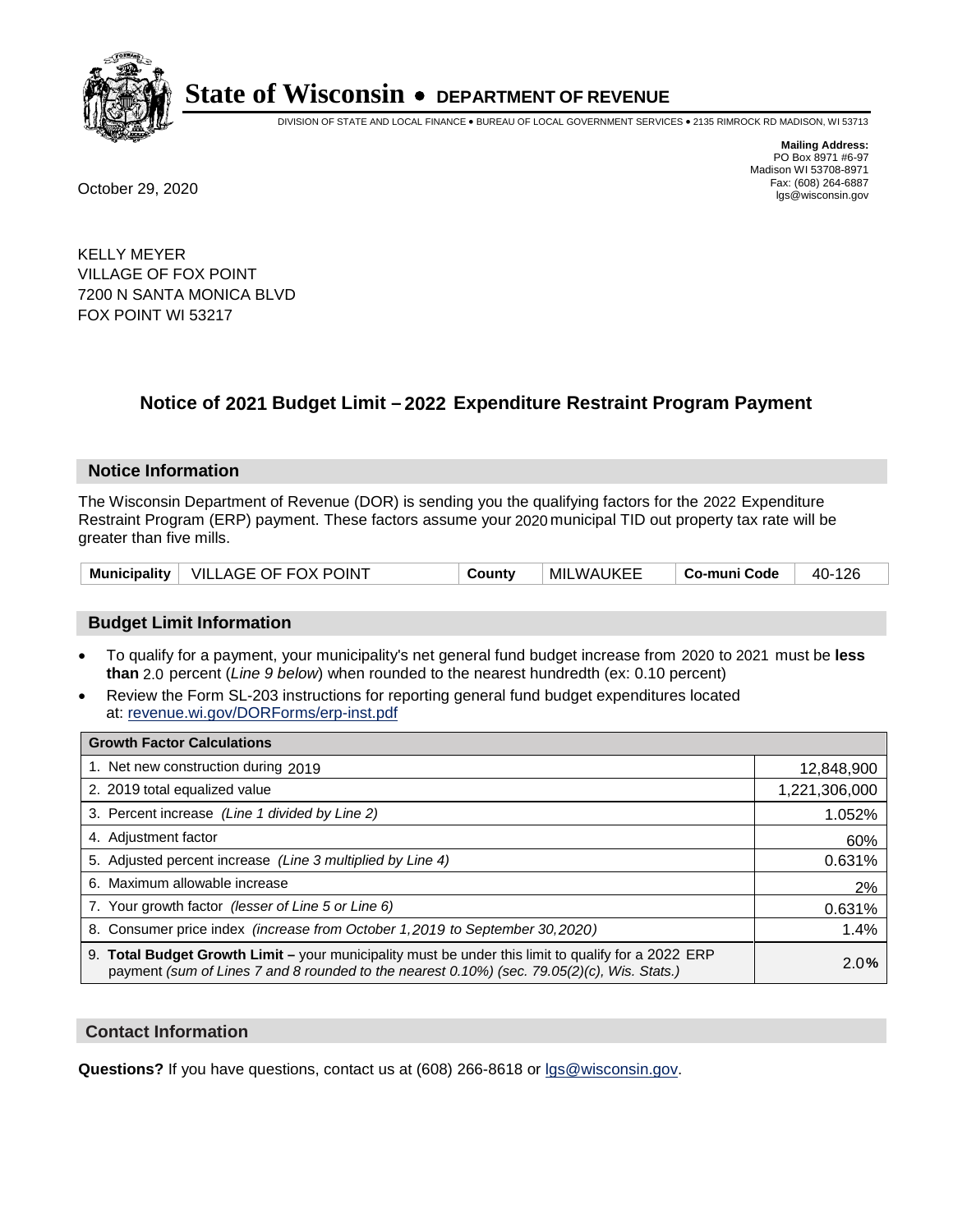

DIVISION OF STATE AND LOCAL FINANCE • BUREAU OF LOCAL GOVERNMENT SERVICES • 2135 RIMROCK RD MADISON, WI 53713

**Mailing Address:** PO Box 8971 #6-97 Madison WI 53708-8971<br>Fax: (608) 264-6887 Fax: (608) 264-6887 October 29, 2020 lgs@wisconsin.gov

MELANIE PIETRUSZKA VILLAGE OF GREENDALE 6500 NORTHWAY GREENDALE WI 53129

# **Notice of 2021 Budget Limit - 2022 Expenditure Restraint Program Payment**

#### **Notice Information**

The Wisconsin Department of Revenue (DOR) is sending you the qualifying factors for the 2022 Expenditure Restraint Program (ERP) payment. These factors assume your 2020 municipal TID out property tax rate will be greater than five mills.

| Municipality   VILLAGE OF GREENDALE | County | MILWAUKEE | Co-muni Code | 40-131 |
|-------------------------------------|--------|-----------|--------------|--------|
|-------------------------------------|--------|-----------|--------------|--------|

# **Budget Limit Information**

- To qualify for a payment, your municipality's net general fund budget increase from 2020 to 2021 must be less **than** 1.7 percent (*Line 9 below*) when rounded to the nearest hundredth (ex: 0.10 percent)
- Review the Form SL-203 instructions for reporting general fund budget expenditures located at: revenue.wi.gov/DORForms/erp-inst.pdf

| <b>Growth Factor Calculations</b>                                                                                                                                                                  |               |
|----------------------------------------------------------------------------------------------------------------------------------------------------------------------------------------------------|---------------|
| 1. Net new construction during 2019                                                                                                                                                                | 7,816,100     |
| 2. 2019 total equalized value                                                                                                                                                                      | 1,568,268,000 |
| 3. Percent increase (Line 1 divided by Line 2)                                                                                                                                                     | 0.498%        |
| 4. Adjustment factor                                                                                                                                                                               | 60%           |
| 5. Adjusted percent increase (Line 3 multiplied by Line 4)                                                                                                                                         | 0.299%        |
| Maximum allowable increase<br>6.                                                                                                                                                                   | 2%            |
| 7. Your growth factor (lesser of Line 5 or Line 6)                                                                                                                                                 | 0.299%        |
| 8. Consumer price index (increase from October 1, 2019 to September 30, 2020)                                                                                                                      | 1.4%          |
| 9. Total Budget Growth Limit - your municipality must be under this limit to qualify for a 2022 ERP<br>payment (sum of Lines 7 and 8 rounded to the nearest 0.10%) (sec. 79.05(2)(c), Wis. Stats.) | 1.7%          |

## **Contact Information**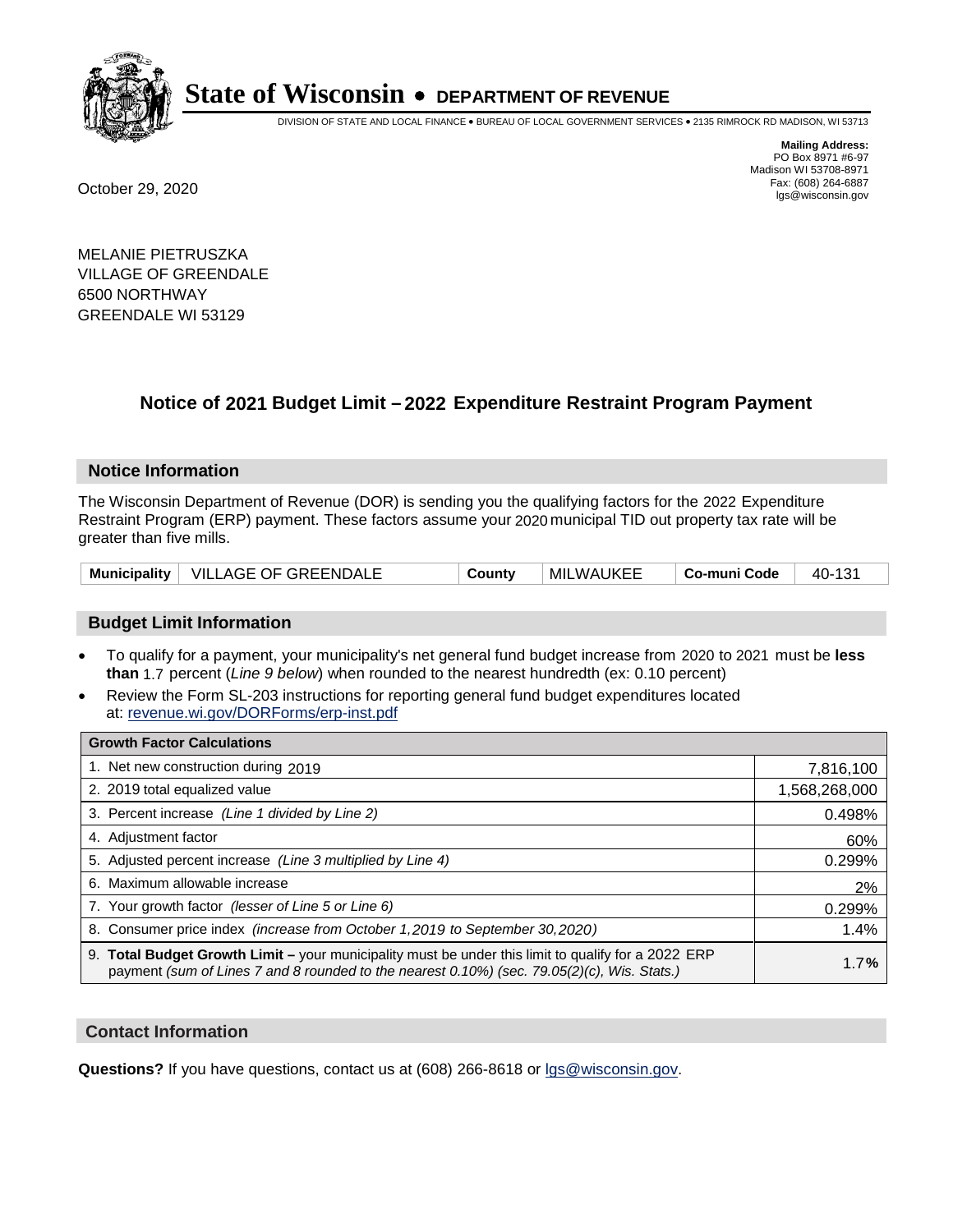

DIVISION OF STATE AND LOCAL FINANCE • BUREAU OF LOCAL GOVERNMENT SERVICES • 2135 RIMROCK RD MADISON, WI 53713

**Mailing Address:** PO Box 8971 #6-97 Madison WI 53708-8971<br>Fax: (608) 264-6887 Fax: (608) 264-6887 October 29, 2020 lgs@wisconsin.gov

SANDY KULIK VILLAGE OF HALES CORNERS 5635 S NEW BERLIN RD HALES CORNERS WI 53130-1775

### **Notice of 2021 Budget Limit - 2022 Expenditure Restraint Program Payment**

#### **Notice Information**

The Wisconsin Department of Revenue (DOR) is sending you the qualifying factors for the 2022 Expenditure Restraint Program (ERP) payment. These factors assume your 2020 municipal TID out property tax rate will be greater than five mills.

| Municipality   VILLAGE OF HALES CORNERS | County | MILWAUKEE | ∣ Co-muni Code | 40-136 |
|-----------------------------------------|--------|-----------|----------------|--------|
|-----------------------------------------|--------|-----------|----------------|--------|

#### **Budget Limit Information**

- To qualify for a payment, your municipality's net general fund budget increase from 2020 to 2021 must be less **than** 2.2 percent (*Line 9 below*) when rounded to the nearest hundredth (ex: 0.10 percent)
- Review the Form SL-203 instructions for reporting general fund budget expenditures located at: revenue.wi.gov/DORForms/erp-inst.pdf

| <b>Growth Factor Calculations</b>                                                                                                                                                                      |             |
|--------------------------------------------------------------------------------------------------------------------------------------------------------------------------------------------------------|-------------|
| 1. Net new construction during 2019                                                                                                                                                                    | 9,664,600   |
| 2. 2019 total equalized value                                                                                                                                                                          | 727,751,600 |
| 3. Percent increase (Line 1 divided by Line 2)                                                                                                                                                         | 1.328%      |
| 4. Adjustment factor                                                                                                                                                                                   | 60%         |
| 5. Adjusted percent increase (Line 3 multiplied by Line 4)                                                                                                                                             | 0.797%      |
| 6. Maximum allowable increase                                                                                                                                                                          | 2%          |
| 7. Your growth factor (lesser of Line 5 or Line 6)                                                                                                                                                     | 0.797%      |
| 8. Consumer price index (increase from October 1, 2019 to September 30, 2020)                                                                                                                          | 1.4%        |
| 9. Total Budget Growth Limit - your municipality must be under this limit to qualify for a 2022 ERP<br>payment (sum of Lines 7 and 8 rounded to the nearest $0.10\%$ ) (sec. 79.05(2)(c), Wis. Stats.) | 2.2%        |

#### **Contact Information**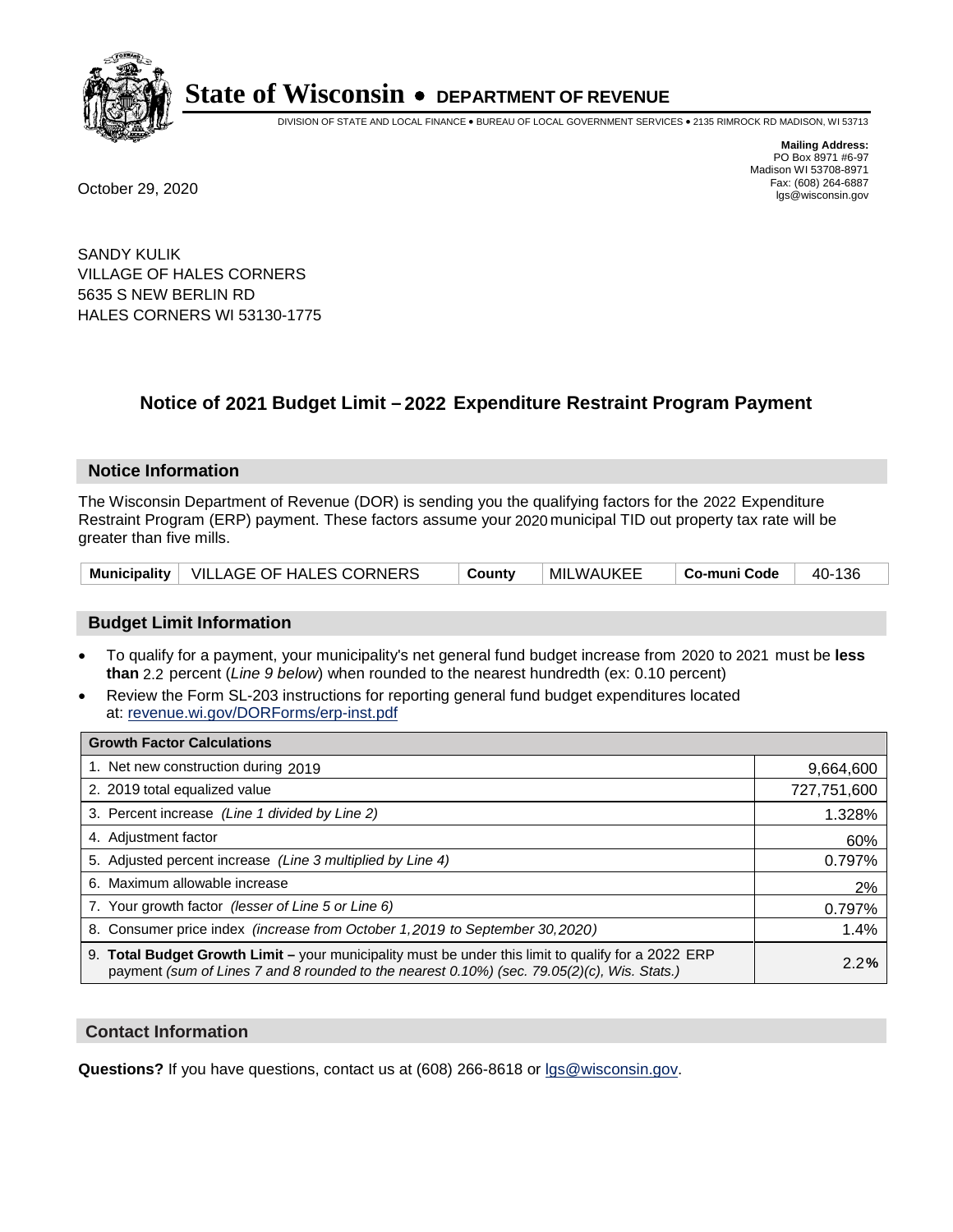

DIVISION OF STATE AND LOCAL FINANCE • BUREAU OF LOCAL GOVERNMENT SERVICES • 2135 RIMROCK RD MADISON, WI 53713

**Mailing Address:** PO Box 8971 #6-97 Madison WI 53708-8971<br>Fax: (608) 264-6887 Fax: (608) 264-6887 October 29, 2020 lgs@wisconsin.gov

TAMMY LABORDE VILLAGE OF RIVER HILLS 7650 N PHEASANT LN RIVER HILLS WI 53217-3012

### **Notice of 2021 Budget Limit - 2022 Expenditure Restraint Program Payment**

#### **Notice Information**

The Wisconsin Department of Revenue (DOR) is sending you the qualifying factors for the 2022 Expenditure Restraint Program (ERP) payment. These factors assume your 2020 municipal TID out property tax rate will be greater than five mills.

|  | Municipality   VILLAGE OF RIVER HILLS | County | MILWAUKEE | Co-muni Code | 40-176 |
|--|---------------------------------------|--------|-----------|--------------|--------|
|--|---------------------------------------|--------|-----------|--------------|--------|

#### **Budget Limit Information**

- To qualify for a payment, your municipality's net general fund budget increase from 2020 to 2021 must be less **than** 1.5 percent (*Line 9 below*) when rounded to the nearest hundredth (ex: 0.10 percent)
- Review the Form SL-203 instructions for reporting general fund budget expenditures located at: revenue.wi.gov/DORForms/erp-inst.pdf

| <b>Growth Factor Calculations</b>                                                                                                                                                                      |             |
|--------------------------------------------------------------------------------------------------------------------------------------------------------------------------------------------------------|-------------|
| 1. Net new construction during 2019                                                                                                                                                                    | 805,100     |
| 2. 2019 total equalized value                                                                                                                                                                          | 466,252,700 |
| 3. Percent increase (Line 1 divided by Line 2)                                                                                                                                                         | 0.173%      |
| 4. Adjustment factor                                                                                                                                                                                   | 60%         |
| 5. Adjusted percent increase (Line 3 multiplied by Line 4)                                                                                                                                             | 0.104%      |
| 6. Maximum allowable increase                                                                                                                                                                          | 2%          |
| 7. Your growth factor (lesser of Line 5 or Line 6)                                                                                                                                                     | 0.104%      |
| 8. Consumer price index (increase from October 1, 2019 to September 30, 2020)                                                                                                                          | 1.4%        |
| 9. Total Budget Growth Limit - your municipality must be under this limit to qualify for a 2022 ERP<br>payment (sum of Lines 7 and 8 rounded to the nearest $0.10\%$ ) (sec. 79.05(2)(c), Wis. Stats.) | 1.5%        |

#### **Contact Information**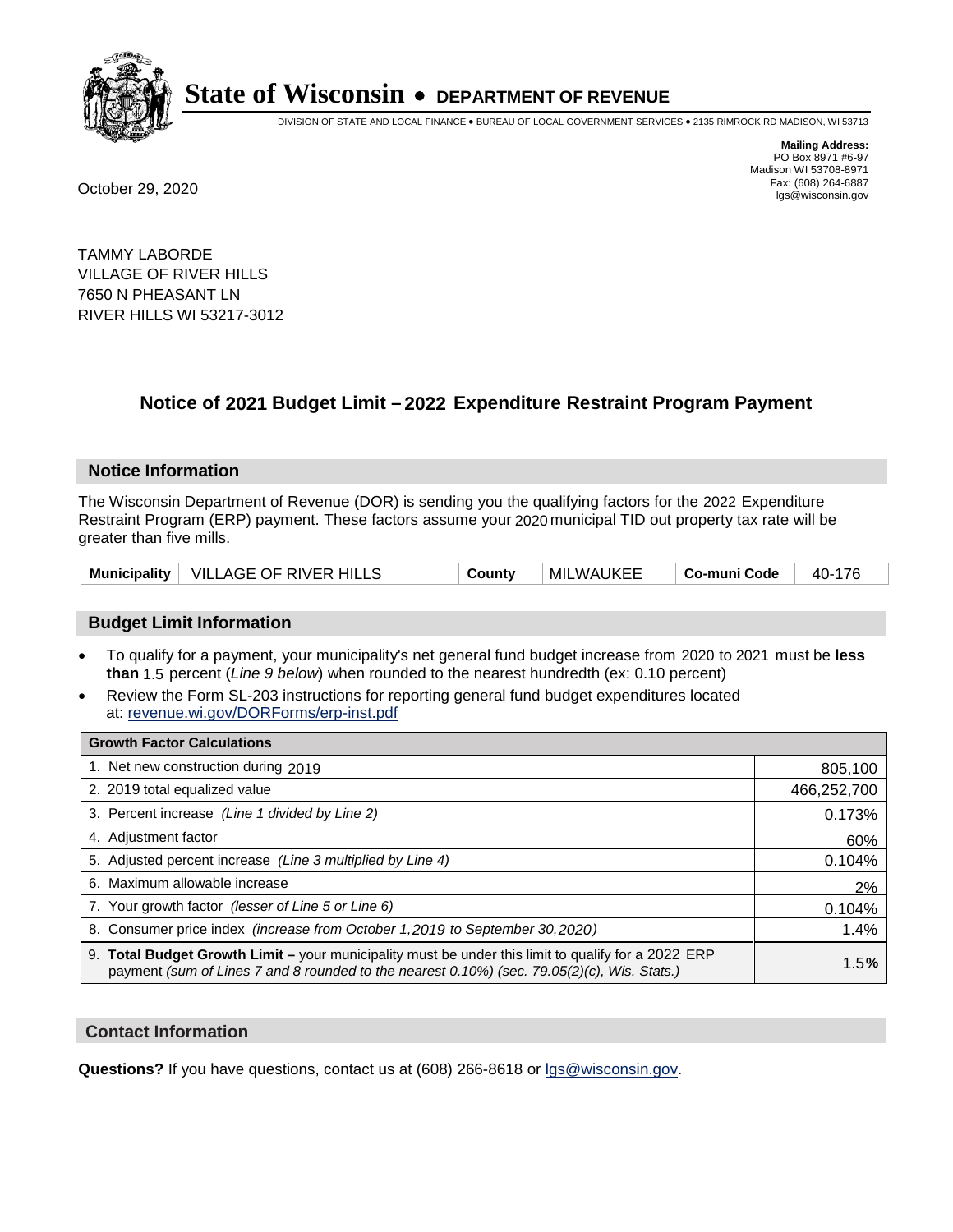

DIVISION OF STATE AND LOCAL FINANCE • BUREAU OF LOCAL GOVERNMENT SERVICES • 2135 RIMROCK RD MADISON, WI 53713

**Mailing Address:** PO Box 8971 #6-97 Madison WI 53708-8971<br>Fax: (608) 264-6887 Fax: (608) 264-6887 October 29, 2020 lgs@wisconsin.gov

SARAH BRUCKMAN VILLAGE OF SHOREWOOD 3930 N MURRAY AVE SHOREWOOD WI 53211-2303

### **Notice of 2021 Budget Limit - 2022 Expenditure Restraint Program Payment**

#### **Notice Information**

The Wisconsin Department of Revenue (DOR) is sending you the qualifying factors for the 2022 Expenditure Restraint Program (ERP) payment. These factors assume your 2020 municipal TID out property tax rate will be greater than five mills.

|  | Municipality   VILLAGE OF SHOREWOOD | Countv | MILWAUKEE | Co-muni Code | 40-181 |
|--|-------------------------------------|--------|-----------|--------------|--------|
|--|-------------------------------------|--------|-----------|--------------|--------|

#### **Budget Limit Information**

- To qualify for a payment, your municipality's net general fund budget increase from 2020 to 2021 must be less **than** 1.8 percent (*Line 9 below*) when rounded to the nearest hundredth (ex: 0.10 percent)
- Review the Form SL-203 instructions for reporting general fund budget expenditures located at: revenue.wi.gov/DORForms/erp-inst.pdf

| <b>Growth Factor Calculations</b>                                                                                                                                                                  |               |
|----------------------------------------------------------------------------------------------------------------------------------------------------------------------------------------------------|---------------|
| 1. Net new construction during 2019                                                                                                                                                                | 10,405,700    |
| 2. 2019 total equalized value                                                                                                                                                                      | 1,755,222,400 |
| 3. Percent increase (Line 1 divided by Line 2)                                                                                                                                                     | 0.593%        |
| 4. Adjustment factor                                                                                                                                                                               | 60%           |
| 5. Adjusted percent increase (Line 3 multiplied by Line 4)                                                                                                                                         | 0.356%        |
| 6. Maximum allowable increase                                                                                                                                                                      | 2%            |
| 7. Your growth factor (lesser of Line 5 or Line 6)                                                                                                                                                 | 0.356%        |
| 8. Consumer price index (increase from October 1,2019 to September 30,2020)                                                                                                                        | 1.4%          |
| 9. Total Budget Growth Limit - your municipality must be under this limit to qualify for a 2022 ERP<br>payment (sum of Lines 7 and 8 rounded to the nearest 0.10%) (sec. 79.05(2)(c), Wis. Stats.) | 1.8%          |

#### **Contact Information**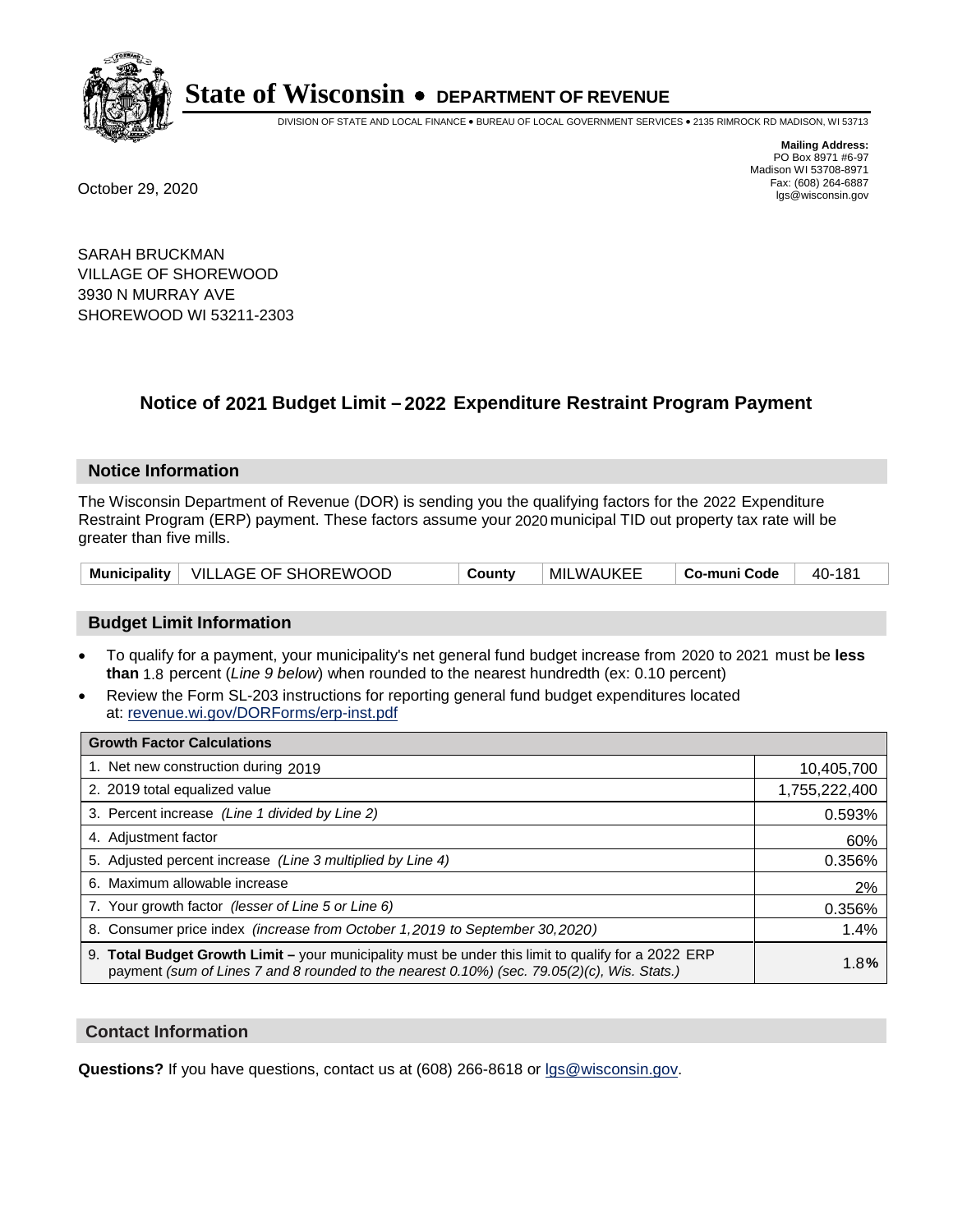

DIVISION OF STATE AND LOCAL FINANCE • BUREAU OF LOCAL GOVERNMENT SERVICES • 2135 RIMROCK RD MADISON, WI 53713

**Mailing Address:** PO Box 8971 #6-97 Madison WI 53708-8971<br>Fax: (608) 264-6887 Fax: (608) 264-6887 October 29, 2020 lgs@wisconsin.gov

SUSAN SCHUPP VILLAGE OF WEST MILWAUKEE 4755 W BELOIT ROAD WEST MILWAUKEE WI 53214-3517

## **Notice of 2021 Budget Limit - 2022 Expenditure Restraint Program Payment**

#### **Notice Information**

The Wisconsin Department of Revenue (DOR) is sending you the qualifying factors for the 2022 Expenditure Restraint Program (ERP) payment. These factors assume your 2020 municipal TID out property tax rate will be greater than five mills.

|  | Municipality   VILLAGE OF WEST MILWAUKEE | <sup>⊥</sup> County | MILWAUKEE | ∣ Co-muni Code | 40-191 |
|--|------------------------------------------|---------------------|-----------|----------------|--------|
|--|------------------------------------------|---------------------|-----------|----------------|--------|

#### **Budget Limit Information**

- To qualify for a payment, your municipality's net general fund budget increase from 2020 to 2021 must be less **than** 3.4 percent (*Line 9 below*) when rounded to the nearest hundredth (ex: 0.10 percent)
- Review the Form SL-203 instructions for reporting general fund budget expenditures located at: revenue.wi.gov/DORForms/erp-inst.pdf

| <b>Growth Factor Calculations</b>                                                                                                                                                                  |             |
|----------------------------------------------------------------------------------------------------------------------------------------------------------------------------------------------------|-------------|
| 1. Net new construction during 2019                                                                                                                                                                | 12,496,500  |
| 2. 2019 total equalized value                                                                                                                                                                      | 375,980,900 |
| 3. Percent increase (Line 1 divided by Line 2)                                                                                                                                                     | 3.324%      |
| 4. Adjustment factor                                                                                                                                                                               | 60%         |
| 5. Adjusted percent increase (Line 3 multiplied by Line 4)                                                                                                                                         | 1.994%      |
| 6. Maximum allowable increase                                                                                                                                                                      | 2%          |
| 7. Your growth factor (lesser of Line 5 or Line 6)                                                                                                                                                 | 1.994%      |
| 8. Consumer price index (increase from October 1,2019 to September 30,2020)                                                                                                                        | 1.4%        |
| 9. Total Budget Growth Limit - your municipality must be under this limit to qualify for a 2022 ERP<br>payment (sum of Lines 7 and 8 rounded to the nearest 0.10%) (sec. 79.05(2)(c), Wis. Stats.) | 3.4%        |

#### **Contact Information**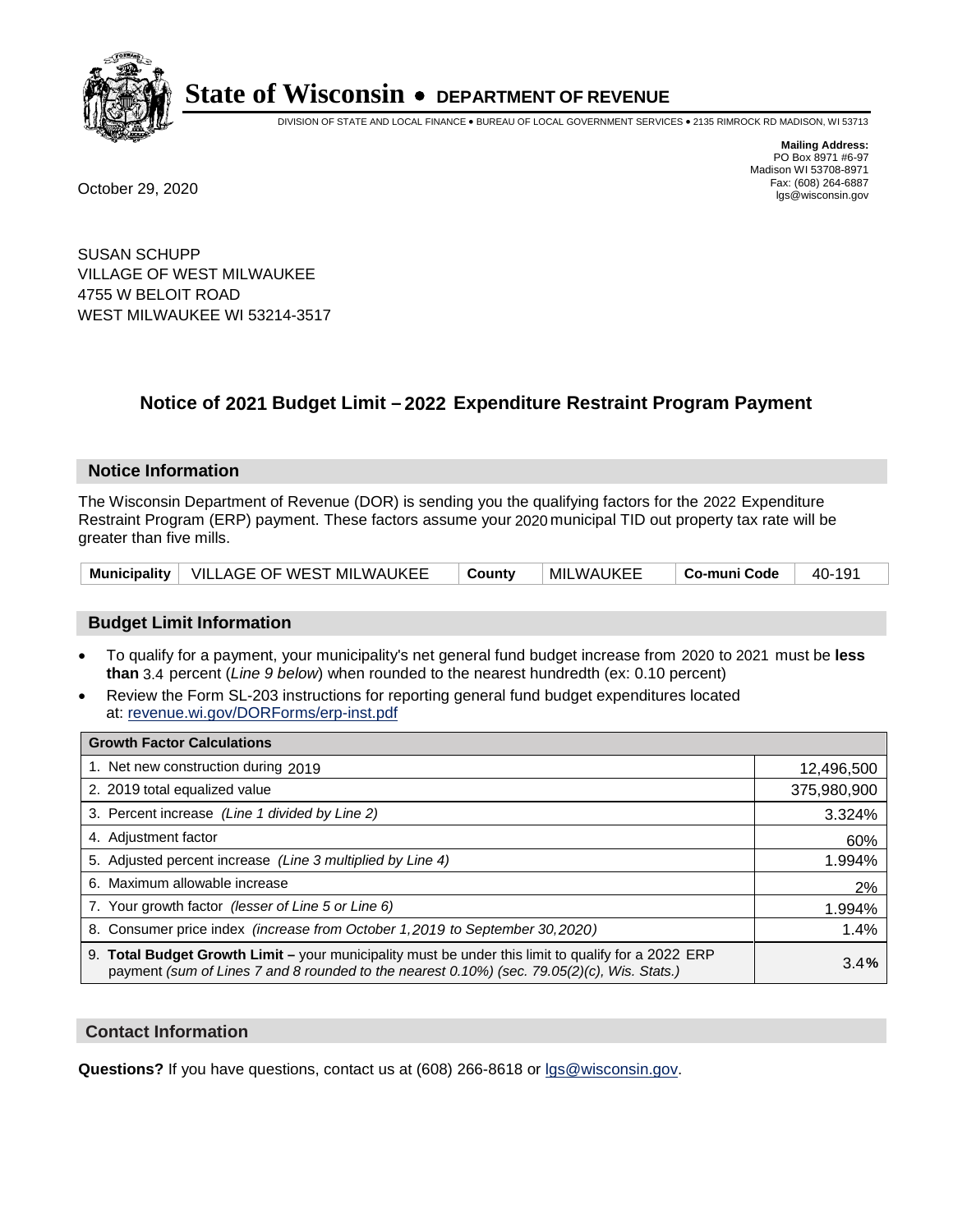

DIVISION OF STATE AND LOCAL FINANCE • BUREAU OF LOCAL GOVERNMENT SERVICES • 2135 RIMROCK RD MADISON, WI 53713

Madison WI 53708-8971<br>Fax: (608) 264-6887

**Mailing Address:** PO Box 8971 #6-97

Fax: (608) 264-6887 October 29, 2020 lgs@wisconsin.gov

DENNIS BRODERICK CITY OF CUDAHY PO BOX 100510 CUDAHY WI 53110-0510

### **Notice of 2021 Budget Limit - 2022 Expenditure Restraint Program Payment**

#### **Notice Information**

The Wisconsin Department of Revenue (DOR) is sending you the qualifying factors for the 2022 Expenditure Restraint Program (ERP) payment. These factors assume your 2020 municipal TID out property tax rate will be greater than five mills.

| CITY OF CUDAHY<br>Municipality | County | <b>MILWAUKEE</b> | Co-muni Code | 40-211 |
|--------------------------------|--------|------------------|--------------|--------|
|--------------------------------|--------|------------------|--------------|--------|

#### **Budget Limit Information**

- To qualify for a payment, your municipality's net general fund budget increase from 2020 to 2021 must be less **than** 1.9 percent (*Line 9 below*) when rounded to the nearest hundredth (ex: 0.10 percent)
- Review the Form SL-203 instructions for reporting general fund budget expenditures located at: revenue.wi.gov/DORForms/erp-inst.pdf

| <b>Growth Factor Calculations</b>                                                                                                                                                                      |               |
|--------------------------------------------------------------------------------------------------------------------------------------------------------------------------------------------------------|---------------|
| 1. Net new construction during 2019                                                                                                                                                                    | 9,391,000     |
| 2. 2019 total equalized value                                                                                                                                                                          | 1,233,560,900 |
| 3. Percent increase (Line 1 divided by Line 2)                                                                                                                                                         | 0.761%        |
| 4. Adjustment factor                                                                                                                                                                                   | 60%           |
| 5. Adjusted percent increase (Line 3 multiplied by Line 4)                                                                                                                                             | 0.457%        |
| 6. Maximum allowable increase                                                                                                                                                                          | 2%            |
| 7. Your growth factor (lesser of Line 5 or Line 6)                                                                                                                                                     | 0.457%        |
| 8. Consumer price index (increase from October 1, 2019 to September 30, 2020)                                                                                                                          | 1.4%          |
| 9. Total Budget Growth Limit - your municipality must be under this limit to qualify for a 2022 ERP<br>payment (sum of Lines 7 and 8 rounded to the nearest $0.10\%$ ) (sec. 79.05(2)(c), Wis. Stats.) | 1.9%          |

#### **Contact Information**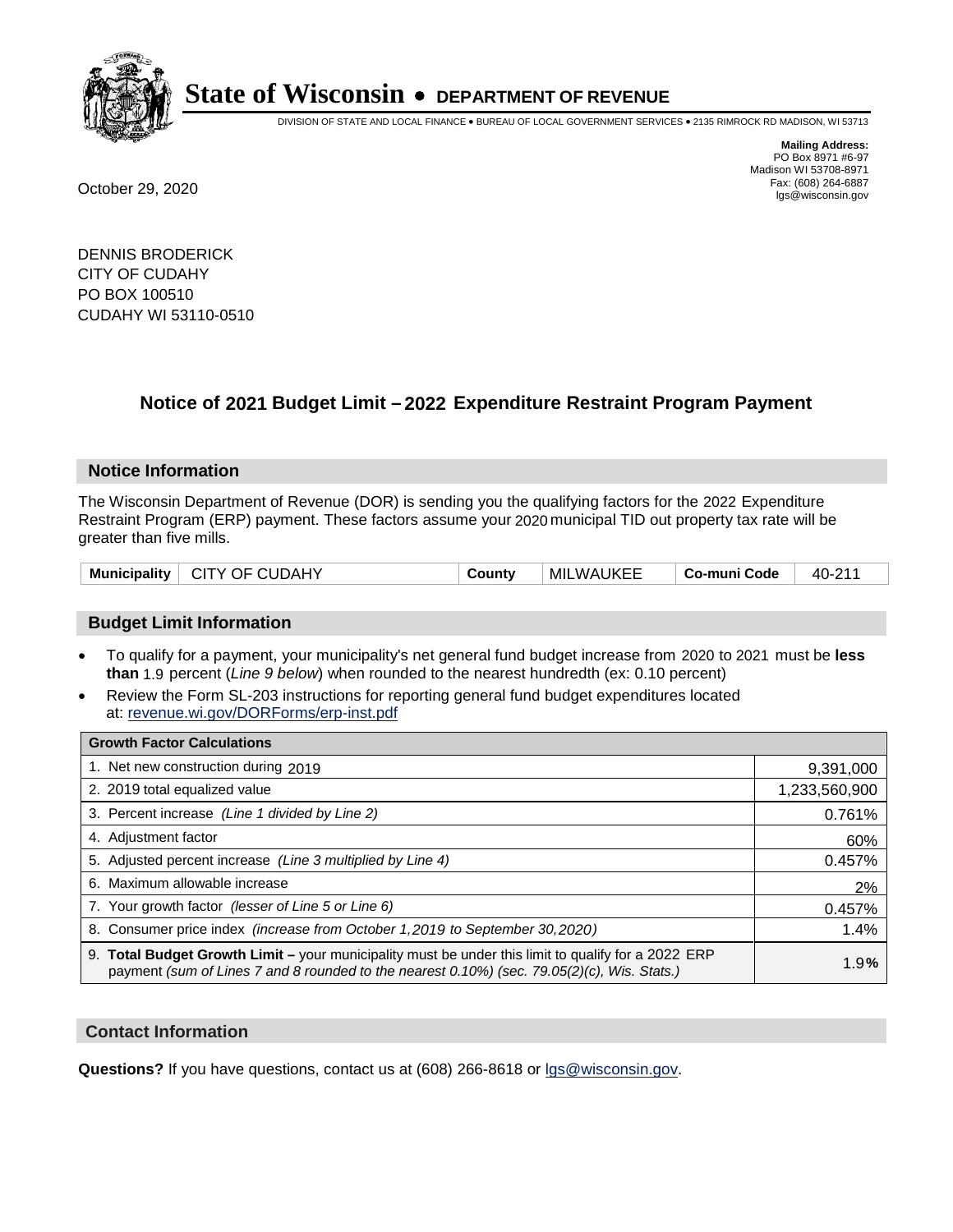

DIVISION OF STATE AND LOCAL FINANCE • BUREAU OF LOCAL GOVERNMENT SERVICES • 2135 RIMROCK RD MADISON, WI 53713

**Mailing Address:** PO Box 8971 #6-97 Madison WI 53708-8971<br>Fax: (608) 264-6887 Fax: (608) 264-6887 October 29, 2020 lgs@wisconsin.gov

SANDRA WESOLOWSKI CITY OF FRANKLIN 9229 W LOOMIS RD FRANKLIN WI 53132-9630

### **Notice of 2021 Budget Limit - 2022 Expenditure Restraint Program Payment**

#### **Notice Information**

The Wisconsin Department of Revenue (DOR) is sending you the qualifying factors for the 2022 Expenditure Restraint Program (ERP) payment. These factors assume your 2020 municipal TID out property tax rate will be greater than five mills.

| Municipality | <b>CITY OF FRANKLIN</b> | County | <b>MILWAUKEE</b> | Co-muni Code | 40-226 |
|--------------|-------------------------|--------|------------------|--------------|--------|
|--------------|-------------------------|--------|------------------|--------------|--------|

#### **Budget Limit Information**

- To qualify for a payment, your municipality's net general fund budget increase from 2020 to 2021 must be less **than** 1.8 percent (*Line 9 below*) when rounded to the nearest hundredth (ex: 0.10 percent)
- Review the Form SL-203 instructions for reporting general fund budget expenditures located at: revenue.wi.gov/DORForms/erp-inst.pdf

| <b>Growth Factor Calculations</b>                                                                                                                                                                  |               |
|----------------------------------------------------------------------------------------------------------------------------------------------------------------------------------------------------|---------------|
| 1. Net new construction during 2019                                                                                                                                                                | 32,475,200    |
| 2. 2019 total equalized value                                                                                                                                                                      | 4,360,269,000 |
| 3. Percent increase (Line 1 divided by Line 2)                                                                                                                                                     | 0.745%        |
| 4. Adjustment factor                                                                                                                                                                               | 60%           |
| 5. Adjusted percent increase (Line 3 multiplied by Line 4)                                                                                                                                         | 0.447%        |
| 6. Maximum allowable increase                                                                                                                                                                      | 2%            |
| 7. Your growth factor (lesser of Line 5 or Line 6)                                                                                                                                                 | 0.447%        |
| 8. Consumer price index (increase from October 1,2019 to September 30,2020)                                                                                                                        | 1.4%          |
| 9. Total Budget Growth Limit - your municipality must be under this limit to qualify for a 2022 ERP<br>payment (sum of Lines 7 and 8 rounded to the nearest 0.10%) (sec. 79.05(2)(c), Wis. Stats.) | 1.8%          |

#### **Contact Information**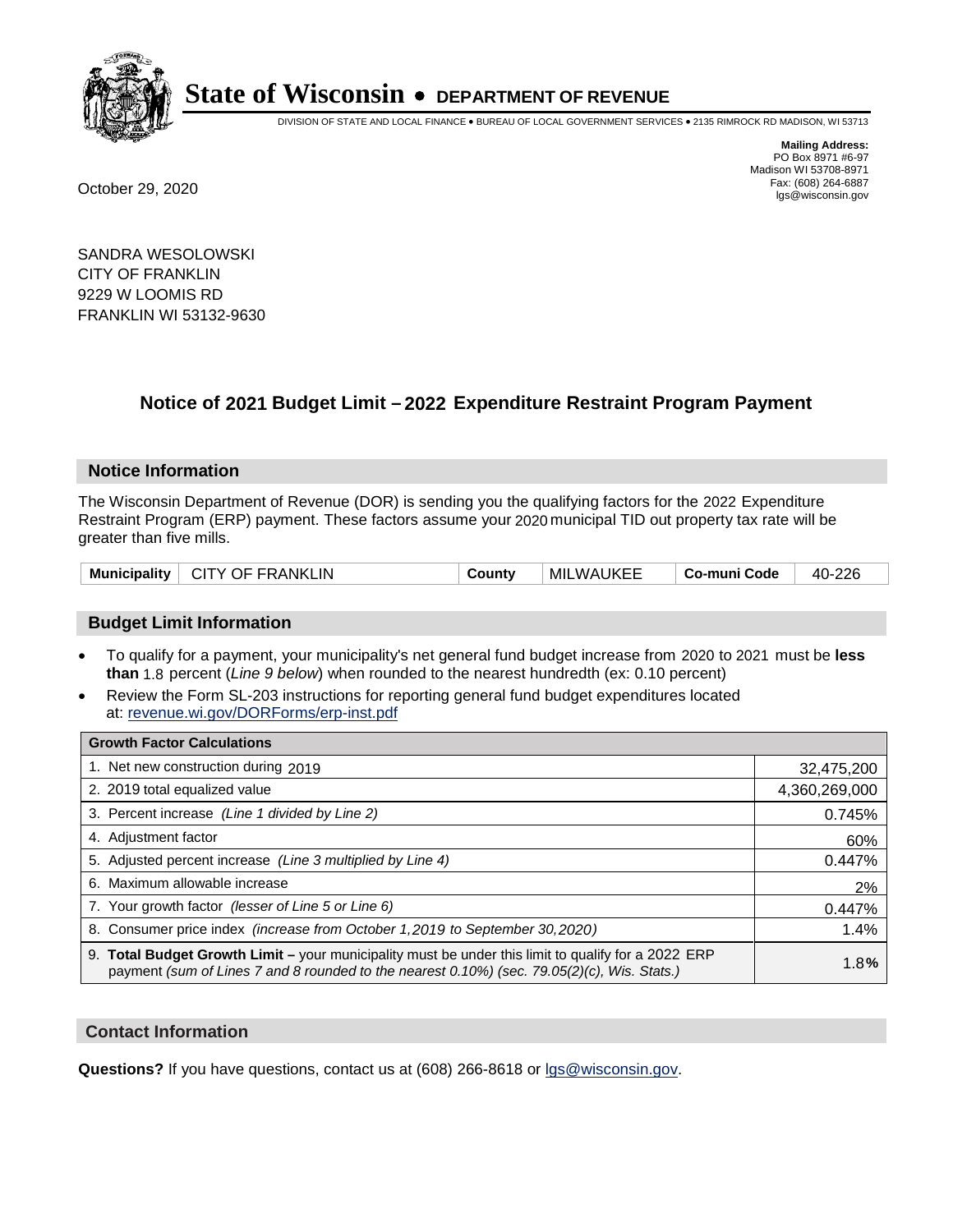

DIVISION OF STATE AND LOCAL FINANCE • BUREAU OF LOCAL GOVERNMENT SERVICES • 2135 RIMROCK RD MADISON, WI 53713

**Mailing Address:** PO Box 8971 #6-97 Madison WI 53708-8971<br>Fax: (608) 264-6887 Fax: (608) 264-6887 October 29, 2020 lgs@wisconsin.gov

MEGAN HUMITZ CITY OF GLENDALE 5909 N MILWAUKEE RIVER PKWY GLENDALE WI 53209

### **Notice of 2021 Budget Limit - 2022 Expenditure Restraint Program Payment**

#### **Notice Information**

The Wisconsin Department of Revenue (DOR) is sending you the qualifying factors for the 2022 Expenditure Restraint Program (ERP) payment. These factors assume your 2020 municipal TID out property tax rate will be greater than five mills.

| Municipality   CITY OF GLENDALE | County | <b>MILWAUKEE</b> | Co-muni Code | 40-231 |
|---------------------------------|--------|------------------|--------------|--------|
|---------------------------------|--------|------------------|--------------|--------|

#### **Budget Limit Information**

- To qualify for a payment, your municipality's net general fund budget increase from 2020 to 2021 must be less **than** 1.7 percent (*Line 9 below*) when rounded to the nearest hundredth (ex: 0.10 percent)
- Review the Form SL-203 instructions for reporting general fund budget expenditures located at: revenue.wi.gov/DORForms/erp-inst.pdf

| <b>Growth Factor Calculations</b>                                                                                                                                                                  |               |
|----------------------------------------------------------------------------------------------------------------------------------------------------------------------------------------------------|---------------|
| 1. Net new construction during 2019                                                                                                                                                                | 10,493,100    |
| 2. 2019 total equalized value                                                                                                                                                                      | 2,052,116,500 |
| 3. Percent increase (Line 1 divided by Line 2)                                                                                                                                                     | 0.511%        |
| 4. Adjustment factor                                                                                                                                                                               | 60%           |
| 5. Adjusted percent increase (Line 3 multiplied by Line 4)                                                                                                                                         | 0.307%        |
| 6. Maximum allowable increase                                                                                                                                                                      | 2%            |
| 7. Your growth factor (lesser of Line 5 or Line 6)                                                                                                                                                 | 0.307%        |
| 8. Consumer price index (increase from October 1, 2019 to September 30, 2020)                                                                                                                      | 1.4%          |
| 9. Total Budget Growth Limit - your municipality must be under this limit to qualify for a 2022 ERP<br>payment (sum of Lines 7 and 8 rounded to the nearest 0.10%) (sec. 79.05(2)(c), Wis. Stats.) | 1.7%          |

#### **Contact Information**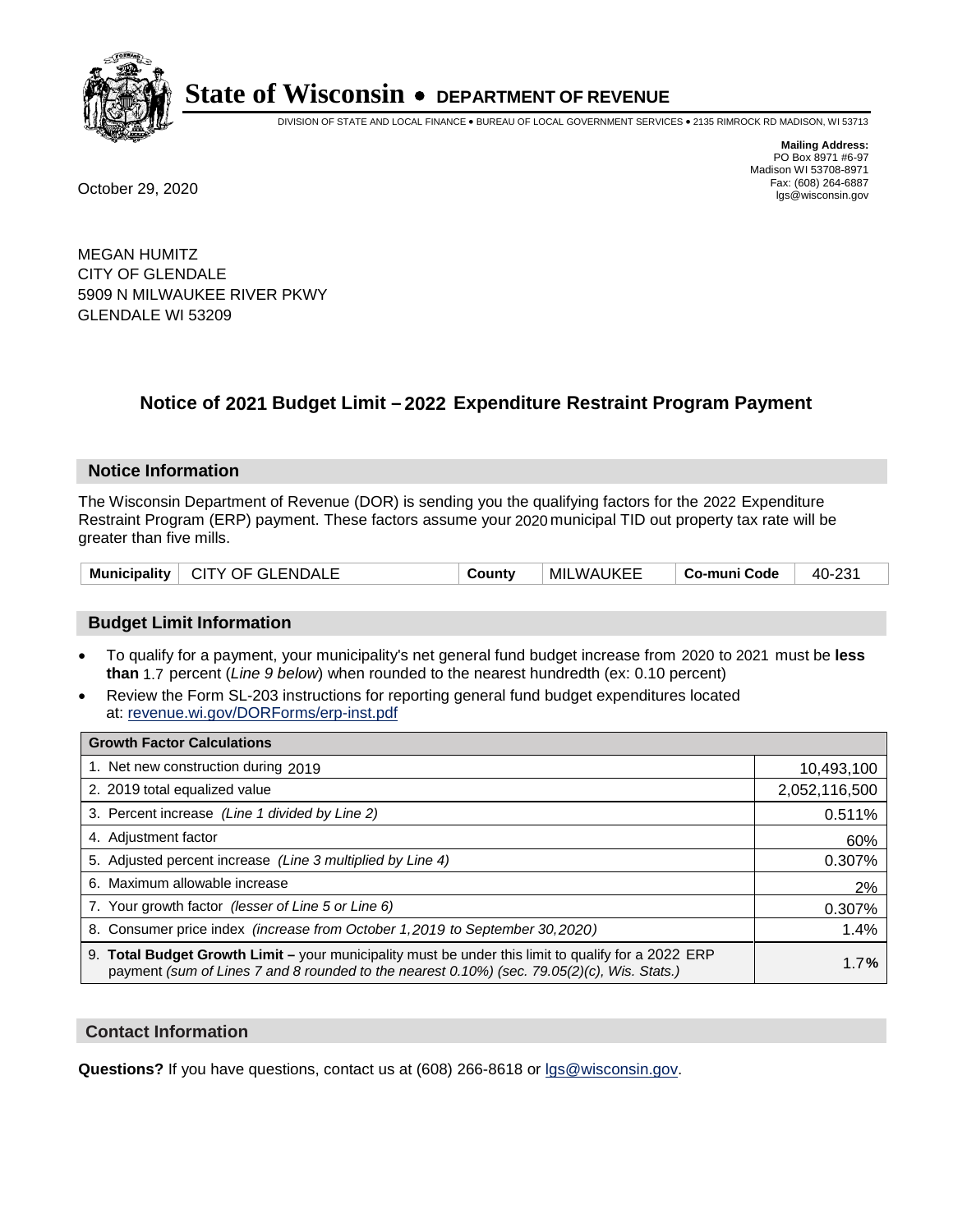

DIVISION OF STATE AND LOCAL FINANCE • BUREAU OF LOCAL GOVERNMENT SERVICES • 2135 RIMROCK RD MADISON, WI 53713

**Mailing Address:** PO Box 8971 #6-97 Madison WI 53708-8971<br>Fax: (608) 264-6887 Fax: (608) 264-6887 October 29, 2020 lgs@wisconsin.gov

JENNIFER GOERGEN CITY OF GREENFIELD 7325 W FOREST HOME AVE RM 102 GREENFIELD WI 53220-3356

### **Notice of 2021 Budget Limit - 2022 Expenditure Restraint Program Payment**

#### **Notice Information**

The Wisconsin Department of Revenue (DOR) is sending you the qualifying factors for the 2022 Expenditure Restraint Program (ERP) payment. These factors assume your 2020 municipal TID out property tax rate will be greater than five mills.

| Municipality   CITY OF GREENFIELD | County | MILWAUKEE | Co-muni Code | 40-236 |
|-----------------------------------|--------|-----------|--------------|--------|
|-----------------------------------|--------|-----------|--------------|--------|

#### **Budget Limit Information**

- To qualify for a payment, your municipality's net general fund budget increase from 2020 to 2021 must be less **than** 2.8 percent (*Line 9 below*) when rounded to the nearest hundredth (ex: 0.10 percent)
- Review the Form SL-203 instructions for reporting general fund budget expenditures located at: revenue.wi.gov/DORForms/erp-inst.pdf

| <b>Growth Factor Calculations</b>                                                                                                                                                                  |               |
|----------------------------------------------------------------------------------------------------------------------------------------------------------------------------------------------------|---------------|
| 1. Net new construction during 2019                                                                                                                                                                | 78,164,500    |
| 2. 2019 total equalized value                                                                                                                                                                      | 3,277,447,900 |
| 3. Percent increase (Line 1 divided by Line 2)                                                                                                                                                     | 2.385%        |
| 4. Adjustment factor                                                                                                                                                                               | 60%           |
| 5. Adjusted percent increase (Line 3 multiplied by Line 4)                                                                                                                                         | 1.431%        |
| 6. Maximum allowable increase                                                                                                                                                                      | 2%            |
| 7. Your growth factor (lesser of Line 5 or Line 6)                                                                                                                                                 | 1.431%        |
| 8. Consumer price index (increase from October 1,2019 to September 30,2020)                                                                                                                        | 1.4%          |
| 9. Total Budget Growth Limit - your municipality must be under this limit to qualify for a 2022 ERP<br>payment (sum of Lines 7 and 8 rounded to the nearest 0.10%) (sec. 79.05(2)(c), Wis. Stats.) | 2.8%          |

#### **Contact Information**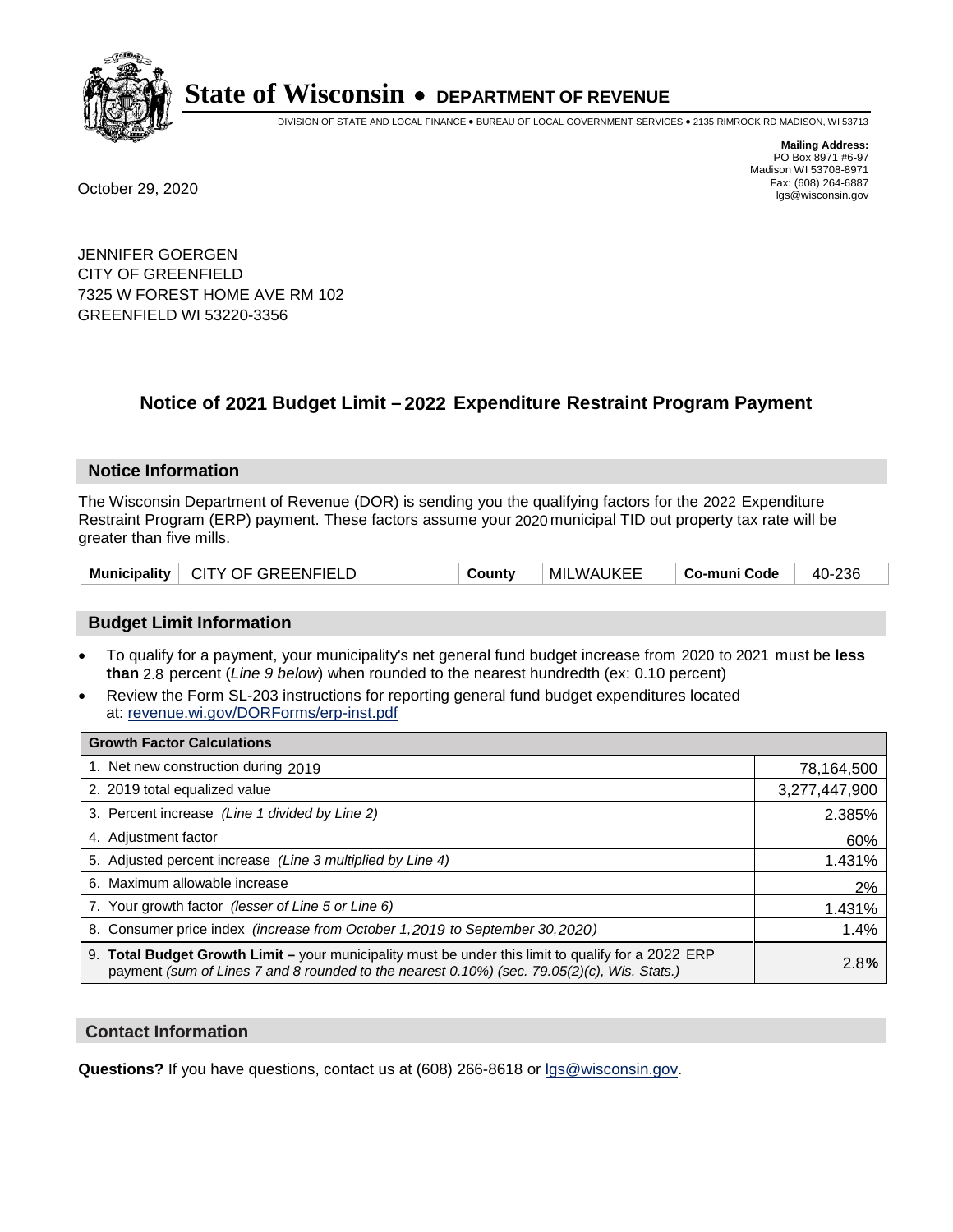

DIVISION OF STATE AND LOCAL FINANCE • BUREAU OF LOCAL GOVERNMENT SERVICES • 2135 RIMROCK RD MADISON, WI 53713

**Mailing Address:** PO Box 8971 #6-97 Madison WI 53708-8971<br>Fax: (608) 264-6887 Fax: (608) 264-6887 October 29, 2020 lgs@wisconsin.gov

JAMES OWCZARSKI CITY OF MILWAUKEE 200 E WELLS ST RM #205 MILWAUKEE WI 53202-3515

### **Notice of 2021 Budget Limit - 2022 Expenditure Restraint Program Payment**

#### **Notice Information**

The Wisconsin Department of Revenue (DOR) is sending you the qualifying factors for the 2022 Expenditure Restraint Program (ERP) payment. These factors assume your 2020 municipal TID out property tax rate will be greater than five mills.

| Municipality | ∣ CITY OF MILWAUKEE | County | MILWAUKEE | Co-muni Code | 40-251 |
|--------------|---------------------|--------|-----------|--------------|--------|
|--------------|---------------------|--------|-----------|--------------|--------|

#### **Budget Limit Information**

- To qualify for a payment, your municipality's net general fund budget increase from 2020 to 2021 must be less **than** 2.2 percent (*Line 9 below*) when rounded to the nearest hundredth (ex: 0.10 percent)
- Review the Form SL-203 instructions for reporting general fund budget expenditures located at: revenue.wi.gov/DORForms/erp-inst.pdf

| <b>Growth Factor Calculations</b>                                                                                                                                                                  |                |
|----------------------------------------------------------------------------------------------------------------------------------------------------------------------------------------------------|----------------|
| 1. Net new construction during 2019                                                                                                                                                                | 382,347,800    |
| 2. 2019 total equalized value                                                                                                                                                                      | 29,746,345,900 |
| 3. Percent increase (Line 1 divided by Line 2)                                                                                                                                                     | 1.285%         |
| 4. Adjustment factor                                                                                                                                                                               | 60%            |
| 5. Adjusted percent increase (Line 3 multiplied by Line 4)                                                                                                                                         | 0.771%         |
| 6. Maximum allowable increase                                                                                                                                                                      | 2%             |
| 7. Your growth factor (lesser of Line 5 or Line 6)                                                                                                                                                 | 0.771%         |
| 8. Consumer price index (increase from October 1, 2019 to September 30, 2020)                                                                                                                      | 1.4%           |
| 9. Total Budget Growth Limit - your municipality must be under this limit to qualify for a 2022 ERP<br>payment (sum of Lines 7 and 8 rounded to the nearest 0.10%) (sec. 79.05(2)(c), Wis. Stats.) | 2.2%           |

#### **Contact Information**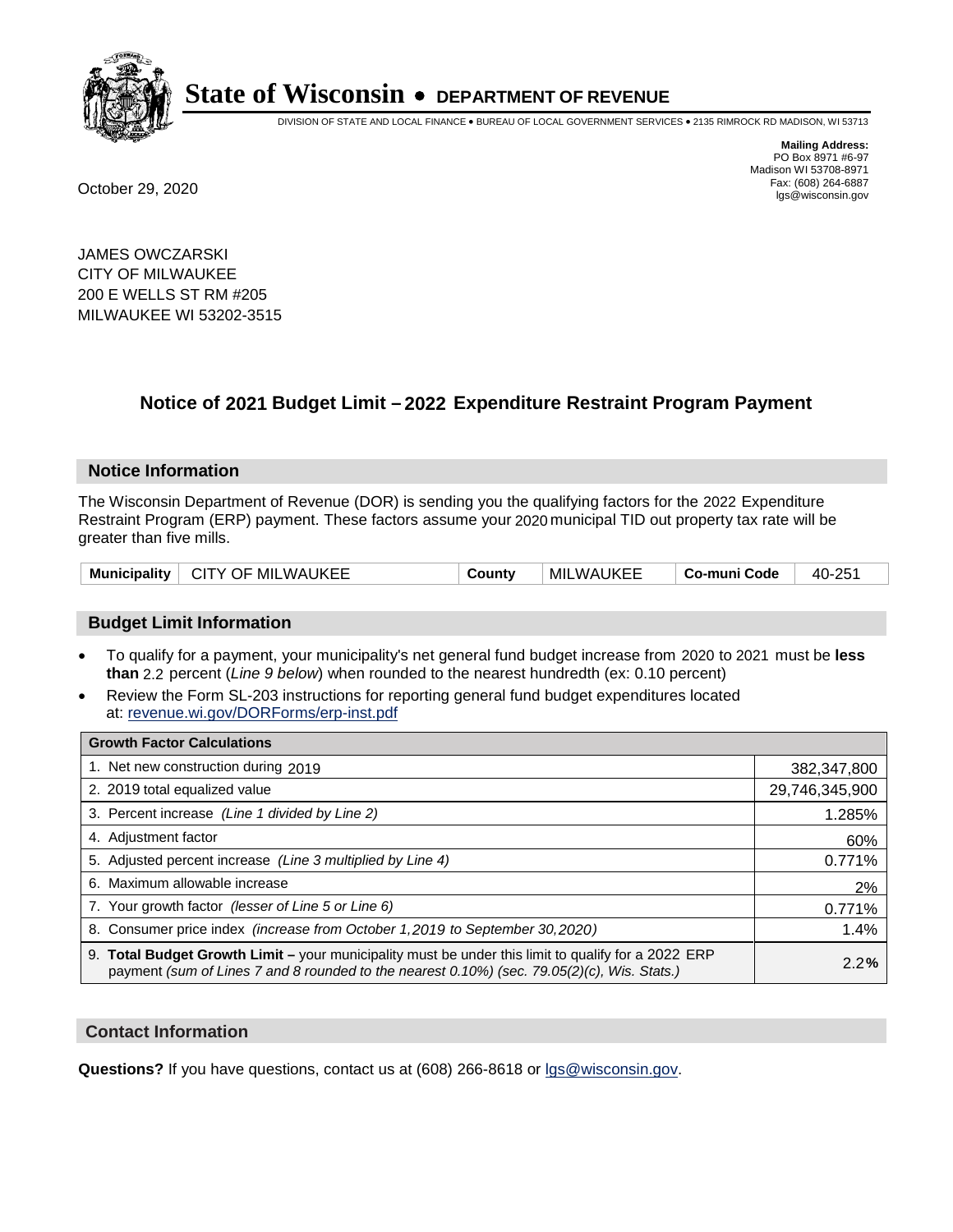

DIVISION OF STATE AND LOCAL FINANCE • BUREAU OF LOCAL GOVERNMENT SERVICES • 2135 RIMROCK RD MADISON, WI 53713

**Mailing Address:** PO Box 8971 #6-97 Madison WI 53708-8971<br>Fax: (608) 264-6887 Fax: (608) 264-6887 October 29, 2020 lgs@wisconsin.gov

CATHERINE ROESKE CITY OF OAK CREEK 8040 S 6TH STREET OAK CREEK WI 53154

### **Notice of 2021 Budget Limit - 2022 Expenditure Restraint Program Payment**

#### **Notice Information**

The Wisconsin Department of Revenue (DOR) is sending you the qualifying factors for the 2022 Expenditure Restraint Program (ERP) payment. These factors assume your 2020 municipal TID out property tax rate will be greater than five mills.

| Municipality   CITY OF OAK CREEK | County | <b>MILWAUKEE</b> | Co-muni Code | 40-265 |
|----------------------------------|--------|------------------|--------------|--------|
|----------------------------------|--------|------------------|--------------|--------|

#### **Budget Limit Information**

- To qualify for a payment, your municipality's net general fund budget increase from 2020 to 2021 must be less **than** 3.4 percent (*Line 9 below*) when rounded to the nearest hundredth (ex: 0.10 percent)
- Review the Form SL-203 instructions for reporting general fund budget expenditures located at: revenue.wi.gov/DORForms/erp-inst.pdf

| <b>Growth Factor Calculations</b>                                                                                                                                                                  |               |
|----------------------------------------------------------------------------------------------------------------------------------------------------------------------------------------------------|---------------|
| 1. Net new construction during 2019                                                                                                                                                                | 184,774,000   |
| 2. 2019 total equalized value                                                                                                                                                                      | 3,831,003,800 |
| 3. Percent increase (Line 1 divided by Line 2)                                                                                                                                                     | 4.823%        |
| 4. Adjustment factor                                                                                                                                                                               | 60%           |
| 5. Adjusted percent increase (Line 3 multiplied by Line 4)                                                                                                                                         | 2.894%        |
| 6. Maximum allowable increase                                                                                                                                                                      | 2%            |
| 7. Your growth factor (lesser of Line 5 or Line 6)                                                                                                                                                 | 2.000%        |
| 8. Consumer price index (increase from October 1, 2019 to September 30, 2020)                                                                                                                      | 1.4%          |
| 9. Total Budget Growth Limit - your municipality must be under this limit to qualify for a 2022 ERP<br>payment (sum of Lines 7 and 8 rounded to the nearest 0.10%) (sec. 79.05(2)(c), Wis. Stats.) | 3.4%          |

#### **Contact Information**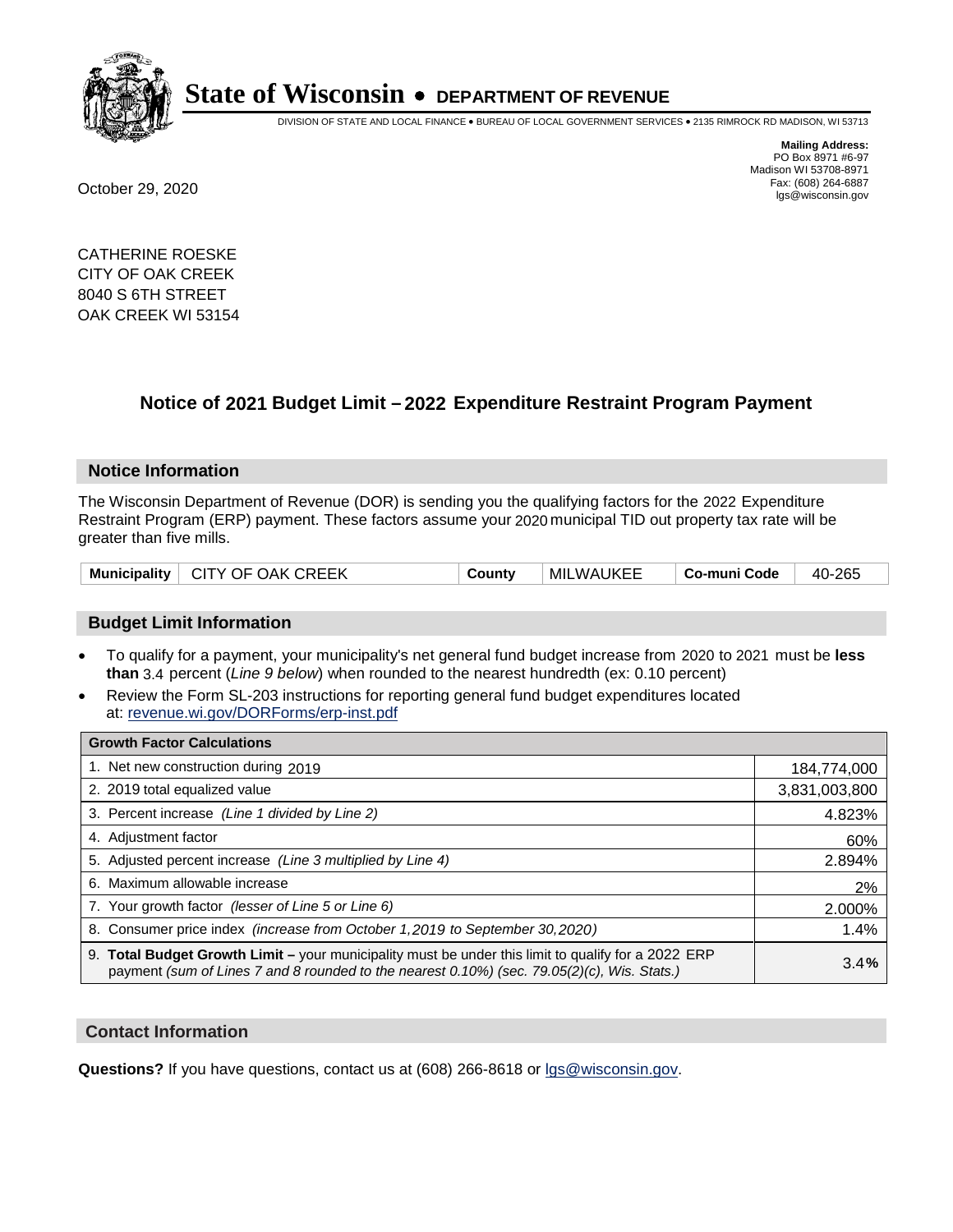

DIVISION OF STATE AND LOCAL FINANCE • BUREAU OF LOCAL GOVERNMENT SERVICES • 2135 RIMROCK RD MADISON, WI 53713

**Mailing Address:** PO Box 8971 #6-97 Madison WI 53708-8971<br>Fax: (608) 264-6887 Fax: (608) 264-6887 October 29, 2020 lgs@wisconsin.gov

ANNE UECKER CITY OF SAINT FRANCIS 3400 EAST HOWARD AVENUE SAINT FRANCIS WI 53235

### **Notice of 2021 Budget Limit - 2022 Expenditure Restraint Program Payment**

#### **Notice Information**

The Wisconsin Department of Revenue (DOR) is sending you the qualifying factors for the 2022 Expenditure Restraint Program (ERP) payment. These factors assume your 2020 municipal TID out property tax rate will be greater than five mills.

|  | Municipality   CITY OF SAINT FRANCIS | County | MILWAUKEE | ⊦ Co-muni Code | 40-281 |
|--|--------------------------------------|--------|-----------|----------------|--------|
|--|--------------------------------------|--------|-----------|----------------|--------|

#### **Budget Limit Information**

- To qualify for a payment, your municipality's net general fund budget increase from 2020 to 2021 must be less **than** 2.6 percent (*Line 9 below*) when rounded to the nearest hundredth (ex: 0.10 percent)
- Review the Form SL-203 instructions for reporting general fund budget expenditures located at: revenue.wi.gov/DORForms/erp-inst.pdf

| <b>Growth Factor Calculations</b>                                                                                                                                                                      |             |
|--------------------------------------------------------------------------------------------------------------------------------------------------------------------------------------------------------|-------------|
| 1. Net new construction during 2019                                                                                                                                                                    | 13,004,800  |
| 2. 2019 total equalized value                                                                                                                                                                          | 651,881,800 |
| 3. Percent increase (Line 1 divided by Line 2)                                                                                                                                                         | 1.995%      |
| 4. Adjustment factor                                                                                                                                                                                   | 60%         |
| 5. Adjusted percent increase (Line 3 multiplied by Line 4)                                                                                                                                             | 1.197%      |
| 6. Maximum allowable increase                                                                                                                                                                          | 2%          |
| 7. Your growth factor (lesser of Line 5 or Line 6)                                                                                                                                                     | 1.197%      |
| 8. Consumer price index (increase from October 1,2019 to September 30,2020)                                                                                                                            | 1.4%        |
| 9. Total Budget Growth Limit - your municipality must be under this limit to qualify for a 2022 ERP<br>payment (sum of Lines 7 and 8 rounded to the nearest $0.10\%$ ) (sec. 79.05(2)(c), Wis. Stats.) | 2.6%        |

#### **Contact Information**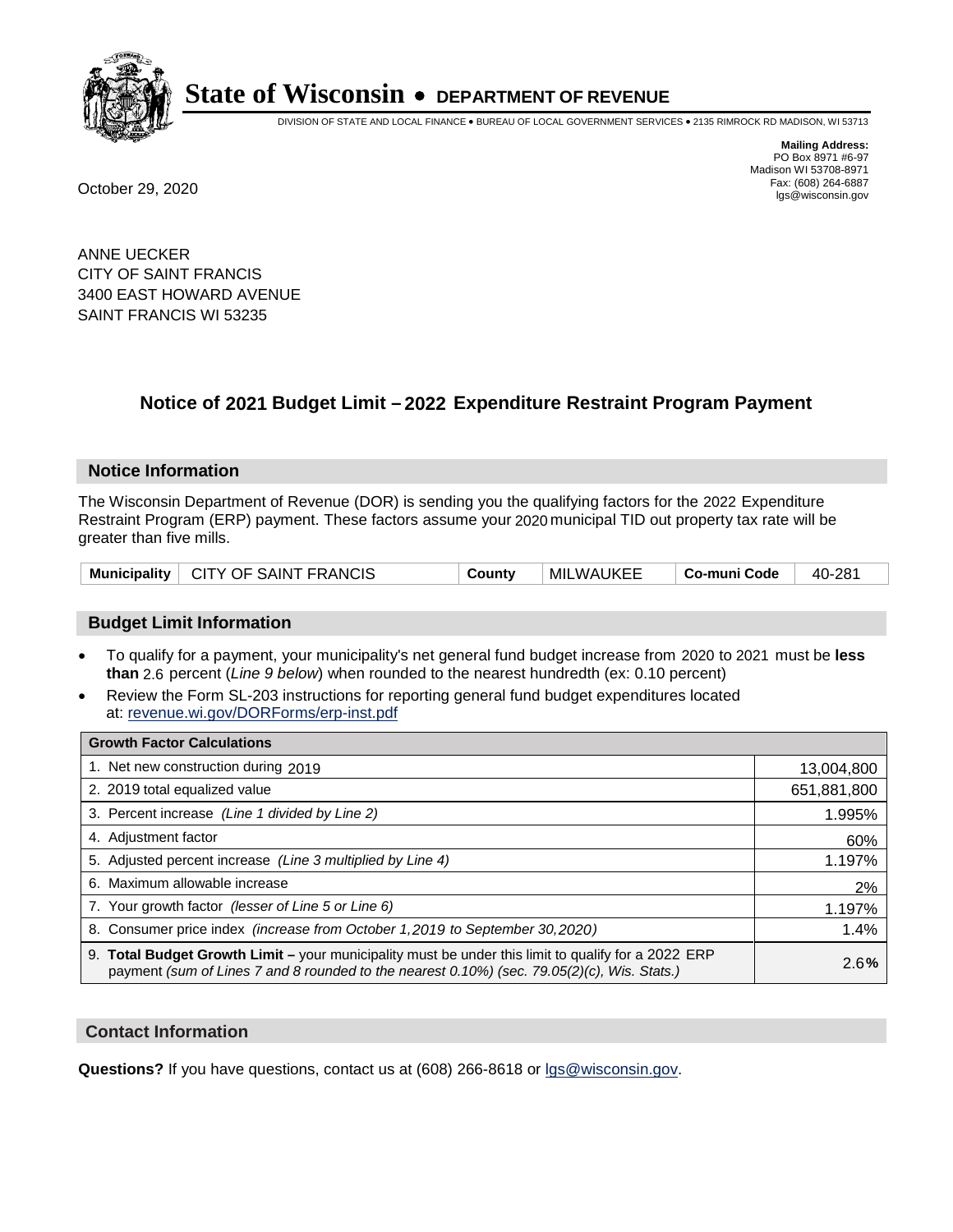

DIVISION OF STATE AND LOCAL FINANCE • BUREAU OF LOCAL GOVERNMENT SERVICES • 2135 RIMROCK RD MADISON, WI 53713

**Mailing Address:** PO Box 8971 #6-97 Madison WI 53708-8971<br>Fax: (608) 264-6887

Fax: (608) 264-6887 October 29, 2020 lgs@wisconsin.gov

KAREN KASTENSON CITY OF SOUTH MILWAUKEE 2424 15TH AVE SO MILWAUKEE WI 53172-2410

### **Notice of 2021 Budget Limit - 2022 Expenditure Restraint Program Payment**

#### **Notice Information**

The Wisconsin Department of Revenue (DOR) is sending you the qualifying factors for the 2022 Expenditure Restraint Program (ERP) payment. These factors assume your 2020 municipal TID out property tax rate will be greater than five mills.

|  | Municipality   CITY OF SOUTH MILWAUKEE | County | MILWAUKEE | Co-muni Code | $40-282$ |
|--|----------------------------------------|--------|-----------|--------------|----------|
|--|----------------------------------------|--------|-----------|--------------|----------|

#### **Budget Limit Information**

- To qualify for a payment, your municipality's net general fund budget increase from 2020 to 2021 must be less **than** 1.4 percent (*Line 9 below*) when rounded to the nearest hundredth (ex: 0.10 percent)
- Review the Form SL-203 instructions for reporting general fund budget expenditures located at: revenue.wi.gov/DORForms/erp-inst.pdf

| <b>Growth Factor Calculations</b>                                                                                                                                                                  |               |
|----------------------------------------------------------------------------------------------------------------------------------------------------------------------------------------------------|---------------|
| 1. Net new construction during 2019                                                                                                                                                                | 903,500       |
| 2. 2019 total equalized value                                                                                                                                                                      | 1,310,228,400 |
| 3. Percent increase (Line 1 divided by Line 2)                                                                                                                                                     | 0.069%        |
| 4. Adjustment factor                                                                                                                                                                               | 60%           |
| 5. Adjusted percent increase (Line 3 multiplied by Line 4)                                                                                                                                         | 0.041%        |
| 6. Maximum allowable increase                                                                                                                                                                      | 2%            |
| 7. Your growth factor (lesser of Line 5 or Line 6)                                                                                                                                                 | 0.041%        |
| 8. Consumer price index (increase from October 1, 2019 to September 30, 2020)                                                                                                                      | 1.4%          |
| 9. Total Budget Growth Limit - your municipality must be under this limit to qualify for a 2022 ERP<br>payment (sum of Lines 7 and 8 rounded to the nearest 0.10%) (sec. 79.05(2)(c), Wis. Stats.) | 1.4%          |

#### **Contact Information**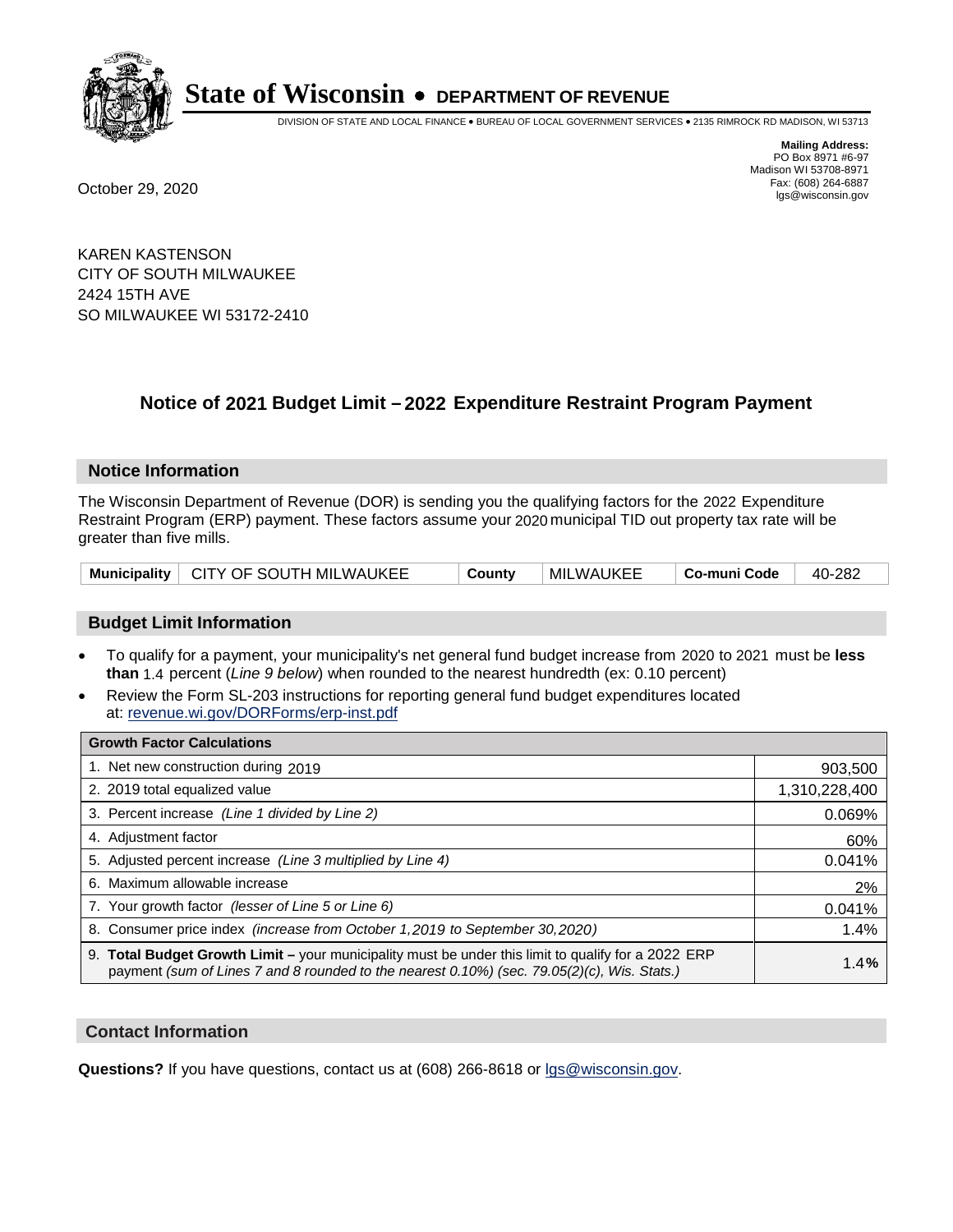

DIVISION OF STATE AND LOCAL FINANCE • BUREAU OF LOCAL GOVERNMENT SERVICES • 2135 RIMROCK RD MADISON, WI 53713

**Mailing Address:** PO Box 8971 #6-97 Madison WI 53708-8971<br>Fax: (608) 264-6887 Fax: (608) 264-6887 October 29, 2020 lgs@wisconsin.gov

MELANIE KOLLMANSBERGER CITY OF WAUWATOSA 7725 W NORTH AVE WAUWATOSA WI 53213-1720

### **Notice of 2021 Budget Limit - 2022 Expenditure Restraint Program Payment**

#### **Notice Information**

The Wisconsin Department of Revenue (DOR) is sending you the qualifying factors for the 2022 Expenditure Restraint Program (ERP) payment. These factors assume your 2020 municipal TID out property tax rate will be greater than five mills.

|  | Municipality   CITY OF WAUWATOSA | County | MILWAUKEE | Co-muni Code | 40-291 |
|--|----------------------------------|--------|-----------|--------------|--------|
|--|----------------------------------|--------|-----------|--------------|--------|

#### **Budget Limit Information**

- To qualify for a payment, your municipality's net general fund budget increase from 2020 to 2021 must be less **than** 2.1 percent (*Line 9 below*) when rounded to the nearest hundredth (ex: 0.10 percent)
- Review the Form SL-203 instructions for reporting general fund budget expenditures located at: revenue.wi.gov/DORForms/erp-inst.pdf

| <b>Growth Factor Calculations</b>                                                                                                                                                                      |               |
|--------------------------------------------------------------------------------------------------------------------------------------------------------------------------------------------------------|---------------|
| 1. Net new construction during 2019                                                                                                                                                                    | 71,443,100    |
| 2. 2019 total equalized value                                                                                                                                                                          | 6,543,192,600 |
| 3. Percent increase (Line 1 divided by Line 2)                                                                                                                                                         | 1.092%        |
| 4. Adiustment factor                                                                                                                                                                                   | 60%           |
| 5. Adjusted percent increase (Line 3 multiplied by Line 4)                                                                                                                                             | 0.655%        |
| 6. Maximum allowable increase                                                                                                                                                                          | 2%            |
| 7. Your growth factor (lesser of Line 5 or Line 6)                                                                                                                                                     | 0.655%        |
| 8. Consumer price index (increase from October 1,2019 to September 30,2020)                                                                                                                            | 1.4%          |
| 9. Total Budget Growth Limit - your municipality must be under this limit to qualify for a 2022 ERP<br>payment (sum of Lines 7 and 8 rounded to the nearest $0.10\%$ ) (sec. 79.05(2)(c), Wis. Stats.) | 2.1%          |

#### **Contact Information**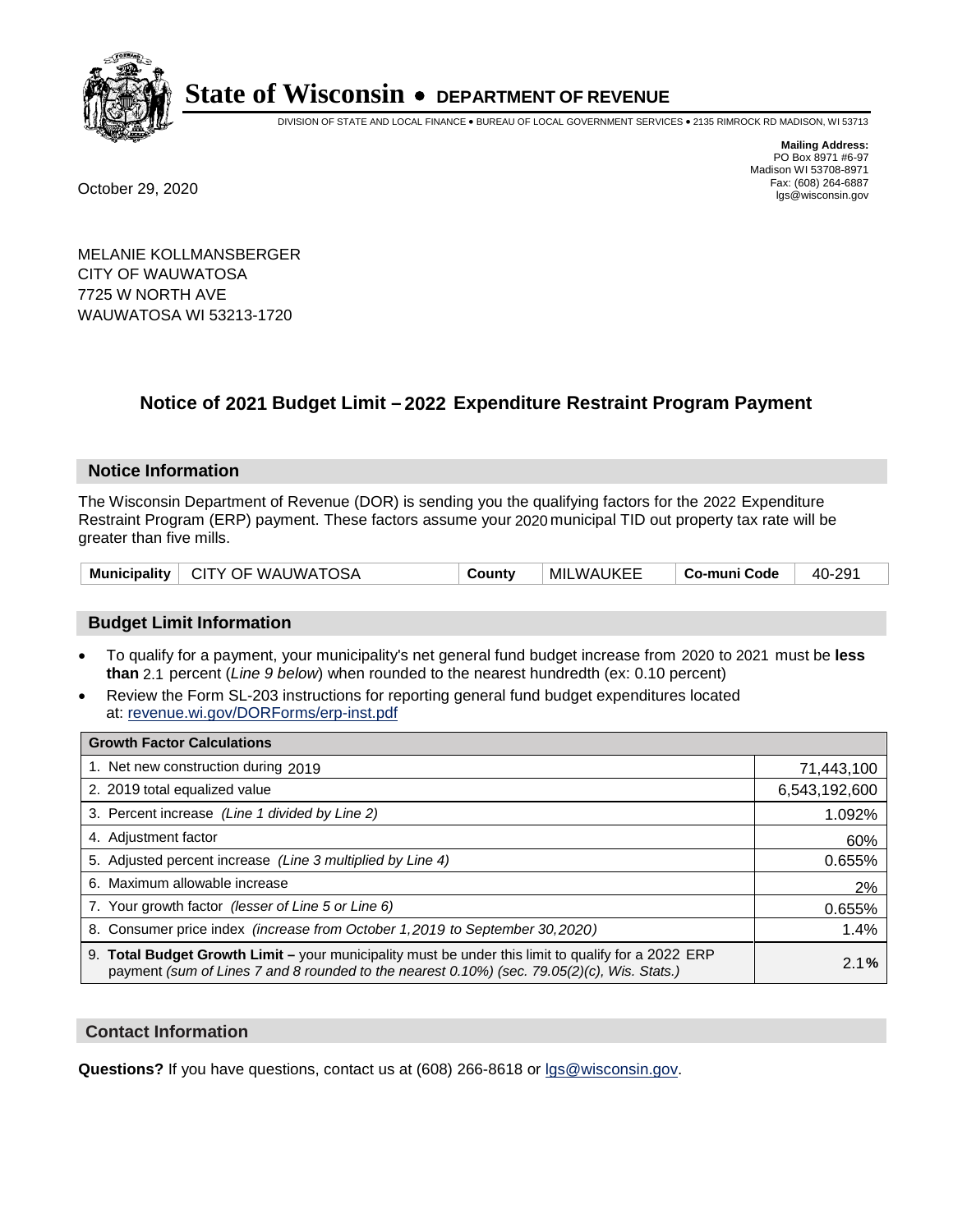

DIVISION OF STATE AND LOCAL FINANCE • BUREAU OF LOCAL GOVERNMENT SERVICES • 2135 RIMROCK RD MADISON, WI 53713

**Mailing Address:** PO Box 8971 #6-97 Madison WI 53708-8971<br>Fax: (608) 264-6887 Fax: (608) 264-6887 October 29, 2020 lgs@wisconsin.gov

REBECCA GRILL CITY OF WEST ALLIS 7525 W GREENFIELD AVENUE WEST ALLIS WI 53214

### **Notice of 2021 Budget Limit - 2022 Expenditure Restraint Program Payment**

#### **Notice Information**

The Wisconsin Department of Revenue (DOR) is sending you the qualifying factors for the 2022 Expenditure Restraint Program (ERP) payment. These factors assume your 2020 municipal TID out property tax rate will be greater than five mills.

| Municipality   CITY OF WEST ALLIS | County | MILWAUKEE | ∣ Co-muni Code | 40-292 |
|-----------------------------------|--------|-----------|----------------|--------|
|-----------------------------------|--------|-----------|----------------|--------|

#### **Budget Limit Information**

- To qualify for a payment, your municipality's net general fund budget increase from 2020 to 2021 must be less **than** 2.1 percent (*Line 9 below*) when rounded to the nearest hundredth (ex: 0.10 percent)
- Review the Form SL-203 instructions for reporting general fund budget expenditures located at: revenue.wi.gov/DORForms/erp-inst.pdf

| <b>Growth Factor Calculations</b>                                                                                                                                                                  |               |
|----------------------------------------------------------------------------------------------------------------------------------------------------------------------------------------------------|---------------|
| 1. Net new construction during 2019                                                                                                                                                                | 43,589,500    |
| 2. 2019 total equalized value                                                                                                                                                                      | 4,010,376,800 |
| 3. Percent increase (Line 1 divided by Line 2)                                                                                                                                                     | 1.087%        |
| 4. Adjustment factor                                                                                                                                                                               | 60%           |
| 5. Adjusted percent increase (Line 3 multiplied by Line 4)                                                                                                                                         | 0.652%        |
| 6. Maximum allowable increase                                                                                                                                                                      | 2%            |
| 7. Your growth factor (lesser of Line 5 or Line 6)                                                                                                                                                 | 0.652%        |
| 8. Consumer price index (increase from October 1,2019 to September 30,2020)                                                                                                                        | 1.4%          |
| 9. Total Budget Growth Limit - your municipality must be under this limit to qualify for a 2022 ERP<br>payment (sum of Lines 7 and 8 rounded to the nearest 0.10%) (sec. 79.05(2)(c), Wis. Stats.) | 2.1%          |

#### **Contact Information**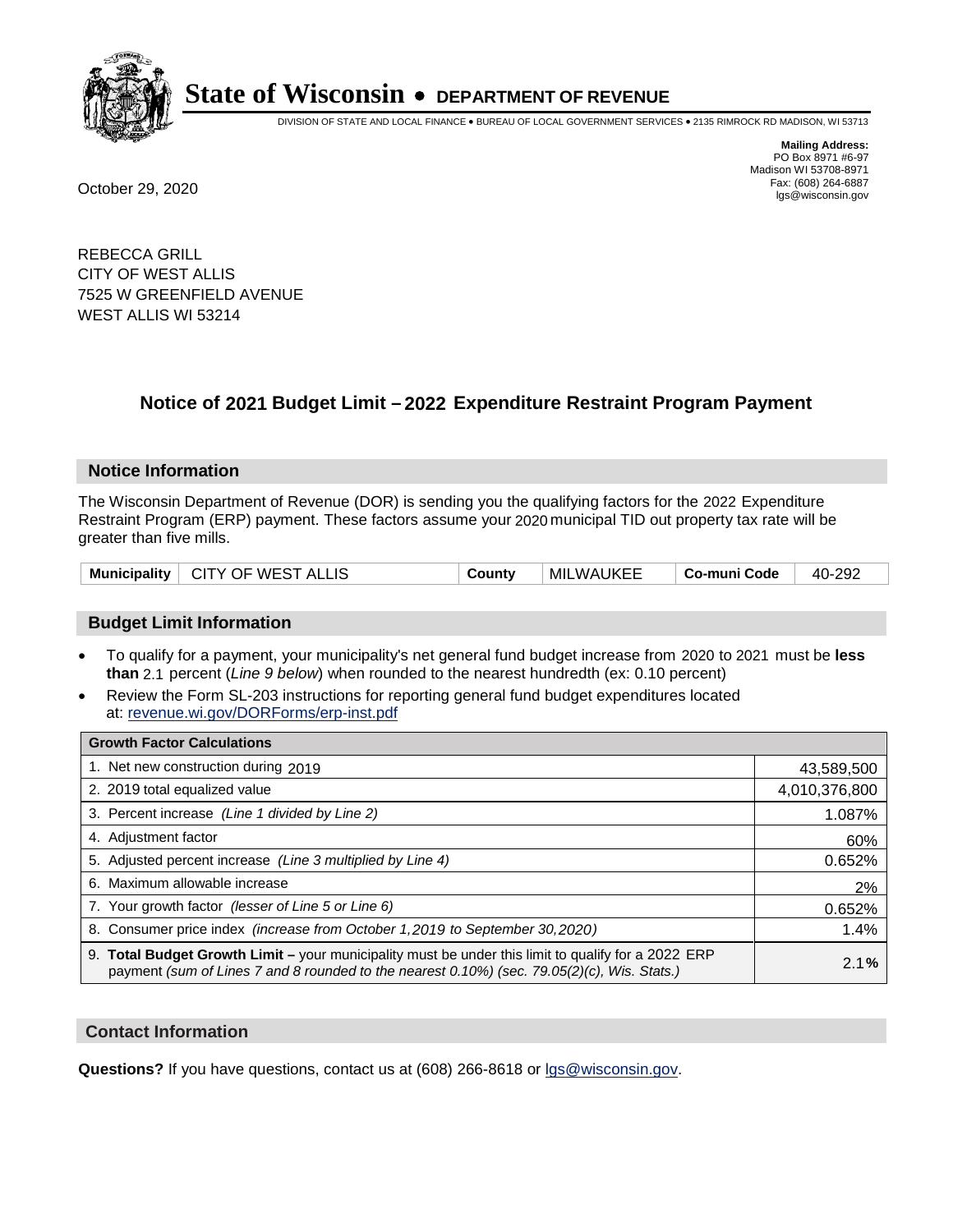

DIVISION OF STATE AND LOCAL FINANCE • BUREAU OF LOCAL GOVERNMENT SERVICES • 2135 RIMROCK RD MADISON, WI 53713

**Mailing Address:** PO Box 8971 #6-97 Madison WI 53708-8971<br>Fax: (608) 264-6887 Fax: (608) 264-6887 October 29, 2020 lgs@wisconsin.gov

CHERYL SCHEETER TOWN OF GLENDALE PO BOX 244 KENDALL WI 54638-0204

## **Notice of 2021 Budget Limit - 2022 Expenditure Restraint Program Payment**

#### **Notice Information**

The Wisconsin Department of Revenue (DOR) is sending you the qualifying factors for the 2022 Expenditure Restraint Program (ERP) payment. These factors assume your 2020 municipal TID out property tax rate will be greater than five mills.

| <b>TOWN OF GLENDALE</b><br><b>Municipality</b> | County | <b>MONROE</b> | Co-muni Code | 41-010 |
|------------------------------------------------|--------|---------------|--------------|--------|
|------------------------------------------------|--------|---------------|--------------|--------|

#### **Budget Limit Information**

- To qualify for a payment, your municipality's net general fund budget increase from 2020 to 2021 must be less **than** 2.1 percent (*Line 9 below*) when rounded to the nearest hundredth (ex: 0.10 percent)
- Review the Form SL-203 instructions for reporting general fund budget expenditures located at: revenue.wi.gov/DORForms/erp-inst.pdf

| <b>Growth Factor Calculations</b>                                                                                                                                                                  |            |
|----------------------------------------------------------------------------------------------------------------------------------------------------------------------------------------------------|------------|
| 1. Net new construction during 2019                                                                                                                                                                | 523,400    |
| 2. 2019 total equalized value                                                                                                                                                                      | 44,659,700 |
| 3. Percent increase (Line 1 divided by Line 2)                                                                                                                                                     | 1.172%     |
| 4. Adjustment factor                                                                                                                                                                               | 60%        |
| 5. Adjusted percent increase (Line 3 multiplied by Line 4)                                                                                                                                         | 0.703%     |
| 6. Maximum allowable increase                                                                                                                                                                      | 2%         |
| 7. Your growth factor (lesser of Line 5 or Line 6)                                                                                                                                                 | 0.703%     |
| 8. Consumer price index (increase from October 1,2019 to September 30,2020)                                                                                                                        | 1.4%       |
| 9. Total Budget Growth Limit - your municipality must be under this limit to qualify for a 2022 ERP<br>payment (sum of Lines 7 and 8 rounded to the nearest 0.10%) (sec. 79.05(2)(c), Wis. Stats.) | 2.1%       |

#### **Contact Information**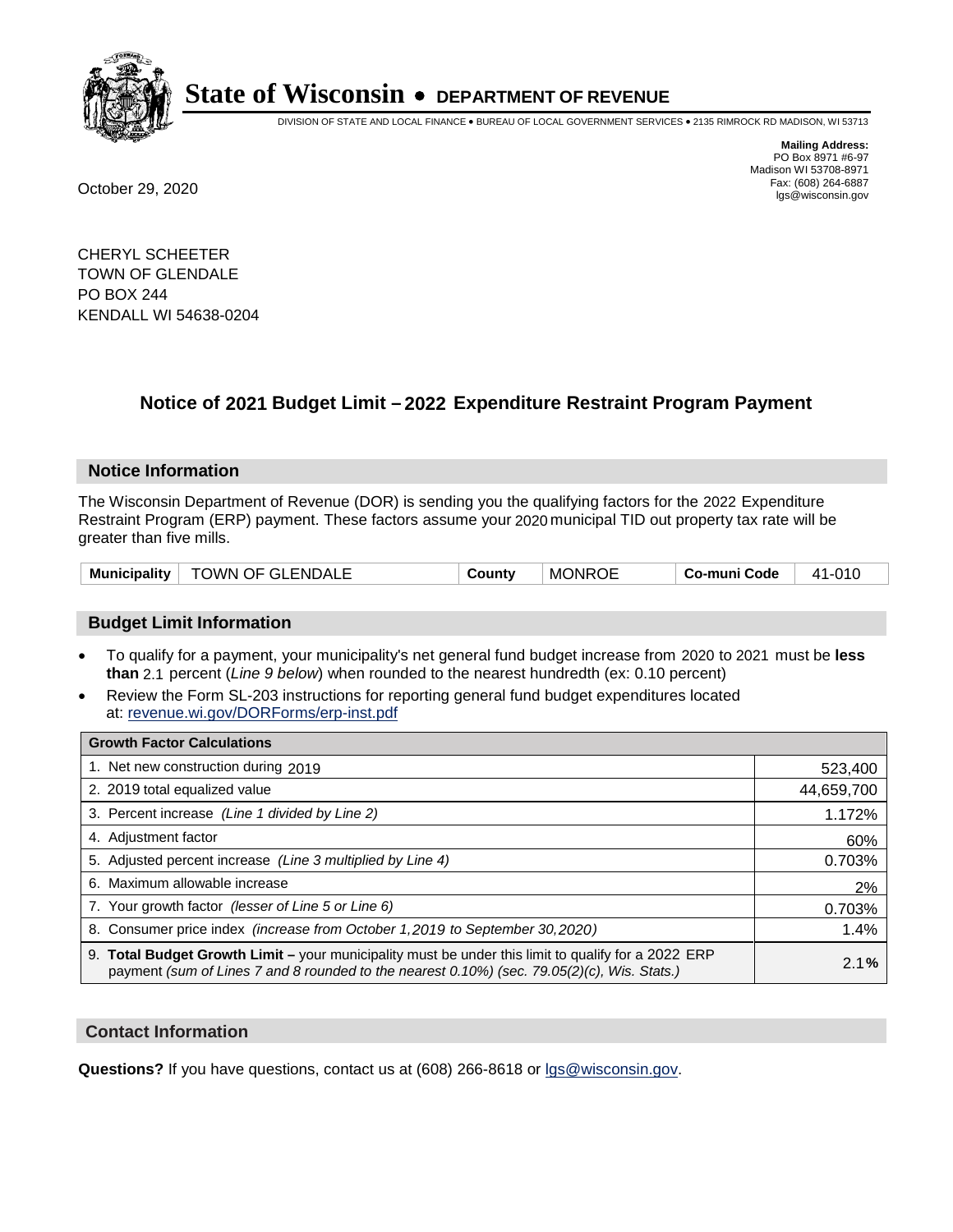

DIVISION OF STATE AND LOCAL FINANCE • BUREAU OF LOCAL GOVERNMENT SERVICES • 2135 RIMROCK RD MADISON, WI 53713

**Mailing Address:** PO Box 8971 #6-97 Madison WI 53708-8971<br>Fax: (608) 264-6887 Fax: (608) 264-6887 October 29, 2020 lgs@wisconsin.gov

DEB MASHAK-HUNDT TOWN OF JEFFERSON 29251 OKLEE RD CASHTON WI 54619-7258

### **Notice of 2021 Budget Limit - 2022 Expenditure Restraint Program Payment**

#### **Notice Information**

The Wisconsin Department of Revenue (DOR) is sending you the qualifying factors for the 2022 Expenditure Restraint Program (ERP) payment. These factors assume your 2020 municipal TID out property tax rate will be greater than five mills.

| Municipality   TOWN OF JEFFERSON | County | <b>MONROE</b> | Co-muni Code | 41-016 |
|----------------------------------|--------|---------------|--------------|--------|
|----------------------------------|--------|---------------|--------------|--------|

#### **Budget Limit Information**

- To qualify for a payment, your municipality's net general fund budget increase from 2020 to 2021 must be less **than** 1.4 percent (*Line 9 below*) when rounded to the nearest hundredth (ex: 0.10 percent)
- Review the Form SL-203 instructions for reporting general fund budget expenditures located at: revenue.wi.gov/DORForms/erp-inst.pdf

| <b>Growth Factor Calculations</b>                                                                                                                                                                      |            |
|--------------------------------------------------------------------------------------------------------------------------------------------------------------------------------------------------------|------------|
| 1. Net new construction during 2019                                                                                                                                                                    | $-458,000$ |
| 2. 2019 total equalized value                                                                                                                                                                          | 53,864,100 |
| 3. Percent increase (Line 1 divided by Line 2)                                                                                                                                                         | $-0.850%$  |
| 4. Adjustment factor                                                                                                                                                                                   | 60%        |
| 5. Adjusted percent increase (Line 3 multiplied by Line 4)                                                                                                                                             | $-0.510%$  |
| 6. Maximum allowable increase                                                                                                                                                                          | 2%         |
| 7. Your growth factor (lesser of Line 5 or Line 6)                                                                                                                                                     | 0.000%     |
| 8. Consumer price index (increase from October 1,2019 to September 30,2020)                                                                                                                            | 1.4%       |
| 9. Total Budget Growth Limit - your municipality must be under this limit to qualify for a 2022 ERP<br>payment (sum of Lines 7 and 8 rounded to the nearest $0.10\%$ ) (sec. 79.05(2)(c), Wis. Stats.) | 1.4%       |

#### **Contact Information**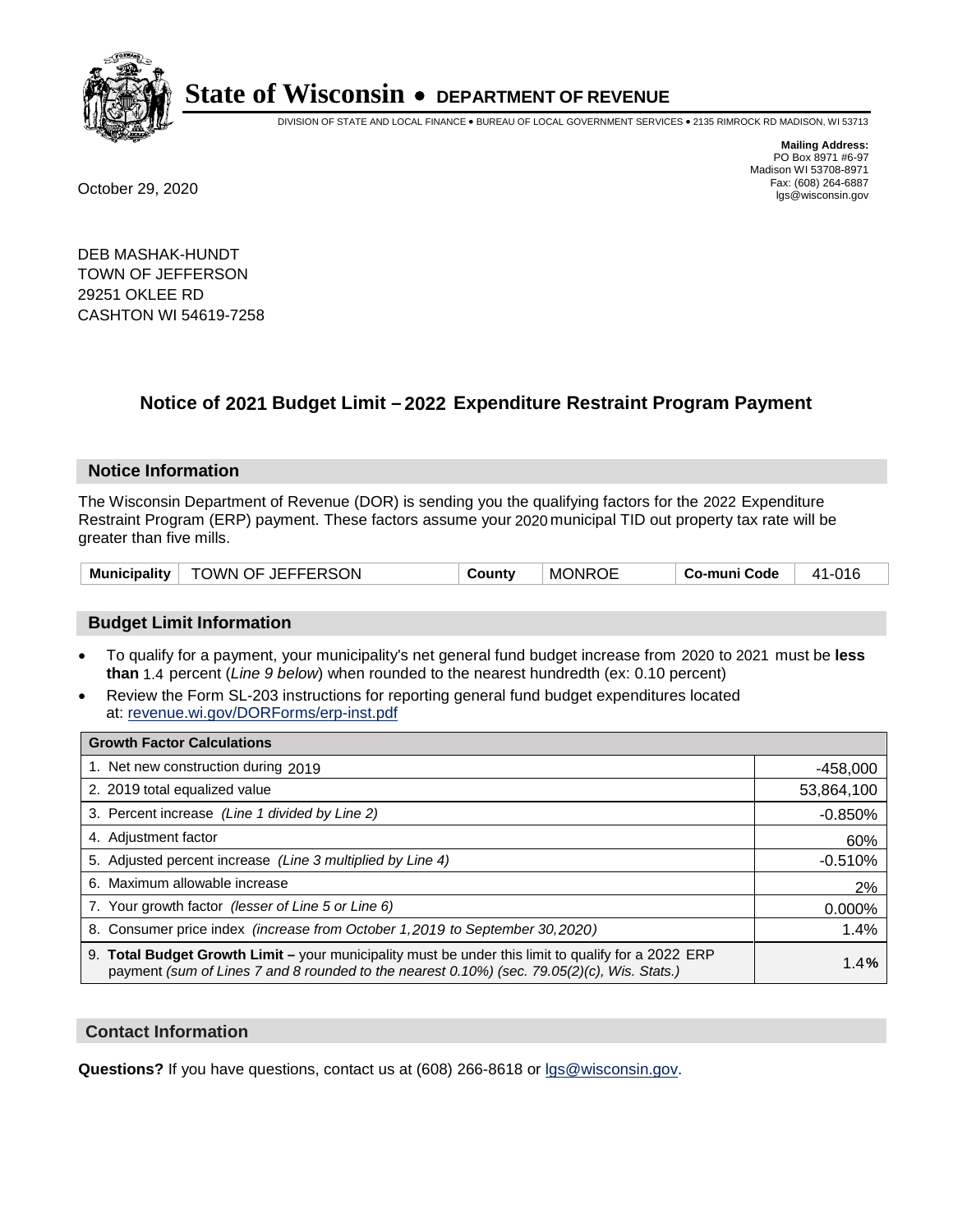

DIVISION OF STATE AND LOCAL FINANCE • BUREAU OF LOCAL GOVERNMENT SERVICES • 2135 RIMROCK RD MADISON, WI 53713

**Mailing Address:** PO Box 8971 #6-97 Madison WI 53708-8971<br>Fax: (608) 264-6887 Fax: (608) 264-6887 October 29, 2020 lgs@wisconsin.gov

JOLIENE LEE TOWN OF PORTLAND 27321 NECTARINE RD CASHTON WI 54619

### **Notice of 2021 Budget Limit - 2022 Expenditure Restraint Program Payment**

#### **Notice Information**

The Wisconsin Department of Revenue (DOR) is sending you the qualifying factors for the 2022 Expenditure Restraint Program (ERP) payment. These factors assume your 2020 municipal TID out property tax rate will be greater than five mills.

| Municipality   TOWN OF PORTLAND |  | County | <b>MONROE</b> | Co-muni Code | 41-032 |
|---------------------------------|--|--------|---------------|--------------|--------|
|---------------------------------|--|--------|---------------|--------------|--------|

#### **Budget Limit Information**

- To qualify for a payment, your municipality's net general fund budget increase from 2020 to 2021 must be less **than** 2.0 percent (*Line 9 below*) when rounded to the nearest hundredth (ex: 0.10 percent)
- Review the Form SL-203 instructions for reporting general fund budget expenditures located at: revenue.wi.gov/DORForms/erp-inst.pdf

| <b>Growth Factor Calculations</b>                                                                                                                                                                      |            |
|--------------------------------------------------------------------------------------------------------------------------------------------------------------------------------------------------------|------------|
| 1. Net new construction during 2019                                                                                                                                                                    | 624,700    |
| 2. 2019 total equalized value                                                                                                                                                                          | 61,795,400 |
| 3. Percent increase (Line 1 divided by Line 2)                                                                                                                                                         | 1.011%     |
| 4. Adjustment factor                                                                                                                                                                                   | 60%        |
| 5. Adjusted percent increase (Line 3 multiplied by Line 4)                                                                                                                                             | 0.607%     |
| 6. Maximum allowable increase                                                                                                                                                                          | 2%         |
| 7. Your growth factor (lesser of Line 5 or Line 6)                                                                                                                                                     | 0.607%     |
| 8. Consumer price index (increase from October 1,2019 to September 30,2020)                                                                                                                            | 1.4%       |
| 9. Total Budget Growth Limit - your municipality must be under this limit to qualify for a 2022 ERP<br>payment (sum of Lines 7 and 8 rounded to the nearest $0.10\%$ ) (sec. 79.05(2)(c), Wis. Stats.) | 2.0%       |

#### **Contact Information**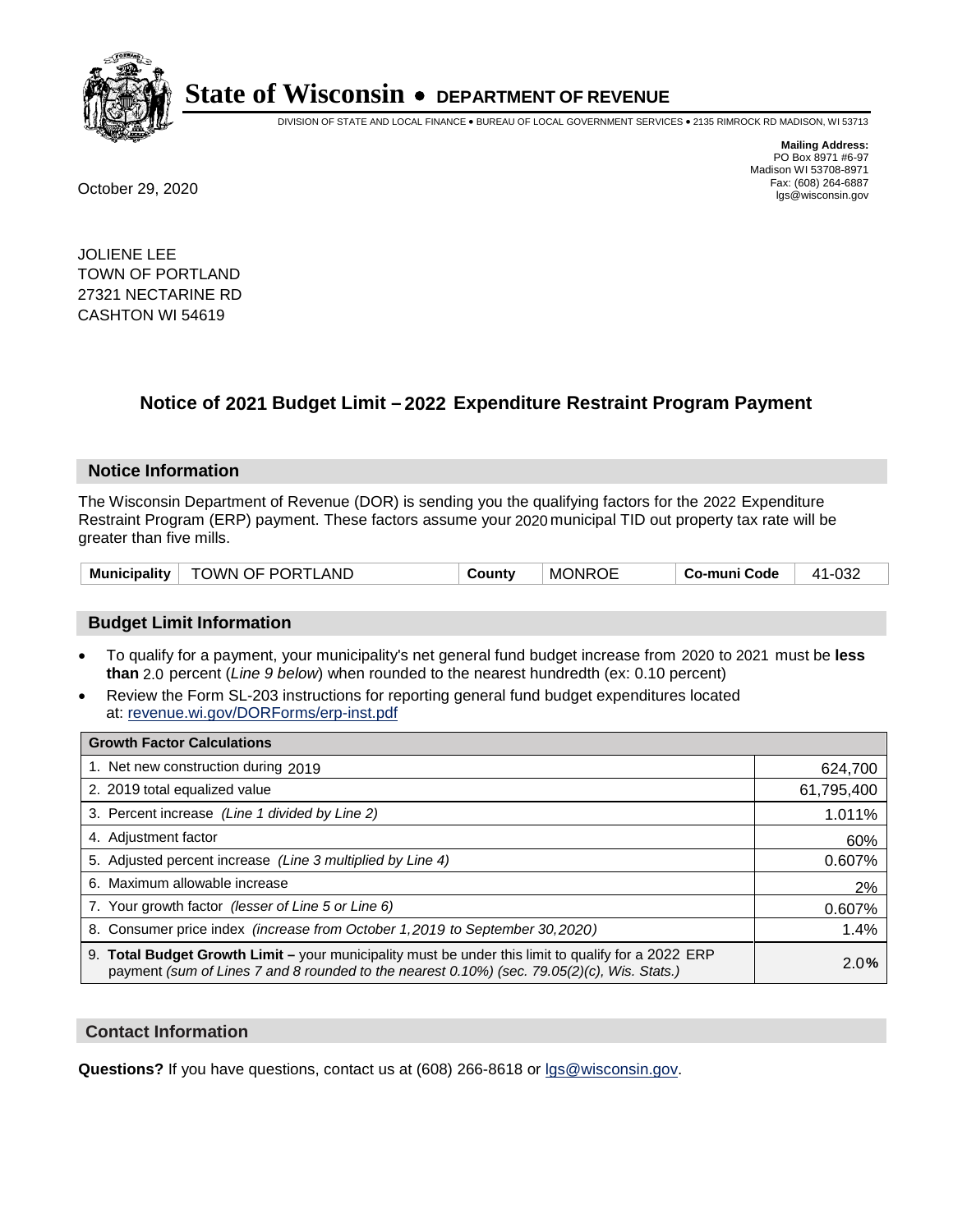

DIVISION OF STATE AND LOCAL FINANCE • BUREAU OF LOCAL GOVERNMENT SERVICES • 2135 RIMROCK RD MADISON, WI 53713

**Mailing Address:** PO Box 8971 #6-97 Madison WI 53708-8971<br>Fax: (608) 264-6887 Fax: (608) 264-6887 October 29, 2020 lgs@wisconsin.gov

DEBORAH FERRIES TOWN OF SHELDON 17718 MERCURY AVE NORWALK WI 54648-8197

### **Notice of 2021 Budget Limit - 2022 Expenditure Restraint Program Payment**

#### **Notice Information**

The Wisconsin Department of Revenue (DOR) is sending you the qualifying factors for the 2022 Expenditure Restraint Program (ERP) payment. These factors assume your 2020 municipal TID out property tax rate will be greater than five mills.

| TOWN OF SHELDON<br>Municipality | County | <b>MONROE</b> | Co-muni Code | 41-038 |
|---------------------------------|--------|---------------|--------------|--------|
|---------------------------------|--------|---------------|--------------|--------|

#### **Budget Limit Information**

- To qualify for a payment, your municipality's net general fund budget increase from 2020 to 2021 must be less **than** 2.9 percent (*Line 9 below*) when rounded to the nearest hundredth (ex: 0.10 percent)
- Review the Form SL-203 instructions for reporting general fund budget expenditures located at: revenue.wi.gov/DORForms/erp-inst.pdf

| <b>Growth Factor Calculations</b>                                                                                                                                                                      |            |
|--------------------------------------------------------------------------------------------------------------------------------------------------------------------------------------------------------|------------|
| 1. Net new construction during 2019                                                                                                                                                                    | 958,000    |
| 2. 2019 total equalized value                                                                                                                                                                          | 38,277,600 |
| 3. Percent increase (Line 1 divided by Line 2)                                                                                                                                                         | 2.503%     |
| 4. Adjustment factor                                                                                                                                                                                   | 60%        |
| 5. Adjusted percent increase (Line 3 multiplied by Line 4)                                                                                                                                             | 1.502%     |
| 6. Maximum allowable increase                                                                                                                                                                          | 2%         |
| 7. Your growth factor (lesser of Line 5 or Line 6)                                                                                                                                                     | 1.502%     |
| 8. Consumer price index (increase from October 1, 2019 to September 30, 2020)                                                                                                                          | 1.4%       |
| 9. Total Budget Growth Limit - your municipality must be under this limit to qualify for a 2022 ERP<br>payment (sum of Lines 7 and 8 rounded to the nearest $0.10\%$ ) (sec. 79.05(2)(c), Wis. Stats.) | 2.9%       |

#### **Contact Information**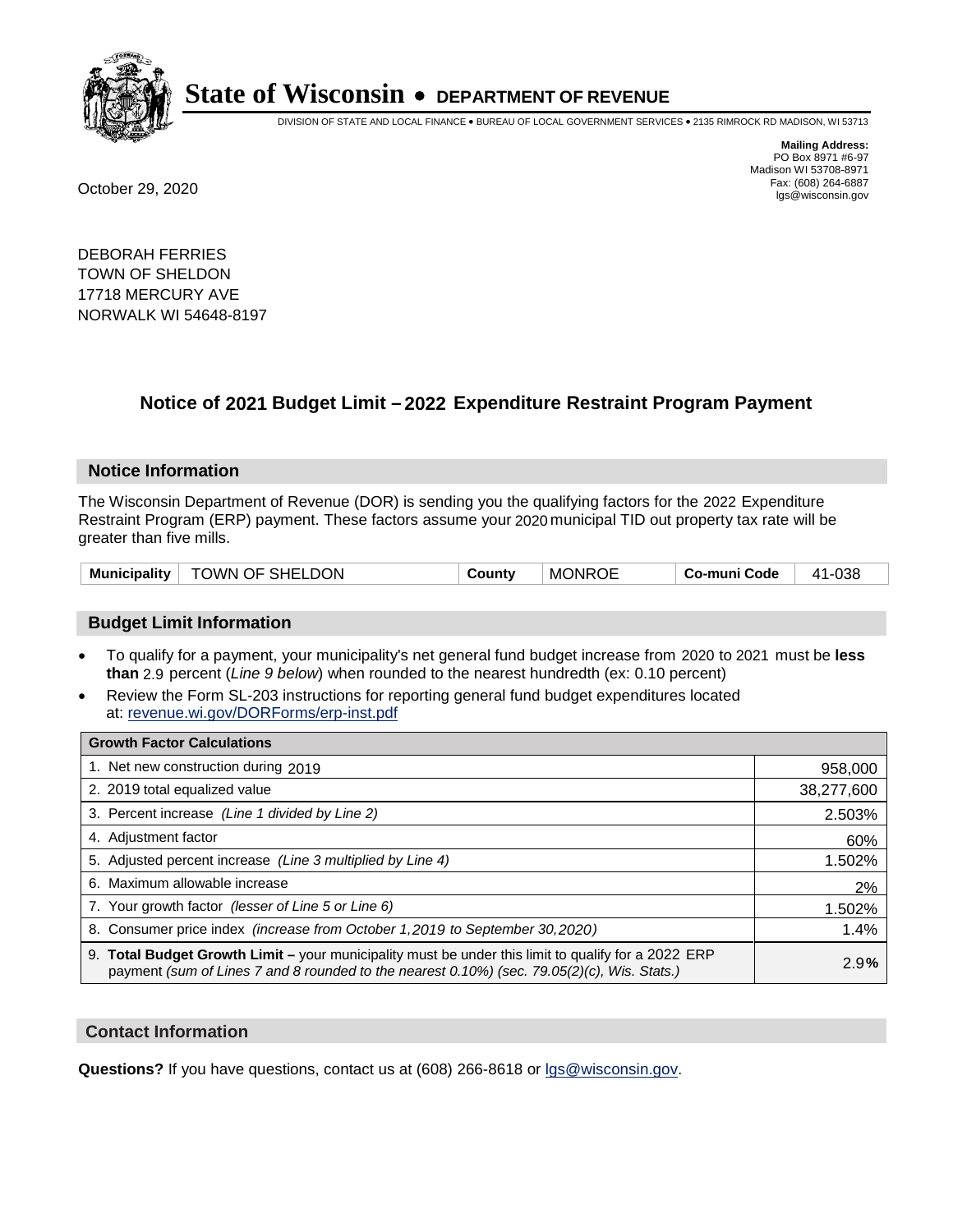

DIVISION OF STATE AND LOCAL FINANCE • BUREAU OF LOCAL GOVERNMENT SERVICES • 2135 RIMROCK RD MADISON, WI 53713

**Mailing Address:** PO Box 8971 #6-97 Madison WI 53708-8971<br>Fax: (608) 264-6887 Fax: (608) 264-6887 October 29, 2020 lgs@wisconsin.gov

TAMMY BEKKUM VILLAGE OF CASHTON 811 MAIN ST CASHTON WI 54619-0188

### **Notice of 2021 Budget Limit - 2022 Expenditure Restraint Program Payment**

#### **Notice Information**

The Wisconsin Department of Revenue (DOR) is sending you the qualifying factors for the 2022 Expenditure Restraint Program (ERP) payment. These factors assume your 2020 municipal TID out property tax rate will be greater than five mills.

#### **Budget Limit Information**

- To qualify for a payment, your municipality's net general fund budget increase from 2020 to 2021 must be less **than** 1.5 percent (*Line 9 below*) when rounded to the nearest hundredth (ex: 0.10 percent)
- Review the Form SL-203 instructions for reporting general fund budget expenditures located at: revenue.wi.gov/DORForms/erp-inst.pdf

| <b>Growth Factor Calculations</b>                                                                                                                                                                      |            |
|--------------------------------------------------------------------------------------------------------------------------------------------------------------------------------------------------------|------------|
| 1. Net new construction during 2019                                                                                                                                                                    | 235,000    |
| 2. 2019 total equalized value                                                                                                                                                                          | 96,585,700 |
| 3. Percent increase (Line 1 divided by Line 2)                                                                                                                                                         | 0.243%     |
| 4. Adjustment factor                                                                                                                                                                                   | 60%        |
| 5. Adjusted percent increase (Line 3 multiplied by Line 4)                                                                                                                                             | 0.146%     |
| 6. Maximum allowable increase                                                                                                                                                                          | 2%         |
| 7. Your growth factor (lesser of Line 5 or Line 6)                                                                                                                                                     | 0.146%     |
| 8. Consumer price index (increase from October 1,2019 to September 30,2020)                                                                                                                            | 1.4%       |
| 9. Total Budget Growth Limit - your municipality must be under this limit to qualify for a 2022 ERP<br>payment (sum of Lines 7 and 8 rounded to the nearest $0.10\%$ ) (sec. 79.05(2)(c), Wis. Stats.) | 1.5%       |

#### **Contact Information**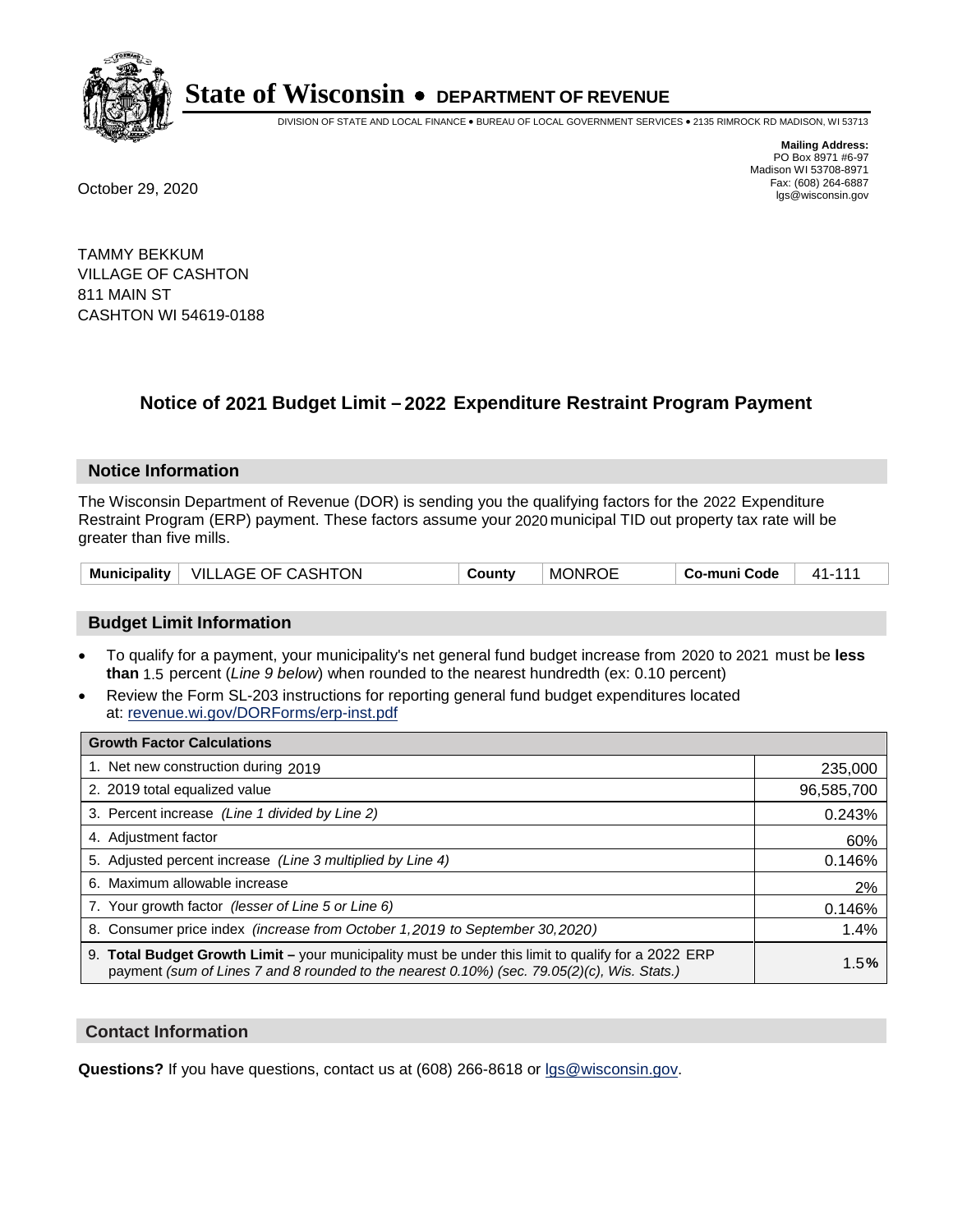

DIVISION OF STATE AND LOCAL FINANCE • BUREAU OF LOCAL GOVERNMENT SERVICES • 2135 RIMROCK RD MADISON, WI 53713

**Mailing Address:** PO Box 8971 #6-97 Madison WI 53708-8971<br>Fax: (608) 264-6887 Fax: (608) 264-6887 October 29, 2020 lgs@wisconsin.gov

JESSICA PALAMARUK VILLAGE OF KENDALL PO BOX 216 KENDALL WI 54638-0216

## **Notice of 2021 Budget Limit - 2022 Expenditure Restraint Program Payment**

#### **Notice Information**

The Wisconsin Department of Revenue (DOR) is sending you the qualifying factors for the 2022 Expenditure Restraint Program (ERP) payment. These factors assume your 2020 municipal TID out property tax rate will be greater than five mills.

| <b>Municipality</b> | <b>VILLAGE OF KENDALL</b> | County | <b>MONROE</b> | Co-muni Code | 141<br>41- |
|---------------------|---------------------------|--------|---------------|--------------|------------|
|---------------------|---------------------------|--------|---------------|--------------|------------|

#### **Budget Limit Information**

- To qualify for a payment, your municipality's net general fund budget increase from 2020 to 2021 must be less **than** 1.4 percent (*Line 9 below*) when rounded to the nearest hundredth (ex: 0.10 percent)
- Review the Form SL-203 instructions for reporting general fund budget expenditures located at: revenue.wi.gov/DORForms/erp-inst.pdf

| <b>Growth Factor Calculations</b>                                                                                                                                                                      |            |
|--------------------------------------------------------------------------------------------------------------------------------------------------------------------------------------------------------|------------|
| 1. Net new construction during 2019                                                                                                                                                                    | $-13,400$  |
| 2. 2019 total equalized value                                                                                                                                                                          | 18,279,100 |
| 3. Percent increase (Line 1 divided by Line 2)                                                                                                                                                         | $-0.073%$  |
| 4. Adjustment factor                                                                                                                                                                                   | 60%        |
| 5. Adjusted percent increase (Line 3 multiplied by Line 4)                                                                                                                                             | $-0.044%$  |
| 6. Maximum allowable increase                                                                                                                                                                          | 2%         |
| 7. Your growth factor (lesser of Line 5 or Line 6)                                                                                                                                                     | 0.000%     |
| 8. Consumer price index (increase from October 1,2019 to September 30,2020)                                                                                                                            | 1.4%       |
| 9. Total Budget Growth Limit - your municipality must be under this limit to qualify for a 2022 ERP<br>payment (sum of Lines 7 and 8 rounded to the nearest $0.10\%$ ) (sec. 79.05(2)(c), Wis. Stats.) | 1.4%       |

#### **Contact Information**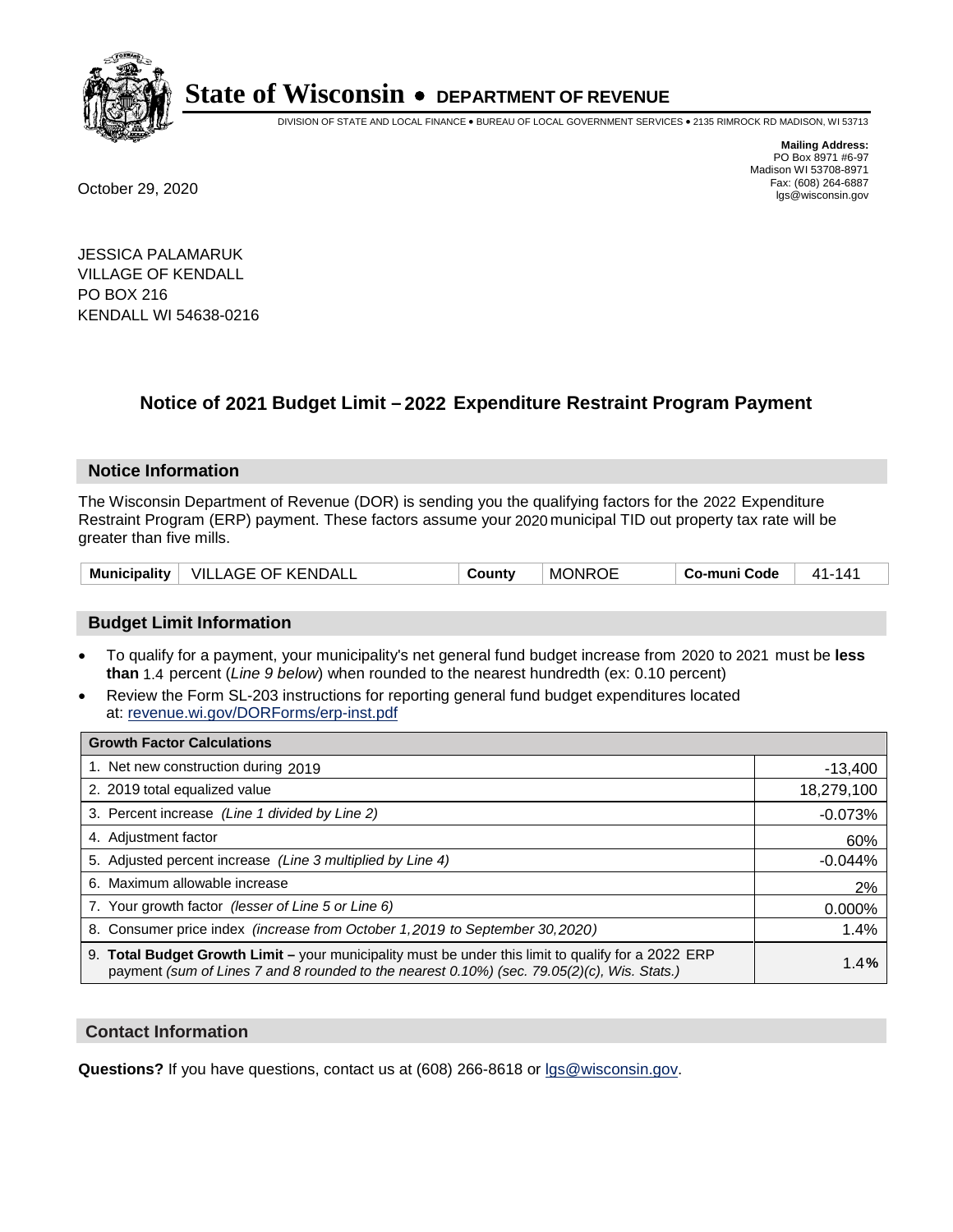

DIVISION OF STATE AND LOCAL FINANCE • BUREAU OF LOCAL GOVERNMENT SERVICES • 2135 RIMROCK RD MADISON, WI 53713

**Mailing Address:** PO Box 8971 #6-97 Madison WI 53708-8971<br>Fax: (608) 264-6887 Fax: (608) 264-6887 October 29, 2020 lgs@wisconsin.gov

SHARON KARIS VILLAGE OF NORWALK 208 S. CHURCH ST P.O. BOX 230 NORWALK WI 54648

### **Notice of 2021 Budget Limit - 2022 Expenditure Restraint Program Payment**

#### **Notice Information**

The Wisconsin Department of Revenue (DOR) is sending you the qualifying factors for the 2022 Expenditure Restraint Program (ERP) payment. These factors assume your 2020 municipal TID out property tax rate will be greater than five mills.

| Municipality | <b>VILLAGE OF NORWALK</b> | County | <b>MONROE</b> | Co-muni Code | 161<br>41- |
|--------------|---------------------------|--------|---------------|--------------|------------|
|--------------|---------------------------|--------|---------------|--------------|------------|

#### **Budget Limit Information**

- To qualify for a payment, your municipality's net general fund budget increase from 2020 to 2021 must be less **than** 2.0 percent (*Line 9 below*) when rounded to the nearest hundredth (ex: 0.10 percent)
- Review the Form SL-203 instructions for reporting general fund budget expenditures located at: revenue.wi.gov/DORForms/erp-inst.pdf

| <b>Growth Factor Calculations</b>                                                                                                                                                                      |            |
|--------------------------------------------------------------------------------------------------------------------------------------------------------------------------------------------------------|------------|
| 1. Net new construction during 2019                                                                                                                                                                    | 165,400    |
| 2. 2019 total equalized value                                                                                                                                                                          | 15,949,200 |
| 3. Percent increase (Line 1 divided by Line 2)                                                                                                                                                         | 1.037%     |
| 4. Adjustment factor                                                                                                                                                                                   | 60%        |
| 5. Adjusted percent increase (Line 3 multiplied by Line 4)                                                                                                                                             | 0.622%     |
| 6. Maximum allowable increase                                                                                                                                                                          | 2%         |
| 7. Your growth factor (lesser of Line 5 or Line 6)                                                                                                                                                     | 0.622%     |
| 8. Consumer price index (increase from October 1,2019 to September 30,2020)                                                                                                                            | 1.4%       |
| 9. Total Budget Growth Limit - your municipality must be under this limit to qualify for a 2022 ERP<br>payment (sum of Lines 7 and 8 rounded to the nearest $0.10\%$ ) (sec. 79.05(2)(c), Wis. Stats.) | 2.0%       |

#### **Contact Information**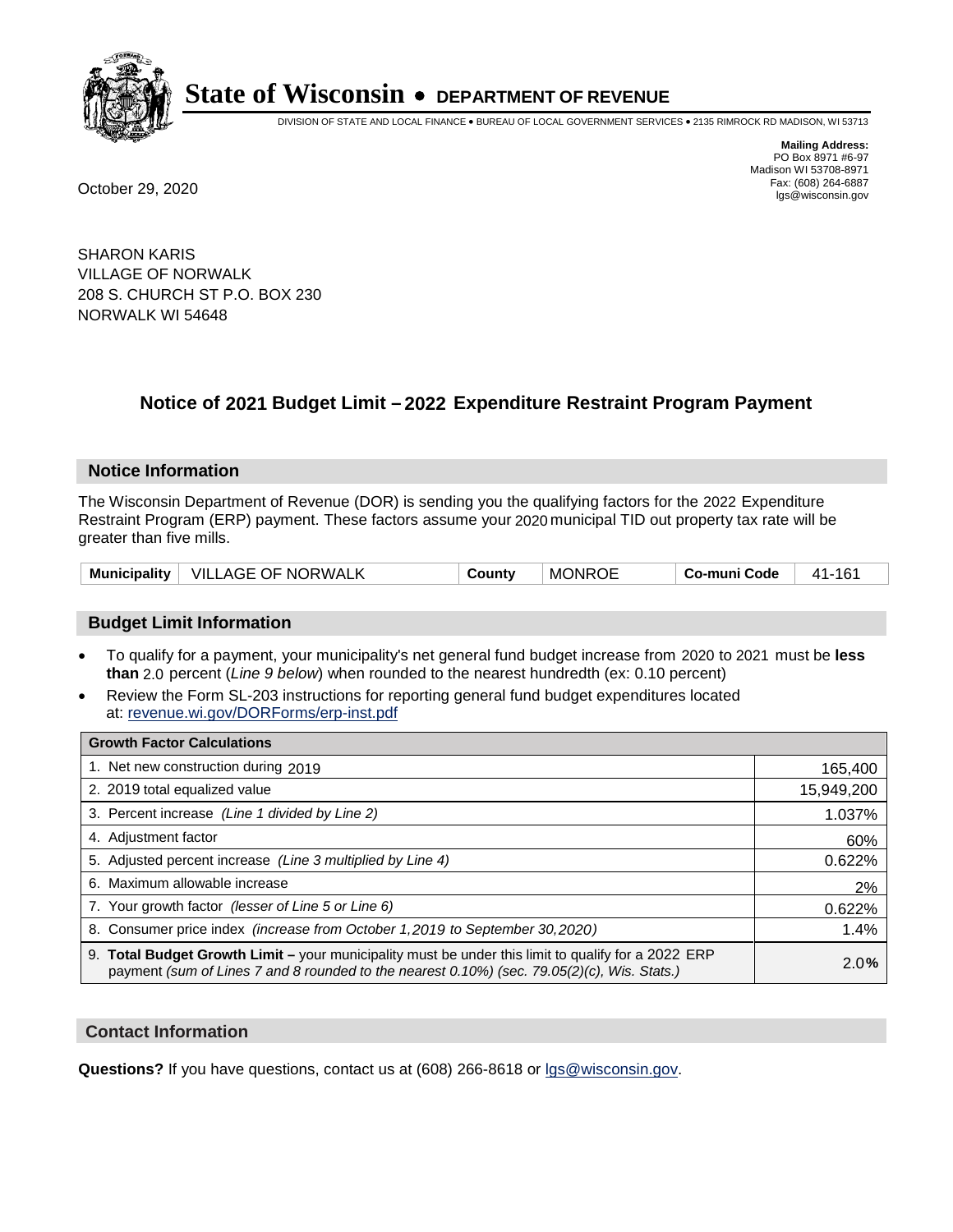

DIVISION OF STATE AND LOCAL FINANCE • BUREAU OF LOCAL GOVERNMENT SERVICES • 2135 RIMROCK RD MADISON, WI 53713

**Mailing Address:** PO Box 8971 #6-97 Madison WI 53708-8971<br>Fax: (608) 264-6887 Fax: (608) 264-6887 October 29, 2020 lgs@wisconsin.gov

BRENDA BRADLEY VILLAGE OF OAKDALE 133 WELL DRIVE, PO BOX 87 OAKDALE WI 54649-0087

### **Notice of 2021 Budget Limit - 2022 Expenditure Restraint Program Payment**

#### **Notice Information**

The Wisconsin Department of Revenue (DOR) is sending you the qualifying factors for the 2022 Expenditure Restraint Program (ERP) payment. These factors assume your 2020 municipal TID out property tax rate will be greater than five mills.

| Municipality | VILLAGE OF OAKDALE | County | <b>MONROE</b> | Co-muni Code | 165<br>41- |
|--------------|--------------------|--------|---------------|--------------|------------|
|--------------|--------------------|--------|---------------|--------------|------------|

#### **Budget Limit Information**

- To qualify for a payment, your municipality's net general fund budget increase from 2020 to 2021 must be less **than** 2.0 percent (*Line 9 below*) when rounded to the nearest hundredth (ex: 0.10 percent)
- Review the Form SL-203 instructions for reporting general fund budget expenditures located at: revenue.wi.gov/DORForms/erp-inst.pdf

| <b>Growth Factor Calculations</b>                                                                                                                                                                      |            |
|--------------------------------------------------------------------------------------------------------------------------------------------------------------------------------------------------------|------------|
| 1. Net new construction during 2019                                                                                                                                                                    | 214,700    |
| 2. 2019 total equalized value                                                                                                                                                                          | 23,141,500 |
| 3. Percent increase (Line 1 divided by Line 2)                                                                                                                                                         | 0.928%     |
| 4. Adiustment factor                                                                                                                                                                                   | 60%        |
| 5. Adjusted percent increase (Line 3 multiplied by Line 4)                                                                                                                                             | 0.557%     |
| 6. Maximum allowable increase                                                                                                                                                                          | 2%         |
| 7. Your growth factor (lesser of Line 5 or Line 6)                                                                                                                                                     | 0.557%     |
| 8. Consumer price index (increase from October 1,2019 to September 30,2020)                                                                                                                            | 1.4%       |
| 9. Total Budget Growth Limit - your municipality must be under this limit to qualify for a 2022 ERP<br>payment (sum of Lines 7 and 8 rounded to the nearest $0.10\%$ ) (sec. 79.05(2)(c), Wis. Stats.) | 2.0%       |

#### **Contact Information**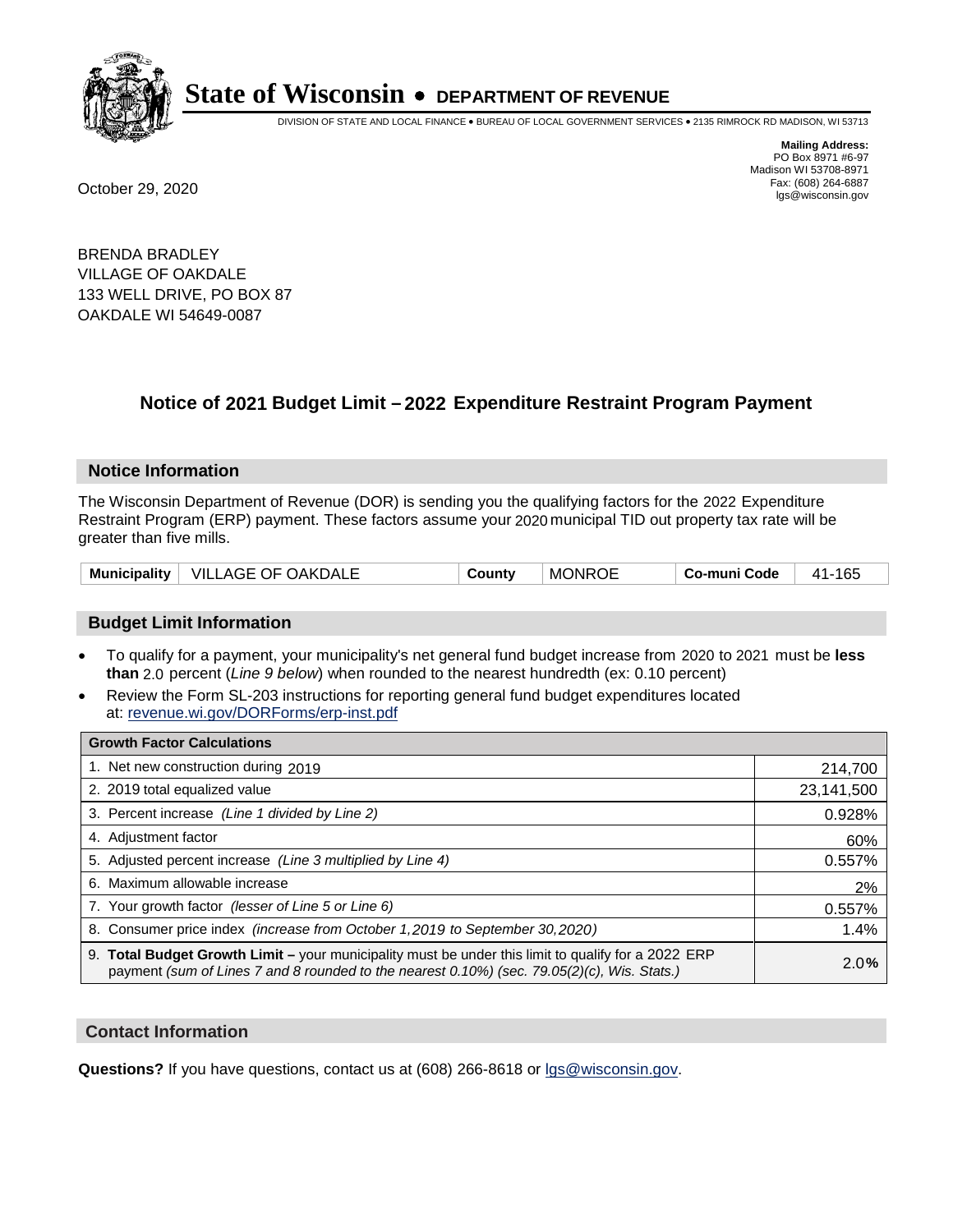

DIVISION OF STATE AND LOCAL FINANCE • BUREAU OF LOCAL GOVERNMENT SERVICES • 2135 RIMROCK RD MADISON, WI 53713

**Mailing Address:** PO Box 8971 #6-97 Madison WI 53708-8971<br>Fax: (608) 264-6887 Fax: (608) 264-6887 October 29, 2020 lgs@wisconsin.gov

KRIS OAKES VILLAGE OF WARRENS 301 MAIN ST WARRENS WI 54666-9603

### **Notice of 2021 Budget Limit - 2022 Expenditure Restraint Program Payment**

#### **Notice Information**

The Wisconsin Department of Revenue (DOR) is sending you the qualifying factors for the 2022 Expenditure Restraint Program (ERP) payment. These factors assume your 2020 municipal TID out property tax rate will be greater than five mills.

| Municipality | VILLAGE OF WARRENS | Countv | <b>MONROE</b> | Co-muni Code | 185<br>41- |
|--------------|--------------------|--------|---------------|--------------|------------|
|--------------|--------------------|--------|---------------|--------------|------------|

#### **Budget Limit Information**

- To qualify for a payment, your municipality's net general fund budget increase from 2020 to 2021 must be less **than** 1.8 percent (*Line 9 below*) when rounded to the nearest hundredth (ex: 0.10 percent)
- Review the Form SL-203 instructions for reporting general fund budget expenditures located at: revenue.wi.gov/DORForms/erp-inst.pdf

| <b>Growth Factor Calculations</b>                                                                                                                                                                      |            |
|--------------------------------------------------------------------------------------------------------------------------------------------------------------------------------------------------------|------------|
| 1. Net new construction during 2019                                                                                                                                                                    | 328,500    |
| 2. 2019 total equalized value                                                                                                                                                                          | 56,142,500 |
| 3. Percent increase (Line 1 divided by Line 2)                                                                                                                                                         | 0.585%     |
| 4. Adiustment factor                                                                                                                                                                                   | 60%        |
| 5. Adjusted percent increase (Line 3 multiplied by Line 4)                                                                                                                                             | 0.351%     |
| 6. Maximum allowable increase                                                                                                                                                                          | 2%         |
| 7. Your growth factor (lesser of Line 5 or Line 6)                                                                                                                                                     | 0.351%     |
| 8. Consumer price index (increase from October 1,2019 to September 30,2020)                                                                                                                            | 1.4%       |
| 9. Total Budget Growth Limit - your municipality must be under this limit to qualify for a 2022 ERP<br>payment (sum of Lines 7 and 8 rounded to the nearest $0.10\%$ ) (sec. 79.05(2)(c), Wis. Stats.) | 1.8%       |

#### **Contact Information**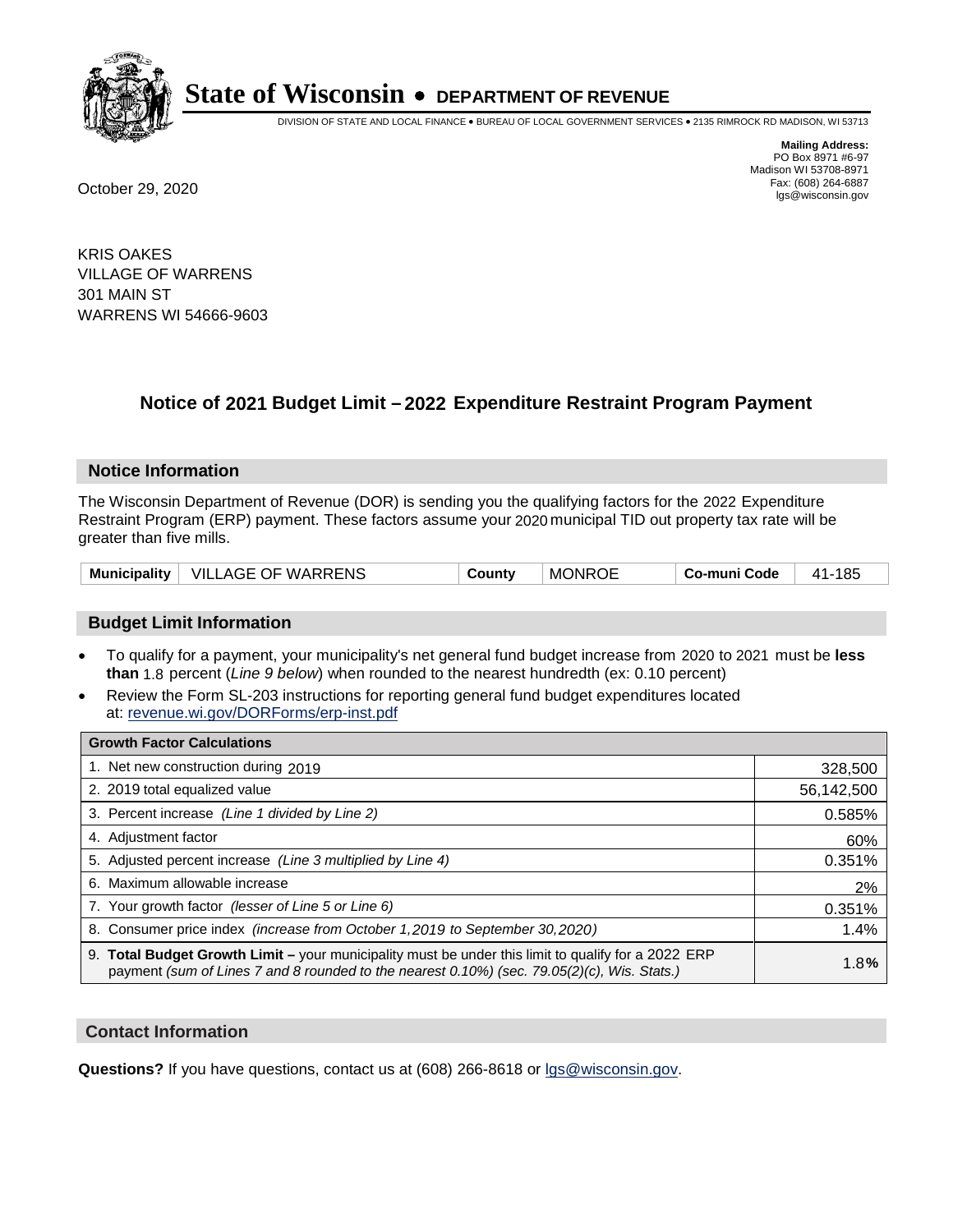

DIVISION OF STATE AND LOCAL FINANCE • BUREAU OF LOCAL GOVERNMENT SERVICES • 2135 RIMROCK RD MADISON, WI 53713

**Mailing Address:** PO Box 8971 #6-97 Madison WI 53708-8971<br>Fax: (608) 264-6887 Fax: (608) 264-6887 October 29, 2020 lgs@wisconsin.gov

LORI BRUEGGEN VILLAGE OF WILTON 400 EAST ST SUITE 103 WILTON WI 54670-7763

## **Notice of 2021 Budget Limit - 2022 Expenditure Restraint Program Payment**

#### **Notice Information**

The Wisconsin Department of Revenue (DOR) is sending you the qualifying factors for the 2022 Expenditure Restraint Program (ERP) payment. These factors assume your 2020 municipal TID out property tax rate will be greater than five mills.

|  | Municipality   VILLAGE OF WILTON | County | <b>MONROE</b> | Co-muni Code | 41-191 |
|--|----------------------------------|--------|---------------|--------------|--------|
|--|----------------------------------|--------|---------------|--------------|--------|

#### **Budget Limit Information**

- To qualify for a payment, your municipality's net general fund budget increase from 2020 to 2021 must be less **than** 1.5 percent (*Line 9 below*) when rounded to the nearest hundredth (ex: 0.10 percent)
- Review the Form SL-203 instructions for reporting general fund budget expenditures located at: revenue.wi.gov/DORForms/erp-inst.pdf

| <b>Growth Factor Calculations</b>                                                                                                                                                                  |            |
|----------------------------------------------------------------------------------------------------------------------------------------------------------------------------------------------------|------------|
| 1. Net new construction during 2019                                                                                                                                                                | 50,000     |
| 2. 2019 total equalized value                                                                                                                                                                      | 34,158,300 |
| 3. Percent increase (Line 1 divided by Line 2)                                                                                                                                                     | 0.146%     |
| 4. Adjustment factor                                                                                                                                                                               | 60%        |
| 5. Adjusted percent increase (Line 3 multiplied by Line 4)                                                                                                                                         | 0.088%     |
| 6. Maximum allowable increase                                                                                                                                                                      | 2%         |
| 7. Your growth factor (lesser of Line 5 or Line 6)                                                                                                                                                 | 0.088%     |
| 8. Consumer price index (increase from October 1, 2019 to September 30, 2020)                                                                                                                      | 1.4%       |
| 9. Total Budget Growth Limit – your municipality must be under this limit to qualify for a 2022 ERP<br>payment (sum of Lines 7 and 8 rounded to the nearest 0.10%) (sec. 79.05(2)(c), Wis. Stats.) | 1.5%       |

#### **Contact Information**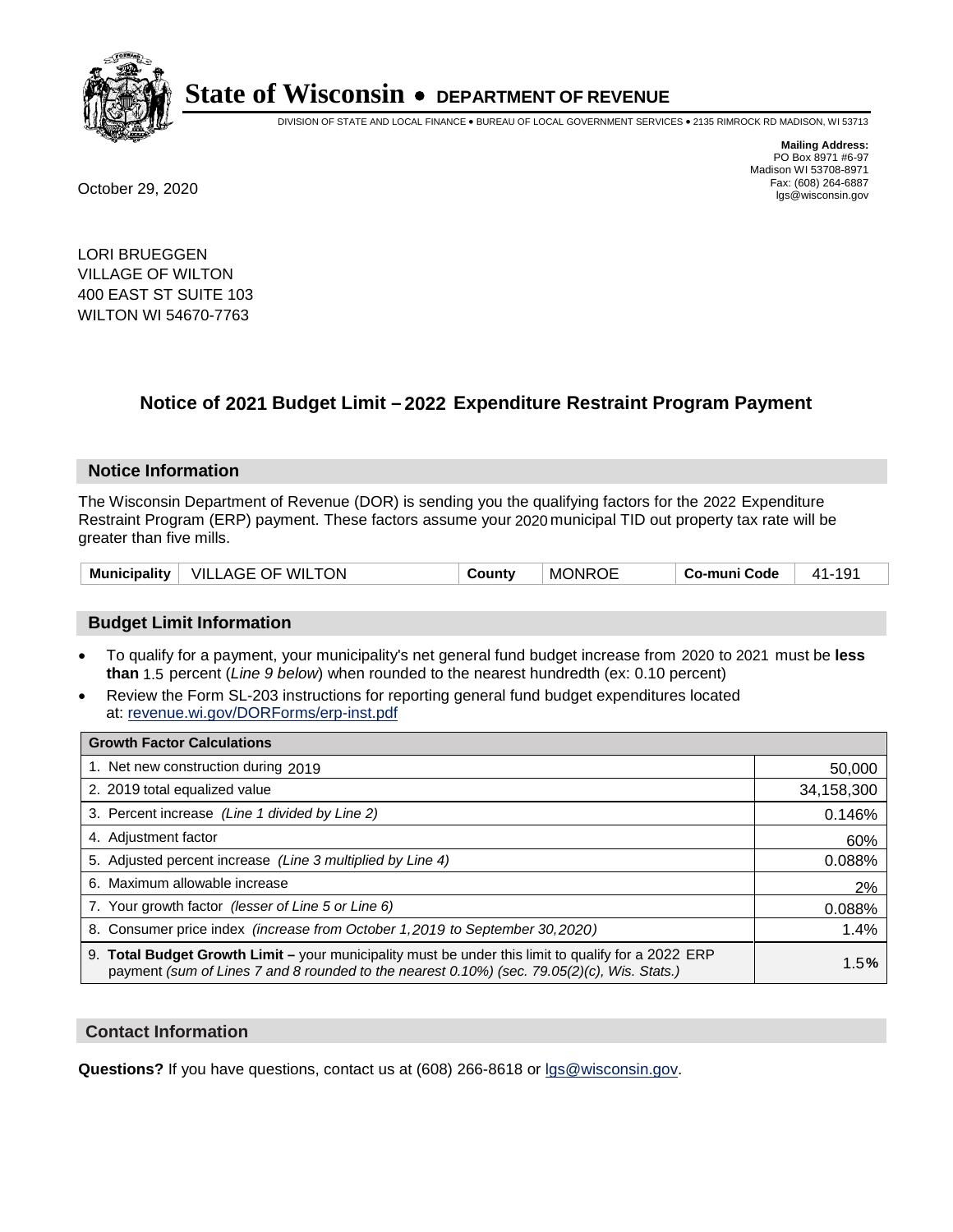

DIVISION OF STATE AND LOCAL FINANCE • BUREAU OF LOCAL GOVERNMENT SERVICES • 2135 RIMROCK RD MADISON, WI 53713

**Mailing Address:** PO Box 8971 #6-97 Madison WI 53708-8971<br>Fax: (608) 264-6887 Fax: (608) 264-6887 October 29, 2020 lgs@wisconsin.gov

JULIE HANSON CITY OF SPARTA 201 W OAK ST SPARTA WI 54656-2148

### **Notice of 2021 Budget Limit - 2022 Expenditure Restraint Program Payment**

#### **Notice Information**

The Wisconsin Department of Revenue (DOR) is sending you the qualifying factors for the 2022 Expenditure Restraint Program (ERP) payment. These factors assume your 2020 municipal TID out property tax rate will be greater than five mills.

| Municipality | <b>CITY OF SPARTA</b> | Countv | <b>MONROE</b> | Co-muni Code | 41-281 |
|--------------|-----------------------|--------|---------------|--------------|--------|
|--------------|-----------------------|--------|---------------|--------------|--------|

#### **Budget Limit Information**

- To qualify for a payment, your municipality's net general fund budget increase from 2020 to 2021 must be less **than** 1.9 percent (*Line 9 below*) when rounded to the nearest hundredth (ex: 0.10 percent)
- Review the Form SL-203 instructions for reporting general fund budget expenditures located at: revenue.wi.gov/DORForms/erp-inst.pdf

| <b>Growth Factor Calculations</b>                                                                                                                                                                      |             |
|--------------------------------------------------------------------------------------------------------------------------------------------------------------------------------------------------------|-------------|
| 1. Net new construction during 2019                                                                                                                                                                    | 5,827,000   |
| 2. 2019 total equalized value                                                                                                                                                                          | 646,616,100 |
| 3. Percent increase (Line 1 divided by Line 2)                                                                                                                                                         | 0.901%      |
| 4. Adjustment factor                                                                                                                                                                                   | 60%         |
| 5. Adjusted percent increase (Line 3 multiplied by Line 4)                                                                                                                                             | 0.541%      |
| 6. Maximum allowable increase                                                                                                                                                                          | 2%          |
| 7. Your growth factor (lesser of Line 5 or Line 6)                                                                                                                                                     | 0.541%      |
| 8. Consumer price index (increase from October 1, 2019 to September 30, 2020)                                                                                                                          | 1.4%        |
| 9. Total Budget Growth Limit - your municipality must be under this limit to qualify for a 2022 ERP<br>payment (sum of Lines 7 and 8 rounded to the nearest $0.10\%$ ) (sec. 79.05(2)(c), Wis. Stats.) | 1.9%        |

#### **Contact Information**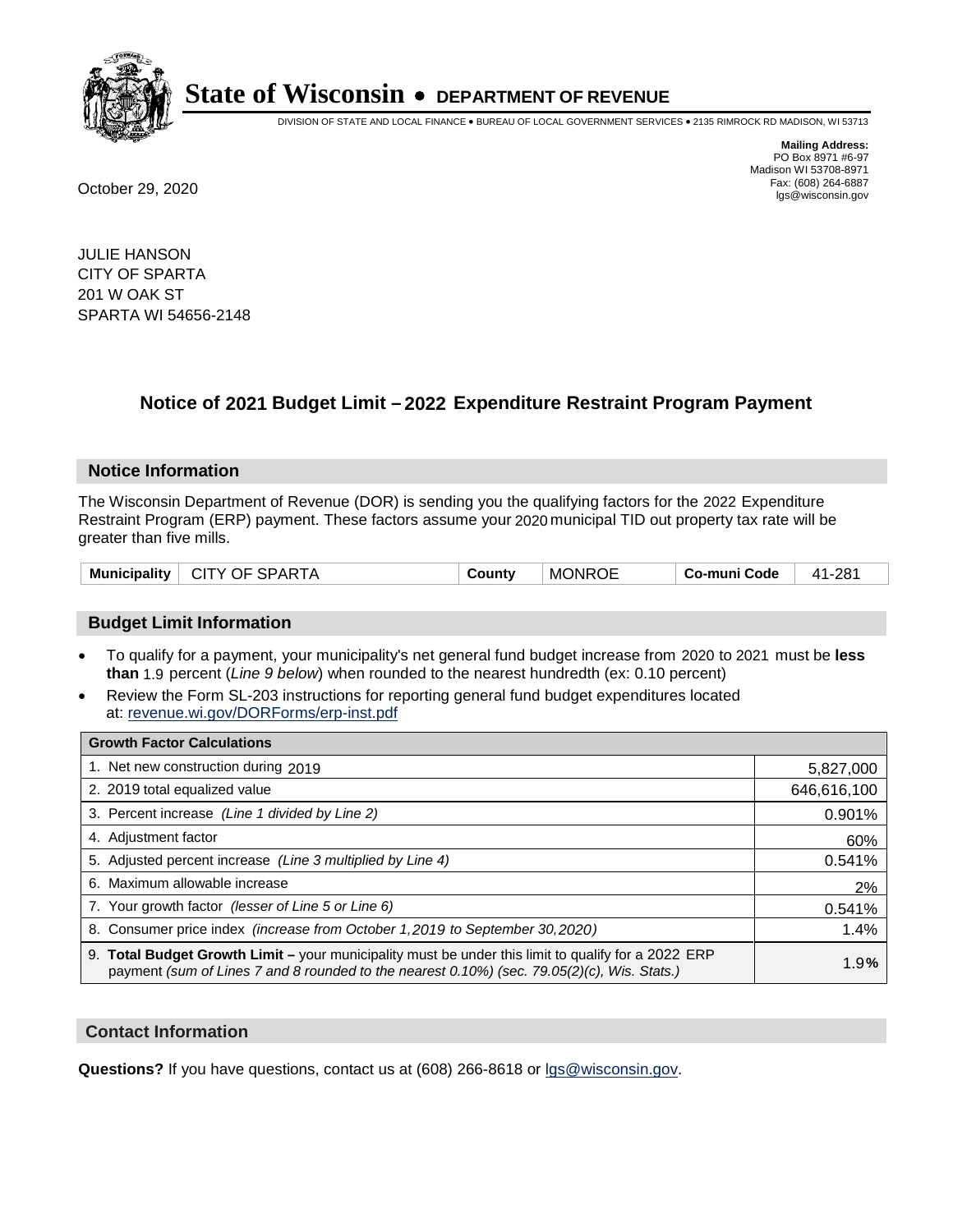

DIVISION OF STATE AND LOCAL FINANCE • BUREAU OF LOCAL GOVERNMENT SERVICES • 2135 RIMROCK RD MADISON, WI 53713

**Mailing Address:** PO Box 8971 #6-97 Madison WI 53708-8971<br>Fax: (608) 264-6887 Fax: (608) 264-6887 October 29, 2020 lgs@wisconsin.gov

JOANN CRAM CITY OF TOMAH 819 SUPERIOR AVE TOMAH WI 54660-2046

### **Notice of 2021 Budget Limit - 2022 Expenditure Restraint Program Payment**

#### **Notice Information**

The Wisconsin Department of Revenue (DOR) is sending you the qualifying factors for the 2022 Expenditure Restraint Program (ERP) payment. These factors assume your 2020 municipal TID out property tax rate will be greater than five mills.

| <b>Municipality</b> | CITY OF TOMAH | County | <b>MONROE</b> | Co-muni Code | 41-286 |
|---------------------|---------------|--------|---------------|--------------|--------|
|---------------------|---------------|--------|---------------|--------------|--------|

#### **Budget Limit Information**

- To qualify for a payment, your municipality's net general fund budget increase from 2020 to 2021 must be less **than** 3.4 percent (*Line 9 below*) when rounded to the nearest hundredth (ex: 0.10 percent)
- Review the Form SL-203 instructions for reporting general fund budget expenditures located at: revenue.wi.gov/DORForms/erp-inst.pdf

| <b>Growth Factor Calculations</b>                                                                                                                                                                  |             |
|----------------------------------------------------------------------------------------------------------------------------------------------------------------------------------------------------|-------------|
| 1. Net new construction during 2019                                                                                                                                                                | 24,859,600  |
| 2. 2019 total equalized value                                                                                                                                                                      | 716,267,500 |
| 3. Percent increase (Line 1 divided by Line 2)                                                                                                                                                     | 3.471%      |
| 4. Adjustment factor                                                                                                                                                                               | 60%         |
| 5. Adjusted percent increase (Line 3 multiplied by Line 4)                                                                                                                                         | 2.083%      |
| 6. Maximum allowable increase                                                                                                                                                                      | 2%          |
| 7. Your growth factor (lesser of Line 5 or Line 6)                                                                                                                                                 | 2.000%      |
| 8. Consumer price index (increase from October 1, 2019 to September 30, 2020)                                                                                                                      | 1.4%        |
| 9. Total Budget Growth Limit - your municipality must be under this limit to qualify for a 2022 ERP<br>payment (sum of Lines 7 and 8 rounded to the nearest 0.10%) (sec. 79.05(2)(c), Wis. Stats.) | 3.4%        |

#### **Contact Information**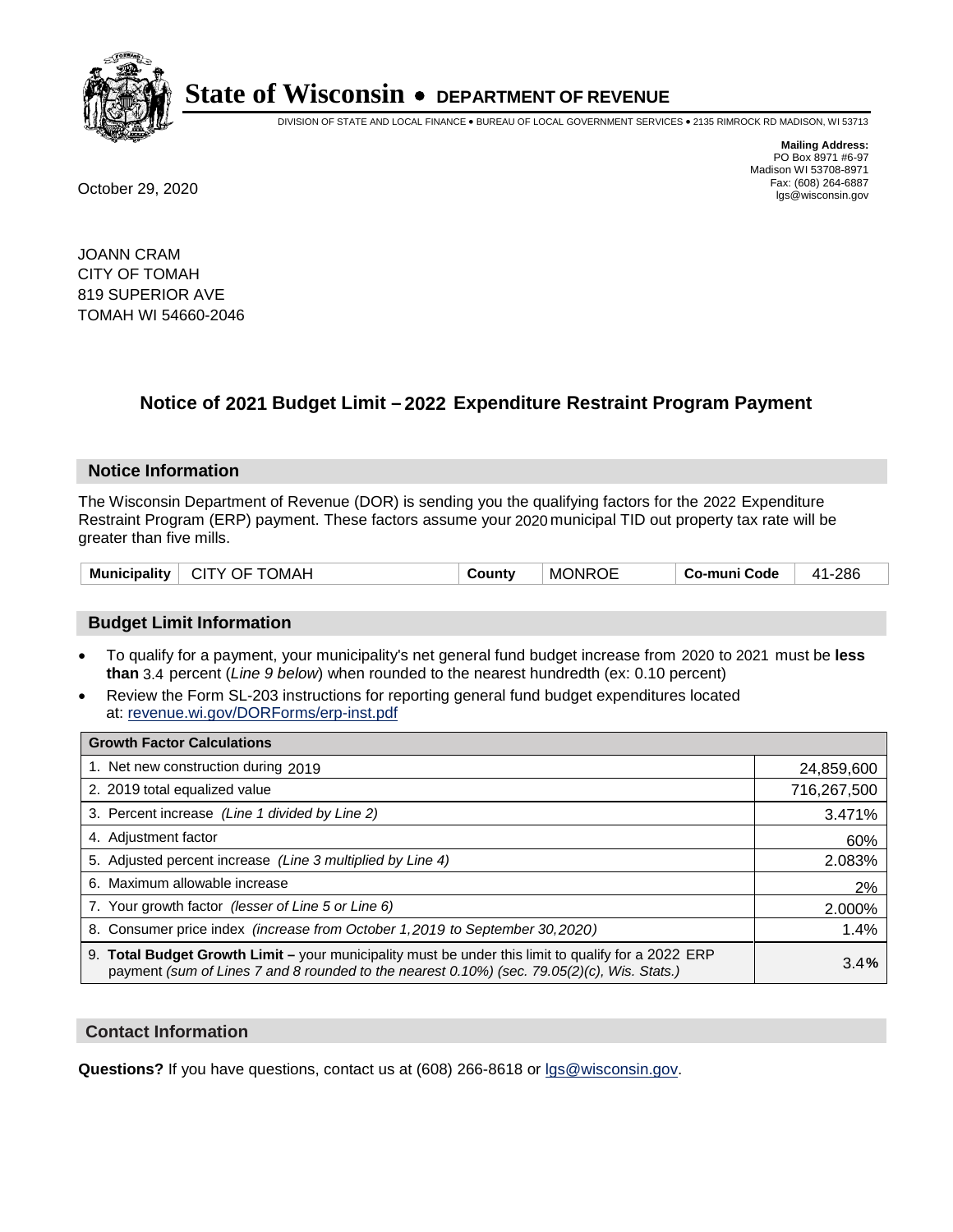

DIVISION OF STATE AND LOCAL FINANCE • BUREAU OF LOCAL GOVERNMENT SERVICES • 2135 RIMROCK RD MADISON, WI 53713

**Mailing Address:** PO Box 8971 #6-97 Madison WI 53708-8971<br>Fax: (608) 264-6887 Fax: (608) 264-6887 October 29, 2020 lgs@wisconsin.gov

CHARLENE MEIER VILLAGE OF LENA 117 E MAIN ST LENA WI 54139-9486

### **Notice of 2021 Budget Limit - 2022 Expenditure Restraint Program Payment**

#### **Notice Information**

The Wisconsin Department of Revenue (DOR) is sending you the qualifying factors for the 2022 Expenditure Restraint Program (ERP) payment. These factors assume your 2020 municipal TID out property tax rate will be greater than five mills.

| <b>Municipality</b> | VILLAGE OF L<br>∟ENA | Countv | <b>DNTC</b><br>$\alpha$ | Co-muni Code | 146<br>42 |
|---------------------|----------------------|--------|-------------------------|--------------|-----------|
|---------------------|----------------------|--------|-------------------------|--------------|-----------|

#### **Budget Limit Information**

- To qualify for a payment, your municipality's net general fund budget increase from 2020 to 2021 must be less **than** 1.6 percent (*Line 9 below*) when rounded to the nearest hundredth (ex: 0.10 percent)
- Review the Form SL-203 instructions for reporting general fund budget expenditures located at: revenue.wi.gov/DORForms/erp-inst.pdf

| <b>Growth Factor Calculations</b>                                                                                                                                                                  |            |
|----------------------------------------------------------------------------------------------------------------------------------------------------------------------------------------------------|------------|
| 1. Net new construction during 2019                                                                                                                                                                | 127,700    |
| 2. 2019 total equalized value                                                                                                                                                                      | 32,352,700 |
| 3. Percent increase (Line 1 divided by Line 2)                                                                                                                                                     | 0.395%     |
| 4. Adjustment factor                                                                                                                                                                               | 60%        |
| 5. Adjusted percent increase (Line 3 multiplied by Line 4)                                                                                                                                         | 0.237%     |
| 6. Maximum allowable increase                                                                                                                                                                      | 2%         |
| 7. Your growth factor (lesser of Line 5 or Line 6)                                                                                                                                                 | 0.237%     |
| 8. Consumer price index (increase from October 1,2019 to September 30,2020)                                                                                                                        | 1.4%       |
| 9. Total Budget Growth Limit - your municipality must be under this limit to qualify for a 2022 ERP<br>payment (sum of Lines 7 and 8 rounded to the nearest 0.10%) (sec. 79.05(2)(c), Wis. Stats.) | 1.6%       |

#### **Contact Information**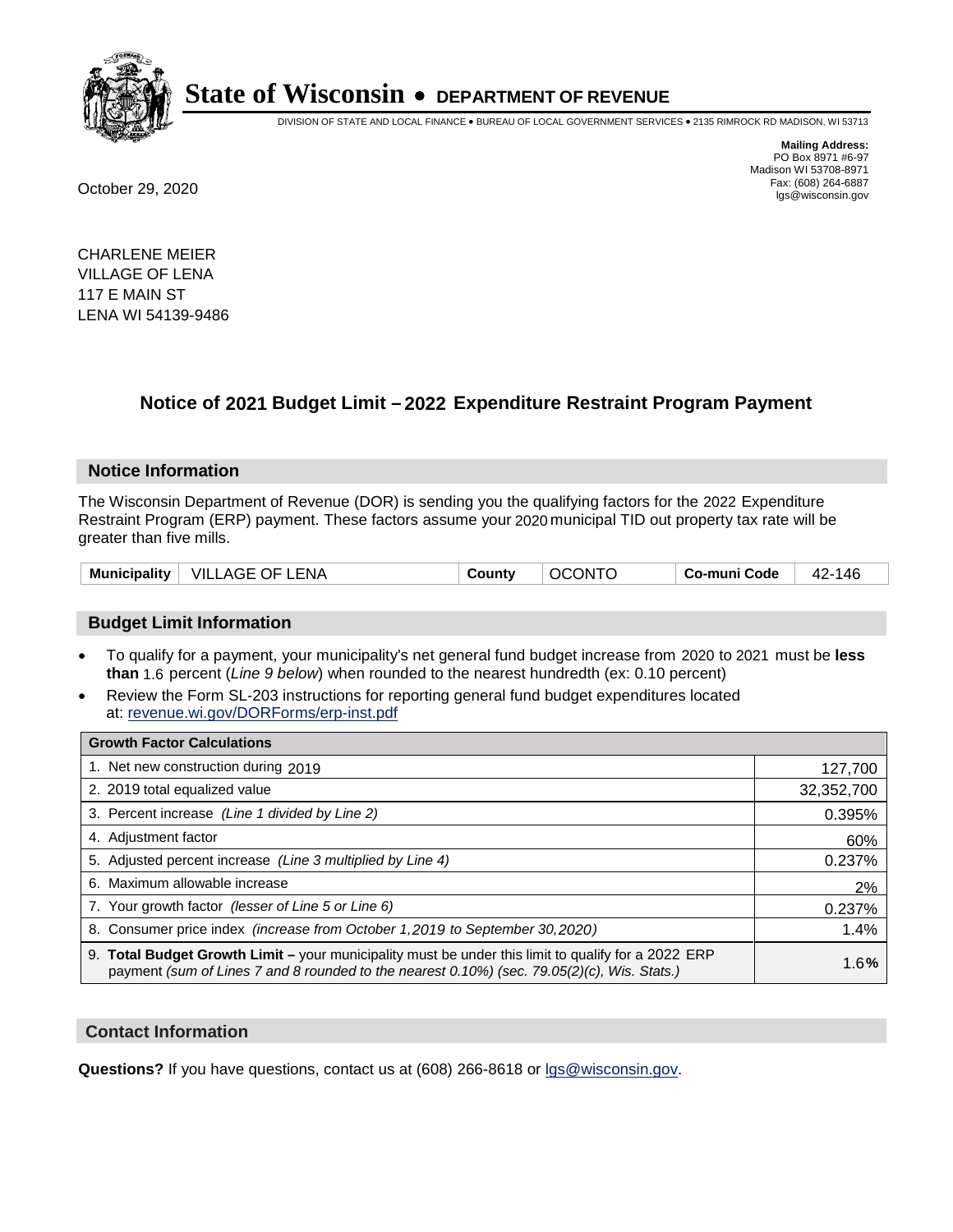

DIVISION OF STATE AND LOCAL FINANCE • BUREAU OF LOCAL GOVERNMENT SERVICES • 2135 RIMROCK RD MADISON, WI 53713

**Mailing Address:** PO Box 8971 #6-97 Madison WI 53708-8971<br>Fax: (608) 264-6887 Fax: (608) 264-6887 October 29, 2020 lgs@wisconsin.gov

KIM GRUETZMACHER VILLAGE OF SURING PO BOX 31, 604 E MAIN STREET SURING WI 54174-0031

### **Notice of 2021 Budget Limit - 2022 Expenditure Restraint Program Payment**

#### **Notice Information**

The Wisconsin Department of Revenue (DOR) is sending you the qualifying factors for the 2022 Expenditure Restraint Program (ERP) payment. These factors assume your 2020 municipal TID out property tax rate will be greater than five mills.

| Municipality   VILLAGE OF SURING | County | <b>OCONTO</b> | Co-muni Code | 42-181 |
|----------------------------------|--------|---------------|--------------|--------|
|----------------------------------|--------|---------------|--------------|--------|

#### **Budget Limit Information**

- To qualify for a payment, your municipality's net general fund budget increase from 2020 to 2021 must be less **than** 3.2 percent (*Line 9 below*) when rounded to the nearest hundredth (ex: 0.10 percent)
- Review the Form SL-203 instructions for reporting general fund budget expenditures located at: revenue.wi.gov/DORForms/erp-inst.pdf

| <b>Growth Factor Calculations</b>                                                                                                                                                                      |            |
|--------------------------------------------------------------------------------------------------------------------------------------------------------------------------------------------------------|------------|
| 1. Net new construction during 2019                                                                                                                                                                    | 666,700    |
| 2. 2019 total equalized value                                                                                                                                                                          | 21,945,300 |
| 3. Percent increase (Line 1 divided by Line 2)                                                                                                                                                         | 3.038%     |
| 4. Adjustment factor                                                                                                                                                                                   | 60%        |
| 5. Adjusted percent increase (Line 3 multiplied by Line 4)                                                                                                                                             | 1.823%     |
| 6. Maximum allowable increase                                                                                                                                                                          | 2%         |
| 7. Your growth factor (lesser of Line 5 or Line 6)                                                                                                                                                     | 1.823%     |
| 8. Consumer price index (increase from October 1, 2019 to September 30, 2020)                                                                                                                          | 1.4%       |
| 9. Total Budget Growth Limit - your municipality must be under this limit to qualify for a 2022 ERP<br>payment (sum of Lines 7 and 8 rounded to the nearest $0.10\%$ ) (sec. 79.05(2)(c), Wis. Stats.) | 3.2%       |

#### **Contact Information**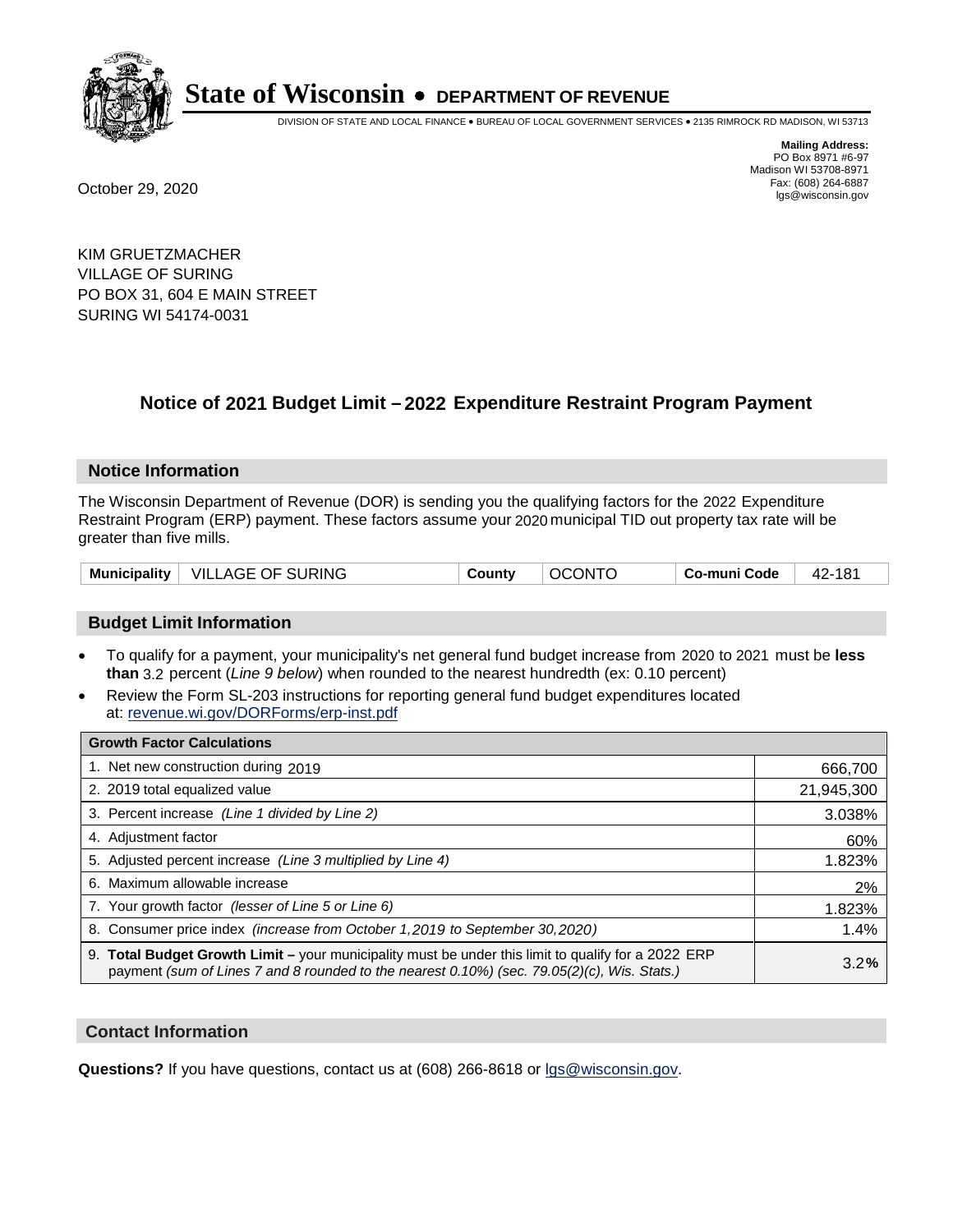

DIVISION OF STATE AND LOCAL FINANCE • BUREAU OF LOCAL GOVERNMENT SERVICES • 2135 RIMROCK RD MADISON, WI 53713

**Mailing Address:** PO Box 8971 #6-97 Madison WI 53708-8971<br>Fax: (608) 264-6887 Fax: (608) 264-6887 October 29, 2020 lgs@wisconsin.gov

CHELSEA ANDERSON CITY OF GILLETT 150 N MCKENZIE AVE GILLETT WI 54124-9330

## **Notice of 2021 Budget Limit - 2022 Expenditure Restraint Program Payment**

#### **Notice Information**

The Wisconsin Department of Revenue (DOR) is sending you the qualifying factors for the 2022 Expenditure Restraint Program (ERP) payment. These factors assume your 2020 municipal TID out property tax rate will be greater than five mills.

|  | <b>Municipality</b> | $\mid$ CITY OF GILLETT | County | <b>OCONTO</b> | Co-muni Code | 42-231 |
|--|---------------------|------------------------|--------|---------------|--------------|--------|
|--|---------------------|------------------------|--------|---------------|--------------|--------|

#### **Budget Limit Information**

- To qualify for a payment, your municipality's net general fund budget increase from 2020 to 2021 must be less **than** 2.1 percent (*Line 9 below*) when rounded to the nearest hundredth (ex: 0.10 percent)
- Review the Form SL-203 instructions for reporting general fund budget expenditures located at: revenue.wi.gov/DORForms/erp-inst.pdf

| <b>Growth Factor Calculations</b>                                                                                                                                                                  |            |
|----------------------------------------------------------------------------------------------------------------------------------------------------------------------------------------------------|------------|
| 1. Net new construction during 2019                                                                                                                                                                | 668,700    |
| 2. 2019 total equalized value                                                                                                                                                                      | 60,295,100 |
| 3. Percent increase (Line 1 divided by Line 2)                                                                                                                                                     | 1.109%     |
| 4. Adjustment factor                                                                                                                                                                               | 60%        |
| 5. Adjusted percent increase (Line 3 multiplied by Line 4)                                                                                                                                         | 0.665%     |
| 6. Maximum allowable increase                                                                                                                                                                      | 2%         |
| 7. Your growth factor (lesser of Line 5 or Line 6)                                                                                                                                                 | 0.665%     |
| 8. Consumer price index (increase from October 1, 2019 to September 30, 2020)                                                                                                                      | 1.4%       |
| 9. Total Budget Growth Limit - your municipality must be under this limit to qualify for a 2022 ERP<br>payment (sum of Lines 7 and 8 rounded to the nearest 0.10%) (sec. 79.05(2)(c), Wis. Stats.) | 2.1%       |

#### **Contact Information**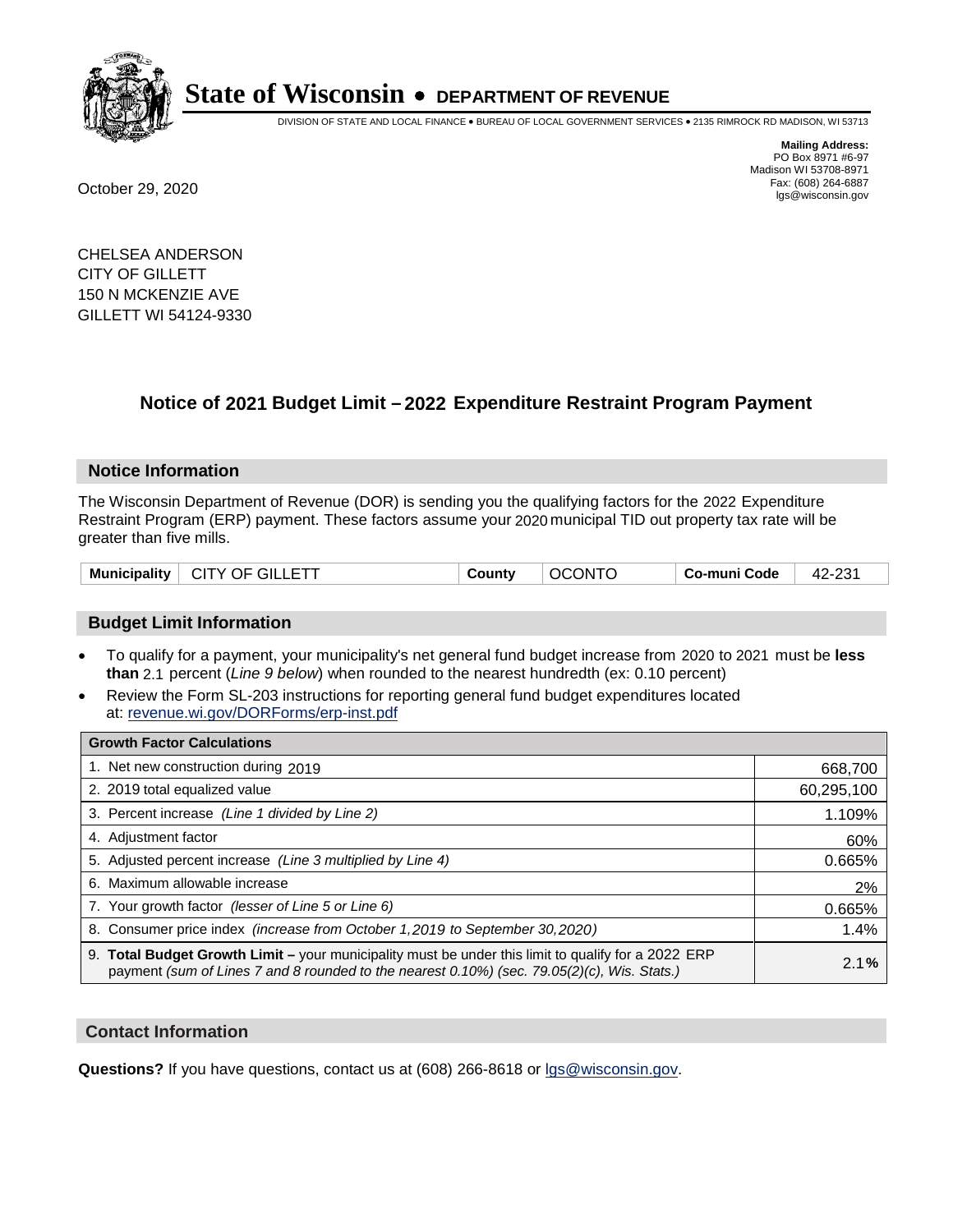

DIVISION OF STATE AND LOCAL FINANCE • BUREAU OF LOCAL GOVERNMENT SERVICES • 2135 RIMROCK RD MADISON, WI 53713

**Mailing Address:** PO Box 8971 #6-97 Madison WI 53708-8971<br>Fax: (608) 264-6887 Fax: (608) 264-6887 October 29, 2020 lgs@wisconsin.gov

SARA PERRIZO CITY OF OCONTO 1210 MAIN ST OCONTO WI 54153-1542

### **Notice of 2021 Budget Limit - 2022 Expenditure Restraint Program Payment**

#### **Notice Information**

The Wisconsin Department of Revenue (DOR) is sending you the qualifying factors for the 2022 Expenditure Restraint Program (ERP) payment. These factors assume your 2020 municipal TID out property tax rate will be greater than five mills.

| Municipality   CITY OF OCONTO | County | <b>OCONTO</b> | Co-muni Code | 42-265 |
|-------------------------------|--------|---------------|--------------|--------|
|-------------------------------|--------|---------------|--------------|--------|

#### **Budget Limit Information**

- To qualify for a payment, your municipality's net general fund budget increase from 2020 to 2021 must be less **than** 1.9 percent (*Line 9 below*) when rounded to the nearest hundredth (ex: 0.10 percent)
- Review the Form SL-203 instructions for reporting general fund budget expenditures located at: revenue.wi.gov/DORForms/erp-inst.pdf

| <b>Growth Factor Calculations</b>                                                                                                                                                                  |             |
|----------------------------------------------------------------------------------------------------------------------------------------------------------------------------------------------------|-------------|
| 1. Net new construction during 2019                                                                                                                                                                | 2,029,800   |
| 2. 2019 total equalized value                                                                                                                                                                      | 227,041,000 |
| 3. Percent increase (Line 1 divided by Line 2)                                                                                                                                                     | 0.894%      |
| 4. Adjustment factor                                                                                                                                                                               | 60%         |
| 5. Adjusted percent increase (Line 3 multiplied by Line 4)                                                                                                                                         | 0.536%      |
| 6. Maximum allowable increase                                                                                                                                                                      | 2%          |
| 7. Your growth factor (lesser of Line 5 or Line 6)                                                                                                                                                 | 0.536%      |
| 8. Consumer price index (increase from October 1, 2019 to September 30, 2020)                                                                                                                      | 1.4%        |
| 9. Total Budget Growth Limit - your municipality must be under this limit to qualify for a 2022 ERP<br>payment (sum of Lines 7 and 8 rounded to the nearest 0.10%) (sec. 79.05(2)(c), Wis. Stats.) | 1.9%        |

#### **Contact Information**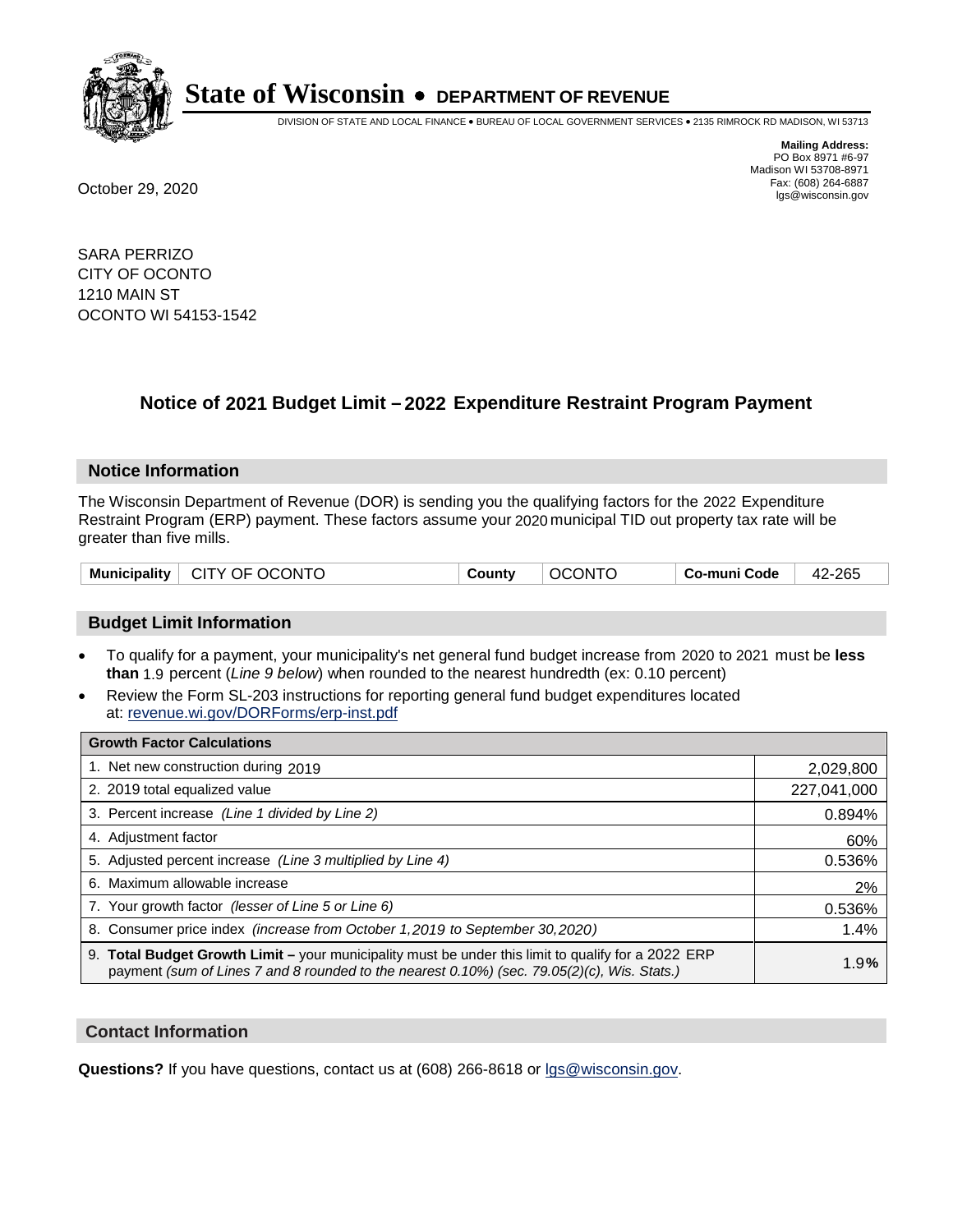

DIVISION OF STATE AND LOCAL FINANCE • BUREAU OF LOCAL GOVERNMENT SERVICES • 2135 RIMROCK RD MADISON, WI 53713

**Mailing Address:** PO Box 8971 #6-97 Madison WI 53708-8971<br>Fax: (608) 264-6887 Fax: (608) 264-6887 October 29, 2020 lgs@wisconsin.gov

VICKI ROBERTS CITY OF OCONTO FALLS 500 N CHESTNUT AVE, PO BOX 70 OCONTO FALLS WI 54154-0070

### **Notice of 2021 Budget Limit - 2022 Expenditure Restraint Program Payment**

#### **Notice Information**

The Wisconsin Department of Revenue (DOR) is sending you the qualifying factors for the 2022 Expenditure Restraint Program (ERP) payment. These factors assume your 2020 municipal TID out property tax rate will be greater than five mills.

#### **Budget Limit Information**

- To qualify for a payment, your municipality's net general fund budget increase from 2020 to 2021 must be less **than** 1.8 percent (*Line 9 below*) when rounded to the nearest hundredth (ex: 0.10 percent)
- Review the Form SL-203 instructions for reporting general fund budget expenditures located at: revenue.wi.gov/DORForms/erp-inst.pdf

| <b>Growth Factor Calculations</b>                                                                                                                                                                      |             |
|--------------------------------------------------------------------------------------------------------------------------------------------------------------------------------------------------------|-------------|
| 1. Net new construction during 2019                                                                                                                                                                    | 1,020,000   |
| 2. 2019 total equalized value                                                                                                                                                                          | 174,673,800 |
| 3. Percent increase (Line 1 divided by Line 2)                                                                                                                                                         | 0.584%      |
| 4. Adjustment factor                                                                                                                                                                                   | 60%         |
| 5. Adjusted percent increase (Line 3 multiplied by Line 4)                                                                                                                                             | 0.350%      |
| 6. Maximum allowable increase                                                                                                                                                                          | 2%          |
| 7. Your growth factor (lesser of Line 5 or Line 6)                                                                                                                                                     | 0.350%      |
| 8. Consumer price index (increase from October 1, 2019 to September 30, 2020)                                                                                                                          | 1.4%        |
| 9. Total Budget Growth Limit - your municipality must be under this limit to qualify for a 2022 ERP<br>payment (sum of Lines 7 and 8 rounded to the nearest $0.10\%$ ) (sec. 79.05(2)(c), Wis. Stats.) | 1.8%        |

#### **Contact Information**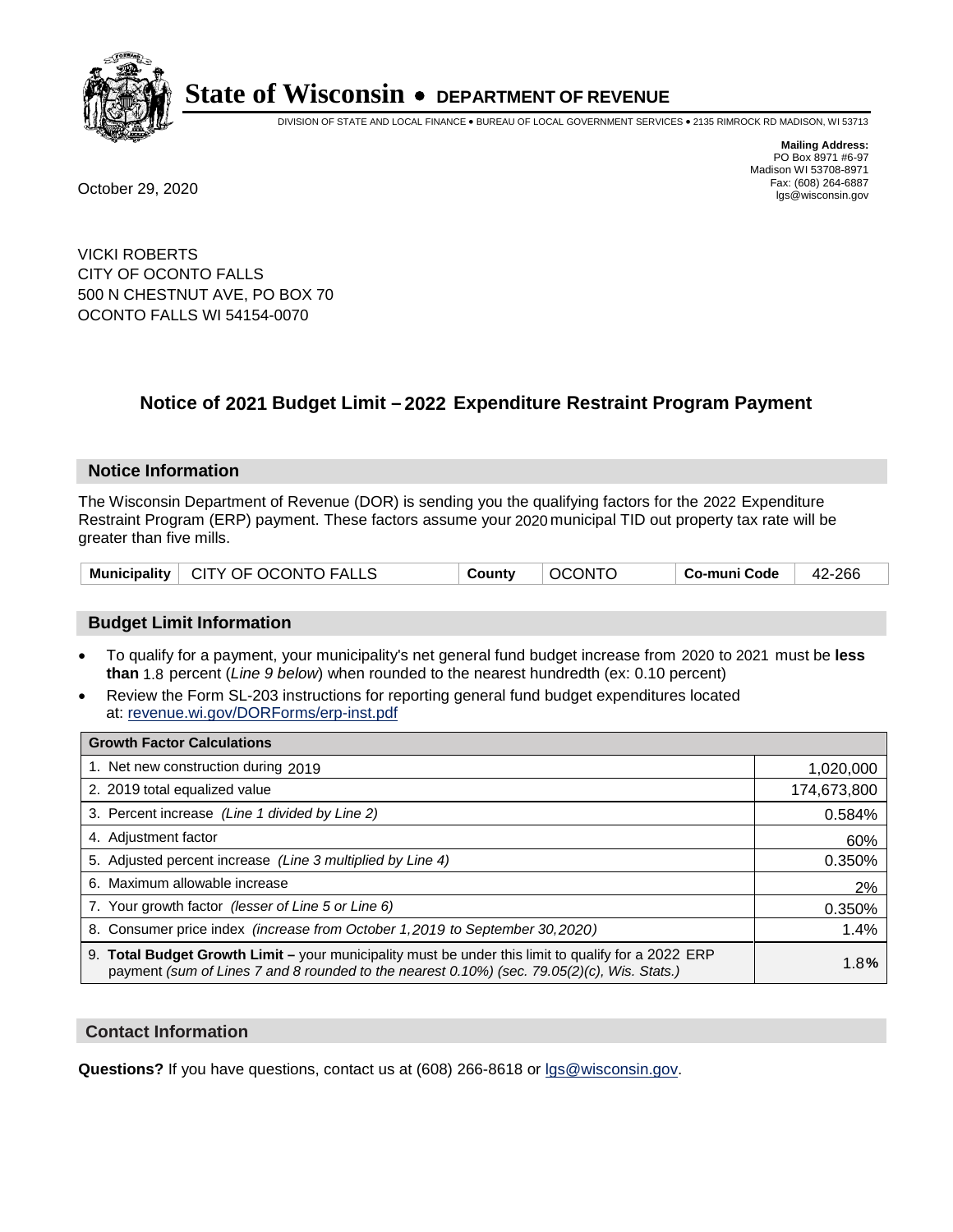

DIVISION OF STATE AND LOCAL FINANCE • BUREAU OF LOCAL GOVERNMENT SERVICES • 2135 RIMROCK RD MADISON, WI 53713

**Mailing Address:** PO Box 8971 #6-97 Madison WI 53708-8971<br>Fax: (608) 264-6887 Fax: (608) 264-6887 October 29, 2020 lgs@wisconsin.gov

VALERIE FOLEY CITY OF RHINELANDER 135 S STEVENS ST RHINELANDER WI 54501-3434

## **Notice of 2021 Budget Limit - 2022 Expenditure Restraint Program Payment**

#### **Notice Information**

The Wisconsin Department of Revenue (DOR) is sending you the qualifying factors for the 2022 Expenditure Restraint Program (ERP) payment. These factors assume your 2020 municipal TID out property tax rate will be greater than five mills.

| <b>Municipality</b><br>CITY OF RHINELANDER | Countv | <b>ONEIDA</b> | Co-muni Code |  |
|--------------------------------------------|--------|---------------|--------------|--|
|--------------------------------------------|--------|---------------|--------------|--|

#### **Budget Limit Information**

- To qualify for a payment, your municipality's net general fund budget increase from 2020 to 2021 must be less **than** 1.6 percent (*Line 9 below*) when rounded to the nearest hundredth (ex: 0.10 percent)
- Review the Form SL-203 instructions for reporting general fund budget expenditures located at: revenue.wi.gov/DORForms/erp-inst.pdf

| <b>Growth Factor Calculations</b>                                                                                                                                                                      |             |
|--------------------------------------------------------------------------------------------------------------------------------------------------------------------------------------------------------|-------------|
| 1. Net new construction during 2019                                                                                                                                                                    | 1,645,700   |
| 2. 2019 total equalized value                                                                                                                                                                          | 609,740,600 |
| 3. Percent increase (Line 1 divided by Line 2)                                                                                                                                                         | 0.270%      |
| 4. Adjustment factor                                                                                                                                                                                   | 60%         |
| 5. Adjusted percent increase (Line 3 multiplied by Line 4)                                                                                                                                             | 0.162%      |
| 6. Maximum allowable increase                                                                                                                                                                          | 2%          |
| 7. Your growth factor (lesser of Line 5 or Line 6)                                                                                                                                                     | 0.162%      |
| 8. Consumer price index (increase from October 1, 2019 to September 30, 2020)                                                                                                                          | 1.4%        |
| 9. Total Budget Growth Limit - your municipality must be under this limit to qualify for a 2022 ERP<br>payment (sum of Lines 7 and 8 rounded to the nearest $0.10\%$ ) (sec. 79.05(2)(c), Wis. Stats.) | 1.6%        |

#### **Contact Information**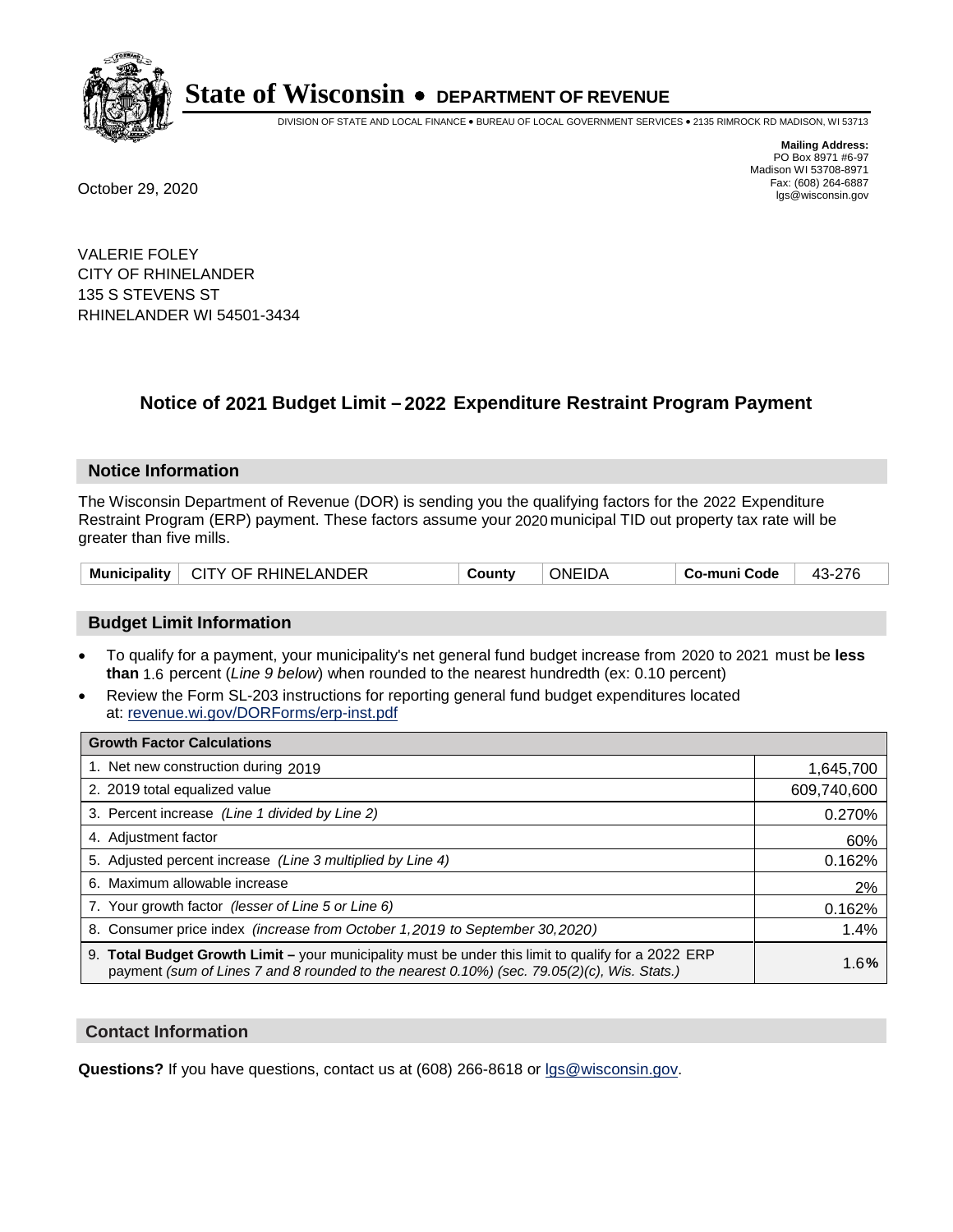

DIVISION OF STATE AND LOCAL FINANCE • BUREAU OF LOCAL GOVERNMENT SERVICES • 2135 RIMROCK RD MADISON, WI 53713

**Mailing Address:** PO Box 8971 #6-97 Madison WI 53708-8971<br>Fax: (608) 264-6887 Fax: (608) 264-6887 October 29, 2020 lgs@wisconsin.gov

BARBARA SCHUH VILLAGE OF BLACK CREEK 301 N MAPLE STREET BLACK CREEK WI 54106-9791

### **Notice of 2021 Budget Limit - 2022 Expenditure Restraint Program Payment**

#### **Notice Information**

The Wisconsin Department of Revenue (DOR) is sending you the qualifying factors for the 2022 Expenditure Restraint Program (ERP) payment. These factors assume your 2020 municipal TID out property tax rate will be greater than five mills.

|  | Municipality   VILLAGE OF BLACK CREEK | County | OUTAGAMIE | Co-muni Code | 44-107 |
|--|---------------------------------------|--------|-----------|--------------|--------|
|--|---------------------------------------|--------|-----------|--------------|--------|

#### **Budget Limit Information**

- To qualify for a payment, your municipality's net general fund budget increase from 2020 to 2021 must be less **than** 2.0 percent (*Line 9 below*) when rounded to the nearest hundredth (ex: 0.10 percent)
- Review the Form SL-203 instructions for reporting general fund budget expenditures located at: revenue.wi.gov/DORForms/erp-inst.pdf

| <b>Growth Factor Calculations</b>                                                                                                                                                                      |            |
|--------------------------------------------------------------------------------------------------------------------------------------------------------------------------------------------------------|------------|
| 1. Net new construction during 2019                                                                                                                                                                    | 739,700    |
| 2. 2019 total equalized value                                                                                                                                                                          | 71,713,300 |
| 3. Percent increase (Line 1 divided by Line 2)                                                                                                                                                         | 1.031%     |
| 4. Adjustment factor                                                                                                                                                                                   | 60%        |
| 5. Adjusted percent increase (Line 3 multiplied by Line 4)                                                                                                                                             | 0.619%     |
| 6. Maximum allowable increase                                                                                                                                                                          | 2%         |
| 7. Your growth factor (lesser of Line 5 or Line 6)                                                                                                                                                     | 0.619%     |
| 8. Consumer price index (increase from October 1, 2019 to September 30, 2020)                                                                                                                          | 1.4%       |
| 9. Total Budget Growth Limit - your municipality must be under this limit to qualify for a 2022 ERP<br>payment (sum of Lines 7 and 8 rounded to the nearest $0.10\%$ ) (sec. 79.05(2)(c), Wis. Stats.) | 2.0%       |

#### **Contact Information**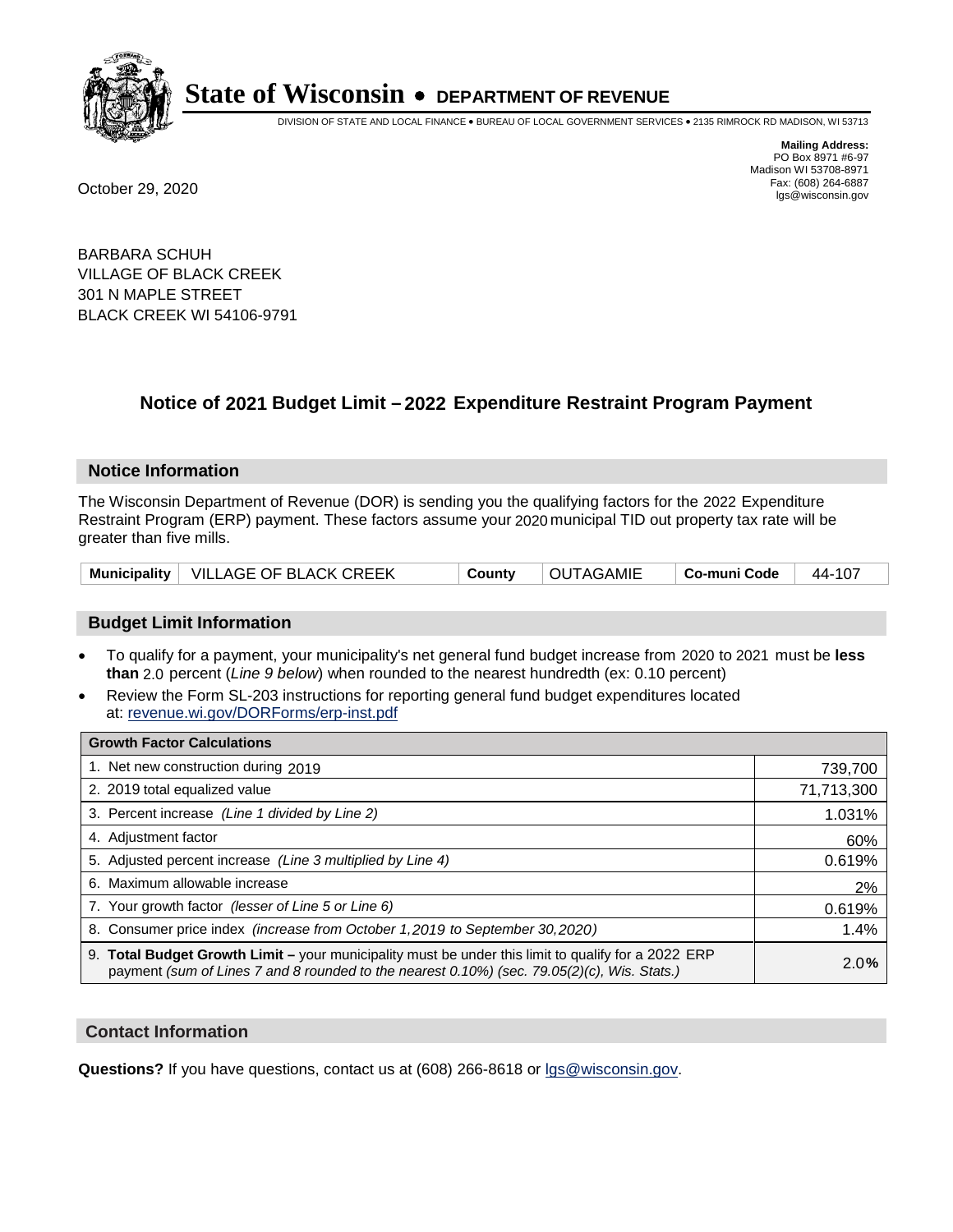

DIVISION OF STATE AND LOCAL FINANCE • BUREAU OF LOCAL GOVERNMENT SERVICES • 2135 RIMROCK RD MADISON, WI 53713

**Mailing Address:** PO Box 8971 #6-97 Madison WI 53708-8971<br>Fax: (608) 264-6887 Fax: (608) 264-6887 October 29, 2020 lgs@wisconsin.gov

JANE BOOTH VILLAGE OF HORTONVILLE PO BOX 99 HORTONVILLE WI 54944-0099

### **Notice of 2021 Budget Limit - 2022 Expenditure Restraint Program Payment**

#### **Notice Information**

The Wisconsin Department of Revenue (DOR) is sending you the qualifying factors for the 2022 Expenditure Restraint Program (ERP) payment. These factors assume your 2020 municipal TID out property tax rate will be greater than five mills.

|  | Municipality   VILLAGE OF HORTONVILLE | County | <b>OUTAGAMIE</b> | Co-muni Code   44-136 |  |
|--|---------------------------------------|--------|------------------|-----------------------|--|
|--|---------------------------------------|--------|------------------|-----------------------|--|

#### **Budget Limit Information**

- To qualify for a payment, your municipality's net general fund budget increase from 2020 to 2021 must be less **than** 3.4 percent (*Line 9 below*) when rounded to the nearest hundredth (ex: 0.10 percent)
- Review the Form SL-203 instructions for reporting general fund budget expenditures located at: revenue.wi.gov/DORForms/erp-inst.pdf

| <b>Growth Factor Calculations</b>                                                                                                                                                                  |             |
|----------------------------------------------------------------------------------------------------------------------------------------------------------------------------------------------------|-------------|
| 1. Net new construction during 2019                                                                                                                                                                | 9,243,700   |
| 2. 2019 total equalized value                                                                                                                                                                      | 218,681,900 |
| 3. Percent increase (Line 1 divided by Line 2)                                                                                                                                                     | 4.227%      |
| 4. Adjustment factor                                                                                                                                                                               | 60%         |
| 5. Adjusted percent increase (Line 3 multiplied by Line 4)                                                                                                                                         | 2.536%      |
| 6. Maximum allowable increase                                                                                                                                                                      | 2%          |
| 7. Your growth factor (lesser of Line 5 or Line 6)                                                                                                                                                 | 2.000%      |
| 8. Consumer price index (increase from October 1, 2019 to September 30, 2020)                                                                                                                      | 1.4%        |
| 9. Total Budget Growth Limit - your municipality must be under this limit to qualify for a 2022 ERP<br>payment (sum of Lines 7 and 8 rounded to the nearest 0.10%) (sec. 79.05(2)(c), Wis. Stats.) | 3.4%        |

#### **Contact Information**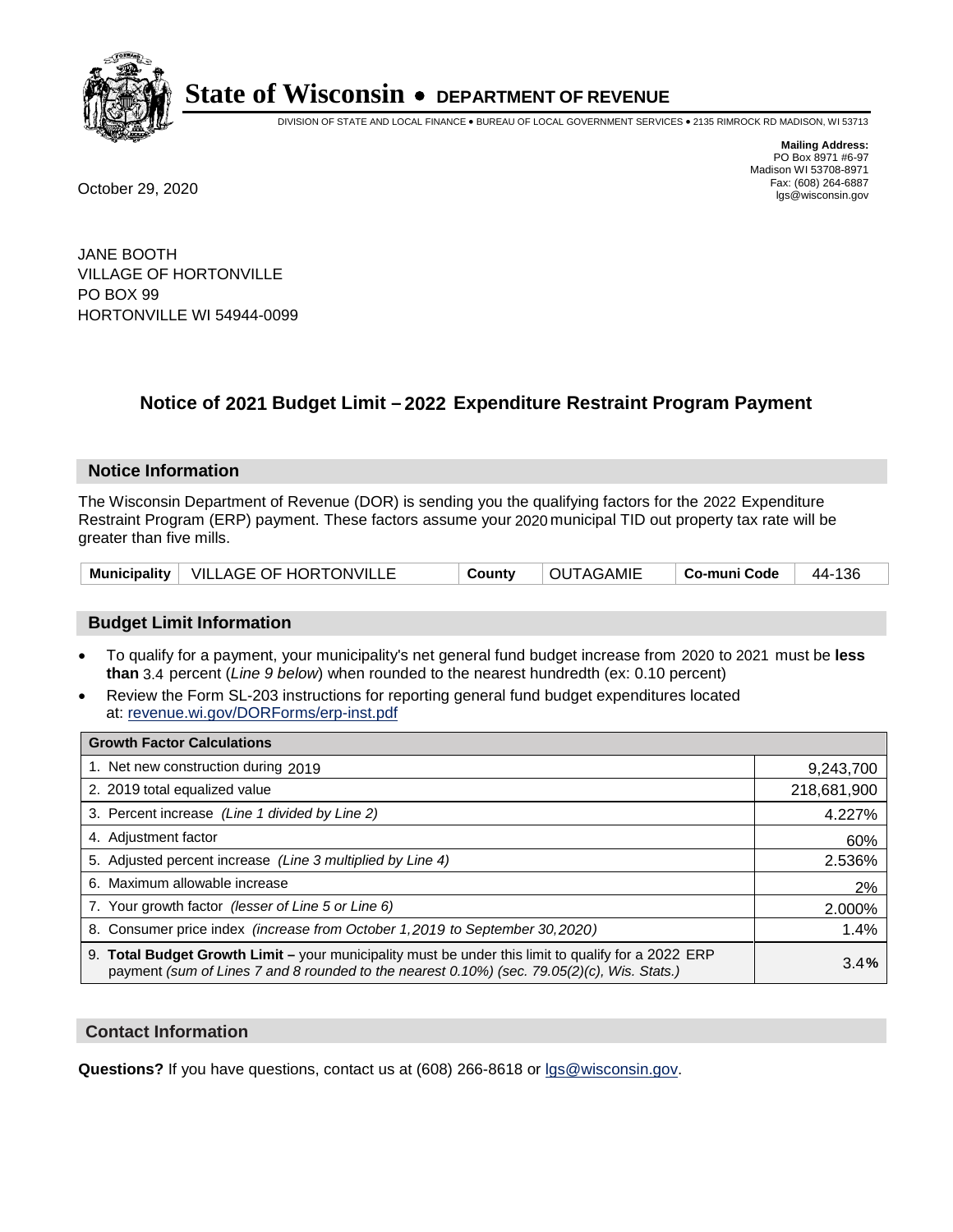

DIVISION OF STATE AND LOCAL FINANCE • BUREAU OF LOCAL GOVERNMENT SERVICES • 2135 RIMROCK RD MADISON, WI 53713

**Mailing Address:** PO Box 8971 #6-97 Madison WI 53708-8971<br>Fax: (608) 264-6887 Fax: (608) 264-6887 October 29, 2020 lgs@wisconsin.gov

DANIELLE BLOCK VILLAGE OF KIMBERLY 515 W KIMBERLY AVE KIMBERLY WI 54136-1335

### **Notice of 2021 Budget Limit - 2022 Expenditure Restraint Program Payment**

#### **Notice Information**

The Wisconsin Department of Revenue (DOR) is sending you the qualifying factors for the 2022 Expenditure Restraint Program (ERP) payment. These factors assume your 2020 municipal TID out property tax rate will be greater than five mills.

|  | Municipality   VILLAGE OF KIMBERLY | County | <b>OUTAGAMIE</b> | ∣ Co-muni Code | 44-141 |
|--|------------------------------------|--------|------------------|----------------|--------|
|--|------------------------------------|--------|------------------|----------------|--------|

#### **Budget Limit Information**

- To qualify for a payment, your municipality's net general fund budget increase from 2020 to 2021 must be less **than** 3.4 percent (*Line 9 below*) when rounded to the nearest hundredth (ex: 0.10 percent)
- Review the Form SL-203 instructions for reporting general fund budget expenditures located at: revenue.wi.gov/DORForms/erp-inst.pdf

| <b>Growth Factor Calculations</b>                                                                                                                                                                  |             |
|----------------------------------------------------------------------------------------------------------------------------------------------------------------------------------------------------|-------------|
| 1. Net new construction during 2019                                                                                                                                                                | 23,045,000  |
| 2. 2019 total equalized value                                                                                                                                                                      | 561,813,100 |
| 3. Percent increase (Line 1 divided by Line 2)                                                                                                                                                     | 4.102%      |
| 4. Adjustment factor                                                                                                                                                                               | 60%         |
| 5. Adjusted percent increase (Line 3 multiplied by Line 4)                                                                                                                                         | 2.461%      |
| 6. Maximum allowable increase                                                                                                                                                                      | 2%          |
| 7. Your growth factor (lesser of Line 5 or Line 6)                                                                                                                                                 | 2.000%      |
| 8. Consumer price index (increase from October 1, 2019 to September 30, 2020)                                                                                                                      | 1.4%        |
| 9. Total Budget Growth Limit - your municipality must be under this limit to qualify for a 2022 ERP<br>payment (sum of Lines 7 and 8 rounded to the nearest 0.10%) (sec. 79.05(2)(c), Wis. Stats.) | 3.4%        |

#### **Contact Information**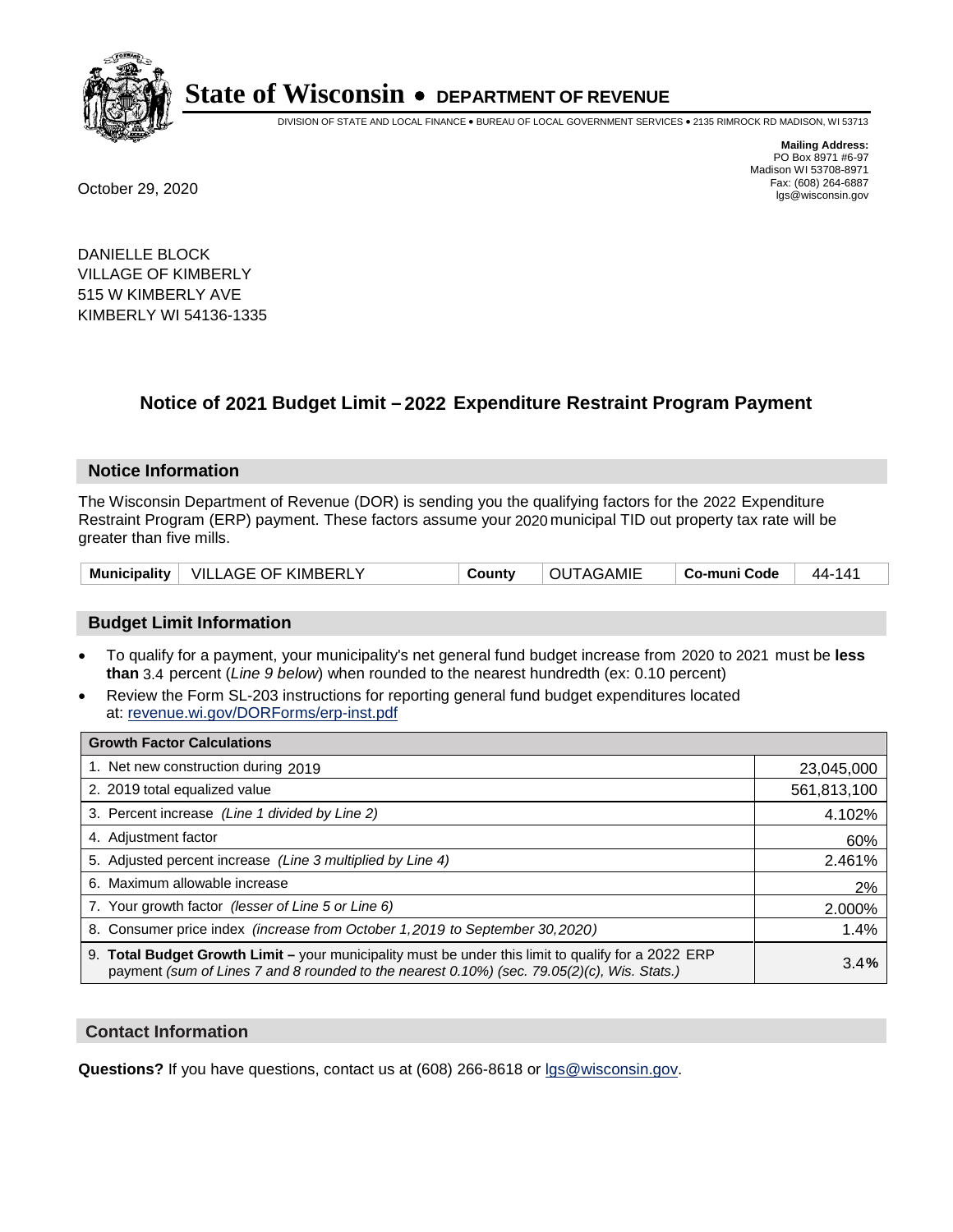

DIVISION OF STATE AND LOCAL FINANCE • BUREAU OF LOCAL GOVERNMENT SERVICES • 2135 RIMROCK RD MADISON, WI 53713

**Mailing Address:** PO Box 8971 #6-97 Madison WI 53708-8971<br>Fax: (608) 264-6887 Fax: (608) 264-6887 October 29, 2020 lgs@wisconsin.gov

LAURIE DECKER VILLAGE OF LITTLE CHUTE 108 W MAIN ST LITTLE CHUTE WI 54140-1750

## **Notice of 2021 Budget Limit - 2022 Expenditure Restraint Program Payment**

#### **Notice Information**

The Wisconsin Department of Revenue (DOR) is sending you the qualifying factors for the 2022 Expenditure Restraint Program (ERP) payment. These factors assume your 2020 municipal TID out property tax rate will be greater than five mills.

|  | Municipality   VILLAGE OF LITTLE CHUTE | County | <b>OUTAGAMIE</b> | │ Co-muni Code │ 44-146 |  |
|--|----------------------------------------|--------|------------------|-------------------------|--|
|--|----------------------------------------|--------|------------------|-------------------------|--|

#### **Budget Limit Information**

- To qualify for a payment, your municipality's net general fund budget increase from 2020 to 2021 must be less **than** 3.4 percent (*Line 9 below*) when rounded to the nearest hundredth (ex: 0.10 percent)
- Review the Form SL-203 instructions for reporting general fund budget expenditures located at: revenue.wi.gov/DORForms/erp-inst.pdf

| <b>Growth Factor Calculations</b>                                                                                                                                                                  |             |
|----------------------------------------------------------------------------------------------------------------------------------------------------------------------------------------------------|-------------|
| 1. Net new construction during 2019                                                                                                                                                                | 41,561,100  |
| 2. 2019 total equalized value                                                                                                                                                                      | 952,165,700 |
| 3. Percent increase (Line 1 divided by Line 2)                                                                                                                                                     | 4.365%      |
| 4. Adjustment factor                                                                                                                                                                               | 60%         |
| 5. Adjusted percent increase (Line 3 multiplied by Line 4)                                                                                                                                         | 2.619%      |
| 6. Maximum allowable increase                                                                                                                                                                      | 2%          |
| 7. Your growth factor (lesser of Line 5 or Line 6)                                                                                                                                                 | 2.000%      |
| 8. Consumer price index (increase from October 1,2019 to September 30,2020)                                                                                                                        | 1.4%        |
| 9. Total Budget Growth Limit - your municipality must be under this limit to qualify for a 2022 ERP<br>payment (sum of Lines 7 and 8 rounded to the nearest 0.10%) (sec. 79.05(2)(c), Wis. Stats.) | 3.4%        |

#### **Contact Information**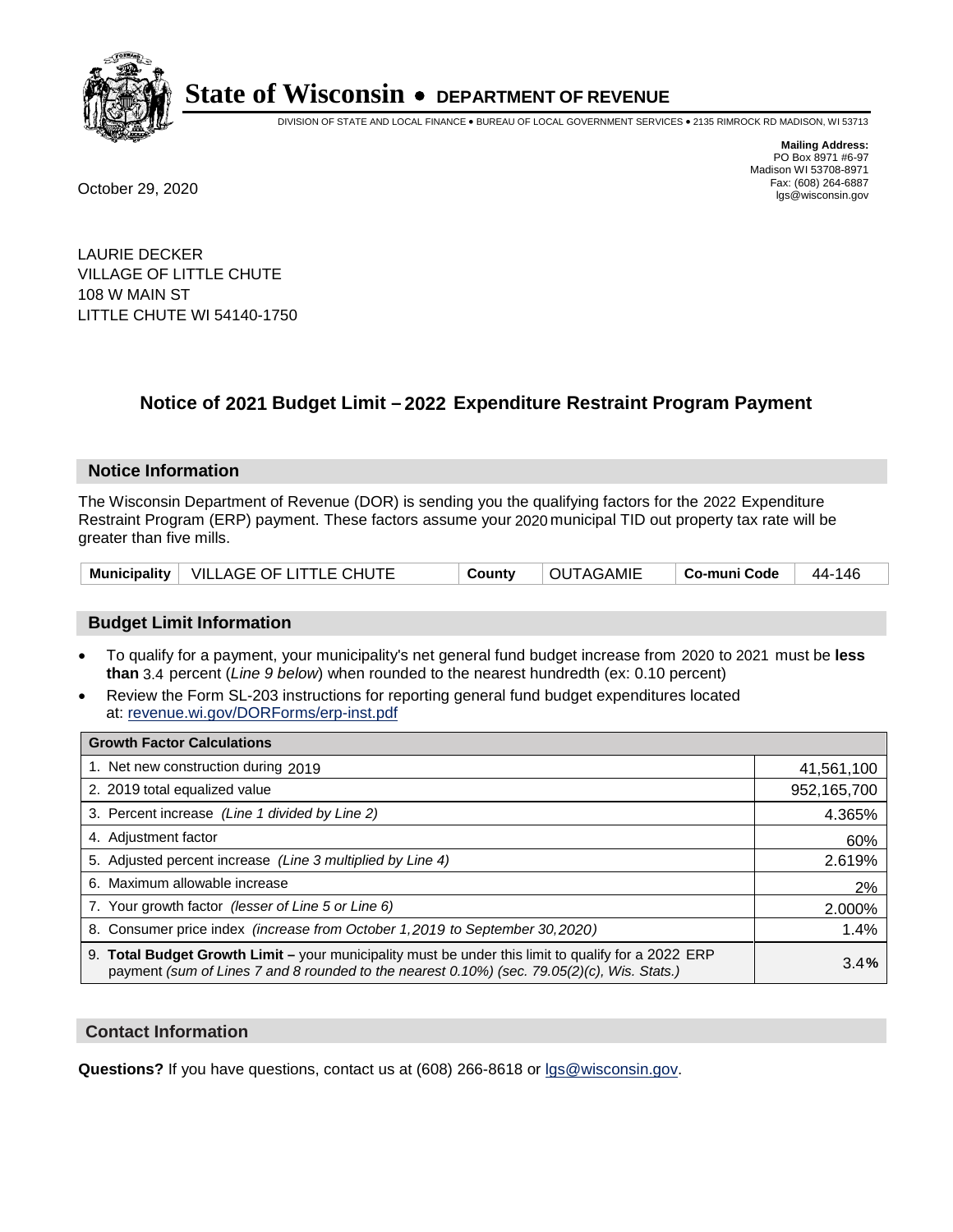

DIVISION OF STATE AND LOCAL FINANCE • BUREAU OF LOCAL GOVERNMENT SERVICES • 2135 RIMROCK RD MADISON, WI 53713

**Mailing Address:** PO Box 8971 #6-97 Madison WI 53708-8971<br>Fax: (608) 264-6887 Fax: (608) 264-6887 October 29, 2020 lgs@wisconsin.gov

KRISTI KOVACS VILLAGE OF NICHOLS PO BOX 169 NICHOLS WI 54152-0169

## **Notice of 2021 Budget Limit - 2022 Expenditure Restraint Program Payment**

#### **Notice Information**

The Wisconsin Department of Revenue (DOR) is sending you the qualifying factors for the 2022 Expenditure Restraint Program (ERP) payment. These factors assume your 2020 municipal TID out property tax rate will be greater than five mills.

| Municipality   VILLAGE OF NICHOLS | County | OUTAGAMIE | ∣ Co-muni Code | 44-155 |
|-----------------------------------|--------|-----------|----------------|--------|
|-----------------------------------|--------|-----------|----------------|--------|

### **Budget Limit Information**

- To qualify for a payment, your municipality's net general fund budget increase from 2020 to 2021 must be less **than** 1.7 percent (*Line 9 below*) when rounded to the nearest hundredth (ex: 0.10 percent)
- Review the Form SL-203 instructions for reporting general fund budget expenditures located at: revenue.wi.gov/DORForms/erp-inst.pdf

| <b>Growth Factor Calculations</b>                                                                                                                                                                      |           |
|--------------------------------------------------------------------------------------------------------------------------------------------------------------------------------------------------------|-----------|
| 1. Net new construction during 2019                                                                                                                                                                    | 50,900    |
| 2. 2019 total equalized value                                                                                                                                                                          | 9,047,500 |
| 3. Percent increase (Line 1 divided by Line 2)                                                                                                                                                         | 0.563%    |
| 4. Adjustment factor                                                                                                                                                                                   | 60%       |
| 5. Adjusted percent increase (Line 3 multiplied by Line 4)                                                                                                                                             | 0.338%    |
| 6. Maximum allowable increase                                                                                                                                                                          | 2%        |
| 7. Your growth factor (lesser of Line 5 or Line 6)                                                                                                                                                     | 0.338%    |
| 8. Consumer price index (increase from October 1, 2019 to September 30, 2020)                                                                                                                          | 1.4%      |
| 9. Total Budget Growth Limit - your municipality must be under this limit to qualify for a 2022 ERP<br>payment (sum of Lines 7 and 8 rounded to the nearest $0.10\%$ ) (sec. 79.05(2)(c), Wis. Stats.) | 1.7%      |

#### **Contact Information**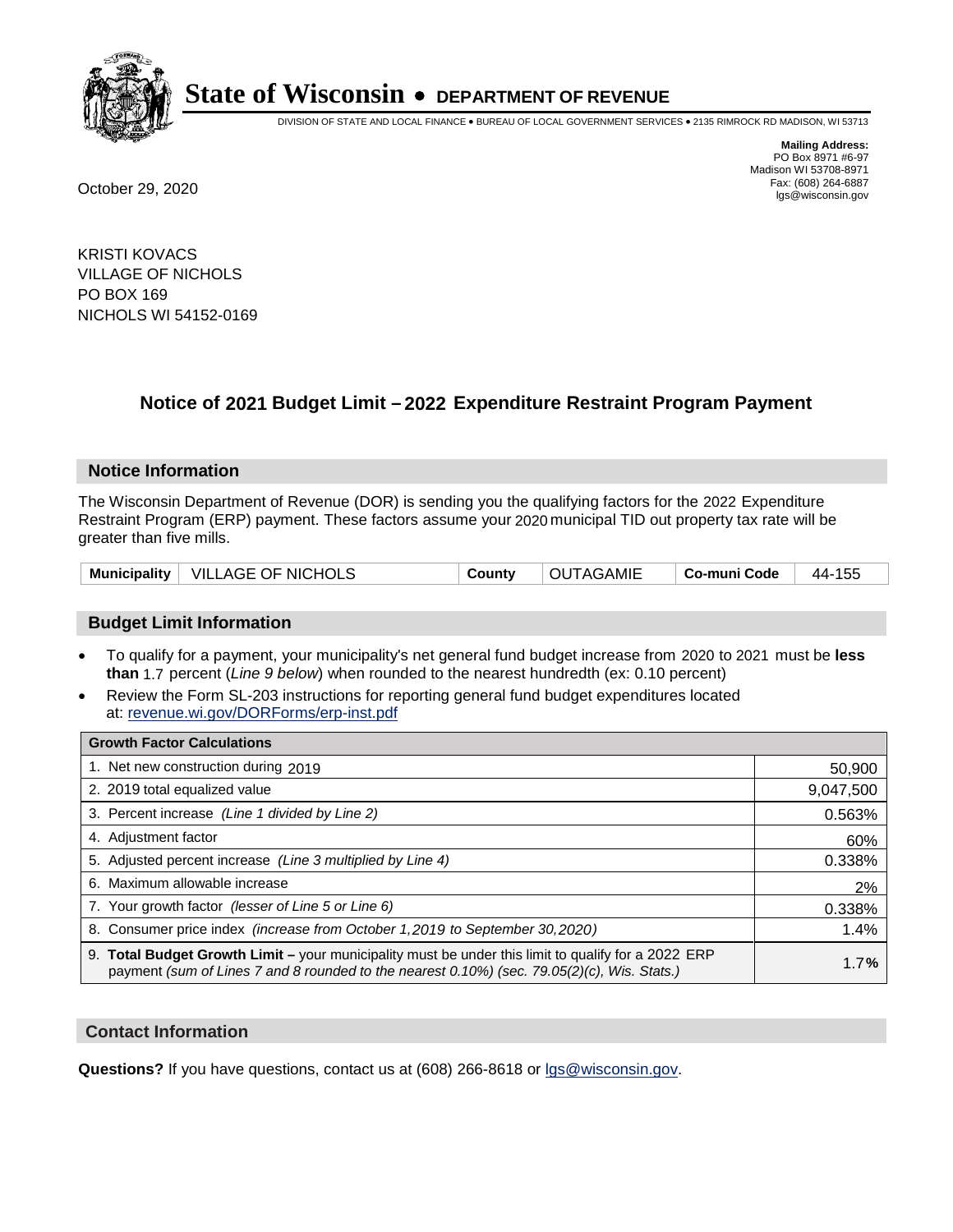

DIVISION OF STATE AND LOCAL FINANCE • BUREAU OF LOCAL GOVERNMENT SERVICES • 2135 RIMROCK RD MADISON, WI 53713

**Mailing Address:** PO Box 8971 #6-97 Madison WI 53708-8971<br>Fax: (608) 264-6887 Fax: (608) 264-6887 October 29, 2020 lgs@wisconsin.gov

LAURIE SWEENEY VILLAGE OF SHIOCTON PO BOX 96 SHIOCTON WI 54170-0096

## **Notice of 2021 Budget Limit - 2022 Expenditure Restraint Program Payment**

#### **Notice Information**

The Wisconsin Department of Revenue (DOR) is sending you the qualifying factors for the 2022 Expenditure Restraint Program (ERP) payment. These factors assume your 2020 municipal TID out property tax rate will be greater than five mills.

| Municipality   VILLAGE OF SHIOCTON<br>County | OUTAGAMIE | ∣ Co-muni Code ⊥ | $^+$ 44-181 |
|----------------------------------------------|-----------|------------------|-------------|
|----------------------------------------------|-----------|------------------|-------------|

### **Budget Limit Information**

- To qualify for a payment, your municipality's net general fund budget increase from 2020 to 2021 must be less **than** 1.7 percent (*Line 9 below*) when rounded to the nearest hundredth (ex: 0.10 percent)
- Review the Form SL-203 instructions for reporting general fund budget expenditures located at: revenue.wi.gov/DORForms/erp-inst.pdf

| <b>Growth Factor Calculations</b>                                                                                                                                                                      |            |
|--------------------------------------------------------------------------------------------------------------------------------------------------------------------------------------------------------|------------|
| 1. Net new construction during 2019                                                                                                                                                                    | 204,400    |
| 2. 2019 total equalized value                                                                                                                                                                          | 41,853,400 |
| 3. Percent increase (Line 1 divided by Line 2)                                                                                                                                                         | 0.488%     |
| 4. Adjustment factor                                                                                                                                                                                   | 60%        |
| 5. Adjusted percent increase (Line 3 multiplied by Line 4)                                                                                                                                             | 0.293%     |
| 6. Maximum allowable increase                                                                                                                                                                          | 2%         |
| 7. Your growth factor (lesser of Line 5 or Line 6)                                                                                                                                                     | 0.293%     |
| 8. Consumer price index (increase from October 1,2019 to September 30,2020)                                                                                                                            | 1.4%       |
| 9. Total Budget Growth Limit - your municipality must be under this limit to qualify for a 2022 ERP<br>payment (sum of Lines 7 and 8 rounded to the nearest $0.10\%$ ) (sec. 79.05(2)(c), Wis. Stats.) | 1.7%       |

#### **Contact Information**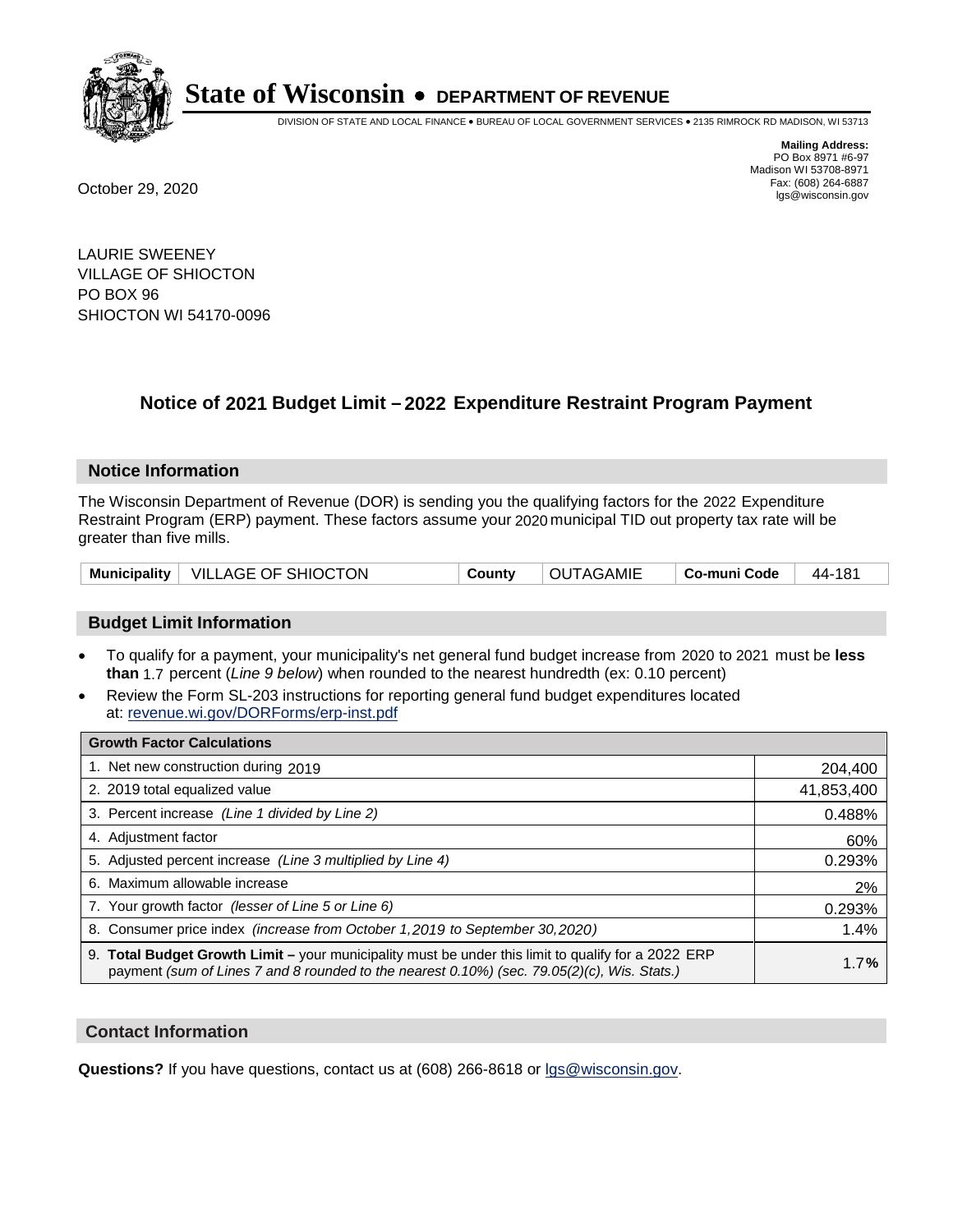

DIVISION OF STATE AND LOCAL FINANCE • BUREAU OF LOCAL GOVERNMENT SERVICES • 2135 RIMROCK RD MADISON, WI 53713

**Mailing Address:** PO Box 8971 #6-97 Madison WI 53708-8971<br>Fax: (608) 264-6887 Fax: (608) 264-6887 October 29, 2020 lgs@wisconsin.gov

KAMI LYNCH CITY OF APPLETON 100 N APPLETON ST APPLETON WI 54911-4799

## **Notice of 2021 Budget Limit - 2022 Expenditure Restraint Program Payment**

#### **Notice Information**

The Wisconsin Department of Revenue (DOR) is sending you the qualifying factors for the 2022 Expenditure Restraint Program (ERP) payment. These factors assume your 2020 municipal TID out property tax rate will be greater than five mills.

| Municipality   CITY OF APPLETON | County | OUTAGAMIE | ∣ Co-muni Code | 44-201 |
|---------------------------------|--------|-----------|----------------|--------|
|---------------------------------|--------|-----------|----------------|--------|

#### **Budget Limit Information**

- To qualify for a payment, your municipality's net general fund budget increase from 2020 to 2021 must be less **than** 2.1 percent (*Line 9 below*) when rounded to the nearest hundredth (ex: 0.10 percent)
- Review the Form SL-203 instructions for reporting general fund budget expenditures located at: revenue.wi.gov/DORForms/erp-inst.pdf

| <b>Growth Factor Calculations</b>                                                                                                                                                                  |               |
|----------------------------------------------------------------------------------------------------------------------------------------------------------------------------------------------------|---------------|
| 1. Net new construction during 2019                                                                                                                                                                | 67,675,500    |
| 2. 2019 total equalized value                                                                                                                                                                      | 5,855,356,700 |
| 3. Percent increase (Line 1 divided by Line 2)                                                                                                                                                     | 1.156%        |
| 4. Adjustment factor                                                                                                                                                                               | 60%           |
| 5. Adjusted percent increase (Line 3 multiplied by Line 4)                                                                                                                                         | 0.694%        |
| 6. Maximum allowable increase                                                                                                                                                                      | 2%            |
| 7. Your growth factor (lesser of Line 5 or Line 6)                                                                                                                                                 | 0.694%        |
| 8. Consumer price index (increase from October 1,2019 to September 30,2020)                                                                                                                        | 1.4%          |
| 9. Total Budget Growth Limit - your municipality must be under this limit to qualify for a 2022 ERP<br>payment (sum of Lines 7 and 8 rounded to the nearest 0.10%) (sec. 79.05(2)(c), Wis. Stats.) | 2.1%          |

#### **Contact Information**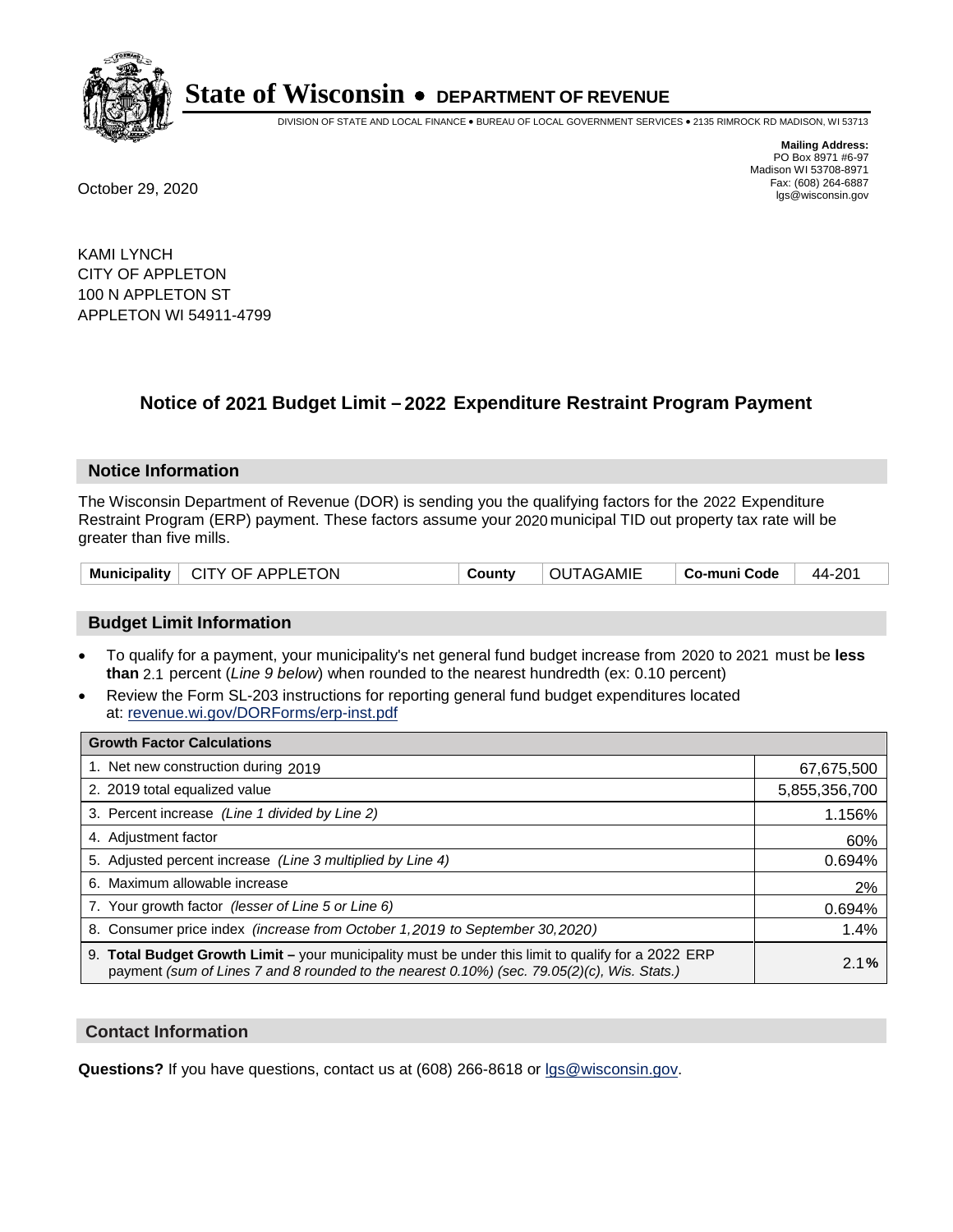

DIVISION OF STATE AND LOCAL FINANCE • BUREAU OF LOCAL GOVERNMENT SERVICES • 2135 RIMROCK RD MADISON, WI 53713

**Mailing Address:** PO Box 8971 #6-97 Madison WI 53708-8971<br>Fax: (608) 264-6887 Fax: (608) 264-6887 October 29, 2020 lgs@wisconsin.gov

SALLY KENNEY CITY OF KAUKAUNA 144 W SECOND STREET KAUKAUNA WI 54130

### **Notice of 2021 Budget Limit - 2022 Expenditure Restraint Program Payment**

#### **Notice Information**

The Wisconsin Department of Revenue (DOR) is sending you the qualifying factors for the 2022 Expenditure Restraint Program (ERP) payment. These factors assume your 2020 municipal TID out property tax rate will be greater than five mills.

| Municipality | ∣ CITY OF KAUKAUNA | County | OUTAGAMIE | Co-muni Code | 44-241 |
|--------------|--------------------|--------|-----------|--------------|--------|
|--------------|--------------------|--------|-----------|--------------|--------|

### **Budget Limit Information**

- To qualify for a payment, your municipality's net general fund budget increase from 2020 to 2021 must be less **than** 3.2 percent (*Line 9 below*) when rounded to the nearest hundredth (ex: 0.10 percent)
- Review the Form SL-203 instructions for reporting general fund budget expenditures located at: revenue.wi.gov/DORForms/erp-inst.pdf

| <b>Growth Factor Calculations</b>                                                                                                                                                                  |               |
|----------------------------------------------------------------------------------------------------------------------------------------------------------------------------------------------------|---------------|
| 1. Net new construction during 2019                                                                                                                                                                | 34,849,600    |
| 2. 2019 total equalized value                                                                                                                                                                      | 1,153,793,700 |
| 3. Percent increase (Line 1 divided by Line 2)                                                                                                                                                     | 3.020%        |
| 4. Adjustment factor                                                                                                                                                                               | 60%           |
| 5. Adjusted percent increase (Line 3 multiplied by Line 4)                                                                                                                                         | 1.812%        |
| 6. Maximum allowable increase                                                                                                                                                                      | 2%            |
| 7. Your growth factor (lesser of Line 5 or Line 6)                                                                                                                                                 | 1.812%        |
| 8. Consumer price index (increase from October 1,2019 to September 30,2020)                                                                                                                        | 1.4%          |
| 9. Total Budget Growth Limit - your municipality must be under this limit to qualify for a 2022 ERP<br>payment (sum of Lines 7 and 8 rounded to the nearest 0.10%) (sec. 79.05(2)(c), Wis. Stats.) | 3.2%          |

#### **Contact Information**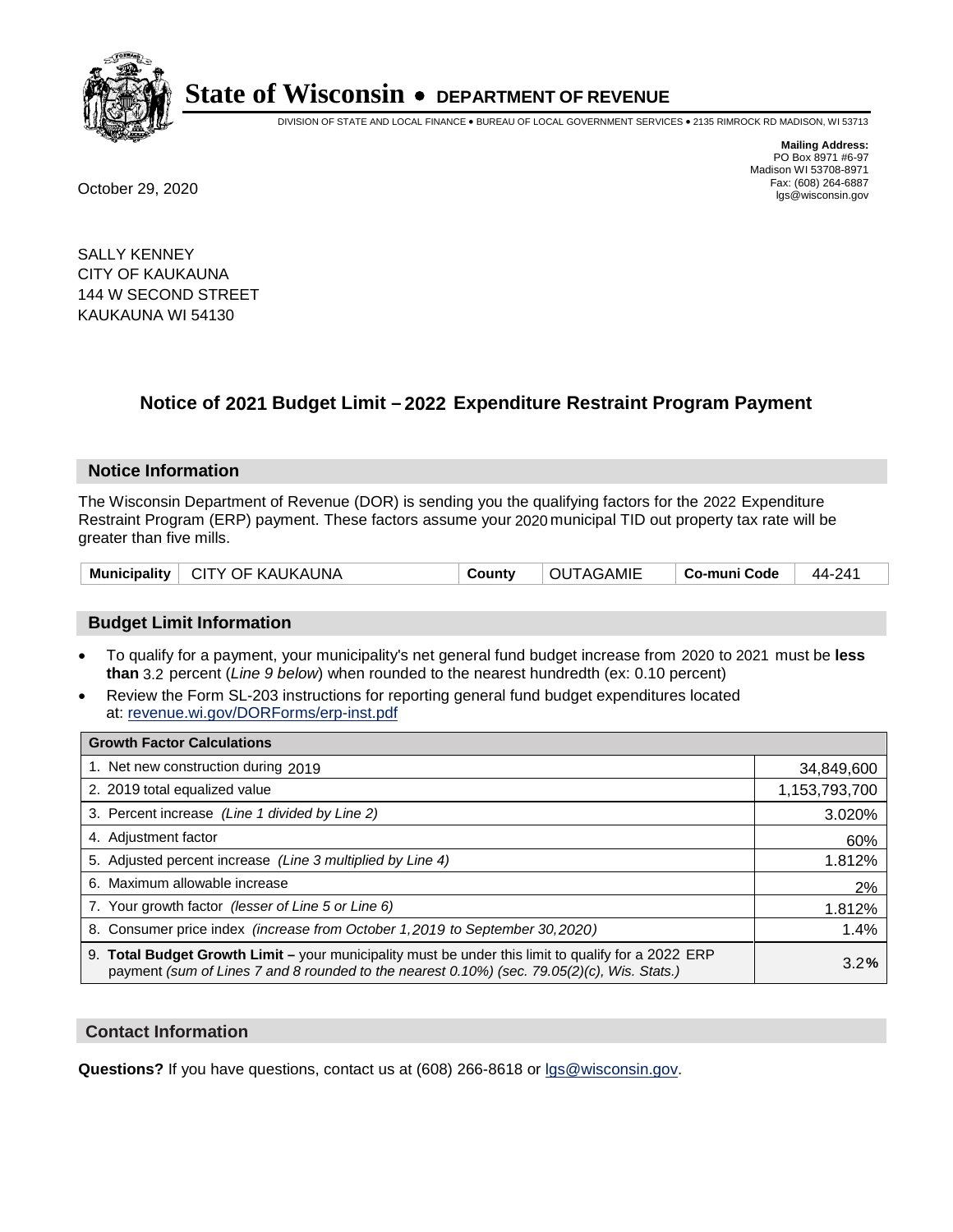

DIVISION OF STATE AND LOCAL FINANCE • BUREAU OF LOCAL GOVERNMENT SERVICES • 2135 RIMROCK RD MADISON, WI 53713

**Mailing Address:** PO Box 8971 #6-97 Madison WI 53708-8971<br>Fax: (608) 264-6887 Fax: (608) 264-6887 October 29, 2020 lgs@wisconsin.gov

LORI THIEL CITY OF SEYMOUR 328 N MAIN ST SEYMOUR WI 54165

### **Notice of 2021 Budget Limit - 2022 Expenditure Restraint Program Payment**

#### **Notice Information**

The Wisconsin Department of Revenue (DOR) is sending you the qualifying factors for the 2022 Expenditure Restraint Program (ERP) payment. These factors assume your 2020 municipal TID out property tax rate will be greater than five mills.

| Municipality   CITY OF SEYMOUR | County | OUTAGAMIE | $\vert$ Co-muni Code $\vert$ 44-281 |  |
|--------------------------------|--------|-----------|-------------------------------------|--|
|--------------------------------|--------|-----------|-------------------------------------|--|

### **Budget Limit Information**

- To qualify for a payment, your municipality's net general fund budget increase from 2020 to 2021 must be less **than** 1.4 percent (*Line 9 below*) when rounded to the nearest hundredth (ex: 0.10 percent)
- Review the Form SL-203 instructions for reporting general fund budget expenditures located at: revenue.wi.gov/DORForms/erp-inst.pdf

| <b>Growth Factor Calculations</b>                                                                                                                                                                  |             |
|----------------------------------------------------------------------------------------------------------------------------------------------------------------------------------------------------|-------------|
| 1. Net new construction during 2019                                                                                                                                                                | 39,000      |
| 2. 2019 total equalized value                                                                                                                                                                      | 219,505,500 |
| 3. Percent increase (Line 1 divided by Line 2)                                                                                                                                                     | 0.018%      |
| 4. Adiustment factor                                                                                                                                                                               | 60%         |
| 5. Adjusted percent increase (Line 3 multiplied by Line 4)                                                                                                                                         | 0.011%      |
| Maximum allowable increase<br>6.                                                                                                                                                                   | 2%          |
| 7. Your growth factor (lesser of Line 5 or Line 6)                                                                                                                                                 | 0.011%      |
| 8. Consumer price index (increase from October 1,2019 to September 30,2020)                                                                                                                        | 1.4%        |
| 9. Total Budget Growth Limit - your municipality must be under this limit to qualify for a 2022 ERP<br>payment (sum of Lines 7 and 8 rounded to the nearest 0.10%) (sec. 79.05(2)(c), Wis. Stats.) | 1.4%        |

#### **Contact Information**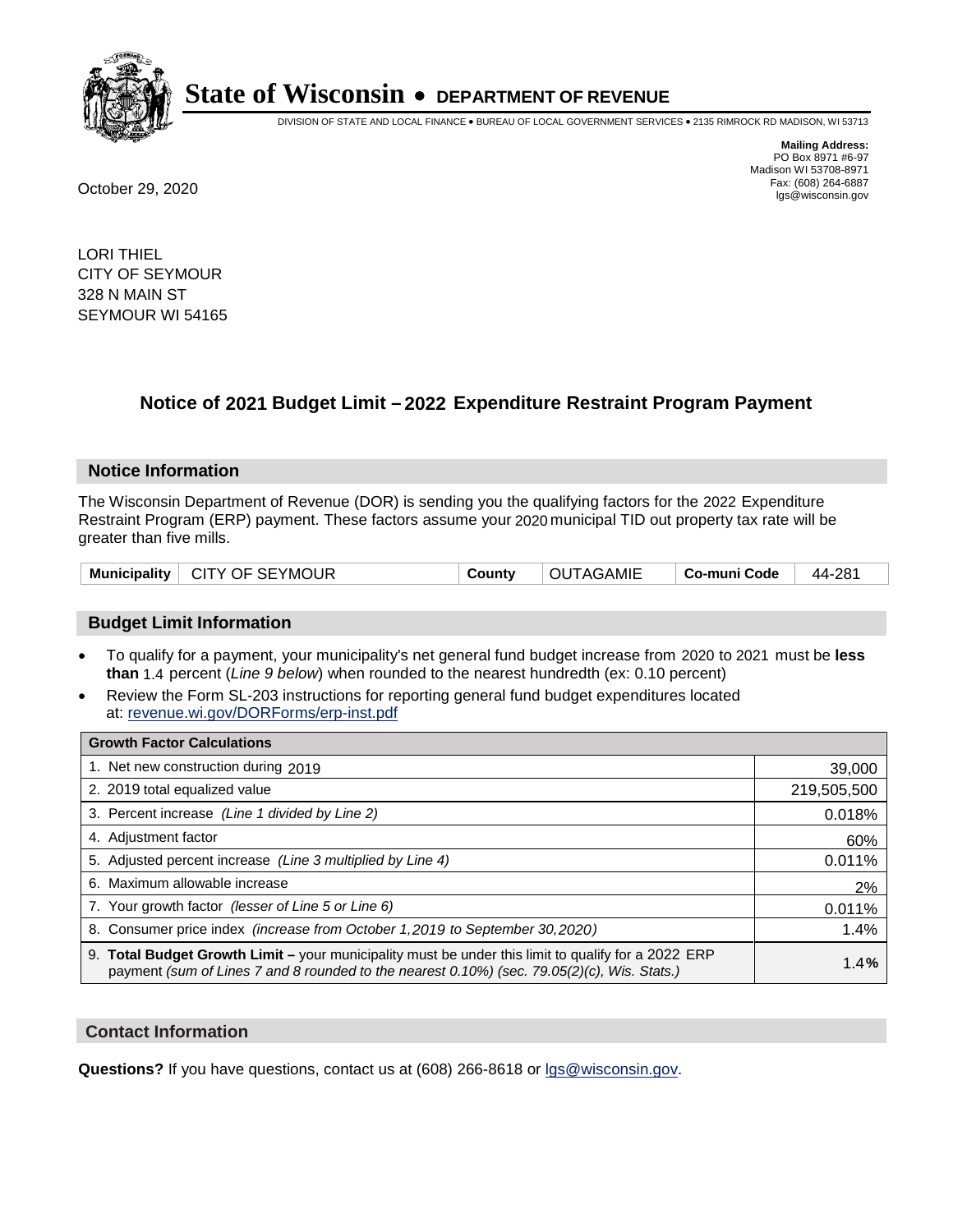

DIVISION OF STATE AND LOCAL FINANCE • BUREAU OF LOCAL GOVERNMENT SERVICES • 2135 RIMROCK RD MADISON, WI 53713

**Mailing Address:** PO Box 8971 #6-97 Madison WI 53708-8971<br>Fax: (608) 264-6887 Fax: (608) 264-6887 October 29, 2020 lgs@wisconsin.gov

JULIE LESAR VILLAGE OF BELGIUM 104 PETER THEIN AVE BELGIUM WI 53004-9520

### **Notice of 2021 Budget Limit - 2022 Expenditure Restraint Program Payment**

#### **Notice Information**

The Wisconsin Department of Revenue (DOR) is sending you the qualifying factors for the 2022 Expenditure Restraint Program (ERP) payment. These factors assume your 2020 municipal TID out property tax rate will be greater than five mills.

### **Budget Limit Information**

- To qualify for a payment, your municipality's net general fund budget increase from 2020 to 2021 must be less **than** 2.2 percent (*Line 9 below*) when rounded to the nearest hundredth (ex: 0.10 percent)
- Review the Form SL-203 instructions for reporting general fund budget expenditures located at: revenue.wi.gov/DORForms/erp-inst.pdf

| <b>Growth Factor Calculations</b>                                                                                                                                                                  |             |
|----------------------------------------------------------------------------------------------------------------------------------------------------------------------------------------------------|-------------|
| 1. Net new construction during 2019                                                                                                                                                                | 2,737,900   |
| 2. 2019 total equalized value                                                                                                                                                                      | 206,892,400 |
| 3. Percent increase (Line 1 divided by Line 2)                                                                                                                                                     | 1.323%      |
| 4. Adjustment factor                                                                                                                                                                               | 60%         |
| 5. Adjusted percent increase (Line 3 multiplied by Line 4)                                                                                                                                         | 0.794%      |
| 6. Maximum allowable increase                                                                                                                                                                      | 2%          |
| 7. Your growth factor (lesser of Line 5 or Line 6)                                                                                                                                                 | 0.794%      |
| 8. Consumer price index (increase from October 1, 2019 to September 30, 2020)                                                                                                                      | 1.4%        |
| 9. Total Budget Growth Limit - your municipality must be under this limit to qualify for a 2022 ERP<br>payment (sum of Lines 7 and 8 rounded to the nearest 0.10%) (sec. 79.05(2)(c), Wis. Stats.) | 2.2%        |

#### **Contact Information**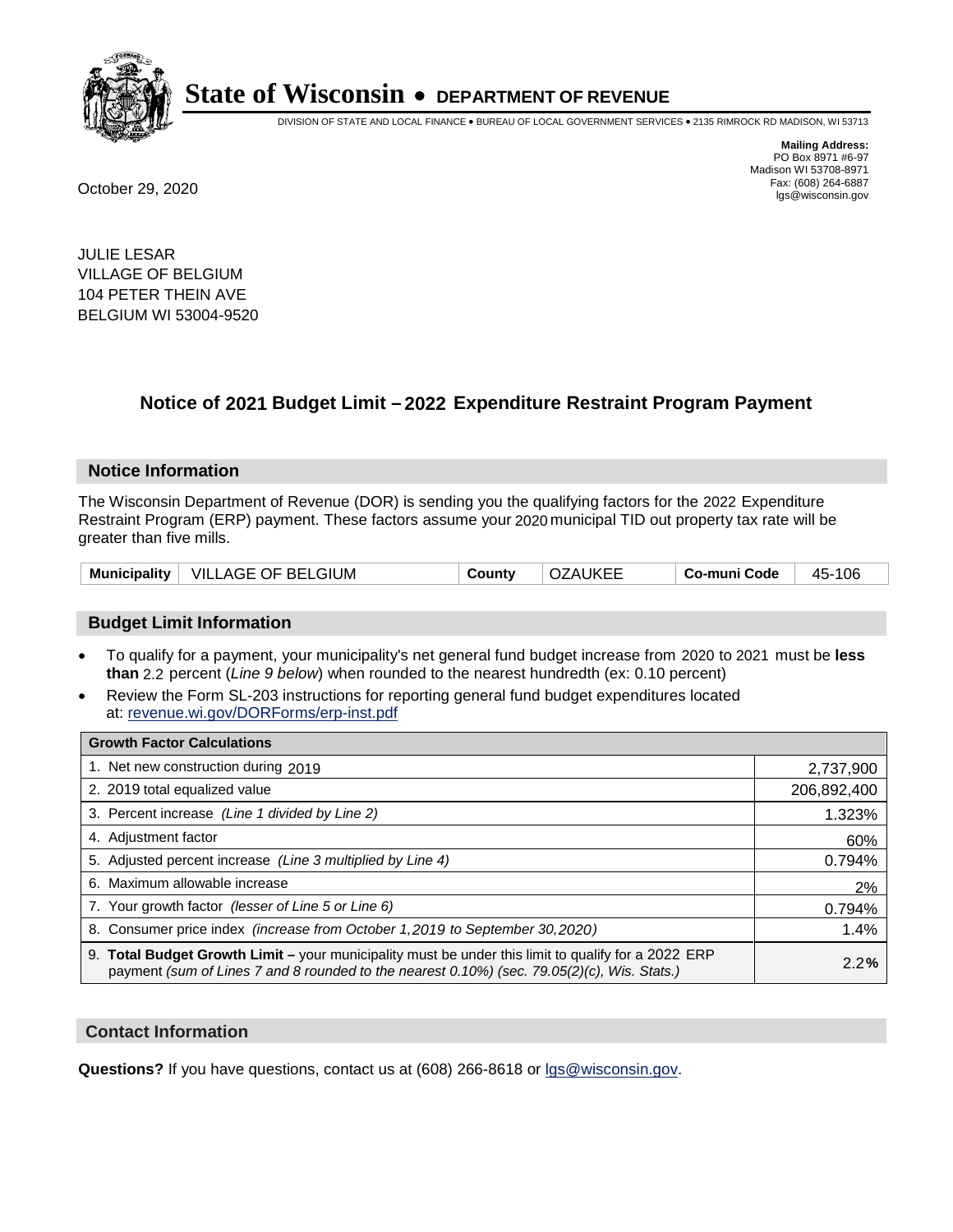

DIVISION OF STATE AND LOCAL FINANCE • BUREAU OF LOCAL GOVERNMENT SERVICES • 2135 RIMROCK RD MADISON, WI 53713

**Mailing Address:** PO Box 8971 #6-97 Madison WI 53708-8971<br>Fax: (608) 264-6887 Fax: (608) 264-6887 October 29, 2020 lgs@wisconsin.gov

SANDRA TRETOW VILLAGE OF FREDONIA 242 FREDONIA AVENUE FREDONIA WI 53021-9401

## **Notice of 2021 Budget Limit - 2022 Expenditure Restraint Program Payment**

#### **Notice Information**

The Wisconsin Department of Revenue (DOR) is sending you the qualifying factors for the 2022 Expenditure Restraint Program (ERP) payment. These factors assume your 2020 municipal TID out property tax rate will be greater than five mills.

|  | Municipality   VILLAGE OF FREDONIA | Countv | OZAUKEE | . Co-muni Code | 45-126 |
|--|------------------------------------|--------|---------|----------------|--------|
|--|------------------------------------|--------|---------|----------------|--------|

### **Budget Limit Information**

- To qualify for a payment, your municipality's net general fund budget increase from 2020 to 2021 must be less **than** 2.0 percent (*Line 9 below*) when rounded to the nearest hundredth (ex: 0.10 percent)
- Review the Form SL-203 instructions for reporting general fund budget expenditures located at: revenue.wi.gov/DORForms/erp-inst.pdf

| <b>Growth Factor Calculations</b>                                                                                                                                                                  |             |
|----------------------------------------------------------------------------------------------------------------------------------------------------------------------------------------------------|-------------|
| 1. Net new construction during 2019                                                                                                                                                                | 1,796,300   |
| 2. 2019 total equalized value                                                                                                                                                                      | 183,863,200 |
| 3. Percent increase (Line 1 divided by Line 2)                                                                                                                                                     | 0.977%      |
| 4. Adiustment factor                                                                                                                                                                               | 60%         |
| 5. Adjusted percent increase (Line 3 multiplied by Line 4)                                                                                                                                         | 0.586%      |
| 6. Maximum allowable increase                                                                                                                                                                      | 2%          |
| 7. Your growth factor (lesser of Line 5 or Line 6)                                                                                                                                                 | 0.586%      |
| 8. Consumer price index (increase from October 1,2019 to September 30,2020)                                                                                                                        | 1.4%        |
| 9. Total Budget Growth Limit - your municipality must be under this limit to qualify for a 2022 ERP<br>payment (sum of Lines 7 and 8 rounded to the nearest 0.10%) (sec. 79.05(2)(c), Wis. Stats.) | 2.0%        |

#### **Contact Information**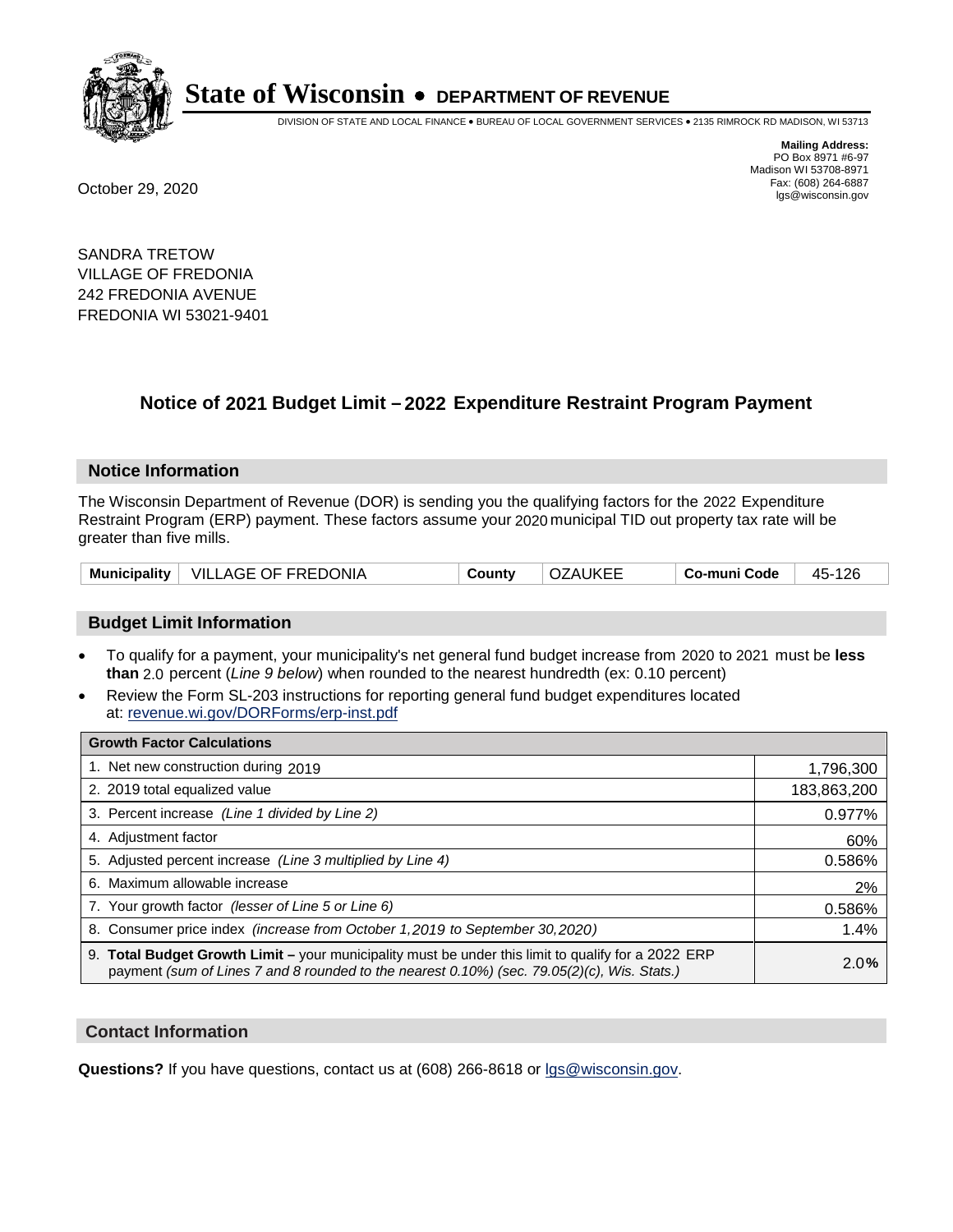

DIVISION OF STATE AND LOCAL FINANCE • BUREAU OF LOCAL GOVERNMENT SERVICES • 2135 RIMROCK RD MADISON, WI 53713

**Mailing Address:** PO Box 8971 #6-97 Madison WI 53708-8971<br>Fax: (608) 264-6887 Fax: (608) 264-6887 October 29, 2020 lgs@wisconsin.gov

KAITY OLSEN VILLAGE OF GRAFTON 860 BADGER CIRCLE GRAFTON WI 53024

### **Notice of 2021 Budget Limit - 2022 Expenditure Restraint Program Payment**

#### **Notice Information**

The Wisconsin Department of Revenue (DOR) is sending you the qualifying factors for the 2022 Expenditure Restraint Program (ERP) payment. These factors assume your 2020 municipal TID out property tax rate will be greater than five mills.

|  | Municipality   VILLAGE OF GRAFTON | County | <b>OZAUKEE</b> | Co-muni Code | 45-131 |
|--|-----------------------------------|--------|----------------|--------------|--------|
|--|-----------------------------------|--------|----------------|--------------|--------|

### **Budget Limit Information**

- To qualify for a payment, your municipality's net general fund budget increase from 2020 to 2021 must be less **than** 1.9 percent (*Line 9 below*) when rounded to the nearest hundredth (ex: 0.10 percent)
- Review the Form SL-203 instructions for reporting general fund budget expenditures located at: revenue.wi.gov/DORForms/erp-inst.pdf

| <b>Growth Factor Calculations</b>                                                                                                                                                                  |               |
|----------------------------------------------------------------------------------------------------------------------------------------------------------------------------------------------------|---------------|
| 1. Net new construction during 2019                                                                                                                                                                | 13,439,200    |
| 2. 2019 total equalized value                                                                                                                                                                      | 1,490,727,800 |
| 3. Percent increase (Line 1 divided by Line 2)                                                                                                                                                     | 0.902%        |
| 4. Adjustment factor                                                                                                                                                                               | 60%           |
| 5. Adjusted percent increase (Line 3 multiplied by Line 4)                                                                                                                                         | 0.541%        |
| Maximum allowable increase<br>6.                                                                                                                                                                   | 2%            |
| 7. Your growth factor (lesser of Line 5 or Line 6)                                                                                                                                                 | 0.541%        |
| 8. Consumer price index (increase from October 1, 2019 to September 30, 2020)                                                                                                                      | 1.4%          |
| 9. Total Budget Growth Limit - your municipality must be under this limit to qualify for a 2022 ERP<br>payment (sum of Lines 7 and 8 rounded to the nearest 0.10%) (sec. 79.05(2)(c), Wis. Stats.) | 1.9%          |

#### **Contact Information**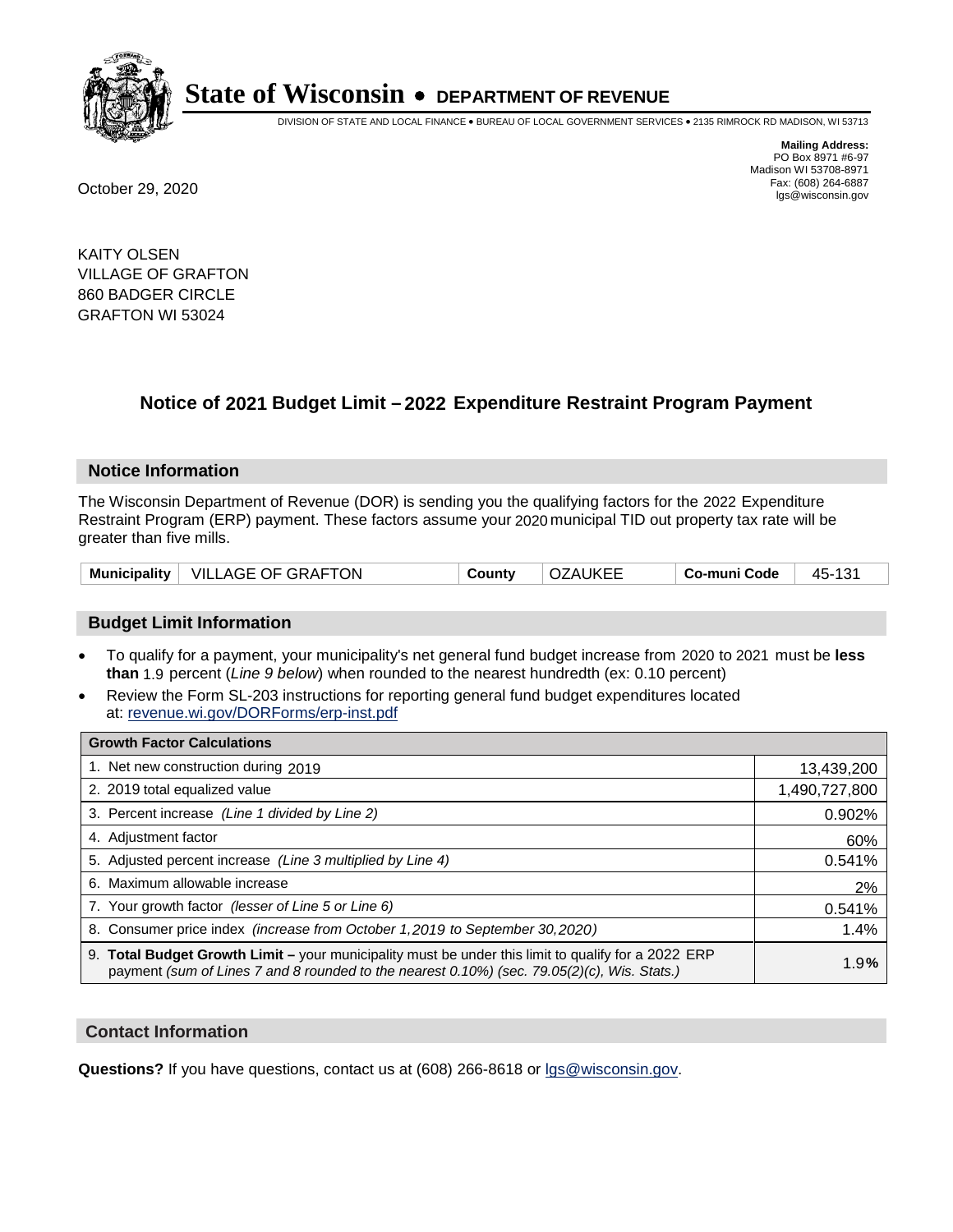

DIVISION OF STATE AND LOCAL FINANCE • BUREAU OF LOCAL GOVERNMENT SERVICES • 2135 RIMROCK RD MADISON, WI 53713

**Mailing Address:** PO Box 8971 #6-97 Madison WI 53708-8971<br>Fax: (608) 264-6887 Fax: (608) 264-6887 October 29, 2020 lgs@wisconsin.gov

MARY BAUMANN VILLAGE OF SAUKVILLE 639 E GREEN BAY AVE SAUKVILLE WI 53080-2013

## **Notice of 2021 Budget Limit - 2022 Expenditure Restraint Program Payment**

#### **Notice Information**

The Wisconsin Department of Revenue (DOR) is sending you the qualifying factors for the 2022 Expenditure Restraint Program (ERP) payment. These factors assume your 2020 municipal TID out property tax rate will be greater than five mills.

|  | Municipality   VILLAGE OF SAUKVILLE | County | <b>OZAUKEE</b> | Co-muni Code | 45-181 |
|--|-------------------------------------|--------|----------------|--------------|--------|
|--|-------------------------------------|--------|----------------|--------------|--------|

### **Budget Limit Information**

- To qualify for a payment, your municipality's net general fund budget increase from 2020 to 2021 must be less **than** 1.6 percent (*Line 9 below*) when rounded to the nearest hundredth (ex: 0.10 percent)
- Review the Form SL-203 instructions for reporting general fund budget expenditures located at: revenue.wi.gov/DORForms/erp-inst.pdf

| <b>Growth Factor Calculations</b>                                                                                                                                                                  |             |
|----------------------------------------------------------------------------------------------------------------------------------------------------------------------------------------------------|-------------|
| 1. Net new construction during 2019                                                                                                                                                                | 1,917,700   |
| 2. 2019 total equalized value                                                                                                                                                                      | 462,439,400 |
| 3. Percent increase (Line 1 divided by Line 2)                                                                                                                                                     | 0.415%      |
| 4. Adjustment factor                                                                                                                                                                               | 60%         |
| 5. Adjusted percent increase (Line 3 multiplied by Line 4)                                                                                                                                         | 0.249%      |
| 6. Maximum allowable increase                                                                                                                                                                      | 2%          |
| 7. Your growth factor (lesser of Line 5 or Line 6)                                                                                                                                                 | 0.249%      |
| 8. Consumer price index (increase from October 1, 2019 to September 30, 2020)                                                                                                                      | 1.4%        |
| 9. Total Budget Growth Limit - your municipality must be under this limit to qualify for a 2022 ERP<br>payment (sum of Lines 7 and 8 rounded to the nearest 0.10%) (sec. 79.05(2)(c), Wis. Stats.) | 1.6%        |

#### **Contact Information**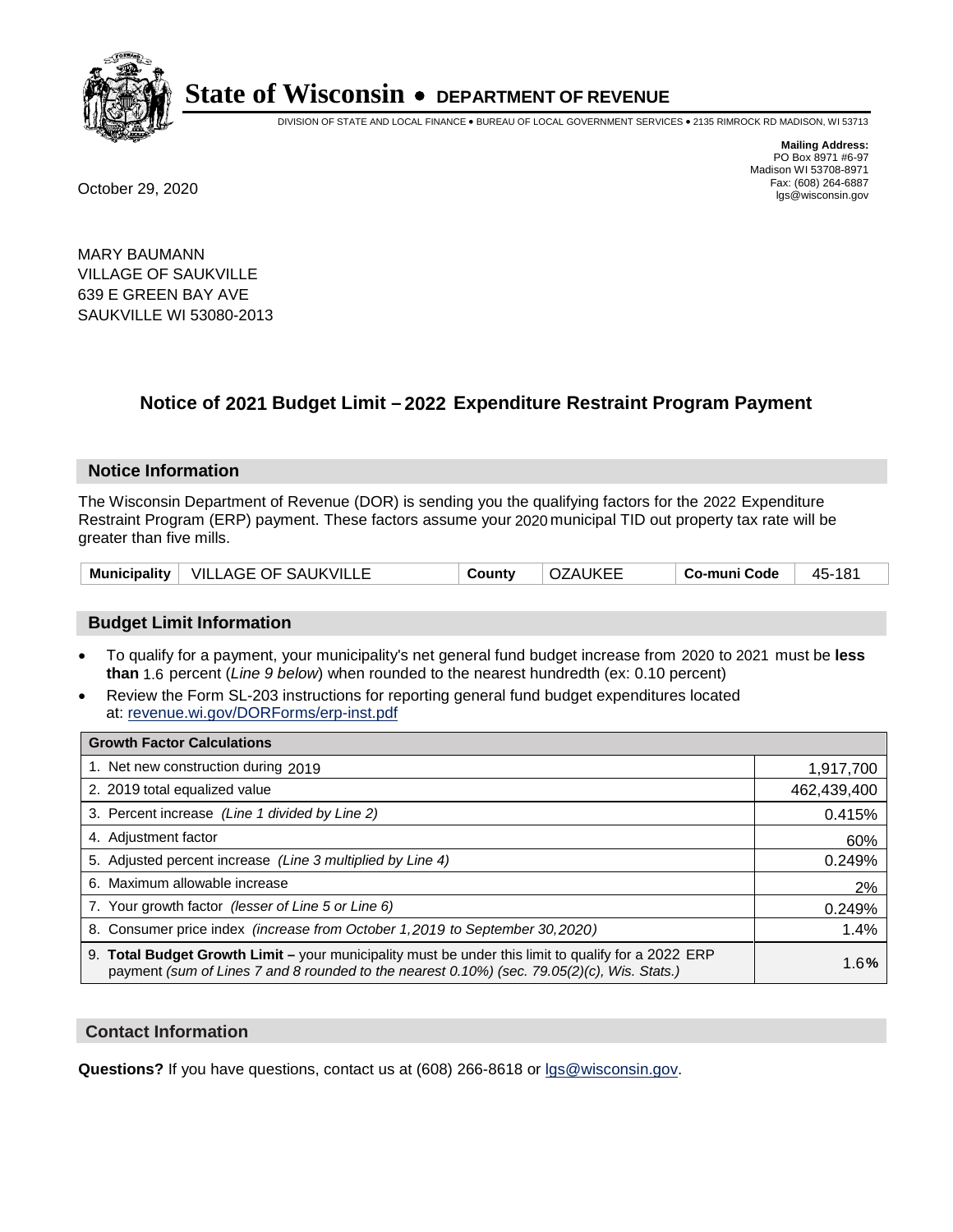

DIVISION OF STATE AND LOCAL FINANCE • BUREAU OF LOCAL GOVERNMENT SERVICES • 2135 RIMROCK RD MADISON, WI 53713

**Mailing Address:** PO Box 8971 #6-97 Madison WI 53708-8971<br>Fax: (608) 264-6887 Fax: (608) 264-6887 October 29, 2020 lgs@wisconsin.gov

AMY LANGLOIS VILLAGE OF THIENSVILLE 250 ELM ST THIENSVILLE WI 53092-1602

### **Notice of 2021 Budget Limit - 2022 Expenditure Restraint Program Payment**

#### **Notice Information**

The Wisconsin Department of Revenue (DOR) is sending you the qualifying factors for the 2022 Expenditure Restraint Program (ERP) payment. These factors assume your 2020 municipal TID out property tax rate will be greater than five mills.

| Municipality   VILLAGE OF THIENSVILLE |  | County | OZAUKEE | Co-muni Code | 45-186 |
|---------------------------------------|--|--------|---------|--------------|--------|
|---------------------------------------|--|--------|---------|--------------|--------|

### **Budget Limit Information**

- To qualify for a payment, your municipality's net general fund budget increase from 2020 to 2021 must be less **than** 1.5 percent (*Line 9 below*) when rounded to the nearest hundredth (ex: 0.10 percent)
- Review the Form SL-203 instructions for reporting general fund budget expenditures located at: revenue.wi.gov/DORForms/erp-inst.pdf

| <b>Growth Factor Calculations</b>                                                                                                                                                                      |             |
|--------------------------------------------------------------------------------------------------------------------------------------------------------------------------------------------------------|-------------|
| 1. Net new construction during 2019                                                                                                                                                                    | 926,700     |
| 2. 2019 total equalized value                                                                                                                                                                          | 374,572,900 |
| 3. Percent increase (Line 1 divided by Line 2)                                                                                                                                                         | 0.247%      |
| 4. Adjustment factor                                                                                                                                                                                   | 60%         |
| 5. Adjusted percent increase (Line 3 multiplied by Line 4)                                                                                                                                             | 0.148%      |
| 6. Maximum allowable increase                                                                                                                                                                          | 2%          |
| 7. Your growth factor (lesser of Line 5 or Line 6)                                                                                                                                                     | 0.148%      |
| 8. Consumer price index (increase from October 1, 2019 to September 30, 2020)                                                                                                                          | 1.4%        |
| 9. Total Budget Growth Limit - your municipality must be under this limit to qualify for a 2022 ERP<br>payment (sum of Lines 7 and 8 rounded to the nearest $0.10\%$ ) (sec. 79.05(2)(c), Wis. Stats.) | 1.5%        |

#### **Contact Information**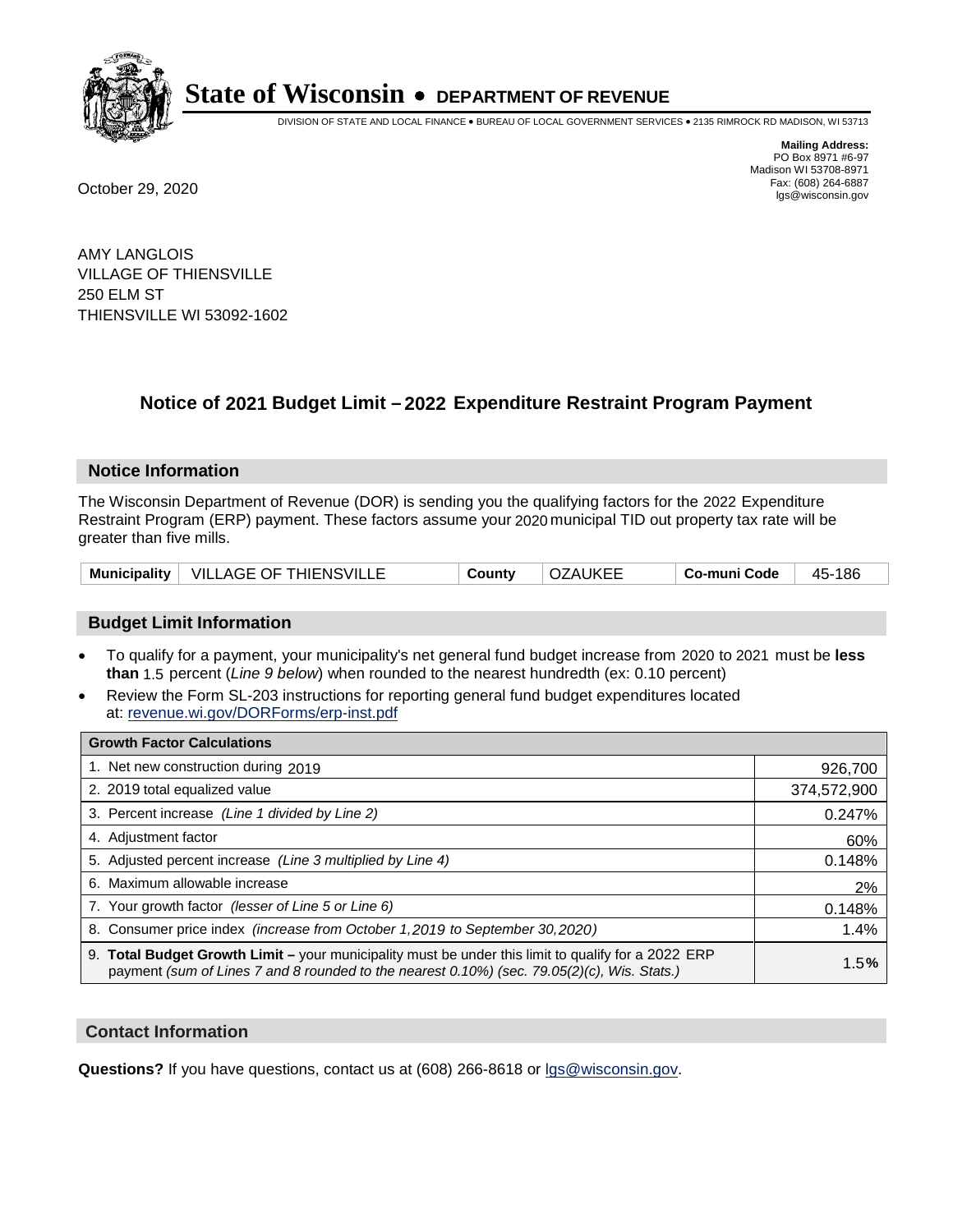

DIVISION OF STATE AND LOCAL FINANCE • BUREAU OF LOCAL GOVERNMENT SERVICES • 2135 RIMROCK RD MADISON, WI 53713

**Mailing Address:** PO Box 8971 #6-97 Madison WI 53708-8971<br>Fax: (608) 264-6887 Fax: (608) 264-6887 October 29, 2020 lgs@wisconsin.gov

TRACIE SETTE CITY OF CEDARBURG W63N645 WASHINGTON AVE CEDARBURG WI 53012-0049

### **Notice of 2021 Budget Limit - 2022 Expenditure Restraint Program Payment**

#### **Notice Information**

The Wisconsin Department of Revenue (DOR) is sending you the qualifying factors for the 2022 Expenditure Restraint Program (ERP) payment. These factors assume your 2020 municipal TID out property tax rate will be greater than five mills.

|  | Municipality   CITY OF CEDARBURG | Countv | <b>OZAUKEE</b> | Co-muni Code | 45-211 |
|--|----------------------------------|--------|----------------|--------------|--------|
|--|----------------------------------|--------|----------------|--------------|--------|

### **Budget Limit Information**

- To qualify for a payment, your municipality's net general fund budget increase from 2020 to 2021 must be less **than** 3.4 percent (*Line 9 below*) when rounded to the nearest hundredth (ex: 0.10 percent)
- Review the Form SL-203 instructions for reporting general fund budget expenditures located at: revenue.wi.gov/DORForms/erp-inst.pdf

| <b>Growth Factor Calculations</b>                                                                                                                                                                  |               |
|----------------------------------------------------------------------------------------------------------------------------------------------------------------------------------------------------|---------------|
| 1. Net new construction during 2019                                                                                                                                                                | 52,563,000    |
| 2. 2019 total equalized value                                                                                                                                                                      | 1,433,294,900 |
| 3. Percent increase (Line 1 divided by Line 2)                                                                                                                                                     | 3.667%        |
| 4. Adjustment factor                                                                                                                                                                               | 60%           |
| 5. Adjusted percent increase (Line 3 multiplied by Line 4)                                                                                                                                         | 2.200%        |
| 6. Maximum allowable increase                                                                                                                                                                      | 2%            |
| 7. Your growth factor (lesser of Line 5 or Line 6)                                                                                                                                                 | 2.000%        |
| 8. Consumer price index (increase from October 1, 2019 to September 30, 2020)                                                                                                                      | 1.4%          |
| 9. Total Budget Growth Limit - your municipality must be under this limit to qualify for a 2022 ERP<br>payment (sum of Lines 7 and 8 rounded to the nearest 0.10%) (sec. 79.05(2)(c), Wis. Stats.) | 3.4%          |

#### **Contact Information**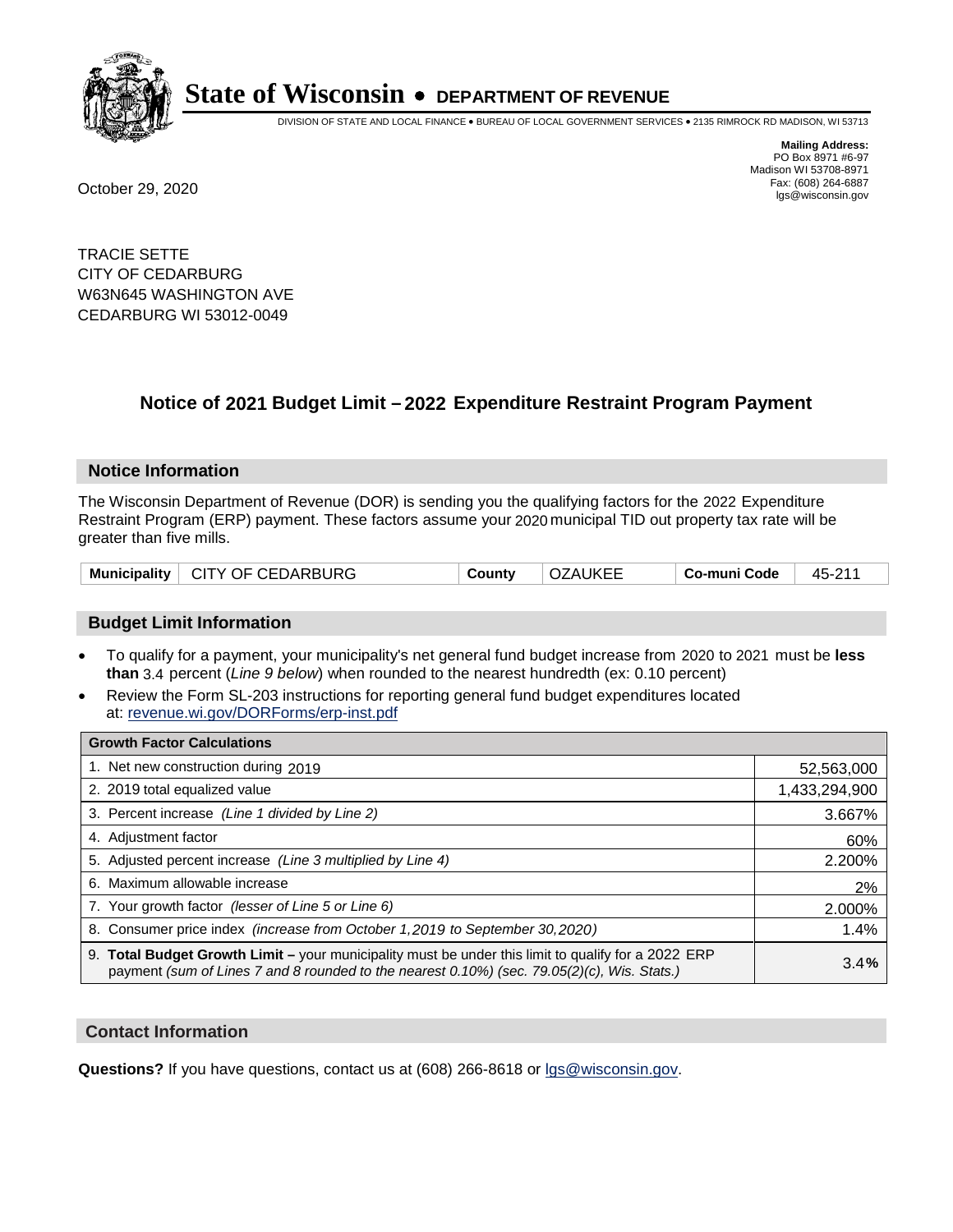

DIVISION OF STATE AND LOCAL FINANCE • BUREAU OF LOCAL GOVERNMENT SERVICES • 2135 RIMROCK RD MADISON, WI 53713

**Mailing Address:** PO Box 8971 #6-97 Madison WI 53708-8971<br>Fax: (608) 264-6887 Fax: (608) 264-6887 October 29, 2020 lgs@wisconsin.gov

SUSAN WESTERBEKE CITY OF PORT WASHINGTON PO BOX 307 PORT WASHINGTON WI 53074-0307

## **Notice of 2021 Budget Limit - 2022 Expenditure Restraint Program Payment**

#### **Notice Information**

The Wisconsin Department of Revenue (DOR) is sending you the qualifying factors for the 2022 Expenditure Restraint Program (ERP) payment. These factors assume your 2020 municipal TID out property tax rate will be greater than five mills.

|  | Municipality   CITY OF PORT WASHINGTON | County | OZAUKEE |  | 45-271 |
|--|----------------------------------------|--------|---------|--|--------|
|--|----------------------------------------|--------|---------|--|--------|

### **Budget Limit Information**

- To qualify for a payment, your municipality's net general fund budget increase from 2020 to 2021 must be less **than** 2.7 percent (*Line 9 below*) when rounded to the nearest hundredth (ex: 0.10 percent)
- Review the Form SL-203 instructions for reporting general fund budget expenditures located at: revenue.wi.gov/DORForms/erp-inst.pdf

| <b>Growth Factor Calculations</b>                                                                                                                                                                  |               |
|----------------------------------------------------------------------------------------------------------------------------------------------------------------------------------------------------|---------------|
| 1. Net new construction during 2019                                                                                                                                                                | 23,656,400    |
| 2. 2019 total equalized value                                                                                                                                                                      | 1,112,699,800 |
| 3. Percent increase (Line 1 divided by Line 2)                                                                                                                                                     | 2.126%        |
| 4. Adjustment factor                                                                                                                                                                               | 60%           |
| 5. Adjusted percent increase (Line 3 multiplied by Line 4)                                                                                                                                         | 1.276%        |
| 6. Maximum allowable increase                                                                                                                                                                      | 2%            |
| 7. Your growth factor (lesser of Line 5 or Line 6)                                                                                                                                                 | 1.276%        |
| 8. Consumer price index (increase from October 1, 2019 to September 30, 2020)                                                                                                                      | 1.4%          |
| 9. Total Budget Growth Limit - your municipality must be under this limit to qualify for a 2022 ERP<br>payment (sum of Lines 7 and 8 rounded to the nearest 0.10%) (sec. 79.05(2)(c), Wis. Stats.) | 2.7%          |

#### **Contact Information**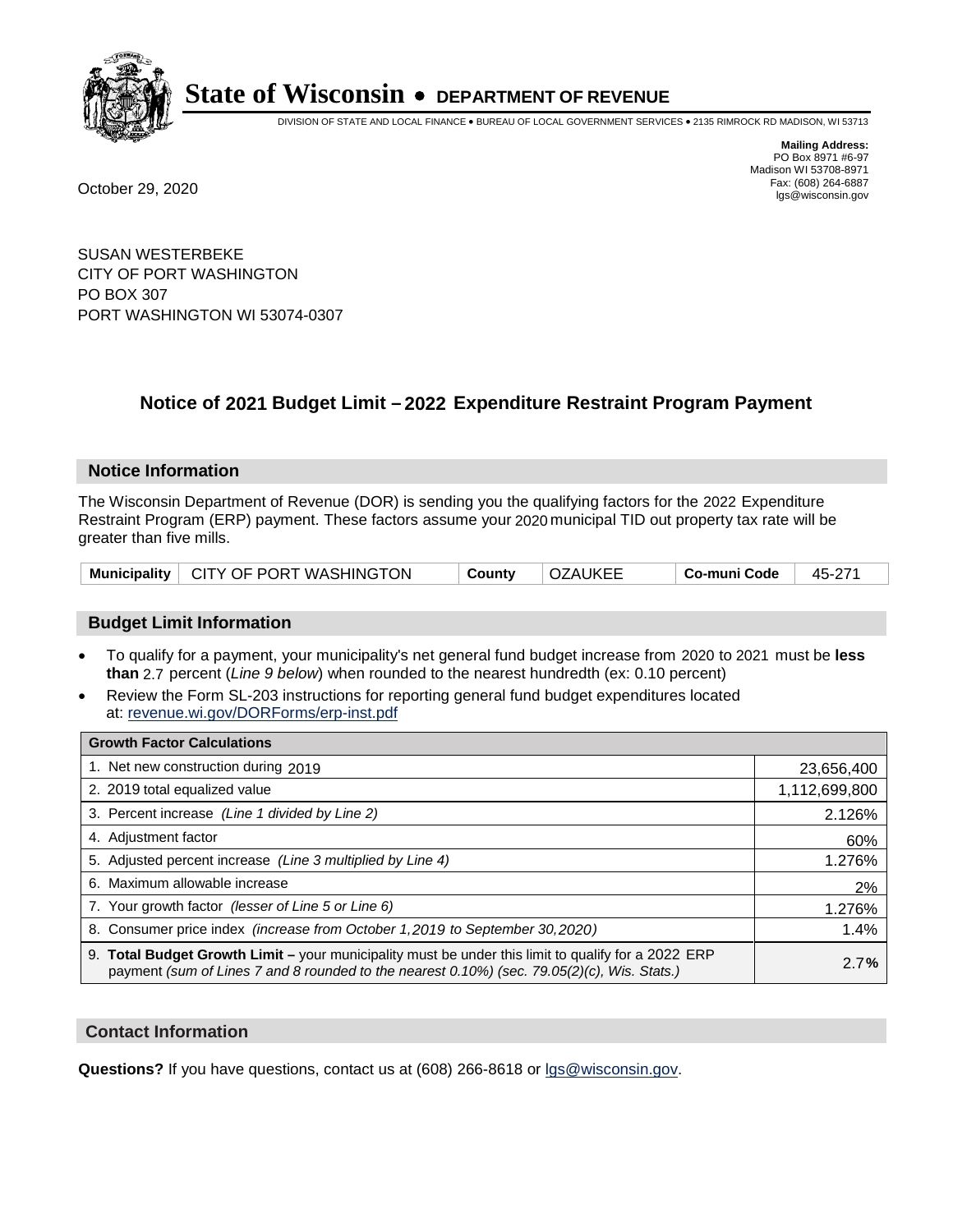

DIVISION OF STATE AND LOCAL FINANCE • BUREAU OF LOCAL GOVERNMENT SERVICES • 2135 RIMROCK RD MADISON, WI 53713

**Mailing Address:** PO Box 8971 #6-97 Madison WI 53708-8971<br>Fax: (608) 264-6887 Fax: (608) 264-6887 October 29, 2020 lgs@wisconsin.gov

ANGELA MORGAN CITY OF DURAND 104 E MAIN STREET DURAND WI 54736-0202

### **Notice of 2021 Budget Limit - 2022 Expenditure Restraint Program Payment**

#### **Notice Information**

The Wisconsin Department of Revenue (DOR) is sending you the qualifying factors for the 2022 Expenditure Restraint Program (ERP) payment. These factors assume your 2020 municipal TID out property tax rate will be greater than five mills.

| CITY OF DURAND<br><b>Municipality</b> | County | <b>PEPIN</b> | Co-muni Code | 46-216 |
|---------------------------------------|--------|--------------|--------------|--------|
|---------------------------------------|--------|--------------|--------------|--------|

### **Budget Limit Information**

- To qualify for a payment, your municipality's net general fund budget increase from 2020 to 2021 must be less **than** 1.5 percent (*Line 9 below*) when rounded to the nearest hundredth (ex: 0.10 percent)
- Review the Form SL-203 instructions for reporting general fund budget expenditures located at: revenue.wi.gov/DORForms/erp-inst.pdf

| <b>Growth Factor Calculations</b>                                                                                                                                                                  |            |
|----------------------------------------------------------------------------------------------------------------------------------------------------------------------------------------------------|------------|
| 1. Net new construction during 2019                                                                                                                                                                | 171,300    |
| 2. 2019 total equalized value                                                                                                                                                                      | 97,726,800 |
| 3. Percent increase (Line 1 divided by Line 2)                                                                                                                                                     | 0.175%     |
| 4. Adjustment factor                                                                                                                                                                               | 60%        |
| 5. Adjusted percent increase (Line 3 multiplied by Line 4)                                                                                                                                         | 0.105%     |
| 6. Maximum allowable increase                                                                                                                                                                      | 2%         |
| 7. Your growth factor (lesser of Line 5 or Line 6)                                                                                                                                                 | 0.105%     |
| 8. Consumer price index (increase from October 1, 2019 to September 30, 2020)                                                                                                                      | 1.4%       |
| 9. Total Budget Growth Limit - your municipality must be under this limit to qualify for a 2022 ERP<br>payment (sum of Lines 7 and 8 rounded to the nearest 0.10%) (sec. 79.05(2)(c), Wis. Stats.) | 1.5%       |

#### **Contact Information**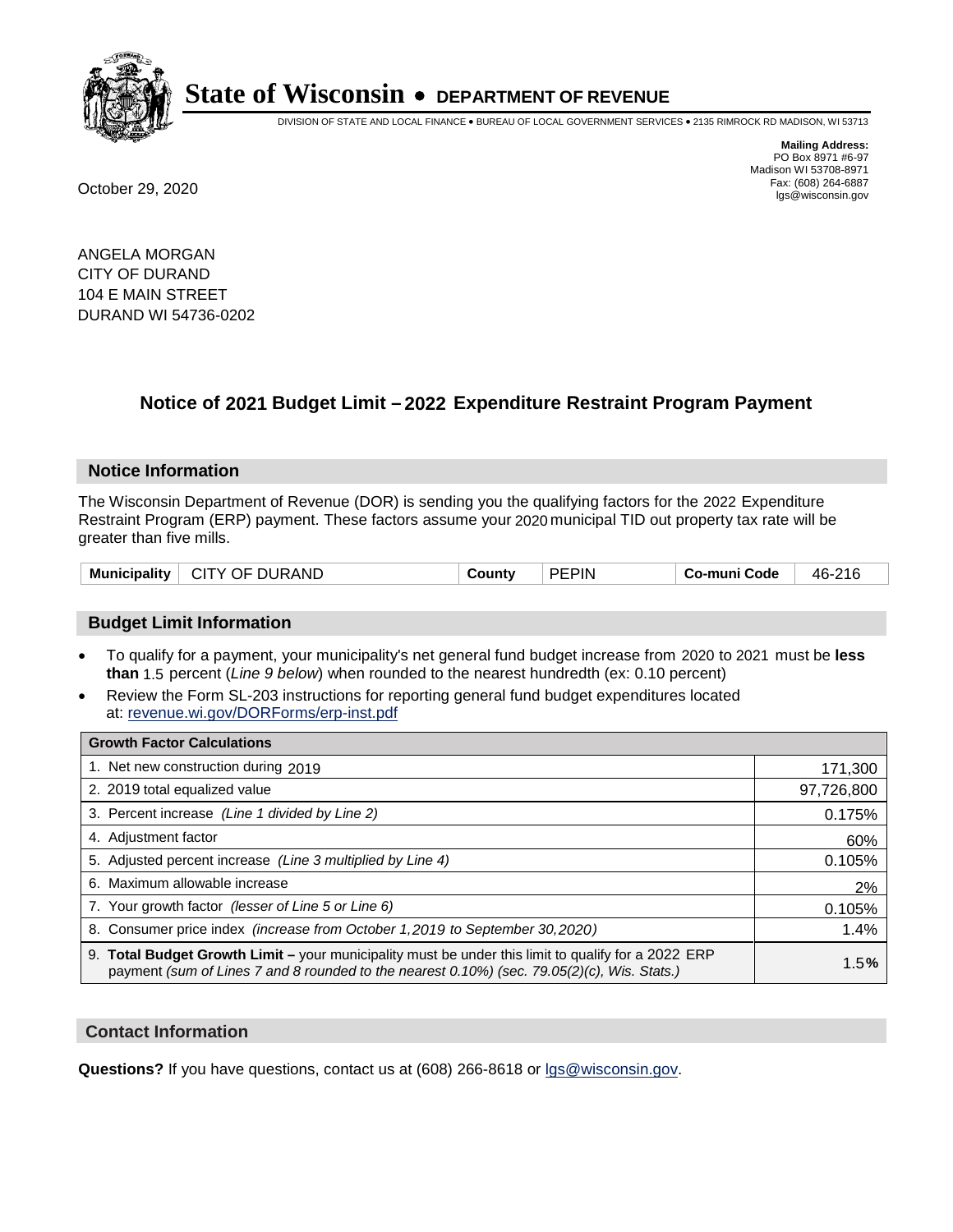

DIVISION OF STATE AND LOCAL FINANCE • BUREAU OF LOCAL GOVERNMENT SERVICES • 2135 RIMROCK RD MADISON, WI 53713

**Mailing Address:** PO Box 8971 #6-97 Madison WI 53708-8971<br>Fax: (608) 264-6887 Fax: (608) 264-6887 October 29, 2020 lgs@wisconsin.gov

RUTH KAY TOWN OF SALEM W1085 CARDINAL DR SPRING VALLEY WI 54767

## **Notice of 2021 Budget Limit - 2022 Expenditure Restraint Program Payment**

#### **Notice Information**

The Wisconsin Department of Revenue (DOR) is sending you the qualifying factors for the 2022 Expenditure Restraint Program (ERP) payment. These factors assume your 2020 municipal TID out property tax rate will be greater than five mills.

#### **Budget Limit Information**

- To qualify for a payment, your municipality's net general fund budget increase from 2020 to 2021 must be less **than** 1.6 percent (*Line 9 below*) when rounded to the nearest hundredth (ex: 0.10 percent)
- Review the Form SL-203 instructions for reporting general fund budget expenditures located at: revenue.wi.gov/DORForms/erp-inst.pdf

| <b>Growth Factor Calculations</b>                                                                                                                                                                  |            |
|----------------------------------------------------------------------------------------------------------------------------------------------------------------------------------------------------|------------|
| 1. Net new construction during 2019                                                                                                                                                                | 212,900    |
| 2. 2019 total equalized value                                                                                                                                                                      | 53,130,800 |
| 3. Percent increase (Line 1 divided by Line 2)                                                                                                                                                     | 0.401%     |
| 4. Adiustment factor                                                                                                                                                                               | 60%        |
| 5. Adjusted percent increase (Line 3 multiplied by Line 4)                                                                                                                                         | 0.241%     |
| 6. Maximum allowable increase                                                                                                                                                                      | 2%         |
| 7. Your growth factor (lesser of Line 5 or Line 6)                                                                                                                                                 | 0.241%     |
| 8. Consumer price index (increase from October 1,2019 to September 30,2020)                                                                                                                        | 1.4%       |
| 9. Total Budget Growth Limit - your municipality must be under this limit to qualify for a 2022 ERP<br>payment (sum of Lines 7 and 8 rounded to the nearest 0.10%) (sec. 79.05(2)(c), Wis. Stats.) | 1.6%       |

#### **Contact Information**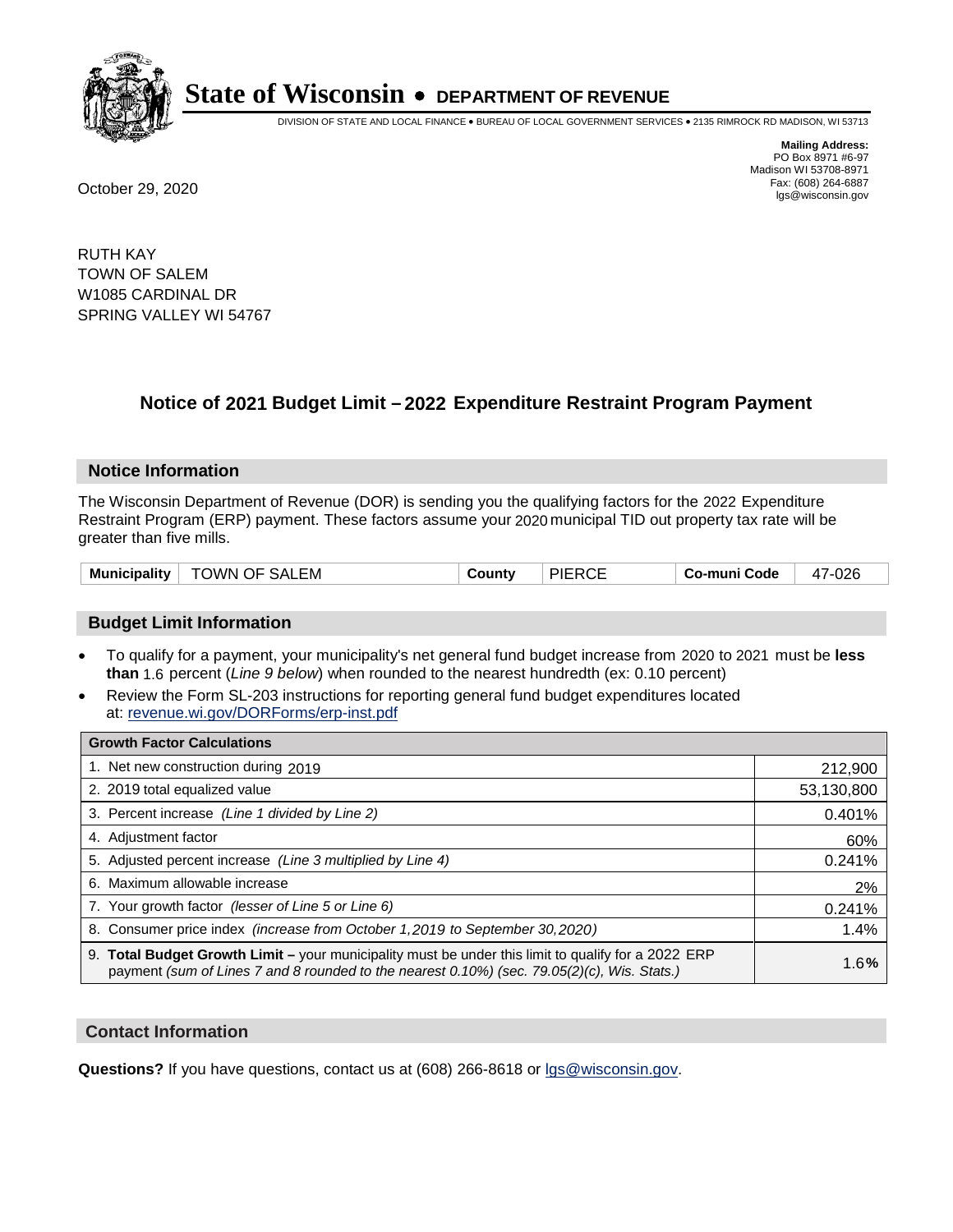

DIVISION OF STATE AND LOCAL FINANCE • BUREAU OF LOCAL GOVERNMENT SERVICES • 2135 RIMROCK RD MADISON, WI 53713

**Mailing Address:** PO Box 8971 #6-97 Madison WI 53708-8971<br>Fax: (608) 264-6887 Fax: (608) 264-6887 October 29, 2020 lgs@wisconsin.gov

DONNA BORGSCHATZ TOWN OF SPRING LAKE W2294 COUNTY RD G ELMWOOD WI 54740

### **Notice of 2021 Budget Limit - 2022 Expenditure Restraint Program Payment**

#### **Notice Information**

The Wisconsin Department of Revenue (DOR) is sending you the qualifying factors for the 2022 Expenditure Restraint Program (ERP) payment. These factors assume your 2020 municipal TID out property tax rate will be greater than five mills.

|  | Municipality   TOWN OF SPRING LAKE | County | <b>PIERCE</b> | Co-muni Code | 47-028 |
|--|------------------------------------|--------|---------------|--------------|--------|
|--|------------------------------------|--------|---------------|--------------|--------|

### **Budget Limit Information**

- To qualify for a payment, your municipality's net general fund budget increase from 2020 to 2021 must be less **than** 2.3 percent (*Line 9 below*) when rounded to the nearest hundredth (ex: 0.10 percent)
- Review the Form SL-203 instructions for reporting general fund budget expenditures located at: revenue.wi.gov/DORForms/erp-inst.pdf

| <b>Growth Factor Calculations</b>                                                                                                                                                                  |            |
|----------------------------------------------------------------------------------------------------------------------------------------------------------------------------------------------------|------------|
| 1. Net new construction during 2019                                                                                                                                                                | 740,000    |
| 2. 2019 total equalized value                                                                                                                                                                      | 50,538,900 |
| 3. Percent increase (Line 1 divided by Line 2)                                                                                                                                                     | 1.464%     |
| 4. Adjustment factor                                                                                                                                                                               | 60%        |
| 5. Adjusted percent increase (Line 3 multiplied by Line 4)                                                                                                                                         | 0.878%     |
| 6. Maximum allowable increase                                                                                                                                                                      | 2%         |
| 7. Your growth factor (lesser of Line 5 or Line 6)                                                                                                                                                 | 0.878%     |
| 8. Consumer price index (increase from October 1, 2019 to September 30, 2020)                                                                                                                      | 1.4%       |
| 9. Total Budget Growth Limit - your municipality must be under this limit to qualify for a 2022 ERP<br>payment (sum of Lines 7 and 8 rounded to the nearest 0.10%) (sec. 79.05(2)(c), Wis. Stats.) | 2.3%       |

#### **Contact Information**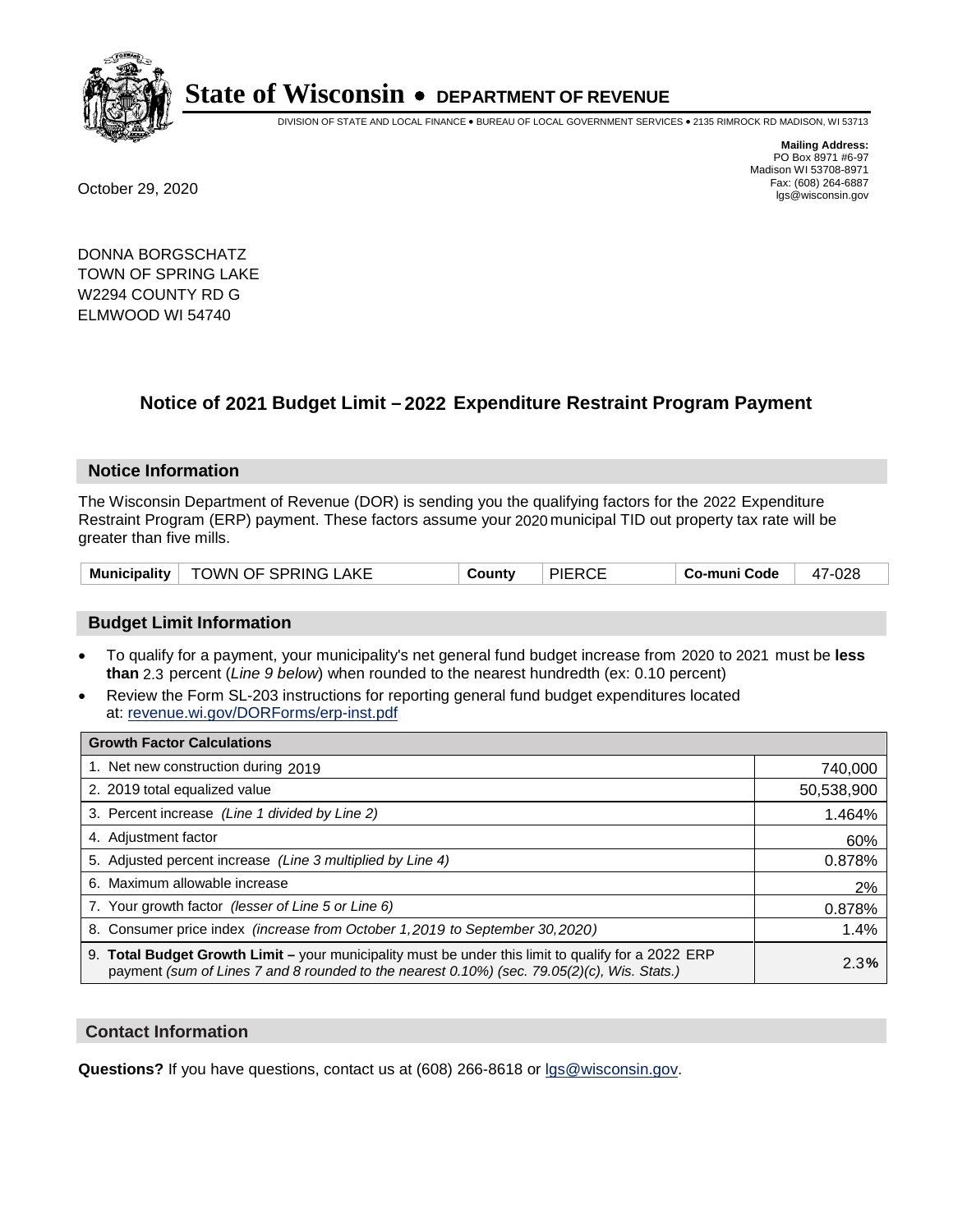

DIVISION OF STATE AND LOCAL FINANCE • BUREAU OF LOCAL GOVERNMENT SERVICES • 2135 RIMROCK RD MADISON, WI 53713

**Mailing Address:** PO Box 8971 #6-97 Madison WI 53708-8971<br>Fax: (608) 264-6887 Fax: (608) 264-6887 October 29, 2020 lgs@wisconsin.gov

NICOLE STEWART VILLAGE OF ELLSWORTH 130 N CHESTNUT ST ELLSWORTH WI 54011-4135

### **Notice of 2021 Budget Limit - 2022 Expenditure Restraint Program Payment**

#### **Notice Information**

The Wisconsin Department of Revenue (DOR) is sending you the qualifying factors for the 2022 Expenditure Restraint Program (ERP) payment. These factors assume your 2020 municipal TID out property tax rate will be greater than five mills.

|  | Municipality   VILLAGE OF ELLSWORTH | County | <b>PIERCE</b> | Co-muni Code | $4/ -$ |
|--|-------------------------------------|--------|---------------|--------------|--------|
|--|-------------------------------------|--------|---------------|--------------|--------|

### **Budget Limit Information**

- To qualify for a payment, your municipality's net general fund budget increase from 2020 to 2021 must be less **than** 2.1 percent (*Line 9 below*) when rounded to the nearest hundredth (ex: 0.10 percent)
- Review the Form SL-203 instructions for reporting general fund budget expenditures located at: revenue.wi.gov/DORForms/erp-inst.pdf

| <b>Growth Factor Calculations</b>                                                                                                                                                                      |             |
|--------------------------------------------------------------------------------------------------------------------------------------------------------------------------------------------------------|-------------|
| 1. Net new construction during 2019                                                                                                                                                                    | 2,475,100   |
| 2. 2019 total equalized value                                                                                                                                                                          | 219,235,300 |
| 3. Percent increase (Line 1 divided by Line 2)                                                                                                                                                         | 1.129%      |
| 4. Adjustment factor                                                                                                                                                                                   | 60%         |
| 5. Adjusted percent increase (Line 3 multiplied by Line 4)                                                                                                                                             | 0.677%      |
| 6. Maximum allowable increase                                                                                                                                                                          | 2%          |
| 7. Your growth factor (lesser of Line 5 or Line 6)                                                                                                                                                     | 0.677%      |
| 8. Consumer price index (increase from October 1, 2019 to September 30, 2020)                                                                                                                          | 1.4%        |
| 9. Total Budget Growth Limit - your municipality must be under this limit to qualify for a 2022 ERP<br>payment (sum of Lines 7 and 8 rounded to the nearest $0.10\%$ ) (sec. 79.05(2)(c), Wis. Stats.) | 2.1%        |

#### **Contact Information**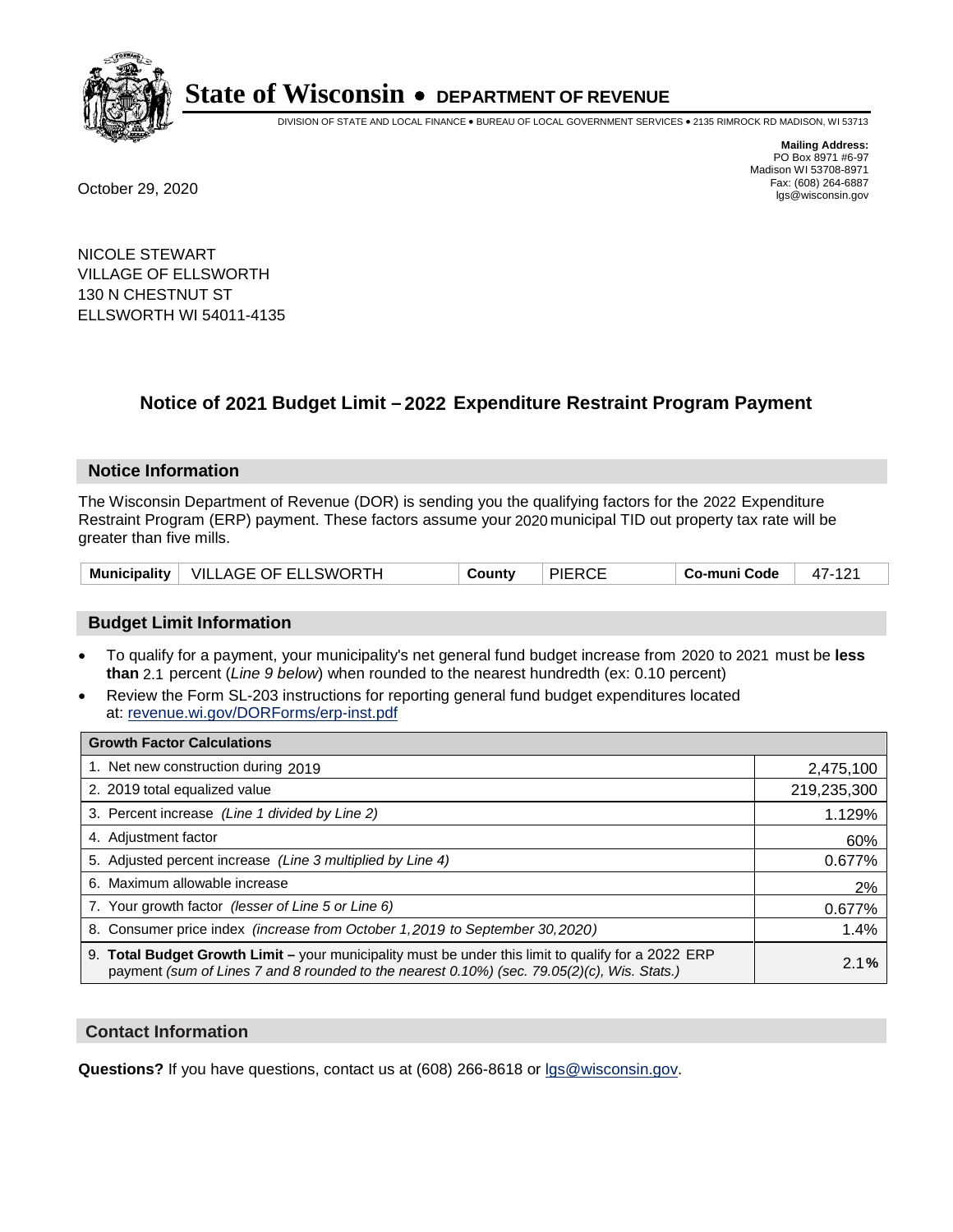

DIVISION OF STATE AND LOCAL FINANCE • BUREAU OF LOCAL GOVERNMENT SERVICES • 2135 RIMROCK RD MADISON, WI 53713

**Mailing Address:** PO Box 8971 #6-97 Madison WI 53708-8971<br>Fax: (608) 264-6887 Fax: (608) 264-6887 October 29, 2020 lgs@wisconsin.gov

SHIRLEY GILLES VILLAGE OF MAIDEN ROCK PO BOX 186 MAIDEN ROCK WI 54750-0186

## **Notice of 2021 Budget Limit - 2022 Expenditure Restraint Program Payment**

#### **Notice Information**

The Wisconsin Department of Revenue (DOR) is sending you the qualifying factors for the 2022 Expenditure Restraint Program (ERP) payment. These factors assume your 2020 municipal TID out property tax rate will be greater than five mills.

|  | Municipality   VILLAGE OF MAIDEN ROCK | County | <b>PIERCE</b> | Co-muni Code | 47-151 |
|--|---------------------------------------|--------|---------------|--------------|--------|
|--|---------------------------------------|--------|---------------|--------------|--------|

### **Budget Limit Information**

- To qualify for a payment, your municipality's net general fund budget increase from 2020 to 2021 must be less **than** 3.2 percent (*Line 9 below*) when rounded to the nearest hundredth (ex: 0.10 percent)
- Review the Form SL-203 instructions for reporting general fund budget expenditures located at: revenue.wi.gov/DORForms/erp-inst.pdf

| <b>Growth Factor Calculations</b>                                                                                                                                                                      |            |
|--------------------------------------------------------------------------------------------------------------------------------------------------------------------------------------------------------|------------|
| 1. Net new construction during 2019                                                                                                                                                                    | 717,100    |
| 2. 2019 total equalized value                                                                                                                                                                          | 23,661,500 |
| 3. Percent increase (Line 1 divided by Line 2)                                                                                                                                                         | 3.031%     |
| 4. Adjustment factor                                                                                                                                                                                   | 60%        |
| 5. Adjusted percent increase (Line 3 multiplied by Line 4)                                                                                                                                             | 1.819%     |
| 6. Maximum allowable increase                                                                                                                                                                          | 2%         |
| 7. Your growth factor (lesser of Line 5 or Line 6)                                                                                                                                                     | 1.819%     |
| 8. Consumer price index (increase from October 1,2019 to September 30,2020)                                                                                                                            | 1.4%       |
| 9. Total Budget Growth Limit - your municipality must be under this limit to qualify for a 2022 ERP<br>payment (sum of Lines 7 and 8 rounded to the nearest $0.10\%$ ) (sec. 79.05(2)(c), Wis. Stats.) | 3.2%       |

#### **Contact Information**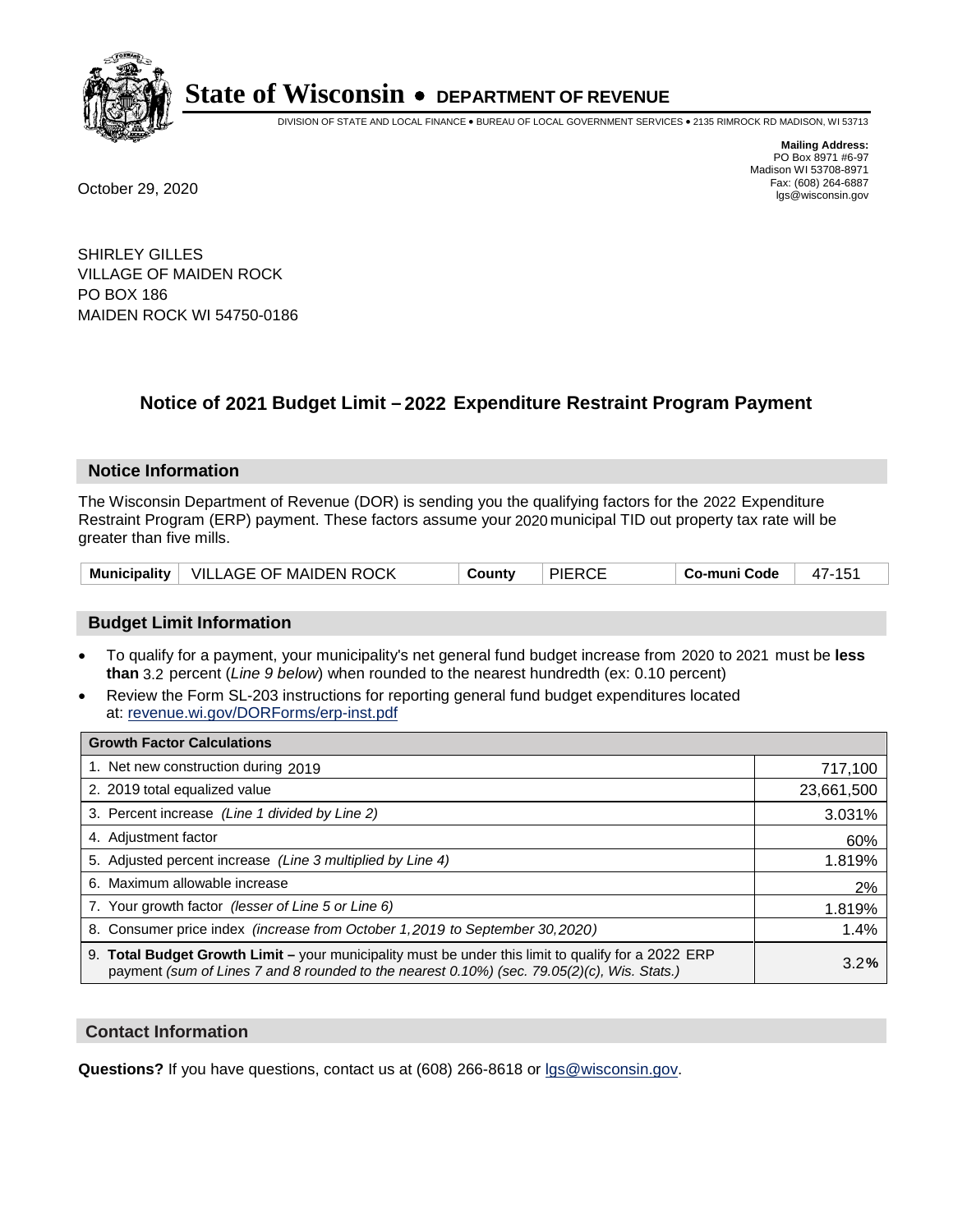

DIVISION OF STATE AND LOCAL FINANCE • BUREAU OF LOCAL GOVERNMENT SERVICES • 2135 RIMROCK RD MADISON, WI 53713

**Mailing Address:** PO Box 8971 #6-97 Madison WI 53708-8971<br>Fax: (608) 264-6887 Fax: (608) 264-6887 October 29, 2020 lgs@wisconsin.gov

LUANN EMERSON VILLAGE OF SPRING VALLEY PO BOX 276 SPRING VALLEY WI 54767-0276

### **Notice of 2021 Budget Limit - 2022 Expenditure Restraint Program Payment**

#### **Notice Information**

The Wisconsin Department of Revenue (DOR) is sending you the qualifying factors for the 2022 Expenditure Restraint Program (ERP) payment. These factors assume your 2020 municipal TID out property tax rate will be greater than five mills.

|  | Municipality   VILLAGE OF SPRING VALLEY | County | <b>PIERCE</b> | Co-muni Code | 47-181 |
|--|-----------------------------------------|--------|---------------|--------------|--------|
|--|-----------------------------------------|--------|---------------|--------------|--------|

### **Budget Limit Information**

- To qualify for a payment, your municipality's net general fund budget increase from 2020 to 2021 must be less **than** 1.6 percent (*Line 9 below*) when rounded to the nearest hundredth (ex: 0.10 percent)
- Review the Form SL-203 instructions for reporting general fund budget expenditures located at: revenue.wi.gov/DORForms/erp-inst.pdf

| <b>Growth Factor Calculations</b>                                                                                                                                                                  |            |
|----------------------------------------------------------------------------------------------------------------------------------------------------------------------------------------------------|------------|
| 1. Net new construction during 2019                                                                                                                                                                | 290,100    |
| 2. 2019 total equalized value                                                                                                                                                                      | 76,857,100 |
| 3. Percent increase (Line 1 divided by Line 2)                                                                                                                                                     | 0.377%     |
| 4. Adiustment factor                                                                                                                                                                               | 60%        |
| 5. Adjusted percent increase (Line 3 multiplied by Line 4)                                                                                                                                         | 0.226%     |
| 6. Maximum allowable increase                                                                                                                                                                      | 2%         |
| 7. Your growth factor (lesser of Line 5 or Line 6)                                                                                                                                                 | 0.226%     |
| 8. Consumer price index (increase from October 1,2019 to September 30,2020)                                                                                                                        | 1.4%       |
| 9. Total Budget Growth Limit - your municipality must be under this limit to qualify for a 2022 ERP<br>payment (sum of Lines 7 and 8 rounded to the nearest 0.10%) (sec. 79.05(2)(c), Wis. Stats.) | 1.6%       |

#### **Contact Information**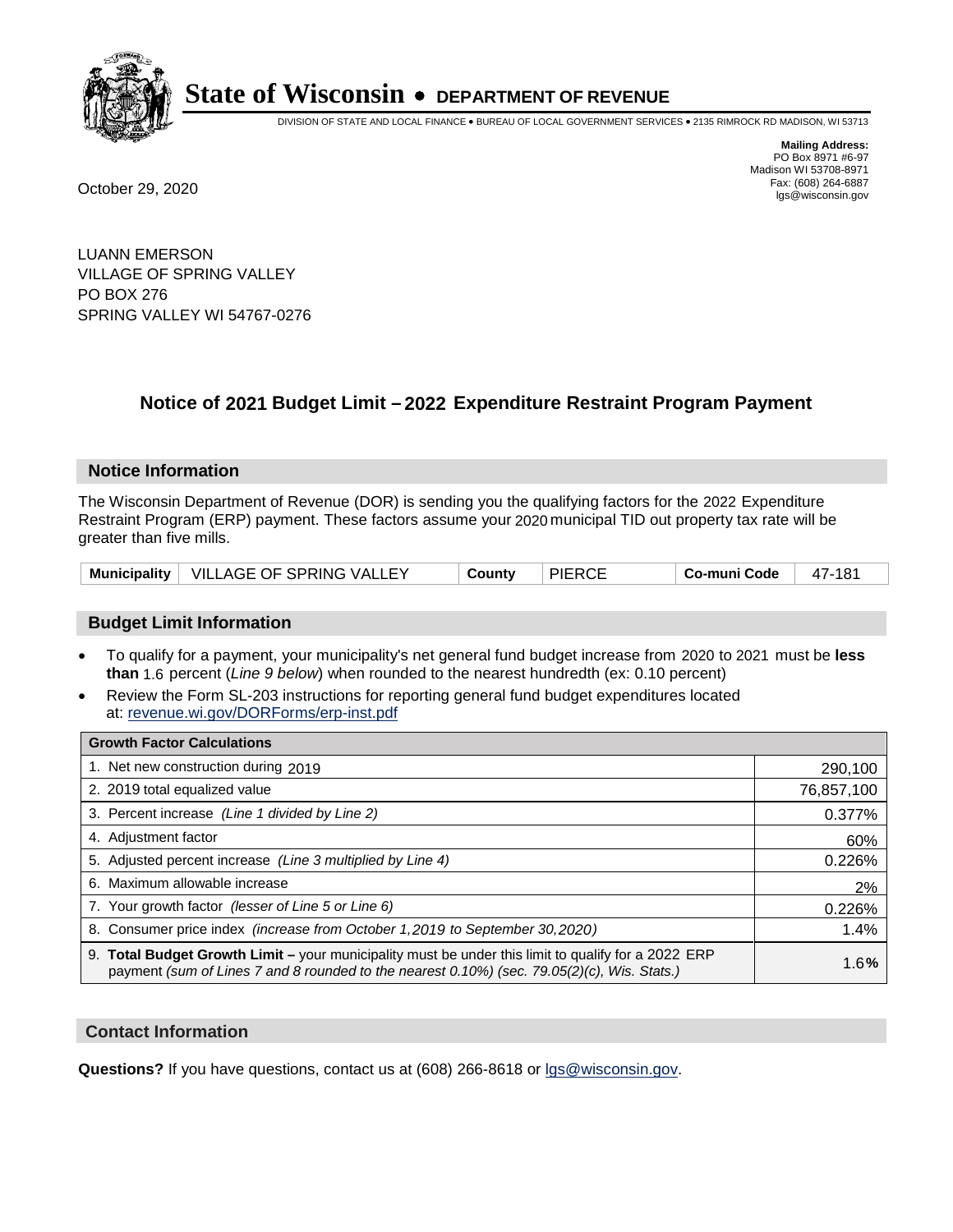

DIVISION OF STATE AND LOCAL FINANCE • BUREAU OF LOCAL GOVERNMENT SERVICES • 2135 RIMROCK RD MADISON, WI 53713

**Mailing Address:** PO Box 8971 #6-97 Madison WI 53708-8971<br>Fax: (608) 264-6887 Fax: (608) 264-6887 October 29, 2020 lgs@wisconsin.gov

JAYNE BRAND CITY OF PRESCOTT 800 BORNER ST PRESCOTT WI 54021

### **Notice of 2021 Budget Limit - 2022 Expenditure Restraint Program Payment**

#### **Notice Information**

The Wisconsin Department of Revenue (DOR) is sending you the qualifying factors for the 2022 Expenditure Restraint Program (ERP) payment. These factors assume your 2020 municipal TID out property tax rate will be greater than five mills.

### **Budget Limit Information**

- To qualify for a payment, your municipality's net general fund budget increase from 2020 to 2021 must be less **than** 1.8 percent (*Line 9 below*) when rounded to the nearest hundredth (ex: 0.10 percent)
- Review the Form SL-203 instructions for reporting general fund budget expenditures located at: revenue.wi.gov/DORForms/erp-inst.pdf

| <b>Growth Factor Calculations</b>                                                                                                                                                                  |             |
|----------------------------------------------------------------------------------------------------------------------------------------------------------------------------------------------------|-------------|
| 1. Net new construction during 2019                                                                                                                                                                | 2,356,300   |
| 2. 2019 total equalized value                                                                                                                                                                      | 398,453,900 |
| 3. Percent increase (Line 1 divided by Line 2)                                                                                                                                                     | 0.591%      |
| 4. Adjustment factor                                                                                                                                                                               | 60%         |
| 5. Adjusted percent increase (Line 3 multiplied by Line 4)                                                                                                                                         | 0.355%      |
| 6. Maximum allowable increase                                                                                                                                                                      | 2%          |
| 7. Your growth factor (lesser of Line 5 or Line 6)                                                                                                                                                 | 0.355%      |
| 8. Consumer price index (increase from October 1, 2019 to September 30, 2020)                                                                                                                      | 1.4%        |
| 9. Total Budget Growth Limit - your municipality must be under this limit to qualify for a 2022 ERP<br>payment (sum of Lines 7 and 8 rounded to the nearest 0.10%) (sec. 79.05(2)(c), Wis. Stats.) | 1.8%        |

#### **Contact Information**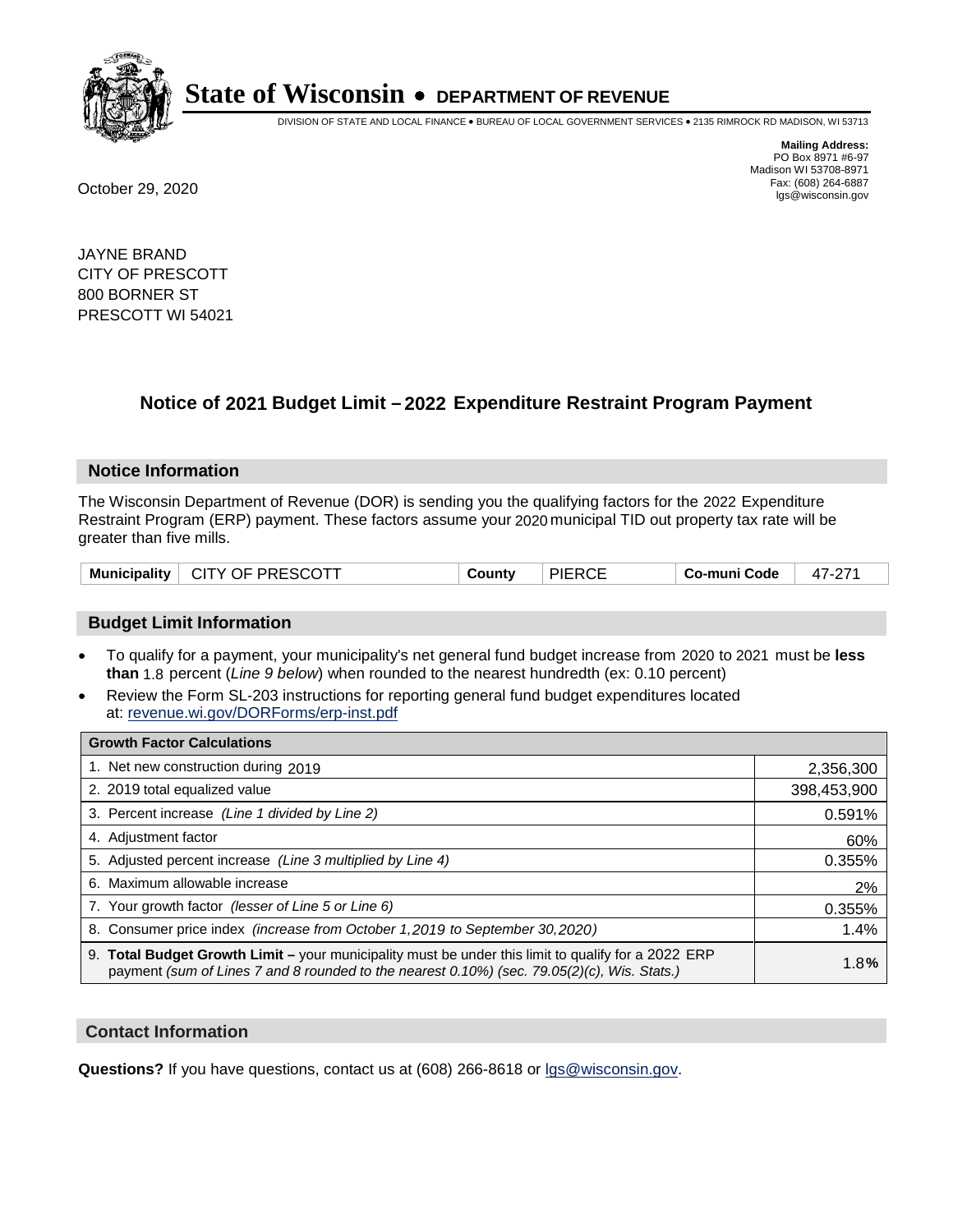

DIVISION OF STATE AND LOCAL FINANCE • BUREAU OF LOCAL GOVERNMENT SERVICES • 2135 RIMROCK RD MADISON, WI 53713

**Mailing Address:** PO Box 8971 #6-97 Madison WI 53708-8971<br>Fax: (608) 264-6887 Fax: (608) 264-6887 October 29, 2020 lgs@wisconsin.gov

AMY WHITE CITY OF RIVER FALLS 222 LEWIS ST STE 202 RIVER FALLS WI 54022

### **Notice of 2021 Budget Limit - 2022 Expenditure Restraint Program Payment**

#### **Notice Information**

The Wisconsin Department of Revenue (DOR) is sending you the qualifying factors for the 2022 Expenditure Restraint Program (ERP) payment. These factors assume your 2020 municipal TID out property tax rate will be greater than five mills.

|  | Municipality   CITY OF RIVER FALLS | County | <b>PIERCE</b> | Co-muni Code | 47-276 |
|--|------------------------------------|--------|---------------|--------------|--------|
|--|------------------------------------|--------|---------------|--------------|--------|

### **Budget Limit Information**

- To qualify for a payment, your municipality's net general fund budget increase from 2020 to 2021 must be less **than** 2.6 percent (*Line 9 below*) when rounded to the nearest hundredth (ex: 0.10 percent)
- Review the Form SL-203 instructions for reporting general fund budget expenditures located at: revenue.wi.gov/DORForms/erp-inst.pdf

| <b>Growth Factor Calculations</b>                                                                                                                                                                  |               |
|----------------------------------------------------------------------------------------------------------------------------------------------------------------------------------------------------|---------------|
| 1. Net new construction during 2019                                                                                                                                                                | 21,474,800    |
| 2. 2019 total equalized value                                                                                                                                                                      | 1,084,357,900 |
| 3. Percent increase (Line 1 divided by Line 2)                                                                                                                                                     | 1.980%        |
| 4. Adjustment factor                                                                                                                                                                               | 60%           |
| 5. Adjusted percent increase (Line 3 multiplied by Line 4)                                                                                                                                         | 1.188%        |
| Maximum allowable increase<br>6.                                                                                                                                                                   | 2%            |
| 7. Your growth factor (lesser of Line 5 or Line 6)                                                                                                                                                 | 1.188%        |
| 8. Consumer price index (increase from October 1, 2019 to September 30, 2020)                                                                                                                      | 1.4%          |
| 9. Total Budget Growth Limit - your municipality must be under this limit to qualify for a 2022 ERP<br>payment (sum of Lines 7 and 8 rounded to the nearest 0.10%) (sec. 79.05(2)(c), Wis. Stats.) | 2.6%          |

#### **Contact Information**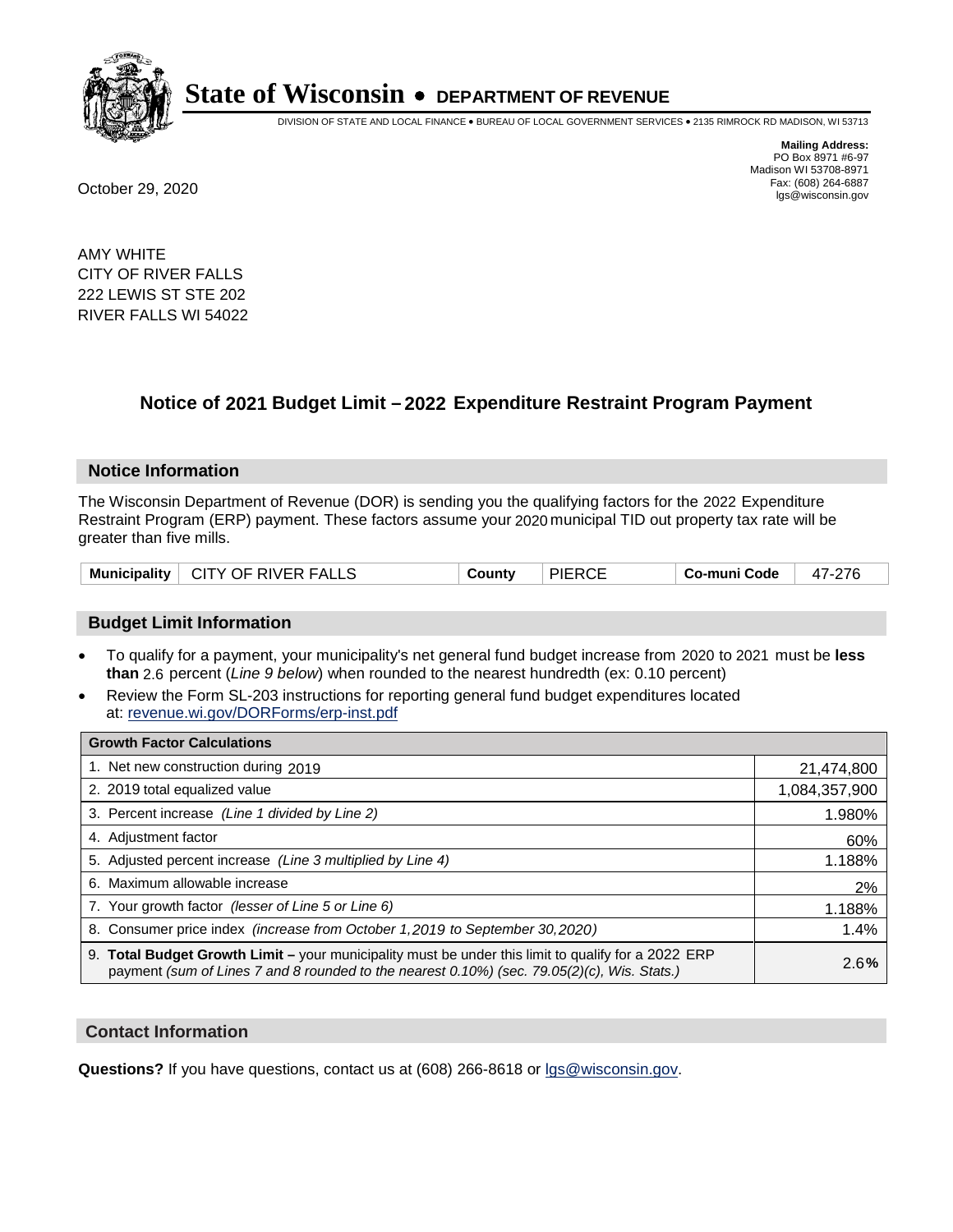

DIVISION OF STATE AND LOCAL FINANCE • BUREAU OF LOCAL GOVERNMENT SERVICES • 2135 RIMROCK RD MADISON, WI 53713

**Mailing Address:** PO Box 8971 #6-97 Madison WI 53708-8971<br>Fax: (608) 264-6887 Fax: (608) 264-6887 October 29, 2020 lgs@wisconsin.gov

JANELLE JOHNSON TOWN OF CLEAR LAKE 209 50TH AVE CLAYTON WI 54004

## **Notice of 2021 Budget Limit - 2022 Expenditure Restraint Program Payment**

#### **Notice Information**

The Wisconsin Department of Revenue (DOR) is sending you the qualifying factors for the 2022 Expenditure Restraint Program (ERP) payment. These factors assume your 2020 municipal TID out property tax rate will be greater than five mills.

| Municipality | TOWN OF CLEAR LAKE | ∟ount∨ | <b>POL</b> | o-muni Codeٽ | 48-018 |
|--------------|--------------------|--------|------------|--------------|--------|
|--------------|--------------------|--------|------------|--------------|--------|

### **Budget Limit Information**

- To qualify for a payment, your municipality's net general fund budget increase from 2020 to 2021 must be less **than** 1.8 percent (*Line 9 below*) when rounded to the nearest hundredth (ex: 0.10 percent)
- Review the Form SL-203 instructions for reporting general fund budget expenditures located at: revenue.wi.gov/DORForms/erp-inst.pdf

| <b>Growth Factor Calculations</b>                                                                                                                                                                      |            |
|--------------------------------------------------------------------------------------------------------------------------------------------------------------------------------------------------------|------------|
| 1. Net new construction during 2019                                                                                                                                                                    | 441,800    |
| 2. 2019 total equalized value                                                                                                                                                                          | 60,490,800 |
| 3. Percent increase (Line 1 divided by Line 2)                                                                                                                                                         | 0.730%     |
| 4. Adiustment factor                                                                                                                                                                                   | 60%        |
| 5. Adjusted percent increase (Line 3 multiplied by Line 4)                                                                                                                                             | 0.438%     |
| 6. Maximum allowable increase                                                                                                                                                                          | 2%         |
| 7. Your growth factor (lesser of Line 5 or Line 6)                                                                                                                                                     | 0.438%     |
| 8. Consumer price index (increase from October 1,2019 to September 30,2020)                                                                                                                            | 1.4%       |
| 9. Total Budget Growth Limit - your municipality must be under this limit to qualify for a 2022 ERP<br>payment (sum of Lines 7 and 8 rounded to the nearest $0.10\%$ ) (sec. 79.05(2)(c), Wis. Stats.) | 1.8%       |

#### **Contact Information**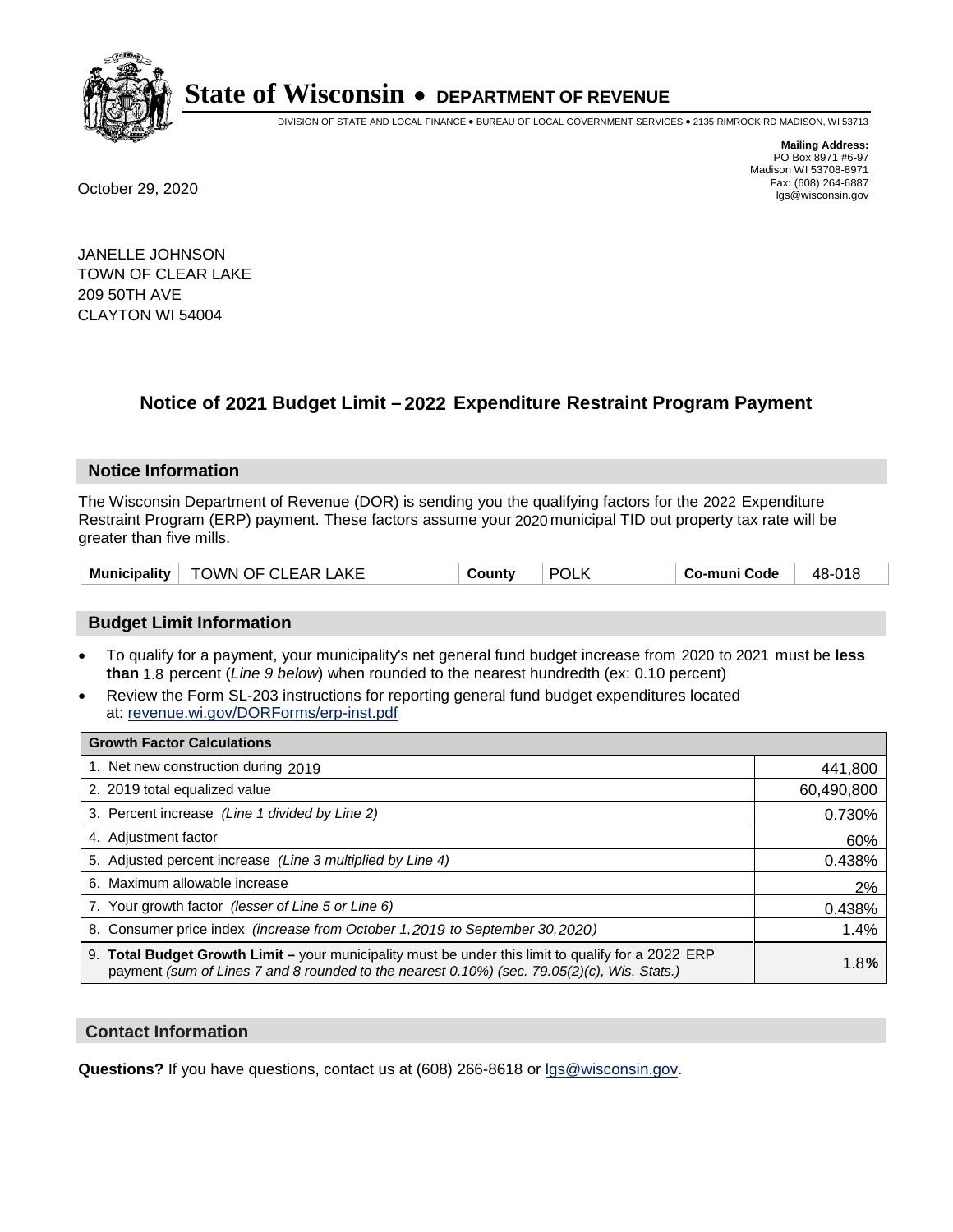

DIVISION OF STATE AND LOCAL FINANCE • BUREAU OF LOCAL GOVERNMENT SERVICES • 2135 RIMROCK RD MADISON, WI 53713

**Mailing Address:** PO Box 8971 #6-97 Madison WI 53708-8971<br>Fax: (608) 264-6887 Fax: (608) 264-6887 October 29, 2020 lgs@wisconsin.gov

KAREN EDGELL VILLAGE OF CENTURIA PO BOX 280 CENTURIA WI 54824-0280

### **Notice of 2021 Budget Limit - 2022 Expenditure Restraint Program Payment**

#### **Notice Information**

The Wisconsin Department of Revenue (DOR) is sending you the qualifying factors for the 2022 Expenditure Restraint Program (ERP) payment. These factors assume your 2020 municipal TID out property tax rate will be greater than five mills.

| <b>Municipality</b> | VILLAGE OF CENTURIA | County | <b>POLK</b> | Co-muni Code | 48-111 |
|---------------------|---------------------|--------|-------------|--------------|--------|
|---------------------|---------------------|--------|-------------|--------------|--------|

### **Budget Limit Information**

- To qualify for a payment, your municipality's net general fund budget increase from 2020 to 2021 must be less **than** 2.0 percent (*Line 9 below*) when rounded to the nearest hundredth (ex: 0.10 percent)
- Review the Form SL-203 instructions for reporting general fund budget expenditures located at: revenue.wi.gov/DORForms/erp-inst.pdf

| <b>Growth Factor Calculations</b>                                                                                                                                                                      |            |
|--------------------------------------------------------------------------------------------------------------------------------------------------------------------------------------------------------|------------|
| 1. Net new construction during 2019                                                                                                                                                                    | 329,000    |
| 2. 2019 total equalized value                                                                                                                                                                          | 33,684,500 |
| 3. Percent increase (Line 1 divided by Line 2)                                                                                                                                                         | 0.977%     |
| 4. Adjustment factor                                                                                                                                                                                   | 60%        |
| 5. Adjusted percent increase (Line 3 multiplied by Line 4)                                                                                                                                             | 0.586%     |
| 6. Maximum allowable increase                                                                                                                                                                          | 2%         |
| 7. Your growth factor (lesser of Line 5 or Line 6)                                                                                                                                                     | 0.586%     |
| 8. Consumer price index (increase from October 1,2019 to September 30,2020)                                                                                                                            | 1.4%       |
| 9. Total Budget Growth Limit - your municipality must be under this limit to qualify for a 2022 ERP<br>payment (sum of Lines 7 and 8 rounded to the nearest $0.10\%$ ) (sec. 79.05(2)(c), Wis. Stats.) | 2.0%       |

#### **Contact Information**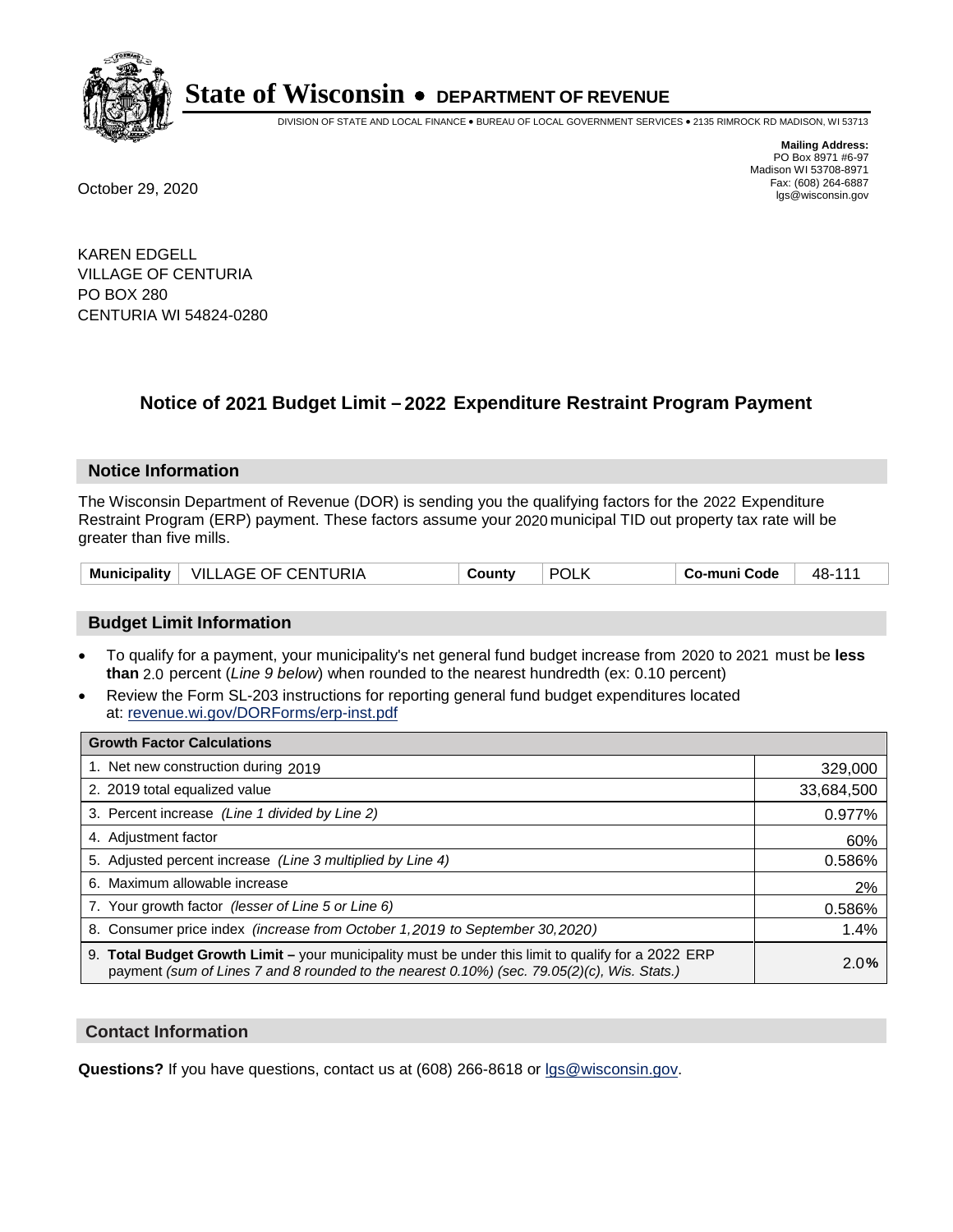

DIVISION OF STATE AND LOCAL FINANCE • BUREAU OF LOCAL GOVERNMENT SERVICES • 2135 RIMROCK RD MADISON, WI 53713

**Mailing Address:** PO Box 8971 #6-97 Madison WI 53708-8971<br>Fax: (608) 264-6887 Fax: (608) 264-6887 October 29, 2020 lgs@wisconsin.gov

DAVID FALL VILLAGE OF CLAYTON PO BOX 63 CLAYTON WI 54004-0063

### **Notice of 2021 Budget Limit - 2022 Expenditure Restraint Program Payment**

#### **Notice Information**

The Wisconsin Department of Revenue (DOR) is sending you the qualifying factors for the 2022 Expenditure Restraint Program (ERP) payment. These factors assume your 2020 municipal TID out property tax rate will be greater than five mills.

### **Budget Limit Information**

- To qualify for a payment, your municipality's net general fund budget increase from 2020 to 2021 must be less **than** 1.6 percent (*Line 9 below*) when rounded to the nearest hundredth (ex: 0.10 percent)
- Review the Form SL-203 instructions for reporting general fund budget expenditures located at: revenue.wi.gov/DORForms/erp-inst.pdf

| <b>Growth Factor Calculations</b>                                                                                                                                                                  |            |
|----------------------------------------------------------------------------------------------------------------------------------------------------------------------------------------------------|------------|
| 1. Net new construction during 2019                                                                                                                                                                | 96,400     |
| 2. 2019 total equalized value                                                                                                                                                                      | 24,254,700 |
| 3. Percent increase (Line 1 divided by Line 2)                                                                                                                                                     | 0.397%     |
| 4. Adiustment factor                                                                                                                                                                               | 60%        |
| 5. Adjusted percent increase (Line 3 multiplied by Line 4)                                                                                                                                         | 0.238%     |
| Maximum allowable increase<br>6.                                                                                                                                                                   | 2%         |
| 7. Your growth factor (lesser of Line 5 or Line 6)                                                                                                                                                 | 0.238%     |
| 8. Consumer price index (increase from October 1,2019 to September 30,2020)                                                                                                                        | 1.4%       |
| 9. Total Budget Growth Limit - your municipality must be under this limit to qualify for a 2022 ERP<br>payment (sum of Lines 7 and 8 rounded to the nearest 0.10%) (sec. 79.05(2)(c), Wis. Stats.) | 1.6%       |

#### **Contact Information**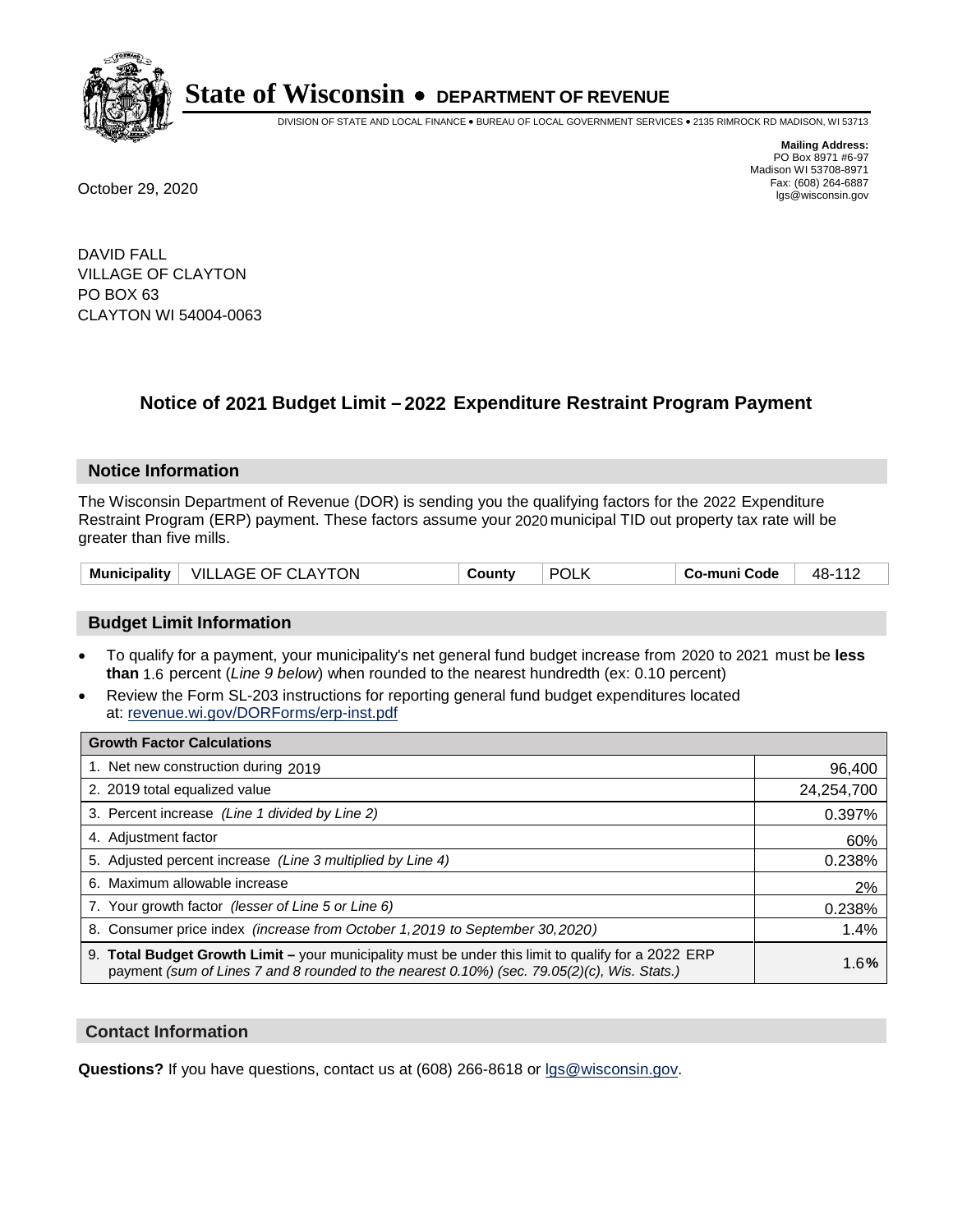

DIVISION OF STATE AND LOCAL FINANCE • BUREAU OF LOCAL GOVERNMENT SERVICES • 2135 RIMROCK RD MADISON, WI 53713

**Mailing Address:** PO Box 8971 #6-97 Madison WI 53708-8971<br>Fax: (608) 264-6887 Fax: (608) 264-6887 October 29, 2020 lgs@wisconsin.gov

AL BANNINK VILLAGE OF CLEAR LAKE PO BOX 48 CLEAR LAKE WI 54005-0048

### **Notice of 2021 Budget Limit - 2022 Expenditure Restraint Program Payment**

#### **Notice Information**

The Wisconsin Department of Revenue (DOR) is sending you the qualifying factors for the 2022 Expenditure Restraint Program (ERP) payment. These factors assume your 2020 municipal TID out property tax rate will be greater than five mills.

| <b>Municipality</b> | .AKE<br>VILLAGE OF CLEAR | ountyٽ | <b>POL</b> | o-muni Codeٽ | 48- |
|---------------------|--------------------------|--------|------------|--------------|-----|
|---------------------|--------------------------|--------|------------|--------------|-----|

### **Budget Limit Information**

- To qualify for a payment, your municipality's net general fund budget increase from 2020 to 2021 must be less **than** 3.4 percent (*Line 9 below*) when rounded to the nearest hundredth (ex: 0.10 percent)
- Review the Form SL-203 instructions for reporting general fund budget expenditures located at: revenue.wi.gov/DORForms/erp-inst.pdf

| <b>Growth Factor Calculations</b>                                                                                                                                                                      |            |
|--------------------------------------------------------------------------------------------------------------------------------------------------------------------------------------------------------|------------|
| 1. Net new construction during 2019                                                                                                                                                                    | 4,490,200  |
| 2. 2019 total equalized value                                                                                                                                                                          | 67,395,500 |
| 3. Percent increase (Line 1 divided by Line 2)                                                                                                                                                         | 6.662%     |
| 4. Adjustment factor                                                                                                                                                                                   | 60%        |
| 5. Adjusted percent increase (Line 3 multiplied by Line 4)                                                                                                                                             | 3.997%     |
| 6. Maximum allowable increase                                                                                                                                                                          | 2%         |
| 7. Your growth factor (lesser of Line 5 or Line 6)                                                                                                                                                     | 2.000%     |
| 8. Consumer price index (increase from October 1, 2019 to September 30, 2020)                                                                                                                          | 1.4%       |
| 9. Total Budget Growth Limit - your municipality must be under this limit to qualify for a 2022 ERP<br>payment (sum of Lines 7 and 8 rounded to the nearest $0.10\%$ ) (sec. 79.05(2)(c), Wis. Stats.) | 3.4%       |

#### **Contact Information**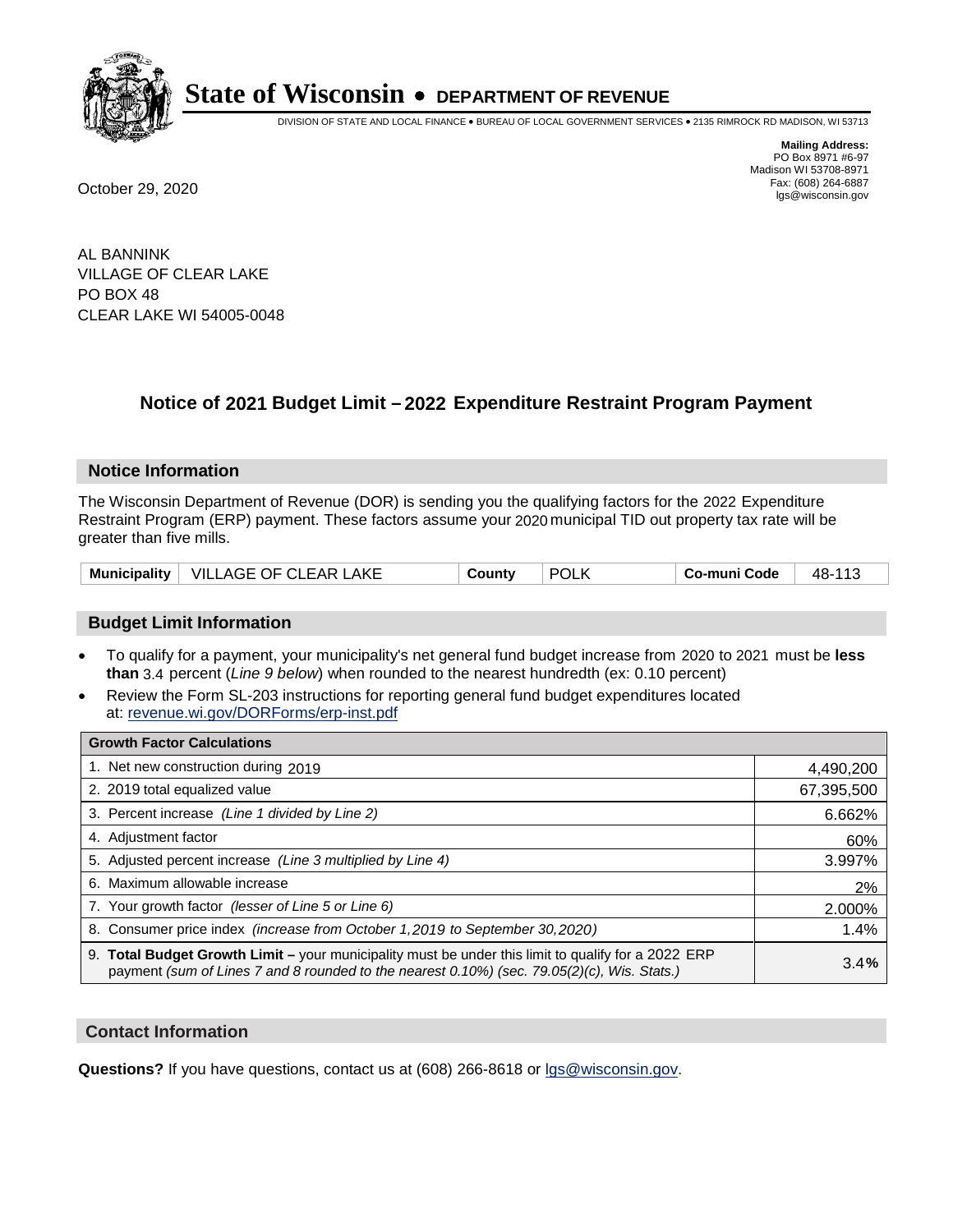

DIVISION OF STATE AND LOCAL FINANCE • BUREAU OF LOCAL GOVERNMENT SERVICES • 2135 RIMROCK RD MADISON, WI 53713

**Mailing Address:** PO Box 8971 #6-97 Madison WI 53708-8971<br>Fax: (608) 264-6887 Fax: (608) 264-6887 October 29, 2020 lgs@wisconsin.gov

JODI GILBERT VILLAGE OF DRESSER PO BOX 547 DRESSER WI 54009-0547

### **Notice of 2021 Budget Limit - 2022 Expenditure Restraint Program Payment**

#### **Notice Information**

The Wisconsin Department of Revenue (DOR) is sending you the qualifying factors for the 2022 Expenditure Restraint Program (ERP) payment. These factors assume your 2020 municipal TID out property tax rate will be greater than five mills.

|  | Municipality   VILLAGE OF DRESSER | County | <b>POLK</b> | Co-muni Code | 48-116 |
|--|-----------------------------------|--------|-------------|--------------|--------|
|--|-----------------------------------|--------|-------------|--------------|--------|

### **Budget Limit Information**

- To qualify for a payment, your municipality's net general fund budget increase from 2020 to 2021 must be less **than** 1.8 percent (*Line 9 below*) when rounded to the nearest hundredth (ex: 0.10 percent)
- Review the Form SL-203 instructions for reporting general fund budget expenditures located at: revenue.wi.gov/DORForms/erp-inst.pdf

| <b>Growth Factor Calculations</b>                                                                                                                                                                      |            |
|--------------------------------------------------------------------------------------------------------------------------------------------------------------------------------------------------------|------------|
| 1. Net new construction during 2019                                                                                                                                                                    | 385,300    |
| 2. 2019 total equalized value                                                                                                                                                                          | 65,548,300 |
| 3. Percent increase (Line 1 divided by Line 2)                                                                                                                                                         | 0.588%     |
| 4. Adjustment factor                                                                                                                                                                                   | 60%        |
| 5. Adjusted percent increase (Line 3 multiplied by Line 4)                                                                                                                                             | 0.353%     |
| 6. Maximum allowable increase                                                                                                                                                                          | 2%         |
| 7. Your growth factor (lesser of Line 5 or Line 6)                                                                                                                                                     | 0.353%     |
| 8. Consumer price index (increase from October 1,2019 to September 30,2020)                                                                                                                            | 1.4%       |
| 9. Total Budget Growth Limit - your municipality must be under this limit to qualify for a 2022 ERP<br>payment (sum of Lines 7 and 8 rounded to the nearest $0.10\%$ ) (sec. 79.05(2)(c), Wis. Stats.) | 1.8%       |

#### **Contact Information**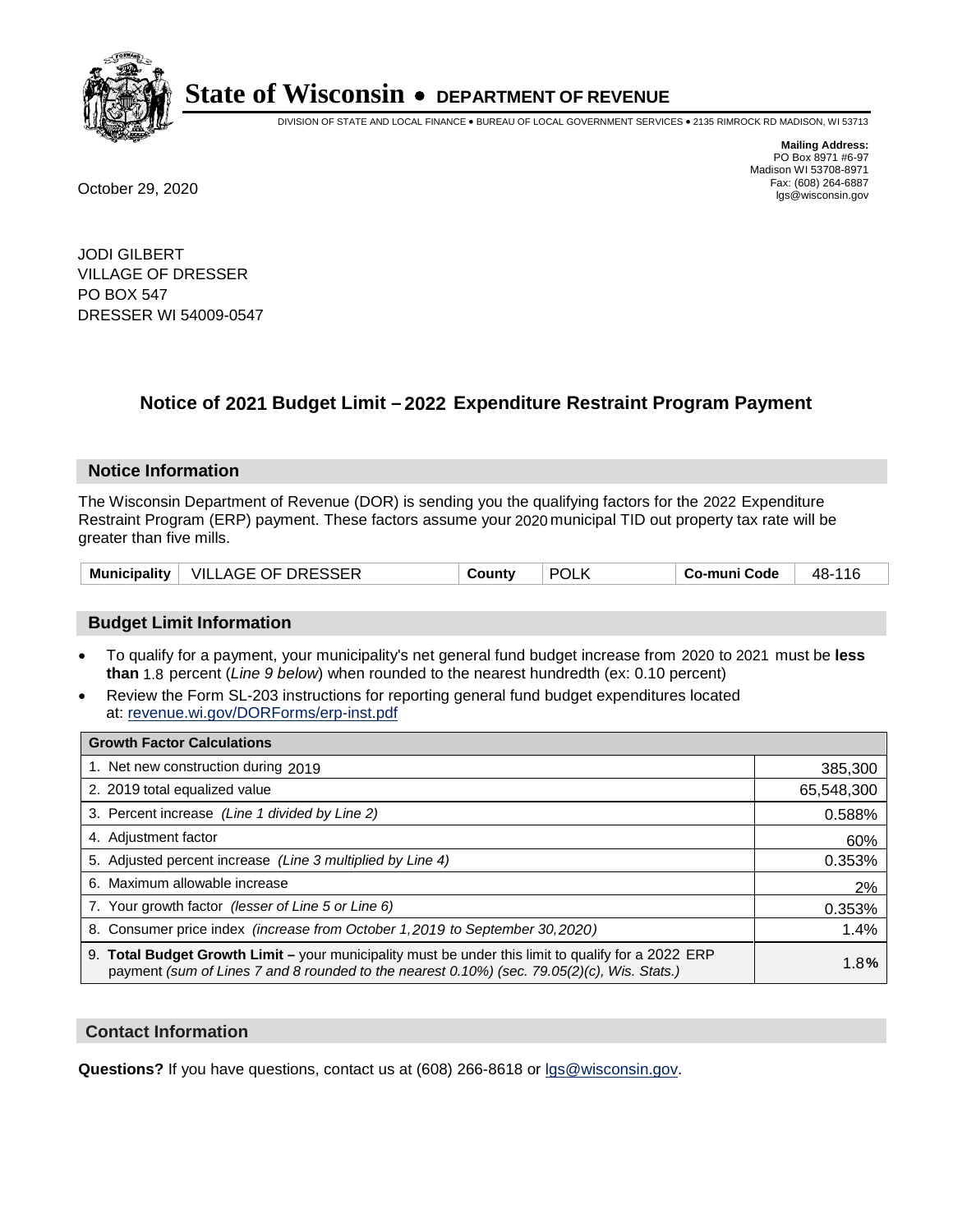

DIVISION OF STATE AND LOCAL FINANCE • BUREAU OF LOCAL GOVERNMENT SERVICES • 2135 RIMROCK RD MADISON, WI 53713

**Mailing Address:** PO Box 8971 #6-97 Madison WI 53708-8971<br>Fax: (608) 264-6887 Fax: (608) 264-6887 October 29, 2020 lgs@wisconsin.gov

JANICE SCHOTT VILLAGE OF FREDERIC 110 OAK ST. FREDERIC WI 54837

### **Notice of 2021 Budget Limit - 2022 Expenditure Restraint Program Payment**

#### **Notice Information**

The Wisconsin Department of Revenue (DOR) is sending you the qualifying factors for the 2022 Expenditure Restraint Program (ERP) payment. These factors assume your 2020 municipal TID out property tax rate will be greater than five mills.

| <b>Municipality</b> | VILLAGE OF FREDERIC | County | <b>POLK</b> | Co-muni Code | 126<br>48- |
|---------------------|---------------------|--------|-------------|--------------|------------|
|---------------------|---------------------|--------|-------------|--------------|------------|

### **Budget Limit Information**

- To qualify for a payment, your municipality's net general fund budget increase from 2020 to 2021 must be less **than** 1.6 percent (*Line 9 below*) when rounded to the nearest hundredth (ex: 0.10 percent)
- Review the Form SL-203 instructions for reporting general fund budget expenditures located at: revenue.wi.gov/DORForms/erp-inst.pdf

| <b>Growth Factor Calculations</b>                                                                                                                                                                      |            |
|--------------------------------------------------------------------------------------------------------------------------------------------------------------------------------------------------------|------------|
| 1. Net new construction during 2019                                                                                                                                                                    | 221,100    |
| 2. 2019 total equalized value                                                                                                                                                                          | 59,471,300 |
| 3. Percent increase (Line 1 divided by Line 2)                                                                                                                                                         | 0.372%     |
| 4. Adjustment factor                                                                                                                                                                                   | 60%        |
| 5. Adjusted percent increase (Line 3 multiplied by Line 4)                                                                                                                                             | 0.223%     |
| 6. Maximum allowable increase                                                                                                                                                                          | 2%         |
| 7. Your growth factor (lesser of Line 5 or Line 6)                                                                                                                                                     | 0.223%     |
| 8. Consumer price index (increase from October 1,2019 to September 30,2020)                                                                                                                            | 1.4%       |
| 9. Total Budget Growth Limit - your municipality must be under this limit to qualify for a 2022 ERP<br>payment (sum of Lines 7 and 8 rounded to the nearest $0.10\%$ ) (sec. 79.05(2)(c), Wis. Stats.) | 1.6%       |

#### **Contact Information**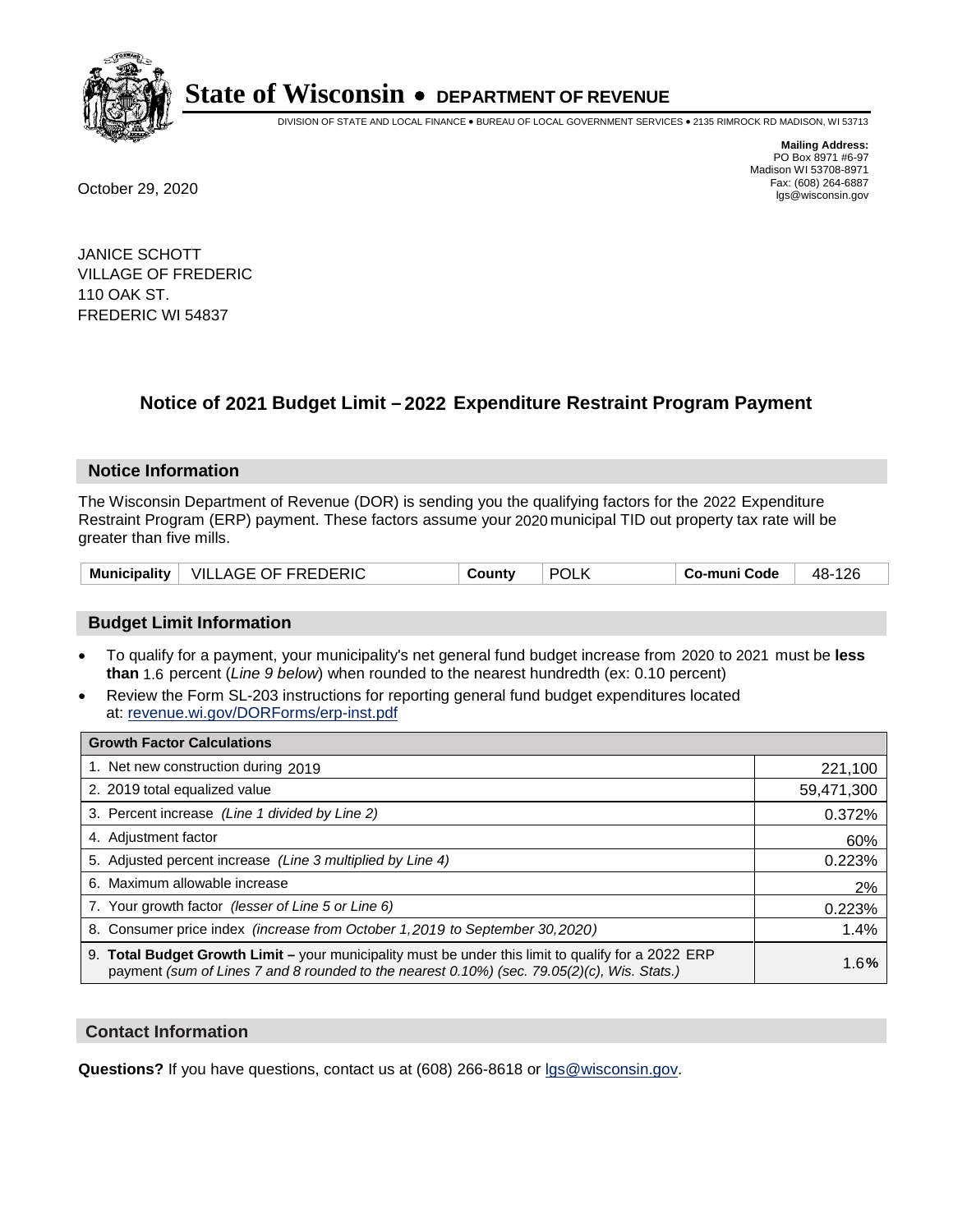

DIVISION OF STATE AND LOCAL FINANCE • BUREAU OF LOCAL GOVERNMENT SERVICES • 2135 RIMROCK RD MADISON, WI 53713

**Mailing Address:** PO Box 8971 #6-97 Madison WI 53708-8971<br>Fax: (608) 264-6887 Fax: (608) 264-6887 October 29, 2020 lgs@wisconsin.gov

LORI PARDUN VILLAGE OF LUCK P.O.BOX 315 LUCK WI 54853-0315

### **Notice of 2021 Budget Limit - 2022 Expenditure Restraint Program Payment**

#### **Notice Information**

The Wisconsin Department of Revenue (DOR) is sending you the qualifying factors for the 2022 Expenditure Restraint Program (ERP) payment. These factors assume your 2020 municipal TID out property tax rate will be greater than five mills.

| <b>Municipality</b> | <b>VILLAGE OF LUCK</b> | County | <b>POLK</b> | Co-muni Code | 48-146 |
|---------------------|------------------------|--------|-------------|--------------|--------|
|---------------------|------------------------|--------|-------------|--------------|--------|

### **Budget Limit Information**

- To qualify for a payment, your municipality's net general fund budget increase from 2020 to 2021 must be less **than** 1.5 percent (*Line 9 below*) when rounded to the nearest hundredth (ex: 0.10 percent)
- Review the Form SL-203 instructions for reporting general fund budget expenditures located at: revenue.wi.gov/DORForms/erp-inst.pdf

| <b>Growth Factor Calculations</b>                                                                                                                                                                      |            |
|--------------------------------------------------------------------------------------------------------------------------------------------------------------------------------------------------------|------------|
| 1. Net new construction during 2019                                                                                                                                                                    | 141,800    |
| 2. 2019 total equalized value                                                                                                                                                                          | 79,042,400 |
| 3. Percent increase (Line 1 divided by Line 2)                                                                                                                                                         | 0.179%     |
| 4. Adjustment factor                                                                                                                                                                                   | 60%        |
| 5. Adjusted percent increase (Line 3 multiplied by Line 4)                                                                                                                                             | 0.107%     |
| 6. Maximum allowable increase                                                                                                                                                                          | 2%         |
| 7. Your growth factor (lesser of Line 5 or Line 6)                                                                                                                                                     | 0.107%     |
| 8. Consumer price index (increase from October 1,2019 to September 30,2020)                                                                                                                            | 1.4%       |
| 9. Total Budget Growth Limit - your municipality must be under this limit to qualify for a 2022 ERP<br>payment (sum of Lines 7 and 8 rounded to the nearest $0.10\%$ ) (sec. 79.05(2)(c), Wis. Stats.) | 1.5%       |

#### **Contact Information**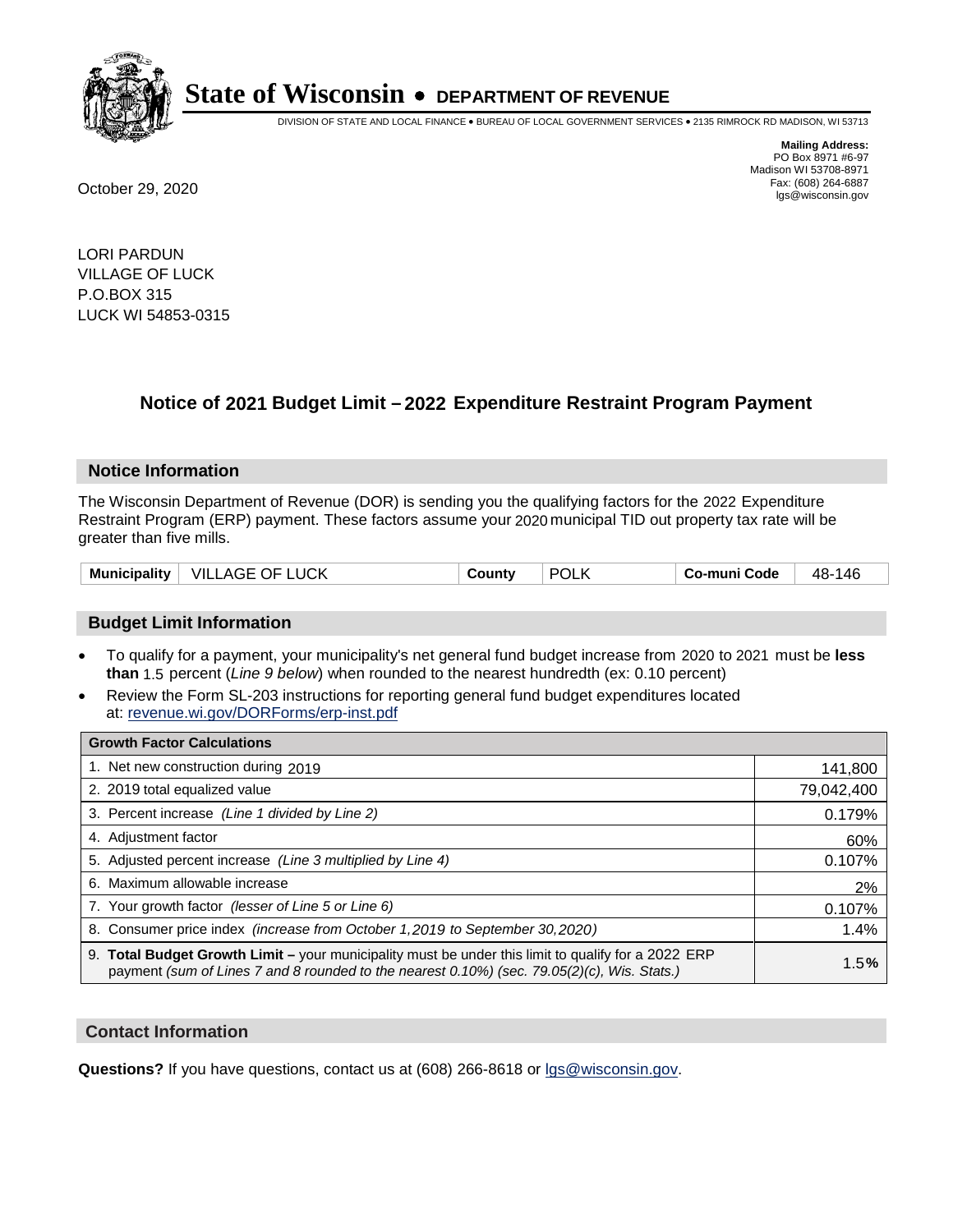

DIVISION OF STATE AND LOCAL FINANCE • BUREAU OF LOCAL GOVERNMENT SERVICES • 2135 RIMROCK RD MADISON, WI 53713

**Mailing Address:** PO Box 8971 #6-97 Madison WI 53708-8971<br>Fax: (608) 264-6887 Fax: (608) 264-6887 October 29, 2020 lgs@wisconsin.gov

AMY ALBRECHT VILLAGE OF MILLTOWN P.O.BOX 485 MILLTOWN WI 54858-0485

### **Notice of 2021 Budget Limit - 2022 Expenditure Restraint Program Payment**

#### **Notice Information**

The Wisconsin Department of Revenue (DOR) is sending you the qualifying factors for the 2022 Expenditure Restraint Program (ERP) payment. These factors assume your 2020 municipal TID out property tax rate will be greater than five mills.

| VILLAGE OF MILLTOWN | <b>POLK</b> | 48-          |  |
|---------------------|-------------|--------------|--|
| Municipality        | County      | Co-muni Code |  |

#### **Budget Limit Information**

- To qualify for a payment, your municipality's net general fund budget increase from 2020 to 2021 must be less **than** 1.9 percent (*Line 9 below*) when rounded to the nearest hundredth (ex: 0.10 percent)
- Review the Form SL-203 instructions for reporting general fund budget expenditures located at: revenue.wi.gov/DORForms/erp-inst.pdf

| <b>Growth Factor Calculations</b>                                                                                                                                                                      |            |
|--------------------------------------------------------------------------------------------------------------------------------------------------------------------------------------------------------|------------|
| 1. Net new construction during 2019                                                                                                                                                                    | 323,000    |
| 2. 2019 total equalized value                                                                                                                                                                          | 42,525,200 |
| 3. Percent increase (Line 1 divided by Line 2)                                                                                                                                                         | 0.760%     |
| 4. Adjustment factor                                                                                                                                                                                   | 60%        |
| 5. Adjusted percent increase (Line 3 multiplied by Line 4)                                                                                                                                             | 0.456%     |
| 6. Maximum allowable increase                                                                                                                                                                          | 2%         |
| 7. Your growth factor (lesser of Line 5 or Line 6)                                                                                                                                                     | 0.456%     |
| 8. Consumer price index (increase from October 1,2019 to September 30,2020)                                                                                                                            | 1.4%       |
| 9. Total Budget Growth Limit - your municipality must be under this limit to qualify for a 2022 ERP<br>payment (sum of Lines 7 and 8 rounded to the nearest $0.10\%$ ) (sec. 79.05(2)(c), Wis. Stats.) | 1.9%       |

#### **Contact Information**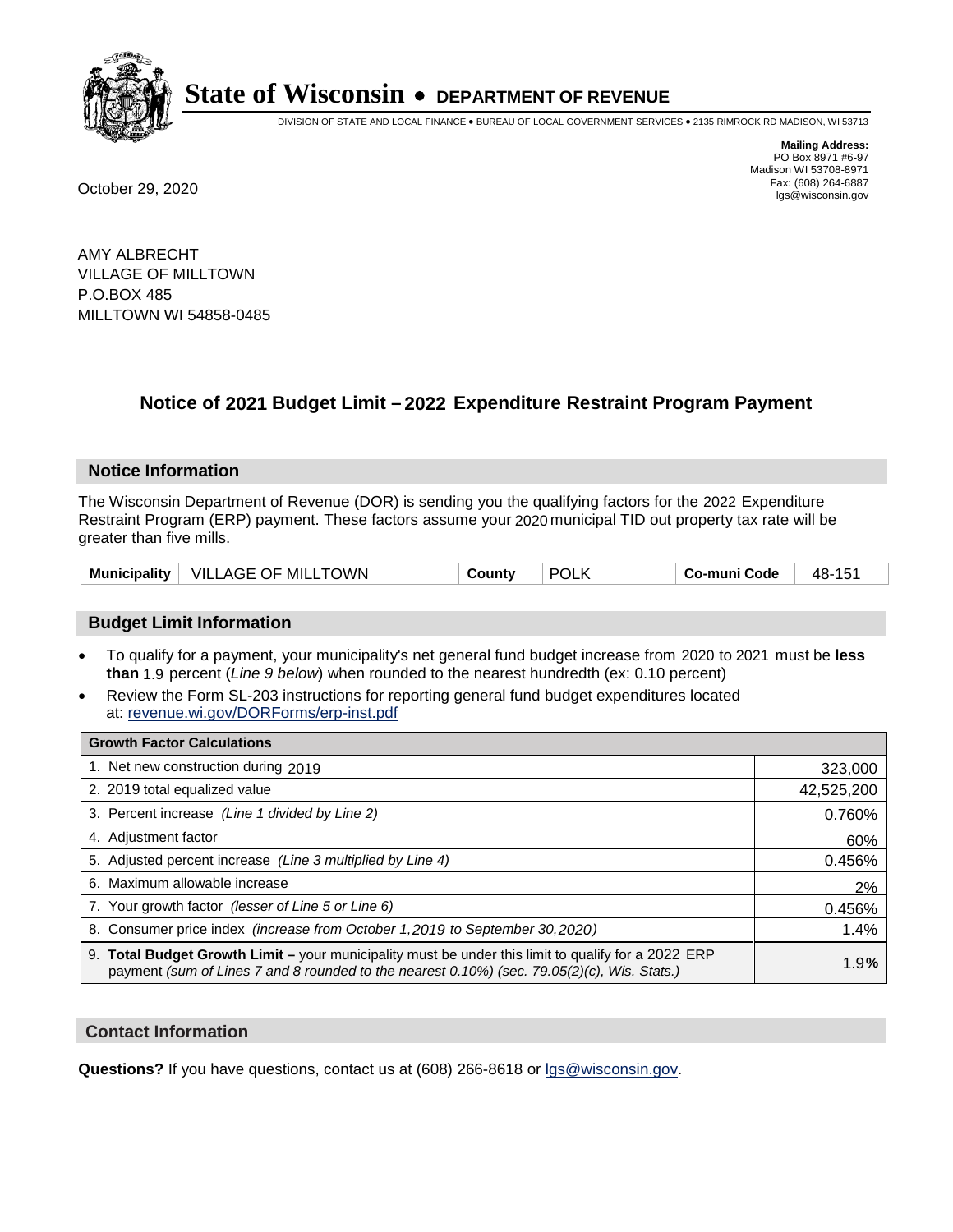

DIVISION OF STATE AND LOCAL FINANCE • BUREAU OF LOCAL GOVERNMENT SERVICES • 2135 RIMROCK RD MADISON, WI 53713

**Mailing Address:** PO Box 8971 #6-97 Madison WI 53708-8971<br>Fax: (608) 264-6887 Fax: (608) 264-6887 October 29, 2020 lgs@wisconsin.gov

FRANCES DUNCANSON VILLAGE OF OSCEOLA PO BOX 217 OSCEOLA WI 54020

## **Notice of 2021 Budget Limit - 2022 Expenditure Restraint Program Payment**

#### **Notice Information**

The Wisconsin Department of Revenue (DOR) is sending you the qualifying factors for the 2022 Expenditure Restraint Program (ERP) payment. These factors assume your 2020 municipal TID out property tax rate will be greater than five mills.

| $^+$ VILLAGE OF OSCEOLA<br><b>Municipality</b> | County | <b>POLK</b> | Co-muni Code | 165<br>48- |
|------------------------------------------------|--------|-------------|--------------|------------|
|------------------------------------------------|--------|-------------|--------------|------------|

### **Budget Limit Information**

- To qualify for a payment, your municipality's net general fund budget increase from 2020 to 2021 must be less **than** 3.0 percent (*Line 9 below*) when rounded to the nearest hundredth (ex: 0.10 percent)
- Review the Form SL-203 instructions for reporting general fund budget expenditures located at: revenue.wi.gov/DORForms/erp-inst.pdf

| <b>Growth Factor Calculations</b>                                                                                                                                                                  |             |
|----------------------------------------------------------------------------------------------------------------------------------------------------------------------------------------------------|-------------|
| 1. Net new construction during 2019                                                                                                                                                                | 5,838,800   |
| 2. 2019 total equalized value                                                                                                                                                                      | 218,082,400 |
| 3. Percent increase (Line 1 divided by Line 2)                                                                                                                                                     | 2.677%      |
| 4. Adjustment factor                                                                                                                                                                               | 60%         |
| 5. Adjusted percent increase (Line 3 multiplied by Line 4)                                                                                                                                         | 1.606%      |
| 6. Maximum allowable increase                                                                                                                                                                      | 2%          |
| 7. Your growth factor (lesser of Line 5 or Line 6)                                                                                                                                                 | 1.606%      |
| 8. Consumer price index (increase from October 1, 2019 to September 30, 2020)                                                                                                                      | 1.4%        |
| 9. Total Budget Growth Limit - your municipality must be under this limit to qualify for a 2022 ERP<br>payment (sum of Lines 7 and 8 rounded to the nearest 0.10%) (sec. 79.05(2)(c), Wis. Stats.) | 3.0%        |

#### **Contact Information**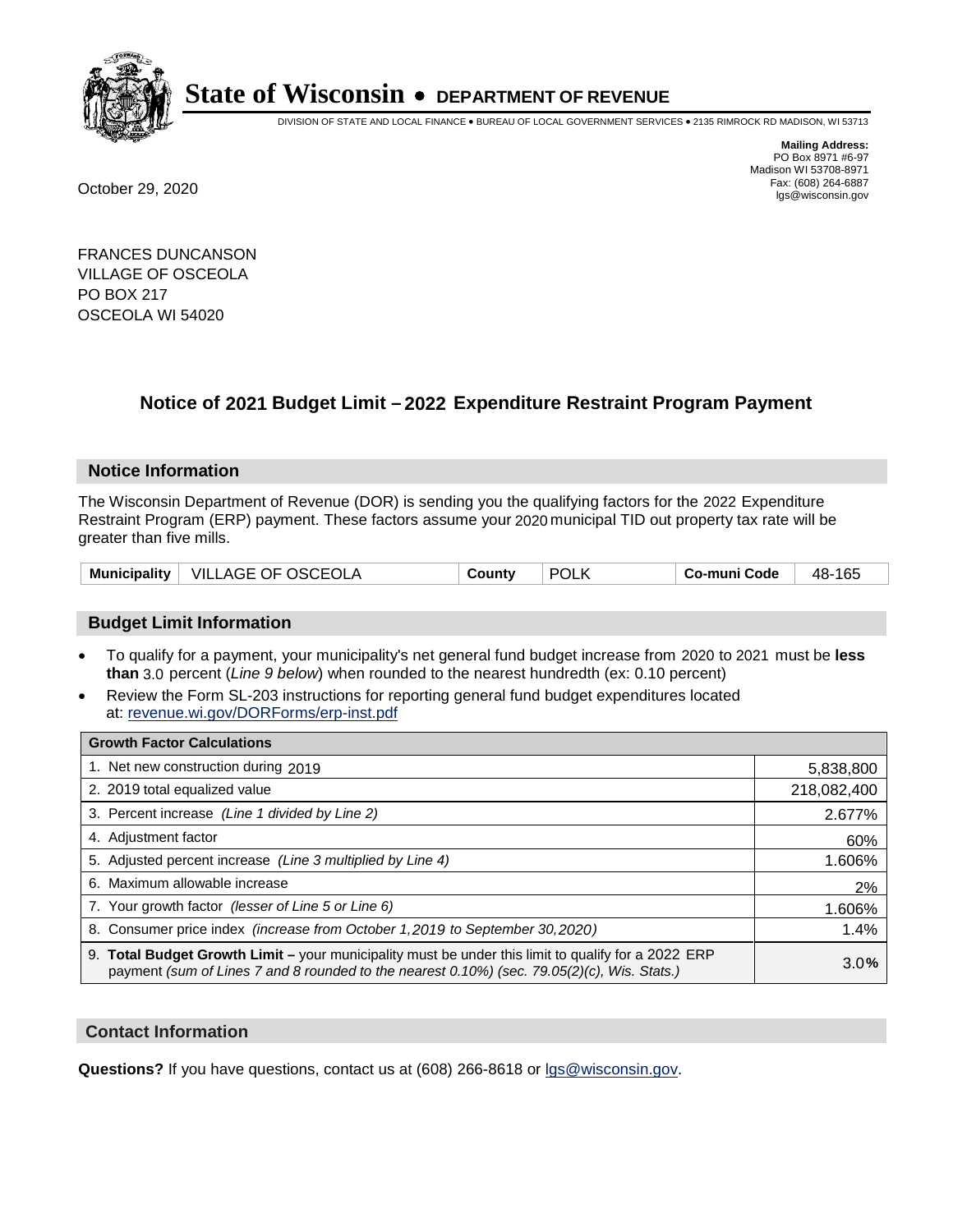

DIVISION OF STATE AND LOCAL FINANCE • BUREAU OF LOCAL GOVERNMENT SERVICES • 2135 RIMROCK RD MADISON, WI 53713

**Mailing Address:** PO Box 8971 #6-97 Madison WI 53708-8971<br>Fax: (608) 264-6887 Fax: (608) 264-6887 October 29, 2020 lgs@wisconsin.gov

PATTY BJORKLUND CITY OF AMERY 118 CENTER ST W AMERY WI 54001-1151

## **Notice of 2021 Budget Limit - 2022 Expenditure Restraint Program Payment**

#### **Notice Information**

The Wisconsin Department of Revenue (DOR) is sending you the qualifying factors for the 2022 Expenditure Restraint Program (ERP) payment. These factors assume your 2020 municipal TID out property tax rate will be greater than five mills.

| POL<br><b>Municipality</b><br><b>AMERY</b><br>CITY OF<br>.ountv | 48-201<br>Co-muni Code |
|-----------------------------------------------------------------|------------------------|
|-----------------------------------------------------------------|------------------------|

### **Budget Limit Information**

- To qualify for a payment, your municipality's net general fund budget increase from 2020 to 2021 must be less **than** 2.0 percent (*Line 9 below*) when rounded to the nearest hundredth (ex: 0.10 percent)
- Review the Form SL-203 instructions for reporting general fund budget expenditures located at: revenue.wi.gov/DORForms/erp-inst.pdf

| <b>Growth Factor Calculations</b>                                                                                                                                                                      |             |
|--------------------------------------------------------------------------------------------------------------------------------------------------------------------------------------------------------|-------------|
| 1. Net new construction during 2019                                                                                                                                                                    | 2,333,300   |
| 2. 2019 total equalized value                                                                                                                                                                          | 225,445,600 |
| 3. Percent increase (Line 1 divided by Line 2)                                                                                                                                                         | 1.035%      |
| 4. Adiustment factor                                                                                                                                                                                   | 60%         |
| 5. Adjusted percent increase (Line 3 multiplied by Line 4)                                                                                                                                             | 0.621%      |
| 6. Maximum allowable increase                                                                                                                                                                          | 2%          |
| 7. Your growth factor (lesser of Line 5 or Line 6)                                                                                                                                                     | 0.621%      |
| 8. Consumer price index (increase from October 1,2019 to September 30,2020)                                                                                                                            | 1.4%        |
| 9. Total Budget Growth Limit - your municipality must be under this limit to qualify for a 2022 ERP<br>payment (sum of Lines 7 and 8 rounded to the nearest $0.10\%$ ) (sec. 79.05(2)(c), Wis. Stats.) | 2.0%        |

#### **Contact Information**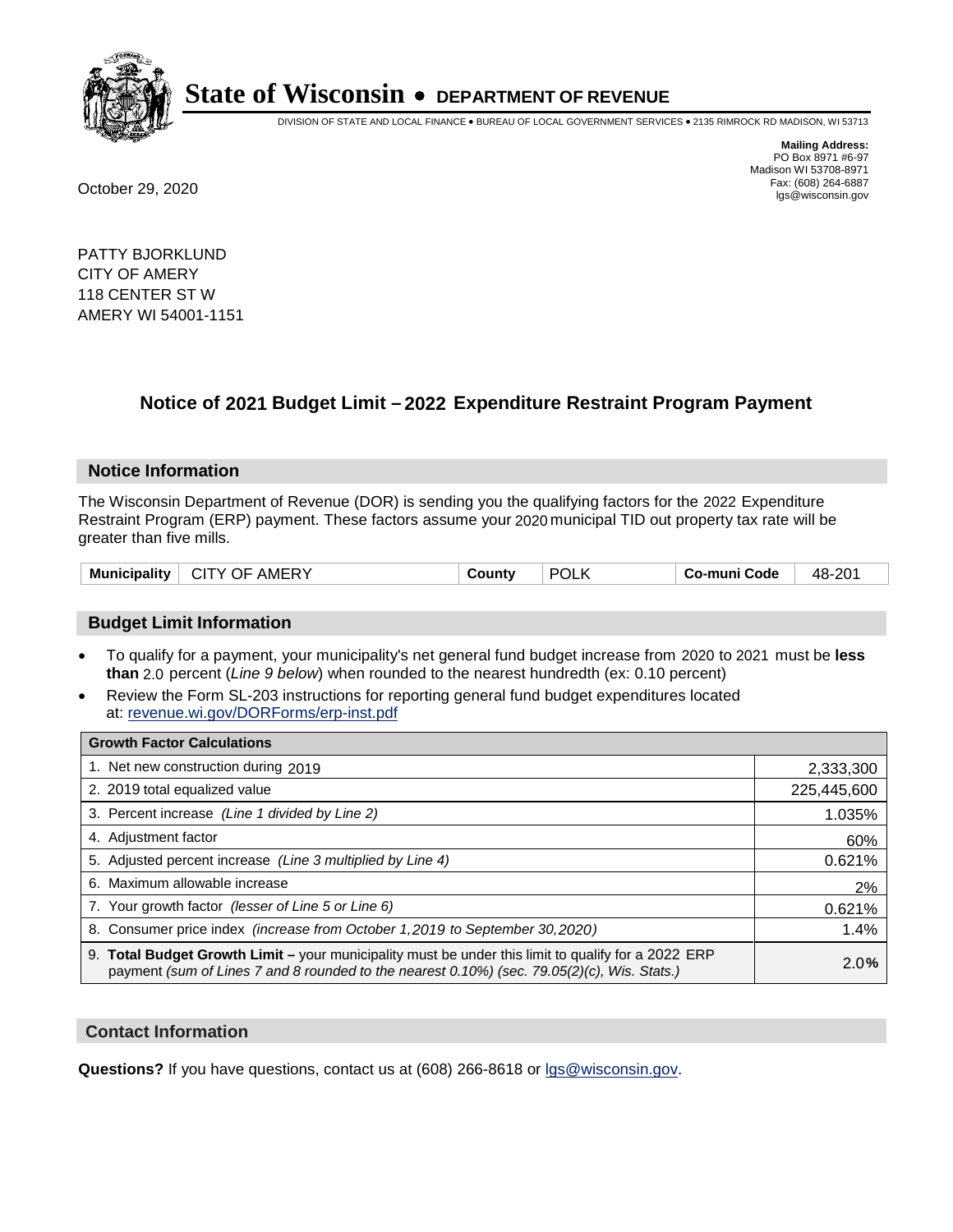

DIVISION OF STATE AND LOCAL FINANCE • BUREAU OF LOCAL GOVERNMENT SERVICES • 2135 RIMROCK RD MADISON, WI 53713

**Mailing Address:** PO Box 8971 #6-97 Madison WI 53708-8971<br>Fax: (608) 264-6887 Fax: (608) 264-6887 October 29, 2020 lgs@wisconsin.gov

BONITA LEGGITT CITY OF SAINT CROIX FALLS 710 STATE RD 35 S ST CROIX FALLS WI 54024-8324

## **Notice of 2021 Budget Limit - 2022 Expenditure Restraint Program Payment**

#### **Notice Information**

The Wisconsin Department of Revenue (DOR) is sending you the qualifying factors for the 2022 Expenditure Restraint Program (ERP) payment. These factors assume your 2020 municipal TID out property tax rate will be greater than five mills.

|  | Municipality   CITY OF SAINT CROIX FALLS | County | <b>POLK</b> | ∣ Co-muni Code | 48-281 |
|--|------------------------------------------|--------|-------------|----------------|--------|
|--|------------------------------------------|--------|-------------|----------------|--------|

### **Budget Limit Information**

- To qualify for a payment, your municipality's net general fund budget increase from 2020 to 2021 must be less **than** 2.6 percent (*Line 9 below*) when rounded to the nearest hundredth (ex: 0.10 percent)
- Review the Form SL-203 instructions for reporting general fund budget expenditures located at: revenue.wi.gov/DORForms/erp-inst.pdf

| <b>Growth Factor Calculations</b>                                                                                                                                                                  |             |
|----------------------------------------------------------------------------------------------------------------------------------------------------------------------------------------------------|-------------|
| 1. Net new construction during 2019                                                                                                                                                                | 4,686,200   |
| 2. 2019 total equalized value                                                                                                                                                                      | 235,552,100 |
| 3. Percent increase (Line 1 divided by Line 2)                                                                                                                                                     | 1.989%      |
| 4. Adjustment factor                                                                                                                                                                               | 60%         |
| 5. Adjusted percent increase (Line 3 multiplied by Line 4)                                                                                                                                         | 1.193%      |
| 6. Maximum allowable increase                                                                                                                                                                      | 2%          |
| 7. Your growth factor (lesser of Line 5 or Line 6)                                                                                                                                                 | 1.193%      |
| 8. Consumer price index (increase from October 1, 2019 to September 30, 2020)                                                                                                                      | 1.4%        |
| 9. Total Budget Growth Limit - your municipality must be under this limit to qualify for a 2022 ERP<br>payment (sum of Lines 7 and 8 rounded to the nearest 0.10%) (sec. 79.05(2)(c), Wis. Stats.) | 2.6%        |

#### **Contact Information**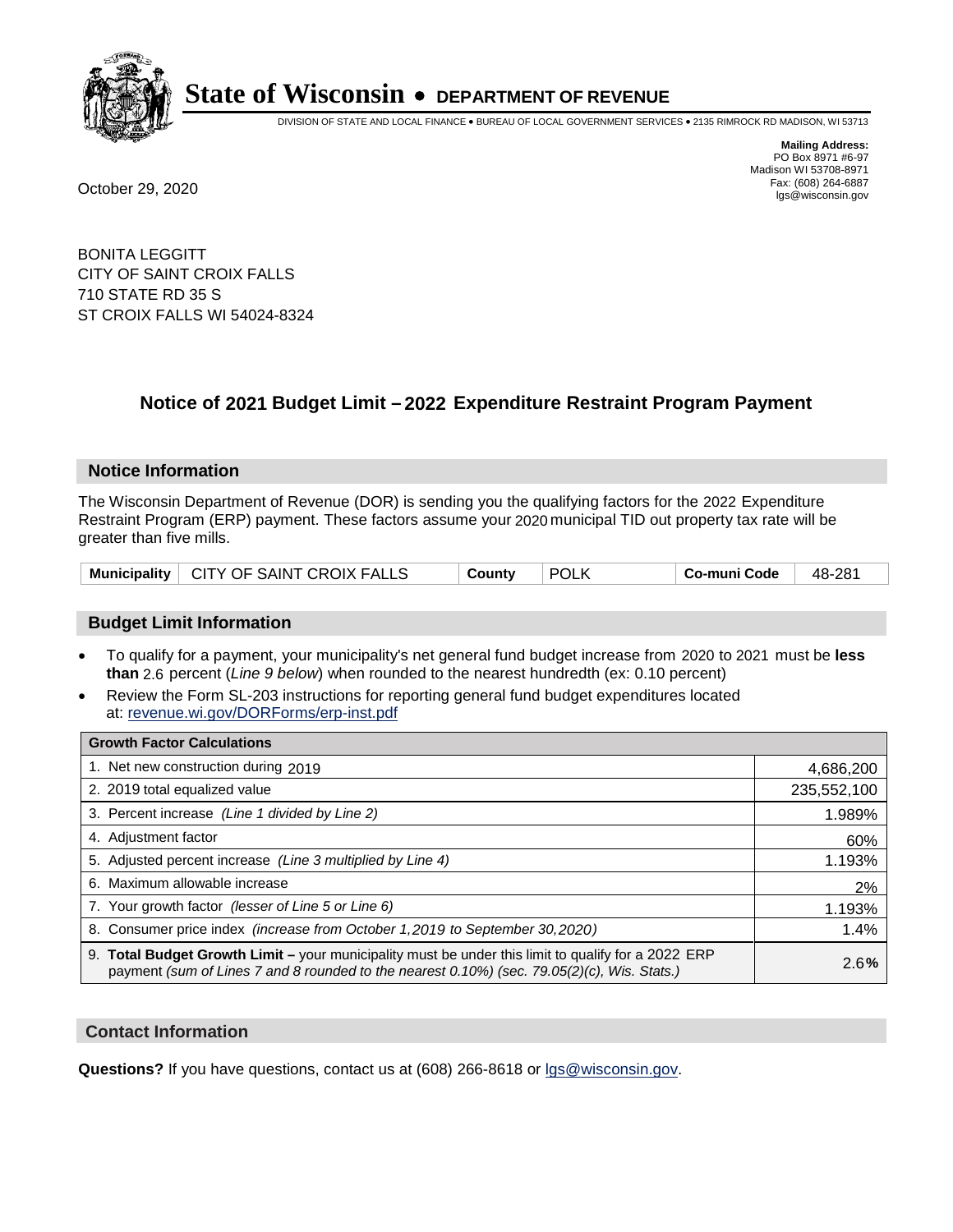

DIVISION OF STATE AND LOCAL FINANCE • BUREAU OF LOCAL GOVERNMENT SERVICES • 2135 RIMROCK RD MADISON, WI 53713

**Mailing Address:** PO Box 8971 #6-97 Madison WI 53708-8971<br>Fax: (608) 264-6887 Fax: (608) 264-6887 October 29, 2020 lgs@wisconsin.gov

MARCY PETERSON VILLAGE OF AMHERST PO BOX 36 AMHERST WI 54406-0036

### **Notice of 2021 Budget Limit - 2022 Expenditure Restraint Program Payment**

#### **Notice Information**

The Wisconsin Department of Revenue (DOR) is sending you the qualifying factors for the 2022 Expenditure Restraint Program (ERP) payment. These factors assume your 2020 municipal TID out property tax rate will be greater than five mills.

| <b>Municipality</b> | │ VILLAGE OF AMHERST | County | <b>PORTAGE</b> | Co-muni Code | 49-102 |
|---------------------|----------------------|--------|----------------|--------------|--------|
|---------------------|----------------------|--------|----------------|--------------|--------|

### **Budget Limit Information**

- To qualify for a payment, your municipality's net general fund budget increase from 2020 to 2021 must be less **than** 3.4 percent (*Line 9 below*) when rounded to the nearest hundredth (ex: 0.10 percent)
- Review the Form SL-203 instructions for reporting general fund budget expenditures located at: revenue.wi.gov/DORForms/erp-inst.pdf

| <b>Growth Factor Calculations</b>                                                                                                                                                                  |            |
|----------------------------------------------------------------------------------------------------------------------------------------------------------------------------------------------------|------------|
| 1. Net new construction during 2019                                                                                                                                                                | 2,318,100  |
| 2. 2019 total equalized value                                                                                                                                                                      | 70,306,200 |
| 3. Percent increase (Line 1 divided by Line 2)                                                                                                                                                     | 3.297%     |
| 4. Adjustment factor                                                                                                                                                                               | 60%        |
| 5. Adjusted percent increase (Line 3 multiplied by Line 4)                                                                                                                                         | 1.978%     |
| 6. Maximum allowable increase                                                                                                                                                                      | 2%         |
| 7. Your growth factor (lesser of Line 5 or Line 6)                                                                                                                                                 | 1.978%     |
| 8. Consumer price index (increase from October 1, 2019 to September 30, 2020)                                                                                                                      | 1.4%       |
| 9. Total Budget Growth Limit - your municipality must be under this limit to qualify for a 2022 ERP<br>payment (sum of Lines 7 and 8 rounded to the nearest 0.10%) (sec. 79.05(2)(c), Wis. Stats.) | 3.4%       |

#### **Contact Information**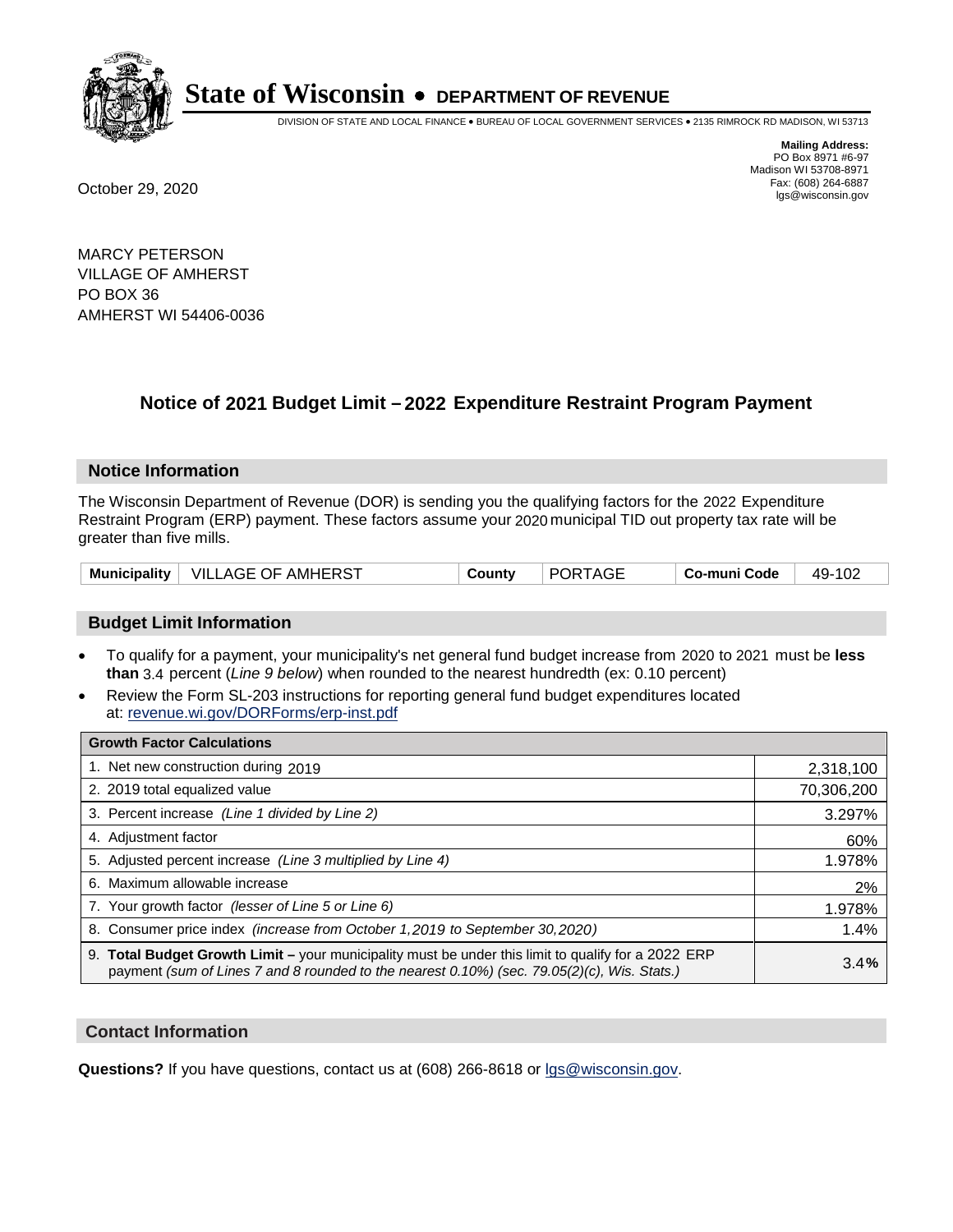

DIVISION OF STATE AND LOCAL FINANCE • BUREAU OF LOCAL GOVERNMENT SERVICES • 2135 RIMROCK RD MADISON, WI 53713

**Mailing Address:** PO Box 8971 #6-97 Madison WI 53708-8971<br>Fax: (608) 264-6887 Fax: (608) 264-6887 October 29, 2020 lgs@wisconsin.gov

BETTY BRUSKI MALLEK VILLAGE OF JUNCTION CITY PO BOX 93 JUNCTION CITY WI 54443-0093

### **Notice of 2021 Budget Limit - 2022 Expenditure Restraint Program Payment**

#### **Notice Information**

The Wisconsin Department of Revenue (DOR) is sending you the qualifying factors for the 2022 Expenditure Restraint Program (ERP) payment. These factors assume your 2020 municipal TID out property tax rate will be greater than five mills.

|  | Municipality   VILLAGE OF JUNCTION CITY | County | PORTAGE | Co-muni Code | 49-141 |
|--|-----------------------------------------|--------|---------|--------------|--------|
|--|-----------------------------------------|--------|---------|--------------|--------|

### **Budget Limit Information**

- To qualify for a payment, your municipality's net general fund budget increase from 2020 to 2021 must be less **than** 1.6 percent (*Line 9 below*) when rounded to the nearest hundredth (ex: 0.10 percent)
- Review the Form SL-203 instructions for reporting general fund budget expenditures located at: revenue.wi.gov/DORForms/erp-inst.pdf

| <b>Growth Factor Calculations</b>                                                                                                                                                                  |            |
|----------------------------------------------------------------------------------------------------------------------------------------------------------------------------------------------------|------------|
| 1. Net new construction during 2019                                                                                                                                                                | 59,000     |
| 2. 2019 total equalized value                                                                                                                                                                      | 19,586,900 |
| 3. Percent increase (Line 1 divided by Line 2)                                                                                                                                                     | 0.301%     |
| 4. Adjustment factor                                                                                                                                                                               | 60%        |
| 5. Adjusted percent increase (Line 3 multiplied by Line 4)                                                                                                                                         | 0.181%     |
| 6. Maximum allowable increase                                                                                                                                                                      | 2%         |
| 7. Your growth factor (lesser of Line 5 or Line 6)                                                                                                                                                 | 0.181%     |
| 8. Consumer price index (increase from October 1, 2019 to September 30, 2020)                                                                                                                      | 1.4%       |
| 9. Total Budget Growth Limit - your municipality must be under this limit to qualify for a 2022 ERP<br>payment (sum of Lines 7 and 8 rounded to the nearest 0.10%) (sec. 79.05(2)(c), Wis. Stats.) | 1.6%       |

#### **Contact Information**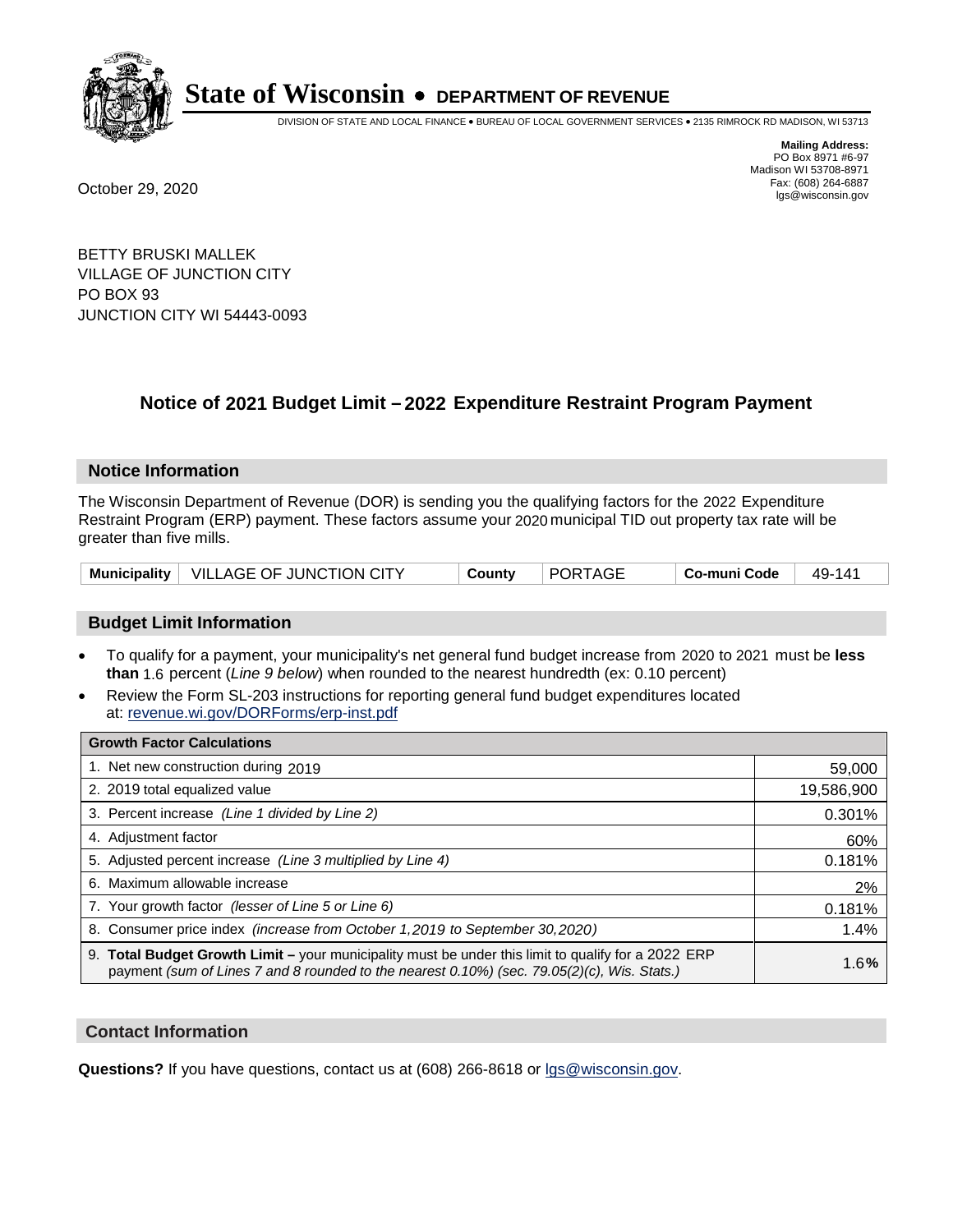

DIVISION OF STATE AND LOCAL FINANCE • BUREAU OF LOCAL GOVERNMENT SERVICES • 2135 RIMROCK RD MADISON, WI 53713

**Mailing Address:** PO Box 8971 #6-97 Madison WI 53708-8971<br>Fax: (608) 264-6887 Fax: (608) 264-6887 October 29, 2020 lgs@wisconsin.gov

KAREN SWANSON VILLAGE OF PLOVER PO BOX 37 PLOVER WI 54467-0037

### **Notice of 2021 Budget Limit - 2022 Expenditure Restraint Program Payment**

#### **Notice Information**

The Wisconsin Department of Revenue (DOR) is sending you the qualifying factors for the 2022 Expenditure Restraint Program (ERP) payment. These factors assume your 2020 municipal TID out property tax rate will be greater than five mills.

|  | Municipality   VILLAGE OF PLOVER | County | <b>PORTAGE</b> | Co-muni Code | 49-173 |
|--|----------------------------------|--------|----------------|--------------|--------|
|--|----------------------------------|--------|----------------|--------------|--------|

### **Budget Limit Information**

- To qualify for a payment, your municipality's net general fund budget increase from 2020 to 2021 must be less **than** 2.4 percent (*Line 9 below*) when rounded to the nearest hundredth (ex: 0.10 percent)
- Review the Form SL-203 instructions for reporting general fund budget expenditures located at: revenue.wi.gov/DORForms/erp-inst.pdf

| <b>Growth Factor Calculations</b>                                                                                                                                                                  |               |
|----------------------------------------------------------------------------------------------------------------------------------------------------------------------------------------------------|---------------|
| 1. Net new construction during 2019                                                                                                                                                                | 19,616,800    |
| 2. 2019 total equalized value                                                                                                                                                                      | 1,222,834,600 |
| 3. Percent increase (Line 1 divided by Line 2)                                                                                                                                                     | 1.604%        |
| 4. Adjustment factor                                                                                                                                                                               | 60%           |
| 5. Adjusted percent increase (Line 3 multiplied by Line 4)                                                                                                                                         | 0.962%        |
| 6. Maximum allowable increase                                                                                                                                                                      | 2%            |
| 7. Your growth factor (lesser of Line 5 or Line 6)                                                                                                                                                 | 0.962%        |
| 8. Consumer price index (increase from October 1,2019 to September 30,2020)                                                                                                                        | 1.4%          |
| 9. Total Budget Growth Limit - your municipality must be under this limit to qualify for a 2022 ERP<br>payment (sum of Lines 7 and 8 rounded to the nearest 0.10%) (sec. 79.05(2)(c), Wis. Stats.) | 2.4%          |

#### **Contact Information**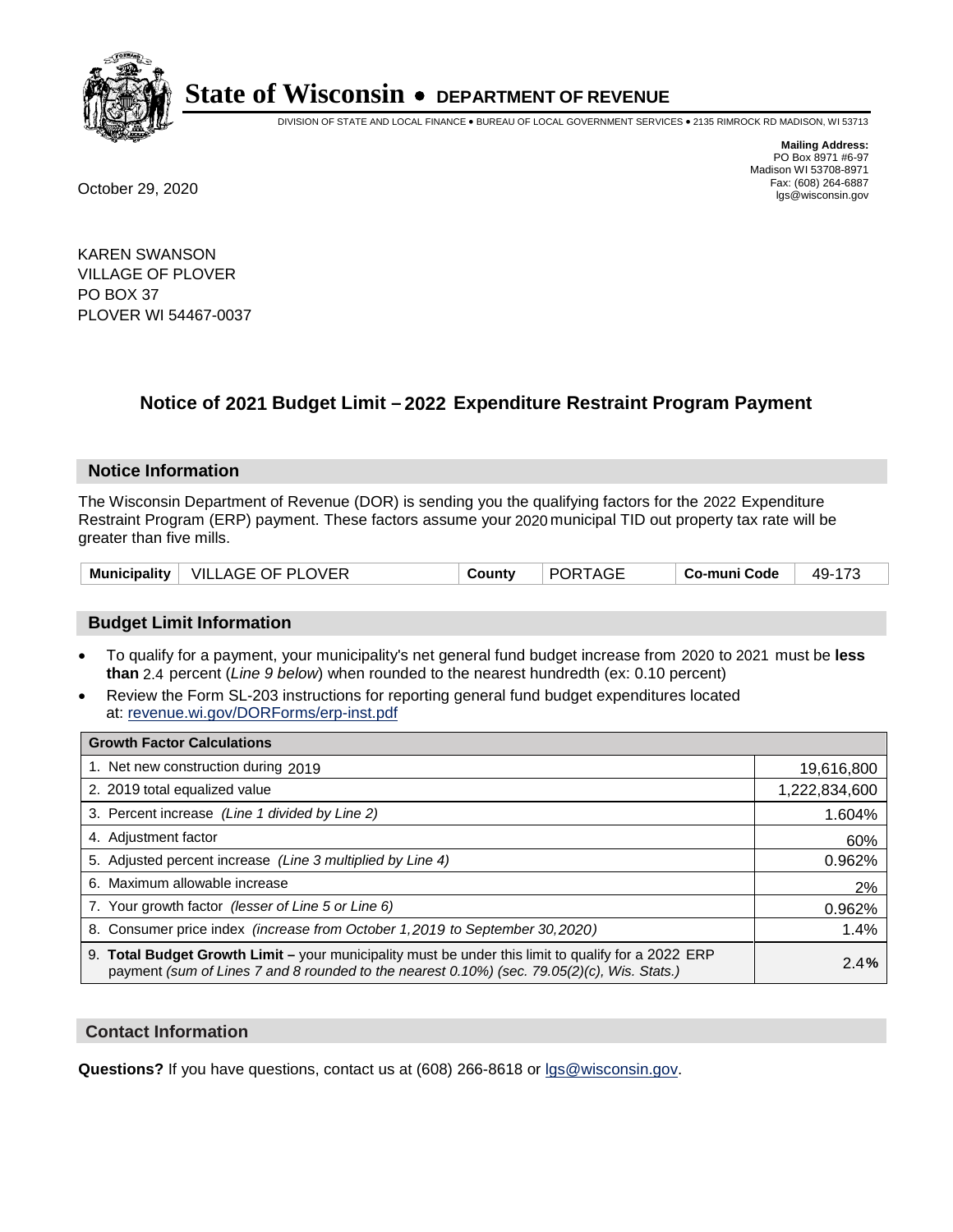

DIVISION OF STATE AND LOCAL FINANCE • BUREAU OF LOCAL GOVERNMENT SERVICES • 2135 RIMROCK RD MADISON, WI 53713

**Mailing Address:** PO Box 8971 #6-97 Madison WI 53708-8971<br>Fax: (608) 264-6887 Fax: (608) 264-6887 October 29, 2020 lgs@wisconsin.gov

THERESA HARTVIG VILLAGE OF ROSHOLT PO BOX 245 ROSHOLT WI 54473-0245

### **Notice of 2021 Budget Limit - 2022 Expenditure Restraint Program Payment**

#### **Notice Information**

The Wisconsin Department of Revenue (DOR) is sending you the qualifying factors for the 2022 Expenditure Restraint Program (ERP) payment. These factors assume your 2020 municipal TID out property tax rate will be greater than five mills.

### **Budget Limit Information**

- To qualify for a payment, your municipality's net general fund budget increase from 2020 to 2021 must be less **than** 2.7 percent (*Line 9 below*) when rounded to the nearest hundredth (ex: 0.10 percent)
- Review the Form SL-203 instructions for reporting general fund budget expenditures located at: revenue.wi.gov/DORForms/erp-inst.pdf

| <b>Growth Factor Calculations</b>                                                                                                                                                                      |            |
|--------------------------------------------------------------------------------------------------------------------------------------------------------------------------------------------------------|------------|
| 1. Net new construction during 2019                                                                                                                                                                    | 467,400    |
| 2. 2019 total equalized value                                                                                                                                                                          | 22,406,600 |
| 3. Percent increase (Line 1 divided by Line 2)                                                                                                                                                         | 2.086%     |
| 4. Adjustment factor                                                                                                                                                                                   | 60%        |
| 5. Adjusted percent increase (Line 3 multiplied by Line 4)                                                                                                                                             | 1.252%     |
| 6. Maximum allowable increase                                                                                                                                                                          | 2%         |
| 7. Your growth factor (lesser of Line 5 or Line 6)                                                                                                                                                     | 1.252%     |
| 8. Consumer price index (increase from October 1,2019 to September 30,2020)                                                                                                                            | 1.4%       |
| 9. Total Budget Growth Limit - your municipality must be under this limit to qualify for a 2022 ERP<br>payment (sum of Lines 7 and 8 rounded to the nearest $0.10\%$ ) (sec. 79.05(2)(c), Wis. Stats.) | 2.7%       |

#### **Contact Information**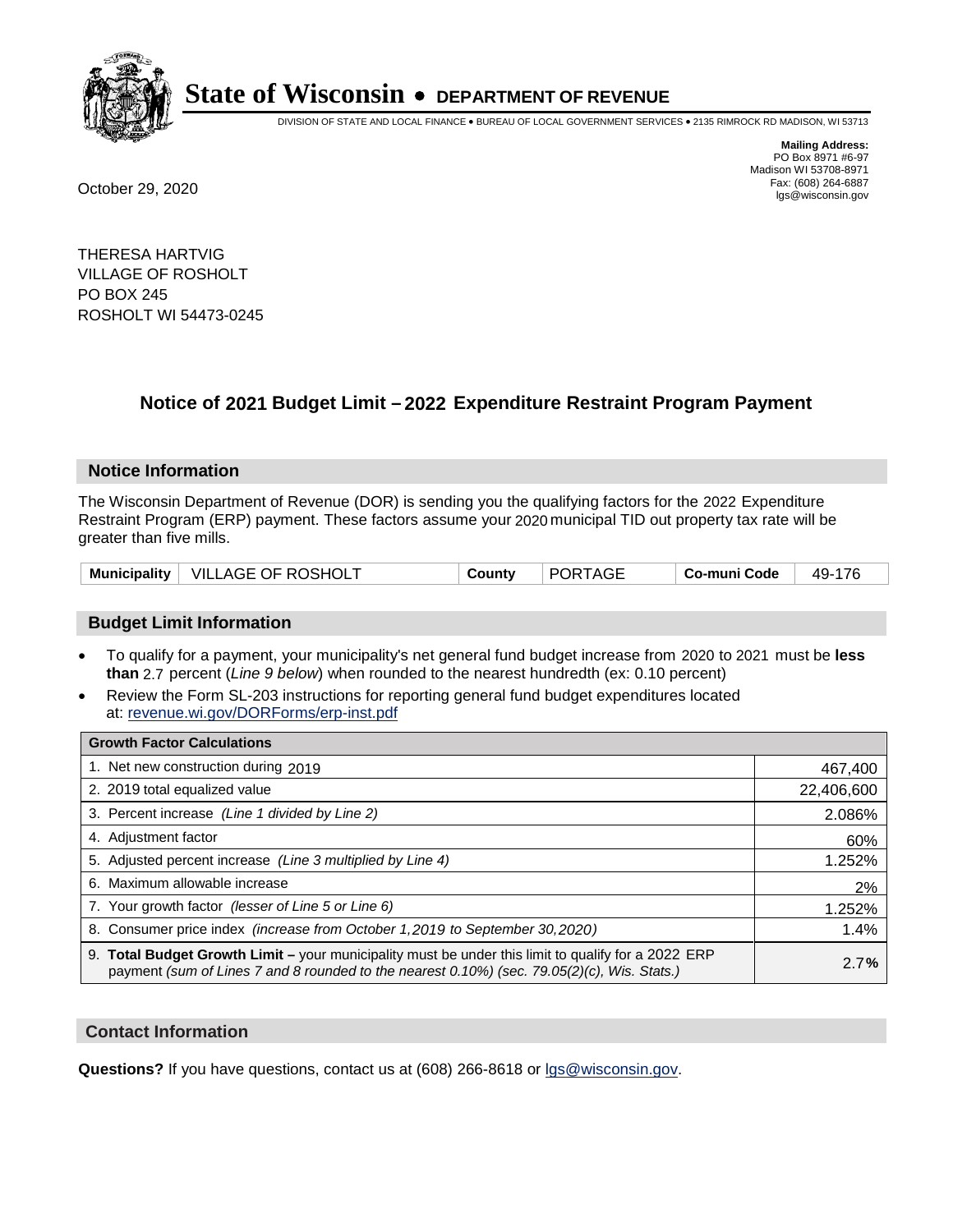

DIVISION OF STATE AND LOCAL FINANCE • BUREAU OF LOCAL GOVERNMENT SERVICES • 2135 RIMROCK RD MADISON, WI 53713

**Mailing Address:** PO Box 8971 #6-97 Madison WI 53708-8971<br>Fax: (608) 264-6887 Fax: (608) 264-6887 October 29, 2020 lgs@wisconsin.gov

KARLYN KRAUTKRAMER CITY OF STEVENS POINT 1515 STRONGS AVE STEVENS POINT WI 54481

### **Notice of 2021 Budget Limit - 2022 Expenditure Restraint Program Payment**

#### **Notice Information**

The Wisconsin Department of Revenue (DOR) is sending you the qualifying factors for the 2022 Expenditure Restraint Program (ERP) payment. These factors assume your 2020 municipal TID out property tax rate will be greater than five mills.

### **Budget Limit Information**

- To qualify for a payment, your municipality's net general fund budget increase from 2020 to 2021 must be less **than** 2.1 percent (*Line 9 below*) when rounded to the nearest hundredth (ex: 0.10 percent)
- Review the Form SL-203 instructions for reporting general fund budget expenditures located at: revenue.wi.gov/DORForms/erp-inst.pdf

| <b>Growth Factor Calculations</b>                                                                                                                                                                  |               |
|----------------------------------------------------------------------------------------------------------------------------------------------------------------------------------------------------|---------------|
| 1. Net new construction during 2019                                                                                                                                                                | 25,352,200    |
| 2. 2019 total equalized value                                                                                                                                                                      | 2,121,130,600 |
| 3. Percent increase (Line 1 divided by Line 2)                                                                                                                                                     | 1.195%        |
| 4. Adjustment factor                                                                                                                                                                               | 60%           |
| 5. Adjusted percent increase (Line 3 multiplied by Line 4)                                                                                                                                         | 0.717%        |
| 6. Maximum allowable increase                                                                                                                                                                      | 2%            |
| 7. Your growth factor (lesser of Line 5 or Line 6)                                                                                                                                                 | 0.717%        |
| 8. Consumer price index (increase from October 1,2019 to September 30,2020)                                                                                                                        | 1.4%          |
| 9. Total Budget Growth Limit - your municipality must be under this limit to qualify for a 2022 ERP<br>payment (sum of Lines 7 and 8 rounded to the nearest 0.10%) (sec. 79.05(2)(c), Wis. Stats.) | 2.1%          |

#### **Contact Information**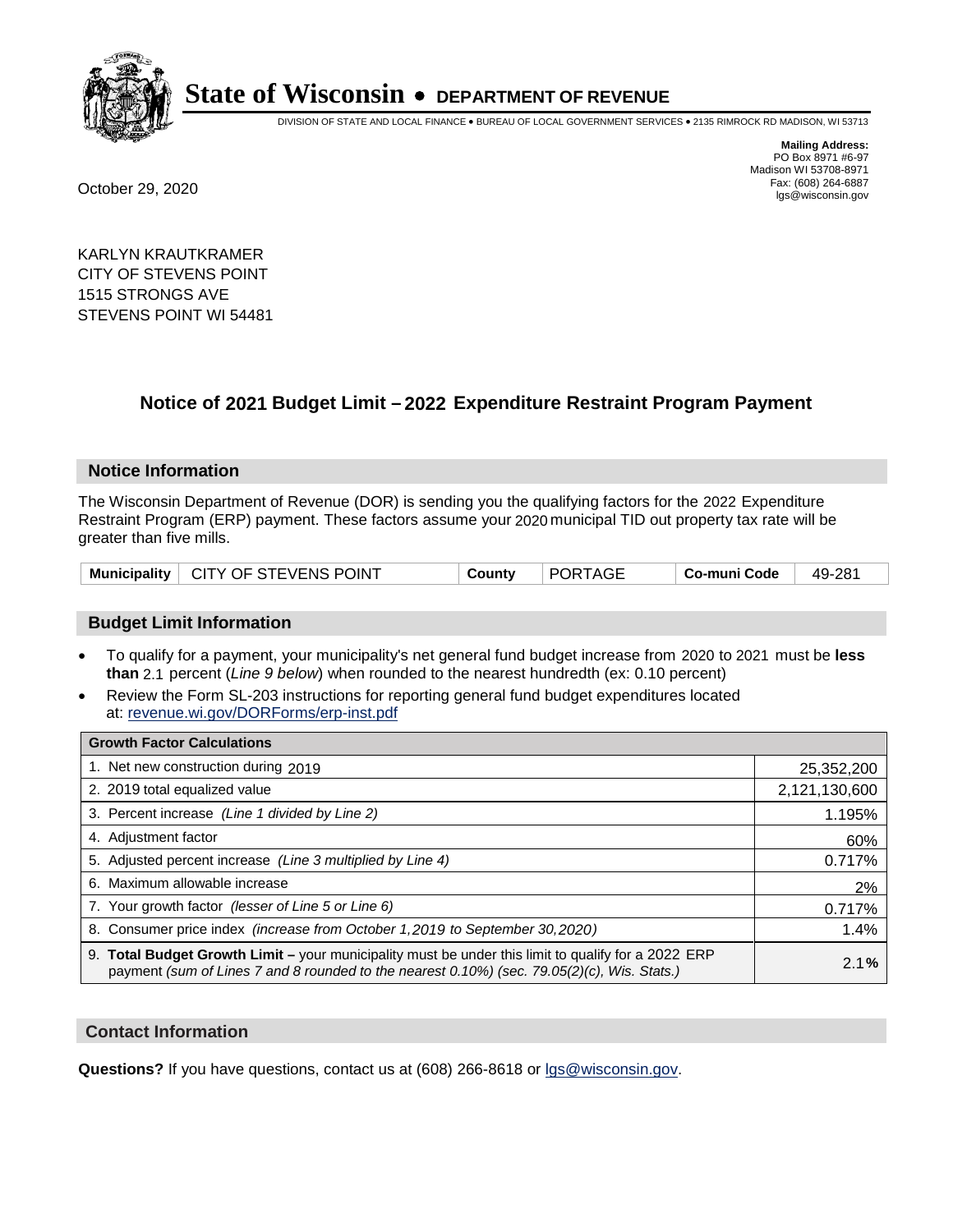

DIVISION OF STATE AND LOCAL FINANCE • BUREAU OF LOCAL GOVERNMENT SERVICES • 2135 RIMROCK RD MADISON, WI 53713

**Mailing Address:** PO Box 8971 #6-97 Madison WI 53708-8971<br>Fax: (608) 264-6887 Fax: (608) 264-6887 October 29, 2020 lgs@wisconsin.gov

BRENTT MICHALEK CITY OF PARK FALLS 400 FOURTH AVENUE SOUTH PARK FALLS WI 54552

# **Notice of 2021 Budget Limit - 2022 Expenditure Restraint Program Payment**

## **Notice Information**

The Wisconsin Department of Revenue (DOR) is sending you the qualifying factors for the 2022 Expenditure Restraint Program (ERP) payment. These factors assume your 2020 municipal TID out property tax rate will be greater than five mills.

| Municipality   CITY OF PARK FALLS | County | <b>PRICE</b> | Co-muni Code | 50-271 |
|-----------------------------------|--------|--------------|--------------|--------|
|-----------------------------------|--------|--------------|--------------|--------|

## **Budget Limit Information**

- To qualify for a payment, your municipality's net general fund budget increase from 2020 to 2021 must be less **than** 1.6 percent (*Line 9 below*) when rounded to the nearest hundredth (ex: 0.10 percent)
- Review the Form SL-203 instructions for reporting general fund budget expenditures located at: revenue.wi.gov/DORForms/erp-inst.pdf

| <b>Growth Factor Calculations</b>                                                                                                                                                                      |             |
|--------------------------------------------------------------------------------------------------------------------------------------------------------------------------------------------------------|-------------|
| 1. Net new construction during 2019                                                                                                                                                                    | 491,000     |
| 2. 2019 total equalized value                                                                                                                                                                          | 124,389,600 |
| 3. Percent increase (Line 1 divided by Line 2)                                                                                                                                                         | 0.395%      |
| 4. Adjustment factor                                                                                                                                                                                   | 60%         |
| 5. Adjusted percent increase (Line 3 multiplied by Line 4)                                                                                                                                             | 0.237%      |
| 6. Maximum allowable increase                                                                                                                                                                          | 2%          |
| 7. Your growth factor (lesser of Line 5 or Line 6)                                                                                                                                                     | 0.237%      |
| 8. Consumer price index (increase from October 1, 2019 to September 30, 2020)                                                                                                                          | 1.4%        |
| 9. Total Budget Growth Limit - your municipality must be under this limit to qualify for a 2022 ERP<br>payment (sum of Lines 7 and 8 rounded to the nearest $0.10\%$ ) (sec. 79.05(2)(c), Wis. Stats.) | 1.6%        |

## **Contact Information**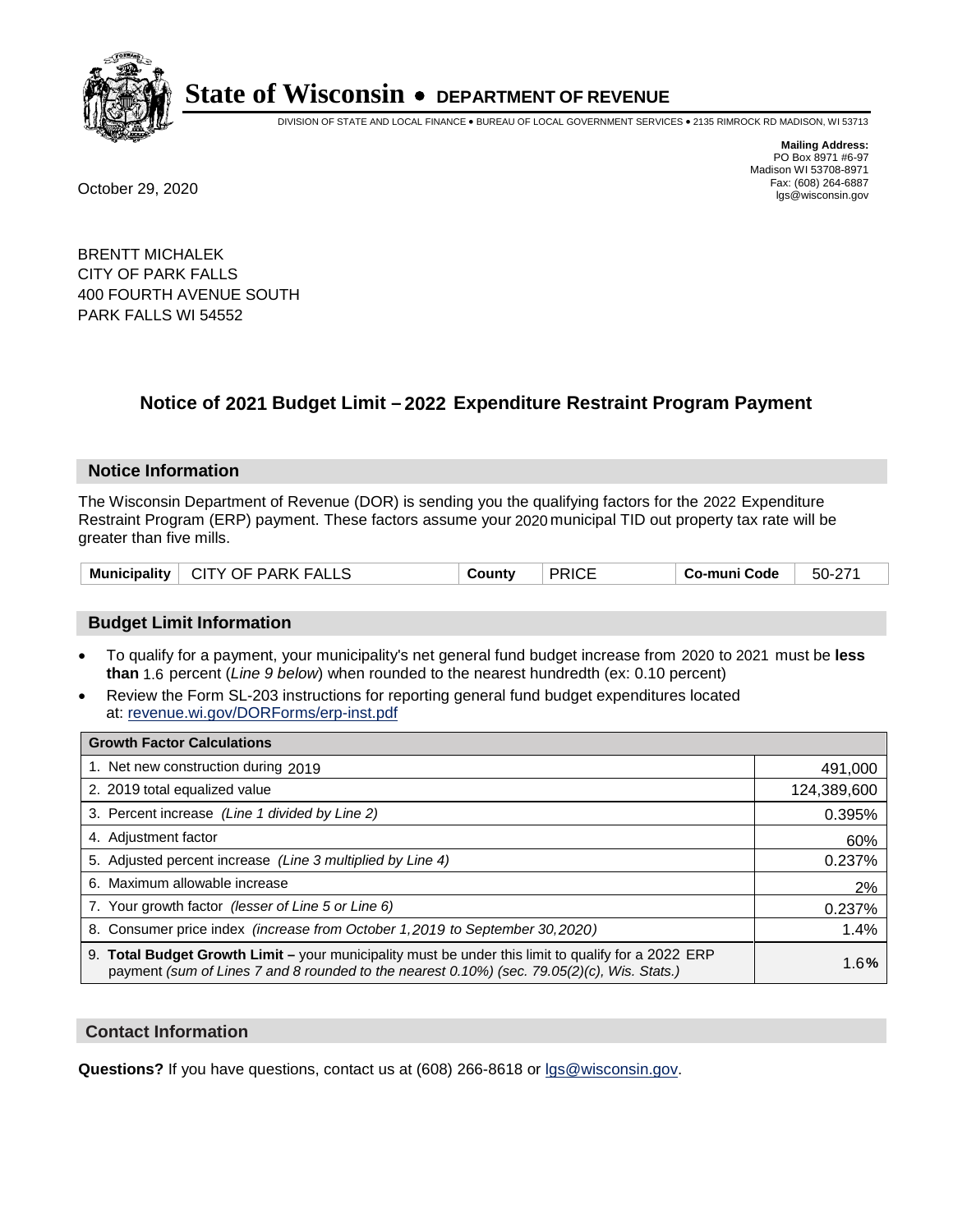

DIVISION OF STATE AND LOCAL FINANCE • BUREAU OF LOCAL GOVERNMENT SERVICES • 2135 RIMROCK RD MADISON, WI 53713

**Mailing Address:** PO Box 8971 #6-97 Madison WI 53708-8971<br>Fax: (608) 264-6887 Fax: (608) 264-6887 October 29, 2020 lgs@wisconsin.gov

SHELBY PROCHNOW CITY OF PHILLIPS 174 S EYDER AVE PHILLIPS WI 54555-1337

# **Notice of 2021 Budget Limit - 2022 Expenditure Restraint Program Payment**

#### **Notice Information**

The Wisconsin Department of Revenue (DOR) is sending you the qualifying factors for the 2022 Expenditure Restraint Program (ERP) payment. These factors assume your 2020 municipal TID out property tax rate will be greater than five mills.

| CITY OF PHILLIPS<br><b>Municipality</b> | County | <b>PRICE</b> | Co-muni Code | 50-272 |
|-----------------------------------------|--------|--------------|--------------|--------|
|-----------------------------------------|--------|--------------|--------------|--------|

## **Budget Limit Information**

- To qualify for a payment, your municipality's net general fund budget increase from 2020 to 2021 must be less **than** 2.1 percent (*Line 9 below*) when rounded to the nearest hundredth (ex: 0.10 percent)
- Review the Form SL-203 instructions for reporting general fund budget expenditures located at: revenue.wi.gov/DORForms/erp-inst.pdf

| <b>Growth Factor Calculations</b>                                                                                                                                                                  |            |
|----------------------------------------------------------------------------------------------------------------------------------------------------------------------------------------------------|------------|
| 1. Net new construction during 2019                                                                                                                                                                | 1,107,100  |
| 2. 2019 total equalized value                                                                                                                                                                      | 91,557,000 |
| 3. Percent increase (Line 1 divided by Line 2)                                                                                                                                                     | 1.209%     |
| 4. Adjustment factor                                                                                                                                                                               | 60%        |
| 5. Adjusted percent increase (Line 3 multiplied by Line 4)                                                                                                                                         | 0.725%     |
| 6. Maximum allowable increase                                                                                                                                                                      | 2%         |
| 7. Your growth factor (lesser of Line 5 or Line 6)                                                                                                                                                 | 0.725%     |
| 8. Consumer price index (increase from October 1, 2019 to September 30, 2020)                                                                                                                      | 1.4%       |
| 9. Total Budget Growth Limit - your municipality must be under this limit to qualify for a 2022 ERP<br>payment (sum of Lines 7 and 8 rounded to the nearest 0.10%) (sec. 79.05(2)(c), Wis. Stats.) | 2.1%       |

## **Contact Information**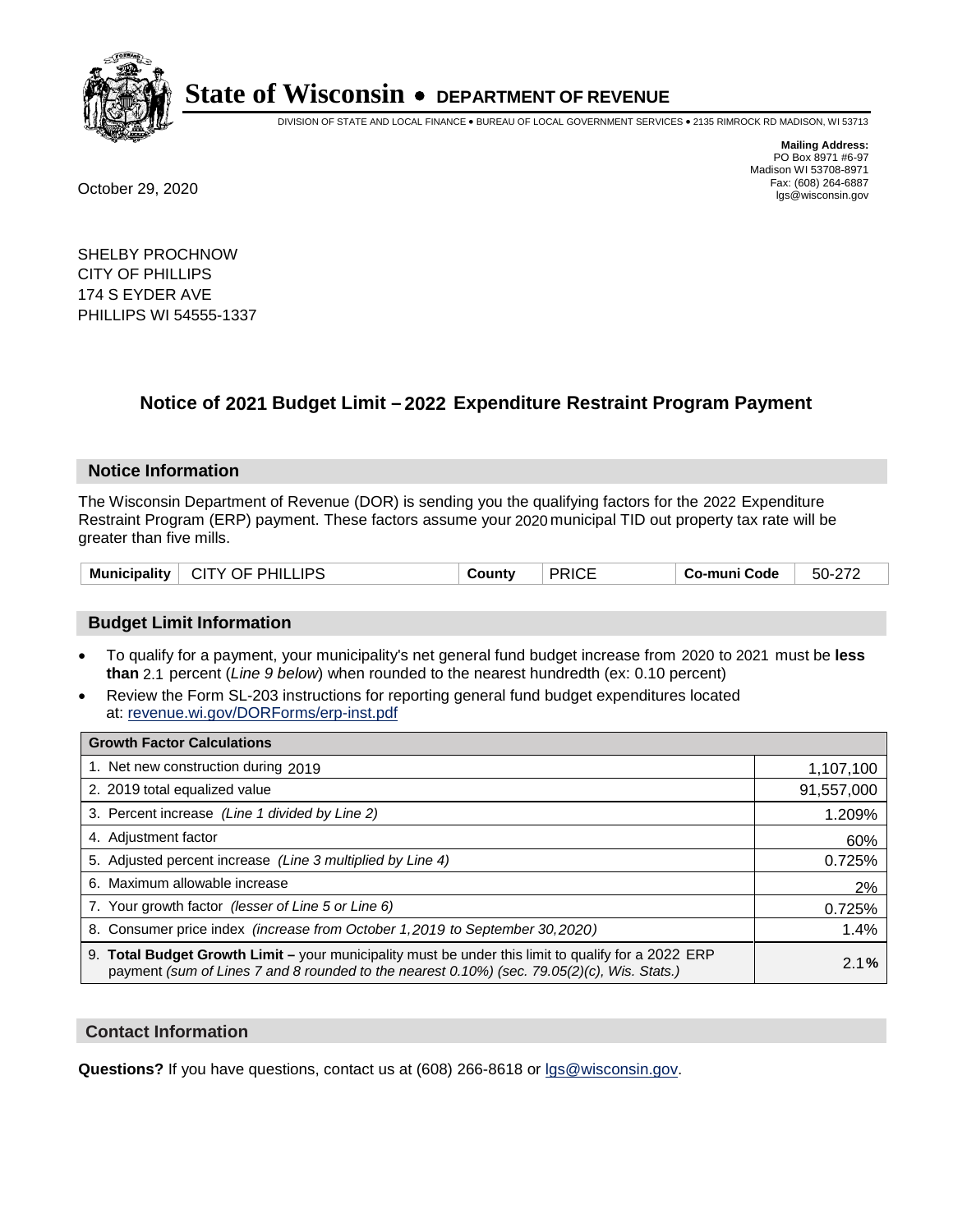

DIVISION OF STATE AND LOCAL FINANCE • BUREAU OF LOCAL GOVERNMENT SERVICES • 2135 RIMROCK RD MADISON, WI 53713

**Mailing Address:** PO Box 8971 #6-97 Madison WI 53708-8971<br>Fax: (608) 264-6887 Fax: (608) 264-6887 October 29, 2020 lgs@wisconsin.gov

KARIE POPE VILLAGE OF CALEDONIA 5043 CHESTER LN RACINE WI 53402-2414

# **Notice of 2021 Budget Limit - 2022 Expenditure Restraint Program Payment**

## **Notice Information**

The Wisconsin Department of Revenue (DOR) is sending you the qualifying factors for the 2022 Expenditure Restraint Program (ERP) payment. These factors assume your 2020 municipal TID out property tax rate will be greater than five mills.

| Municipality   VILLAGE OF CALEDONIA | Countv | <b>RACINE</b> | Co-muni Code | 51-104 |
|-------------------------------------|--------|---------------|--------------|--------|
|-------------------------------------|--------|---------------|--------------|--------|

## **Budget Limit Information**

- To qualify for a payment, your municipality's net general fund budget increase from 2020 to 2021 must be less **than** 2.4 percent (*Line 9 below*) when rounded to the nearest hundredth (ex: 0.10 percent)
- Review the Form SL-203 instructions for reporting general fund budget expenditures located at: revenue.wi.gov/DORForms/erp-inst.pdf

| <b>Growth Factor Calculations</b>                                                                                                                                                                      |               |
|--------------------------------------------------------------------------------------------------------------------------------------------------------------------------------------------------------|---------------|
| 1. Net new construction during 2019                                                                                                                                                                    | 39,638,900    |
| 2. 2019 total equalized value                                                                                                                                                                          | 2,316,135,600 |
| 3. Percent increase (Line 1 divided by Line 2)                                                                                                                                                         | 1.711%        |
| 4. Adjustment factor                                                                                                                                                                                   | 60%           |
| 5. Adjusted percent increase (Line 3 multiplied by Line 4)                                                                                                                                             | 1.027%        |
| 6. Maximum allowable increase                                                                                                                                                                          | 2%            |
| 7. Your growth factor (lesser of Line 5 or Line 6)                                                                                                                                                     | 1.027%        |
| 8. Consumer price index (increase from October 1, 2019 to September 30, 2020)                                                                                                                          | 1.4%          |
| 9. Total Budget Growth Limit - your municipality must be under this limit to qualify for a 2022 ERP<br>payment (sum of Lines 7 and 8 rounded to the nearest $0.10\%$ ) (sec. 79.05(2)(c), Wis. Stats.) | 2.4%          |

## **Contact Information**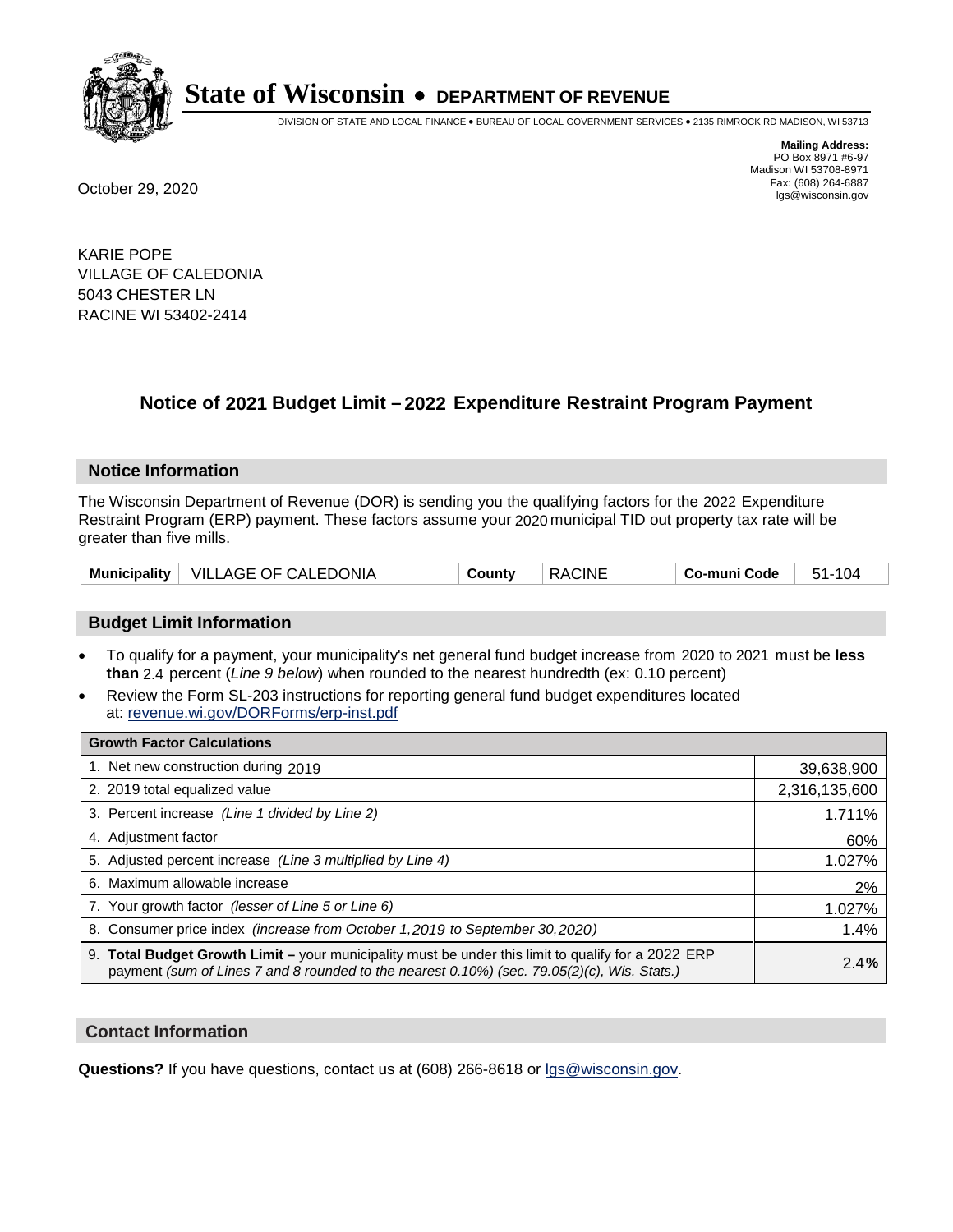

DIVISION OF STATE AND LOCAL FINANCE • BUREAU OF LOCAL GOVERNMENT SERVICES • 2135 RIMROCK RD MADISON, WI 53713

**Mailing Address:** PO Box 8971 #6-97 Madison WI 53708-8971<br>Fax: (608) 264-6887 Fax: (608) 264-6887 October 29, 2020 lgs@wisconsin.gov

STEPHANIE KOHLHAGEN VILLAGE OF MOUNT PLEASANT 8811 CAMPUS DRIVE MT PLEASANT WI 53406-7014

# **Notice of 2021 Budget Limit - 2022 Expenditure Restraint Program Payment**

#### **Notice Information**

The Wisconsin Department of Revenue (DOR) is sending you the qualifying factors for the 2022 Expenditure Restraint Program (ERP) payment. These factors assume your 2020 municipal TID out property tax rate will be greater than five mills.

|  | Municipality   VILLAGE OF MOUNT PLEASANT | <b>County</b> | <b>RACINE</b> | Co-muni Code | 51-151 |
|--|------------------------------------------|---------------|---------------|--------------|--------|
|--|------------------------------------------|---------------|---------------|--------------|--------|

## **Budget Limit Information**

- To qualify for a payment, your municipality's net general fund budget increase from 2020 to 2021 must be less **than** 3.4 percent (*Line 9 below*) when rounded to the nearest hundredth (ex: 0.10 percent)
- Review the Form SL-203 instructions for reporting general fund budget expenditures located at: revenue.wi.gov/DORForms/erp-inst.pdf

| <b>Growth Factor Calculations</b>                                                                                                                                                                      |               |
|--------------------------------------------------------------------------------------------------------------------------------------------------------------------------------------------------------|---------------|
| 1. Net new construction during 2019                                                                                                                                                                    | 314,839,600   |
| 2. 2019 total equalized value                                                                                                                                                                          | 3,228,261,200 |
| 3. Percent increase (Line 1 divided by Line 2)                                                                                                                                                         | 9.753%        |
| 4. Adjustment factor                                                                                                                                                                                   | 60%           |
| 5. Adjusted percent increase (Line 3 multiplied by Line 4)                                                                                                                                             | 5.852%        |
| 6. Maximum allowable increase                                                                                                                                                                          | 2%            |
| 7. Your growth factor (lesser of Line 5 or Line 6)                                                                                                                                                     | 2.000%        |
| 8. Consumer price index (increase from October 1, 2019 to September 30, 2020)                                                                                                                          | 1.4%          |
| 9. Total Budget Growth Limit - your municipality must be under this limit to qualify for a 2022 ERP<br>payment (sum of Lines 7 and 8 rounded to the nearest $0.10\%$ ) (sec. 79.05(2)(c), Wis. Stats.) | 3.4%          |

## **Contact Information**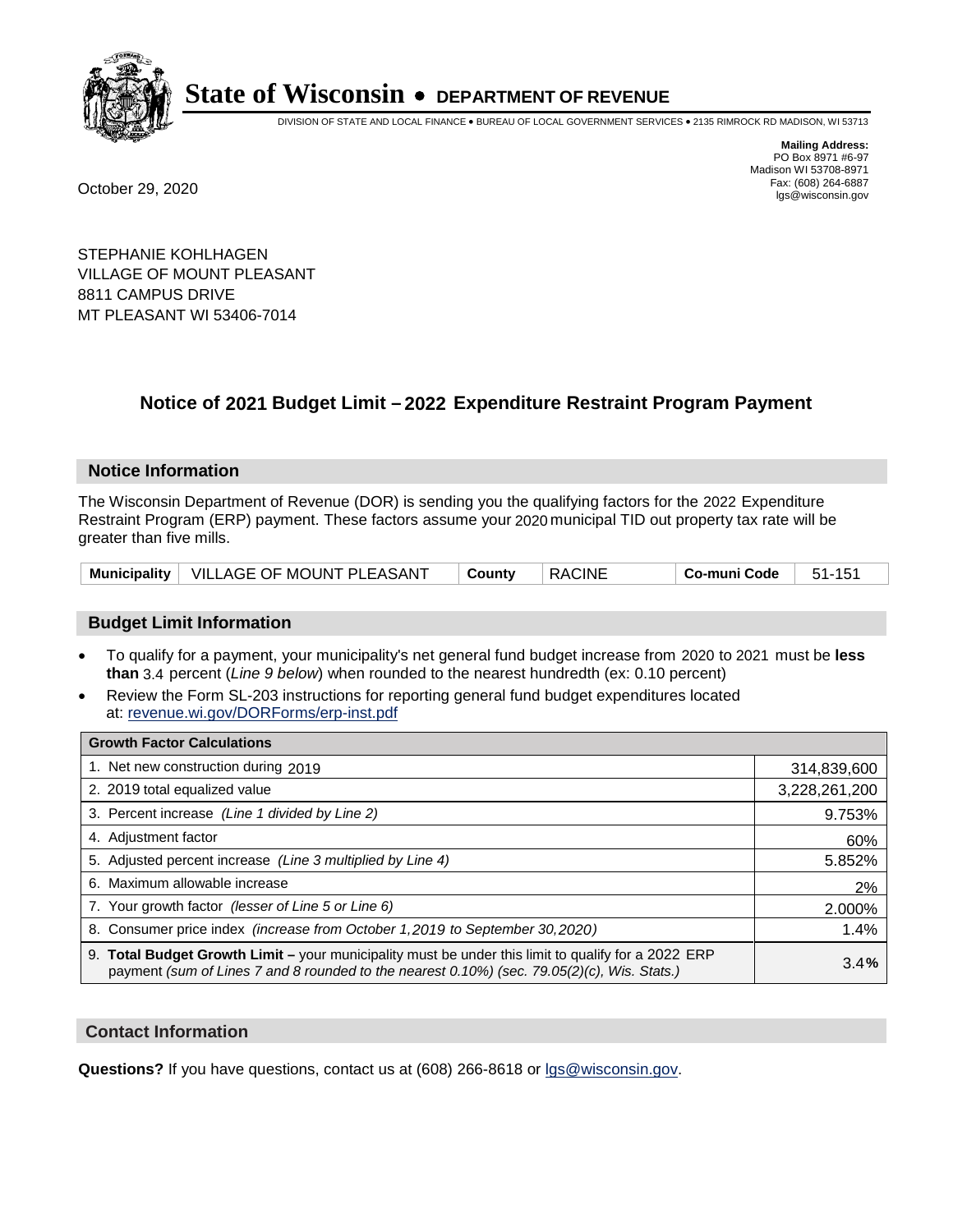

DIVISION OF STATE AND LOCAL FINANCE • BUREAU OF LOCAL GOVERNMENT SERVICES • 2135 RIMROCK RD MADISON, WI 53713

**Mailing Address:** PO Box 8971 #6-97 Madison WI 53708-8971<br>Fax: (608) 264-6887 Fax: (608) 264-6887 October 29, 2020 lgs@wisconsin.gov

DORI PANTHOFER VILLAGE OF NORTH BAY 3615 HENNEPIN PL RACINE WI 53402-3613

# **Notice of 2021 Budget Limit - 2022 Expenditure Restraint Program Payment**

## **Notice Information**

The Wisconsin Department of Revenue (DOR) is sending you the qualifying factors for the 2022 Expenditure Restraint Program (ERP) payment. These factors assume your 2020 municipal TID out property tax rate will be greater than five mills.

|  | Municipality   VILLAGE OF NORTH BAY | County | <b>RACINE</b> | Co-muni Code | 161<br>$51 -$ |
|--|-------------------------------------|--------|---------------|--------------|---------------|
|--|-------------------------------------|--------|---------------|--------------|---------------|

## **Budget Limit Information**

- To qualify for a payment, your municipality's net general fund budget increase from 2020 to 2021 must be less **than** 1.4 percent (*Line 9 below*) when rounded to the nearest hundredth (ex: 0.10 percent)
- Review the Form SL-203 instructions for reporting general fund budget expenditures located at: revenue.wi.gov/DORForms/erp-inst.pdf

| <b>Growth Factor Calculations</b>                                                                                                                                                                  |            |
|----------------------------------------------------------------------------------------------------------------------------------------------------------------------------------------------------|------------|
| 1. Net new construction during 2019                                                                                                                                                                |            |
| 2. 2019 total equalized value                                                                                                                                                                      | 39,040,600 |
| 3. Percent increase (Line 1 divided by Line 2)                                                                                                                                                     | $0.000\%$  |
| 4. Adjustment factor                                                                                                                                                                               | 60%        |
| 5. Adjusted percent increase (Line 3 multiplied by Line 4)                                                                                                                                         | 0.000%     |
| 6. Maximum allowable increase                                                                                                                                                                      | 2%         |
| 7. Your growth factor (lesser of Line 5 or Line 6)                                                                                                                                                 | 0.000%     |
| 8. Consumer price index (increase from October 1, 2019 to September 30, 2020)                                                                                                                      | 1.4%       |
| 9. Total Budget Growth Limit - your municipality must be under this limit to qualify for a 2022 ERP<br>payment (sum of Lines 7 and 8 rounded to the nearest 0.10%) (sec. 79.05(2)(c), Wis. Stats.) | 1.4%       |

## **Contact Information**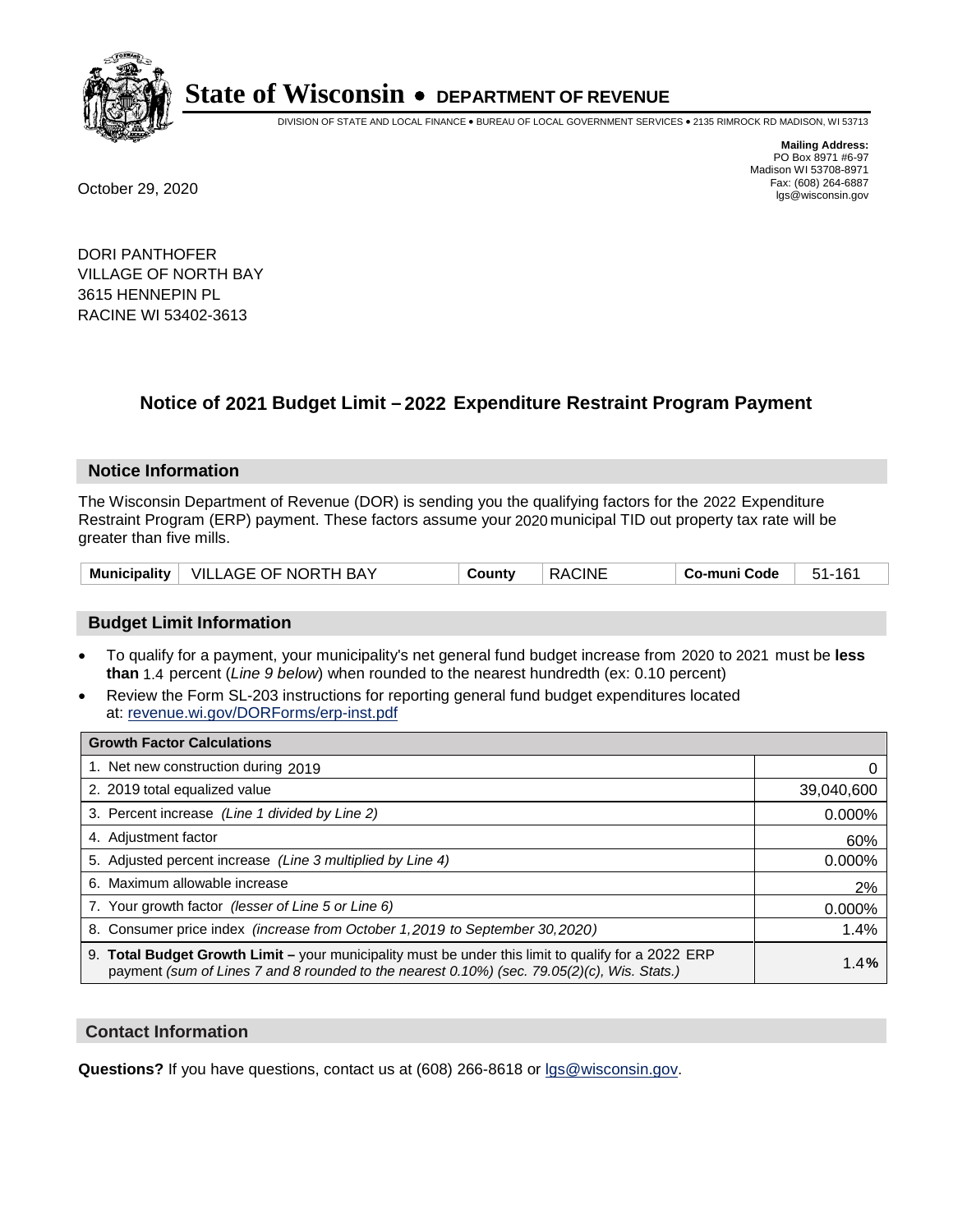

DIVISION OF STATE AND LOCAL FINANCE • BUREAU OF LOCAL GOVERNMENT SERVICES • 2135 RIMROCK RD MADISON, WI 53713

**Mailing Address:** PO Box 8971 #6-97 Madison WI 53708-8971<br>Fax: (608) 264-6887 Fax: (608) 264-6887 October 29, 2020 lgs@wisconsin.gov

AMANDA INGLE VILLAGE OF STURTEVANT 2801 89TH ST STURTEVANT WI 53177

# **Notice of 2021 Budget Limit - 2022 Expenditure Restraint Program Payment**

#### **Notice Information**

The Wisconsin Department of Revenue (DOR) is sending you the qualifying factors for the 2022 Expenditure Restraint Program (ERP) payment. These factors assume your 2020 municipal TID out property tax rate will be greater than five mills.

|  | Municipality   VILLAGE OF STURTEVANT | County | <b>RACINE</b> | Co-muni Code | 51-181 |
|--|--------------------------------------|--------|---------------|--------------|--------|
|--|--------------------------------------|--------|---------------|--------------|--------|

## **Budget Limit Information**

- To qualify for a payment, your municipality's net general fund budget increase from 2020 to 2021 must be less **than** 3.4 percent (*Line 9 below*) when rounded to the nearest hundredth (ex: 0.10 percent)
- Review the Form SL-203 instructions for reporting general fund budget expenditures located at: revenue.wi.gov/DORForms/erp-inst.pdf

| <b>Growth Factor Calculations</b>                                                                                                                                                                      |             |
|--------------------------------------------------------------------------------------------------------------------------------------------------------------------------------------------------------|-------------|
| 1. Net new construction during 2019                                                                                                                                                                    | 30,658,700  |
| 2. 2019 total equalized value                                                                                                                                                                          | 599,324,900 |
| 3. Percent increase (Line 1 divided by Line 2)                                                                                                                                                         | 5.116%      |
| 4. Adjustment factor                                                                                                                                                                                   | 60%         |
| 5. Adjusted percent increase (Line 3 multiplied by Line 4)                                                                                                                                             | 3.070%      |
| 6. Maximum allowable increase                                                                                                                                                                          | 2%          |
| 7. Your growth factor (lesser of Line 5 or Line 6)                                                                                                                                                     | 2.000%      |
| 8. Consumer price index (increase from October 1, 2019 to September 30, 2020)                                                                                                                          | 1.4%        |
| 9. Total Budget Growth Limit - your municipality must be under this limit to qualify for a 2022 ERP<br>payment (sum of Lines 7 and 8 rounded to the nearest $0.10\%$ ) (sec. 79.05(2)(c), Wis. Stats.) | 3.4%        |

## **Contact Information**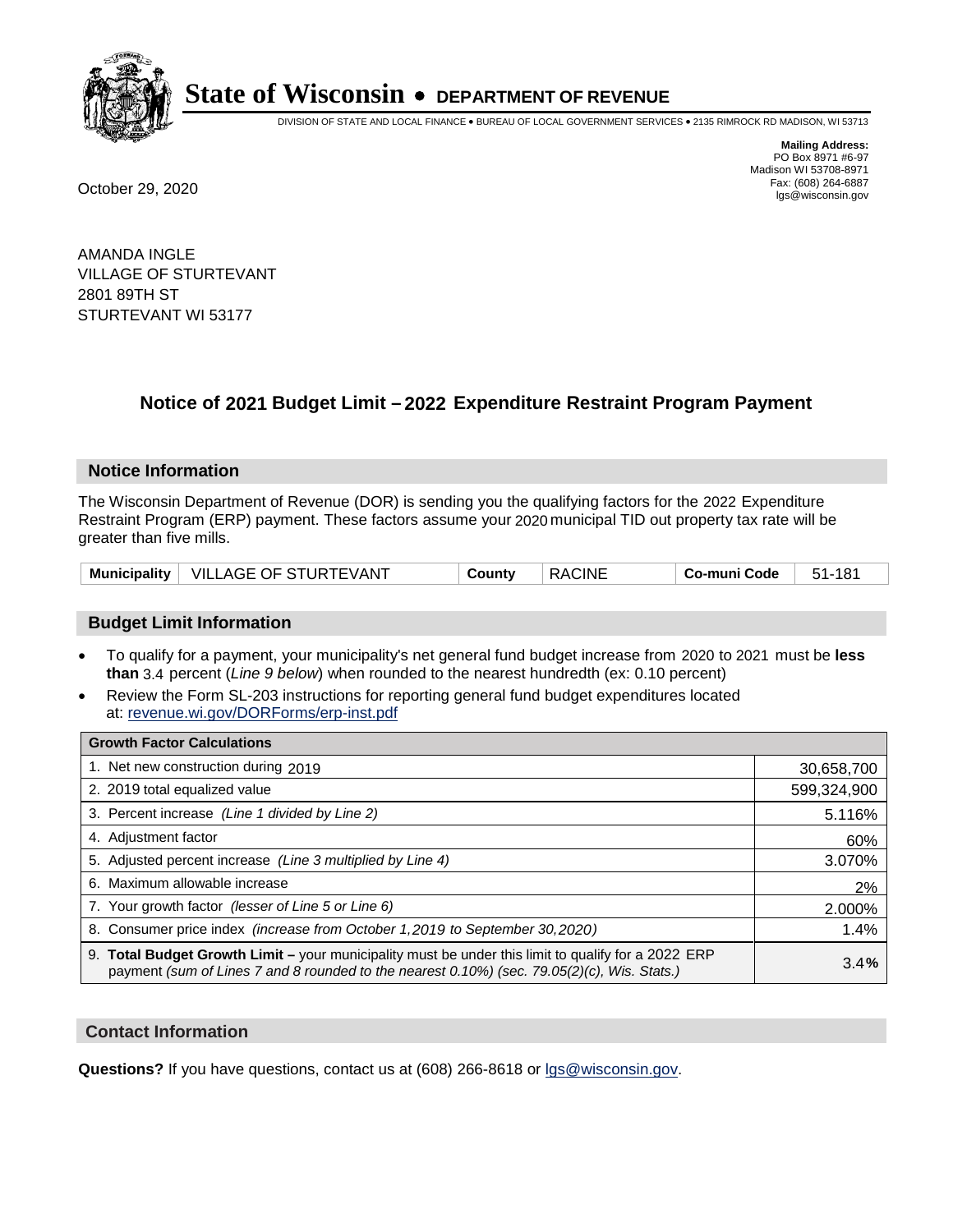

DIVISION OF STATE AND LOCAL FINANCE • BUREAU OF LOCAL GOVERNMENT SERVICES • 2135 RIMROCK RD MADISON, WI 53713

**Mailing Address:** PO Box 8971 #6-97 Madison WI 53708-8971<br>Fax: (608) 264-6887 Fax: (608) 264-6887 October 29, 2020 lgs@wisconsin.gov

MICHAEL HAWES VILLAGE OF UNION GROVE 925 15TH AVE UNION GROVE WI 53182-1427

# **Notice of 2021 Budget Limit - 2022 Expenditure Restraint Program Payment**

#### **Notice Information**

The Wisconsin Department of Revenue (DOR) is sending you the qualifying factors for the 2022 Expenditure Restraint Program (ERP) payment. These factors assume your 2020 municipal TID out property tax rate will be greater than five mills.

|  | Municipality   VILLAGE OF UNION GROVE | County | <b>RACINE</b> | Co-muni Code | 51-186 |
|--|---------------------------------------|--------|---------------|--------------|--------|
|--|---------------------------------------|--------|---------------|--------------|--------|

## **Budget Limit Information**

- To qualify for a payment, your municipality's net general fund budget increase from 2020 to 2021 must be less **than** 2.9 percent (*Line 9 below*) when rounded to the nearest hundredth (ex: 0.10 percent)
- Review the Form SL-203 instructions for reporting general fund budget expenditures located at: revenue.wi.gov/DORForms/erp-inst.pdf

| <b>Growth Factor Calculations</b>                                                                                                                                                                  |             |
|----------------------------------------------------------------------------------------------------------------------------------------------------------------------------------------------------|-------------|
| 1. Net new construction during 2019                                                                                                                                                                | 9,100,600   |
| 2. 2019 total equalized value                                                                                                                                                                      | 359,379,800 |
| 3. Percent increase (Line 1 divided by Line 2)                                                                                                                                                     | 2.532%      |
| 4. Adjustment factor                                                                                                                                                                               | 60%         |
| 5. Adjusted percent increase (Line 3 multiplied by Line 4)                                                                                                                                         | 1.519%      |
| 6. Maximum allowable increase                                                                                                                                                                      | 2%          |
| 7. Your growth factor (lesser of Line 5 or Line 6)                                                                                                                                                 | 1.519%      |
| 8. Consumer price index (increase from October 1, 2019 to September 30, 2020)                                                                                                                      | 1.4%        |
| 9. Total Budget Growth Limit - your municipality must be under this limit to qualify for a 2022 ERP<br>payment (sum of Lines 7 and 8 rounded to the nearest 0.10%) (sec. 79.05(2)(c), Wis. Stats.) | 2.9%        |

## **Contact Information**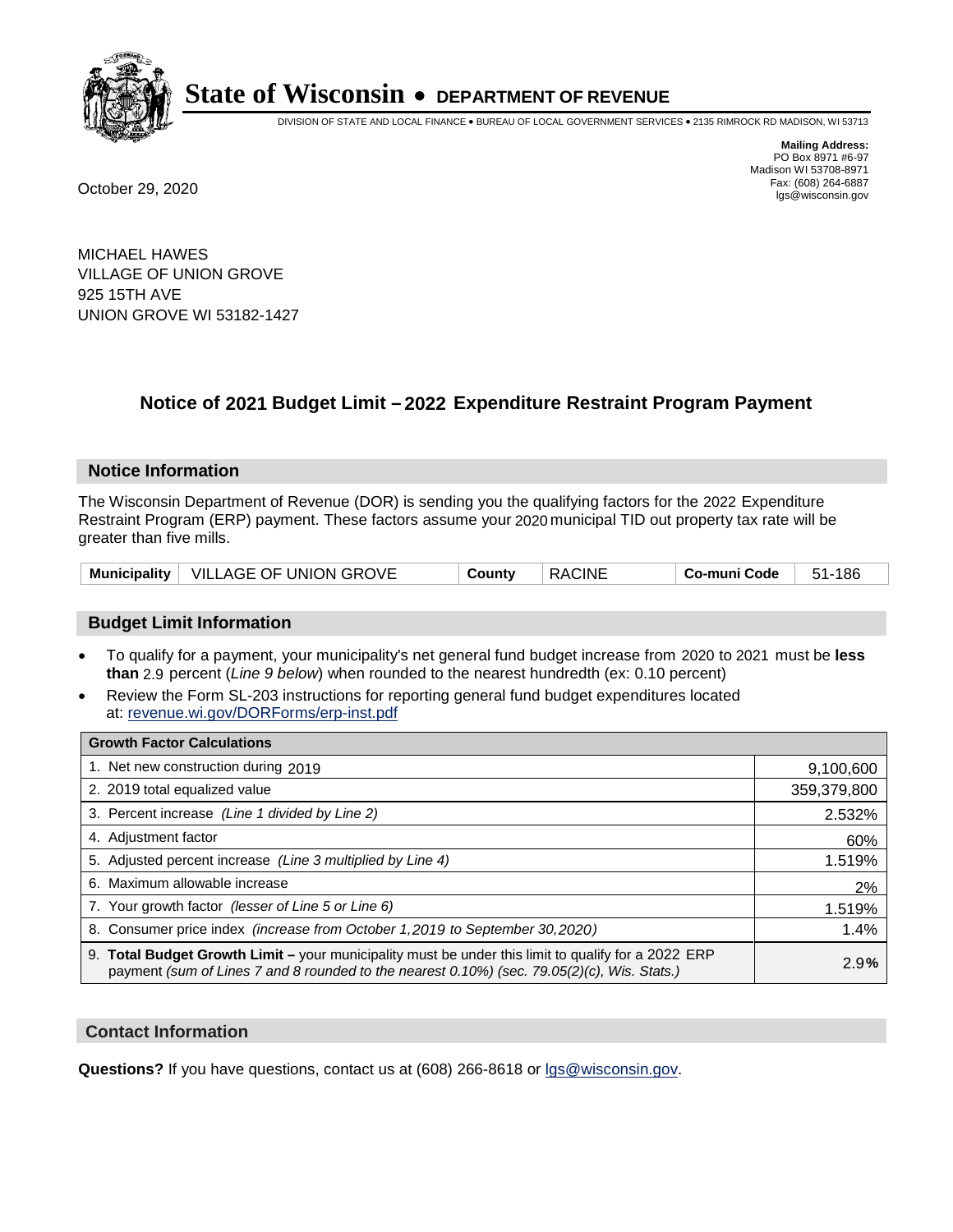

DIVISION OF STATE AND LOCAL FINANCE • BUREAU OF LOCAL GOVERNMENT SERVICES • 2135 RIMROCK RD MADISON, WI 53713

**Mailing Address:** PO Box 8971 #6-97 Madison WI 53708-8971<br>Fax: (608) 264-6887 Fax: (608) 264-6887 October 29, 2020 lgs@wisconsin.gov

RACHEL LADEWIG VILLAGE OF WATERFORD 123 N RIVER ST WATERFORD WI 53185-4149

# **Notice of 2021 Budget Limit - 2022 Expenditure Restraint Program Payment**

## **Notice Information**

The Wisconsin Department of Revenue (DOR) is sending you the qualifying factors for the 2022 Expenditure Restraint Program (ERP) payment. These factors assume your 2020 municipal TID out property tax rate will be greater than five mills.

|  | Municipality   VILLAGE OF WATERFORD | County | <b>RACINE</b> | Co-muni Code | 51-191 |
|--|-------------------------------------|--------|---------------|--------------|--------|
|--|-------------------------------------|--------|---------------|--------------|--------|

## **Budget Limit Information**

- To qualify for a payment, your municipality's net general fund budget increase from 2020 to 2021 must be less **than** 2.2 percent (*Line 9 below*) when rounded to the nearest hundredth (ex: 0.10 percent)
- Review the Form SL-203 instructions for reporting general fund budget expenditures located at: revenue.wi.gov/DORForms/erp-inst.pdf

| <b>Growth Factor Calculations</b>                                                                                                                                                                      |             |
|--------------------------------------------------------------------------------------------------------------------------------------------------------------------------------------------------------|-------------|
| 1. Net new construction during 2019                                                                                                                                                                    | 6,803,200   |
| 2. 2019 total equalized value                                                                                                                                                                          | 522,308,700 |
| 3. Percent increase (Line 1 divided by Line 2)                                                                                                                                                         | 1.303%      |
| 4. Adjustment factor                                                                                                                                                                                   | 60%         |
| 5. Adjusted percent increase (Line 3 multiplied by Line 4)                                                                                                                                             | 0.782%      |
| 6. Maximum allowable increase                                                                                                                                                                          | 2%          |
| 7. Your growth factor (lesser of Line 5 or Line 6)                                                                                                                                                     | 0.782%      |
| 8. Consumer price index (increase from October 1, 2019 to September 30, 2020)                                                                                                                          | 1.4%        |
| 9. Total Budget Growth Limit - your municipality must be under this limit to qualify for a 2022 ERP<br>payment (sum of Lines 7 and 8 rounded to the nearest $0.10\%$ ) (sec. 79.05(2)(c), Wis. Stats.) | 2.2%        |

## **Contact Information**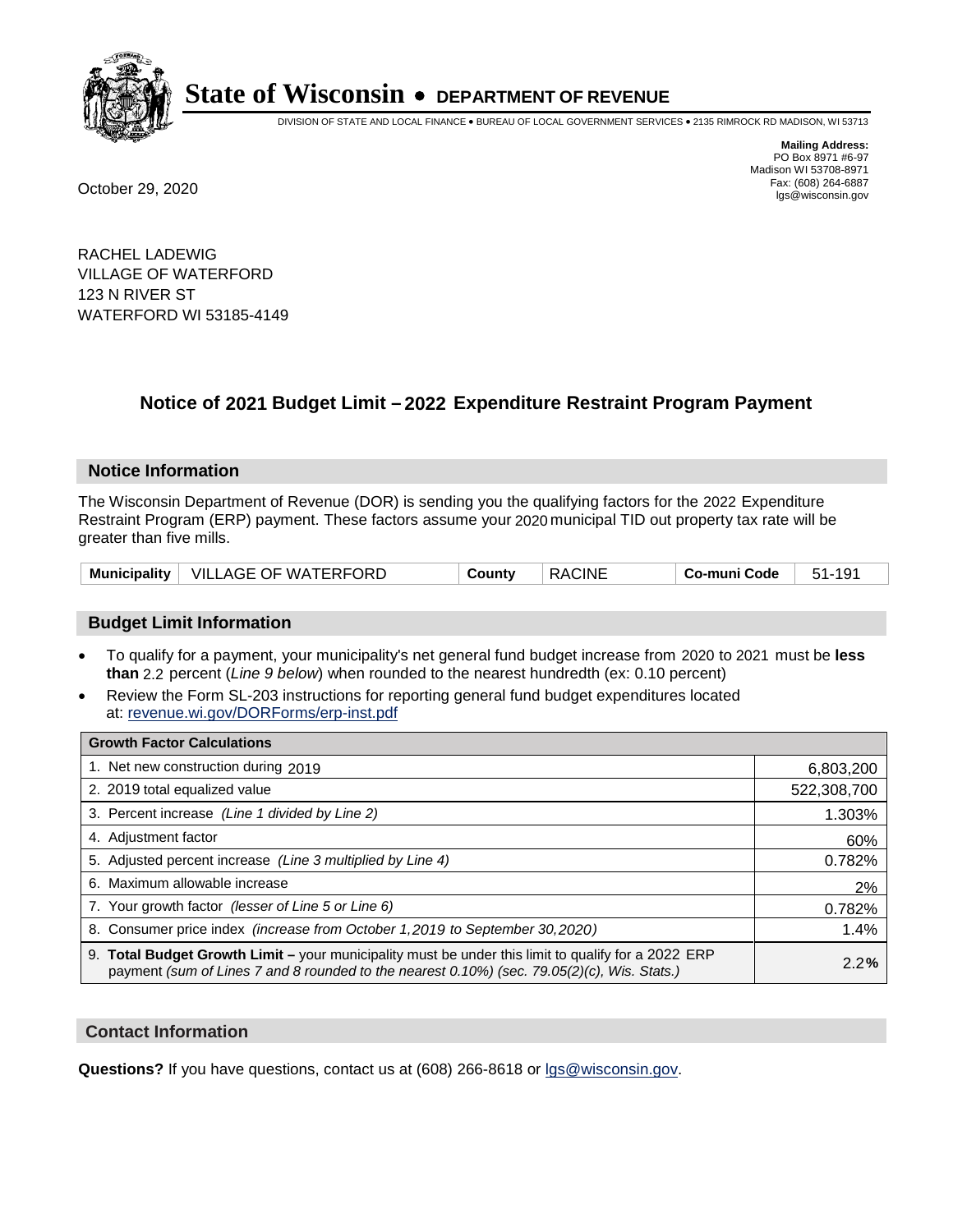

DIVISION OF STATE AND LOCAL FINANCE • BUREAU OF LOCAL GOVERNMENT SERVICES • 2135 RIMROCK RD MADISON, WI 53713

**Mailing Address:** PO Box 8971 #6-97 Madison WI 53708-8971<br>Fax: (608) 264-6887 Fax: (608) 264-6887 October 29, 2020 lgs@wisconsin.gov

DIAHNN HALBACH CITY OF BURLINGTON 300 N PINE ST BURLINGTON WI 53105-1460

# **Notice of 2021 Budget Limit - 2022 Expenditure Restraint Program Payment**

## **Notice Information**

The Wisconsin Department of Revenue (DOR) is sending you the qualifying factors for the 2022 Expenditure Restraint Program (ERP) payment. These factors assume your 2020 municipal TID out property tax rate will be greater than five mills.

| Municipality   CITY OF BURLINGTON | County | <b>RACINE</b> | Co-muni Code | 51-206 |
|-----------------------------------|--------|---------------|--------------|--------|
|-----------------------------------|--------|---------------|--------------|--------|

## **Budget Limit Information**

- To qualify for a payment, your municipality's net general fund budget increase from 2020 to 2021 must be less **than** 2.1 percent (*Line 9 below*) when rounded to the nearest hundredth (ex: 0.10 percent)
- Review the Form SL-203 instructions for reporting general fund budget expenditures located at: revenue.wi.gov/DORForms/erp-inst.pdf

| <b>Growth Factor Calculations</b>                                                                                                                                                                  |             |
|----------------------------------------------------------------------------------------------------------------------------------------------------------------------------------------------------|-------------|
| 1. Net new construction during 2019                                                                                                                                                                | 11,769,200  |
| 2. 2019 total equalized value                                                                                                                                                                      | 972,118,600 |
| 3. Percent increase (Line 1 divided by Line 2)                                                                                                                                                     | 1.211%      |
| 4. Adjustment factor                                                                                                                                                                               | 60%         |
| 5. Adjusted percent increase (Line 3 multiplied by Line 4)                                                                                                                                         | 0.727%      |
| 6. Maximum allowable increase                                                                                                                                                                      | 2%          |
| 7. Your growth factor (lesser of Line 5 or Line 6)                                                                                                                                                 | 0.727%      |
| 8. Consumer price index (increase from October 1, 2019 to September 30, 2020)                                                                                                                      | 1.4%        |
| 9. Total Budget Growth Limit - your municipality must be under this limit to qualify for a 2022 ERP<br>payment (sum of Lines 7 and 8 rounded to the nearest 0.10%) (sec. 79.05(2)(c), Wis. Stats.) | 2.1%        |

## **Contact Information**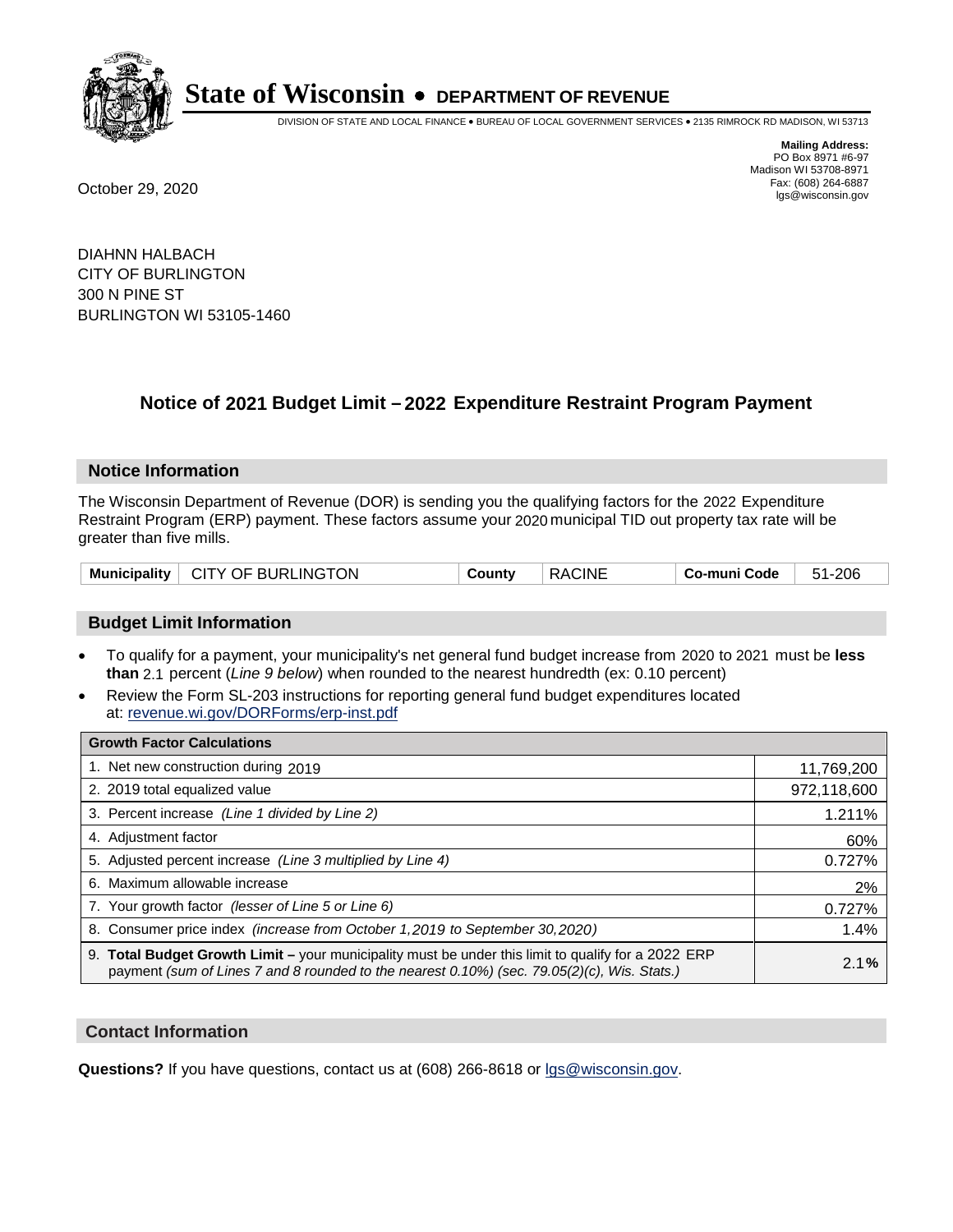

DIVISION OF STATE AND LOCAL FINANCE • BUREAU OF LOCAL GOVERNMENT SERVICES • 2135 RIMROCK RD MADISON, WI 53713

**Mailing Address:** PO Box 8971 #6-97 Madison WI 53708-8971<br>Fax: (608) 264-6887 Fax: (608) 264-6887 October 29, 2020 lgs@wisconsin.gov

TARA COOLIDGE CITY OF RACINE 730 WASHINGTON AVE #103 RACINE WI 53403-1146

# **Notice of 2021 Budget Limit - 2022 Expenditure Restraint Program Payment**

## **Notice Information**

The Wisconsin Department of Revenue (DOR) is sending you the qualifying factors for the 2022 Expenditure Restraint Program (ERP) payment. These factors assume your 2020 municipal TID out property tax rate will be greater than five mills.

| Municipality   CITY OF RACINE | County | RACINE | ∣ Co-muni Code ∣ | 51-276 |
|-------------------------------|--------|--------|------------------|--------|
|-------------------------------|--------|--------|------------------|--------|

## **Budget Limit Information**

- To qualify for a payment, your municipality's net general fund budget increase from 2020 to 2021 must be less **than** 1.5 percent (*Line 9 below*) when rounded to the nearest hundredth (ex: 0.10 percent)
- Review the Form SL-203 instructions for reporting general fund budget expenditures located at: revenue.wi.gov/DORForms/erp-inst.pdf

| <b>Growth Factor Calculations</b>                                                                                                                                                                      |               |
|--------------------------------------------------------------------------------------------------------------------------------------------------------------------------------------------------------|---------------|
| 1. Net new construction during 2019                                                                                                                                                                    | 6,516,700     |
| 2. 2019 total equalized value                                                                                                                                                                          | 3,718,970,500 |
| 3. Percent increase (Line 1 divided by Line 2)                                                                                                                                                         | 0.175%        |
| 4. Adjustment factor                                                                                                                                                                                   | 60%           |
| 5. Adjusted percent increase (Line 3 multiplied by Line 4)                                                                                                                                             | 0.105%        |
| 6. Maximum allowable increase                                                                                                                                                                          | 2%            |
| 7. Your growth factor (lesser of Line 5 or Line 6)                                                                                                                                                     | 0.105%        |
| 8. Consumer price index (increase from October 1, 2019 to September 30, 2020)                                                                                                                          | 1.4%          |
| 9. Total Budget Growth Limit - your municipality must be under this limit to qualify for a 2022 ERP<br>payment (sum of Lines 7 and 8 rounded to the nearest $0.10\%$ ) (sec. 79.05(2)(c), Wis. Stats.) | 1.5%          |

## **Contact Information**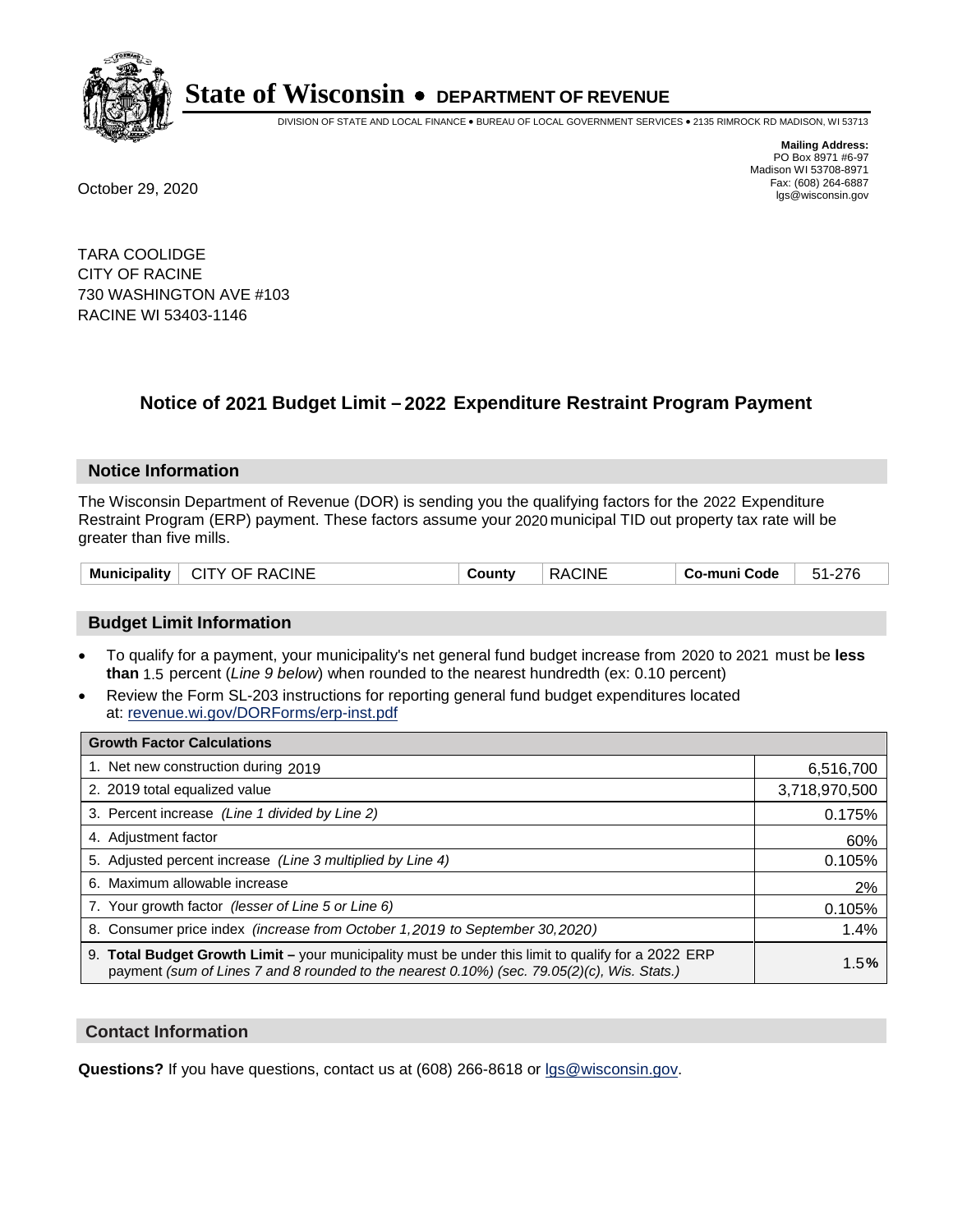

DIVISION OF STATE AND LOCAL FINANCE • BUREAU OF LOCAL GOVERNMENT SERVICES • 2135 RIMROCK RD MADISON, WI 53713

**Mailing Address:** PO Box 8971 #6-97 Madison WI 53708-8971<br>Fax: (608) 264-6887 Fax: (608) 264-6887 October 29, 2020 lgs@wisconsin.gov

ROBIN LANDSINGER VILLAGE OF CAZENOVIA 108 BLUFF ST CAZENOVIA WI 53924-0072

# **Notice of 2021 Budget Limit - 2022 Expenditure Restraint Program Payment**

#### **Notice Information**

The Wisconsin Department of Revenue (DOR) is sending you the qualifying factors for the 2022 Expenditure Restraint Program (ERP) payment. These factors assume your 2020 municipal TID out property tax rate will be greater than five mills.

|  | Municipality   VILLAGE OF CAZENOVIA | County | <b>RICHLAND</b> | Co-muni Code | 52-111 |
|--|-------------------------------------|--------|-----------------|--------------|--------|
|--|-------------------------------------|--------|-----------------|--------------|--------|

## **Budget Limit Information**

- To qualify for a payment, your municipality's net general fund budget increase from 2020 to 2021 must be less **than** 1.6 percent (*Line 9 below*) when rounded to the nearest hundredth (ex: 0.10 percent)
- Review the Form SL-203 instructions for reporting general fund budget expenditures located at: revenue.wi.gov/DORForms/erp-inst.pdf

| <b>Growth Factor Calculations</b>                                                                                                                                                                      |            |
|--------------------------------------------------------------------------------------------------------------------------------------------------------------------------------------------------------|------------|
| 1. Net new construction during 2019                                                                                                                                                                    | 59,600     |
| 2. 2019 total equalized value                                                                                                                                                                          | 15,921,600 |
| 3. Percent increase (Line 1 divided by Line 2)                                                                                                                                                         | 0.374%     |
| 4. Adjustment factor                                                                                                                                                                                   | 60%        |
| 5. Adjusted percent increase (Line 3 multiplied by Line 4)                                                                                                                                             | 0.224%     |
| 6. Maximum allowable increase                                                                                                                                                                          | 2%         |
| 7. Your growth factor (lesser of Line 5 or Line 6)                                                                                                                                                     | 0.224%     |
| 8. Consumer price index (increase from October 1, 2019 to September 30, 2020)                                                                                                                          | 1.4%       |
| 9. Total Budget Growth Limit - your municipality must be under this limit to qualify for a 2022 ERP<br>payment (sum of Lines 7 and 8 rounded to the nearest $0.10\%$ ) (sec. 79.05(2)(c), Wis. Stats.) | 1.6%       |

## **Contact Information**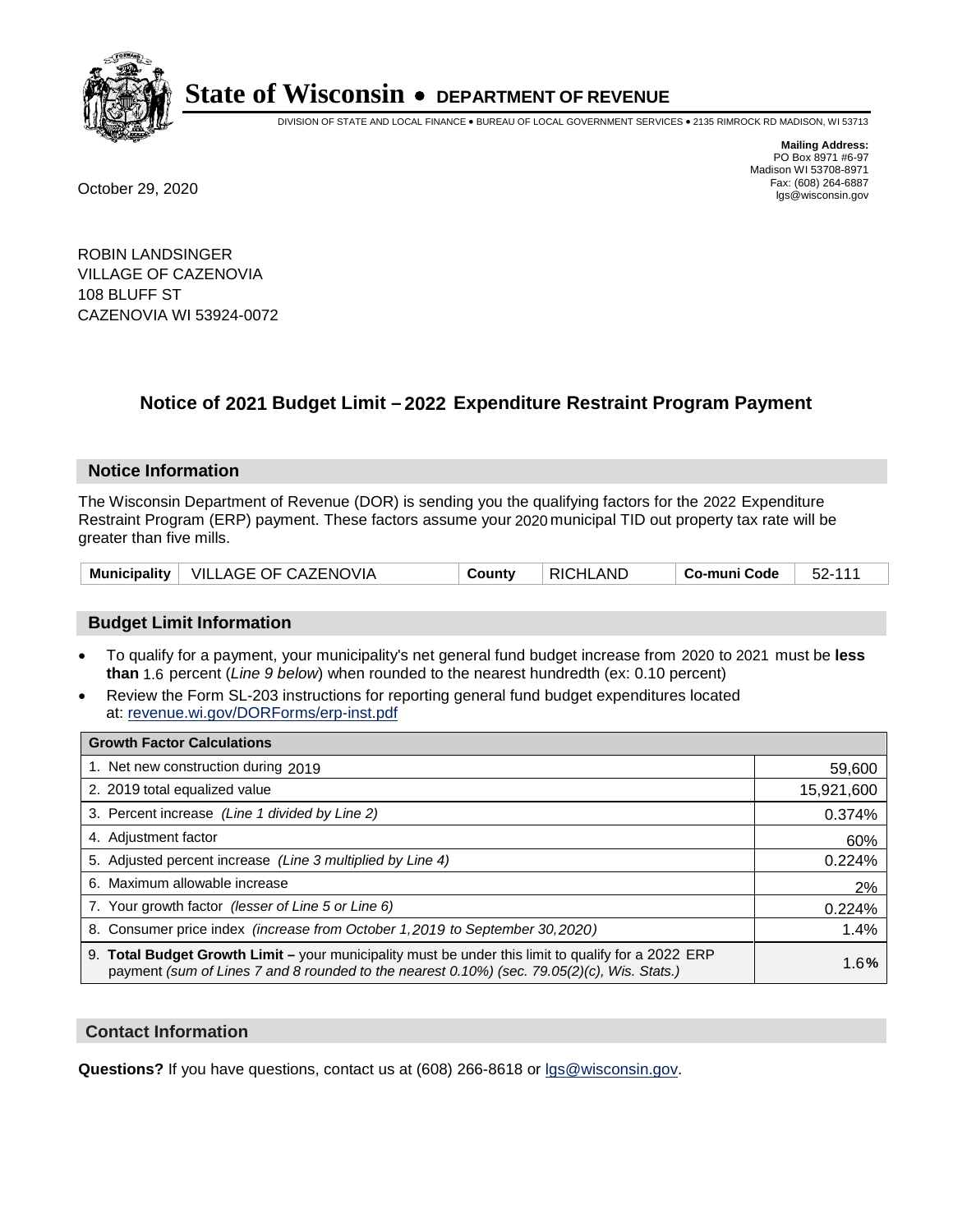

DIVISION OF STATE AND LOCAL FINANCE • BUREAU OF LOCAL GOVERNMENT SERVICES • 2135 RIMROCK RD MADISON, WI 53713

**Mailing Address:** PO Box 8971 #6-97 Madison WI 53708-8971<br>Fax: (608) 264-6887 Fax: (608) 264-6887 October 29, 2020 lgs@wisconsin.gov

MELINDA JONES CITY OF RICHLAND CENTER 450 S MAIN ST RICHLAND CENTER WI 53581-2545

# **Notice of 2021 Budget Limit - 2022 Expenditure Restraint Program Payment**

## **Notice Information**

The Wisconsin Department of Revenue (DOR) is sending you the qualifying factors for the 2022 Expenditure Restraint Program (ERP) payment. These factors assume your 2020 municipal TID out property tax rate will be greater than five mills.

|  | Municipality   CITY OF RICHLAND CENTER | County | RICHLAND | <b>↓ Co-muni Code</b> | $\vert$ 52-276 |
|--|----------------------------------------|--------|----------|-----------------------|----------------|
|--|----------------------------------------|--------|----------|-----------------------|----------------|

## **Budget Limit Information**

- To qualify for a payment, your municipality's net general fund budget increase from 2020 to 2021 must be less **than** 2.0 percent (*Line 9 below*) when rounded to the nearest hundredth (ex: 0.10 percent)
- Review the Form SL-203 instructions for reporting general fund budget expenditures located at: revenue.wi.gov/DORForms/erp-inst.pdf

| <b>Growth Factor Calculations</b>                                                                                                                                                                  |             |
|----------------------------------------------------------------------------------------------------------------------------------------------------------------------------------------------------|-------------|
| 1. Net new construction during 2019                                                                                                                                                                | 3,071,800   |
| 2. 2019 total equalized value                                                                                                                                                                      | 303,111,800 |
| 3. Percent increase (Line 1 divided by Line 2)                                                                                                                                                     | 1.013%      |
| 4. Adjustment factor                                                                                                                                                                               | 60%         |
| 5. Adjusted percent increase (Line 3 multiplied by Line 4)                                                                                                                                         | 0.608%      |
| 6. Maximum allowable increase                                                                                                                                                                      | 2%          |
| 7. Your growth factor (lesser of Line 5 or Line 6)                                                                                                                                                 | 0.608%      |
| 8. Consumer price index (increase from October 1, 2019 to September 30, 2020)                                                                                                                      | 1.4%        |
| 9. Total Budget Growth Limit - your municipality must be under this limit to qualify for a 2022 ERP<br>payment (sum of Lines 7 and 8 rounded to the nearest 0.10%) (sec. 79.05(2)(c), Wis. Stats.) | 2.0%        |

## **Contact Information**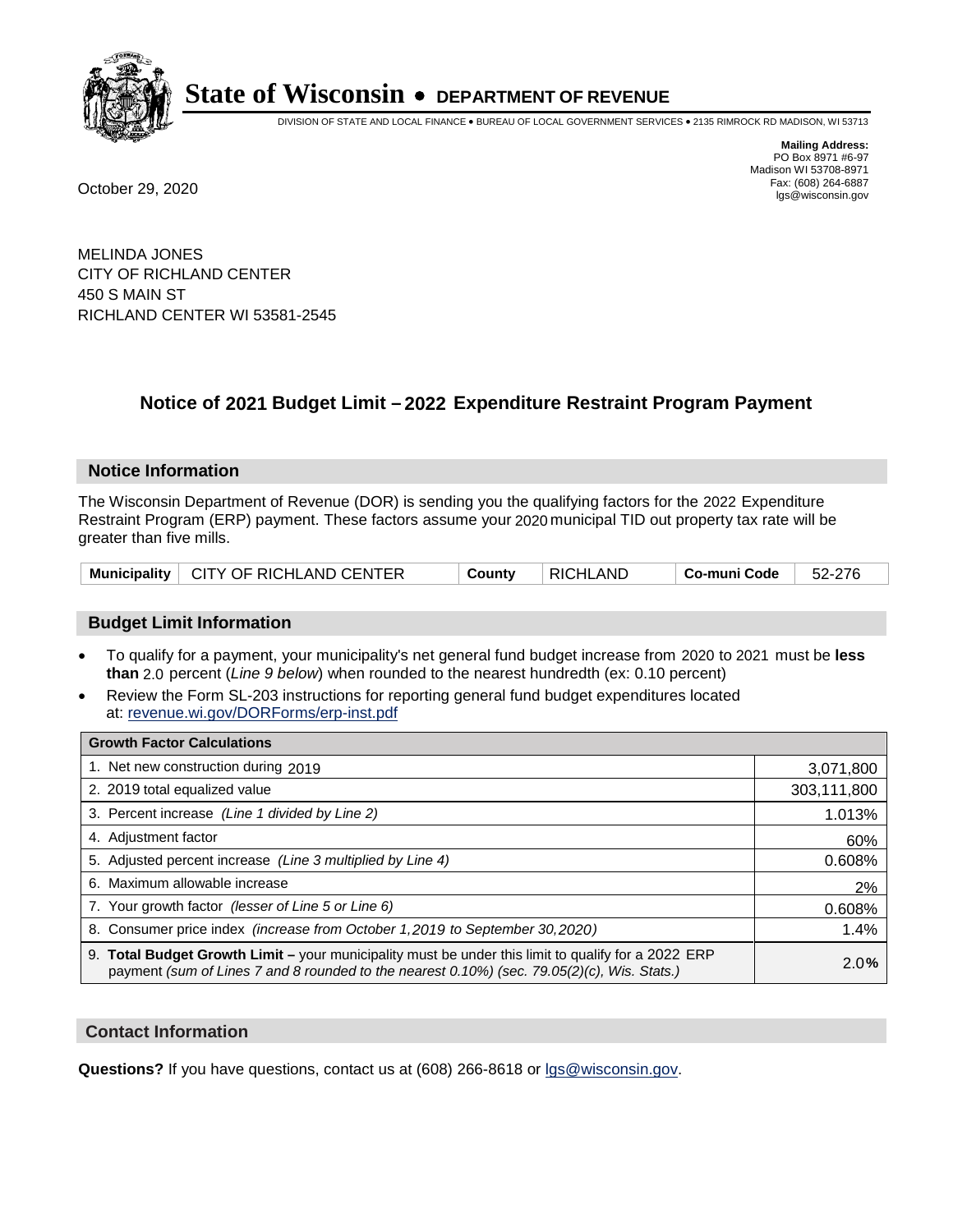

DIVISION OF STATE AND LOCAL FINANCE • BUREAU OF LOCAL GOVERNMENT SERVICES • 2135 RIMROCK RD MADISON, WI 53713

**Mailing Address:** PO Box 8971 #6-97 Madison WI 53708-8971<br>Fax: (608) 264-6887 Fax: (608) 264-6887 October 29, 2020 lgs@wisconsin.gov

KARRY DEVAULT TOWN OF BELOIT 2445 S AFTON RD BELOIT WI 53511

# **Notice of 2021 Budget Limit - 2022 Expenditure Restraint Program Payment**

## **Notice Information**

The Wisconsin Department of Revenue (DOR) is sending you the qualifying factors for the 2022 Expenditure Restraint Program (ERP) payment. These factors assume your 2020 municipal TID out property tax rate will be greater than five mills.

| <b>TOWN OF BELOIT</b><br>Municipality | County | <b>ROCK</b> | Co-muni Code | 53-004 |
|---------------------------------------|--------|-------------|--------------|--------|
|---------------------------------------|--------|-------------|--------------|--------|

## **Budget Limit Information**

- To qualify for a payment, your municipality's net general fund budget increase from 2020 to 2021 must be less **than** 2.5 percent (*Line 9 below*) when rounded to the nearest hundredth (ex: 0.10 percent)
- Review the Form SL-203 instructions for reporting general fund budget expenditures located at: revenue.wi.gov/DORForms/erp-inst.pdf

| <b>Growth Factor Calculations</b>                                                                                                                                                                      |             |
|--------------------------------------------------------------------------------------------------------------------------------------------------------------------------------------------------------|-------------|
| 1. Net new construction during 2019                                                                                                                                                                    | 9,616,000   |
| 2. 2019 total equalized value                                                                                                                                                                          | 512,666,200 |
| 3. Percent increase (Line 1 divided by Line 2)                                                                                                                                                         | 1.876%      |
| 4. Adjustment factor                                                                                                                                                                                   | 60%         |
| 5. Adjusted percent increase (Line 3 multiplied by Line 4)                                                                                                                                             | 1.126%      |
| 6. Maximum allowable increase                                                                                                                                                                          | 2%          |
| 7. Your growth factor (lesser of Line 5 or Line 6)                                                                                                                                                     | 1.126%      |
| 8. Consumer price index (increase from October 1, 2019 to September 30, 2020)                                                                                                                          | 1.4%        |
| 9. Total Budget Growth Limit - your municipality must be under this limit to qualify for a 2022 ERP<br>payment (sum of Lines 7 and 8 rounded to the nearest $0.10\%$ ) (sec. 79.05(2)(c), Wis. Stats.) | 2.5%        |

## **Contact Information**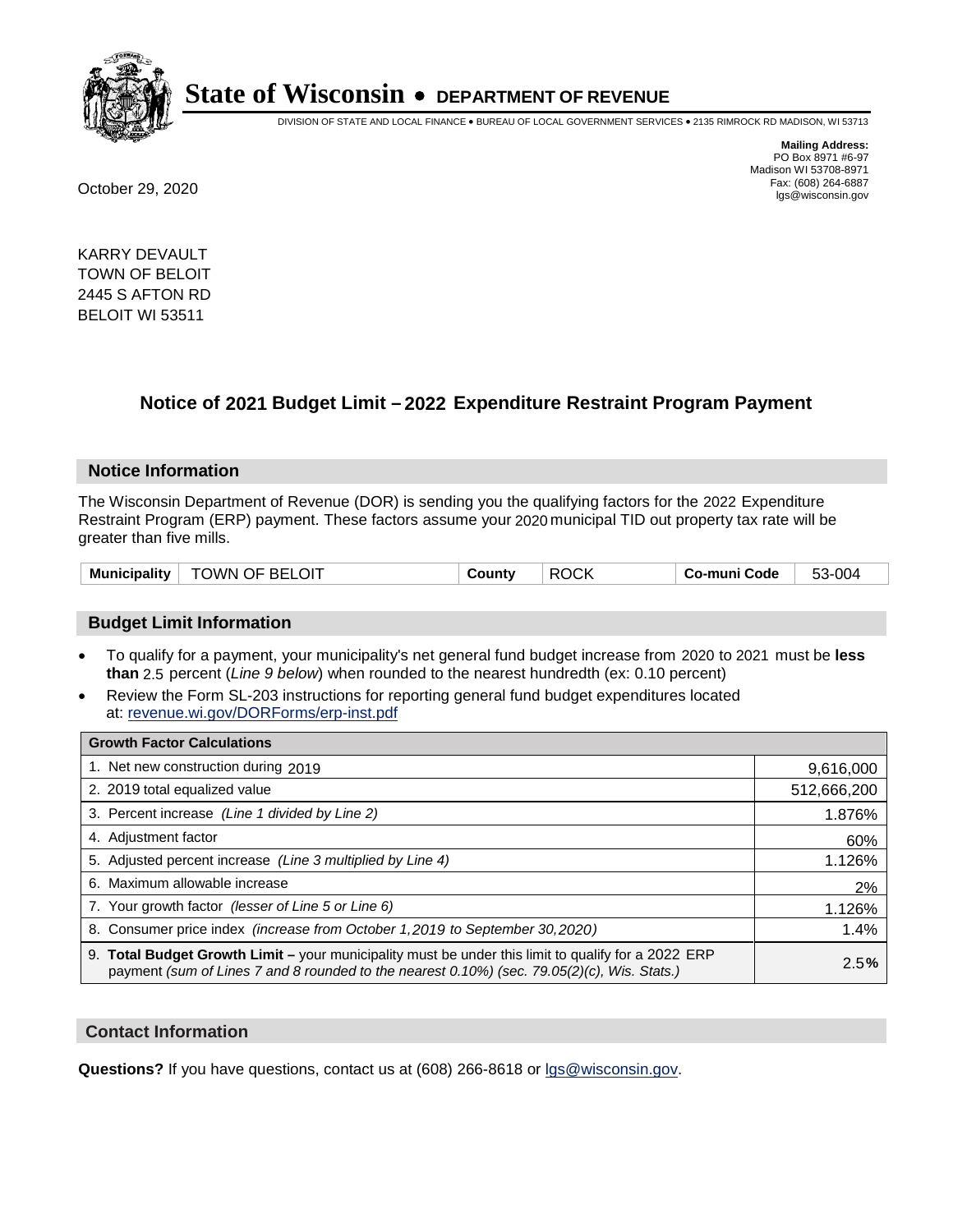

DIVISION OF STATE AND LOCAL FINANCE • BUREAU OF LOCAL GOVERNMENT SERVICES • 2135 RIMROCK RD MADISON, WI 53713

**Mailing Address:** PO Box 8971 #6-97 Madison WI 53708-8971<br>Fax: (608) 264-6887 Fax: (608) 264-6887 October 29, 2020 lgs@wisconsin.gov

JENNIFER CIEPLEY VILLAGE OF CLINTON 301 CROSS STREET CLINTON WI 53525

# **Notice of 2021 Budget Limit - 2022 Expenditure Restraint Program Payment**

## **Notice Information**

The Wisconsin Department of Revenue (DOR) is sending you the qualifying factors for the 2022 Expenditure Restraint Program (ERP) payment. These factors assume your 2020 municipal TID out property tax rate will be greater than five mills.

| Municipality | VILLAGE OF CLINTON | ∟ount∨ | $\sim$<br>DC.<br>.) ( .) K<br>rι | o-muni Code، ن | ¬ ร– .<br>ື |
|--------------|--------------------|--------|----------------------------------|----------------|-------------|
|--------------|--------------------|--------|----------------------------------|----------------|-------------|

# **Budget Limit Information**

- To qualify for a payment, your municipality's net general fund budget increase from 2020 to 2021 must be less **than** 1.6 percent (*Line 9 below*) when rounded to the nearest hundredth (ex: 0.10 percent)
- Review the Form SL-203 instructions for reporting general fund budget expenditures located at: revenue.wi.gov/DORForms/erp-inst.pdf

| <b>Growth Factor Calculations</b>                                                                                                                                                                      |             |
|--------------------------------------------------------------------------------------------------------------------------------------------------------------------------------------------------------|-------------|
| 1. Net new construction during 2019                                                                                                                                                                    | 528,400     |
| 2. 2019 total equalized value                                                                                                                                                                          | 129,746,900 |
| 3. Percent increase (Line 1 divided by Line 2)                                                                                                                                                         | 0.407%      |
| 4. Adiustment factor                                                                                                                                                                                   | 60%         |
| 5. Adjusted percent increase (Line 3 multiplied by Line 4)                                                                                                                                             | 0.244%      |
| 6. Maximum allowable increase                                                                                                                                                                          | 2%          |
| 7. Your growth factor (lesser of Line 5 or Line 6)                                                                                                                                                     | 0.244%      |
| 8. Consumer price index (increase from October 1,2019 to September 30,2020)                                                                                                                            | 1.4%        |
| 9. Total Budget Growth Limit - your municipality must be under this limit to qualify for a 2022 ERP<br>payment (sum of Lines 7 and 8 rounded to the nearest $0.10\%$ ) (sec. 79.05(2)(c), Wis. Stats.) | 1.6%        |

## **Contact Information**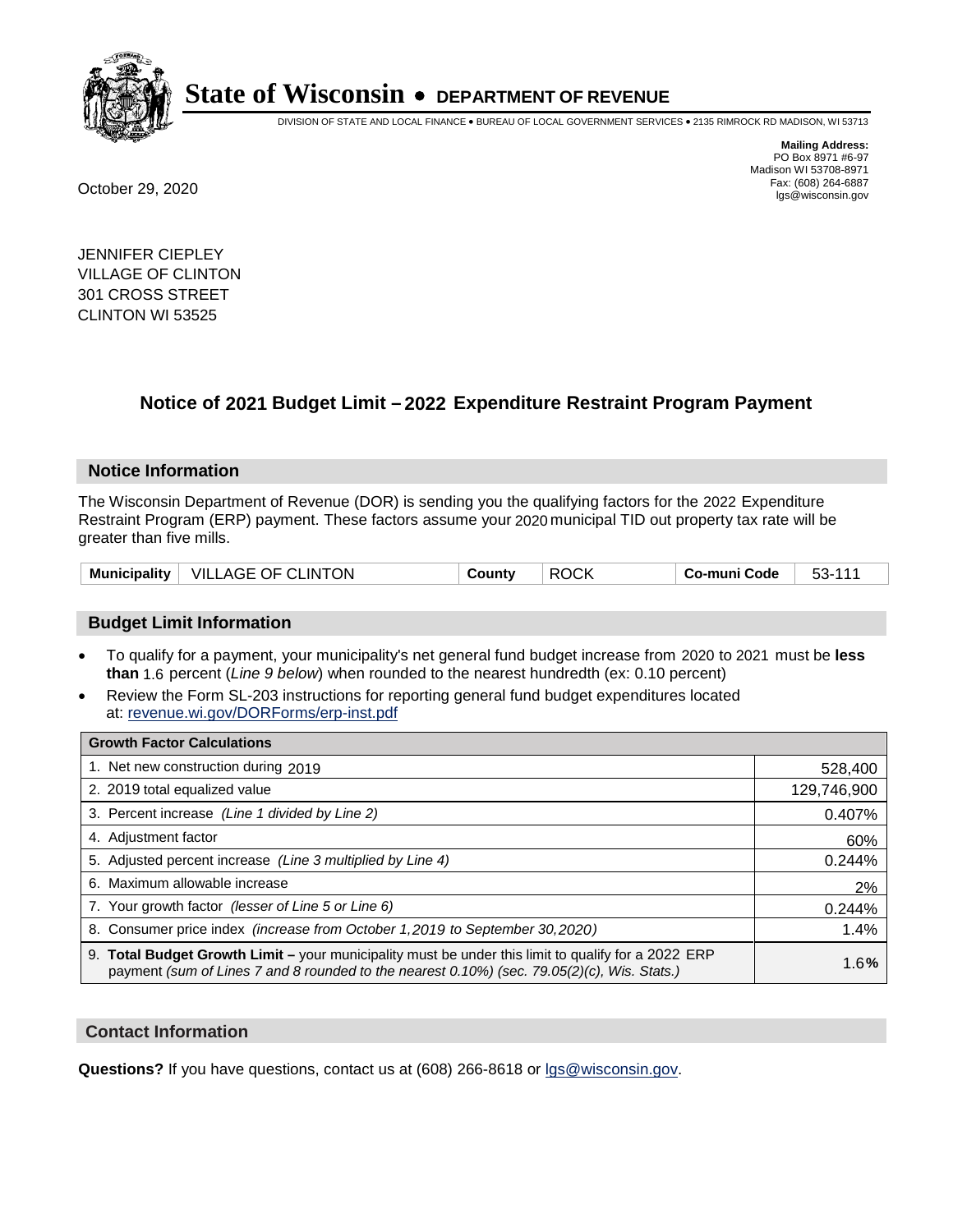

DIVISION OF STATE AND LOCAL FINANCE • BUREAU OF LOCAL GOVERNMENT SERVICES • 2135 RIMROCK RD MADISON, WI 53713

**Mailing Address:** PO Box 8971 #6-97 Madison WI 53708-8971<br>Fax: (608) 264-6887 Fax: (608) 264-6887 October 29, 2020 lgs@wisconsin.gov

SHAWNA MARCH VILLAGE OF FOOTVILLE PO BOX 445 FOOTVILLE WI 53537-0445

# **Notice of 2021 Budget Limit - 2022 Expenditure Restraint Program Payment**

#### **Notice Information**

The Wisconsin Department of Revenue (DOR) is sending you the qualifying factors for the 2022 Expenditure Restraint Program (ERP) payment. These factors assume your 2020 municipal TID out property tax rate will be greater than five mills.

| <b>Municipality</b> | <b>VILLAGE OF FOOTVILLE</b> | ountvٽ | ΩL<br>RC<br>7 U.N | ' o-muni Code | 26،<br>၁၁- |
|---------------------|-----------------------------|--------|-------------------|---------------|------------|
|---------------------|-----------------------------|--------|-------------------|---------------|------------|

## **Budget Limit Information**

- To qualify for a payment, your municipality's net general fund budget increase from 2020 to 2021 must be less **than** 1.4 percent (*Line 9 below*) when rounded to the nearest hundredth (ex: 0.10 percent)
- Review the Form SL-203 instructions for reporting general fund budget expenditures located at: revenue.wi.gov/DORForms/erp-inst.pdf

| <b>Growth Factor Calculations</b>                                                                                                                                                                      |            |
|--------------------------------------------------------------------------------------------------------------------------------------------------------------------------------------------------------|------------|
| 1. Net new construction during 2019                                                                                                                                                                    | $-550,500$ |
| 2. 2019 total equalized value                                                                                                                                                                          | 47,742,500 |
| 3. Percent increase (Line 1 divided by Line 2)                                                                                                                                                         | $-1.153%$  |
| 4. Adjustment factor                                                                                                                                                                                   | 60%        |
| 5. Adjusted percent increase (Line 3 multiplied by Line 4)                                                                                                                                             | $-0.692%$  |
| 6. Maximum allowable increase                                                                                                                                                                          | 2%         |
| 7. Your growth factor (lesser of Line 5 or Line 6)                                                                                                                                                     | 0.000%     |
| 8. Consumer price index (increase from October 1, 2019 to September 30, 2020)                                                                                                                          | 1.4%       |
| 9. Total Budget Growth Limit - your municipality must be under this limit to qualify for a 2022 ERP<br>payment (sum of Lines 7 and 8 rounded to the nearest $0.10\%$ ) (sec. 79.05(2)(c), Wis. Stats.) | 1.4%       |

## **Contact Information**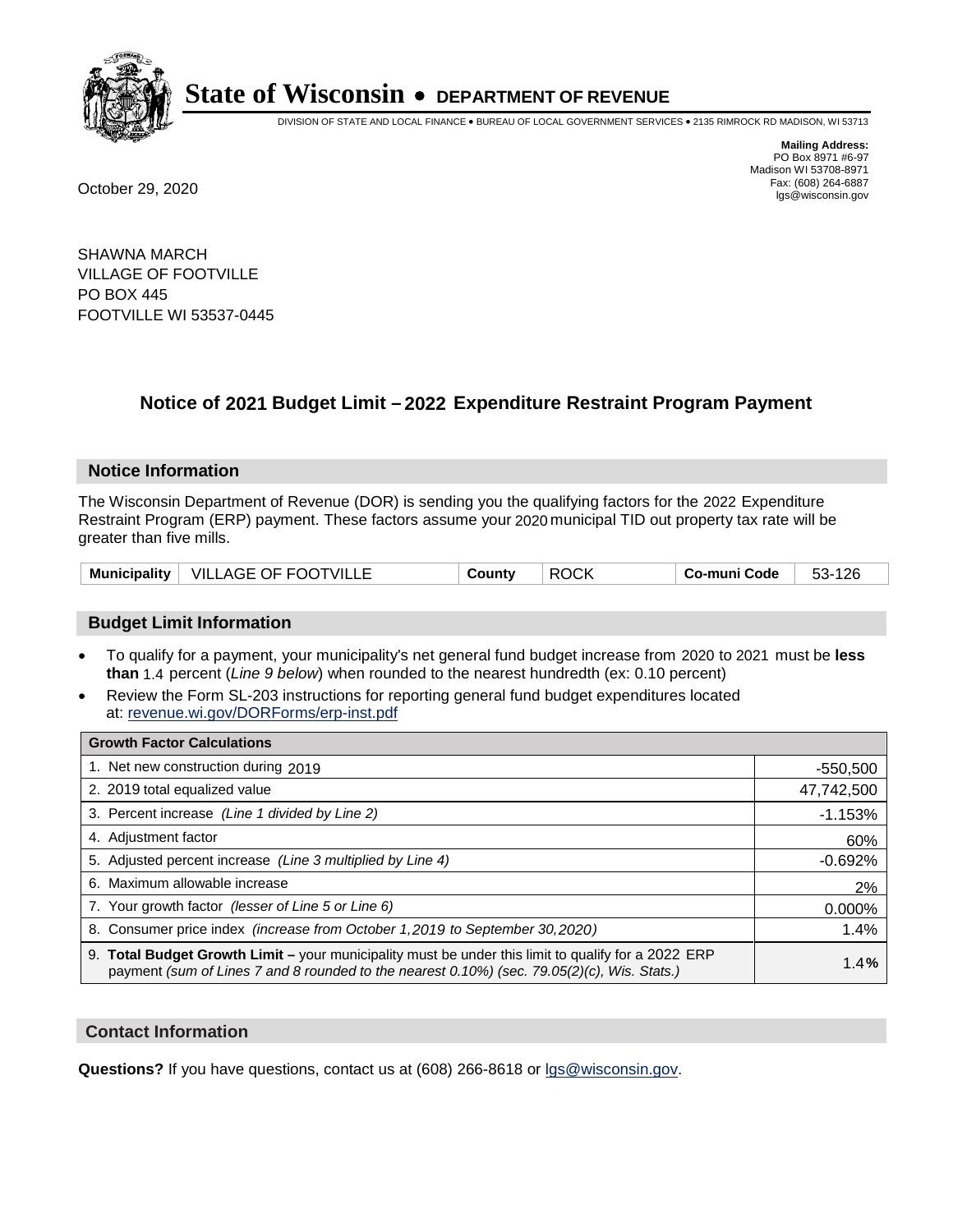

DIVISION OF STATE AND LOCAL FINANCE • BUREAU OF LOCAL GOVERNMENT SERVICES • 2135 RIMROCK RD MADISON, WI 53713

**Mailing Address:** PO Box 8971 #6-97 Madison WI 53708-8971<br>Fax: (608) 264-6887 Fax: (608) 264-6887 October 29, 2020 lgs@wisconsin.gov

SHERRI WAEGE VILLAGE OF ORFORDVILLE PO BOX 409 ORFORDVILLE WI 53576-0409

# **Notice of 2021 Budget Limit - 2022 Expenditure Restraint Program Payment**

## **Notice Information**

The Wisconsin Department of Revenue (DOR) is sending you the qualifying factors for the 2022 Expenditure Restraint Program (ERP) payment. These factors assume your 2020 municipal TID out property tax rate will be greater than five mills.

|  | Municipality   VILLAGE OF ORFORDVILLE | County | <b>ROCK</b> | Co-muni Code | 53-165 |
|--|---------------------------------------|--------|-------------|--------------|--------|
|--|---------------------------------------|--------|-------------|--------------|--------|

## **Budget Limit Information**

- To qualify for a payment, your municipality's net general fund budget increase from 2020 to 2021 must be less **than** 2.2 percent (*Line 9 below*) when rounded to the nearest hundredth (ex: 0.10 percent)
- Review the Form SL-203 instructions for reporting general fund budget expenditures located at: revenue.wi.gov/DORForms/erp-inst.pdf

| <b>Growth Factor Calculations</b>                                                                                                                                                                  |            |
|----------------------------------------------------------------------------------------------------------------------------------------------------------------------------------------------------|------------|
| 1. Net new construction during 2019                                                                                                                                                                | 1,070,800  |
| 2. 2019 total equalized value                                                                                                                                                                      | 79,343,200 |
| 3. Percent increase (Line 1 divided by Line 2)                                                                                                                                                     | 1.350%     |
| 4. Adjustment factor                                                                                                                                                                               | 60%        |
| 5. Adjusted percent increase (Line 3 multiplied by Line 4)                                                                                                                                         | 0.810%     |
| 6. Maximum allowable increase                                                                                                                                                                      | 2%         |
| 7. Your growth factor (lesser of Line 5 or Line 6)                                                                                                                                                 | 0.810%     |
| 8. Consumer price index (increase from October 1, 2019 to September 30, 2020)                                                                                                                      | 1.4%       |
| 9. Total Budget Growth Limit - your municipality must be under this limit to qualify for a 2022 ERP<br>payment (sum of Lines 7 and 8 rounded to the nearest 0.10%) (sec. 79.05(2)(c), Wis. Stats.) | 2.2%       |

## **Contact Information**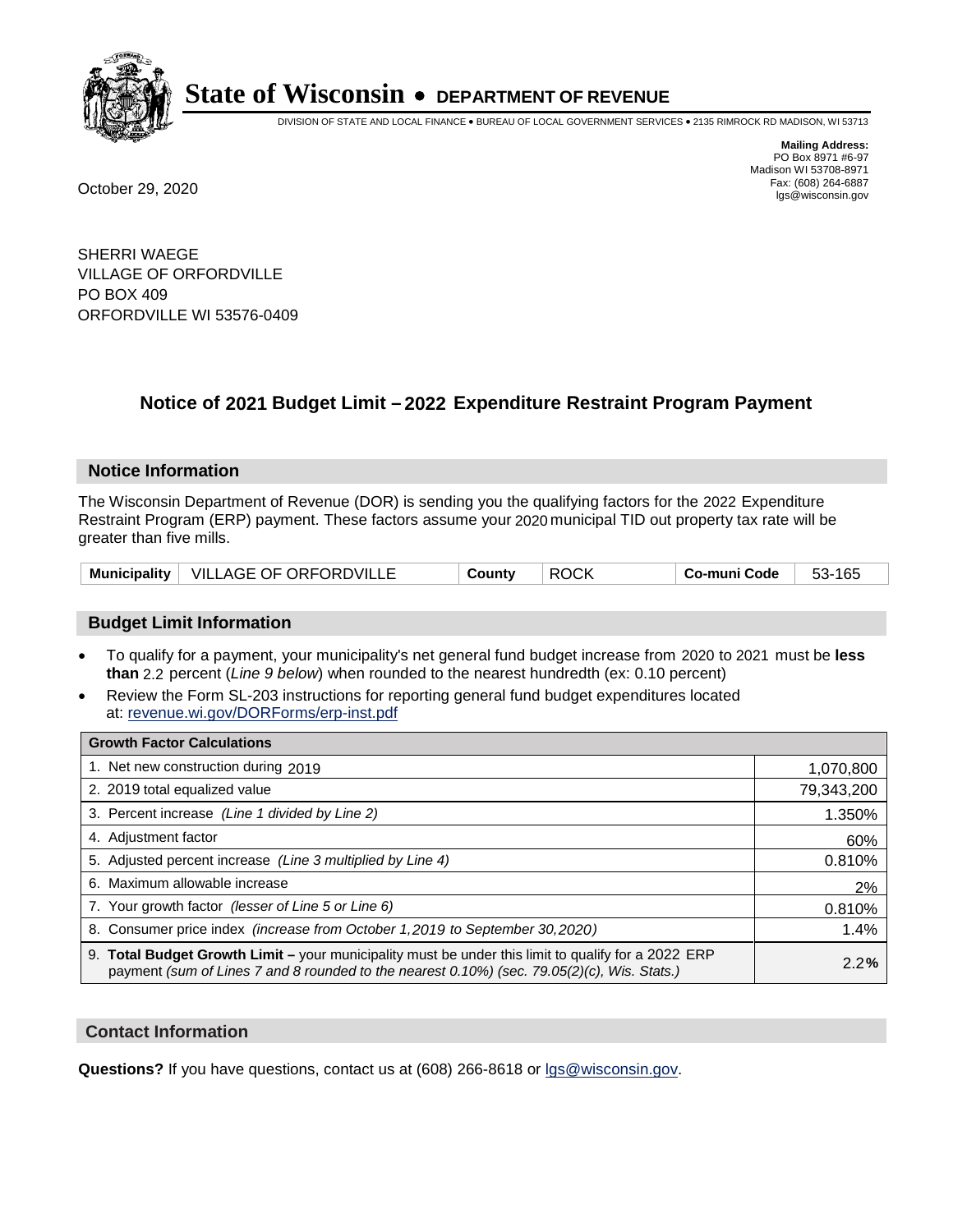

DIVISION OF STATE AND LOCAL FINANCE • BUREAU OF LOCAL GOVERNMENT SERVICES • 2135 RIMROCK RD MADISON, WI 53713

**Mailing Address:** PO Box 8971 #6-97 Madison WI 53708-8971<br>Fax: (608) 264-6887 Fax: (608) 264-6887 October 29, 2020 lgs@wisconsin.gov

LORENA STOTTLER CITY OF BELOIT 100 STATE STREET BELOIT WI 53511

# **Notice of 2021 Budget Limit - 2022 Expenditure Restraint Program Payment**

## **Notice Information**

The Wisconsin Department of Revenue (DOR) is sending you the qualifying factors for the 2022 Expenditure Restraint Program (ERP) payment. These factors assume your 2020 municipal TID out property tax rate will be greater than five mills.

| Municipality   CITY OF BELOIT | County | ∣ ROCK |  | 53-206 |
|-------------------------------|--------|--------|--|--------|
|-------------------------------|--------|--------|--|--------|

## **Budget Limit Information**

- To qualify for a payment, your municipality's net general fund budget increase from 2020 to 2021 must be less **than** 2.6 percent (*Line 9 below*) when rounded to the nearest hundredth (ex: 0.10 percent)
- Review the Form SL-203 instructions for reporting general fund budget expenditures located at: revenue.wi.gov/DORForms/erp-inst.pdf

| <b>Growth Factor Calculations</b>                                                                                                                                                                  |               |
|----------------------------------------------------------------------------------------------------------------------------------------------------------------------------------------------------|---------------|
| 1. Net new construction during 2019                                                                                                                                                                | 34,887,400    |
| 2. 2019 total equalized value                                                                                                                                                                      | 1,785,854,900 |
| 3. Percent increase (Line 1 divided by Line 2)                                                                                                                                                     | 1.954%        |
| 4. Adjustment factor                                                                                                                                                                               | 60%           |
| 5. Adjusted percent increase (Line 3 multiplied by Line 4)                                                                                                                                         | 1.172%        |
| 6. Maximum allowable increase                                                                                                                                                                      | 2%            |
| 7. Your growth factor (lesser of Line 5 or Line 6)                                                                                                                                                 | 1.172%        |
| 8. Consumer price index (increase from October 1, 2019 to September 30, 2020)                                                                                                                      | 1.4%          |
| 9. Total Budget Growth Limit - your municipality must be under this limit to qualify for a 2022 ERP<br>payment (sum of Lines 7 and 8 rounded to the nearest 0.10%) (sec. 79.05(2)(c), Wis. Stats.) | 2.6%          |

## **Contact Information**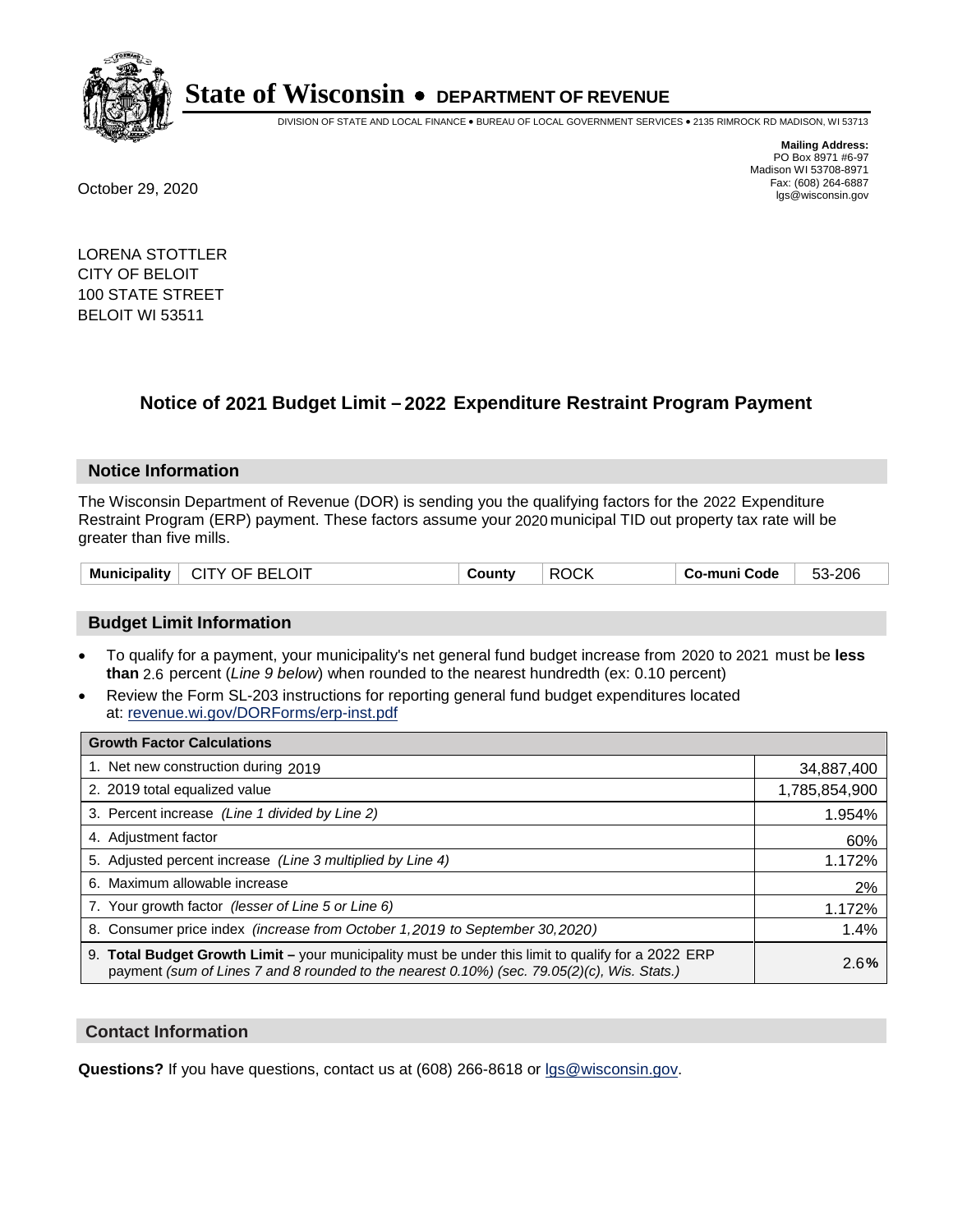

DIVISION OF STATE AND LOCAL FINANCE • BUREAU OF LOCAL GOVERNMENT SERVICES • 2135 RIMROCK RD MADISON, WI 53713

**Mailing Address:** PO Box 8971 #6-97 Madison WI 53708-8971<br>Fax: (608) 264-6887 Fax: (608) 264-6887 October 29, 2020 lgs@wisconsin.gov

CINTHIA HEGGLUND CITY OF EDGERTON 12 ALBION ST EDGERTON WI 53534-1866

# **Notice of 2021 Budget Limit - 2022 Expenditure Restraint Program Payment**

#### **Notice Information**

The Wisconsin Department of Revenue (DOR) is sending you the qualifying factors for the 2022 Expenditure Restraint Program (ERP) payment. These factors assume your 2020 municipal TID out property tax rate will be greater than five mills.

| Municipality   CITY OF EDGERTON |  | County | <b>ROCK</b> | Co-muni Code | 53-221 |
|---------------------------------|--|--------|-------------|--------------|--------|
|---------------------------------|--|--------|-------------|--------------|--------|

## **Budget Limit Information**

- To qualify for a payment, your municipality's net general fund budget increase from 2020 to 2021 must be less **than** 1.8 percent (*Line 9 below*) when rounded to the nearest hundredth (ex: 0.10 percent)
- Review the Form SL-203 instructions for reporting general fund budget expenditures located at: revenue.wi.gov/DORForms/erp-inst.pdf

| <b>Growth Factor Calculations</b>                                                                                                                                                                      |             |
|--------------------------------------------------------------------------------------------------------------------------------------------------------------------------------------------------------|-------------|
| 1. Net new construction during 2019                                                                                                                                                                    | 2,695,500   |
| 2. 2019 total equalized value                                                                                                                                                                          | 419,790,700 |
| 3. Percent increase (Line 1 divided by Line 2)                                                                                                                                                         | 0.642%      |
| 4. Adjustment factor                                                                                                                                                                                   | 60%         |
| 5. Adjusted percent increase (Line 3 multiplied by Line 4)                                                                                                                                             | 0.385%      |
| 6. Maximum allowable increase                                                                                                                                                                          | 2%          |
| 7. Your growth factor (lesser of Line 5 or Line 6)                                                                                                                                                     | 0.385%      |
| 8. Consumer price index (increase from October 1, 2019 to September 30, 2020)                                                                                                                          | 1.4%        |
| 9. Total Budget Growth Limit - your municipality must be under this limit to qualify for a 2022 ERP<br>payment (sum of Lines 7 and 8 rounded to the nearest $0.10\%$ ) (sec. 79.05(2)(c), Wis. Stats.) | 1.8%        |

## **Contact Information**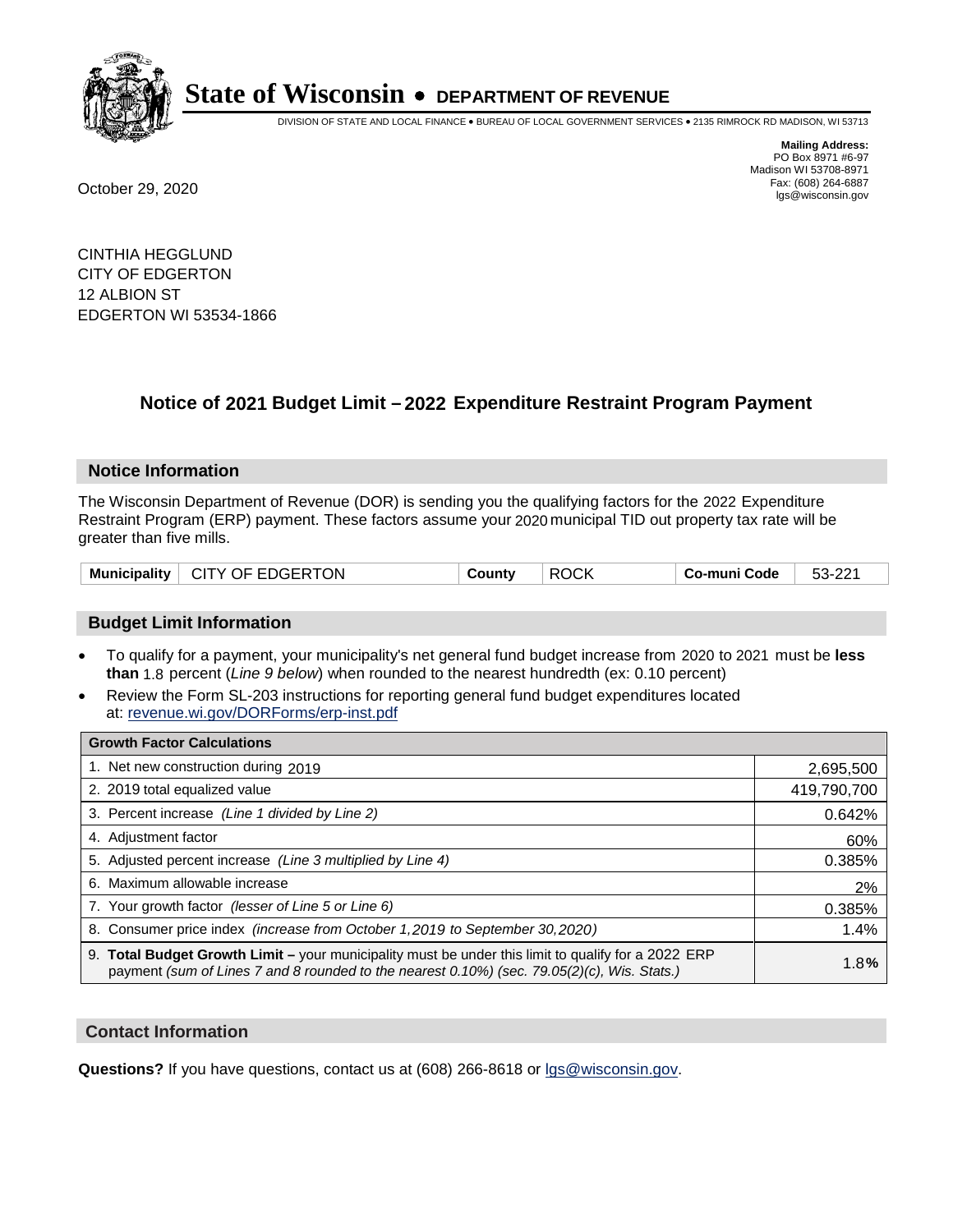

DIVISION OF STATE AND LOCAL FINANCE • BUREAU OF LOCAL GOVERNMENT SERVICES • 2135 RIMROCK RD MADISON, WI 53713

**Mailing Address:** PO Box 8971 #6-97 Madison WI 53708-8971<br>Fax: (608) 264-6887 Fax: (608) 264-6887 October 29, 2020 lgs@wisconsin.gov

JUDY WALTON CITY OF EVANSVILLE P.O. BOX 76 EVANSVILLE WI 53536-0076

# **Notice of 2021 Budget Limit - 2022 Expenditure Restraint Program Payment**

## **Notice Information**

The Wisconsin Department of Revenue (DOR) is sending you the qualifying factors for the 2022 Expenditure Restraint Program (ERP) payment. These factors assume your 2020 municipal TID out property tax rate will be greater than five mills.

| Municipality   CITY OF EVANSVILLE | County | <b>ROCK</b> | . Co-muni Code | 53-222 |
|-----------------------------------|--------|-------------|----------------|--------|
|-----------------------------------|--------|-------------|----------------|--------|

## **Budget Limit Information**

- To qualify for a payment, your municipality's net general fund budget increase from 2020 to 2021 must be less **than** 3.1 percent (*Line 9 below*) when rounded to the nearest hundredth (ex: 0.10 percent)
- Review the Form SL-203 instructions for reporting general fund budget expenditures located at: revenue.wi.gov/DORForms/erp-inst.pdf

| <b>Growth Factor Calculations</b>                                                                                                                                                                  |             |
|----------------------------------------------------------------------------------------------------------------------------------------------------------------------------------------------------|-------------|
| 1. Net new construction during 2019                                                                                                                                                                | 12,247,100  |
| 2. 2019 total equalized value                                                                                                                                                                      | 437,027,300 |
| 3. Percent increase (Line 1 divided by Line 2)                                                                                                                                                     | 2.802%      |
| 4. Adjustment factor                                                                                                                                                                               | 60%         |
| 5. Adjusted percent increase (Line 3 multiplied by Line 4)                                                                                                                                         | 1.681%      |
| 6. Maximum allowable increase                                                                                                                                                                      | 2%          |
| 7. Your growth factor (lesser of Line 5 or Line 6)                                                                                                                                                 | 1.681%      |
| 8. Consumer price index (increase from October 1, 2019 to September 30, 2020)                                                                                                                      | 1.4%        |
| 9. Total Budget Growth Limit - your municipality must be under this limit to qualify for a 2022 ERP<br>payment (sum of Lines 7 and 8 rounded to the nearest 0.10%) (sec. 79.05(2)(c), Wis. Stats.) | 3.1%        |

## **Contact Information**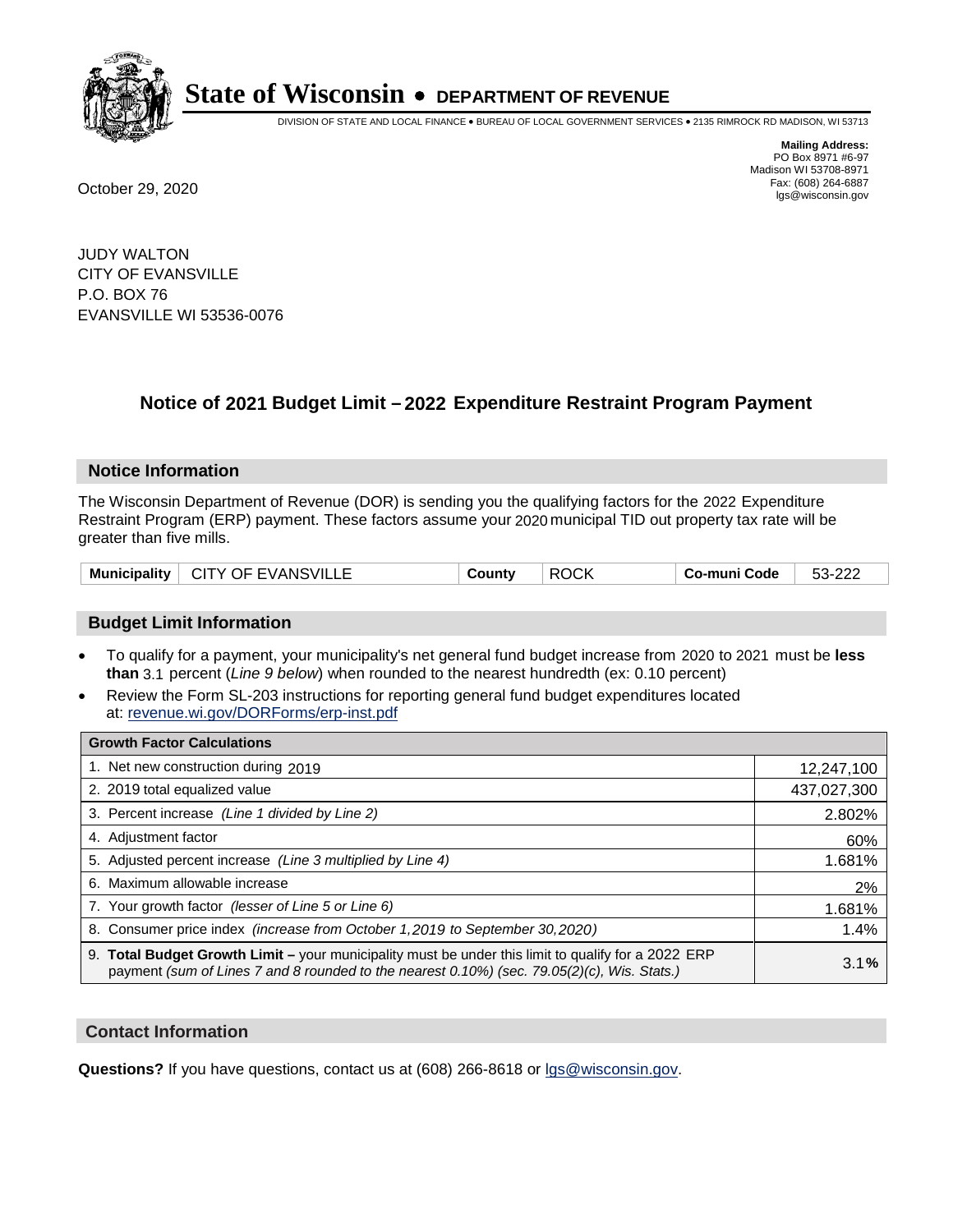

DIVISION OF STATE AND LOCAL FINANCE • BUREAU OF LOCAL GOVERNMENT SERVICES • 2135 RIMROCK RD MADISON, WI 53713

**Mailing Address:** PO Box 8971 #6-97 Madison WI 53708-8971<br>Fax: (608) 264-6887 Fax: (608) 264-6887 October 29, 2020 lgs@wisconsin.gov

DAVID GODEK CITY OF JANESVILLE PO BOX 5005 JANESVILLE WI 53547-5005

# **Notice of 2021 Budget Limit - 2022 Expenditure Restraint Program Payment**

#### **Notice Information**

The Wisconsin Department of Revenue (DOR) is sending you the qualifying factors for the 2022 Expenditure Restraint Program (ERP) payment. These factors assume your 2020 municipal TID out property tax rate will be greater than five mills.

|  | Municipality   CITY OF JANESVILLE | County | <b>ROCK</b> | Co-muni Code | 53-241 |
|--|-----------------------------------|--------|-------------|--------------|--------|
|--|-----------------------------------|--------|-------------|--------------|--------|

## **Budget Limit Information**

- To qualify for a payment, your municipality's net general fund budget increase from 2020 to 2021 must be less **than** 2.0 percent (*Line 9 below*) when rounded to the nearest hundredth (ex: 0.10 percent)
- Review the Form SL-203 instructions for reporting general fund budget expenditures located at: revenue.wi.gov/DORForms/erp-inst.pdf

| <b>Growth Factor Calculations</b>                                                                                                                                                                  |               |
|----------------------------------------------------------------------------------------------------------------------------------------------------------------------------------------------------|---------------|
| 1. Net new construction during 2019                                                                                                                                                                | 51,145,200    |
| 2. 2019 total equalized value                                                                                                                                                                      | 5,315,922,100 |
| 3. Percent increase (Line 1 divided by Line 2)                                                                                                                                                     | 0.962%        |
| 4. Adjustment factor                                                                                                                                                                               | 60%           |
| 5. Adjusted percent increase (Line 3 multiplied by Line 4)                                                                                                                                         | 0.577%        |
| 6. Maximum allowable increase                                                                                                                                                                      | 2%            |
| 7. Your growth factor (lesser of Line 5 or Line 6)                                                                                                                                                 | 0.577%        |
| 8. Consumer price index (increase from October 1, 2019 to September 30, 2020)                                                                                                                      | 1.4%          |
| 9. Total Budget Growth Limit - your municipality must be under this limit to qualify for a 2022 ERP<br>payment (sum of Lines 7 and 8 rounded to the nearest 0.10%) (sec. 79.05(2)(c), Wis. Stats.) | 2.0%          |

## **Contact Information**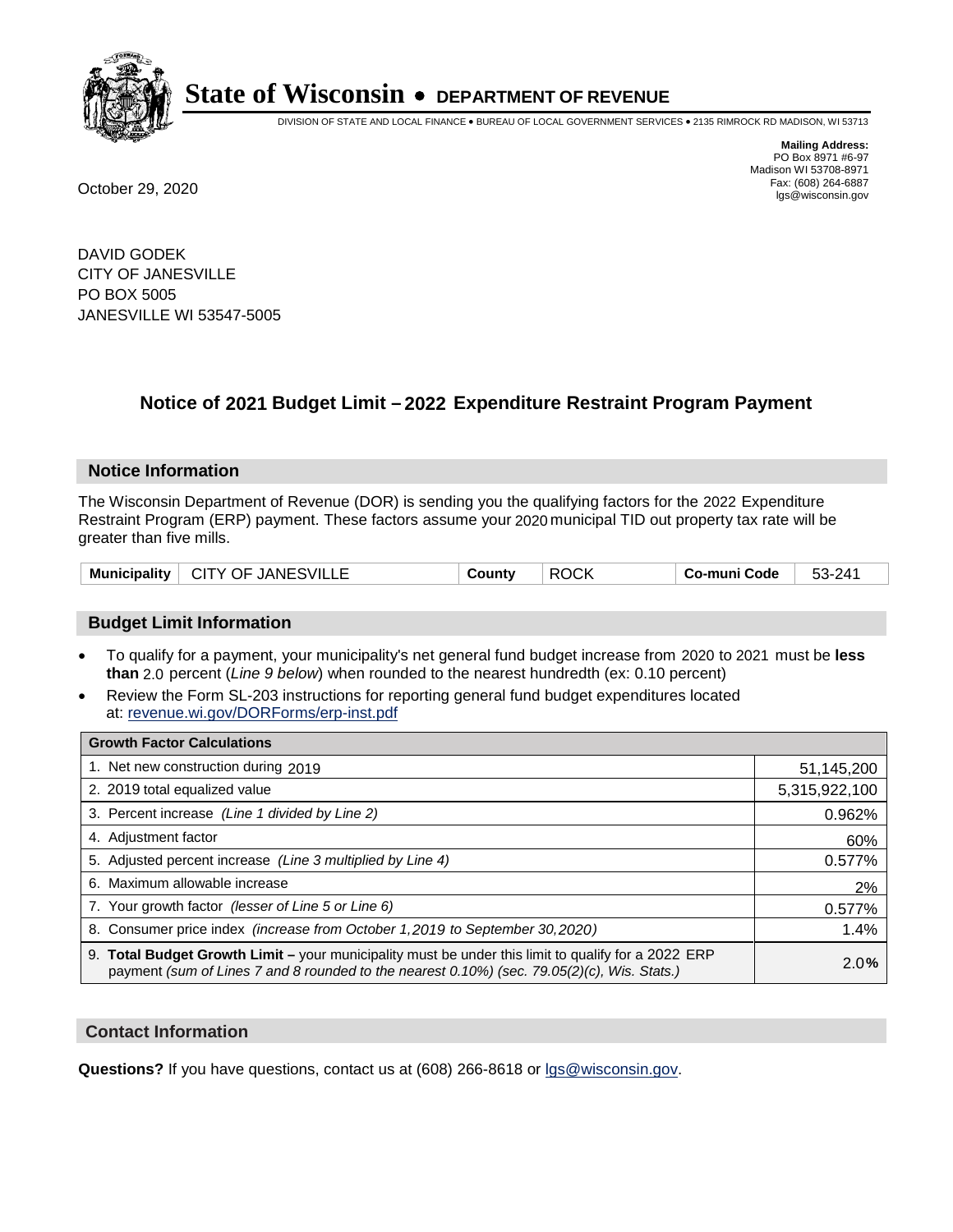

DIVISION OF STATE AND LOCAL FINANCE • BUREAU OF LOCAL GOVERNMENT SERVICES • 2135 RIMROCK RD MADISON, WI 53713

**Mailing Address:** PO Box 8971 #6-97 Madison WI 53708-8971<br>Fax: (608) 264-6887 Fax: (608) 264-6887 October 29, 2020 lgs@wisconsin.gov

LEANNE SCHROEDER CITY OF MILTON 710 S JANESVILLE STREET MILTON WI 53563-1579

# **Notice of 2021 Budget Limit - 2022 Expenditure Restraint Program Payment**

## **Notice Information**

The Wisconsin Department of Revenue (DOR) is sending you the qualifying factors for the 2022 Expenditure Restraint Program (ERP) payment. These factors assume your 2020 municipal TID out property tax rate will be greater than five mills.

| $\perp$ CITY OF MILTON<br><b>Municipality</b> | County | <b>ROCK</b> | ⊟ Co-muni Code | 53-257 |
|-----------------------------------------------|--------|-------------|----------------|--------|
|-----------------------------------------------|--------|-------------|----------------|--------|

## **Budget Limit Information**

- To qualify for a payment, your municipality's net general fund budget increase from 2020 to 2021 must be less **than** 2.7 percent (*Line 9 below*) when rounded to the nearest hundredth (ex: 0.10 percent)
- Review the Form SL-203 instructions for reporting general fund budget expenditures located at: revenue.wi.gov/DORForms/erp-inst.pdf

| <b>Growth Factor Calculations</b>                                                                                                                                                                      |             |
|--------------------------------------------------------------------------------------------------------------------------------------------------------------------------------------------------------|-------------|
| 1. Net new construction during 2019                                                                                                                                                                    | 9,196,600   |
| 2. 2019 total equalized value                                                                                                                                                                          | 427,445,300 |
| 3. Percent increase (Line 1 divided by Line 2)                                                                                                                                                         | 2.152%      |
| 4. Adjustment factor                                                                                                                                                                                   | 60%         |
| 5. Adjusted percent increase (Line 3 multiplied by Line 4)                                                                                                                                             | 1.291%      |
| 6. Maximum allowable increase                                                                                                                                                                          | 2%          |
| 7. Your growth factor (lesser of Line 5 or Line 6)                                                                                                                                                     | 1.291%      |
| 8. Consumer price index (increase from October 1, 2019 to September 30, 2020)                                                                                                                          | 1.4%        |
| 9. Total Budget Growth Limit - your municipality must be under this limit to qualify for a 2022 ERP<br>payment (sum of Lines 7 and 8 rounded to the nearest $0.10\%$ ) (sec. 79.05(2)(c), Wis. Stats.) | 2.7%        |

## **Contact Information**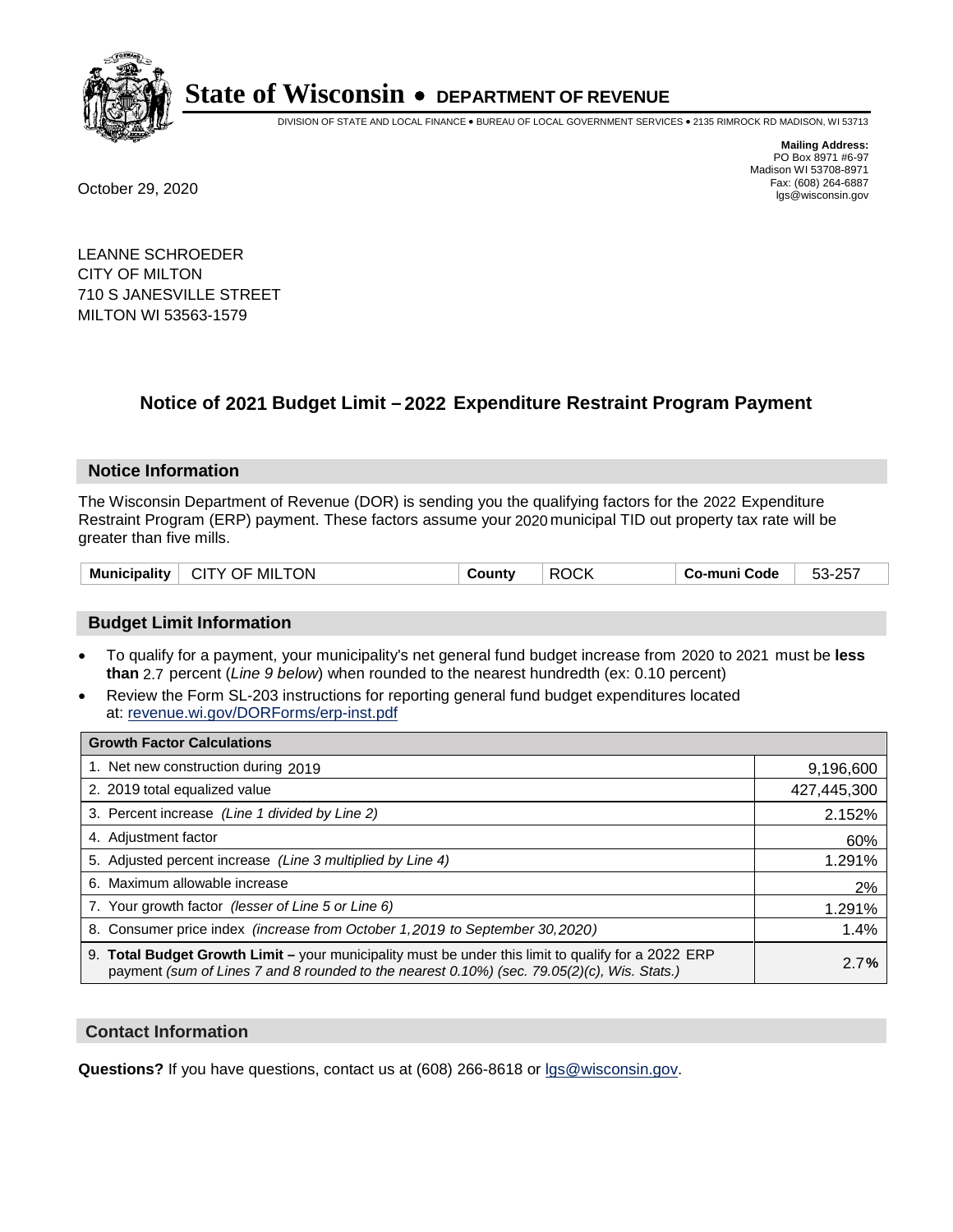

DIVISION OF STATE AND LOCAL FINANCE • BUREAU OF LOCAL GOVERNMENT SERVICES • 2135 RIMROCK RD MADISON, WI 53713

**Mailing Address:** PO Box 8971 #6-97 Madison WI 53708-8971<br>Fax: (608) 264-6887 Fax: (608) 264-6887 October 29, 2020 lgs@wisconsin.gov

LYNNE LUND VILLAGE OF GLEN FLORA P.O. BOX 221 GLEN FLORA WI 54526-0221

# **Notice of 2021 Budget Limit - 2022 Expenditure Restraint Program Payment**

#### **Notice Information**

The Wisconsin Department of Revenue (DOR) is sending you the qualifying factors for the 2022 Expenditure Restraint Program (ERP) payment. These factors assume your 2020 municipal TID out property tax rate will be greater than five mills.

|  | Municipality   VILLAGE OF GLEN FLORA | County | <b>RUSK</b> | Co-muni Code | 54-131 |
|--|--------------------------------------|--------|-------------|--------------|--------|
|--|--------------------------------------|--------|-------------|--------------|--------|

## **Budget Limit Information**

- To qualify for a payment, your municipality's net general fund budget increase from 2020 to 2021 must be less **than** 1.7 percent (*Line 9 below*) when rounded to the nearest hundredth (ex: 0.10 percent)
- Review the Form SL-203 instructions for reporting general fund budget expenditures located at: revenue.wi.gov/DORForms/erp-inst.pdf

| <b>Growth Factor Calculations</b>                                                                                                                                                                      |           |
|--------------------------------------------------------------------------------------------------------------------------------------------------------------------------------------------------------|-----------|
| 1. Net new construction during 2019                                                                                                                                                                    | 30,200    |
| 2. 2019 total equalized value                                                                                                                                                                          | 5,560,100 |
| 3. Percent increase (Line 1 divided by Line 2)                                                                                                                                                         | 0.543%    |
| 4. Adjustment factor                                                                                                                                                                                   | 60%       |
| 5. Adjusted percent increase (Line 3 multiplied by Line 4)                                                                                                                                             | 0.326%    |
| 6. Maximum allowable increase                                                                                                                                                                          | 2%        |
| 7. Your growth factor (lesser of Line 5 or Line 6)                                                                                                                                                     | 0.326%    |
| 8. Consumer price index (increase from October 1, 2019 to September 30, 2020)                                                                                                                          | 1.4%      |
| 9. Total Budget Growth Limit - your municipality must be under this limit to qualify for a 2022 ERP<br>payment (sum of Lines 7 and 8 rounded to the nearest $0.10\%$ ) (sec. 79.05(2)(c), Wis. Stats.) | 1.7%      |

## **Contact Information**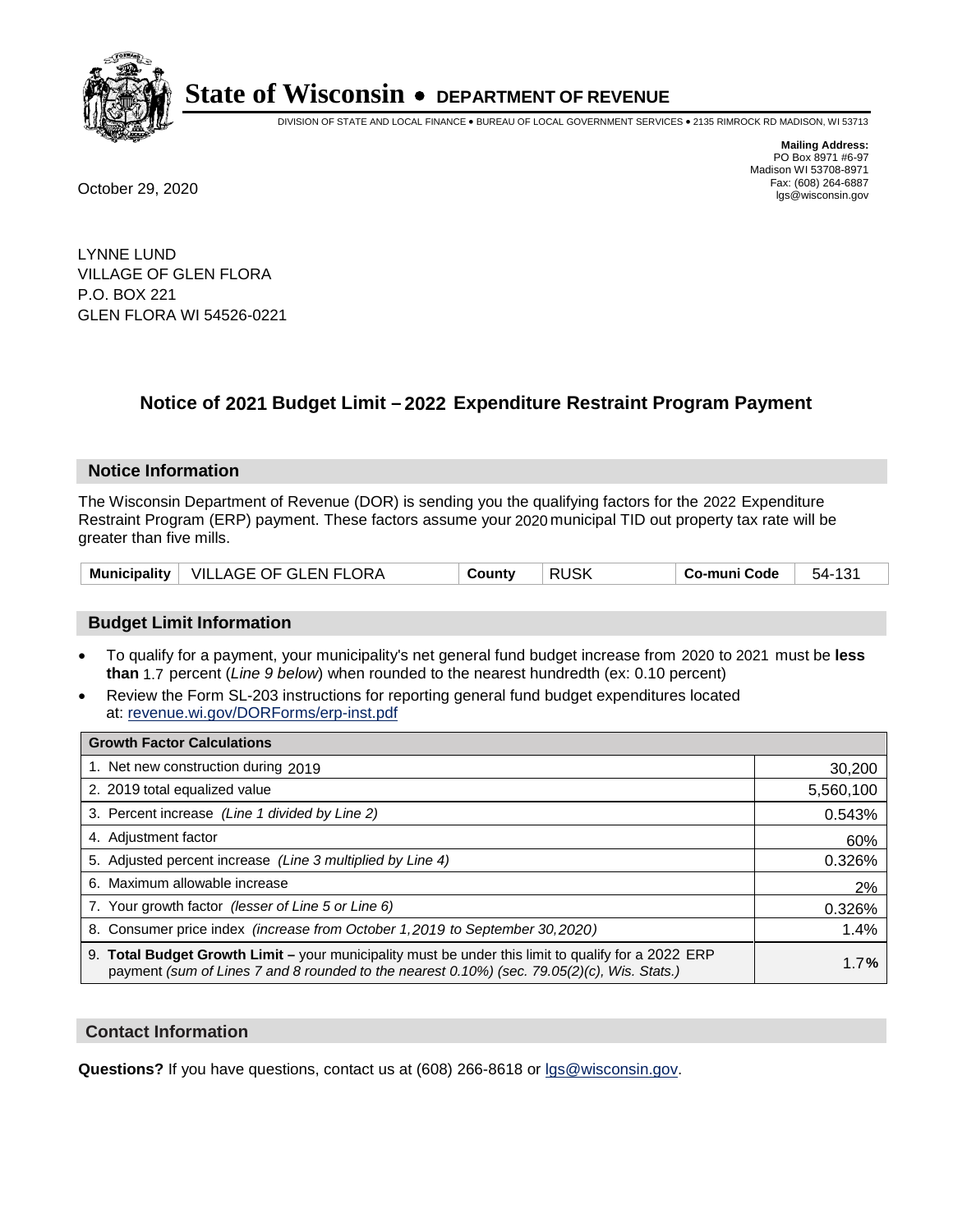

DIVISION OF STATE AND LOCAL FINANCE • BUREAU OF LOCAL GOVERNMENT SERVICES • 2135 RIMROCK RD MADISON, WI 53713

**Mailing Address:** PO Box 8971 #6-97 Madison WI 53708-8971<br>Fax: (608) 264-6887 Fax: (608) 264-6887 October 29, 2020 lgs@wisconsin.gov

KELLY SPORTS VILLAGE OF TONY N5399 WALNUT STREET TONY WI 54563

# **Notice of 2021 Budget Limit - 2022 Expenditure Restraint Program Payment**

## **Notice Information**

The Wisconsin Department of Revenue (DOR) is sending you the qualifying factors for the 2022 Expenditure Restraint Program (ERP) payment. These factors assume your 2020 municipal TID out property tax rate will be greater than five mills.

| <b>Municipality</b> | ONY<br>VIL.<br>ᄾᇋᄃ<br>JF.<br>AW | Jount∨<br>. . | <b>ICL</b><br>וח<br>ruor | Co-muni Code | 186<br>54. |
|---------------------|---------------------------------|---------------|--------------------------|--------------|------------|
|---------------------|---------------------------------|---------------|--------------------------|--------------|------------|

## **Budget Limit Information**

- To qualify for a payment, your municipality's net general fund budget increase from 2020 to 2021 must be less **than** 1.4 percent (*Line 9 below*) when rounded to the nearest hundredth (ex: 0.10 percent)
- Review the Form SL-203 instructions for reporting general fund budget expenditures located at: revenue.wi.gov/DORForms/erp-inst.pdf

| <b>Growth Factor Calculations</b>                                                                                                                                                                  |           |
|----------------------------------------------------------------------------------------------------------------------------------------------------------------------------------------------------|-----------|
| 1. Net new construction during 2019                                                                                                                                                                | $-4,400$  |
| 2. 2019 total equalized value                                                                                                                                                                      | 4,611,200 |
| 3. Percent increase (Line 1 divided by Line 2)                                                                                                                                                     | $-0.095%$ |
| 4. Adjustment factor                                                                                                                                                                               | 60%       |
| 5. Adjusted percent increase (Line 3 multiplied by Line 4)                                                                                                                                         | $-0.057%$ |
| 6. Maximum allowable increase                                                                                                                                                                      | 2%        |
| 7. Your growth factor (lesser of Line 5 or Line 6)                                                                                                                                                 | 0.000%    |
| 8. Consumer price index (increase from October 1, 2019 to September 30, 2020)                                                                                                                      | 1.4%      |
| 9. Total Budget Growth Limit – your municipality must be under this limit to qualify for a 2022 ERP<br>payment (sum of Lines 7 and 8 rounded to the nearest 0.10%) (sec. 79.05(2)(c), Wis. Stats.) | 1.4%      |

## **Contact Information**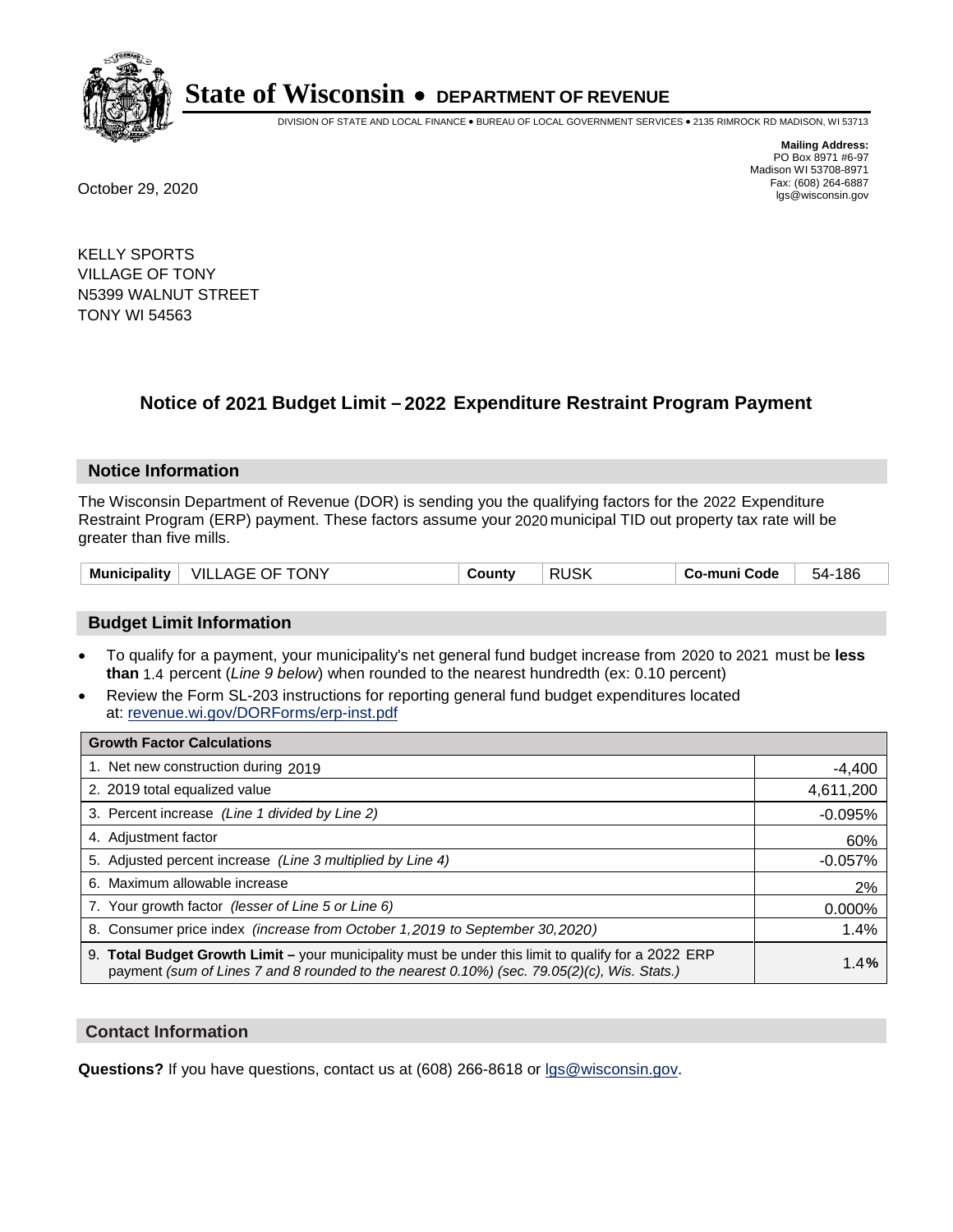

DIVISION OF STATE AND LOCAL FINANCE • BUREAU OF LOCAL GOVERNMENT SERVICES • 2135 RIMROCK RD MADISON, WI 53713

**Mailing Address:** PO Box 8971 #6-97 Madison WI 53708-8971<br>Fax: (608) 264-6887 Fax: (608) 264-6887 October 29, 2020 lgs@wisconsin.gov

KRIS SNYDER VILLAGE OF WEYERHAEUSER P.O. BOX 168 WEYERHAEUSER WI 54191

# **Notice of 2021 Budget Limit - 2022 Expenditure Restraint Program Payment**

#### **Notice Information**

The Wisconsin Department of Revenue (DOR) is sending you the qualifying factors for the 2022 Expenditure Restraint Program (ERP) payment. These factors assume your 2020 municipal TID out property tax rate will be greater than five mills.

| Municipality   VILLAGE OF WEYERHAEUSER | County | <b>RUSK</b> | Co-muni Code | 54-191 |
|----------------------------------------|--------|-------------|--------------|--------|
|----------------------------------------|--------|-------------|--------------|--------|

## **Budget Limit Information**

- To qualify for a payment, your municipality's net general fund budget increase from 2020 to 2021 must be less **than** 1.8 percent (*Line 9 below*) when rounded to the nearest hundredth (ex: 0.10 percent)
- Review the Form SL-203 instructions for reporting general fund budget expenditures located at: revenue.wi.gov/DORForms/erp-inst.pdf

| <b>Growth Factor Calculations</b>                                                                                                                                                                      |            |
|--------------------------------------------------------------------------------------------------------------------------------------------------------------------------------------------------------|------------|
| 1. Net new construction during 2019                                                                                                                                                                    | 183,900    |
| 2. 2019 total equalized value                                                                                                                                                                          | 28,895,300 |
| 3. Percent increase (Line 1 divided by Line 2)                                                                                                                                                         | 0.636%     |
| 4. Adjustment factor                                                                                                                                                                                   | 60%        |
| 5. Adjusted percent increase (Line 3 multiplied by Line 4)                                                                                                                                             | 0.382%     |
| 6. Maximum allowable increase                                                                                                                                                                          | 2%         |
| 7. Your growth factor (lesser of Line 5 or Line 6)                                                                                                                                                     | 0.382%     |
| 8. Consumer price index (increase from October 1, 2019 to September 30, 2020)                                                                                                                          | 1.4%       |
| 9. Total Budget Growth Limit - your municipality must be under this limit to qualify for a 2022 ERP<br>payment (sum of Lines 7 and 8 rounded to the nearest $0.10\%$ ) (sec. 79.05(2)(c), Wis. Stats.) | 1.8%       |

## **Contact Information**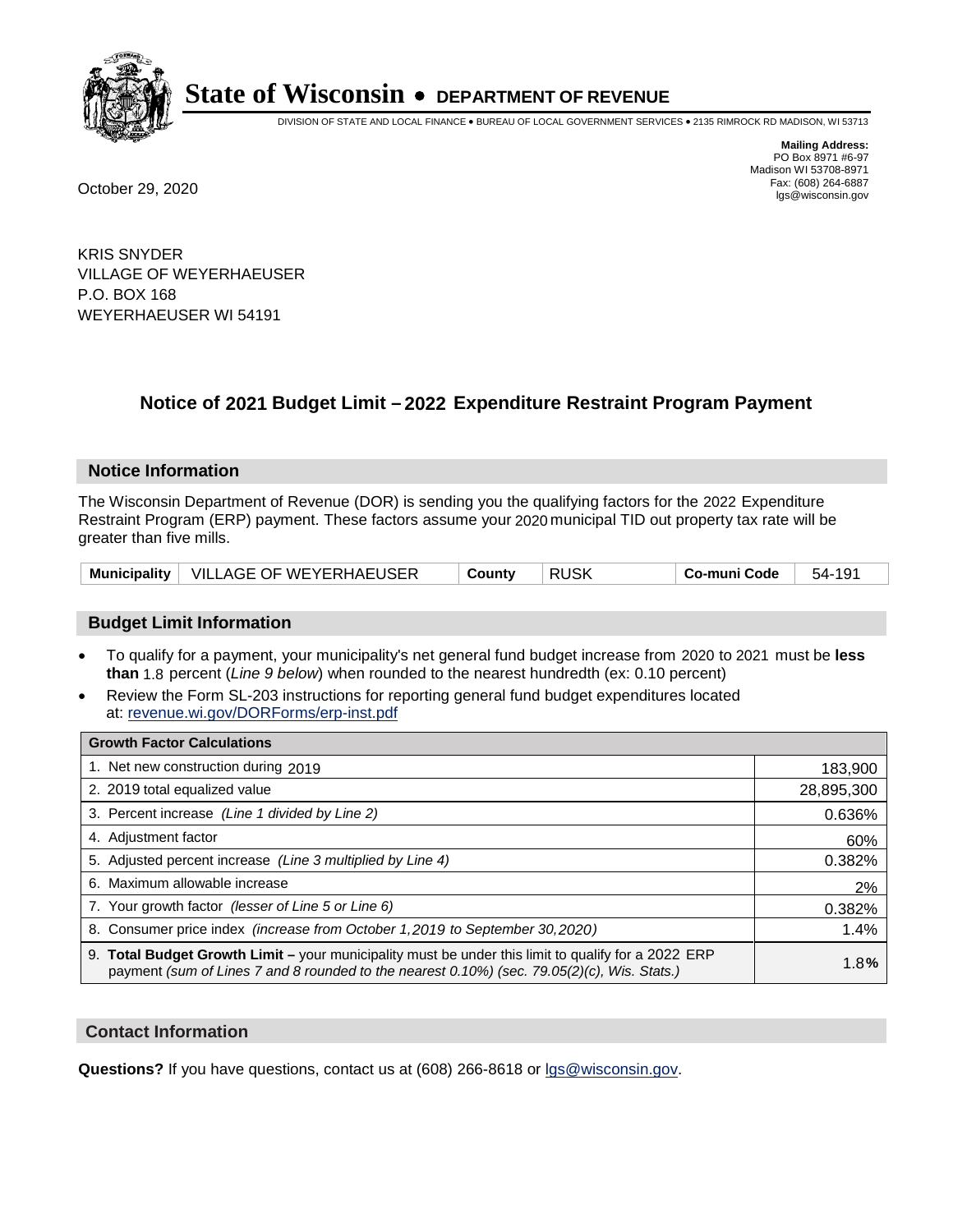

DIVISION OF STATE AND LOCAL FINANCE • BUREAU OF LOCAL GOVERNMENT SERVICES • 2135 RIMROCK RD MADISON, WI 53713

**Mailing Address:** PO Box 8971 #6-97 Madison WI 53708-8971<br>Fax: (608) 264-6887 Fax: (608) 264-6887 October 29, 2020 lgs@wisconsin.gov

SHARI KAVANAGH CITY OF LADYSMITH PO BOX 431 LADYSMITH WI 54848-0431

# **Notice of 2021 Budget Limit - 2022 Expenditure Restraint Program Payment**

#### **Notice Information**

The Wisconsin Department of Revenue (DOR) is sending you the qualifying factors for the 2022 Expenditure Restraint Program (ERP) payment. These factors assume your 2020 municipal TID out property tax rate will be greater than five mills.

## **Budget Limit Information**

- To qualify for a payment, your municipality's net general fund budget increase from 2020 to 2021 must be less **than** 1.6 percent (*Line 9 below*) when rounded to the nearest hundredth (ex: 0.10 percent)
- Review the Form SL-203 instructions for reporting general fund budget expenditures located at: revenue.wi.gov/DORForms/erp-inst.pdf

| <b>Growth Factor Calculations</b>                                                                                                                                                                      |             |
|--------------------------------------------------------------------------------------------------------------------------------------------------------------------------------------------------------|-------------|
| 1. Net new construction during 2019                                                                                                                                                                    | 519,700     |
| 2. 2019 total equalized value                                                                                                                                                                          | 167,092,300 |
| 3. Percent increase (Line 1 divided by Line 2)                                                                                                                                                         | 0.311%      |
| 4. Adjustment factor                                                                                                                                                                                   | 60%         |
| 5. Adjusted percent increase (Line 3 multiplied by Line 4)                                                                                                                                             | 0.187%      |
| 6. Maximum allowable increase                                                                                                                                                                          | 2%          |
| 7. Your growth factor (lesser of Line 5 or Line 6)                                                                                                                                                     | 0.187%      |
| 8. Consumer price index (increase from October 1, 2019 to September 30, 2020)                                                                                                                          | 1.4%        |
| 9. Total Budget Growth Limit - your municipality must be under this limit to qualify for a 2022 ERP<br>payment (sum of Lines 7 and 8 rounded to the nearest $0.10\%$ ) (sec. 79.05(2)(c), Wis. Stats.) | 1.6%        |

## **Contact Information**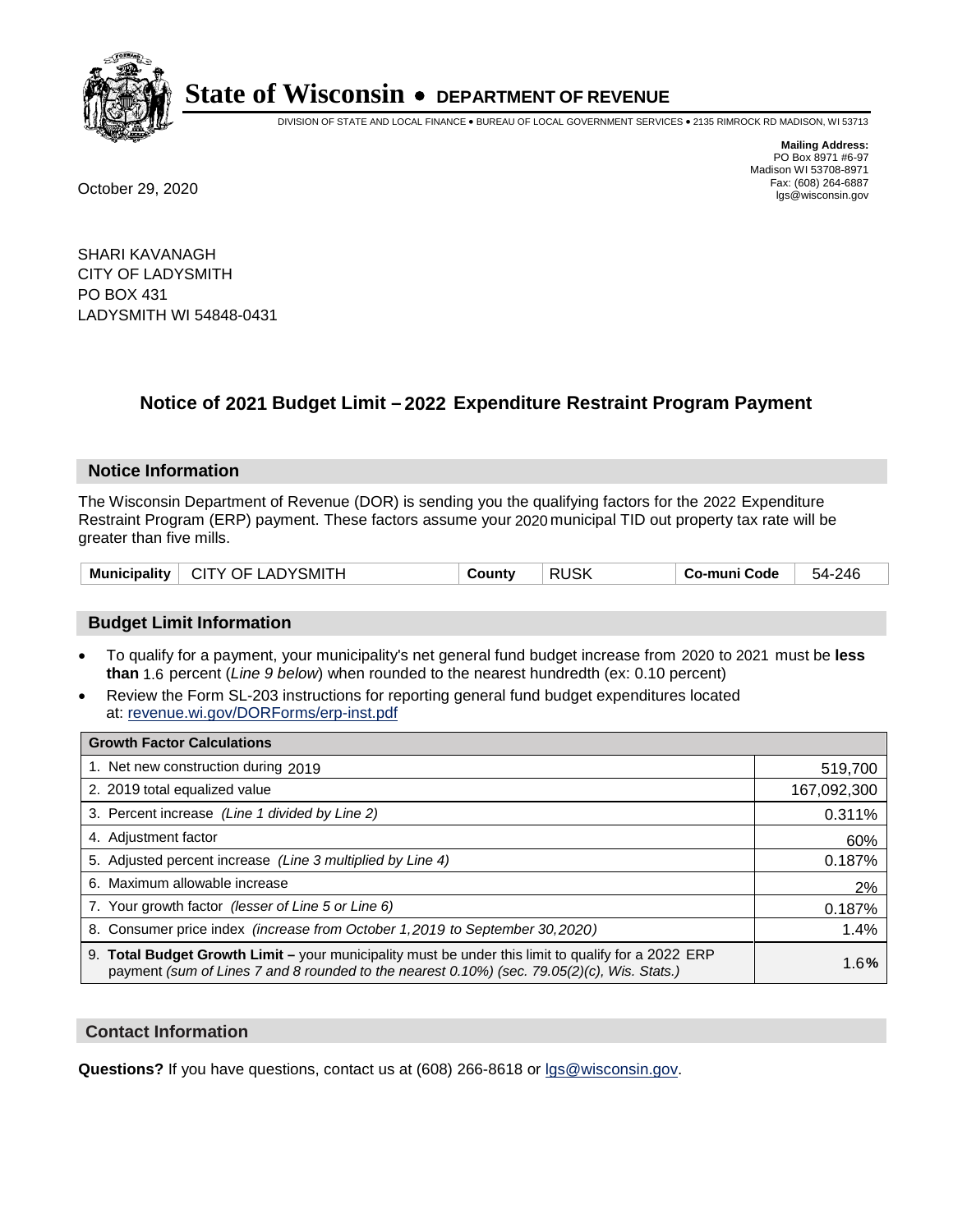

DIVISION OF STATE AND LOCAL FINANCE • BUREAU OF LOCAL GOVERNMENT SERVICES • 2135 RIMROCK RD MADISON, WI 53713

**Mailing Address:** PO Box 8971 #6-97 Madison WI 53708-8971<br>Fax: (608) 264-6887 Fax: (608) 264-6887 October 29, 2020 lgs@wisconsin.gov

LORI OBERMUELLER TOWN OF GLENWOOD 2973 297TH ST GLENWOOD CITY WI 54013-4148

# **Notice of 2021 Budget Limit - 2022 Expenditure Restraint Program Payment**

## **Notice Information**

The Wisconsin Department of Revenue (DOR) is sending you the qualifying factors for the 2022 Expenditure Restraint Program (ERP) payment. These factors assume your 2020 municipal TID out property tax rate will be greater than five mills.

|  | Municipality   TOWN OF GLENWOOD | County | <b>ST CROIX</b> | ∣ Co-muni Code | 55-016 |
|--|---------------------------------|--------|-----------------|----------------|--------|
|--|---------------------------------|--------|-----------------|----------------|--------|

## **Budget Limit Information**

- To qualify for a payment, your municipality's net general fund budget increase from 2020 to 2021 must be less **than** 1.9 percent (*Line 9 below*) when rounded to the nearest hundredth (ex: 0.10 percent)
- Review the Form SL-203 instructions for reporting general fund budget expenditures located at: revenue.wi.gov/DORForms/erp-inst.pdf

| <b>Growth Factor Calculations</b>                                                                                                                                                                      |            |
|--------------------------------------------------------------------------------------------------------------------------------------------------------------------------------------------------------|------------|
| 1. Net new construction during 2019                                                                                                                                                                    | 507,800    |
| 2. 2019 total equalized value                                                                                                                                                                          | 61,377,300 |
| 3. Percent increase (Line 1 divided by Line 2)                                                                                                                                                         | 0.827%     |
| 4. Adjustment factor                                                                                                                                                                                   | 60%        |
| 5. Adjusted percent increase (Line 3 multiplied by Line 4)                                                                                                                                             | 0.496%     |
| 6. Maximum allowable increase                                                                                                                                                                          | 2%         |
| 7. Your growth factor (lesser of Line 5 or Line 6)                                                                                                                                                     | 0.496%     |
| 8. Consumer price index (increase from October 1, 2019 to September 30, 2020)                                                                                                                          | 1.4%       |
| 9. Total Budget Growth Limit - your municipality must be under this limit to qualify for a 2022 ERP<br>payment (sum of Lines 7 and 8 rounded to the nearest $0.10\%$ ) (sec. 79.05(2)(c), Wis. Stats.) | 1.9%       |

## **Contact Information**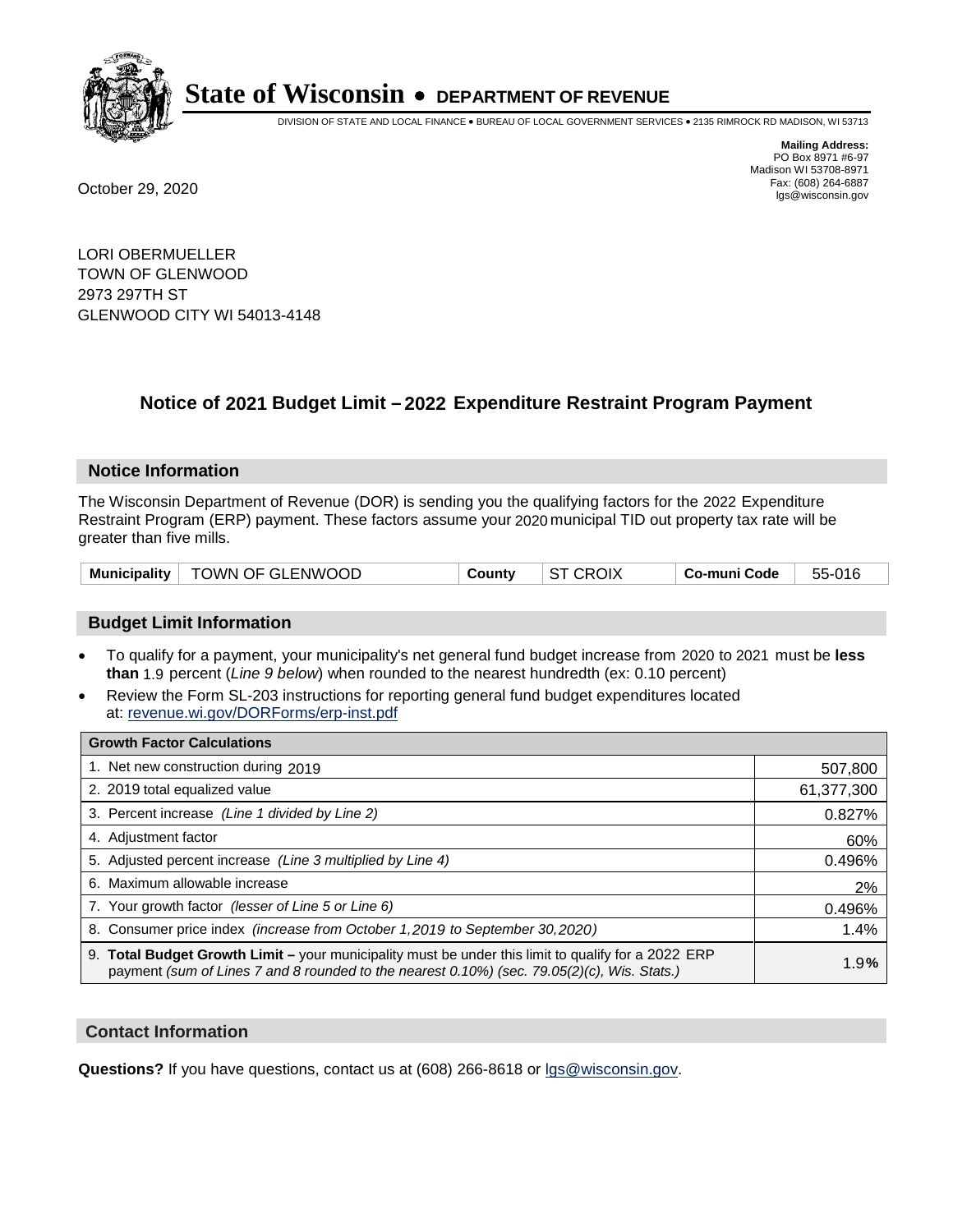

DIVISION OF STATE AND LOCAL FINANCE • BUREAU OF LOCAL GOVERNMENT SERVICES • 2135 RIMROCK RD MADISON, WI 53713

**Mailing Address:** PO Box 8971 #6-97 Madison WI 53708-8971<br>Fax: (608) 264-6887 Fax: (608) 264-6887 October 29, 2020 lgs@wisconsin.gov

TRACY CARLSON VILLAGE OF BALDWIN PO BOX 97 BALDWIN WI 54002-0097

# **Notice of 2021 Budget Limit - 2022 Expenditure Restraint Program Payment**

## **Notice Information**

The Wisconsin Department of Revenue (DOR) is sending you the qualifying factors for the 2022 Expenditure Restraint Program (ERP) payment. These factors assume your 2020 municipal TID out property tax rate will be greater than five mills.

| Municipality | VILLAGE OF BALDWIN | County | <b>ST CROIX</b> | <b>Co-muni Code</b> | 106<br>55- |
|--------------|--------------------|--------|-----------------|---------------------|------------|
|--------------|--------------------|--------|-----------------|---------------------|------------|

## **Budget Limit Information**

- To qualify for a payment, your municipality's net general fund budget increase from 2020 to 2021 must be less **than** 2.5 percent (*Line 9 below*) when rounded to the nearest hundredth (ex: 0.10 percent)
- Review the Form SL-203 instructions for reporting general fund budget expenditures located at: revenue.wi.gov/DORForms/erp-inst.pdf

| <b>Growth Factor Calculations</b>                                                                                                                                                                  |             |
|----------------------------------------------------------------------------------------------------------------------------------------------------------------------------------------------------|-------------|
| 1. Net new construction during 2019                                                                                                                                                                | 5,975,300   |
| 2. 2019 total equalized value                                                                                                                                                                      | 325,497,400 |
| 3. Percent increase (Line 1 divided by Line 2)                                                                                                                                                     | 1.836%      |
| 4. Adjustment factor                                                                                                                                                                               | 60%         |
| 5. Adjusted percent increase (Line 3 multiplied by Line 4)                                                                                                                                         | 1.102%      |
| 6. Maximum allowable increase                                                                                                                                                                      | 2%          |
| 7. Your growth factor (lesser of Line 5 or Line 6)                                                                                                                                                 | 1.102%      |
| 8. Consumer price index (increase from October 1, 2019 to September 30, 2020)                                                                                                                      | 1.4%        |
| 9. Total Budget Growth Limit - your municipality must be under this limit to qualify for a 2022 ERP<br>payment (sum of Lines 7 and 8 rounded to the nearest 0.10%) (sec. 79.05(2)(c), Wis. Stats.) | 2.5%        |

## **Contact Information**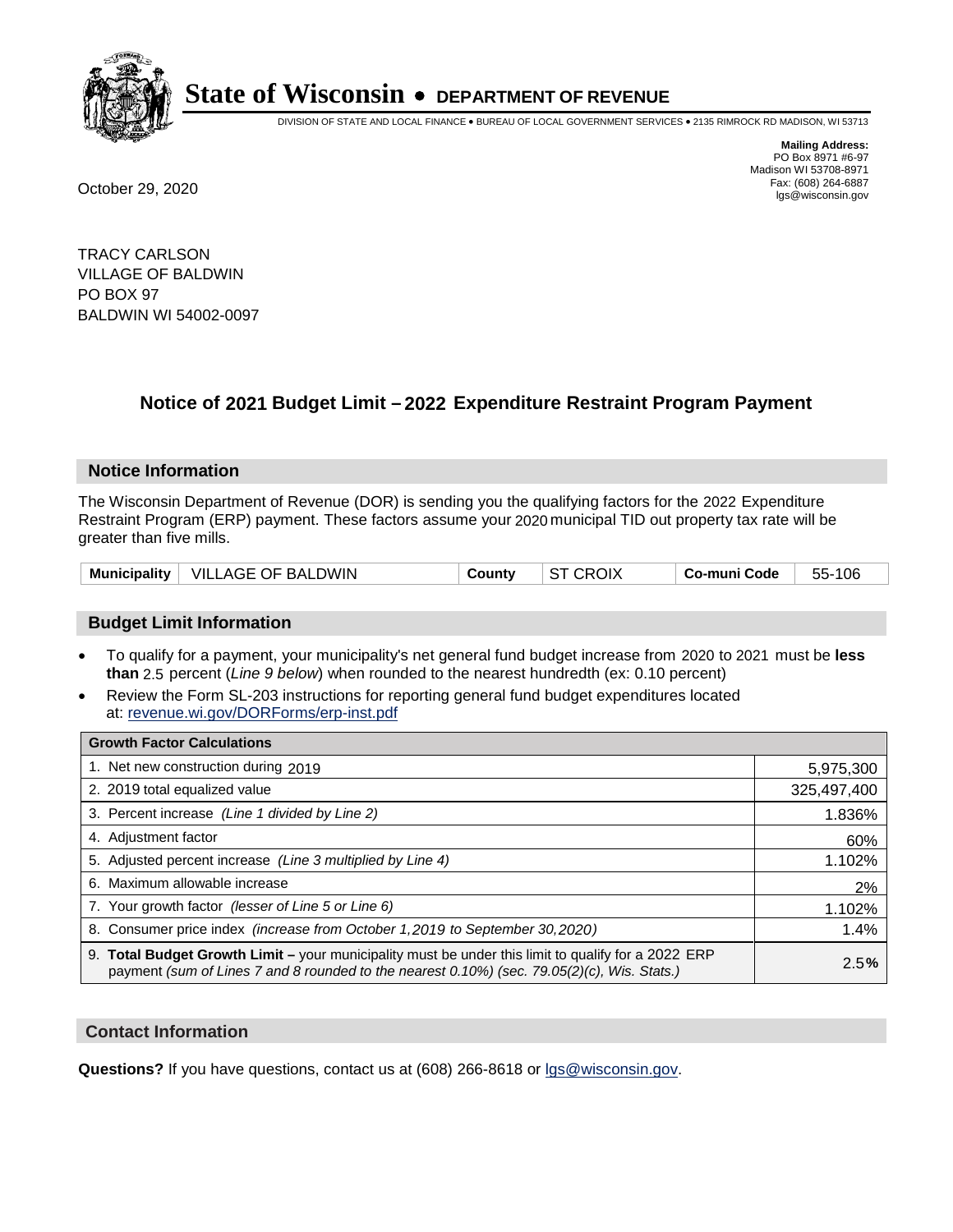

DIVISION OF STATE AND LOCAL FINANCE • BUREAU OF LOCAL GOVERNMENT SERVICES • 2135 RIMROCK RD MADISON, WI 53713

**Mailing Address:** PO Box 8971 #6-97 Madison WI 53708-8971<br>Fax: (608) 264-6887 Fax: (608) 264-6887 October 29, 2020 lgs@wisconsin.gov

SANDI HAZER VILLAGE OF HAMMOND PO BOX 337 HAMMOND WI 54015-0337

# **Notice of 2021 Budget Limit - 2022 Expenditure Restraint Program Payment**

## **Notice Information**

The Wisconsin Department of Revenue (DOR) is sending you the qualifying factors for the 2022 Expenditure Restraint Program (ERP) payment. These factors assume your 2020 municipal TID out property tax rate will be greater than five mills.

|  | Municipality   VILLAGE OF HAMMOND | Countv | <b>ST CROIX</b> | ∣ Co-muni Code | 55-136 |
|--|-----------------------------------|--------|-----------------|----------------|--------|
|--|-----------------------------------|--------|-----------------|----------------|--------|

## **Budget Limit Information**

- To qualify for a payment, your municipality's net general fund budget increase from 2020 to 2021 must be less **than** 1.5 percent (*Line 9 below*) when rounded to the nearest hundredth (ex: 0.10 percent)
- Review the Form SL-203 instructions for reporting general fund budget expenditures located at: revenue.wi.gov/DORForms/erp-inst.pdf

| <b>Growth Factor Calculations</b>                                                                                                                                                                  |             |
|----------------------------------------------------------------------------------------------------------------------------------------------------------------------------------------------------|-------------|
| 1. Net new construction during 2019                                                                                                                                                                | 322,500     |
| 2. 2019 total equalized value                                                                                                                                                                      | 140,614,600 |
| 3. Percent increase (Line 1 divided by Line 2)                                                                                                                                                     | 0.229%      |
| 4. Adjustment factor                                                                                                                                                                               | 60%         |
| 5. Adjusted percent increase (Line 3 multiplied by Line 4)                                                                                                                                         | 0.137%      |
| 6. Maximum allowable increase                                                                                                                                                                      | 2%          |
| 7. Your growth factor (lesser of Line 5 or Line 6)                                                                                                                                                 | 0.137%      |
| 8. Consumer price index (increase from October 1, 2019 to September 30, 2020)                                                                                                                      | 1.4%        |
| 9. Total Budget Growth Limit - your municipality must be under this limit to qualify for a 2022 ERP<br>payment (sum of Lines 7 and 8 rounded to the nearest 0.10%) (sec. 79.05(2)(c), Wis. Stats.) | 1.5%        |

## **Contact Information**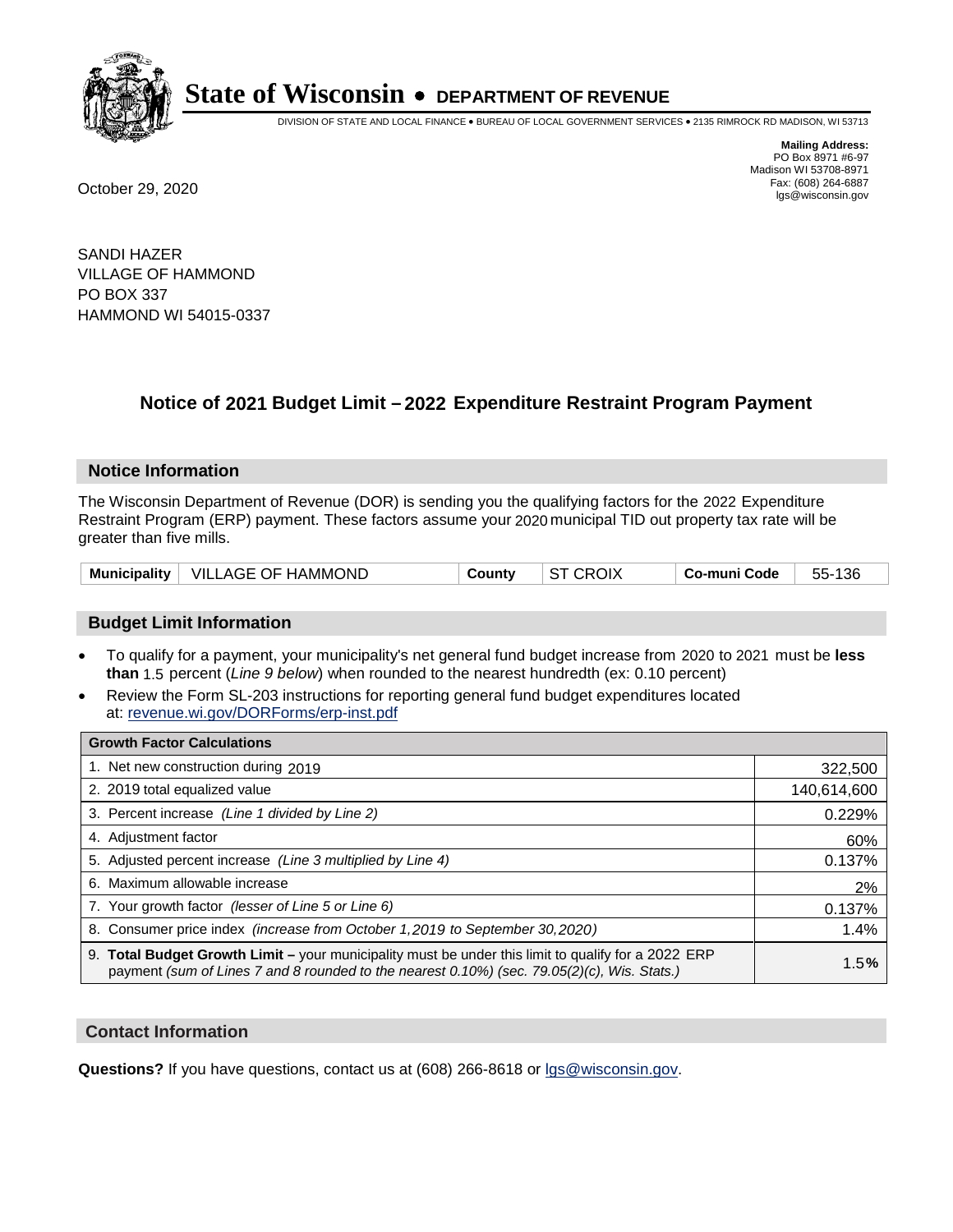

DIVISION OF STATE AND LOCAL FINANCE • BUREAU OF LOCAL GOVERNMENT SERVICES • 2135 RIMROCK RD MADISON, WI 53713

**Mailing Address:** PO Box 8971 #6-97 Madison WI 53708-8971<br>Fax: (608) 264-6887 Fax: (608) 264-6887 October 29, 2020 lgs@wisconsin.gov

MEGAN DULL VILLAGE OF ROBERTS 107 E MAPLE ST ROBERTS WI 54023-9703

# **Notice of 2021 Budget Limit - 2022 Expenditure Restraint Program Payment**

## **Notice Information**

The Wisconsin Department of Revenue (DOR) is sending you the qualifying factors for the 2022 Expenditure Restraint Program (ERP) payment. These factors assume your 2020 municipal TID out property tax rate will be greater than five mills.

|  | Municipality   VILLAGE OF ROBERTS | Countv | ST CROIX | Co-muni Code | 55-176 |
|--|-----------------------------------|--------|----------|--------------|--------|
|--|-----------------------------------|--------|----------|--------------|--------|

## **Budget Limit Information**

- To qualify for a payment, your municipality's net general fund budget increase from 2020 to 2021 must be less **than** 3.4 percent (*Line 9 below*) when rounded to the nearest hundredth (ex: 0.10 percent)
- Review the Form SL-203 instructions for reporting general fund budget expenditures located at: revenue.wi.gov/DORForms/erp-inst.pdf

| <b>Growth Factor Calculations</b>                                                                                                                                                                  |             |
|----------------------------------------------------------------------------------------------------------------------------------------------------------------------------------------------------|-------------|
| 1. Net new construction during 2019                                                                                                                                                                | 10,963,200  |
| 2. 2019 total equalized value                                                                                                                                                                      | 155,989,900 |
| 3. Percent increase (Line 1 divided by Line 2)                                                                                                                                                     | 7.028%      |
| 4. Adjustment factor                                                                                                                                                                               | 60%         |
| 5. Adjusted percent increase (Line 3 multiplied by Line 4)                                                                                                                                         | 4.217%      |
| 6. Maximum allowable increase                                                                                                                                                                      | 2%          |
| 7. Your growth factor (lesser of Line 5 or Line 6)                                                                                                                                                 | 2.000%      |
| 8. Consumer price index (increase from October 1, 2019 to September 30, 2020)                                                                                                                      | 1.4%        |
| 9. Total Budget Growth Limit - your municipality must be under this limit to qualify for a 2022 ERP<br>payment (sum of Lines 7 and 8 rounded to the nearest 0.10%) (sec. 79.05(2)(c), Wis. Stats.) | 3.4%        |

## **Contact Information**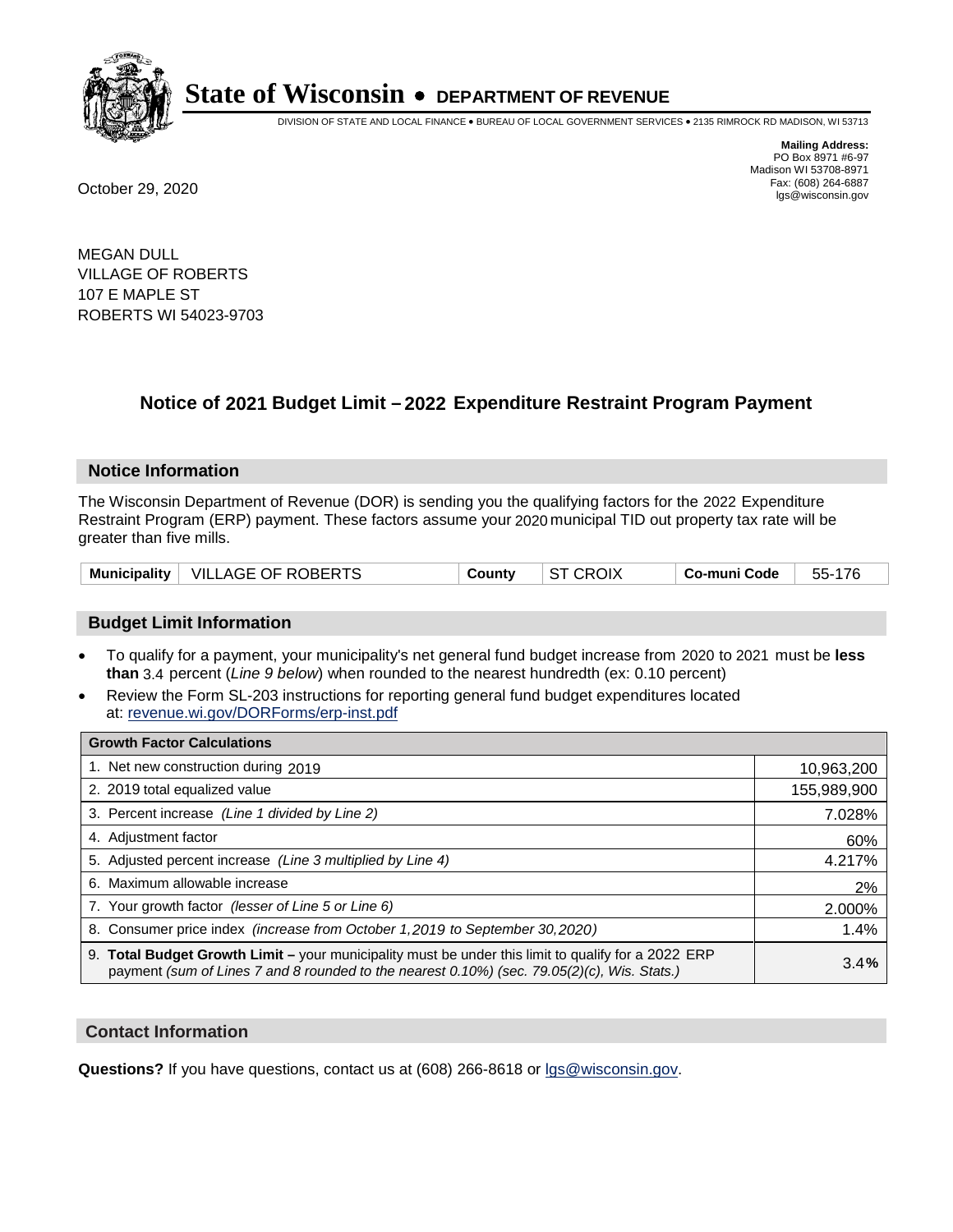

DIVISION OF STATE AND LOCAL FINANCE • BUREAU OF LOCAL GOVERNMENT SERVICES • 2135 RIMROCK RD MADISON, WI 53713

**Mailing Address:** PO Box 8971 #6-97 Madison WI 53708-8971<br>Fax: (608) 264-6887 Fax: (608) 264-6887 October 29, 2020 lgs@wisconsin.gov

FELICIA GERMAIN VILLAGE OF SOMERSET PO BOX 356 SOMERSET WI 54025-0356

# **Notice of 2021 Budget Limit - 2022 Expenditure Restraint Program Payment**

## **Notice Information**

The Wisconsin Department of Revenue (DOR) is sending you the qualifying factors for the 2022 Expenditure Restraint Program (ERP) payment. These factors assume your 2020 municipal TID out property tax rate will be greater than five mills.

| Municipality   VILLAGE OF SOMERSET | Countv | <b>ST CROIX</b> | ∣ Co-muni Code | 55-181 |
|------------------------------------|--------|-----------------|----------------|--------|
|------------------------------------|--------|-----------------|----------------|--------|

## **Budget Limit Information**

- To qualify for a payment, your municipality's net general fund budget increase from 2020 to 2021 must be less **than** 3.4 percent (*Line 9 below*) when rounded to the nearest hundredth (ex: 0.10 percent)
- Review the Form SL-203 instructions for reporting general fund budget expenditures located at: revenue.wi.gov/DORForms/erp-inst.pdf

| <b>Growth Factor Calculations</b>                                                                                                                                                                      |             |
|--------------------------------------------------------------------------------------------------------------------------------------------------------------------------------------------------------|-------------|
| 1. Net new construction during 2019                                                                                                                                                                    | 10,882,000  |
| 2. 2019 total equalized value                                                                                                                                                                          | 239,784,400 |
| 3. Percent increase (Line 1 divided by Line 2)                                                                                                                                                         | 4.538%      |
| 4. Adjustment factor                                                                                                                                                                                   | 60%         |
| 5. Adjusted percent increase (Line 3 multiplied by Line 4)                                                                                                                                             | 2.723%      |
| 6. Maximum allowable increase                                                                                                                                                                          | 2%          |
| 7. Your growth factor (lesser of Line 5 or Line 6)                                                                                                                                                     | 2.000%      |
| 8. Consumer price index (increase from October 1, 2019 to September 30, 2020)                                                                                                                          | 1.4%        |
| 9. Total Budget Growth Limit - your municipality must be under this limit to qualify for a 2022 ERP<br>payment (sum of Lines 7 and 8 rounded to the nearest $0.10\%$ ) (sec. 79.05(2)(c), Wis. Stats.) | 3.4%        |

## **Contact Information**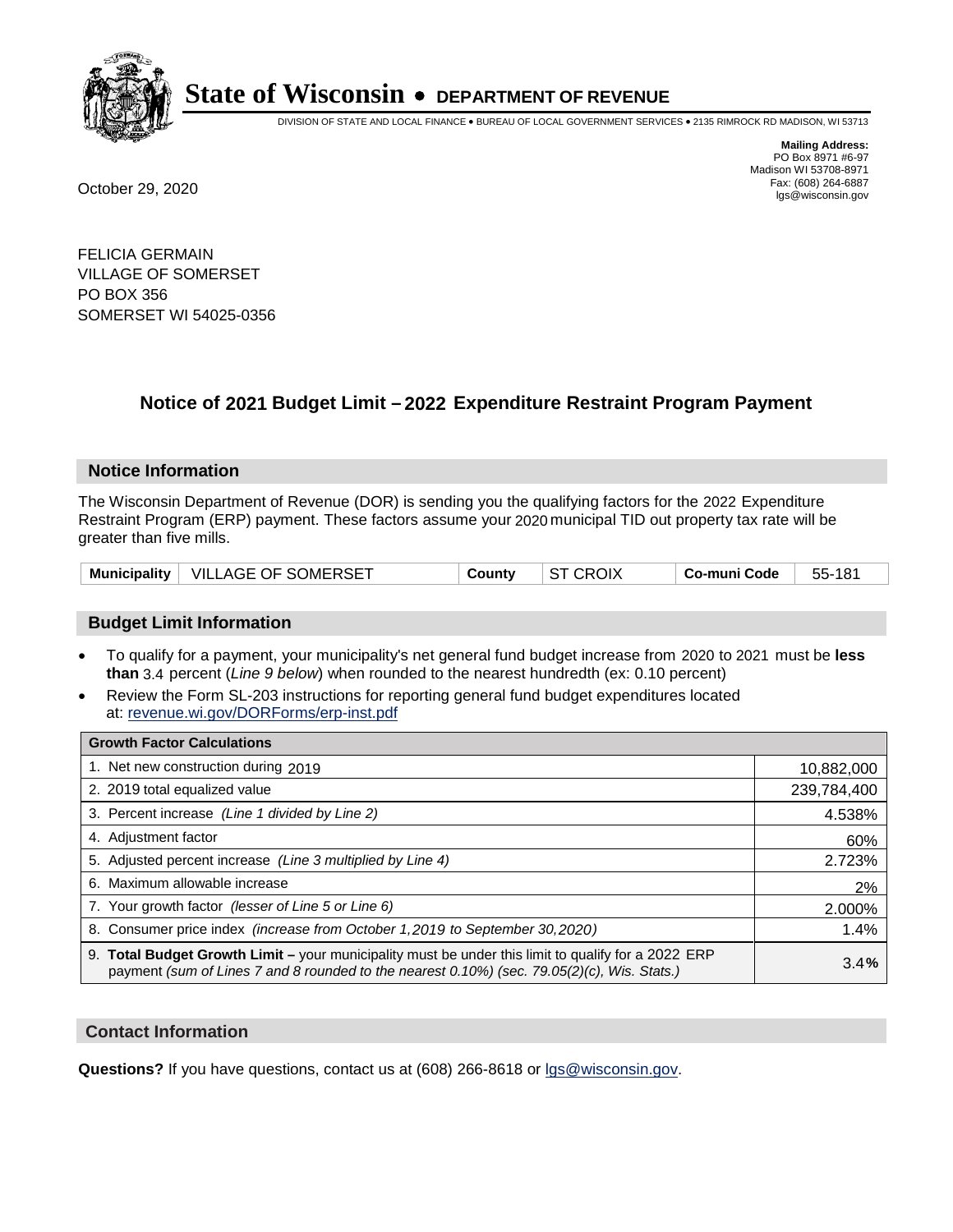

DIVISION OF STATE AND LOCAL FINANCE • BUREAU OF LOCAL GOVERNMENT SERVICES • 2135 RIMROCK RD MADISON, WI 53713

**Mailing Address:** PO Box 8971 #6-97 Madison WI 53708-8971<br>Fax: (608) 264-6887 Fax: (608) 264-6887 October 29, 2020 lgs@wisconsin.gov

AMANDA ENGESETHER VILLAGE OF STAR PRAIRIE PO BOX 13 STAR PRAIRIE WI 54026-0013

# **Notice of 2021 Budget Limit - 2022 Expenditure Restraint Program Payment**

## **Notice Information**

The Wisconsin Department of Revenue (DOR) is sending you the qualifying factors for the 2022 Expenditure Restraint Program (ERP) payment. These factors assume your 2020 municipal TID out property tax rate will be greater than five mills.

| Municipality   VILLAGE OF STAR PRAIRIE | Countv | ST CROIX | ⊟ Co-muni Code | 55-182 |
|----------------------------------------|--------|----------|----------------|--------|
|----------------------------------------|--------|----------|----------------|--------|

## **Budget Limit Information**

- To qualify for a payment, your municipality's net general fund budget increase from 2020 to 2021 must be less **than** 1.6 percent (*Line 9 below*) when rounded to the nearest hundredth (ex: 0.10 percent)
- Review the Form SL-203 instructions for reporting general fund budget expenditures located at: revenue.wi.gov/DORForms/erp-inst.pdf

| <b>Growth Factor Calculations</b>                                                                                                                                                                      |            |
|--------------------------------------------------------------------------------------------------------------------------------------------------------------------------------------------------------|------------|
| 1. Net new construction during 2019                                                                                                                                                                    | 148,200    |
| 2. 2019 total equalized value                                                                                                                                                                          | 43,922,700 |
| 3. Percent increase (Line 1 divided by Line 2)                                                                                                                                                         | 0.337%     |
| 4. Adjustment factor                                                                                                                                                                                   | 60%        |
| 5. Adjusted percent increase (Line 3 multiplied by Line 4)                                                                                                                                             | 0.202%     |
| 6. Maximum allowable increase                                                                                                                                                                          | 2%         |
| 7. Your growth factor (lesser of Line 5 or Line 6)                                                                                                                                                     | 0.202%     |
| 8. Consumer price index (increase from October 1, 2019 to September 30, 2020)                                                                                                                          | 1.4%       |
| 9. Total Budget Growth Limit - your municipality must be under this limit to qualify for a 2022 ERP<br>payment (sum of Lines 7 and 8 rounded to the nearest $0.10\%$ ) (sec. 79.05(2)(c), Wis. Stats.) | 1.6%       |

## **Contact Information**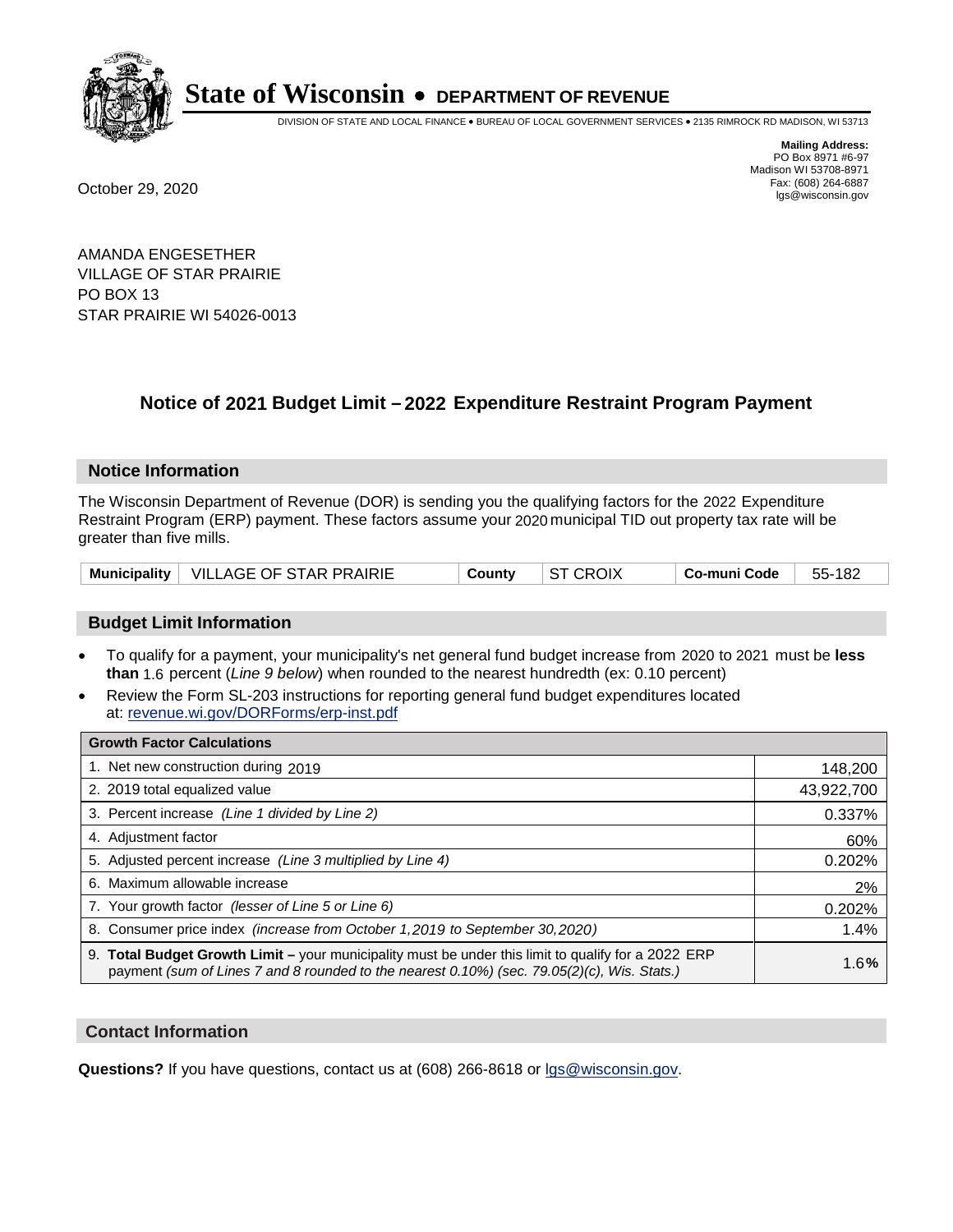

DIVISION OF STATE AND LOCAL FINANCE • BUREAU OF LOCAL GOVERNMENT SERVICES • 2135 RIMROCK RD MADISON, WI 53713

**Mailing Address:** PO Box 8971 #6-97 Madison WI 53708-8971<br>Fax: (608) 264-6887 Fax: (608) 264-6887 October 29, 2020 lgs@wisconsin.gov

JANET NELSON VILLAGE OF WOODVILLE PO BOX 205 WOODVILLE WI 54028-0205

# **Notice of 2021 Budget Limit - 2022 Expenditure Restraint Program Payment**

#### **Notice Information**

The Wisconsin Department of Revenue (DOR) is sending you the qualifying factors for the 2022 Expenditure Restraint Program (ERP) payment. These factors assume your 2020 municipal TID out property tax rate will be greater than five mills.

| Municipality   VILLAGE OF WOODVILLE | County | <b>ST CROIX</b> | ⊺ Co-muni Code | 55-192 |
|-------------------------------------|--------|-----------------|----------------|--------|
|-------------------------------------|--------|-----------------|----------------|--------|

## **Budget Limit Information**

- To qualify for a payment, your municipality's net general fund budget increase from 2020 to 2021 must be less **than** 3.1 percent (*Line 9 below*) when rounded to the nearest hundredth (ex: 0.10 percent)
- Review the Form SL-203 instructions for reporting general fund budget expenditures located at: revenue.wi.gov/DORForms/erp-inst.pdf

| <b>Growth Factor Calculations</b>                                                                                                                                                                      |            |
|--------------------------------------------------------------------------------------------------------------------------------------------------------------------------------------------------------|------------|
| 1. Net new construction during 2019                                                                                                                                                                    | 2,877,400  |
| 2. 2019 total equalized value                                                                                                                                                                          | 98,787,600 |
| 3. Percent increase (Line 1 divided by Line 2)                                                                                                                                                         | 2.913%     |
| 4. Adjustment factor                                                                                                                                                                                   | 60%        |
| 5. Adjusted percent increase (Line 3 multiplied by Line 4)                                                                                                                                             | 1.748%     |
| 6. Maximum allowable increase                                                                                                                                                                          | 2%         |
| 7. Your growth factor (lesser of Line 5 or Line 6)                                                                                                                                                     | 1.748%     |
| 8. Consumer price index (increase from October 1, 2019 to September 30, 2020)                                                                                                                          | 1.4%       |
| 9. Total Budget Growth Limit - your municipality must be under this limit to qualify for a 2022 ERP<br>payment (sum of Lines 7 and 8 rounded to the nearest $0.10\%$ ) (sec. 79.05(2)(c), Wis. Stats.) | 3.1%       |

## **Contact Information**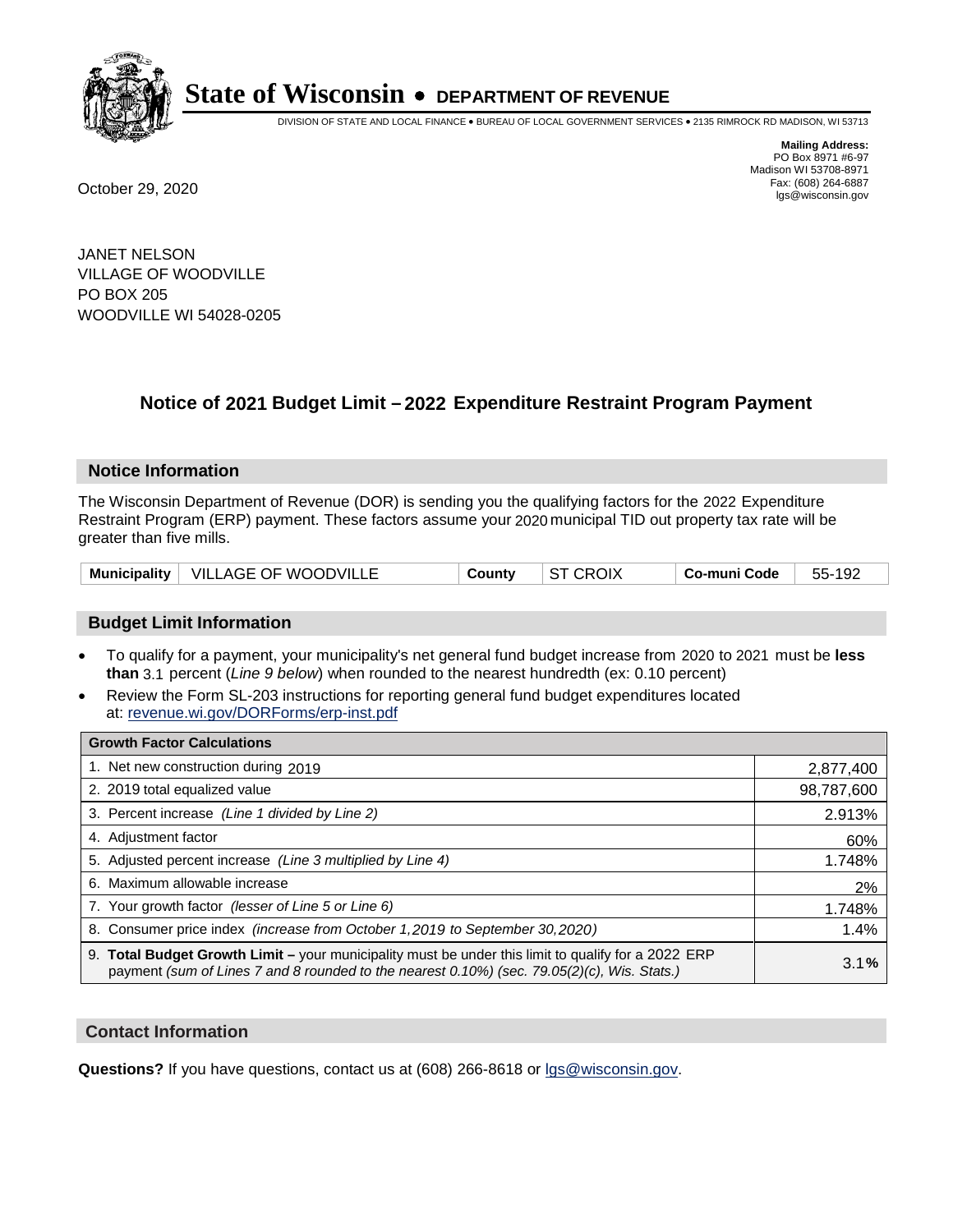

DIVISION OF STATE AND LOCAL FINANCE • BUREAU OF LOCAL GOVERNMENT SERVICES • 2135 RIMROCK RD MADISON, WI 53713

**Mailing Address:** PO Box 8971 #6-97 Madison WI 53708-8971<br>Fax: (608) 264-6887 Fax: (608) 264-6887 October 29, 2020 lgs@wisconsin.gov

SHARI ROSENOW CITY OF GLENWOOD CITY 113 WEST OAK ST. PO BOX 368 GLENWOOD CITY WI 54013-0368

# **Notice of 2021 Budget Limit - 2022 Expenditure Restraint Program Payment**

#### **Notice Information**

The Wisconsin Department of Revenue (DOR) is sending you the qualifying factors for the 2022 Expenditure Restraint Program (ERP) payment. These factors assume your 2020 municipal TID out property tax rate will be greater than five mills.

|  | Municipality   CITY OF GLENWOOD CITY | County | <b>ST CROIX</b> | Co-muni Code | 55-231 |
|--|--------------------------------------|--------|-----------------|--------------|--------|
|--|--------------------------------------|--------|-----------------|--------------|--------|

## **Budget Limit Information**

- To qualify for a payment, your municipality's net general fund budget increase from 2020 to 2021 must be less **than** 2.2 percent (*Line 9 below*) when rounded to the nearest hundredth (ex: 0.10 percent)
- Review the Form SL-203 instructions for reporting general fund budget expenditures located at: revenue.wi.gov/DORForms/erp-inst.pdf

| <b>Growth Factor Calculations</b>                                                                                                                                                                  |            |
|----------------------------------------------------------------------------------------------------------------------------------------------------------------------------------------------------|------------|
| 1. Net new construction during 2019                                                                                                                                                                | 917,700    |
| 2. 2019 total equalized value                                                                                                                                                                      | 68,296,800 |
| 3. Percent increase (Line 1 divided by Line 2)                                                                                                                                                     | 1.344%     |
| 4. Adiustment factor                                                                                                                                                                               | 60%        |
| 5. Adjusted percent increase (Line 3 multiplied by Line 4)                                                                                                                                         | 0.806%     |
| 6. Maximum allowable increase                                                                                                                                                                      | 2%         |
| 7. Your growth factor (lesser of Line 5 or Line 6)                                                                                                                                                 | 0.806%     |
| 8. Consumer price index (increase from October 1,2019 to September 30,2020)                                                                                                                        | 1.4%       |
| 9. Total Budget Growth Limit - your municipality must be under this limit to qualify for a 2022 ERP<br>payment (sum of Lines 7 and 8 rounded to the nearest 0.10%) (sec. 79.05(2)(c), Wis. Stats.) | 2.2%       |

## **Contact Information**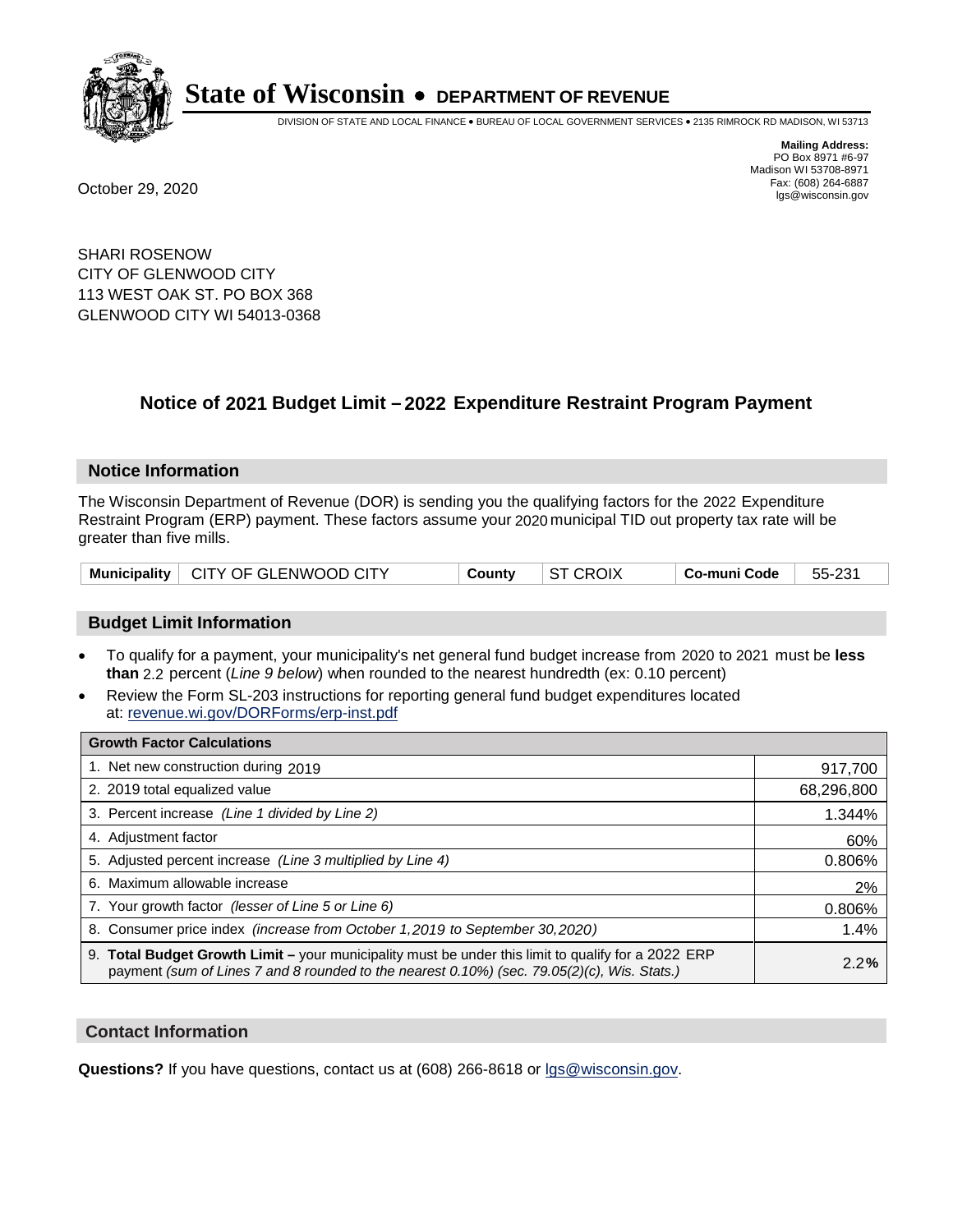

DIVISION OF STATE AND LOCAL FINANCE • BUREAU OF LOCAL GOVERNMENT SERVICES • 2135 RIMROCK RD MADISON, WI 53713

**Mailing Address:** PO Box 8971 #6-97 Madison WI 53708-8971<br>Fax: (608) 264-6887 Fax: (608) 264-6887 October 29, 2020 lgs@wisconsin.gov

MICHELLE SCANLAN CITY OF NEW RICHMOND 156 EAST FIRST ST NEW RICHMOND WI 54017-1802

# **Notice of 2021 Budget Limit - 2022 Expenditure Restraint Program Payment**

## **Notice Information**

The Wisconsin Department of Revenue (DOR) is sending you the qualifying factors for the 2022 Expenditure Restraint Program (ERP) payment. These factors assume your 2020 municipal TID out property tax rate will be greater than five mills.

| Municipality   CITY OF NEW RICHMOND | County | $\vert$ ST CROIX | Co-muni Code | 55-261 |
|-------------------------------------|--------|------------------|--------------|--------|
|-------------------------------------|--------|------------------|--------------|--------|

## **Budget Limit Information**

- To qualify for a payment, your municipality's net general fund budget increase from 2020 to 2021 must be less **than** 3.4 percent (*Line 9 below*) when rounded to the nearest hundredth (ex: 0.10 percent)
- Review the Form SL-203 instructions for reporting general fund budget expenditures located at: revenue.wi.gov/DORForms/erp-inst.pdf

| <b>Growth Factor Calculations</b>                                                                                                                                                                  |             |
|----------------------------------------------------------------------------------------------------------------------------------------------------------------------------------------------------|-------------|
| 1. Net new construction during 2019                                                                                                                                                                | 38,718,500  |
| 2. 2019 total equalized value                                                                                                                                                                      | 879,399,500 |
| 3. Percent increase (Line 1 divided by Line 2)                                                                                                                                                     | 4.403%      |
| 4. Adjustment factor                                                                                                                                                                               | 60%         |
| 5. Adjusted percent increase (Line 3 multiplied by Line 4)                                                                                                                                         | 2.642%      |
| 6. Maximum allowable increase                                                                                                                                                                      | 2%          |
| 7. Your growth factor (lesser of Line 5 or Line 6)                                                                                                                                                 | 2.000%      |
| 8. Consumer price index (increase from October 1,2019 to September 30,2020)                                                                                                                        | 1.4%        |
| 9. Total Budget Growth Limit - your municipality must be under this limit to qualify for a 2022 ERP<br>payment (sum of Lines 7 and 8 rounded to the nearest 0.10%) (sec. 79.05(2)(c), Wis. Stats.) | 3.4%        |

## **Contact Information**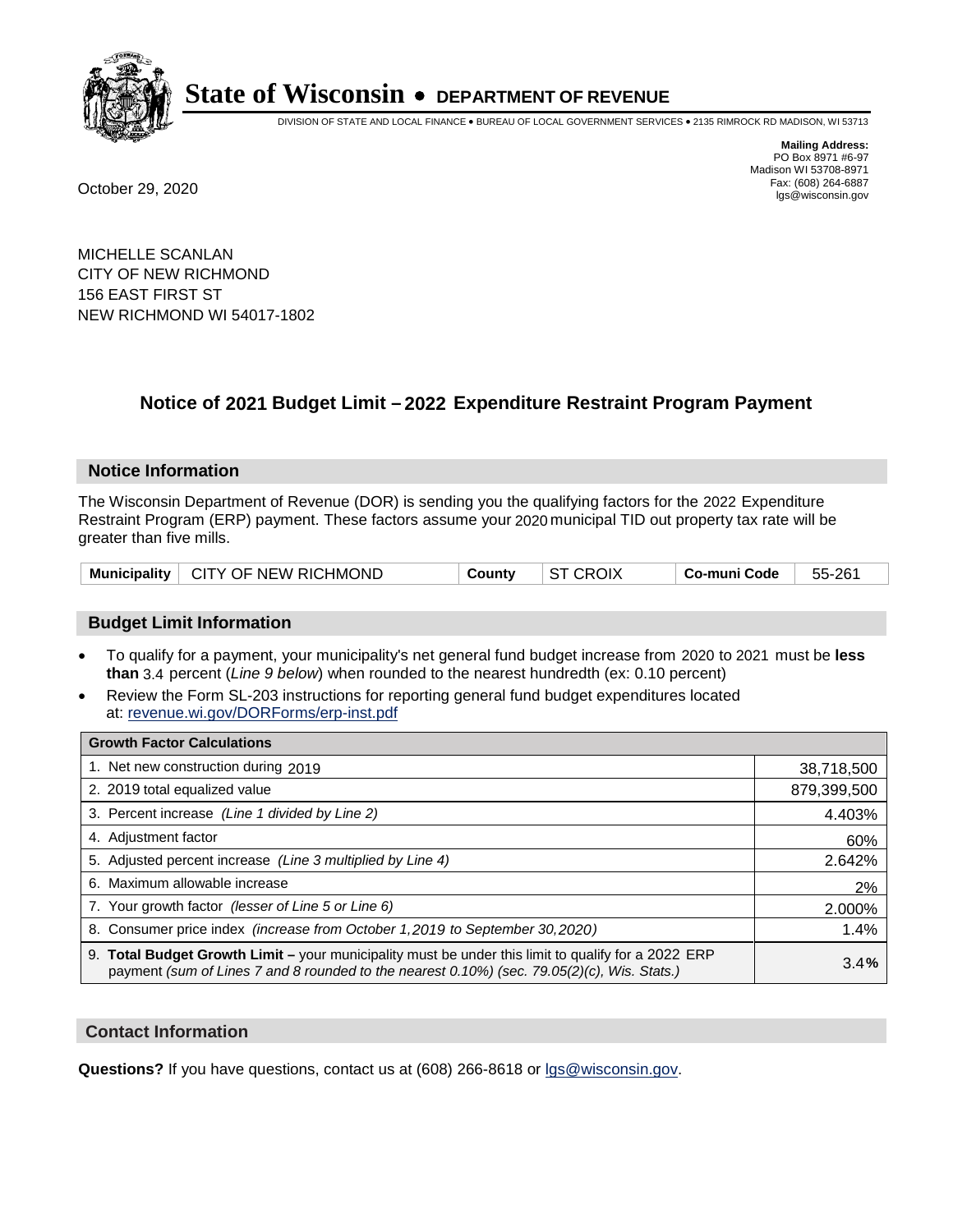

DIVISION OF STATE AND LOCAL FINANCE • BUREAU OF LOCAL GOVERNMENT SERVICES • 2135 RIMROCK RD MADISON, WI 53713

**Mailing Address:** PO Box 8971 #6-97 Madison WI 53708-8971<br>Fax: (608) 264-6887 Fax: (608) 264-6887 October 29, 2020 lgs@wisconsin.gov

JENNIFER ROLOFF TOWN OF FREEDOM PO BOX 176 ROCK SPRINGS WI 53961-0176

# **Notice of 2021 Budget Limit - 2022 Expenditure Restraint Program Payment**

## **Notice Information**

The Wisconsin Department of Revenue (DOR) is sending you the qualifying factors for the 2022 Expenditure Restraint Program (ERP) payment. These factors assume your 2020 municipal TID out property tax rate will be greater than five mills.

| Municipality | TOWN OF FREEDOM | County | <b>SAUK</b> | Co-muni Code | 56-016 |
|--------------|-----------------|--------|-------------|--------------|--------|
|--------------|-----------------|--------|-------------|--------------|--------|

## **Budget Limit Information**

- To qualify for a payment, your municipality's net general fund budget increase from 2020 to 2021 must be less **than** 1.7 percent (*Line 9 below*) when rounded to the nearest hundredth (ex: 0.10 percent)
- Review the Form SL-203 instructions for reporting general fund budget expenditures located at: revenue.wi.gov/DORForms/erp-inst.pdf

| <b>Growth Factor Calculations</b>                                                                                                                                                                      |            |
|--------------------------------------------------------------------------------------------------------------------------------------------------------------------------------------------------------|------------|
| 1. Net new construction during 2019                                                                                                                                                                    | 324,500    |
| 2. 2019 total equalized value                                                                                                                                                                          | 60,660,900 |
| 3. Percent increase (Line 1 divided by Line 2)                                                                                                                                                         | 0.535%     |
| 4. Adjustment factor                                                                                                                                                                                   | 60%        |
| 5. Adjusted percent increase (Line 3 multiplied by Line 4)                                                                                                                                             | 0.321%     |
| 6. Maximum allowable increase                                                                                                                                                                          | 2%         |
| 7. Your growth factor (lesser of Line 5 or Line 6)                                                                                                                                                     | 0.321%     |
| 8. Consumer price index (increase from October 1,2019 to September 30,2020)                                                                                                                            | 1.4%       |
| 9. Total Budget Growth Limit - your municipality must be under this limit to qualify for a 2022 ERP<br>payment (sum of Lines 7 and 8 rounded to the nearest $0.10\%$ ) (sec. 79.05(2)(c), Wis. Stats.) | 1.7%       |

## **Contact Information**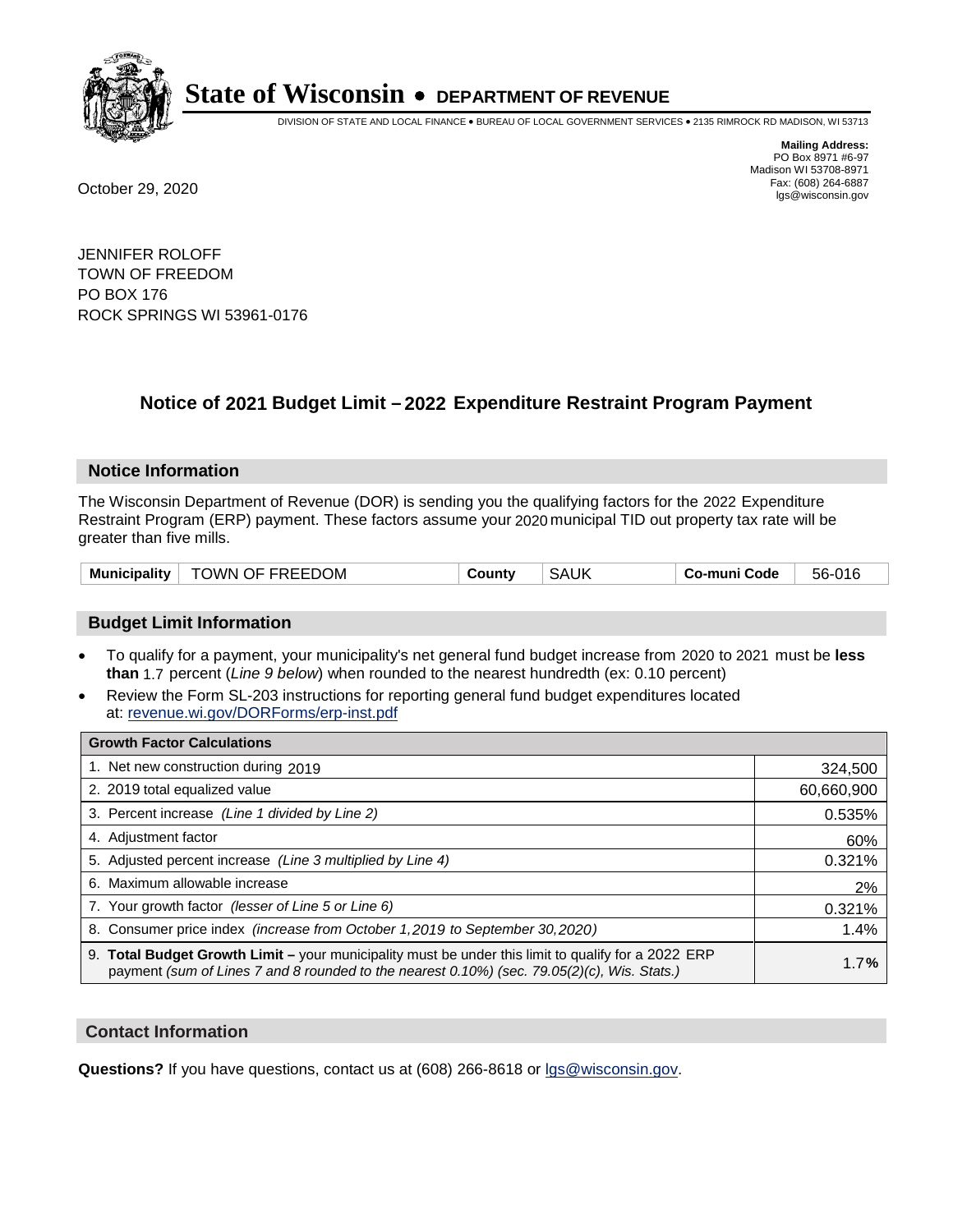

DIVISION OF STATE AND LOCAL FINANCE • BUREAU OF LOCAL GOVERNMENT SERVICES • 2135 RIMROCK RD MADISON, WI 53713

**Mailing Address:** PO Box 8971 #6-97 Madison WI 53708-8971<br>Fax: (608) 264-6887 Fax: (608) 264-6887 October 29, 2020 lgs@wisconsin.gov

JENNIFER FERGUSON VILLAGE OF IRONTON 600 STATE ST LA VALLE WI 53941-9063

# **Notice of 2021 Budget Limit - 2022 Expenditure Restraint Program Payment**

## **Notice Information**

The Wisconsin Department of Revenue (DOR) is sending you the qualifying factors for the 2022 Expenditure Restraint Program (ERP) payment. These factors assume your 2020 municipal TID out property tax rate will be greater than five mills.

| <b>Municipality</b> | VILLAGE OF IRONTON | Countv | SAUK | Co-muni Code | $14^{\circ}$<br>56- |
|---------------------|--------------------|--------|------|--------------|---------------------|
|---------------------|--------------------|--------|------|--------------|---------------------|

## **Budget Limit Information**

- To qualify for a payment, your municipality's net general fund budget increase from 2020 to 2021 must be less **than** 1.6 percent (*Line 9 below*) when rounded to the nearest hundredth (ex: 0.10 percent)
- Review the Form SL-203 instructions for reporting general fund budget expenditures located at: revenue.wi.gov/DORForms/erp-inst.pdf

| <b>Growth Factor Calculations</b>                                                                                                                                                                      |           |
|--------------------------------------------------------------------------------------------------------------------------------------------------------------------------------------------------------|-----------|
| 1. Net new construction during 2019                                                                                                                                                                    | 25,900    |
| 2. 2019 total equalized value                                                                                                                                                                          | 7,919,000 |
| 3. Percent increase (Line 1 divided by Line 2)                                                                                                                                                         | 0.327%    |
| 4. Adjustment factor                                                                                                                                                                                   | 60%       |
| 5. Adjusted percent increase (Line 3 multiplied by Line 4)                                                                                                                                             | 0.196%    |
| 6. Maximum allowable increase                                                                                                                                                                          | 2%        |
| 7. Your growth factor (lesser of Line 5 or Line 6)                                                                                                                                                     | 0.196%    |
| 8. Consumer price index (increase from October 1, 2019 to September 30, 2020)                                                                                                                          | 1.4%      |
| 9. Total Budget Growth Limit - your municipality must be under this limit to qualify for a 2022 ERP<br>payment (sum of Lines 7 and 8 rounded to the nearest $0.10\%$ ) (sec. 79.05(2)(c), Wis. Stats.) | 1.6%      |

## **Contact Information**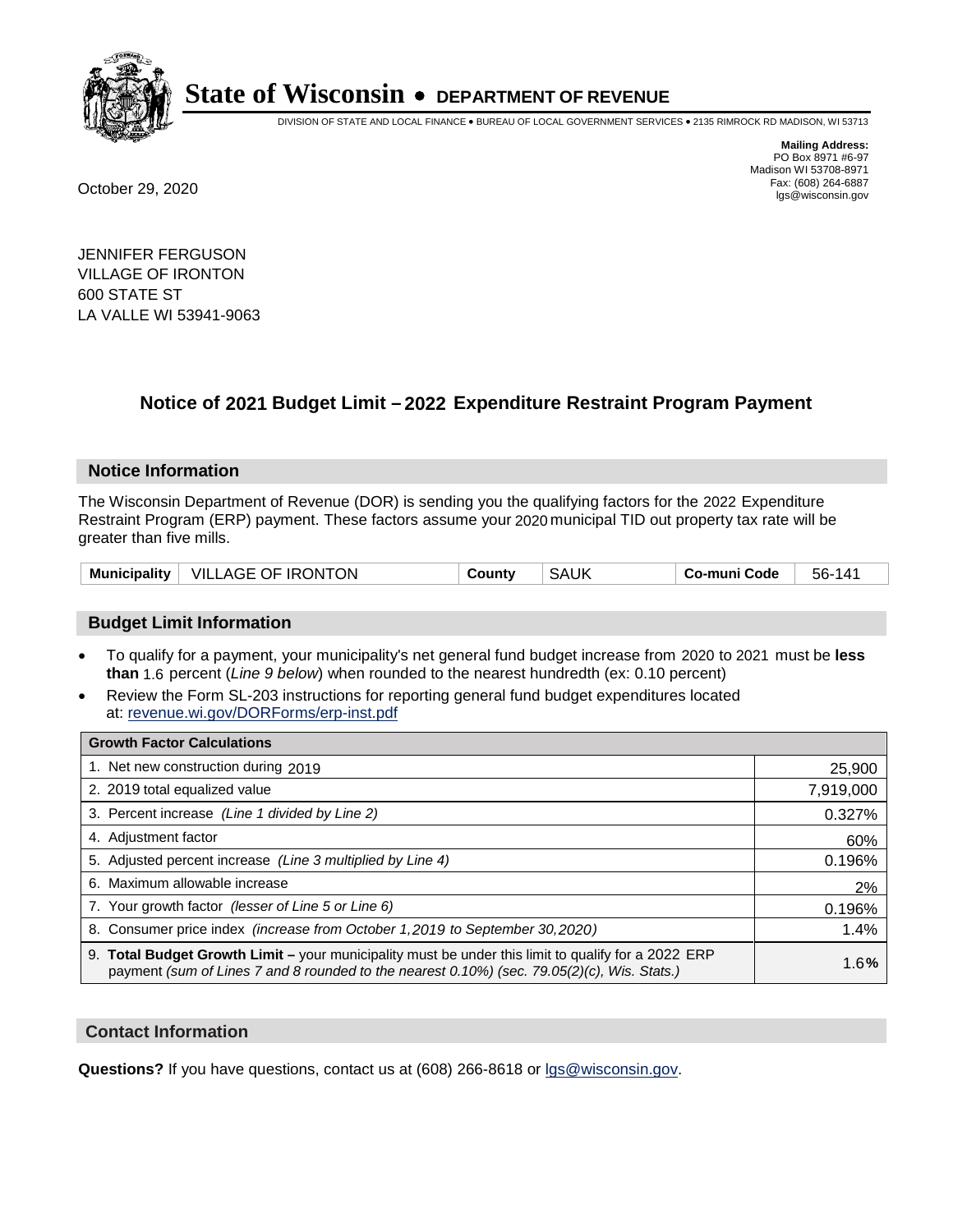

DIVISION OF STATE AND LOCAL FINANCE • BUREAU OF LOCAL GOVERNMENT SERVICES • 2135 RIMROCK RD MADISON, WI 53713

**Mailing Address:** PO Box 8971 #6-97 Madison WI 53708-8971<br>Fax: (608) 264-6887 Fax: (608) 264-6887 October 29, 2020 lgs@wisconsin.gov

COLETTE SKUNDBERG-RADTKE VILLAGE OF LA VALLE PO BOX 13 LA VALLE WI 53941-0013

### **Notice of 2021 Budget Limit - 2022 Expenditure Restraint Program Payment**

#### **Notice Information**

The Wisconsin Department of Revenue (DOR) is sending you the qualifying factors for the 2022 Expenditure Restraint Program (ERP) payment. These factors assume your 2020 municipal TID out property tax rate will be greater than five mills.

| <b>Municipality</b><br>VILLAGE OF LA VALLE | County | SAUK | Co-muni Code | $56-14$ |
|--------------------------------------------|--------|------|--------------|---------|
|--------------------------------------------|--------|------|--------------|---------|

#### **Budget Limit Information**

- To qualify for a payment, your municipality's net general fund budget increase from 2020 to 2021 must be less **than** 1.6 percent (*Line 9 below*) when rounded to the nearest hundredth (ex: 0.10 percent)
- Review the Form SL-203 instructions for reporting general fund budget expenditures located at: revenue.wi.gov/DORForms/erp-inst.pdf

| <b>Growth Factor Calculations</b>                                                                                                                                                                  |            |
|----------------------------------------------------------------------------------------------------------------------------------------------------------------------------------------------------|------------|
| 1. Net new construction during 2019                                                                                                                                                                | 43,700     |
| 2. 2019 total equalized value                                                                                                                                                                      | 15,972,900 |
| 3. Percent increase (Line 1 divided by Line 2)                                                                                                                                                     | 0.274%     |
| 4. Adjustment factor                                                                                                                                                                               | 60%        |
| 5. Adjusted percent increase (Line 3 multiplied by Line 4)                                                                                                                                         | 0.164%     |
| 6. Maximum allowable increase                                                                                                                                                                      | 2%         |
| 7. Your growth factor (lesser of Line 5 or Line 6)                                                                                                                                                 | 0.164%     |
| 8. Consumer price index (increase from October 1, 2019 to September 30, 2020)                                                                                                                      | 1.4%       |
| 9. Total Budget Growth Limit – your municipality must be under this limit to qualify for a 2022 ERP<br>payment (sum of Lines 7 and 8 rounded to the nearest 0.10%) (sec. 79.05(2)(c), Wis. Stats.) | 1.6%       |

#### **Contact Information**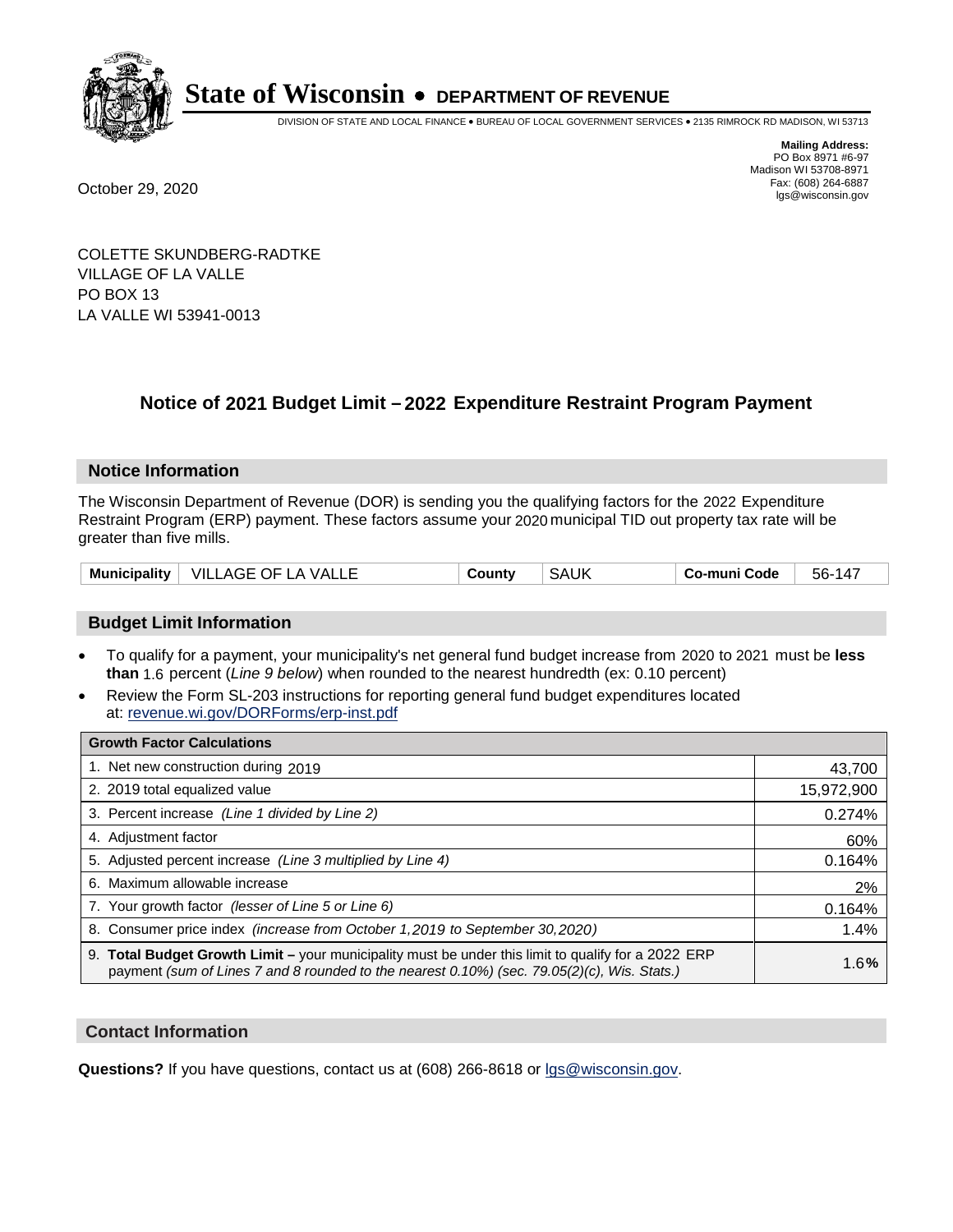

DIVISION OF STATE AND LOCAL FINANCE • BUREAU OF LOCAL GOVERNMENT SERVICES • 2135 RIMROCK RD MADISON, WI 53713

**Mailing Address:** PO Box 8971 #6-97 Madison WI 53708-8971<br>Fax: (608) 264-6887 Fax: (608) 264-6887 October 29, 2020 lgs@wisconsin.gov

DONNA HAHN VILLAGE OF LOGANVILLE P O BOX 128 LOGANVILLE WI 53943-0128

### **Notice of 2021 Budget Limit - 2022 Expenditure Restraint Program Payment**

#### **Notice Information**

The Wisconsin Department of Revenue (DOR) is sending you the qualifying factors for the 2022 Expenditure Restraint Program (ERP) payment. These factors assume your 2020 municipal TID out property tax rate will be greater than five mills.

|  | Municipality   VILLAGE OF LOGANVILLE | County | SAUK | Co-muni Code | 56-149 |
|--|--------------------------------------|--------|------|--------------|--------|
|--|--------------------------------------|--------|------|--------------|--------|

#### **Budget Limit Information**

- To qualify for a payment, your municipality's net general fund budget increase from 2020 to 2021 must be less **than** 2.1 percent (*Line 9 below*) when rounded to the nearest hundredth (ex: 0.10 percent)
- Review the Form SL-203 instructions for reporting general fund budget expenditures located at: revenue.wi.gov/DORForms/erp-inst.pdf

| <b>Growth Factor Calculations</b>                                                                                                                                                                  |            |
|----------------------------------------------------------------------------------------------------------------------------------------------------------------------------------------------------|------------|
| 1. Net new construction during 2019                                                                                                                                                                | 174,300    |
| 2. 2019 total equalized value                                                                                                                                                                      | 15,322,000 |
| 3. Percent increase (Line 1 divided by Line 2)                                                                                                                                                     | 1.138%     |
| 4. Adjustment factor                                                                                                                                                                               | 60%        |
| 5. Adjusted percent increase (Line 3 multiplied by Line 4)                                                                                                                                         | 0.683%     |
| 6. Maximum allowable increase                                                                                                                                                                      | 2%         |
| 7. Your growth factor (lesser of Line 5 or Line 6)                                                                                                                                                 | 0.683%     |
| 8. Consumer price index (increase from October 1,2019 to September 30,2020)                                                                                                                        | 1.4%       |
| 9. Total Budget Growth Limit - your municipality must be under this limit to qualify for a 2022 ERP<br>payment (sum of Lines 7 and 8 rounded to the nearest 0.10%) (sec. 79.05(2)(c), Wis. Stats.) | 2.1%       |

#### **Contact Information**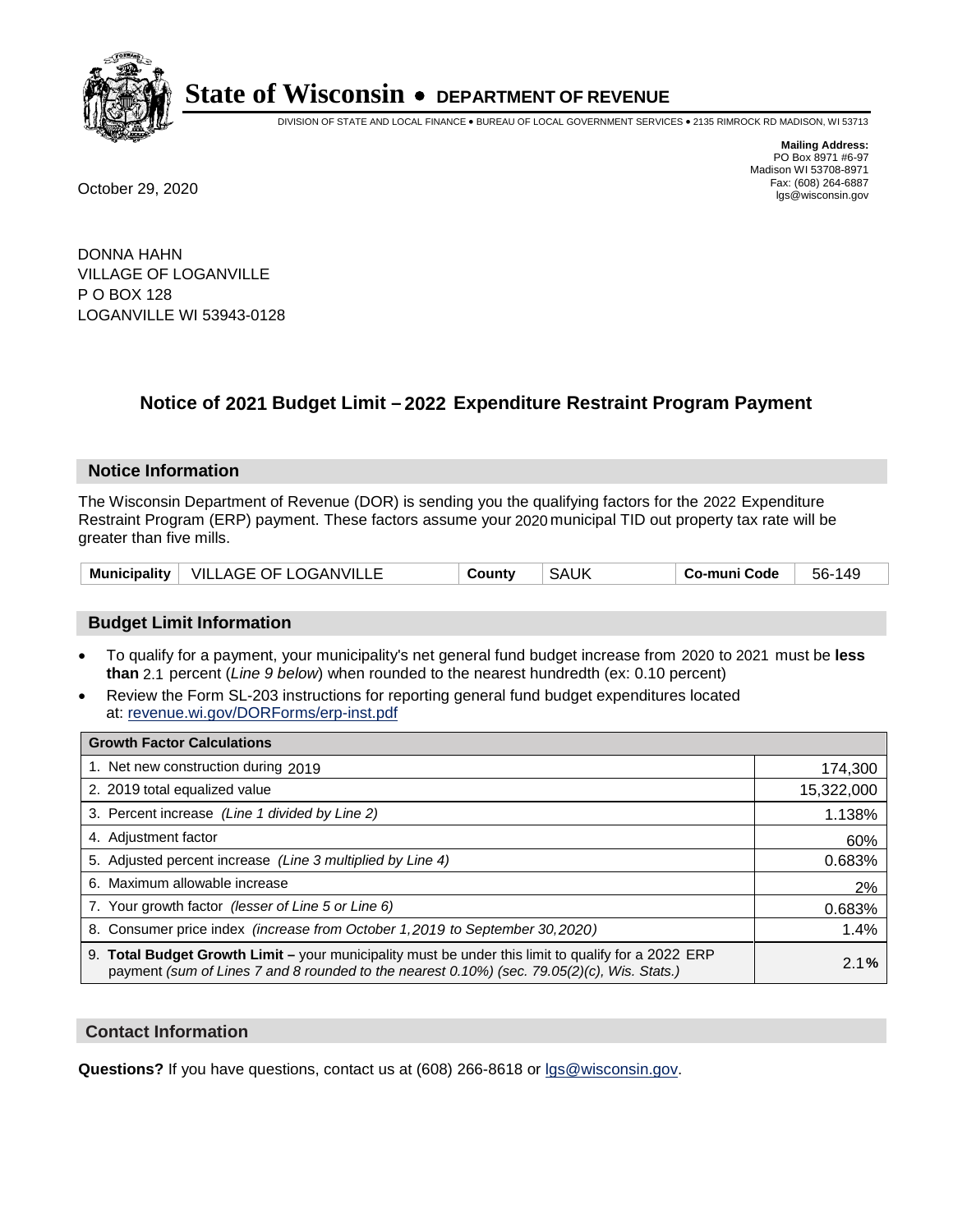

DIVISION OF STATE AND LOCAL FINANCE • BUREAU OF LOCAL GOVERNMENT SERVICES • 2135 RIMROCK RD MADISON, WI 53713

**Mailing Address:** PO Box 8971 #6-97 Madison WI 53708-8971<br>Fax: (608) 264-6887 Fax: (608) 264-6887 October 29, 2020 lgs@wisconsin.gov

NICKI BREUNIG VILLAGE OF NORTH FREEDOM PO BOX 300 NORTH FREEDOM WI 53951-0300

### **Notice of 2021 Budget Limit - 2022 Expenditure Restraint Program Payment**

#### **Notice Information**

The Wisconsin Department of Revenue (DOR) is sending you the qualifying factors for the 2022 Expenditure Restraint Program (ERP) payment. These factors assume your 2020 municipal TID out property tax rate will be greater than five mills.

| Municipality   VILLAGE OF NORTH FREEDOM | ∣ County | SAUK | ∣ Co-muni Code | 56-161 |
|-----------------------------------------|----------|------|----------------|--------|
|-----------------------------------------|----------|------|----------------|--------|

#### **Budget Limit Information**

- To qualify for a payment, your municipality's net general fund budget increase from 2020 to 2021 must be less **than** 1.6 percent (*Line 9 below*) when rounded to the nearest hundredth (ex: 0.10 percent)
- Review the Form SL-203 instructions for reporting general fund budget expenditures located at: revenue.wi.gov/DORForms/erp-inst.pdf

| <b>Growth Factor Calculations</b>                                                                                                                                                                      |            |
|--------------------------------------------------------------------------------------------------------------------------------------------------------------------------------------------------------|------------|
| 1. Net new construction during 2019                                                                                                                                                                    | 78,300     |
| 2. 2019 total equalized value                                                                                                                                                                          | 25,985,300 |
| 3. Percent increase (Line 1 divided by Line 2)                                                                                                                                                         | 0.301%     |
| 4. Adjustment factor                                                                                                                                                                                   | 60%        |
| 5. Adjusted percent increase (Line 3 multiplied by Line 4)                                                                                                                                             | 0.181%     |
| 6. Maximum allowable increase                                                                                                                                                                          | 2%         |
| 7. Your growth factor (lesser of Line 5 or Line 6)                                                                                                                                                     | 0.181%     |
| 8. Consumer price index (increase from October 1,2019 to September 30,2020)                                                                                                                            | 1.4%       |
| 9. Total Budget Growth Limit - your municipality must be under this limit to qualify for a 2022 ERP<br>payment (sum of Lines 7 and 8 rounded to the nearest $0.10\%$ ) (sec. 79.05(2)(c), Wis. Stats.) | 1.6%       |

#### **Contact Information**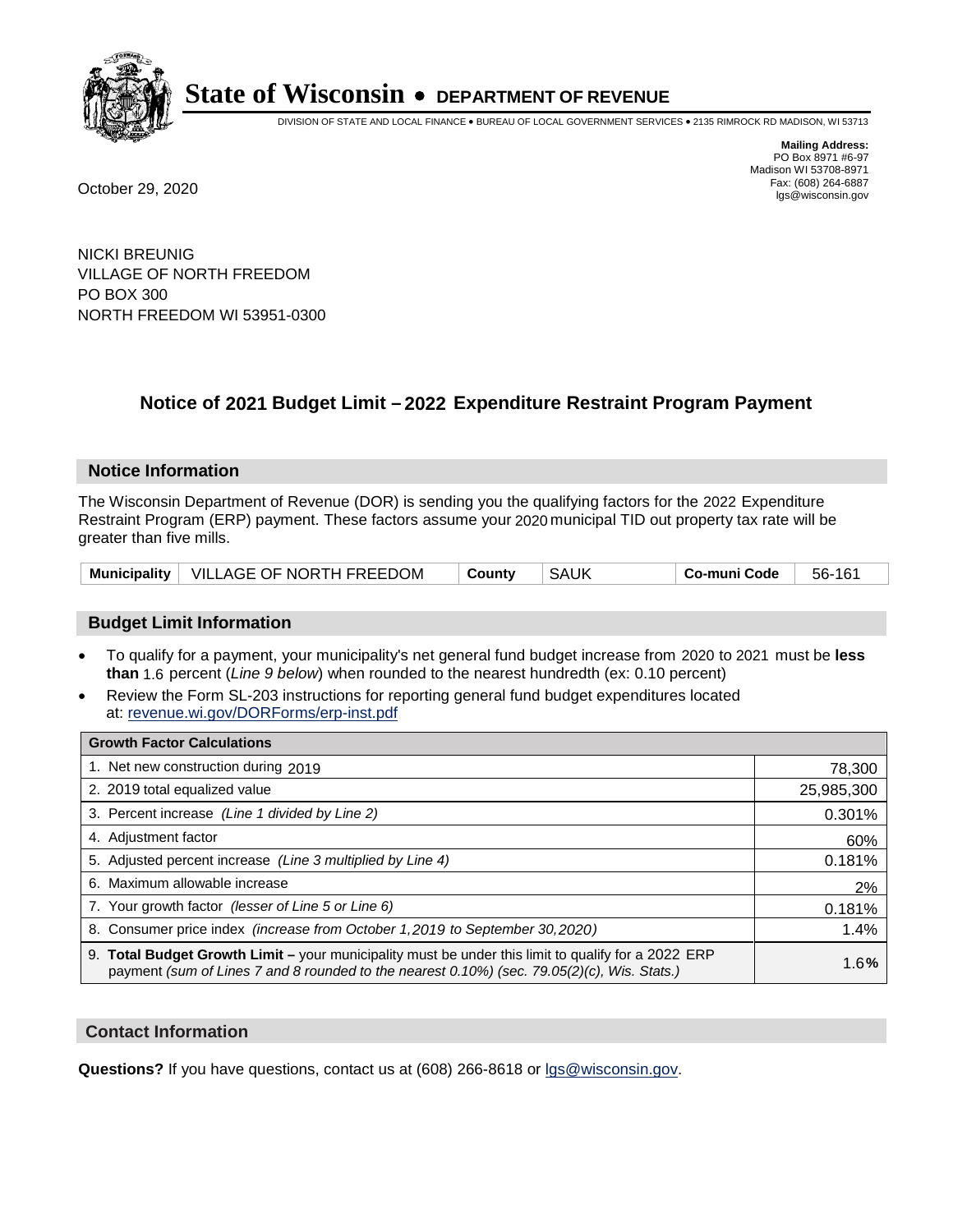

DIVISION OF STATE AND LOCAL FINANCE • BUREAU OF LOCAL GOVERNMENT SERVICES • 2135 RIMROCK RD MADISON, WI 53713

**Mailing Address:** PO Box 8971 #6-97 Madison WI 53708-8971<br>Fax: (608) 264-6887 Fax: (608) 264-6887 October 29, 2020 lgs@wisconsin.gov

SHEILA CARVER VILLAGE OF PLAIN 510 MAIN STREET PLAIN WI 53577-9200

### **Notice of 2021 Budget Limit - 2022 Expenditure Restraint Program Payment**

#### **Notice Information**

The Wisconsin Department of Revenue (DOR) is sending you the qualifying factors for the 2022 Expenditure Restraint Program (ERP) payment. These factors assume your 2020 municipal TID out property tax rate will be greater than five mills.

| Municipality | VILLAGE OF PLAIN | County | <b>SAUK</b> | Co-muni Code | 56- |
|--------------|------------------|--------|-------------|--------------|-----|
|--------------|------------------|--------|-------------|--------------|-----|

#### **Budget Limit Information**

- To qualify for a payment, your municipality's net general fund budget increase from 2020 to 2021 must be less **than** 1.5 percent (*Line 9 below*) when rounded to the nearest hundredth (ex: 0.10 percent)
- Review the Form SL-203 instructions for reporting general fund budget expenditures located at: revenue.wi.gov/DORForms/erp-inst.pdf

| <b>Growth Factor Calculations</b>                                                                                                                                                                      |            |
|--------------------------------------------------------------------------------------------------------------------------------------------------------------------------------------------------------|------------|
| 1. Net new construction during 2019                                                                                                                                                                    | 133,100    |
| 2. 2019 total equalized value                                                                                                                                                                          | 71,289,700 |
| 3. Percent increase (Line 1 divided by Line 2)                                                                                                                                                         | 0.187%     |
| 4. Adjustment factor                                                                                                                                                                                   | 60%        |
| 5. Adjusted percent increase (Line 3 multiplied by Line 4)                                                                                                                                             | 0.112%     |
| 6. Maximum allowable increase                                                                                                                                                                          | 2%         |
| 7. Your growth factor (lesser of Line 5 or Line 6)                                                                                                                                                     | 0.112%     |
| 8. Consumer price index (increase from October 1,2019 to September 30,2020)                                                                                                                            | 1.4%       |
| 9. Total Budget Growth Limit - your municipality must be under this limit to qualify for a 2022 ERP<br>payment (sum of Lines 7 and 8 rounded to the nearest $0.10\%$ ) (sec. 79.05(2)(c), Wis. Stats.) | 1.5%       |

#### **Contact Information**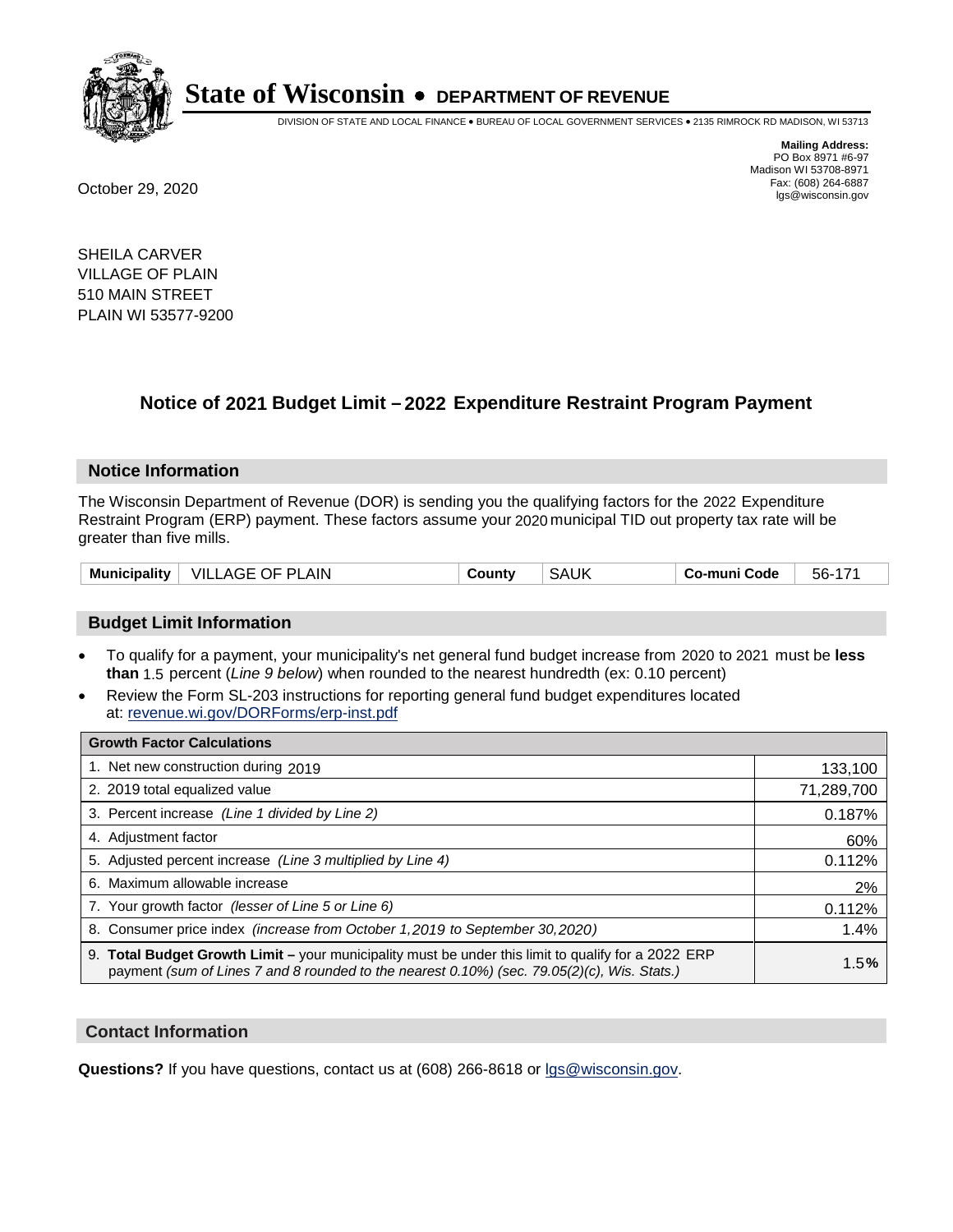

DIVISION OF STATE AND LOCAL FINANCE • BUREAU OF LOCAL GOVERNMENT SERVICES • 2135 RIMROCK RD MADISON, WI 53713

**Mailing Address:** PO Box 8971 #6-97 Madison WI 53708-8971<br>Fax: (608) 264-6887 Fax: (608) 264-6887 October 29, 2020 lgs@wisconsin.gov

NIKI CONWAY VILLAGE OF PRAIRIE DU SAC 335 GALENA ST PRAIRIE DU SAC WI 53578-1008

### **Notice of 2021 Budget Limit - 2022 Expenditure Restraint Program Payment**

#### **Notice Information**

The Wisconsin Department of Revenue (DOR) is sending you the qualifying factors for the 2022 Expenditure Restraint Program (ERP) payment. These factors assume your 2020 municipal TID out property tax rate will be greater than five mills.

|  | Municipality   VILLAGE OF PRAIRIE DU SAC | County | SAUK | Co-muni Code | 56-172 |
|--|------------------------------------------|--------|------|--------------|--------|
|--|------------------------------------------|--------|------|--------------|--------|

#### **Budget Limit Information**

- To qualify for a payment, your municipality's net general fund budget increase from 2020 to 2021 must be less **than** 1.9 percent (*Line 9 below*) when rounded to the nearest hundredth (ex: 0.10 percent)
- Review the Form SL-203 instructions for reporting general fund budget expenditures located at: revenue.wi.gov/DORForms/erp-inst.pdf

| <b>Growth Factor Calculations</b>                                                                                                                                                                      |             |
|--------------------------------------------------------------------------------------------------------------------------------------------------------------------------------------------------------|-------------|
| 1. Net new construction during 2019                                                                                                                                                                    | 3,668,900   |
| 2. 2019 total equalized value                                                                                                                                                                          | 449,857,200 |
| 3. Percent increase (Line 1 divided by Line 2)                                                                                                                                                         | 0.816%      |
| 4. Adjustment factor                                                                                                                                                                                   | 60%         |
| 5. Adjusted percent increase (Line 3 multiplied by Line 4)                                                                                                                                             | 0.490%      |
| 6. Maximum allowable increase                                                                                                                                                                          | 2%          |
| 7. Your growth factor (lesser of Line 5 or Line 6)                                                                                                                                                     | 0.490%      |
| 8. Consumer price index (increase from October 1, 2019 to September 30, 2020)                                                                                                                          | 1.4%        |
| 9. Total Budget Growth Limit - your municipality must be under this limit to qualify for a 2022 ERP<br>payment (sum of Lines 7 and 8 rounded to the nearest $0.10\%$ ) (sec. 79.05(2)(c), Wis. Stats.) | 1.9%        |

#### **Contact Information**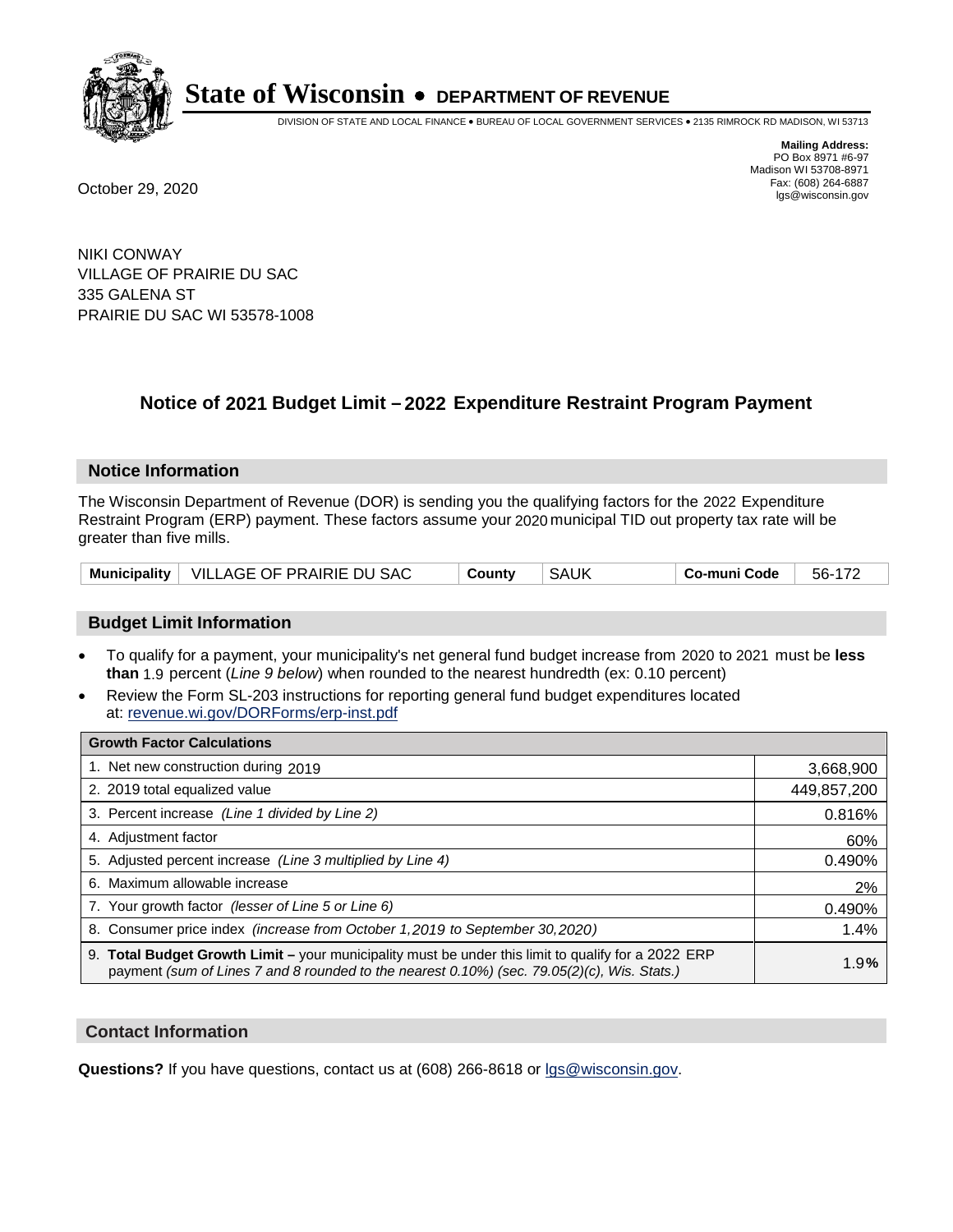

DIVISION OF STATE AND LOCAL FINANCE • BUREAU OF LOCAL GOVERNMENT SERVICES • 2135 RIMROCK RD MADISON, WI 53713

**Mailing Address:** PO Box 8971 #6-97 Madison WI 53708-8971<br>Fax: (608) 264-6887

Fax: (608) 264-6887 October 29, 2020 lgs@wisconsin.gov

JENNIFER ROLOFF VILLAGE OF ROCK SPRINGS PO BOX 26 ROCK SPRINGS WI 53961-0026

## **Notice of 2021 Budget Limit - 2022 Expenditure Restraint Program Payment**

#### **Notice Information**

The Wisconsin Department of Revenue (DOR) is sending you the qualifying factors for the 2022 Expenditure Restraint Program (ERP) payment. These factors assume your 2020 municipal TID out property tax rate will be greater than five mills.

| Municipality   VILLAGE OF ROCK SPRINGS | Countv | <b>SAUK</b> | Co-muni Code | 56-176 |
|----------------------------------------|--------|-------------|--------------|--------|
|----------------------------------------|--------|-------------|--------------|--------|

#### **Budget Limit Information**

- To qualify for a payment, your municipality's net general fund budget increase from 2020 to 2021 must be less **than** 1.7 percent (*Line 9 below*) when rounded to the nearest hundredth (ex: 0.10 percent)
- Review the Form SL-203 instructions for reporting general fund budget expenditures located at: revenue.wi.gov/DORForms/erp-inst.pdf

| <b>Growth Factor Calculations</b>                                                                                                                                                                      |            |
|--------------------------------------------------------------------------------------------------------------------------------------------------------------------------------------------------------|------------|
| 1. Net new construction during 2019                                                                                                                                                                    | 101,500    |
| 2. 2019 total equalized value                                                                                                                                                                          | 23,289,600 |
| 3. Percent increase (Line 1 divided by Line 2)                                                                                                                                                         | 0.436%     |
| 4. Adjustment factor                                                                                                                                                                                   | 60%        |
| 5. Adjusted percent increase (Line 3 multiplied by Line 4)                                                                                                                                             | 0.262%     |
| 6. Maximum allowable increase                                                                                                                                                                          | 2%         |
| 7. Your growth factor (lesser of Line 5 or Line 6)                                                                                                                                                     | 0.262%     |
| 8. Consumer price index (increase from October 1,2019 to September 30,2020)                                                                                                                            | 1.4%       |
| 9. Total Budget Growth Limit - your municipality must be under this limit to qualify for a 2022 ERP<br>payment (sum of Lines 7 and 8 rounded to the nearest $0.10\%$ ) (sec. 79.05(2)(c), Wis. Stats.) | 1.7%       |

#### **Contact Information**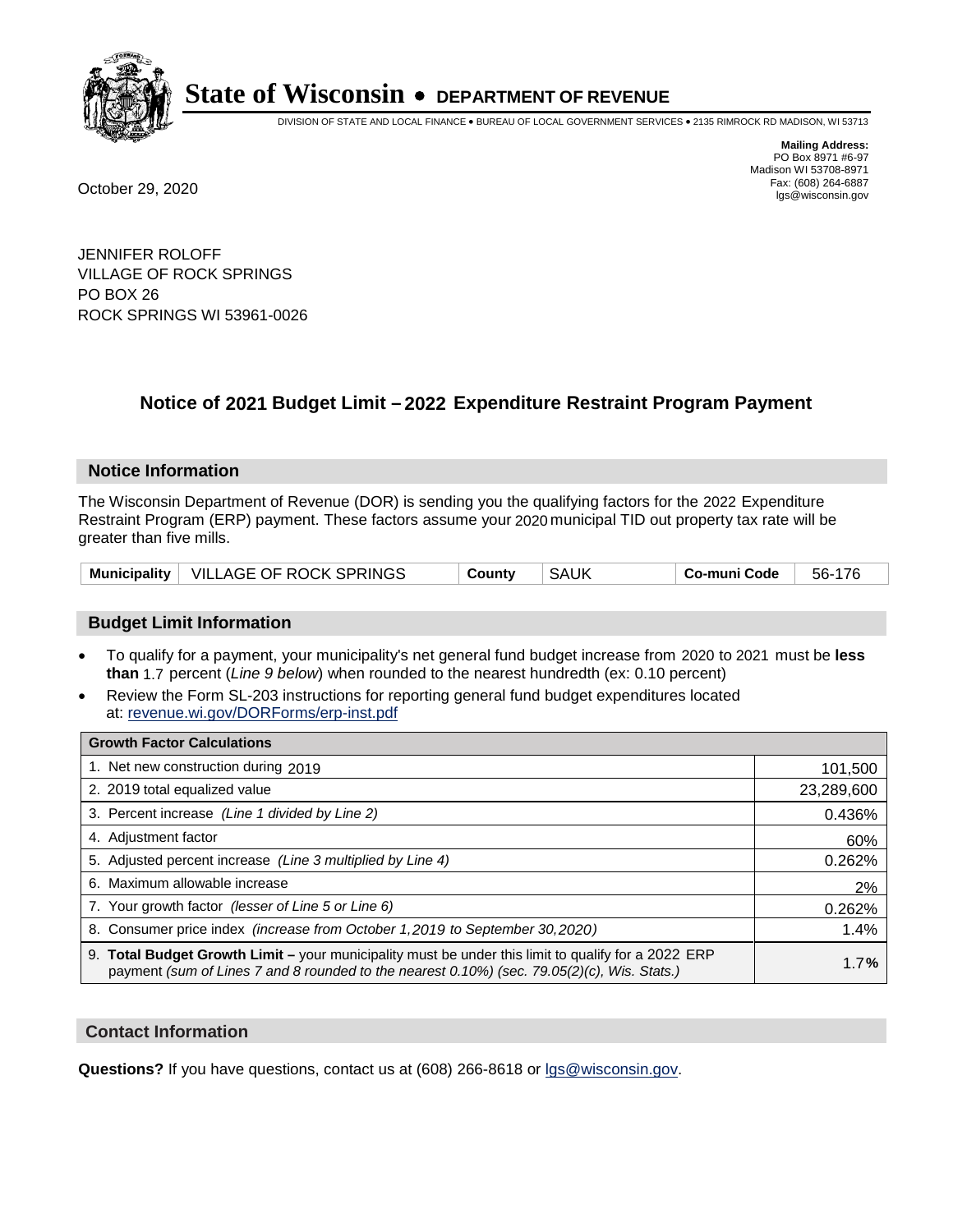

DIVISION OF STATE AND LOCAL FINANCE • BUREAU OF LOCAL GOVERNMENT SERVICES • 2135 RIMROCK RD MADISON, WI 53713

**Mailing Address:** PO Box 8971 #6-97 Madison WI 53708-8971<br>Fax: (608) 264-6887 Fax: (608) 264-6887 October 29, 2020 lgs@wisconsin.gov

VICKI BREUNIG VILLAGE OF SAUK CITY 726 WATER ST SAUK CITY WI 53583-1597

### **Notice of 2021 Budget Limit - 2022 Expenditure Restraint Program Payment**

#### **Notice Information**

The Wisconsin Department of Revenue (DOR) is sending you the qualifying factors for the 2022 Expenditure Restraint Program (ERP) payment. These factors assume your 2020 municipal TID out property tax rate will be greater than five mills.

| Municipality   VILLAGE OF SAUK CITY | County | <b>SAUK</b><br>Co-muni Code | 56-181 |
|-------------------------------------|--------|-----------------------------|--------|
|-------------------------------------|--------|-----------------------------|--------|

#### **Budget Limit Information**

- To qualify for a payment, your municipality's net general fund budget increase from 2020 to 2021 must be less **than** 1.8 percent (*Line 9 below*) when rounded to the nearest hundredth (ex: 0.10 percent)
- Review the Form SL-203 instructions for reporting general fund budget expenditures located at: revenue.wi.gov/DORForms/erp-inst.pdf

| <b>Growth Factor Calculations</b>                                                                                                                                                                      |             |
|--------------------------------------------------------------------------------------------------------------------------------------------------------------------------------------------------------|-------------|
| 1. Net new construction during 2019                                                                                                                                                                    | 2,443,700   |
| 2. 2019 total equalized value                                                                                                                                                                          | 375,041,700 |
| 3. Percent increase (Line 1 divided by Line 2)                                                                                                                                                         | 0.652%      |
| 4. Adjustment factor                                                                                                                                                                                   | 60%         |
| 5. Adjusted percent increase (Line 3 multiplied by Line 4)                                                                                                                                             | 0.391%      |
| 6. Maximum allowable increase                                                                                                                                                                          | 2%          |
| 7. Your growth factor (lesser of Line 5 or Line 6)                                                                                                                                                     | 0.391%      |
| 8. Consumer price index (increase from October 1, 2019 to September 30, 2020)                                                                                                                          | 1.4%        |
| 9. Total Budget Growth Limit - your municipality must be under this limit to qualify for a 2022 ERP<br>payment (sum of Lines 7 and 8 rounded to the nearest $0.10\%$ ) (sec. 79.05(2)(c), Wis. Stats.) | 1.8%        |

#### **Contact Information**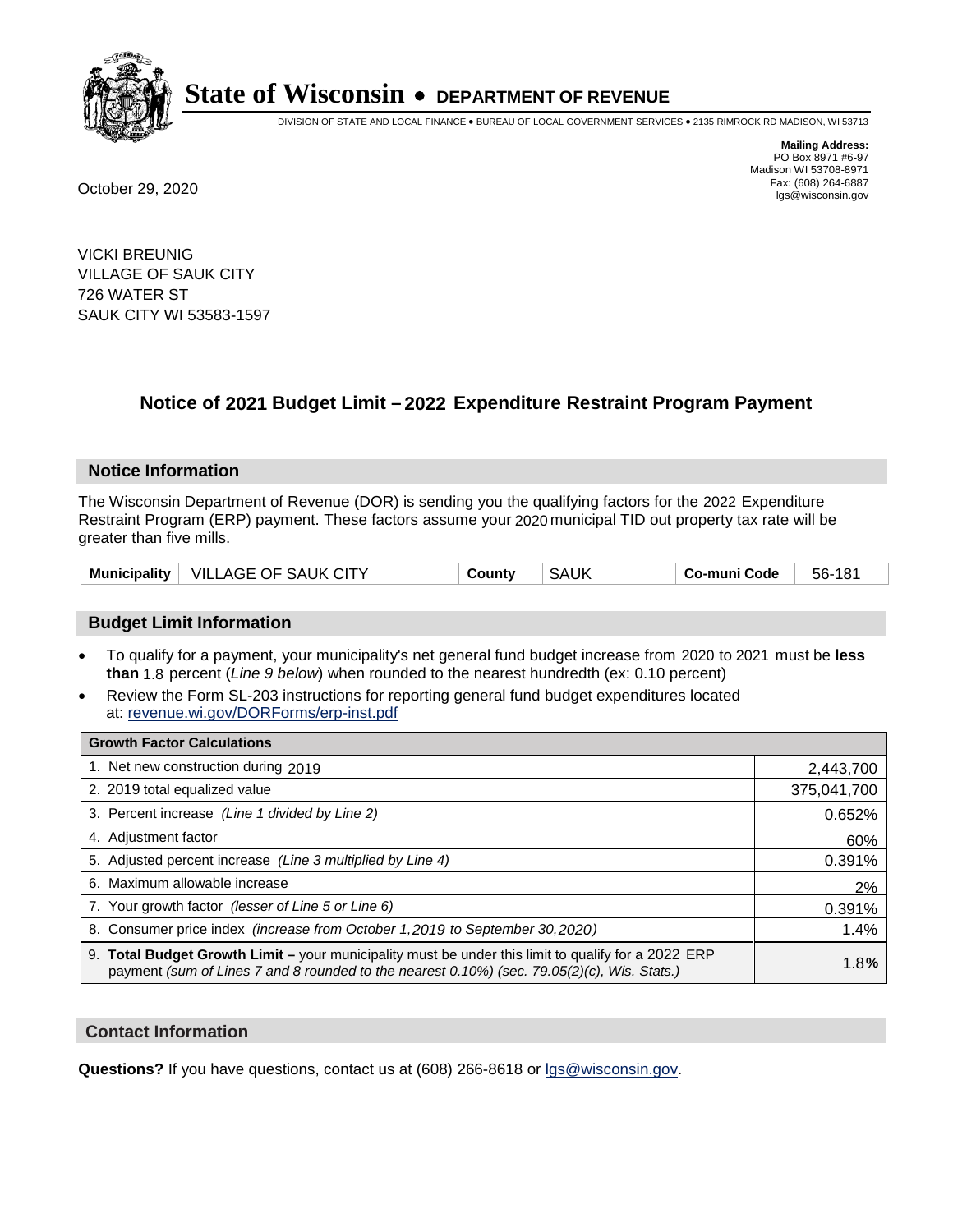

DIVISION OF STATE AND LOCAL FINANCE • BUREAU OF LOCAL GOVERNMENT SERVICES • 2135 RIMROCK RD MADISON, WI 53713

**Mailing Address:** PO Box 8971 #6-97 Madison WI 53708-8971<br>Fax: (608) 264-6887 Fax: (608) 264-6887 October 29, 2020 lgs@wisconsin.gov

WENDY CRARY VILLAGE OF SPRING GREEN PO BOX 158 SPRING GREEN WI 53588-0158

## **Notice of 2021 Budget Limit - 2022 Expenditure Restraint Program Payment**

#### **Notice Information**

The Wisconsin Department of Revenue (DOR) is sending you the qualifying factors for the 2022 Expenditure Restraint Program (ERP) payment. These factors assume your 2020 municipal TID out property tax rate will be greater than five mills.

|  | Municipality   VILLAGE OF SPRING GREEN | County | SAUK | Co-muni Code | 56-182 |
|--|----------------------------------------|--------|------|--------------|--------|
|--|----------------------------------------|--------|------|--------------|--------|

#### **Budget Limit Information**

- To qualify for a payment, your municipality's net general fund budget increase from 2020 to 2021 must be less **than** 3.4 percent (*Line 9 below*) when rounded to the nearest hundredth (ex: 0.10 percent)
- Review the Form SL-203 instructions for reporting general fund budget expenditures located at: revenue.wi.gov/DORForms/erp-inst.pdf

| <b>Growth Factor Calculations</b>                                                                                                                                                                      |             |
|--------------------------------------------------------------------------------------------------------------------------------------------------------------------------------------------------------|-------------|
| 1. Net new construction during 2019                                                                                                                                                                    | 7,484,400   |
| 2. 2019 total equalized value                                                                                                                                                                          | 173,931,300 |
| 3. Percent increase (Line 1 divided by Line 2)                                                                                                                                                         | 4.303%      |
| 4. Adjustment factor                                                                                                                                                                                   | 60%         |
| 5. Adjusted percent increase (Line 3 multiplied by Line 4)                                                                                                                                             | 2.582%      |
| 6. Maximum allowable increase                                                                                                                                                                          | 2%          |
| 7. Your growth factor (lesser of Line 5 or Line 6)                                                                                                                                                     | 2.000%      |
| 8. Consumer price index (increase from October 1, 2019 to September 30, 2020)                                                                                                                          | 1.4%        |
| 9. Total Budget Growth Limit - your municipality must be under this limit to qualify for a 2022 ERP<br>payment (sum of Lines 7 and 8 rounded to the nearest $0.10\%$ ) (sec. 79.05(2)(c), Wis. Stats.) | 3.4%        |

#### **Contact Information**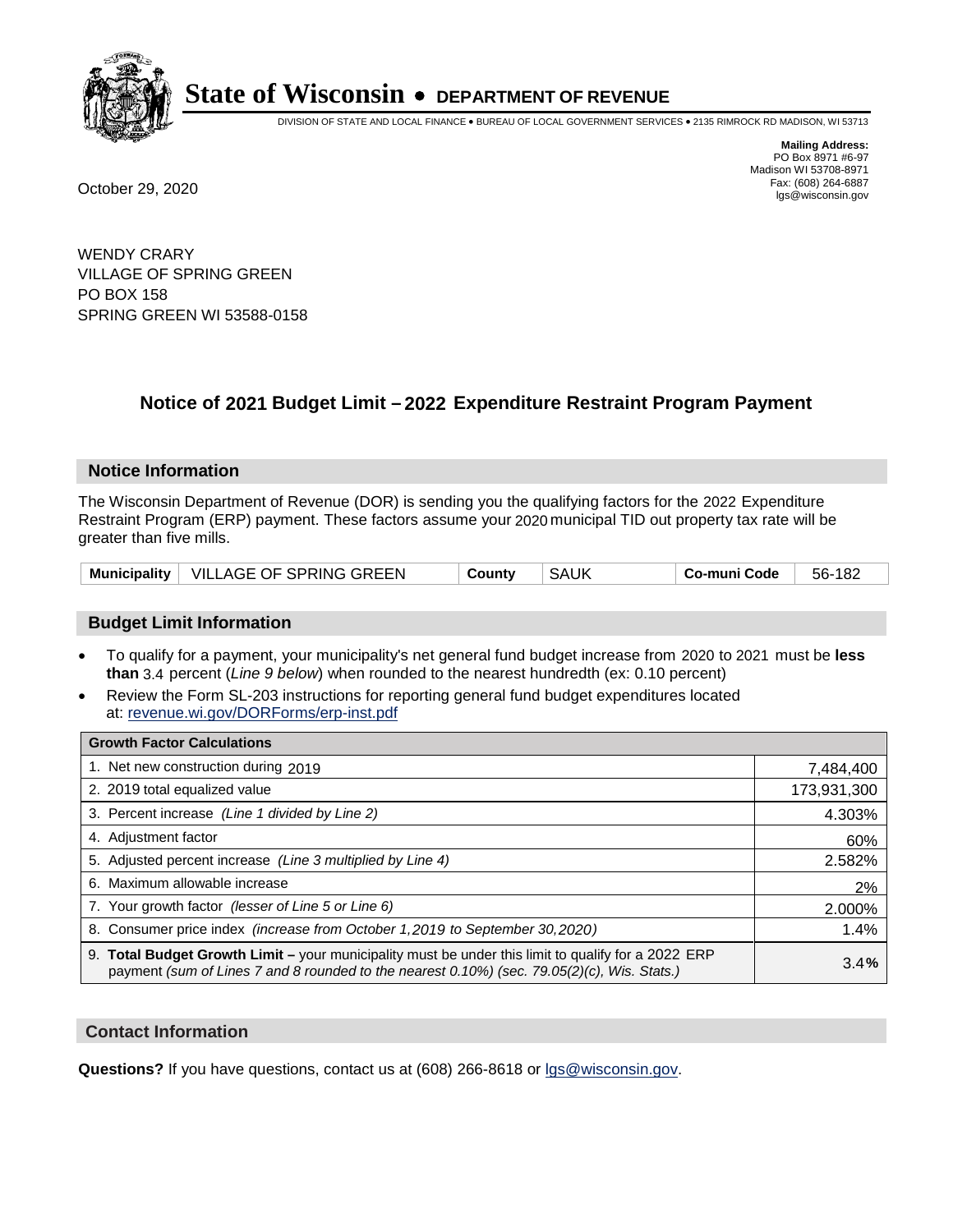

DIVISION OF STATE AND LOCAL FINANCE • BUREAU OF LOCAL GOVERNMENT SERVICES • 2135 RIMROCK RD MADISON, WI 53713

**Mailing Address:** PO Box 8971 #6-97 Madison WI 53708-8971<br>Fax: (608) 264-6887 Fax: (608) 264-6887 October 29, 2020 lgs@wisconsin.gov

OWEN MERGEN VILLAGE OF WEST BARABOO 500 CEDAR ST BARABOO WI 53913-1181

### **Notice of 2021 Budget Limit - 2022 Expenditure Restraint Program Payment**

#### **Notice Information**

The Wisconsin Department of Revenue (DOR) is sending you the qualifying factors for the 2022 Expenditure Restraint Program (ERP) payment. These factors assume your 2020 municipal TID out property tax rate will be greater than five mills.

|  | Municipality   VILLAGE OF WEST BARABOO | County | SAUK | ⊺ Co-muni Code | 56-191 |
|--|----------------------------------------|--------|------|----------------|--------|
|--|----------------------------------------|--------|------|----------------|--------|

#### **Budget Limit Information**

- To qualify for a payment, your municipality's net general fund budget increase from 2020 to 2021 must be less **than** 1.4 percent (*Line 9 below*) when rounded to the nearest hundredth (ex: 0.10 percent)
- Review the Form SL-203 instructions for reporting general fund budget expenditures located at: revenue.wi.gov/DORForms/erp-inst.pdf

| <b>Growth Factor Calculations</b>                                                                                                                                                                      |             |
|--------------------------------------------------------------------------------------------------------------------------------------------------------------------------------------------------------|-------------|
| 1. Net new construction during 2019                                                                                                                                                                    | $-959,900$  |
| 2. 2019 total equalized value                                                                                                                                                                          | 128,012,200 |
| 3. Percent increase (Line 1 divided by Line 2)                                                                                                                                                         | $-0.750%$   |
| 4. Adjustment factor                                                                                                                                                                                   | 60%         |
| 5. Adjusted percent increase (Line 3 multiplied by Line 4)                                                                                                                                             | $-0.450%$   |
| 6. Maximum allowable increase                                                                                                                                                                          | 2%          |
| 7. Your growth factor (lesser of Line 5 or Line 6)                                                                                                                                                     | 0.000%      |
| 8. Consumer price index (increase from October 1,2019 to September 30,2020)                                                                                                                            | 1.4%        |
| 9. Total Budget Growth Limit - your municipality must be under this limit to qualify for a 2022 ERP<br>payment (sum of Lines 7 and 8 rounded to the nearest $0.10\%$ ) (sec. 79.05(2)(c), Wis. Stats.) | 1.4%        |

#### **Contact Information**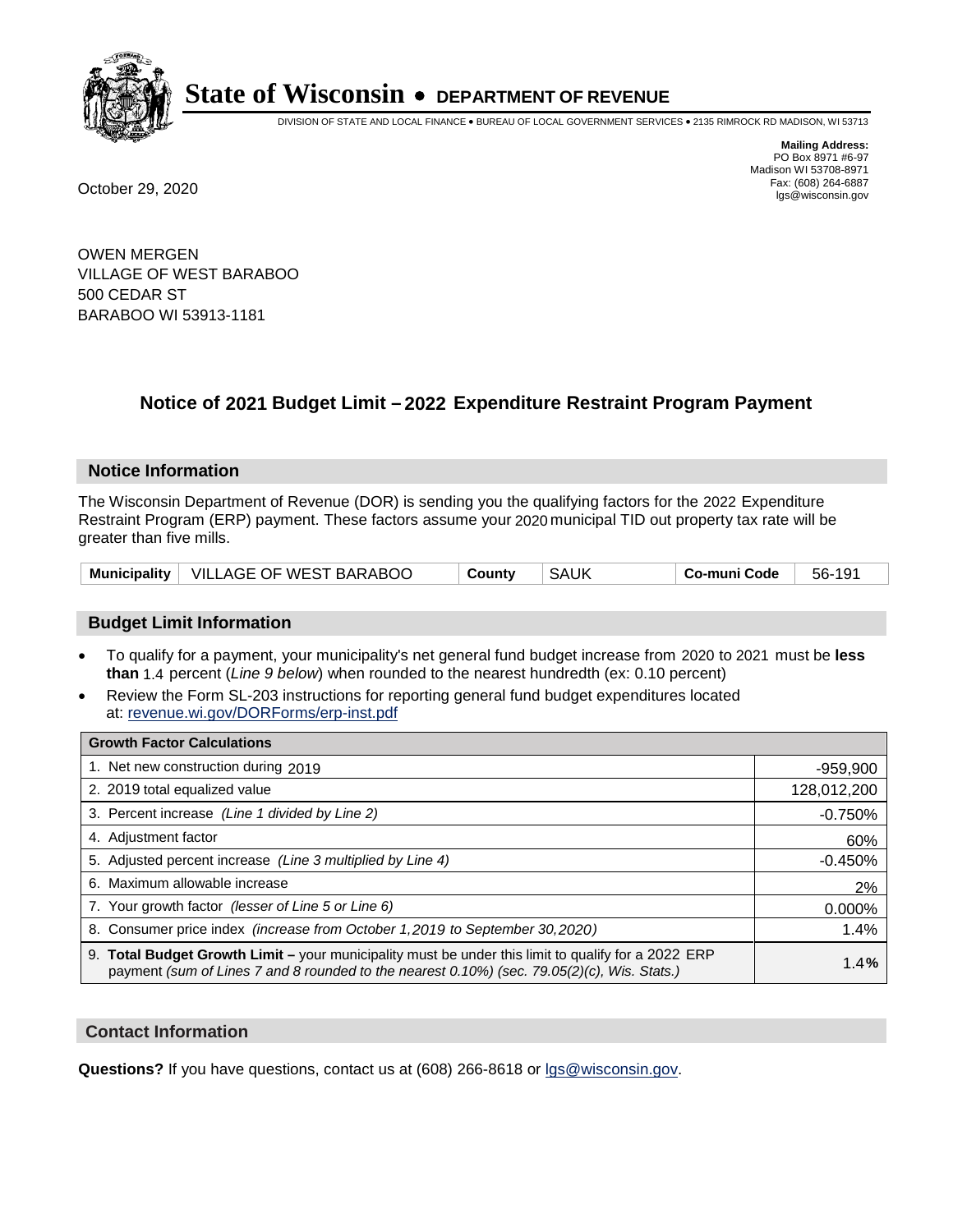

DIVISION OF STATE AND LOCAL FINANCE • BUREAU OF LOCAL GOVERNMENT SERVICES • 2135 RIMROCK RD MADISON, WI 53713

**Mailing Address:** PO Box 8971 #6-97 Madison WI 53708-8971<br>Fax: (608) 264-6887 Fax: (608) 264-6887 October 29, 2020 lgs@wisconsin.gov

BRENDA ZEMAN CITY OF BARABOO 101 SOUTH BLVD BARABOO WI 53913-2941

### **Notice of 2021 Budget Limit - 2022 Expenditure Restraint Program Payment**

#### **Notice Information**

The Wisconsin Department of Revenue (DOR) is sending you the qualifying factors for the 2022 Expenditure Restraint Program (ERP) payment. These factors assume your 2020 municipal TID out property tax rate will be greater than five mills.

| Municipality   CITY OF BARABOO | County | <b>SAUK</b> | Co-muni Code | 56-206 |
|--------------------------------|--------|-------------|--------------|--------|
|--------------------------------|--------|-------------|--------------|--------|

#### **Budget Limit Information**

- To qualify for a payment, your municipality's net general fund budget increase from 2020 to 2021 must be less **than** 1.4 percent (*Line 9 below*) when rounded to the nearest hundredth (ex: 0.10 percent)
- Review the Form SL-203 instructions for reporting general fund budget expenditures located at: revenue.wi.gov/DORForms/erp-inst.pdf

| <b>Growth Factor Calculations</b>                                                                                                                                                                  |             |
|----------------------------------------------------------------------------------------------------------------------------------------------------------------------------------------------------|-------------|
| 1. Net new construction during 2019                                                                                                                                                                | 223,600     |
| 2. 2019 total equalized value                                                                                                                                                                      | 865,524,100 |
| 3. Percent increase (Line 1 divided by Line 2)                                                                                                                                                     | 0.026%      |
| 4. Adjustment factor                                                                                                                                                                               | 60%         |
| 5. Adjusted percent increase (Line 3 multiplied by Line 4)                                                                                                                                         | 0.016%      |
| 6. Maximum allowable increase                                                                                                                                                                      | 2%          |
| 7. Your growth factor (lesser of Line 5 or Line 6)                                                                                                                                                 | 0.016%      |
| 8. Consumer price index (increase from October 1,2019 to September 30,2020)                                                                                                                        | 1.4%        |
| 9. Total Budget Growth Limit - your municipality must be under this limit to qualify for a 2022 ERP<br>payment (sum of Lines 7 and 8 rounded to the nearest 0.10%) (sec. 79.05(2)(c), Wis. Stats.) | 1.4%        |

#### **Contact Information**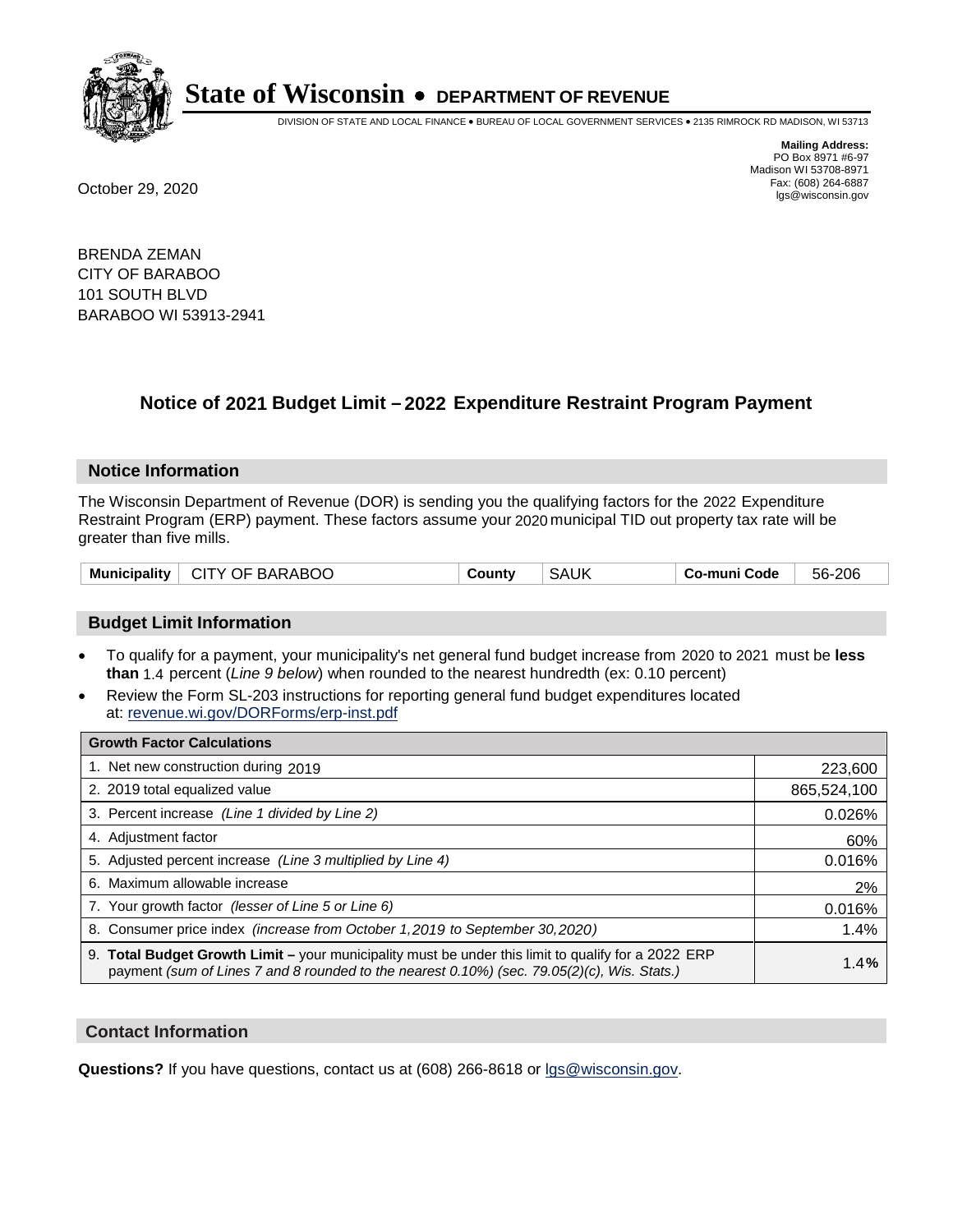

DIVISION OF STATE AND LOCAL FINANCE • BUREAU OF LOCAL GOVERNMENT SERVICES • 2135 RIMROCK RD MADISON, WI 53713

**Mailing Address:** PO Box 8971 #6-97 Madison WI 53708-8971<br>Fax: (608) 264-6887 Fax: (608) 264-6887 October 29, 2020 lgs@wisconsin.gov

JACOB CROSETTO CITY OF REEDSBURG 134 S LOCUST ST REEDSBURG WI 53959

## **Notice of 2021 Budget Limit - 2022 Expenditure Restraint Program Payment**

#### **Notice Information**

The Wisconsin Department of Revenue (DOR) is sending you the qualifying factors for the 2022 Expenditure Restraint Program (ERP) payment. These factors assume your 2020 municipal TID out property tax rate will be greater than five mills.

|  | Municipality   CITY OF REEDSBURG | County | <b>SAUK</b> | Co-muni Code | 56-276 |
|--|----------------------------------|--------|-------------|--------------|--------|
|--|----------------------------------|--------|-------------|--------------|--------|

#### **Budget Limit Information**

- To qualify for a payment, your municipality's net general fund budget increase from 2020 to 2021 must be less **than** 3.1 percent (*Line 9 below*) when rounded to the nearest hundredth (ex: 0.10 percent)
- Review the Form SL-203 instructions for reporting general fund budget expenditures located at: revenue.wi.gov/DORForms/erp-inst.pdf

| <b>Growth Factor Calculations</b>                                                                                                                                                                  |             |
|----------------------------------------------------------------------------------------------------------------------------------------------------------------------------------------------------|-------------|
| 1. Net new construction during 2019                                                                                                                                                                | 18,597,100  |
| 2. 2019 total equalized value                                                                                                                                                                      | 662,445,700 |
| 3. Percent increase (Line 1 divided by Line 2)                                                                                                                                                     | 2.807%      |
| 4. Adjustment factor                                                                                                                                                                               | 60%         |
| 5. Adjusted percent increase (Line 3 multiplied by Line 4)                                                                                                                                         | 1.684%      |
| Maximum allowable increase<br>6.                                                                                                                                                                   | 2%          |
| 7. Your growth factor (lesser of Line 5 or Line 6)                                                                                                                                                 | 1.684%      |
| 8. Consumer price index (increase from October 1, 2019 to September 30, 2020)                                                                                                                      | 1.4%        |
| 9. Total Budget Growth Limit - your municipality must be under this limit to qualify for a 2022 ERP<br>payment (sum of Lines 7 and 8 rounded to the nearest 0.10%) (sec. 79.05(2)(c), Wis. Stats.) | 3.1%        |

#### **Contact Information**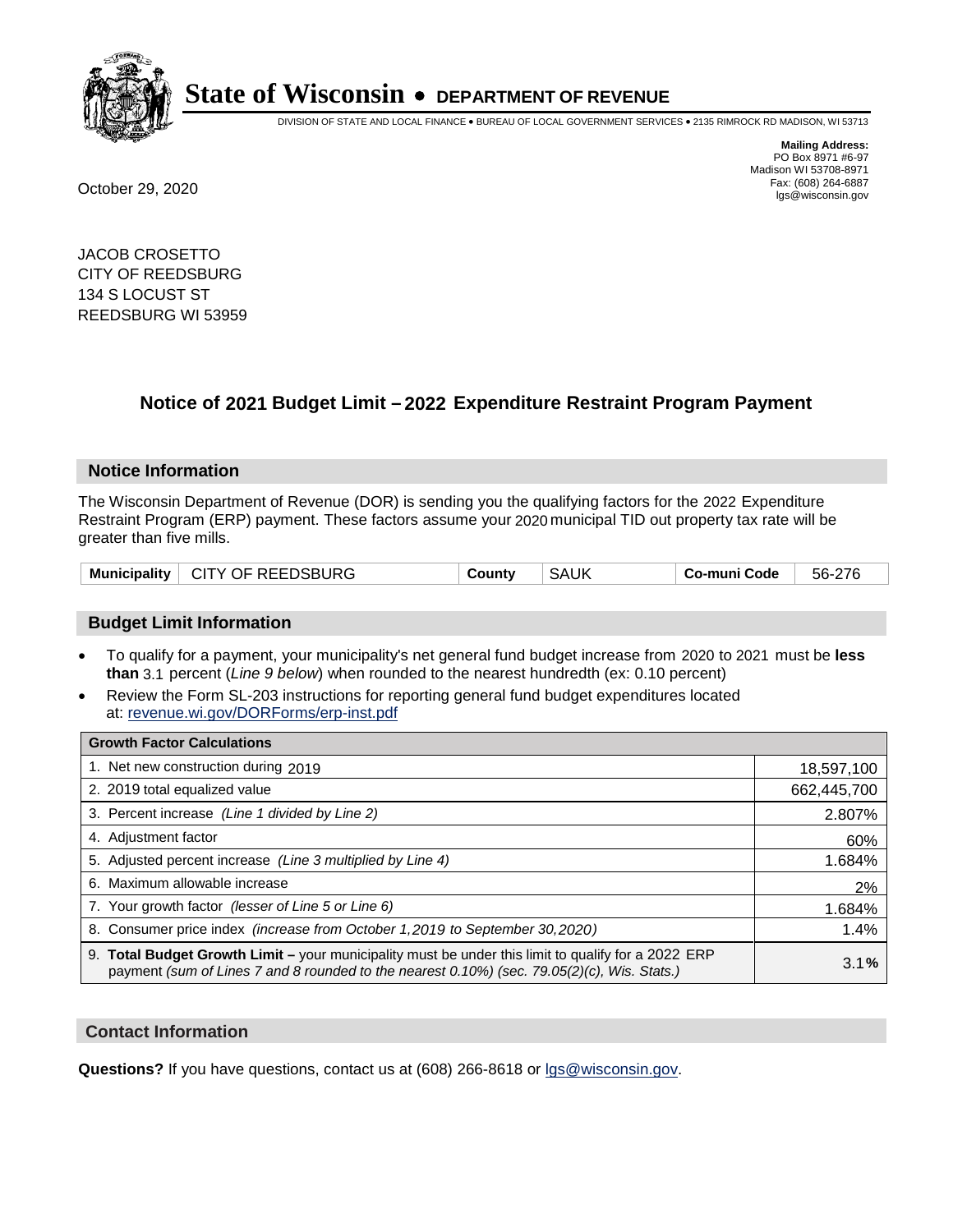

DIVISION OF STATE AND LOCAL FINANCE • BUREAU OF LOCAL GOVERNMENT SERVICES • 2135 RIMROCK RD MADISON, WI 53713

**Mailing Address:** PO Box 8971 #6-97 Madison WI 53708-8971<br>Fax: (608) 264-6887 Fax: (608) 264-6887 October 29, 2020 lgs@wisconsin.gov

CHRIS SCHMUGEROW VILLAGE OF COUDERAY P.O. BOX 11 COUDERAY WI 54828

### **Notice of 2021 Budget Limit - 2022 Expenditure Restraint Program Payment**

#### **Notice Information**

The Wisconsin Department of Revenue (DOR) is sending you the qualifying factors for the 2022 Expenditure Restraint Program (ERP) payment. These factors assume your 2020 municipal TID out property tax rate will be greater than five mills.

| <b>Municipality</b> | <b>VILLAGE OF COUDERAY</b> | Countv | SAWYER | Co-muni Code |  |
|---------------------|----------------------------|--------|--------|--------------|--|
|---------------------|----------------------------|--------|--------|--------------|--|

#### **Budget Limit Information**

- To qualify for a payment, your municipality's net general fund budget increase from 2020 to 2021 must be less **than** 1.4 percent (*Line 9 below*) when rounded to the nearest hundredth (ex: 0.10 percent)
- Review the Form SL-203 instructions for reporting general fund budget expenditures located at: revenue.wi.gov/DORForms/erp-inst.pdf

| <b>Growth Factor Calculations</b>                                                                                                                                                                  |           |
|----------------------------------------------------------------------------------------------------------------------------------------------------------------------------------------------------|-----------|
| 1. Net new construction during 2019                                                                                                                                                                |           |
| 2. 2019 total equalized value                                                                                                                                                                      | 3,416,500 |
| 3. Percent increase (Line 1 divided by Line 2)                                                                                                                                                     | $0.000\%$ |
| 4. Adjustment factor                                                                                                                                                                               | 60%       |
| 5. Adjusted percent increase (Line 3 multiplied by Line 4)                                                                                                                                         | 0.000%    |
| 6. Maximum allowable increase                                                                                                                                                                      | 2%        |
| 7. Your growth factor (lesser of Line 5 or Line 6)                                                                                                                                                 | 0.000%    |
| 8. Consumer price index (increase from October 1, 2019 to September 30, 2020)                                                                                                                      | 1.4%      |
| 9. Total Budget Growth Limit – your municipality must be under this limit to qualify for a 2022 ERP<br>payment (sum of Lines 7 and 8 rounded to the nearest 0.10%) (sec. 79.05(2)(c), Wis. Stats.) | 1.4%      |

#### **Contact Information**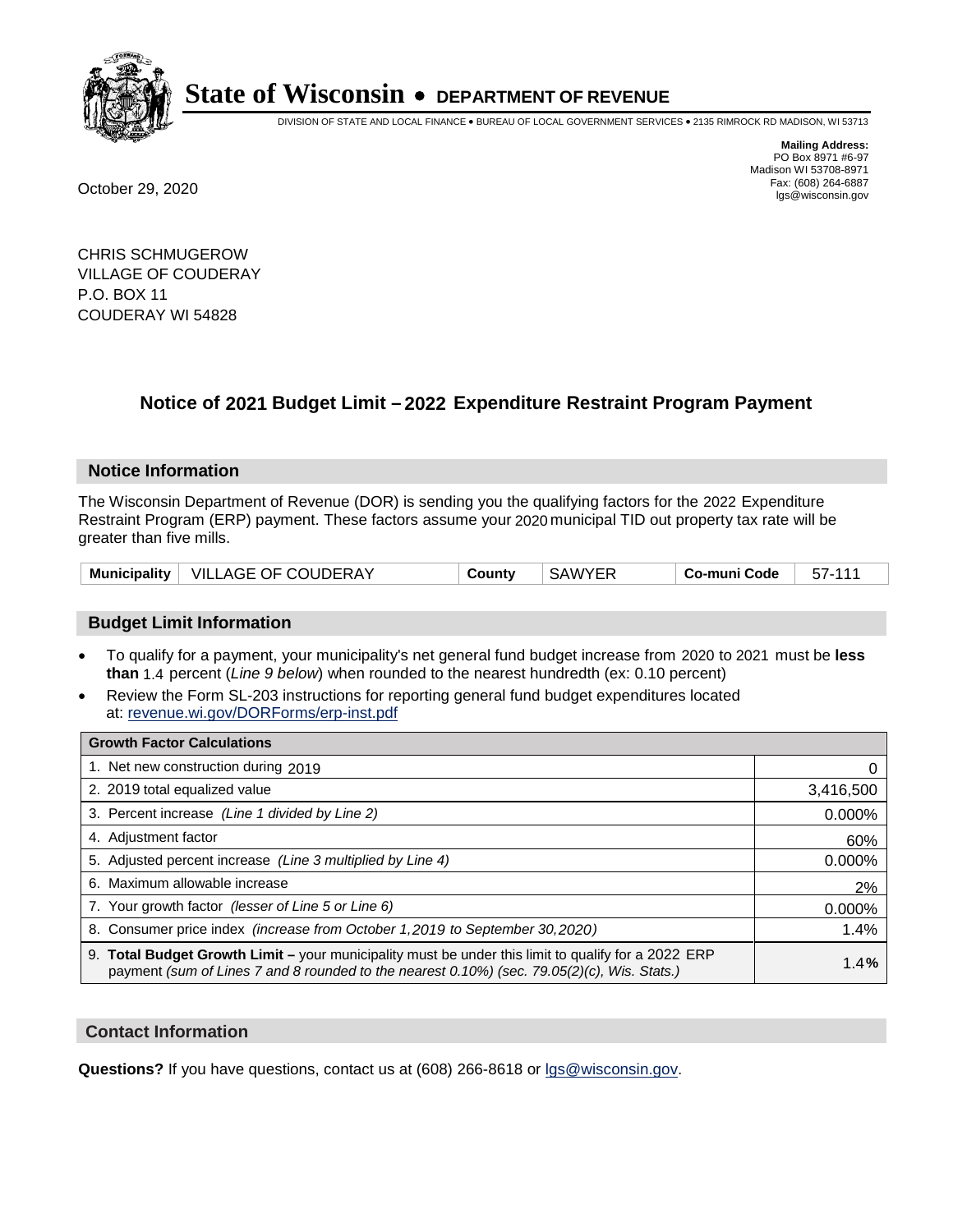

DIVISION OF STATE AND LOCAL FINANCE • BUREAU OF LOCAL GOVERNMENT SERVICES • 2135 RIMROCK RD MADISON, WI 53713

**Mailing Address:** PO Box 8971 #6-97 Madison WI 53708-8971<br>Fax: (608) 264-6887 Fax: (608) 264-6887 October 29, 2020 lgs@wisconsin.gov

LISA POPPE CITY OF HAYWARD PO BOX 969 HAYWARD WI 54843-0969

## **Notice of 2021 Budget Limit - 2022 Expenditure Restraint Program Payment**

#### **Notice Information**

The Wisconsin Department of Revenue (DOR) is sending you the qualifying factors for the 2022 Expenditure Restraint Program (ERP) payment. These factors assume your 2020 municipal TID out property tax rate will be greater than five mills.

| <b>Municipality</b> | CITY OF HAYWARD | County | <b>SAWYER</b> | Co-muni Code | 57-236 |
|---------------------|-----------------|--------|---------------|--------------|--------|
|---------------------|-----------------|--------|---------------|--------------|--------|

#### **Budget Limit Information**

- To qualify for a payment, your municipality's net general fund budget increase from 2020 to 2021 must be less **than** 2.0 percent (*Line 9 below*) when rounded to the nearest hundredth (ex: 0.10 percent)
- Review the Form SL-203 instructions for reporting general fund budget expenditures located at: revenue.wi.gov/DORForms/erp-inst.pdf

| <b>Growth Factor Calculations</b>                                                                                                                                                                  |             |
|----------------------------------------------------------------------------------------------------------------------------------------------------------------------------------------------------|-------------|
| 1. Net new construction during 2019                                                                                                                                                                | 2,300,700   |
| 2. 2019 total equalized value                                                                                                                                                                      | 237,778,700 |
| 3. Percent increase (Line 1 divided by Line 2)                                                                                                                                                     | 0.968%      |
| 4. Adjustment factor                                                                                                                                                                               | 60%         |
| 5. Adjusted percent increase (Line 3 multiplied by Line 4)                                                                                                                                         | 0.581%      |
| 6. Maximum allowable increase                                                                                                                                                                      | 2%          |
| 7. Your growth factor (lesser of Line 5 or Line 6)                                                                                                                                                 | 0.581%      |
| 8. Consumer price index (increase from October 1, 2019 to September 30, 2020)                                                                                                                      | 1.4%        |
| 9. Total Budget Growth Limit - your municipality must be under this limit to qualify for a 2022 ERP<br>payment (sum of Lines 7 and 8 rounded to the nearest 0.10%) (sec. 79.05(2)(c), Wis. Stats.) | 2.0%        |

#### **Contact Information**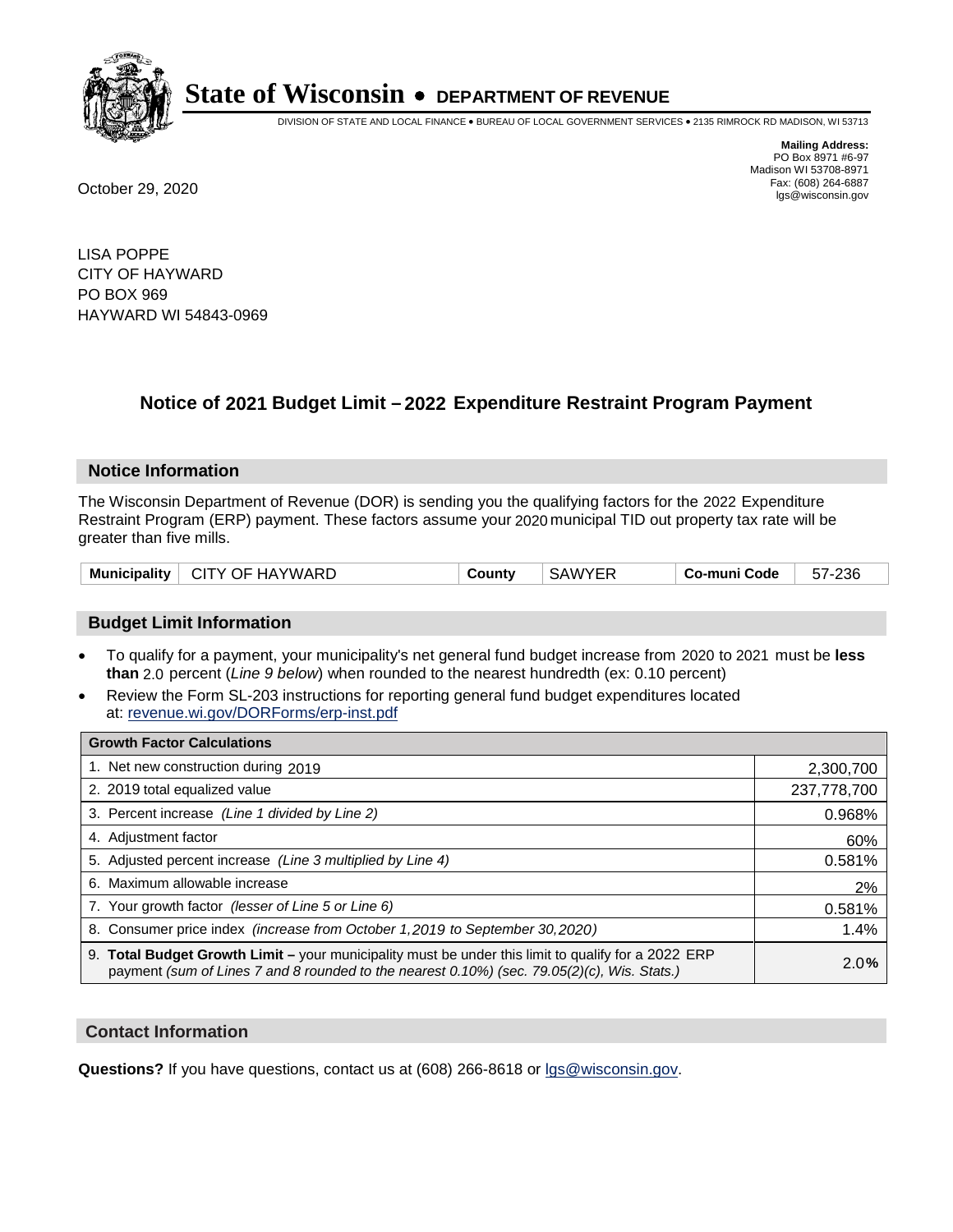

DIVISION OF STATE AND LOCAL FINANCE • BUREAU OF LOCAL GOVERNMENT SERVICES • 2135 RIMROCK RD MADISON, WI 53713

**Mailing Address:** PO Box 8971 #6-97 Madison WI 53708-8971<br>Fax: (608) 264-6887 Fax: (608) 264-6887 October 29, 2020 lgs@wisconsin.gov

MICHELLE MAROSZEK VILLAGE OF BONDUEL 117 WEST GREEN BAY ST. BONDUEL WI 54107

### **Notice of 2021 Budget Limit - 2022 Expenditure Restraint Program Payment**

#### **Notice Information**

The Wisconsin Department of Revenue (DOR) is sending you the qualifying factors for the 2022 Expenditure Restraint Program (ERP) payment. These factors assume your 2020 municipal TID out property tax rate will be greater than five mills.

| Municipality   VILLAGE OF BONDUEL | County | <b>SHAWANO</b> | Co-muni Code | 58-107 |
|-----------------------------------|--------|----------------|--------------|--------|
|-----------------------------------|--------|----------------|--------------|--------|

#### **Budget Limit Information**

- To qualify for a payment, your municipality's net general fund budget increase from 2020 to 2021 must be less **than** 1.6 percent (*Line 9 below*) when rounded to the nearest hundredth (ex: 0.10 percent)
- Review the Form SL-203 instructions for reporting general fund budget expenditures located at: revenue.wi.gov/DORForms/erp-inst.pdf

| <b>Growth Factor Calculations</b>                                                                                                                                                                      |            |
|--------------------------------------------------------------------------------------------------------------------------------------------------------------------------------------------------------|------------|
| 1. Net new construction during 2019                                                                                                                                                                    | 234,300    |
| 2. 2019 total equalized value                                                                                                                                                                          | 79,782,200 |
| 3. Percent increase (Line 1 divided by Line 2)                                                                                                                                                         | 0.294%     |
| 4. Adjustment factor                                                                                                                                                                                   | 60%        |
| 5. Adjusted percent increase (Line 3 multiplied by Line 4)                                                                                                                                             | 0.176%     |
| 6. Maximum allowable increase                                                                                                                                                                          | 2%         |
| 7. Your growth factor (lesser of Line 5 or Line 6)                                                                                                                                                     | 0.176%     |
| 8. Consumer price index (increase from October 1,2019 to September 30,2020)                                                                                                                            | 1.4%       |
| 9. Total Budget Growth Limit - your municipality must be under this limit to qualify for a 2022 ERP<br>payment (sum of Lines 7 and 8 rounded to the nearest $0.10\%$ ) (sec. 79.05(2)(c), Wis. Stats.) | 1.6%       |

#### **Contact Information**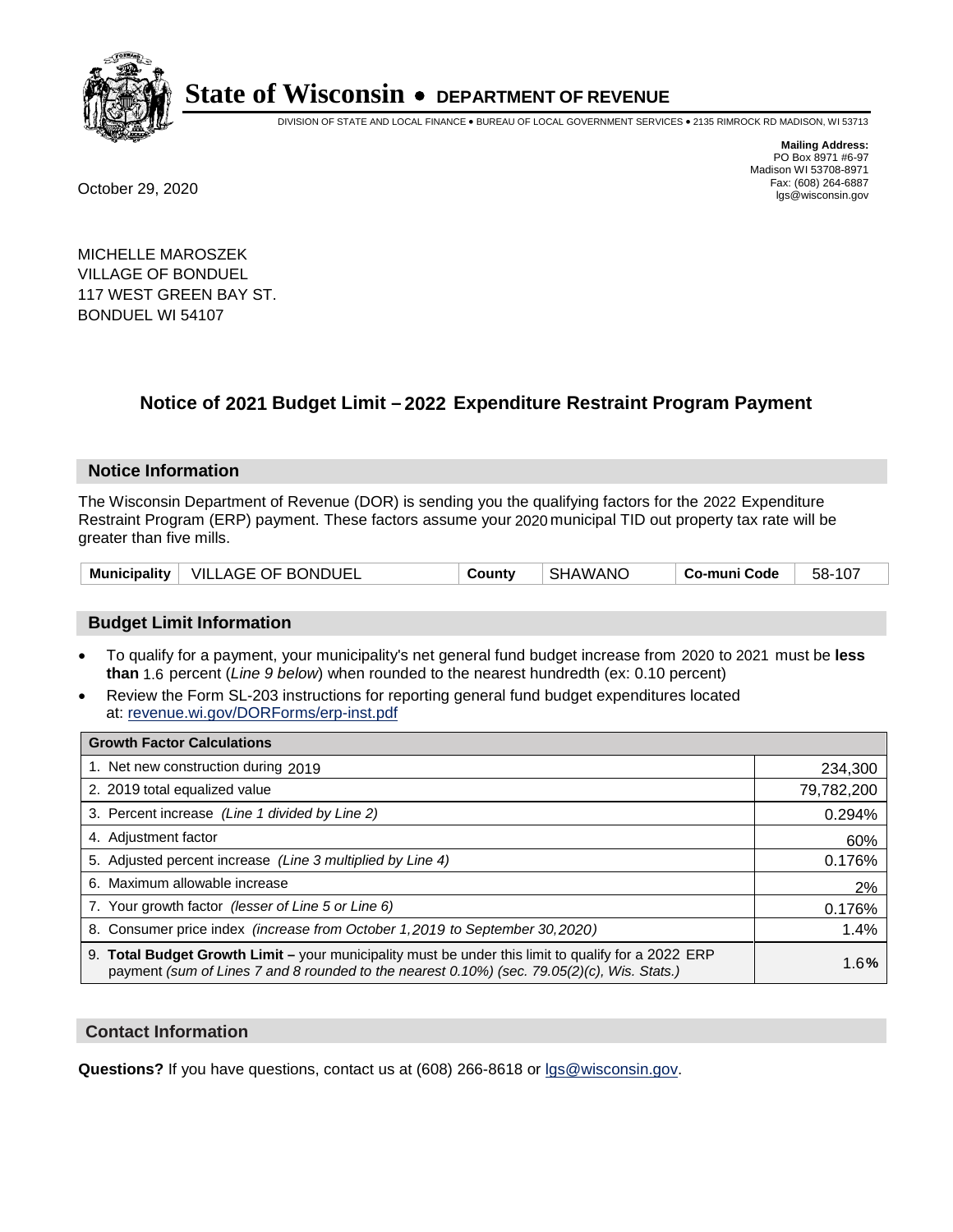

DIVISION OF STATE AND LOCAL FINANCE • BUREAU OF LOCAL GOVERNMENT SERVICES • 2135 RIMROCK RD MADISON, WI 53713

**Mailing Address:** PO Box 8971 #6-97 Madison WI 53708-8971<br>Fax: (608) 264-6887 Fax: (608) 264-6887 October 29, 2020 lgs@wisconsin.gov

ANGIE COPAS VILLAGE OF MATTOON PO BOX 225, 310 SLATE AVE. MATTOON WI 54450

### **Notice of 2021 Budget Limit - 2022 Expenditure Restraint Program Payment**

#### **Notice Information**

The Wisconsin Department of Revenue (DOR) is sending you the qualifying factors for the 2022 Expenditure Restraint Program (ERP) payment. These factors assume your 2020 municipal TID out property tax rate will be greater than five mills.

|  | Municipality   VILLAGE OF MATTOON | County | <b>SHAWANO</b> | Co-muni Code | 58-151 |
|--|-----------------------------------|--------|----------------|--------------|--------|
|--|-----------------------------------|--------|----------------|--------------|--------|

#### **Budget Limit Information**

- To qualify for a payment, your municipality's net general fund budget increase from 2020 to 2021 must be less **than** 1.7 percent (*Line 9 below*) when rounded to the nearest hundredth (ex: 0.10 percent)
- Review the Form SL-203 instructions for reporting general fund budget expenditures located at: revenue.wi.gov/DORForms/erp-inst.pdf

| <b>Growth Factor Calculations</b>                                                                                                                                                                      |            |
|--------------------------------------------------------------------------------------------------------------------------------------------------------------------------------------------------------|------------|
| 1. Net new construction during 2019                                                                                                                                                                    | 52,200     |
| 2. 2019 total equalized value                                                                                                                                                                          | 11,307,300 |
| 3. Percent increase (Line 1 divided by Line 2)                                                                                                                                                         | 0.462%     |
| 4. Adjustment factor                                                                                                                                                                                   | 60%        |
| 5. Adjusted percent increase (Line 3 multiplied by Line 4)                                                                                                                                             | 0.277%     |
| 6. Maximum allowable increase                                                                                                                                                                          | 2%         |
| 7. Your growth factor (lesser of Line 5 or Line 6)                                                                                                                                                     | 0.277%     |
| 8. Consumer price index (increase from October 1, 2019 to September 30, 2020)                                                                                                                          | 1.4%       |
| 9. Total Budget Growth Limit - your municipality must be under this limit to qualify for a 2022 ERP<br>payment (sum of Lines 7 and 8 rounded to the nearest $0.10\%$ ) (sec. 79.05(2)(c), Wis. Stats.) | 1.7%       |

#### **Contact Information**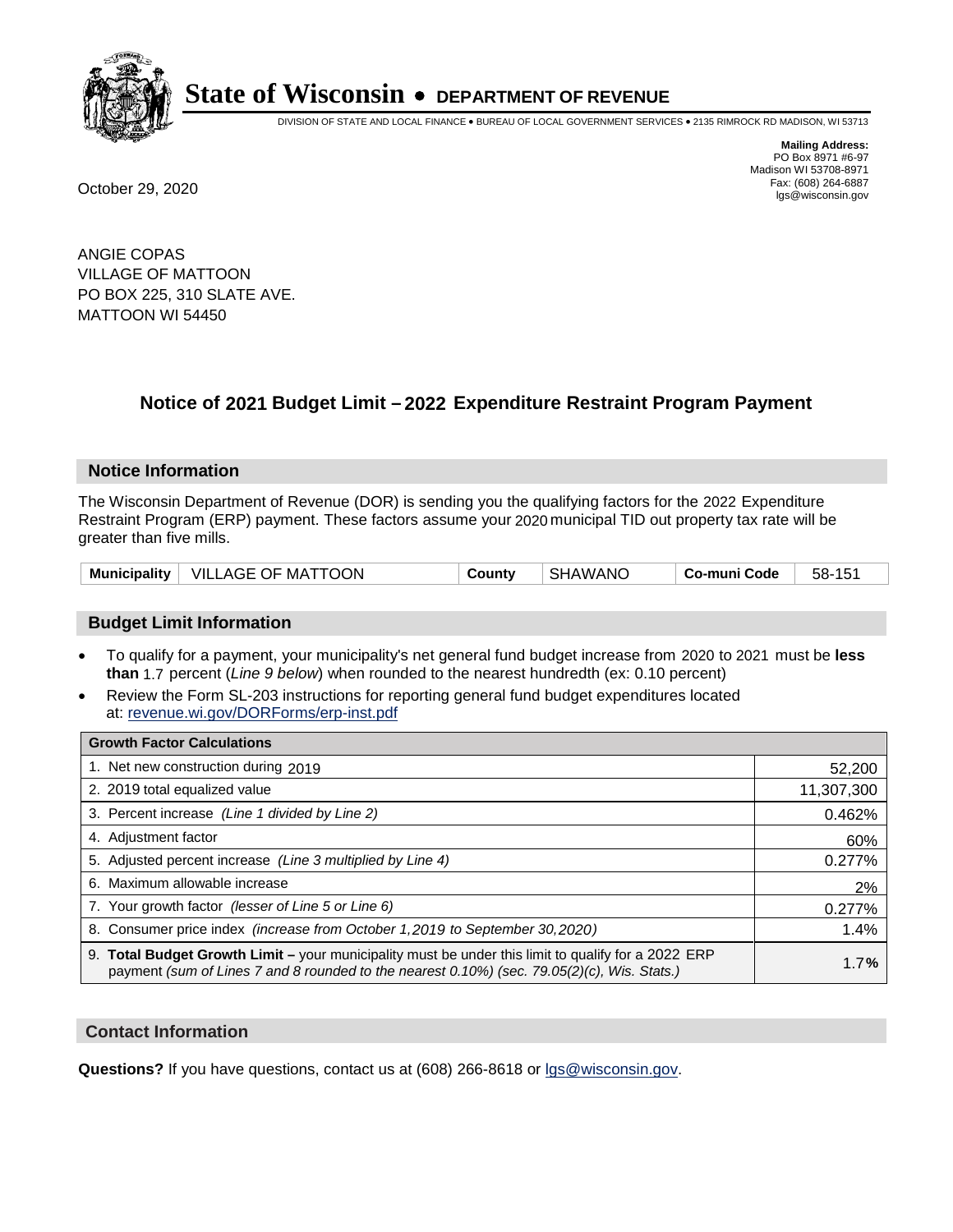

DIVISION OF STATE AND LOCAL FINANCE • BUREAU OF LOCAL GOVERNMENT SERVICES • 2135 RIMROCK RD MADISON, WI 53713

**Mailing Address:** PO Box 8971 #6-97 Madison WI 53708-8971<br>Fax: (608) 264-6887 Fax: (608) 264-6887 October 29, 2020 lgs@wisconsin.gov

TRISHA HOFFMAN VILLAGE OF TIGERTON PO BOX 147 TIGERTON WI 54486-0147

### **Notice of 2021 Budget Limit - 2022 Expenditure Restraint Program Payment**

#### **Notice Information**

The Wisconsin Department of Revenue (DOR) is sending you the qualifying factors for the 2022 Expenditure Restraint Program (ERP) payment. These factors assume your 2020 municipal TID out property tax rate will be greater than five mills.

| Municipality   VILLAGE OF TIGERTON | Countv | SHAWANO | Co-muni Code | 58-186 |
|------------------------------------|--------|---------|--------------|--------|
|------------------------------------|--------|---------|--------------|--------|

#### **Budget Limit Information**

- To qualify for a payment, your municipality's net general fund budget increase from 2020 to 2021 must be less **than** 1.7 percent (*Line 9 below*) when rounded to the nearest hundredth (ex: 0.10 percent)
- Review the Form SL-203 instructions for reporting general fund budget expenditures located at: revenue.wi.gov/DORForms/erp-inst.pdf

| <b>Growth Factor Calculations</b>                                                                                                                                                                      |            |
|--------------------------------------------------------------------------------------------------------------------------------------------------------------------------------------------------------|------------|
| 1. Net new construction during 2019                                                                                                                                                                    | 112,500    |
| 2. 2019 total equalized value                                                                                                                                                                          | 21,978,900 |
| 3. Percent increase (Line 1 divided by Line 2)                                                                                                                                                         | 0.512%     |
| 4. Adjustment factor                                                                                                                                                                                   | 60%        |
| 5. Adjusted percent increase (Line 3 multiplied by Line 4)                                                                                                                                             | 0.307%     |
| 6. Maximum allowable increase                                                                                                                                                                          | 2%         |
| 7. Your growth factor (lesser of Line 5 or Line 6)                                                                                                                                                     | 0.307%     |
| 8. Consumer price index (increase from October 1,2019 to September 30,2020)                                                                                                                            | 1.4%       |
| 9. Total Budget Growth Limit - your municipality must be under this limit to qualify for a 2022 ERP<br>payment (sum of Lines 7 and 8 rounded to the nearest $0.10\%$ ) (sec. 79.05(2)(c), Wis. Stats.) | 1.7%       |

#### **Contact Information**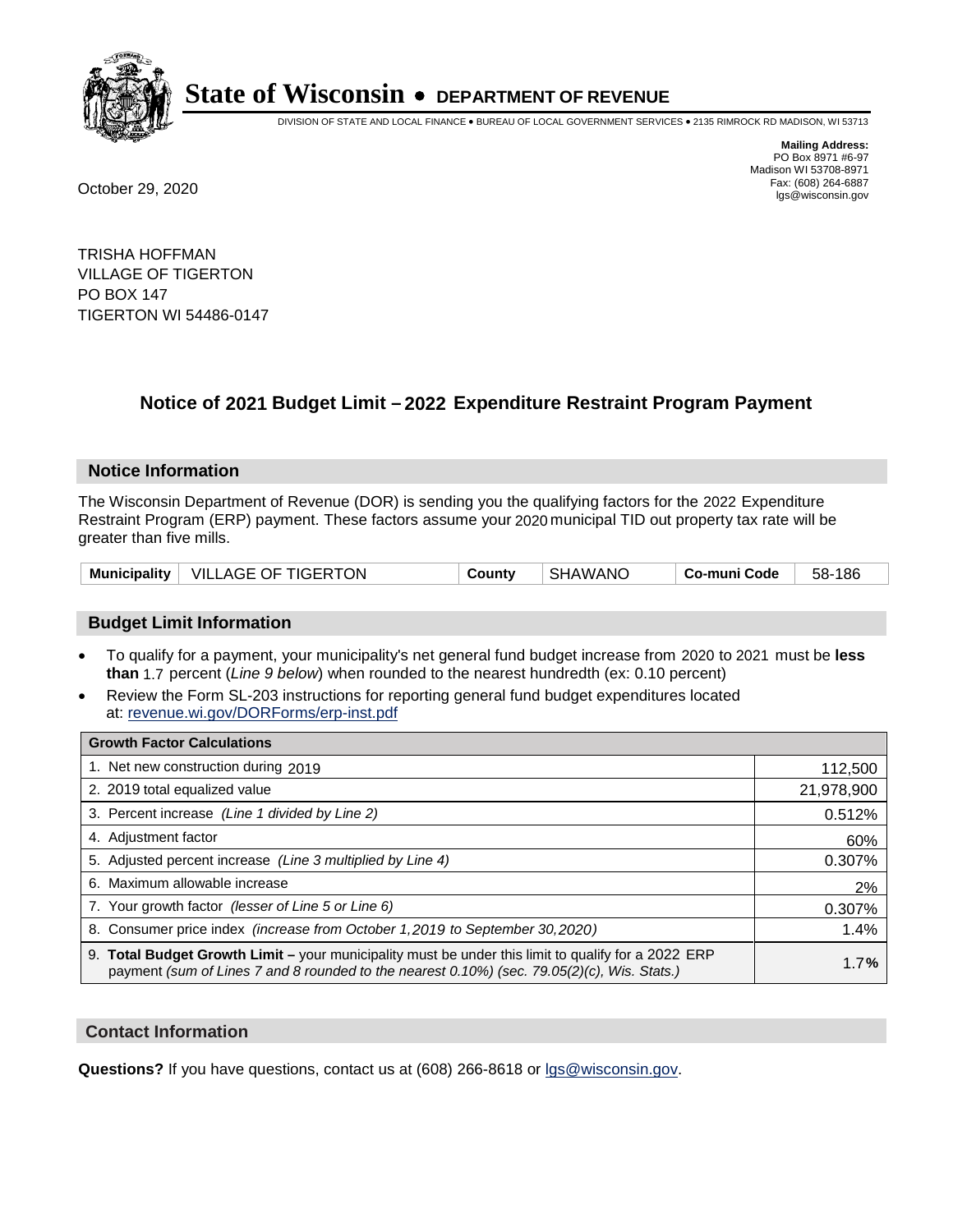

DIVISION OF STATE AND LOCAL FINANCE • BUREAU OF LOCAL GOVERNMENT SERVICES • 2135 RIMROCK RD MADISON, WI 53713

**Mailing Address:** PO Box 8971 #6-97 Madison WI 53708-8971<br>Fax: (608) 264-6887 Fax: (608) 264-6887 October 29, 2020 lgs@wisconsin.gov

TRACI MATSCHE VILLAGE OF WITTENBERG PO BOX 331 WITTENBERG WI 54499-0331

## **Notice of 2021 Budget Limit - 2022 Expenditure Restraint Program Payment**

#### **Notice Information**

The Wisconsin Department of Revenue (DOR) is sending you the qualifying factors for the 2022 Expenditure Restraint Program (ERP) payment. These factors assume your 2020 municipal TID out property tax rate will be greater than five mills.

|  | Municipality   VILLAGE OF WITTENBERG | County | SHAWANO | Co-muni Code | 58-191 |
|--|--------------------------------------|--------|---------|--------------|--------|
|--|--------------------------------------|--------|---------|--------------|--------|

#### **Budget Limit Information**

- To qualify for a payment, your municipality's net general fund budget increase from 2020 to 2021 must be less **than** 1.5 percent (*Line 9 below*) when rounded to the nearest hundredth (ex: 0.10 percent)
- Review the Form SL-203 instructions for reporting general fund budget expenditures located at: revenue.wi.gov/DORForms/erp-inst.pdf

| <b>Growth Factor Calculations</b>                                                                                                                                                                      |            |
|--------------------------------------------------------------------------------------------------------------------------------------------------------------------------------------------------------|------------|
| 1. Net new construction during 2019                                                                                                                                                                    | 134,200    |
| 2. 2019 total equalized value                                                                                                                                                                          | 59,437,900 |
| 3. Percent increase (Line 1 divided by Line 2)                                                                                                                                                         | 0.226%     |
| 4. Adiustment factor                                                                                                                                                                                   | 60%        |
| 5. Adjusted percent increase (Line 3 multiplied by Line 4)                                                                                                                                             | 0.136%     |
| 6. Maximum allowable increase                                                                                                                                                                          | 2%         |
| 7. Your growth factor (lesser of Line 5 or Line 6)                                                                                                                                                     | 0.136%     |
| 8. Consumer price index (increase from October 1,2019 to September 30,2020)                                                                                                                            | 1.4%       |
| 9. Total Budget Growth Limit - your municipality must be under this limit to qualify for a 2022 ERP<br>payment (sum of Lines 7 and 8 rounded to the nearest $0.10\%$ ) (sec. 79.05(2)(c), Wis. Stats.) | 1.5%       |

#### **Contact Information**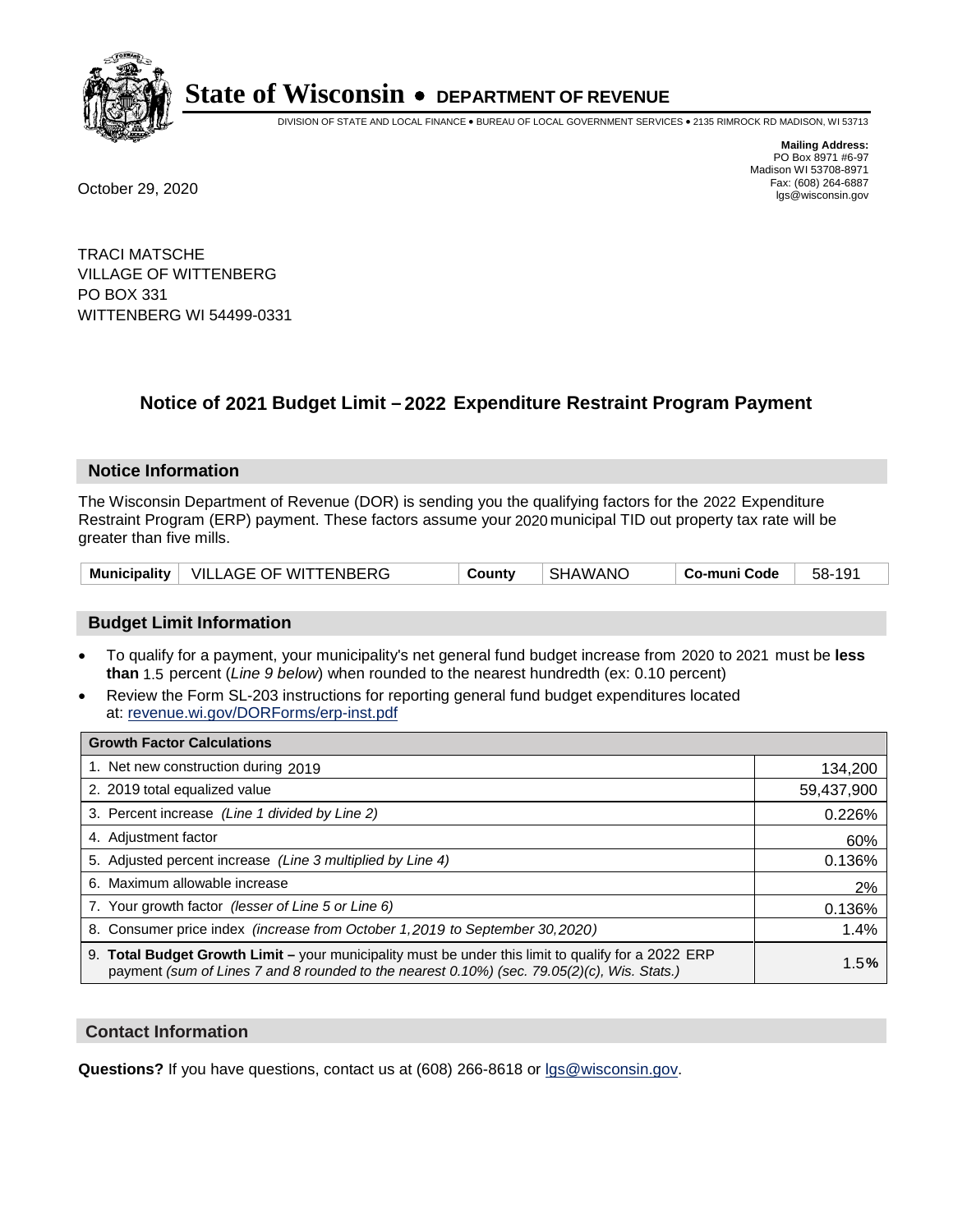

DIVISION OF STATE AND LOCAL FINANCE • BUREAU OF LOCAL GOVERNMENT SERVICES • 2135 RIMROCK RD MADISON, WI 53713

**Mailing Address:** PO Box 8971 #6-97 Madison WI 53708-8971<br>Fax: (608) 264-6887 Fax: (608) 264-6887 October 29, 2020 lgs@wisconsin.gov

LESLEY NEMETZ CITY OF SHAWANO 127 SOUTH SAWYER ST SHAWANO WI 54166

### **Notice of 2021 Budget Limit - 2022 Expenditure Restraint Program Payment**

#### **Notice Information**

The Wisconsin Department of Revenue (DOR) is sending you the qualifying factors for the 2022 Expenditure Restraint Program (ERP) payment. These factors assume your 2020 municipal TID out property tax rate will be greater than five mills.

| Municipality   CITY OF SHAWANO | County | SHAWANO | Co-muni Code | 58-281 |
|--------------------------------|--------|---------|--------------|--------|
|--------------------------------|--------|---------|--------------|--------|

#### **Budget Limit Information**

- To qualify for a payment, your municipality's net general fund budget increase from 2020 to 2021 must be less **than** 3.3 percent (*Line 9 below*) when rounded to the nearest hundredth (ex: 0.10 percent)
- Review the Form SL-203 instructions for reporting general fund budget expenditures located at: revenue.wi.gov/DORForms/erp-inst.pdf

| <b>Growth Factor Calculations</b>                                                                                                                                                                  |             |
|----------------------------------------------------------------------------------------------------------------------------------------------------------------------------------------------------|-------------|
| 1. Net new construction during 2019                                                                                                                                                                | 17,372,700  |
| 2. 2019 total equalized value                                                                                                                                                                      | 546,277,600 |
| 3. Percent increase (Line 1 divided by Line 2)                                                                                                                                                     | 3.180%      |
| 4. Adjustment factor                                                                                                                                                                               | 60%         |
| 5. Adjusted percent increase (Line 3 multiplied by Line 4)                                                                                                                                         | 1.908%      |
| Maximum allowable increase<br>6.                                                                                                                                                                   | 2%          |
| 7. Your growth factor (lesser of Line 5 or Line 6)                                                                                                                                                 | 1.908%      |
| 8. Consumer price index (increase from October 1, 2019 to September 30, 2020)                                                                                                                      | 1.4%        |
| 9. Total Budget Growth Limit - your municipality must be under this limit to qualify for a 2022 ERP<br>payment (sum of Lines 7 and 8 rounded to the nearest 0.10%) (sec. 79.05(2)(c), Wis. Stats.) | 3.3%        |

#### **Contact Information**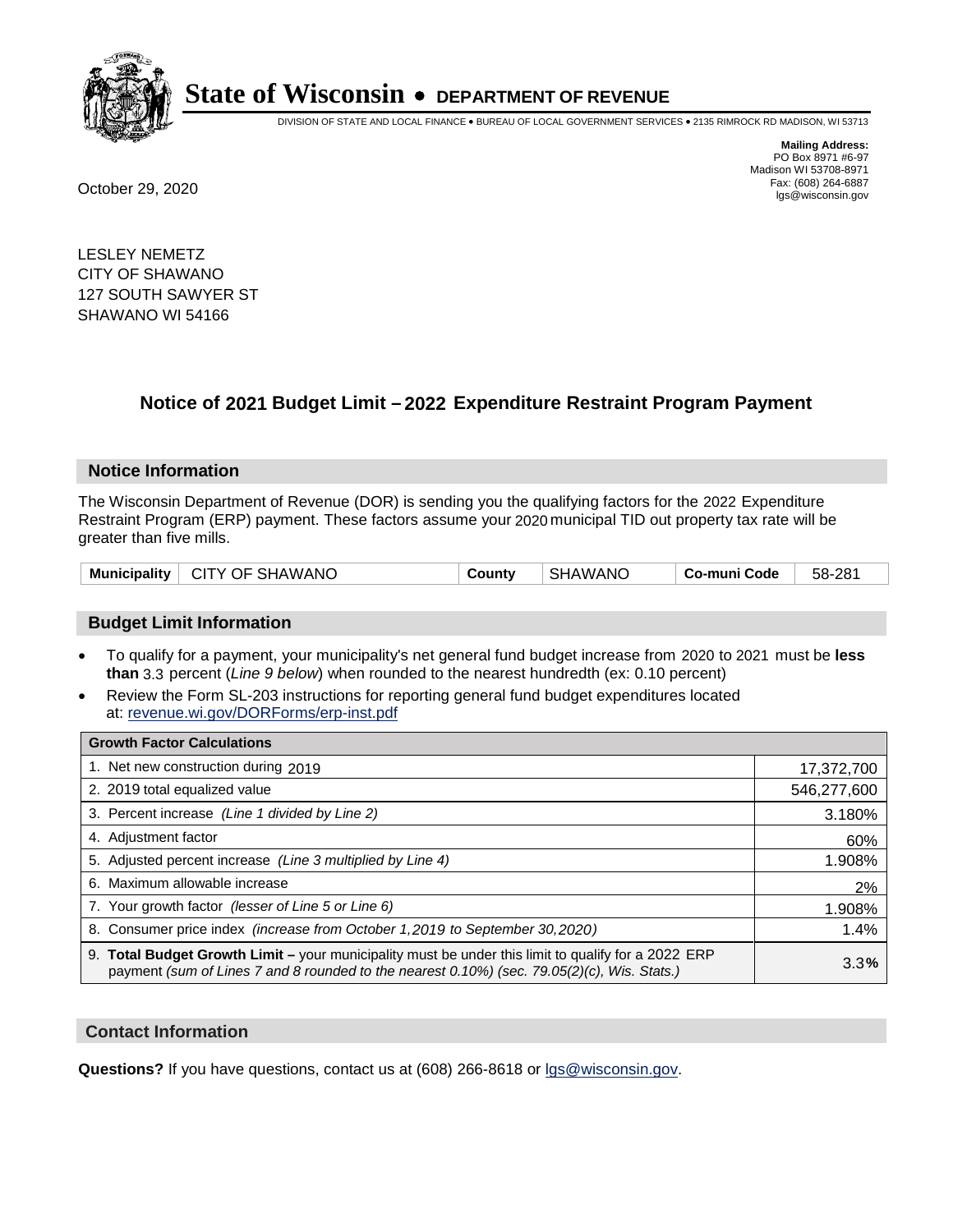

DIVISION OF STATE AND LOCAL FINANCE • BUREAU OF LOCAL GOVERNMENT SERVICES • 2135 RIMROCK RD MADISON, WI 53713

**Mailing Address:** PO Box 8971 #6-97 Madison WI 53708-8971<br>Fax: (608) 264-6887 Fax: (608) 264-6887 October 29, 2020 lgs@wisconsin.gov

KELLY RATHKE VILLAGE OF ADELL 508 SEIFERT ST ADELL WI 53001-1185

### **Notice of 2021 Budget Limit - 2022 Expenditure Restraint Program Payment**

#### **Notice Information**

The Wisconsin Department of Revenue (DOR) is sending you the qualifying factors for the 2022 Expenditure Restraint Program (ERP) payment. These factors assume your 2020 municipal TID out property tax rate will be greater than five mills.

|  | Municipality   VILLAGE OF ADELL | County | SHEBOYGAN | ∣ Co-muni Code | 59-101 |
|--|---------------------------------|--------|-----------|----------------|--------|
|--|---------------------------------|--------|-----------|----------------|--------|

#### **Budget Limit Information**

- To qualify for a payment, your municipality's net general fund budget increase from 2020 to 2021 must be less **than** 1.4 percent (*Line 9 below*) when rounded to the nearest hundredth (ex: 0.10 percent)
- Review the Form SL-203 instructions for reporting general fund budget expenditures located at: revenue.wi.gov/DORForms/erp-inst.pdf

| <b>Growth Factor Calculations</b>                                                                                                                                                                  |            |
|----------------------------------------------------------------------------------------------------------------------------------------------------------------------------------------------------|------------|
| 1. Net new construction during 2019                                                                                                                                                                | 16,000     |
| 2. 2019 total equalized value                                                                                                                                                                      | 37,523,000 |
| 3. Percent increase (Line 1 divided by Line 2)                                                                                                                                                     | 0.043%     |
| 4. Adjustment factor                                                                                                                                                                               | 60%        |
| 5. Adjusted percent increase (Line 3 multiplied by Line 4)                                                                                                                                         | 0.026%     |
| 6. Maximum allowable increase                                                                                                                                                                      | 2%         |
| 7. Your growth factor (lesser of Line 5 or Line 6)                                                                                                                                                 | 0.026%     |
| 8. Consumer price index (increase from October 1,2019 to September 30,2020)                                                                                                                        | 1.4%       |
| 9. Total Budget Growth Limit - your municipality must be under this limit to qualify for a 2022 ERP<br>payment (sum of Lines 7 and 8 rounded to the nearest 0.10%) (sec. 79.05(2)(c), Wis. Stats.) | 1.4%       |

#### **Contact Information**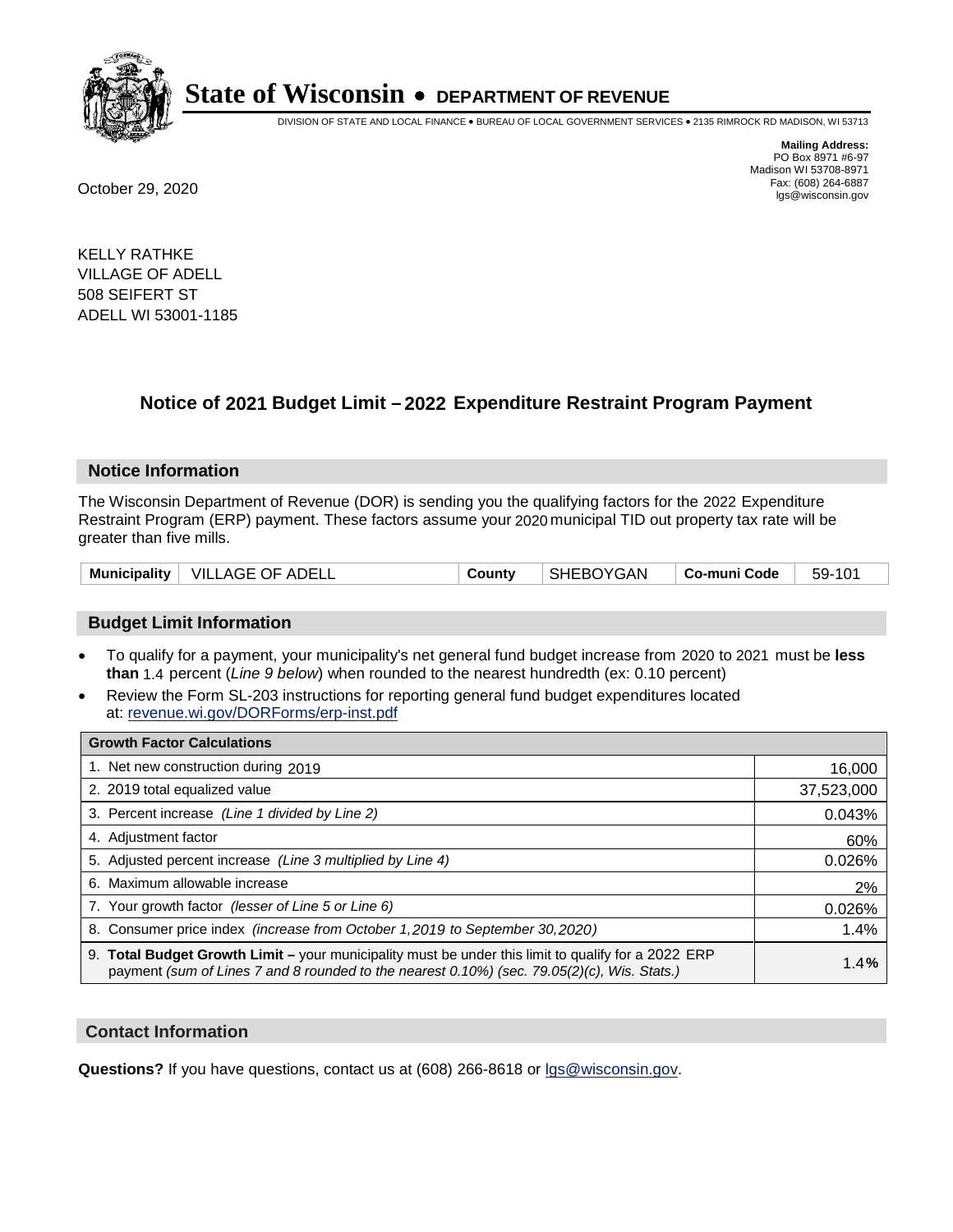

DIVISION OF STATE AND LOCAL FINANCE • BUREAU OF LOCAL GOVERNMENT SERVICES • 2135 RIMROCK RD MADISON, WI 53713

**Mailing Address:** PO Box 8971 #6-97 Madison WI 53708-8971<br>Fax: (608) 264-6887 Fax: (608) 264-6887 October 29, 2020 lgs@wisconsin.gov

JULIE BREY VILLAGE OF CEDAR GROVE 22 WILLOW AVENUE CEDAR GROVE WI 53013

### **Notice of 2021 Budget Limit - 2022 Expenditure Restraint Program Payment**

#### **Notice Information**

The Wisconsin Department of Revenue (DOR) is sending you the qualifying factors for the 2022 Expenditure Restraint Program (ERP) payment. These factors assume your 2020 municipal TID out property tax rate will be greater than five mills.

|  | Municipality   VILLAGE OF CEDAR GROVE | County | SHEBOYGAN   Co-muni Code   59-112 |  |  |
|--|---------------------------------------|--------|-----------------------------------|--|--|
|--|---------------------------------------|--------|-----------------------------------|--|--|

#### **Budget Limit Information**

- To qualify for a payment, your municipality's net general fund budget increase from 2020 to 2021 must be less **than** 2.0 percent (*Line 9 below*) when rounded to the nearest hundredth (ex: 0.10 percent)
- Review the Form SL-203 instructions for reporting general fund budget expenditures located at: revenue.wi.gov/DORForms/erp-inst.pdf

| <b>Growth Factor Calculations</b>                                                                                                                                                                  |             |
|----------------------------------------------------------------------------------------------------------------------------------------------------------------------------------------------------|-------------|
| 1. Net new construction during 2019                                                                                                                                                                | 1,565,700   |
| 2. 2019 total equalized value                                                                                                                                                                      | 154,197,700 |
| 3. Percent increase (Line 1 divided by Line 2)                                                                                                                                                     | 1.015%      |
| 4. Adjustment factor                                                                                                                                                                               | 60%         |
| 5. Adjusted percent increase (Line 3 multiplied by Line 4)                                                                                                                                         | 0.609%      |
| 6. Maximum allowable increase                                                                                                                                                                      | 2%          |
| 7. Your growth factor (lesser of Line 5 or Line 6)                                                                                                                                                 | 0.609%      |
| 8. Consumer price index (increase from October 1, 2019 to September 30, 2020)                                                                                                                      | 1.4%        |
| 9. Total Budget Growth Limit - your municipality must be under this limit to qualify for a 2022 ERP<br>payment (sum of Lines 7 and 8 rounded to the nearest 0.10%) (sec. 79.05(2)(c), Wis. Stats.) | 2.0%        |

#### **Contact Information**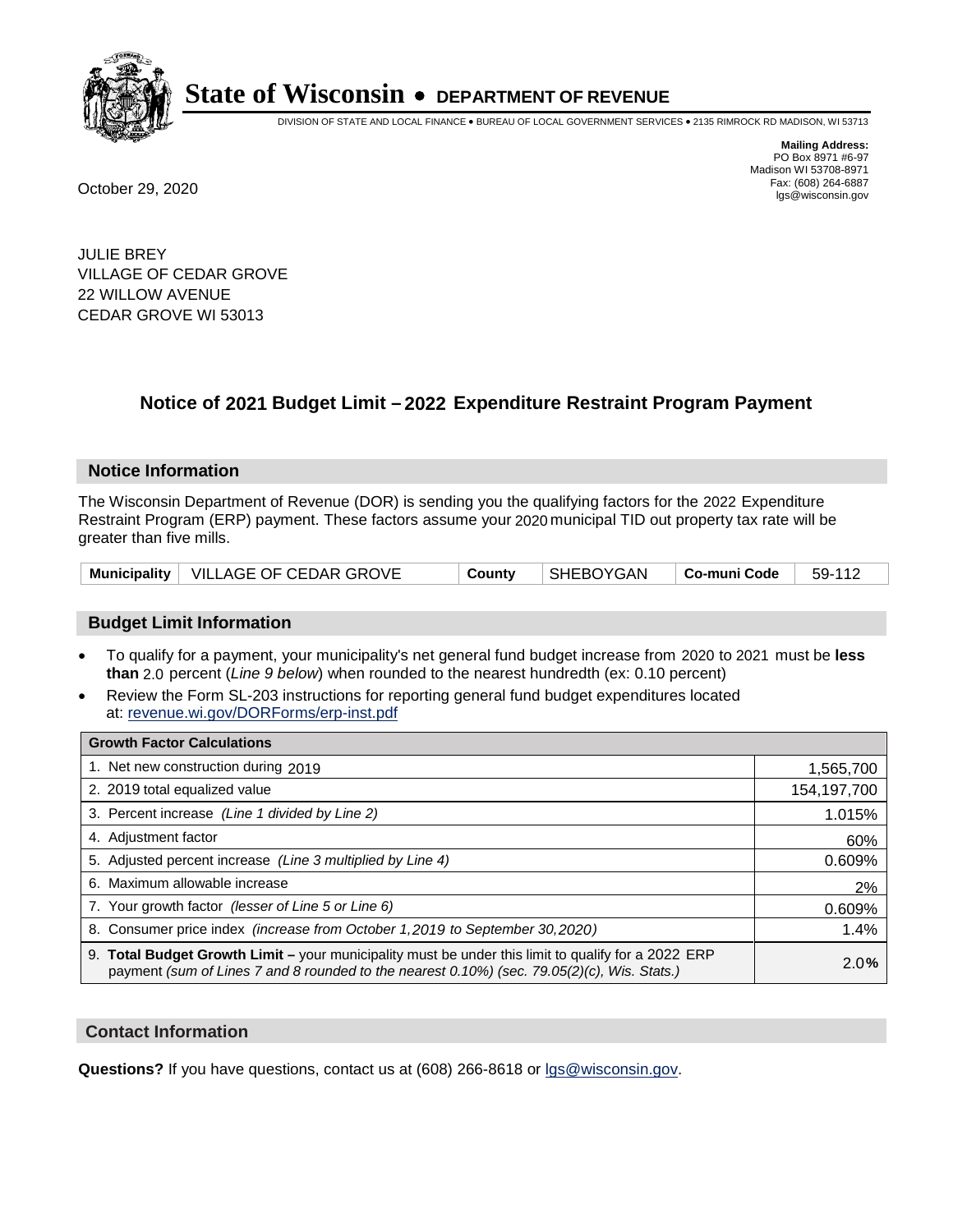

DIVISION OF STATE AND LOCAL FINANCE • BUREAU OF LOCAL GOVERNMENT SERVICES • 2135 RIMROCK RD MADISON, WI 53713

**Mailing Address:** PO Box 8971 #6-97 Madison WI 53708-8971<br>Fax: (608) 264-6887 Fax: (608) 264-6887 October 29, 2020 lgs@wisconsin.gov

MICHELE BERTRAM VILLAGE OF GLENBEULAH PO BOX 128 GLENBEULAH WI 53023-0128

### **Notice of 2021 Budget Limit - 2022 Expenditure Restraint Program Payment**

#### **Notice Information**

The Wisconsin Department of Revenue (DOR) is sending you the qualifying factors for the 2022 Expenditure Restraint Program (ERP) payment. These factors assume your 2020 municipal TID out property tax rate will be greater than five mills.

|  | Municipality   VILLAGE OF GLENBEULAH | County | SHEBOYGAN | Co-muni Code | 59-131 |
|--|--------------------------------------|--------|-----------|--------------|--------|
|--|--------------------------------------|--------|-----------|--------------|--------|

#### **Budget Limit Information**

- To qualify for a payment, your municipality's net general fund budget increase from 2020 to 2021 must be less **than** 2.4 percent (*Line 9 below*) when rounded to the nearest hundredth (ex: 0.10 percent)
- Review the Form SL-203 instructions for reporting general fund budget expenditures located at: revenue.wi.gov/DORForms/erp-inst.pdf

| <b>Growth Factor Calculations</b>                                                                                                                                                                      |            |
|--------------------------------------------------------------------------------------------------------------------------------------------------------------------------------------------------------|------------|
| 1. Net new construction during 2019                                                                                                                                                                    | 587,700    |
| 2. 2019 total equalized value                                                                                                                                                                          | 35,146,800 |
| 3. Percent increase (Line 1 divided by Line 2)                                                                                                                                                         | 1.672%     |
| 4. Adjustment factor                                                                                                                                                                                   | 60%        |
| 5. Adjusted percent increase (Line 3 multiplied by Line 4)                                                                                                                                             | 1.003%     |
| 6. Maximum allowable increase                                                                                                                                                                          | 2%         |
| 7. Your growth factor (lesser of Line 5 or Line 6)                                                                                                                                                     | 1.003%     |
| 8. Consumer price index (increase from October 1,2019 to September 30,2020)                                                                                                                            | 1.4%       |
| 9. Total Budget Growth Limit - your municipality must be under this limit to qualify for a 2022 ERP<br>payment (sum of Lines 7 and 8 rounded to the nearest $0.10\%$ ) (sec. 79.05(2)(c), Wis. Stats.) | 2.4%       |

#### **Contact Information**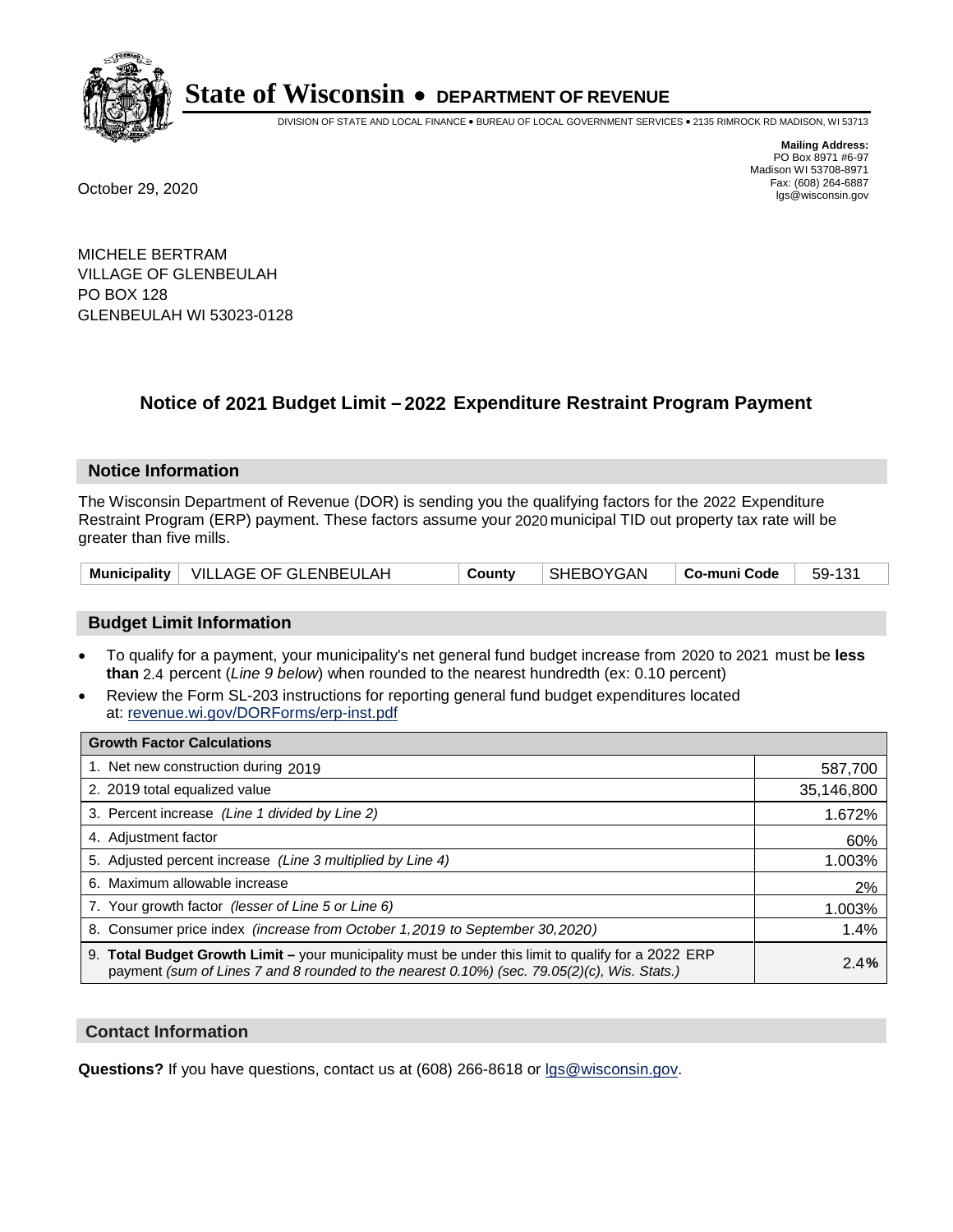

DIVISION OF STATE AND LOCAL FINANCE • BUREAU OF LOCAL GOVERNMENT SERVICES • 2135 RIMROCK RD MADISON, WI 53713

**Mailing Address:** PO Box 8971 #6-97 Madison WI 53708-8971<br>Fax: (608) 264-6887 Fax: (608) 264-6887 October 29, 2020 lgs@wisconsin.gov

LAURIE LINDOW VILLAGE OF KOHLER 319 HIGHLAND DR KOHLER WI 53044-1513

### **Notice of 2021 Budget Limit - 2022 Expenditure Restraint Program Payment**

#### **Notice Information**

The Wisconsin Department of Revenue (DOR) is sending you the qualifying factors for the 2022 Expenditure Restraint Program (ERP) payment. These factors assume your 2020 municipal TID out property tax rate will be greater than five mills.

|  | Municipality   VILLAGE OF KOHLER | County | SHEBOYGAN | ∣ Co-muni Code <sup>∣</sup> | 59-141 |
|--|----------------------------------|--------|-----------|-----------------------------|--------|
|--|----------------------------------|--------|-----------|-----------------------------|--------|

#### **Budget Limit Information**

- To qualify for a payment, your municipality's net general fund budget increase from 2020 to 2021 must be less **than** 2.1 percent (*Line 9 below*) when rounded to the nearest hundredth (ex: 0.10 percent)
- Review the Form SL-203 instructions for reporting general fund budget expenditures located at: revenue.wi.gov/DORForms/erp-inst.pdf

| <b>Growth Factor Calculations</b>                                                                                                                                                                  |             |
|----------------------------------------------------------------------------------------------------------------------------------------------------------------------------------------------------|-------------|
| 1. Net new construction during 2019                                                                                                                                                                | 5,077,700   |
| 2. 2019 total equalized value                                                                                                                                                                      | 468,125,800 |
| 3. Percent increase (Line 1 divided by Line 2)                                                                                                                                                     | 1.085%      |
| 4. Adjustment factor                                                                                                                                                                               | 60%         |
| 5. Adjusted percent increase (Line 3 multiplied by Line 4)                                                                                                                                         | 0.651%      |
| 6. Maximum allowable increase                                                                                                                                                                      | 2%          |
| 7. Your growth factor (lesser of Line 5 or Line 6)                                                                                                                                                 | 0.651%      |
| 8. Consumer price index (increase from October 1, 2019 to September 30, 2020)                                                                                                                      | 1.4%        |
| 9. Total Budget Growth Limit - your municipality must be under this limit to qualify for a 2022 ERP<br>payment (sum of Lines 7 and 8 rounded to the nearest 0.10%) (sec. 79.05(2)(c), Wis. Stats.) | 2.1%        |

#### **Contact Information**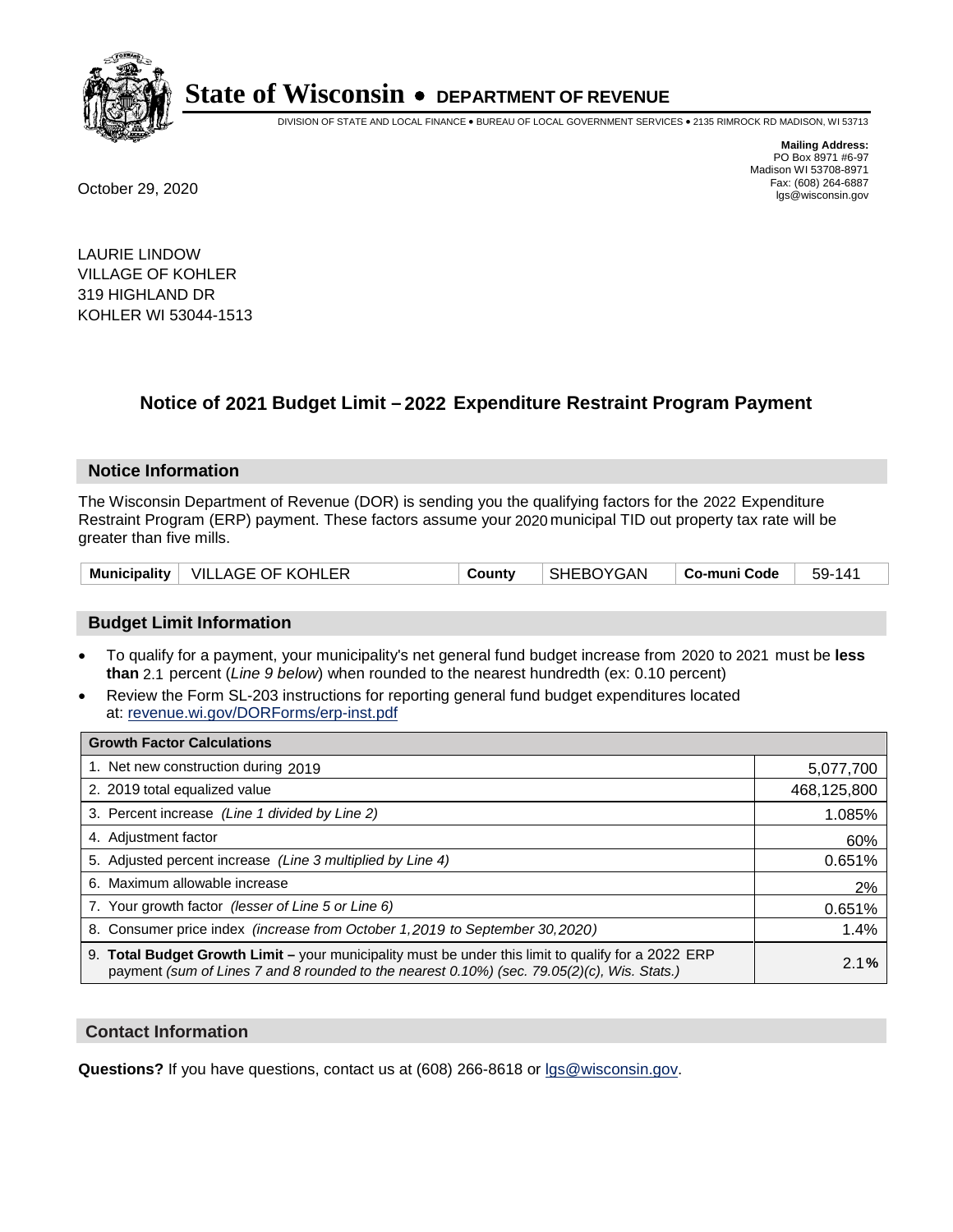

DIVISION OF STATE AND LOCAL FINANCE • BUREAU OF LOCAL GOVERNMENT SERVICES • 2135 RIMROCK RD MADISON, WI 53713

**Mailing Address:** PO Box 8971 #6-97 Madison WI 53708-8971<br>Fax: (608) 264-6887 Fax: (608) 264-6887 October 29, 2020 lgs@wisconsin.gov

JILL LUDENS VILLAGE OF OOSTBURG PO BOX 700227 OOSTBURG WI 53070-0227

### **Notice of 2021 Budget Limit - 2022 Expenditure Restraint Program Payment**

#### **Notice Information**

The Wisconsin Department of Revenue (DOR) is sending you the qualifying factors for the 2022 Expenditure Restraint Program (ERP) payment. These factors assume your 2020 municipal TID out property tax rate will be greater than five mills.

|  | Municipality   VILLAGE OF OOSTBURG | County | SHEBOYGAN | Co-muni Code | 59-165 |
|--|------------------------------------|--------|-----------|--------------|--------|
|--|------------------------------------|--------|-----------|--------------|--------|

#### **Budget Limit Information**

- To qualify for a payment, your municipality's net general fund budget increase from 2020 to 2021 must be less **than** 2.2 percent (*Line 9 below*) when rounded to the nearest hundredth (ex: 0.10 percent)
- Review the Form SL-203 instructions for reporting general fund budget expenditures located at: revenue.wi.gov/DORForms/erp-inst.pdf

| <b>Growth Factor Calculations</b>                                                                                                                                                                  |             |
|----------------------------------------------------------------------------------------------------------------------------------------------------------------------------------------------------|-------------|
| 1. Net new construction during 2019                                                                                                                                                                | 3,331,300   |
| 2. 2019 total equalized value                                                                                                                                                                      | 243,068,800 |
| 3. Percent increase (Line 1 divided by Line 2)                                                                                                                                                     | 1.371%      |
| 4. Adjustment factor                                                                                                                                                                               | 60%         |
| 5. Adjusted percent increase (Line 3 multiplied by Line 4)                                                                                                                                         | 0.823%      |
| 6. Maximum allowable increase                                                                                                                                                                      | 2%          |
| 7. Your growth factor (lesser of Line 5 or Line 6)                                                                                                                                                 | 0.823%      |
| 8. Consumer price index (increase from October 1, 2019 to September 30, 2020)                                                                                                                      | 1.4%        |
| 9. Total Budget Growth Limit - your municipality must be under this limit to qualify for a 2022 ERP<br>payment (sum of Lines 7 and 8 rounded to the nearest 0.10%) (sec. 79.05(2)(c), Wis. Stats.) | 2.2%        |

#### **Contact Information**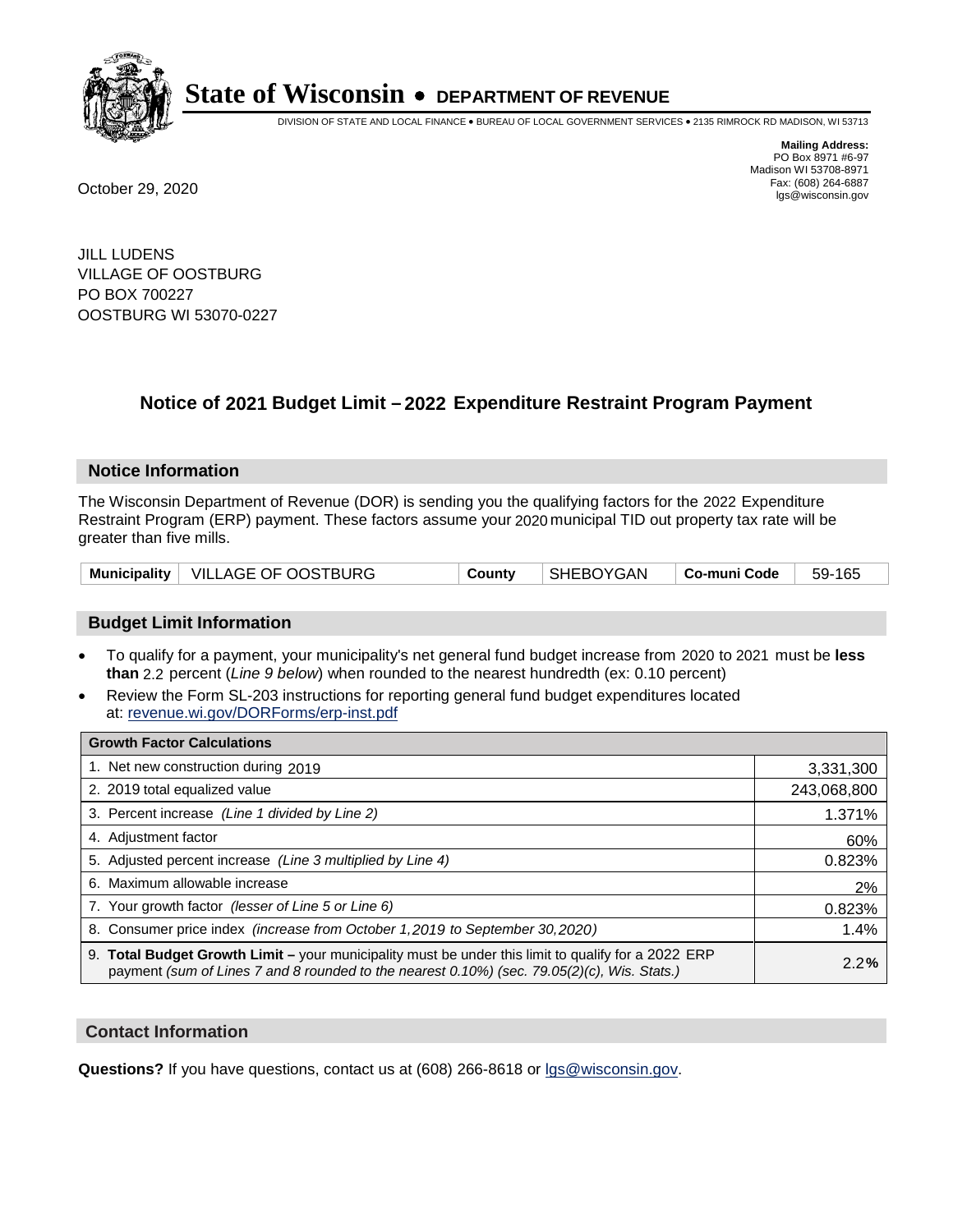

DIVISION OF STATE AND LOCAL FINANCE • BUREAU OF LOCAL GOVERNMENT SERVICES • 2135 RIMROCK RD MADISON, WI 53713

**Mailing Address:** PO Box 8971 #6-97 Madison WI 53708-8971<br>Fax: (608) 264-6887 Fax: (608) 264-6887 October 29, 2020 lgs@wisconsin.gov

JO ANN LESSER VILLAGE OF RANDOM LAKE PO BOX 344 RANDOM LAKE WI 53075

### **Notice of 2021 Budget Limit - 2022 Expenditure Restraint Program Payment**

#### **Notice Information**

The Wisconsin Department of Revenue (DOR) is sending you the qualifying factors for the 2022 Expenditure Restraint Program (ERP) payment. These factors assume your 2020 municipal TID out property tax rate will be greater than five mills.

|  | Municipality   VILLAGE OF RANDOM LAKE | County | SHEBOYGAN | Co-muni Code | $59-176$ |
|--|---------------------------------------|--------|-----------|--------------|----------|
|--|---------------------------------------|--------|-----------|--------------|----------|

#### **Budget Limit Information**

- To qualify for a payment, your municipality's net general fund budget increase from 2020 to 2021 must be less **than** 1.7 percent (*Line 9 below*) when rounded to the nearest hundredth (ex: 0.10 percent)
- Review the Form SL-203 instructions for reporting general fund budget expenditures located at: revenue.wi.gov/DORForms/erp-inst.pdf

| <b>Growth Factor Calculations</b>                                                                                                                                                                  |             |
|----------------------------------------------------------------------------------------------------------------------------------------------------------------------------------------------------|-------------|
| 1. Net new construction during 2019                                                                                                                                                                | 823,300     |
| 2. 2019 total equalized value                                                                                                                                                                      | 154,137,100 |
| 3. Percent increase (Line 1 divided by Line 2)                                                                                                                                                     | 0.534%      |
| 4. Adjustment factor                                                                                                                                                                               | 60%         |
| 5. Adjusted percent increase (Line 3 multiplied by Line 4)                                                                                                                                         | 0.320%      |
| 6. Maximum allowable increase                                                                                                                                                                      | 2%          |
| 7. Your growth factor (lesser of Line 5 or Line 6)                                                                                                                                                 | 0.320%      |
| 8. Consumer price index (increase from October 1,2019 to September 30,2020)                                                                                                                        | 1.4%        |
| 9. Total Budget Growth Limit - your municipality must be under this limit to qualify for a 2022 ERP<br>payment (sum of Lines 7 and 8 rounded to the nearest 0.10%) (sec. 79.05(2)(c), Wis. Stats.) | 1.7%        |

#### **Contact Information**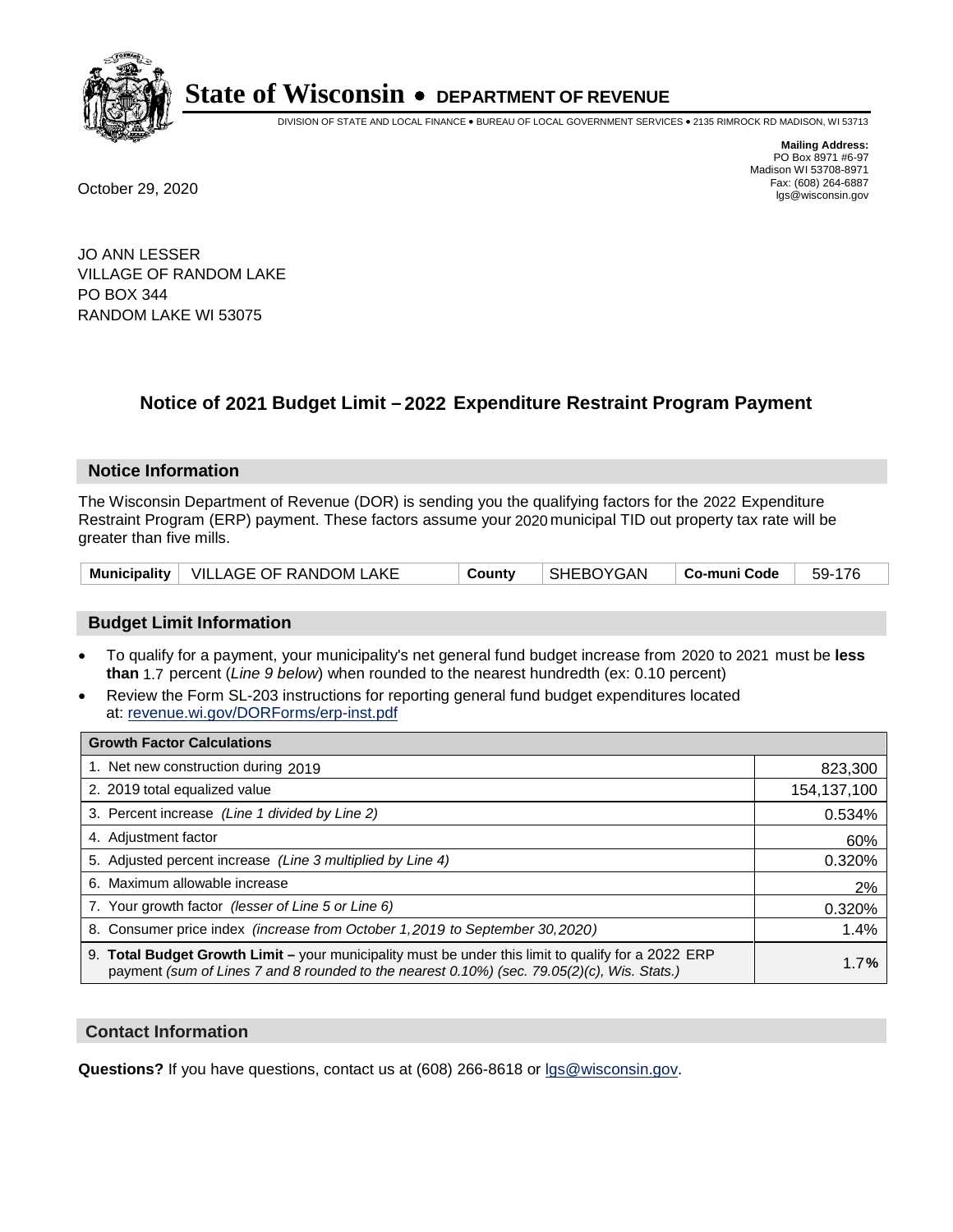

DIVISION OF STATE AND LOCAL FINANCE • BUREAU OF LOCAL GOVERNMENT SERVICES • 2135 RIMROCK RD MADISON, WI 53713

**Mailing Address:** PO Box 8971 #6-97 Madison WI 53708-8971<br>Fax: (608) 264-6887 Fax: (608) 264-6887 October 29, 2020 lgs@wisconsin.gov

MICHELLE BRECHT VILLAGE OF WALDO 810 WEST SECOND ST WALDO WI 53093

### **Notice of 2021 Budget Limit - 2022 Expenditure Restraint Program Payment**

#### **Notice Information**

The Wisconsin Department of Revenue (DOR) is sending you the qualifying factors for the 2022 Expenditure Restraint Program (ERP) payment. These factors assume your 2020 municipal TID out property tax rate will be greater than five mills.

#### **Budget Limit Information**

- To qualify for a payment, your municipality's net general fund budget increase from 2020 to 2021 must be less **than** 1.4 percent (*Line 9 below*) when rounded to the nearest hundredth (ex: 0.10 percent)
- Review the Form SL-203 instructions for reporting general fund budget expenditures located at: revenue.wi.gov/DORForms/erp-inst.pdf

| <b>Growth Factor Calculations</b>                                                                                                                                                                  |            |
|----------------------------------------------------------------------------------------------------------------------------------------------------------------------------------------------------|------------|
| 1. Net new construction during 2019                                                                                                                                                                | 27,900     |
| 2. 2019 total equalized value                                                                                                                                                                      | 35,517,900 |
| 3. Percent increase (Line 1 divided by Line 2)                                                                                                                                                     | 0.079%     |
| 4. Adjustment factor                                                                                                                                                                               | 60%        |
| 5. Adjusted percent increase (Line 3 multiplied by Line 4)                                                                                                                                         | 0.047%     |
| 6. Maximum allowable increase                                                                                                                                                                      | 2%         |
| 7. Your growth factor (lesser of Line 5 or Line 6)                                                                                                                                                 | 0.047%     |
| 8. Consumer price index (increase from October 1,2019 to September 30,2020)                                                                                                                        | 1.4%       |
| 9. Total Budget Growth Limit - your municipality must be under this limit to qualify for a 2022 ERP<br>payment (sum of Lines 7 and 8 rounded to the nearest 0.10%) (sec. 79.05(2)(c), Wis. Stats.) | 1.4%       |

#### **Contact Information**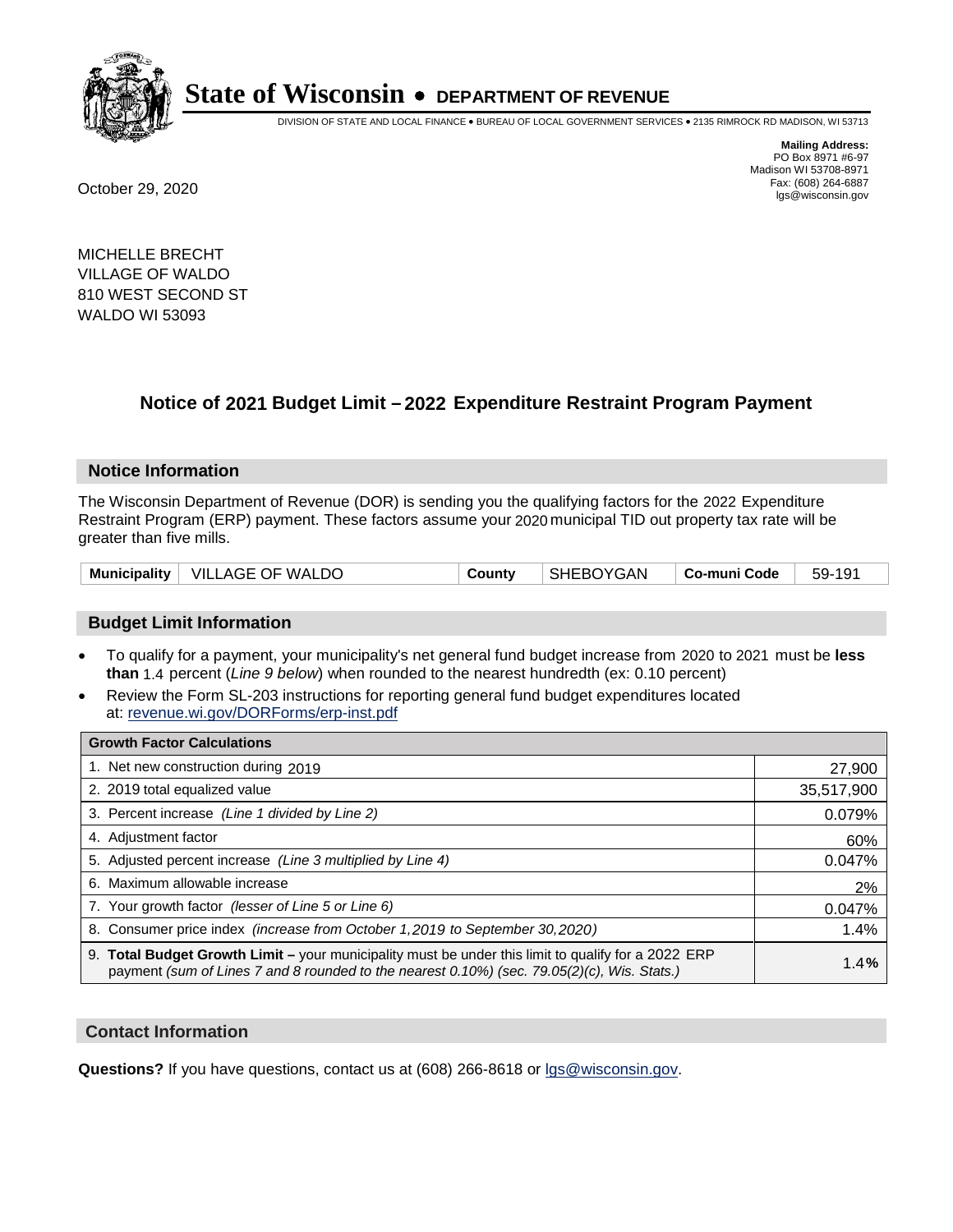

DIVISION OF STATE AND LOCAL FINANCE • BUREAU OF LOCAL GOVERNMENT SERVICES • 2135 RIMROCK RD MADISON, WI 53713

**Mailing Address:** PO Box 8971 #6-97 Madison WI 53708-8971<br>Fax: (608) 264-6887 Fax: (608) 264-6887 October 29, 2020 lgs@wisconsin.gov

SABRINA DITTMAN CITY OF PLYMOUTH PO BOX 107 PLYMOUTH WI 53073-0107

### **Notice of 2021 Budget Limit - 2022 Expenditure Restraint Program Payment**

#### **Notice Information**

The Wisconsin Department of Revenue (DOR) is sending you the qualifying factors for the 2022 Expenditure Restraint Program (ERP) payment. These factors assume your 2020 municipal TID out property tax rate will be greater than five mills.

|  | Municipality   CITY OF PLYMOUTH | County | SHEBOYGAN |  | $  59-271$ |
|--|---------------------------------|--------|-----------|--|------------|
|--|---------------------------------|--------|-----------|--|------------|

#### **Budget Limit Information**

- To qualify for a payment, your municipality's net general fund budget increase from 2020 to 2021 must be less **than** 2.9 percent (*Line 9 below*) when rounded to the nearest hundredth (ex: 0.10 percent)
- Review the Form SL-203 instructions for reporting general fund budget expenditures located at: revenue.wi.gov/DORForms/erp-inst.pdf

| <b>Growth Factor Calculations</b>                                                                                                                                                                  |             |
|----------------------------------------------------------------------------------------------------------------------------------------------------------------------------------------------------|-------------|
| 1. Net new construction during 2019                                                                                                                                                                | 20,203,000  |
| 2. 2019 total equalized value                                                                                                                                                                      | 810,909,500 |
| 3. Percent increase (Line 1 divided by Line 2)                                                                                                                                                     | 2.491%      |
| 4. Adjustment factor                                                                                                                                                                               | 60%         |
| 5. Adjusted percent increase (Line 3 multiplied by Line 4)                                                                                                                                         | 1.495%      |
| 6. Maximum allowable increase                                                                                                                                                                      | 2%          |
| 7. Your growth factor (lesser of Line 5 or Line 6)                                                                                                                                                 | 1.495%      |
| 8. Consumer price index (increase from October 1,2019 to September 30,2020)                                                                                                                        | 1.4%        |
| 9. Total Budget Growth Limit - your municipality must be under this limit to qualify for a 2022 ERP<br>payment (sum of Lines 7 and 8 rounded to the nearest 0.10%) (sec. 79.05(2)(c), Wis. Stats.) | 2.9%        |

#### **Contact Information**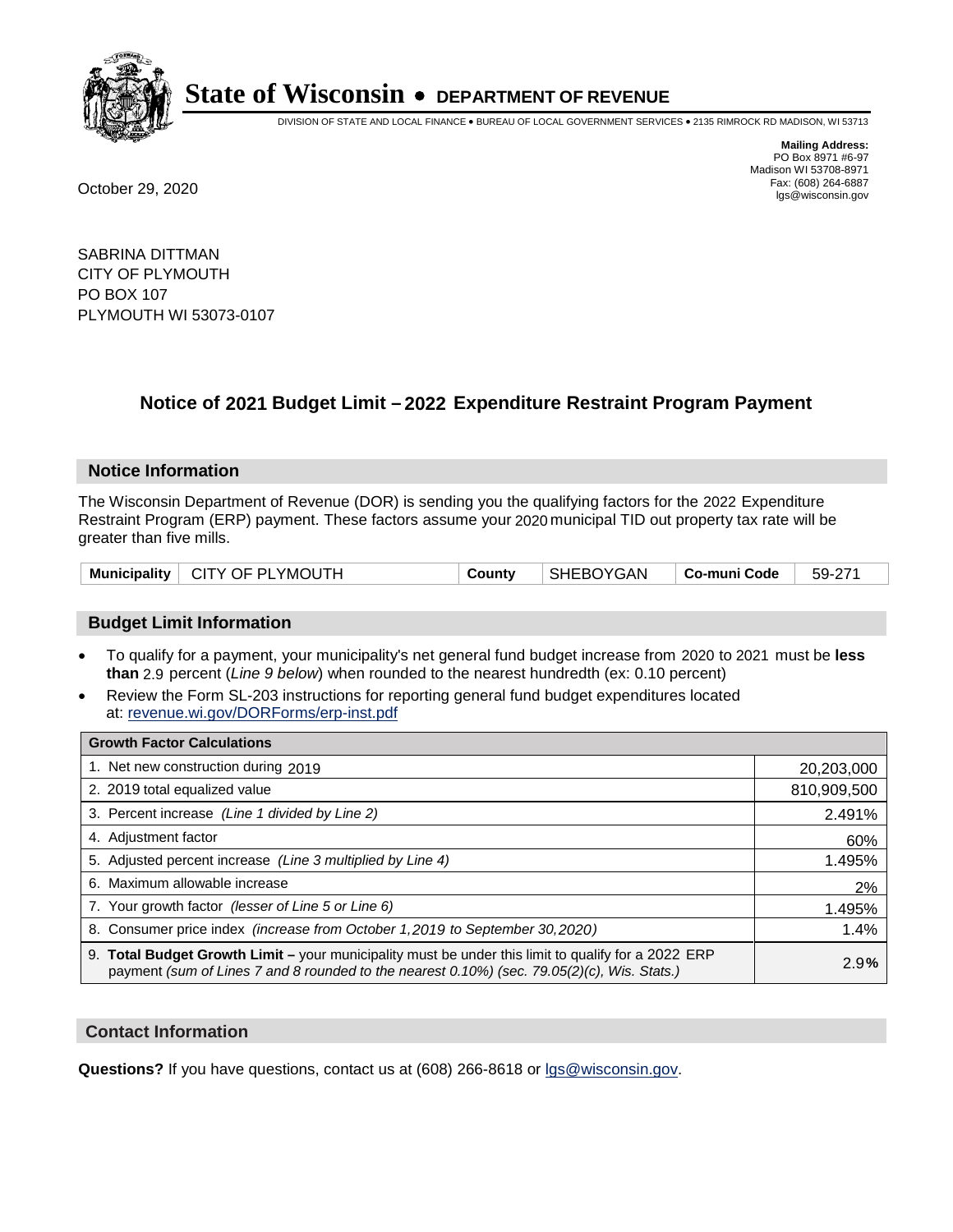

DIVISION OF STATE AND LOCAL FINANCE • BUREAU OF LOCAL GOVERNMENT SERVICES • 2135 RIMROCK RD MADISON, WI 53713

**Mailing Address:** PO Box 8971 #6-97 Madison WI 53708-8971<br>Fax: (608) 264-6887 Fax: (608) 264-6887 October 29, 2020 lgs@wisconsin.gov

MEREDITH DEBRUIN CITY OF SHEBOYGAN 828 CENTER AVE SHEBOYGAN WI 53081-4442

### **Notice of 2021 Budget Limit - 2022 Expenditure Restraint Program Payment**

#### **Notice Information**

The Wisconsin Department of Revenue (DOR) is sending you the qualifying factors for the 2022 Expenditure Restraint Program (ERP) payment. These factors assume your 2020 municipal TID out property tax rate will be greater than five mills.

| Municipality   CITY OF SHEBOYGAN | County | SHEBOYGAN | $\vert$ Co-muni Code $\vert$ 59-281 |  |
|----------------------------------|--------|-----------|-------------------------------------|--|
|----------------------------------|--------|-----------|-------------------------------------|--|

#### **Budget Limit Information**

- To qualify for a payment, your municipality's net general fund budget increase from 2020 to 2021 must be less **than** 3.1 percent (*Line 9 below*) when rounded to the nearest hundredth (ex: 0.10 percent)
- Review the Form SL-203 instructions for reporting general fund budget expenditures located at: revenue.wi.gov/DORForms/erp-inst.pdf

| <b>Growth Factor Calculations</b>                                                                                                                                                                  |               |
|----------------------------------------------------------------------------------------------------------------------------------------------------------------------------------------------------|---------------|
| 1. Net new construction during 2019                                                                                                                                                                | 84,255,500    |
| 2. 2019 total equalized value                                                                                                                                                                      | 2,919,239,300 |
| 3. Percent increase (Line 1 divided by Line 2)                                                                                                                                                     | 2.886%        |
| 4. Adjustment factor                                                                                                                                                                               | 60%           |
| 5. Adjusted percent increase (Line 3 multiplied by Line 4)                                                                                                                                         | 1.732%        |
| 6. Maximum allowable increase                                                                                                                                                                      | 2%            |
| 7. Your growth factor (lesser of Line 5 or Line 6)                                                                                                                                                 | 1.732%        |
| 8. Consumer price index (increase from October 1,2019 to September 30,2020)                                                                                                                        | 1.4%          |
| 9. Total Budget Growth Limit - your municipality must be under this limit to qualify for a 2022 ERP<br>payment (sum of Lines 7 and 8 rounded to the nearest 0.10%) (sec. 79.05(2)(c), Wis. Stats.) | 3.1%          |

#### **Contact Information**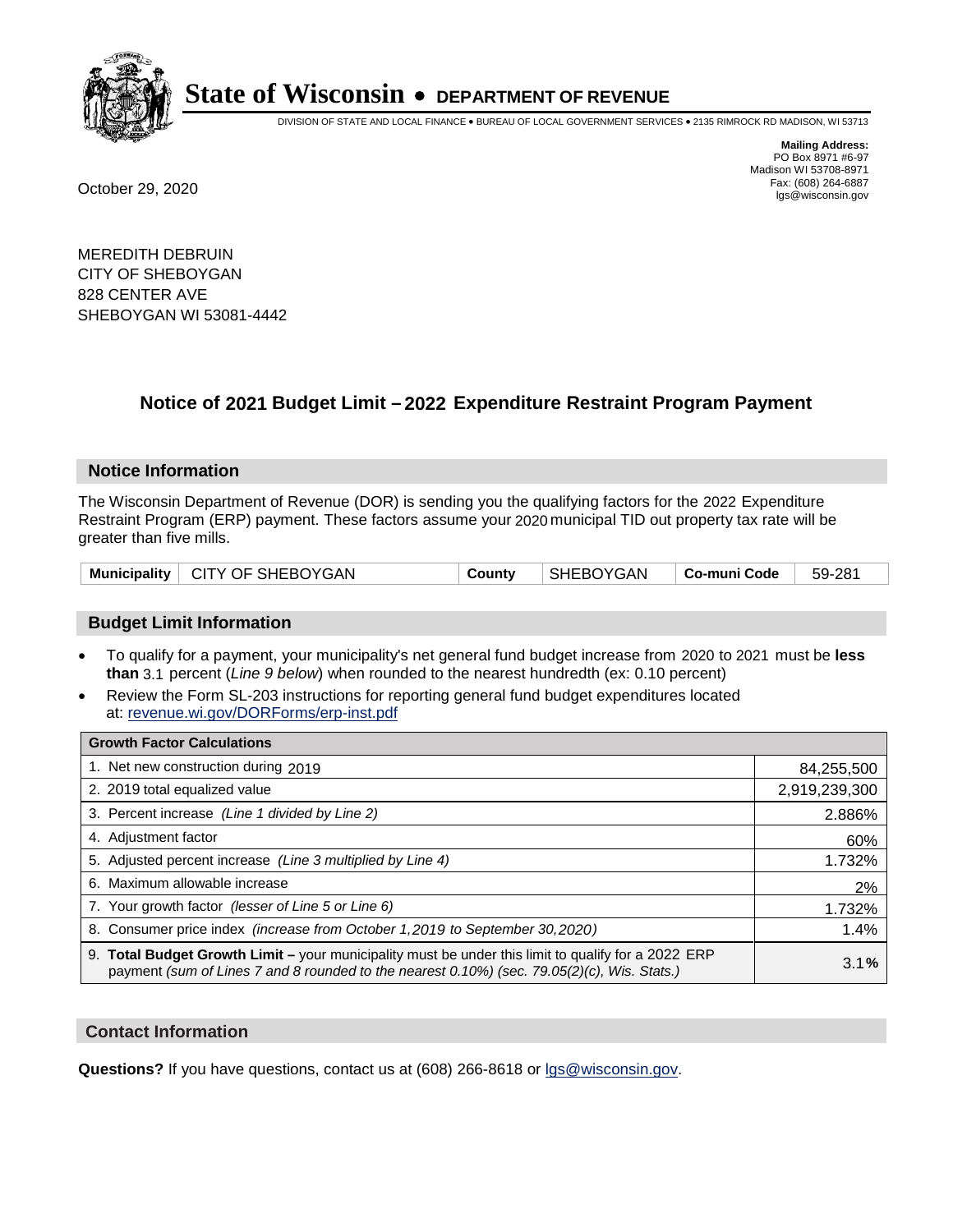

DIVISION OF STATE AND LOCAL FINANCE • BUREAU OF LOCAL GOVERNMENT SERVICES • 2135 RIMROCK RD MADISON, WI 53713

**Mailing Address:** PO Box 8971 #6-97 Madison WI 53708-8971<br>Fax: (608) 264-6887 Fax: (608) 264-6887 October 29, 2020 lgs@wisconsin.gov

ALYSSA WALFORD CITY OF SHEBOYGAN FALLS PO BOX 186 SHEBOYGAN FALLS WI 53085-0186

### **Notice of 2021 Budget Limit - 2022 Expenditure Restraint Program Payment**

#### **Notice Information**

The Wisconsin Department of Revenue (DOR) is sending you the qualifying factors for the 2022 Expenditure Restraint Program (ERP) payment. These factors assume your 2020 municipal TID out property tax rate will be greater than five mills.

|  | Municipality   CITY OF SHEBOYGAN FALLS | County | $ \$ SHEBOYGAN $ \,$ Co-muni Code $ \,$ 59-282 |  |  |
|--|----------------------------------------|--------|------------------------------------------------|--|--|
|--|----------------------------------------|--------|------------------------------------------------|--|--|

#### **Budget Limit Information**

- To qualify for a payment, your municipality's net general fund budget increase from 2020 to 2021 must be less **than** 3.0 percent (*Line 9 below*) when rounded to the nearest hundredth (ex: 0.10 percent)
- Review the Form SL-203 instructions for reporting general fund budget expenditures located at: revenue.wi.gov/DORForms/erp-inst.pdf

| <b>Growth Factor Calculations</b>                                                                                                                                                                  |             |
|----------------------------------------------------------------------------------------------------------------------------------------------------------------------------------------------------|-------------|
| 1. Net new construction during 2019                                                                                                                                                                | 18,159,100  |
| 2. 2019 total equalized value                                                                                                                                                                      | 671,222,800 |
| 3. Percent increase (Line 1 divided by Line 2)                                                                                                                                                     | 2.705%      |
| 4. Adjustment factor                                                                                                                                                                               | 60%         |
| 5. Adjusted percent increase (Line 3 multiplied by Line 4)                                                                                                                                         | 1.623%      |
| 6. Maximum allowable increase                                                                                                                                                                      | 2%          |
| 7. Your growth factor (lesser of Line 5 or Line 6)                                                                                                                                                 | 1.623%      |
| 8. Consumer price index (increase from October 1,2019 to September 30,2020)                                                                                                                        | 1.4%        |
| 9. Total Budget Growth Limit - your municipality must be under this limit to qualify for a 2022 ERP<br>payment (sum of Lines 7 and 8 rounded to the nearest 0.10%) (sec. 79.05(2)(c), Wis. Stats.) | 3.0%        |

#### **Contact Information**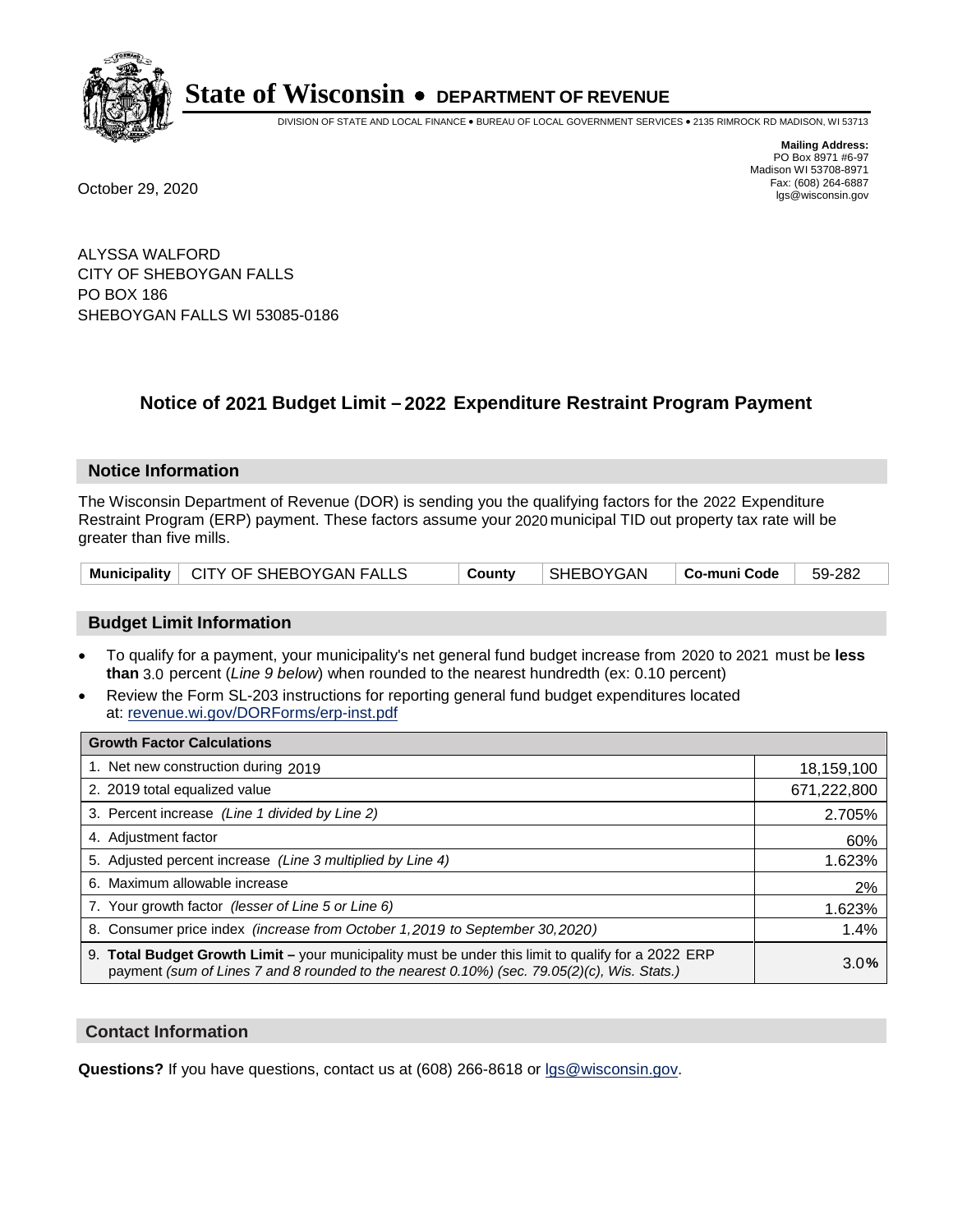

DIVISION OF STATE AND LOCAL FINANCE • BUREAU OF LOCAL GOVERNMENT SERVICES • 2135 RIMROCK RD MADISON, WI 53713

**Mailing Address:** PO Box 8971 #6-97 Madison WI 53708-8971<br>Fax: (608) 264-6887 Fax: (608) 264-6887 October 29, 2020 lgs@wisconsin.gov

CANDICE GRUNSETH VILLAGE OF GILMAN PO BOX 157 GILMAN WI 54433-0157

### **Notice of 2021 Budget Limit - 2022 Expenditure Restraint Program Payment**

#### **Notice Information**

The Wisconsin Department of Revenue (DOR) is sending you the qualifying factors for the 2022 Expenditure Restraint Program (ERP) payment. These factors assume your 2020 municipal TID out property tax rate will be greater than five mills.

| VILLAGE OF GILMAN   | <b>TAYLOR</b> | 60-131       |
|---------------------|---------------|--------------|
| <b>Municipality</b> | County        | Co-muni Code |

#### **Budget Limit Information**

- To qualify for a payment, your municipality's net general fund budget increase from 2020 to 2021 must be less **than** 1.5 percent (*Line 9 below*) when rounded to the nearest hundredth (ex: 0.10 percent)
- Review the Form SL-203 instructions for reporting general fund budget expenditures located at: revenue.wi.gov/DORForms/erp-inst.pdf

| <b>Growth Factor Calculations</b>                                                                                                                                                                      |            |
|--------------------------------------------------------------------------------------------------------------------------------------------------------------------------------------------------------|------------|
| 1. Net new construction during 2019                                                                                                                                                                    | 27,800     |
| 2. 2019 total equalized value                                                                                                                                                                          | 19,417,000 |
| 3. Percent increase (Line 1 divided by Line 2)                                                                                                                                                         | 0.143%     |
| 4. Adjustment factor                                                                                                                                                                                   | 60%        |
| 5. Adjusted percent increase (Line 3 multiplied by Line 4)                                                                                                                                             | 0.086%     |
| 6. Maximum allowable increase                                                                                                                                                                          | 2%         |
| 7. Your growth factor (lesser of Line 5 or Line 6)                                                                                                                                                     | 0.086%     |
| 8. Consumer price index (increase from October 1,2019 to September 30,2020)                                                                                                                            | 1.4%       |
| 9. Total Budget Growth Limit - your municipality must be under this limit to qualify for a 2022 ERP<br>payment (sum of Lines 7 and 8 rounded to the nearest $0.10\%$ ) (sec. 79.05(2)(c), Wis. Stats.) | 1.5%       |

#### **Contact Information**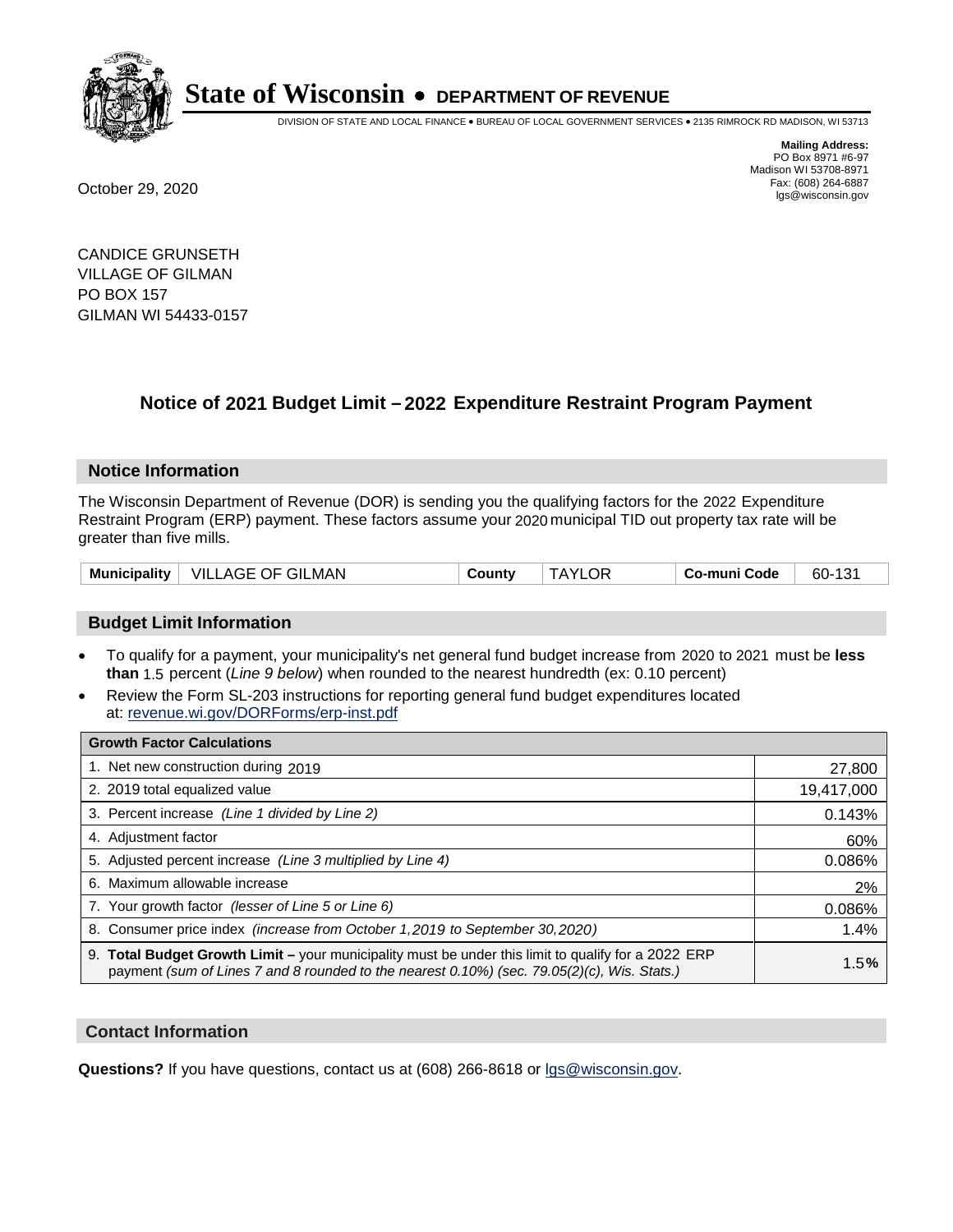

DIVISION OF STATE AND LOCAL FINANCE • BUREAU OF LOCAL GOVERNMENT SERVICES • 2135 RIMROCK RD MADISON, WI 53713

**Mailing Address:** PO Box 8971 #6-97 Madison WI 53708-8971<br>Fax: (608) 264-6887 Fax: (608) 264-6887 October 29, 2020 lgs@wisconsin.gov

DAWN SWENSON VILLAGE OF RIB LAKE 655 PEARL STREET RIB LAKE WI 54470

### **Notice of 2021 Budget Limit - 2022 Expenditure Restraint Program Payment**

#### **Notice Information**

The Wisconsin Department of Revenue (DOR) is sending you the qualifying factors for the 2022 Expenditure Restraint Program (ERP) payment. These factors assume your 2020 municipal TID out property tax rate will be greater than five mills.

| <b>Municipality</b> | $\perp$ VILLAGE OF RIB LAKE | County | .OF<br>TAYI ۱ | Co-muni Code | 60-176 |
|---------------------|-----------------------------|--------|---------------|--------------|--------|
|---------------------|-----------------------------|--------|---------------|--------------|--------|

#### **Budget Limit Information**

- To qualify for a payment, your municipality's net general fund budget increase from 2020 to 2021 must be less **than** 2.2 percent (*Line 9 below*) when rounded to the nearest hundredth (ex: 0.10 percent)
- Review the Form SL-203 instructions for reporting general fund budget expenditures located at: revenue.wi.gov/DORForms/erp-inst.pdf

| <b>Growth Factor Calculations</b>                                                                                                                                                                  |            |
|----------------------------------------------------------------------------------------------------------------------------------------------------------------------------------------------------|------------|
| 1. Net new construction during 2019                                                                                                                                                                | 488,700    |
| 2. 2019 total equalized value                                                                                                                                                                      | 34,954,900 |
| 3. Percent increase (Line 1 divided by Line 2)                                                                                                                                                     | 1.398%     |
| 4. Adjustment factor                                                                                                                                                                               | 60%        |
| 5. Adjusted percent increase (Line 3 multiplied by Line 4)                                                                                                                                         | 0.839%     |
| 6. Maximum allowable increase                                                                                                                                                                      | 2%         |
| 7. Your growth factor (lesser of Line 5 or Line 6)                                                                                                                                                 | 0.839%     |
| 8. Consumer price index (increase from October 1,2019 to September 30,2020)                                                                                                                        | 1.4%       |
| 9. Total Budget Growth Limit - your municipality must be under this limit to qualify for a 2022 ERP<br>payment (sum of Lines 7 and 8 rounded to the nearest 0.10%) (sec. 79.05(2)(c), Wis. Stats.) | 2.2%       |

#### **Contact Information**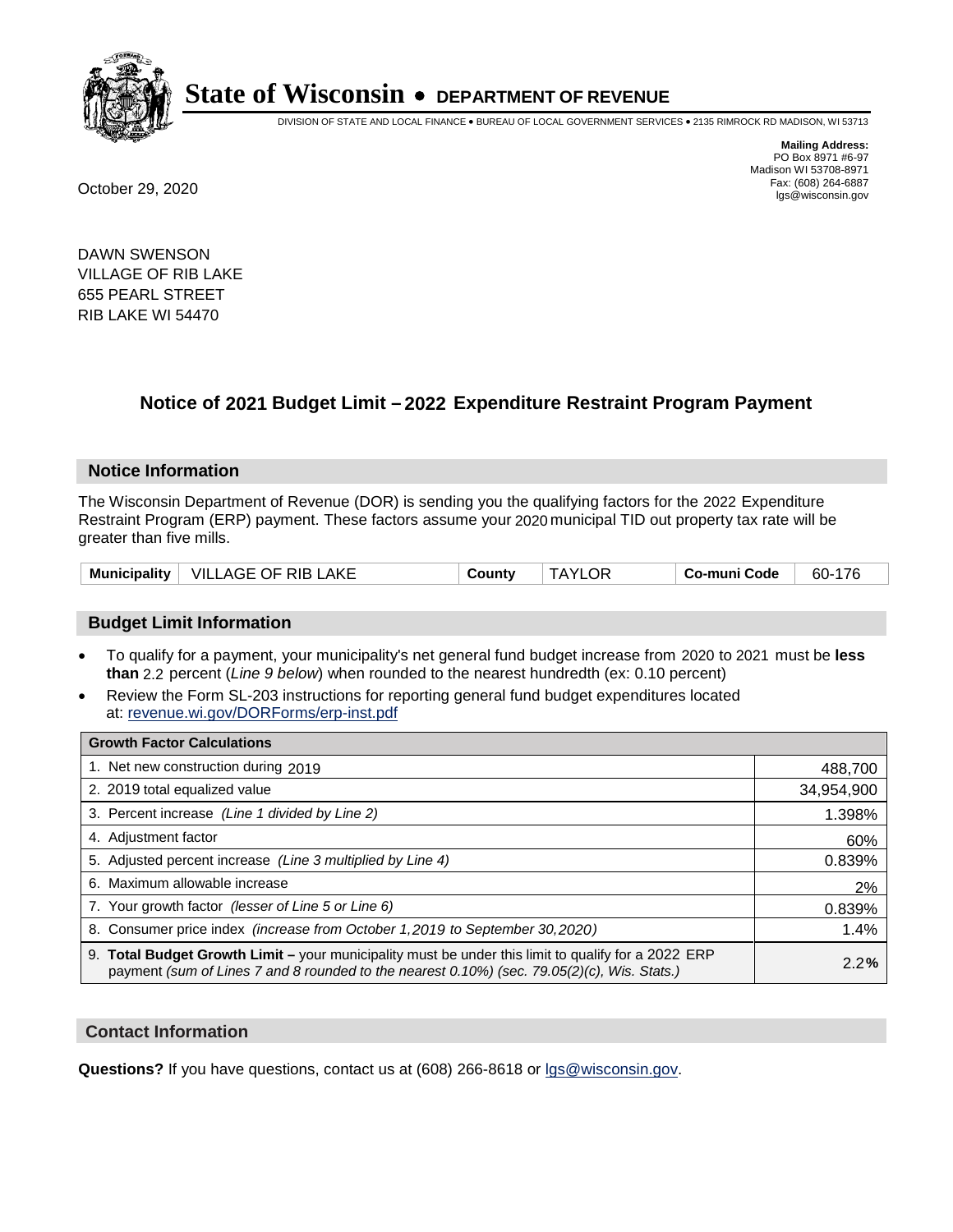

DIVISION OF STATE AND LOCAL FINANCE • BUREAU OF LOCAL GOVERNMENT SERVICES • 2135 RIMROCK RD MADISON, WI 53713

**Mailing Address:** PO Box 8971 #6-97 Madison WI 53708-8971<br>Fax: (608) 264-6887 Fax: (608) 264-6887 October 29, 2020 lgs@wisconsin.gov

VIRGINIA BROST CITY OF MEDFORD 639 S 2ND ST MEDFORD WI 54451-2058

### **Notice of 2021 Budget Limit - 2022 Expenditure Restraint Program Payment**

#### **Notice Information**

The Wisconsin Department of Revenue (DOR) is sending you the qualifying factors for the 2022 Expenditure Restraint Program (ERP) payment. These factors assume your 2020 municipal TID out property tax rate will be greater than five mills.

| Municipality   CITY OF MEDFORD | County | <b>TAYLOR</b> | Co-muni Code | 60-251 |
|--------------------------------|--------|---------------|--------------|--------|
|--------------------------------|--------|---------------|--------------|--------|

#### **Budget Limit Information**

- To qualify for a payment, your municipality's net general fund budget increase from 2020 to 2021 must be less **than** 1.7 percent (*Line 9 below*) when rounded to the nearest hundredth (ex: 0.10 percent)
- Review the Form SL-203 instructions for reporting general fund budget expenditures located at: revenue.wi.gov/DORForms/erp-inst.pdf

| <b>Growth Factor Calculations</b>                                                                                                                                                                      |             |
|--------------------------------------------------------------------------------------------------------------------------------------------------------------------------------------------------------|-------------|
| 1. Net new construction during 2019                                                                                                                                                                    | 1,447,400   |
| 2. 2019 total equalized value                                                                                                                                                                          | 313,644,200 |
| 3. Percent increase (Line 1 divided by Line 2)                                                                                                                                                         | 0.461%      |
| 4. Adjustment factor                                                                                                                                                                                   | 60%         |
| 5. Adjusted percent increase (Line 3 multiplied by Line 4)                                                                                                                                             | 0.277%      |
| 6. Maximum allowable increase                                                                                                                                                                          | 2%          |
| 7. Your growth factor (lesser of Line 5 or Line 6)                                                                                                                                                     | 0.277%      |
| 8. Consumer price index (increase from October 1, 2019 to September 30, 2020)                                                                                                                          | 1.4%        |
| 9. Total Budget Growth Limit - your municipality must be under this limit to qualify for a 2022 ERP<br>payment (sum of Lines 7 and 8 rounded to the nearest $0.10\%$ ) (sec. 79.05(2)(c), Wis. Stats.) | 1.7%        |

#### **Contact Information**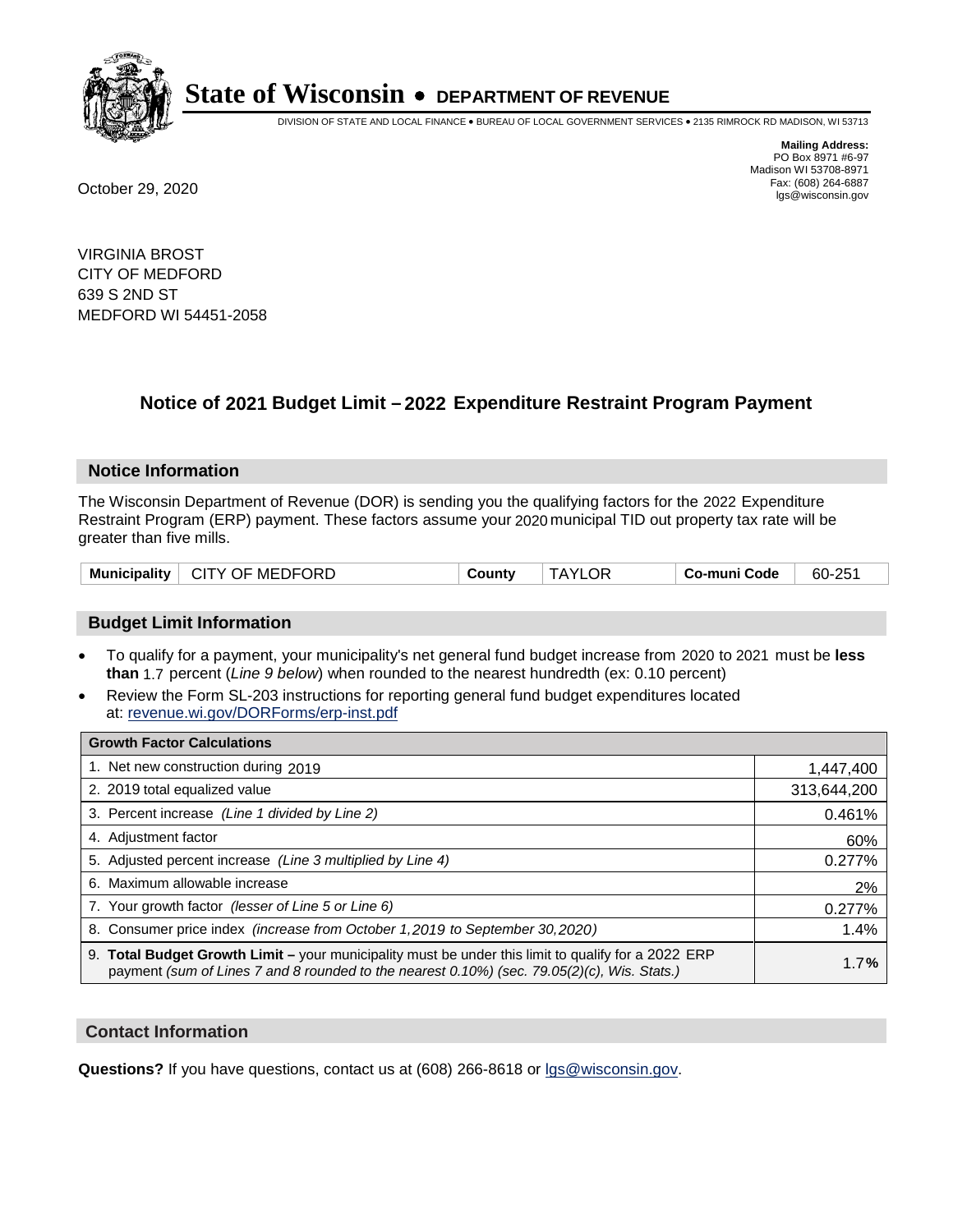

DIVISION OF STATE AND LOCAL FINANCE • BUREAU OF LOCAL GOVERNMENT SERVICES • 2135 RIMROCK RD MADISON, WI 53713

**Mailing Address:** PO Box 8971 #6-97 Madison WI 53708-8971<br>Fax: (608) 264-6887 Fax: (608) 264-6887 October 29, 2020 lgs@wisconsin.gov

MICHELLE LOKEN VILLAGE OF STRUM PO BOX 25 STRUM WI 54770-0025

### **Notice of 2021 Budget Limit - 2022 Expenditure Restraint Program Payment**

#### **Notice Information**

The Wisconsin Department of Revenue (DOR) is sending you the qualifying factors for the 2022 Expenditure Restraint Program (ERP) payment. These factors assume your 2020 municipal TID out property tax rate will be greater than five mills.

|  | Municipality   VILLAGE OF STRUM | County | TREMPEALEAU   Co-muni Code |  | 61-181 |
|--|---------------------------------|--------|----------------------------|--|--------|
|--|---------------------------------|--------|----------------------------|--|--------|

#### **Budget Limit Information**

- To qualify for a payment, your municipality's net general fund budget increase from 2020 to 2021 must be less **than** 1.6 percent (*Line 9 below*) when rounded to the nearest hundredth (ex: 0.10 percent)
- Review the Form SL-203 instructions for reporting general fund budget expenditures located at: revenue.wi.gov/DORForms/erp-inst.pdf

| <b>Growth Factor Calculations</b>                                                                                                                                                                      |            |
|--------------------------------------------------------------------------------------------------------------------------------------------------------------------------------------------------------|------------|
| 1. Net new construction during 2019                                                                                                                                                                    | 214,200    |
| 2. 2019 total equalized value                                                                                                                                                                          | 59,158,100 |
| 3. Percent increase (Line 1 divided by Line 2)                                                                                                                                                         | 0.362%     |
| 4. Adjustment factor                                                                                                                                                                                   | 60%        |
| 5. Adjusted percent increase (Line 3 multiplied by Line 4)                                                                                                                                             | 0.217%     |
| 6. Maximum allowable increase                                                                                                                                                                          | 2%         |
| 7. Your growth factor (lesser of Line 5 or Line 6)                                                                                                                                                     | 0.217%     |
| 8. Consumer price index (increase from October 1,2019 to September 30,2020)                                                                                                                            | 1.4%       |
| 9. Total Budget Growth Limit - your municipality must be under this limit to qualify for a 2022 ERP<br>payment (sum of Lines 7 and 8 rounded to the nearest $0.10\%$ ) (sec. 79.05(2)(c), Wis. Stats.) | 1.6%       |

#### **Contact Information**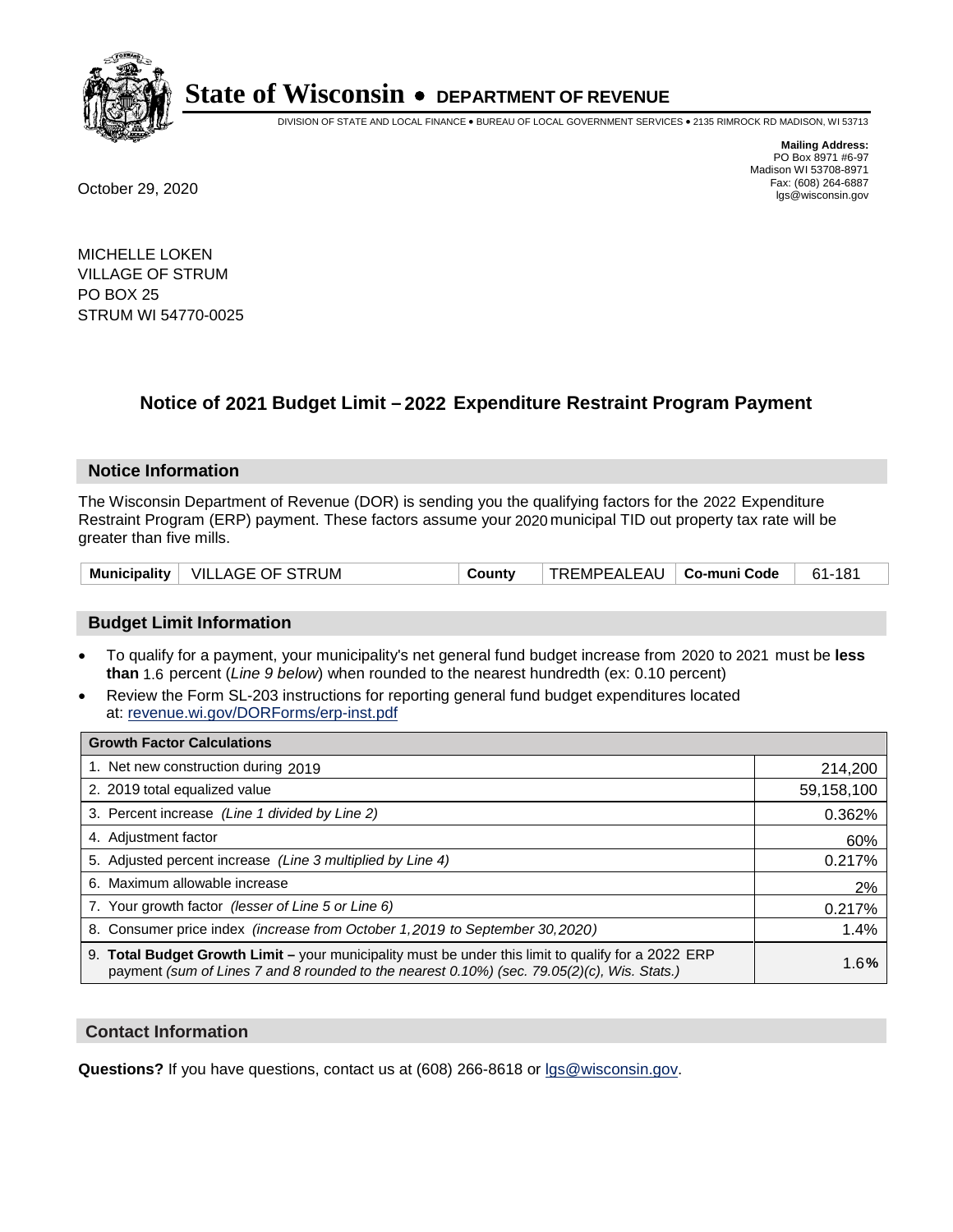

DIVISION OF STATE AND LOCAL FINANCE • BUREAU OF LOCAL GOVERNMENT SERVICES • 2135 RIMROCK RD MADISON, WI 53713

**Mailing Address:** PO Box 8971 #6-97 Madison WI 53708-8971<br>Fax: (608) 264-6887 Fax: (608) 264-6887 October 29, 2020 lgs@wisconsin.gov

KATHY PETERSON VILLAGE OF TREMPEALEAU 24455 3RD ST. TREMPEALEAU WI 54661

## **Notice of 2021 Budget Limit - 2022 Expenditure Restraint Program Payment**

#### **Notice Information**

The Wisconsin Department of Revenue (DOR) is sending you the qualifying factors for the 2022 Expenditure Restraint Program (ERP) payment. These factors assume your 2020 municipal TID out property tax rate will be greater than five mills.

|  | Municipality   VILLAGE OF TREMPEALEAU | County | TREMPEALEAU   Co-muni Code |  | 61-186 |
|--|---------------------------------------|--------|----------------------------|--|--------|
|--|---------------------------------------|--------|----------------------------|--|--------|

#### **Budget Limit Information**

- To qualify for a payment, your municipality's net general fund budget increase from 2020 to 2021 must be less **than** 2.1 percent (*Line 9 below*) when rounded to the nearest hundredth (ex: 0.10 percent)
- Review the Form SL-203 instructions for reporting general fund budget expenditures located at: revenue.wi.gov/DORForms/erp-inst.pdf

| <b>Growth Factor Calculations</b>                                                                                                                                                                      |             |
|--------------------------------------------------------------------------------------------------------------------------------------------------------------------------------------------------------|-------------|
| 1. Net new construction during 2019                                                                                                                                                                    | 1,669,900   |
| 2. 2019 total equalized value                                                                                                                                                                          | 139,811,400 |
| 3. Percent increase (Line 1 divided by Line 2)                                                                                                                                                         | 1.194%      |
| 4. Adjustment factor                                                                                                                                                                                   | 60%         |
| 5. Adjusted percent increase (Line 3 multiplied by Line 4)                                                                                                                                             | 0.716%      |
| 6. Maximum allowable increase                                                                                                                                                                          | 2%          |
| 7. Your growth factor (lesser of Line 5 or Line 6)                                                                                                                                                     | 0.716%      |
| 8. Consumer price index (increase from October 1, 2019 to September 30, 2020)                                                                                                                          | 1.4%        |
| 9. Total Budget Growth Limit - your municipality must be under this limit to qualify for a 2022 ERP<br>payment (sum of Lines 7 and 8 rounded to the nearest $0.10\%$ ) (sec. 79.05(2)(c), Wis. Stats.) | 2.1%        |

#### **Contact Information**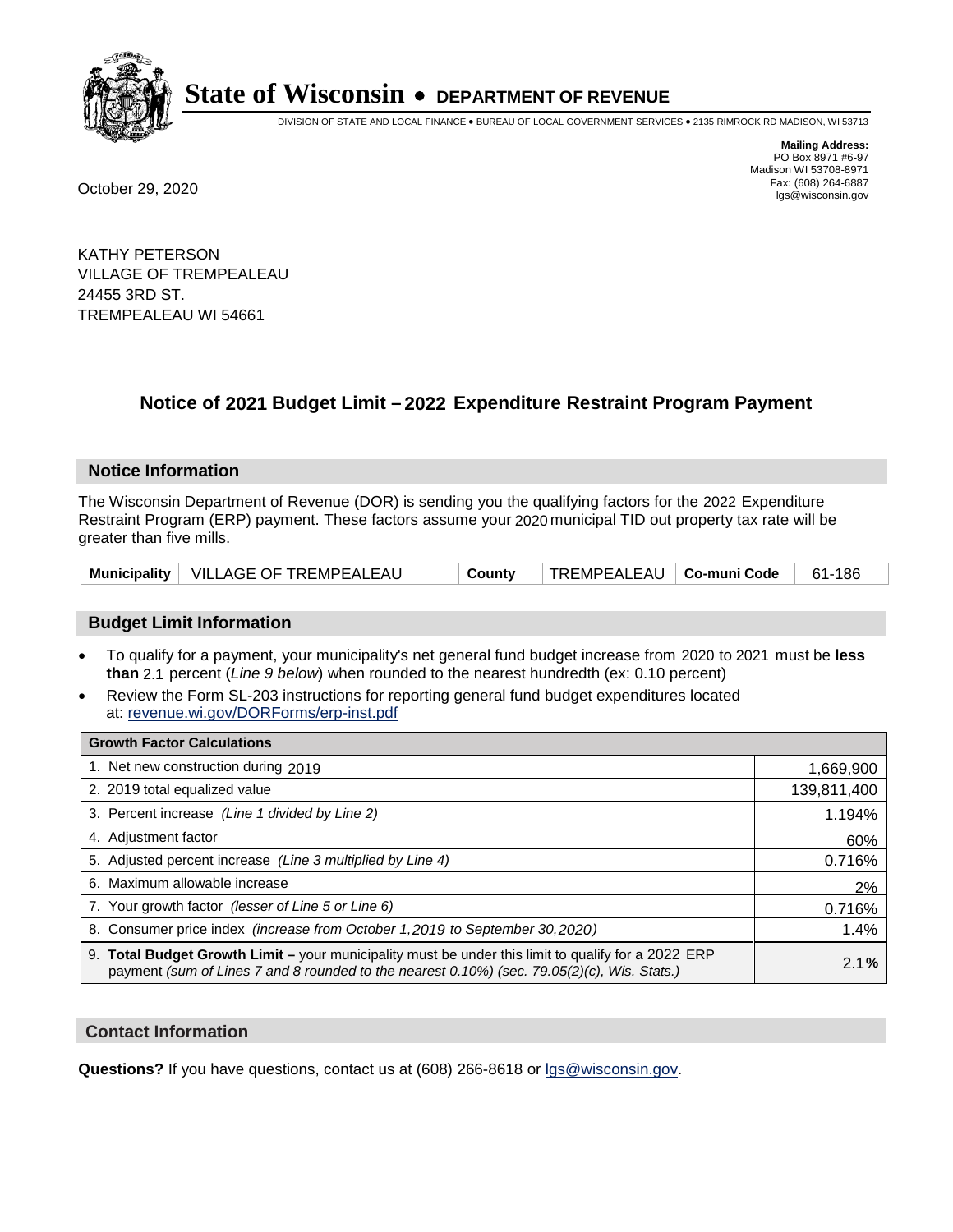

DIVISION OF STATE AND LOCAL FINANCE • BUREAU OF LOCAL GOVERNMENT SERVICES • 2135 RIMROCK RD MADISON, WI 53713

**Mailing Address:** PO Box 8971 #6-97 Madison WI 53708-8971<br>Fax: (608) 264-6887 Fax: (608) 264-6887 October 29, 2020 lgs@wisconsin.gov

ANGELA BERG CITY OF ARCADIA 203 W MAIN ST ARCADIA WI 54612-1329

### **Notice of 2021 Budget Limit - 2022 Expenditure Restraint Program Payment**

#### **Notice Information**

The Wisconsin Department of Revenue (DOR) is sending you the qualifying factors for the 2022 Expenditure Restraint Program (ERP) payment. These factors assume your 2020 municipal TID out property tax rate will be greater than five mills.

|  | Municipality   CITY OF ARCADIA | County | TREMPEALEAU   Co-muni Code |  | 61-201 |
|--|--------------------------------|--------|----------------------------|--|--------|
|--|--------------------------------|--------|----------------------------|--|--------|

#### **Budget Limit Information**

- To qualify for a payment, your municipality's net general fund budget increase from 2020 to 2021 must be less **than** 1.7 percent (*Line 9 below*) when rounded to the nearest hundredth (ex: 0.10 percent)
- Review the Form SL-203 instructions for reporting general fund budget expenditures located at: revenue.wi.gov/DORForms/erp-inst.pdf

| <b>Growth Factor Calculations</b>                                                                                                                                                                  |             |
|----------------------------------------------------------------------------------------------------------------------------------------------------------------------------------------------------|-------------|
| 1. Net new construction during 2019                                                                                                                                                                | 1,076,300   |
| 2. 2019 total equalized value                                                                                                                                                                      | 195,484,100 |
| 3. Percent increase (Line 1 divided by Line 2)                                                                                                                                                     | 0.551%      |
| 4. Adjustment factor                                                                                                                                                                               | 60%         |
| 5. Adjusted percent increase (Line 3 multiplied by Line 4)                                                                                                                                         | 0.331%      |
| 6. Maximum allowable increase                                                                                                                                                                      | 2%          |
| 7. Your growth factor (lesser of Line 5 or Line 6)                                                                                                                                                 | 0.331%      |
| 8. Consumer price index (increase from October 1, 2019 to September 30, 2020)                                                                                                                      | 1.4%        |
| 9. Total Budget Growth Limit - your municipality must be under this limit to qualify for a 2022 ERP<br>payment (sum of Lines 7 and 8 rounded to the nearest 0.10%) (sec. 79.05(2)(c), Wis. Stats.) | 1.7%        |

#### **Contact Information**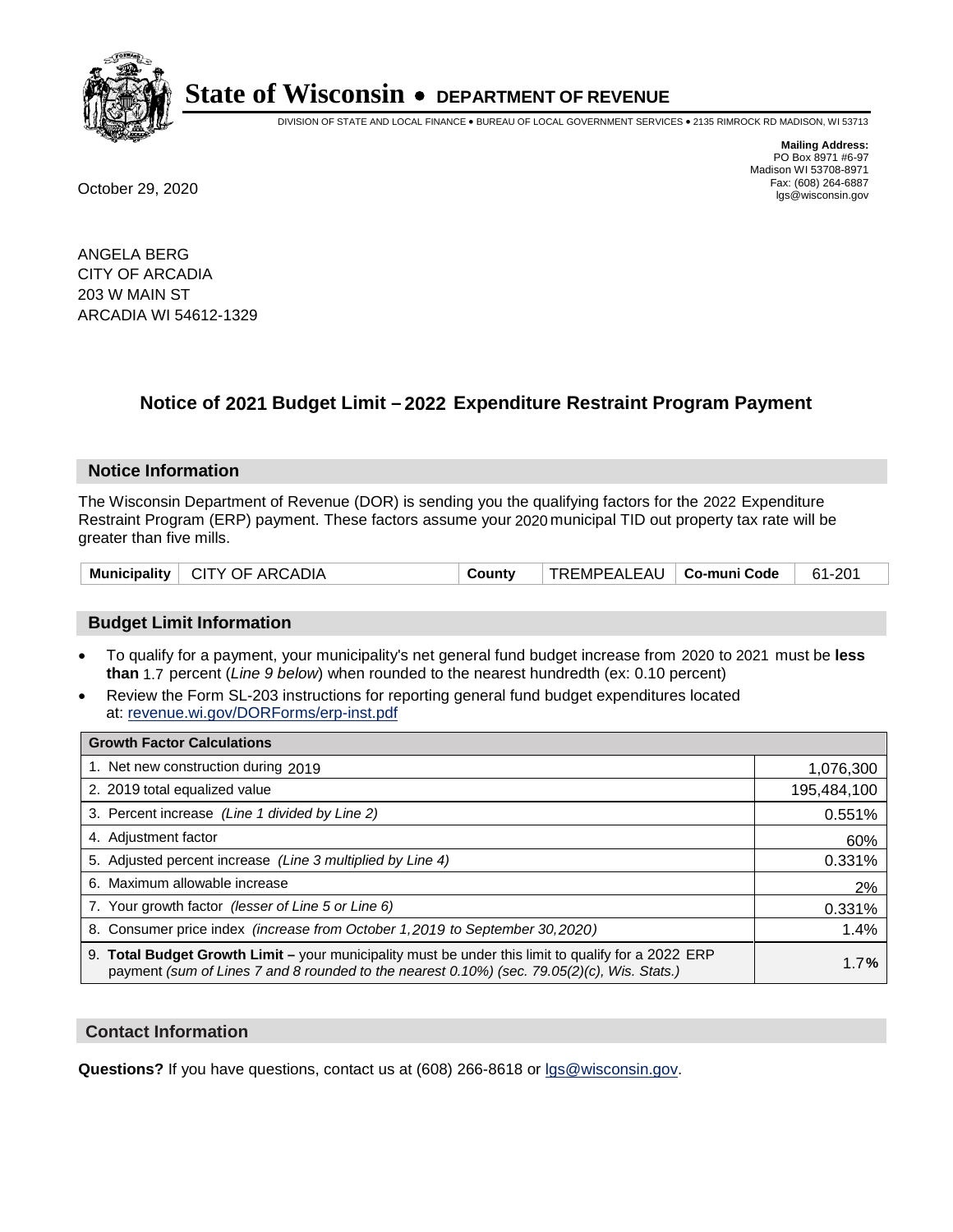

DIVISION OF STATE AND LOCAL FINANCE • BUREAU OF LOCAL GOVERNMENT SERVICES • 2135 RIMROCK RD MADISON, WI 53713

**Mailing Address:** PO Box 8971 #6-97 Madison WI 53708-8971<br>Fax: (608) 264-6887 Fax: (608) 264-6887 October 29, 2020 lgs@wisconsin.gov

SUZANNE JOHNSON CITY OF GALESVILLE PO BOX 327 GALESVILLE WI 54630-0327

### **Notice of 2021 Budget Limit - 2022 Expenditure Restraint Program Payment**

#### **Notice Information**

The Wisconsin Department of Revenue (DOR) is sending you the qualifying factors for the 2022 Expenditure Restraint Program (ERP) payment. These factors assume your 2020 municipal TID out property tax rate will be greater than five mills.

|  | Municipality   CITY OF GALESVILLE | County | TREMPEALEAU   <b>Co-muni Code</b> |  | 61-231 |
|--|-----------------------------------|--------|-----------------------------------|--|--------|
|--|-----------------------------------|--------|-----------------------------------|--|--------|

#### **Budget Limit Information**

- To qualify for a payment, your municipality's net general fund budget increase from 2020 to 2021 must be less **than** 2.0 percent (*Line 9 below*) when rounded to the nearest hundredth (ex: 0.10 percent)
- Review the Form SL-203 instructions for reporting general fund budget expenditures located at: revenue.wi.gov/DORForms/erp-inst.pdf

| <b>Growth Factor Calculations</b>                                                                                                                                                                      |             |
|--------------------------------------------------------------------------------------------------------------------------------------------------------------------------------------------------------|-------------|
| 1. Net new construction during 2019                                                                                                                                                                    | 1,133,800   |
| 2. 2019 total equalized value                                                                                                                                                                          | 109,114,900 |
| 3. Percent increase (Line 1 divided by Line 2)                                                                                                                                                         | 1.039%      |
| 4. Adjustment factor                                                                                                                                                                                   | 60%         |
| 5. Adjusted percent increase (Line 3 multiplied by Line 4)                                                                                                                                             | 0.623%      |
| 6. Maximum allowable increase                                                                                                                                                                          | 2%          |
| 7. Your growth factor (lesser of Line 5 or Line 6)                                                                                                                                                     | 0.623%      |
| 8. Consumer price index (increase from October 1, 2019 to September 30, 2020)                                                                                                                          | 1.4%        |
| 9. Total Budget Growth Limit - your municipality must be under this limit to qualify for a 2022 ERP<br>payment (sum of Lines 7 and 8 rounded to the nearest $0.10\%$ ) (sec. 79.05(2)(c), Wis. Stats.) | 2.0%        |

#### **Contact Information**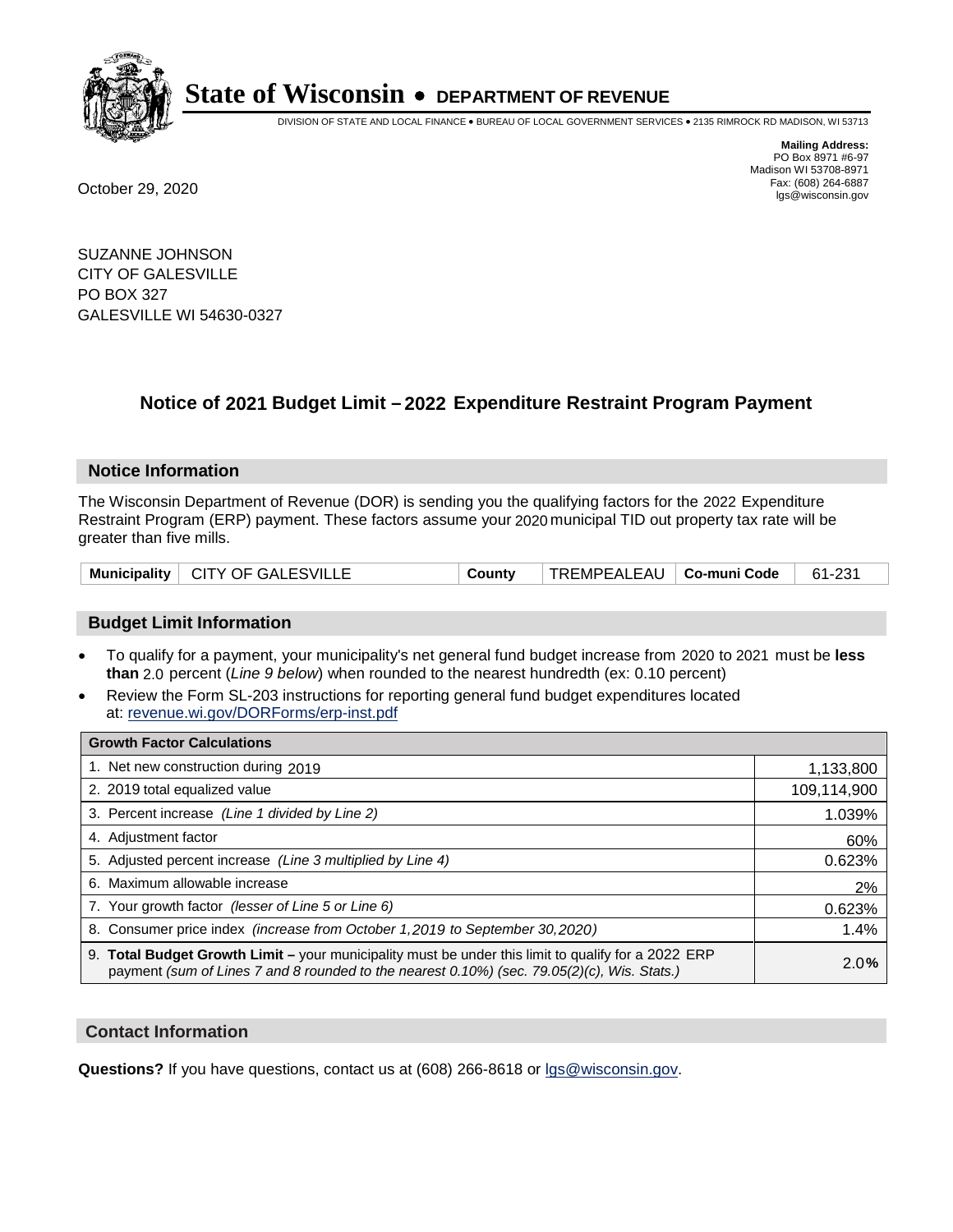

DIVISION OF STATE AND LOCAL FINANCE • BUREAU OF LOCAL GOVERNMENT SERVICES • 2135 RIMROCK RD MADISON, WI 53713

**Mailing Address:** PO Box 8971 #6-97 Madison WI 53708-8971<br>Fax: (608) 264-6887 Fax: (608) 264-6887 October 29, 2020 lgs@wisconsin.gov

LENICE PRONSCHINSKE CITY OF INDEPENDENCE PO BOX 189 INDEPENDENCE WI 54747-0189

### **Notice of 2021 Budget Limit - 2022 Expenditure Restraint Program Payment**

#### **Notice Information**

The Wisconsin Department of Revenue (DOR) is sending you the qualifying factors for the 2022 Expenditure Restraint Program (ERP) payment. These factors assume your 2020 municipal TID out property tax rate will be greater than five mills.

|  | Municipality   CITY OF INDEPENDENCE | County | TREMPEALEAU   Co-muni Code |  | 61-241 |
|--|-------------------------------------|--------|----------------------------|--|--------|
|--|-------------------------------------|--------|----------------------------|--|--------|

#### **Budget Limit Information**

- To qualify for a payment, your municipality's net general fund budget increase from 2020 to 2021 must be less **than** 1.5 percent (*Line 9 below*) when rounded to the nearest hundredth (ex: 0.10 percent)
- Review the Form SL-203 instructions for reporting general fund budget expenditures located at: revenue.wi.gov/DORForms/erp-inst.pdf

| <b>Growth Factor Calculations</b>                                                                                                                                                                      |            |
|--------------------------------------------------------------------------------------------------------------------------------------------------------------------------------------------------------|------------|
| 1. Net new construction during 2019                                                                                                                                                                    | 152,800    |
| 2. 2019 total equalized value                                                                                                                                                                          | 94,586,400 |
| 3. Percent increase (Line 1 divided by Line 2)                                                                                                                                                         | 0.162%     |
| 4. Adjustment factor                                                                                                                                                                                   | 60%        |
| 5. Adjusted percent increase (Line 3 multiplied by Line 4)                                                                                                                                             | 0.097%     |
| 6. Maximum allowable increase                                                                                                                                                                          | 2%         |
| 7. Your growth factor (lesser of Line 5 or Line 6)                                                                                                                                                     | 0.097%     |
| 8. Consumer price index (increase from October 1,2019 to September 30,2020)                                                                                                                            | 1.4%       |
| 9. Total Budget Growth Limit - your municipality must be under this limit to qualify for a 2022 ERP<br>payment (sum of Lines 7 and 8 rounded to the nearest $0.10\%$ ) (sec. 79.05(2)(c), Wis. Stats.) | 1.5%       |

#### **Contact Information**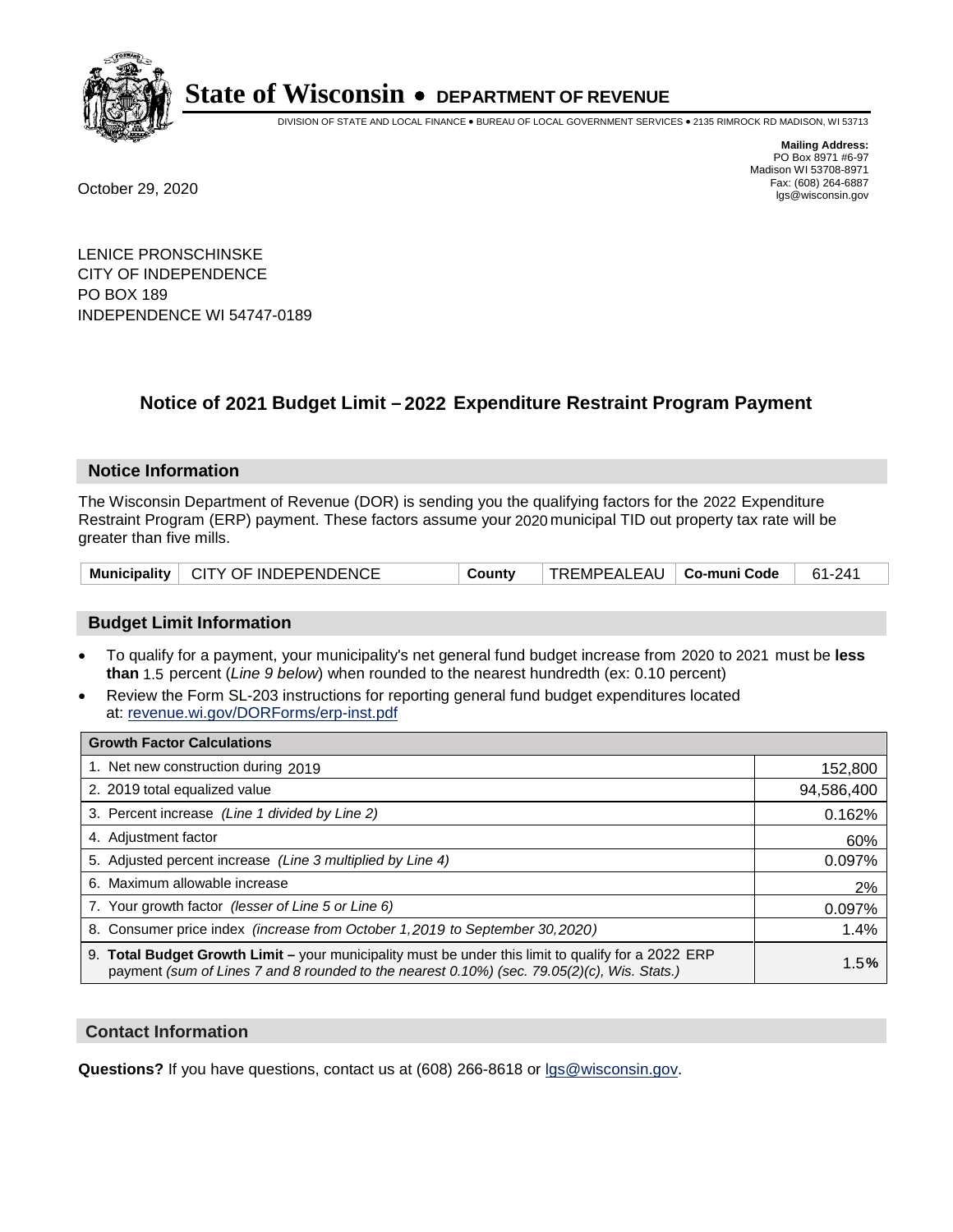

DIVISION OF STATE AND LOCAL FINANCE • BUREAU OF LOCAL GOVERNMENT SERVICES • 2135 RIMROCK RD MADISON, WI 53713

**Mailing Address:** PO Box 8971 #6-97 Madison WI 53708-8971<br>Fax: (608) 264-6887 Fax: (608) 264-6887 October 29, 2020 lgs@wisconsin.gov

BLYANN JOHNSON CITY OF OSSEO PO BOX 308 OSSEO WI 54758-0308

### **Notice of 2021 Budget Limit - 2022 Expenditure Restraint Program Payment**

#### **Notice Information**

The Wisconsin Department of Revenue (DOR) is sending you the qualifying factors for the 2022 Expenditure Restraint Program (ERP) payment. These factors assume your 2020 municipal TID out property tax rate will be greater than five mills.

|  | Municipality   CITY OF OSSEO | County | TREMPEALEAU   Co-muni Code |  | 61-265 |
|--|------------------------------|--------|----------------------------|--|--------|
|--|------------------------------|--------|----------------------------|--|--------|

#### **Budget Limit Information**

- To qualify for a payment, your municipality's net general fund budget increase from 2020 to 2021 must be less **than** 1.5 percent (*Line 9 below*) when rounded to the nearest hundredth (ex: 0.10 percent)
- Review the Form SL-203 instructions for reporting general fund budget expenditures located at: revenue.wi.gov/DORForms/erp-inst.pdf

| <b>Growth Factor Calculations</b>                                                                                                                                                                  |             |
|----------------------------------------------------------------------------------------------------------------------------------------------------------------------------------------------------|-------------|
| 1. Net new construction during 2019                                                                                                                                                                | 338,700     |
| 2. 2019 total equalized value                                                                                                                                                                      | 144,964,500 |
| 3. Percent increase (Line 1 divided by Line 2)                                                                                                                                                     | 0.234%      |
| 4. Adjustment factor                                                                                                                                                                               | 60%         |
| 5. Adjusted percent increase (Line 3 multiplied by Line 4)                                                                                                                                         | 0.140%      |
| 6. Maximum allowable increase                                                                                                                                                                      | 2%          |
| 7. Your growth factor (lesser of Line 5 or Line 6)                                                                                                                                                 | 0.140%      |
| 8. Consumer price index (increase from October 1,2019 to September 30,2020)                                                                                                                        | 1.4%        |
| 9. Total Budget Growth Limit - your municipality must be under this limit to qualify for a 2022 ERP<br>payment (sum of Lines 7 and 8 rounded to the nearest 0.10%) (sec. 79.05(2)(c), Wis. Stats.) | 1.5%        |

#### **Contact Information**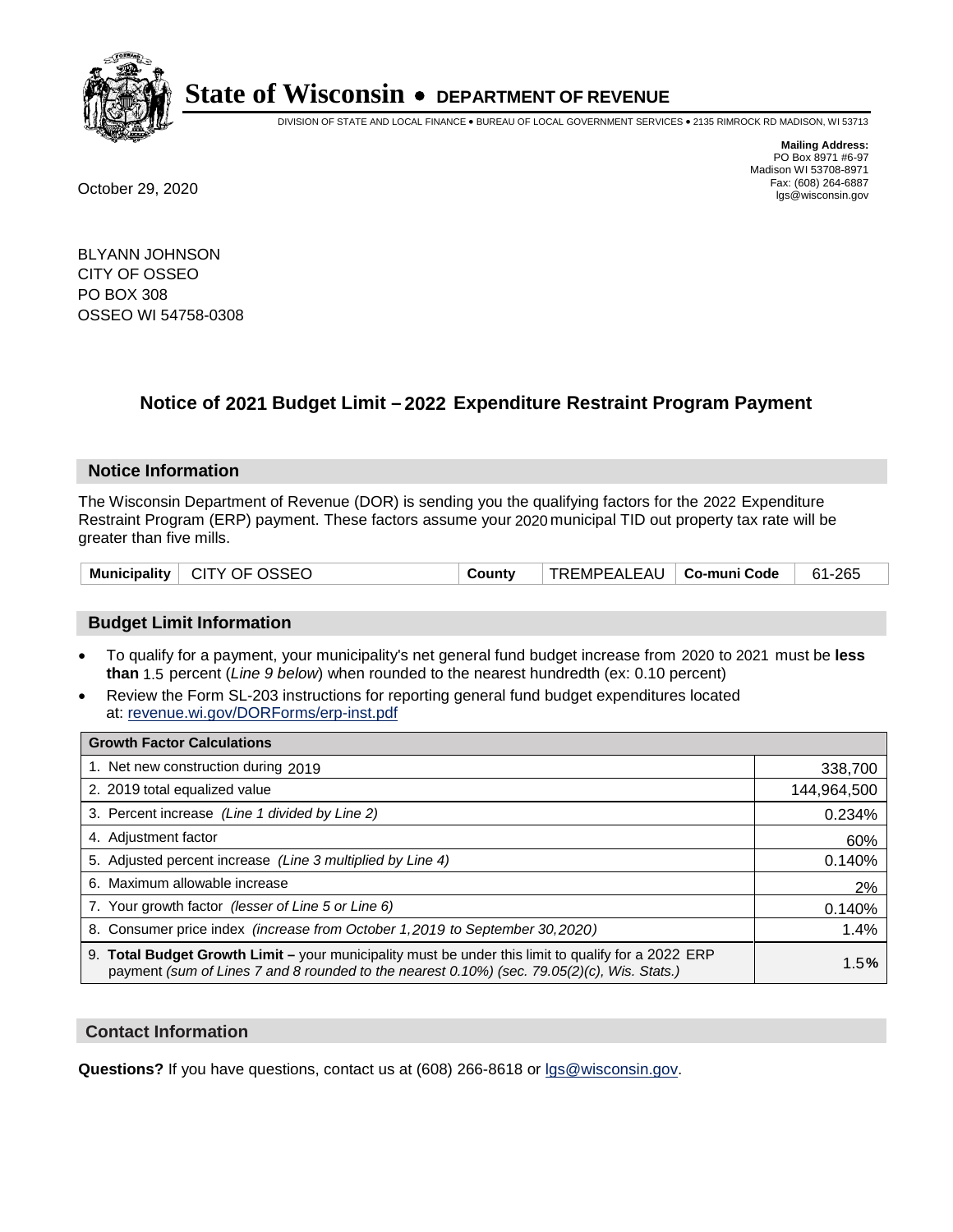

DIVISION OF STATE AND LOCAL FINANCE • BUREAU OF LOCAL GOVERNMENT SERVICES • 2135 RIMROCK RD MADISON, WI 53713

**Mailing Address:** PO Box 8971 #6-97 Madison WI 53708-8971<br>Fax: (608) 264-6887 Fax: (608) 264-6887 October 29, 2020 lgs@wisconsin.gov

KAREN WITTE CITY OF WHITEHALL PO BOX 155 WHITEHALL WI 54773-0155

### **Notice of 2021 Budget Limit - 2022 Expenditure Restraint Program Payment**

#### **Notice Information**

The Wisconsin Department of Revenue (DOR) is sending you the qualifying factors for the 2022 Expenditure Restraint Program (ERP) payment. These factors assume your 2020 municipal TID out property tax rate will be greater than five mills.

|  | Municipality   CITY OF WHITEHALL | County | TREMPEALEAU   <b>Co-muni Code</b> |  | 61-291 |
|--|----------------------------------|--------|-----------------------------------|--|--------|
|--|----------------------------------|--------|-----------------------------------|--|--------|

#### **Budget Limit Information**

- To qualify for a payment, your municipality's net general fund budget increase from 2020 to 2021 must be less **than** 2.1 percent (*Line 9 below*) when rounded to the nearest hundredth (ex: 0.10 percent)
- Review the Form SL-203 instructions for reporting general fund budget expenditures located at: revenue.wi.gov/DORForms/erp-inst.pdf

| <b>Growth Factor Calculations</b>                                                                                                                                                                      |             |
|--------------------------------------------------------------------------------------------------------------------------------------------------------------------------------------------------------|-------------|
| 1. Net new construction during 2019                                                                                                                                                                    | 1,211,100   |
| 2. 2019 total equalized value                                                                                                                                                                          | 110,387,400 |
| 3. Percent increase (Line 1 divided by Line 2)                                                                                                                                                         | 1.097%      |
| 4. Adjustment factor                                                                                                                                                                                   | 60%         |
| 5. Adjusted percent increase (Line 3 multiplied by Line 4)                                                                                                                                             | 0.658%      |
| 6. Maximum allowable increase                                                                                                                                                                          | 2%          |
| 7. Your growth factor (lesser of Line 5 or Line 6)                                                                                                                                                     | 0.658%      |
| 8. Consumer price index (increase from October 1, 2019 to September 30, 2020)                                                                                                                          | 1.4%        |
| 9. Total Budget Growth Limit - your municipality must be under this limit to qualify for a 2022 ERP<br>payment (sum of Lines 7 and 8 rounded to the nearest $0.10\%$ ) (sec. 79.05(2)(c), Wis. Stats.) | 2.1%        |

#### **Contact Information**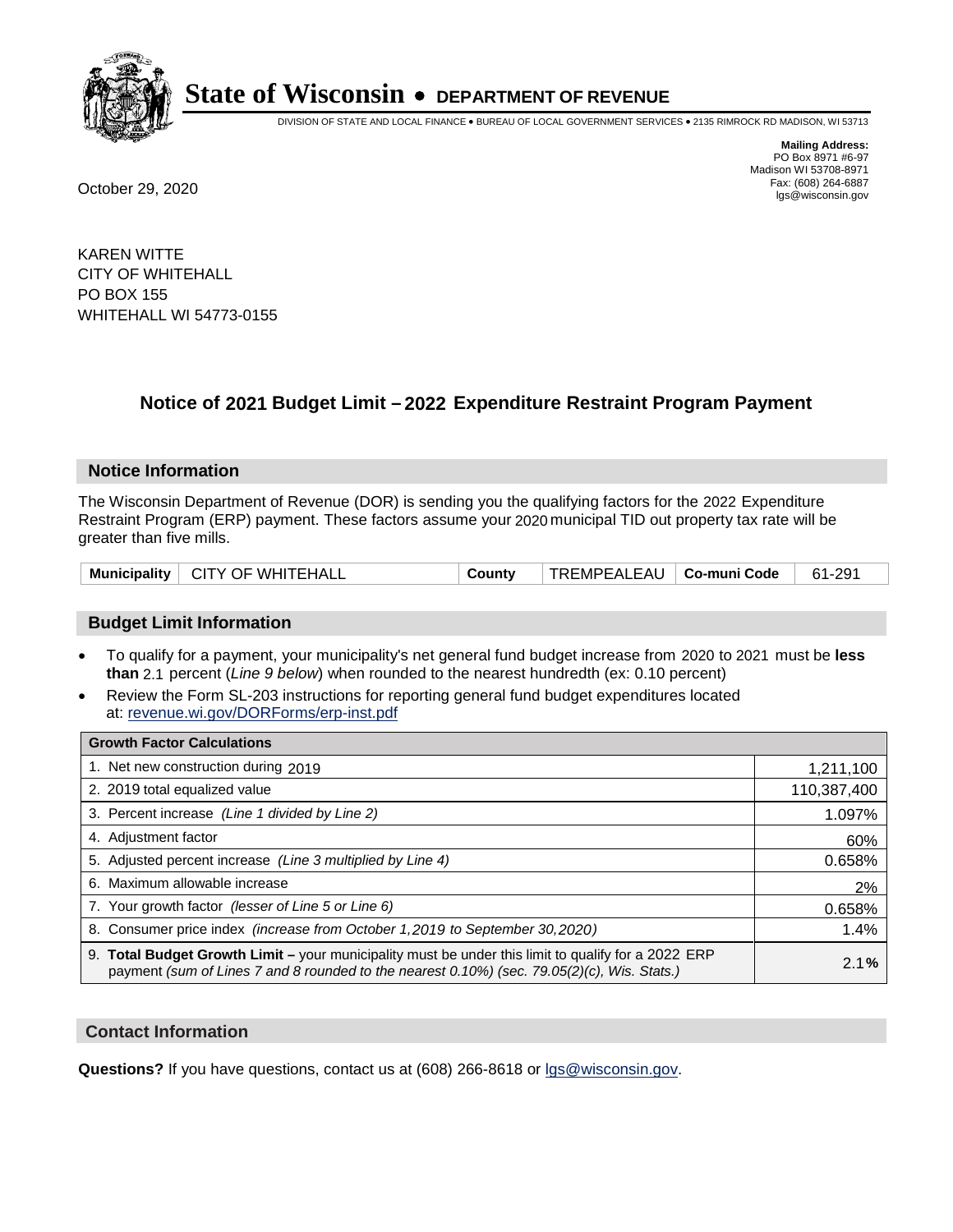

DIVISION OF STATE AND LOCAL FINANCE • BUREAU OF LOCAL GOVERNMENT SERVICES • 2135 RIMROCK RD MADISON, WI 53713

**Mailing Address:** PO Box 8971 #6-97 Madison WI 53708-8971<br>Fax: (608) 264-6887 Fax: (608) 264-6887 October 29, 2020 lgs@wisconsin.gov

JACKIE OLSON TOWN OF CHRISTIANA E8452 COUNTY RD P WESTBY WI 54667-8107

## **Notice of 2021 Budget Limit - 2022 Expenditure Restraint Program Payment**

#### **Notice Information**

The Wisconsin Department of Revenue (DOR) is sending you the qualifying factors for the 2022 Expenditure Restraint Program (ERP) payment. These factors assume your 2020 municipal TID out property tax rate will be greater than five mills.

| Municipality | <b>TOWN OF CHRISTIANA</b> | County | <b>VERNON</b> | Co-muni Code | 62-004 |
|--------------|---------------------------|--------|---------------|--------------|--------|
|--------------|---------------------------|--------|---------------|--------------|--------|

#### **Budget Limit Information**

- To qualify for a payment, your municipality's net general fund budget increase from 2020 to 2021 must be less **than** 3.0 percent (*Line 9 below*) when rounded to the nearest hundredth (ex: 0.10 percent)
- Review the Form SL-203 instructions for reporting general fund budget expenditures located at: revenue.wi.gov/DORForms/erp-inst.pdf

| <b>Growth Factor Calculations</b>                                                                                                                                                                  |            |
|----------------------------------------------------------------------------------------------------------------------------------------------------------------------------------------------------|------------|
| 1. Net new construction during 2019                                                                                                                                                                | 1,966,500  |
| 2. 2019 total equalized value                                                                                                                                                                      | 74,421,800 |
| 3. Percent increase (Line 1 divided by Line 2)                                                                                                                                                     | 2.642%     |
| 4. Adjustment factor                                                                                                                                                                               | 60%        |
| 5. Adjusted percent increase (Line 3 multiplied by Line 4)                                                                                                                                         | 1.585%     |
| 6. Maximum allowable increase                                                                                                                                                                      | 2%         |
| 7. Your growth factor (lesser of Line 5 or Line 6)                                                                                                                                                 | 1.585%     |
| 8. Consumer price index (increase from October 1, 2019 to September 30, 2020)                                                                                                                      | 1.4%       |
| 9. Total Budget Growth Limit - your municipality must be under this limit to qualify for a 2022 ERP<br>payment (sum of Lines 7 and 8 rounded to the nearest 0.10%) (sec. 79.05(2)(c), Wis. Stats.) | 3.0%       |

#### **Contact Information**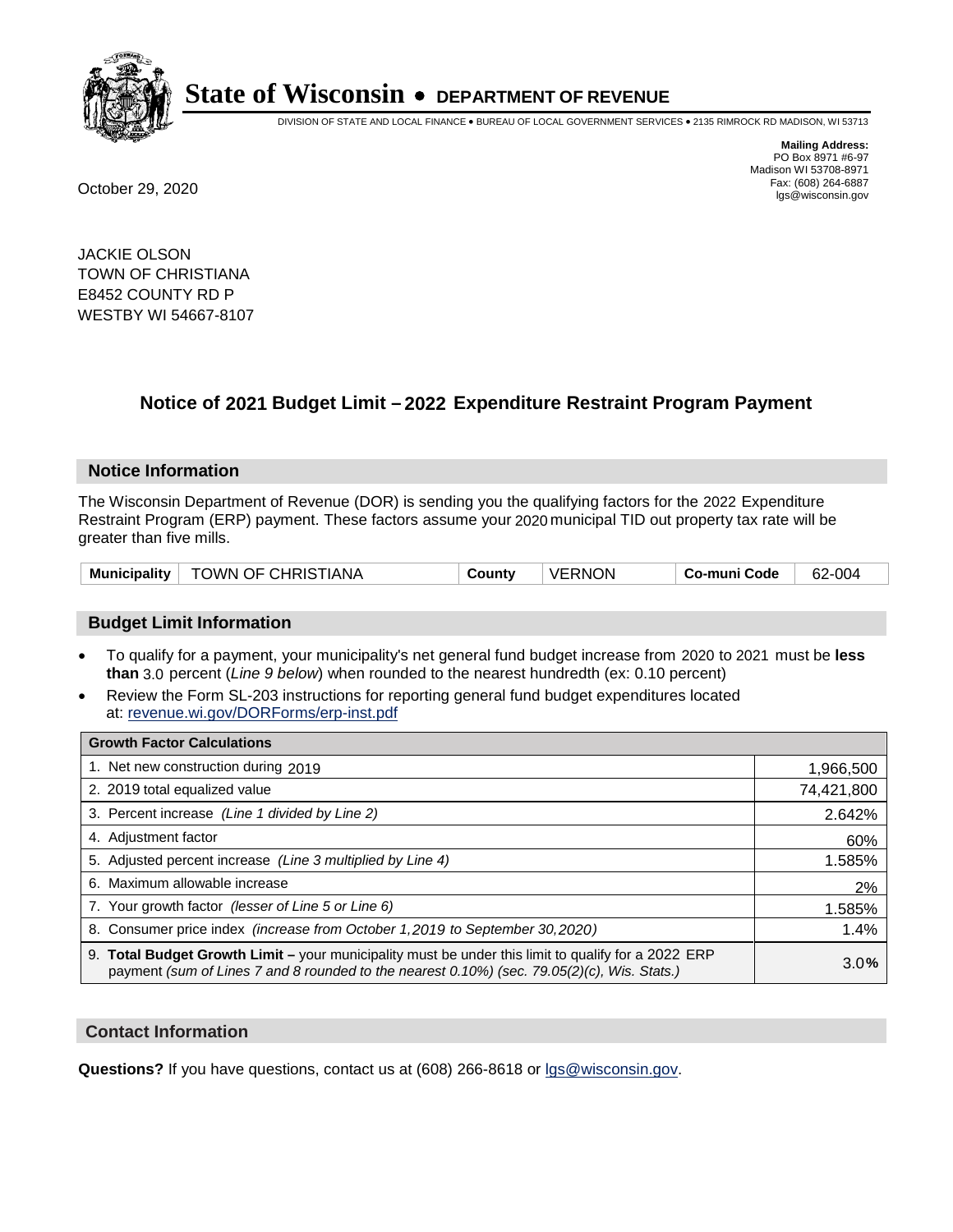

DIVISION OF STATE AND LOCAL FINANCE • BUREAU OF LOCAL GOVERNMENT SERVICES • 2135 RIMROCK RD MADISON, WI 53713

**Mailing Address:** PO Box 8971 #6-97 Madison WI 53708-8971<br>Fax: (608) 264-6887 Fax: (608) 264-6887 October 29, 2020 lgs@wisconsin.gov

HEIDI OBERT TOWN OF FOREST E15784 STATE HIGHWAY 33 HILLSBORO WI 54634

### **Notice of 2021 Budget Limit - 2022 Expenditure Restraint Program Payment**

#### **Notice Information**

The Wisconsin Department of Revenue (DOR) is sending you the qualifying factors for the 2022 Expenditure Restraint Program (ERP) payment. These factors assume your 2020 municipal TID out property tax rate will be greater than five mills.

| <b>TOWN OF FOREST</b><br><b>Municipality</b> | County | <b>VERNON</b> | Co-muni Code | 62-010 |
|----------------------------------------------|--------|---------------|--------------|--------|
|----------------------------------------------|--------|---------------|--------------|--------|

#### **Budget Limit Information**

- To qualify for a payment, your municipality's net general fund budget increase from 2020 to 2021 must be less **than** 1.8 percent (*Line 9 below*) when rounded to the nearest hundredth (ex: 0.10 percent)
- Review the Form SL-203 instructions for reporting general fund budget expenditures located at: revenue.wi.gov/DORForms/erp-inst.pdf

| <b>Growth Factor Calculations</b>                                                                                                                                                                      |            |
|--------------------------------------------------------------------------------------------------------------------------------------------------------------------------------------------------------|------------|
| 1. Net new construction during 2019                                                                                                                                                                    | 254,300    |
| 2. 2019 total equalized value                                                                                                                                                                          | 37,525,600 |
| 3. Percent increase (Line 1 divided by Line 2)                                                                                                                                                         | 0.678%     |
| 4. Adjustment factor                                                                                                                                                                                   | 60%        |
| 5. Adjusted percent increase (Line 3 multiplied by Line 4)                                                                                                                                             | 0.407%     |
| 6. Maximum allowable increase                                                                                                                                                                          | 2%         |
| 7. Your growth factor (lesser of Line 5 or Line 6)                                                                                                                                                     | 0.407%     |
| 8. Consumer price index (increase from October 1,2019 to September 30,2020)                                                                                                                            | 1.4%       |
| 9. Total Budget Growth Limit - your municipality must be under this limit to qualify for a 2022 ERP<br>payment (sum of Lines 7 and 8 rounded to the nearest $0.10\%$ ) (sec. 79.05(2)(c), Wis. Stats.) | 1.8%       |

#### **Contact Information**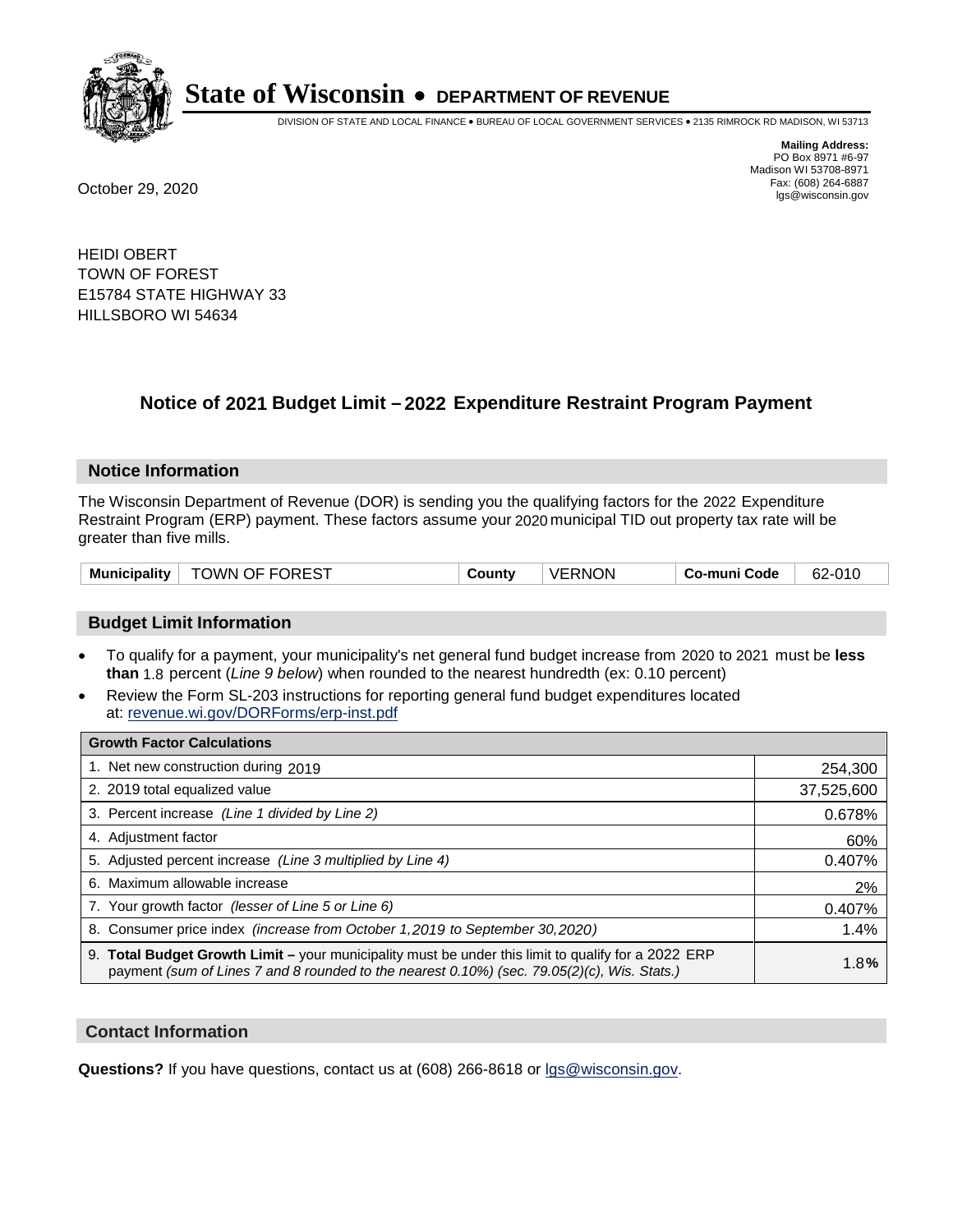

DIVISION OF STATE AND LOCAL FINANCE • BUREAU OF LOCAL GOVERNMENT SERVICES • 2135 RIMROCK RD MADISON, WI 53713

**Mailing Address:** PO Box 8971 #6-97 Madison WI 53708-8971<br>Fax: (608) 264-6887 Fax: (608) 264-6887 October 29, 2020 lgs@wisconsin.gov

MARY STANEK TOWN OF GREENWOOD E17749 KOUBA VALLEY ROAD HILLSBORO WI 54634

### **Notice of 2021 Budget Limit - 2022 Expenditure Restraint Program Payment**

#### **Notice Information**

The Wisconsin Department of Revenue (DOR) is sending you the qualifying factors for the 2022 Expenditure Restraint Program (ERP) payment. These factors assume your 2020 municipal TID out property tax rate will be greater than five mills.

| <b>Municipality</b> | TOWN OF GREENWOOD | County | <b>VERNON</b> | Co-muni Code | 62-016 |
|---------------------|-------------------|--------|---------------|--------------|--------|
|---------------------|-------------------|--------|---------------|--------------|--------|

#### **Budget Limit Information**

- To qualify for a payment, your municipality's net general fund budget increase from 2020 to 2021 must be less **than** 2.6 percent (*Line 9 below*) when rounded to the nearest hundredth (ex: 0.10 percent)
- Review the Form SL-203 instructions for reporting general fund budget expenditures located at: revenue.wi.gov/DORForms/erp-inst.pdf

| <b>Growth Factor Calculations</b>                                                                                                                                                                  |            |
|----------------------------------------------------------------------------------------------------------------------------------------------------------------------------------------------------|------------|
| 1. Net new construction during 2019                                                                                                                                                                | 875,000    |
| 2. 2019 total equalized value                                                                                                                                                                      | 42,545,600 |
| 3. Percent increase (Line 1 divided by Line 2)                                                                                                                                                     | 2.057%     |
| 4. Adjustment factor                                                                                                                                                                               | 60%        |
| 5. Adjusted percent increase (Line 3 multiplied by Line 4)                                                                                                                                         | 1.234%     |
| 6. Maximum allowable increase                                                                                                                                                                      | 2%         |
| 7. Your growth factor (lesser of Line 5 or Line 6)                                                                                                                                                 | 1.234%     |
| 8. Consumer price index (increase from October 1,2019 to September 30,2020)                                                                                                                        | 1.4%       |
| 9. Total Budget Growth Limit - your municipality must be under this limit to qualify for a 2022 ERP<br>payment (sum of Lines 7 and 8 rounded to the nearest 0.10%) (sec. 79.05(2)(c), Wis. Stats.) | 2.6%       |

#### **Contact Information**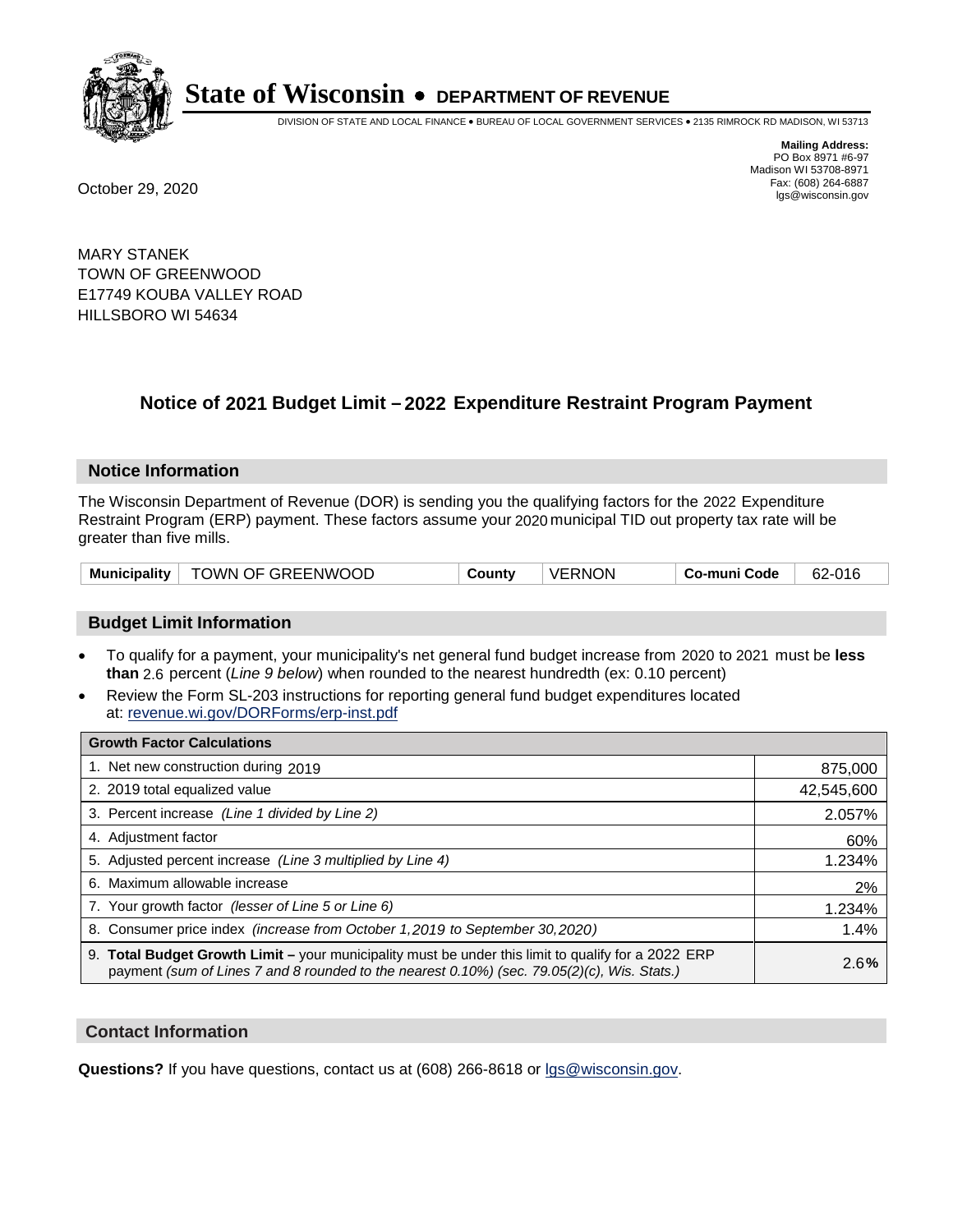

DIVISION OF STATE AND LOCAL FINANCE • BUREAU OF LOCAL GOVERNMENT SERVICES • 2135 RIMROCK RD MADISON, WI 53713

**Mailing Address:** PO Box 8971 #6-97 Madison WI 53708-8971<br>Fax: (608) 264-6887 Fax: (608) 264-6887 October 29, 2020 lgs@wisconsin.gov

OLE YTTRI TOWN OF WEBSTER E10978 STATE HWY 82 LA FARGE WI 54639

### **Notice of 2021 Budget Limit - 2022 Expenditure Restraint Program Payment**

#### **Notice Information**

The Wisconsin Department of Revenue (DOR) is sending you the qualifying factors for the 2022 Expenditure Restraint Program (ERP) payment. These factors assume your 2020 municipal TID out property tax rate will be greater than five mills.

| Municipality | TOWN OF WEBSTER | County | <b>VERNON</b> | Co-muni Code | 62-038 |
|--------------|-----------------|--------|---------------|--------------|--------|
|--------------|-----------------|--------|---------------|--------------|--------|

#### **Budget Limit Information**

- To qualify for a payment, your municipality's net general fund budget increase from 2020 to 2021 must be less **than** 2.5 percent (*Line 9 below*) when rounded to the nearest hundredth (ex: 0.10 percent)
- Review the Form SL-203 instructions for reporting general fund budget expenditures located at: revenue.wi.gov/DORForms/erp-inst.pdf

| <b>Growth Factor Calculations</b>                                                                                                                                                                  |            |
|----------------------------------------------------------------------------------------------------------------------------------------------------------------------------------------------------|------------|
| 1. Net new construction during 2019                                                                                                                                                                | 1,160,700  |
| 2. 2019 total equalized value                                                                                                                                                                      | 60,868,700 |
| 3. Percent increase (Line 1 divided by Line 2)                                                                                                                                                     | 1.907%     |
| 4. Adjustment factor                                                                                                                                                                               | 60%        |
| 5. Adjusted percent increase (Line 3 multiplied by Line 4)                                                                                                                                         | 1.144%     |
| 6. Maximum allowable increase                                                                                                                                                                      | 2%         |
| 7. Your growth factor (lesser of Line 5 or Line 6)                                                                                                                                                 | 1.144%     |
| 8. Consumer price index (increase from October 1, 2019 to September 30, 2020)                                                                                                                      | 1.4%       |
| 9. Total Budget Growth Limit - your municipality must be under this limit to qualify for a 2022 ERP<br>payment (sum of Lines 7 and 8 rounded to the nearest 0.10%) (sec. 79.05(2)(c), Wis. Stats.) | 2.5%       |

#### **Contact Information**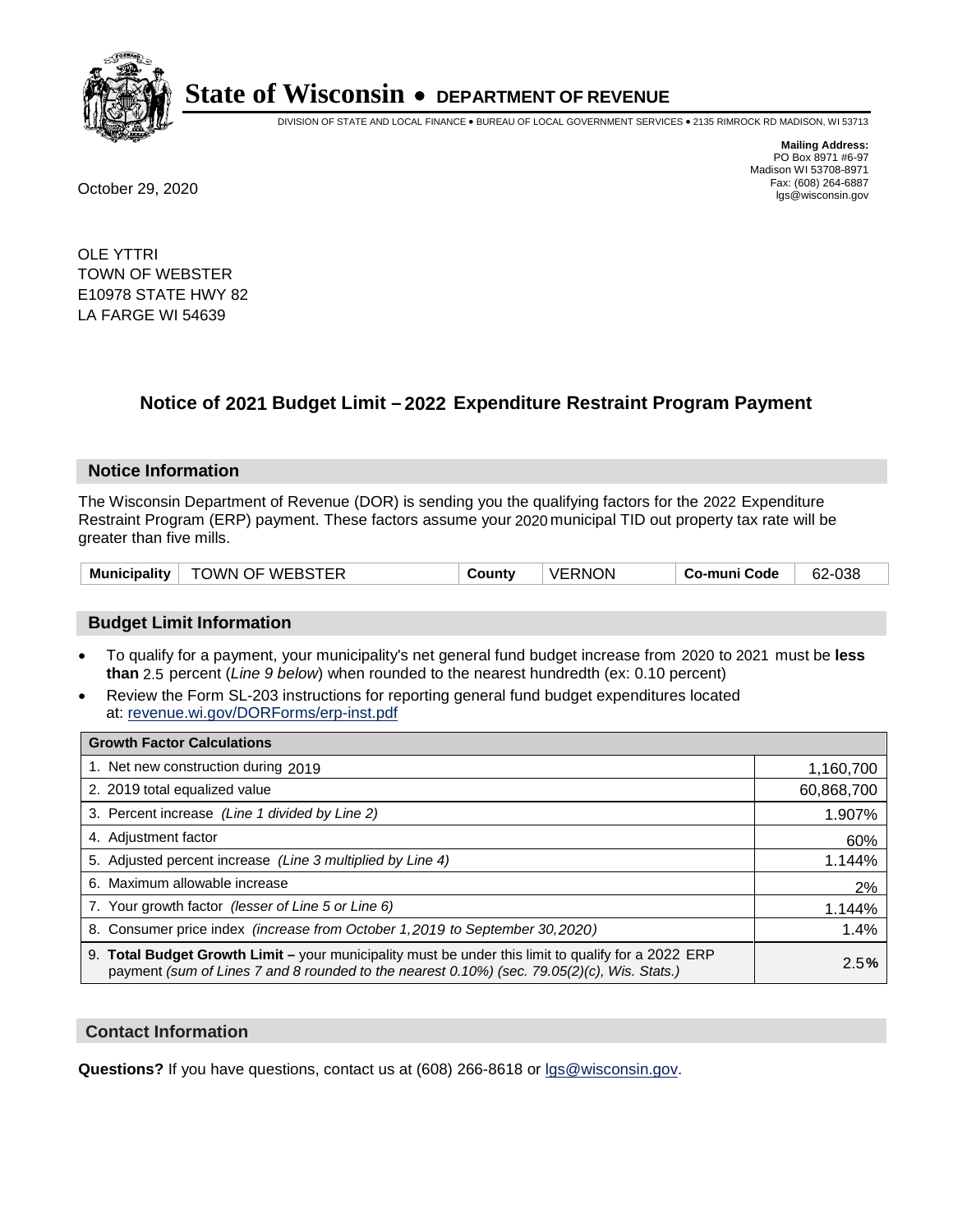

DIVISION OF STATE AND LOCAL FINANCE • BUREAU OF LOCAL GOVERNMENT SERVICES • 2135 RIMROCK RD MADISON, WI 53713

**Mailing Address:** PO Box 8971 #6-97 Madison WI 53708-8971<br>Fax: (608) 264-6887 Fax: (608) 264-6887 October 29, 2020 lgs@wisconsin.gov

KIMBERLY WALKER VILLAGE OF LA FARGE 105 W MAIN STREET LA FARGE WI 54639-0037

### **Notice of 2021 Budget Limit - 2022 Expenditure Restraint Program Payment**

#### **Notice Information**

The Wisconsin Department of Revenue (DOR) is sending you the qualifying factors for the 2022 Expenditure Restraint Program (ERP) payment. These factors assume your 2020 municipal TID out property tax rate will be greater than five mills.

#### **Budget Limit Information**

- To qualify for a payment, your municipality's net general fund budget increase from 2020 to 2021 must be less **than** 2.3 percent (*Line 9 below*) when rounded to the nearest hundredth (ex: 0.10 percent)
- Review the Form SL-203 instructions for reporting general fund budget expenditures located at: revenue.wi.gov/DORForms/erp-inst.pdf

| <b>Growth Factor Calculations</b>                                                                                                                                                                  |            |
|----------------------------------------------------------------------------------------------------------------------------------------------------------------------------------------------------|------------|
| 1. Net new construction during 2019                                                                                                                                                                | 544,300    |
| 2. 2019 total equalized value                                                                                                                                                                      | 36,485,900 |
| 3. Percent increase (Line 1 divided by Line 2)                                                                                                                                                     | 1.492%     |
| 4. Adjustment factor                                                                                                                                                                               | 60%        |
| 5. Adjusted percent increase (Line 3 multiplied by Line 4)                                                                                                                                         | 0.895%     |
| 6. Maximum allowable increase                                                                                                                                                                      | 2%         |
| 7. Your growth factor (lesser of Line 5 or Line 6)                                                                                                                                                 | 0.895%     |
| 8. Consumer price index (increase from October 1,2019 to September 30,2020)                                                                                                                        | 1.4%       |
| 9. Total Budget Growth Limit - your municipality must be under this limit to qualify for a 2022 ERP<br>payment (sum of Lines 7 and 8 rounded to the nearest 0.10%) (sec. 79.05(2)(c), Wis. Stats.) | 2.3%       |

#### **Contact Information**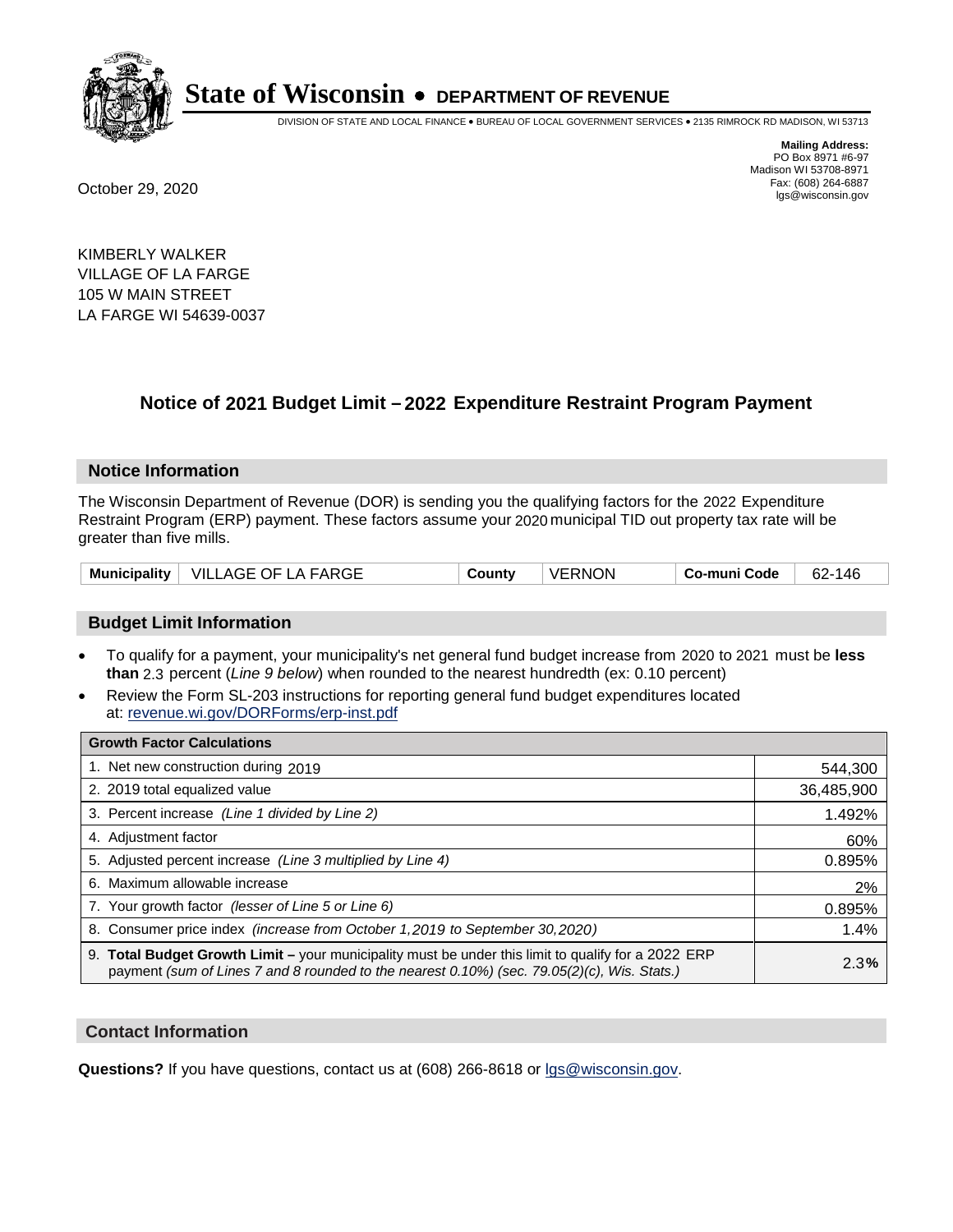

DIVISION OF STATE AND LOCAL FINANCE • BUREAU OF LOCAL GOVERNMENT SERVICES • 2135 RIMROCK RD MADISON, WI 53713

**Mailing Address:** PO Box 8971 #6-97 Madison WI 53708-8971<br>Fax: (608) 264-6887 Fax: (608) 264-6887 October 29, 2020 lgs@wisconsin.gov

TERESA TAYLOR VILLAGE OF ONTARIO 205 STATE STREET ONTARIO WI 54651

## **Notice of 2021 Budget Limit - 2022 Expenditure Restraint Program Payment**

#### **Notice Information**

The Wisconsin Department of Revenue (DOR) is sending you the qualifying factors for the 2022 Expenditure Restraint Program (ERP) payment. These factors assume your 2020 municipal TID out property tax rate will be greater than five mills.

#### **Budget Limit Information**

- To qualify for a payment, your municipality's net general fund budget increase from 2020 to 2021 must be less **than** 1.4 percent (*Line 9 below*) when rounded to the nearest hundredth (ex: 0.10 percent)
- Review the Form SL-203 instructions for reporting general fund budget expenditures located at: revenue.wi.gov/DORForms/erp-inst.pdf

| <b>Growth Factor Calculations</b>                                                                                                                                                                  |            |
|----------------------------------------------------------------------------------------------------------------------------------------------------------------------------------------------------|------------|
| 1. Net new construction during 2019                                                                                                                                                                | $-61,600$  |
| 2. 2019 total equalized value                                                                                                                                                                      | 16,980,500 |
| 3. Percent increase (Line 1 divided by Line 2)                                                                                                                                                     | $-0.363%$  |
| 4. Adjustment factor                                                                                                                                                                               | 60%        |
| 5. Adjusted percent increase (Line 3 multiplied by Line 4)                                                                                                                                         | $-0.218%$  |
| 6. Maximum allowable increase                                                                                                                                                                      | 2%         |
| 7. Your growth factor (lesser of Line 5 or Line 6)                                                                                                                                                 | 0.000%     |
| 8. Consumer price index (increase from October 1,2019 to September 30,2020)                                                                                                                        | 1.4%       |
| 9. Total Budget Growth Limit – your municipality must be under this limit to qualify for a 2022 ERP<br>payment (sum of Lines 7 and 8 rounded to the nearest 0.10%) (sec. 79.05(2)(c), Wis. Stats.) | 1.4%       |

#### **Contact Information**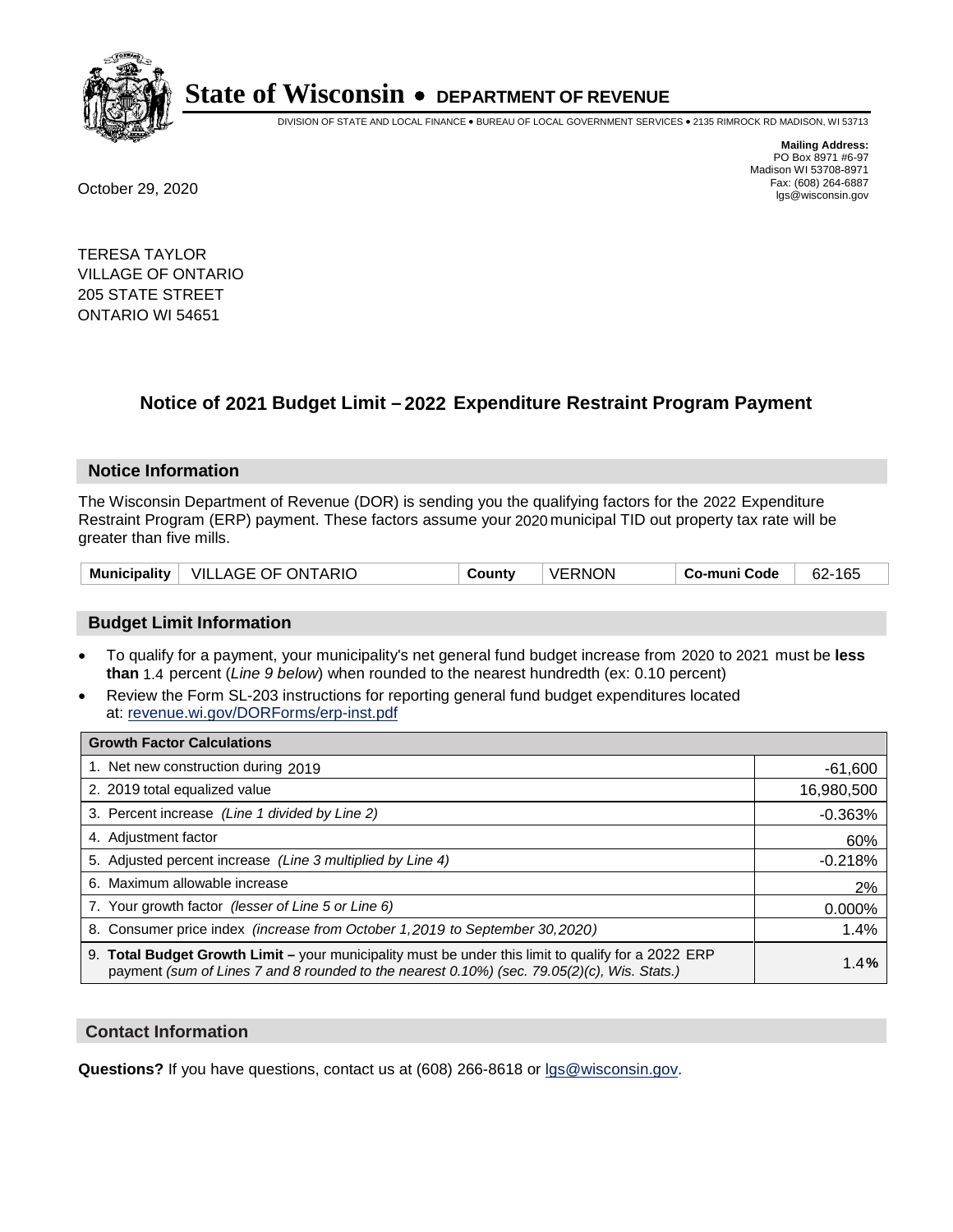

DIVISION OF STATE AND LOCAL FINANCE • BUREAU OF LOCAL GOVERNMENT SERVICES • 2135 RIMROCK RD MADISON, WI 53713

**Mailing Address:** PO Box 8971 #6-97 Madison WI 53708-8971<br>Fax: (608) 264-6887 Fax: (608) 264-6887 October 29, 2020 lgs@wisconsin.gov

SUSAN MUELLER VILLAGE OF READSTOWN 116 N 4TH STREE READSTOWN WI 54652-0247

## **Notice of 2021 Budget Limit - 2022 Expenditure Restraint Program Payment**

#### **Notice Information**

The Wisconsin Department of Revenue (DOR) is sending you the qualifying factors for the 2022 Expenditure Restraint Program (ERP) payment. These factors assume your 2020 municipal TID out property tax rate will be greater than five mills.

| Municipality   VILLAGE OF READSTOWN | Countv | VERNON | Co-muni Code | 62-176 |
|-------------------------------------|--------|--------|--------------|--------|
|-------------------------------------|--------|--------|--------------|--------|

#### **Budget Limit Information**

- To qualify for a payment, your municipality's net general fund budget increase from 2020 to 2021 must be less **than** 2.6 percent (*Line 9 below*) when rounded to the nearest hundredth (ex: 0.10 percent)
- Review the Form SL-203 instructions for reporting general fund budget expenditures located at: revenue.wi.gov/DORForms/erp-inst.pdf

| <b>Growth Factor Calculations</b>                                                                                                                                                                      |            |
|--------------------------------------------------------------------------------------------------------------------------------------------------------------------------------------------------------|------------|
| 1. Net new construction during 2019                                                                                                                                                                    | 307,100    |
| 2. 2019 total equalized value                                                                                                                                                                          | 15,627,400 |
| 3. Percent increase (Line 1 divided by Line 2)                                                                                                                                                         | 1.965%     |
| 4. Adjustment factor                                                                                                                                                                                   | 60%        |
| 5. Adjusted percent increase (Line 3 multiplied by Line 4)                                                                                                                                             | 1.179%     |
| 6. Maximum allowable increase                                                                                                                                                                          | 2%         |
| 7. Your growth factor (lesser of Line 5 or Line 6)                                                                                                                                                     | 1.179%     |
| 8. Consumer price index (increase from October 1,2019 to September 30,2020)                                                                                                                            | 1.4%       |
| 9. Total Budget Growth Limit - your municipality must be under this limit to qualify for a 2022 ERP<br>payment (sum of Lines 7 and 8 rounded to the nearest $0.10\%$ ) (sec. 79.05(2)(c), Wis. Stats.) | 2.6%       |

#### **Contact Information**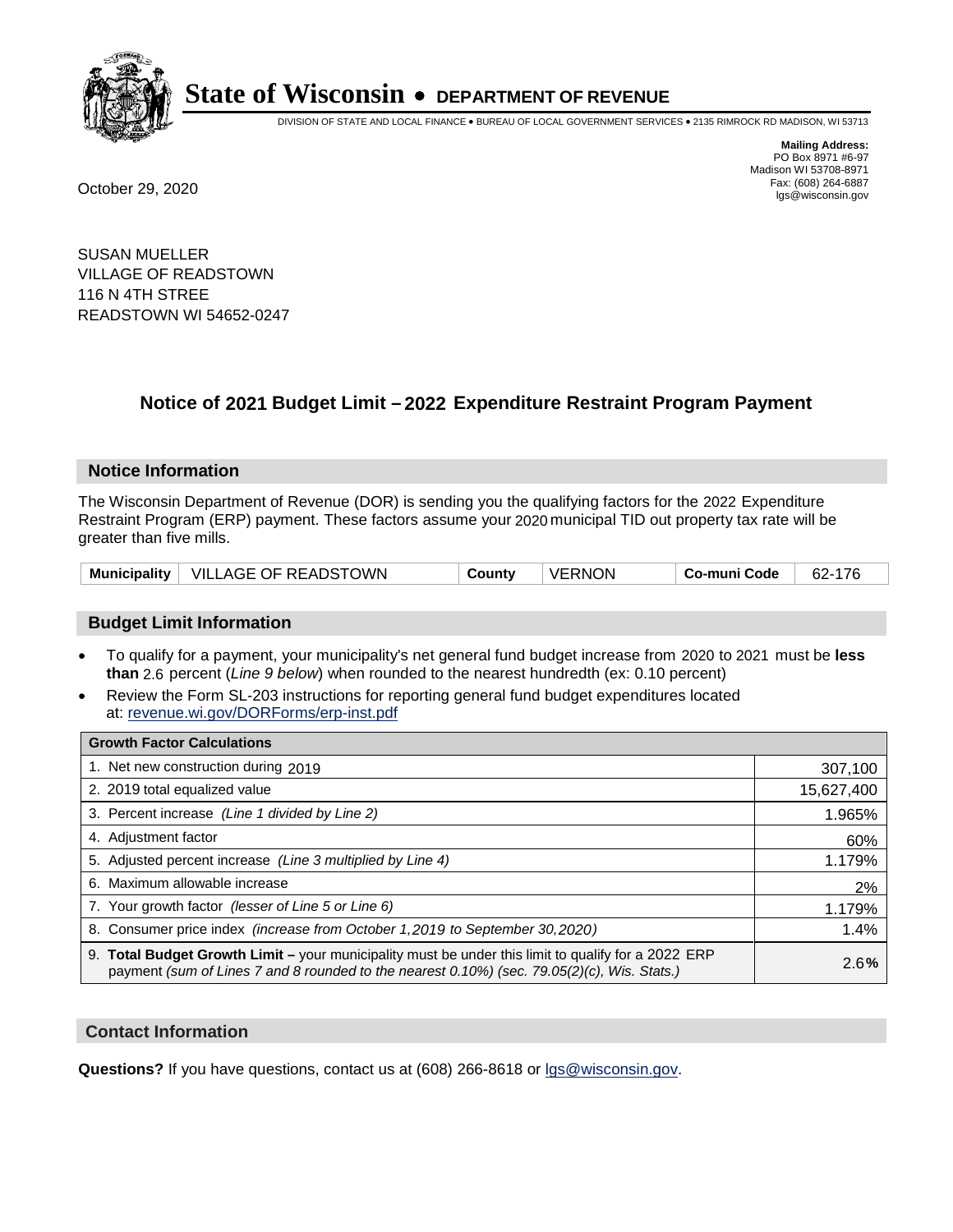

DIVISION OF STATE AND LOCAL FINANCE • BUREAU OF LOCAL GOVERNMENT SERVICES • 2135 RIMROCK RD MADISON, WI 53713

**Mailing Address:** PO Box 8971 #6-97 Madison WI 53708-8971<br>Fax: (608) 264-6887 Fax: (608) 264-6887 October 29, 2020 lgs@wisconsin.gov

SHEILA SCHRAUFNAGEL CITY OF HILLSBORO PO BOX 447 HILLSBORO WI 54634

### **Notice of 2021 Budget Limit - 2022 Expenditure Restraint Program Payment**

#### **Notice Information**

The Wisconsin Department of Revenue (DOR) is sending you the qualifying factors for the 2022 Expenditure Restraint Program (ERP) payment. These factors assume your 2020 municipal TID out property tax rate will be greater than five mills.

#### **Budget Limit Information**

- To qualify for a payment, your municipality's net general fund budget increase from 2020 to 2021 must be less **than** 2.7 percent (*Line 9 below*) when rounded to the nearest hundredth (ex: 0.10 percent)
- Review the Form SL-203 instructions for reporting general fund budget expenditures located at: revenue.wi.gov/DORForms/erp-inst.pdf

| <b>Growth Factor Calculations</b>                                                                                                                                                                      |            |
|--------------------------------------------------------------------------------------------------------------------------------------------------------------------------------------------------------|------------|
| 1. Net new construction during 2019                                                                                                                                                                    | 1,497,200  |
| 2. 2019 total equalized value                                                                                                                                                                          | 70,685,700 |
| 3. Percent increase (Line 1 divided by Line 2)                                                                                                                                                         | 2.118%     |
| 4. Adjustment factor                                                                                                                                                                                   | 60%        |
| 5. Adjusted percent increase (Line 3 multiplied by Line 4)                                                                                                                                             | 1.271%     |
| 6. Maximum allowable increase                                                                                                                                                                          | 2%         |
| 7. Your growth factor (lesser of Line 5 or Line 6)                                                                                                                                                     | 1.271%     |
| 8. Consumer price index (increase from October 1, 2019 to September 30, 2020)                                                                                                                          | 1.4%       |
| 9. Total Budget Growth Limit - your municipality must be under this limit to qualify for a 2022 ERP<br>payment (sum of Lines 7 and 8 rounded to the nearest $0.10\%$ ) (sec. 79.05(2)(c), Wis. Stats.) | 2.7%       |

#### **Contact Information**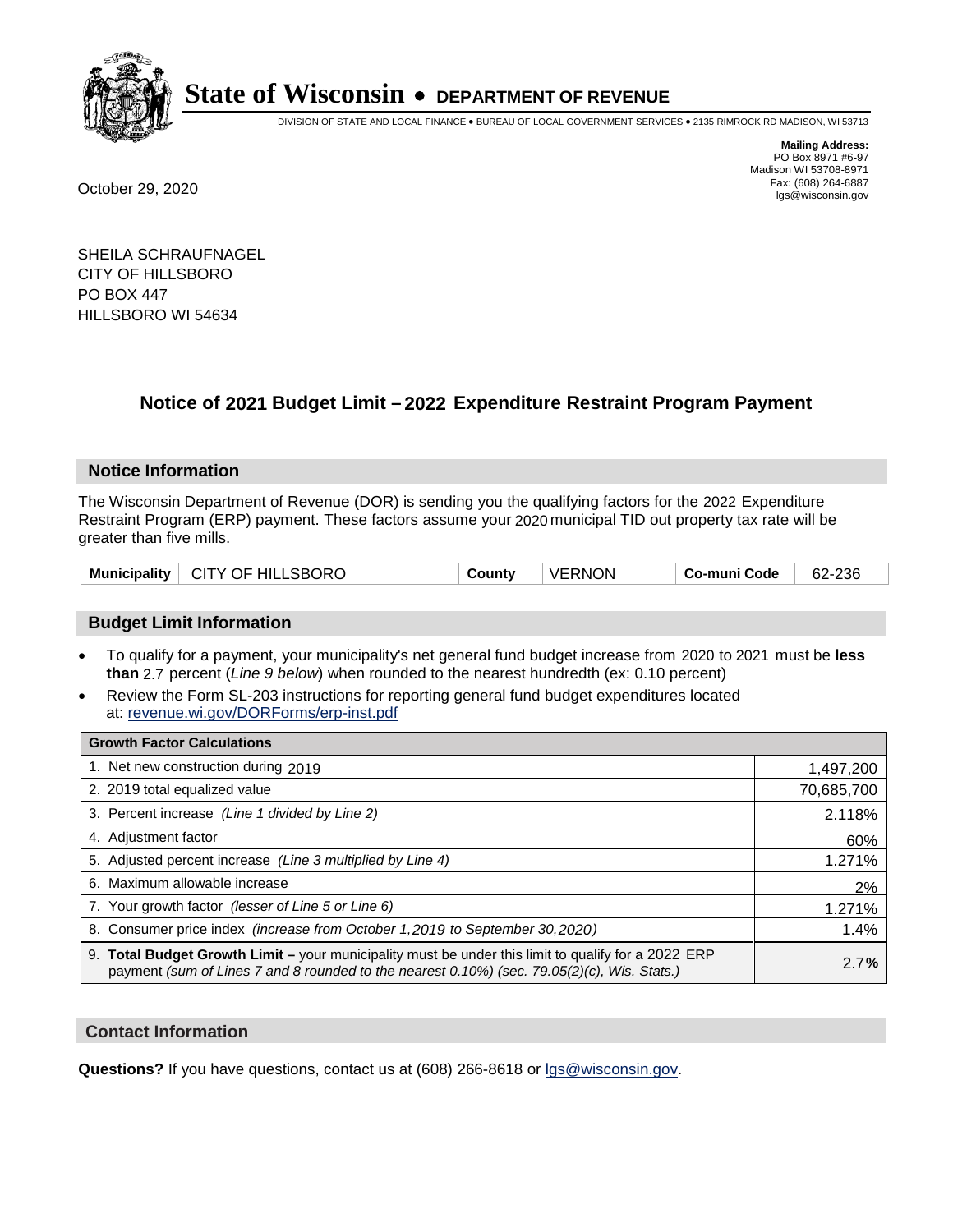

DIVISION OF STATE AND LOCAL FINANCE • BUREAU OF LOCAL GOVERNMENT SERVICES • 2135 RIMROCK RD MADISON, WI 53713

**Mailing Address:** PO Box 8971 #6-97 Madison WI 53708-8971<br>Fax: (608) 264-6887 Fax: (608) 264-6887 October 29, 2020 lgs@wisconsin.gov

LORI POLHAMUS CITY OF VIROQUA 202 N MAIN ST VIROQUA WI 54665-1476

## **Notice of 2021 Budget Limit - 2022 Expenditure Restraint Program Payment**

#### **Notice Information**

The Wisconsin Department of Revenue (DOR) is sending you the qualifying factors for the 2022 Expenditure Restraint Program (ERP) payment. These factors assume your 2020 municipal TID out property tax rate will be greater than five mills.

|  | Municipality   CITY OF VIROQUA | County | <b>VERNON</b> | ⊦ Co-muni Code | 62-286 |
|--|--------------------------------|--------|---------------|----------------|--------|
|--|--------------------------------|--------|---------------|----------------|--------|

#### **Budget Limit Information**

- To qualify for a payment, your municipality's net general fund budget increase from 2020 to 2021 must be less **than** 1.9 percent (*Line 9 below*) when rounded to the nearest hundredth (ex: 0.10 percent)
- Review the Form SL-203 instructions for reporting general fund budget expenditures located at: revenue.wi.gov/DORForms/erp-inst.pdf

| <b>Growth Factor Calculations</b>                                                                                                                                                                      |             |
|--------------------------------------------------------------------------------------------------------------------------------------------------------------------------------------------------------|-------------|
| 1. Net new construction during 2019                                                                                                                                                                    | 2,298,800   |
| 2. 2019 total equalized value                                                                                                                                                                          | 296,923,700 |
| 3. Percent increase (Line 1 divided by Line 2)                                                                                                                                                         | 0.774%      |
| 4. Adjustment factor                                                                                                                                                                                   | 60%         |
| 5. Adjusted percent increase (Line 3 multiplied by Line 4)                                                                                                                                             | 0.464%      |
| 6. Maximum allowable increase                                                                                                                                                                          | 2%          |
| 7. Your growth factor (lesser of Line 5 or Line 6)                                                                                                                                                     | 0.464%      |
| 8. Consumer price index (increase from October 1, 2019 to September 30, 2020)                                                                                                                          | 1.4%        |
| 9. Total Budget Growth Limit - your municipality must be under this limit to qualify for a 2022 ERP<br>payment (sum of Lines 7 and 8 rounded to the nearest $0.10\%$ ) (sec. 79.05(2)(c), Wis. Stats.) | 1.9%        |

#### **Contact Information**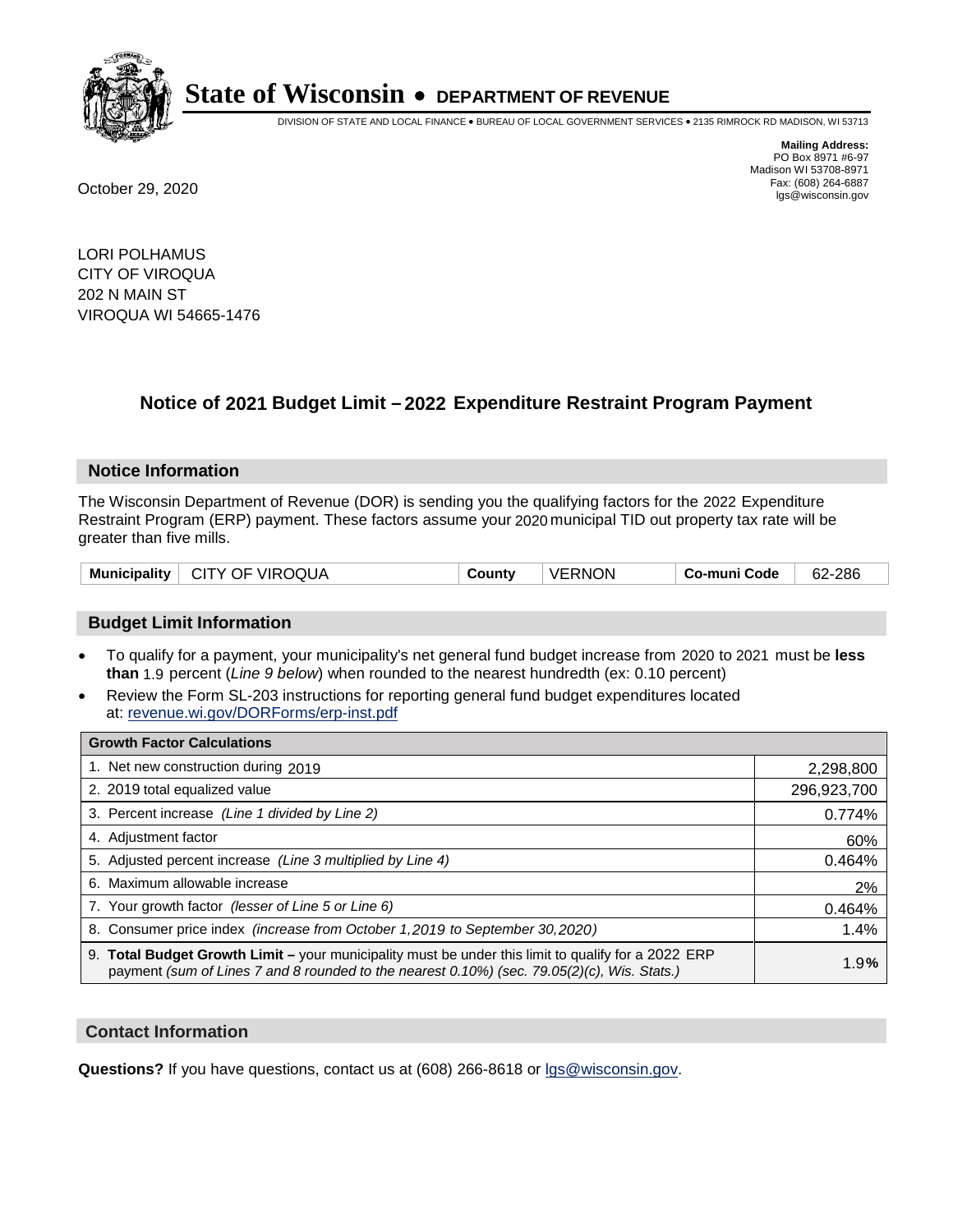

DIVISION OF STATE AND LOCAL FINANCE • BUREAU OF LOCAL GOVERNMENT SERVICES • 2135 RIMROCK RD MADISON, WI 53713

**Mailing Address:** PO Box 8971 #6-97 Madison WI 53708-8971<br>Fax: (608) 264-6887 Fax: (608) 264-6887 October 29, 2020 lgs@wisconsin.gov

DEBRA BROWN CITY OF EAGLE RIVER PO BOX 1269 EAGLE RIVER WI 54521-1269

### **Notice of 2021 Budget Limit - 2022 Expenditure Restraint Program Payment**

#### **Notice Information**

The Wisconsin Department of Revenue (DOR) is sending you the qualifying factors for the 2022 Expenditure Restraint Program (ERP) payment. These factors assume your 2020 municipal TID out property tax rate will be greater than five mills.

| <b>Municipality</b> | T EAGLE RIVER<br>CITY OF E | ∟ount∨ | VIL<br>AS. | o-muni Codeٽ | ົດດາ<br>63-2<br>▵ |
|---------------------|----------------------------|--------|------------|--------------|-------------------|
|---------------------|----------------------------|--------|------------|--------------|-------------------|

#### **Budget Limit Information**

- To qualify for a payment, your municipality's net general fund budget increase from 2020 to 2021 must be less **than** 2.0 percent (*Line 9 below*) when rounded to the nearest hundredth (ex: 0.10 percent)
- Review the Form SL-203 instructions for reporting general fund budget expenditures located at: revenue.wi.gov/DORForms/erp-inst.pdf

| <b>Growth Factor Calculations</b>                                                                                                                                                                  |             |
|----------------------------------------------------------------------------------------------------------------------------------------------------------------------------------------------------|-------------|
| 1. Net new construction during 2019                                                                                                                                                                | 2,036,900   |
| 2. 2019 total equalized value                                                                                                                                                                      | 189,098,000 |
| 3. Percent increase (Line 1 divided by Line 2)                                                                                                                                                     | 1.077%      |
| 4. Adjustment factor                                                                                                                                                                               | 60%         |
| 5. Adjusted percent increase (Line 3 multiplied by Line 4)                                                                                                                                         | 0.646%      |
| 6. Maximum allowable increase                                                                                                                                                                      | 2%          |
| 7. Your growth factor (lesser of Line 5 or Line 6)                                                                                                                                                 | 0.646%      |
| 8. Consumer price index (increase from October 1, 2019 to September 30, 2020)                                                                                                                      | 1.4%        |
| 9. Total Budget Growth Limit - your municipality must be under this limit to qualify for a 2022 ERP<br>payment (sum of Lines 7 and 8 rounded to the nearest 0.10%) (sec. 79.05(2)(c), Wis. Stats.) | 2.0%        |

#### **Contact Information**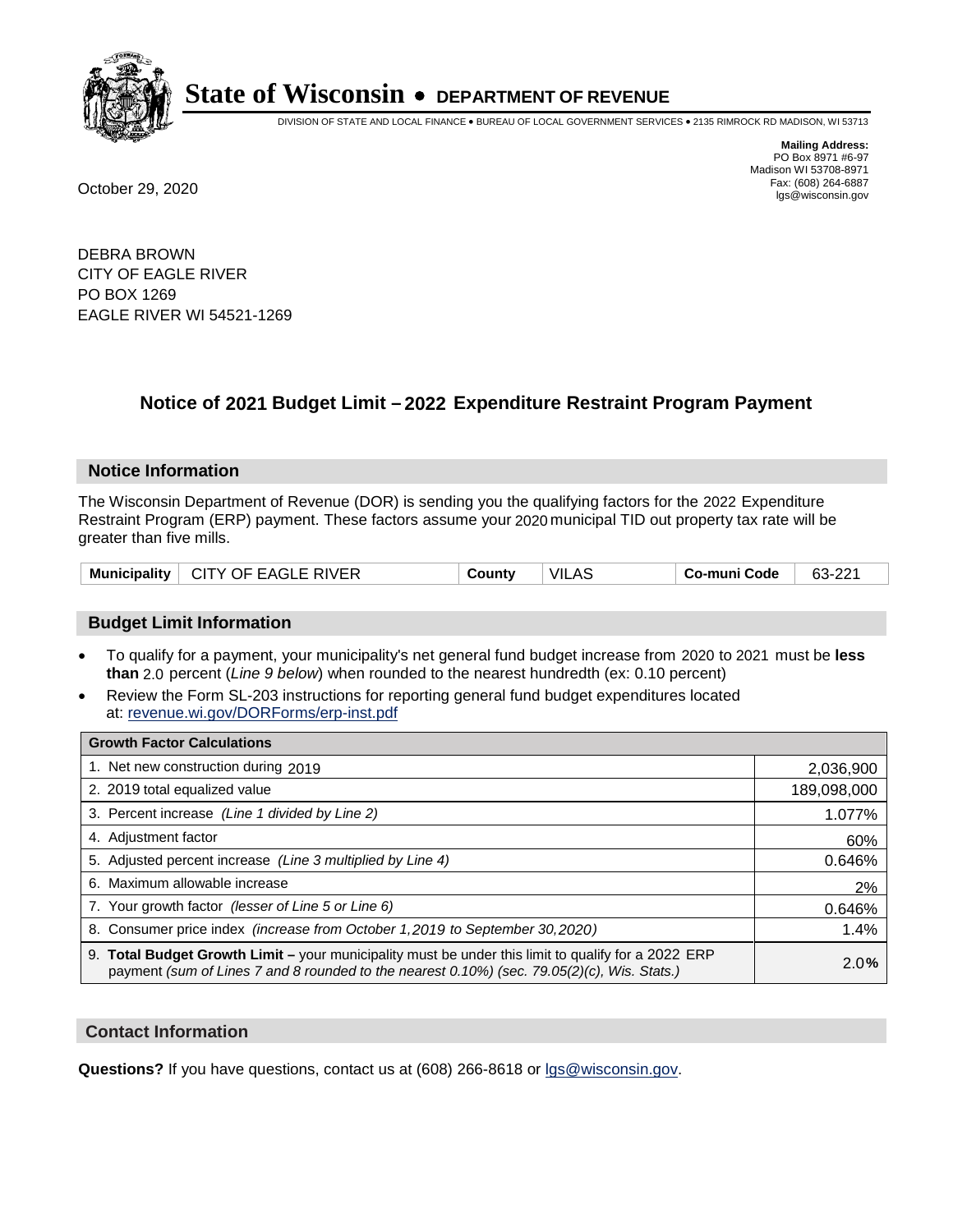

DIVISION OF STATE AND LOCAL FINANCE • BUREAU OF LOCAL GOVERNMENT SERVICES • 2135 RIMROCK RD MADISON, WI 53713

**Mailing Address:** PO Box 8971 #6-97 Madison WI 53708-8971<br>Fax: (608) 264-6887 Fax: (608) 264-6887 October 29, 2020 lgs@wisconsin.gov

KELLYE DIEM TOWN OF SHARON N1097 BOLLINGER RD SHARON WI 53585

## **Notice of 2021 Budget Limit - 2022 Expenditure Restraint Program Payment**

#### **Notice Information**

The Wisconsin Department of Revenue (DOR) is sending you the qualifying factors for the 2022 Expenditure Restraint Program (ERP) payment. These factors assume your 2020 municipal TID out property tax rate will be greater than five mills.

| Municipality   TOWN OF SHARON | County | WALWORTH | ∣ Co-muni Code | 64-022 |
|-------------------------------|--------|----------|----------------|--------|
|-------------------------------|--------|----------|----------------|--------|

#### **Budget Limit Information**

- To qualify for a payment, your municipality's net general fund budget increase from 2020 to 2021 must be less **than** 2.1 percent (*Line 9 below*) when rounded to the nearest hundredth (ex: 0.10 percent)
- Review the Form SL-203 instructions for reporting general fund budget expenditures located at: revenue.wi.gov/DORForms/erp-inst.pdf

| <b>Growth Factor Calculations</b>                                                                                                                                                                  |            |
|----------------------------------------------------------------------------------------------------------------------------------------------------------------------------------------------------|------------|
| 1. Net new construction during 2019                                                                                                                                                                | 1,064,100  |
| 2. 2019 total equalized value                                                                                                                                                                      | 86,993,600 |
| 3. Percent increase (Line 1 divided by Line 2)                                                                                                                                                     | 1.223%     |
| 4. Adiustment factor                                                                                                                                                                               | 60%        |
| 5. Adjusted percent increase (Line 3 multiplied by Line 4)                                                                                                                                         | 0.734%     |
| Maximum allowable increase<br>6.                                                                                                                                                                   | 2%         |
| 7. Your growth factor (lesser of Line 5 or Line 6)                                                                                                                                                 | 0.734%     |
| 8. Consumer price index (increase from October 1,2019 to September 30,2020)                                                                                                                        | 1.4%       |
| 9. Total Budget Growth Limit - your municipality must be under this limit to qualify for a 2022 ERP<br>payment (sum of Lines 7 and 8 rounded to the nearest 0.10%) (sec. 79.05(2)(c), Wis. Stats.) | 2.1%       |

#### **Contact Information**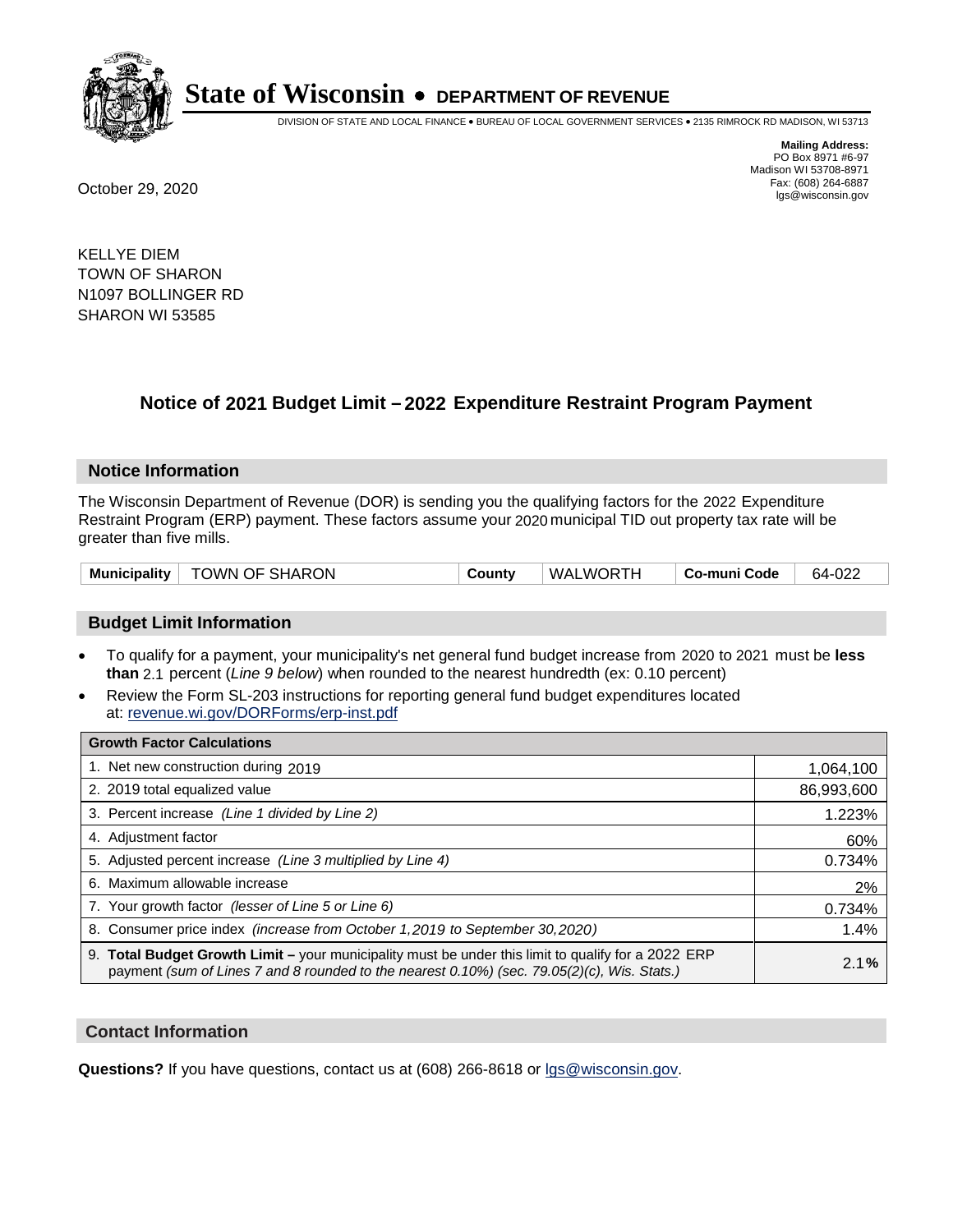

DIVISION OF STATE AND LOCAL FINANCE • BUREAU OF LOCAL GOVERNMENT SERVICES • 2135 RIMROCK RD MADISON, WI 53713

**Mailing Address:** PO Box 8971 #6-97 Madison WI 53708-8971<br>Fax: (608) 264-6887 Fax: (608) 264-6887 October 29, 2020 lgs@wisconsin.gov

CANDACE KINSCH VILLAGE OF BLOOMFIELD PO BOX 609 PELL LAKE WI 53157

## **Notice of 2021 Budget Limit - 2022 Expenditure Restraint Program Payment**

#### **Notice Information**

The Wisconsin Department of Revenue (DOR) is sending you the qualifying factors for the 2022 Expenditure Restraint Program (ERP) payment. These factors assume your 2020 municipal TID out property tax rate will be greater than five mills.

|  | Municipality   VILLAGE OF BLOOMFIELD | County | WALWORTH | ∣ Co-muni Code | 64-115 |
|--|--------------------------------------|--------|----------|----------------|--------|
|--|--------------------------------------|--------|----------|----------------|--------|

#### **Budget Limit Information**

- To qualify for a payment, your municipality's net general fund budget increase from 2020 to 2021 must be less **than** 1.9 percent (*Line 9 below*) when rounded to the nearest hundredth (ex: 0.10 percent)
- Review the Form SL-203 instructions for reporting general fund budget expenditures located at: revenue.wi.gov/DORForms/erp-inst.pdf

| <b>Growth Factor Calculations</b>                                                                                                                                                                      |             |
|--------------------------------------------------------------------------------------------------------------------------------------------------------------------------------------------------------|-------------|
| 1. Net new construction during 2019                                                                                                                                                                    | 3,127,400   |
| 2. 2019 total equalized value                                                                                                                                                                          | 398,128,400 |
| 3. Percent increase (Line 1 divided by Line 2)                                                                                                                                                         | 0.786%      |
| 4. Adjustment factor                                                                                                                                                                                   | 60%         |
| 5. Adjusted percent increase (Line 3 multiplied by Line 4)                                                                                                                                             | 0.472%      |
| 6. Maximum allowable increase                                                                                                                                                                          | 2%          |
| 7. Your growth factor (lesser of Line 5 or Line 6)                                                                                                                                                     | 0.472%      |
| 8. Consumer price index (increase from October 1, 2019 to September 30, 2020)                                                                                                                          | 1.4%        |
| 9. Total Budget Growth Limit - your municipality must be under this limit to qualify for a 2022 ERP<br>payment (sum of Lines 7 and 8 rounded to the nearest $0.10\%$ ) (sec. 79.05(2)(c), Wis. Stats.) | 1.9%        |

#### **Contact Information**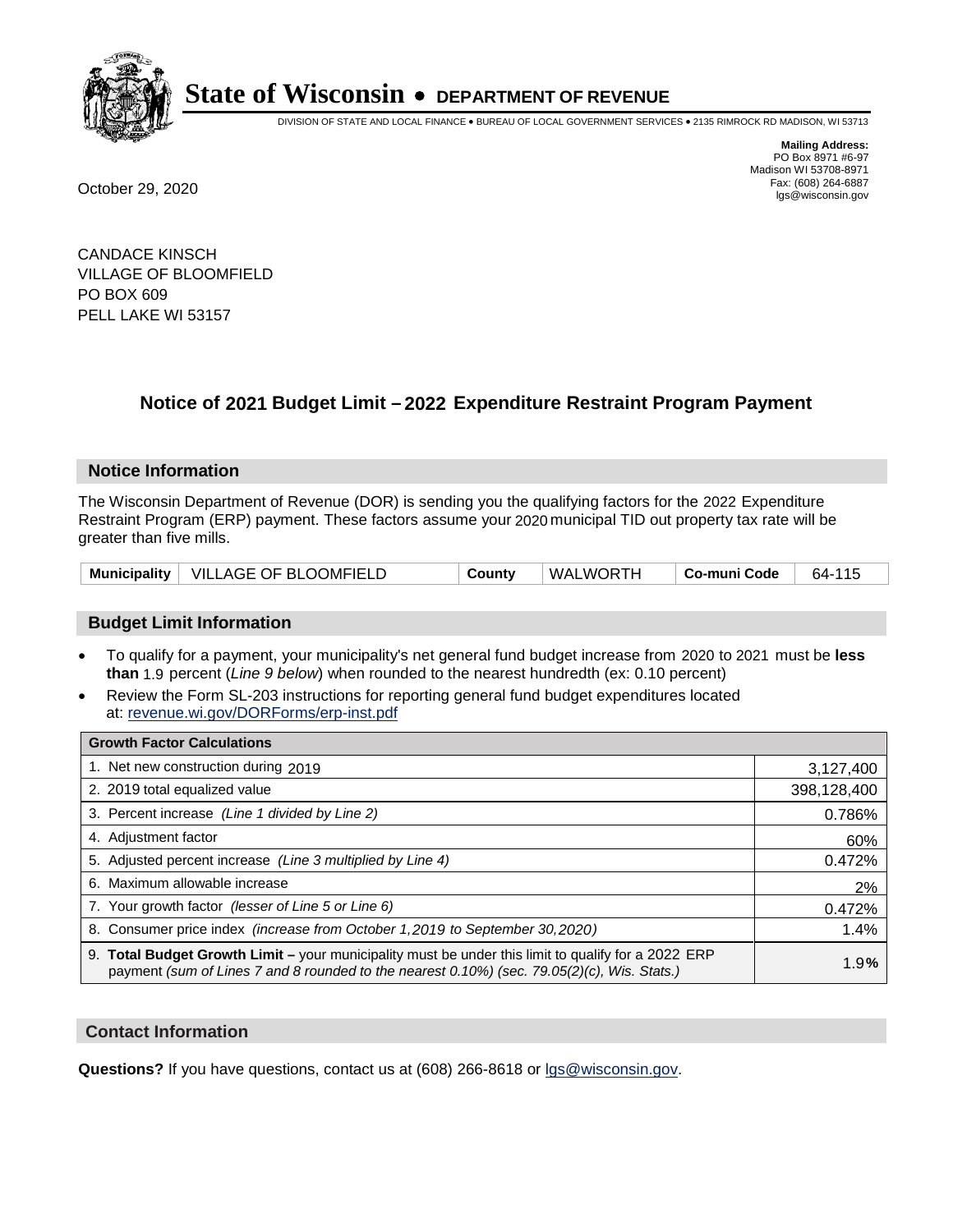

DIVISION OF STATE AND LOCAL FINANCE • BUREAU OF LOCAL GOVERNMENT SERVICES • 2135 RIMROCK RD MADISON, WI 53713

**Mailing Address:** PO Box 8971 #6-97 Madison WI 53708-8971<br>Fax: (608) 264-6887 Fax: (608) 264-6887 October 29, 2020 lgs@wisconsin.gov

REBECCA HOUSEMAN LEMIRE VILLAGE OF DARIEN PO BOX 97 DARIEN WI 53114-0097

### **Notice of 2021 Budget Limit - 2022 Expenditure Restraint Program Payment**

#### **Notice Information**

The Wisconsin Department of Revenue (DOR) is sending you the qualifying factors for the 2022 Expenditure Restraint Program (ERP) payment. These factors assume your 2020 municipal TID out property tax rate will be greater than five mills.

| Municipality   VILLAGE OF DARIEN | County | WALWORTH | Co-muni Code | 64-116 |
|----------------------------------|--------|----------|--------------|--------|
|----------------------------------|--------|----------|--------------|--------|

#### **Budget Limit Information**

- To qualify for a payment, your municipality's net general fund budget increase from 2020 to 2021 must be less **than** 3.4 percent (*Line 9 below*) when rounded to the nearest hundredth (ex: 0.10 percent)
- Review the Form SL-203 instructions for reporting general fund budget expenditures located at: revenue.wi.gov/DORForms/erp-inst.pdf

| <b>Growth Factor Calculations</b>                                                                                                                                                                      |             |
|--------------------------------------------------------------------------------------------------------------------------------------------------------------------------------------------------------|-------------|
| 1. Net new construction during 2019                                                                                                                                                                    | 3,829,100   |
| 2. 2019 total equalized value                                                                                                                                                                          | 108,647,600 |
| 3. Percent increase (Line 1 divided by Line 2)                                                                                                                                                         | 3.524%      |
| 4. Adjustment factor                                                                                                                                                                                   | 60%         |
| 5. Adjusted percent increase (Line 3 multiplied by Line 4)                                                                                                                                             | 2.114%      |
| 6. Maximum allowable increase                                                                                                                                                                          | 2%          |
| 7. Your growth factor (lesser of Line 5 or Line 6)                                                                                                                                                     | 2.000%      |
| 8. Consumer price index (increase from October 1, 2019 to September 30, 2020)                                                                                                                          | 1.4%        |
| 9. Total Budget Growth Limit - your municipality must be under this limit to qualify for a 2022 ERP<br>payment (sum of Lines 7 and 8 rounded to the nearest $0.10\%$ ) (sec. 79.05(2)(c), Wis. Stats.) | 3.4%        |

#### **Contact Information**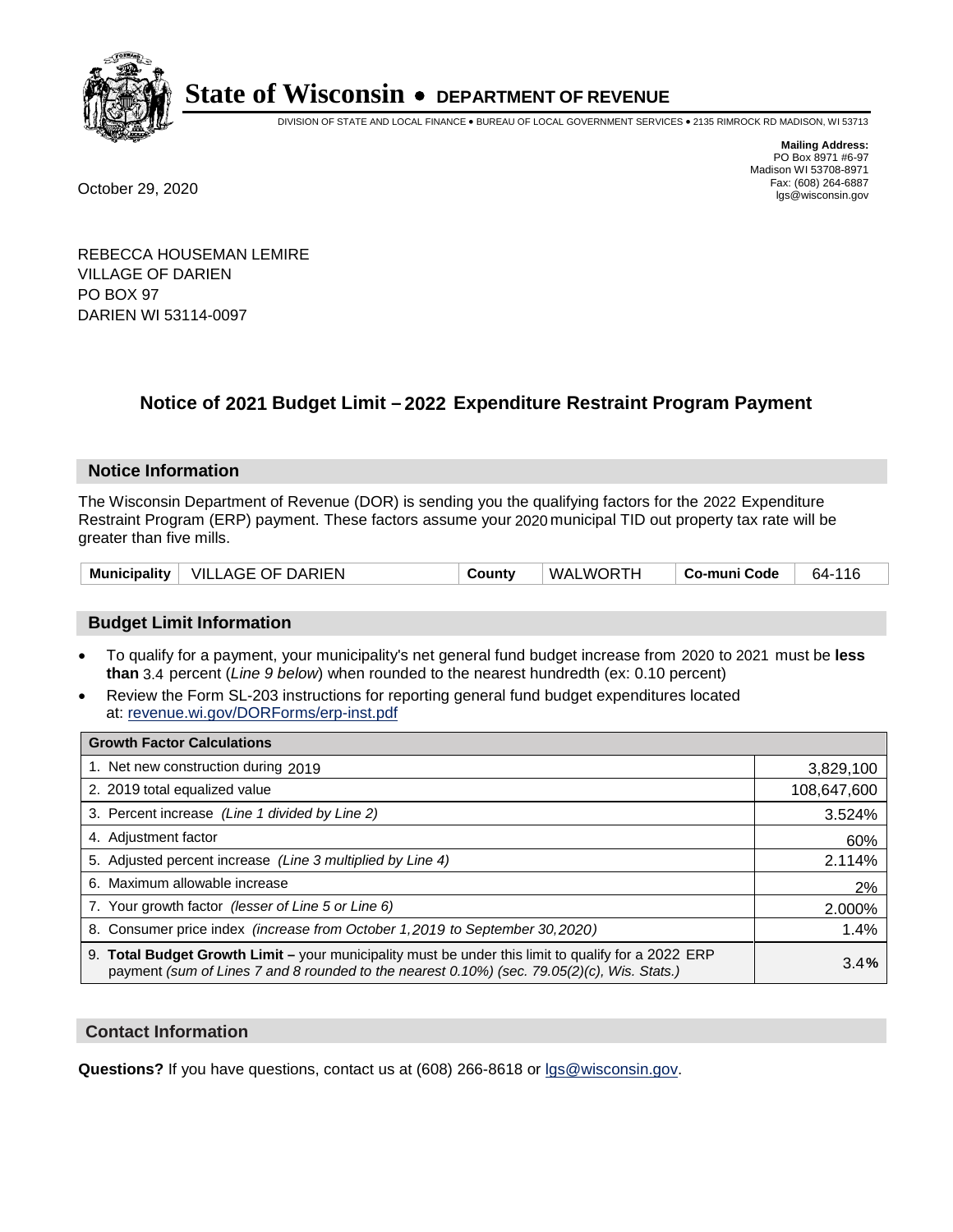

DIVISION OF STATE AND LOCAL FINANCE • BUREAU OF LOCAL GOVERNMENT SERVICES • 2135 RIMROCK RD MADISON, WI 53713

**Mailing Address:** PO Box 8971 #6-97 Madison WI 53708-8971<br>Fax: (608) 264-6887 Fax: (608) 264-6887 October 29, 2020 lgs@wisconsin.gov

LORRI ALEXANDER VILLAGE OF EAST TROY 2015 ENERGY DRIVE EAST TROY WI 53120

## **Notice of 2021 Budget Limit - 2022 Expenditure Restraint Program Payment**

#### **Notice Information**

The Wisconsin Department of Revenue (DOR) is sending you the qualifying factors for the 2022 Expenditure Restraint Program (ERP) payment. These factors assume your 2020 municipal TID out property tax rate will be greater than five mills.

|  | Municipality   VILLAGE OF EAST TROY | County | WALWORTH | ∣ Co-muni Code | 64-121 |
|--|-------------------------------------|--------|----------|----------------|--------|
|--|-------------------------------------|--------|----------|----------------|--------|

#### **Budget Limit Information**

- To qualify for a payment, your municipality's net general fund budget increase from 2020 to 2021 must be less **than** 2.0 percent (*Line 9 below*) when rounded to the nearest hundredth (ex: 0.10 percent)
- Review the Form SL-203 instructions for reporting general fund budget expenditures located at: revenue.wi.gov/DORForms/erp-inst.pdf

| <b>Growth Factor Calculations</b>                                                                                                                                                                  |             |
|----------------------------------------------------------------------------------------------------------------------------------------------------------------------------------------------------|-------------|
| 1. Net new construction during 2019                                                                                                                                                                | 3,764,100   |
| 2. 2019 total equalized value                                                                                                                                                                      | 395,046,400 |
| 3. Percent increase (Line 1 divided by Line 2)                                                                                                                                                     | 0.953%      |
| 4. Adjustment factor                                                                                                                                                                               | 60%         |
| 5. Adjusted percent increase (Line 3 multiplied by Line 4)                                                                                                                                         | 0.572%      |
| 6. Maximum allowable increase                                                                                                                                                                      | 2%          |
| 7. Your growth factor (lesser of Line 5 or Line 6)                                                                                                                                                 | 0.572%      |
| 8. Consumer price index (increase from October 1, 2019 to September 30, 2020)                                                                                                                      | 1.4%        |
| 9. Total Budget Growth Limit - your municipality must be under this limit to qualify for a 2022 ERP<br>payment (sum of Lines 7 and 8 rounded to the nearest 0.10%) (sec. 79.05(2)(c), Wis. Stats.) | 2.0%        |

#### **Contact Information**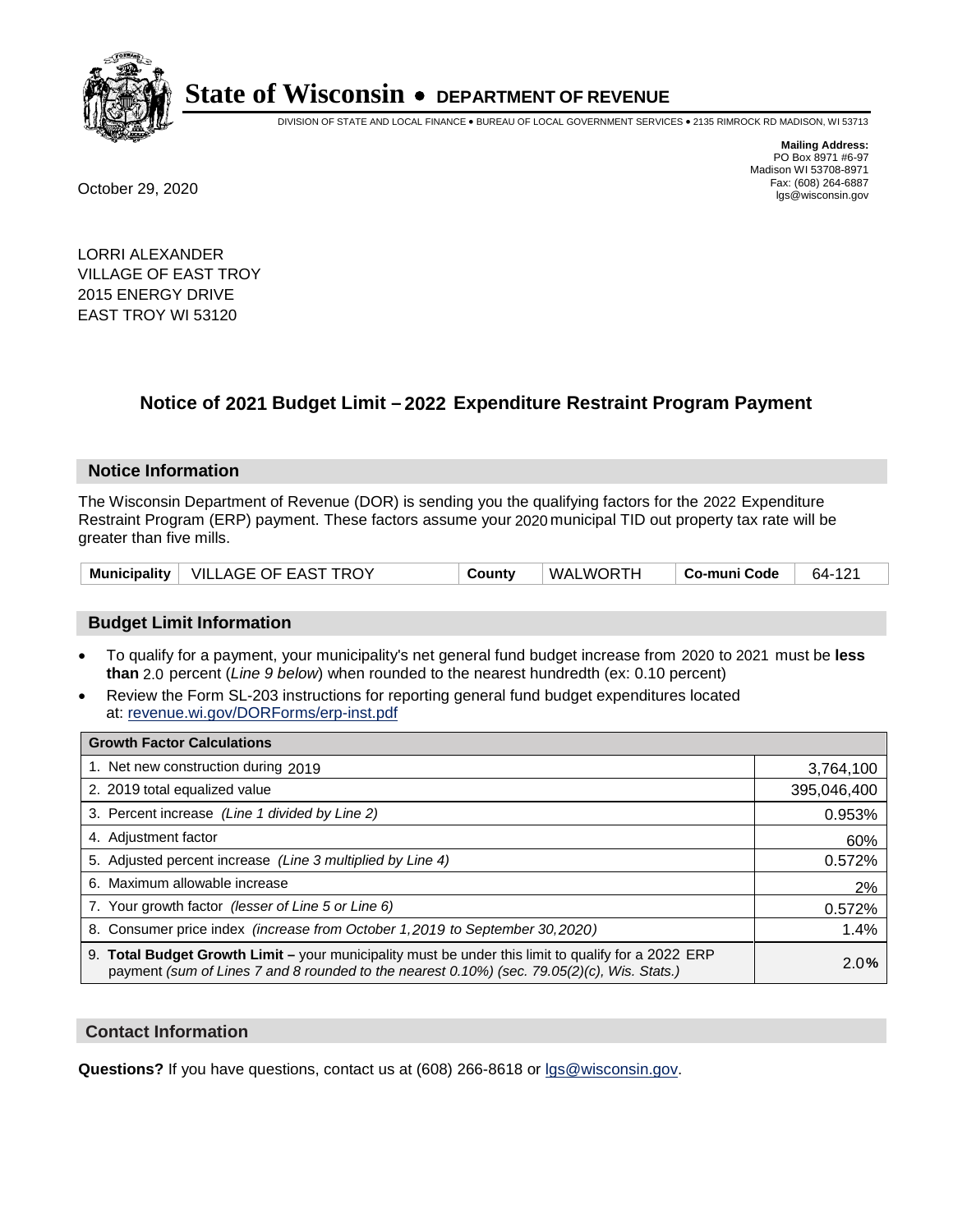

DIVISION OF STATE AND LOCAL FINANCE • BUREAU OF LOCAL GOVERNMENT SERVICES • 2135 RIMROCK RD MADISON, WI 53713

**Mailing Address:** PO Box 8971 #6-97 Madison WI 53708-8971<br>Fax: (608) 264-6887 Fax: (608) 264-6887 October 29, 2020 lgs@wisconsin.gov

CLAUDIA JUREWICZ VILLAGE OF GENOA CITY 755 FELLOWS RD GENOA CITY WI 53128-0428

### **Notice of 2021 Budget Limit - 2022 Expenditure Restraint Program Payment**

#### **Notice Information**

The Wisconsin Department of Revenue (DOR) is sending you the qualifying factors for the 2022 Expenditure Restraint Program (ERP) payment. These factors assume your 2020 municipal TID out property tax rate will be greater than five mills.

|  | Municipality   VILLAGE OF GENOA CITY | County | WALWORTH | ⊦ Co-muni Code | 64-131 |
|--|--------------------------------------|--------|----------|----------------|--------|
|--|--------------------------------------|--------|----------|----------------|--------|

#### **Budget Limit Information**

- To qualify for a payment, your municipality's net general fund budget increase from 2020 to 2021 must be less **than** 1.6 percent (*Line 9 below*) when rounded to the nearest hundredth (ex: 0.10 percent)
- Review the Form SL-203 instructions for reporting general fund budget expenditures located at: revenue.wi.gov/DORForms/erp-inst.pdf

| <b>Growth Factor Calculations</b>                                                                                                                                                                  |             |
|----------------------------------------------------------------------------------------------------------------------------------------------------------------------------------------------------|-------------|
| 1. Net new construction during 2019                                                                                                                                                                | 828,900     |
| 2. 2019 total equalized value                                                                                                                                                                      | 212,183,800 |
| 3. Percent increase (Line 1 divided by Line 2)                                                                                                                                                     | 0.391%      |
| 4. Adjustment factor                                                                                                                                                                               | 60%         |
| 5. Adjusted percent increase (Line 3 multiplied by Line 4)                                                                                                                                         | 0.235%      |
| 6. Maximum allowable increase                                                                                                                                                                      | 2%          |
| 7. Your growth factor (lesser of Line 5 or Line 6)                                                                                                                                                 | 0.235%      |
| 8. Consumer price index (increase from October 1, 2019 to September 30, 2020)                                                                                                                      | 1.4%        |
| 9. Total Budget Growth Limit – your municipality must be under this limit to qualify for a 2022 ERP<br>payment (sum of Lines 7 and 8 rounded to the nearest 0.10%) (sec. 79.05(2)(c), Wis. Stats.) | 1.6%        |

#### **Contact Information**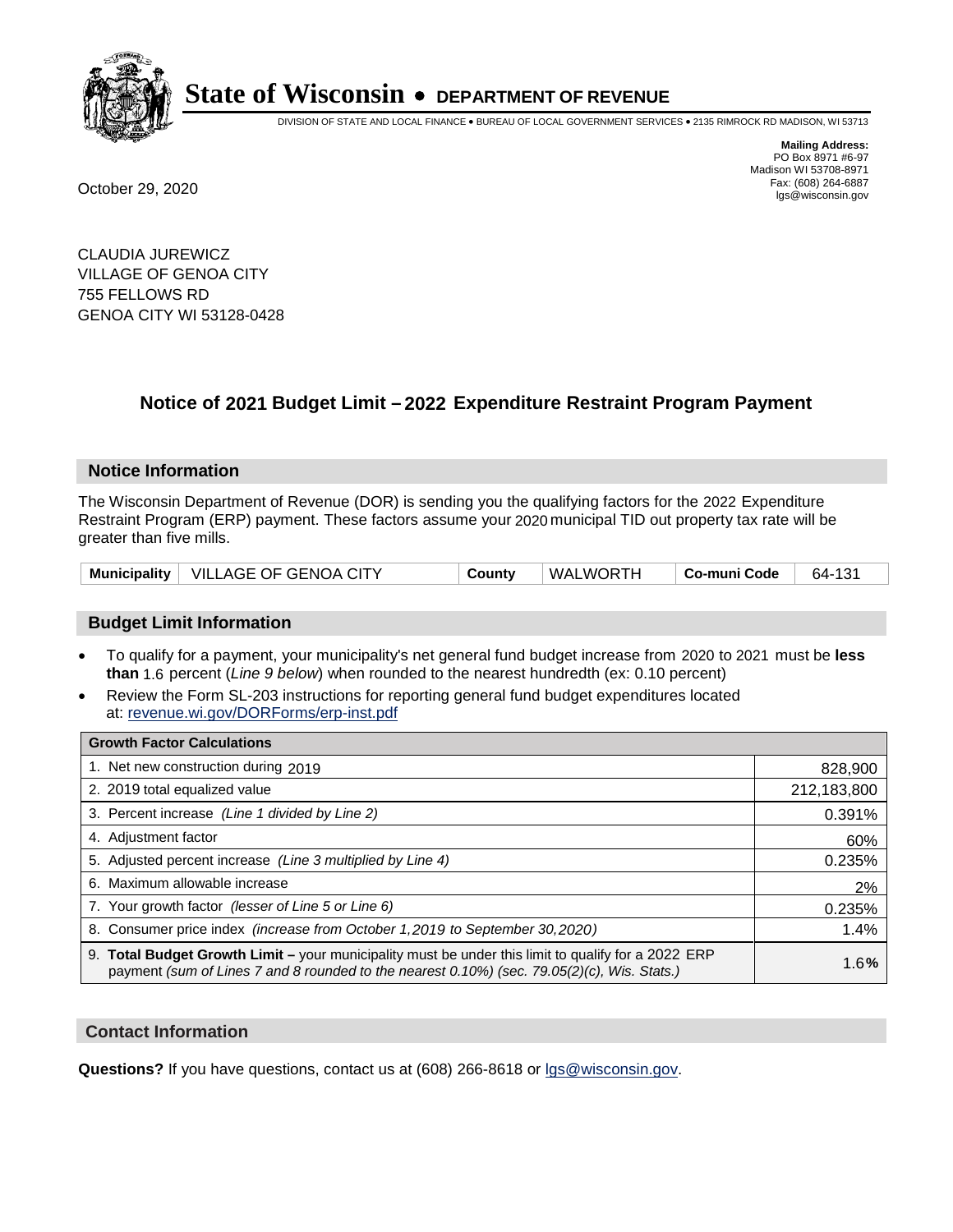

DIVISION OF STATE AND LOCAL FINANCE • BUREAU OF LOCAL GOVERNMENT SERVICES • 2135 RIMROCK RD MADISON, WI 53713

**Mailing Address:** PO Box 8971 #6-97 Madison WI 53708-8971<br>Fax: (608) 264-6887 Fax: (608) 264-6887 October 29, 2020 lgs@wisconsin.gov

DAVID THURNAU VILLAGE OF SHARON PO BOX 379 SHARON WI 53585-0379

### **Notice of 2021 Budget Limit - 2022 Expenditure Restraint Program Payment**

#### **Notice Information**

The Wisconsin Department of Revenue (DOR) is sending you the qualifying factors for the 2022 Expenditure Restraint Program (ERP) payment. These factors assume your 2020 municipal TID out property tax rate will be greater than five mills.

| Municipality   VILLAGE OF SHARON | County | WALWORTH | Co-muni Code | 64-181 |
|----------------------------------|--------|----------|--------------|--------|
|----------------------------------|--------|----------|--------------|--------|

#### **Budget Limit Information**

- To qualify for a payment, your municipality's net general fund budget increase from 2020 to 2021 must be less **than** 1.8 percent (*Line 9 below*) when rounded to the nearest hundredth (ex: 0.10 percent)
- Review the Form SL-203 instructions for reporting general fund budget expenditures located at: revenue.wi.gov/DORForms/erp-inst.pdf

| <b>Growth Factor Calculations</b>                                                                                                                                                                  |            |
|----------------------------------------------------------------------------------------------------------------------------------------------------------------------------------------------------|------------|
| 1. Net new construction during 2019                                                                                                                                                                | 552,300    |
| 2. 2019 total equalized value                                                                                                                                                                      | 80,572,400 |
| 3. Percent increase (Line 1 divided by Line 2)                                                                                                                                                     | 0.685%     |
| 4. Adjustment factor                                                                                                                                                                               | 60%        |
| 5. Adjusted percent increase (Line 3 multiplied by Line 4)                                                                                                                                         | 0.411%     |
| 6. Maximum allowable increase                                                                                                                                                                      | 2%         |
| 7. Your growth factor (lesser of Line 5 or Line 6)                                                                                                                                                 | 0.411%     |
| 8. Consumer price index (increase from October 1,2019 to September 30,2020)                                                                                                                        | 1.4%       |
| 9. Total Budget Growth Limit - your municipality must be under this limit to qualify for a 2022 ERP<br>payment (sum of Lines 7 and 8 rounded to the nearest 0.10%) (sec. 79.05(2)(c), Wis. Stats.) | 1.8%       |

#### **Contact Information**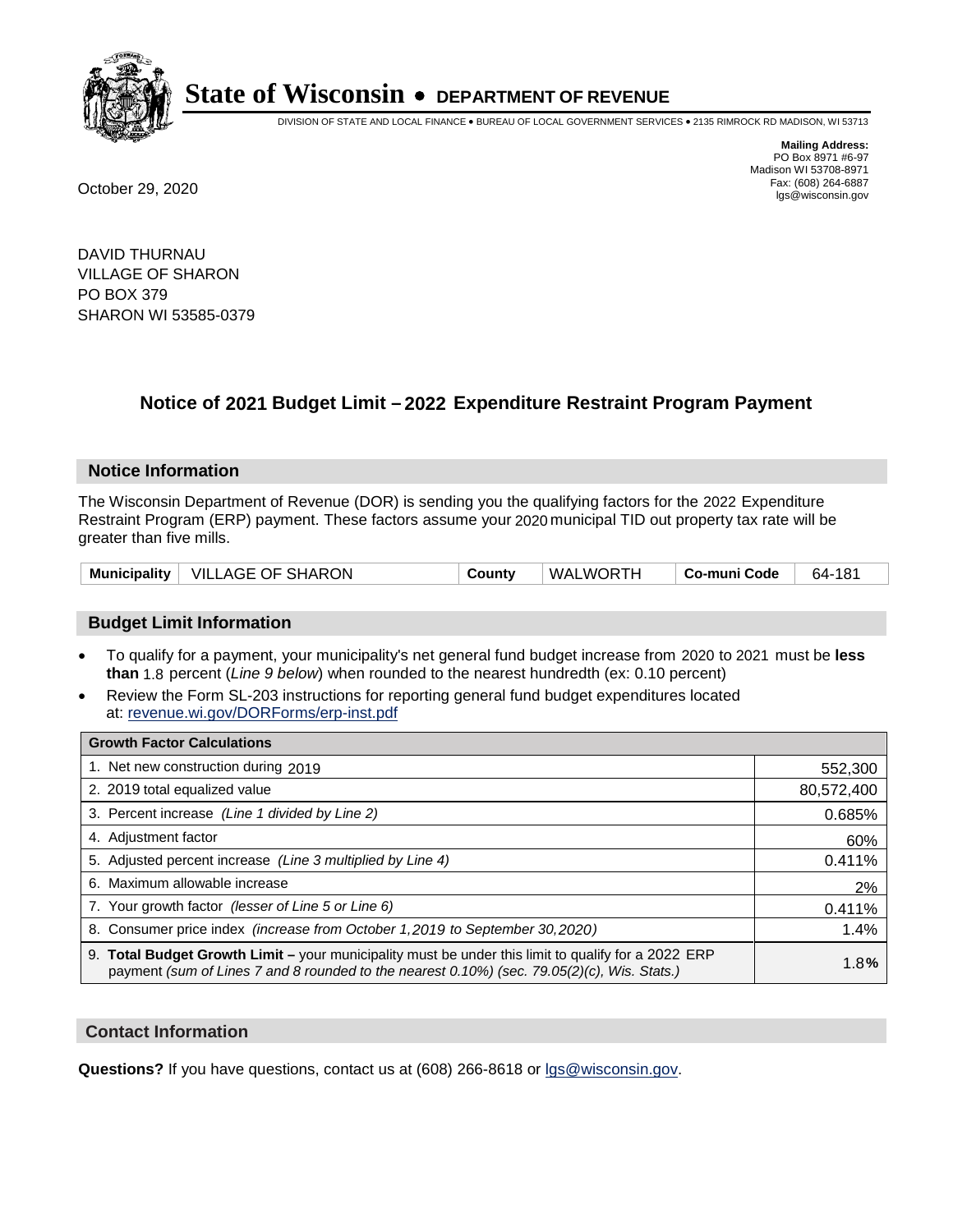

DIVISION OF STATE AND LOCAL FINANCE • BUREAU OF LOCAL GOVERNMENT SERVICES • 2135 RIMROCK RD MADISON, WI 53713

**Mailing Address:** PO Box 8971 #6-97 Madison WI 53708-8971<br>Fax: (608) 264-6887 Fax: (608) 264-6887 October 29, 2020 lgs@wisconsin.gov

LISA ROGERS INTERIM VILLAGE OF WALWORTH P O BOX 400 WALWORTH WI 53184-0400

### **Notice of 2021 Budget Limit - 2022 Expenditure Restraint Program Payment**

#### **Notice Information**

The Wisconsin Department of Revenue (DOR) is sending you the qualifying factors for the 2022 Expenditure Restraint Program (ERP) payment. These factors assume your 2020 municipal TID out property tax rate will be greater than five mills.

|  | Municipality   VILLAGE OF WALWORTH | County | WALWORTH | Co-muni Code | 64-191 |
|--|------------------------------------|--------|----------|--------------|--------|
|--|------------------------------------|--------|----------|--------------|--------|

#### **Budget Limit Information**

- To qualify for a payment, your municipality's net general fund budget increase from 2020 to 2021 must be less **than** 2.0 percent (*Line 9 below*) when rounded to the nearest hundredth (ex: 0.10 percent)
- Review the Form SL-203 instructions for reporting general fund budget expenditures located at: revenue.wi.gov/DORForms/erp-inst.pdf

| <b>Growth Factor Calculations</b>                                                                                                                                                                  |             |
|----------------------------------------------------------------------------------------------------------------------------------------------------------------------------------------------------|-------------|
| 1. Net new construction during 2019                                                                                                                                                                | 2,265,700   |
| 2. 2019 total equalized value                                                                                                                                                                      | 240,272,300 |
| 3. Percent increase (Line 1 divided by Line 2)                                                                                                                                                     | 0.943%      |
| 4. Adjustment factor                                                                                                                                                                               | 60%         |
| 5. Adjusted percent increase (Line 3 multiplied by Line 4)                                                                                                                                         | 0.566%      |
| 6. Maximum allowable increase                                                                                                                                                                      | 2%          |
| 7. Your growth factor (lesser of Line 5 or Line 6)                                                                                                                                                 | 0.566%      |
| 8. Consumer price index (increase from October 1, 2019 to September 30, 2020)                                                                                                                      | 1.4%        |
| 9. Total Budget Growth Limit - your municipality must be under this limit to qualify for a 2022 ERP<br>payment (sum of Lines 7 and 8 rounded to the nearest 0.10%) (sec. 79.05(2)(c), Wis. Stats.) | 2.0%        |

#### **Contact Information**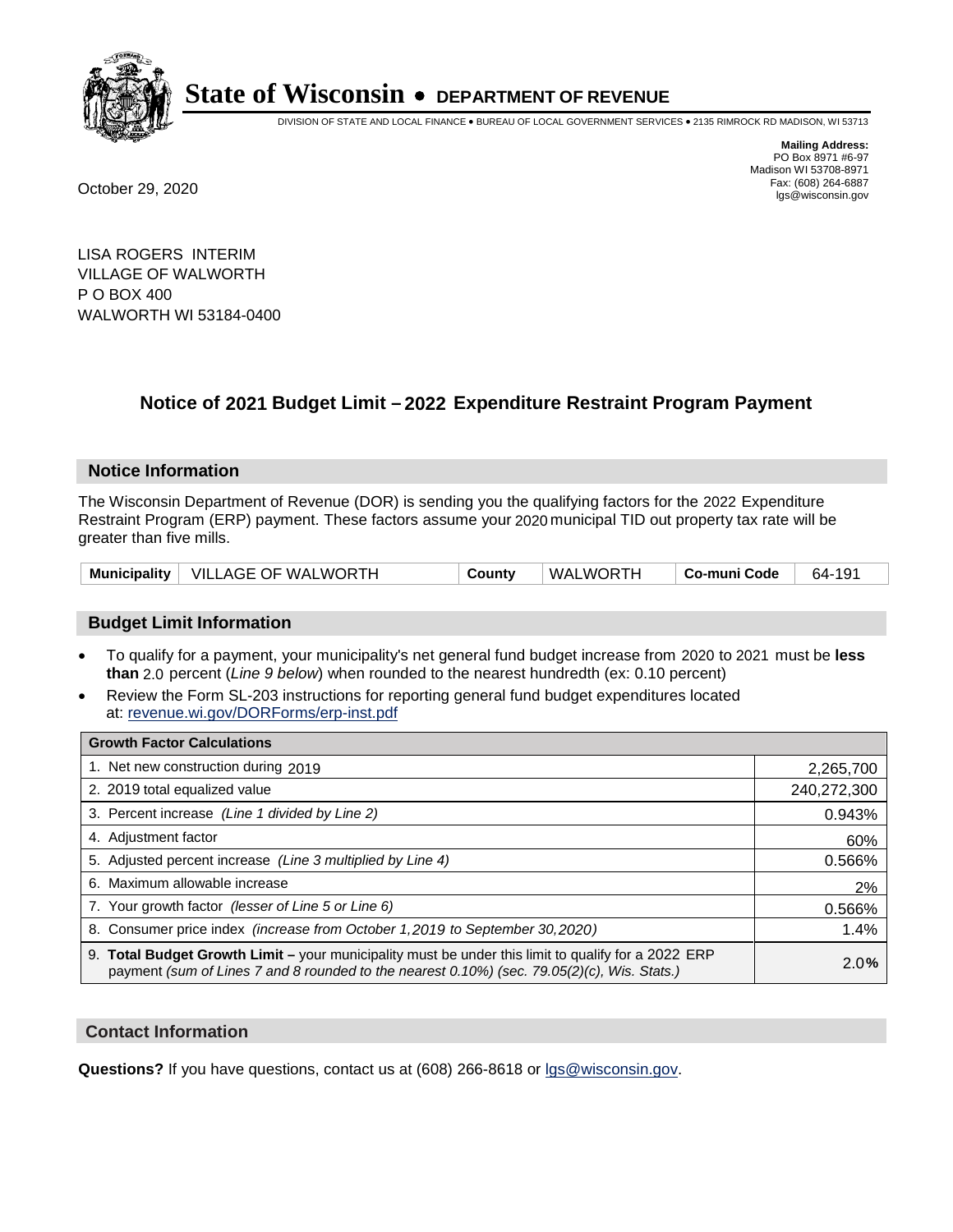

DIVISION OF STATE AND LOCAL FINANCE • BUREAU OF LOCAL GOVERNMENT SERVICES • 2135 RIMROCK RD MADISON, WI 53713

**Mailing Address:** PO Box 8971 #6-97 Madison WI 53708-8971<br>Fax: (608) 264-6887 Fax: (608) 264-6887 October 29, 2020 lgs@wisconsin.gov

ANDREA WHITE CITY OF DELAVAN PO BOX 465 DELAVAN WI 53115-0465

## **Notice of 2021 Budget Limit - 2022 Expenditure Restraint Program Payment**

#### **Notice Information**

The Wisconsin Department of Revenue (DOR) is sending you the qualifying factors for the 2022 Expenditure Restraint Program (ERP) payment. These factors assume your 2020 municipal TID out property tax rate will be greater than five mills.

| Municipality   CITY OF DELAVAN | County | WALWORTH | Co-muni Code | 64-216 |
|--------------------------------|--------|----------|--------------|--------|
|--------------------------------|--------|----------|--------------|--------|

#### **Budget Limit Information**

- To qualify for a payment, your municipality's net general fund budget increase from 2020 to 2021 must be less **than** 1.6 percent (*Line 9 below*) when rounded to the nearest hundredth (ex: 0.10 percent)
- Review the Form SL-203 instructions for reporting general fund budget expenditures located at: revenue.wi.gov/DORForms/erp-inst.pdf

| <b>Growth Factor Calculations</b>                                                                                                                                                                  |             |
|----------------------------------------------------------------------------------------------------------------------------------------------------------------------------------------------------|-------------|
| 1. Net new construction during 2019                                                                                                                                                                | 2,119,400   |
| 2. 2019 total equalized value                                                                                                                                                                      | 685,152,900 |
| 3. Percent increase (Line 1 divided by Line 2)                                                                                                                                                     | 0.309%      |
| 4. Adjustment factor                                                                                                                                                                               | 60%         |
| 5. Adjusted percent increase (Line 3 multiplied by Line 4)                                                                                                                                         | 0.185%      |
| Maximum allowable increase<br>6.                                                                                                                                                                   | 2%          |
| 7. Your growth factor (lesser of Line 5 or Line 6)                                                                                                                                                 | 0.185%      |
| 8. Consumer price index (increase from October 1, 2019 to September 30, 2020)                                                                                                                      | 1.4%        |
| 9. Total Budget Growth Limit - your municipality must be under this limit to qualify for a 2022 ERP<br>payment (sum of Lines 7 and 8 rounded to the nearest 0.10%) (sec. 79.05(2)(c), Wis. Stats.) | 1.6%        |

#### **Contact Information**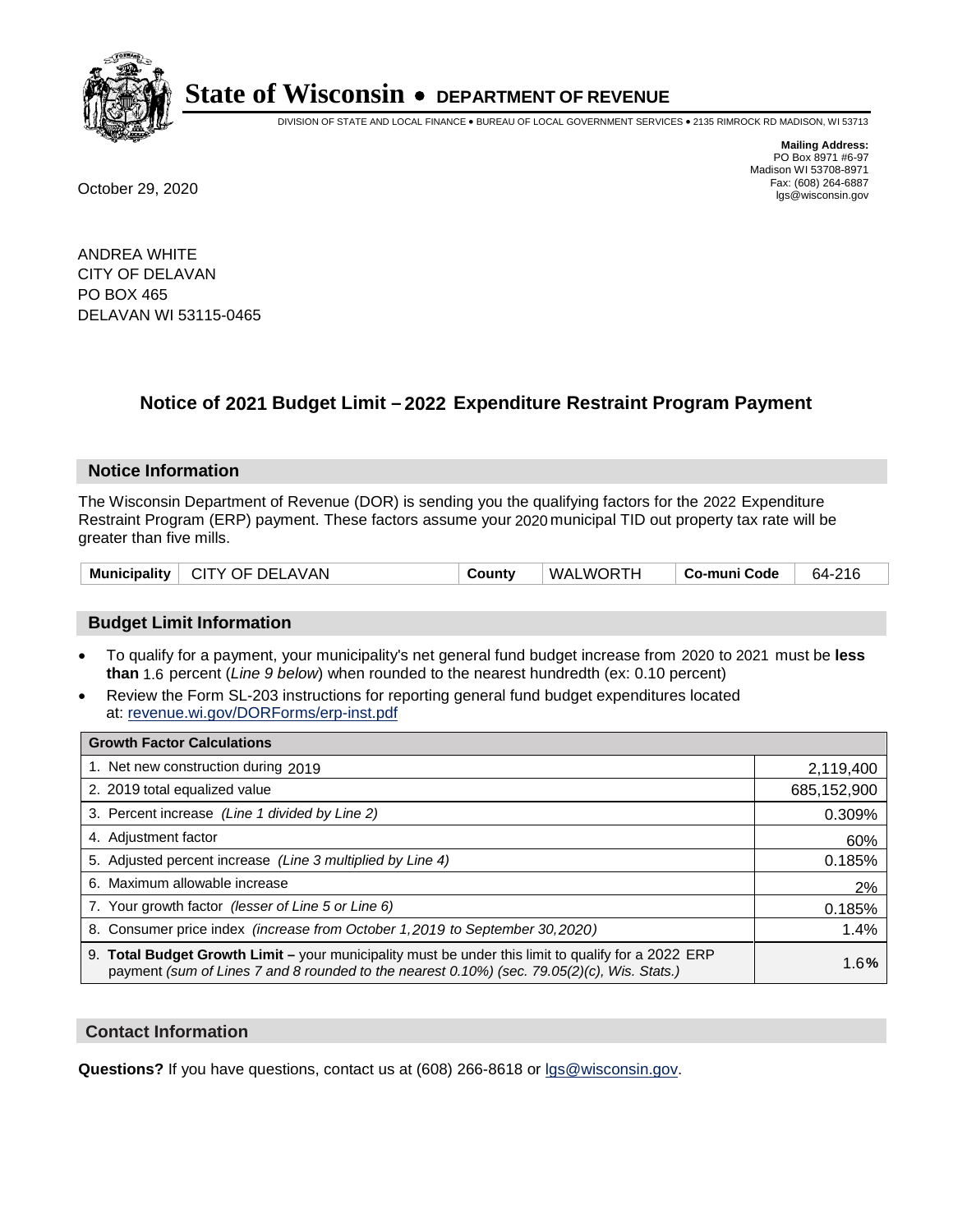

DIVISION OF STATE AND LOCAL FINANCE • BUREAU OF LOCAL GOVERNMENT SERVICES • 2135 RIMROCK RD MADISON, WI 53713

**Mailing Address:** PO Box 8971 #6-97 Madison WI 53708-8971<br>Fax: (608) 264-6887

Fax: (608) 264-6887 October 29, 2020 lgs@wisconsin.gov

LACEY REYNOLDS CITY OF ELKHORN 9 S BROAD ST, PO BOX 920 ELKHORN WI 53121-0920

## **Notice of 2021 Budget Limit - 2022 Expenditure Restraint Program Payment**

#### **Notice Information**

The Wisconsin Department of Revenue (DOR) is sending you the qualifying factors for the 2022 Expenditure Restraint Program (ERP) payment. These factors assume your 2020 municipal TID out property tax rate will be greater than five mills.

| Municipality   CITY OF ELKHORN | County | WALWORTH | Co-muni Code | 64-221 |
|--------------------------------|--------|----------|--------------|--------|
|--------------------------------|--------|----------|--------------|--------|

#### **Budget Limit Information**

- To qualify for a payment, your municipality's net general fund budget increase from 2020 to 2021 must be less **than** 2.9 percent (*Line 9 below*) when rounded to the nearest hundredth (ex: 0.10 percent)
- Review the Form SL-203 instructions for reporting general fund budget expenditures located at: revenue.wi.gov/DORForms/erp-inst.pdf

| <b>Growth Factor Calculations</b>                                                                                                                                                                  |             |
|----------------------------------------------------------------------------------------------------------------------------------------------------------------------------------------------------|-------------|
| 1. Net new construction during 2019                                                                                                                                                                | 20,323,900  |
| 2. 2019 total equalized value                                                                                                                                                                      | 810,662,300 |
| 3. Percent increase (Line 1 divided by Line 2)                                                                                                                                                     | 2.507%      |
| 4. Adjustment factor                                                                                                                                                                               | 60%         |
| 5. Adjusted percent increase (Line 3 multiplied by Line 4)                                                                                                                                         | 1.504%      |
| 6. Maximum allowable increase                                                                                                                                                                      | 2%          |
| 7. Your growth factor (lesser of Line 5 or Line 6)                                                                                                                                                 | 1.504%      |
| 8. Consumer price index (increase from October 1,2019 to September 30,2020)                                                                                                                        | 1.4%        |
| 9. Total Budget Growth Limit - your municipality must be under this limit to qualify for a 2022 ERP<br>payment (sum of Lines 7 and 8 rounded to the nearest 0.10%) (sec. 79.05(2)(c), Wis. Stats.) | 2.9%        |

#### **Contact Information**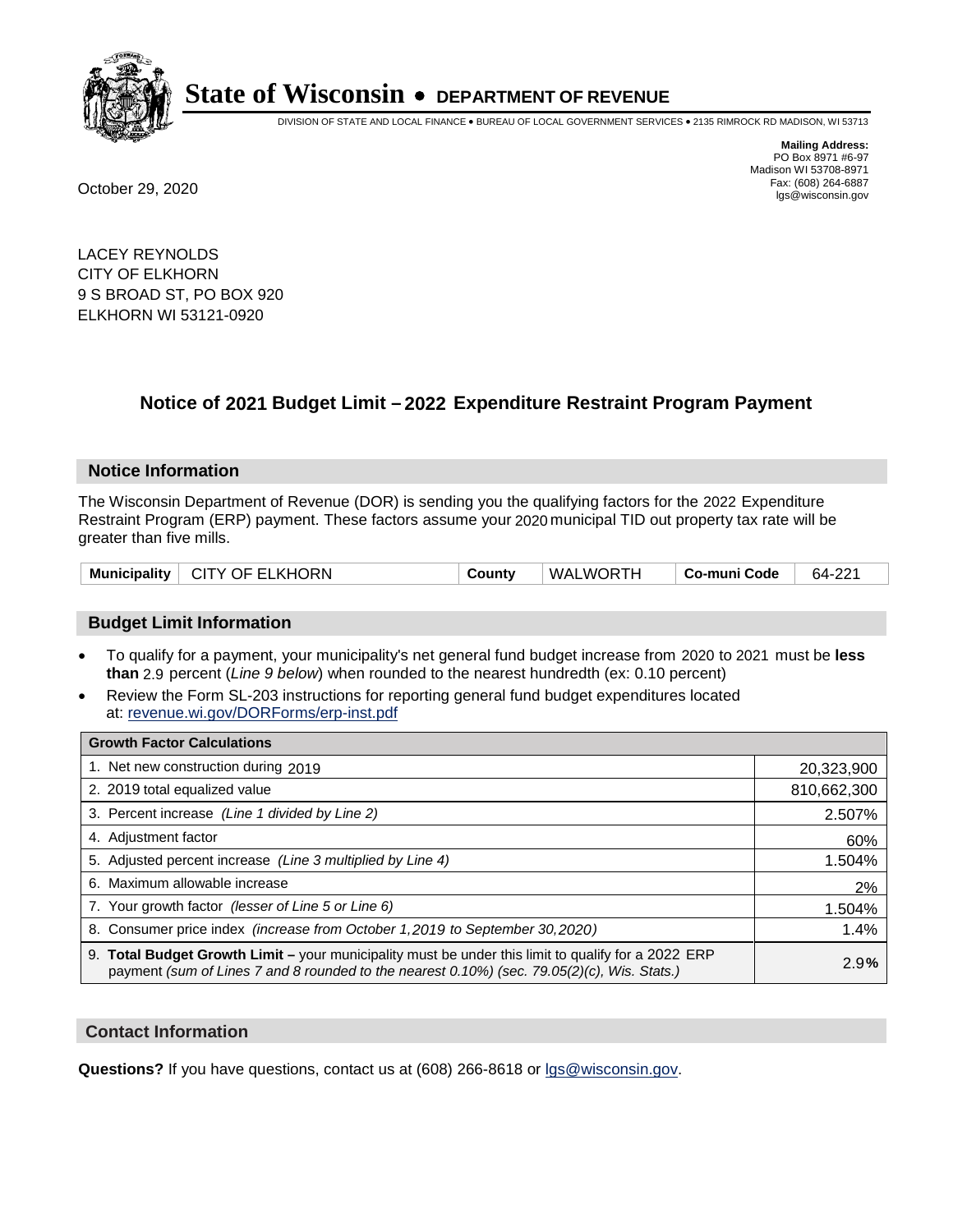

DIVISION OF STATE AND LOCAL FINANCE • BUREAU OF LOCAL GOVERNMENT SERVICES • 2135 RIMROCK RD MADISON, WI 53713

**Mailing Address:** PO Box 8971 #6-97 Madison WI 53708-8971<br>Fax: (608) 264-6887 Fax: (608) 264-6887 October 29, 2020 lgs@wisconsin.gov

LANA KROPF CITY OF LAKE GENEVA 626 GENEVA ST LAKE GENEVA WI 53147

### **Notice of 2021 Budget Limit - 2022 Expenditure Restraint Program Payment**

#### **Notice Information**

The Wisconsin Department of Revenue (DOR) is sending you the qualifying factors for the 2022 Expenditure Restraint Program (ERP) payment. These factors assume your 2020 municipal TID out property tax rate will be greater than five mills.

#### **Budget Limit Information**

- To qualify for a payment, your municipality's net general fund budget increase from 2020 to 2021 must be less **than** 3.0 percent (*Line 9 below*) when rounded to the nearest hundredth (ex: 0.10 percent)
- Review the Form SL-203 instructions for reporting general fund budget expenditures located at: revenue.wi.gov/DORForms/erp-inst.pdf

| <b>Growth Factor Calculations</b>                                                                                                                                                                  |               |
|----------------------------------------------------------------------------------------------------------------------------------------------------------------------------------------------------|---------------|
| 1. Net new construction during 2019                                                                                                                                                                | 37,915,600    |
| 2. 2019 total equalized value                                                                                                                                                                      | 1,466,374,700 |
| 3. Percent increase (Line 1 divided by Line 2)                                                                                                                                                     | 2.586%        |
| 4. Adjustment factor                                                                                                                                                                               | 60%           |
| 5. Adjusted percent increase (Line 3 multiplied by Line 4)                                                                                                                                         | 1.552%        |
| 6. Maximum allowable increase                                                                                                                                                                      | 2%            |
| 7. Your growth factor (lesser of Line 5 or Line 6)                                                                                                                                                 | 1.552%        |
| 8. Consumer price index (increase from October 1,2019 to September 30,2020)                                                                                                                        | 1.4%          |
| 9. Total Budget Growth Limit - your municipality must be under this limit to qualify for a 2022 ERP<br>payment (sum of Lines 7 and 8 rounded to the nearest 0.10%) (sec. 79.05(2)(c), Wis. Stats.) | 3.0%          |

#### **Contact Information**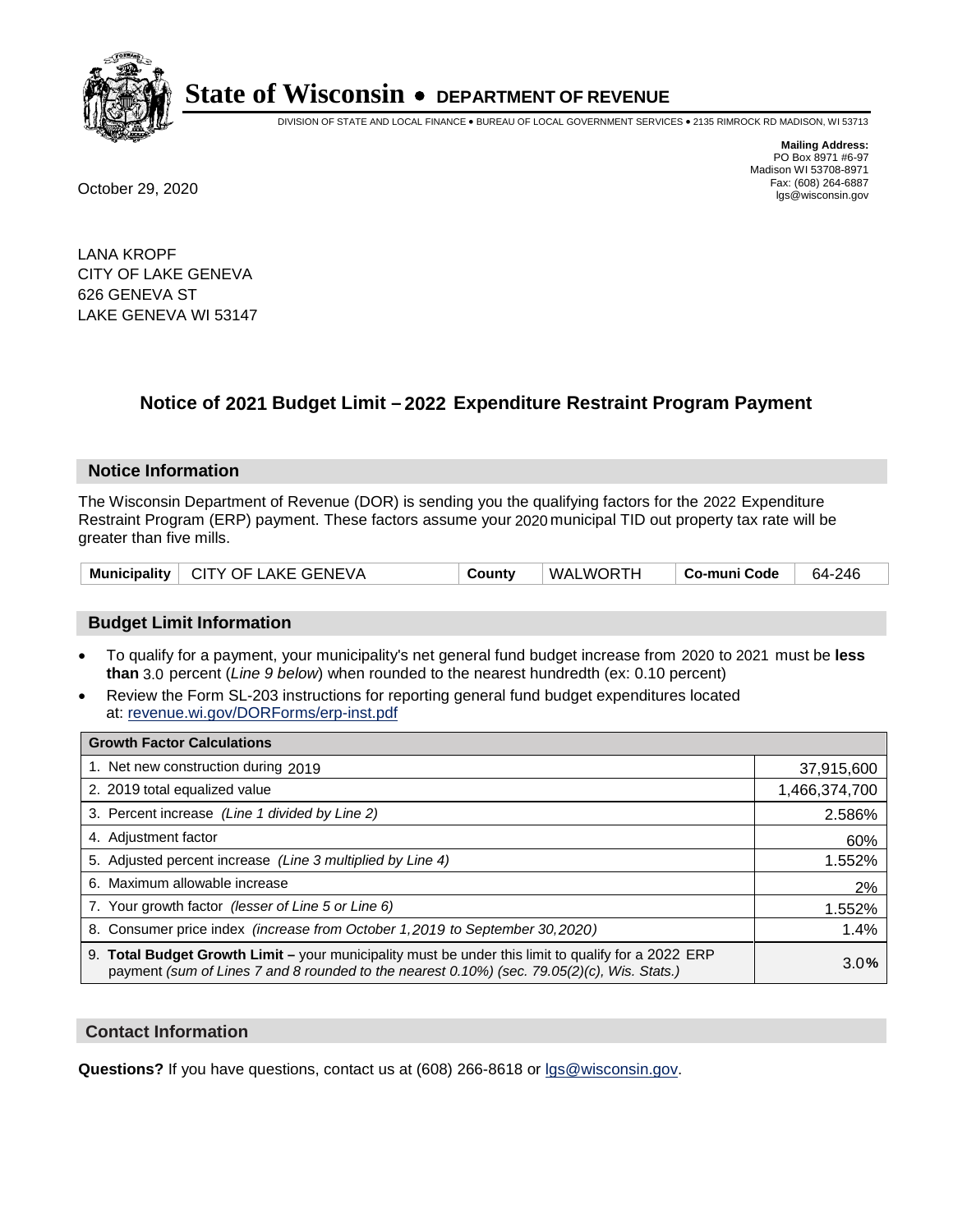

DIVISION OF STATE AND LOCAL FINANCE • BUREAU OF LOCAL GOVERNMENT SERVICES • 2135 RIMROCK RD MADISON, WI 53713

**Mailing Address:** PO Box 8971 #6-97 Madison WI 53708-8971<br>Fax: (608) 264-6887 Fax: (608) 264-6887 October 29, 2020 lgs@wisconsin.gov

MICHELE SMITH CITY OF WHITEWATER PO BOX 178 WHITEWATER WI 53190-0178

### **Notice of 2021 Budget Limit - 2022 Expenditure Restraint Program Payment**

#### **Notice Information**

The Wisconsin Department of Revenue (DOR) is sending you the qualifying factors for the 2022 Expenditure Restraint Program (ERP) payment. These factors assume your 2020 municipal TID out property tax rate will be greater than five mills.

| Municipality   CITY OF WHITEWATER | County | WALWORTH | Co-muni Code | 64-291 |
|-----------------------------------|--------|----------|--------------|--------|
|-----------------------------------|--------|----------|--------------|--------|

#### **Budget Limit Information**

- To qualify for a payment, your municipality's net general fund budget increase from 2020 to 2021 must be less **than** 2.1 percent (*Line 9 below*) when rounded to the nearest hundredth (ex: 0.10 percent)
- Review the Form SL-203 instructions for reporting general fund budget expenditures located at: revenue.wi.gov/DORForms/erp-inst.pdf

| <b>Growth Factor Calculations</b>                                                                                                                                                                      |             |
|--------------------------------------------------------------------------------------------------------------------------------------------------------------------------------------------------------|-------------|
| 1. Net new construction during 2019                                                                                                                                                                    | 7,963,000   |
| 2. 2019 total equalized value                                                                                                                                                                          | 696,905,800 |
| 3. Percent increase (Line 1 divided by Line 2)                                                                                                                                                         | 1.143%      |
| 4. Adjustment factor                                                                                                                                                                                   | 60%         |
| 5. Adjusted percent increase (Line 3 multiplied by Line 4)                                                                                                                                             | 0.686%      |
| 6. Maximum allowable increase                                                                                                                                                                          | 2%          |
| 7. Your growth factor (lesser of Line 5 or Line 6)                                                                                                                                                     | 0.686%      |
| 8. Consumer price index (increase from October 1, 2019 to September 30, 2020)                                                                                                                          | 1.4%        |
| 9. Total Budget Growth Limit - your municipality must be under this limit to qualify for a 2022 ERP<br>payment (sum of Lines 7 and 8 rounded to the nearest $0.10\%$ ) (sec. 79.05(2)(c), Wis. Stats.) | 2.1%        |

#### **Contact Information**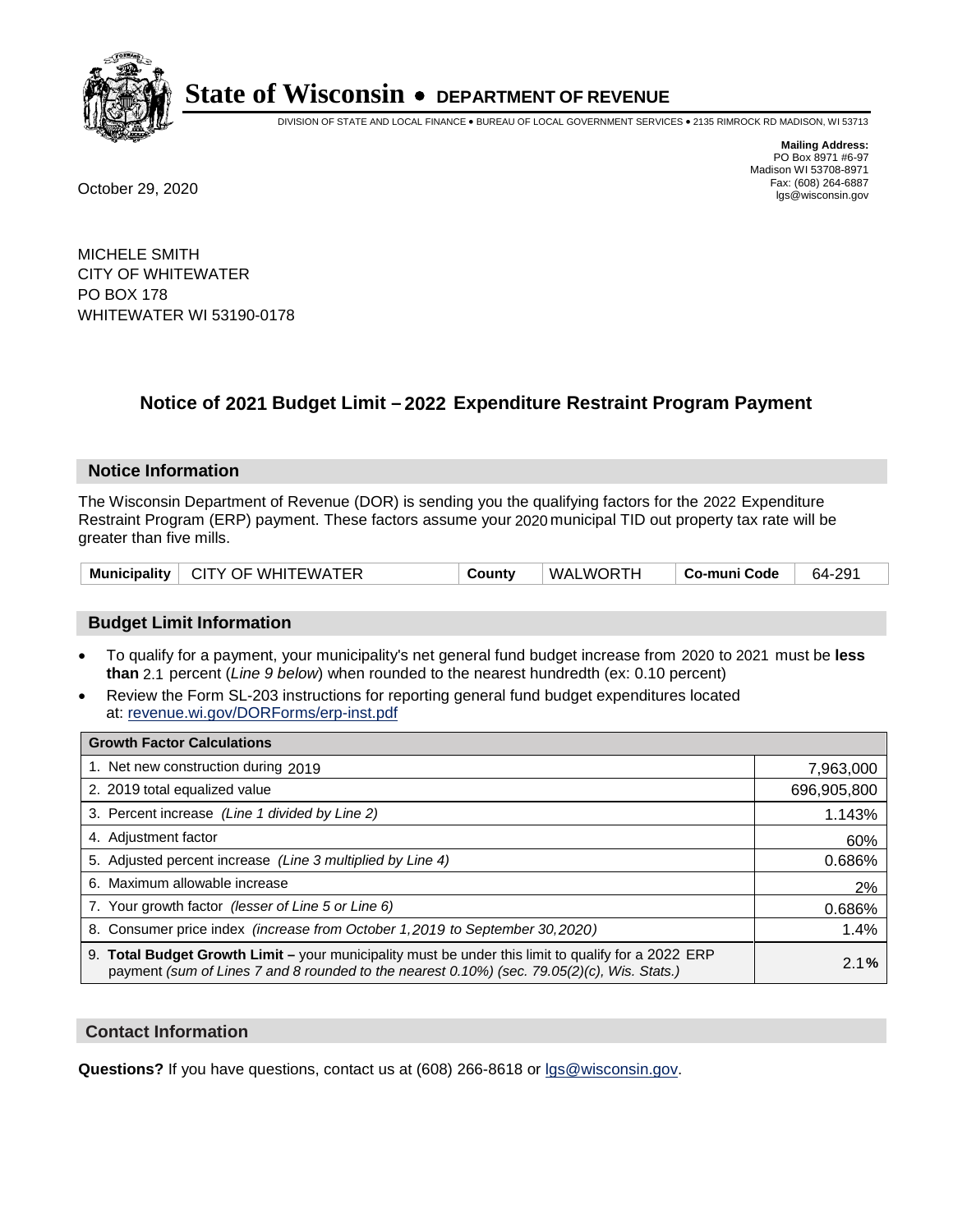

DIVISION OF STATE AND LOCAL FINANCE • BUREAU OF LOCAL GOVERNMENT SERVICES • 2135 RIMROCK RD MADISON, WI 53713

**Mailing Address:** PO Box 8971 #6-97 Madison WI 53708-8971<br>Fax: (608) 264-6887 Fax: (608) 264-6887 October 29, 2020 lgs@wisconsin.gov

ASHLEY BEFFA VILLAGE OF BIRCHWOOD PO BOX 6 BIRCHWOOD WI 54817

## **Notice of 2021 Budget Limit - 2022 Expenditure Restraint Program Payment**

#### **Notice Information**

The Wisconsin Department of Revenue (DOR) is sending you the qualifying factors for the 2022 Expenditure Restraint Program (ERP) payment. These factors assume your 2020 municipal TID out property tax rate will be greater than five mills.

|  | Municipality   VILLAGE OF BIRCHWOOD | County | WASHBURN | ∣ Co-muni Code | 65-106 |
|--|-------------------------------------|--------|----------|----------------|--------|
|--|-------------------------------------|--------|----------|----------------|--------|

#### **Budget Limit Information**

- To qualify for a payment, your municipality's net general fund budget increase from 2020 to 2021 must be less **than** 1.9 percent (*Line 9 below*) when rounded to the nearest hundredth (ex: 0.10 percent)
- Review the Form SL-203 instructions for reporting general fund budget expenditures located at: revenue.wi.gov/DORForms/erp-inst.pdf

| <b>Growth Factor Calculations</b>                                                                                                                                                                      |            |
|--------------------------------------------------------------------------------------------------------------------------------------------------------------------------------------------------------|------------|
| 1. Net new construction during 2019                                                                                                                                                                    | 309,300    |
| 2. 2019 total equalized value                                                                                                                                                                          | 33,877,000 |
| 3. Percent increase (Line 1 divided by Line 2)                                                                                                                                                         | 0.913%     |
| 4. Adjustment factor                                                                                                                                                                                   | 60%        |
| 5. Adjusted percent increase (Line 3 multiplied by Line 4)                                                                                                                                             | 0.548%     |
| 6. Maximum allowable increase                                                                                                                                                                          | 2%         |
| 7. Your growth factor (lesser of Line 5 or Line 6)                                                                                                                                                     | 0.548%     |
| 8. Consumer price index (increase from October 1,2019 to September 30,2020)                                                                                                                            | 1.4%       |
| 9. Total Budget Growth Limit - your municipality must be under this limit to qualify for a 2022 ERP<br>payment (sum of Lines 7 and 8 rounded to the nearest $0.10\%$ ) (sec. 79.05(2)(c), Wis. Stats.) | 1.9%       |

#### **Contact Information**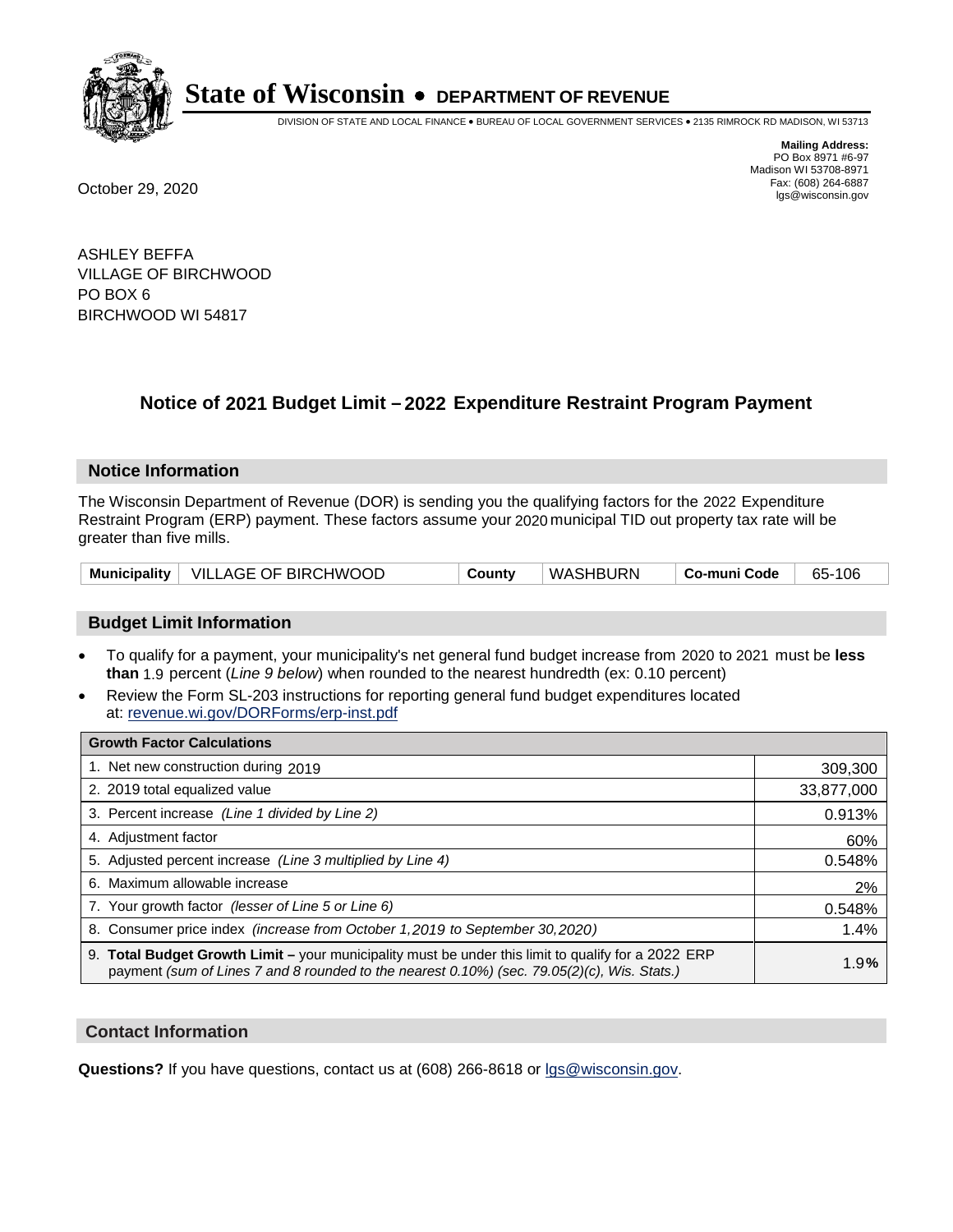

DIVISION OF STATE AND LOCAL FINANCE • BUREAU OF LOCAL GOVERNMENT SERVICES • 2135 RIMROCK RD MADISON, WI 53713

**Mailing Address:** PO Box 8971 #6-97 Madison WI 53708-8971<br>Fax: (608) 264-6887 Fax: (608) 264-6887 October 29, 2020 lgs@wisconsin.gov

JANEL LEE VILLAGE OF MINONG 123 5TH AVE W MINONG WI 54859-4400

### **Notice of 2021 Budget Limit - 2022 Expenditure Restraint Program Payment**

#### **Notice Information**

The Wisconsin Department of Revenue (DOR) is sending you the qualifying factors for the 2022 Expenditure Restraint Program (ERP) payment. These factors assume your 2020 municipal TID out property tax rate will be greater than five mills.

|  | Municipality   VILLAGE OF MINONG | Countv | WASHBURN | ∣ Co-muni Code | 65-151 |
|--|----------------------------------|--------|----------|----------------|--------|
|--|----------------------------------|--------|----------|----------------|--------|

#### **Budget Limit Information**

- To qualify for a payment, your municipality's net general fund budget increase from 2020 to 2021 must be less **than** 3.4 percent (*Line 9 below*) when rounded to the nearest hundredth (ex: 0.10 percent)
- Review the Form SL-203 instructions for reporting general fund budget expenditures located at: revenue.wi.gov/DORForms/erp-inst.pdf

| <b>Growth Factor Calculations</b>                                                                                                                                                                      |            |
|--------------------------------------------------------------------------------------------------------------------------------------------------------------------------------------------------------|------------|
| 1. Net new construction during 2019                                                                                                                                                                    | 1,573,600  |
| 2. 2019 total equalized value                                                                                                                                                                          | 39,988,000 |
| 3. Percent increase (Line 1 divided by Line 2)                                                                                                                                                         | 3.935%     |
| 4. Adiustment factor                                                                                                                                                                                   | 60%        |
| 5. Adjusted percent increase (Line 3 multiplied by Line 4)                                                                                                                                             | 2.361%     |
| 6. Maximum allowable increase                                                                                                                                                                          | 2%         |
| 7. Your growth factor (lesser of Line 5 or Line 6)                                                                                                                                                     | 2.000%     |
| 8. Consumer price index (increase from October 1,2019 to September 30,2020)                                                                                                                            | 1.4%       |
| 9. Total Budget Growth Limit - your municipality must be under this limit to qualify for a 2022 ERP<br>payment (sum of Lines 7 and 8 rounded to the nearest $0.10\%$ ) (sec. 79.05(2)(c), Wis. Stats.) | 3.4%       |

#### **Contact Information**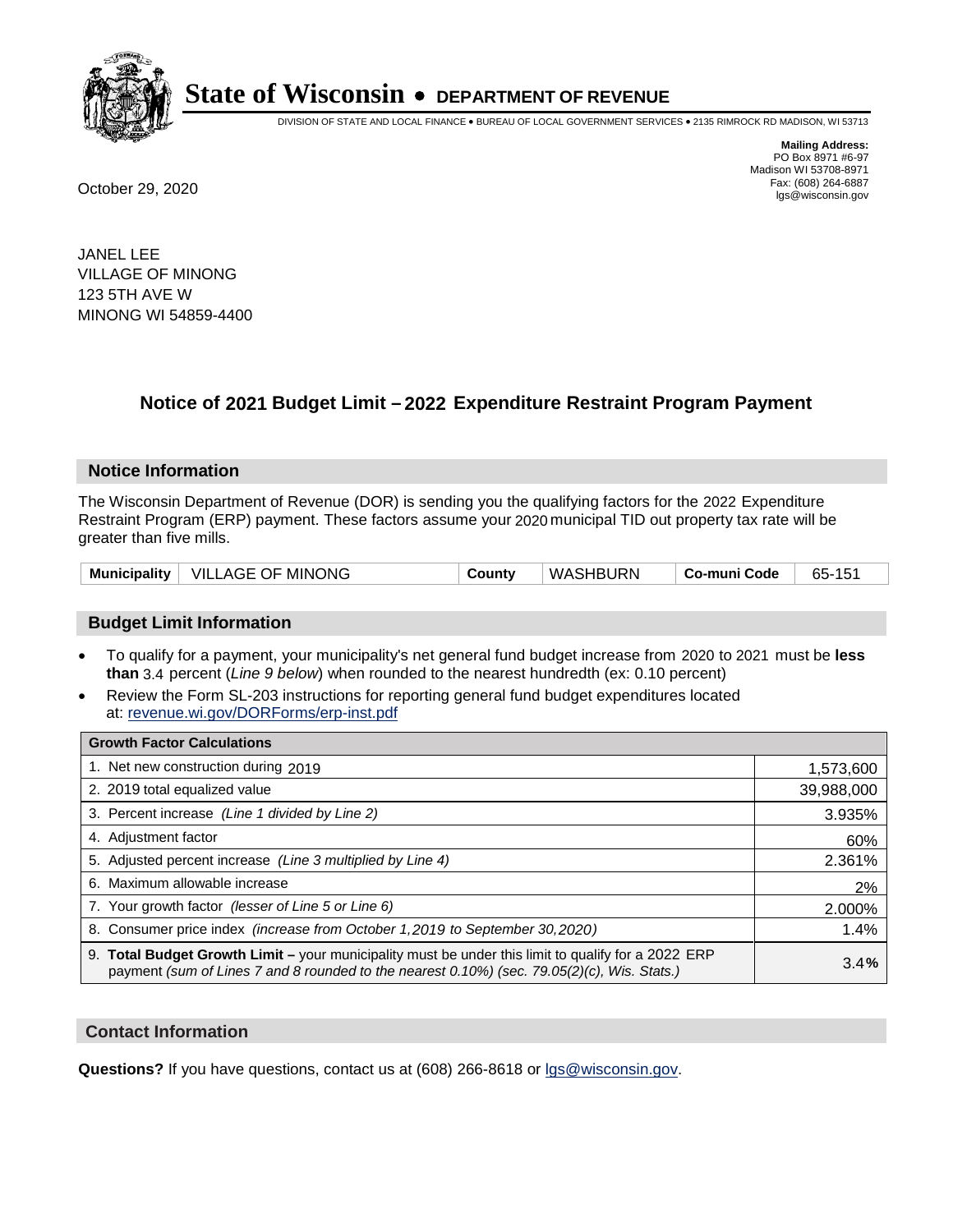

DIVISION OF STATE AND LOCAL FINANCE • BUREAU OF LOCAL GOVERNMENT SERVICES • 2135 RIMROCK RD MADISON, WI 53713

**Mailing Address:** PO Box 8971 #6-97 Madison WI 53708-8971<br>Fax: (608) 264-6887 Fax: (608) 264-6887 October 29, 2020 lgs@wisconsin.gov

PATI PARKER CITY OF SPOONER 515 N SUMMIT STREET SPOONER WI 54801

### **Notice of 2021 Budget Limit - 2022 Expenditure Restraint Program Payment**

#### **Notice Information**

The Wisconsin Department of Revenue (DOR) is sending you the qualifying factors for the 2022 Expenditure Restraint Program (ERP) payment. These factors assume your 2020 municipal TID out property tax rate will be greater than five mills.

#### **Budget Limit Information**

- To qualify for a payment, your municipality's net general fund budget increase from 2020 to 2021 must be less **than** 1.5 percent (*Line 9 below*) when rounded to the nearest hundredth (ex: 0.10 percent)
- Review the Form SL-203 instructions for reporting general fund budget expenditures located at: revenue.wi.gov/DORForms/erp-inst.pdf

| <b>Growth Factor Calculations</b>                                                                                                                                                                      |             |
|--------------------------------------------------------------------------------------------------------------------------------------------------------------------------------------------------------|-------------|
| 1. Net new construction during 2019                                                                                                                                                                    | 362,000     |
| 2. 2019 total equalized value                                                                                                                                                                          | 161,648,300 |
| 3. Percent increase (Line 1 divided by Line 2)                                                                                                                                                         | 0.224%      |
| 4. Adjustment factor                                                                                                                                                                                   | 60%         |
| 5. Adjusted percent increase (Line 3 multiplied by Line 4)                                                                                                                                             | 0.134%      |
| 6. Maximum allowable increase                                                                                                                                                                          | 2%          |
| 7. Your growth factor (lesser of Line 5 or Line 6)                                                                                                                                                     | 0.134%      |
| 8. Consumer price index (increase from October 1,2019 to September 30,2020)                                                                                                                            | 1.4%        |
| 9. Total Budget Growth Limit - your municipality must be under this limit to qualify for a 2022 ERP<br>payment (sum of Lines 7 and 8 rounded to the nearest $0.10\%$ ) (sec. 79.05(2)(c), Wis. Stats.) | 1.5%        |

#### **Contact Information**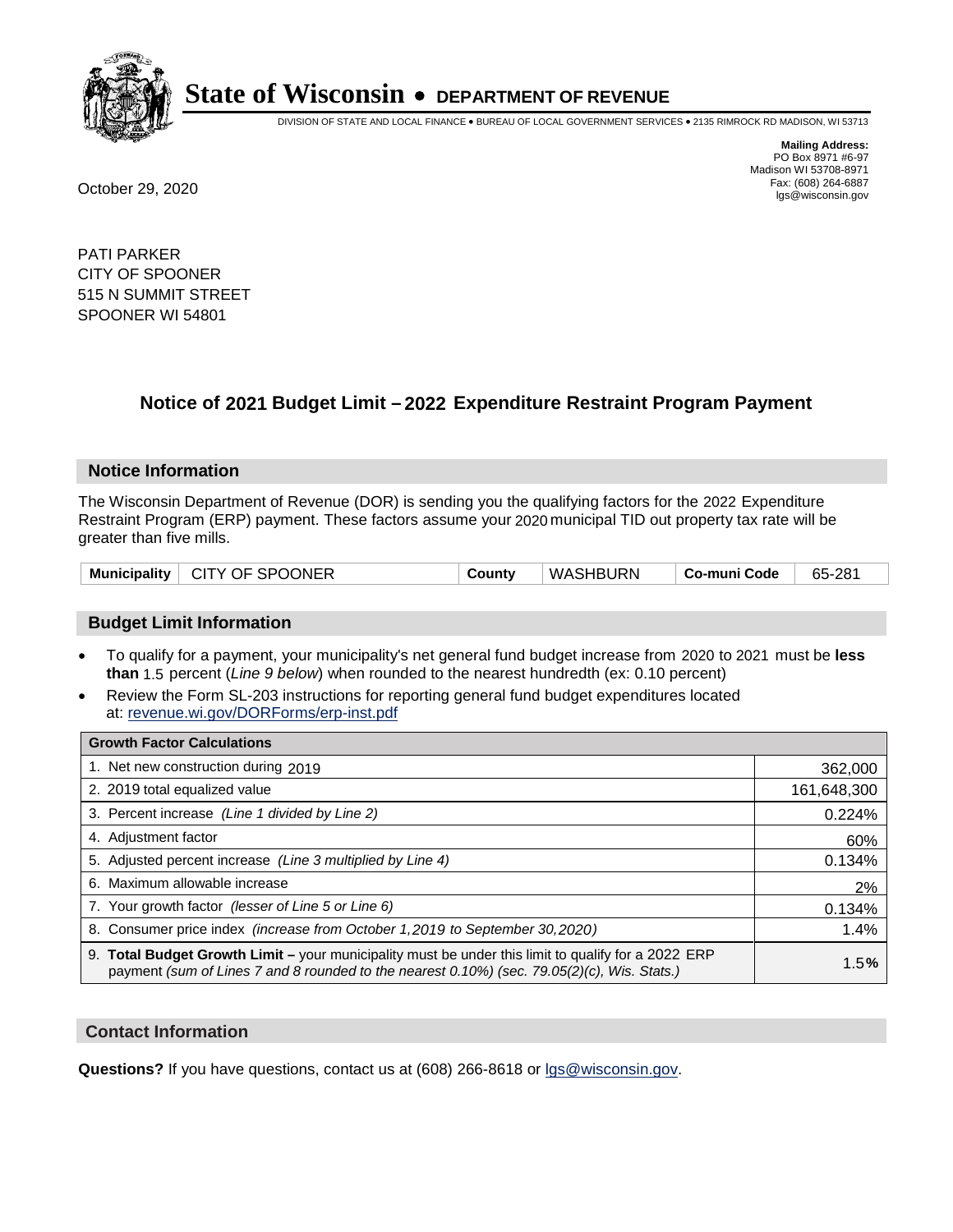

DIVISION OF STATE AND LOCAL FINANCE • BUREAU OF LOCAL GOVERNMENT SERVICES • 2135 RIMROCK RD MADISON, WI 53713

**Mailing Address:** PO Box 8971 #6-97 Madison WI 53708-8971<br>Fax: (608) 264-6887 Fax: (608) 264-6887 October 29, 2020 lgs@wisconsin.gov

ANDREW EICHE CITY OF SHELL LAKE PO BOX 520 SHELL LAKE WI 54871-0520

### **Notice of 2021 Budget Limit - 2022 Expenditure Restraint Program Payment**

#### **Notice Information**

The Wisconsin Department of Revenue (DOR) is sending you the qualifying factors for the 2022 Expenditure Restraint Program (ERP) payment. These factors assume your 2020 municipal TID out property tax rate will be greater than five mills.

| Municipality   CITY OF SHELL LAKE | County | WASHBURN | ∣ Co-muni Code | 65-282 |
|-----------------------------------|--------|----------|----------------|--------|
|-----------------------------------|--------|----------|----------------|--------|

#### **Budget Limit Information**

- To qualify for a payment, your municipality's net general fund budget increase from 2020 to 2021 must be less **than** 2.6 percent (*Line 9 below*) when rounded to the nearest hundredth (ex: 0.10 percent)
- Review the Form SL-203 instructions for reporting general fund budget expenditures located at: revenue.wi.gov/DORForms/erp-inst.pdf

| <b>Growth Factor Calculations</b>                                                                                                                                                                      |             |
|--------------------------------------------------------------------------------------------------------------------------------------------------------------------------------------------------------|-------------|
| 1. Net new construction during 2019                                                                                                                                                                    | 4,201,300   |
| 2. 2019 total equalized value                                                                                                                                                                          | 209,439,400 |
| 3. Percent increase (Line 1 divided by Line 2)                                                                                                                                                         | 2.006%      |
| 4. Adjustment factor                                                                                                                                                                                   | 60%         |
| 5. Adjusted percent increase (Line 3 multiplied by Line 4)                                                                                                                                             | 1.204%      |
| 6. Maximum allowable increase                                                                                                                                                                          | 2%          |
| 7. Your growth factor (lesser of Line 5 or Line 6)                                                                                                                                                     | 1.204%      |
| 8. Consumer price index (increase from October 1, 2019 to September 30, 2020)                                                                                                                          | 1.4%        |
| 9. Total Budget Growth Limit - your municipality must be under this limit to qualify for a 2022 ERP<br>payment (sum of Lines 7 and 8 rounded to the nearest $0.10\%$ ) (sec. 79.05(2)(c), Wis. Stats.) | 2.6%        |

#### **Contact Information**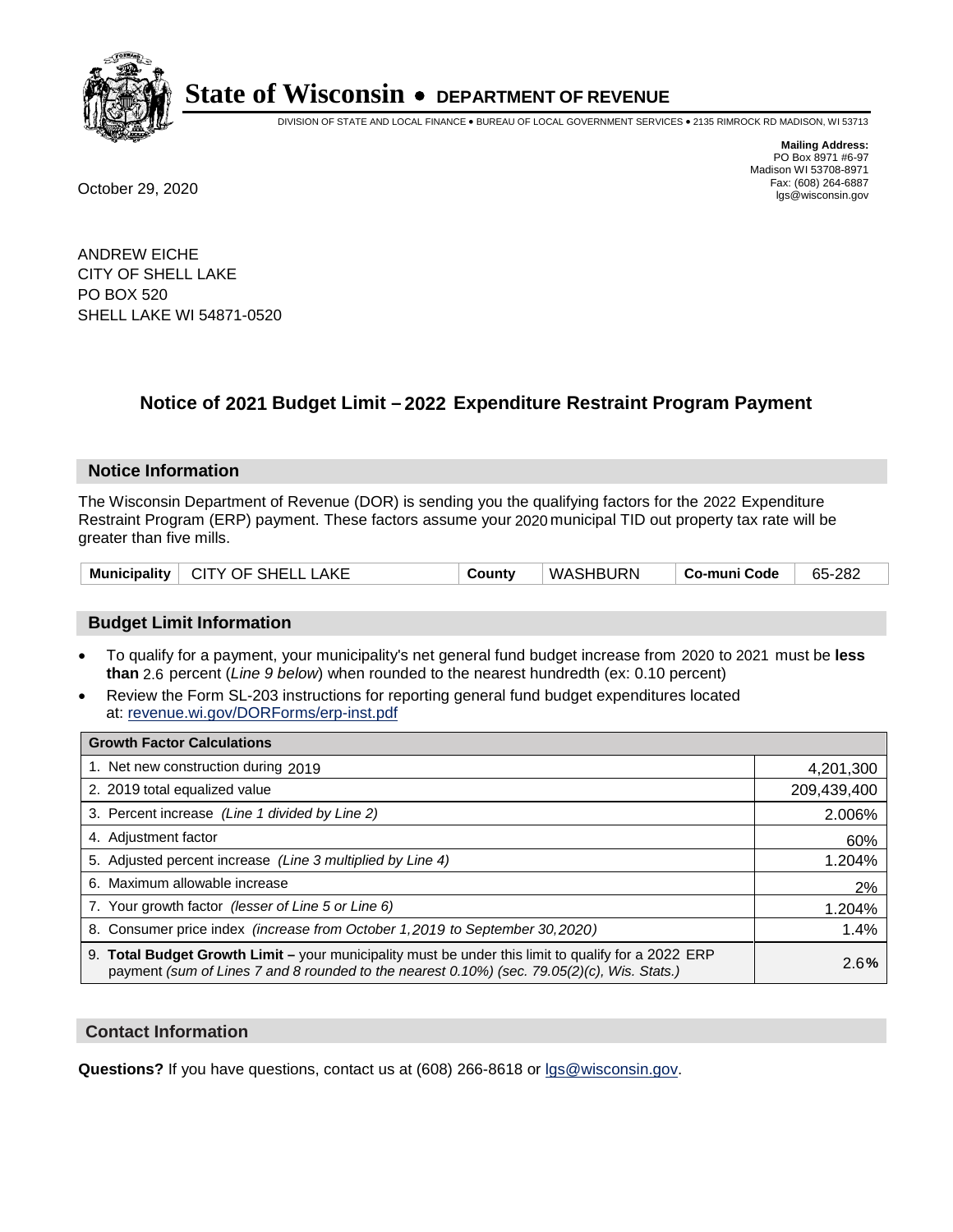

DIVISION OF STATE AND LOCAL FINANCE • BUREAU OF LOCAL GOVERNMENT SERVICES • 2135 RIMROCK RD MADISON, WI 53713

**Mailing Address:** PO Box 8971 #6-97 Madison WI 53708-8971<br>Fax: (608) 264-6887 Fax: (608) 264-6887 October 29, 2020 lgs@wisconsin.gov

JILLINE DOBRATZ VILLAGE OF JACKSON PO BOX 637 JACKSON WI 53037-0637

### **Notice of 2021 Budget Limit - 2022 Expenditure Restraint Program Payment**

#### **Notice Information**

The Wisconsin Department of Revenue (DOR) is sending you the qualifying factors for the 2022 Expenditure Restraint Program (ERP) payment. These factors assume your 2020 municipal TID out property tax rate will be greater than five mills.

| Municipality   VILLAGE OF JACKSON | County | WASHINGTON   Co-muni Code |  | 66-141 |
|-----------------------------------|--------|---------------------------|--|--------|
|-----------------------------------|--------|---------------------------|--|--------|

#### **Budget Limit Information**

- To qualify for a payment, your municipality's net general fund budget increase from 2020 to 2021 must be less **than** 2.3 percent (*Line 9 below*) when rounded to the nearest hundredth (ex: 0.10 percent)
- Review the Form SL-203 instructions for reporting general fund budget expenditures located at: revenue.wi.gov/DORForms/erp-inst.pdf

| <b>Growth Factor Calculations</b>                                                                                                                                                                  |             |
|----------------------------------------------------------------------------------------------------------------------------------------------------------------------------------------------------|-------------|
| 1. Net new construction during 2019                                                                                                                                                                | 10,884,600  |
| 2. 2019 total equalized value                                                                                                                                                                      | 732,309,800 |
| 3. Percent increase (Line 1 divided by Line 2)                                                                                                                                                     | 1.486%      |
| 4. Adjustment factor                                                                                                                                                                               | 60%         |
| 5. Adjusted percent increase (Line 3 multiplied by Line 4)                                                                                                                                         | 0.892%      |
| 6. Maximum allowable increase                                                                                                                                                                      | 2%          |
| 7. Your growth factor (lesser of Line 5 or Line 6)                                                                                                                                                 | 0.892%      |
| 8. Consumer price index (increase from October 1,2019 to September 30,2020)                                                                                                                        | 1.4%        |
| 9. Total Budget Growth Limit - your municipality must be under this limit to qualify for a 2022 ERP<br>payment (sum of Lines 7 and 8 rounded to the nearest 0.10%) (sec. 79.05(2)(c), Wis. Stats.) | 2.3%        |

#### **Contact Information**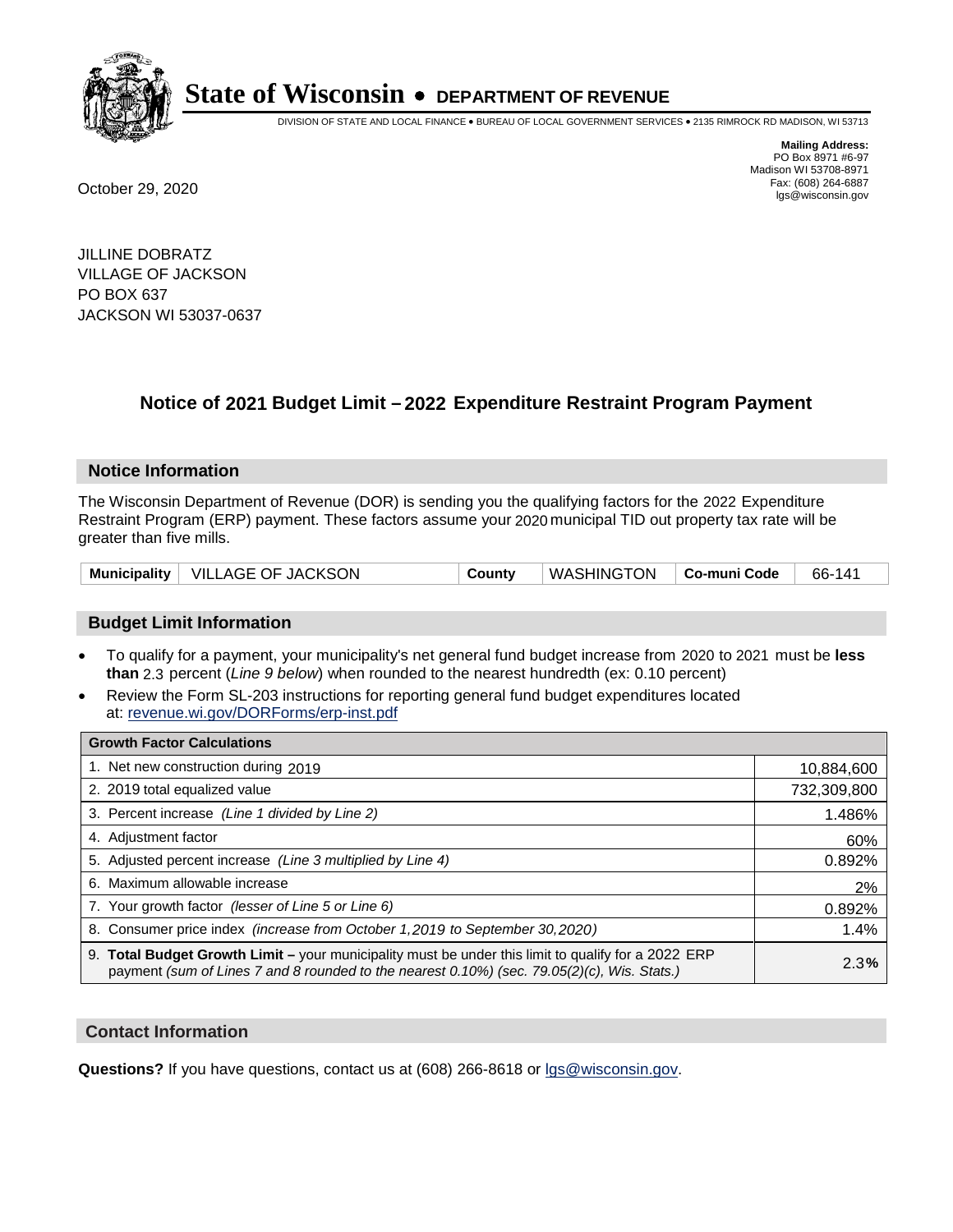

DIVISION OF STATE AND LOCAL FINANCE • BUREAU OF LOCAL GOVERNMENT SERVICES • 2135 RIMROCK RD MADISON, WI 53713

**Mailing Address:** PO Box 8971 #6-97 Madison WI 53708-8971<br>Fax: (608) 264-6887 Fax: (608) 264-6887 October 29, 2020 lgs@wisconsin.gov

TAMMY BUTZ VILLAGE OF KEWASKUM PO BOX 38 KEWASKUM WI 53040-0038

### **Notice of 2021 Budget Limit - 2022 Expenditure Restraint Program Payment**

#### **Notice Information**

The Wisconsin Department of Revenue (DOR) is sending you the qualifying factors for the 2022 Expenditure Restraint Program (ERP) payment. These factors assume your 2020 municipal TID out property tax rate will be greater than five mills.

|  | Municipality   VILLAGE OF KEWASKUM | County | $\top$ WASHINGTON $\top$ Co-muni Code |  | 66-142 |
|--|------------------------------------|--------|---------------------------------------|--|--------|
|--|------------------------------------|--------|---------------------------------------|--|--------|

#### **Budget Limit Information**

- To qualify for a payment, your municipality's net general fund budget increase from 2020 to 2021 must be less **than** 2.3 percent (*Line 9 below*) when rounded to the nearest hundredth (ex: 0.10 percent)
- Review the Form SL-203 instructions for reporting general fund budget expenditures located at: revenue.wi.gov/DORForms/erp-inst.pdf

| <b>Growth Factor Calculations</b>                                                                                                                                                                      |             |
|--------------------------------------------------------------------------------------------------------------------------------------------------------------------------------------------------------|-------------|
| 1. Net new construction during 2019                                                                                                                                                                    | 5,346,100   |
| 2. 2019 total equalized value                                                                                                                                                                          | 342,958,500 |
| 3. Percent increase (Line 1 divided by Line 2)                                                                                                                                                         | 1.559%      |
| 4. Adjustment factor                                                                                                                                                                                   | 60%         |
| 5. Adjusted percent increase (Line 3 multiplied by Line 4)                                                                                                                                             | 0.935%      |
| 6. Maximum allowable increase                                                                                                                                                                          | 2%          |
| 7. Your growth factor (lesser of Line 5 or Line 6)                                                                                                                                                     | 0.935%      |
| 8. Consumer price index (increase from October 1, 2019 to September 30, 2020)                                                                                                                          | 1.4%        |
| 9. Total Budget Growth Limit - your municipality must be under this limit to qualify for a 2022 ERP<br>payment (sum of Lines 7 and 8 rounded to the nearest $0.10\%$ ) (sec. 79.05(2)(c), Wis. Stats.) | 2.3%        |

#### **Contact Information**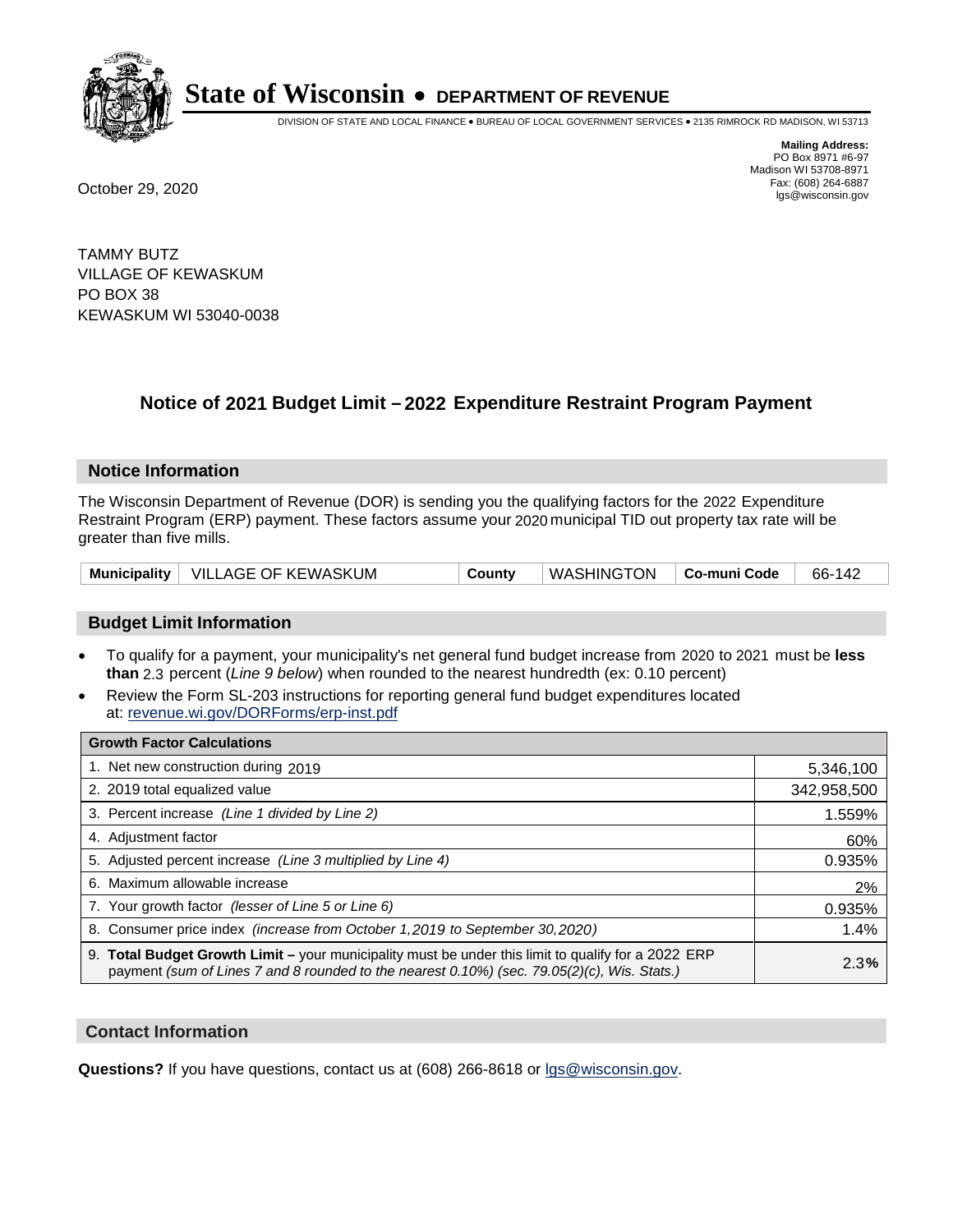

DIVISION OF STATE AND LOCAL FINANCE • BUREAU OF LOCAL GOVERNMENT SERVICES • 2135 RIMROCK RD MADISON, WI 53713

**Mailing Address:** PO Box 8971 #6-97 Madison WI 53708-8971<br>Fax: (608) 264-6887 Fax: (608) 264-6887 October 29, 2020 lgs@wisconsin.gov

DEANNA ALEXANDER VILLAGE OF NEWBURG PO BOX 50 NEWBURG WI 53060-0050

### **Notice of 2021 Budget Limit - 2022 Expenditure Restraint Program Payment**

#### **Notice Information**

The Wisconsin Department of Revenue (DOR) is sending you the qualifying factors for the 2022 Expenditure Restraint Program (ERP) payment. These factors assume your 2020 municipal TID out property tax rate will be greater than five mills.

|  | Municipality   VILLAGE OF NEWBURG | County | WASHINGTON   Co-muni Code |  | 66-161 |
|--|-----------------------------------|--------|---------------------------|--|--------|
|--|-----------------------------------|--------|---------------------------|--|--------|

#### **Budget Limit Information**

- To qualify for a payment, your municipality's net general fund budget increase from 2020 to 2021 must be less **than** 1.4 percent (*Line 9 below*) when rounded to the nearest hundredth (ex: 0.10 percent)
- Review the Form SL-203 instructions for reporting general fund budget expenditures located at: revenue.wi.gov/DORForms/erp-inst.pdf

| <b>Growth Factor Calculations</b>                                                                                                                                                                      |            |
|--------------------------------------------------------------------------------------------------------------------------------------------------------------------------------------------------------|------------|
| 1. Net new construction during 2019                                                                                                                                                                    | $-15,800$  |
| 2. 2019 total equalized value                                                                                                                                                                          | 88,011,100 |
| 3. Percent increase (Line 1 divided by Line 2)                                                                                                                                                         | $-0.018%$  |
| 4. Adjustment factor                                                                                                                                                                                   | 60%        |
| 5. Adjusted percent increase (Line 3 multiplied by Line 4)                                                                                                                                             | $-0.011%$  |
| 6. Maximum allowable increase                                                                                                                                                                          | 2%         |
| 7. Your growth factor (lesser of Line 5 or Line 6)                                                                                                                                                     | 0.000%     |
| 8. Consumer price index (increase from October 1,2019 to September 30,2020)                                                                                                                            | 1.4%       |
| 9. Total Budget Growth Limit - your municipality must be under this limit to qualify for a 2022 ERP<br>payment (sum of Lines 7 and 8 rounded to the nearest $0.10\%$ ) (sec. 79.05(2)(c), Wis. Stats.) | 1.4%       |

#### **Contact Information**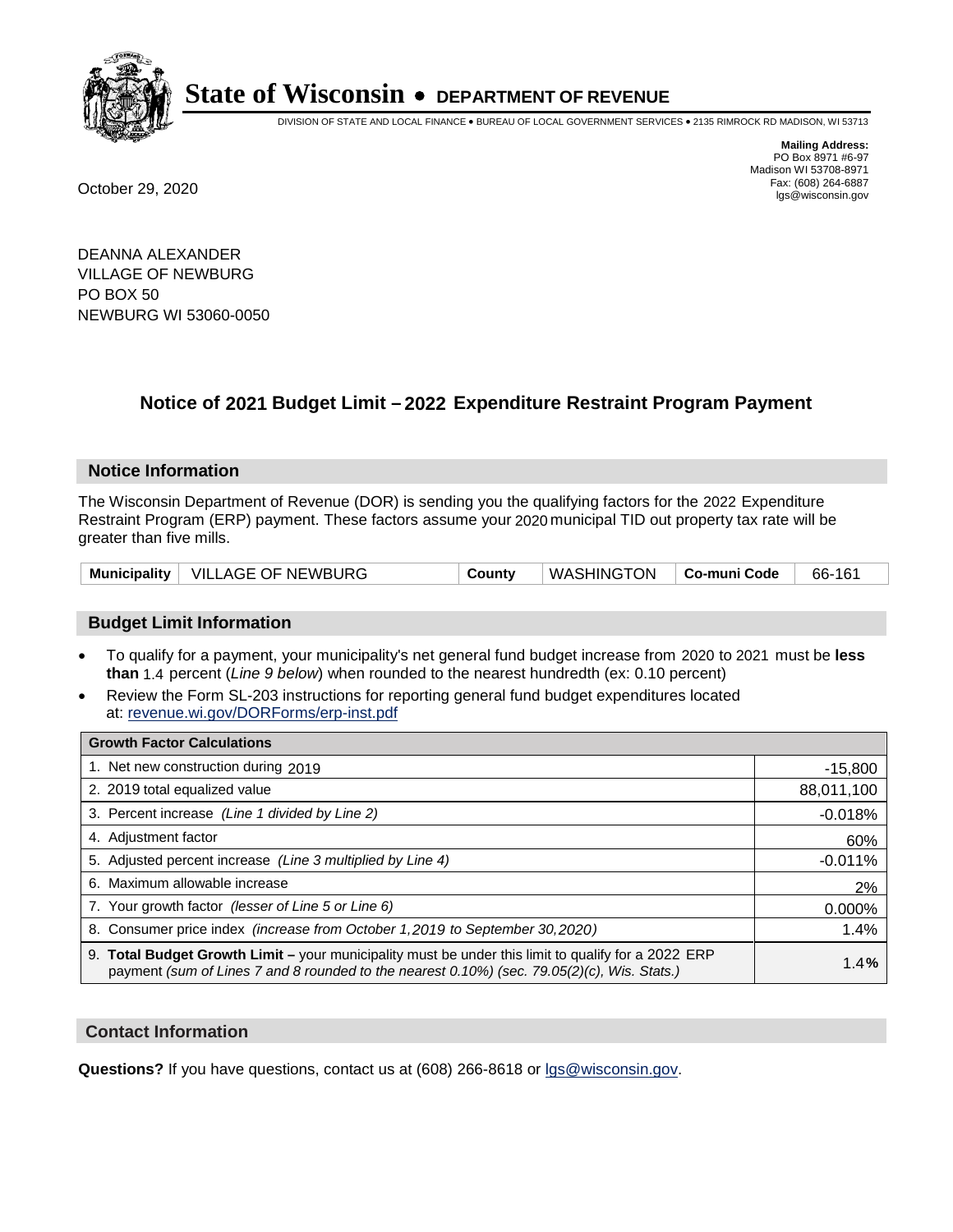

DIVISION OF STATE AND LOCAL FINANCE • BUREAU OF LOCAL GOVERNMENT SERVICES • 2135 RIMROCK RD MADISON, WI 53713

**Mailing Address:** PO Box 8971 #6-97 Madison WI 53708-8971<br>Fax: (608) 264-6887 Fax: (608) 264-6887 October 29, 2020 lgs@wisconsin.gov

TAMMY TENNIES VILLAGE OF SLINGER 300 SLINGER RD SLINGER WI 53086-0227

### **Notice of 2021 Budget Limit - 2022 Expenditure Restraint Program Payment**

#### **Notice Information**

The Wisconsin Department of Revenue (DOR) is sending you the qualifying factors for the 2022 Expenditure Restraint Program (ERP) payment. These factors assume your 2020 municipal TID out property tax rate will be greater than five mills.

| Municipality   VILLAGE OF SLINGER | Countv | WASHINGTON   Co-muni Code |  | 66-181 |
|-----------------------------------|--------|---------------------------|--|--------|
|-----------------------------------|--------|---------------------------|--|--------|

#### **Budget Limit Information**

- To qualify for a payment, your municipality's net general fund budget increase from 2020 to 2021 must be less **than** 3.3 percent (*Line 9 below*) when rounded to the nearest hundredth (ex: 0.10 percent)
- Review the Form SL-203 instructions for reporting general fund budget expenditures located at: revenue.wi.gov/DORForms/erp-inst.pdf

| <b>Growth Factor Calculations</b>                                                                                                                                                                  |             |
|----------------------------------------------------------------------------------------------------------------------------------------------------------------------------------------------------|-------------|
| 1. Net new construction during 2019                                                                                                                                                                | 19,519,900  |
| 2. 2019 total equalized value                                                                                                                                                                      | 626,625,800 |
| 3. Percent increase (Line 1 divided by Line 2)                                                                                                                                                     | 3.115%      |
| 4. Adjustment factor                                                                                                                                                                               | 60%         |
| 5. Adjusted percent increase (Line 3 multiplied by Line 4)                                                                                                                                         | 1.869%      |
| 6. Maximum allowable increase                                                                                                                                                                      | 2%          |
| 7. Your growth factor (lesser of Line 5 or Line 6)                                                                                                                                                 | 1.869%      |
| 8. Consumer price index (increase from October 1,2019 to September 30,2020)                                                                                                                        | 1.4%        |
| 9. Total Budget Growth Limit - your municipality must be under this limit to qualify for a 2022 ERP<br>payment (sum of Lines 7 and 8 rounded to the nearest 0.10%) (sec. 79.05(2)(c), Wis. Stats.) | 3.3%        |

#### **Contact Information**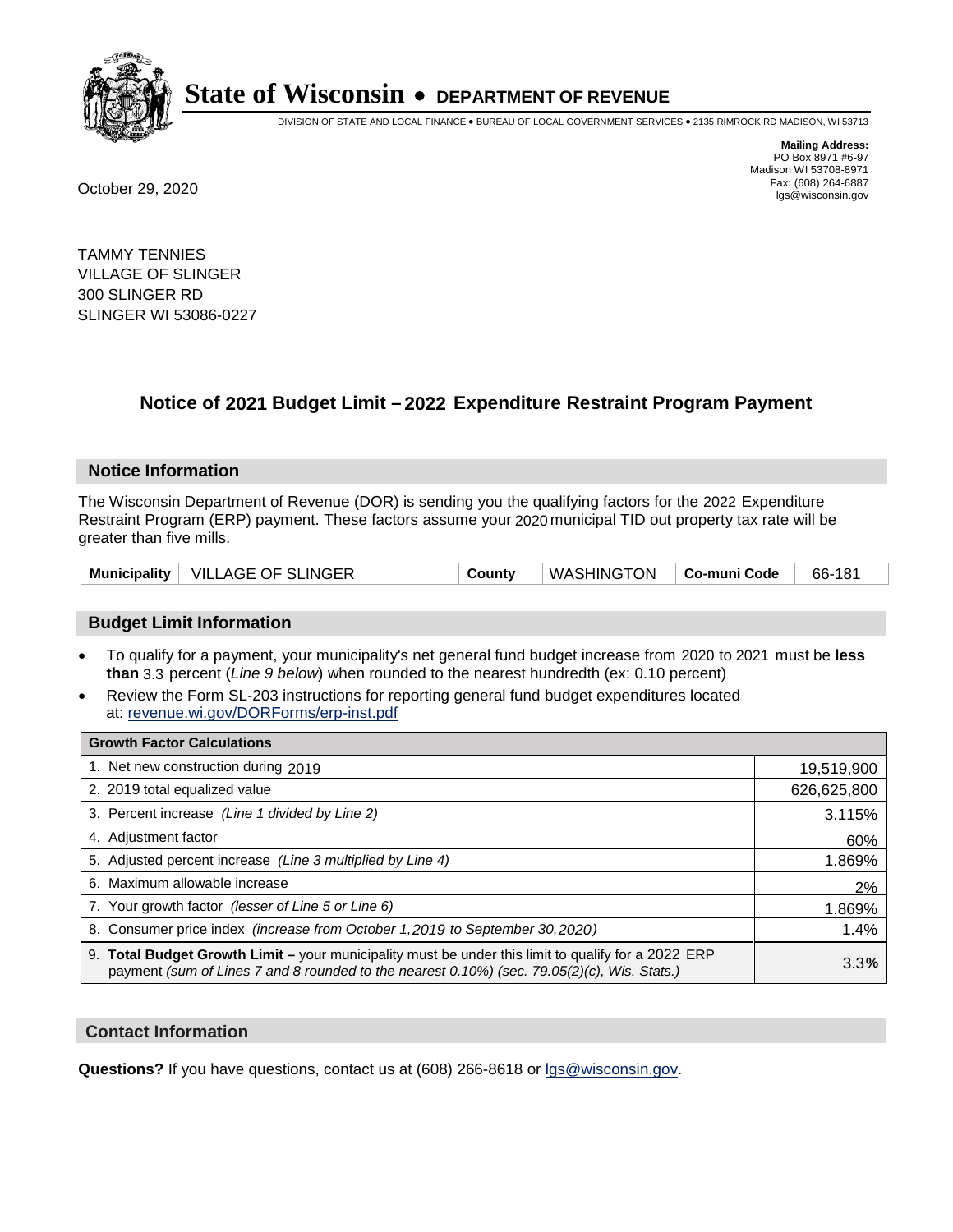

DIVISION OF STATE AND LOCAL FINANCE • BUREAU OF LOCAL GOVERNMENT SERVICES • 2135 RIMROCK RD MADISON, WI 53713

**Mailing Address:** PO Box 8971 #6-97 Madison WI 53708-8971<br>Fax: (608) 264-6887 Fax: (608) 264-6887 October 29, 2020 lgs@wisconsin.gov

LORI HETZEL CITY OF HARTFORD 109 N MAIN ST HARTFORD WI 53027-1521

### **Notice of 2021 Budget Limit - 2022 Expenditure Restraint Program Payment**

#### **Notice Information**

The Wisconsin Department of Revenue (DOR) is sending you the qualifying factors for the 2022 Expenditure Restraint Program (ERP) payment. These factors assume your 2020 municipal TID out property tax rate will be greater than five mills.

|  | Municipality   CITY OF HARTFORD | County | WASHINGTON   Co-muni Code |  | 66-236 |
|--|---------------------------------|--------|---------------------------|--|--------|
|--|---------------------------------|--------|---------------------------|--|--------|

#### **Budget Limit Information**

- To qualify for a payment, your municipality's net general fund budget increase from 2020 to 2021 must be less **than** 2.5 percent (*Line 9 below*) when rounded to the nearest hundredth (ex: 0.10 percent)
- Review the Form SL-203 instructions for reporting general fund budget expenditures located at: revenue.wi.gov/DORForms/erp-inst.pdf

| <b>Growth Factor Calculations</b>                                                                                                                                                                  |               |
|----------------------------------------------------------------------------------------------------------------------------------------------------------------------------------------------------|---------------|
| 1. Net new construction during 2019                                                                                                                                                                | 27,274,300    |
| 2. 2019 total equalized value                                                                                                                                                                      | 1,442,537,700 |
| 3. Percent increase (Line 1 divided by Line 2)                                                                                                                                                     | 1.891%        |
| 4. Adjustment factor                                                                                                                                                                               | 60%           |
| 5. Adjusted percent increase (Line 3 multiplied by Line 4)                                                                                                                                         | 1.135%        |
| 6. Maximum allowable increase                                                                                                                                                                      | 2%            |
| 7. Your growth factor (lesser of Line 5 or Line 6)                                                                                                                                                 | 1.135%        |
| 8. Consumer price index (increase from October 1,2019 to September 30,2020)                                                                                                                        | 1.4%          |
| 9. Total Budget Growth Limit - your municipality must be under this limit to qualify for a 2022 ERP<br>payment (sum of Lines 7 and 8 rounded to the nearest 0.10%) (sec. 79.05(2)(c), Wis. Stats.) | 2.5%          |

#### **Contact Information**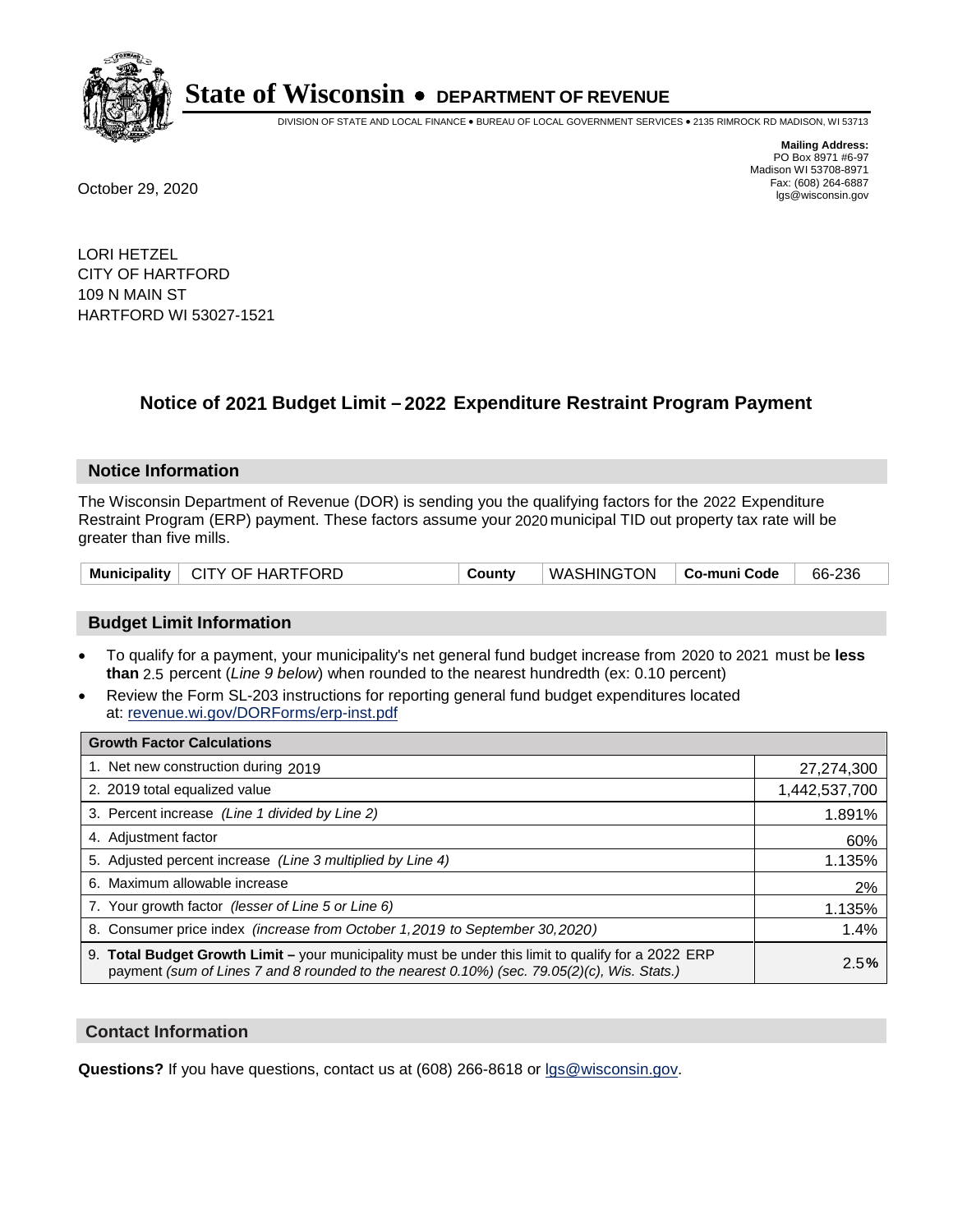

DIVISION OF STATE AND LOCAL FINANCE • BUREAU OF LOCAL GOVERNMENT SERVICES • 2135 RIMROCK RD MADISON, WI 53713

**Mailing Address:** PO Box 8971 #6-97 Madison WI 53708-8971<br>Fax: (608) 264-6887 Fax: (608) 264-6887 October 29, 2020 lgs@wisconsin.gov

STEPHANIE JUSTMANN CITY OF WEST BEND 1115 S MAIN ST WEST BEND WI 53095

### **Notice of 2021 Budget Limit - 2022 Expenditure Restraint Program Payment**

#### **Notice Information**

The Wisconsin Department of Revenue (DOR) is sending you the qualifying factors for the 2022 Expenditure Restraint Program (ERP) payment. These factors assume your 2020 municipal TID out property tax rate will be greater than five mills.

|  | Municipality   CITY OF WEST BEND | Countv | WASHINGTON   Co-muni Code |  | 66-291 |
|--|----------------------------------|--------|---------------------------|--|--------|
|--|----------------------------------|--------|---------------------------|--|--------|

#### **Budget Limit Information**

- To qualify for a payment, your municipality's net general fund budget increase from 2020 to 2021 must be less **than** 3.3 percent (*Line 9 below*) when rounded to the nearest hundredth (ex: 0.10 percent)
- Review the Form SL-203 instructions for reporting general fund budget expenditures located at: revenue.wi.gov/DORForms/erp-inst.pdf

| <b>Growth Factor Calculations</b>                                                                                                                                                                  |               |
|----------------------------------------------------------------------------------------------------------------------------------------------------------------------------------------------------|---------------|
| 1. Net new construction during 2019                                                                                                                                                                | 91,630,200    |
| 2. 2019 total equalized value                                                                                                                                                                      | 2,956,923,800 |
| 3. Percent increase (Line 1 divided by Line 2)                                                                                                                                                     | 3.099%        |
| 4. Adjustment factor                                                                                                                                                                               | 60%           |
| 5. Adjusted percent increase (Line 3 multiplied by Line 4)                                                                                                                                         | 1.859%        |
| 6. Maximum allowable increase                                                                                                                                                                      | 2%            |
| 7. Your growth factor (lesser of Line 5 or Line 6)                                                                                                                                                 | 1.859%        |
| 8. Consumer price index (increase from October 1,2019 to September 30,2020)                                                                                                                        | 1.4%          |
| 9. Total Budget Growth Limit - your municipality must be under this limit to qualify for a 2022 ERP<br>payment (sum of Lines 7 and 8 rounded to the nearest 0.10%) (sec. 79.05(2)(c), Wis. Stats.) | 3.3%          |

#### **Contact Information**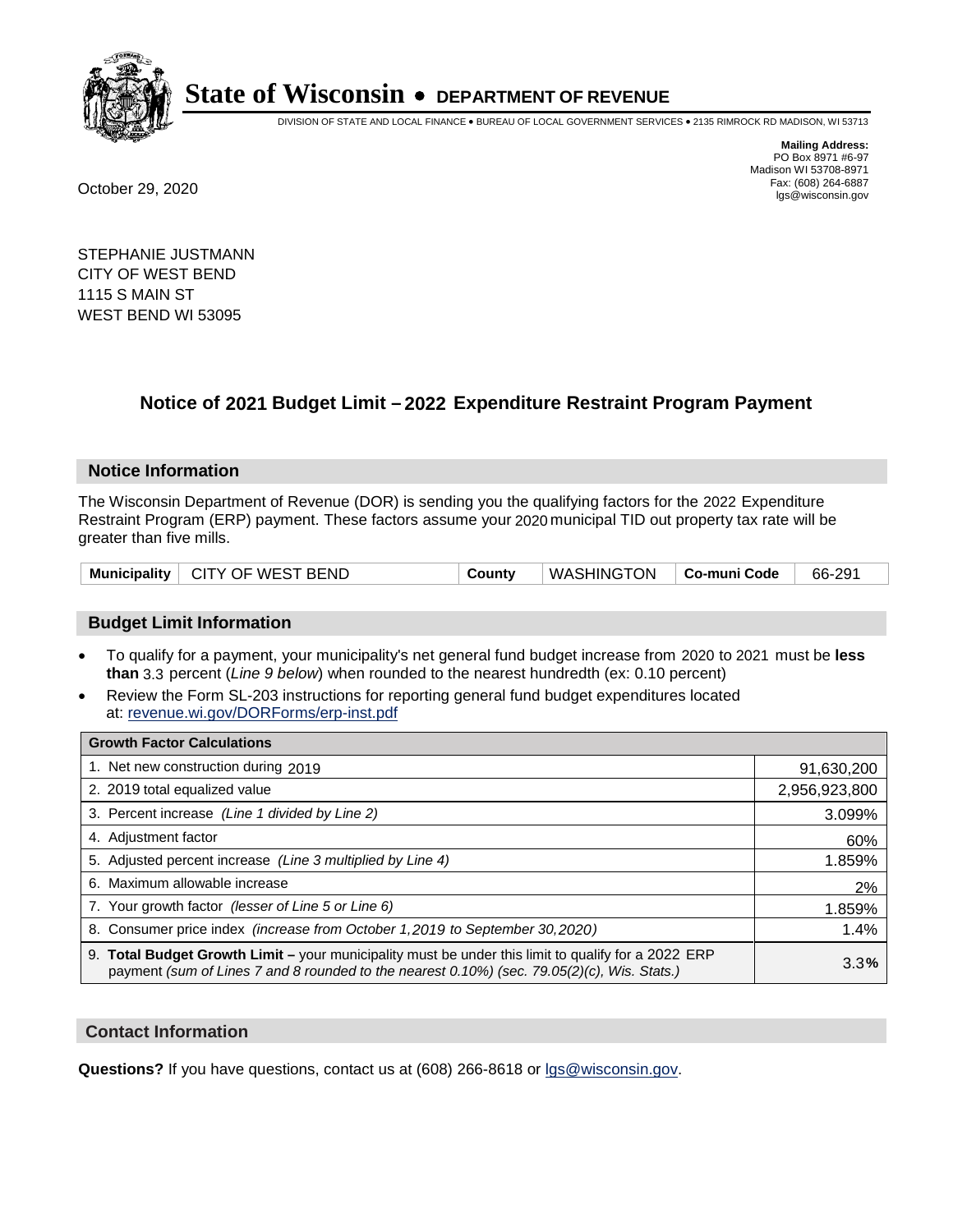

DIVISION OF STATE AND LOCAL FINANCE • BUREAU OF LOCAL GOVERNMENT SERVICES • 2135 RIMROCK RD MADISON, WI 53713

**Mailing Address:** PO Box 8971 #6-97 Madison WI 53708-8971<br>Fax: (608) 264-6887 Fax: (608) 264-6887 October 29, 2020 lgs@wisconsin.gov

KELLI KOELLNER VILLAGE OF BIG BEND W230 S9185 NEVINS ST BIG BEND WI 53103

## **Notice of 2021 Budget Limit - 2022 Expenditure Restraint Program Payment**

#### **Notice Information**

The Wisconsin Department of Revenue (DOR) is sending you the qualifying factors for the 2022 Expenditure Restraint Program (ERP) payment. These factors assume your 2020 municipal TID out property tax rate will be greater than five mills.

| <b>Municipality</b> | VILLAGE OF BIG BEND | County | WAUKESHA | Co-muni Code | 106<br>$67 -$ |
|---------------------|---------------------|--------|----------|--------------|---------------|
|---------------------|---------------------|--------|----------|--------------|---------------|

#### **Budget Limit Information**

- To qualify for a payment, your municipality's net general fund budget increase from 2020 to 2021 must be less **than** 3.0 percent (*Line 9 below*) when rounded to the nearest hundredth (ex: 0.10 percent)
- Review the Form SL-203 instructions for reporting general fund budget expenditures located at: revenue.wi.gov/DORForms/erp-inst.pdf

| <b>Growth Factor Calculations</b>                                                                                                                                                                      |             |
|--------------------------------------------------------------------------------------------------------------------------------------------------------------------------------------------------------|-------------|
| 1. Net new construction during 2019                                                                                                                                                                    | 4,938,100   |
| 2. 2019 total equalized value                                                                                                                                                                          | 186,982,700 |
| 3. Percent increase (Line 1 divided by Line 2)                                                                                                                                                         | 2.641%      |
| 4. Adiustment factor                                                                                                                                                                                   | 60%         |
| 5. Adjusted percent increase (Line 3 multiplied by Line 4)                                                                                                                                             | 1.585%      |
| 6. Maximum allowable increase                                                                                                                                                                          | 2%          |
| 7. Your growth factor (lesser of Line 5 or Line 6)                                                                                                                                                     | 1.585%      |
| 8. Consumer price index (increase from October 1,2019 to September 30,2020)                                                                                                                            | 1.4%        |
| 9. Total Budget Growth Limit - your municipality must be under this limit to qualify for a 2022 ERP<br>payment (sum of Lines 7 and 8 rounded to the nearest $0.10\%$ ) (sec. 79.05(2)(c), Wis. Stats.) | 3.0%        |

#### **Contact Information**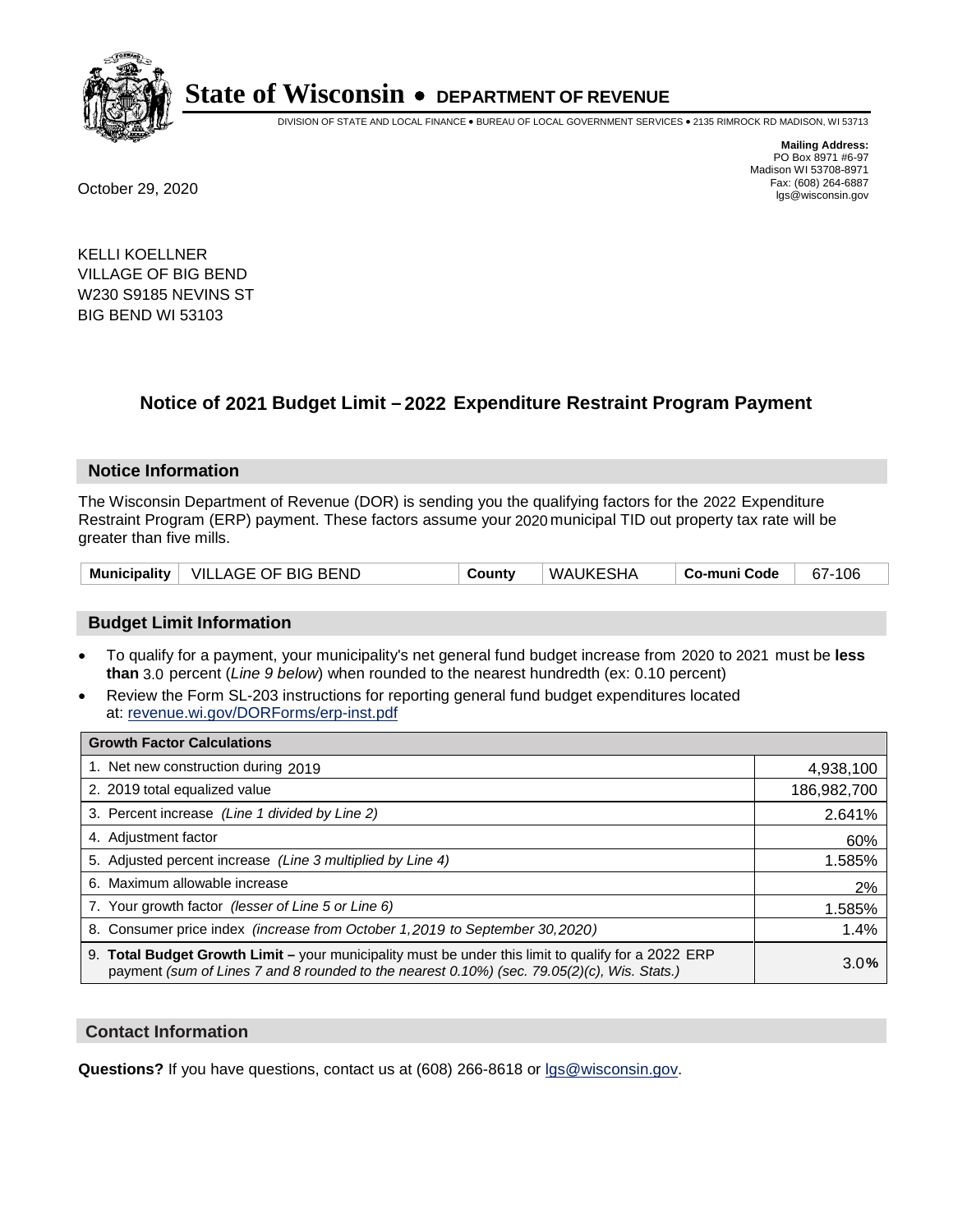

DIVISION OF STATE AND LOCAL FINANCE • BUREAU OF LOCAL GOVERNMENT SERVICES • 2135 RIMROCK RD MADISON, WI 53713

**Mailing Address:** PO Box 8971 #6-97 Madison WI 53708-8971<br>Fax: (608) 264-6887 Fax: (608) 264-6887 October 29, 2020 lgs@wisconsin.gov

KAYLA THORPE VILLAGE OF BUTLER 12621 W HAMPTON AVE BUTLER WI 53007-1791

### **Notice of 2021 Budget Limit - 2022 Expenditure Restraint Program Payment**

#### **Notice Information**

The Wisconsin Department of Revenue (DOR) is sending you the qualifying factors for the 2022 Expenditure Restraint Program (ERP) payment. These factors assume your 2020 municipal TID out property tax rate will be greater than five mills.

|  | Municipality   VILLAGE OF BUTLER | County | WAUKESHA | Co-muni Code | 67-107 |
|--|----------------------------------|--------|----------|--------------|--------|
|--|----------------------------------|--------|----------|--------------|--------|

#### **Budget Limit Information**

- To qualify for a payment, your municipality's net general fund budget increase from 2020 to 2021 must be less **than** 1.4 percent (*Line 9 below*) when rounded to the nearest hundredth (ex: 0.10 percent)
- Review the Form SL-203 instructions for reporting general fund budget expenditures located at: revenue.wi.gov/DORForms/erp-inst.pdf

| <b>Growth Factor Calculations</b>                                                                                                                                                                  |             |
|----------------------------------------------------------------------------------------------------------------------------------------------------------------------------------------------------|-------------|
| 1. Net new construction during 2019                                                                                                                                                                | 112,500     |
| 2. 2019 total equalized value                                                                                                                                                                      | 247,158,600 |
| 3. Percent increase (Line 1 divided by Line 2)                                                                                                                                                     | 0.046%      |
| 4. Adjustment factor                                                                                                                                                                               | 60%         |
| 5. Adjusted percent increase (Line 3 multiplied by Line 4)                                                                                                                                         | 0.028%      |
| 6. Maximum allowable increase                                                                                                                                                                      | 2%          |
| 7. Your growth factor (lesser of Line 5 or Line 6)                                                                                                                                                 | 0.028%      |
| 8. Consumer price index (increase from October 1,2019 to September 30,2020)                                                                                                                        | 1.4%        |
| 9. Total Budget Growth Limit - your municipality must be under this limit to qualify for a 2022 ERP<br>payment (sum of Lines 7 and 8 rounded to the nearest 0.10%) (sec. 79.05(2)(c), Wis. Stats.) | 1.4%        |

#### **Contact Information**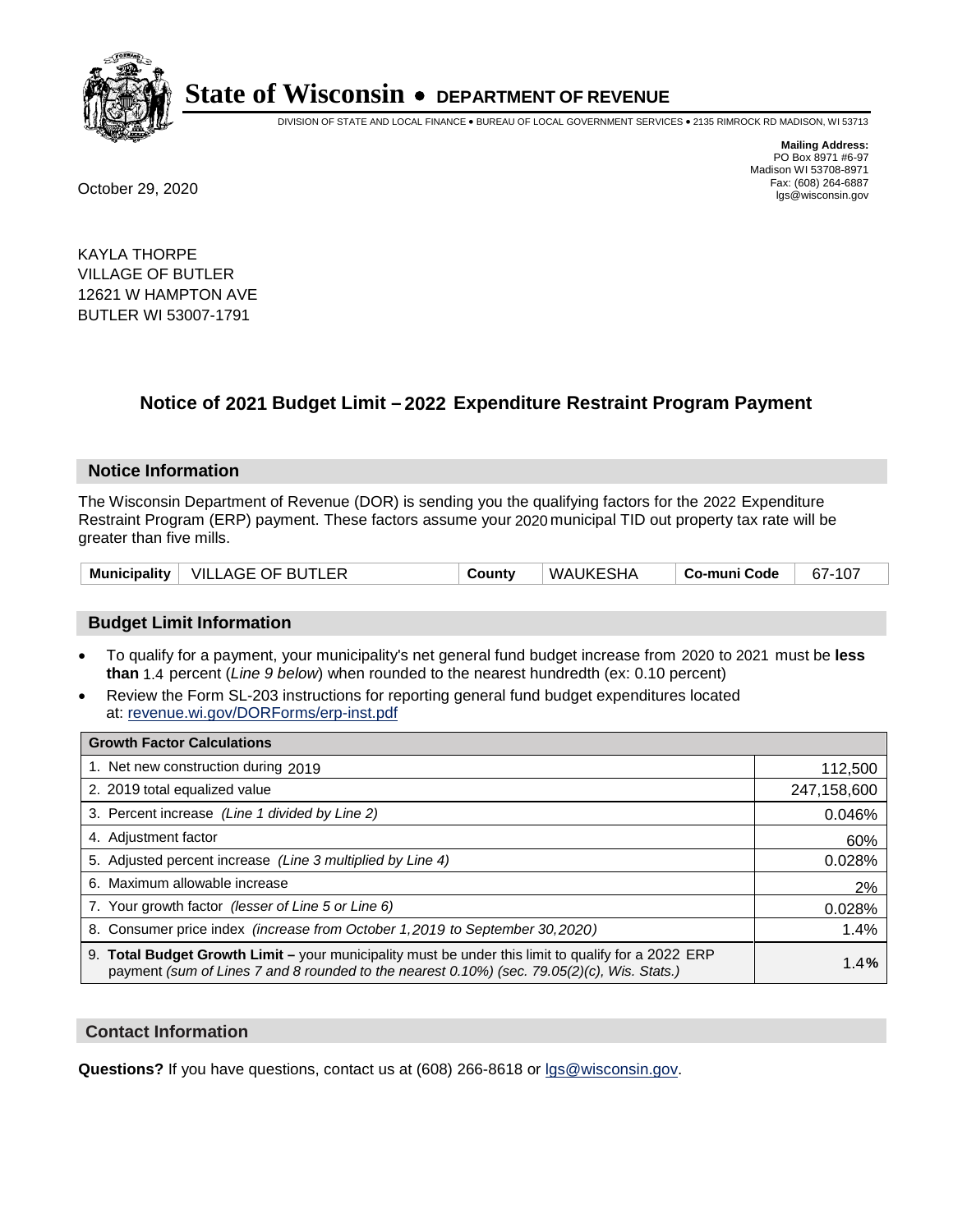

DIVISION OF STATE AND LOCAL FINANCE • BUREAU OF LOCAL GOVERNMENT SERVICES • 2135 RIMROCK RD MADISON, WI 53713

**Mailing Address:** PO Box 8971 #6-97 Madison WI 53708-8971<br>Fax: (608) 264-6887 Fax: (608) 264-6887 October 29, 2020 lgs@wisconsin.gov

PENNY NISSEN VILLAGE OF DOUSMAN 118 S MAIN ST DOUSMAN WI 53118-9557

## **Notice of 2021 Budget Limit - 2022 Expenditure Restraint Program Payment**

#### **Notice Information**

The Wisconsin Department of Revenue (DOR) is sending you the qualifying factors for the 2022 Expenditure Restraint Program (ERP) payment. These factors assume your 2020 municipal TID out property tax rate will be greater than five mills.

|  | Municipality   VILLAGE OF DOUSMAN | County | WAUKESHA | Co-muni Code | 67-116 |
|--|-----------------------------------|--------|----------|--------------|--------|
|--|-----------------------------------|--------|----------|--------------|--------|

#### **Budget Limit Information**

- To qualify for a payment, your municipality's net general fund budget increase from 2020 to 2021 must be less **than** 2.1 percent (*Line 9 below*) when rounded to the nearest hundredth (ex: 0.10 percent)
- Review the Form SL-203 instructions for reporting general fund budget expenditures located at: revenue.wi.gov/DORForms/erp-inst.pdf

| <b>Growth Factor Calculations</b>                                                                                                                                                                  |             |
|----------------------------------------------------------------------------------------------------------------------------------------------------------------------------------------------------|-------------|
| 1. Net new construction during 2019                                                                                                                                                                | 2,658,600   |
| 2. 2019 total equalized value                                                                                                                                                                      | 216,275,600 |
| 3. Percent increase (Line 1 divided by Line 2)                                                                                                                                                     | 1.229%      |
| 4. Adjustment factor                                                                                                                                                                               | 60%         |
| 5. Adjusted percent increase (Line 3 multiplied by Line 4)                                                                                                                                         | 0.737%      |
| 6. Maximum allowable increase                                                                                                                                                                      | 2%          |
| 7. Your growth factor (lesser of Line 5 or Line 6)                                                                                                                                                 | 0.737%      |
| 8. Consumer price index (increase from October 1, 2019 to September 30, 2020)                                                                                                                      | 1.4%        |
| 9. Total Budget Growth Limit - your municipality must be under this limit to qualify for a 2022 ERP<br>payment (sum of Lines 7 and 8 rounded to the nearest 0.10%) (sec. 79.05(2)(c), Wis. Stats.) | 2.1%        |

#### **Contact Information**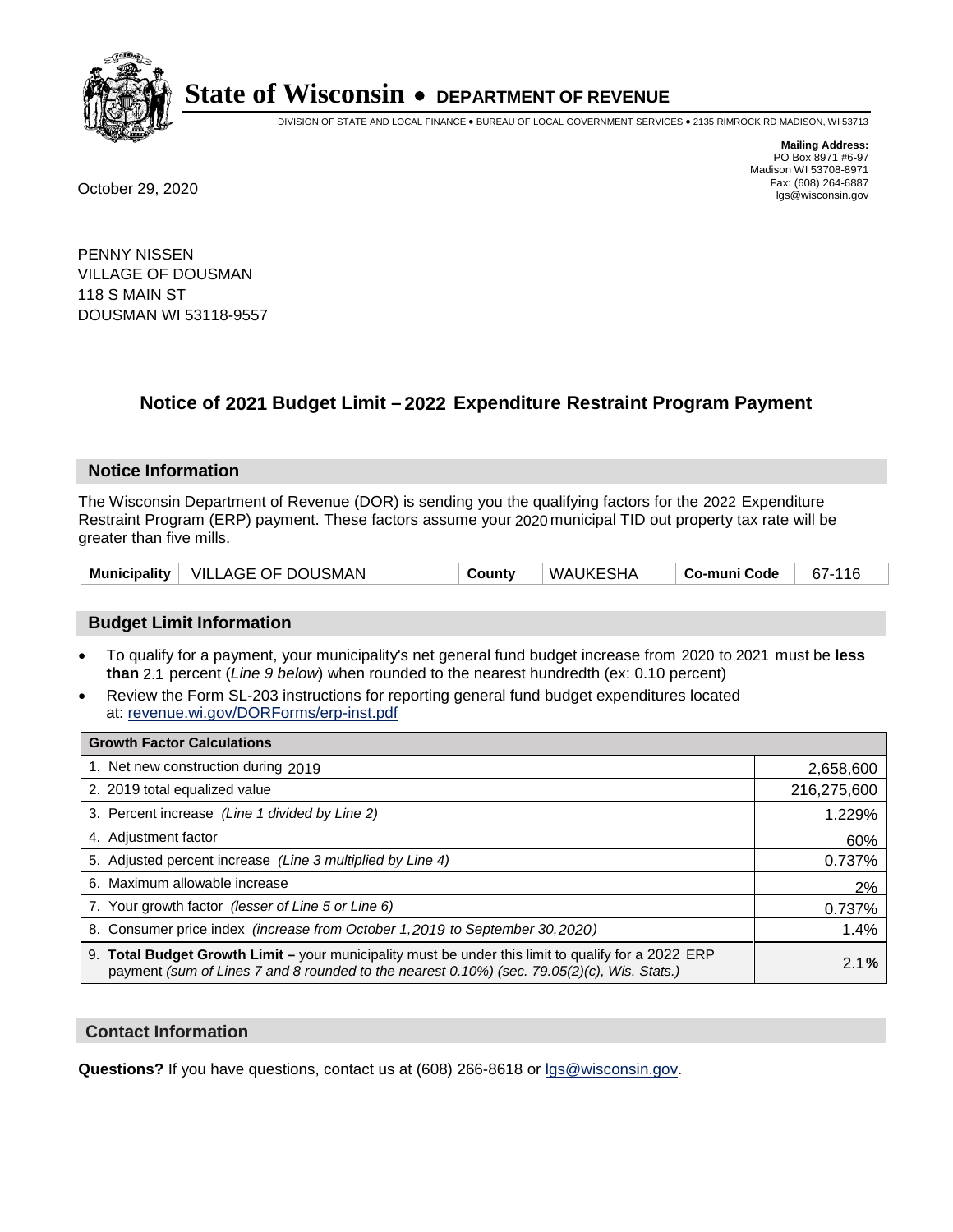

DIVISION OF STATE AND LOCAL FINANCE • BUREAU OF LOCAL GOVERNMENT SERVICES • 2135 RIMROCK RD MADISON, WI 53713

**Mailing Address:** PO Box 8971 #6-97 Madison WI 53708-8971<br>Fax: (608) 264-6887 Fax: (608) 264-6887 October 29, 2020 lgs@wisconsin.gov

MICHELLE LUEDTKE VILLAGE OF ELM GROVE 13600 JUNEAU BLVD ELM GROVE WI 53122-1654

## **Notice of 2021 Budget Limit - 2022 Expenditure Restraint Program Payment**

#### **Notice Information**

The Wisconsin Department of Revenue (DOR) is sending you the qualifying factors for the 2022 Expenditure Restraint Program (ERP) payment. These factors assume your 2020 municipal TID out property tax rate will be greater than five mills.

|  | Municipality   VILLAGE OF ELM GROVE | County | WAUKESHA | Co-muni Code | 67-122 |
|--|-------------------------------------|--------|----------|--------------|--------|
|--|-------------------------------------|--------|----------|--------------|--------|

### **Budget Limit Information**

- To qualify for a payment, your municipality's net general fund budget increase from 2020 to 2021 must be less **than** 2.1 percent (*Line 9 below*) when rounded to the nearest hundredth (ex: 0.10 percent)
- Review the Form SL-203 instructions for reporting general fund budget expenditures located at: revenue.wi.gov/DORForms/erp-inst.pdf

| <b>Growth Factor Calculations</b>                                                                                                                                                                  |               |
|----------------------------------------------------------------------------------------------------------------------------------------------------------------------------------------------------|---------------|
| 1. Net new construction during 2019                                                                                                                                                                | 14,760,200    |
| 2. 2019 total equalized value                                                                                                                                                                      | 1,249,867,700 |
| 3. Percent increase (Line 1 divided by Line 2)                                                                                                                                                     | 1.181%        |
| 4. Adjustment factor                                                                                                                                                                               | 60%           |
| 5. Adjusted percent increase (Line 3 multiplied by Line 4)                                                                                                                                         | 0.709%        |
| 6. Maximum allowable increase                                                                                                                                                                      | 2%            |
| 7. Your growth factor (lesser of Line 5 or Line 6)                                                                                                                                                 | 0.709%        |
| 8. Consumer price index (increase from October 1,2019 to September 30,2020)                                                                                                                        | 1.4%          |
| 9. Total Budget Growth Limit - your municipality must be under this limit to qualify for a 2022 ERP<br>payment (sum of Lines 7 and 8 rounded to the nearest 0.10%) (sec. 79.05(2)(c), Wis. Stats.) | 2.1%          |

### **Contact Information**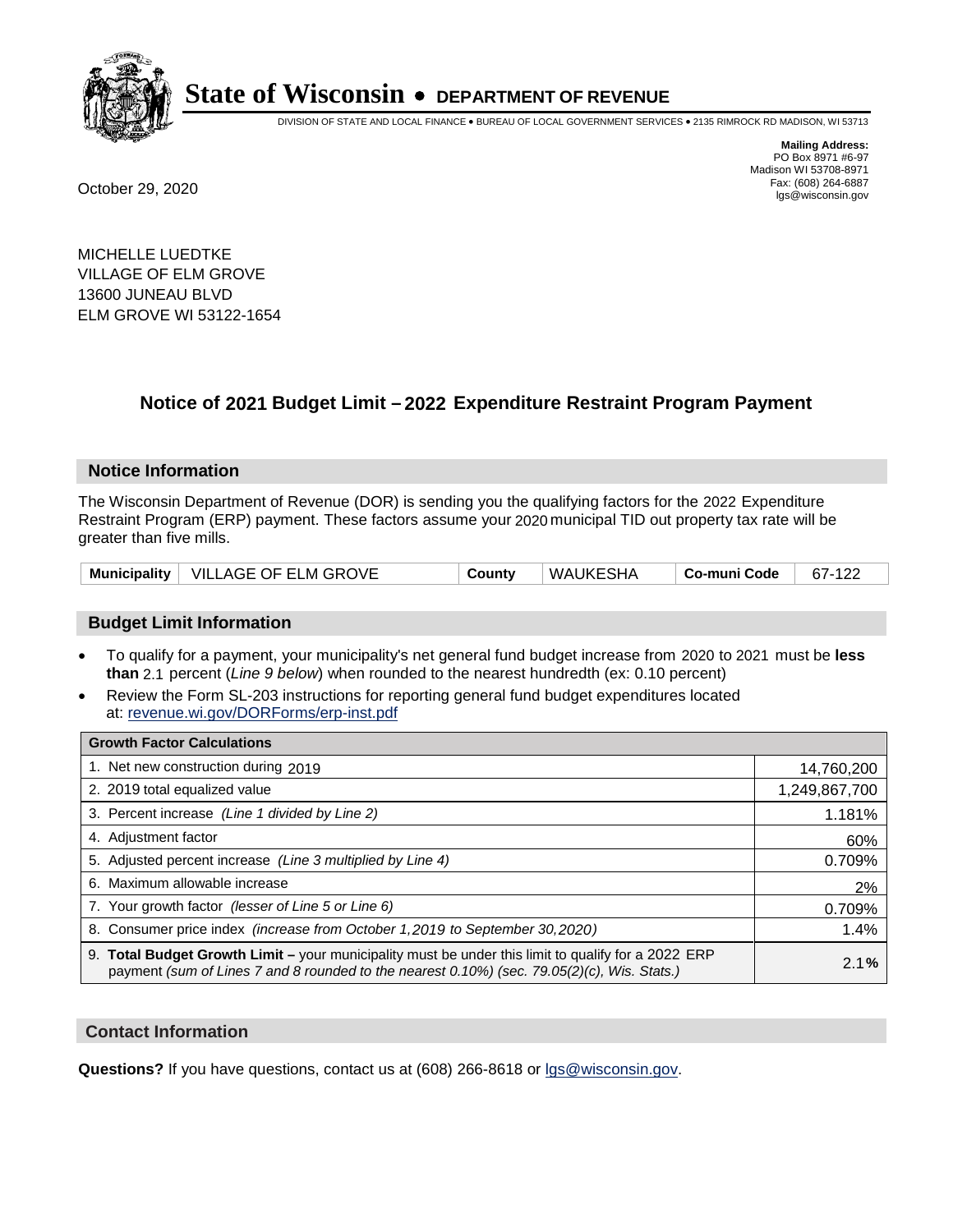

DIVISION OF STATE AND LOCAL FINANCE • BUREAU OF LOCAL GOVERNMENT SERVICES • 2135 RIMROCK RD MADISON, WI 53713

**Mailing Address:** PO Box 8971 #6-97 Madison WI 53708-8971<br>Fax: (608) 264-6887 Fax: (608) 264-6887 October 29, 2020 lgs@wisconsin.gov

DIANA DYKSTRA VILLAGE OF MUKWONAGO 440 RIVER CREST CT MUKWONAGO WI 53149

## **Notice of 2021 Budget Limit - 2022 Expenditure Restraint Program Payment**

### **Notice Information**

The Wisconsin Department of Revenue (DOR) is sending you the qualifying factors for the 2022 Expenditure Restraint Program (ERP) payment. These factors assume your 2020 municipal TID out property tax rate will be greater than five mills.

|  | Municipality   VILLAGE OF MUKWONAGO | County | WAUKESHA | Co-muni Code | 67-153 |
|--|-------------------------------------|--------|----------|--------------|--------|
|--|-------------------------------------|--------|----------|--------------|--------|

### **Budget Limit Information**

- To qualify for a payment, your municipality's net general fund budget increase from 2020 to 2021 must be less **than** 3.4 percent (*Line 9 below*) when rounded to the nearest hundredth (ex: 0.10 percent)
- Review the Form SL-203 instructions for reporting general fund budget expenditures located at: revenue.wi.gov/DORForms/erp-inst.pdf

| <b>Growth Factor Calculations</b>                                                                                                                                                                  |             |
|----------------------------------------------------------------------------------------------------------------------------------------------------------------------------------------------------|-------------|
| 1. Net new construction during 2019                                                                                                                                                                | 53,317,300  |
| 2. 2019 total equalized value                                                                                                                                                                      | 926,137,500 |
| 3. Percent increase (Line 1 divided by Line 2)                                                                                                                                                     | 5.757%      |
| 4. Adjustment factor                                                                                                                                                                               | 60%         |
| 5. Adjusted percent increase (Line 3 multiplied by Line 4)                                                                                                                                         | 3.454%      |
| 6. Maximum allowable increase                                                                                                                                                                      | 2%          |
| 7. Your growth factor (lesser of Line 5 or Line 6)                                                                                                                                                 | 2.000%      |
| 8. Consumer price index (increase from October 1,2019 to September 30,2020)                                                                                                                        | 1.4%        |
| 9. Total Budget Growth Limit - your municipality must be under this limit to qualify for a 2022 ERP<br>payment (sum of Lines 7 and 8 rounded to the nearest 0.10%) (sec. 79.05(2)(c), Wis. Stats.) | 3.4%        |

### **Contact Information**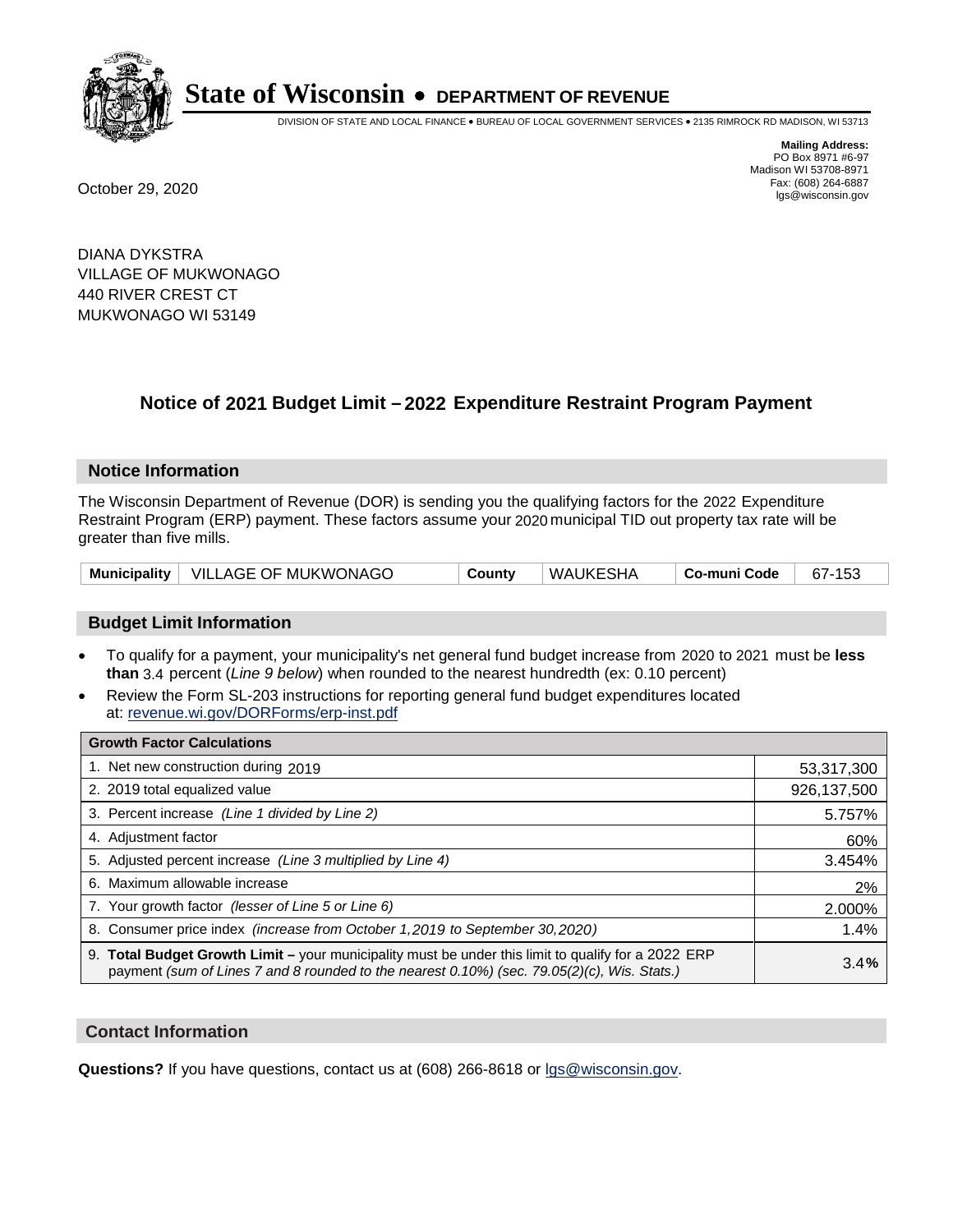

DIVISION OF STATE AND LOCAL FINANCE • BUREAU OF LOCAL GOVERNMENT SERVICES • 2135 RIMROCK RD MADISON, WI 53713

**Mailing Address:** PO Box 8971 #6-97 Madison WI 53708-8971<br>Fax: (608) 264-6887 Fax: (608) 264-6887 October 29, 2020 lgs@wisconsin.gov

SAM LIEBERT VILLAGE OF SUSSEX N64W23760 MAIN STREET SUSSEX WI 53089

## **Notice of 2021 Budget Limit - 2022 Expenditure Restraint Program Payment**

### **Notice Information**

The Wisconsin Department of Revenue (DOR) is sending you the qualifying factors for the 2022 Expenditure Restraint Program (ERP) payment. These factors assume your 2020 municipal TID out property tax rate will be greater than five mills.

|  | Municipality   VILLAGE OF SUSSEX | Countv | WAUKESHA | ∣ Co-muni Code | 67-181 |
|--|----------------------------------|--------|----------|----------------|--------|
|--|----------------------------------|--------|----------|----------------|--------|

### **Budget Limit Information**

- To qualify for a payment, your municipality's net general fund budget increase from 2020 to 2021 must be less **than** 2.8 percent (*Line 9 below*) when rounded to the nearest hundredth (ex: 0.10 percent)
- Review the Form SL-203 instructions for reporting general fund budget expenditures located at: revenue.wi.gov/DORForms/erp-inst.pdf

| <b>Growth Factor Calculations</b>                                                                                                                                                                  |               |
|----------------------------------------------------------------------------------------------------------------------------------------------------------------------------------------------------|---------------|
| 1. Net new construction during 2019                                                                                                                                                                | 33,613,800    |
| 2. 2019 total equalized value                                                                                                                                                                      | 1,429,991,200 |
| 3. Percent increase (Line 1 divided by Line 2)                                                                                                                                                     | 2.351%        |
| 4. Adjustment factor                                                                                                                                                                               | 60%           |
| 5. Adjusted percent increase (Line 3 multiplied by Line 4)                                                                                                                                         | 1.411%        |
| 6. Maximum allowable increase                                                                                                                                                                      | 2%            |
| 7. Your growth factor (lesser of Line 5 or Line 6)                                                                                                                                                 | 1.411%        |
| 8. Consumer price index (increase from October 1,2019 to September 30,2020)                                                                                                                        | 1.4%          |
| 9. Total Budget Growth Limit - your municipality must be under this limit to qualify for a 2022 ERP<br>payment (sum of Lines 7 and 8 rounded to the nearest 0.10%) (sec. 79.05(2)(c), Wis. Stats.) | 2.8%          |

### **Contact Information**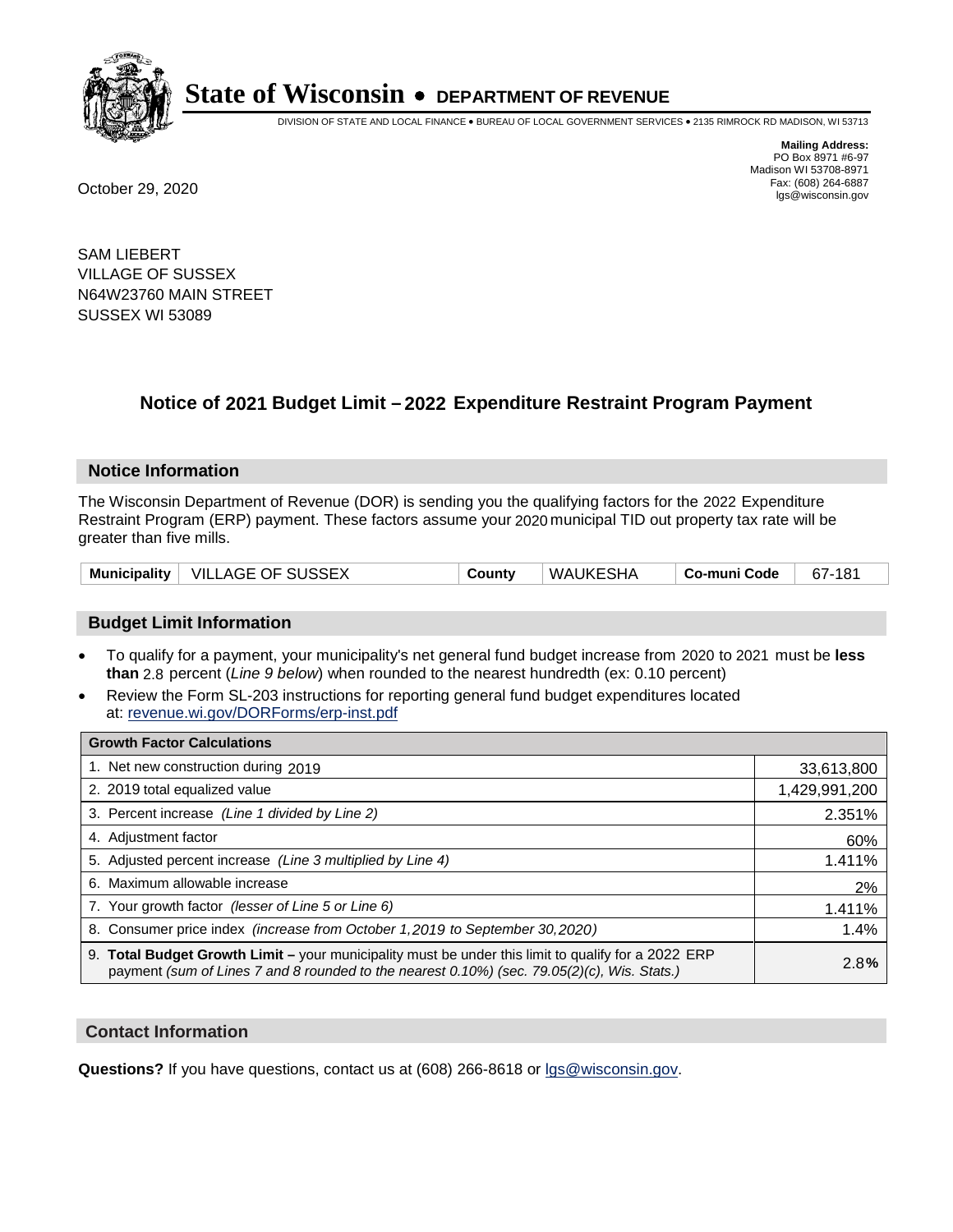

DIVISION OF STATE AND LOCAL FINANCE • BUREAU OF LOCAL GOVERNMENT SERVICES • 2135 RIMROCK RD MADISON, WI 53713

**Mailing Address:** PO Box 8971 #6-97 Madison WI 53708-8971<br>Fax: (608) 264-6887 Fax: (608) 264-6887 October 29, 2020 lgs@wisconsin.gov

KELLY MICHAELS CITY OF BROOKFIELD 2000 N CALHOUN RD BROOKFIELD WI 53005-5095

## **Notice of 2021 Budget Limit - 2022 Expenditure Restraint Program Payment**

#### **Notice Information**

The Wisconsin Department of Revenue (DOR) is sending you the qualifying factors for the 2022 Expenditure Restraint Program (ERP) payment. These factors assume your 2020 municipal TID out property tax rate will be greater than five mills.

|  | Municipality   CITY OF BROOKFIELD | Countv | <b>WAUKESHA</b> | ∣ Co-muni Code | 67-206 |
|--|-----------------------------------|--------|-----------------|----------------|--------|
|--|-----------------------------------|--------|-----------------|----------------|--------|

### **Budget Limit Information**

- To qualify for a payment, your municipality's net general fund budget increase from 2020 to 2021 must be less **than** 2.8 percent (*Line 9 below*) when rounded to the nearest hundredth (ex: 0.10 percent)
- Review the Form SL-203 instructions for reporting general fund budget expenditures located at: revenue.wi.gov/DORForms/erp-inst.pdf

| <b>Growth Factor Calculations</b>                                                                                                                                                                  |               |
|----------------------------------------------------------------------------------------------------------------------------------------------------------------------------------------------------|---------------|
| 1. Net new construction during 2019                                                                                                                                                                | 179,974,100   |
| 2. 2019 total equalized value                                                                                                                                                                      | 7,536,677,900 |
| 3. Percent increase (Line 1 divided by Line 2)                                                                                                                                                     | 2.388%        |
| 4. Adjustment factor                                                                                                                                                                               | 60%           |
| 5. Adjusted percent increase (Line 3 multiplied by Line 4)                                                                                                                                         | 1.433%        |
| 6. Maximum allowable increase                                                                                                                                                                      | 2%            |
| 7. Your growth factor (lesser of Line 5 or Line 6)                                                                                                                                                 | 1.433%        |
| 8. Consumer price index (increase from October 1, 2019 to September 30, 2020)                                                                                                                      | 1.4%          |
| 9. Total Budget Growth Limit - your municipality must be under this limit to qualify for a 2022 ERP<br>payment (sum of Lines 7 and 8 rounded to the nearest 0.10%) (sec. 79.05(2)(c), Wis. Stats.) | 2.8%          |

### **Contact Information**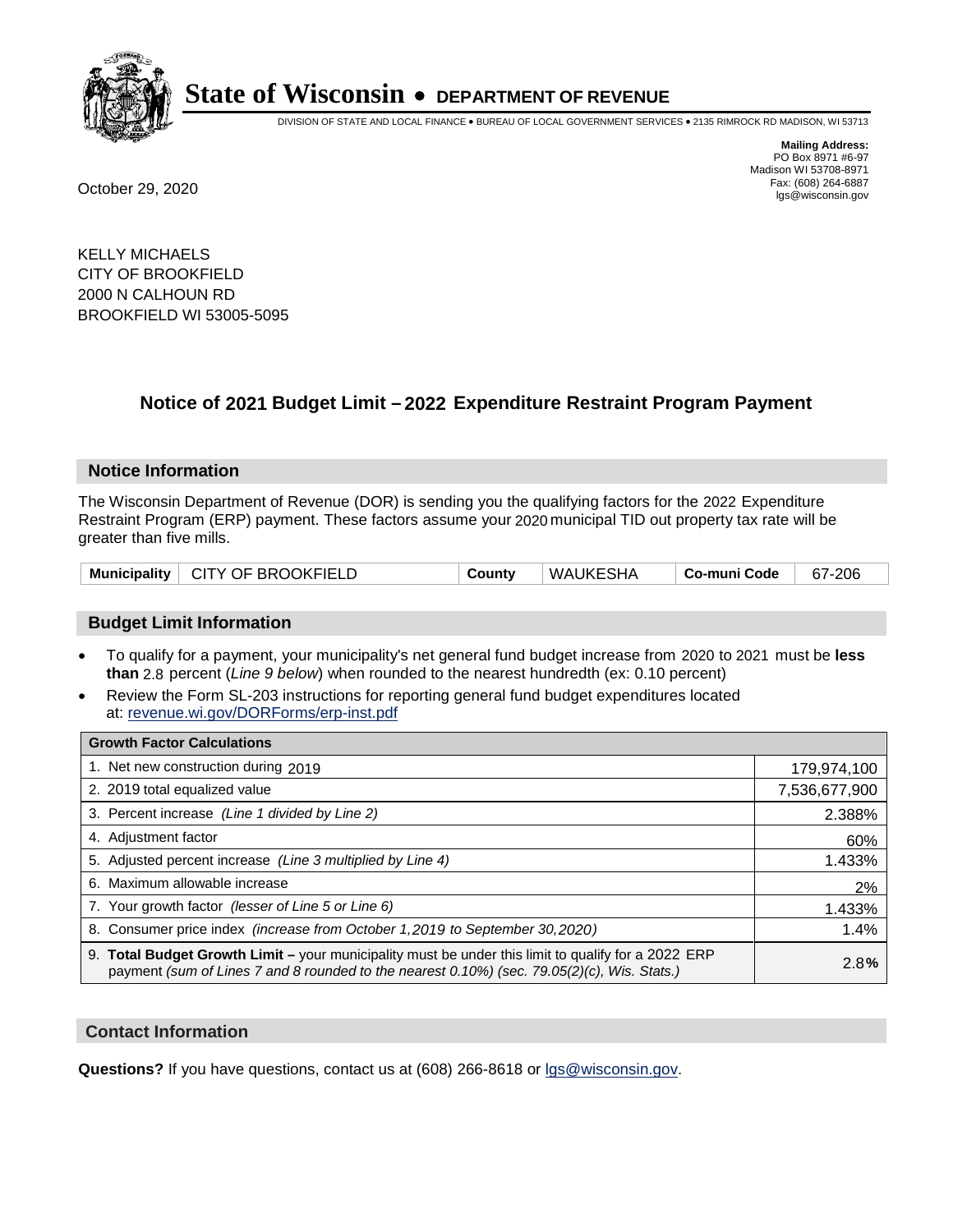

DIVISION OF STATE AND LOCAL FINANCE • BUREAU OF LOCAL GOVERNMENT SERVICES • 2135 RIMROCK RD MADISON, WI 53713

**Mailing Address:** PO Box 8971 #6-97 Madison WI 53708-8971<br>Fax: (608) 264-6887 Fax: (608) 264-6887 October 29, 2020 lgs@wisconsin.gov

GINA KOZLIK CITY OF WAUKESHA 201 DELAFIELD ST WAUKESHA WI 53188-3646

## **Notice of 2021 Budget Limit - 2022 Expenditure Restraint Program Payment**

### **Notice Information**

The Wisconsin Department of Revenue (DOR) is sending you the qualifying factors for the 2022 Expenditure Restraint Program (ERP) payment. These factors assume your 2020 municipal TID out property tax rate will be greater than five mills.

|  | Municipality   CITY OF WAUKESHA | Countv | WAUKESHA | Co-muni Code | 67-291 |
|--|---------------------------------|--------|----------|--------------|--------|
|--|---------------------------------|--------|----------|--------------|--------|

### **Budget Limit Information**

- To qualify for a payment, your municipality's net general fund budget increase from 2020 to 2021 must be less **than** 2.1 percent (*Line 9 below*) when rounded to the nearest hundredth (ex: 0.10 percent)
- Review the Form SL-203 instructions for reporting general fund budget expenditures located at: revenue.wi.gov/DORForms/erp-inst.pdf

| <b>Growth Factor Calculations</b>                                                                                                                                                                  |               |
|----------------------------------------------------------------------------------------------------------------------------------------------------------------------------------------------------|---------------|
| 1. Net new construction during 2019                                                                                                                                                                | 79,472,300    |
| 2. 2019 total equalized value                                                                                                                                                                      | 6,749,416,700 |
| 3. Percent increase (Line 1 divided by Line 2)                                                                                                                                                     | 1.177%        |
| 4. Adjustment factor                                                                                                                                                                               | 60%           |
| 5. Adjusted percent increase (Line 3 multiplied by Line 4)                                                                                                                                         | 0.706%        |
| 6. Maximum allowable increase                                                                                                                                                                      | 2%            |
| 7. Your growth factor (lesser of Line 5 or Line 6)                                                                                                                                                 | 0.706%        |
| 8. Consumer price index (increase from October 1, 2019 to September 30, 2020)                                                                                                                      | 1.4%          |
| 9. Total Budget Growth Limit - your municipality must be under this limit to qualify for a 2022 ERP<br>payment (sum of Lines 7 and 8 rounded to the nearest 0.10%) (sec. 79.05(2)(c), Wis. Stats.) | 2.1%          |

### **Contact Information**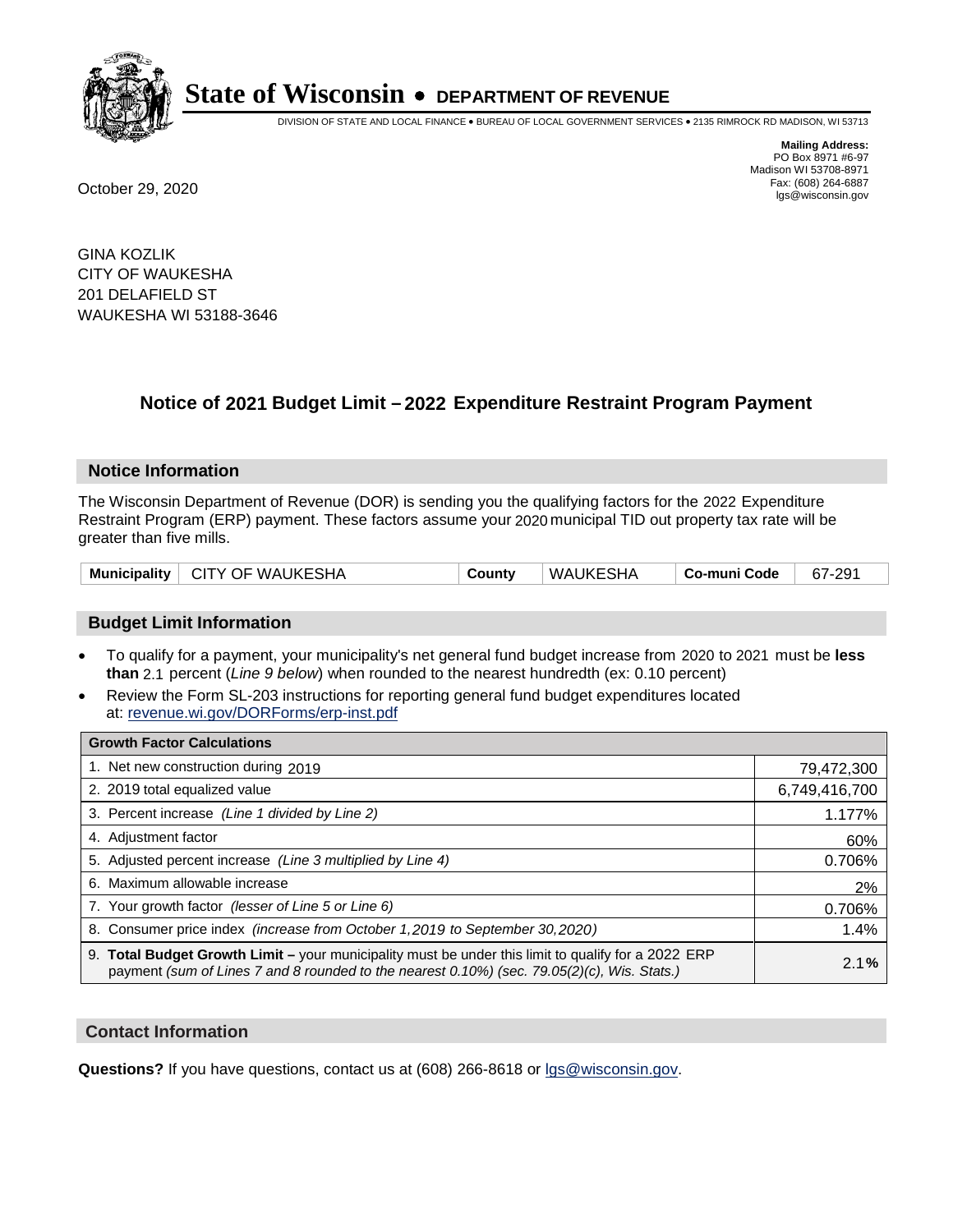

DIVISION OF STATE AND LOCAL FINANCE • BUREAU OF LOCAL GOVERNMENT SERVICES • 2135 RIMROCK RD MADISON, WI 53713

**Mailing Address:** PO Box 8971 #6-97 Madison WI 53708-8971<br>Fax: (608) 264-6887 Fax: (608) 264-6887 October 29, 2020 lgs@wisconsin.gov

BETTY AANSTAD VILLAGE OF IOLA PO BOX 336 IOLA WI 54945-0336

## **Notice of 2021 Budget Limit - 2022 Expenditure Restraint Program Payment**

### **Notice Information**

The Wisconsin Department of Revenue (DOR) is sending you the qualifying factors for the 2022 Expenditure Restraint Program (ERP) payment. These factors assume your 2020 municipal TID out property tax rate will be greater than five mills.

| Municipality   VILLAGE OF IOLA | County | WAUPACA | Co-muni Code | 68-141 |
|--------------------------------|--------|---------|--------------|--------|
|--------------------------------|--------|---------|--------------|--------|

### **Budget Limit Information**

- To qualify for a payment, your municipality's net general fund budget increase from 2020 to 2021 must be less **than** 2.0 percent (*Line 9 below*) when rounded to the nearest hundredth (ex: 0.10 percent)
- Review the Form SL-203 instructions for reporting general fund budget expenditures located at: revenue.wi.gov/DORForms/erp-inst.pdf

| <b>Growth Factor Calculations</b>                                                                                                                                                                      |            |
|--------------------------------------------------------------------------------------------------------------------------------------------------------------------------------------------------------|------------|
| 1. Net new construction during 2019                                                                                                                                                                    | 676,200    |
| 2. 2019 total equalized value                                                                                                                                                                          | 63,070,100 |
| 3. Percent increase (Line 1 divided by Line 2)                                                                                                                                                         | 1.072%     |
| 4. Adjustment factor                                                                                                                                                                                   | 60%        |
| 5. Adjusted percent increase (Line 3 multiplied by Line 4)                                                                                                                                             | 0.643%     |
| 6. Maximum allowable increase                                                                                                                                                                          | 2%         |
| 7. Your growth factor (lesser of Line 5 or Line 6)                                                                                                                                                     | 0.643%     |
| 8. Consumer price index (increase from October 1,2019 to September 30,2020)                                                                                                                            | 1.4%       |
| 9. Total Budget Growth Limit - your municipality must be under this limit to qualify for a 2022 ERP<br>payment (sum of Lines 7 and 8 rounded to the nearest $0.10\%$ ) (sec. 79.05(2)(c), Wis. Stats.) | 2.0%       |

### **Contact Information**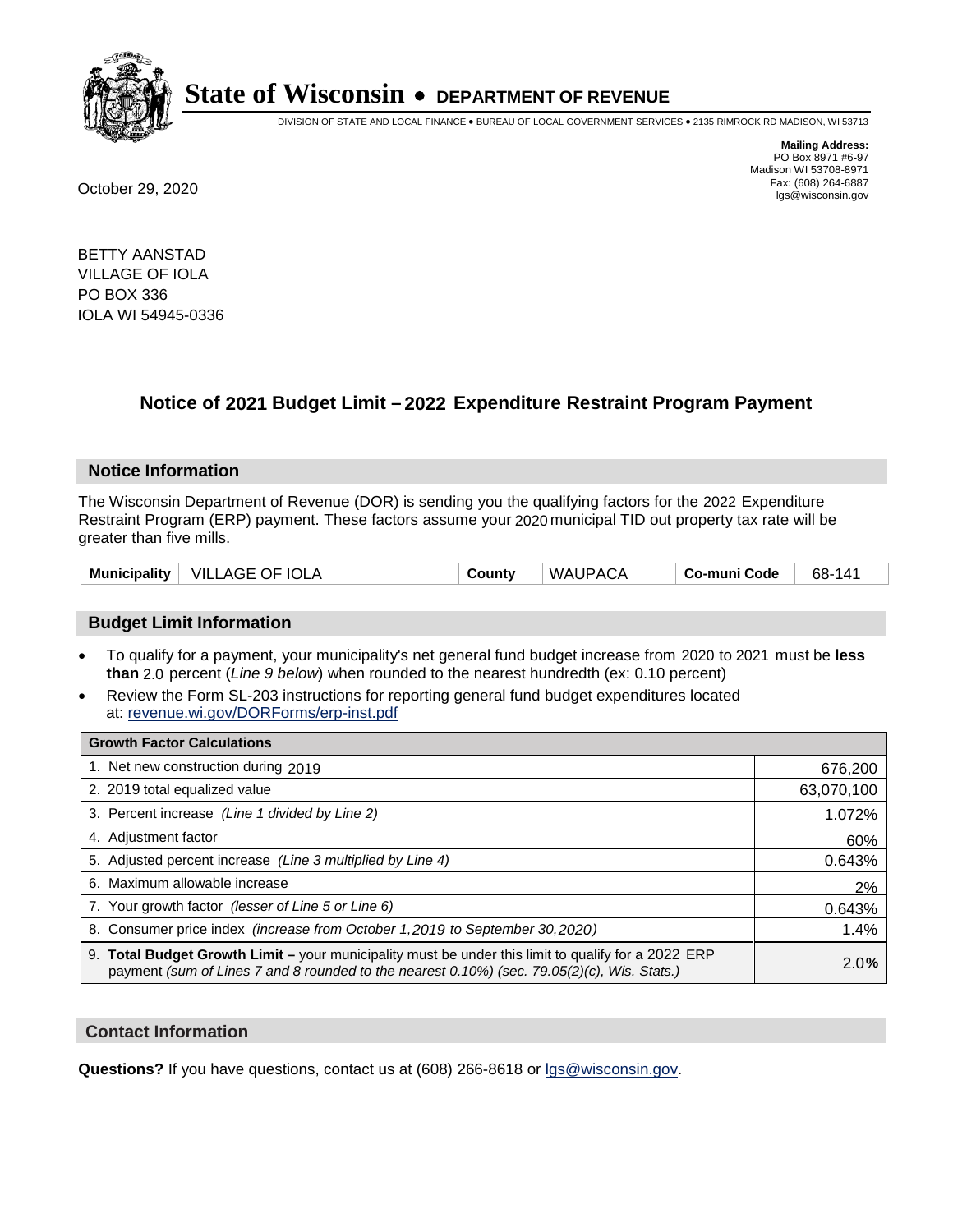

DIVISION OF STATE AND LOCAL FINANCE • BUREAU OF LOCAL GOVERNMENT SERVICES • 2135 RIMROCK RD MADISON, WI 53713

**Mailing Address:** PO Box 8971 #6-97 Madison WI 53708-8971<br>Fax: (608) 264-6887 Fax: (608) 264-6887 October 29, 2020 lgs@wisconsin.gov

PEGGY JOHNSON CITY OF CLINTONVILLE 50 10TH ST CLINTONVILLE WI 54929-1513

## **Notice of 2021 Budget Limit - 2022 Expenditure Restraint Program Payment**

### **Notice Information**

The Wisconsin Department of Revenue (DOR) is sending you the qualifying factors for the 2022 Expenditure Restraint Program (ERP) payment. These factors assume your 2020 municipal TID out property tax rate will be greater than five mills.

|  | Municipality   CITY OF CLINTONVILLE | County | WAUPACA | Co-muni Code | 68-211 |
|--|-------------------------------------|--------|---------|--------------|--------|
|--|-------------------------------------|--------|---------|--------------|--------|

### **Budget Limit Information**

- To qualify for a payment, your municipality's net general fund budget increase from 2020 to 2021 must be less **than** 2.3 percent (*Line 9 below*) when rounded to the nearest hundredth (ex: 0.10 percent)
- Review the Form SL-203 instructions for reporting general fund budget expenditures located at: revenue.wi.gov/DORForms/erp-inst.pdf

| <b>Growth Factor Calculations</b>                                                                                                                                                                      |             |
|--------------------------------------------------------------------------------------------------------------------------------------------------------------------------------------------------------|-------------|
| 1. Net new construction during 2019                                                                                                                                                                    | 3,608,700   |
| 2. 2019 total equalized value                                                                                                                                                                          | 234,782,100 |
| 3. Percent increase (Line 1 divided by Line 2)                                                                                                                                                         | 1.537%      |
| 4. Adjustment factor                                                                                                                                                                                   | 60%         |
| 5. Adjusted percent increase (Line 3 multiplied by Line 4)                                                                                                                                             | 0.922%      |
| 6. Maximum allowable increase                                                                                                                                                                          | 2%          |
| 7. Your growth factor (lesser of Line 5 or Line 6)                                                                                                                                                     | 0.922%      |
| 8. Consumer price index (increase from October 1, 2019 to September 30, 2020)                                                                                                                          | 1.4%        |
| 9. Total Budget Growth Limit - your municipality must be under this limit to qualify for a 2022 ERP<br>payment (sum of Lines 7 and 8 rounded to the nearest $0.10\%$ ) (sec. 79.05(2)(c), Wis. Stats.) | 2.3%        |

### **Contact Information**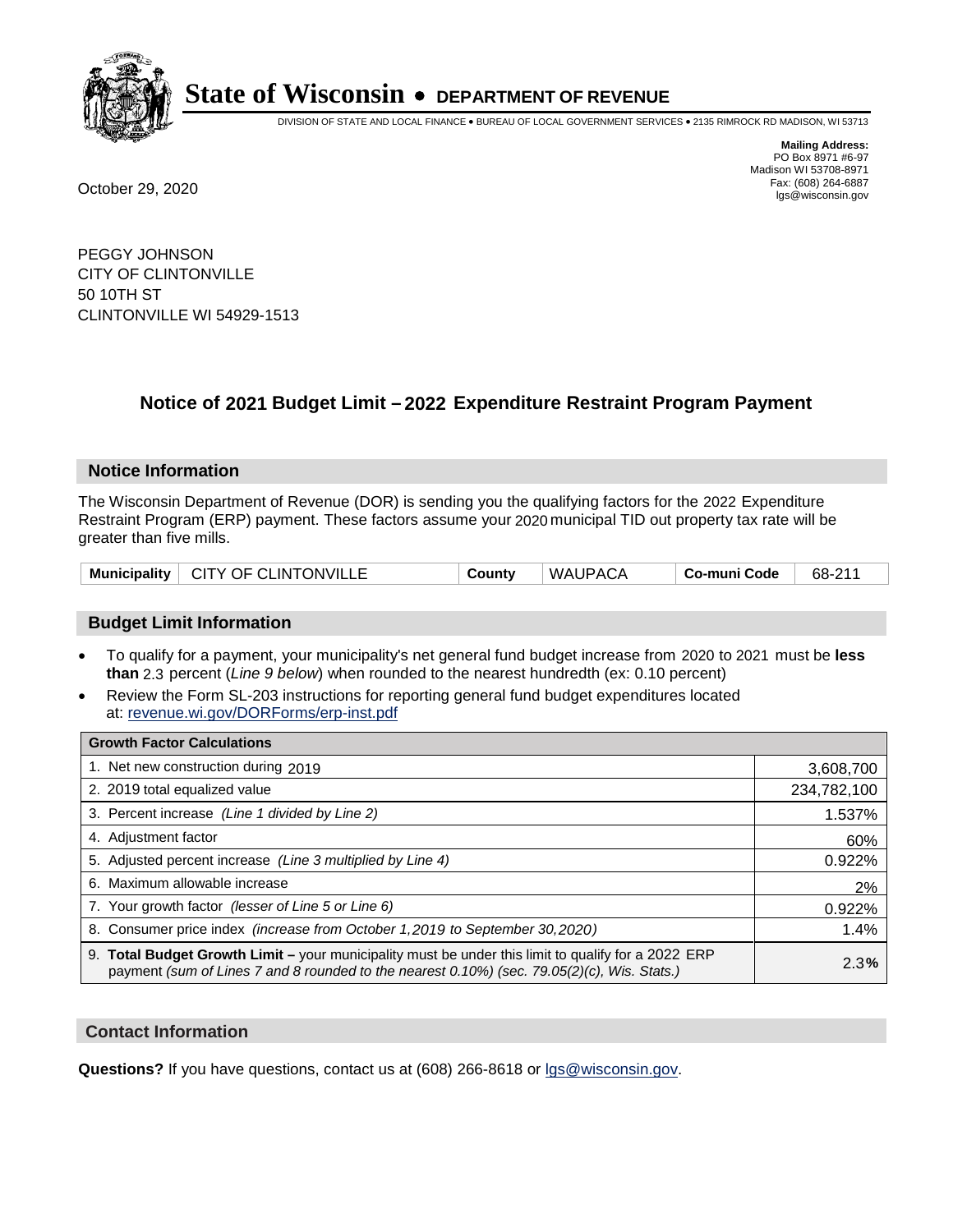

DIVISION OF STATE AND LOCAL FINANCE • BUREAU OF LOCAL GOVERNMENT SERVICES • 2135 RIMROCK RD MADISON, WI 53713

**Mailing Address:** PO Box 8971 #6-97 Madison WI 53708-8971<br>Fax: (608) 264-6887 Fax: (608) 264-6887 October 29, 2020 lgs@wisconsin.gov

LOGAN HASS CITY OF MANAWA PO BOX 248 MANAWA WI 54949-0248

## **Notice of 2021 Budget Limit - 2022 Expenditure Restraint Program Payment**

### **Notice Information**

The Wisconsin Department of Revenue (DOR) is sending you the qualifying factors for the 2022 Expenditure Restraint Program (ERP) payment. These factors assume your 2020 municipal TID out property tax rate will be greater than five mills.

| Municipality  <br>CITY OF MANAWA | Countv | WAUPACA | Co-muni Code | 68-251 |
|----------------------------------|--------|---------|--------------|--------|
|----------------------------------|--------|---------|--------------|--------|

### **Budget Limit Information**

- To qualify for a payment, your municipality's net general fund budget increase from 2020 to 2021 must be less **than** 1.7 percent (*Line 9 below*) when rounded to the nearest hundredth (ex: 0.10 percent)
- Review the Form SL-203 instructions for reporting general fund budget expenditures located at: revenue.wi.gov/DORForms/erp-inst.pdf

| <b>Growth Factor Calculations</b>                                                                                                                                                                      |            |
|--------------------------------------------------------------------------------------------------------------------------------------------------------------------------------------------------------|------------|
| 1. Net new construction during 2019                                                                                                                                                                    | 407,400    |
| 2. 2019 total equalized value                                                                                                                                                                          | 84,512,200 |
| 3. Percent increase (Line 1 divided by Line 2)                                                                                                                                                         | 0.482%     |
| 4. Adjustment factor                                                                                                                                                                                   | 60%        |
| 5. Adjusted percent increase (Line 3 multiplied by Line 4)                                                                                                                                             | 0.289%     |
| 6. Maximum allowable increase                                                                                                                                                                          | 2%         |
| 7. Your growth factor (lesser of Line 5 or Line 6)                                                                                                                                                     | 0.289%     |
| 8. Consumer price index (increase from October 1, 2019 to September 30, 2020)                                                                                                                          | 1.4%       |
| 9. Total Budget Growth Limit - your municipality must be under this limit to qualify for a 2022 ERP<br>payment (sum of Lines 7 and 8 rounded to the nearest $0.10\%$ ) (sec. 79.05(2)(c), Wis. Stats.) | 1.7%       |

### **Contact Information**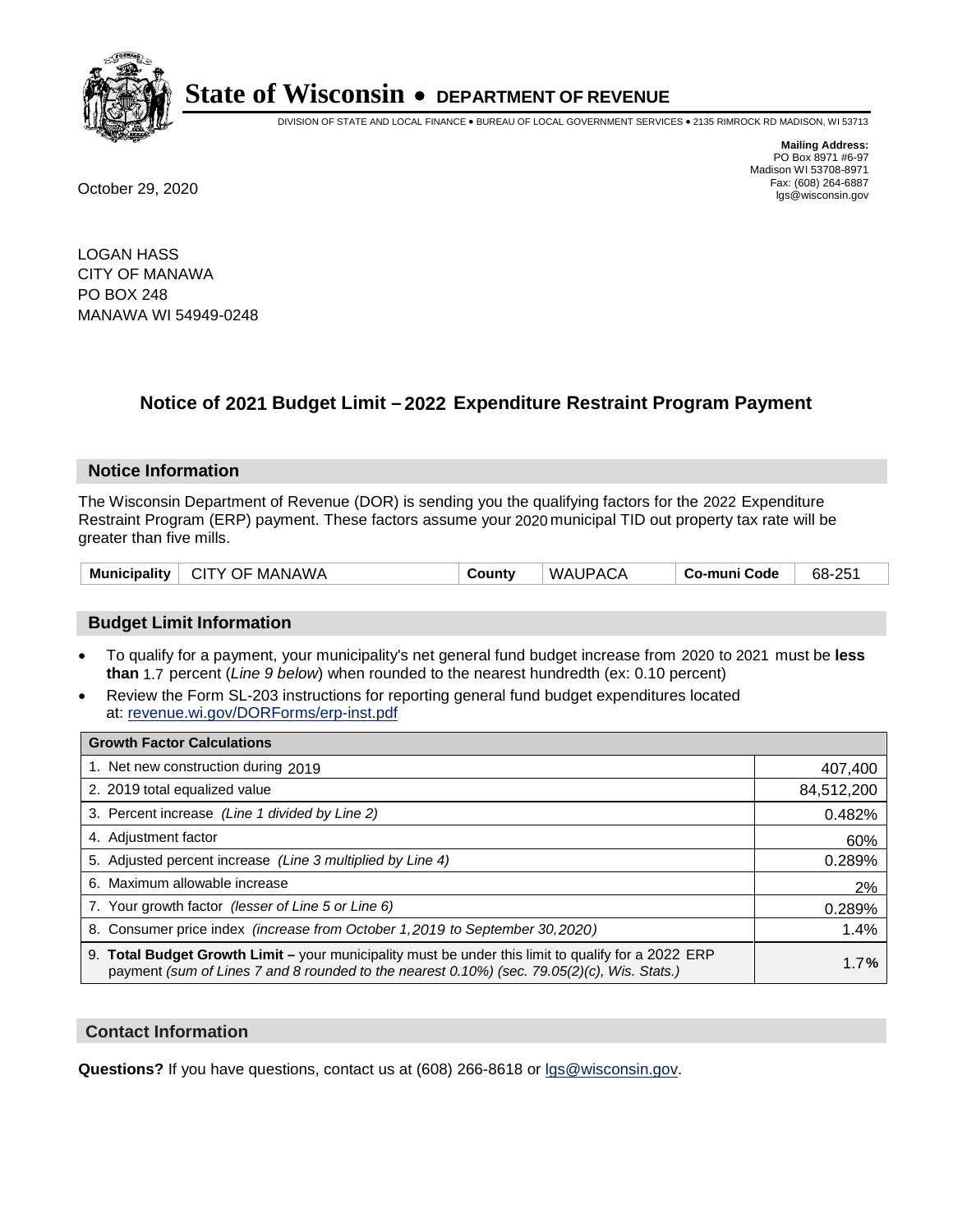

DIVISION OF STATE AND LOCAL FINANCE • BUREAU OF LOCAL GOVERNMENT SERVICES • 2135 RIMROCK RD MADISON, WI 53713

**Mailing Address:** PO Box 8971 #6-97 Madison WI 53708-8971<br>Fax: (608) 264-6887 Fax: (608) 264-6887 October 29, 2020 lgs@wisconsin.gov

MARY ROGERS CITY OF MARION PO BOX 127 MARION WI 54950-0127

## **Notice of 2021 Budget Limit - 2022 Expenditure Restraint Program Payment**

### **Notice Information**

The Wisconsin Department of Revenue (DOR) is sending you the qualifying factors for the 2022 Expenditure Restraint Program (ERP) payment. These factors assume your 2020 municipal TID out property tax rate will be greater than five mills.

| $\vdash$ CITY OF MARION<br><b>Municipality</b> | County | WAUPACA | Co-muni Code | 68-252 |
|------------------------------------------------|--------|---------|--------------|--------|
|------------------------------------------------|--------|---------|--------------|--------|

### **Budget Limit Information**

- To qualify for a payment, your municipality's net general fund budget increase from 2020 to 2021 must be less **than** 1.5 percent (*Line 9 below*) when rounded to the nearest hundredth (ex: 0.10 percent)
- Review the Form SL-203 instructions for reporting general fund budget expenditures located at: revenue.wi.gov/DORForms/erp-inst.pdf

| <b>Growth Factor Calculations</b>                                                                                                                                                                  |            |
|----------------------------------------------------------------------------------------------------------------------------------------------------------------------------------------------------|------------|
| 1. Net new construction during 2019                                                                                                                                                                | 58,100     |
| 2. 2019 total equalized value                                                                                                                                                                      | 64,508,800 |
| 3. Percent increase (Line 1 divided by Line 2)                                                                                                                                                     | 0.090%     |
| 4. Adjustment factor                                                                                                                                                                               | 60%        |
| 5. Adjusted percent increase (Line 3 multiplied by Line 4)                                                                                                                                         | 0.054%     |
| 6. Maximum allowable increase                                                                                                                                                                      | 2%         |
| 7. Your growth factor (lesser of Line 5 or Line 6)                                                                                                                                                 | 0.054%     |
| 8. Consumer price index (increase from October 1,2019 to September 30,2020)                                                                                                                        | 1.4%       |
| 9. Total Budget Growth Limit - your municipality must be under this limit to qualify for a 2022 ERP<br>payment (sum of Lines 7 and 8 rounded to the nearest 0.10%) (sec. 79.05(2)(c), Wis. Stats.) | 1.5%       |

### **Contact Information**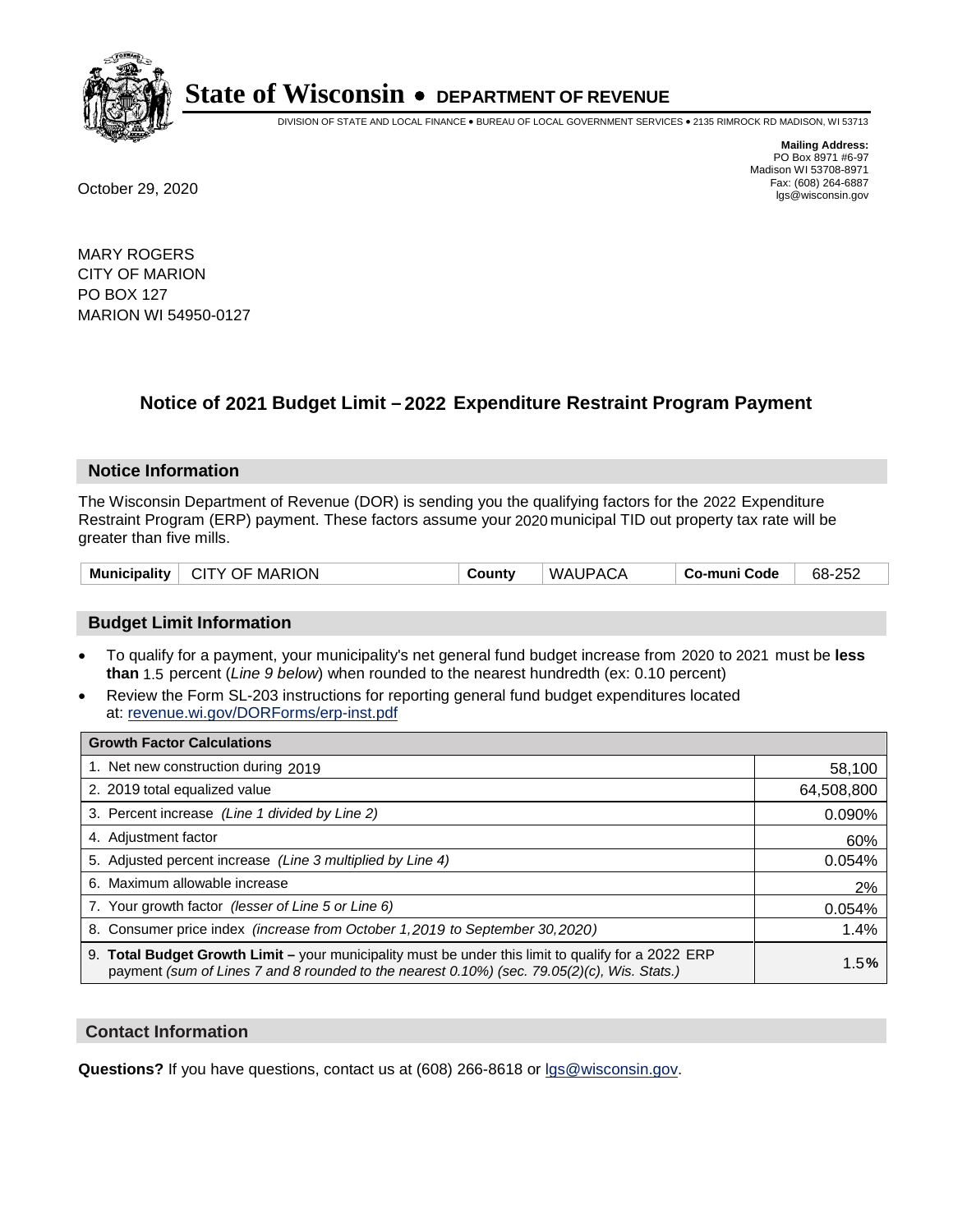

DIVISION OF STATE AND LOCAL FINANCE • BUREAU OF LOCAL GOVERNMENT SERVICES • 2135 RIMROCK RD MADISON, WI 53713

**Mailing Address:** PO Box 8971 #6-97 Madison WI 53708-8971<br>Fax: (608) 264-6887 Fax: (608) 264-6887 October 29, 2020 lgs@wisconsin.gov

JACKIE BEYER CITY OF NEW LONDON 215 N SHAWANO ST NEW LONDON WI 54961-1147

## **Notice of 2021 Budget Limit - 2022 Expenditure Restraint Program Payment**

### **Notice Information**

The Wisconsin Department of Revenue (DOR) is sending you the qualifying factors for the 2022 Expenditure Restraint Program (ERP) payment. These factors assume your 2020 municipal TID out property tax rate will be greater than five mills.

| <b>Municipality</b> | $\vdash$ CITY OF NEW LONDON | County | WAUPACA | Co-muni Code | 68-261 |
|---------------------|-----------------------------|--------|---------|--------------|--------|
|---------------------|-----------------------------|--------|---------|--------------|--------|

### **Budget Limit Information**

- To qualify for a payment, your municipality's net general fund budget increase from 2020 to 2021 must be less **than** 1.9 percent (*Line 9 below*) when rounded to the nearest hundredth (ex: 0.10 percent)
- Review the Form SL-203 instructions for reporting general fund budget expenditures located at: revenue.wi.gov/DORForms/erp-inst.pdf

| <b>Growth Factor Calculations</b>                                                                                                                                                                  |             |
|----------------------------------------------------------------------------------------------------------------------------------------------------------------------------------------------------|-------------|
| 1. Net new construction during 2019                                                                                                                                                                | 3,509,000   |
| 2. 2019 total equalized value                                                                                                                                                                      | 407,260,900 |
| 3. Percent increase (Line 1 divided by Line 2)                                                                                                                                                     | 0.862%      |
| 4. Adjustment factor                                                                                                                                                                               | 60%         |
| 5. Adjusted percent increase (Line 3 multiplied by Line 4)                                                                                                                                         | 0.517%      |
| 6. Maximum allowable increase                                                                                                                                                                      | 2%          |
| 7. Your growth factor (lesser of Line 5 or Line 6)                                                                                                                                                 | 0.517%      |
| 8. Consumer price index (increase from October 1, 2019 to September 30, 2020)                                                                                                                      | 1.4%        |
| 9. Total Budget Growth Limit - your municipality must be under this limit to qualify for a 2022 ERP<br>payment (sum of Lines 7 and 8 rounded to the nearest 0.10%) (sec. 79.05(2)(c), Wis. Stats.) | 1.9%        |

### **Contact Information**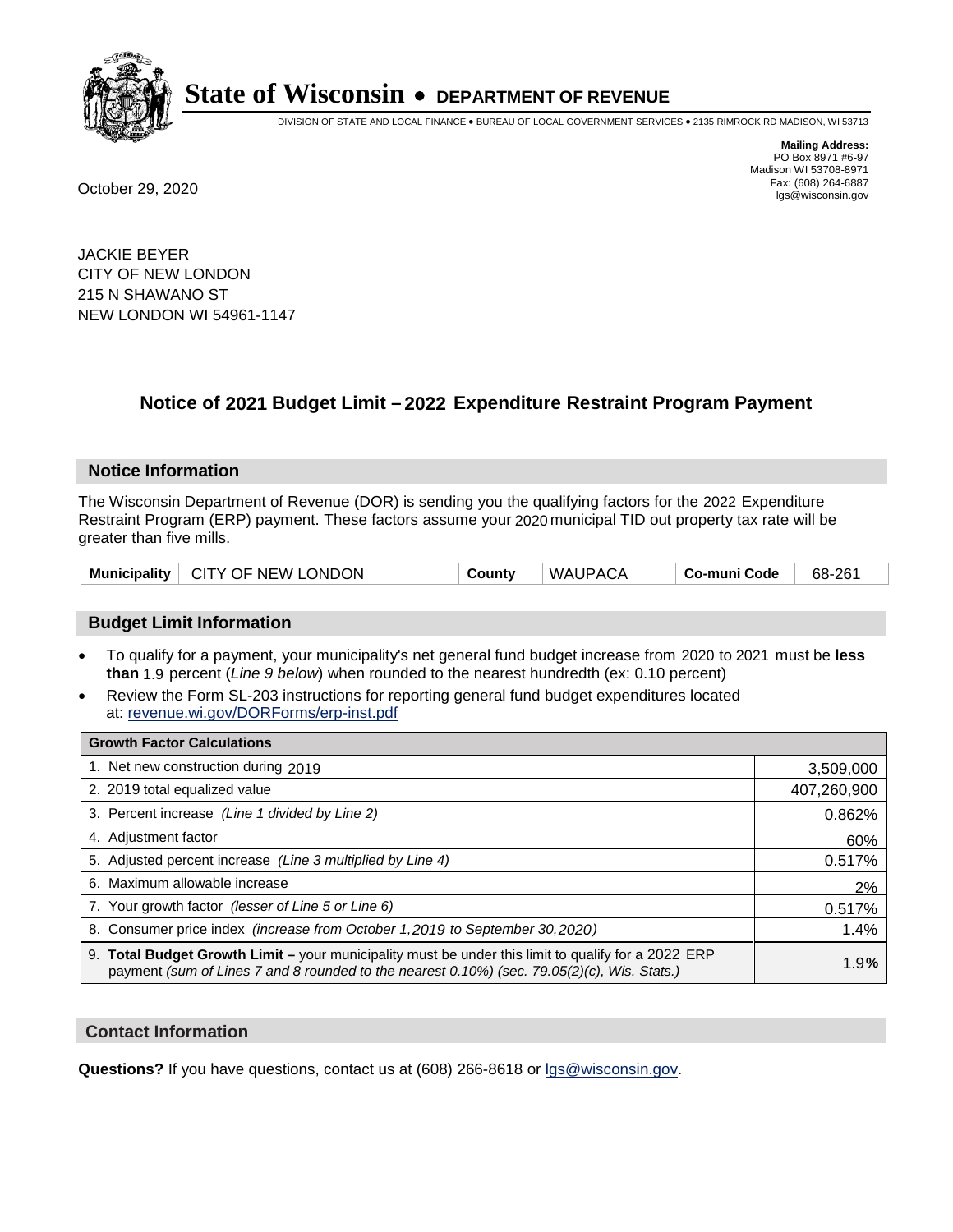

DIVISION OF STATE AND LOCAL FINANCE • BUREAU OF LOCAL GOVERNMENT SERVICES • 2135 RIMROCK RD MADISON, WI 53713

**Mailing Address:** PO Box 8971 #6-97 Madison WI 53708-8971<br>Fax: (608) 264-6887 Fax: (608) 264-6887 October 29, 2020 lgs@wisconsin.gov

SANDY STIEBS CITY OF WAUPACA 111 S MAIN ST WAUPACA WI 54981-1521

### **Notice of 2021 Budget Limit - 2022 Expenditure Restraint Program Payment**

#### **Notice Information**

The Wisconsin Department of Revenue (DOR) is sending you the qualifying factors for the 2022 Expenditure Restraint Program (ERP) payment. These factors assume your 2020 municipal TID out property tax rate will be greater than five mills.

| Municipality   CITY OF WAUPACA | County | WAUPACA | . Co-muni Code | 68-291 |
|--------------------------------|--------|---------|----------------|--------|
|--------------------------------|--------|---------|----------------|--------|

### **Budget Limit Information**

- To qualify for a payment, your municipality's net general fund budget increase from 2020 to 2021 must be less **than** 2.3 percent (*Line 9 below*) when rounded to the nearest hundredth (ex: 0.10 percent)
- Review the Form SL-203 instructions for reporting general fund budget expenditures located at: revenue.wi.gov/DORForms/erp-inst.pdf

| <b>Growth Factor Calculations</b>                                                                                                                                                                  |             |
|----------------------------------------------------------------------------------------------------------------------------------------------------------------------------------------------------|-------------|
| 1. Net new construction during 2019                                                                                                                                                                | 6,816,000   |
| 2. 2019 total equalized value                                                                                                                                                                      | 451,855,500 |
| 3. Percent increase (Line 1 divided by Line 2)                                                                                                                                                     | 1.508%      |
| 4. Adjustment factor                                                                                                                                                                               | 60%         |
| 5. Adjusted percent increase (Line 3 multiplied by Line 4)                                                                                                                                         | 0.905%      |
| Maximum allowable increase<br>6.                                                                                                                                                                   | 2%          |
| 7. Your growth factor (lesser of Line 5 or Line 6)                                                                                                                                                 | 0.905%      |
| 8. Consumer price index (increase from October 1, 2019 to September 30, 2020)                                                                                                                      | 1.4%        |
| 9. Total Budget Growth Limit - your municipality must be under this limit to qualify for a 2022 ERP<br>payment (sum of Lines 7 and 8 rounded to the nearest 0.10%) (sec. 79.05(2)(c), Wis. Stats.) | 2.3%        |

### **Contact Information**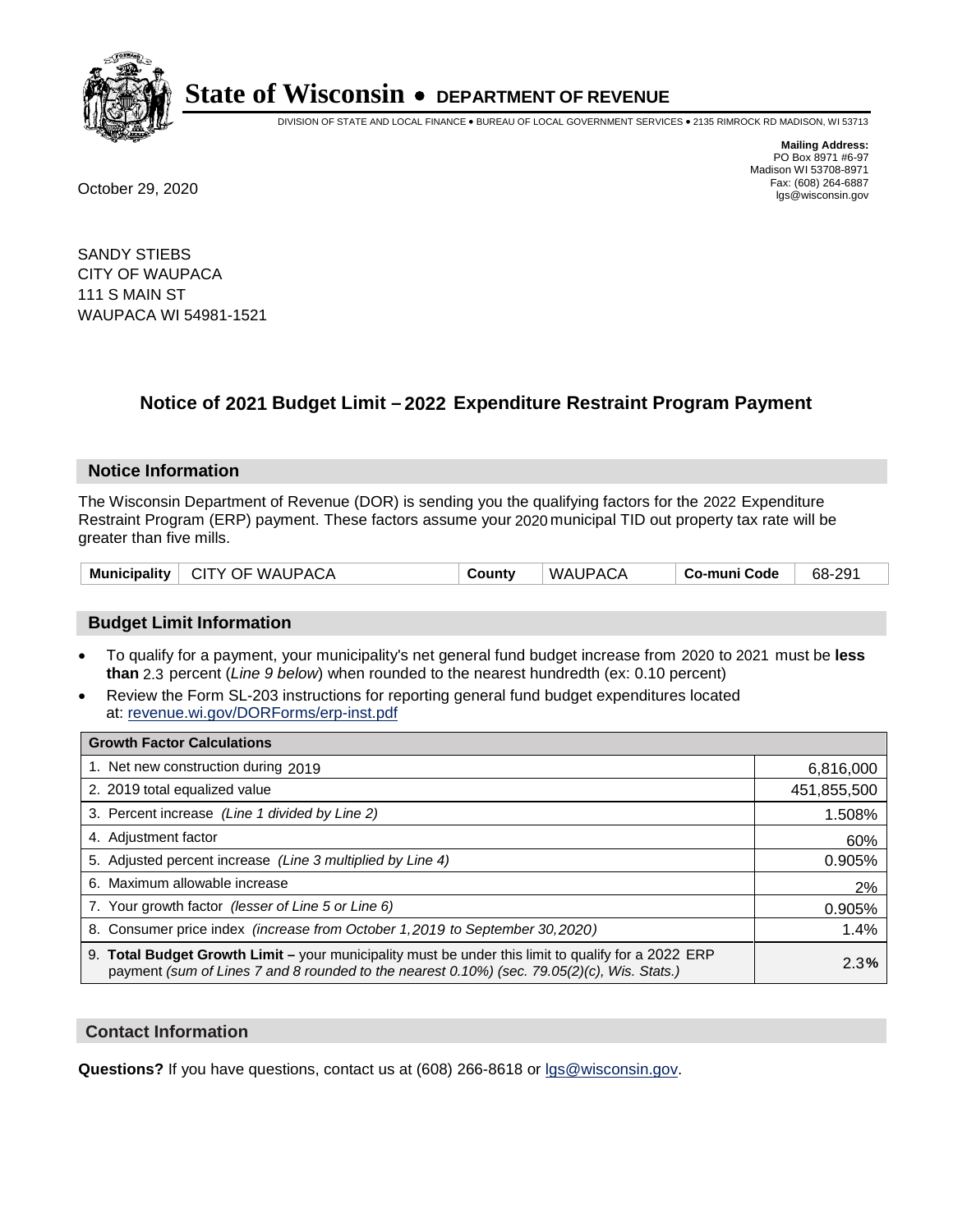

DIVISION OF STATE AND LOCAL FINANCE • BUREAU OF LOCAL GOVERNMENT SERVICES • 2135 RIMROCK RD MADISON, WI 53713

**Mailing Address:** PO Box 8971 #6-97 Madison WI 53708-8971<br>Fax: (608) 264-6887 Fax: (608) 264-6887 October 29, 2020 lgs@wisconsin.gov

BECKY LOEHRKE CITY OF WEYAUWEGA P.O. BOX 578 WEYAUWEGA WI 54983

## **Notice of 2021 Budget Limit - 2022 Expenditure Restraint Program Payment**

### **Notice Information**

The Wisconsin Department of Revenue (DOR) is sending you the qualifying factors for the 2022 Expenditure Restraint Program (ERP) payment. These factors assume your 2020 municipal TID out property tax rate will be greater than five mills.

| Municipality | $\vdash$ CITY OF WEYAUWEGA | County | WAUPACA | Co-muni Code | 68-292 |
|--------------|----------------------------|--------|---------|--------------|--------|
|--------------|----------------------------|--------|---------|--------------|--------|

### **Budget Limit Information**

- To qualify for a payment, your municipality's net general fund budget increase from 2020 to 2021 must be less **than** 2.0 percent (*Line 9 below*) when rounded to the nearest hundredth (ex: 0.10 percent)
- Review the Form SL-203 instructions for reporting general fund budget expenditures located at: revenue.wi.gov/DORForms/erp-inst.pdf

| <b>Growth Factor Calculations</b>                                                                                                                                                                      |            |
|--------------------------------------------------------------------------------------------------------------------------------------------------------------------------------------------------------|------------|
| 1. Net new construction during 2019                                                                                                                                                                    | 1,052,700  |
| 2. 2019 total equalized value                                                                                                                                                                          | 99,741,500 |
| 3. Percent increase (Line 1 divided by Line 2)                                                                                                                                                         | 1.055%     |
| 4. Adiustment factor                                                                                                                                                                                   | 60%        |
| 5. Adjusted percent increase (Line 3 multiplied by Line 4)                                                                                                                                             | 0.633%     |
| 6. Maximum allowable increase                                                                                                                                                                          | 2%         |
| 7. Your growth factor (lesser of Line 5 or Line 6)                                                                                                                                                     | 0.633%     |
| 8. Consumer price index (increase from October 1,2019 to September 30,2020)                                                                                                                            | 1.4%       |
| 9. Total Budget Growth Limit - your municipality must be under this limit to qualify for a 2022 ERP<br>payment (sum of Lines 7 and 8 rounded to the nearest $0.10\%$ ) (sec. 79.05(2)(c), Wis. Stats.) | 2.0%       |

### **Contact Information**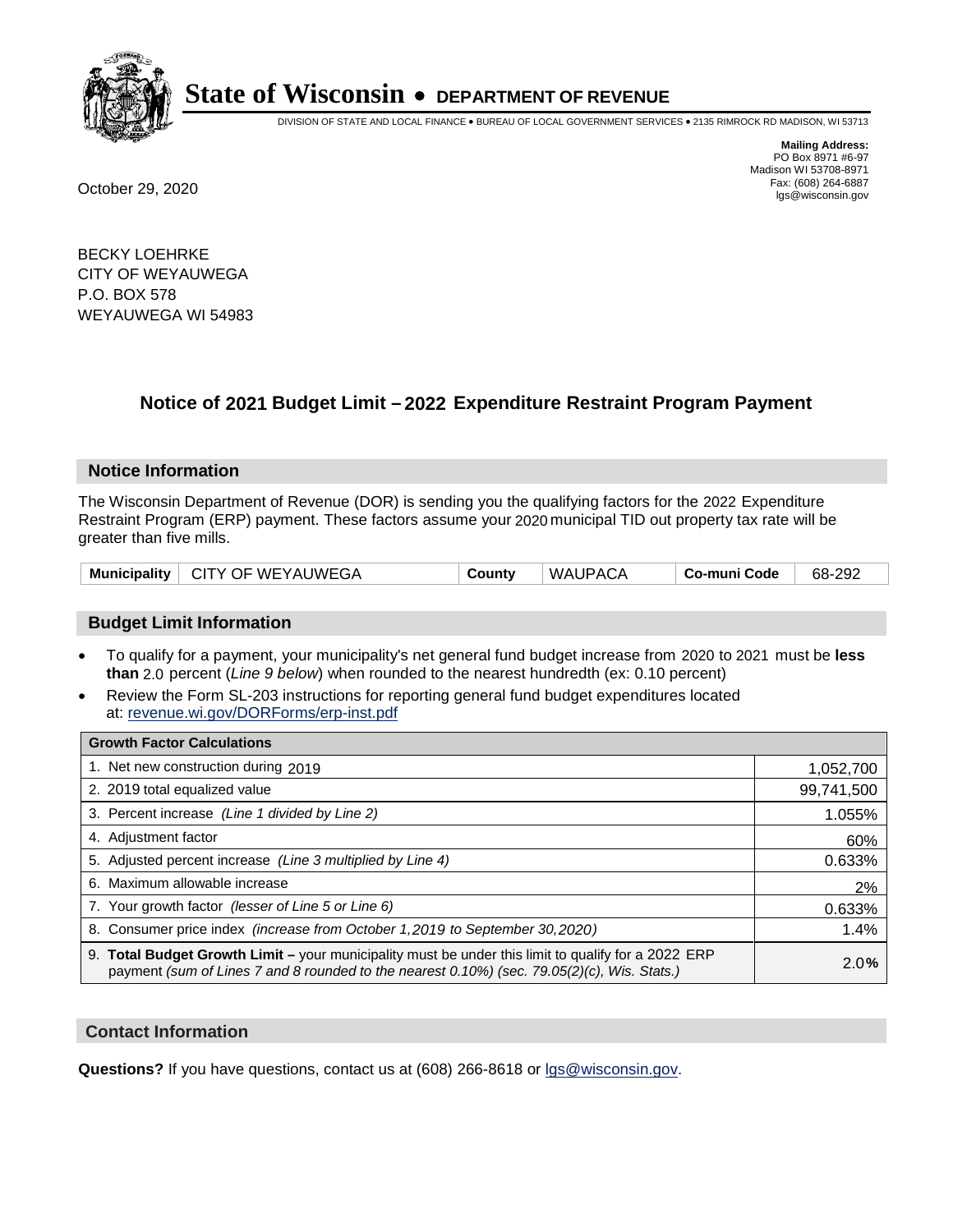

DIVISION OF STATE AND LOCAL FINANCE • BUREAU OF LOCAL GOVERNMENT SERVICES • 2135 RIMROCK RD MADISON, WI 53713

**Mailing Address:** PO Box 8971 #6-97 Madison WI 53708-8971<br>Fax: (608) 264-6887 Fax: (608) 264-6887 October 29, 2020 lgs@wisconsin.gov

BRENDA WALKER VILLAGE OF COLOMA 155 NORTH FRONT ST. PO BOX 353 COLOMA WI 54930

### **Notice of 2021 Budget Limit - 2022 Expenditure Restraint Program Payment**

### **Notice Information**

The Wisconsin Department of Revenue (DOR) is sending you the qualifying factors for the 2022 Expenditure Restraint Program (ERP) payment. These factors assume your 2020 municipal TID out property tax rate will be greater than five mills.

| Municipality   VILLAGE OF COLOMA | County | WAUSHARA | Co-muni Code | 69-111 |
|----------------------------------|--------|----------|--------------|--------|
|----------------------------------|--------|----------|--------------|--------|

### **Budget Limit Information**

- To qualify for a payment, your municipality's net general fund budget increase from 2020 to 2021 must be less **than** 1.5 percent (*Line 9 below*) when rounded to the nearest hundredth (ex: 0.10 percent)
- Review the Form SL-203 instructions for reporting general fund budget expenditures located at: revenue.wi.gov/DORForms/erp-inst.pdf

| <b>Growth Factor Calculations</b>                                                                                                                                                                      |            |
|--------------------------------------------------------------------------------------------------------------------------------------------------------------------------------------------------------|------------|
| 1. Net new construction during 2019                                                                                                                                                                    | 25,500     |
| 2. 2019 total equalized value                                                                                                                                                                          | 27,455,800 |
| 3. Percent increase (Line 1 divided by Line 2)                                                                                                                                                         | 0.093%     |
| 4. Adjustment factor                                                                                                                                                                                   | 60%        |
| 5. Adjusted percent increase (Line 3 multiplied by Line 4)                                                                                                                                             | 0.056%     |
| 6. Maximum allowable increase                                                                                                                                                                          | 2%         |
| 7. Your growth factor (lesser of Line 5 or Line 6)                                                                                                                                                     | 0.056%     |
| 8. Consumer price index (increase from October 1,2019 to September 30,2020)                                                                                                                            | 1.4%       |
| 9. Total Budget Growth Limit - your municipality must be under this limit to qualify for a 2022 ERP<br>payment (sum of Lines 7 and 8 rounded to the nearest $0.10\%$ ) (sec. 79.05(2)(c), Wis. Stats.) | 1.5%       |

### **Contact Information**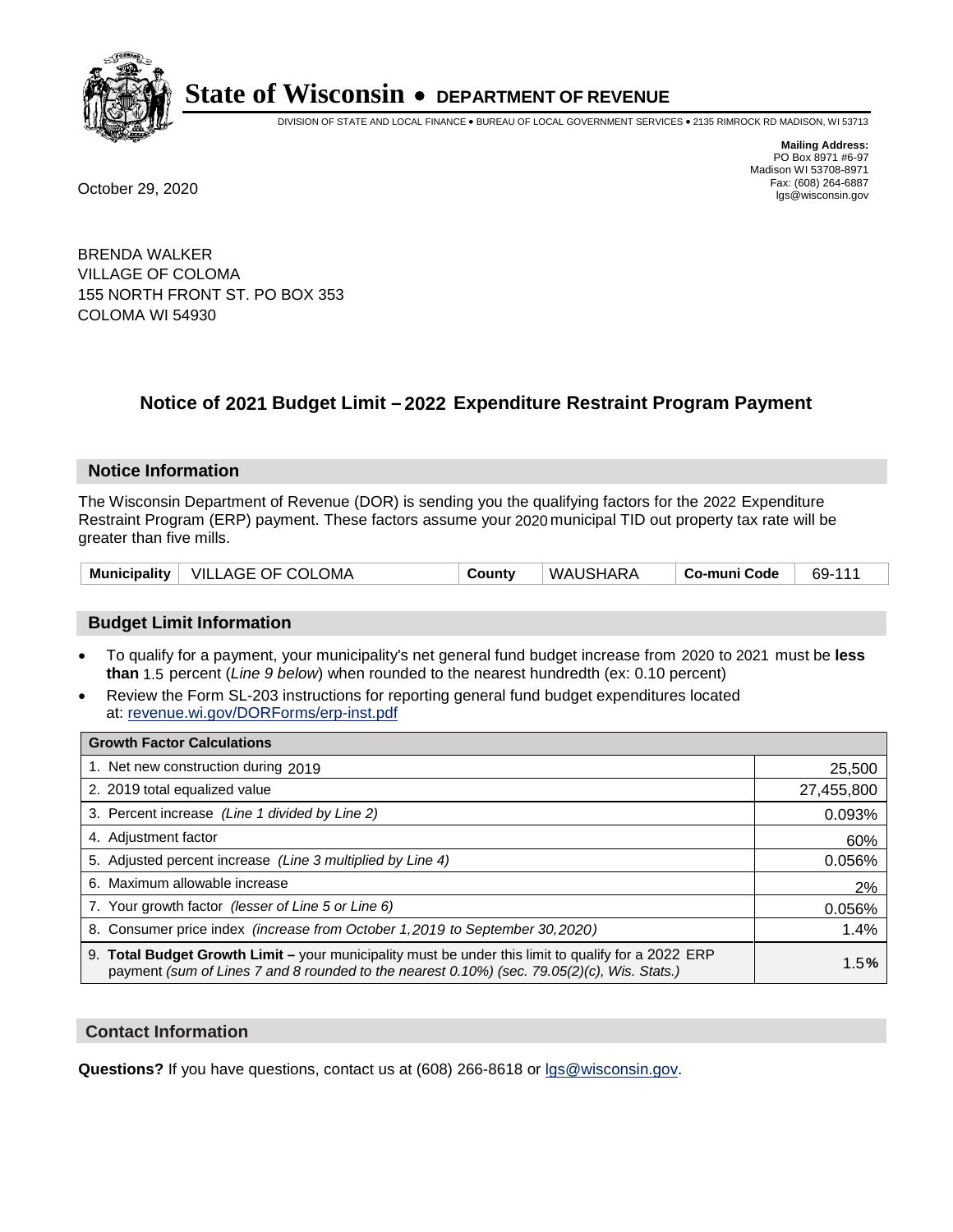

DIVISION OF STATE AND LOCAL FINANCE • BUREAU OF LOCAL GOVERNMENT SERVICES • 2135 RIMROCK RD MADISON, WI 53713

**Mailing Address:** PO Box 8971 #6-97 Madison WI 53708-8971<br>Fax: (608) 264-6887 Fax: (608) 264-6887 October 29, 2020 lgs@wisconsin.gov

KELLEY KEMNETZ VILLAGE OF HANCOCK PO BOX 154, 420 N. JEFFERSON HANCOCK WI 54943

## **Notice of 2021 Budget Limit - 2022 Expenditure Restraint Program Payment**

#### **Notice Information**

The Wisconsin Department of Revenue (DOR) is sending you the qualifying factors for the 2022 Expenditure Restraint Program (ERP) payment. These factors assume your 2020 municipal TID out property tax rate will be greater than five mills.

|  | Municipality   VILLAGE OF HANCOCK | County | WAUSHARA | Co-muni Code | 69-136 |
|--|-----------------------------------|--------|----------|--------------|--------|
|--|-----------------------------------|--------|----------|--------------|--------|

### **Budget Limit Information**

- To qualify for a payment, your municipality's net general fund budget increase from 2020 to 2021 must be less **than** 1.6 percent (*Line 9 below*) when rounded to the nearest hundredth (ex: 0.10 percent)
- Review the Form SL-203 instructions for reporting general fund budget expenditures located at: revenue.wi.gov/DORForms/erp-inst.pdf

| <b>Growth Factor Calculations</b>                                                                                                                                                                      |            |
|--------------------------------------------------------------------------------------------------------------------------------------------------------------------------------------------------------|------------|
| 1. Net new construction during 2019                                                                                                                                                                    | 48,300     |
| 2. 2019 total equalized value                                                                                                                                                                          | 17,822,900 |
| 3. Percent increase (Line 1 divided by Line 2)                                                                                                                                                         | 0.271%     |
| 4. Adjustment factor                                                                                                                                                                                   | 60%        |
| 5. Adjusted percent increase (Line 3 multiplied by Line 4)                                                                                                                                             | 0.163%     |
| 6. Maximum allowable increase                                                                                                                                                                          | 2%         |
| 7. Your growth factor (lesser of Line 5 or Line 6)                                                                                                                                                     | 0.163%     |
| 8. Consumer price index (increase from October 1, 2019 to September 30, 2020)                                                                                                                          | 1.4%       |
| 9. Total Budget Growth Limit - your municipality must be under this limit to qualify for a 2022 ERP<br>payment (sum of Lines 7 and 8 rounded to the nearest $0.10\%$ ) (sec. 79.05(2)(c), Wis. Stats.) | 1.6%       |

### **Contact Information**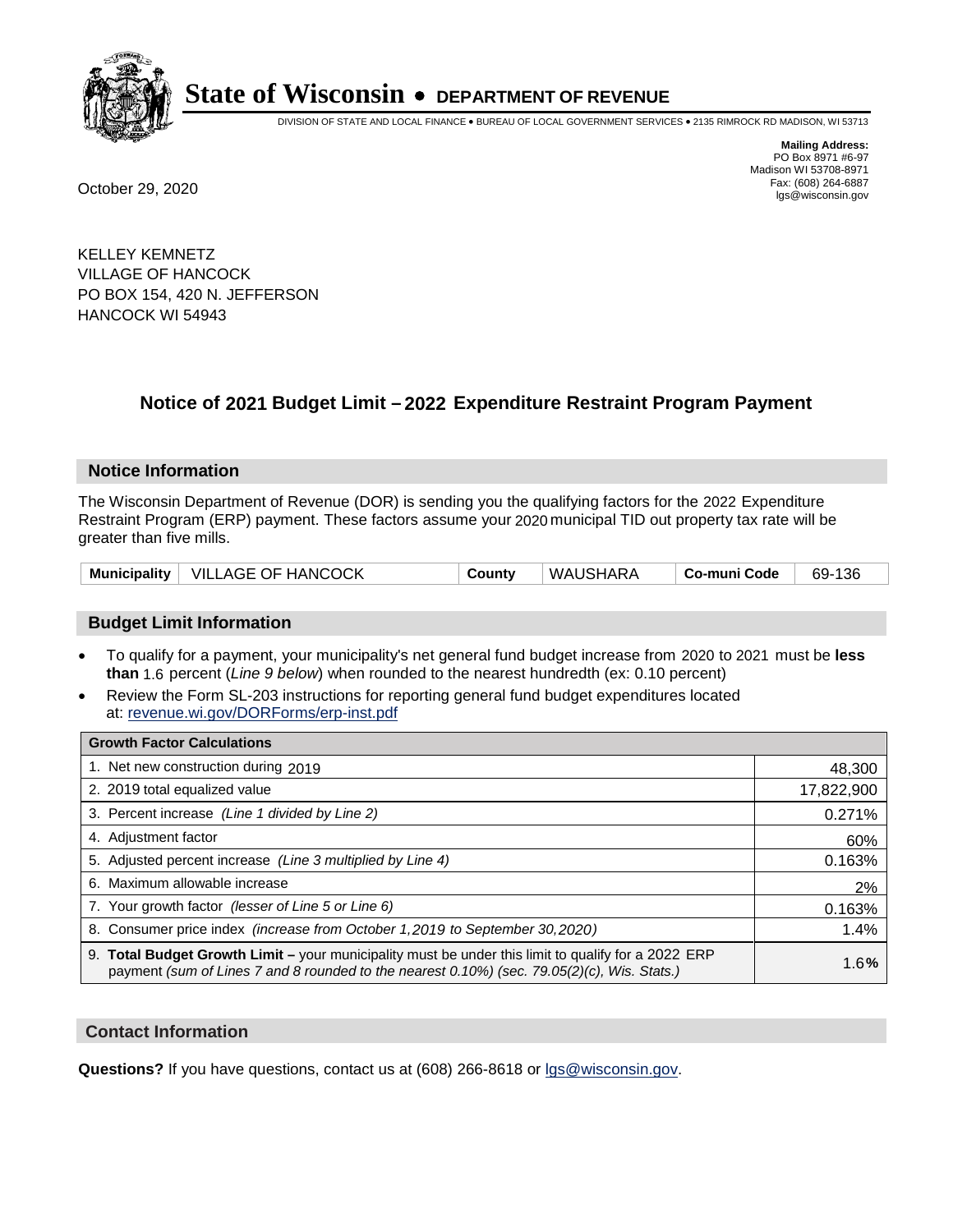

DIVISION OF STATE AND LOCAL FINANCE • BUREAU OF LOCAL GOVERNMENT SERVICES • 2135 RIMROCK RD MADISON, WI 53713

**Mailing Address:** PO Box 8971 #6-97 Madison WI 53708-8971<br>Fax: (608) 264-6887 Fax: (608) 264-6887 October 29, 2020 lgs@wisconsin.gov

BRENDA BLACK VILLAGE OF PLAINFIELD PO BOX 352 PLAINFIELD WI 54966-0352

## **Notice of 2021 Budget Limit - 2022 Expenditure Restraint Program Payment**

### **Notice Information**

The Wisconsin Department of Revenue (DOR) is sending you the qualifying factors for the 2022 Expenditure Restraint Program (ERP) payment. These factors assume your 2020 municipal TID out property tax rate will be greater than five mills.

| Municipality   VILLAGE OF PLAINFIELD |  | County | WAUSHARA | Co-muni Code | 69-171 |
|--------------------------------------|--|--------|----------|--------------|--------|
|--------------------------------------|--|--------|----------|--------------|--------|

### **Budget Limit Information**

- To qualify for a payment, your municipality's net general fund budget increase from 2020 to 2021 must be less **than** 1.7 percent (*Line 9 below*) when rounded to the nearest hundredth (ex: 0.10 percent)
- Review the Form SL-203 instructions for reporting general fund budget expenditures located at: revenue.wi.gov/DORForms/erp-inst.pdf

| <b>Growth Factor Calculations</b>                                                                                                                                                                  |            |
|----------------------------------------------------------------------------------------------------------------------------------------------------------------------------------------------------|------------|
| 1. Net new construction during 2019                                                                                                                                                                | 212,300    |
| 2. 2019 total equalized value                                                                                                                                                                      | 36,941,300 |
| 3. Percent increase (Line 1 divided by Line 2)                                                                                                                                                     | 0.575%     |
| 4. Adjustment factor                                                                                                                                                                               | 60%        |
| 5. Adjusted percent increase (Line 3 multiplied by Line 4)                                                                                                                                         | 0.345%     |
| 6. Maximum allowable increase                                                                                                                                                                      | 2%         |
| 7. Your growth factor (lesser of Line 5 or Line 6)                                                                                                                                                 | 0.345%     |
| 8. Consumer price index (increase from October 1,2019 to September 30,2020)                                                                                                                        | 1.4%       |
| 9. Total Budget Growth Limit - your municipality must be under this limit to qualify for a 2022 ERP<br>payment (sum of Lines 7 and 8 rounded to the nearest 0.10%) (sec. 79.05(2)(c), Wis. Stats.) | 1.7%       |

### **Contact Information**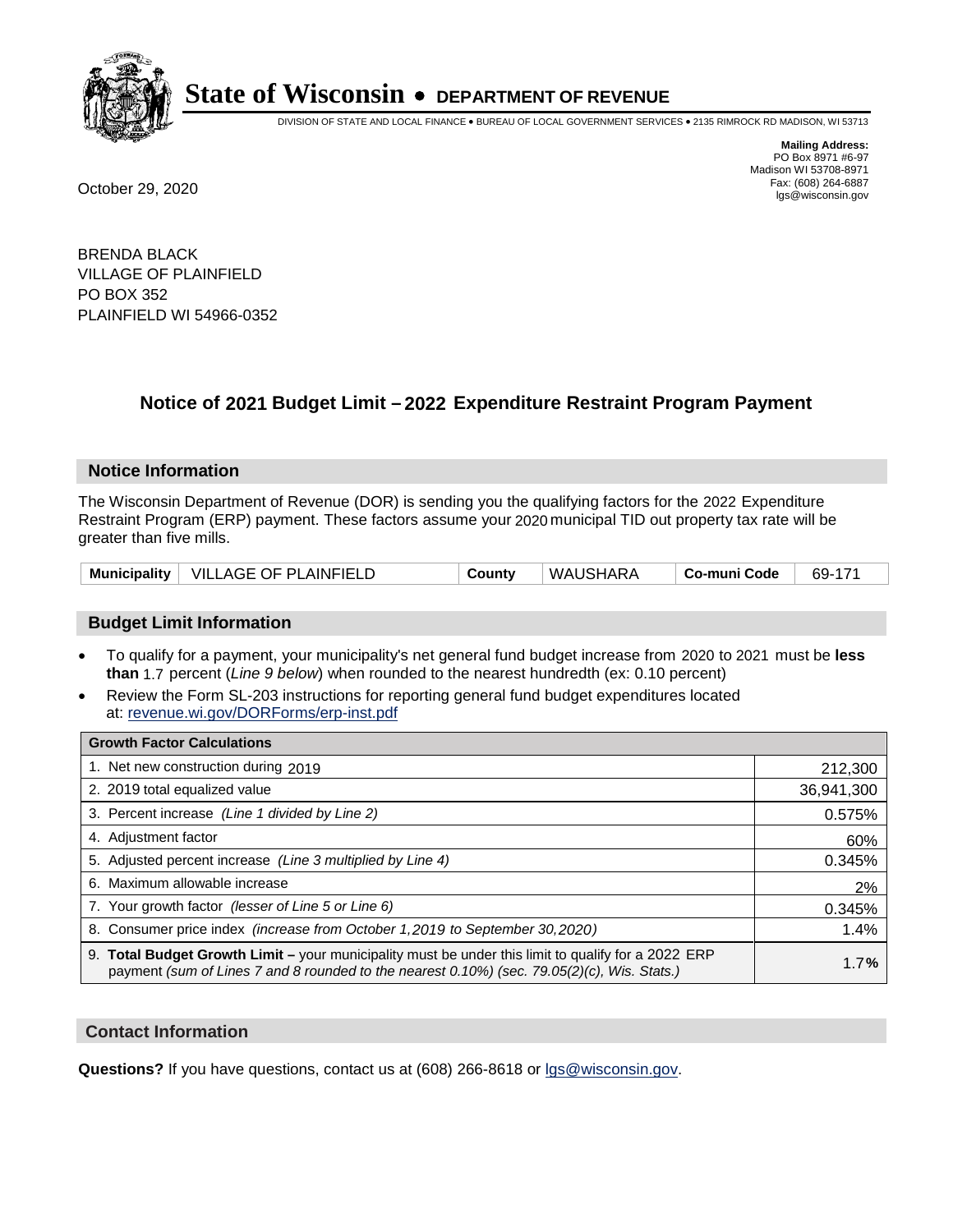

DIVISION OF STATE AND LOCAL FINANCE • BUREAU OF LOCAL GOVERNMENT SERVICES • 2135 RIMROCK RD MADISON, WI 53713

**Mailing Address:** PO Box 8971 #6-97 Madison WI 53708-8971<br>Fax: (608) 264-6887 Fax: (608) 264-6887 October 29, 2020 lgs@wisconsin.gov

CHRISTY GROSKREUTZ VILLAGE OF REDGRANITE 161 DEARBORN STREET REDGRANITE WI 54970

## **Notice of 2021 Budget Limit - 2022 Expenditure Restraint Program Payment**

### **Notice Information**

The Wisconsin Department of Revenue (DOR) is sending you the qualifying factors for the 2022 Expenditure Restraint Program (ERP) payment. These factors assume your 2020 municipal TID out property tax rate will be greater than five mills.

|  | Municipality   VILLAGE OF REDGRANITE | County | WAUSHARA | ∣ Co-muni Code | 69-176 |
|--|--------------------------------------|--------|----------|----------------|--------|
|--|--------------------------------------|--------|----------|----------------|--------|

### **Budget Limit Information**

- To qualify for a payment, your municipality's net general fund budget increase from 2020 to 2021 must be less **than** 1.6 percent (*Line 9 below*) when rounded to the nearest hundredth (ex: 0.10 percent)
- Review the Form SL-203 instructions for reporting general fund budget expenditures located at: revenue.wi.gov/DORForms/erp-inst.pdf

| <b>Growth Factor Calculations</b>                                                                                                                                                                  |            |
|----------------------------------------------------------------------------------------------------------------------------------------------------------------------------------------------------|------------|
| 1. Net new construction during 2019                                                                                                                                                                | 190,700    |
| 2. 2019 total equalized value                                                                                                                                                                      | 49,738,600 |
| 3. Percent increase (Line 1 divided by Line 2)                                                                                                                                                     | 0.383%     |
| 4. Adjustment factor                                                                                                                                                                               | 60%        |
| 5. Adjusted percent increase (Line 3 multiplied by Line 4)                                                                                                                                         | 0.230%     |
| 6. Maximum allowable increase                                                                                                                                                                      | 2%         |
| 7. Your growth factor (lesser of Line 5 or Line 6)                                                                                                                                                 | 0.230%     |
| 8. Consumer price index (increase from October 1,2019 to September 30,2020)                                                                                                                        | 1.4%       |
| 9. Total Budget Growth Limit - your municipality must be under this limit to qualify for a 2022 ERP<br>payment (sum of Lines 7 and 8 rounded to the nearest 0.10%) (sec. 79.05(2)(c), Wis. Stats.) | 1.6%       |

### **Contact Information**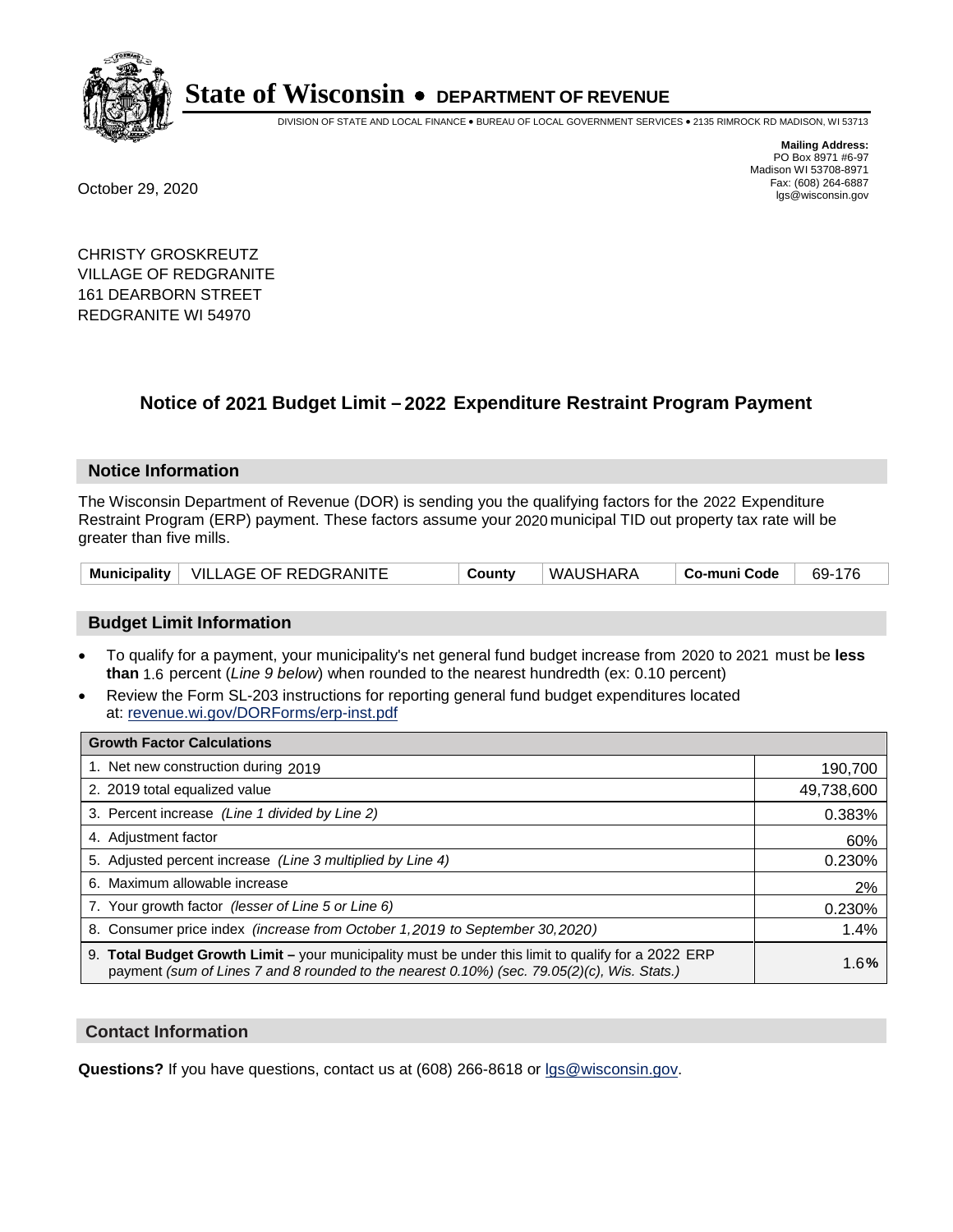

DIVISION OF STATE AND LOCAL FINANCE • BUREAU OF LOCAL GOVERNMENT SERVICES • 2135 RIMROCK RD MADISON, WI 53713

**Mailing Address:** PO Box 8971 #6-97 Madison WI 53708-8971<br>Fax: (608) 264-6887 Fax: (608) 264-6887 October 29, 2020 lgs@wisconsin.gov

LINDSEY INDA VILLAGE OF WILD ROSE PO BOX 292 WILD ROSE WI 54984

## **Notice of 2021 Budget Limit - 2022 Expenditure Restraint Program Payment**

### **Notice Information**

The Wisconsin Department of Revenue (DOR) is sending you the qualifying factors for the 2022 Expenditure Restraint Program (ERP) payment. These factors assume your 2020 municipal TID out property tax rate will be greater than five mills.

|  | Municipality   VILLAGE OF WILD ROSE | County | WAUSHARA | ∣ Co-muni Code | 69-191 |
|--|-------------------------------------|--------|----------|----------------|--------|
|--|-------------------------------------|--------|----------|----------------|--------|

### **Budget Limit Information**

- To qualify for a payment, your municipality's net general fund budget increase from 2020 to 2021 must be less **than** 1.5 percent (*Line 9 below*) when rounded to the nearest hundredth (ex: 0.10 percent)
- Review the Form SL-203 instructions for reporting general fund budget expenditures located at: revenue.wi.gov/DORForms/erp-inst.pdf

| <b>Growth Factor Calculations</b>                                                                                                                                                                  |            |
|----------------------------------------------------------------------------------------------------------------------------------------------------------------------------------------------------|------------|
| 1. Net new construction during 2019                                                                                                                                                                | 35,500     |
| 2. 2019 total equalized value                                                                                                                                                                      | 34,022,500 |
| 3. Percent increase (Line 1 divided by Line 2)                                                                                                                                                     | 0.104%     |
| 4. Adjustment factor                                                                                                                                                                               | 60%        |
| 5. Adjusted percent increase (Line 3 multiplied by Line 4)                                                                                                                                         | 0.062%     |
| 6. Maximum allowable increase                                                                                                                                                                      | 2%         |
| 7. Your growth factor (lesser of Line 5 or Line 6)                                                                                                                                                 | 0.062%     |
| 8. Consumer price index (increase from October 1,2019 to September 30,2020)                                                                                                                        | 1.4%       |
| 9. Total Budget Growth Limit - your municipality must be under this limit to qualify for a 2022 ERP<br>payment (sum of Lines 7 and 8 rounded to the nearest 0.10%) (sec. 79.05(2)(c), Wis. Stats.) | 1.5%       |

### **Contact Information**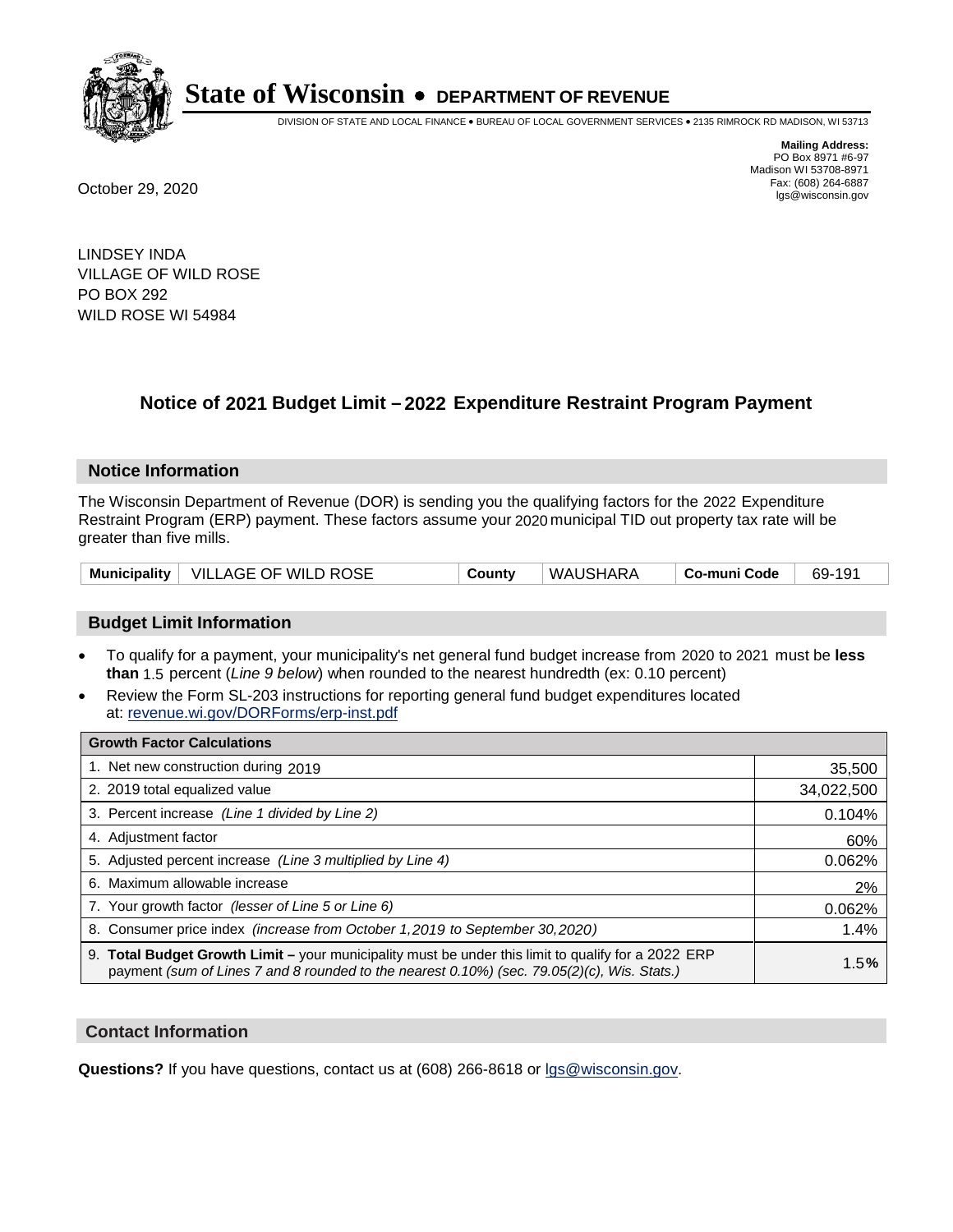

DIVISION OF STATE AND LOCAL FINANCE • BUREAU OF LOCAL GOVERNMENT SERVICES • 2135 RIMROCK RD MADISON, WI 53713

**Mailing Address:** PO Box 8971 #6-97 Madison WI 53708-8971<br>Fax: (608) 264-6887 Fax: (608) 264-6887 October 29, 2020 lgs@wisconsin.gov

TOMMY BOHLER CITY OF WAUTOMA PO BOX 428 WAUTOMA WI 54982-0428

### **Notice of 2021 Budget Limit - 2022 Expenditure Restraint Program Payment**

#### **Notice Information**

The Wisconsin Department of Revenue (DOR) is sending you the qualifying factors for the 2022 Expenditure Restraint Program (ERP) payment. These factors assume your 2020 municipal TID out property tax rate will be greater than five mills.

|  | Municipality   CITY OF WAUTOMA | County | ' WAUSHARA | ∣ Co-muni Code | 69-291 |
|--|--------------------------------|--------|------------|----------------|--------|
|--|--------------------------------|--------|------------|----------------|--------|

### **Budget Limit Information**

- To qualify for a payment, your municipality's net general fund budget increase from 2020 to 2021 must be less **than** 2.1 percent (*Line 9 below*) when rounded to the nearest hundredth (ex: 0.10 percent)
- Review the Form SL-203 instructions for reporting general fund budget expenditures located at: revenue.wi.gov/DORForms/erp-inst.pdf

| <b>Growth Factor Calculations</b>                                                                                                                                                                  |             |
|----------------------------------------------------------------------------------------------------------------------------------------------------------------------------------------------------|-------------|
| 1. Net new construction during 2019                                                                                                                                                                | 1,253,400   |
| 2. 2019 total equalized value                                                                                                                                                                      | 110,178,800 |
| 3. Percent increase (Line 1 divided by Line 2)                                                                                                                                                     | 1.138%      |
| 4. Adjustment factor                                                                                                                                                                               | 60%         |
| 5. Adjusted percent increase (Line 3 multiplied by Line 4)                                                                                                                                         | 0.683%      |
| 6. Maximum allowable increase                                                                                                                                                                      | 2%          |
| 7. Your growth factor (lesser of Line 5 or Line 6)                                                                                                                                                 | 0.683%      |
| 8. Consumer price index (increase from October 1, 2019 to September 30, 2020)                                                                                                                      | 1.4%        |
| 9. Total Budget Growth Limit - your municipality must be under this limit to qualify for a 2022 ERP<br>payment (sum of Lines 7 and 8 rounded to the nearest 0.10%) (sec. 79.05(2)(c), Wis. Stats.) | 2.1%        |

### **Contact Information**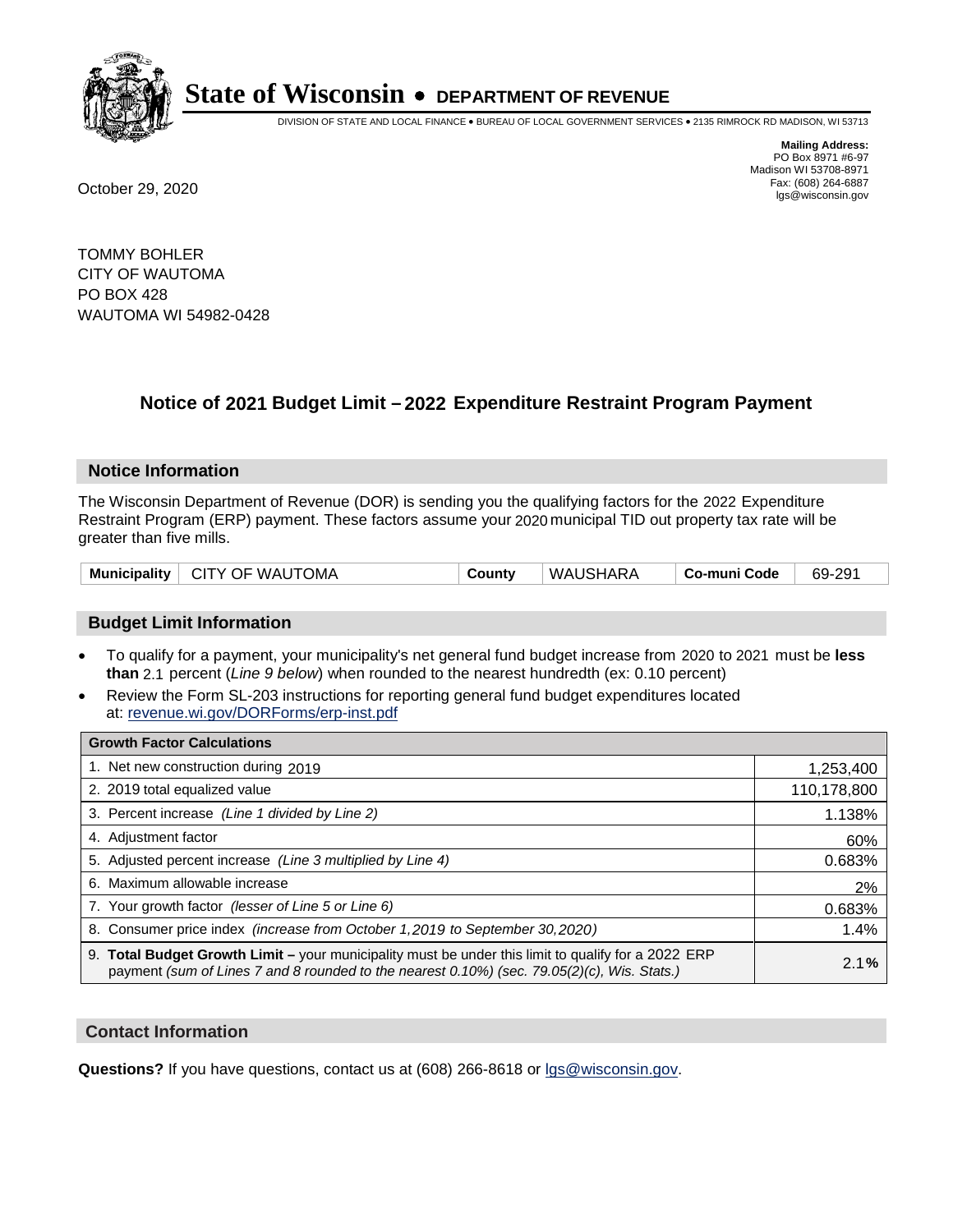

DIVISION OF STATE AND LOCAL FINANCE • BUREAU OF LOCAL GOVERNMENT SERVICES • 2135 RIMROCK RD MADISON, WI 53713

**Mailing Address:** PO Box 8971 #6-97 Madison WI 53708-8971<br>Fax: (608) 264-6887 Fax: (608) 264-6887 October 29, 2020 lgs@wisconsin.gov

DARLA FINK VILLAGE OF FOX CROSSING 2000 MUNICIPAL DR NEENAH WI 54956-5663

## **Notice of 2021 Budget Limit - 2022 Expenditure Restraint Program Payment**

### **Notice Information**

The Wisconsin Department of Revenue (DOR) is sending you the qualifying factors for the 2022 Expenditure Restraint Program (ERP) payment. These factors assume your 2020 municipal TID out property tax rate will be greater than five mills.

|  | Municipality   VILLAGE OF FOX CROSSING | County | <sup>∣</sup> WINNEBAGO | Co-muni Code | 70-121 |
|--|----------------------------------------|--------|------------------------|--------------|--------|
|--|----------------------------------------|--------|------------------------|--------------|--------|

### **Budget Limit Information**

- To qualify for a payment, your municipality's net general fund budget increase from 2020 to 2021 must be less **than** 3.2 percent (*Line 9 below*) when rounded to the nearest hundredth (ex: 0.10 percent)
- Review the Form SL-203 instructions for reporting general fund budget expenditures located at: revenue.wi.gov/DORForms/erp-inst.pdf

| <b>Growth Factor Calculations</b>                                                                                                                                                                  |               |
|----------------------------------------------------------------------------------------------------------------------------------------------------------------------------------------------------|---------------|
| 1. Net new construction during 2019                                                                                                                                                                | 55,290,300    |
| 2. 2019 total equalized value                                                                                                                                                                      | 1,820,357,800 |
| 3. Percent increase (Line 1 divided by Line 2)                                                                                                                                                     | 3.037%        |
| 4. Adjustment factor                                                                                                                                                                               | 60%           |
| 5. Adjusted percent increase (Line 3 multiplied by Line 4)                                                                                                                                         | 1.822%        |
| 6. Maximum allowable increase                                                                                                                                                                      | 2%            |
| 7. Your growth factor (lesser of Line 5 or Line 6)                                                                                                                                                 | 1.822%        |
| 8. Consumer price index (increase from October 1, 2019 to September 30, 2020)                                                                                                                      | 1.4%          |
| 9. Total Budget Growth Limit - your municipality must be under this limit to qualify for a 2022 ERP<br>payment (sum of Lines 7 and 8 rounded to the nearest 0.10%) (sec. 79.05(2)(c), Wis. Stats.) | 3.2%          |

### **Contact Information**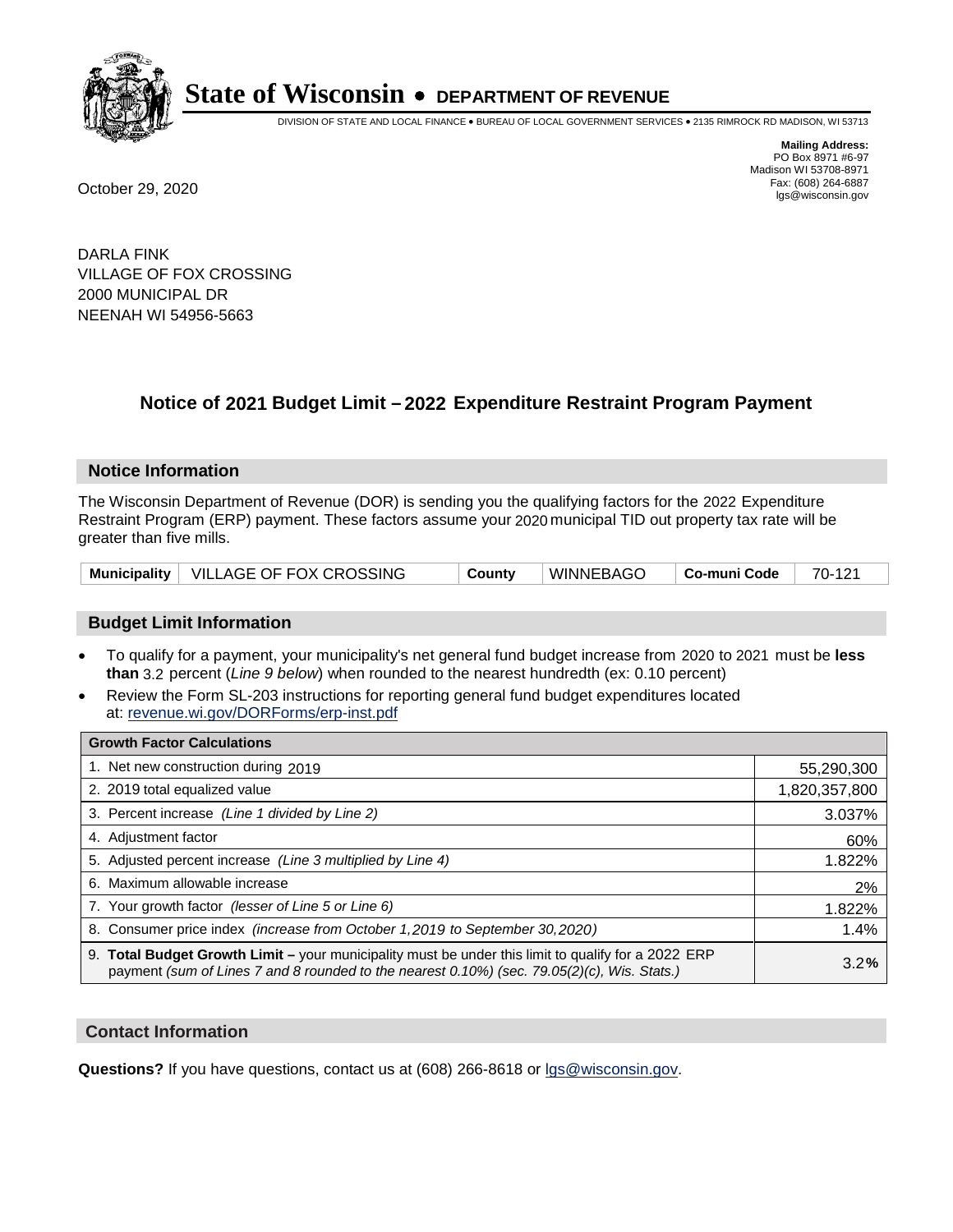

DIVISION OF STATE AND LOCAL FINANCE • BUREAU OF LOCAL GOVERNMENT SERVICES • 2135 RIMROCK RD MADISON, WI 53713

**Mailing Address:** PO Box 8971 #6-97 Madison WI 53708-8971<br>Fax: (608) 264-6887 Fax: (608) 264-6887 October 29, 2020 lgs@wisconsin.gov

JACQUIN STELZNER VILLAGE OF WINNECONNE PO BOX 488 WINNECONNE WI 54986-0488

## **Notice of 2021 Budget Limit - 2022 Expenditure Restraint Program Payment**

### **Notice Information**

The Wisconsin Department of Revenue (DOR) is sending you the qualifying factors for the 2022 Expenditure Restraint Program (ERP) payment. These factors assume your 2020 municipal TID out property tax rate will be greater than five mills.

|  | Municipality   VILLAGE OF WINNECONNE | County | WINNEBAGO | Co-muni Code | 70-191 |
|--|--------------------------------------|--------|-----------|--------------|--------|
|--|--------------------------------------|--------|-----------|--------------|--------|

### **Budget Limit Information**

- To qualify for a payment, your municipality's net general fund budget increase from 2020 to 2021 must be less **than** 1.7 percent (*Line 9 below*) when rounded to the nearest hundredth (ex: 0.10 percent)
- Review the Form SL-203 instructions for reporting general fund budget expenditures located at: revenue.wi.gov/DORForms/erp-inst.pdf

| <b>Growth Factor Calculations</b>                                                                                                                                                                      |             |
|--------------------------------------------------------------------------------------------------------------------------------------------------------------------------------------------------------|-------------|
| 1. Net new construction during 2019                                                                                                                                                                    | 984,200     |
| 2. 2019 total equalized value                                                                                                                                                                          | 222,572,300 |
| 3. Percent increase (Line 1 divided by Line 2)                                                                                                                                                         | 0.442%      |
| 4. Adjustment factor                                                                                                                                                                                   | 60%         |
| 5. Adjusted percent increase (Line 3 multiplied by Line 4)                                                                                                                                             | 0.265%      |
| 6. Maximum allowable increase                                                                                                                                                                          | 2%          |
| 7. Your growth factor (lesser of Line 5 or Line 6)                                                                                                                                                     | 0.265%      |
| 8. Consumer price index (increase from October 1,2019 to September 30,2020)                                                                                                                            | 1.4%        |
| 9. Total Budget Growth Limit - your municipality must be under this limit to qualify for a 2022 ERP<br>payment (sum of Lines 7 and 8 rounded to the nearest $0.10\%$ ) (sec. 79.05(2)(c), Wis. Stats.) | 1.7%        |

### **Contact Information**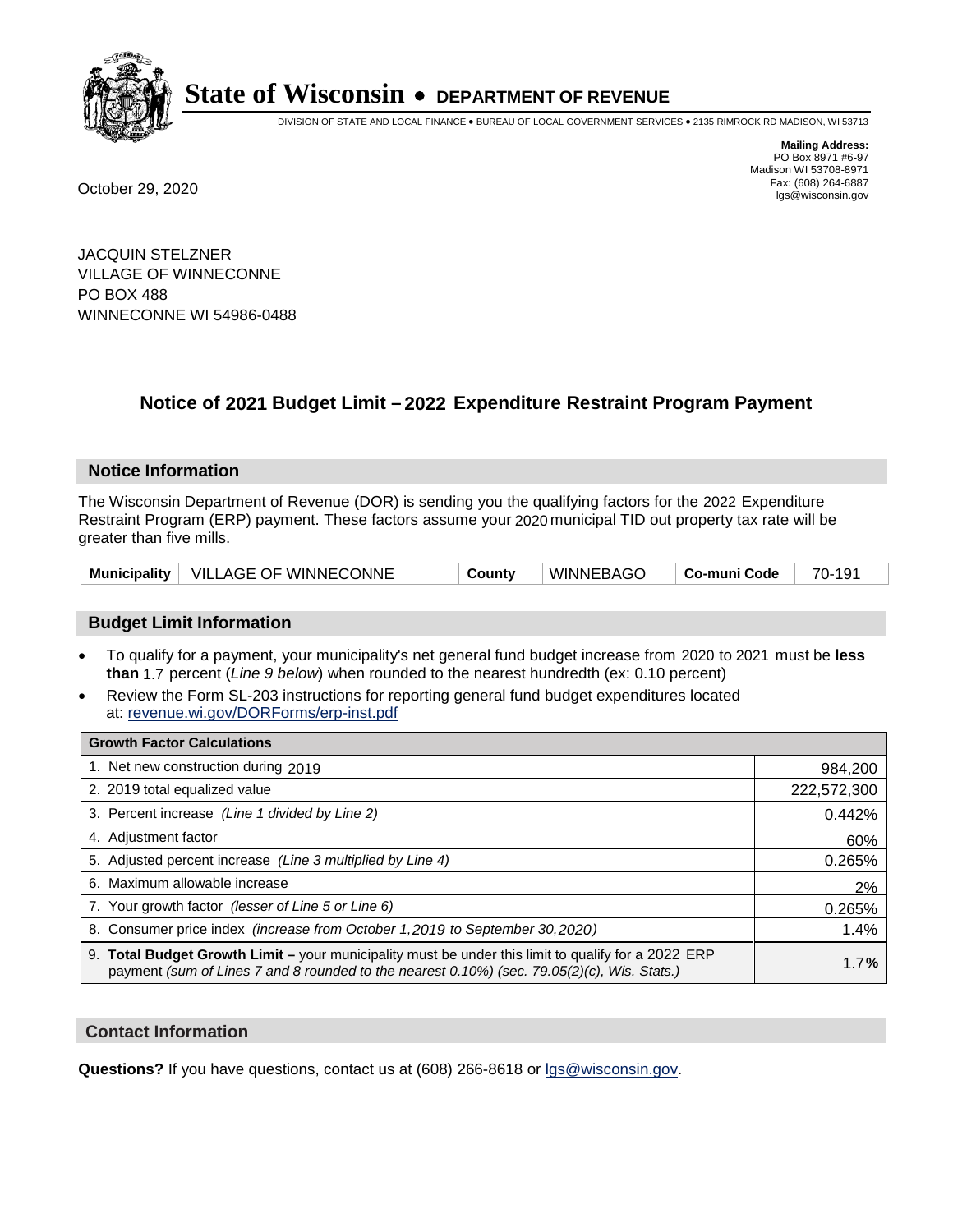

DIVISION OF STATE AND LOCAL FINANCE • BUREAU OF LOCAL GOVERNMENT SERVICES • 2135 RIMROCK RD MADISON, WI 53713

**Mailing Address:** PO Box 8971 #6-97 Madison WI 53708-8971<br>Fax: (608) 264-6887 Fax: (608) 264-6887 October 29, 2020 lgs@wisconsin.gov

HALEY KRAUTKRAMER CITY OF MENASHA 100 MAIN STREET #200 MENASHA WI 54952

## **Notice of 2021 Budget Limit - 2022 Expenditure Restraint Program Payment**

### **Notice Information**

The Wisconsin Department of Revenue (DOR) is sending you the qualifying factors for the 2022 Expenditure Restraint Program (ERP) payment. These factors assume your 2020 municipal TID out property tax rate will be greater than five mills.

|  | Municipality   CITY OF MENASHA | County | <b>WINNEBAGO</b> | Co-muni Code | 70-251 |
|--|--------------------------------|--------|------------------|--------------|--------|
|--|--------------------------------|--------|------------------|--------------|--------|

### **Budget Limit Information**

- To qualify for a payment, your municipality's net general fund budget increase from 2020 to 2021 must be less **than** 1.8 percent (*Line 9 below*) when rounded to the nearest hundredth (ex: 0.10 percent)
- Review the Form SL-203 instructions for reporting general fund budget expenditures located at: revenue.wi.gov/DORForms/erp-inst.pdf

| <b>Growth Factor Calculations</b>                                                                                                                                                                      |               |
|--------------------------------------------------------------------------------------------------------------------------------------------------------------------------------------------------------|---------------|
| 1. Net new construction during 2019                                                                                                                                                                    | 7,241,300     |
| 2. 2019 total equalized value                                                                                                                                                                          | 1,196,723,000 |
| 3. Percent increase (Line 1 divided by Line 2)                                                                                                                                                         | 0.605%        |
| 4. Adjustment factor                                                                                                                                                                                   | 60%           |
| 5. Adjusted percent increase (Line 3 multiplied by Line 4)                                                                                                                                             | 0.363%        |
| 6. Maximum allowable increase                                                                                                                                                                          | 2%            |
| 7. Your growth factor (lesser of Line 5 or Line 6)                                                                                                                                                     | 0.363%        |
| 8. Consumer price index (increase from October 1,2019 to September 30,2020)                                                                                                                            | 1.4%          |
| 9. Total Budget Growth Limit - your municipality must be under this limit to qualify for a 2022 ERP<br>payment (sum of Lines 7 and 8 rounded to the nearest $0.10\%$ ) (sec. 79.05(2)(c), Wis. Stats.) | 1.8%          |

### **Contact Information**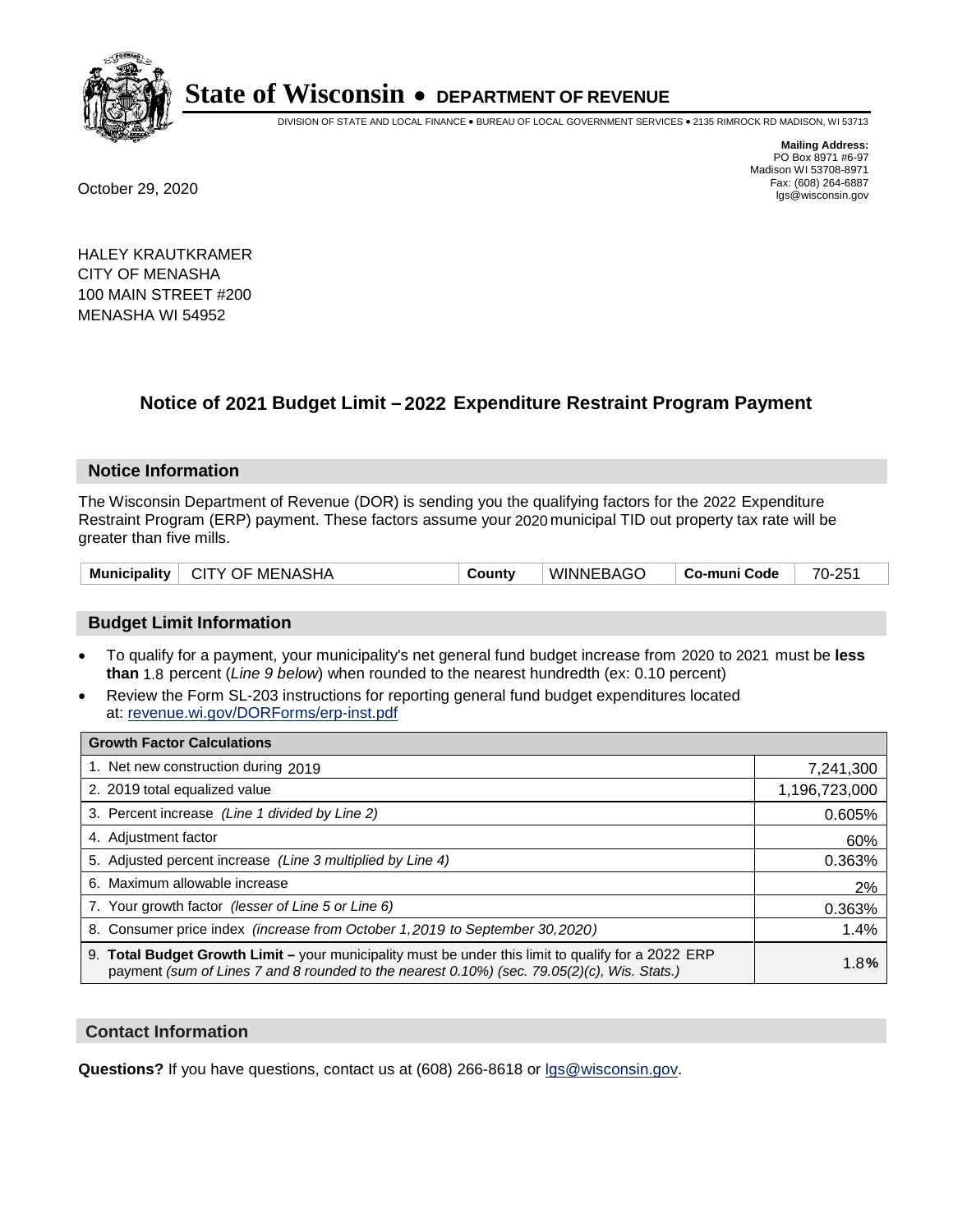

DIVISION OF STATE AND LOCAL FINANCE • BUREAU OF LOCAL GOVERNMENT SERVICES • 2135 RIMROCK RD MADISON, WI 53713

**Mailing Address:** PO Box 8971 #6-97 Madison WI 53708-8971<br>Fax: (608) 264-6887 Fax: (608) 264-6887 October 29, 2020 lgs@wisconsin.gov

STEPHANIE CHESLOCK CITY OF NEENAH 211 WALNUT STREET NEENAH WI 54957-3026

## **Notice of 2021 Budget Limit - 2022 Expenditure Restraint Program Payment**

### **Notice Information**

The Wisconsin Department of Revenue (DOR) is sending you the qualifying factors for the 2022 Expenditure Restraint Program (ERP) payment. These factors assume your 2020 municipal TID out property tax rate will be greater than five mills.

| Municipality   CITY OF NEENAH | County | <b>WINNEBAGO</b> | ∣ Co-muni Code ∣ | 70-261 |
|-------------------------------|--------|------------------|------------------|--------|
|-------------------------------|--------|------------------|------------------|--------|

### **Budget Limit Information**

- To qualify for a payment, your municipality's net general fund budget increase from 2020 to 2021 must be less **than** 1.8 percent (*Line 9 below*) when rounded to the nearest hundredth (ex: 0.10 percent)
- Review the Form SL-203 instructions for reporting general fund budget expenditures located at: revenue.wi.gov/DORForms/erp-inst.pdf

| <b>Growth Factor Calculations</b>                                                                                                                                                                  |               |
|----------------------------------------------------------------------------------------------------------------------------------------------------------------------------------------------------|---------------|
| 1. Net new construction during 2019                                                                                                                                                                | 14,958,100    |
| 2. 2019 total equalized value                                                                                                                                                                      | 2,374,159,900 |
| 3. Percent increase (Line 1 divided by Line 2)                                                                                                                                                     | 0.630%        |
| 4. Adjustment factor                                                                                                                                                                               | 60%           |
| 5. Adjusted percent increase (Line 3 multiplied by Line 4)                                                                                                                                         | 0.378%        |
| 6. Maximum allowable increase                                                                                                                                                                      | 2%            |
| 7. Your growth factor (lesser of Line 5 or Line 6)                                                                                                                                                 | 0.378%        |
| 8. Consumer price index (increase from October 1,2019 to September 30,2020)                                                                                                                        | 1.4%          |
| 9. Total Budget Growth Limit - your municipality must be under this limit to qualify for a 2022 ERP<br>payment (sum of Lines 7 and 8 rounded to the nearest 0.10%) (sec. 79.05(2)(c), Wis. Stats.) | 1.8%          |

### **Contact Information**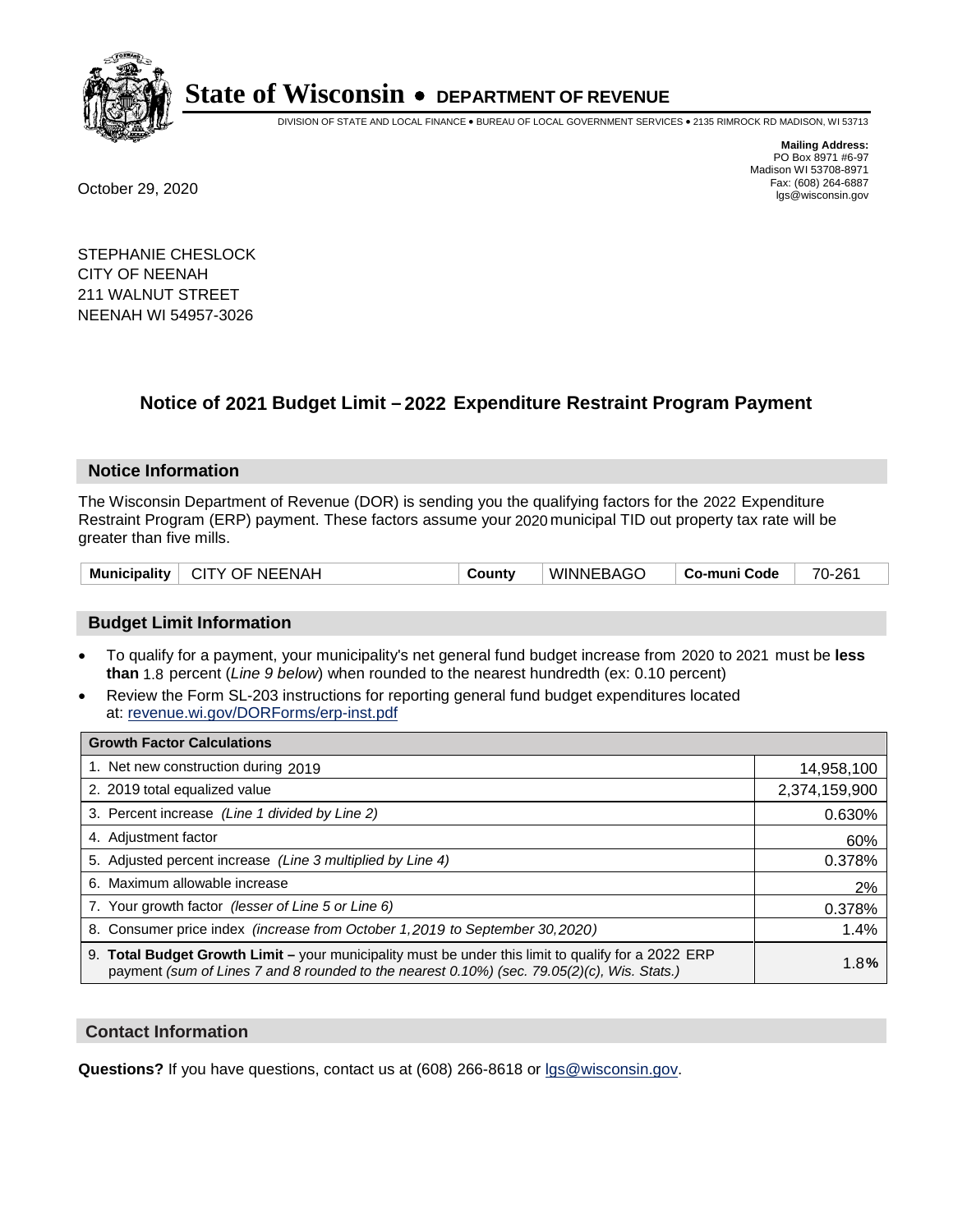

DIVISION OF STATE AND LOCAL FINANCE • BUREAU OF LOCAL GOVERNMENT SERVICES • 2135 RIMROCK RD MADISON, WI 53713

**Mailing Address:** PO Box 8971 #6-97 Madison WI 53708-8971<br>Fax: (608) 264-6887 Fax: (608) 264-6887 October 29, 2020 lgs@wisconsin.gov

BARBARA VAN CLAKE CITY OF OMRO 205 S WEBSTER AVENUE OMRO WI 54963

## **Notice of 2021 Budget Limit - 2022 Expenditure Restraint Program Payment**

### **Notice Information**

The Wisconsin Department of Revenue (DOR) is sending you the qualifying factors for the 2022 Expenditure Restraint Program (ERP) payment. These factors assume your 2020 municipal TID out property tax rate will be greater than five mills.

|  | Municipality   CITY OF OMRO | Countv | WINNEBAGO | Co-muni Code | 70-265 |
|--|-----------------------------|--------|-----------|--------------|--------|
|--|-----------------------------|--------|-----------|--------------|--------|

### **Budget Limit Information**

- To qualify for a payment, your municipality's net general fund budget increase from 2020 to 2021 must be less **than** 2.3 percent (*Line 9 below*) when rounded to the nearest hundredth (ex: 0.10 percent)
- Review the Form SL-203 instructions for reporting general fund budget expenditures located at: revenue.wi.gov/DORForms/erp-inst.pdf

| <b>Growth Factor Calculations</b>                                                                                                                                                                      |             |
|--------------------------------------------------------------------------------------------------------------------------------------------------------------------------------------------------------|-------------|
| 1. Net new construction during 2019                                                                                                                                                                    | 2,955,100   |
| 2. 2019 total equalized value                                                                                                                                                                          | 199,769,300 |
| 3. Percent increase (Line 1 divided by Line 2)                                                                                                                                                         | 1.479%      |
| 4. Adjustment factor                                                                                                                                                                                   | 60%         |
| 5. Adjusted percent increase (Line 3 multiplied by Line 4)                                                                                                                                             | 0.887%      |
| 6. Maximum allowable increase                                                                                                                                                                          | 2%          |
| 7. Your growth factor (lesser of Line 5 or Line 6)                                                                                                                                                     | 0.887%      |
| 8. Consumer price index (increase from October 1, 2019 to September 30, 2020)                                                                                                                          | 1.4%        |
| 9. Total Budget Growth Limit - your municipality must be under this limit to qualify for a 2022 ERP<br>payment (sum of Lines 7 and 8 rounded to the nearest $0.10\%$ ) (sec. 79.05(2)(c), Wis. Stats.) | 2.3%        |

### **Contact Information**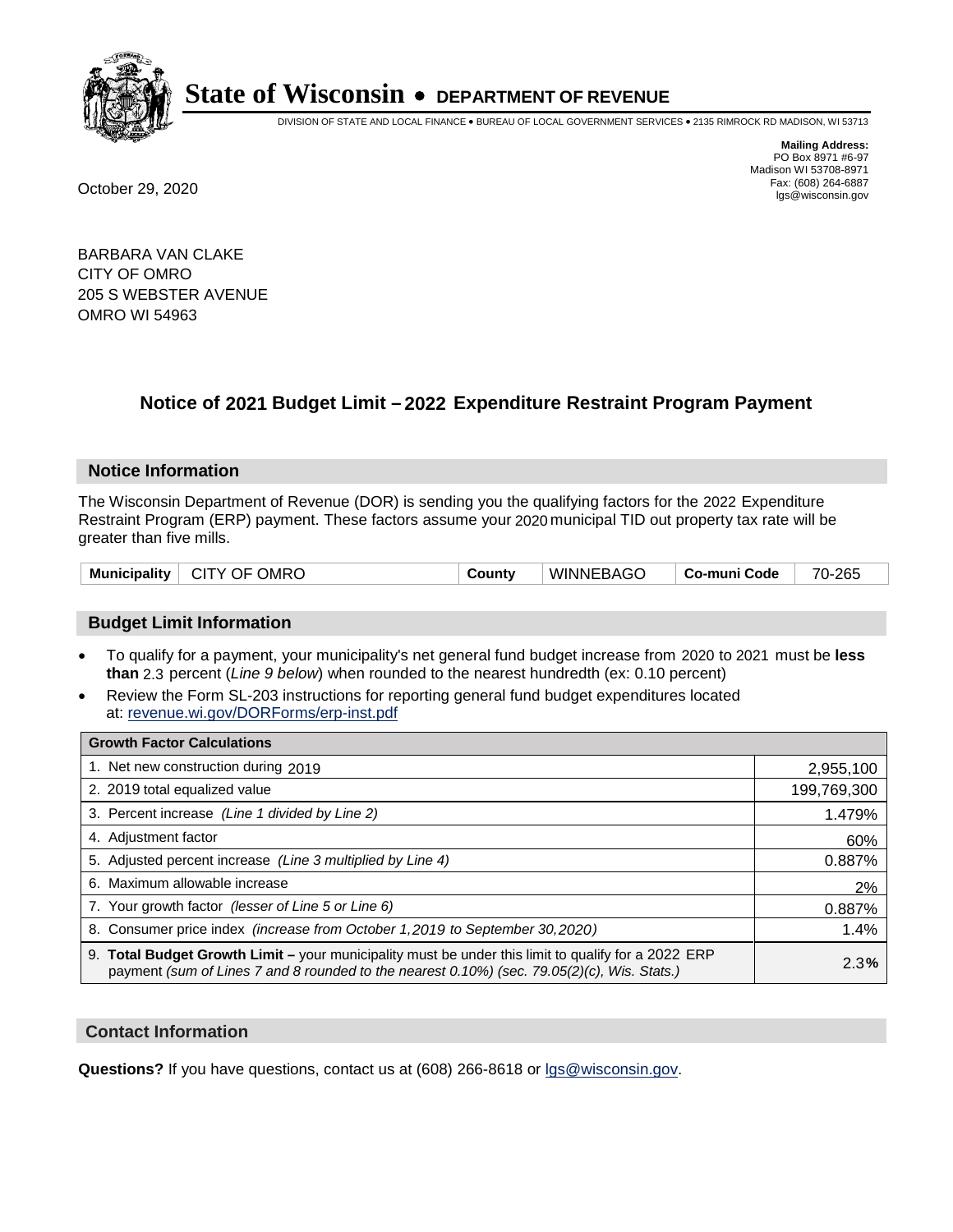

DIVISION OF STATE AND LOCAL FINANCE • BUREAU OF LOCAL GOVERNMENT SERVICES • 2135 RIMROCK RD MADISON, WI 53713

**Mailing Address:** PO Box 8971 #6-97 Madison WI 53708-8971<br>Fax: (608) 264-6887 Fax: (608) 264-6887 October 29, 2020 lgs@wisconsin.gov

PAMELA UBRIG CITY OF OSHKOSH PO BOX 1130 OSHKOSH WI 54903-1130

### **Notice of 2021 Budget Limit - 2022 Expenditure Restraint Program Payment**

### **Notice Information**

The Wisconsin Department of Revenue (DOR) is sending you the qualifying factors for the 2022 Expenditure Restraint Program (ERP) payment. These factors assume your 2020 municipal TID out property tax rate will be greater than five mills.

|  | Municipality   CITY OF OSHKOSH | County | WINNEBAGO | ∣ Co-muni Code | 70-266 |
|--|--------------------------------|--------|-----------|----------------|--------|
|--|--------------------------------|--------|-----------|----------------|--------|

### **Budget Limit Information**

- To qualify for a payment, your municipality's net general fund budget increase from 2020 to 2021 must be less **than** 2.5 percent (*Line 9 below*) when rounded to the nearest hundredth (ex: 0.10 percent)
- Review the Form SL-203 instructions for reporting general fund budget expenditures located at: revenue.wi.gov/DORForms/erp-inst.pdf

| <b>Growth Factor Calculations</b>                                                                                                                                                                  |               |
|----------------------------------------------------------------------------------------------------------------------------------------------------------------------------------------------------|---------------|
| 1. Net new construction during 2019                                                                                                                                                                | 76,591,400    |
| 2. 2019 total equalized value                                                                                                                                                                      | 4,211,595,500 |
| 3. Percent increase (Line 1 divided by Line 2)                                                                                                                                                     | 1.819%        |
| 4. Adjustment factor                                                                                                                                                                               | 60%           |
| 5. Adjusted percent increase (Line 3 multiplied by Line 4)                                                                                                                                         | 1.091%        |
| 6. Maximum allowable increase                                                                                                                                                                      | 2%            |
| 7. Your growth factor (lesser of Line 5 or Line 6)                                                                                                                                                 | 1.091%        |
| 8. Consumer price index (increase from October 1,2019 to September 30,2020)                                                                                                                        | 1.4%          |
| 9. Total Budget Growth Limit - your municipality must be under this limit to qualify for a 2022 ERP<br>payment (sum of Lines 7 and 8 rounded to the nearest 0.10%) (sec. 79.05(2)(c), Wis. Stats.) | 2.5%          |

### **Contact Information**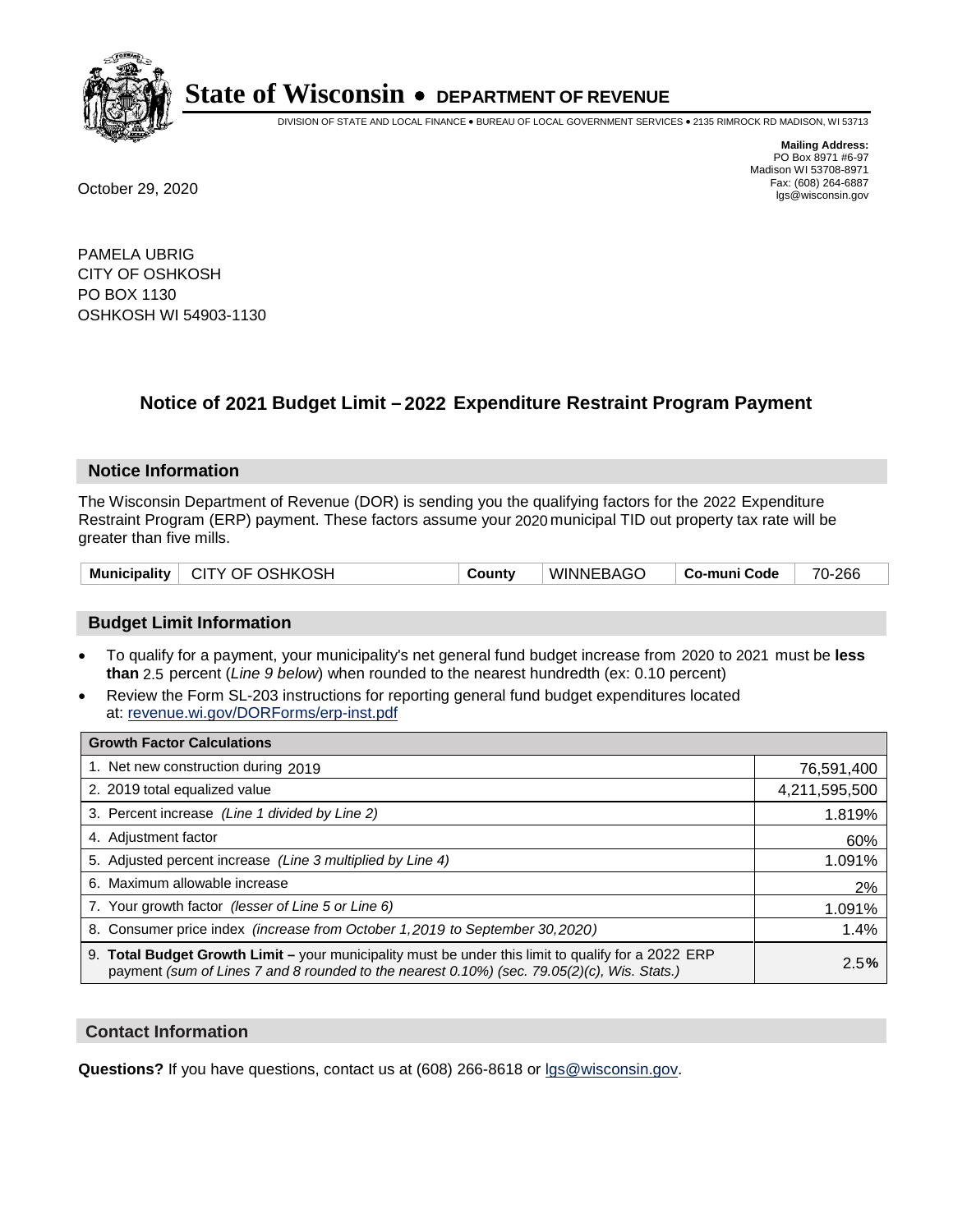

DIVISION OF STATE AND LOCAL FINANCE • BUREAU OF LOCAL GOVERNMENT SERVICES • 2135 RIMROCK RD MADISON, WI 53713

**Mailing Address:** PO Box 8971 #6-97 Madison WI 53708-8971<br>Fax: (608) 264-6887 Fax: (608) 264-6887 October 29, 2020 lgs@wisconsin.gov

JILL RICHARDSON VILLAGE OF ARPIN P O BOX 38 ARPIN WI 54410

## **Notice of 2021 Budget Limit - 2022 Expenditure Restraint Program Payment**

### **Notice Information**

The Wisconsin Department of Revenue (DOR) is sending you the qualifying factors for the 2022 Expenditure Restraint Program (ERP) payment. These factors assume your 2020 municipal TID out property tax rate will be greater than five mills.

| Municipality | <b>ARPIN</b><br>VIL.<br>.OF<br>AC E<br>- A 1. J E | <b>∪ount</b> ∨ | JOL<br>w. | co-muni Code، | 100<br>74 |
|--------------|---------------------------------------------------|----------------|-----------|---------------|-----------|
|--------------|---------------------------------------------------|----------------|-----------|---------------|-----------|

### **Budget Limit Information**

- To qualify for a payment, your municipality's net general fund budget increase from 2020 to 2021 must be less **than** 1.9 percent (*Line 9 below*) when rounded to the nearest hundredth (ex: 0.10 percent)
- Review the Form SL-203 instructions for reporting general fund budget expenditures located at: revenue.wi.gov/DORForms/erp-inst.pdf

| <b>Growth Factor Calculations</b>                                                                                                                                                                  |            |
|----------------------------------------------------------------------------------------------------------------------------------------------------------------------------------------------------|------------|
| 1. Net new construction during 2019                                                                                                                                                                | 95,000     |
| 2. 2019 total equalized value                                                                                                                                                                      | 11,314,300 |
| 3. Percent increase (Line 1 divided by Line 2)                                                                                                                                                     | 0.840%     |
| 4. Adjustment factor                                                                                                                                                                               | 60%        |
| 5. Adjusted percent increase (Line 3 multiplied by Line 4)                                                                                                                                         | 0.504%     |
| 6. Maximum allowable increase                                                                                                                                                                      | 2%         |
| 7. Your growth factor (lesser of Line 5 or Line 6)                                                                                                                                                 | 0.504%     |
| 8. Consumer price index (increase from October 1, 2019 to September 30, 2020)                                                                                                                      | 1.4%       |
| 9. Total Budget Growth Limit - your municipality must be under this limit to qualify for a 2022 ERP<br>payment (sum of Lines 7 and 8 rounded to the nearest 0.10%) (sec. 79.05(2)(c), Wis. Stats.) | 1.9%       |

### **Contact Information**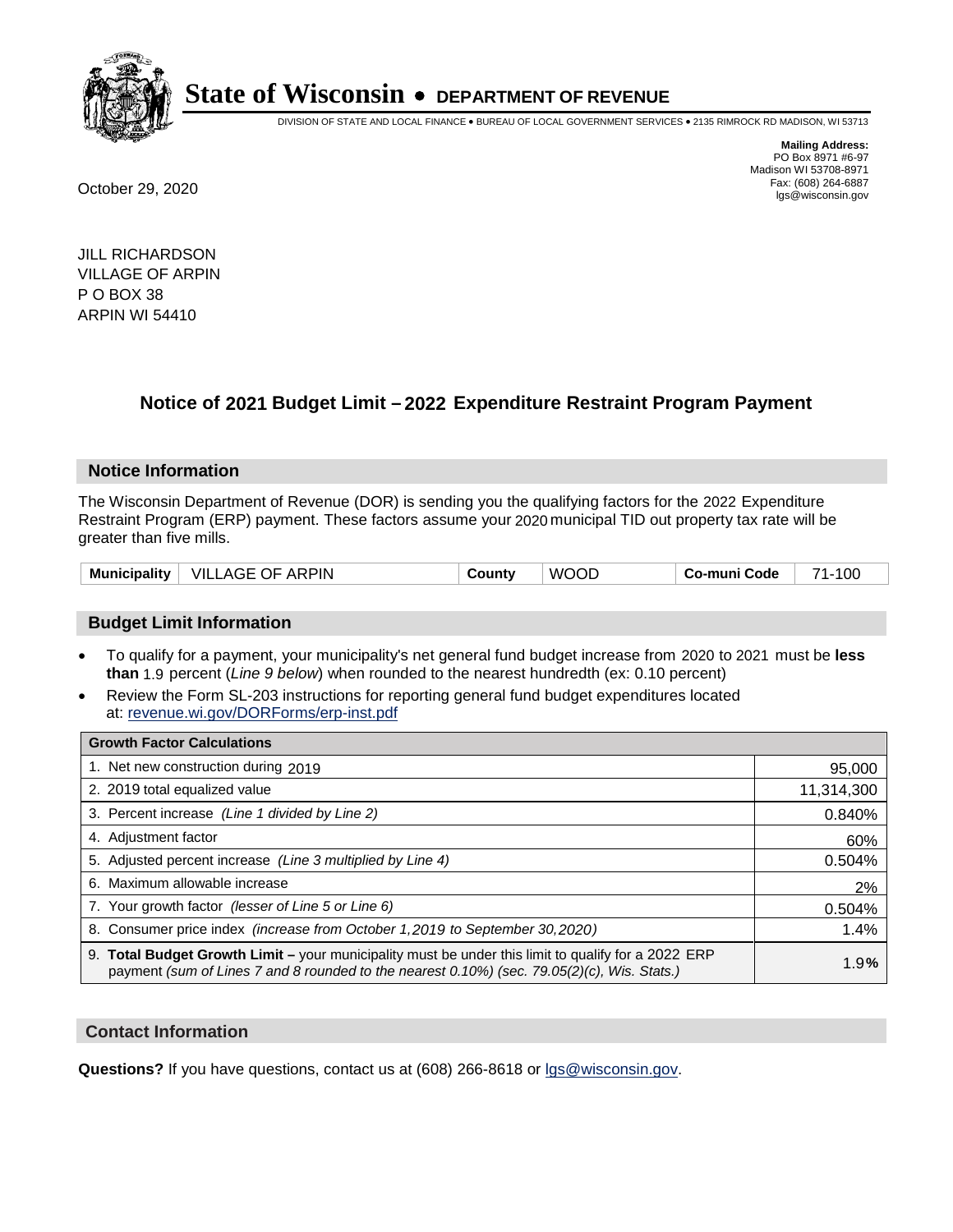

DIVISION OF STATE AND LOCAL FINANCE • BUREAU OF LOCAL GOVERNMENT SERVICES • 2135 RIMROCK RD MADISON, WI 53713

**Mailing Address:** PO Box 8971 #6-97 Madison WI 53708-8971<br>Fax: (608) 264-6887 Fax: (608) 264-6887 October 29, 2020 lgs@wisconsin.gov

ANN ARNDT VILLAGE OF BIRON 451 KAHOUN RD WIS RAPIDS WI 54494-8252

### **Notice of 2021 Budget Limit - 2022 Expenditure Restraint Program Payment**

#### **Notice Information**

The Wisconsin Department of Revenue (DOR) is sending you the qualifying factors for the 2022 Expenditure Restraint Program (ERP) payment. These factors assume your 2020 municipal TID out property tax rate will be greater than five mills.

### **Budget Limit Information**

- To qualify for a payment, your municipality's net general fund budget increase from 2020 to 2021 must be less **than** 3.3 percent (*Line 9 below*) when rounded to the nearest hundredth (ex: 0.10 percent)
- Review the Form SL-203 instructions for reporting general fund budget expenditures located at: revenue.wi.gov/DORForms/erp-inst.pdf

| <b>Growth Factor Calculations</b>                                                                                                                                                                      |             |
|--------------------------------------------------------------------------------------------------------------------------------------------------------------------------------------------------------|-------------|
| 1. Net new construction during 2019                                                                                                                                                                    | 3,405,300   |
| 2. 2019 total equalized value                                                                                                                                                                          | 108,088,400 |
| 3. Percent increase (Line 1 divided by Line 2)                                                                                                                                                         | 3.150%      |
| 4. Adjustment factor                                                                                                                                                                                   | 60%         |
| 5. Adjusted percent increase (Line 3 multiplied by Line 4)                                                                                                                                             | 1.890%      |
| 6. Maximum allowable increase                                                                                                                                                                          | 2%          |
| 7. Your growth factor (lesser of Line 5 or Line 6)                                                                                                                                                     | 1.890%      |
| 8. Consumer price index (increase from October 1, 2019 to September 30, 2020)                                                                                                                          | 1.4%        |
| 9. Total Budget Growth Limit - your municipality must be under this limit to qualify for a 2022 ERP<br>payment (sum of Lines 7 and 8 rounded to the nearest $0.10\%$ ) (sec. 79.05(2)(c), Wis. Stats.) | 3.3%        |

### **Contact Information**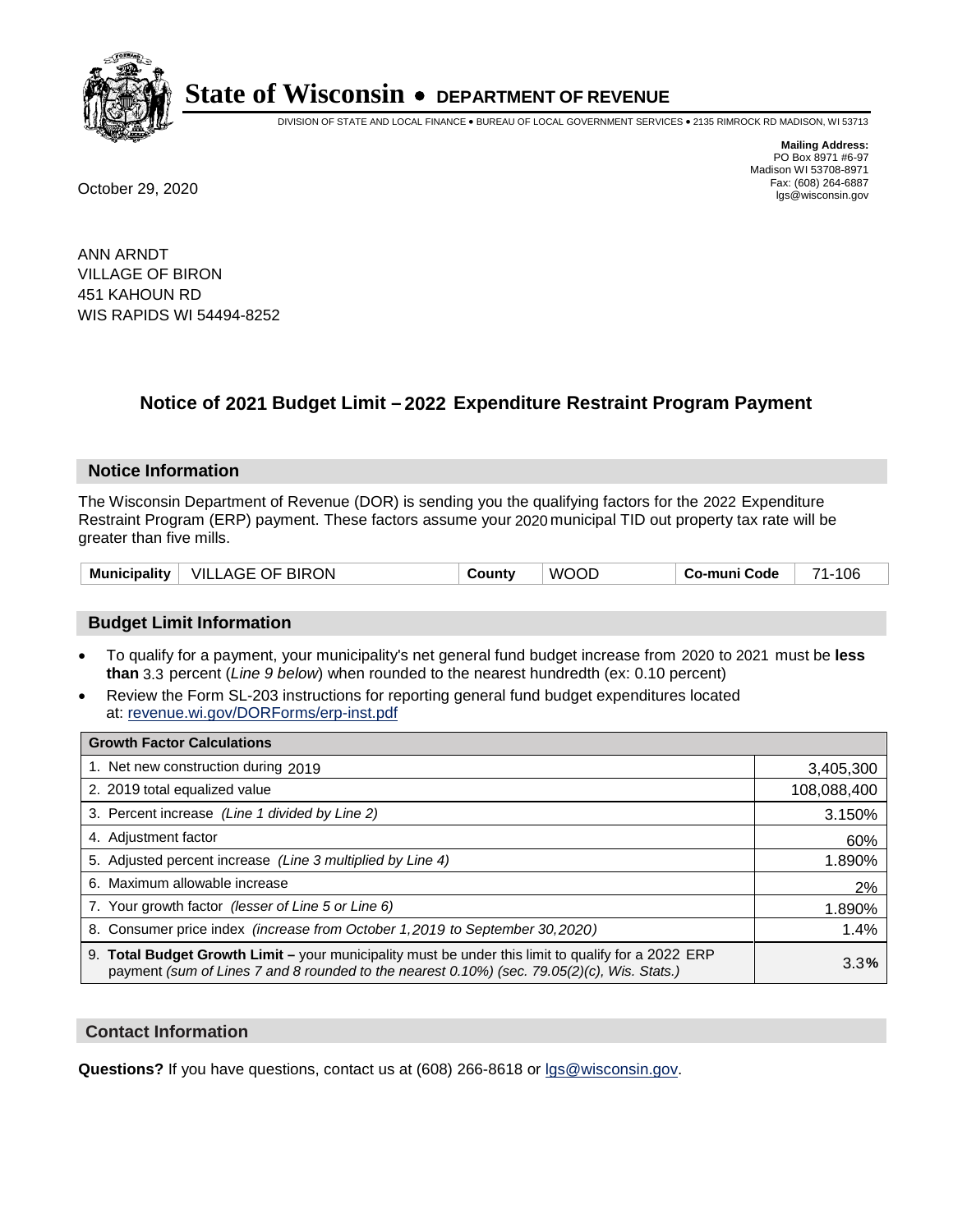

DIVISION OF STATE AND LOCAL FINANCE • BUREAU OF LOCAL GOVERNMENT SERVICES • 2135 RIMROCK RD MADISON, WI 53713

**Mailing Address:** PO Box 8971 #6-97 Madison WI 53708-8971<br>Fax: (608) 264-6887 Fax: (608) 264-6887 October 29, 2020 lgs@wisconsin.gov

DIANE TREMMEL VILLAGE OF PORT EDWARDS PO BOX 10 PORT EDWARDS WI 54469-0010

## **Notice of 2021 Budget Limit - 2022 Expenditure Restraint Program Payment**

### **Notice Information**

The Wisconsin Department of Revenue (DOR) is sending you the qualifying factors for the 2022 Expenditure Restraint Program (ERP) payment. These factors assume your 2020 municipal TID out property tax rate will be greater than five mills.

### **Budget Limit Information**

- To qualify for a payment, your municipality's net general fund budget increase from 2020 to 2021 must be less **than** 1.6 percent (*Line 9 below*) when rounded to the nearest hundredth (ex: 0.10 percent)
- Review the Form SL-203 instructions for reporting general fund budget expenditures located at: revenue.wi.gov/DORForms/erp-inst.pdf

| <b>Growth Factor Calculations</b>                                                                                                                                                                      |             |
|--------------------------------------------------------------------------------------------------------------------------------------------------------------------------------------------------------|-------------|
| 1. Net new construction during 2019                                                                                                                                                                    | 366,400     |
| 2. 2019 total equalized value                                                                                                                                                                          | 105,024,800 |
| 3. Percent increase (Line 1 divided by Line 2)                                                                                                                                                         | 0.349%      |
| 4. Adjustment factor                                                                                                                                                                                   | 60%         |
| 5. Adjusted percent increase (Line 3 multiplied by Line 4)                                                                                                                                             | 0.209%      |
| 6. Maximum allowable increase                                                                                                                                                                          | 2%          |
| 7. Your growth factor (lesser of Line 5 or Line 6)                                                                                                                                                     | 0.209%      |
| 8. Consumer price index (increase from October 1,2019 to September 30,2020)                                                                                                                            | 1.4%        |
| 9. Total Budget Growth Limit - your municipality must be under this limit to qualify for a 2022 ERP<br>payment (sum of Lines 7 and 8 rounded to the nearest $0.10\%$ ) (sec. 79.05(2)(c), Wis. Stats.) | 1.6%        |

### **Contact Information**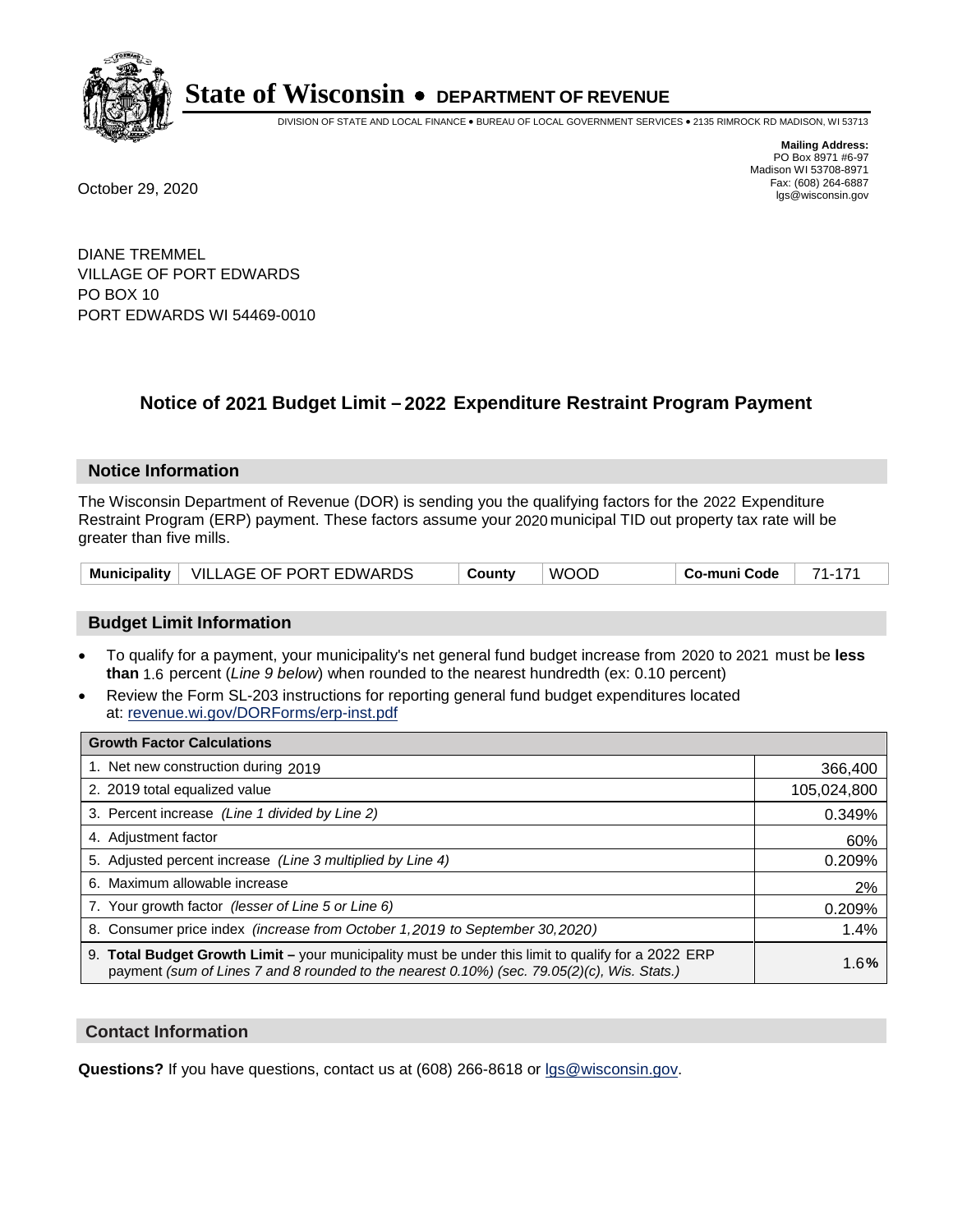

DIVISION OF STATE AND LOCAL FINANCE • BUREAU OF LOCAL GOVERNMENT SERVICES • 2135 RIMROCK RD MADISON, WI 53713

**Mailing Address:** PO Box 8971 #6-97 Madison WI 53708-8971<br>Fax: (608) 264-6887 Fax: (608) 264-6887 October 29, 2020 lgs@wisconsin.gov

DEB HALL CITY OF MARSHFIELD 207 W. 6TH STREET MARSHFIELD WI 54449-0727

## **Notice of 2021 Budget Limit - 2022 Expenditure Restraint Program Payment**

#### **Notice Information**

The Wisconsin Department of Revenue (DOR) is sending you the qualifying factors for the 2022 Expenditure Restraint Program (ERP) payment. These factors assume your 2020 municipal TID out property tax rate will be greater than five mills.

| Municipality   CITY OF MARSHFIELD | County | <b>WOOD</b> | Co-muni Code | 71-251 |
|-----------------------------------|--------|-------------|--------------|--------|
|-----------------------------------|--------|-------------|--------------|--------|

### **Budget Limit Information**

- To qualify for a payment, your municipality's net general fund budget increase from 2020 to 2021 must be less **than** 2.1 percent (*Line 9 below*) when rounded to the nearest hundredth (ex: 0.10 percent)
- Review the Form SL-203 instructions for reporting general fund budget expenditures located at: revenue.wi.gov/DORForms/erp-inst.pdf

| <b>Growth Factor Calculations</b>                                                                                                                                                                  |               |
|----------------------------------------------------------------------------------------------------------------------------------------------------------------------------------------------------|---------------|
| 1. Net new construction during 2019                                                                                                                                                                | 19,500,300    |
| 2. 2019 total equalized value                                                                                                                                                                      | 1,701,656,000 |
| 3. Percent increase (Line 1 divided by Line 2)                                                                                                                                                     | 1.146%        |
| 4. Adjustment factor                                                                                                                                                                               | 60%           |
| 5. Adjusted percent increase (Line 3 multiplied by Line 4)                                                                                                                                         | 0.688%        |
| 6. Maximum allowable increase                                                                                                                                                                      | 2%            |
| 7. Your growth factor (lesser of Line 5 or Line 6)                                                                                                                                                 | 0.688%        |
| 8. Consumer price index (increase from October 1,2019 to September 30,2020)                                                                                                                        | 1.4%          |
| 9. Total Budget Growth Limit - your municipality must be under this limit to qualify for a 2022 ERP<br>payment (sum of Lines 7 and 8 rounded to the nearest 0.10%) (sec. 79.05(2)(c), Wis. Stats.) | 2.1%          |

### **Contact Information**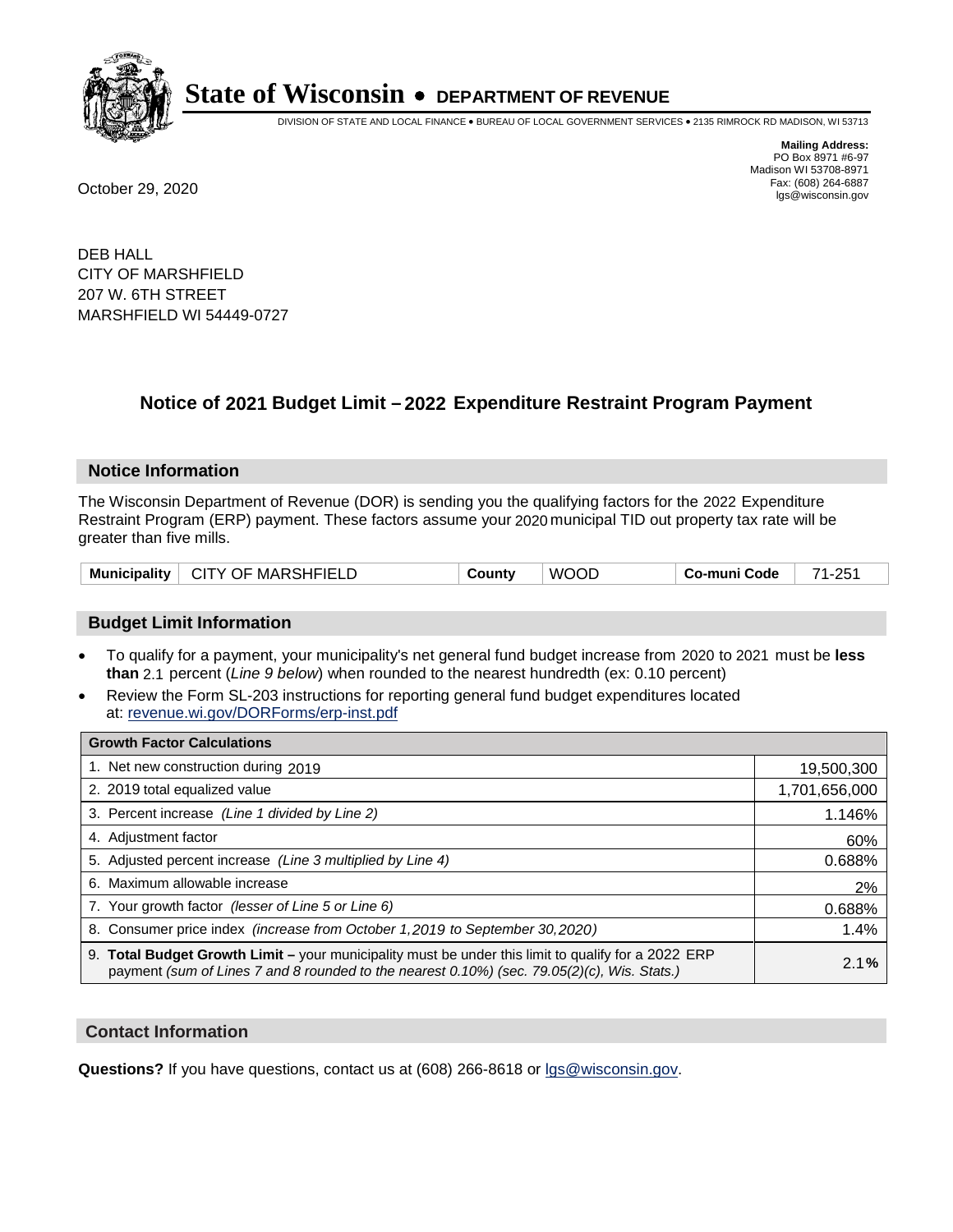

DIVISION OF STATE AND LOCAL FINANCE • BUREAU OF LOCAL GOVERNMENT SERVICES • 2135 RIMROCK RD MADISON, WI 53713

**Mailing Address:** PO Box 8971 #6-97 Madison WI 53708-8971<br>Fax: (608) 264-6887 Fax: (608) 264-6887 October 29, 2020 lgs@wisconsin.gov

JOSEPH RUSCH CITY OF NEKOOSA 951 MARKET ST NEKOOSA WI 54457-1025

## **Notice of 2021 Budget Limit - 2022 Expenditure Restraint Program Payment**

#### **Notice Information**

The Wisconsin Department of Revenue (DOR) is sending you the qualifying factors for the 2022 Expenditure Restraint Program (ERP) payment. These factors assume your 2020 municipal TID out property tax rate will be greater than five mills.

| <b>Municipality</b> | CITY OF NEKOOSA | Countv | COL<br>WC | Co-muni Code | 261 |
|---------------------|-----------------|--------|-----------|--------------|-----|
|---------------------|-----------------|--------|-----------|--------------|-----|

### **Budget Limit Information**

- To qualify for a payment, your municipality's net general fund budget increase from 2020 to 2021 must be less **than** 1.7 percent (*Line 9 below*) when rounded to the nearest hundredth (ex: 0.10 percent)
- Review the Form SL-203 instructions for reporting general fund budget expenditures located at: revenue.wi.gov/DORForms/erp-inst.pdf

| <b>Growth Factor Calculations</b>                                                                                                                                                                      |             |
|--------------------------------------------------------------------------------------------------------------------------------------------------------------------------------------------------------|-------------|
| 1. Net new construction during 2019                                                                                                                                                                    | 639,900     |
| 2. 2019 total equalized value                                                                                                                                                                          | 118,984,800 |
| 3. Percent increase (Line 1 divided by Line 2)                                                                                                                                                         | 0.538%      |
| 4. Adiustment factor                                                                                                                                                                                   | 60%         |
| 5. Adjusted percent increase (Line 3 multiplied by Line 4)                                                                                                                                             | 0.323%      |
| 6. Maximum allowable increase                                                                                                                                                                          | 2%          |
| 7. Your growth factor (lesser of Line 5 or Line 6)                                                                                                                                                     | 0.323%      |
| 8. Consumer price index (increase from October 1,2019 to September 30,2020)                                                                                                                            | 1.4%        |
| 9. Total Budget Growth Limit - your municipality must be under this limit to qualify for a 2022 ERP<br>payment (sum of Lines 7 and 8 rounded to the nearest $0.10\%$ ) (sec. 79.05(2)(c), Wis. Stats.) | 1.7%        |

### **Contact Information**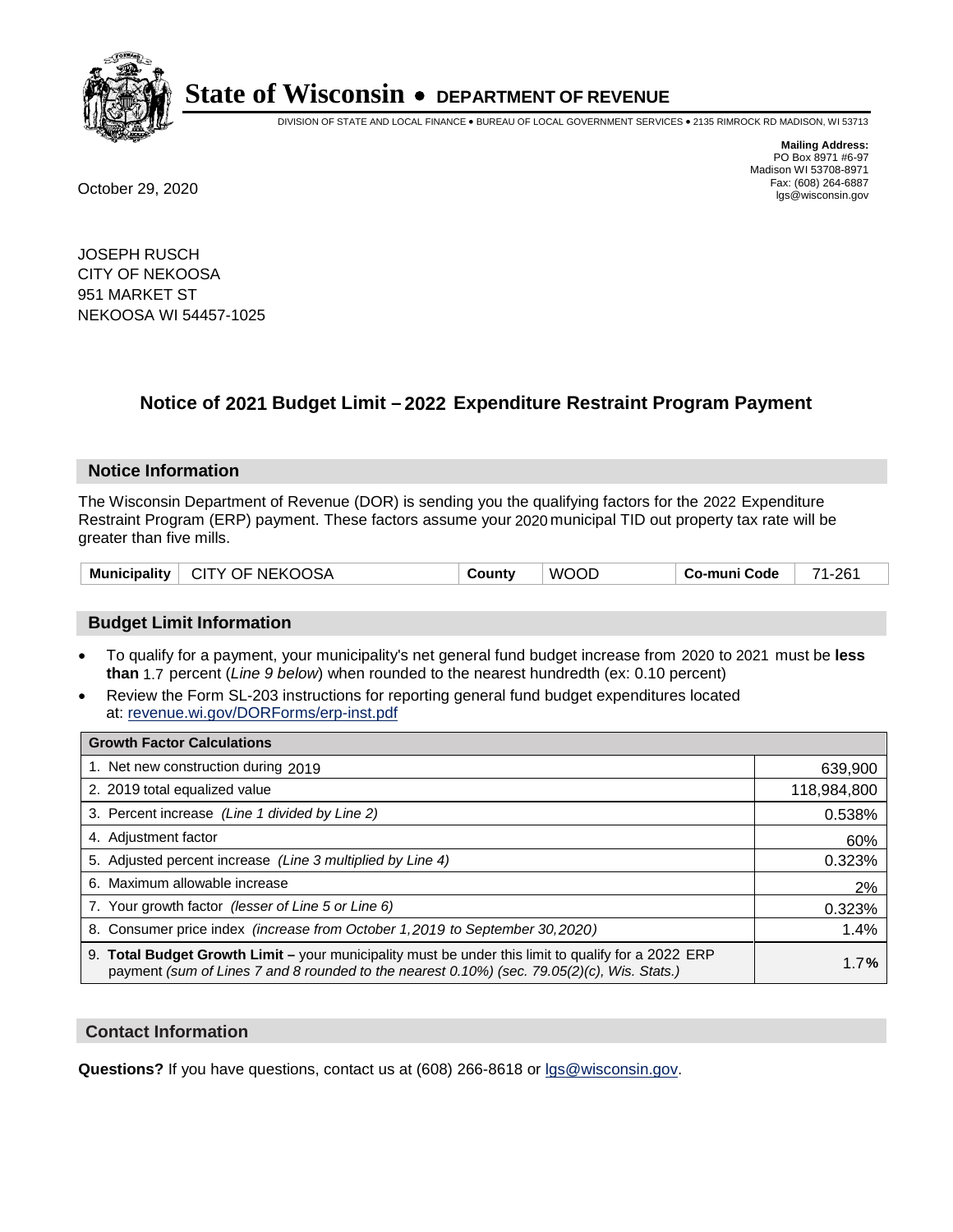

DIVISION OF STATE AND LOCAL FINANCE • BUREAU OF LOCAL GOVERNMENT SERVICES • 2135 RIMROCK RD MADISON, WI 53713

**Mailing Address:** PO Box 8971 #6-97 Madison WI 53708-8971<br>Fax: (608) 264-6887 Fax: (608) 264-6887 October 29, 2020 lgs@wisconsin.gov

TAMI HAHN CITY OF PITTSVILLE PO BOX 100 PITTSVILLE WI 54466-0100

### **Notice of 2021 Budget Limit - 2022 Expenditure Restraint Program Payment**

### **Notice Information**

The Wisconsin Department of Revenue (DOR) is sending you the qualifying factors for the 2022 Expenditure Restraint Program (ERP) payment. These factors assume your 2020 municipal TID out property tax rate will be greater than five mills.

| Municipality | <b>CITY OF PITTSVILLE</b> | County | <b>WOOD</b> | Co-muni Code | 74<br><u>.</u> |
|--------------|---------------------------|--------|-------------|--------------|----------------|
|--------------|---------------------------|--------|-------------|--------------|----------------|

### **Budget Limit Information**

- To qualify for a payment, your municipality's net general fund budget increase from 2020 to 2021 must be less **than** 2.0 percent (*Line 9 below*) when rounded to the nearest hundredth (ex: 0.10 percent)
- Review the Form SL-203 instructions for reporting general fund budget expenditures located at: revenue.wi.gov/DORForms/erp-inst.pdf

| <b>Growth Factor Calculations</b>                                                                                                                                                                  |            |
|----------------------------------------------------------------------------------------------------------------------------------------------------------------------------------------------------|------------|
| 1. Net new construction during 2019                                                                                                                                                                | 696,700    |
| 2. 2019 total equalized value                                                                                                                                                                      | 65,181,700 |
| 3. Percent increase (Line 1 divided by Line 2)                                                                                                                                                     | 1.069%     |
| 4. Adjustment factor                                                                                                                                                                               | 60%        |
| 5. Adjusted percent increase (Line 3 multiplied by Line 4)                                                                                                                                         | 0.641%     |
| 6. Maximum allowable increase                                                                                                                                                                      | 2%         |
| 7. Your growth factor (lesser of Line 5 or Line 6)                                                                                                                                                 | 0.641%     |
| 8. Consumer price index (increase from October 1, 2019 to September 30, 2020)                                                                                                                      | 1.4%       |
| 9. Total Budget Growth Limit - your municipality must be under this limit to qualify for a 2022 ERP<br>payment (sum of Lines 7 and 8 rounded to the nearest 0.10%) (sec. 79.05(2)(c), Wis. Stats.) | 2.0%       |

### **Contact Information**